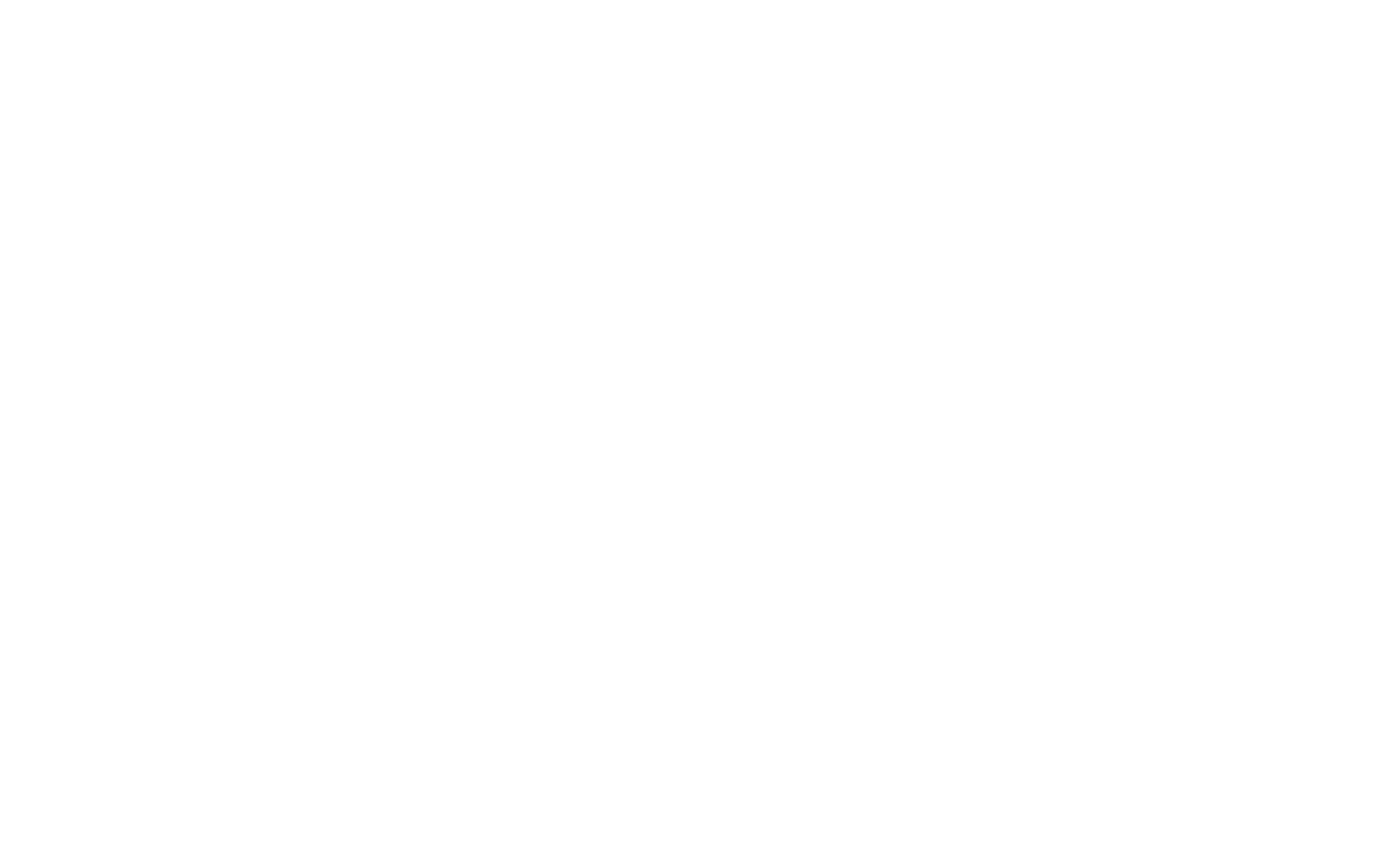| STATE OF NEW YORK<br>COUNTY - Herkimer<br>- Manheim<br>TOWN<br>VILLAGE - Dolgeville<br>SWIS<br>$-213601$ |                                                                                   | 2015 VILLAGE<br>OWNERS NAME SEQUENCE | T A X<br>R O L L<br>TAXABLE SECTION OF THE ROLL - 1<br>UNIFORM PERCENT OF VALUE IS 070.00 | VALUATION DATE-JAN 01, 2014<br>TAXABLE STATUS DATE-MAR 01, 2014 | PAGE<br>1                            |
|----------------------------------------------------------------------------------------------------------|-----------------------------------------------------------------------------------|--------------------------------------|-------------------------------------------------------------------------------------------|-----------------------------------------------------------------|--------------------------------------|
| TAX MAP PARCEL NUMBER                                                                                    | PROPERTY LOCATION & CLASS ASSESSMENT EXEMPTION CODE-----------------VILLAGE------ |                                      |                                                                                           |                                                                 |                                      |
| CURRENT OWNERS NAME                                                                                      | SCHOOL DISTRICT                                                                   | LAND<br>TOTAL                        | TAX DESCRIPTION                                                                           | TAXABLE VALUE                                                   |                                      |
| CURRENT OWNERS ADDRESS<br>********************                                                           | PARCEL SIZE/GRID COORD<br>***************                                         |                                      | SPECIAL DISTRICTS                                                                         |                                                                 | TAX AMOUNT                           |
|                                                                                                          | S Main St                                                                         |                                      |                                                                                           | ACCT 102030098                                                  | BILL<br>74                           |
| $108.44 - 3 - 72$                                                                                        | 411 Apartment                                                                     |                                      | Village Tax                                                                               | 50,000                                                          | 1,071.77                             |
| 44 S. Main Holding LLC.                                                                                  | Dolgeville Cent 213602                                                            | 3,000                                | XC991 Water relevy                                                                        | 396.00 MT M                                                     | 396.00                               |
| 147-17 15th Ave<br>Whitestone, NY 11357                                                                  | FRNT 152.40 DPTH 342.00<br>ACRES<br>1.57                                          | 50,000                               |                                                                                           |                                                                 |                                      |
|                                                                                                          | EAST-0419228 NRTH-1554971                                                         |                                      |                                                                                           |                                                                 |                                      |
|                                                                                                          | DEED BOOK 1458<br>PG-624                                                          |                                      |                                                                                           |                                                                 |                                      |
|                                                                                                          | FULL MARKET VALUE                                                                 | 71,429                               |                                                                                           |                                                                 |                                      |
|                                                                                                          |                                                                                   |                                      | TOTAL TAX ---                                                                             | DATE #1<br>AMT DUE                                              | $1,467.77**$<br>07/01/15<br>1,467.77 |
|                                                                                                          |                                                                                   |                                      |                                                                                           |                                                                 |                                      |
|                                                                                                          | 55 Elm St                                                                         |                                      |                                                                                           | ACCT 102006750                                                  | 75<br>BILL                           |
| $108.44 - 1 - 32$                                                                                        | 210 1 Family Res                                                                  |                                      | Village Tax                                                                               | 62,200                                                          | 1,333.28                             |
| Agard James K<br>55 Elm St                                                                               | Dolgeville Cent 213602<br>50.00 DPTH 120.00<br>FRNT                               | 500<br>62,200                        |                                                                                           |                                                                 |                                      |
| Dolgeville, NY 13329                                                                                     | $0.14$ BANK<br>821<br>ACRES                                                       |                                      |                                                                                           |                                                                 |                                      |
|                                                                                                          | EAST-0418906 NRTH-1556004                                                         |                                      |                                                                                           |                                                                 |                                      |
|                                                                                                          | DEED BOOK 914<br>$PG-634$                                                         |                                      |                                                                                           |                                                                 |                                      |
|                                                                                                          | FULL MARKET VALUE                                                                 | 88,857                               | TOTAL TAX ---                                                                             |                                                                 | 1,333.28**                           |
|                                                                                                          |                                                                                   |                                      |                                                                                           | DATE #1<br>AMT DUE                                              | 07/01/15<br>1,333.28                 |
|                                                                                                          |                                                                                   |                                      |                                                                                           |                                                                 |                                      |
| $108.52 - 2 - 16$                                                                                        | 3 E Spofford Ave<br>210 1 Family Res                                              |                                      | Village Tax                                                                               | ACCT 102002820                                                  | BILL<br>76                           |
| Allen Brian D                                                                                            | Dolgeville Cent 213602                                                            | 500                                  |                                                                                           | 49,800                                                          | 1,067.48                             |
| Allen Barbara                                                                                            | W/garage                                                                          | 49,800                               |                                                                                           |                                                                 |                                      |
| 3 Spofford Ave                                                                                           | FRNT<br>50.00 DPTH 100.00                                                         |                                      |                                                                                           |                                                                 |                                      |
| Dolgeville, NY 13329                                                                                     | ACRES<br>0.11                                                                     |                                      |                                                                                           |                                                                 |                                      |
|                                                                                                          | EAST-0418402 NRTH-1553285<br>DEED BOOK 693<br>PG-385                              |                                      |                                                                                           |                                                                 |                                      |
|                                                                                                          | FULL MARKET VALUE                                                                 | 71,143                               |                                                                                           |                                                                 |                                      |
|                                                                                                          |                                                                                   |                                      | TOTAL TAX ---                                                                             |                                                                 | $1,067.48**$                         |
|                                                                                                          |                                                                                   |                                      |                                                                                           | DATE #1                                                         | 07/01/15                             |
|                                                                                                          |                                                                                   |                                      |                                                                                           | AMT DUE                                                         | 1,067.48                             |
|                                                                                                          | 81 N Helmer Ave                                                                   |                                      |                                                                                           | ACCT 102022110                                                  | <b>BILL</b><br>77                    |
| $108.36 - 2 - 6.1$                                                                                       | 210 1 Family Res                                                                  |                                      | Village Tax                                                                               | 28,700                                                          | 615.19                               |
| Allen Sandra L<br>81 N Helmer Ave                                                                        | Dolgeville Cent 213602                                                            | 1,000                                |                                                                                           |                                                                 |                                      |
| Dolgeville, NY 13329                                                                                     | W/garage<br>FRNT<br>95.00 DPTH 195.00                                             | 28,700                               |                                                                                           |                                                                 |                                      |
|                                                                                                          | 0.18<br>ACRES                                                                     |                                      |                                                                                           |                                                                 |                                      |
|                                                                                                          | EAST-0419528 NRTH-1558324                                                         |                                      |                                                                                           |                                                                 |                                      |
|                                                                                                          | DEED BOOK 796<br>PG-354                                                           |                                      |                                                                                           |                                                                 |                                      |
|                                                                                                          | FULL MARKET VALUE                                                                 | 41,000                               | TOTAL TAX ---                                                                             |                                                                 | $615.19**$                           |
|                                                                                                          |                                                                                   |                                      |                                                                                           | DATE #1                                                         | 07/01/15                             |
|                                                                                                          |                                                                                   |                                      |                                                                                           | AMT DUE                                                         | 615.19                               |
|                                                                                                          |                                                                                   |                                      |                                                                                           |                                                                 | ************                         |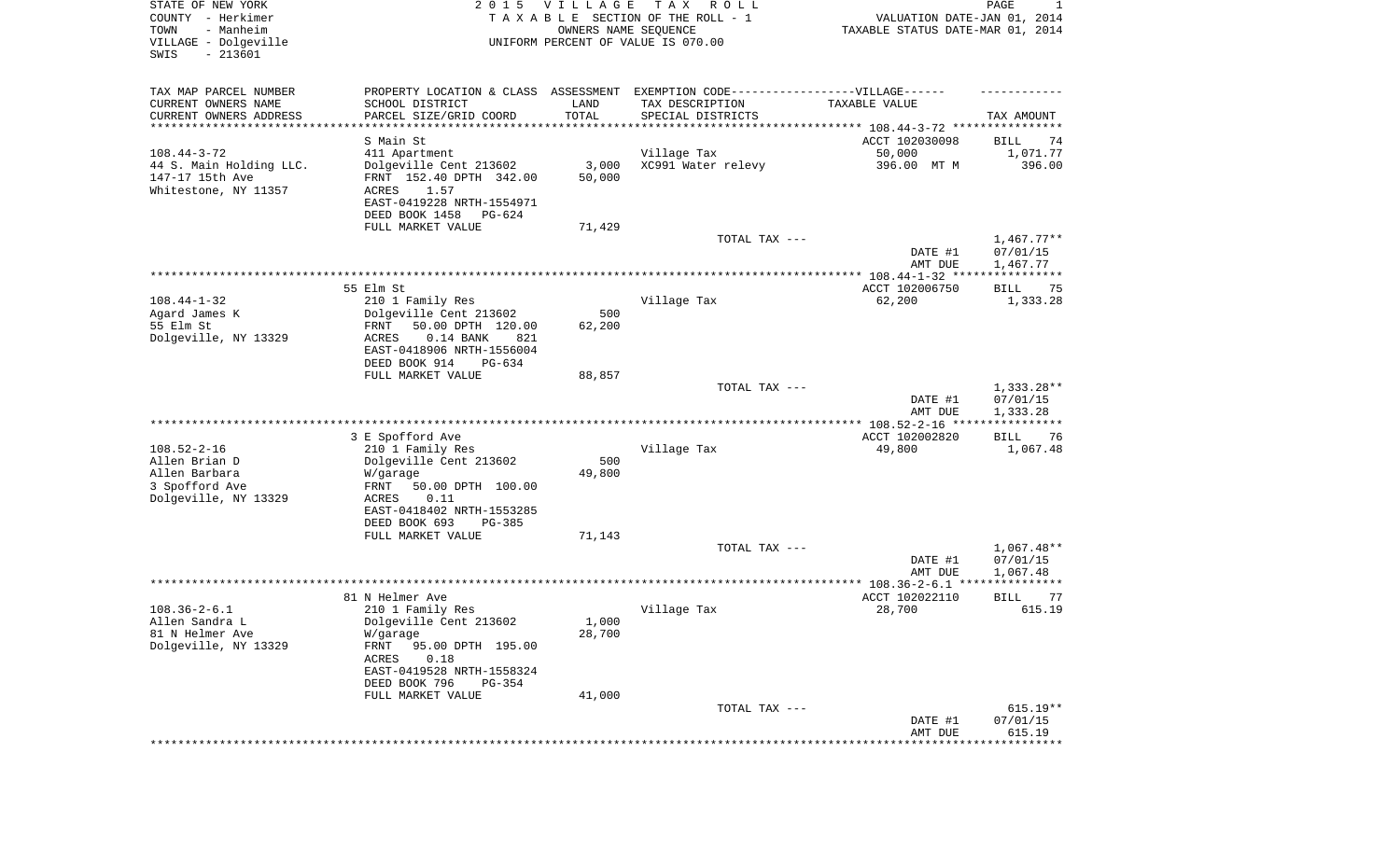| STATE OF NEW YORK<br>COUNTY - Herkimer<br>- Manheim<br>TOWN<br>VILLAGE - Dolgeville<br>$-213601$<br>SWIS     | 2 0 1 5                                                                                                                                                                            | <b>VILLAGE</b><br>OWNERS NAME SEQUENCE | T A X<br>R O L L<br>TAXABLE SECTION OF THE ROLL - 1<br>UNIFORM PERCENT OF VALUE IS 070.00 | VALUATION DATE-JAN 01, 2014<br>TAXABLE STATUS DATE-MAR 01, 2014 | PAGE<br>2                          |
|--------------------------------------------------------------------------------------------------------------|------------------------------------------------------------------------------------------------------------------------------------------------------------------------------------|----------------------------------------|-------------------------------------------------------------------------------------------|-----------------------------------------------------------------|------------------------------------|
| TAX MAP PARCEL NUMBER<br>CURRENT OWNERS NAME<br>CURRENT OWNERS ADDRESS                                       | PROPERTY LOCATION & CLASS ASSESSMENT<br>SCHOOL DISTRICT<br>PARCEL SIZE/GRID COORD                                                                                                  | LAND<br>TOTAL                          | EXEMPTION CODE-----------------VILLAGE------<br>TAX DESCRIPTION<br>SPECIAL DISTRICTS      | TAXABLE VALUE                                                   | TAX AMOUNT                         |
| *********************                                                                                        |                                                                                                                                                                                    |                                        |                                                                                           | ·******************************** 108.52-5-64 ****************  |                                    |
| $108.52 - 5 - 64$<br>Aluarta Daisy S<br>24 Van Buren St<br>Dolgeville, NY 13329                              | 24 Van Buren St<br>210 1 Family Res<br>Dolgeville Cent 213602<br>W/garage<br>FRNT<br>50.00 DPTH<br>86.00<br>0.10<br>ACRES<br>EAST-0419927 NRTH-1554386<br>DEED BOOK 1273<br>PG-309 | 500<br>48,600                          | Village Tax                                                                               | ACCT 102000300<br>48,600                                        | BILL<br>78<br>1,041.76             |
|                                                                                                              | FULL MARKET VALUE                                                                                                                                                                  | 69,429                                 |                                                                                           |                                                                 |                                    |
|                                                                                                              |                                                                                                                                                                                    |                                        | TOTAL TAX ---                                                                             | DATE #1<br>AMT DUE                                              | 1,041.76**<br>07/01/15<br>1,041.76 |
|                                                                                                              |                                                                                                                                                                                    |                                        |                                                                                           |                                                                 | ***********                        |
| $108.44 - 2 - 46$<br>Amadon Donna<br>Amadon John Henry<br>4 Beaver St<br>Dolgeville, NY 13329                | 4 Beaver St<br>210 1 Family Res<br>Dolgeville Cent 213602<br>W/garage<br>FRNT<br>79.50 DPTH<br>90.00<br>ACRES<br>0.19<br>EAST-0418317 NRTH-1554690                                 | 500<br>46,200                          | Village Tax                                                                               | ACCT 102006510<br>46,200                                        | BILL<br>79<br>990.31               |
|                                                                                                              | DEED BOOK 1106<br>$PG-260$<br>FULL MARKET VALUE                                                                                                                                    | 66,000                                 |                                                                                           |                                                                 |                                    |
|                                                                                                              |                                                                                                                                                                                    |                                        | TOTAL TAX ---                                                                             | DATE #1<br>AMT DUE                                              | 990.31**<br>07/01/15<br>990.31     |
|                                                                                                              |                                                                                                                                                                                    |                                        |                                                                                           |                                                                 |                                    |
| $108.60 - 1 - 33$<br>Anderson Barbara A<br>Anderson Newell A<br>162 Van Buren St Ext<br>Dolgeville, NY 13329 | Van Buren St Ext<br>311 Res vac land<br>Dolgeville Cent 213602<br>ACRES<br>4.80<br>EAST-0420674 NRTH-1551347<br>DEED BOOK 1345<br>PG-854                                           | 2,000<br>2,000                         | Village Tax                                                                               | ACCT 102025380<br>2,000                                         | 80<br>BILL<br>42.87                |
|                                                                                                              | FULL MARKET VALUE                                                                                                                                                                  | 2,857                                  | TOTAL TAX ---                                                                             | DATE #1                                                         | $42.87**$<br>07/01/15              |
|                                                                                                              |                                                                                                                                                                                    |                                        |                                                                                           | AMT DUE                                                         | 42.87<br>********                  |
|                                                                                                              | S Main St                                                                                                                                                                          |                                        |                                                                                           |                                                                 | <b>BILL</b><br>81                  |
| $108.51 - 1 - 33.2$<br>Antonoff Thomas<br>Antonoff Jeanette<br>136 S Main St<br>Dolgeville, NY 13329         | 311 Res vac land<br>Dolgeville Cent 213602<br>FRNT 60.00 DPTH 270.00<br>$0.36$ BANK<br>055<br>ACRES<br>EAST-0417843 NRTH-1553068<br>DEED BOOK 858<br>PG-446<br>FULL MARKET VALUE   | 700<br>700<br>1,000                    | Village Tax                                                                               | 700                                                             | 15.00                              |
|                                                                                                              |                                                                                                                                                                                    |                                        | TOTAL TAX ---                                                                             | DATE #1<br>AMT DUE                                              | $15.00**$<br>07/01/15<br>15.00     |
|                                                                                                              |                                                                                                                                                                                    |                                        |                                                                                           | * * * * * * * * * * * * * * * * * * *                           | **************                     |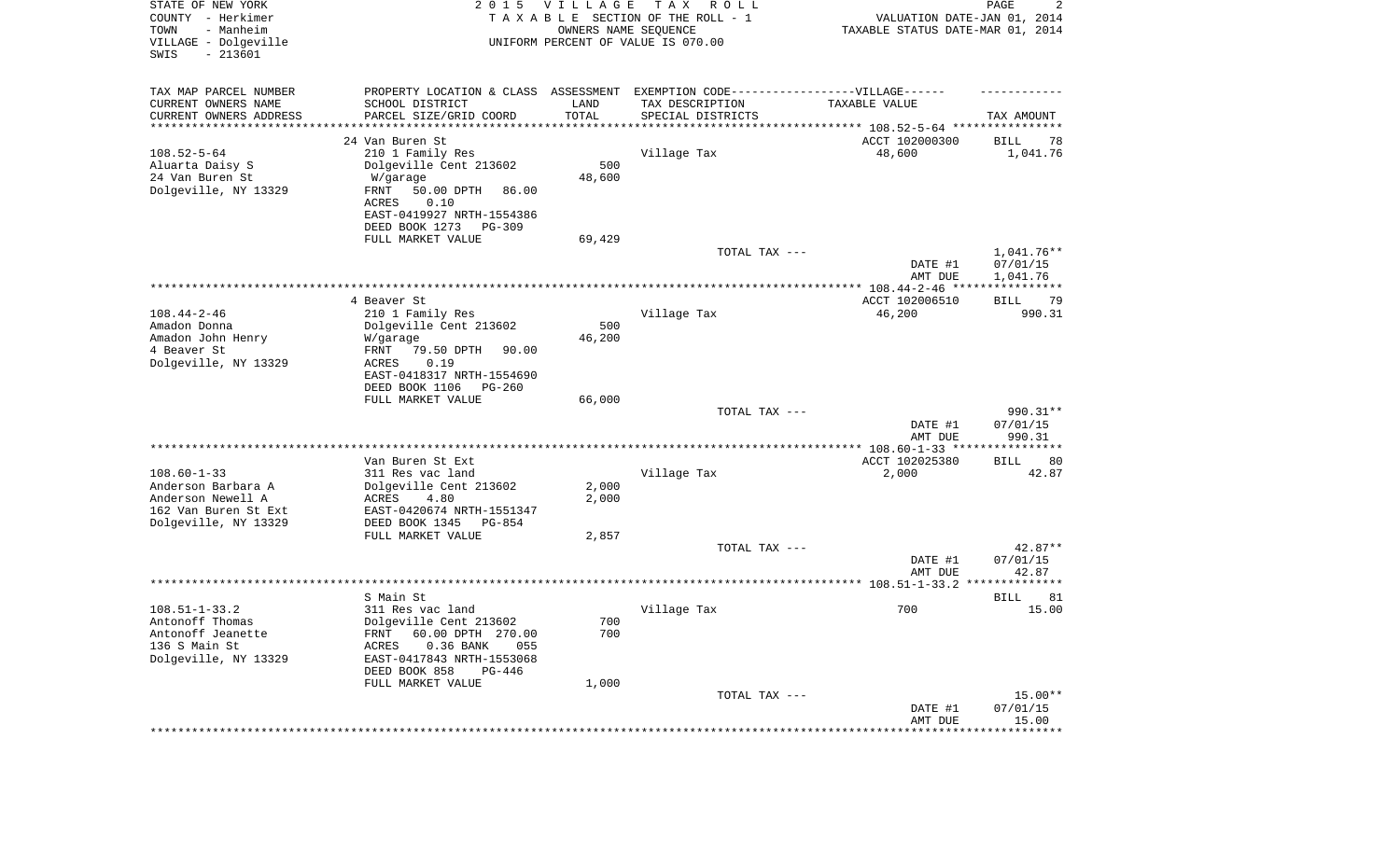| STATE OF NEW YORK<br>COUNTY - Herkimer<br>- Manheim<br>TOWN<br>VILLAGE - Dolgeville<br>SWIS<br>$-213601$ | 2 0 1 5                                                                           | VILLAGE<br>OWNERS NAME SEQUENCE | T A X<br>R O L L<br>TAXABLE SECTION OF THE ROLL - 1<br>UNIFORM PERCENT OF VALUE IS 070.00 | VALUATION DATE-JAN 01, 2014<br>TAXABLE STATUS DATE-MAR 01, 2014 | PAGE<br>3              |
|----------------------------------------------------------------------------------------------------------|-----------------------------------------------------------------------------------|---------------------------------|-------------------------------------------------------------------------------------------|-----------------------------------------------------------------|------------------------|
| TAX MAP PARCEL NUMBER                                                                                    | PROPERTY LOCATION & CLASS ASSESSMENT EXEMPTION CODE-----------------VILLAGE------ |                                 |                                                                                           |                                                                 |                        |
| CURRENT OWNERS NAME                                                                                      | SCHOOL DISTRICT                                                                   | LAND                            | TAX DESCRIPTION                                                                           | TAXABLE VALUE                                                   |                        |
| CURRENT OWNERS ADDRESS                                                                                   | PARCEL SIZE/GRID COORD                                                            | TOTAL                           | SPECIAL DISTRICTS                                                                         |                                                                 | TAX AMOUNT             |
| *********************                                                                                    | ***********************                                                           |                                 |                                                                                           |                                                                 |                        |
|                                                                                                          | 136 S Main St                                                                     |                                 |                                                                                           |                                                                 | BILL<br>82             |
| $108.51 - 1 - 39.2$                                                                                      | 210 1 Family Res                                                                  |                                 | Village Tax                                                                               | 58,300                                                          | 1,249.68               |
| Antonoff Thomas<br>Antonoff Jeanette                                                                     | Dolgeville Cent 213602                                                            | 600                             |                                                                                           |                                                                 |                        |
| 136 S Main St                                                                                            | W/garage<br>FRNT<br>60.00 DPTH 175.00                                             | 58,300                          |                                                                                           |                                                                 |                        |
| Dolgeville, NY 13329                                                                                     | $0.24$ BANK<br>ACRES<br>055                                                       |                                 |                                                                                           |                                                                 |                        |
|                                                                                                          | EAST-0417794 NRTH-1552966                                                         |                                 |                                                                                           |                                                                 |                        |
|                                                                                                          | DEED BOOK 858<br>PG-446                                                           |                                 |                                                                                           |                                                                 |                        |
|                                                                                                          | FULL MARKET VALUE                                                                 | 83,286                          |                                                                                           |                                                                 |                        |
|                                                                                                          |                                                                                   |                                 | TOTAL TAX ---                                                                             |                                                                 | $1,249.68**$           |
|                                                                                                          |                                                                                   |                                 |                                                                                           | DATE #1<br>AMT DUE                                              | 07/01/15<br>1,249.68   |
|                                                                                                          |                                                                                   |                                 |                                                                                           |                                                                 |                        |
|                                                                                                          | S Main St                                                                         |                                 |                                                                                           | ACCT 102014130                                                  | BILL<br>83             |
| $108.51 - 1 - 41$                                                                                        | 311 Res vac land                                                                  |                                 | Village Tax                                                                               | 12,800                                                          | 274.37                 |
| Antonoff Thomas                                                                                          | Dolgeville Cent 213602                                                            | 12,800                          |                                                                                           |                                                                 |                        |
| Antonoff Jeanette                                                                                        | FRNT<br>60.00 DPTH 256.00                                                         | 12,800                          |                                                                                           |                                                                 |                        |
| 136 S Main St                                                                                            | ACRES<br>$0.32$ BANK<br>055                                                       |                                 |                                                                                           |                                                                 |                        |
| Dolgeville, NY 13329                                                                                     | EAST-0417807 NRTH-1553023<br>DEED BOOK 858<br>PG-446                              |                                 |                                                                                           |                                                                 |                        |
|                                                                                                          | FULL MARKET VALUE                                                                 | 18,286                          |                                                                                           |                                                                 |                        |
|                                                                                                          |                                                                                   |                                 | TOTAL TAX ---                                                                             |                                                                 | $274.37**$             |
|                                                                                                          |                                                                                   |                                 |                                                                                           | DATE #1                                                         | 07/01/15               |
|                                                                                                          |                                                                                   |                                 |                                                                                           | AMT DUE                                                         | 274.37                 |
|                                                                                                          |                                                                                   |                                 |                                                                                           | ************* 108.52-6-42 ****                                  | ***********            |
|                                                                                                          | 56 E Faville Ave                                                                  |                                 |                                                                                           | ACCT 102026310                                                  | 84<br>BILL             |
| $108.52 - 6 - 42$                                                                                        | 210 1 Family Res                                                                  |                                 | Village Tax                                                                               | 50,500                                                          | 1,082.48               |
| Armstrong Mark A<br>-murphy Jessica                                                                      | Dolgeville Cent 213602<br>W/garage                                                | 500<br>50,500                   |                                                                                           |                                                                 |                        |
| 56 E Faville Ave                                                                                         | FRNT<br>49.20 DPTH 253.00                                                         |                                 |                                                                                           |                                                                 |                        |
| Dolgeville, NY 13329                                                                                     | ACRES<br>$0.29$ BANK<br>135                                                       |                                 |                                                                                           |                                                                 |                        |
|                                                                                                          | EAST-0419843 NRTH-1552871                                                         |                                 |                                                                                           |                                                                 |                        |
|                                                                                                          | DEED BOOK 869<br>$PG-1$                                                           |                                 |                                                                                           |                                                                 |                        |
|                                                                                                          | FULL MARKET VALUE                                                                 | 72,143                          |                                                                                           |                                                                 |                        |
|                                                                                                          |                                                                                   |                                 | TOTAL TAX ---                                                                             |                                                                 | 1,082.48**             |
|                                                                                                          |                                                                                   |                                 |                                                                                           | DATE #1                                                         | 07/01/15               |
|                                                                                                          |                                                                                   |                                 |                                                                                           | AMT DUE                                                         | 1,082.48               |
|                                                                                                          |                                                                                   |                                 |                                                                                           |                                                                 |                        |
| $108.35 - 1 - 1.2$                                                                                       | 191 W State St Ext                                                                |                                 | Village Tax                                                                               | 120,000                                                         | 85<br>BILL<br>2,572.24 |
| Armstrong Richard A                                                                                      | 210 1 Family Res<br>Dolgeville Cent 213602                                        | 12,000                          |                                                                                           |                                                                 |                        |
| Armstrong Jenny G                                                                                        | FRNT 590.00 DPTH                                                                  | 120,000                         |                                                                                           |                                                                 |                        |
| 191 W State St                                                                                           | 8.90<br>ACRES                                                                     |                                 |                                                                                           |                                                                 |                        |
| Dolgeville, NY 13329                                                                                     | EAST-0417060 NRTH-1558183                                                         |                                 |                                                                                           |                                                                 |                        |
|                                                                                                          | DEED BOOK 903<br>$PG-93$                                                          |                                 |                                                                                           |                                                                 |                        |
|                                                                                                          | FULL MARKET VALUE                                                                 | 171,429                         |                                                                                           |                                                                 |                        |
|                                                                                                          |                                                                                   |                                 | TOTAL TAX ---                                                                             |                                                                 | $2,572.24**$           |
|                                                                                                          |                                                                                   |                                 |                                                                                           | DATE #1                                                         | 07/01/15               |
|                                                                                                          |                                                                                   |                                 |                                                                                           | AMT DUE                                                         | 2,572.24               |
|                                                                                                          |                                                                                   |                                 |                                                                                           |                                                                 |                        |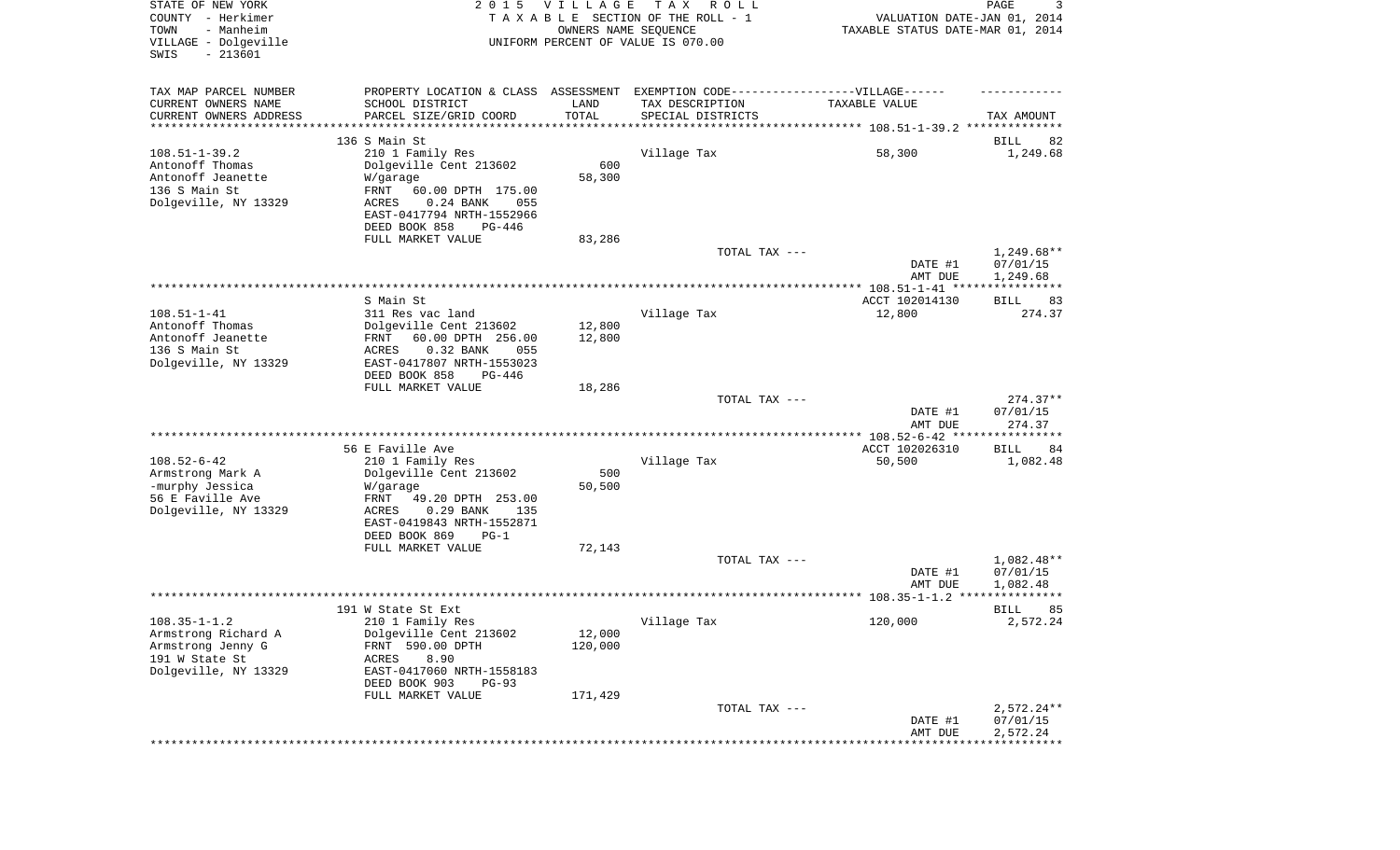| STATE OF NEW YORK<br>COUNTY - Herkimer<br>- Manheim<br>TOWN<br>VILLAGE - Dolgeville<br>SWIS<br>$-213601$ | 2 0 1 5                                                                                                                                                                                                        | V I L L A G E<br>OWNERS NAME SEQUENCE  | TAX ROLL<br>TAXABLE SECTION OF THE ROLL - 1<br>UNIFORM PERCENT OF VALUE IS 070.00                                                                                                              | VALUATION DATE-JAN 01, 2014<br>TAXABLE STATUS DATE-MAR 01, 2014                 | PAGE<br>4                          |
|----------------------------------------------------------------------------------------------------------|----------------------------------------------------------------------------------------------------------------------------------------------------------------------------------------------------------------|----------------------------------------|------------------------------------------------------------------------------------------------------------------------------------------------------------------------------------------------|---------------------------------------------------------------------------------|------------------------------------|
| TAX MAP PARCEL NUMBER<br>CURRENT OWNERS NAME<br>CURRENT OWNERS ADDRESS<br>*********************          | SCHOOL DISTRICT<br>PARCEL SIZE/GRID COORD                                                                                                                                                                      | LAND<br>TOTAL<br>* * * * * * * * * * * | PROPERTY LOCATION & CLASS ASSESSMENT EXEMPTION CODE----------------VILLAGE------<br>TAX DESCRIPTION<br>SPECIAL DISTRICTS<br>************************************* 108.36-3-43 **************** | TAXABLE VALUE                                                                   | TAX AMOUNT                         |
| $108.36 - 3 - 43$<br>Ashe Donald<br>Ashe Linda<br>32 No Helmer Ave<br>Dolgeville, NY 13329               | 32 N Helmer Ave<br>210 1 Family Res<br>Dolgeville Cent 213602<br>50.00 DPTH 150.00<br>FRNT<br><b>ACRES</b><br>$0.17$ BANK<br>135<br>EAST-0419785 NRTH-1556815<br>DEED BOOK 00645 PG-00558<br>FULL MARKET VALUE | 500<br>51,100<br>73,000                | Village Tax                                                                                                                                                                                    | ACCT 102001890<br>51,100                                                        | 86<br>BILL<br>1,095.34             |
|                                                                                                          |                                                                                                                                                                                                                |                                        | TOTAL TAX ---                                                                                                                                                                                  | DATE #1<br>AMT DUE                                                              | 1,095.34**<br>07/01/15<br>1,095.34 |
| $108.52 - 1 - 82$<br>Ashe Donn Jr<br>Ward Diane<br>126 S Main St<br>Dolgeville, NY 13329                 | 126 S Main St<br>210 1 Family Res<br>Dolgeville Cent 213602<br>W/garage<br>60.00 DPTH 273.00<br>FRNT<br>ACRES<br>0.34<br>EAST-0417948 NRTH-1553210<br>DEED BOOK 898<br>PG-377<br>FULL MARKET VALUE             | 600<br>51,100                          | Village Tax                                                                                                                                                                                    | ACCT 102015600<br>51,100                                                        | BILL<br>87<br>1,095.34             |
|                                                                                                          |                                                                                                                                                                                                                | 73,000                                 | TOTAL TAX ---                                                                                                                                                                                  | DATE #1<br>AMT DUE                                                              | 1,095.34**<br>07/01/15<br>1,095.34 |
| $108.52 - 2 - 36$<br>Ashe John A<br>Ashe Irene<br>81 South Main St<br>Dolgeville, NY 13329               | 81 S Main St<br>210 1 Family Res<br>Dolgeville Cent 213602<br>W/garage<br>FRNT<br>66.00 DPTH 245.00<br>ACRES<br>0.36<br>EAST-0418832 NRTH-1553947                                                              | 700<br>48,900                          | VET WAR CT 41121<br>Village Tax                                                                                                                                                                | ************ 108.52-2-36 *****************<br>ACCT 102016350<br>6,300<br>42,600 | 88<br>BILL<br>913.14               |
|                                                                                                          | DEED BOOK 787<br>PG-394<br>FULL MARKET VALUE                                                                                                                                                                   | 69,857                                 | TOTAL TAX ---                                                                                                                                                                                  | DATE #1                                                                         | 913.14**<br>07/01/15               |
|                                                                                                          |                                                                                                                                                                                                                |                                        |                                                                                                                                                                                                | AMT DUE                                                                         | 913.14<br>*****                    |
| $108.52 - 4 - 13$<br>Augar Glen<br>Augar Joan<br>PO Box 245<br>Dolgeville, NY 13329                      | 15 Rundell St<br>210 1 Family Res<br>Dolgeville Cent 213602<br>W/garage<br>FRNT<br>50.00 DPTH 150.00<br>ACRES<br>0.17<br>EAST-0419431 NRTH-1553484<br>DEED BOOK 783<br>PG-261                                  | 500<br>52,000                          | VET WAR CT 41121<br>Village Tax                                                                                                                                                                | ACCT 102030279<br>6,300<br>45,700                                               | 89<br>BILL<br>979.59               |
|                                                                                                          | FULL MARKET VALUE                                                                                                                                                                                              | 74,286                                 | TOTAL TAX ---                                                                                                                                                                                  | DATE #1<br>AMT DUE                                                              | 979.59**<br>07/01/15<br>979.59     |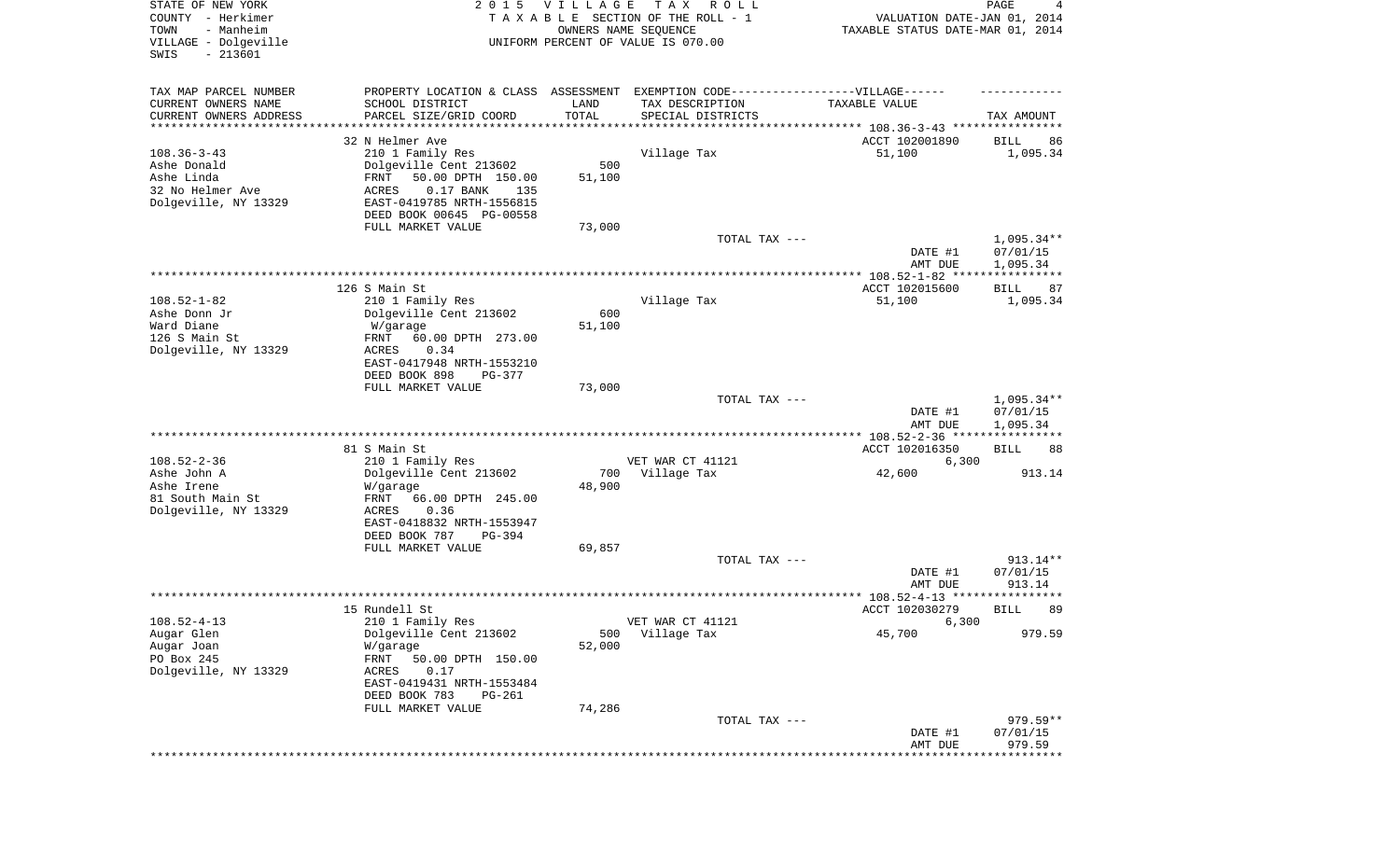| STATE OF NEW YORK<br>COUNTY - Herkimer<br>- Manheim<br>TOWN<br>VILLAGE - Dolgeville<br>- 213601<br>SWIS | <b>VILLAGE</b><br>TAX ROLL<br>2 0 1 5<br>TAXABLE SECTION OF THE ROLL - 1<br>OWNERS NAME SEOUENCE<br>UNIFORM PERCENT OF VALUE IS 070.00 |                             |                                      | PAGE<br>VALUATION DATE-JAN 01, 2014<br>TAXABLE STATUS DATE-MAR 01, 2014 |                                   |  |
|---------------------------------------------------------------------------------------------------------|----------------------------------------------------------------------------------------------------------------------------------------|-----------------------------|--------------------------------------|-------------------------------------------------------------------------|-----------------------------------|--|
| TAX MAP PARCEL NUMBER                                                                                   | PROPERTY LOCATION & CLASS ASSESSMENT EXEMPTION CODE-----------------VILLAGE------                                                      |                             |                                      |                                                                         |                                   |  |
| CURRENT OWNERS NAME<br>CURRENT OWNERS ADDRESS<br>*******************                                    | SCHOOL DISTRICT<br>PARCEL SIZE/GRID COORD                                                                                              | LAND<br>TOTAL<br>********** | TAX DESCRIPTION<br>SPECIAL DISTRICTS | TAXABLE VALUE                                                           | TAX AMOUNT                        |  |
|                                                                                                         | 168 N Main St                                                                                                                          |                             |                                      | *************************** 108.36-4-7 ************<br>ACCT 102005640   | <b>BILL</b><br>90                 |  |
| $108.36 - 4 - 7$                                                                                        | 210 1 Family Res                                                                                                                       |                             | Village Tax                          | 30,000                                                                  | 643.06                            |  |
| Augar Glen F                                                                                            | Dolgeville Cent 213602                                                                                                                 | 1,500                       |                                      |                                                                         |                                   |  |
| PO Box 245                                                                                              | W/barn                                                                                                                                 | 30,000                      |                                      |                                                                         |                                   |  |
| Dolgeville, NY 13329                                                                                    | ACRES<br>0.87                                                                                                                          |                             |                                      |                                                                         |                                   |  |
|                                                                                                         | EAST-0420341 NRTH-1557560<br>DEED BOOK 1136 PG-892                                                                                     |                             |                                      |                                                                         |                                   |  |
|                                                                                                         | FULL MARKET VALUE                                                                                                                      | 42,857                      |                                      |                                                                         |                                   |  |
|                                                                                                         |                                                                                                                                        |                             | TOTAL TAX ---                        |                                                                         | 643.06**                          |  |
|                                                                                                         |                                                                                                                                        |                             |                                      | DATE #1<br>AMT DUE                                                      | 07/01/15<br>643.06                |  |
|                                                                                                         |                                                                                                                                        |                             |                                      |                                                                         |                                   |  |
|                                                                                                         | 90 N Main St                                                                                                                           |                             |                                      | ACCT 102015420                                                          | 91<br><b>BILL</b>                 |  |
| $108.44 - 4 - 1$                                                                                        | 449 Other Storag                                                                                                                       |                             | Village Tax                          | 12,500                                                                  | 267.94                            |  |
| Austin Esther E                                                                                         | Dolgeville Cent 213602                                                                                                                 | 1,200                       |                                      |                                                                         |                                   |  |
| 32 No Main St                                                                                           | FRNT 100.00 DPTH 43.00                                                                                                                 | 12,500                      |                                      |                                                                         |                                   |  |
| Dolgeville, NY 13329                                                                                    | ACRES<br>0.08                                                                                                                          |                             |                                      |                                                                         |                                   |  |
|                                                                                                         | EAST-0420018 NRTH-1556386                                                                                                              |                             |                                      |                                                                         |                                   |  |
|                                                                                                         | DEED BOOK 00664 PG-00104<br>FULL MARKET VALUE                                                                                          | 17,857                      |                                      |                                                                         |                                   |  |
|                                                                                                         |                                                                                                                                        |                             | TOTAL TAX ---                        |                                                                         | $267.94**$                        |  |
|                                                                                                         |                                                                                                                                        |                             |                                      | DATE #1                                                                 | 07/01/15                          |  |
|                                                                                                         |                                                                                                                                        |                             |                                      | AMT DUE                                                                 | 267.94                            |  |
|                                                                                                         |                                                                                                                                        |                             |                                      | ******* 108.44-4-13 ***                                                 |                                   |  |
|                                                                                                         | 32 N Main St                                                                                                                           |                             |                                      | ACCT 102008130                                                          | <b>BILL</b><br>92                 |  |
| $108.44 - 4 - 13$                                                                                       | 210 1 Family Res                                                                                                                       |                             | Village Tax                          | 47,500                                                                  | 1,018.18                          |  |
| Austin Larry B<br>Austin Esther E                                                                       | Dolgeville Cent 213602<br>45.00 DPTH 82.00<br>FRNT                                                                                     | 1,500<br>47,500             |                                      |                                                                         |                                   |  |
| 32 N Main St                                                                                            | 0.08<br>ACRES                                                                                                                          |                             |                                      |                                                                         |                                   |  |
| Dolgeville, NY 13329                                                                                    | EAST-0420054 NRTH-1555831                                                                                                              |                             |                                      |                                                                         |                                   |  |
|                                                                                                         | DEED BOOK 00665 PG-00910                                                                                                               |                             |                                      |                                                                         |                                   |  |
|                                                                                                         | FULL MARKET VALUE                                                                                                                      | 67,857                      |                                      |                                                                         |                                   |  |
|                                                                                                         |                                                                                                                                        |                             | TOTAL TAX ---                        |                                                                         | 1,018.18**                        |  |
|                                                                                                         |                                                                                                                                        |                             |                                      | DATE #1                                                                 | 07/01/15                          |  |
|                                                                                                         |                                                                                                                                        |                             |                                      | AMT DUE                                                                 | 1,018.18<br>* * * * * * * * * * * |  |
|                                                                                                         | REAR Beaver St                                                                                                                         |                             |                                      |                                                                         | 93<br>BILL                        |  |
| $108.43 - 1 - 2.1$                                                                                      | 311 Res vac land                                                                                                                       |                             | Village Tax                          | 8,000                                                                   | 171.48                            |  |
| Avellino Thomas                                                                                         | Dolgeville Cent 213602                                                                                                                 | 8,000                       |                                      |                                                                         |                                   |  |
| Avellino Kathy                                                                                          | ACRES 22.60                                                                                                                            | 8,000                       |                                      |                                                                         |                                   |  |
| 45 Lincoln St                                                                                           | EAST-0416651 NRTH-1555608                                                                                                              |                             |                                      |                                                                         |                                   |  |
| Woodstock, VT 05091                                                                                     | DEED BOOK 839<br>$PG-412$                                                                                                              |                             |                                      |                                                                         |                                   |  |
|                                                                                                         | FULL MARKET VALUE                                                                                                                      | 11,429                      |                                      |                                                                         |                                   |  |
|                                                                                                         |                                                                                                                                        |                             | TOTAL TAX ---                        |                                                                         | 171.48**                          |  |
|                                                                                                         |                                                                                                                                        |                             |                                      | DATE #1<br>AMT DUE                                                      | 07/01/15<br>171.48                |  |
|                                                                                                         |                                                                                                                                        |                             |                                      |                                                                         |                                   |  |
|                                                                                                         |                                                                                                                                        |                             |                                      |                                                                         |                                   |  |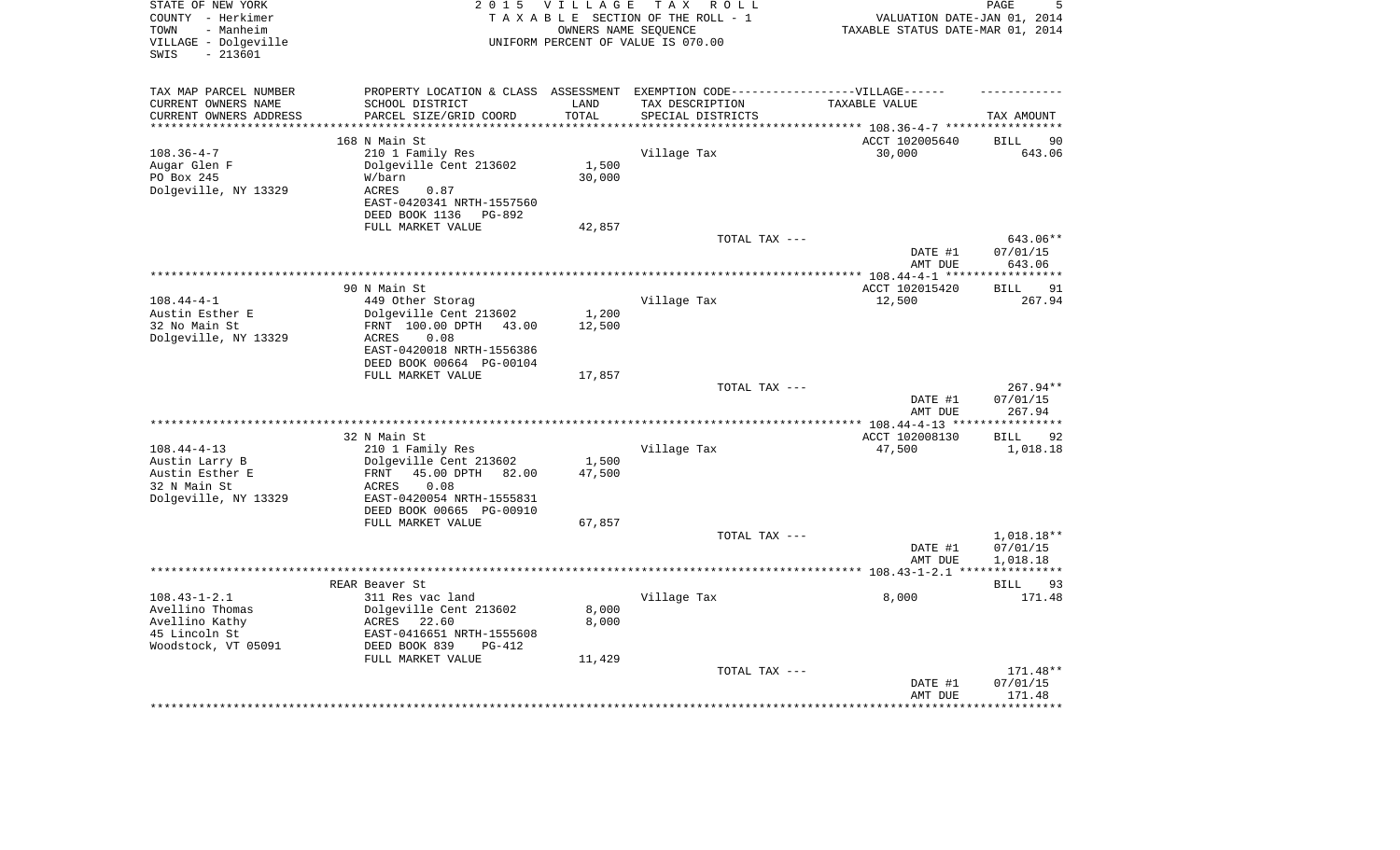| TAX MAP PARCEL NUMBER<br>PROPERTY LOCATION & CLASS ASSESSMENT EXEMPTION CODE----------------VILLAGE------<br>CURRENT OWNERS NAME<br>SCHOOL DISTRICT<br>TAX DESCRIPTION<br>LAND<br>TAXABLE VALUE<br>TOTAL<br>CURRENT OWNERS ADDRESS<br>PARCEL SIZE/GRID COORD<br>SPECIAL DISTRICTS<br>TAX AMOUNT<br>*********************<br>******************<br>* * * * * * * * * * *<br>99 S Main St<br>ACCT 102014460<br>BILL<br>94<br>$108.52 - 2 - 24$<br>838.12<br>210 1 Family Res<br>Village Tax<br>39,100<br>600<br>Bacher Richard C<br>Dolgeville Cent 213602<br>Bacher Sandra L<br>39,100<br>W/garages<br>99 So Main St<br>FRNT<br>60.00 DPTH 200.00<br>Dolgeville, NY 13329<br>0.28<br>ACRES<br>EAST-0418580 NRTH-1553584<br>DEED BOOK 1150<br>PG-451<br>FULL MARKET VALUE<br>55,857<br>TOTAL TAX ---<br>838.12**<br>DATE #1<br>07/01/15<br>838.12<br>AMT DUE<br>11 Rundell St<br>ACCT 102018600<br>BILL<br>95<br>$108.52 - 4 - 15$<br>Village Tax<br>35,000<br>750.24<br>210 1 Family Res<br>Dolgeville Cent 213602<br>Bacon Shannon K<br>500<br>DiCamillo Alyssa M<br>35,000<br>W/garage<br>11 Rundell St<br>FRNT<br>50.00 DPTH 150.00<br>Dolgeville, NY 13329<br>ACRES<br>0.17<br>EAST-0419483 NRTH-1553566<br>PRIOR OWNER ON 3/01/2014<br>DEED BOOK 1560<br><b>PG-111</b><br>Nash Suzanne L<br>FULL MARKET VALUE<br>50,000<br>750.24**<br>TOTAL TAX ---<br>DATE #1<br>07/01/15<br>AMT DUE<br>750.24<br>7 W Faville Ave<br>ACCT 102006690<br>96<br>BILL<br>$108.52 - 1 - 61$<br>210 1 Family Res<br>VET COM CT 41131<br>9,500<br>Bahr Joanne<br>28,500<br>610.91<br>Dolgeville Cent 213602<br>1,000<br>Village Tax<br>7 W Faville Ave<br>38,000<br>W/garage<br>Dolgeville, NY 13329<br>FRNT<br>96.00 DPTH 115.58<br>ACRES<br>0.25<br>EAST-0418266 NRTH-1553875<br>DEED BOOK 1443<br>$PG-279$<br>54,286<br>FULL MARKET VALUE<br>$610.91**$<br>TOTAL TAX ---<br>DATE #1<br>07/01/15<br>AMT DUE<br>610.91<br>6 E Timmerman St<br>ACCT 102030600<br>BILL.<br>97<br>$108.59 - 2 - 3$<br>210 1 Family Res<br>Village Tax<br>55,300<br>1,185.37<br>Dolgeville Cent 213602<br>Bailey Lori A<br>500<br>6 E Timmerman St<br>FRNT<br>50.00 DPTH 117.00<br>55,300<br>Dolgeville, NY 13329<br>ACRES<br>0.13<br>EAST-0416534 NRTH-1552100<br>DEED BOOK 1355<br>PG-725<br>FULL MARKET VALUE<br>79,000<br>$1,185.37**$<br>TOTAL TAX ---<br>DATE #1<br>07/01/15<br>1,185.37<br>AMT DUE | STATE OF NEW YORK<br>COUNTY - Herkimer<br>- Manheim<br>TOWN<br>VILLAGE - Dolgeville<br>$-213601$<br>SWIS | 2 0 1 5 | <b>VILLAGE</b> | T A X<br>R O L L<br>TAXABLE SECTION OF THE ROLL - 1<br>OWNERS NAME SEQUENCE<br>UNIFORM PERCENT OF VALUE IS 070.00 | VALUATION DATE-JAN 01, 2014<br>TAXABLE STATUS DATE-MAR 01, 2014 | PAGE<br>6 |
|-----------------------------------------------------------------------------------------------------------------------------------------------------------------------------------------------------------------------------------------------------------------------------------------------------------------------------------------------------------------------------------------------------------------------------------------------------------------------------------------------------------------------------------------------------------------------------------------------------------------------------------------------------------------------------------------------------------------------------------------------------------------------------------------------------------------------------------------------------------------------------------------------------------------------------------------------------------------------------------------------------------------------------------------------------------------------------------------------------------------------------------------------------------------------------------------------------------------------------------------------------------------------------------------------------------------------------------------------------------------------------------------------------------------------------------------------------------------------------------------------------------------------------------------------------------------------------------------------------------------------------------------------------------------------------------------------------------------------------------------------------------------------------------------------------------------------------------------------------------------------------------------------------------------------------------------------------------------------------------------------------------------------------------------------------------------------------------------------------------------------------------------------------------------------------------------------------------------------------------------------------------------------------------------------------------------------------------------------------------------------|----------------------------------------------------------------------------------------------------------|---------|----------------|-------------------------------------------------------------------------------------------------------------------|-----------------------------------------------------------------|-----------|
|                                                                                                                                                                                                                                                                                                                                                                                                                                                                                                                                                                                                                                                                                                                                                                                                                                                                                                                                                                                                                                                                                                                                                                                                                                                                                                                                                                                                                                                                                                                                                                                                                                                                                                                                                                                                                                                                                                                                                                                                                                                                                                                                                                                                                                                                                                                                                                       |                                                                                                          |         |                |                                                                                                                   |                                                                 |           |
|                                                                                                                                                                                                                                                                                                                                                                                                                                                                                                                                                                                                                                                                                                                                                                                                                                                                                                                                                                                                                                                                                                                                                                                                                                                                                                                                                                                                                                                                                                                                                                                                                                                                                                                                                                                                                                                                                                                                                                                                                                                                                                                                                                                                                                                                                                                                                                       |                                                                                                          |         |                |                                                                                                                   |                                                                 |           |
|                                                                                                                                                                                                                                                                                                                                                                                                                                                                                                                                                                                                                                                                                                                                                                                                                                                                                                                                                                                                                                                                                                                                                                                                                                                                                                                                                                                                                                                                                                                                                                                                                                                                                                                                                                                                                                                                                                                                                                                                                                                                                                                                                                                                                                                                                                                                                                       |                                                                                                          |         |                |                                                                                                                   |                                                                 |           |
|                                                                                                                                                                                                                                                                                                                                                                                                                                                                                                                                                                                                                                                                                                                                                                                                                                                                                                                                                                                                                                                                                                                                                                                                                                                                                                                                                                                                                                                                                                                                                                                                                                                                                                                                                                                                                                                                                                                                                                                                                                                                                                                                                                                                                                                                                                                                                                       |                                                                                                          |         |                |                                                                                                                   |                                                                 |           |
|                                                                                                                                                                                                                                                                                                                                                                                                                                                                                                                                                                                                                                                                                                                                                                                                                                                                                                                                                                                                                                                                                                                                                                                                                                                                                                                                                                                                                                                                                                                                                                                                                                                                                                                                                                                                                                                                                                                                                                                                                                                                                                                                                                                                                                                                                                                                                                       |                                                                                                          |         |                |                                                                                                                   |                                                                 |           |
|                                                                                                                                                                                                                                                                                                                                                                                                                                                                                                                                                                                                                                                                                                                                                                                                                                                                                                                                                                                                                                                                                                                                                                                                                                                                                                                                                                                                                                                                                                                                                                                                                                                                                                                                                                                                                                                                                                                                                                                                                                                                                                                                                                                                                                                                                                                                                                       |                                                                                                          |         |                |                                                                                                                   |                                                                 |           |
|                                                                                                                                                                                                                                                                                                                                                                                                                                                                                                                                                                                                                                                                                                                                                                                                                                                                                                                                                                                                                                                                                                                                                                                                                                                                                                                                                                                                                                                                                                                                                                                                                                                                                                                                                                                                                                                                                                                                                                                                                                                                                                                                                                                                                                                                                                                                                                       |                                                                                                          |         |                |                                                                                                                   |                                                                 |           |
|                                                                                                                                                                                                                                                                                                                                                                                                                                                                                                                                                                                                                                                                                                                                                                                                                                                                                                                                                                                                                                                                                                                                                                                                                                                                                                                                                                                                                                                                                                                                                                                                                                                                                                                                                                                                                                                                                                                                                                                                                                                                                                                                                                                                                                                                                                                                                                       |                                                                                                          |         |                |                                                                                                                   |                                                                 |           |
|                                                                                                                                                                                                                                                                                                                                                                                                                                                                                                                                                                                                                                                                                                                                                                                                                                                                                                                                                                                                                                                                                                                                                                                                                                                                                                                                                                                                                                                                                                                                                                                                                                                                                                                                                                                                                                                                                                                                                                                                                                                                                                                                                                                                                                                                                                                                                                       |                                                                                                          |         |                |                                                                                                                   |                                                                 |           |
|                                                                                                                                                                                                                                                                                                                                                                                                                                                                                                                                                                                                                                                                                                                                                                                                                                                                                                                                                                                                                                                                                                                                                                                                                                                                                                                                                                                                                                                                                                                                                                                                                                                                                                                                                                                                                                                                                                                                                                                                                                                                                                                                                                                                                                                                                                                                                                       |                                                                                                          |         |                |                                                                                                                   |                                                                 |           |
|                                                                                                                                                                                                                                                                                                                                                                                                                                                                                                                                                                                                                                                                                                                                                                                                                                                                                                                                                                                                                                                                                                                                                                                                                                                                                                                                                                                                                                                                                                                                                                                                                                                                                                                                                                                                                                                                                                                                                                                                                                                                                                                                                                                                                                                                                                                                                                       |                                                                                                          |         |                |                                                                                                                   |                                                                 |           |
|                                                                                                                                                                                                                                                                                                                                                                                                                                                                                                                                                                                                                                                                                                                                                                                                                                                                                                                                                                                                                                                                                                                                                                                                                                                                                                                                                                                                                                                                                                                                                                                                                                                                                                                                                                                                                                                                                                                                                                                                                                                                                                                                                                                                                                                                                                                                                                       |                                                                                                          |         |                |                                                                                                                   |                                                                 |           |
|                                                                                                                                                                                                                                                                                                                                                                                                                                                                                                                                                                                                                                                                                                                                                                                                                                                                                                                                                                                                                                                                                                                                                                                                                                                                                                                                                                                                                                                                                                                                                                                                                                                                                                                                                                                                                                                                                                                                                                                                                                                                                                                                                                                                                                                                                                                                                                       |                                                                                                          |         |                |                                                                                                                   |                                                                 |           |
|                                                                                                                                                                                                                                                                                                                                                                                                                                                                                                                                                                                                                                                                                                                                                                                                                                                                                                                                                                                                                                                                                                                                                                                                                                                                                                                                                                                                                                                                                                                                                                                                                                                                                                                                                                                                                                                                                                                                                                                                                                                                                                                                                                                                                                                                                                                                                                       |                                                                                                          |         |                |                                                                                                                   |                                                                 |           |
|                                                                                                                                                                                                                                                                                                                                                                                                                                                                                                                                                                                                                                                                                                                                                                                                                                                                                                                                                                                                                                                                                                                                                                                                                                                                                                                                                                                                                                                                                                                                                                                                                                                                                                                                                                                                                                                                                                                                                                                                                                                                                                                                                                                                                                                                                                                                                                       |                                                                                                          |         |                |                                                                                                                   |                                                                 |           |
|                                                                                                                                                                                                                                                                                                                                                                                                                                                                                                                                                                                                                                                                                                                                                                                                                                                                                                                                                                                                                                                                                                                                                                                                                                                                                                                                                                                                                                                                                                                                                                                                                                                                                                                                                                                                                                                                                                                                                                                                                                                                                                                                                                                                                                                                                                                                                                       |                                                                                                          |         |                |                                                                                                                   |                                                                 |           |
|                                                                                                                                                                                                                                                                                                                                                                                                                                                                                                                                                                                                                                                                                                                                                                                                                                                                                                                                                                                                                                                                                                                                                                                                                                                                                                                                                                                                                                                                                                                                                                                                                                                                                                                                                                                                                                                                                                                                                                                                                                                                                                                                                                                                                                                                                                                                                                       |                                                                                                          |         |                |                                                                                                                   |                                                                 |           |
|                                                                                                                                                                                                                                                                                                                                                                                                                                                                                                                                                                                                                                                                                                                                                                                                                                                                                                                                                                                                                                                                                                                                                                                                                                                                                                                                                                                                                                                                                                                                                                                                                                                                                                                                                                                                                                                                                                                                                                                                                                                                                                                                                                                                                                                                                                                                                                       |                                                                                                          |         |                |                                                                                                                   |                                                                 |           |
|                                                                                                                                                                                                                                                                                                                                                                                                                                                                                                                                                                                                                                                                                                                                                                                                                                                                                                                                                                                                                                                                                                                                                                                                                                                                                                                                                                                                                                                                                                                                                                                                                                                                                                                                                                                                                                                                                                                                                                                                                                                                                                                                                                                                                                                                                                                                                                       |                                                                                                          |         |                |                                                                                                                   |                                                                 |           |
|                                                                                                                                                                                                                                                                                                                                                                                                                                                                                                                                                                                                                                                                                                                                                                                                                                                                                                                                                                                                                                                                                                                                                                                                                                                                                                                                                                                                                                                                                                                                                                                                                                                                                                                                                                                                                                                                                                                                                                                                                                                                                                                                                                                                                                                                                                                                                                       |                                                                                                          |         |                |                                                                                                                   |                                                                 |           |
|                                                                                                                                                                                                                                                                                                                                                                                                                                                                                                                                                                                                                                                                                                                                                                                                                                                                                                                                                                                                                                                                                                                                                                                                                                                                                                                                                                                                                                                                                                                                                                                                                                                                                                                                                                                                                                                                                                                                                                                                                                                                                                                                                                                                                                                                                                                                                                       |                                                                                                          |         |                |                                                                                                                   |                                                                 |           |
|                                                                                                                                                                                                                                                                                                                                                                                                                                                                                                                                                                                                                                                                                                                                                                                                                                                                                                                                                                                                                                                                                                                                                                                                                                                                                                                                                                                                                                                                                                                                                                                                                                                                                                                                                                                                                                                                                                                                                                                                                                                                                                                                                                                                                                                                                                                                                                       |                                                                                                          |         |                |                                                                                                                   |                                                                 |           |
|                                                                                                                                                                                                                                                                                                                                                                                                                                                                                                                                                                                                                                                                                                                                                                                                                                                                                                                                                                                                                                                                                                                                                                                                                                                                                                                                                                                                                                                                                                                                                                                                                                                                                                                                                                                                                                                                                                                                                                                                                                                                                                                                                                                                                                                                                                                                                                       |                                                                                                          |         |                |                                                                                                                   |                                                                 |           |
|                                                                                                                                                                                                                                                                                                                                                                                                                                                                                                                                                                                                                                                                                                                                                                                                                                                                                                                                                                                                                                                                                                                                                                                                                                                                                                                                                                                                                                                                                                                                                                                                                                                                                                                                                                                                                                                                                                                                                                                                                                                                                                                                                                                                                                                                                                                                                                       |                                                                                                          |         |                |                                                                                                                   |                                                                 |           |
|                                                                                                                                                                                                                                                                                                                                                                                                                                                                                                                                                                                                                                                                                                                                                                                                                                                                                                                                                                                                                                                                                                                                                                                                                                                                                                                                                                                                                                                                                                                                                                                                                                                                                                                                                                                                                                                                                                                                                                                                                                                                                                                                                                                                                                                                                                                                                                       |                                                                                                          |         |                |                                                                                                                   |                                                                 |           |
|                                                                                                                                                                                                                                                                                                                                                                                                                                                                                                                                                                                                                                                                                                                                                                                                                                                                                                                                                                                                                                                                                                                                                                                                                                                                                                                                                                                                                                                                                                                                                                                                                                                                                                                                                                                                                                                                                                                                                                                                                                                                                                                                                                                                                                                                                                                                                                       |                                                                                                          |         |                |                                                                                                                   |                                                                 |           |
|                                                                                                                                                                                                                                                                                                                                                                                                                                                                                                                                                                                                                                                                                                                                                                                                                                                                                                                                                                                                                                                                                                                                                                                                                                                                                                                                                                                                                                                                                                                                                                                                                                                                                                                                                                                                                                                                                                                                                                                                                                                                                                                                                                                                                                                                                                                                                                       |                                                                                                          |         |                |                                                                                                                   |                                                                 |           |
|                                                                                                                                                                                                                                                                                                                                                                                                                                                                                                                                                                                                                                                                                                                                                                                                                                                                                                                                                                                                                                                                                                                                                                                                                                                                                                                                                                                                                                                                                                                                                                                                                                                                                                                                                                                                                                                                                                                                                                                                                                                                                                                                                                                                                                                                                                                                                                       |                                                                                                          |         |                |                                                                                                                   |                                                                 |           |
|                                                                                                                                                                                                                                                                                                                                                                                                                                                                                                                                                                                                                                                                                                                                                                                                                                                                                                                                                                                                                                                                                                                                                                                                                                                                                                                                                                                                                                                                                                                                                                                                                                                                                                                                                                                                                                                                                                                                                                                                                                                                                                                                                                                                                                                                                                                                                                       |                                                                                                          |         |                |                                                                                                                   |                                                                 |           |
|                                                                                                                                                                                                                                                                                                                                                                                                                                                                                                                                                                                                                                                                                                                                                                                                                                                                                                                                                                                                                                                                                                                                                                                                                                                                                                                                                                                                                                                                                                                                                                                                                                                                                                                                                                                                                                                                                                                                                                                                                                                                                                                                                                                                                                                                                                                                                                       |                                                                                                          |         |                |                                                                                                                   |                                                                 |           |
|                                                                                                                                                                                                                                                                                                                                                                                                                                                                                                                                                                                                                                                                                                                                                                                                                                                                                                                                                                                                                                                                                                                                                                                                                                                                                                                                                                                                                                                                                                                                                                                                                                                                                                                                                                                                                                                                                                                                                                                                                                                                                                                                                                                                                                                                                                                                                                       |                                                                                                          |         |                |                                                                                                                   |                                                                 |           |
|                                                                                                                                                                                                                                                                                                                                                                                                                                                                                                                                                                                                                                                                                                                                                                                                                                                                                                                                                                                                                                                                                                                                                                                                                                                                                                                                                                                                                                                                                                                                                                                                                                                                                                                                                                                                                                                                                                                                                                                                                                                                                                                                                                                                                                                                                                                                                                       |                                                                                                          |         |                |                                                                                                                   |                                                                 |           |
|                                                                                                                                                                                                                                                                                                                                                                                                                                                                                                                                                                                                                                                                                                                                                                                                                                                                                                                                                                                                                                                                                                                                                                                                                                                                                                                                                                                                                                                                                                                                                                                                                                                                                                                                                                                                                                                                                                                                                                                                                                                                                                                                                                                                                                                                                                                                                                       |                                                                                                          |         |                |                                                                                                                   |                                                                 |           |
|                                                                                                                                                                                                                                                                                                                                                                                                                                                                                                                                                                                                                                                                                                                                                                                                                                                                                                                                                                                                                                                                                                                                                                                                                                                                                                                                                                                                                                                                                                                                                                                                                                                                                                                                                                                                                                                                                                                                                                                                                                                                                                                                                                                                                                                                                                                                                                       |                                                                                                          |         |                |                                                                                                                   |                                                                 |           |
|                                                                                                                                                                                                                                                                                                                                                                                                                                                                                                                                                                                                                                                                                                                                                                                                                                                                                                                                                                                                                                                                                                                                                                                                                                                                                                                                                                                                                                                                                                                                                                                                                                                                                                                                                                                                                                                                                                                                                                                                                                                                                                                                                                                                                                                                                                                                                                       |                                                                                                          |         |                |                                                                                                                   |                                                                 |           |
|                                                                                                                                                                                                                                                                                                                                                                                                                                                                                                                                                                                                                                                                                                                                                                                                                                                                                                                                                                                                                                                                                                                                                                                                                                                                                                                                                                                                                                                                                                                                                                                                                                                                                                                                                                                                                                                                                                                                                                                                                                                                                                                                                                                                                                                                                                                                                                       |                                                                                                          |         |                |                                                                                                                   |                                                                 |           |
|                                                                                                                                                                                                                                                                                                                                                                                                                                                                                                                                                                                                                                                                                                                                                                                                                                                                                                                                                                                                                                                                                                                                                                                                                                                                                                                                                                                                                                                                                                                                                                                                                                                                                                                                                                                                                                                                                                                                                                                                                                                                                                                                                                                                                                                                                                                                                                       |                                                                                                          |         |                |                                                                                                                   |                                                                 |           |
|                                                                                                                                                                                                                                                                                                                                                                                                                                                                                                                                                                                                                                                                                                                                                                                                                                                                                                                                                                                                                                                                                                                                                                                                                                                                                                                                                                                                                                                                                                                                                                                                                                                                                                                                                                                                                                                                                                                                                                                                                                                                                                                                                                                                                                                                                                                                                                       |                                                                                                          |         |                |                                                                                                                   |                                                                 |           |
|                                                                                                                                                                                                                                                                                                                                                                                                                                                                                                                                                                                                                                                                                                                                                                                                                                                                                                                                                                                                                                                                                                                                                                                                                                                                                                                                                                                                                                                                                                                                                                                                                                                                                                                                                                                                                                                                                                                                                                                                                                                                                                                                                                                                                                                                                                                                                                       |                                                                                                          |         |                |                                                                                                                   |                                                                 |           |
|                                                                                                                                                                                                                                                                                                                                                                                                                                                                                                                                                                                                                                                                                                                                                                                                                                                                                                                                                                                                                                                                                                                                                                                                                                                                                                                                                                                                                                                                                                                                                                                                                                                                                                                                                                                                                                                                                                                                                                                                                                                                                                                                                                                                                                                                                                                                                                       |                                                                                                          |         |                |                                                                                                                   |                                                                 |           |
|                                                                                                                                                                                                                                                                                                                                                                                                                                                                                                                                                                                                                                                                                                                                                                                                                                                                                                                                                                                                                                                                                                                                                                                                                                                                                                                                                                                                                                                                                                                                                                                                                                                                                                                                                                                                                                                                                                                                                                                                                                                                                                                                                                                                                                                                                                                                                                       |                                                                                                          |         |                |                                                                                                                   |                                                                 |           |
|                                                                                                                                                                                                                                                                                                                                                                                                                                                                                                                                                                                                                                                                                                                                                                                                                                                                                                                                                                                                                                                                                                                                                                                                                                                                                                                                                                                                                                                                                                                                                                                                                                                                                                                                                                                                                                                                                                                                                                                                                                                                                                                                                                                                                                                                                                                                                                       |                                                                                                          |         |                |                                                                                                                   |                                                                 |           |
|                                                                                                                                                                                                                                                                                                                                                                                                                                                                                                                                                                                                                                                                                                                                                                                                                                                                                                                                                                                                                                                                                                                                                                                                                                                                                                                                                                                                                                                                                                                                                                                                                                                                                                                                                                                                                                                                                                                                                                                                                                                                                                                                                                                                                                                                                                                                                                       |                                                                                                          |         |                |                                                                                                                   |                                                                 |           |
|                                                                                                                                                                                                                                                                                                                                                                                                                                                                                                                                                                                                                                                                                                                                                                                                                                                                                                                                                                                                                                                                                                                                                                                                                                                                                                                                                                                                                                                                                                                                                                                                                                                                                                                                                                                                                                                                                                                                                                                                                                                                                                                                                                                                                                                                                                                                                                       |                                                                                                          |         |                |                                                                                                                   |                                                                 |           |
|                                                                                                                                                                                                                                                                                                                                                                                                                                                                                                                                                                                                                                                                                                                                                                                                                                                                                                                                                                                                                                                                                                                                                                                                                                                                                                                                                                                                                                                                                                                                                                                                                                                                                                                                                                                                                                                                                                                                                                                                                                                                                                                                                                                                                                                                                                                                                                       |                                                                                                          |         |                |                                                                                                                   |                                                                 |           |
|                                                                                                                                                                                                                                                                                                                                                                                                                                                                                                                                                                                                                                                                                                                                                                                                                                                                                                                                                                                                                                                                                                                                                                                                                                                                                                                                                                                                                                                                                                                                                                                                                                                                                                                                                                                                                                                                                                                                                                                                                                                                                                                                                                                                                                                                                                                                                                       |                                                                                                          |         |                |                                                                                                                   |                                                                 |           |
|                                                                                                                                                                                                                                                                                                                                                                                                                                                                                                                                                                                                                                                                                                                                                                                                                                                                                                                                                                                                                                                                                                                                                                                                                                                                                                                                                                                                                                                                                                                                                                                                                                                                                                                                                                                                                                                                                                                                                                                                                                                                                                                                                                                                                                                                                                                                                                       |                                                                                                          |         |                |                                                                                                                   |                                                                 |           |
|                                                                                                                                                                                                                                                                                                                                                                                                                                                                                                                                                                                                                                                                                                                                                                                                                                                                                                                                                                                                                                                                                                                                                                                                                                                                                                                                                                                                                                                                                                                                                                                                                                                                                                                                                                                                                                                                                                                                                                                                                                                                                                                                                                                                                                                                                                                                                                       |                                                                                                          |         |                |                                                                                                                   |                                                                 |           |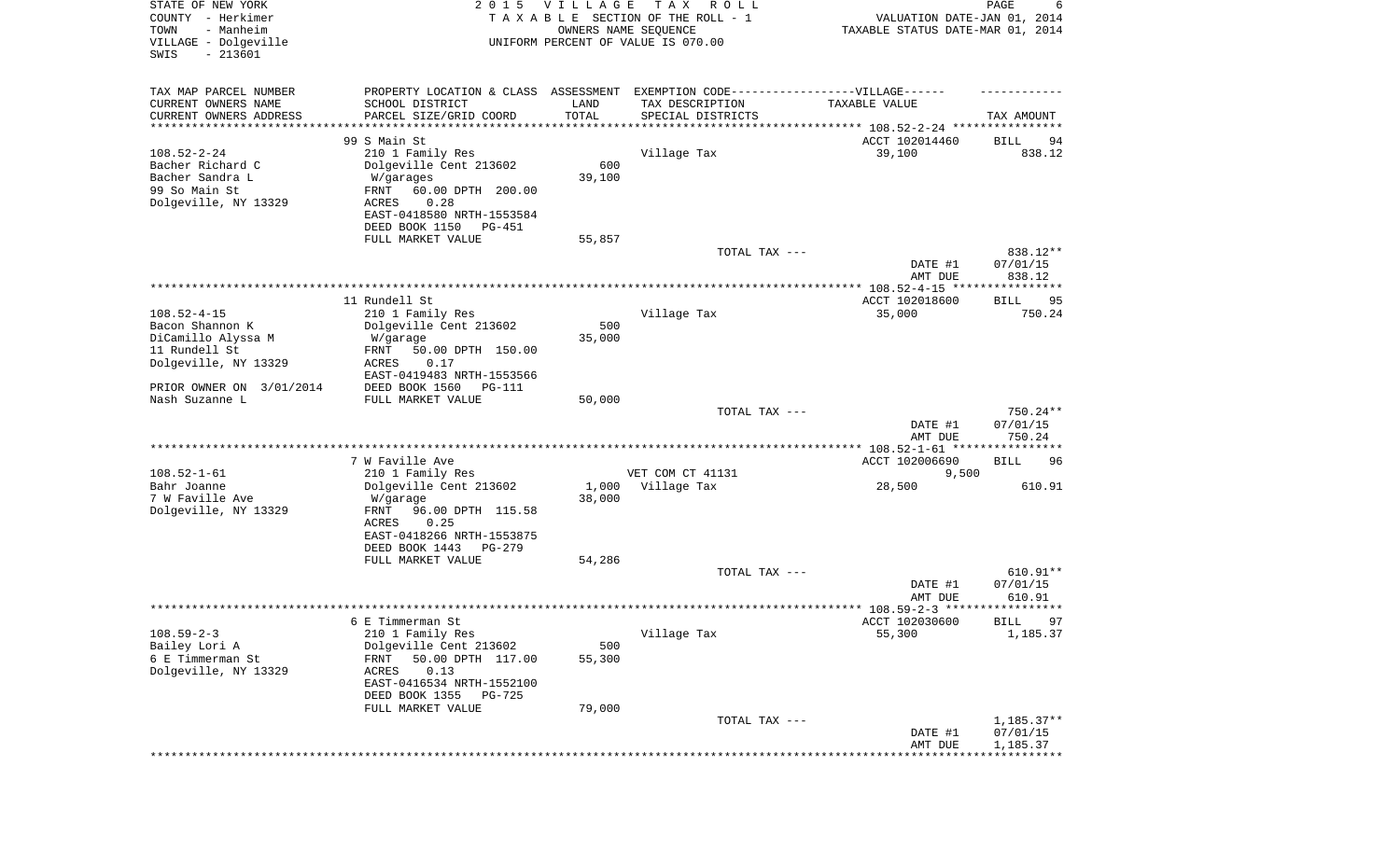| STATE OF NEW YORK<br>COUNTY - Herkimer<br>TOWN<br>- Manheim<br>VILLAGE - Dolgeville<br>SWIS<br>$-213601$ | 2 0 1 5                                           | <b>VILLAGE</b><br>OWNERS NAME SEQUENCE | T A X<br>R O L L<br>TAXABLE SECTION OF THE ROLL - 1<br>UNIFORM PERCENT OF VALUE IS 070.00 | VALUATION DATE-JAN 01, 2014<br>TAXABLE STATUS DATE-MAR 01, 2014 | 7<br>PAGE                |
|----------------------------------------------------------------------------------------------------------|---------------------------------------------------|----------------------------------------|-------------------------------------------------------------------------------------------|-----------------------------------------------------------------|--------------------------|
| TAX MAP PARCEL NUMBER                                                                                    | PROPERTY LOCATION & CLASS ASSESSMENT              |                                        | EXEMPTION CODE-----------------VILLAGE------                                              |                                                                 |                          |
| CURRENT OWNERS NAME<br>CURRENT OWNERS ADDRESS                                                            | SCHOOL DISTRICT<br>PARCEL SIZE/GRID COORD         | LAND<br>TOTAL                          | TAX DESCRIPTION<br>SPECIAL DISTRICTS                                                      | TAXABLE VALUE                                                   | TAX AMOUNT               |
| *********************                                                                                    |                                                   |                                        |                                                                                           |                                                                 |                          |
|                                                                                                          | 26 Spencer St                                     |                                        |                                                                                           | ACCT 102003810                                                  | 98<br>BILL               |
| $108.52 - 1 - 9$                                                                                         | 311 Res vac land                                  |                                        | Village Tax                                                                               | 900                                                             | 19.29                    |
| Bailey William                                                                                           | Dolgeville Cent 213602                            | 900                                    |                                                                                           |                                                                 |                          |
| PO Box 141                                                                                               | Fire 97 House Torn Down                           | 900                                    |                                                                                           |                                                                 |                          |
| Dolgeville, NY 13329                                                                                     | <b>FRNT</b><br>87.70 DPTH 103.20<br>0.34<br>ACRES |                                        |                                                                                           |                                                                 |                          |
|                                                                                                          | EAST-0418157 NRTH-1554471                         |                                        |                                                                                           |                                                                 |                          |
|                                                                                                          | DEED BOOK 1530<br>PG-183                          |                                        |                                                                                           |                                                                 |                          |
|                                                                                                          | FULL MARKET VALUE                                 | 1,286                                  |                                                                                           |                                                                 |                          |
|                                                                                                          |                                                   |                                        | TOTAL TAX ---                                                                             |                                                                 | $19.29**$                |
|                                                                                                          |                                                   |                                        |                                                                                           | DATE #1                                                         | 07/01/15                 |
|                                                                                                          |                                                   |                                        |                                                                                           | AMT DUE                                                         | 19.29                    |
|                                                                                                          | 130 N Main St                                     |                                        |                                                                                           | ACCT 102015540                                                  | BILL<br>99               |
| $108.36 - 4 - 19$                                                                                        | 210 1 Family Res                                  |                                        | Village Tax                                                                               | 30,000                                                          | 643.06                   |
| Bailey William M                                                                                         | Dolgeville Cent 213602                            | 600                                    |                                                                                           |                                                                 |                          |
| 130 N Main St                                                                                            | W/garage                                          | 30,000                                 |                                                                                           |                                                                 |                          |
| Dolgeville, NY 13329                                                                                     | FRNT<br>60.00 DPTH 128.00                         |                                        |                                                                                           |                                                                 |                          |
|                                                                                                          | <b>ACRES</b><br>0.17                              |                                        |                                                                                           |                                                                 |                          |
|                                                                                                          | EAST-0420138 NRTH-1556887                         |                                        |                                                                                           |                                                                 |                          |
|                                                                                                          | DEED BOOK 1167<br>PG-353<br>FULL MARKET VALUE     | 42,857                                 |                                                                                           |                                                                 |                          |
|                                                                                                          |                                                   |                                        | TOTAL TAX ---                                                                             |                                                                 | 643.06**                 |
|                                                                                                          |                                                   |                                        |                                                                                           | DATE #1                                                         | 07/01/15                 |
|                                                                                                          |                                                   |                                        |                                                                                           | AMT DUE                                                         | 643.06                   |
|                                                                                                          |                                                   |                                        |                                                                                           |                                                                 |                          |
|                                                                                                          | 10 Rundell St                                     |                                        |                                                                                           | ACCT 102015810                                                  | BILL 100                 |
| $108.52 - 3 - 33$<br>Baird Bruce D Jr                                                                    | 210 1 Family Res<br>Dolgeville Cent 213602        | 500                                    | Village Tax                                                                               | 52,000                                                          | 1,114.64                 |
| Baird Kelly                                                                                              | W/garage                                          | 52,000                                 |                                                                                           |                                                                 |                          |
| 10 Rundell St                                                                                            | FRNT<br>50.00 DPTH 132.50                         |                                        |                                                                                           |                                                                 |                          |
| Dolgeville, NY 13329                                                                                     | $0.15$ BANK<br>ACRES<br>135                       |                                        |                                                                                           |                                                                 |                          |
|                                                                                                          | EAST-0419358 NRTH-1553757                         |                                        |                                                                                           |                                                                 |                          |
|                                                                                                          | DEED BOOK 847<br>PG-315                           |                                        |                                                                                           |                                                                 |                          |
|                                                                                                          | FULL MARKET VALUE                                 | 74,286                                 |                                                                                           |                                                                 |                          |
|                                                                                                          |                                                   |                                        | TOTAL TAX ---                                                                             | DATE #1                                                         | $1,114.64**$<br>07/01/15 |
|                                                                                                          |                                                   |                                        |                                                                                           | AMT DUE                                                         | 1,114.64                 |
|                                                                                                          |                                                   |                                        |                                                                                           |                                                                 |                          |
|                                                                                                          | 140 N Main St                                     |                                        |                                                                                           | ACCT 102018720                                                  | BILL 101                 |
| $108.36 - 4 - 15$                                                                                        | 220 2 Family Res                                  |                                        | Village Tax                                                                               | 29,500                                                          | 632.34                   |
| Baisley Scot                                                                                             | Dolgeville Cent 213602                            | 300                                    |                                                                                           |                                                                 |                          |
| Baisley Glen                                                                                             | 29.00 DPTH 175.00<br>FRNT                         | 29,500                                 |                                                                                           |                                                                 |                          |
| 124 Carlson Rd<br>Dolgeville, NY 13329                                                                   | ACRES<br>0.12<br>EAST-0420206 NRTH-1557094        |                                        |                                                                                           |                                                                 |                          |
|                                                                                                          | DEED BOOK 857<br>$PG-28$                          |                                        |                                                                                           |                                                                 |                          |
|                                                                                                          | FULL MARKET VALUE                                 | 42,143                                 |                                                                                           |                                                                 |                          |
|                                                                                                          |                                                   |                                        | TOTAL TAX ---                                                                             |                                                                 | 632.34**                 |
|                                                                                                          |                                                   |                                        |                                                                                           | DATE #1                                                         | 07/01/15                 |
|                                                                                                          |                                                   |                                        |                                                                                           | AMT DUE                                                         | 632.34<br>********       |
|                                                                                                          |                                                   |                                        |                                                                                           |                                                                 |                          |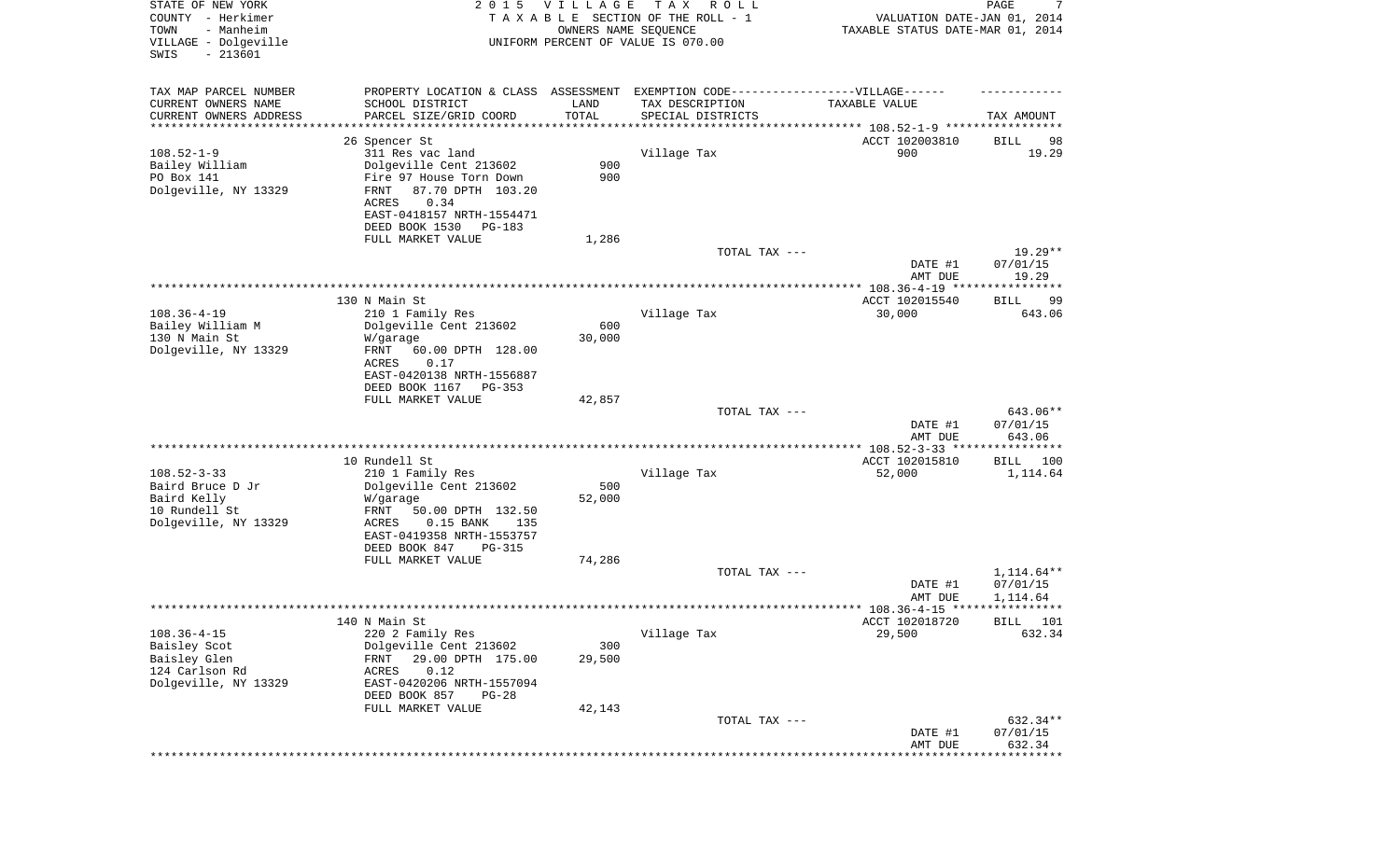| STATE OF NEW YORK<br>COUNTY - Herkimer<br>- Manheim<br>TOWN<br>VILLAGE - Dolgeville<br>$-213601$<br>SWIS | 2 0 1 5<br><b>VILLAGE</b><br>TAXABLE SECTION OF THE ROLL - 1<br>UNIFORM PERCENT OF VALUE IS 070.00  |                 | PAGE<br>8<br>VALUATION DATE-JAN 01, 2014<br>TAXABLE STATUS DATE-MAR 01, 2014 |                                                          |                                    |
|----------------------------------------------------------------------------------------------------------|-----------------------------------------------------------------------------------------------------|-----------------|------------------------------------------------------------------------------|----------------------------------------------------------|------------------------------------|
| TAX MAP PARCEL NUMBER                                                                                    | PROPERTY LOCATION & CLASS ASSESSMENT EXEMPTION CODE-----------------VILLAGE------                   |                 |                                                                              |                                                          |                                    |
| CURRENT OWNERS NAME<br>CURRENT OWNERS ADDRESS                                                            | SCHOOL DISTRICT<br>PARCEL SIZE/GRID COORD                                                           | LAND<br>TOTAL   | TAX DESCRIPTION<br>SPECIAL DISTRICTS                                         | TAXABLE VALUE<br>********* 108.52-6-46 ***************** | TAX AMOUNT                         |
|                                                                                                          | E Faville Ave                                                                                       |                 |                                                                              | ACCT 102017910                                           | <b>BILL</b><br>102                 |
| $108.52 - 6 - 46$<br>Bange Janice<br>Bange Walter                                                        | 311 Res vac land<br>Dolgeville Cent 213602<br>90.00 DPTH 150.00<br>FRNT                             | 600<br>600      | Village Tax                                                                  | 600                                                      | 12.86                              |
| 88 Van Buren St<br>Dolgeville, NY 13329                                                                  | 0.31<br>ACRES<br>EAST-0420394 NRTH-1552859<br>FULL MARKET VALUE                                     | 857             |                                                                              |                                                          |                                    |
|                                                                                                          |                                                                                                     |                 | TOTAL TAX ---                                                                | DATE #1<br>AMT DUE                                       | 12.86**<br>07/01/15<br>12.86       |
|                                                                                                          |                                                                                                     |                 |                                                                              |                                                          | **********                         |
| $108.52 - 6 - 47$                                                                                        | 88 Van Buren St<br>210 1 Family Res                                                                 |                 | Village Tax                                                                  | ACCT 102017940<br>85,100                                 | BILL 103<br>1,824.14               |
| Bange Janice<br>Attn: Walter Bange<br>88 Van Buren St<br>Dolgeville, NY 13329                            | Dolgeville Cent 213602<br>W/garage<br>FRNT 170.00 DPTH 185.00<br>ACRES<br>0.53                      | 1,700<br>85,100 |                                                                              |                                                          |                                    |
|                                                                                                          | EAST-0420488 NRTH-1552793<br>FULL MARKET VALUE                                                      | 121,571         |                                                                              |                                                          |                                    |
|                                                                                                          |                                                                                                     |                 | TOTAL TAX ---                                                                | DATE #1<br>AMT DUE                                       | 1,824.14**<br>07/01/15<br>1,824.14 |
|                                                                                                          |                                                                                                     |                 |                                                                              |                                                          | * * * * * * * * * * *              |
| $108.60 - 1 - 28$                                                                                        | Van Buren St<br>311 Res vac land                                                                    |                 | Village Tax                                                                  | ACCT 102017970<br>1,100                                  | <b>BILL</b><br>104<br>23.58        |
| Bange Janice<br>Bange Walter<br>88 Van Buren St                                                          | Dolgeville Cent 213602<br>FRNT 200.00 DPTH 150.00<br>0.57<br>ACRES                                  | 1,100<br>1,100  |                                                                              |                                                          |                                    |
| Dolgeville, NY 13329                                                                                     | EAST-0420653 NRTH-1552687<br>FULL MARKET VALUE                                                      | 1,571           |                                                                              |                                                          |                                    |
|                                                                                                          |                                                                                                     |                 | TOTAL TAX ---                                                                | DATE #1<br>AMT DUE                                       | 23.58**<br>07/01/15<br>23.58       |
|                                                                                                          |                                                                                                     |                 |                                                                              |                                                          | * * * * * * * * * * *              |
|                                                                                                          | 79 S Main St                                                                                        |                 |                                                                              | ACCT 102011400                                           | <b>BILL</b><br>105                 |
| $108.52 - 2 - 37$<br>Barnard Mark<br>PO Box 338                                                          | 220 2 Family Res<br>Dolgeville Cent 213602<br>W/carport                                             | 700<br>41,000   | Village Tax                                                                  | 41,000                                                   | 878.85                             |
| Newport, NY 13416                                                                                        | 66.00 DPTH 204.00<br>FRNT<br>0.31<br>ACRES<br>EAST-0418863 NRTH-1554010<br>DEED BOOK 713<br>$PG-47$ |                 |                                                                              |                                                          |                                    |
|                                                                                                          | FULL MARKET VALUE                                                                                   | 58,571          |                                                                              |                                                          |                                    |
|                                                                                                          |                                                                                                     |                 | TOTAL TAX ---                                                                | DATE #1<br>AMT DUE                                       | 878.85**<br>07/01/15<br>878.85     |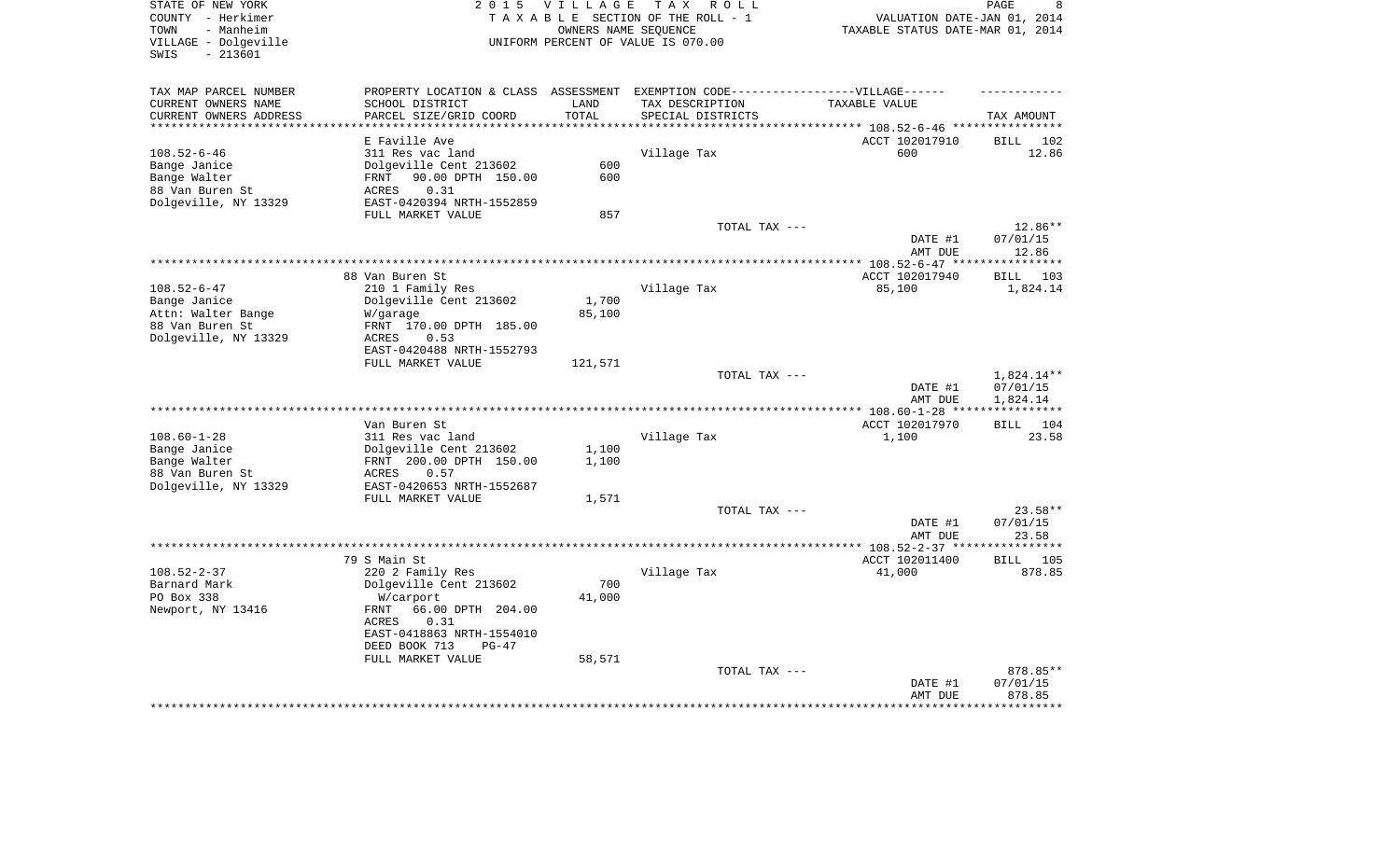| STATE OF NEW YORK<br>COUNTY - Herkimer<br>TOWN<br>- Manheim<br>VILLAGE - Dolgeville<br>SWIS<br>$-213601$ | 2 0 1 5                                                                          | V I L L A G E<br>OWNERS NAME SEQUENCE | T A X<br>R O L L<br>TAXABLE SECTION OF THE ROLL - 1<br>UNIFORM PERCENT OF VALUE IS 070.00 | VALUATION DATE-JAN 01, 2014<br>TAXABLE STATUS DATE-MAR 01, 2014 | 9<br>PAGE                           |
|----------------------------------------------------------------------------------------------------------|----------------------------------------------------------------------------------|---------------------------------------|-------------------------------------------------------------------------------------------|-----------------------------------------------------------------|-------------------------------------|
| TAX MAP PARCEL NUMBER                                                                                    | PROPERTY LOCATION & CLASS ASSESSMENT EXEMPTION CODE----------------VILLAGE------ |                                       |                                                                                           |                                                                 |                                     |
| CURRENT OWNERS NAME                                                                                      | SCHOOL DISTRICT                                                                  | LAND                                  | TAX DESCRIPTION                                                                           | TAXABLE VALUE                                                   |                                     |
| CURRENT OWNERS ADDRESS<br>********************                                                           | PARCEL SIZE/GRID COORD                                                           | TOTAL<br>* * * * * * * * * *          | SPECIAL DISTRICTS                                                                         | ********************************* 108.52-3-16 ****************  | TAX AMOUNT                          |
|                                                                                                          | 17 1/2 E Faville Ave                                                             |                                       |                                                                                           | ACCT 102018030                                                  | BILL<br>106                         |
| $108.52 - 3 - 16$                                                                                        | 220 2 Family Res                                                                 |                                       | Village Tax                                                                               | 38,600                                                          | 827.40                              |
| Barnard Mark                                                                                             | Dolgeville Cent 213602                                                           | 500                                   |                                                                                           |                                                                 |                                     |
| PO Box 338                                                                                               | 50.00 DPTH 100.00<br>FRNT                                                        | 38,600                                |                                                                                           |                                                                 |                                     |
| Newport, NY 13416-0338                                                                                   | <b>ACRES</b><br>0.11<br>EAST-0419056 NRTH-1553618                                |                                       |                                                                                           |                                                                 |                                     |
|                                                                                                          | DEED BOOK 825<br>PG-662                                                          |                                       |                                                                                           |                                                                 |                                     |
|                                                                                                          | FULL MARKET VALUE                                                                | 55,143                                |                                                                                           |                                                                 |                                     |
|                                                                                                          |                                                                                  |                                       | TOTAL TAX ---                                                                             |                                                                 | 827.40**                            |
|                                                                                                          |                                                                                  |                                       |                                                                                           | DATE #1                                                         | 07/01/15                            |
|                                                                                                          |                                                                                  |                                       |                                                                                           | AMT DUE                                                         | 827.40                              |
|                                                                                                          | 38 Spencer St                                                                    |                                       |                                                                                           | ACCT 102000480                                                  | 107<br>BILL                         |
| $108.51 - 1 - 12$                                                                                        | 210 1 Family Res                                                                 |                                       | Village Tax                                                                               | 40,400                                                          | 865.99                              |
| Barnes Adam R                                                                                            | Dolgeville Cent 213602                                                           | 900                                   |                                                                                           |                                                                 |                                     |
| 38 Spencer St                                                                                            | W/garage                                                                         | 40,400                                |                                                                                           |                                                                 |                                     |
| Dolgeville, NY 13329                                                                                     | FRNT 100.00 DPTH 100.00<br>ACRES<br>0.10                                         |                                       |                                                                                           |                                                                 |                                     |
|                                                                                                          | EAST-0417818 NRTH-1554447                                                        |                                       |                                                                                           |                                                                 |                                     |
|                                                                                                          | DEED BOOK 1406<br>$PG-12$                                                        |                                       |                                                                                           |                                                                 |                                     |
|                                                                                                          | FULL MARKET VALUE                                                                | 57,714                                |                                                                                           |                                                                 |                                     |
|                                                                                                          |                                                                                  |                                       | TOTAL TAX ---                                                                             | DATE #1                                                         | 865.99**<br>07/01/15                |
|                                                                                                          |                                                                                  |                                       |                                                                                           | AMT DUE                                                         | 865.99                              |
|                                                                                                          |                                                                                  |                                       | *******************************                                                           | ************ 108.52-2-47 *****************                      |                                     |
| $108.52 - 2 - 47$                                                                                        | 6 Howard St<br>210 1 Family Res                                                  |                                       | Village Tax                                                                               | ACCT 102011520<br>23,100                                        | 108<br>BILL<br>495.16               |
| Barnes Jason                                                                                             | Dolgeville Cent 213602                                                           | 400                                   |                                                                                           |                                                                 |                                     |
| 6 Howard St                                                                                              | 39.80 DPTH<br>75.00<br>FRNT                                                      | 23,100                                |                                                                                           |                                                                 |                                     |
| Dolgeville, NY 13329                                                                                     | <b>ACRES</b><br>0.07                                                             |                                       |                                                                                           |                                                                 |                                     |
|                                                                                                          | EAST-0419207 NRTH-1554098<br>DEED BOOK 1296<br>PG-587                            |                                       |                                                                                           |                                                                 |                                     |
|                                                                                                          | FULL MARKET VALUE                                                                | 33,000                                |                                                                                           |                                                                 |                                     |
|                                                                                                          |                                                                                  |                                       | TOTAL TAX ---                                                                             |                                                                 | 495.16**                            |
|                                                                                                          |                                                                                  |                                       |                                                                                           | DATE #1                                                         | 07/01/15                            |
|                                                                                                          |                                                                                  |                                       |                                                                                           | AMT DUE                                                         | 495.16<br>****************          |
|                                                                                                          | 7 Spencer St                                                                     |                                       |                                                                                           | ACCT 102022410                                                  | 109<br>BILL                         |
| $108.52 - 1 - 22$                                                                                        | 220 2 Family Res                                                                 |                                       | Village Tax                                                                               | 42,500                                                          | 911.00                              |
| Barnes Jerry                                                                                             | Dolgeville Cent 213602                                                           | 600                                   |                                                                                           |                                                                 |                                     |
| 7 Spencer St                                                                                             | W/garage                                                                         | 42,500                                |                                                                                           |                                                                 |                                     |
| Dolgeville, NY 13329                                                                                     | FRNT<br>58.00 DPTH 178.00                                                        |                                       |                                                                                           |                                                                 |                                     |
|                                                                                                          | ACRES<br>$0.26$ BANK<br>135<br>EAST-0418576 NRTH-1554249                         |                                       |                                                                                           |                                                                 |                                     |
|                                                                                                          | DEED BOOK 866<br>$PG-39$                                                         |                                       |                                                                                           |                                                                 |                                     |
|                                                                                                          | FULL MARKET VALUE                                                                | 60,714                                |                                                                                           |                                                                 |                                     |
|                                                                                                          |                                                                                  |                                       | TOTAL TAX ---                                                                             |                                                                 | 911.00**                            |
|                                                                                                          |                                                                                  |                                       |                                                                                           | DATE #1                                                         | 07/01/15                            |
|                                                                                                          |                                                                                  |                                       |                                                                                           | AMT DUE                                                         | 911.00<br>* * * * * * * * * * * * * |
|                                                                                                          |                                                                                  |                                       |                                                                                           |                                                                 |                                     |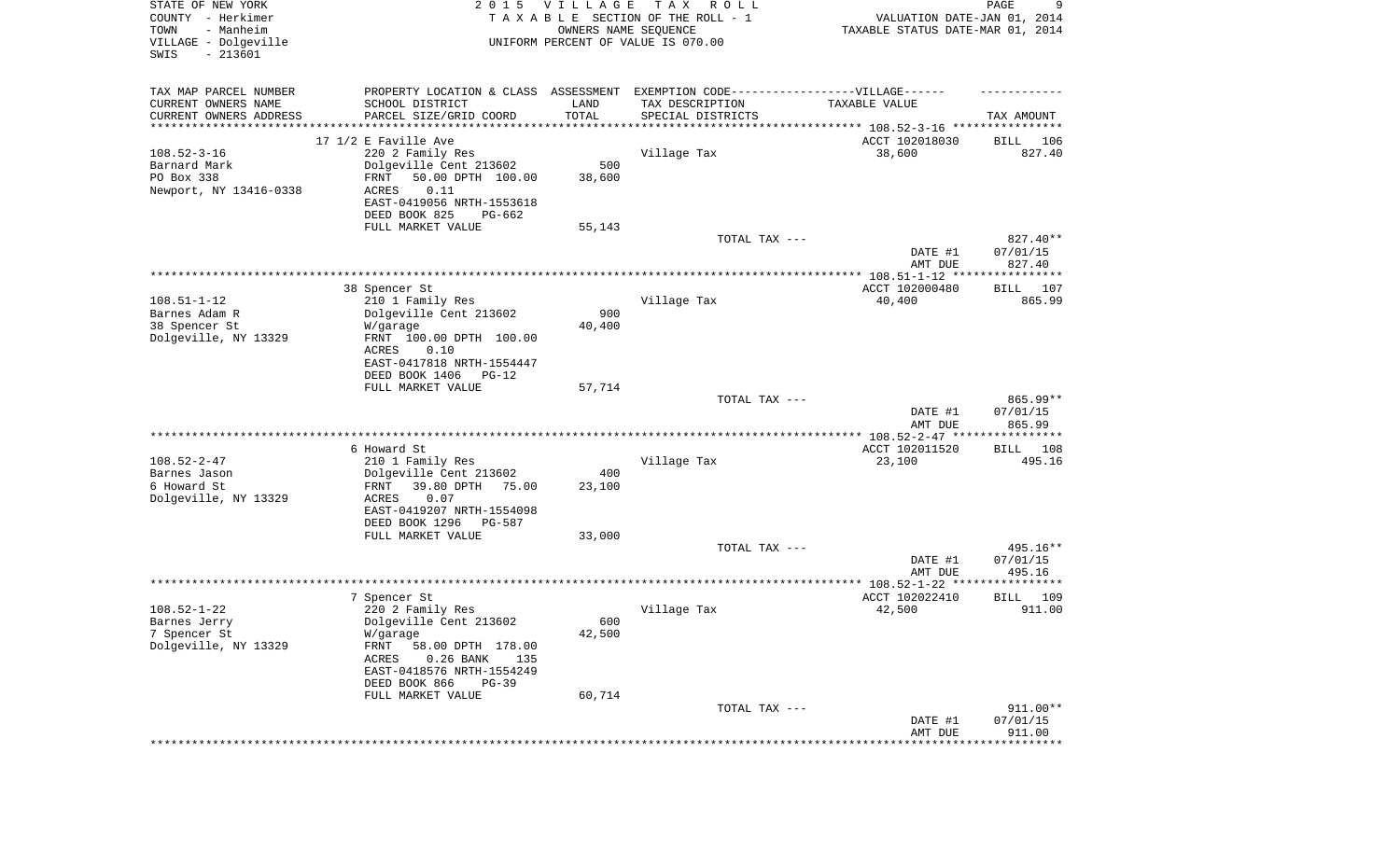| STATE OF NEW YORK<br>COUNTY - Herkimer<br>TOWN<br>- Manheim<br>VILLAGE - Dolgeville<br>SWIS<br>$-213601$ |                                                                                  | 2015 VILLAGE<br>OWNERS NAME SEQUENCE | T A X<br>R O L L<br>TAXABLE SECTION OF THE ROLL - 1<br>UNIFORM PERCENT OF VALUE IS 070.00 | VALUATION DATE-JAN 01, 2014<br>TAXABLE STATUS DATE-MAR 01, 2014 | PAGE<br>10                           |
|----------------------------------------------------------------------------------------------------------|----------------------------------------------------------------------------------|--------------------------------------|-------------------------------------------------------------------------------------------|-----------------------------------------------------------------|--------------------------------------|
| TAX MAP PARCEL NUMBER                                                                                    | PROPERTY LOCATION & CLASS ASSESSMENT EXEMPTION CODE----------------VILLAGE------ |                                      |                                                                                           |                                                                 |                                      |
| CURRENT OWNERS NAME                                                                                      | SCHOOL DISTRICT                                                                  | LAND                                 | TAX DESCRIPTION                                                                           | TAXABLE VALUE                                                   |                                      |
| CURRENT OWNERS ADDRESS<br>********************                                                           | PARCEL SIZE/GRID COORD<br>***************                                        | TOTAL                                | SPECIAL DISTRICTS                                                                         |                                                                 | TAX AMOUNT                           |
|                                                                                                          | 16 Millers Grove Rd                                                              |                                      |                                                                                           |                                                                 | BILL<br>110                          |
| $108.27 - 1 - 11$                                                                                        | 210 1 Family Res                                                                 |                                      | Village Tax                                                                               | 74,000                                                          | 1,586.21                             |
| Barnes Randy                                                                                             | Dolgeville Cent 213602                                                           | 4,000                                |                                                                                           |                                                                 |                                      |
| Barnes Kim<br>16 Millers Grove Rd                                                                        | FRNT 178.00 DPTH<br>1.20 BANK<br>ACRES<br>135                                    | 74,000                               |                                                                                           |                                                                 |                                      |
| Dolgeville, NY 13329                                                                                     | EAST-0416895 NRTH-1559144                                                        |                                      |                                                                                           |                                                                 |                                      |
|                                                                                                          | DEED BOOK 881<br>PG-630                                                          |                                      |                                                                                           |                                                                 |                                      |
|                                                                                                          | FULL MARKET VALUE                                                                | 105,714                              |                                                                                           |                                                                 |                                      |
|                                                                                                          |                                                                                  |                                      | TOTAL TAX ---                                                                             | DATE #1<br>AMT DUE                                              | $1,586.21**$<br>07/01/15<br>1,586.21 |
|                                                                                                          |                                                                                  |                                      |                                                                                           |                                                                 |                                      |
|                                                                                                          | 129 N Main St                                                                    |                                      |                                                                                           | ACCT 102017100                                                  | BILL<br>111                          |
| $108.36 - 3 - 32$                                                                                        | 210 1 Family Res                                                                 |                                      | Village Tax                                                                               | 31,000                                                          | 664.49                               |
| Barnes Renee M<br>129 N Main St                                                                          | Dolgeville Cent 213602<br>W/barn                                                 | 600<br>31,000                        |                                                                                           |                                                                 |                                      |
| Dolgeville, NY 13329                                                                                     | FRNT<br>59.00 DPTH 158.00                                                        |                                      |                                                                                           |                                                                 |                                      |
|                                                                                                          | ACRES<br>0.19                                                                    |                                      |                                                                                           |                                                                 |                                      |
|                                                                                                          | EAST-0419954 NRTH-1556920<br>DEED BOOK 1329<br>PG-219                            |                                      |                                                                                           |                                                                 |                                      |
|                                                                                                          | FULL MARKET VALUE                                                                | 44,286                               |                                                                                           |                                                                 |                                      |
|                                                                                                          |                                                                                  |                                      | TOTAL TAX ---                                                                             |                                                                 | 664.49**                             |
|                                                                                                          |                                                                                  |                                      |                                                                                           | DATE #1<br>AMT DUE                                              | 07/01/15<br>664.49                   |
|                                                                                                          | 45 N Helmer Ave                                                                  |                                      |                                                                                           | *********** 108.36-2-51 *****************<br>ACCT 102027660     | BILL<br>112                          |
| $108.36 - 2 - 51$                                                                                        | 210 1 Family Res                                                                 |                                      | Village Tax                                                                               | 53,900                                                          | 1,155.36                             |
| Barnes Richard S                                                                                         | Dolgeville Cent 213602                                                           | 600                                  |                                                                                           |                                                                 |                                      |
| 45 N Helmer Ave                                                                                          | W/garage                                                                         | 53,900                               |                                                                                           |                                                                 |                                      |
| Dolgeville, NY 13329                                                                                     | FRNT<br>57.50 DPTH 120.00<br>ACRES<br>0.17                                       |                                      |                                                                                           |                                                                 |                                      |
|                                                                                                          | EAST-0419563 NRTH-1557146                                                        |                                      |                                                                                           |                                                                 |                                      |
|                                                                                                          | DEED BOOK 931<br>$PG-433$                                                        |                                      |                                                                                           |                                                                 |                                      |
|                                                                                                          | FULL MARKET VALUE                                                                | 77,000                               |                                                                                           |                                                                 |                                      |
|                                                                                                          |                                                                                  |                                      | TOTAL TAX ---                                                                             | DATE #1                                                         | 1,155.36**<br>07/01/15               |
|                                                                                                          |                                                                                  |                                      |                                                                                           | AMT DUE                                                         | 1,155.36                             |
|                                                                                                          |                                                                                  |                                      |                                                                                           |                                                                 | *****                                |
|                                                                                                          | 161 N Main St                                                                    |                                      |                                                                                           | ACCT 102029700                                                  | 113<br>BILL                          |
| $108.36 - 3 - 19$<br>Barnes Ronald                                                                       | 210 1 Family Res<br>Dolgeville Cent 213602                                       | 1,100                                | Village Tax                                                                               | 33,400                                                          | 715.94                               |
| Barnes Dolly                                                                                             | 82.00 DPTH 165.00<br>FRNT                                                        | 33,400                               |                                                                                           |                                                                 |                                      |
| 161 No Main St                                                                                           | ACRES<br>0.27                                                                    |                                      |                                                                                           |                                                                 |                                      |
| Dolgeville, NY 13329                                                                                     | EAST-0420105 NRTH-1557625<br>DEED BOOK 903<br>$PG-37$                            |                                      |                                                                                           |                                                                 |                                      |
|                                                                                                          | FULL MARKET VALUE                                                                | 47,714                               |                                                                                           |                                                                 |                                      |
|                                                                                                          |                                                                                  |                                      | TOTAL TAX ---                                                                             | DATE #1                                                         | $715.94**$<br>07/01/15               |
|                                                                                                          |                                                                                  |                                      |                                                                                           | AMT DUE                                                         | 715.94                               |
|                                                                                                          |                                                                                  |                                      |                                                                                           |                                                                 |                                      |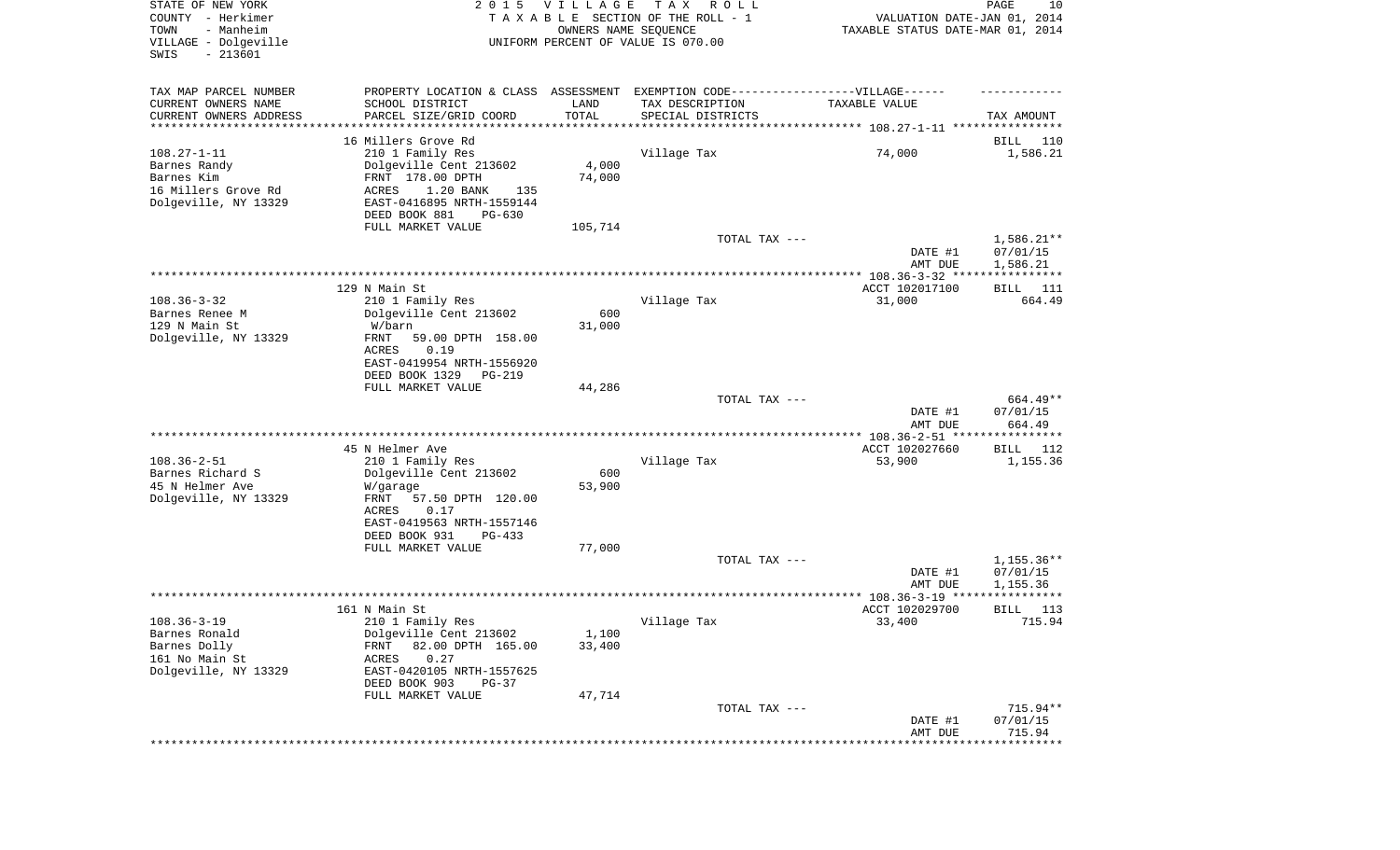| STATE OF NEW YORK<br>COUNTY - Herkimer<br>- Manheim<br>TOWN<br>VILLAGE - Dolgeville<br>SWIS<br>$-213601$ | 2 0 1 5                                                                          | VILLAGE<br>OWNERS NAME SEQUENCE | TAX ROLL<br>TAXABLE SECTION OF THE ROLL - 1<br>UNIFORM PERCENT OF VALUE IS 070.00 | VALUATION DATE-JAN 01, 2014<br>TAXABLE STATUS DATE-MAR 01, 2014 | PAGE<br>11                           |
|----------------------------------------------------------------------------------------------------------|----------------------------------------------------------------------------------|---------------------------------|-----------------------------------------------------------------------------------|-----------------------------------------------------------------|--------------------------------------|
| TAX MAP PARCEL NUMBER                                                                                    | PROPERTY LOCATION & CLASS ASSESSMENT EXEMPTION CODE----------------VILLAGE------ |                                 |                                                                                   |                                                                 |                                      |
| CURRENT OWNERS NAME<br>CURRENT OWNERS ADDRESS                                                            | SCHOOL DISTRICT<br>PARCEL SIZE/GRID COORD                                        | LAND<br>TOTAL                   | TAX DESCRIPTION<br>SPECIAL DISTRICTS                                              | TAXABLE VALUE                                                   | TAX AMOUNT                           |
| ********************                                                                                     |                                                                                  | * * * * * * * * * * *           |                                                                                   |                                                                 |                                      |
|                                                                                                          | 21 W Spofford Ave                                                                |                                 |                                                                                   | ACCT 102000990                                                  | BILL<br>114                          |
| $108.51 - 1 - 27$                                                                                        | 210 1 Family Res                                                                 |                                 | Village Tax                                                                       | 70,000                                                          | 1,500.47                             |
| Barnes Ronald Michael<br>21 W Spofford Ave                                                               | Dolgeville Cent 213602                                                           | 1,300                           |                                                                                   |                                                                 |                                      |
| Dolgeville, NY 13329                                                                                     | FRNT 126.00 DPTH 260.00<br>ACRES<br>0.69                                         | 70,000                          |                                                                                   |                                                                 |                                      |
|                                                                                                          | EAST-0417499 NRTH-1553614                                                        |                                 |                                                                                   |                                                                 |                                      |
|                                                                                                          | DEED BOOK 1338<br>PG-17                                                          |                                 |                                                                                   |                                                                 |                                      |
|                                                                                                          | FULL MARKET VALUE                                                                | 100,000                         |                                                                                   |                                                                 |                                      |
|                                                                                                          |                                                                                  |                                 | TOTAL TAX ---                                                                     | DATE #1<br>AMT DUE                                              | $1,500.47**$<br>07/01/15<br>1,500.47 |
|                                                                                                          |                                                                                  |                                 |                                                                                   |                                                                 |                                      |
|                                                                                                          | 33 Lamberson St                                                                  |                                 |                                                                                   | ACCT 102005430                                                  | BILL<br>115                          |
| $108.52 - 5 - 17$                                                                                        | 210 1 Family Res                                                                 |                                 | Village Tax                                                                       | 38,200                                                          | 818.83                               |
| Barnes Timothy Jr.<br>33 Lamberson St                                                                    | Dolgeville Cent 213602<br>W/garage                                               | 600<br>38,200                   |                                                                                   |                                                                 |                                      |
| Dolgeville, NY 13329                                                                                     | FRNT<br>61.00 DPTH 115.00                                                        |                                 |                                                                                   |                                                                 |                                      |
|                                                                                                          | ACRES<br>0.26                                                                    |                                 |                                                                                   |                                                                 |                                      |
|                                                                                                          | EAST-0419698 NRTH-1553834                                                        |                                 |                                                                                   |                                                                 |                                      |
|                                                                                                          | DEED BOOK 1330<br><b>PG-511</b>                                                  |                                 |                                                                                   |                                                                 |                                      |
|                                                                                                          | FULL MARKET VALUE                                                                | 54,571                          | TOTAL TAX ---                                                                     |                                                                 | 818.83**                             |
|                                                                                                          |                                                                                  |                                 |                                                                                   | DATE #1                                                         | 07/01/15                             |
|                                                                                                          |                                                                                  |                                 |                                                                                   | AMT DUE                                                         | 818.83                               |
|                                                                                                          |                                                                                  |                                 |                                                                                   | ************ 108.52-6-25 ****                                   | * * * * * * * * * * *                |
| $108.52 - 6 - 25$                                                                                        | Brockett St<br>312 Vac w/imprv                                                   |                                 | Village Tax                                                                       | ACCT 102017670<br>1,800                                         | 116<br>BILL<br>38.58                 |
| Barron Jonathan R                                                                                        | Dolgeville Cent 213602                                                           | 300                             |                                                                                   |                                                                 |                                      |
| 4 Sullivan St                                                                                            | 50.00 DPTH 150.00<br>FRNT                                                        | 1,800                           |                                                                                   |                                                                 |                                      |
| Dolgeville, NY 13329                                                                                     | ACRES<br>0.17                                                                    |                                 |                                                                                   |                                                                 |                                      |
|                                                                                                          | EAST-0419894 NRTH-1553267                                                        |                                 |                                                                                   |                                                                 |                                      |
|                                                                                                          | DEED BOOK 1404<br>PG-130<br>FULL MARKET VALUE                                    | 2,571                           |                                                                                   |                                                                 |                                      |
|                                                                                                          |                                                                                  |                                 | TOTAL TAX ---                                                                     |                                                                 | 38.58**                              |
|                                                                                                          |                                                                                  |                                 |                                                                                   | DATE #1                                                         | 07/01/15                             |
|                                                                                                          |                                                                                  |                                 |                                                                                   | AMT DUE                                                         | 38.58                                |
|                                                                                                          | 18 Brockett St                                                                   |                                 |                                                                                   | ACCT 102030450                                                  | ********<br>117<br>BILL              |
| $108.52 - 6 - 26$                                                                                        | 210 1 Family Res                                                                 |                                 | Village Tax                                                                       | 32,000                                                          | 685.93                               |
| Barron Jonathan R                                                                                        | Dolgeville Cent 213602                                                           | 500                             |                                                                                   |                                                                 |                                      |
| 4 Sullivan St                                                                                            | W/garage                                                                         | 32,000                          |                                                                                   |                                                                 |                                      |
| Dolgeville, NY 13329                                                                                     | FRNT<br>50.00 DPTH 150.00                                                        |                                 |                                                                                   |                                                                 |                                      |
|                                                                                                          | ACRES<br>0.17<br>EAST-0419869 NRTH-1553226                                       |                                 |                                                                                   |                                                                 |                                      |
|                                                                                                          | DEED BOOK 1404<br>PG-130                                                         |                                 |                                                                                   |                                                                 |                                      |
|                                                                                                          | FULL MARKET VALUE                                                                | 45,714                          |                                                                                   |                                                                 |                                      |
|                                                                                                          |                                                                                  |                                 | TOTAL TAX ---                                                                     |                                                                 | 685.93**                             |
|                                                                                                          |                                                                                  |                                 |                                                                                   | DATE #1<br>AMT DUE                                              | 07/01/15<br>685.93                   |
|                                                                                                          |                                                                                  |                                 |                                                                                   |                                                                 | **********                           |
|                                                                                                          |                                                                                  |                                 |                                                                                   |                                                                 |                                      |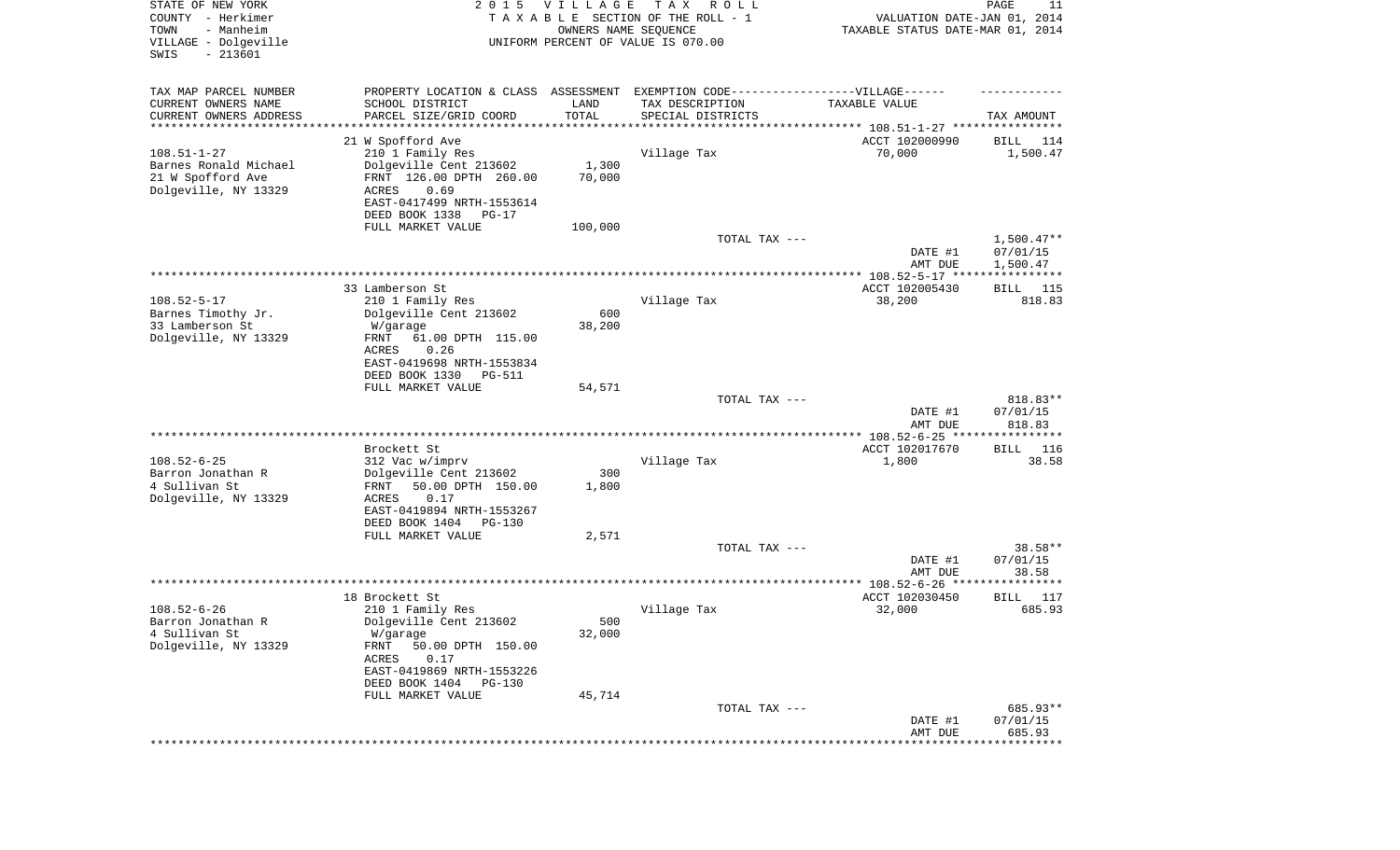| STATE OF NEW YORK<br>COUNTY - Herkimer<br>- Manheim<br>TOWN<br>VILLAGE - Dolgeville<br>SWIS<br>$-213601$ | 2 0 1 5                                                                          | <b>VILLAGE</b><br>OWNERS NAME SEQUENCE | T A X<br>R O L L<br>TAXABLE SECTION OF THE ROLL - 1<br>UNIFORM PERCENT OF VALUE IS 070.00 | VALUATION DATE-JAN 01, 2014<br>TAXABLE STATUS DATE-MAR 01, 2014 | PAGE<br>12         |
|----------------------------------------------------------------------------------------------------------|----------------------------------------------------------------------------------|----------------------------------------|-------------------------------------------------------------------------------------------|-----------------------------------------------------------------|--------------------|
| TAX MAP PARCEL NUMBER                                                                                    | PROPERTY LOCATION & CLASS ASSESSMENT EXEMPTION CODE----------------VILLAGE------ |                                        |                                                                                           |                                                                 |                    |
| CURRENT OWNERS NAME                                                                                      | SCHOOL DISTRICT                                                                  | LAND                                   | TAX DESCRIPTION                                                                           | TAXABLE VALUE                                                   |                    |
| CURRENT OWNERS ADDRESS<br>*********************                                                          | PARCEL SIZE/GRID COORD                                                           | TOTAL                                  | SPECIAL DISTRICTS                                                                         |                                                                 | TAX AMOUNT         |
|                                                                                                          | 4 Sullivan St                                                                    |                                        |                                                                                           | ACCT 102028890                                                  | 118<br>BILL        |
| $108.59 - 2 - 29$                                                                                        | 210 1 Family Res                                                                 |                                        | Village Tax                                                                               | 58,800                                                          | 1,260.40           |
| Barron Jonathon                                                                                          | Dolgeville Cent 213602                                                           | 500                                    |                                                                                           |                                                                 |                    |
| 4 Sullivan St                                                                                            | W/garage                                                                         | 58,800                                 |                                                                                           |                                                                 |                    |
| Dolgeville, NY 13329-0384                                                                                | FRNT<br>50.00 DPTH 150.00                                                        |                                        |                                                                                           |                                                                 |                    |
|                                                                                                          | 0.17<br>ACRES<br>EAST-0417202 NRTH-1552232                                       |                                        |                                                                                           |                                                                 |                    |
|                                                                                                          | DEED BOOK 833<br>PG-716                                                          |                                        |                                                                                           |                                                                 |                    |
|                                                                                                          | FULL MARKET VALUE                                                                | 84,000                                 |                                                                                           |                                                                 |                    |
|                                                                                                          |                                                                                  |                                        | TOTAL TAX ---                                                                             |                                                                 | $1,260.40**$       |
|                                                                                                          |                                                                                  |                                        |                                                                                           | DATE #1                                                         | 07/01/15           |
|                                                                                                          |                                                                                  |                                        |                                                                                           | AMT DUE                                                         | 1,260.40           |
|                                                                                                          | 44 N Helmer Ave                                                                  |                                        |                                                                                           | ACCT 102028380                                                  | BILL 119           |
| $108.36 - 3 - 48$                                                                                        | 210 1 Family Res                                                                 |                                        | Village Tax                                                                               | 41,500                                                          | 889.57             |
| Barton Kevin W                                                                                           | Dolgeville Cent 213602                                                           | 500                                    |                                                                                           |                                                                 |                    |
| Barton Tracy L                                                                                           | 50.00 DPTH 187.00<br>FRNT                                                        | 41,500                                 |                                                                                           |                                                                 |                    |
| 44 N Helmer Ave                                                                                          | <b>ACRES</b><br>0.12<br>EAST-0419749 NRTH-1557060                                |                                        |                                                                                           |                                                                 |                    |
| Dolgeville, NY 13329                                                                                     | DEED BOOK 1529<br>$PG-13$                                                        |                                        |                                                                                           |                                                                 |                    |
|                                                                                                          | FULL MARKET VALUE                                                                | 59,286                                 |                                                                                           |                                                                 |                    |
|                                                                                                          |                                                                                  |                                        | TOTAL TAX ---                                                                             |                                                                 | 889.57**           |
|                                                                                                          |                                                                                  |                                        |                                                                                           | DATE #1                                                         | 07/01/15           |
|                                                                                                          |                                                                                  |                                        |                                                                                           | AMT DUE<br>************ 108.52-4-8 ******************           | 889.57             |
|                                                                                                          | 30 E Faville Ave                                                                 |                                        |                                                                                           | ACCT 102001320                                                  | 120<br>BILL        |
| $108.52 - 4 - 8$                                                                                         | 210 1 Family Res                                                                 |                                        | Village Tax                                                                               | 39,000                                                          | 835.98             |
| Baum John P Jr                                                                                           | Dolgeville Cent 213602                                                           | 500                                    |                                                                                           |                                                                 |                    |
| Baum Carol                                                                                               | 50.00 DPTH 106.00<br>FRNT                                                        | 39,000                                 |                                                                                           |                                                                 |                    |
| 30 Faville Ave E<br>Dolgeville, NY 13329                                                                 | <b>ACRES</b><br>0.12<br>EAST-0419309 NRTH-1553275                                |                                        |                                                                                           |                                                                 |                    |
|                                                                                                          | DEED BOOK 00577 PG-00405                                                         |                                        |                                                                                           |                                                                 |                    |
|                                                                                                          | FULL MARKET VALUE                                                                | 55,714                                 |                                                                                           |                                                                 |                    |
|                                                                                                          |                                                                                  |                                        | TOTAL TAX ---                                                                             |                                                                 | 835.98**           |
|                                                                                                          |                                                                                  |                                        |                                                                                           | DATE #1                                                         | 07/01/15           |
|                                                                                                          |                                                                                  |                                        |                                                                                           | AMT DUE                                                         | 835.98             |
|                                                                                                          | 3 E Timmerman St                                                                 |                                        |                                                                                           | ACCT 102025440                                                  | BILL<br>121        |
| $108.59 - 2 - 14$                                                                                        | 210 1 Family Res                                                                 |                                        | Village Tax                                                                               | 44,300                                                          | 949.58             |
| Baum William                                                                                             | Dolgeville Cent 213602                                                           | 1,000                                  |                                                                                           |                                                                 |                    |
| Baum Donna                                                                                               | W/garage                                                                         | 44,300                                 |                                                                                           |                                                                 |                    |
| 3 Timmerman St<br>Dolgeville, NY 13329                                                                   | FRNT 100.00 DPTH 150.00<br>0.34<br>ACRES                                         |                                        |                                                                                           |                                                                 |                    |
|                                                                                                          | EAST-0416709 NRTH-1552147                                                        |                                        |                                                                                           |                                                                 |                    |
|                                                                                                          | DEED BOOK 00609 PG-00248                                                         |                                        |                                                                                           |                                                                 |                    |
|                                                                                                          | FULL MARKET VALUE                                                                | 63,286                                 |                                                                                           |                                                                 |                    |
|                                                                                                          |                                                                                  |                                        | TOTAL TAX ---                                                                             |                                                                 | 949.58**           |
|                                                                                                          |                                                                                  |                                        |                                                                                           | DATE #1<br>AMT DUE                                              | 07/01/15<br>949.58 |
|                                                                                                          |                                                                                  |                                        |                                                                                           |                                                                 | **************     |
|                                                                                                          |                                                                                  |                                        |                                                                                           |                                                                 |                    |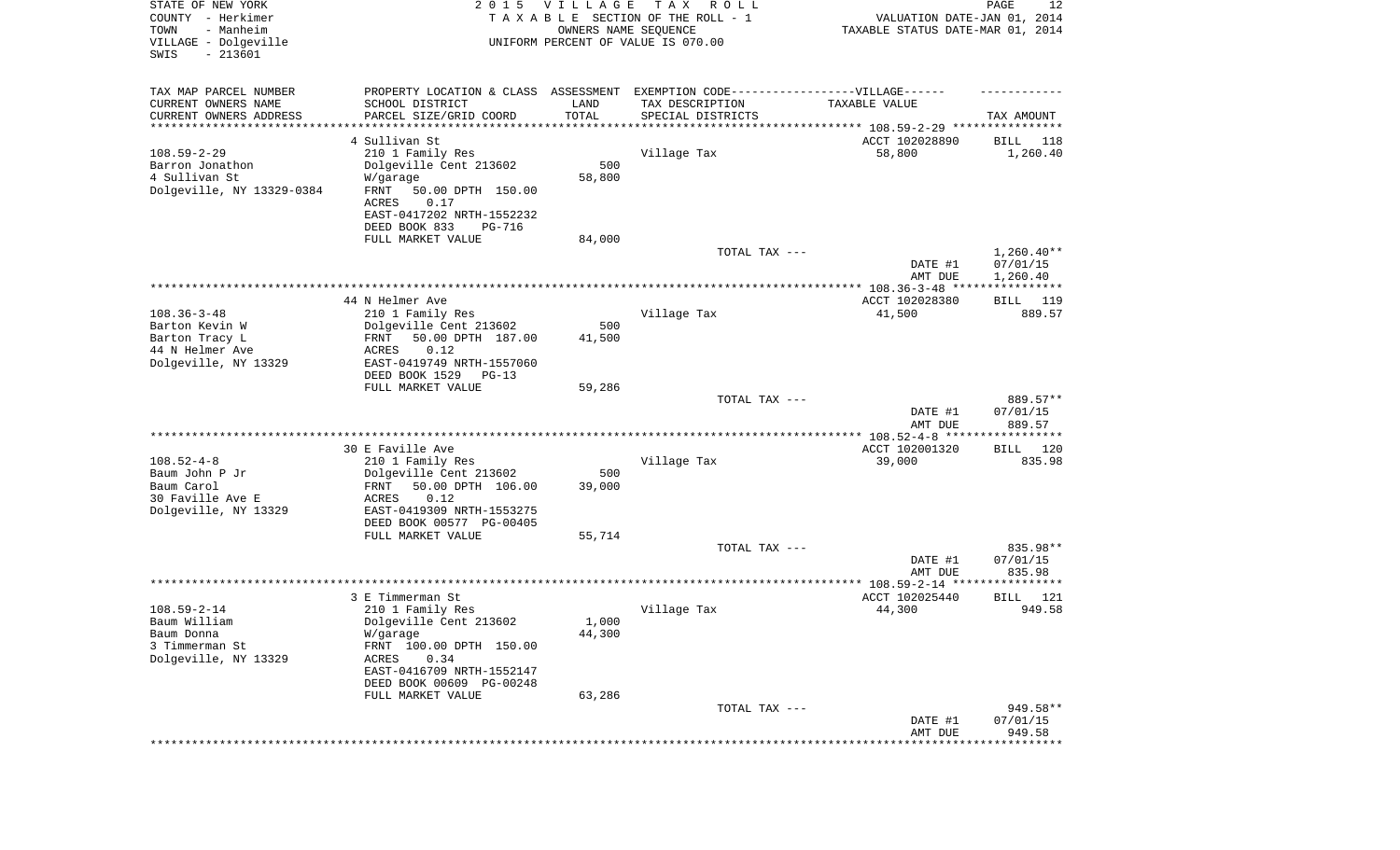| STATE OF NEW YORK<br>COUNTY - Herkimer<br>- Manheim<br>TOWN<br>VILLAGE - Dolgeville<br>SWIS<br>$-213601$ | 2 0 1 5                                                                          | <b>VILLAGE</b><br>OWNERS NAME SEQUENCE | T A X<br>R O L L<br>TAXABLE SECTION OF THE ROLL - 1<br>UNIFORM PERCENT OF VALUE IS 070.00 | VALUATION DATE-JAN 01, 2014<br>TAXABLE STATUS DATE-MAR 01, 2014 | PAGE<br>13         |
|----------------------------------------------------------------------------------------------------------|----------------------------------------------------------------------------------|----------------------------------------|-------------------------------------------------------------------------------------------|-----------------------------------------------------------------|--------------------|
| TAX MAP PARCEL NUMBER                                                                                    | PROPERTY LOCATION & CLASS ASSESSMENT EXEMPTION CODE----------------VILLAGE------ |                                        |                                                                                           |                                                                 |                    |
| CURRENT OWNERS NAME<br>CURRENT OWNERS ADDRESS                                                            | SCHOOL DISTRICT<br>PARCEL SIZE/GRID COORD                                        | LAND<br>TOTAL                          | TAX DESCRIPTION<br>SPECIAL DISTRICTS                                                      | TAXABLE VALUE                                                   | TAX AMOUNT         |
| ********************                                                                                     |                                                                                  |                                        |                                                                                           |                                                                 |                    |
|                                                                                                          | 56 N Helmer Ave                                                                  |                                        |                                                                                           | ACCT 102017700                                                  | BILL<br>122        |
| $108.36 - 3 - 59$                                                                                        | 210 1 Family Res                                                                 |                                        | Village Tax                                                                               | 46,400                                                          | 994.60             |
| Baylor Edward J<br>56 N Helmer Ave                                                                       | Dolgeville Cent 213602<br>50.00 DPTH 112.50<br>FRNT                              | 500<br>46,400                          |                                                                                           |                                                                 |                    |
| Dolgeville, NY 13329                                                                                     | <b>ACRES</b><br>0.13                                                             |                                        |                                                                                           |                                                                 |                    |
|                                                                                                          | EAST-0419735 NRTH-1557337                                                        |                                        |                                                                                           |                                                                 |                    |
|                                                                                                          | DEED BOOK 1350<br>PG-881                                                         |                                        |                                                                                           |                                                                 |                    |
|                                                                                                          | FULL MARKET VALUE                                                                | 66,286                                 |                                                                                           |                                                                 |                    |
|                                                                                                          |                                                                                  |                                        | TOTAL TAX ---                                                                             |                                                                 | 994.60**           |
|                                                                                                          |                                                                                  |                                        |                                                                                           | DATE #1                                                         | 07/01/15           |
|                                                                                                          |                                                                                  |                                        |                                                                                           | AMT DUE                                                         | 994.60             |
|                                                                                                          |                                                                                  |                                        |                                                                                           |                                                                 |                    |
| $108.59 - 3 - 26$                                                                                        | 32 Sullivan St                                                                   |                                        |                                                                                           | ACCT 102012090<br>36,500                                        | 123<br>BILL        |
| Becker James E                                                                                           | 210 1 Family Res<br>Dolgeville Cent 213602                                       | 800                                    | Village Tax                                                                               |                                                                 | 782.39             |
| 32 Sullivan St                                                                                           | W Garage                                                                         | 36,500                                 |                                                                                           |                                                                 |                    |
| Dolgeville, NY 13329                                                                                     | FRNT 100.00 DPTH 150.00                                                          |                                        |                                                                                           |                                                                 |                    |
|                                                                                                          | ACRES<br>0.34                                                                    |                                        |                                                                                           |                                                                 |                    |
|                                                                                                          | EAST-0417293 NRTH-1551512                                                        |                                        |                                                                                           |                                                                 |                    |
|                                                                                                          | DEED BOOK 1421<br>PG-786                                                         |                                        |                                                                                           |                                                                 |                    |
|                                                                                                          | FULL MARKET VALUE                                                                | 52,143                                 |                                                                                           |                                                                 |                    |
|                                                                                                          |                                                                                  |                                        | TOTAL TAX ---                                                                             |                                                                 | 782.39**           |
|                                                                                                          |                                                                                  |                                        |                                                                                           | DATE #1<br>AMT DUE                                              | 07/01/15<br>782.39 |
|                                                                                                          |                                                                                  |                                        |                                                                                           | ************ 108.52-6-9 ******************                      |                    |
|                                                                                                          | 13 Ransom St                                                                     |                                        |                                                                                           | ACCT 102021060                                                  | 124<br>BILL        |
| $108.52 - 6 - 9$                                                                                         | 210 1 Family Res                                                                 |                                        | Village Tax                                                                               | 32,000                                                          | 685.93             |
| Beekman Margaret D                                                                                       | Dolgeville Cent 213602                                                           | 500                                    |                                                                                           |                                                                 |                    |
| 13 Ransom St                                                                                             | 52.70 DPTH 100.00<br>FRNT<br><b>ACRES</b><br>0.11                                | 32,000                                 |                                                                                           |                                                                 |                    |
| Dolgeville, NY 13329                                                                                     | EAST-0419555 NRTH-1553042                                                        |                                        |                                                                                           |                                                                 |                    |
|                                                                                                          | DEED BOOK 1371<br>PG-149                                                         |                                        |                                                                                           |                                                                 |                    |
|                                                                                                          | FULL MARKET VALUE                                                                | 45,714                                 |                                                                                           |                                                                 |                    |
|                                                                                                          |                                                                                  |                                        | TOTAL TAX ---                                                                             |                                                                 | 685.93**           |
|                                                                                                          |                                                                                  |                                        |                                                                                           | DATE #1                                                         | 07/01/15           |
|                                                                                                          |                                                                                  |                                        |                                                                                           | AMT DUE                                                         | 685.93             |
|                                                                                                          |                                                                                  |                                        |                                                                                           |                                                                 |                    |
|                                                                                                          | 22 N Helmer Ave                                                                  |                                        |                                                                                           | ACCT 102008520                                                  | 125<br>BILL        |
| $108.44 - 3 - 12$                                                                                        | 210 1 Family Res                                                                 |                                        | Village Tax                                                                               | 44,700                                                          | 958.16             |
| Belden Judith M<br>20 N Helmer Ave                                                                       | Dolgeville Cent 213602                                                           | 700<br>44,700                          |                                                                                           |                                                                 |                    |
| Dolgeville, NY 13329                                                                                     | W/barn<br>FRNT<br>45.30 DPTH 160.00                                              |                                        |                                                                                           |                                                                 |                    |
|                                                                                                          | ACRES<br>0.15                                                                    |                                        |                                                                                           |                                                                 |                    |
|                                                                                                          | EAST-0419683 NRTH-1556295                                                        |                                        |                                                                                           |                                                                 |                    |
|                                                                                                          | DEED BOOK 781<br>$PG-01$                                                         |                                        |                                                                                           |                                                                 |                    |
|                                                                                                          | FULL MARKET VALUE                                                                | 63,857                                 |                                                                                           |                                                                 |                    |
|                                                                                                          |                                                                                  |                                        | TOTAL TAX ---                                                                             |                                                                 | 958.16**           |
|                                                                                                          |                                                                                  |                                        |                                                                                           | DATE #1                                                         | 07/01/15           |
|                                                                                                          |                                                                                  |                                        |                                                                                           | AMT DUE                                                         | 958.16             |
|                                                                                                          |                                                                                  |                                        |                                                                                           |                                                                 | **************     |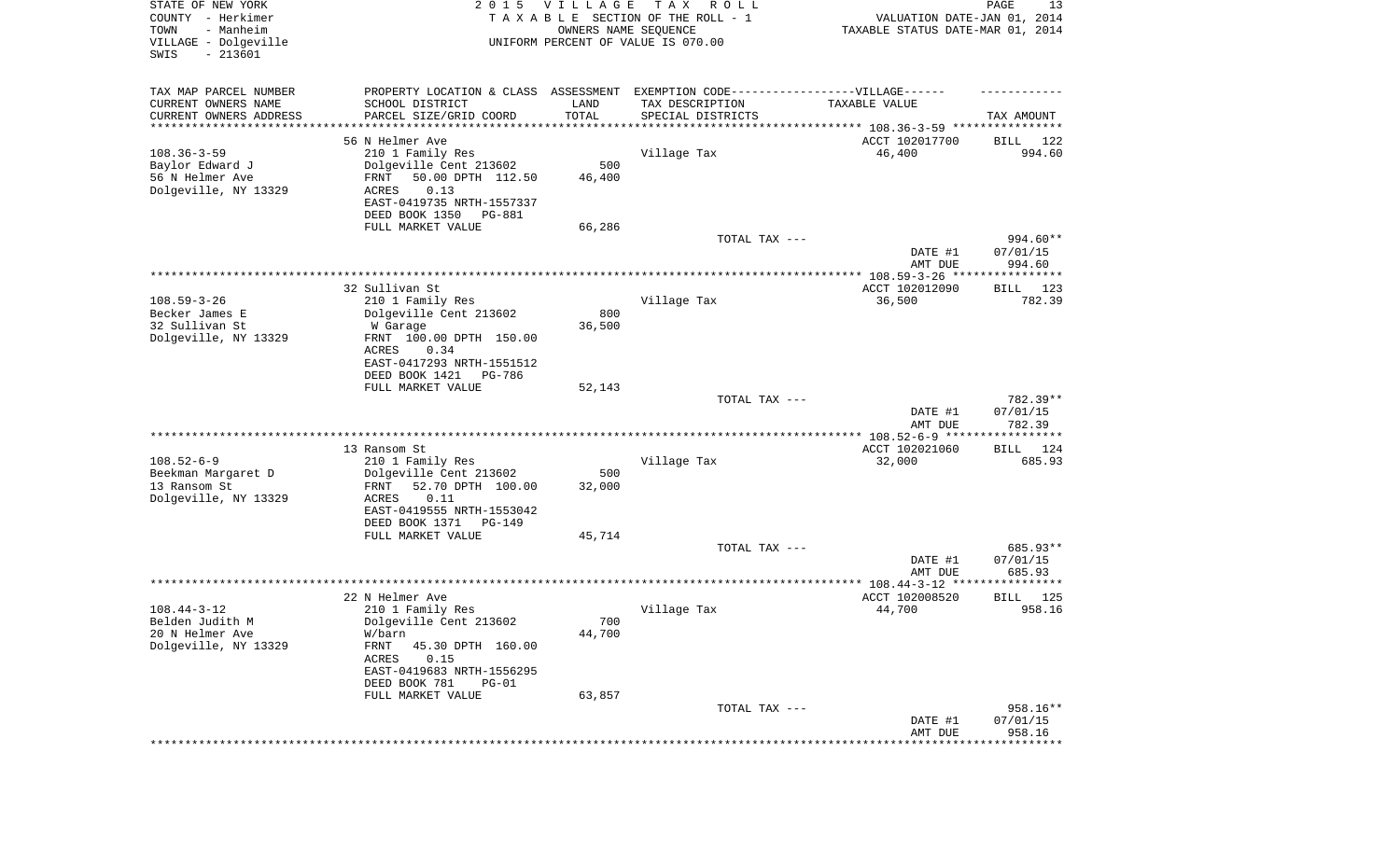| STATE OF NEW YORK<br>COUNTY - Herkimer<br>- Manheim<br>TOWN<br>VILLAGE - Dolgeville | 2 0 1 5                                                                           | <b>VILLAGE</b><br>OWNERS NAME SEQUENCE | T A X<br>R O L L<br>TAXABLE SECTION OF THE ROLL - 1<br>UNIFORM PERCENT OF VALUE IS 070.00 | VALUATION DATE-JAN 01, 2014<br>TAXABLE STATUS DATE-MAR 01, 2014 | PAGE<br>14          |
|-------------------------------------------------------------------------------------|-----------------------------------------------------------------------------------|----------------------------------------|-------------------------------------------------------------------------------------------|-----------------------------------------------------------------|---------------------|
| SWIS<br>$-213601$                                                                   |                                                                                   |                                        |                                                                                           |                                                                 |                     |
| TAX MAP PARCEL NUMBER                                                               | PROPERTY LOCATION & CLASS ASSESSMENT EXEMPTION CODE-----------------VILLAGE------ |                                        |                                                                                           |                                                                 |                     |
| CURRENT OWNERS NAME<br>CURRENT OWNERS ADDRESS                                       | SCHOOL DISTRICT<br>PARCEL SIZE/GRID COORD                                         | LAND<br>TOTAL                          | TAX DESCRIPTION<br>SPECIAL DISTRICTS                                                      | TAXABLE VALUE                                                   |                     |
| *********************                                                               |                                                                                   | **************                         |                                                                                           |                                                                 | TAX AMOUNT          |
|                                                                                     | 20 N Helmer Ave                                                                   |                                        |                                                                                           | ACCT 102025800                                                  | BILL<br>126         |
| $108.44 - 3 - 13$                                                                   | 210 1 Family Res                                                                  |                                        | Village Tax                                                                               | 46,000                                                          | 986.02              |
| Belden Judith M                                                                     | Dolgeville Cent 213602                                                            | 600                                    |                                                                                           |                                                                 |                     |
| 20 N Helmer Ave                                                                     | 55.00 DPTH 160.00<br>FRNT                                                         | 46,000                                 |                                                                                           |                                                                 |                     |
| Dolgeville, NY 13329                                                                | ACRES<br>0.20<br>EAST-0419663 NRTH-1556252                                        |                                        |                                                                                           |                                                                 |                     |
|                                                                                     | DEED BOOK 679<br>PG-824                                                           |                                        |                                                                                           |                                                                 |                     |
|                                                                                     | FULL MARKET VALUE                                                                 | 65,714                                 |                                                                                           |                                                                 |                     |
|                                                                                     |                                                                                   |                                        | TOTAL TAX ---                                                                             |                                                                 | 986.02**            |
|                                                                                     |                                                                                   |                                        |                                                                                           | DATE #1                                                         | 07/01/15            |
|                                                                                     |                                                                                   |                                        |                                                                                           | AMT DUE                                                         | 986.02              |
|                                                                                     | 19 W Spofford Ave                                                                 |                                        |                                                                                           | ACCT 102022920                                                  | BILL<br>127         |
| $108.51 - 1 - 32$                                                                   | 210 1 Family Res                                                                  |                                        | VET COM CT 41131                                                                          | 10,500                                                          |                     |
| Bennett Daniel                                                                      | Dolgeville Cent 213602                                                            | 800                                    | Village Tax                                                                               | 35,400                                                          | 758.81              |
| Bennett Alice                                                                       | FRNT 125.00 DPTH 150.00                                                           | 45,900                                 |                                                                                           |                                                                 |                     |
| 19 W Spofford Ave<br>Dolgeville, NY 13329                                           | ACRES<br>0.43<br>EAST-0417614 NRTH-1553493                                        |                                        |                                                                                           |                                                                 |                     |
|                                                                                     | DEED BOOK 849<br>PG-146                                                           |                                        |                                                                                           |                                                                 |                     |
|                                                                                     | FULL MARKET VALUE                                                                 | 65,571                                 | TOTAL TAX ---                                                                             |                                                                 | 758.81**            |
|                                                                                     |                                                                                   |                                        |                                                                                           | DATE #1<br>AMT DUE                                              | 07/01/15<br>758.81  |
|                                                                                     |                                                                                   |                                        |                                                                                           |                                                                 |                     |
|                                                                                     | Beaver St                                                                         |                                        |                                                                                           | ACCT 102009780                                                  | BILL 128            |
| $108.44 - 2 - 1$                                                                    | 311 Res vac land                                                                  |                                        | Village Tax                                                                               | 600                                                             | 12.86               |
| Benson Gregory W                                                                    | Dolgeville Cent 213602                                                            | 600                                    |                                                                                           |                                                                 |                     |
| Benson Melissa S<br>19 Beaver St                                                    | 50.00 DPTH 185.00<br>FRNT<br>ACRES<br>0.30                                        | 600                                    |                                                                                           |                                                                 |                     |
| Dolgeville, NY 13329                                                                | EAST-0417826 NRTH-1554905                                                         |                                        |                                                                                           |                                                                 |                     |
|                                                                                     | DEED BOOK 1274<br>$PG-4$                                                          |                                        |                                                                                           |                                                                 |                     |
|                                                                                     | FULL MARKET VALUE                                                                 | 857                                    |                                                                                           |                                                                 |                     |
|                                                                                     |                                                                                   |                                        | TOTAL TAX ---                                                                             | DATE #1                                                         | 12.86**<br>07/01/15 |
|                                                                                     |                                                                                   |                                        |                                                                                           | AMT DUE                                                         | 12.86               |
|                                                                                     |                                                                                   |                                        |                                                                                           |                                                                 |                     |
|                                                                                     | 19 Beaver St                                                                      |                                        |                                                                                           | ACCT 102024300                                                  | BILL 129            |
| $108.44 - 2 - 15$                                                                   | 210 1 Family Res                                                                  |                                        | Village Tax                                                                               | 43,200                                                          | 926.01              |
| Benson Gregory W<br>Benson Melissa S                                                | Dolgeville Cent 213602<br>W/garage                                                | 500<br>43,200                          |                                                                                           |                                                                 |                     |
| 19 Beaver St                                                                        | FRNT 50.00 DPTH 100.00                                                            |                                        |                                                                                           |                                                                 |                     |
| Dolgeville, NY 13329                                                                | <b>ACRES</b><br>0.11                                                              |                                        |                                                                                           |                                                                 |                     |
|                                                                                     | EAST-0417885 NRTH-1554914                                                         |                                        |                                                                                           |                                                                 |                     |
|                                                                                     | DEED BOOK 1274<br>$PG-4$                                                          |                                        |                                                                                           |                                                                 |                     |
|                                                                                     | FULL MARKET VALUE                                                                 | 61,714                                 | TOTAL TAX ---                                                                             |                                                                 | $926.01**$          |
|                                                                                     |                                                                                   |                                        |                                                                                           | DATE #1                                                         | 07/01/15            |
|                                                                                     |                                                                                   |                                        |                                                                                           | AMT DUE                                                         | 926.01              |
|                                                                                     |                                                                                   |                                        |                                                                                           | *******************                                             | **************      |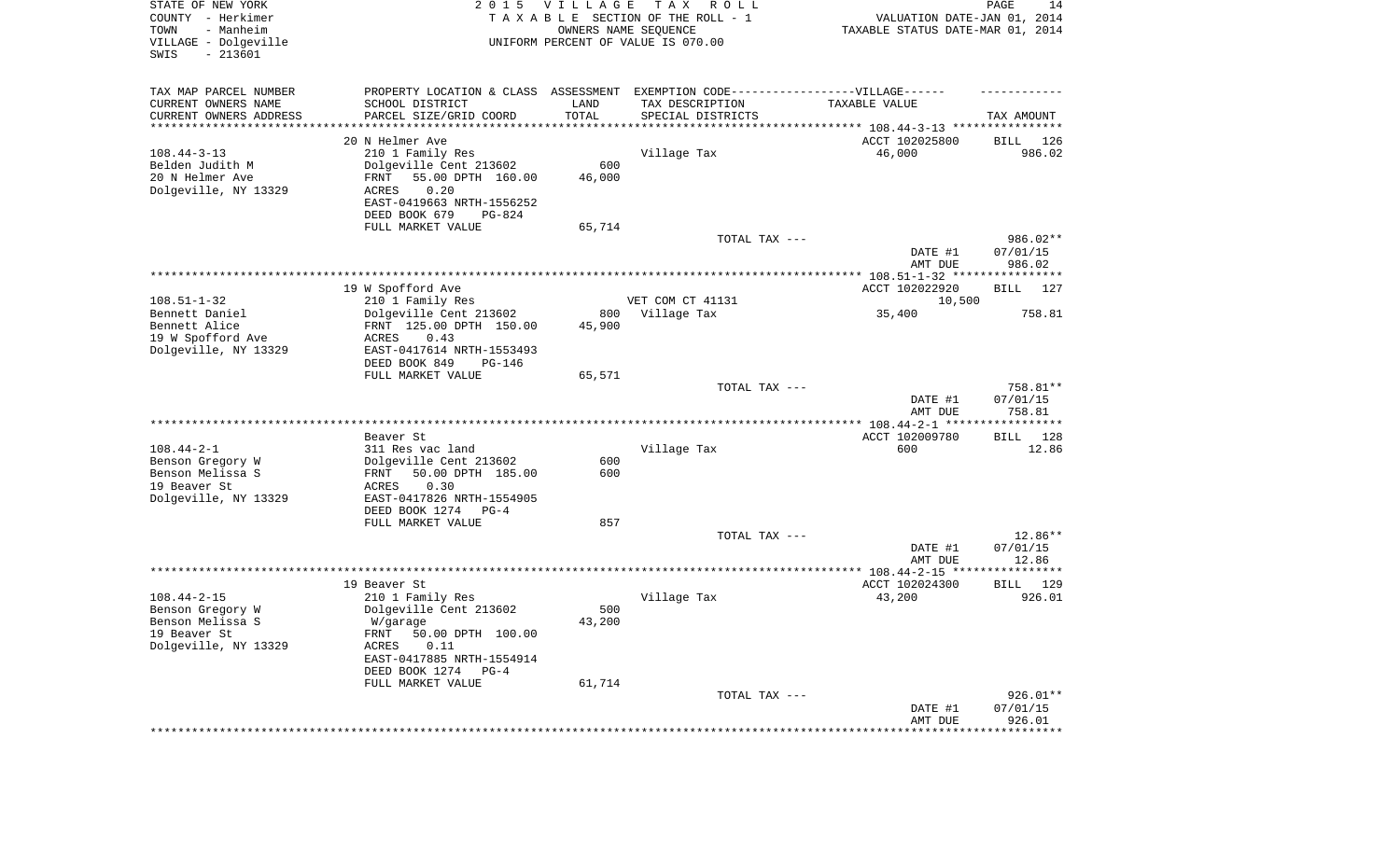| STATE OF NEW YORK<br>COUNTY - Herkimer<br>TOWN<br>- Manheim<br>VILLAGE - Dolgeville | 2 0 1 5                                                                                              | VILLAGE<br>OWNERS NAME SEQUENCE | T A X<br>R O L L<br>TAXABLE SECTION OF THE ROLL - 1<br>UNIFORM PERCENT OF VALUE IS 070.00 | VALUATION DATE-JAN 01, 2014<br>TAXABLE STATUS DATE-MAR 01, 2014 | PAGE<br>15           |
|-------------------------------------------------------------------------------------|------------------------------------------------------------------------------------------------------|---------------------------------|-------------------------------------------------------------------------------------------|-----------------------------------------------------------------|----------------------|
| SWIS<br>$-213601$                                                                   |                                                                                                      |                                 |                                                                                           |                                                                 |                      |
| TAX MAP PARCEL NUMBER<br>CURRENT OWNERS NAME                                        | PROPERTY LOCATION & CLASS ASSESSMENT EXEMPTION CODE-----------------VILLAGE------<br>SCHOOL DISTRICT | LAND                            | TAX DESCRIPTION                                                                           | TAXABLE VALUE                                                   |                      |
| CURRENT OWNERS ADDRESS<br>********************                                      | PARCEL SIZE/GRID COORD                                                                               | TOTAL                           | SPECIAL DISTRICTS                                                                         |                                                                 | TAX AMOUNT           |
|                                                                                     | Spofford Ave                                                                                         |                                 |                                                                                           |                                                                 | BILL<br>130          |
| $108.52 - 1 - 86.1$                                                                 | 311 Res vac land                                                                                     |                                 | Village Tax                                                                               | 3,000                                                           | 64.31                |
| Berg Nancy                                                                          | Dolgeville Cent 213602                                                                               | 3,000                           |                                                                                           |                                                                 |                      |
| 86 S Helmer Ave<br>Dolgeville, NY 13329                                             | 50.00 DPTH 350.00<br>FRNT<br>EAST-0417607 NRTH-1553970                                               | 3,000                           |                                                                                           |                                                                 |                      |
|                                                                                     | DEED BOOK 1091<br>PG-963<br>FULL MARKET VALUE                                                        | 4,286                           |                                                                                           |                                                                 |                      |
|                                                                                     |                                                                                                      |                                 | TOTAL TAX ---                                                                             |                                                                 | 64.31**              |
|                                                                                     |                                                                                                      |                                 |                                                                                           | DATE #1<br>AMT DUE                                              | 07/01/15<br>64.31    |
|                                                                                     | W Spofford Ave                                                                                       |                                 |                                                                                           | ACCT 102028650                                                  | BILL 131             |
| $108.51 - 1 - 18$                                                                   | 311 Res vac land                                                                                     |                                 | Village Tax                                                                               | 2,200                                                           | 47.16                |
| Berg Nancy C                                                                        | Dolgeville Cent 213602                                                                               | 2,200                           |                                                                                           |                                                                 |                      |
| 86 S Helmer Ave                                                                     | $-5$ -Lots                                                                                           | 2,200                           |                                                                                           |                                                                 |                      |
| Dolgeville, NY 13329                                                                | FRNT 145.00 DPTH 165.00<br>ACRES<br>1.20                                                             |                                 |                                                                                           |                                                                 |                      |
|                                                                                     | EAST-0417499 NRTH-1553986<br>DEED BOOK 930<br>$PG-26$<br>FULL MARKET VALUE                           | 3,143                           |                                                                                           |                                                                 |                      |
|                                                                                     |                                                                                                      |                                 | TOTAL TAX ---                                                                             |                                                                 | $47.16**$            |
|                                                                                     |                                                                                                      |                                 |                                                                                           | DATE #1<br>AMT DUE                                              | 07/01/15<br>47.16    |
|                                                                                     | W Spofford Ave & S Helmer                                                                            |                                 |                                                                                           | ACCT 102001410                                                  | BILL 132             |
| $108.52 - 1 - 47$                                                                   | 312 Vac w/imprv                                                                                      |                                 | Village Tax                                                                               | 2,500                                                           | 53.59                |
| Berg Nancy C                                                                        | Dolgeville Cent 213602                                                                               | 2,500                           |                                                                                           |                                                                 |                      |
| 86 S Helmer Ave                                                                     | -tennis Court                                                                                        | 2,500                           |                                                                                           |                                                                 |                      |
| Dolgeville, NY 13329                                                                | FRNT 150.00 DPTH 350.00                                                                              |                                 |                                                                                           |                                                                 |                      |
|                                                                                     | ACRES<br>1.10                                                                                        |                                 |                                                                                           |                                                                 |                      |
|                                                                                     | EAST-0417629 NRTH-1553865<br>DEED BOOK 930<br>$PG-26$                                                |                                 |                                                                                           |                                                                 |                      |
|                                                                                     | FULL MARKET VALUE                                                                                    | 3,571                           |                                                                                           |                                                                 |                      |
|                                                                                     |                                                                                                      |                                 | TOTAL TAX ---                                                                             |                                                                 | 53.59**              |
|                                                                                     |                                                                                                      |                                 |                                                                                           | DATE #1                                                         | 07/01/15             |
|                                                                                     |                                                                                                      |                                 |                                                                                           | AMT DUE<br>************** 108.52-1-49 ****                      | 53.59<br>********    |
|                                                                                     | 86 S Helmer Ave                                                                                      |                                 |                                                                                           | ACCT 102015090                                                  | BILL<br>133          |
| $108.52 - 1 - 49$                                                                   | 210 1 Family Res                                                                                     |                                 | Village Tax                                                                               | 101,000                                                         | 2,164.97             |
| Berg Nancy C                                                                        | Dolgeville Cent 213602                                                                               | 1,500                           |                                                                                           |                                                                 |                      |
| 86 S Helmer Ave                                                                     | W Garage & Pool                                                                                      | 101,000                         |                                                                                           |                                                                 |                      |
| Dolgeville, NY 13329                                                                | FRNT 150.00 DPTH 100.00                                                                              |                                 |                                                                                           |                                                                 |                      |
|                                                                                     | 0.34<br>ACRES<br>EAST-0417720 NRTH-1553722                                                           |                                 |                                                                                           |                                                                 |                      |
|                                                                                     | DEED BOOK 930<br>$PG-26$                                                                             |                                 |                                                                                           |                                                                 |                      |
|                                                                                     | FULL MARKET VALUE                                                                                    | 144,286                         |                                                                                           |                                                                 |                      |
|                                                                                     |                                                                                                      |                                 | TOTAL TAX ---                                                                             |                                                                 | $2,164.97**$         |
|                                                                                     |                                                                                                      |                                 |                                                                                           | DATE #1<br>AMT DUE                                              | 07/01/15<br>2,164.97 |
|                                                                                     |                                                                                                      |                                 |                                                                                           |                                                                 |                      |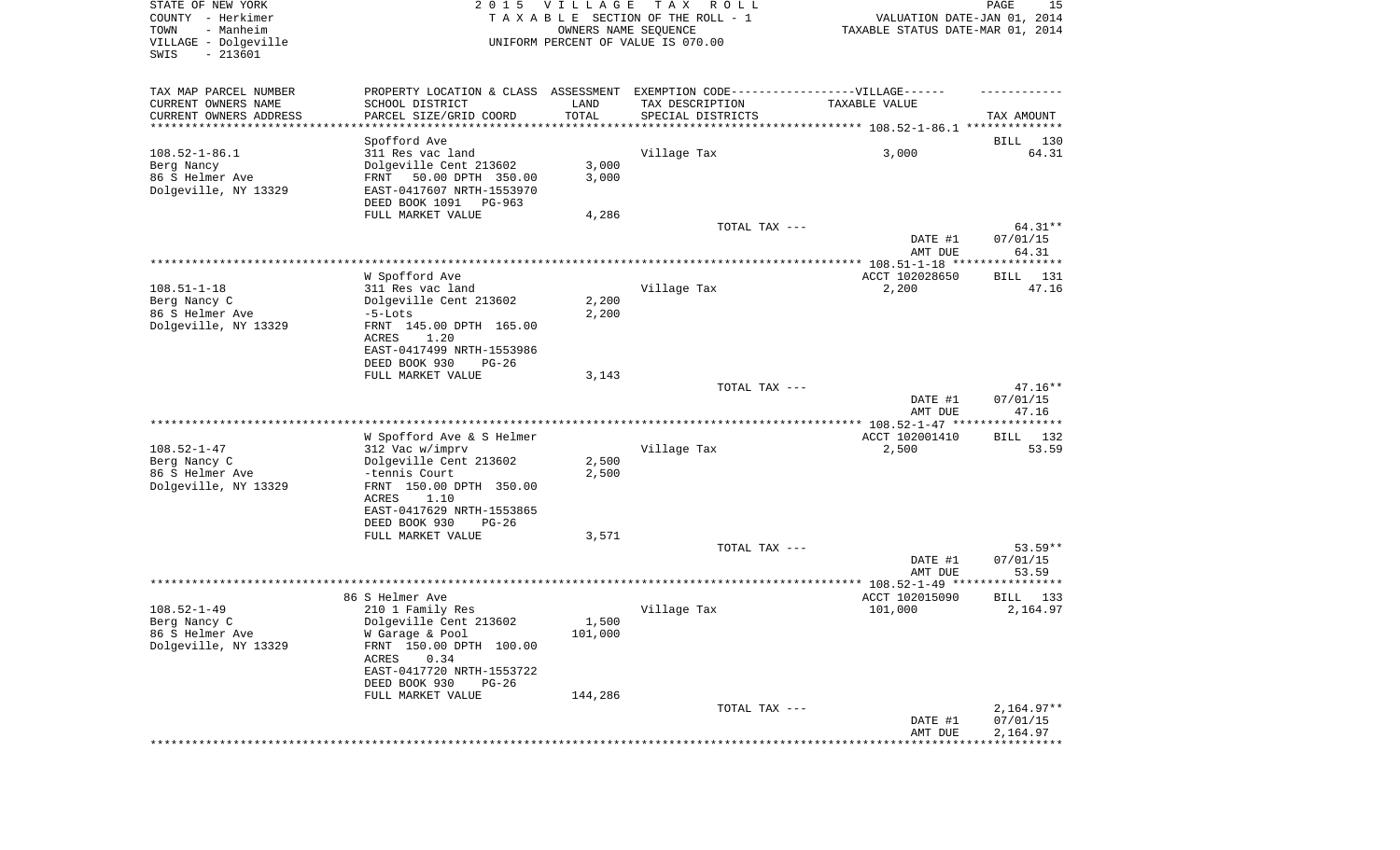| STATE OF NEW YORK<br>COUNTY - Herkimer<br>- Manheim<br>TOWN<br>VILLAGE - Dolgeville<br>$-213601$<br>SWIS | 2 0 1 5                                                                          | VILLAGE         | TAX ROLL<br>TAXABLE SECTION OF THE ROLL - 1<br>OWNERS NAME SEQUENCE<br>UNIFORM PERCENT OF VALUE IS 070.00 | VALUATION DATE-JAN 01, 2014<br>TAXABLE STATUS DATE-MAR 01, 2014 | PAGE<br>16               |
|----------------------------------------------------------------------------------------------------------|----------------------------------------------------------------------------------|-----------------|-----------------------------------------------------------------------------------------------------------|-----------------------------------------------------------------|--------------------------|
| TAX MAP PARCEL NUMBER                                                                                    | PROPERTY LOCATION & CLASS ASSESSMENT EXEMPTION CODE----------------VILLAGE------ |                 |                                                                                                           |                                                                 |                          |
| CURRENT OWNERS NAME                                                                                      | SCHOOL DISTRICT                                                                  | LAND            | TAX DESCRIPTION                                                                                           | TAXABLE VALUE                                                   |                          |
| CURRENT OWNERS ADDRESS<br>*********************                                                          | PARCEL SIZE/GRID COORD<br>************************                               | TOTAL           | SPECIAL DISTRICTS                                                                                         |                                                                 | TAX AMOUNT               |
|                                                                                                          | 44 Stewart St                                                                    |                 |                                                                                                           | ACCT 102019440                                                  | BILL<br>134              |
| $108.59 - 3 - 27.1$                                                                                      | 210 1 Family Res                                                                 |                 | VET WAR CT 41121                                                                                          | 6,300                                                           |                          |
| Bilinski Michael S                                                                                       | Dolgeville Cent 213602                                                           |                 | 1,800 VET DIS CT 41141                                                                                    | 6,270                                                           |                          |
| Bilinski Kathryn S                                                                                       | FRNT 190.00 DPTH 170.00                                                          |                 | 125,400 Village Tax                                                                                       | 112,830                                                         | 2,418.55                 |
| 44 Stewart St                                                                                            | ACRES<br>0.75                                                                    |                 |                                                                                                           |                                                                 |                          |
| Dolgeville, NY 13329                                                                                     | EAST-0416978 NRTH-1551209                                                        |                 |                                                                                                           |                                                                 |                          |
|                                                                                                          | DEED BOOK 906<br>PG-553                                                          |                 |                                                                                                           |                                                                 |                          |
|                                                                                                          | FULL MARKET VALUE                                                                | 179,143         |                                                                                                           |                                                                 |                          |
|                                                                                                          |                                                                                  |                 | TOTAL TAX ---                                                                                             | DATE #1                                                         | $2,418.55**$<br>07/01/15 |
|                                                                                                          |                                                                                  |                 |                                                                                                           | AMT DUE                                                         | 2,418.55                 |
|                                                                                                          |                                                                                  |                 |                                                                                                           |                                                                 |                          |
|                                                                                                          | 55 1/2 N Helmer Ave                                                              |                 |                                                                                                           | ACCT 102011820                                                  | 135<br>BILL              |
| $108.36 - 2 - 28$                                                                                        | 220 2 Family Res                                                                 |                 | Village Tax                                                                                               | 41,000                                                          | 878.85                   |
| Bill Fox Grounds Maintenance I Dolgeville Cent 213602                                                    |                                                                                  | 500             |                                                                                                           |                                                                 |                          |
| PO Box 1607                                                                                              | ACRES<br>0.06                                                                    | 41,000          |                                                                                                           |                                                                 |                          |
| Bridgehampton, NY 11932                                                                                  | EAST-0419512 NRTH-1557543<br>DEED BOOK 1299<br>PG-814                            |                 |                                                                                                           |                                                                 |                          |
|                                                                                                          | FULL MARKET VALUE                                                                | 58,571          |                                                                                                           |                                                                 |                          |
|                                                                                                          |                                                                                  |                 | TOTAL TAX ---                                                                                             |                                                                 | 878.85**                 |
|                                                                                                          |                                                                                  |                 |                                                                                                           | DATE #1<br>AMT DUE                                              | 07/01/15<br>878.85       |
|                                                                                                          |                                                                                  |                 |                                                                                                           |                                                                 |                          |
|                                                                                                          | 27 Spofford Sq                                                                   |                 |                                                                                                           | ACCT 102030570                                                  | 136<br>BILL              |
| $108.52 - 3 - 47$                                                                                        | 210 1 Family Res                                                                 |                 | Village Tax                                                                                               | 72,600                                                          | 1,556.20                 |
| Billings Van Dyke Jr.<br>Billings Janet                                                                  | Dolgeville Cent 213602<br>W/garage                                               | 1,000<br>72,600 |                                                                                                           |                                                                 |                          |
| 27 Spofford Sq                                                                                           | FRNT 100.00 DPTH 100.00                                                          |                 |                                                                                                           |                                                                 |                          |
| Dolgeville, NY 13329                                                                                     | ACRES<br>0.23                                                                    |                 |                                                                                                           |                                                                 |                          |
|                                                                                                          | EAST-0418995 NRTH-1553111                                                        |                 |                                                                                                           |                                                                 |                          |
|                                                                                                          | DEED BOOK 1134<br>$PG-273$                                                       |                 |                                                                                                           |                                                                 |                          |
|                                                                                                          | FULL MARKET VALUE                                                                | 103,714         |                                                                                                           |                                                                 |                          |
|                                                                                                          |                                                                                  |                 | TOTAL TAX ---                                                                                             | DATE #1                                                         | $1,556.20**$<br>07/01/15 |
|                                                                                                          |                                                                                  |                 |                                                                                                           | AMT DUE                                                         | 1,556.20                 |
|                                                                                                          |                                                                                  |                 |                                                                                                           |                                                                 |                          |
|                                                                                                          | 9 W State St                                                                     |                 |                                                                                                           | ACCT 102022560                                                  | BILL 137                 |
| $108.44 - 3 - 1$                                                                                         | 210 1 Family Res                                                                 |                 | Village Tax                                                                                               | 72,000                                                          | 1,543.34                 |
| Bladek Karl Jr.                                                                                          | Dolgeville Cent 213602                                                           | 700             |                                                                                                           |                                                                 |                          |
| 9 W State St<br>Dolgeville, NY 13329                                                                     | Garage<br>FRNT 73.00 DPTH 186.00                                                 | 72,000          |                                                                                                           |                                                                 |                          |
|                                                                                                          | 0.28<br>ACRES                                                                    |                 |                                                                                                           |                                                                 |                          |
|                                                                                                          | EAST-0419687 NRTH-1556411                                                        |                 |                                                                                                           |                                                                 |                          |
|                                                                                                          | DEED BOOK 1503 PG-651                                                            |                 |                                                                                                           |                                                                 |                          |
|                                                                                                          | FULL MARKET VALUE                                                                | 102,857         |                                                                                                           |                                                                 |                          |
|                                                                                                          |                                                                                  |                 | TOTAL TAX ---                                                                                             |                                                                 | 1,543.34**               |
|                                                                                                          |                                                                                  |                 |                                                                                                           | DATE #1<br>AMT DUE                                              | 07/01/15<br>1,543.34     |
|                                                                                                          |                                                                                  |                 |                                                                                                           |                                                                 |                          |
|                                                                                                          |                                                                                  |                 |                                                                                                           |                                                                 |                          |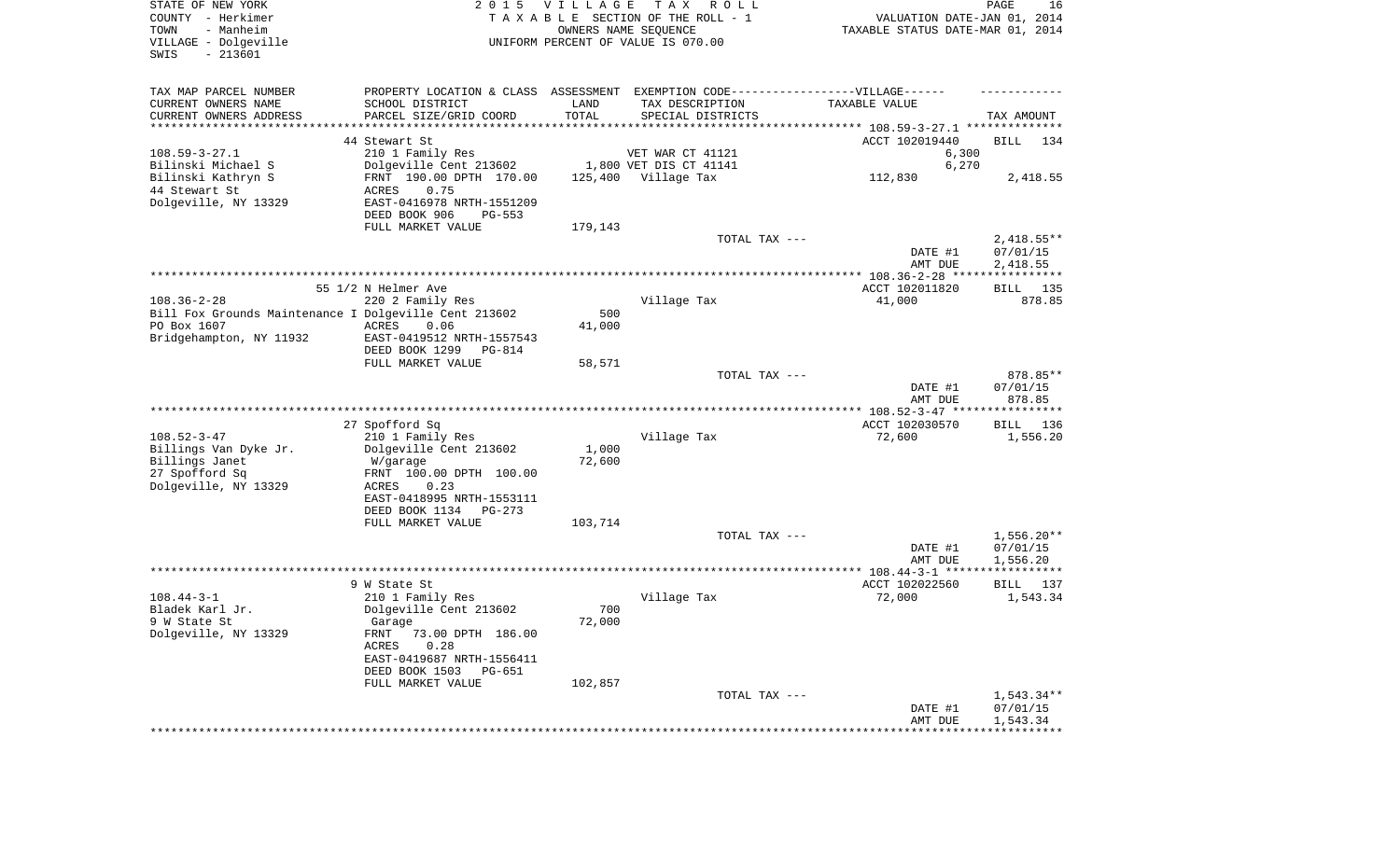| STATE OF NEW YORK<br>COUNTY - Herkimer<br>TOWN<br>- Manheim<br>VILLAGE - Dolgeville | 2 0 1 5                                               | VILLAGE<br>OWNERS NAME SEQUENCE | T A X<br>R O L L<br>TAXABLE SECTION OF THE ROLL - 1<br>UNIFORM PERCENT OF VALUE IS 070.00 | VALUATION DATE-JAN 01, 2014<br>TAXABLE STATUS DATE-MAR 01, 2014 | PAGE<br>17          |
|-------------------------------------------------------------------------------------|-------------------------------------------------------|---------------------------------|-------------------------------------------------------------------------------------------|-----------------------------------------------------------------|---------------------|
| $-213601$<br>SWIS                                                                   |                                                       |                                 |                                                                                           |                                                                 |                     |
| TAX MAP PARCEL NUMBER                                                               | PROPERTY LOCATION & CLASS ASSESSMENT                  |                                 | EXEMPTION CODE-----------------VILLAGE------                                              |                                                                 |                     |
| CURRENT OWNERS NAME<br>CURRENT OWNERS ADDRESS                                       | SCHOOL DISTRICT<br>PARCEL SIZE/GRID COORD             | LAND<br>TOTAL                   | TAX DESCRIPTION<br>SPECIAL DISTRICTS                                                      | TAXABLE VALUE                                                   | TAX AMOUNT          |
| ********************                                                                |                                                       |                                 |                                                                                           |                                                                 |                     |
|                                                                                     | 7 W State St                                          |                                 |                                                                                           | ACCT 102028800                                                  | 138<br>BILL         |
| $108.44 - 3 - 2$                                                                    | 312 Vac w/imprv                                       |                                 | Village Tax                                                                               | 800                                                             | 17.15               |
| Bladek Karl Jr.                                                                     | Dolgeville Cent 213602                                | 800                             |                                                                                           |                                                                 |                     |
| 9 W State St                                                                        | 74.00 DPTH 190.00<br>FRNT                             | 800                             |                                                                                           |                                                                 |                     |
| Dolgeville, NY 13329                                                                | ACRES<br>0.38                                         |                                 |                                                                                           |                                                                 |                     |
|                                                                                     | EAST-0419765 NRTH-1556388<br>DEED BOOK 1503<br>PG-651 |                                 |                                                                                           |                                                                 |                     |
|                                                                                     | FULL MARKET VALUE                                     | 1,143                           |                                                                                           |                                                                 |                     |
|                                                                                     |                                                       |                                 | TOTAL TAX ---                                                                             |                                                                 | $17.15**$           |
|                                                                                     |                                                       |                                 |                                                                                           | DATE #1                                                         | 07/01/15            |
|                                                                                     |                                                       |                                 |                                                                                           | AMT DUE                                                         | 17.15               |
|                                                                                     | 12 Howard St Ext                                      |                                 |                                                                                           | ACCT 102006210                                                  | BILL<br>139         |
| $108.52 - 5 - 21$                                                                   | 210 1 Family Res                                      |                                 | AGED-ALL<br>41800                                                                         | 18,550                                                          |                     |
| Blair Rose Mary                                                                     | Dolgeville Cent 213602                                | 700                             | Village Tax                                                                               | 18,550                                                          | 397.62              |
| 12 Howard St Ext                                                                    | 66.00 DPTH 120.00<br>FRNT                             | 37,100                          |                                                                                           |                                                                 |                     |
| Dolgeville, NY 13329                                                                | 0.21<br>ACRES                                         |                                 |                                                                                           |                                                                 |                     |
|                                                                                     | EAST-0419267 NRTH-1554352                             |                                 |                                                                                           |                                                                 |                     |
|                                                                                     | DEED BOOK 00625 PG-00929<br>FULL MARKET VALUE         | 53,000                          |                                                                                           |                                                                 |                     |
|                                                                                     |                                                       |                                 | TOTAL TAX ---                                                                             |                                                                 | 397.62**            |
|                                                                                     |                                                       |                                 |                                                                                           | DATE #1<br>AMT DUE                                              | 07/01/15<br>397.62  |
|                                                                                     |                                                       |                                 |                                                                                           |                                                                 |                     |
|                                                                                     | 8 Slawson St                                          |                                 |                                                                                           | ACCT 102027420                                                  | BILL 140            |
| $108.44 - 3 - 76$<br>Bochenek Theodore R                                            | 210 1 Family Res<br>Dolgeville Cent 213602            | 500                             | Village Tax<br>XC991 Water relevy                                                         | 39,400<br>487.03 MT M                                           | 844.55<br>487.03    |
| 11166 Lucasville Rd                                                                 | W/garage                                              | 39,400                          |                                                                                           |                                                                 |                     |
| Manassas, VA 20112                                                                  | 50.00 DPTH 100.00<br>FRNT                             |                                 |                                                                                           |                                                                 |                     |
|                                                                                     | ACRES<br>0.11                                         |                                 |                                                                                           |                                                                 |                     |
|                                                                                     | EAST-0418952 NRTH-1554818                             |                                 |                                                                                           |                                                                 |                     |
|                                                                                     | DEED BOOK 882<br>PG-544                               |                                 |                                                                                           |                                                                 |                     |
|                                                                                     | FULL MARKET VALUE                                     | 56,286                          | TOTAL TAX ---                                                                             |                                                                 | 1,331.58**          |
|                                                                                     |                                                       |                                 |                                                                                           | DATE #1                                                         | 07/01/15            |
|                                                                                     |                                                       |                                 |                                                                                           | AMT DUE                                                         | 1,331.58            |
|                                                                                     |                                                       |                                 |                                                                                           |                                                                 |                     |
|                                                                                     | 46 N Helmer Ave                                       |                                 |                                                                                           | ACCT 102029040                                                  | BILL<br>141         |
| $108.36 - 3 - 49$                                                                   | 210 1 Family Res                                      | 400                             | Village Tax                                                                               | 39,900                                                          | 855.27              |
| Bogerd Cynthia<br>46 N Helmer Ave                                                   | Dolgeville Cent 213602<br>W/garage                    | 39,900                          |                                                                                           |                                                                 |                     |
| Dolgeville, NY 13329                                                                | FRNT<br>40.00 DPTH 190.00                             |                                 |                                                                                           |                                                                 |                     |
|                                                                                     | $0.10$ BANK<br>ACRES<br>135                           |                                 |                                                                                           |                                                                 |                     |
|                                                                                     | EAST-0419749 NRTH-1557112                             |                                 |                                                                                           |                                                                 |                     |
|                                                                                     | DEED BOOK 797<br>$PG-53$                              |                                 |                                                                                           |                                                                 |                     |
|                                                                                     | FULL MARKET VALUE                                     | 57,000                          | TOTAL TAX ---                                                                             |                                                                 | 855.27**            |
|                                                                                     |                                                       |                                 |                                                                                           | DATE #1                                                         | 07/01/15            |
|                                                                                     |                                                       |                                 |                                                                                           | AMT DUE                                                         | 855.27              |
|                                                                                     |                                                       |                                 |                                                                                           |                                                                 | * * * * * * * * * * |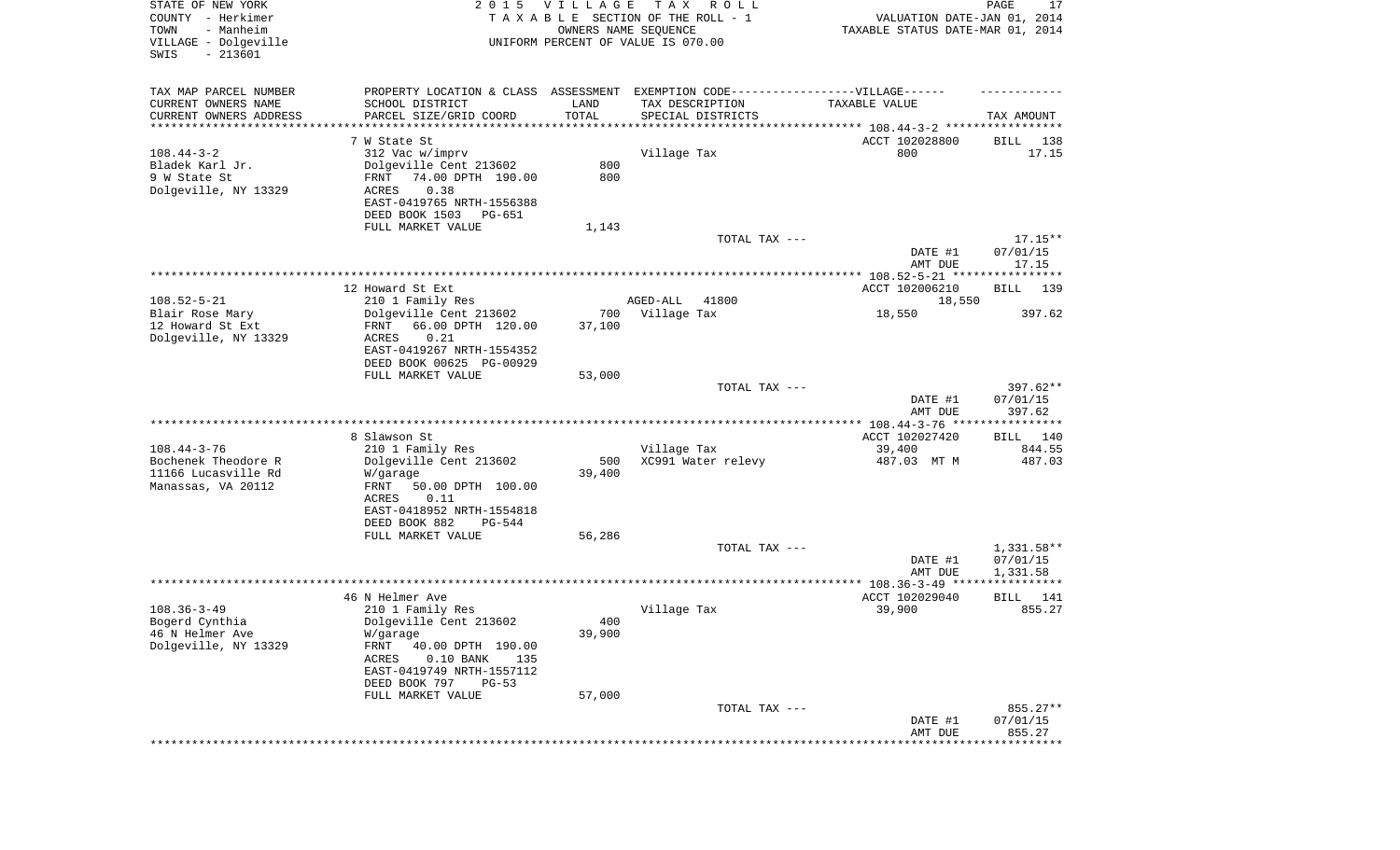| STATE OF NEW YORK<br>COUNTY - Herkimer<br>TOWN<br>- Manheim<br>VILLAGE - Dolgeville<br>SWIS<br>$-213601$ | 2 0 1 5                                                                                             | VILLAGE       | T A X<br>R O L L<br>TAXABLE SECTION OF THE ROLL - 1<br>OWNERS NAME SEQUENCE<br>UNIFORM PERCENT OF VALUE IS 070.00 | VALUATION DATE-JAN 01, 2014<br>TAXABLE STATUS DATE-MAR 01, 2014 | PAGE<br>18            |
|----------------------------------------------------------------------------------------------------------|-----------------------------------------------------------------------------------------------------|---------------|-------------------------------------------------------------------------------------------------------------------|-----------------------------------------------------------------|-----------------------|
| TAX MAP PARCEL NUMBER<br>CURRENT OWNERS NAME                                                             | PROPERTY LOCATION & CLASS ASSESSMENT EXEMPTION CODE----------------VILLAGE------<br>SCHOOL DISTRICT | LAND          | TAX DESCRIPTION                                                                                                   | TAXABLE VALUE                                                   |                       |
| CURRENT OWNERS ADDRESS                                                                                   | PARCEL SIZE/GRID COORD                                                                              | TOTAL         | SPECIAL DISTRICTS                                                                                                 |                                                                 | TAX AMOUNT            |
| *********************                                                                                    |                                                                                                     |               |                                                                                                                   |                                                                 |                       |
| $108.59 - 1 - 15$                                                                                        | 4 Brayton Ct                                                                                        |               |                                                                                                                   | ACCT 102027270                                                  | BILL<br>142           |
| Bogerd Vivian                                                                                            | 210 1 Family Res<br>Dolgeville Cent 213602                                                          | 400           | VET WAR CT 41121<br>Village Tax                                                                                   | 6,300<br>52,200                                                 | 1,118.92              |
| Bogerd Cynthia B                                                                                         | W/garage                                                                                            | 58,500        |                                                                                                                   |                                                                 |                       |
| 4 Brayton Ct                                                                                             | FRNT 321.00 DPTH<br>89.00                                                                           |               |                                                                                                                   |                                                                 |                       |
| Dolgeville, NY 13329                                                                                     | 0.63<br>ACRES<br>EAST-0417201 NRTH-1552644                                                          |               |                                                                                                                   |                                                                 |                       |
|                                                                                                          | DEED BOOK 1226<br>PG-432                                                                            |               |                                                                                                                   |                                                                 |                       |
|                                                                                                          | FULL MARKET VALUE                                                                                   | 83,571        |                                                                                                                   |                                                                 |                       |
|                                                                                                          |                                                                                                     |               | TOTAL TAX ---                                                                                                     |                                                                 | $1,118.92**$          |
|                                                                                                          |                                                                                                     |               |                                                                                                                   | DATE #1<br>AMT DUE                                              | 07/01/15<br>1,118.92  |
|                                                                                                          |                                                                                                     |               |                                                                                                                   |                                                                 |                       |
|                                                                                                          | Van Buren St                                                                                        |               |                                                                                                                   | ACCT 102023040                                                  | BILL<br>143           |
| $108.52 - 5 - 90$<br>Bonito Hana                                                                         | 312 Vac w/imprv<br>Dolgeville Cent 213602                                                           | 300           | Village Tax                                                                                                       | 300                                                             | 6.43                  |
| PO Box 200672                                                                                            | 50.00 DPTH 118.00<br>FRNT                                                                           | 300           |                                                                                                                   |                                                                 |                       |
| New Haven, CT 06520                                                                                      | ACRES<br>0.14                                                                                       |               |                                                                                                                   |                                                                 |                       |
|                                                                                                          | EAST-0419968 NRTH-1554609<br>DEED BOOK 1402<br>PG-89                                                |               |                                                                                                                   |                                                                 |                       |
|                                                                                                          | FULL MARKET VALUE                                                                                   | 429           |                                                                                                                   |                                                                 |                       |
|                                                                                                          |                                                                                                     |               | TOTAL TAX ---                                                                                                     |                                                                 | $6.43**$              |
|                                                                                                          |                                                                                                     |               |                                                                                                                   | DATE #1                                                         | 07/01/15              |
|                                                                                                          |                                                                                                     |               |                                                                                                                   | AMT DUE<br>************ 108.36-1-47 ****                        | 6.43<br>**********    |
|                                                                                                          | 44 W State St                                                                                       |               |                                                                                                                   | ACCT 102028050                                                  | 144<br>BILL           |
| $108.36 - 1 - 47$                                                                                        | 210 1 Family Res                                                                                    |               | Village Tax                                                                                                       | 49,000                                                          | 1,050.33              |
| Boucher Barbara<br>44 W State St                                                                         | Dolgeville Cent 213602<br>W/garage                                                                  | 400<br>49,000 |                                                                                                                   |                                                                 |                       |
| Dolgeville, NY 13329                                                                                     | FRNT<br>37.50 DPTH 235.00                                                                           |               |                                                                                                                   |                                                                 |                       |
|                                                                                                          | ACRES<br>0.21                                                                                       |               |                                                                                                                   |                                                                 |                       |
|                                                                                                          | EAST-0419114 NRTH-1557056                                                                           |               |                                                                                                                   |                                                                 |                       |
|                                                                                                          | DEED BOOK 1168<br>PG-225<br>FULL MARKET VALUE                                                       | 70,000        |                                                                                                                   |                                                                 |                       |
|                                                                                                          |                                                                                                     |               | TOTAL TAX ---                                                                                                     |                                                                 | $1,050.33**$          |
|                                                                                                          |                                                                                                     |               |                                                                                                                   | DATE #1                                                         | 07/01/15              |
|                                                                                                          |                                                                                                     |               |                                                                                                                   | AMT DUE                                                         | 1,050.33<br>* * * * * |
|                                                                                                          | 28 W State St                                                                                       |               |                                                                                                                   | ACCT 102014490                                                  | 145<br>BILL           |
| $108.36 - 1 - 39$                                                                                        | 210 1 Family Res                                                                                    |               | VET COM CT 41131                                                                                                  | 10,500                                                          |                       |
| Bouck Christopher<br>Bouck Jeanine                                                                       | Dolgeville Cent 213602                                                                              | 61,500        | 500 VET DIS CT 41141<br>Village Tax                                                                               | 21,000<br>30,000                                                | 643.06                |
| 28 W State St                                                                                            | W/garage<br>FRNT<br>50.00 DPTH 135.00                                                               |               |                                                                                                                   |                                                                 |                       |
| Dolgeville, NY 13329                                                                                     | ACRES<br>$0.16$ BANK<br>135                                                                         |               |                                                                                                                   |                                                                 |                       |
|                                                                                                          | EAST-0419401 NRTH-1556848                                                                           |               |                                                                                                                   |                                                                 |                       |
|                                                                                                          | DEED BOOK 798<br><b>PG-524</b><br>FULL MARKET VALUE                                                 | 87,857        |                                                                                                                   |                                                                 |                       |
|                                                                                                          |                                                                                                     |               | TOTAL TAX ---                                                                                                     |                                                                 | 643.06**              |
|                                                                                                          |                                                                                                     |               |                                                                                                                   | DATE #1                                                         | 07/01/15              |
|                                                                                                          |                                                                                                     |               |                                                                                                                   | AMT DUE                                                         | 643.06<br>*********** |
|                                                                                                          |                                                                                                     |               |                                                                                                                   |                                                                 |                       |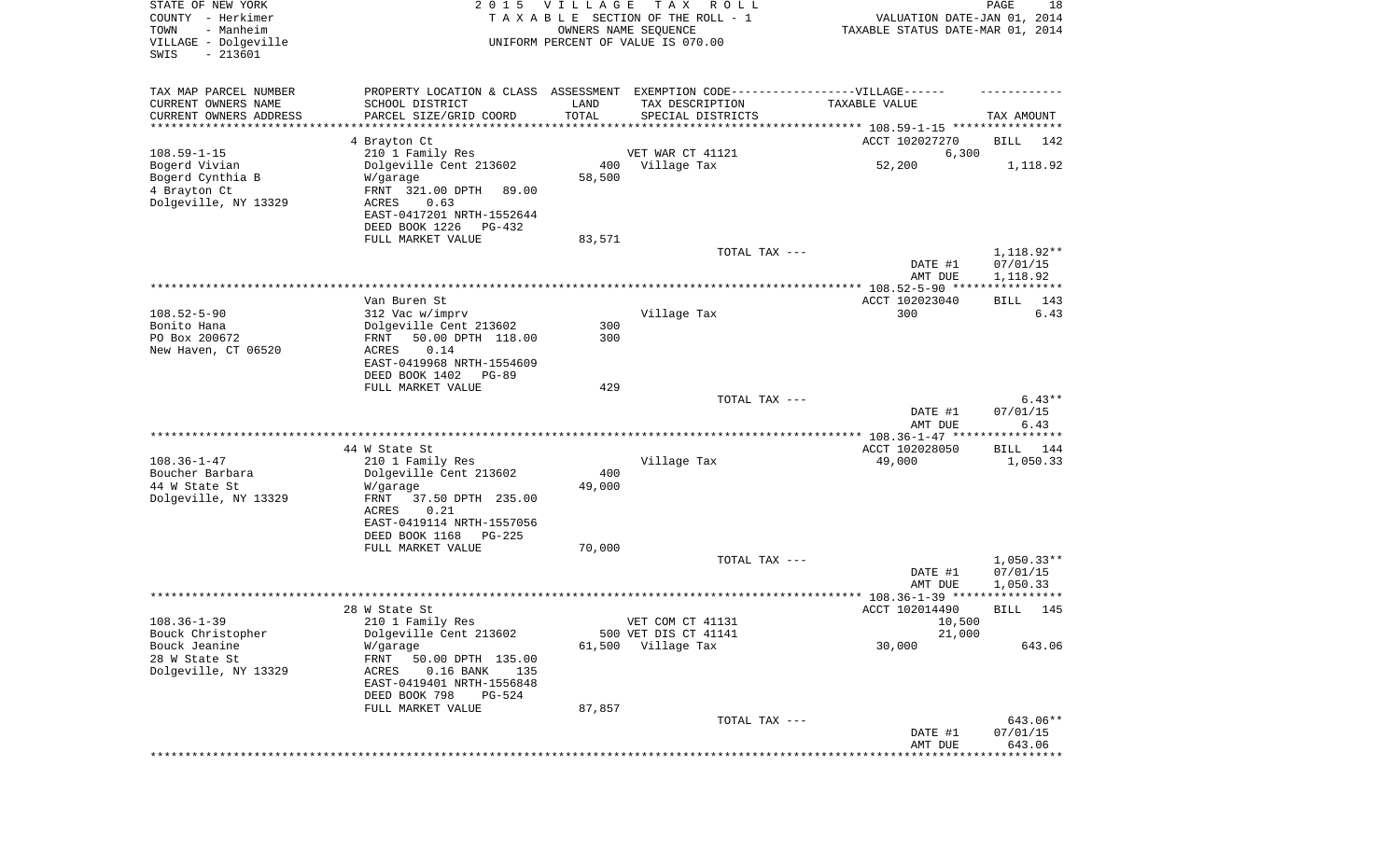| STATE OF NEW YORK<br>COUNTY - Herkimer<br>TOWN<br>- Manheim<br>VILLAGE - Dolgeville<br>SWIS<br>$-213601$ | 2 0 1 5                                                                          | <b>VILLAGE</b> | T A X<br>R O L L<br>TAXABLE SECTION OF THE ROLL - 1<br>OWNERS NAME SEQUENCE<br>UNIFORM PERCENT OF VALUE IS 070.00 | VALUATION DATE-JAN 01, 2014<br>TAXABLE STATUS DATE-MAR 01, 2014 | PAGE<br>19         |
|----------------------------------------------------------------------------------------------------------|----------------------------------------------------------------------------------|----------------|-------------------------------------------------------------------------------------------------------------------|-----------------------------------------------------------------|--------------------|
| TAX MAP PARCEL NUMBER                                                                                    | PROPERTY LOCATION & CLASS ASSESSMENT EXEMPTION CODE----------------VILLAGE------ |                |                                                                                                                   |                                                                 |                    |
| CURRENT OWNERS NAME                                                                                      | SCHOOL DISTRICT                                                                  | LAND<br>TOTAL  | TAX DESCRIPTION                                                                                                   | TAXABLE VALUE                                                   |                    |
| CURRENT OWNERS ADDRESS<br>**********************                                                         | PARCEL SIZE/GRID COORD                                                           |                | SPECIAL DISTRICTS                                                                                                 |                                                                 | TAX AMOUNT         |
|                                                                                                          | 40 E Faville Ave                                                                 |                |                                                                                                                   | ACCT 102009210                                                  | BILL<br>146        |
| $108.52 - 4 - 30$                                                                                        | 220 2 Family Res                                                                 |                | Village Tax                                                                                                       | 30,000                                                          | 643.06             |
| Bowen Bart                                                                                               | Dolgeville Cent 213602                                                           | 500            |                                                                                                                   |                                                                 |                    |
| 40 E Faville Ave                                                                                         | FRNT<br>50.00 DPTH 106.00                                                        | 30,000         |                                                                                                                   |                                                                 |                    |
| Dolgeville, NY 13329                                                                                     | 0.12<br><b>ACRES</b>                                                             |                |                                                                                                                   |                                                                 |                    |
|                                                                                                          | EAST-0419476 NRTH-1553176                                                        |                |                                                                                                                   |                                                                 |                    |
| PRIOR OWNER ON 3/01/2014<br>Davis Crystal                                                                | DEED BOOK 1540<br>PG-113<br>FULL MARKET VALUE                                    | 42,857         |                                                                                                                   |                                                                 |                    |
|                                                                                                          |                                                                                  |                | TOTAL TAX ---                                                                                                     |                                                                 | 643.06**           |
|                                                                                                          |                                                                                  |                |                                                                                                                   | DATE #1<br>AMT DUE                                              | 07/01/15<br>643.06 |
|                                                                                                          |                                                                                  |                |                                                                                                                   |                                                                 |                    |
|                                                                                                          | Dunckel St.                                                                      |                |                                                                                                                   | ACCT 102026580                                                  | BILL<br>147        |
| $108.52 - 5 - 14$                                                                                        | 311 Res vac land                                                                 |                | Village Tax                                                                                                       | 600                                                             | 12.86              |
| Bowers Herbert                                                                                           | Dolgeville Cent 213602                                                           | 600            |                                                                                                                   |                                                                 |                    |
| Bowers Marcia                                                                                            | FRNT 150.00 DPTH 150.00                                                          | 600            |                                                                                                                   |                                                                 |                    |
| 9 Brockett St<br>Dolgeville, NY 13329                                                                    | 0.28<br>ACRES<br>EAST-0420017 NRTH-1553664                                       |                |                                                                                                                   |                                                                 |                    |
|                                                                                                          | DEED BOOK 709<br>PG-171                                                          | 857            |                                                                                                                   |                                                                 |                    |
|                                                                                                          | FULL MARKET VALUE                                                                |                | TOTAL TAX ---                                                                                                     |                                                                 | 12.86**            |
|                                                                                                          |                                                                                  |                |                                                                                                                   | DATE #1                                                         | 07/01/15           |
|                                                                                                          |                                                                                  |                |                                                                                                                   | AMT DUE                                                         | 12.86              |
|                                                                                                          |                                                                                  |                |                                                                                                                   |                                                                 |                    |
|                                                                                                          | 9 Elm St                                                                         |                |                                                                                                                   | ACCT 102027960                                                  | BILL 148           |
| $108.44 - 3 - 59$                                                                                        | 210 1 Family Res                                                                 |                | Village Tax                                                                                                       | 38,100                                                          | 816.69             |
| Bowers John D<br>6676 St Hwy 29                                                                          | Dolgeville Cent 213602<br>64.68 DPTH<br>99.00<br>FRNT                            | 700<br>38,100  |                                                                                                                   |                                                                 |                    |
| St Johnsville, NY 13452                                                                                  | ACRES<br>0.15                                                                    |                |                                                                                                                   |                                                                 |                    |
|                                                                                                          | EAST-0419656 NRTH-1555378                                                        |                |                                                                                                                   |                                                                 |                    |
|                                                                                                          | DEED BOOK 814<br>$PG-42$                                                         |                |                                                                                                                   |                                                                 |                    |
|                                                                                                          | FULL MARKET VALUE                                                                | 54,429         |                                                                                                                   |                                                                 |                    |
|                                                                                                          |                                                                                  |                | TOTAL TAX ---                                                                                                     |                                                                 | $816.69**$         |
|                                                                                                          |                                                                                  |                |                                                                                                                   | DATE #1<br>AMT DUE                                              | 07/01/15<br>816.69 |
|                                                                                                          |                                                                                  |                |                                                                                                                   |                                                                 |                    |
|                                                                                                          | 9 Brockett St                                                                    |                |                                                                                                                   | ACCT 102026550                                                  | BILL<br>149        |
| $108.52 - 5 - 9$                                                                                         | 210 1 Family Res                                                                 |                | VET COM CT 41131                                                                                                  | 10,500                                                          |                    |
| Bowers Marcia A                                                                                          | Dolgeville Cent 213602                                                           | 1,600          | Village Tax                                                                                                       | 45,500                                                          | 975.31             |
| Hodge Barbara J                                                                                          | W/garage                                                                         | 56,000         |                                                                                                                   |                                                                 |                    |
| 9 Brockett St<br>Dolgeville, NY 13329                                                                    | FRNT 160.00 DPTH 170.00                                                          |                |                                                                                                                   |                                                                 |                    |
|                                                                                                          | ACRES<br>0.55<br>EAST-0420111 NRTH-1553557                                       |                |                                                                                                                   |                                                                 |                    |
|                                                                                                          | DEED BOOK 1323<br>PG-940                                                         |                |                                                                                                                   |                                                                 |                    |
|                                                                                                          | FULL MARKET VALUE                                                                | 80,000         |                                                                                                                   |                                                                 |                    |
|                                                                                                          |                                                                                  |                | TOTAL TAX ---                                                                                                     |                                                                 | $975.31**$         |
|                                                                                                          |                                                                                  |                |                                                                                                                   | DATE #1                                                         | 07/01/15           |
|                                                                                                          |                                                                                  |                |                                                                                                                   | AMT DUE<br>***********************************                  | 975.31             |
|                                                                                                          |                                                                                  |                |                                                                                                                   |                                                                 |                    |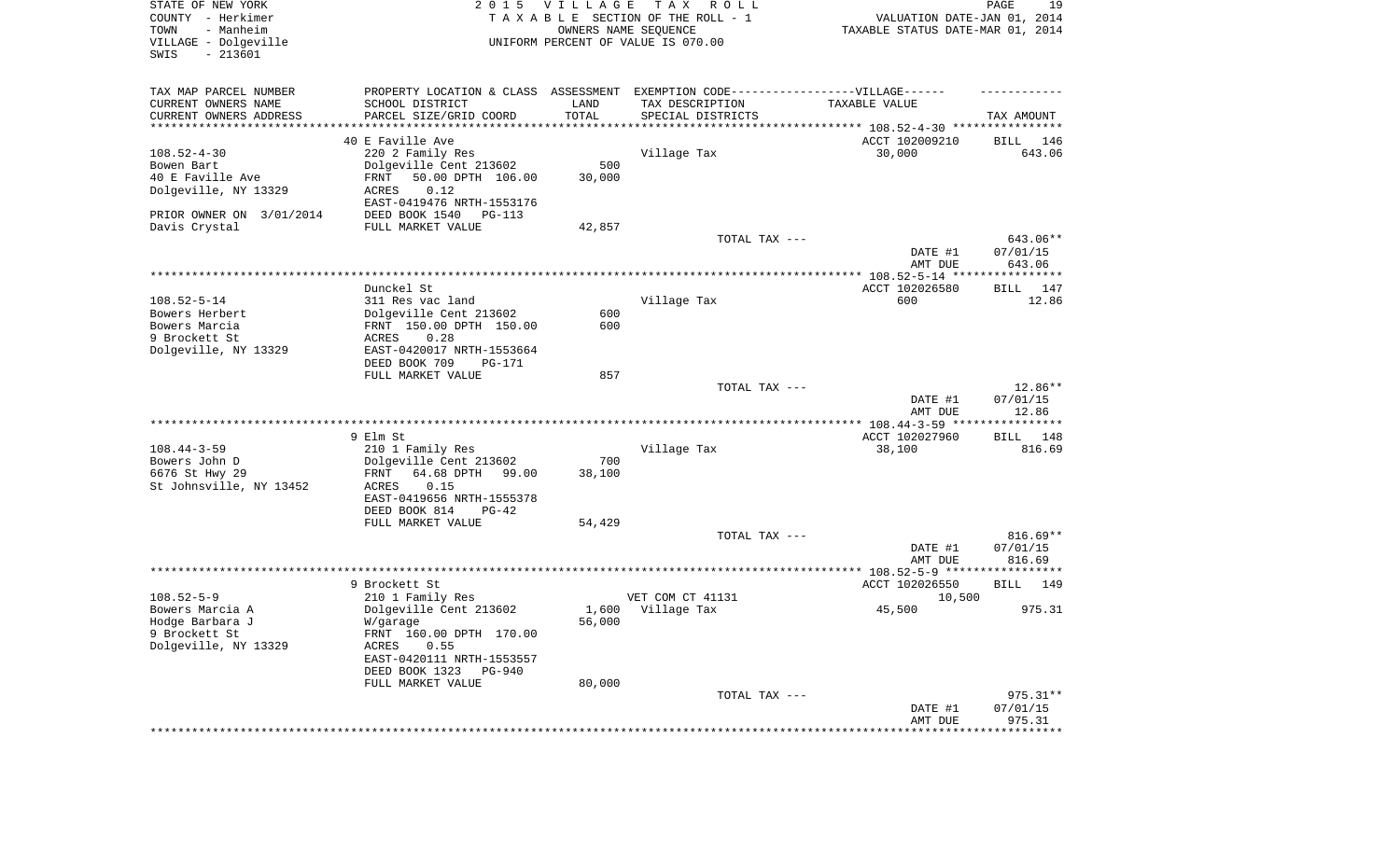| STATE OF NEW YORK<br>COUNTY - Herkimer<br>- Manheim<br>TOWN<br>VILLAGE - Dolgeville<br>$-213601$<br>SWIS | 2 0 1 5                                                                                                       | VILLAGE                     | T A X<br>R O L L<br>TAXABLE SECTION OF THE ROLL - 1<br>OWNERS NAME SEQUENCE<br>UNIFORM PERCENT OF VALUE IS 070.00 | VALUATION DATE-JAN 01, 2014<br>TAXABLE STATUS DATE-MAR 01, 2014 | PAGE<br>20                       |
|----------------------------------------------------------------------------------------------------------|---------------------------------------------------------------------------------------------------------------|-----------------------------|-------------------------------------------------------------------------------------------------------------------|-----------------------------------------------------------------|----------------------------------|
| TAX MAP PARCEL NUMBER<br>CURRENT OWNERS NAME<br>CURRENT OWNERS ADDRESS<br>*********************          | PROPERTY LOCATION & CLASS ASSESSMENT<br>SCHOOL DISTRICT<br>PARCEL SIZE/GRID COORD                             | LAND<br>TOTAL<br>********** | EXEMPTION CODE------------------VILLAGE------<br>TAX DESCRIPTION<br>SPECIAL DISTRICTS                             | TAXABLE VALUE                                                   | TAX AMOUNT                       |
|                                                                                                          | 14 Slawson St                                                                                                 |                             |                                                                                                                   | ACCT 102022800                                                  | BILL<br>150                      |
| $108.44 - 3 - 83$                                                                                        | 210 1 Family Res                                                                                              |                             | VET WAR CT 41121                                                                                                  | 6,210                                                           |                                  |
| Boyer Donna                                                                                              | Dolgeville Cent 213602                                                                                        | 500                         | Village Tax                                                                                                       | 35,190                                                          | 754.31                           |
| 14 Slawson St<br>Dolgeville, NY 13329                                                                    | FRNT<br>51.00 DPTH 120.00<br>0.14<br>ACRES<br>EAST-0418851 NRTH-1554933<br>DEED BOOK 894<br>PG-471            | 41,400                      |                                                                                                                   |                                                                 |                                  |
|                                                                                                          | FULL MARKET VALUE                                                                                             | 59,143                      |                                                                                                                   |                                                                 |                                  |
|                                                                                                          |                                                                                                               |                             | TOTAL TAX ---                                                                                                     | DATE #1<br>AMT DUE                                              | $754.31**$<br>07/01/15<br>754.31 |
|                                                                                                          |                                                                                                               |                             |                                                                                                                   |                                                                 |                                  |
|                                                                                                          | 14 W Spofford Ave                                                                                             |                             |                                                                                                                   | ACCT 102014880                                                  | 151<br>BILL                      |
| $108.52 - 1 - 51$<br>Boyer Jessica                                                                       | 210 1 Family Res<br>Dolgeville Cent 213602                                                                    | 800                         | Village Tax                                                                                                       | 42,800                                                          | 917.43                           |
| 1433 Kennington Ln<br>Macungie, PA 18062                                                                 | 75.00 DPTH 100.00<br>FRNT<br>0.23<br>ACRES<br>EAST-0417893 NRTH-1553585<br>DEED BOOK 1080<br>PG-943           | 42,800                      |                                                                                                                   |                                                                 |                                  |
|                                                                                                          | FULL MARKET VALUE                                                                                             | 61,143                      |                                                                                                                   |                                                                 | $917.43**$                       |
|                                                                                                          |                                                                                                               |                             | TOTAL TAX ---                                                                                                     | DATE #1<br>AMT DUE                                              | 07/01/15<br>917.43               |
|                                                                                                          |                                                                                                               |                             |                                                                                                                   |                                                                 |                                  |
| $108.44 - 3 - 26$                                                                                        | 49 N Main St<br>210 1 Family Res                                                                              |                             | Village Tax                                                                                                       | ACCT 102005610<br>27,000                                        | <b>BILL</b><br>152<br>578.75     |
| Boyer Kathleen A                                                                                         | Dolgeville Cent 213602                                                                                        | 400                         |                                                                                                                   |                                                                 |                                  |
| 49 North Main St<br>Dolgeville, NY 13329                                                                 | FRNT<br>42.00 DPTH 165.40<br>ACRES<br>0.15<br>EAST-0419888 NRTH-1555836                                       | 27,000                      |                                                                                                                   |                                                                 |                                  |
|                                                                                                          | DEED BOOK 845<br>PG-414                                                                                       |                             |                                                                                                                   |                                                                 |                                  |
|                                                                                                          | FULL MARKET VALUE                                                                                             | 38,571                      | TOTAL TAX ---                                                                                                     |                                                                 | 578.75**                         |
|                                                                                                          |                                                                                                               |                             |                                                                                                                   | DATE #1<br>AMT DUE                                              | 07/01/15<br>578.75               |
|                                                                                                          |                                                                                                               |                             |                                                                                                                   |                                                                 |                                  |
| $108.44 - 2 - 50$                                                                                        | 39 S Helmer Ave<br>210 1 Family Res                                                                           |                             | VET WAR CT 41121                                                                                                  | ACCT 102001950<br>6,300                                         | <b>BILL</b><br>153               |
| Boyer Lillian                                                                                            | Dolgeville Cent 213602                                                                                        | 2,000                       | Village Tax                                                                                                       | 35,700                                                          | 765.24                           |
| 39 S Helmer Ave<br>Dolgeville, NY 13329                                                                  | W/garage<br>FRNT 195.00 DPTH 382.00<br>ACRES<br>0.42<br>EAST-0418530 NRTH-1554527<br>DEED BOOK 00550 PG-00207 | 42,000                      |                                                                                                                   |                                                                 |                                  |
|                                                                                                          | FULL MARKET VALUE                                                                                             | 60,000                      |                                                                                                                   |                                                                 |                                  |
|                                                                                                          |                                                                                                               |                             | TOTAL TAX ---                                                                                                     | DATE #1<br>AMT DUE                                              | 765.24**<br>07/01/15<br>765.24   |
|                                                                                                          |                                                                                                               |                             |                                                                                                                   | ********************                                            | **************                   |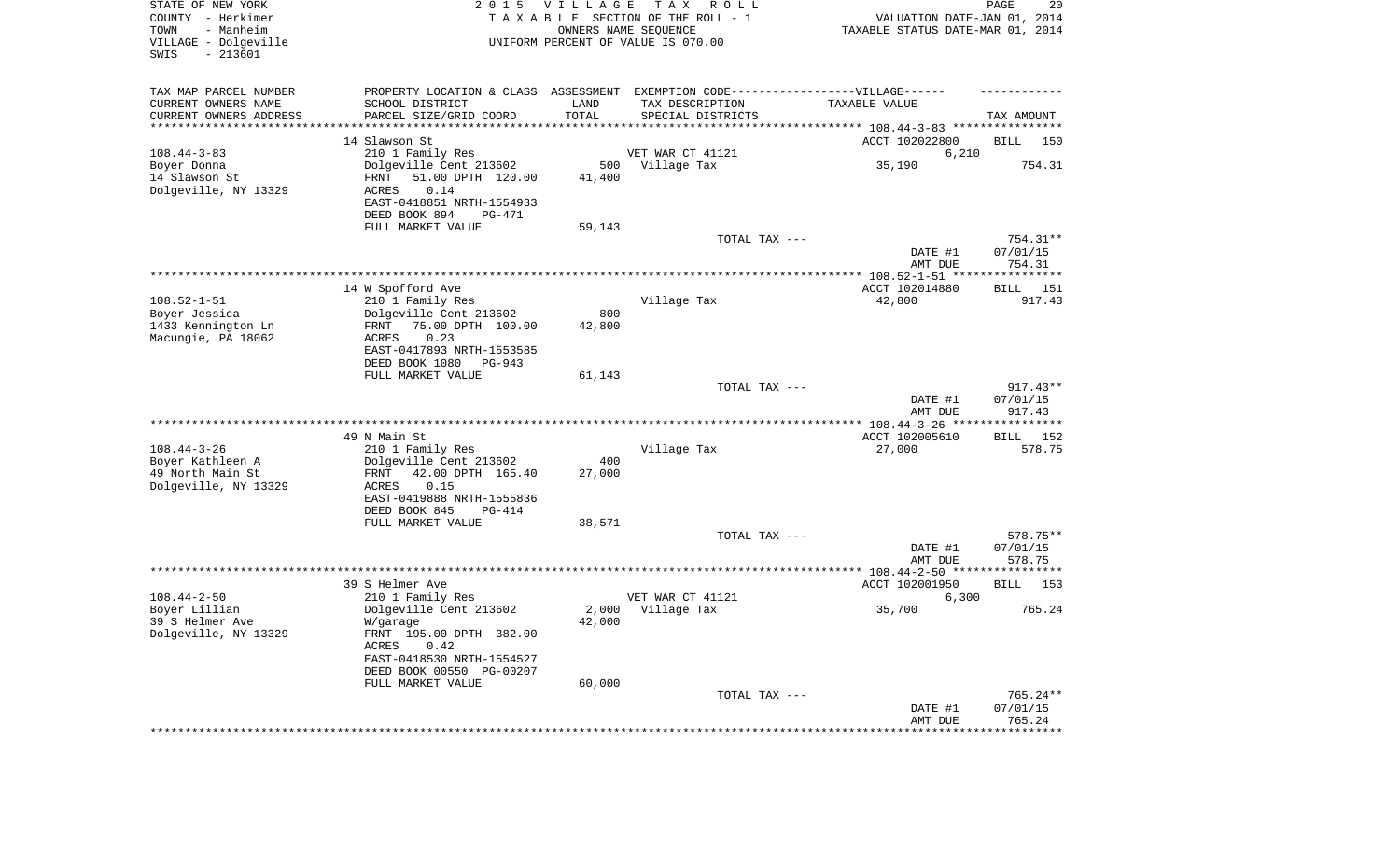| STATE OF NEW YORK<br>COUNTY - Herkimer<br>TOWN<br>- Manheim<br>VILLAGE - Dolgeville<br>$-213601$<br>SWIS | 2 0 1 5                                               | <b>VILLAGE</b><br>OWNERS NAME SEQUENCE | T A X<br>R O L L<br>TAXABLE SECTION OF THE ROLL - 1<br>UNIFORM PERCENT OF VALUE IS 070.00 | VALUATION DATE-JAN 01, 2014<br>TAXABLE STATUS DATE-MAR 01, 2014 | 21<br>PAGE                  |
|----------------------------------------------------------------------------------------------------------|-------------------------------------------------------|----------------------------------------|-------------------------------------------------------------------------------------------|-----------------------------------------------------------------|-----------------------------|
| TAX MAP PARCEL NUMBER                                                                                    | PROPERTY LOCATION & CLASS ASSESSMENT                  |                                        | EXEMPTION CODE------------------VILLAGE------                                             |                                                                 |                             |
| CURRENT OWNERS NAME                                                                                      | SCHOOL DISTRICT                                       | LAND                                   | TAX DESCRIPTION                                                                           | TAXABLE VALUE                                                   |                             |
| CURRENT OWNERS ADDRESS<br>********************                                                           | PARCEL SIZE/GRID COORD                                | TOTAL                                  | SPECIAL DISTRICTS                                                                         | ***************************** 108.60-1-24 ****************      | TAX AMOUNT                  |
|                                                                                                          | 128 Van Buren St Ext                                  |                                        |                                                                                           | ACCT 102025350                                                  | BILL<br>154                 |
| $108.60 - 1 - 24$                                                                                        | 210 1 Family Res                                      |                                        | Village Tax                                                                               | 38,000                                                          | 814.54                      |
| Boyer William J                                                                                          | Dolgeville Cent 213602                                | 1,000                                  |                                                                                           |                                                                 |                             |
| Boyer Emily L<br>128 Van Buren St                                                                        | W/garage<br>FRNT 100.00 DPTH 100.00                   | 38,000                                 |                                                                                           |                                                                 |                             |
| Dolgeville, NY 13329                                                                                     | 0.23<br>ACRES                                         |                                        |                                                                                           |                                                                 |                             |
|                                                                                                          | EAST-0420086 NRTH-1551465                             |                                        |                                                                                           |                                                                 |                             |
|                                                                                                          | DEED BOOK 846<br>PG-460                               |                                        |                                                                                           |                                                                 |                             |
|                                                                                                          | FULL MARKET VALUE                                     | 54,286                                 |                                                                                           |                                                                 |                             |
|                                                                                                          |                                                       |                                        | TOTAL TAX ---                                                                             | DATE #1                                                         | $814.54**$<br>07/01/15      |
|                                                                                                          |                                                       |                                        |                                                                                           | AMT DUE                                                         | 814.54                      |
|                                                                                                          |                                                       |                                        |                                                                                           |                                                                 |                             |
|                                                                                                          | 96 S Helmer Ave                                       |                                        |                                                                                           | ACCT 102010650                                                  | 155<br>BILL                 |
| $108.51 - 1 - 29$<br>Brandow Jennifer A                                                                  | 210 1 Family Res<br>Dolgeville Cent 213602            | 1,300                                  | Village Tax                                                                               | 50,100                                                          | 1,073.91                    |
| Brandow Lance A                                                                                          | W/garage                                              | 50,100                                 |                                                                                           |                                                                 |                             |
| 96 S Helmer Ave                                                                                          | FRNT 150.00 DPTH 185.00                               |                                        |                                                                                           |                                                                 |                             |
| Dolgeville, NY 13329                                                                                     | ACRES<br>0.46                                         |                                        |                                                                                           |                                                                 |                             |
|                                                                                                          | EAST-0417532 NRTH-1553419<br>DEED BOOK 1513<br>PG-644 |                                        |                                                                                           |                                                                 |                             |
|                                                                                                          | FULL MARKET VALUE                                     | 71,571                                 |                                                                                           |                                                                 |                             |
|                                                                                                          |                                                       |                                        | TOTAL TAX ---                                                                             |                                                                 | 1,073.91**                  |
|                                                                                                          |                                                       |                                        |                                                                                           | DATE #1                                                         | 07/01/15                    |
|                                                                                                          |                                                       |                                        |                                                                                           | AMT DUE                                                         | 1,073.91<br>***********     |
|                                                                                                          | 109 S Main St                                         |                                        |                                                                                           | ACCT 102025740                                                  | 156<br>BILL                 |
| $108.52 - 2 - 14$                                                                                        | 210 1 Family Res                                      |                                        | Village Tax                                                                               | 39,900                                                          | 855.27                      |
| Brandow Lance                                                                                            | Dolgeville Cent 213602                                | 500                                    |                                                                                           |                                                                 |                             |
| 97 S Helmer Ave                                                                                          | FRNT<br>45.00 DPTH<br>50.00                           | 39,900                                 |                                                                                           |                                                                 |                             |
| Dolgeville, NY 13329                                                                                     | ACRES<br>0.05<br>EAST-0418329 NRTH-1553358            |                                        |                                                                                           |                                                                 |                             |
|                                                                                                          | DEED BOOK 1175<br>PG-330                              |                                        |                                                                                           |                                                                 |                             |
|                                                                                                          | FULL MARKET VALUE                                     | 57,000                                 |                                                                                           |                                                                 |                             |
|                                                                                                          |                                                       |                                        | TOTAL TAX ---                                                                             |                                                                 | 855.27**                    |
|                                                                                                          |                                                       |                                        |                                                                                           | DATE #1<br>AMT DUE                                              | 07/01/15<br>855.27          |
|                                                                                                          |                                                       |                                        |                                                                                           | ***************** 108.51-1-33.1 ***************                 |                             |
|                                                                                                          | S Helmer Ave                                          |                                        |                                                                                           | ACCT 102024840                                                  | 157<br>BILL                 |
| $108.51 - 1 - 33.1$                                                                                      | 330 Vacant comm                                       |                                        | Village Tax                                                                               | 2,000                                                           | 42.87                       |
| Brandow Lance A<br>97 S Helmer Ave                                                                       | Dolgeville Cent 213602<br>0.54<br>ACRES               | 2,000<br>2,000                         |                                                                                           |                                                                 |                             |
| Dolgeville, NY 13329                                                                                     | EAST-0417640 NRTH-1553420                             |                                        |                                                                                           |                                                                 |                             |
|                                                                                                          | DEED BOOK 1197 PG-44                                  |                                        |                                                                                           |                                                                 |                             |
|                                                                                                          | FULL MARKET VALUE                                     | 2,857                                  |                                                                                           |                                                                 |                             |
|                                                                                                          |                                                       |                                        | TOTAL TAX ---                                                                             |                                                                 | 42.87**                     |
|                                                                                                          |                                                       |                                        |                                                                                           | DATE #1<br>AMT DUE                                              | 07/01/15<br>42.87           |
|                                                                                                          |                                                       |                                        |                                                                                           | ******************                                              | * * * * * * * * * * * * * * |
|                                                                                                          |                                                       |                                        |                                                                                           |                                                                 |                             |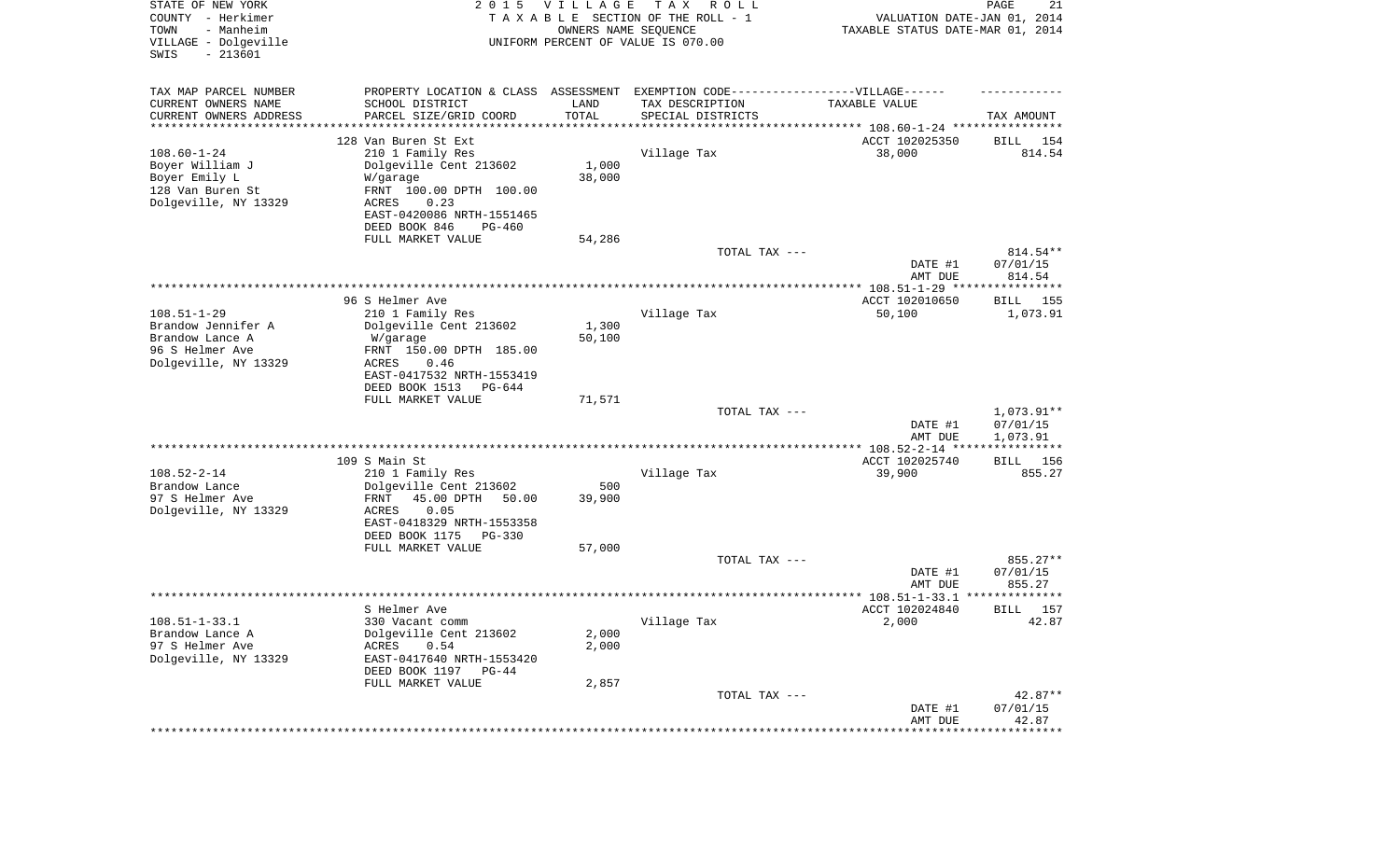| STATE OF NEW YORK<br>COUNTY - Herkimer<br>- Manheim<br>TOWN<br>VILLAGE - Dolgeville<br>$-213601$<br>SWIS |                                                                                   | 2015 VILLAGE | T A X<br>R O L L<br>TAXABLE SECTION OF THE ROLL - 1<br>OWNERS NAME SEQUENCE<br>UNIFORM PERCENT OF VALUE IS 070.00 | TAXABLE STATUS DATE-MAR 01, 2014 | PAGE<br>22<br>VALUATION DATE-JAN 01, 2014 |
|----------------------------------------------------------------------------------------------------------|-----------------------------------------------------------------------------------|--------------|-------------------------------------------------------------------------------------------------------------------|----------------------------------|-------------------------------------------|
| TAX MAP PARCEL NUMBER                                                                                    | PROPERTY LOCATION & CLASS ASSESSMENT EXEMPTION CODE-----------------VILLAGE------ |              |                                                                                                                   |                                  |                                           |
| CURRENT OWNERS NAME                                                                                      | SCHOOL DISTRICT                                                                   | LAND         | TAX DESCRIPTION                                                                                                   | TAXABLE VALUE                    |                                           |
| CURRENT OWNERS ADDRESS<br>***********************                                                        | PARCEL SIZE/GRID COORD                                                            | TOTAL        | SPECIAL DISTRICTS                                                                                                 |                                  | TAX AMOUNT                                |
|                                                                                                          |                                                                                   |              |                                                                                                                   |                                  |                                           |
| $108.51 - 1 - 33.3$                                                                                      | S Helmer Ave<br>331 Com vac w/im                                                  |              | Village Tax                                                                                                       | ACCT 102024840<br>5,000          | BILL<br>158<br>107.18                     |
| Brandow Lance A                                                                                          | Dolgeville Cent 213602                                                            | 1,700        |                                                                                                                   |                                  |                                           |
| 97 S Helmer Ave                                                                                          | ACRES<br>1.30                                                                     | 5,000        |                                                                                                                   |                                  |                                           |
| Dolgeville, NY 13329                                                                                     | EAST-0417696 NRTH-1553288                                                         |              |                                                                                                                   |                                  |                                           |
|                                                                                                          | DEED BOOK 1197 PG-44                                                              |              |                                                                                                                   |                                  |                                           |
|                                                                                                          | FULL MARKET VALUE                                                                 | 7,143        |                                                                                                                   |                                  |                                           |
|                                                                                                          |                                                                                   |              | TOTAL TAX ---                                                                                                     |                                  | 107.18**                                  |
|                                                                                                          |                                                                                   |              |                                                                                                                   | DATE #1                          | 07/01/15                                  |
|                                                                                                          |                                                                                   |              |                                                                                                                   | AMT DUE                          | 107.18                                    |
|                                                                                                          |                                                                                   |              |                                                                                                                   |                                  |                                           |
| $108.27 - 1 - 15$                                                                                        | Millers Grove St<br>314 Rural vac<10                                              |              |                                                                                                                   |                                  | BILL 159<br>90.03                         |
| Brandow Larry J                                                                                          | Dolgeville Cent 213602                                                            | 4,200        | Village Tax                                                                                                       | 4,200                            |                                           |
| Brandow Crystal A                                                                                        | FRNT 400.00 DPTH                                                                  | 4,200        |                                                                                                                   |                                  |                                           |
| 202 W State St                                                                                           | ACRES<br>4.20                                                                     |              |                                                                                                                   |                                  |                                           |
| Dolgeville, NY 13329                                                                                     | EAST-0416810 NRTH-1560223                                                         |              |                                                                                                                   |                                  |                                           |
|                                                                                                          | DEED BOOK 938<br>$PG-69$                                                          |              |                                                                                                                   |                                  |                                           |
|                                                                                                          | FULL MARKET VALUE                                                                 | 6,000        |                                                                                                                   |                                  |                                           |
|                                                                                                          |                                                                                   |              | TOTAL TAX ---                                                                                                     |                                  | $90.03**$                                 |
|                                                                                                          |                                                                                   |              |                                                                                                                   | DATE #1<br>AMT DUE               | 07/01/15<br>90.03                         |
|                                                                                                          |                                                                                   |              |                                                                                                                   |                                  |                                           |
|                                                                                                          | 202 W State St                                                                    |              |                                                                                                                   |                                  | BILL<br>160                               |
| $108.35 - 1 - 1.1$                                                                                       | 241 Rural res&ag                                                                  |              | AG MKTS L 41720                                                                                                   |                                  | $\Omega$                                  |
| Brandow Larry J                                                                                          | Dolgeville Cent 213602                                                            |              | 16,700 Village Tax                                                                                                | 70,000                           | 1,500.47                                  |
| Brandow Crystal A                                                                                        | FRNT 2182.00 DPTH                                                                 | 70,000       |                                                                                                                   |                                  |                                           |
| 202 W State St                                                                                           | ACRES 49.40                                                                       |              |                                                                                                                   |                                  |                                           |
| Dolgeville, NY 13329                                                                                     | EAST-0416347 NRTH-1558481                                                         |              |                                                                                                                   |                                  |                                           |
| MAY BE SUBJECT TO PAYMENT                                                                                | DEED BOOK 1170<br>PG-384<br>FULL MARKET VALUE                                     | 100,000      |                                                                                                                   |                                  |                                           |
| UNDER AGDIST LAW TIL 2018                                                                                |                                                                                   |              |                                                                                                                   |                                  |                                           |
|                                                                                                          |                                                                                   |              | TOTAL TAX ---                                                                                                     |                                  | $1,500.47**$                              |
|                                                                                                          |                                                                                   |              |                                                                                                                   | DATE #1                          | 07/01/15                                  |
|                                                                                                          |                                                                                   |              |                                                                                                                   | AMT DUE                          | 1,500.47                                  |
|                                                                                                          |                                                                                   |              |                                                                                                                   |                                  |                                           |
| $108.35 - 1 - 6$                                                                                         | Spencer St<br>105 Vac farmland                                                    |              | AG MKTS L 41720                                                                                                   | 6,559                            | 161<br>BILL                               |
| Brandow Larry J                                                                                          | Dolgeville Cent 213602                                                            |              | 16,000 Village Tax                                                                                                | 9,441                            | 202.37                                    |
| Brandow Crystal A                                                                                        | ACRES 23.20                                                                       | 16,000       |                                                                                                                   |                                  |                                           |
| 202 W State St                                                                                           | EAST-0417250 NRTH-1557435                                                         |              |                                                                                                                   |                                  |                                           |
| Dolgeville, NY 13329                                                                                     | DEED BOOK 938<br>$PG-69$                                                          |              |                                                                                                                   |                                  |                                           |
|                                                                                                          | FULL MARKET VALUE                                                                 | 22,857       |                                                                                                                   |                                  |                                           |
| MAY BE SUBJECT TO PAYMENT                                                                                |                                                                                   |              |                                                                                                                   |                                  |                                           |
| UNDER AGDIST LAW TIL 2018                                                                                |                                                                                   |              |                                                                                                                   |                                  |                                           |
|                                                                                                          |                                                                                   |              | TOTAL TAX ---                                                                                                     |                                  | $202.37**$                                |
|                                                                                                          |                                                                                   |              |                                                                                                                   | DATE #1                          | 07/01/15                                  |
|                                                                                                          |                                                                                   |              |                                                                                                                   | AMT DUE                          | 202.37                                    |
|                                                                                                          |                                                                                   |              |                                                                                                                   |                                  |                                           |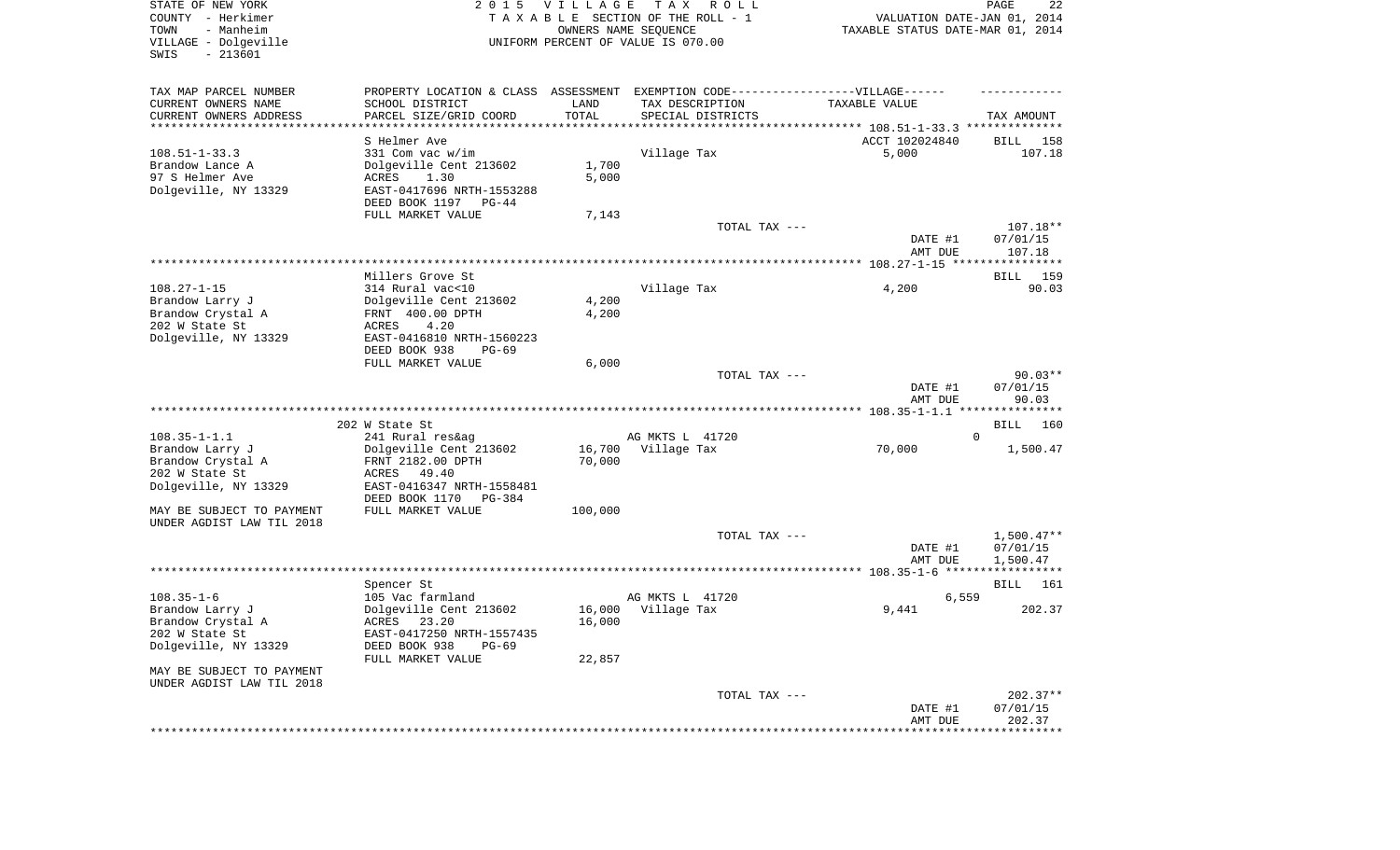| STATE OF NEW YORK<br>COUNTY - Herkimer<br>TOWN<br>- Manheim<br>VILLAGE - Dolgeville<br>$-213601$<br>SWIS |                                                                                                                                                                                      | 2015 VILLAGE    | T A X<br>R O L L<br>TAXABLE SECTION OF THE ROLL - 1<br>OWNERS NAME SEQUENCE<br>UNIFORM PERCENT OF VALUE IS 070.00 | VALUATION DATE-JAN 01, 2014<br>TAXABLE STATUS DATE-MAR 01, 2014 | PAGE<br>23                     |
|----------------------------------------------------------------------------------------------------------|--------------------------------------------------------------------------------------------------------------------------------------------------------------------------------------|-----------------|-------------------------------------------------------------------------------------------------------------------|-----------------------------------------------------------------|--------------------------------|
| TAX MAP PARCEL NUMBER<br>CURRENT OWNERS NAME<br>CURRENT OWNERS ADDRESS<br>**********************         | PROPERTY LOCATION & CLASS ASSESSMENT EXEMPTION CODE----------------VILLAGE------<br>SCHOOL DISTRICT<br>PARCEL SIZE/GRID COORD                                                        | LAND<br>TOTAL   | TAX DESCRIPTION<br>SPECIAL DISTRICTS                                                                              | TAXABLE VALUE                                                   | TAX AMOUNT                     |
|                                                                                                          | 175 S Main St                                                                                                                                                                        |                 |                                                                                                                   | ACCT 102001980                                                  | BILL<br>162                    |
| $108.59 - 2 - 2$<br>Braun Amerissa<br>1554 Valencia Rd<br>Niskayuna, NY 12309                            | 210 1 Family Res<br>Dolgeville Cent 213602<br>W/garage<br>FRNT 110.00 DPTH 185.00<br>ACRES<br>0.47<br>EAST-0416523 NRTH-1552212<br>DEED BOOK 00609 PG-00022                          | 51,600          | VET COM CT 41131<br>1,100 Village Tax                                                                             | 10,500<br>41,100                                                | 880.99                         |
|                                                                                                          | FULL MARKET VALUE                                                                                                                                                                    | 73,714          | TOTAL TAX ---                                                                                                     |                                                                 | 880.99**                       |
|                                                                                                          |                                                                                                                                                                                      |                 |                                                                                                                   | DATE #1<br>AMT DUE                                              | 07/01/15<br>880.99             |
|                                                                                                          | 28 N Main St                                                                                                                                                                         |                 |                                                                                                                   | ACCT 102023820                                                  | 163<br>BILL                    |
| $108.44 - 4 - 15$                                                                                        | 483 Converted Re                                                                                                                                                                     |                 | VET WAR CT 41121                                                                                                  | 3,750                                                           |                                |
| Broadbent Carole D<br>28 N Main St<br>Dolgeville, NY 13329                                               | Dolgeville Cent 213602<br>40.00 DPTH 137.00<br>FRNT<br>ACRES<br>0.12<br>EAST-0420073 NRTH-1555741<br>DEED BOOK 926<br><b>PG-108</b>                                                  | 1,400<br>25,000 | Village Tax                                                                                                       | 21,250                                                          | 455.50                         |
|                                                                                                          | FULL MARKET VALUE                                                                                                                                                                    | 35,714          | TOTAL TAX ---                                                                                                     | DATE #1<br>AMT DUE                                              | 455.50**<br>07/01/15<br>455.50 |
|                                                                                                          | 3 Spencer St                                                                                                                                                                         |                 |                                                                                                                   | ************* 108.52-1-24 *****************<br>ACCT 102002010   | <b>BILL</b><br>164             |
| $108.52 - 1 - 24$<br>Broat James L<br>Broat Joan R<br>3 Spencer St<br>Dolgeville, NY 13329               | 210 1 Family Res<br>Dolgeville Cent 213602<br>W/garage<br>FRNT<br>97.60 DPTH 173.80<br>0.28<br>ACRES<br>EAST-0418677 NRTH-1554261                                                    | 51,700          | VET COM CT 41131<br>1,000 Village Tax                                                                             | 10,500<br>41,200                                                | 883.13                         |
|                                                                                                          | DEED BOOK 00606 PG-00510<br>FULL MARKET VALUE                                                                                                                                        | 73,857          |                                                                                                                   |                                                                 |                                |
|                                                                                                          |                                                                                                                                                                                      |                 | TOTAL TAX ---                                                                                                     | DATE #1<br>AMT DUE                                              | 883.13**<br>07/01/15<br>883.13 |
|                                                                                                          |                                                                                                                                                                                      |                 |                                                                                                                   |                                                                 | * * * * * *                    |
| $108.44 - 3 - 23$<br>Bruce Benjamin E<br>13 Gibson St<br>Dolgeville, NY 13329                            | 13 Gibson St<br>210 1 Family Res<br>Dolgeville Cent 213602<br>W/garage<br>74.90 DPTH 158.60<br>FRNT<br>0.21<br>ACRES<br>EAST-0419761 NRTH-1555795<br>DEED BOOK 1253<br><b>PG-580</b> | 800<br>33,000   | Village Tax                                                                                                       | ACCT 102005400<br>33,000                                        | 165<br>BILL<br>707.36          |
|                                                                                                          | FULL MARKET VALUE                                                                                                                                                                    | 47,143          | TOTAL TAX ---                                                                                                     | DATE #1<br>AMT DUE                                              | 707.36**<br>07/01/15<br>707.36 |
|                                                                                                          |                                                                                                                                                                                      |                 |                                                                                                                   |                                                                 | * * * * * * * * *              |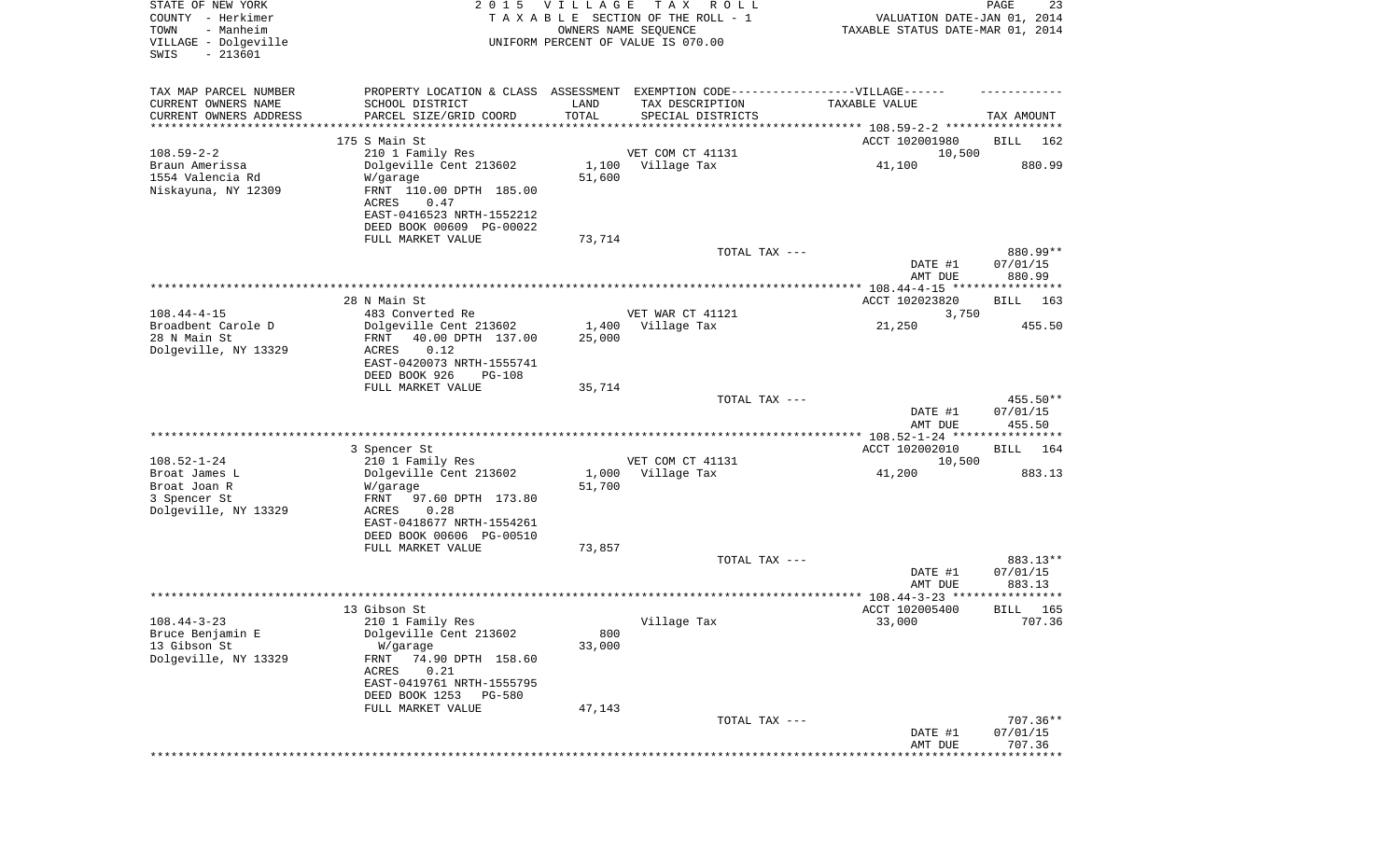| STATE OF NEW YORK<br>COUNTY - Herkimer<br>- Manheim<br>TOWN<br>VILLAGE - Dolgeville<br>SWIS<br>$-213601$ |                                                          | 2015 VILLAGE  | T A X<br>R O L L<br>TAXABLE SECTION OF THE ROLL - 1<br>OWNERS NAME SEQUENCE<br>UNIFORM PERCENT OF VALUE IS 070.00 | VALUATION DATE-JAN 01, 2014<br>TAXABLE STATUS DATE-MAR 01, 2014 | PAGE<br>24                     |
|----------------------------------------------------------------------------------------------------------|----------------------------------------------------------|---------------|-------------------------------------------------------------------------------------------------------------------|-----------------------------------------------------------------|--------------------------------|
| TAX MAP PARCEL NUMBER                                                                                    |                                                          |               | PROPERTY LOCATION & CLASS ASSESSMENT EXEMPTION CODE-----------------VILLAGE------                                 |                                                                 |                                |
| CURRENT OWNERS NAME<br>CURRENT OWNERS ADDRESS                                                            | SCHOOL DISTRICT<br>PARCEL SIZE/GRID COORD                | LAND<br>TOTAL | TAX DESCRIPTION<br>SPECIAL DISTRICTS                                                                              | TAXABLE VALUE                                                   | TAX AMOUNT                     |
| **********************                                                                                   |                                                          |               |                                                                                                                   |                                                                 |                                |
|                                                                                                          | 28 Slawson St                                            |               |                                                                                                                   | ACCT 102026370                                                  | BILL 166                       |
| $108.44 - 1 - 59$<br>Buch RE                                                                             | 484 1 use sm bld                                         | 500           | Village Tax                                                                                                       | 26,000                                                          | 557.32                         |
| 104 Stonebridge Ct                                                                                       | Dolgeville Cent 213602<br>50.00 DPTH 125.00<br>FRNT      | 26,000        |                                                                                                                   |                                                                 |                                |
| New Hartford, NY 13413                                                                                   | ACRES<br>0.14<br>EAST-0418595 NRTH-1555192               |               |                                                                                                                   |                                                                 |                                |
|                                                                                                          | DEED BOOK 1076<br>PG-241                                 |               |                                                                                                                   |                                                                 |                                |
|                                                                                                          | FULL MARKET VALUE                                        | 37,143        |                                                                                                                   |                                                                 |                                |
|                                                                                                          |                                                          |               | TOTAL TAX ---                                                                                                     | DATE #1<br>AMT DUE                                              | 557.32**<br>07/01/15<br>557.32 |
|                                                                                                          |                                                          |               |                                                                                                                   |                                                                 |                                |
|                                                                                                          | 14 Rundell St                                            |               |                                                                                                                   | ACCT 102002250                                                  | BILL 167                       |
| $108.52 - 3 - 35$                                                                                        | 220 2 Family Res                                         |               | 41800<br>AGED-ALL                                                                                                 | 20,000                                                          |                                |
| Bullock Mary                                                                                             | Dolgeville Cent 213602                                   | 500           | Village Tax                                                                                                       | 20,000                                                          | 428.71                         |
| Bullock Howard                                                                                           | W/garage                                                 | 40,000        |                                                                                                                   |                                                                 |                                |
| 14 Rundell St                                                                                            | 50.00 DPTH 139.00<br>FRNT                                |               |                                                                                                                   |                                                                 |                                |
| Dolgeville, NY 13329                                                                                     | ACRES<br>0.16<br>EAST-0419305 NRTH-1553671               |               |                                                                                                                   |                                                                 |                                |
|                                                                                                          | DEED BOOK 832<br>PG-372                                  |               |                                                                                                                   |                                                                 |                                |
|                                                                                                          | FULL MARKET VALUE                                        | 57,143        | TOTAL TAX ---                                                                                                     |                                                                 | 428.71**                       |
|                                                                                                          |                                                          |               |                                                                                                                   | DATE #1<br>AMT DUE                                              | 07/01/15<br>428.71             |
|                                                                                                          |                                                          |               |                                                                                                                   |                                                                 |                                |
|                                                                                                          | 154 N Main St                                            |               |                                                                                                                   | ACCT 102010890                                                  | BILL 168                       |
| $108.36 - 4 - 9$                                                                                         | 220 2 Family Res                                         |               | Village Tax                                                                                                       | 36,900                                                          | 790.96                         |
| Bullock Richard J                                                                                        | Dolgeville Cent 213602                                   | 1,700         | XC991 Water relevy                                                                                                | 396.00 MT M                                                     | 396.00                         |
| 104 Trailer St                                                                                           | FRNT 150.00 DPTH 255.00                                  | 36,900        |                                                                                                                   |                                                                 |                                |
| Palatine Bridge, NY 13428                                                                                | ACRES<br>$0.88$ BANK<br>135<br>EAST-0384738 NRTH-1131542 |               |                                                                                                                   |                                                                 |                                |
|                                                                                                          | DEED BOOK 1212<br>PG-567                                 |               |                                                                                                                   |                                                                 |                                |
|                                                                                                          | FULL MARKET VALUE                                        | 52,714        |                                                                                                                   |                                                                 |                                |
|                                                                                                          |                                                          |               | TOTAL TAX ---                                                                                                     |                                                                 | 1,186.96**                     |
|                                                                                                          |                                                          |               |                                                                                                                   | DATE #1                                                         | 07/01/15                       |
|                                                                                                          |                                                          |               |                                                                                                                   | AMT DUE                                                         | 1,186.96                       |
|                                                                                                          |                                                          |               |                                                                                                                   |                                                                 |                                |
|                                                                                                          | 47 E Faville Ave                                         |               |                                                                                                                   | ACCT 102005490                                                  | BILL<br>169                    |
| $108.52 - 6 - 29$                                                                                        | 210 1 Family Res                                         |               | Village Tax                                                                                                       | 47,500                                                          | 1,018.18                       |
| Bunce Glenn J<br>47 E Faville Ave                                                                        | Dolgeville Cent 213602<br>FRNT 50.00 DPTH 100.00         | 500<br>47,500 |                                                                                                                   |                                                                 |                                |
| Dolgeville, NY 13329                                                                                     | ACRES<br>0.11                                            |               |                                                                                                                   |                                                                 |                                |
|                                                                                                          | EAST-0419784 NRTH-1553182                                |               |                                                                                                                   |                                                                 |                                |
| PRIOR OWNER ON 3/01/2014<br>Decarr Harold J                                                              | DEED BOOK 1541 PG-684<br>FULL MARKET VALUE               | 67,857        |                                                                                                                   |                                                                 |                                |
|                                                                                                          |                                                          |               | TOTAL TAX ---                                                                                                     |                                                                 | $1,018.18**$                   |
|                                                                                                          |                                                          |               |                                                                                                                   | DATE #1<br>AMT DUE                                              | 07/01/15<br>1,018.18           |
|                                                                                                          |                                                          |               |                                                                                                                   |                                                                 |                                |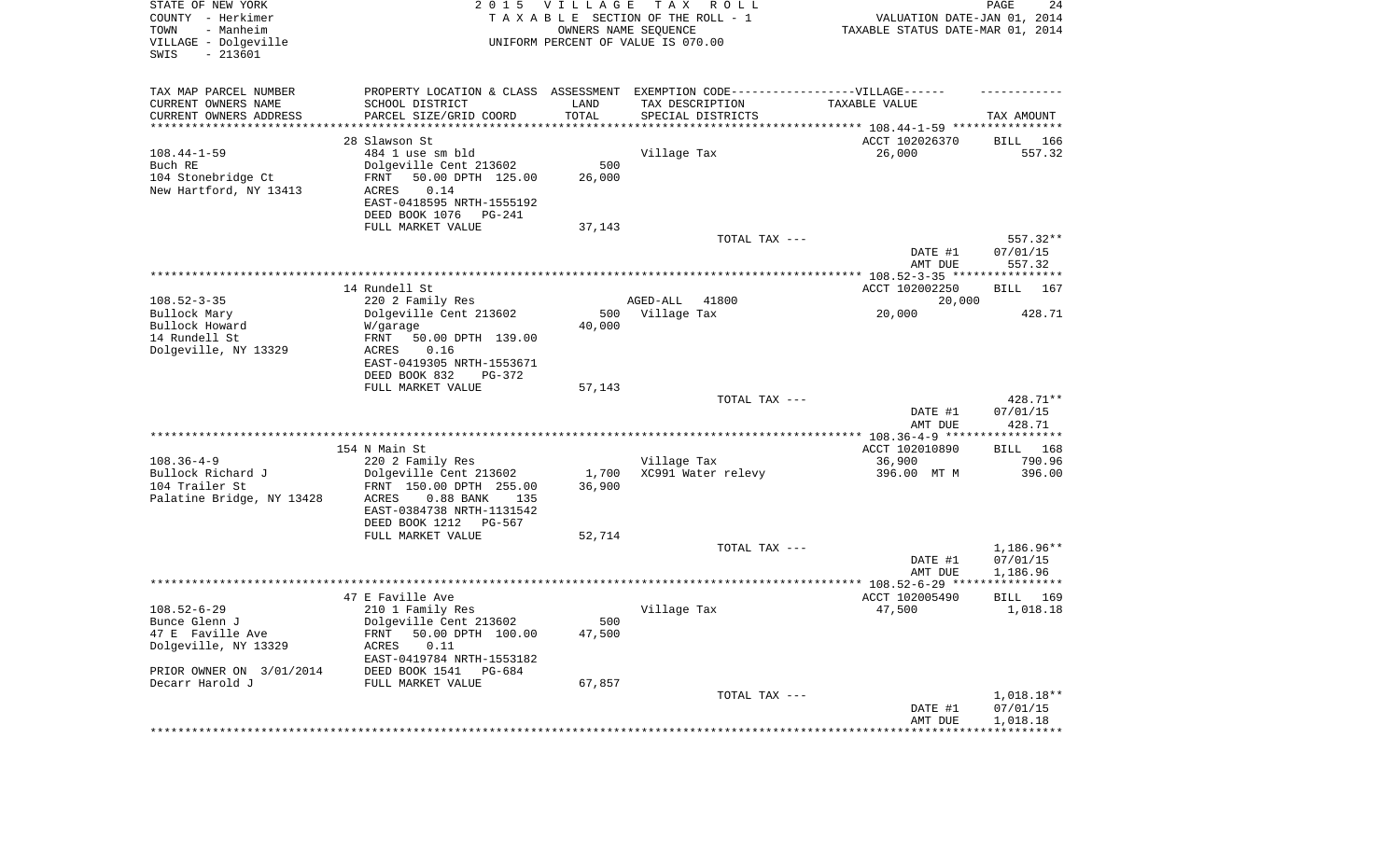| STATE OF NEW YORK<br>COUNTY - Herkimer<br>- Manheim<br>TOWN<br>VILLAGE - Dolgeville<br>SWIS<br>$-213601$ | 2 0 1 5                                                                           | VILLAGE<br>OWNERS NAME SEQUENCE | T A X<br>R O L L<br>TAXABLE SECTION OF THE ROLL - 1<br>UNIFORM PERCENT OF VALUE IS 070.00 | VALUATION DATE-JAN 01, 2014<br>TAXABLE STATUS DATE-MAR 01, 2014 | PAGE<br>25               |
|----------------------------------------------------------------------------------------------------------|-----------------------------------------------------------------------------------|---------------------------------|-------------------------------------------------------------------------------------------|-----------------------------------------------------------------|--------------------------|
| TAX MAP PARCEL NUMBER                                                                                    | PROPERTY LOCATION & CLASS ASSESSMENT EXEMPTION CODE-----------------VILLAGE------ |                                 |                                                                                           |                                                                 |                          |
| CURRENT OWNERS NAME                                                                                      | SCHOOL DISTRICT                                                                   | LAND                            | TAX DESCRIPTION                                                                           | TAXABLE VALUE                                                   |                          |
| CURRENT OWNERS ADDRESS<br>********************                                                           | PARCEL SIZE/GRID COORD                                                            | TOTAL<br>**********             | SPECIAL DISTRICTS                                                                         |                                                                 | TAX AMOUNT               |
|                                                                                                          | 42 S Helmer Ave                                                                   |                                 |                                                                                           | ACCT 102002430                                                  | BILL<br>170              |
| $108.44 - 2 - 41$                                                                                        | 210 1 Family Res                                                                  |                                 | Village Tax                                                                               | 51,200                                                          | 1,097.49                 |
| Bunker Mark V                                                                                            | Dolgeville Cent 213602                                                            | 500                             |                                                                                           |                                                                 |                          |
| 42 S Helmer Ave                                                                                          | W/garage                                                                          | 51,200                          |                                                                                           |                                                                 |                          |
| Dolgeville, NY 13329                                                                                     | FRNT<br>50.00 DPTH 150.00                                                         |                                 |                                                                                           |                                                                 |                          |
|                                                                                                          | 0.17<br>ACRES                                                                     |                                 |                                                                                           |                                                                 |                          |
|                                                                                                          | EAST-0418530 NRTH-1554854                                                         |                                 |                                                                                           |                                                                 |                          |
|                                                                                                          | DEED BOOK 1452<br>PG-521                                                          |                                 |                                                                                           |                                                                 |                          |
|                                                                                                          | FULL MARKET VALUE                                                                 | 73,143                          |                                                                                           |                                                                 |                          |
|                                                                                                          |                                                                                   |                                 | TOTAL TAX ---                                                                             | DATE #1                                                         | $1,097.49**$<br>07/01/15 |
|                                                                                                          |                                                                                   |                                 |                                                                                           | AMT DUE                                                         | 1,097.49                 |
|                                                                                                          |                                                                                   |                                 |                                                                                           |                                                                 |                          |
|                                                                                                          | 90 S Main St                                                                      |                                 |                                                                                           | ACCT 102023760                                                  | BILL 171                 |
| $108.52 - 1 - 26$                                                                                        | 210 1 Family Res                                                                  |                                 | Village Tax                                                                               | 40,900                                                          | 876.70                   |
| Burch Theodore                                                                                           | Dolgeville Cent 213602                                                            | 600                             |                                                                                           |                                                                 |                          |
| Burch Jacquelyn                                                                                          | FRNT<br>58.30 DPTH 100.63                                                         | 40,900                          |                                                                                           |                                                                 |                          |
| 90 S Main St<br>Dolgeville, NY 13329                                                                     | 0.13<br>ACRES<br>EAST-0418756 NRTH-1554227                                        |                                 |                                                                                           |                                                                 |                          |
|                                                                                                          | DEED BOOK 830<br>$PG-508$                                                         |                                 |                                                                                           |                                                                 |                          |
|                                                                                                          | FULL MARKET VALUE                                                                 | 58,429                          |                                                                                           |                                                                 |                          |
|                                                                                                          |                                                                                   |                                 | TOTAL TAX ---                                                                             |                                                                 | 876.70**                 |
|                                                                                                          |                                                                                   |                                 |                                                                                           | DATE #1                                                         | 07/01/15                 |
|                                                                                                          |                                                                                   |                                 |                                                                                           | AMT DUE<br>************ 108.52-2-13 *****************           | 876.70                   |
|                                                                                                          | 111 S Main St                                                                     |                                 |                                                                                           | ACCT 102029850                                                  | 172<br>BILL              |
| $108.52 - 2 - 13$                                                                                        | 210 1 Family Res                                                                  |                                 | Village Tax                                                                               | 40,300                                                          | 863.84                   |
| Burns Michael                                                                                            | Dolgeville Cent 213602                                                            | 600                             |                                                                                           |                                                                 |                          |
| Burns Linda                                                                                              | W/garage                                                                          | 40,300                          |                                                                                           |                                                                 |                          |
| 111 S Main St                                                                                            | FRNT<br>60.00 DPTH<br>55.00                                                       |                                 |                                                                                           |                                                                 |                          |
| Dolgeville, NY 13329                                                                                     | ACRES<br>0.07                                                                     |                                 |                                                                                           |                                                                 |                          |
|                                                                                                          | EAST-0418302 NRTH-1553317                                                         |                                 |                                                                                           |                                                                 |                          |
| PRIOR OWNER ON 3/01/2014<br>Mowers Ned A                                                                 | DEED BOOK 1538<br>PG-332<br>FULL MARKET VALUE                                     | 57,571                          |                                                                                           |                                                                 |                          |
|                                                                                                          |                                                                                   |                                 | TOTAL TAX ---                                                                             |                                                                 | 863.84**                 |
|                                                                                                          |                                                                                   |                                 |                                                                                           | DATE #1                                                         | 07/01/15                 |
|                                                                                                          |                                                                                   |                                 |                                                                                           | AMT DUE                                                         | 863.84                   |
|                                                                                                          |                                                                                   |                                 |                                                                                           |                                                                 | * * * * * *              |
|                                                                                                          | 23 Brockett St                                                                    |                                 |                                                                                           | ACCT 102007050                                                  | 173<br>BILL              |
| $108.52 - 5 - 1$                                                                                         | 210 1 Family Res                                                                  |                                 | Village Tax                                                                               | 21,000                                                          | 450.14                   |
| Burnup Wayne                                                                                             | Dolgeville Cent 213602                                                            | 1,500                           |                                                                                           |                                                                 |                          |
| Congdon Rosemary R<br>23 Brockett St                                                                     | FRNT 150.00 DPTH 183.00<br>$0.20$ BANK<br>135<br>ACRES                            | 21,000                          |                                                                                           |                                                                 |                          |
| Dolgeville, NY 13329                                                                                     | EAST-0420023 NRTH-1553148                                                         |                                 |                                                                                           |                                                                 |                          |
|                                                                                                          | DEED BOOK 717<br><b>PG-319</b>                                                    |                                 |                                                                                           |                                                                 |                          |
|                                                                                                          | FULL MARKET VALUE                                                                 | 30,000                          |                                                                                           |                                                                 |                          |
|                                                                                                          |                                                                                   |                                 | TOTAL TAX ---                                                                             |                                                                 | 450.14**                 |
|                                                                                                          |                                                                                   |                                 |                                                                                           | DATE #1                                                         | 07/01/15                 |
|                                                                                                          |                                                                                   |                                 |                                                                                           | AMT DUE                                                         | 450.14                   |
|                                                                                                          |                                                                                   |                                 |                                                                                           |                                                                 | * * * * * * * * *        |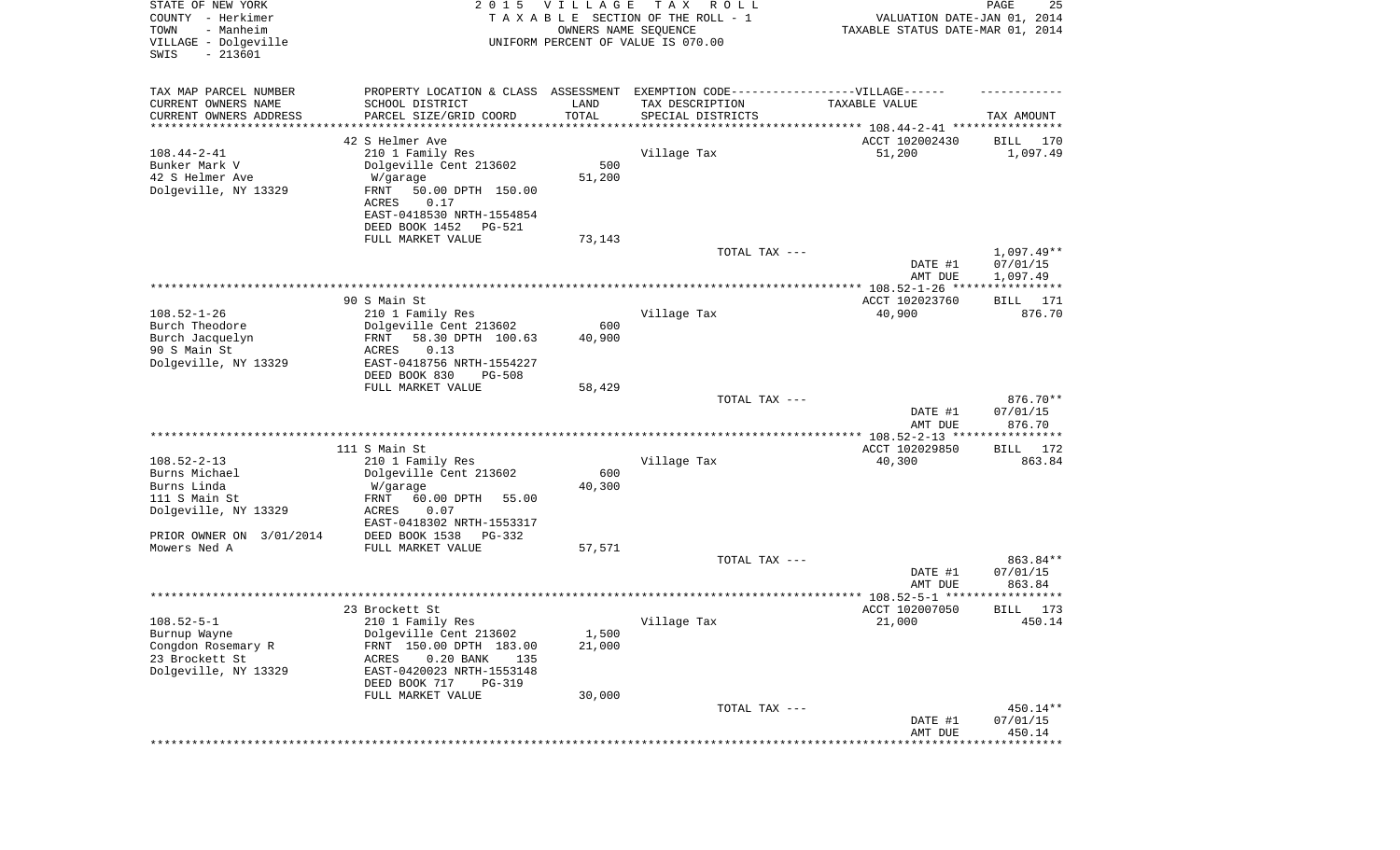| TAX MAP PARCEL NUMBER<br>EXEMPTION CODE------------------VILLAGE------<br>PROPERTY LOCATION & CLASS ASSESSMENT<br>CURRENT OWNERS NAME<br>SCHOOL DISTRICT<br>LAND<br>TAX DESCRIPTION<br>TAXABLE VALUE<br>TOTAL<br>CURRENT OWNERS ADDRESS<br>PARCEL SIZE/GRID COORD<br>SPECIAL DISTRICTS<br>TAX AMOUNT<br>*********************<br>******************<br>**********<br>6 Lamberson St<br>ACCT 102020700<br>BILL<br>$108.52 - 2 - 43$<br>578.75<br>220 2 Family Res<br>Village Tax<br>27,000<br>Burton Linda<br>Dolgeville Cent 213602<br>700<br>XC991 Water relevy<br>396.00 MT M<br>396.00<br>Burton Howard<br>27,000<br>W/garage<br>6 Lamberson St<br>FRNT<br>66.00 DPTH 132.00<br>Dolgeville, NY 13329<br>$0.20$ BANK<br>ACRES<br>135<br>EAST-0419120 NRTH-1554185<br>DEED BOOK 838<br><b>PG-196</b><br>FULL MARKET VALUE<br>38,571<br>TOTAL TAX ---<br>974.75**<br>07/01/15<br>DATE #1<br>974.75<br>AMT DUE<br>ACCT 102016050<br>McKinley St<br>BILL 175<br>$108.36 - 1 - 6$<br>Village Tax<br>500<br>330 Vacant comm<br>Buryford Farm LLC<br>Dolgeville Cent 213602<br>500<br>50 Cavalli St<br>50.00 DPTH 178.03<br>500<br>FRNT<br>Dolgeville, NY 13329<br>0.20<br><b>ACRES</b> | 26    | PAGE<br>VALUATION DATE-JAN 01, 2014<br>TAXABLE STATUS DATE-MAR 01, 2014 | T A X<br>R O L L<br>TAXABLE SECTION OF THE ROLL - 1<br>UNIFORM PERCENT OF VALUE IS 070.00 | <b>VILLAGE</b><br>OWNERS NAME SEQUENCE | 2 0 1 5                   | STATE OF NEW YORK<br>COUNTY - Herkimer<br>- Manheim<br>TOWN<br>VILLAGE - Dolgeville<br>$-213601$<br>SWIS |
|------------------------------------------------------------------------------------------------------------------------------------------------------------------------------------------------------------------------------------------------------------------------------------------------------------------------------------------------------------------------------------------------------------------------------------------------------------------------------------------------------------------------------------------------------------------------------------------------------------------------------------------------------------------------------------------------------------------------------------------------------------------------------------------------------------------------------------------------------------------------------------------------------------------------------------------------------------------------------------------------------------------------------------------------------------------------------------------------------------------------------------------------------------------------------------|-------|-------------------------------------------------------------------------|-------------------------------------------------------------------------------------------|----------------------------------------|---------------------------|----------------------------------------------------------------------------------------------------------|
|                                                                                                                                                                                                                                                                                                                                                                                                                                                                                                                                                                                                                                                                                                                                                                                                                                                                                                                                                                                                                                                                                                                                                                                    |       |                                                                         |                                                                                           |                                        |                           |                                                                                                          |
|                                                                                                                                                                                                                                                                                                                                                                                                                                                                                                                                                                                                                                                                                                                                                                                                                                                                                                                                                                                                                                                                                                                                                                                    | 174   |                                                                         |                                                                                           |                                        |                           |                                                                                                          |
|                                                                                                                                                                                                                                                                                                                                                                                                                                                                                                                                                                                                                                                                                                                                                                                                                                                                                                                                                                                                                                                                                                                                                                                    |       |                                                                         |                                                                                           |                                        |                           |                                                                                                          |
| DEED BOOK 1308<br>PG-218                                                                                                                                                                                                                                                                                                                                                                                                                                                                                                                                                                                                                                                                                                                                                                                                                                                                                                                                                                                                                                                                                                                                                           | 10.72 |                                                                         |                                                                                           |                                        | EAST-0419160 NRTH-1558350 |                                                                                                          |
| FULL MARKET VALUE<br>714<br>TOTAL TAX ---<br>$10.72**$<br>07/01/15<br>DATE #1<br>10.72<br>AMT DUE                                                                                                                                                                                                                                                                                                                                                                                                                                                                                                                                                                                                                                                                                                                                                                                                                                                                                                                                                                                                                                                                                  |       |                                                                         |                                                                                           |                                        |                           |                                                                                                          |
| *************** 108.36-1-7 ******************                                                                                                                                                                                                                                                                                                                                                                                                                                                                                                                                                                                                                                                                                                                                                                                                                                                                                                                                                                                                                                                                                                                                      |       |                                                                         |                                                                                           |                                        |                           |                                                                                                          |
| 50 Cavalli St<br>ACCT 102022350<br>BILL<br>$108.36 - 1 - 7$<br>Village Tax<br>455 Dealer-prod.<br>55,500<br>1,189.66<br>Buryford Farm LLC<br>2,300<br>Dolgeville Cent 213602<br>50 Cavalli St<br>55,500<br>ACRES<br>1.30<br>Dolgeville, NY 13329<br>EAST-0419101 NRTH-1558252<br>DEED BOOK 1308<br><b>PG-218</b>                                                                                                                                                                                                                                                                                                                                                                                                                                                                                                                                                                                                                                                                                                                                                                                                                                                                   | 176   |                                                                         |                                                                                           |                                        |                           |                                                                                                          |
| FULL MARKET VALUE<br>79,286<br>TOTAL TAX ---<br>$1,189.66**$<br>07/01/15<br>DATE #1<br>AMT DUE<br>1,189.66                                                                                                                                                                                                                                                                                                                                                                                                                                                                                                                                                                                                                                                                                                                                                                                                                                                                                                                                                                                                                                                                         |       |                                                                         |                                                                                           |                                        |                           |                                                                                                          |
|                                                                                                                                                                                                                                                                                                                                                                                                                                                                                                                                                                                                                                                                                                                                                                                                                                                                                                                                                                                                                                                                                                                                                                                    |       |                                                                         |                                                                                           |                                        |                           |                                                                                                          |
| 36 Van Buren St<br>ACCT 102005760<br>BILL 177<br>$108.52 - 5 - 59$<br>210 1 Family Res<br>Village Tax<br>52,400<br>1,123.21<br>500<br>Bynon Lee W<br>Dolgeville Cent 213602<br>52,400<br>Bynon Jane<br>W/garage<br>36 Van Buren St<br>FRNT 50.00 DPTH 195.00<br>Dolgeville, NY 13329<br>ACRES<br>0.22<br>EAST-0420008 NRTH-1554143<br>DEED BOOK 751<br>PG-109<br>FULL MARKET VALUE<br>74,857                                                                                                                                                                                                                                                                                                                                                                                                                                                                                                                                                                                                                                                                                                                                                                                       |       |                                                                         |                                                                                           |                                        |                           |                                                                                                          |
| 1,123.21**<br>TOTAL TAX ---<br>DATE #1<br>07/01/15<br>1,123.21<br>AMT DUE<br>*********************************                                                                                                                                                                                                                                                                                                                                                                                                                                                                                                                                                                                                                                                                                                                                                                                                                                                                                                                                                                                                                                                                     |       |                                                                         |                                                                                           |                                        |                           |                                                                                                          |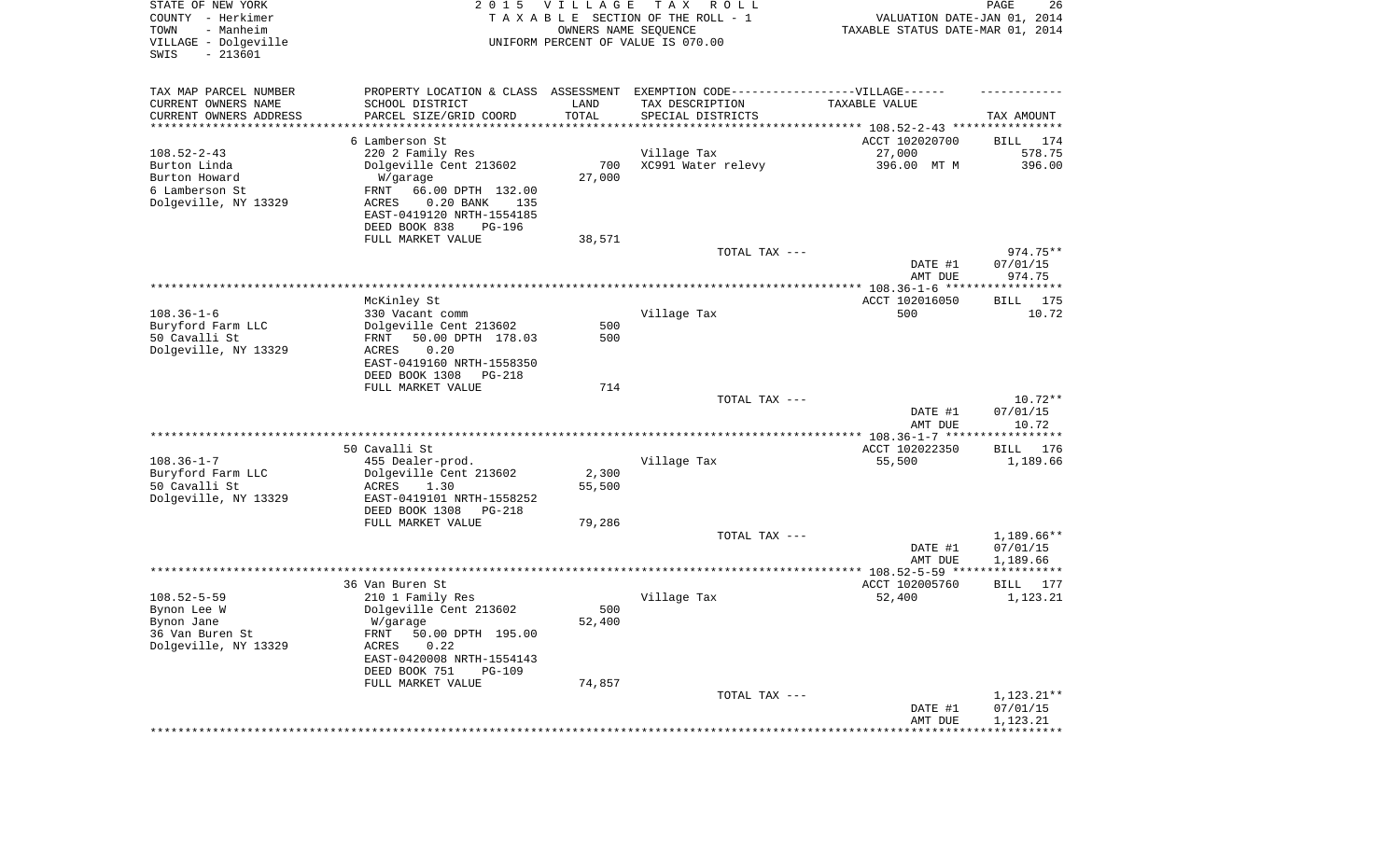| STATE OF NEW YORK<br>COUNTY - Herkimer<br>TOWN<br>- Manheim<br>VILLAGE - Dolgeville<br>SWIS<br>$-213601$ | 2 0 1 5                                                                                                                                                                                                        | <b>VILLAGE</b><br>OWNERS NAME SEQUENCE | T A X<br>R O L L<br>TAXABLE SECTION OF THE ROLL - 1<br>UNIFORM PERCENT OF VALUE IS 070.00                                                              | VALUATION DATE-JAN 01, 2014<br>TAXABLE STATUS DATE-MAR 01, 2014 | PAGE<br>27                           |
|----------------------------------------------------------------------------------------------------------|----------------------------------------------------------------------------------------------------------------------------------------------------------------------------------------------------------------|----------------------------------------|--------------------------------------------------------------------------------------------------------------------------------------------------------|-----------------------------------------------------------------|--------------------------------------|
| TAX MAP PARCEL NUMBER<br>CURRENT OWNERS NAME<br>CURRENT OWNERS ADDRESS<br>*********************          | PROPERTY LOCATION & CLASS ASSESSMENT<br>SCHOOL DISTRICT<br>PARCEL SIZE/GRID COORD                                                                                                                              | LAND<br>TOTAL                          | EXEMPTION CODE-----------------VILLAGE------<br>TAX DESCRIPTION<br>SPECIAL DISTRICTS<br>********************************* 108.52-5-11 **************** | TAXABLE VALUE                                                   | TAX AMOUNT                           |
| $108.52 - 5 - 11$<br>Bynon Margo J<br>52 Van Buren St<br>Dolgeville, NY 13329                            | 52 Van Buren St<br>210 1 Family Res<br>Dolgeville Cent 213602<br>W/garage<br>FRNT 144.30 DPTH 150.40<br>ACRES<br>0.48<br>EAST-0420199 NRTH-1553752<br>DEED BOOK 675<br>PG-283<br>FULL MARKET VALUE             | 1,400<br>50,400<br>72,000              | Village Tax                                                                                                                                            | ACCT 102008820<br>50,400                                        | BILL<br>178<br>1,080.34              |
|                                                                                                          |                                                                                                                                                                                                                |                                        | TOTAL TAX ---                                                                                                                                          | DATE #1<br>AMT DUE                                              | $1,080.34**$<br>07/01/15<br>1,080.34 |
|                                                                                                          |                                                                                                                                                                                                                |                                        |                                                                                                                                                        |                                                                 |                                      |
| $108.36 - 2 - 13$<br>Cagwin Robert<br>Cagwin Karla<br>31 Cavalli St<br>Dolgeville, NY 13329              | 31 Cavalli St<br>210 1 Family Res<br>Dolgeville Cent 213602<br>31 Cavalli St<br><b>FRNT</b><br>50.00 DPTH 150.00<br>ACRES<br>$0.17$ BANK<br>135<br>EAST-0419276 NRTH-1557855<br>DEED BOOK 792<br><b>PG-185</b> | 500<br>45,000                          | Village Tax                                                                                                                                            | ACCT 102022320<br>45,000                                        | BILL 179<br>964.59                   |
|                                                                                                          | FULL MARKET VALUE                                                                                                                                                                                              | 64,286                                 |                                                                                                                                                        |                                                                 |                                      |
|                                                                                                          |                                                                                                                                                                                                                |                                        | TOTAL TAX ---                                                                                                                                          | DATE #1<br>AMT DUE                                              | $964.59**$<br>07/01/15<br>964.59     |
| $108.52 - 1 - 10$<br>Cail Keith<br>28 Spencer St<br>Dolgeville, NY 13329                                 | 28 Spencer St<br>220 2 Family Res<br>Dolgeville Cent 213602<br>FRNT<br>76.00 DPTH 134.00<br>ACRES<br>0.10<br>EAST-0418082 NRTH-1554447<br>DEED BOOK 1126<br>PG-376<br>FULL MARKET VALUE                        | 800<br>21,500<br>30,714                | Village Tax                                                                                                                                            | ACCT 102004860<br>21,500                                        | 180<br>BILL<br>460.86                |
|                                                                                                          |                                                                                                                                                                                                                |                                        | TOTAL TAX ---                                                                                                                                          | DATE #1<br>AMT DUE                                              | 460.86**<br>07/01/15<br>460.86       |
|                                                                                                          |                                                                                                                                                                                                                |                                        |                                                                                                                                                        |                                                                 | * * * * * *                          |
| $108.52 - 1 - 29$<br>Caiola Katherine<br>Stiefel Christine<br>96 S Main St<br>Dolgeville, NY 13329       | 96 S Main St<br>210 1 Family Res<br>Dolgeville Cent 213602<br>W Garage<br>FRNT<br>55.00 DPTH 240.00<br>0.30<br>ACRES<br>EAST-0418594 NRTH-1554112<br>DEED BOOK 858<br>$PG-248$                                 | 600<br>72,800                          | VET COM CT 41131<br>Village Tax                                                                                                                        | ACCT 102002580<br>10,500<br>62,300                              | 181<br>BILL<br>1,335.42              |
|                                                                                                          | FULL MARKET VALUE                                                                                                                                                                                              | 104,000                                | TOTAL TAX ---                                                                                                                                          | DATE #1<br>AMT DUE                                              | $1,335.42**$<br>07/01/15<br>1,335.42 |
|                                                                                                          |                                                                                                                                                                                                                |                                        |                                                                                                                                                        |                                                                 |                                      |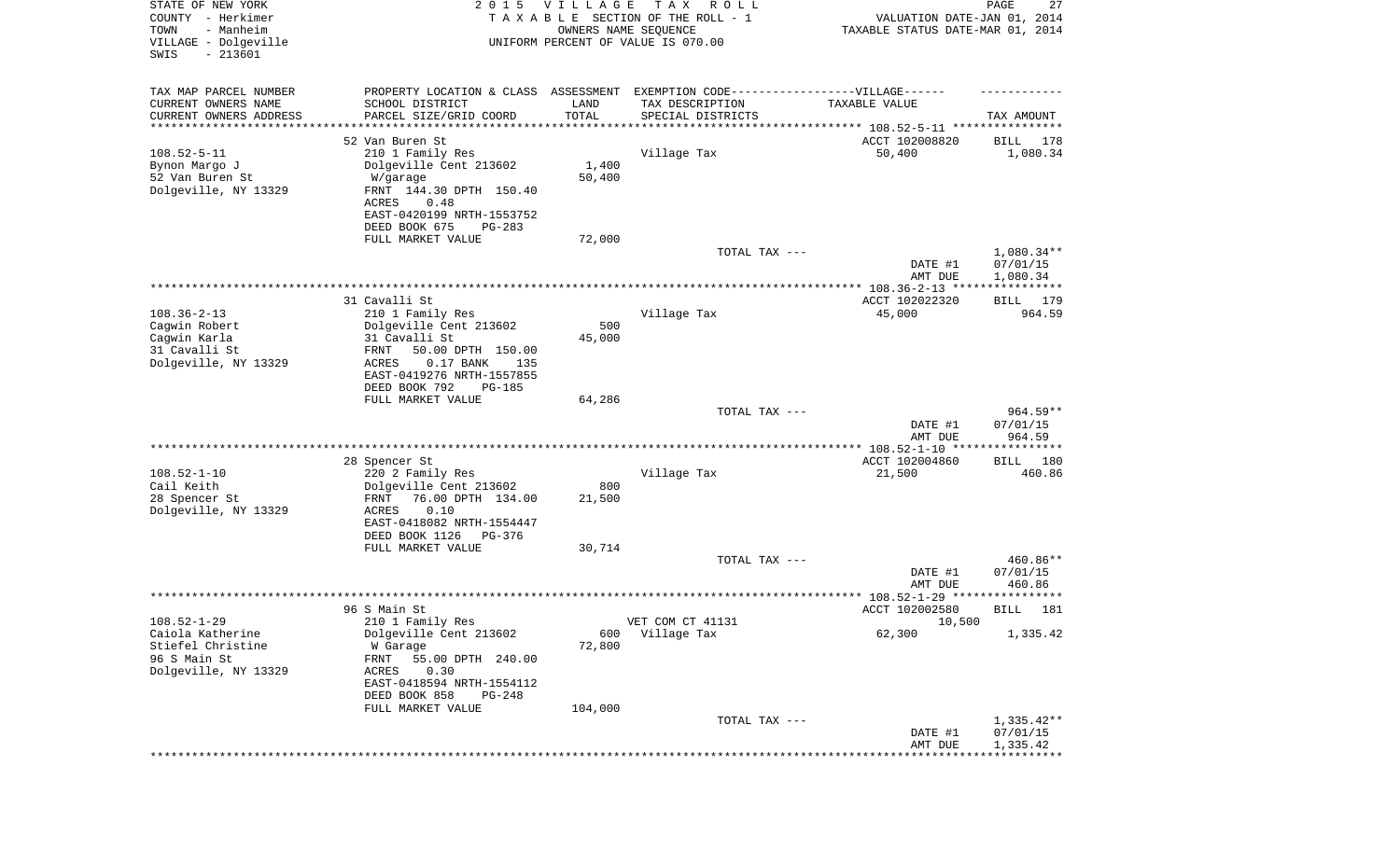| STATE OF NEW YORK<br>COUNTY - Herkimer<br>- Manheim<br>TOWN<br>VILLAGE - Dolgeville<br>$-213601$<br>SWIS | 2 0 1 5                                    | <b>VILLAGE</b><br>OWNERS NAME SEQUENCE | TAX ROLL<br>TAXABLE SECTION OF THE ROLL - 1<br>UNIFORM PERCENT OF VALUE IS 070.00 | VALUATION DATE-JAN 01, 2014<br>TAXABLE STATUS DATE-MAR 01, 2014 | PAGE<br>28                            |
|----------------------------------------------------------------------------------------------------------|--------------------------------------------|----------------------------------------|-----------------------------------------------------------------------------------|-----------------------------------------------------------------|---------------------------------------|
| TAX MAP PARCEL NUMBER                                                                                    | PROPERTY LOCATION & CLASS ASSESSMENT       |                                        | EXEMPTION CODE------------------VILLAGE------                                     |                                                                 |                                       |
| CURRENT OWNERS NAME                                                                                      | SCHOOL DISTRICT                            | LAND                                   | TAX DESCRIPTION                                                                   | TAXABLE VALUE                                                   |                                       |
| CURRENT OWNERS ADDRESS<br>*********************                                                          | PARCEL SIZE/GRID COORD                     | TOTAL<br>****************              | SPECIAL DISTRICTS                                                                 |                                                                 | TAX AMOUNT                            |
|                                                                                                          | 7 E Spofford Ave                           |                                        |                                                                                   | ACCT 102021330                                                  | BILL<br>182                           |
| $108.52 - 2 - 18$                                                                                        | 210 1 Family Res                           |                                        | Village Tax                                                                       | 60,000                                                          | 1,286.12                              |
| Call Terry R                                                                                             | Dolgeville Cent 213602                     | 500                                    |                                                                                   |                                                                 |                                       |
| Call Patricia A                                                                                          | FRNT<br>50.00 DPTH 188.00                  | 60,000                                 |                                                                                   |                                                                 |                                       |
| 7 E Spofford Ave<br>Dolgeville, NY 13329                                                                 | 0.43<br>ACRES<br>EAST-0418525 NRTH-1553292 |                                        |                                                                                   |                                                                 |                                       |
|                                                                                                          | DEED BOOK 1125<br>PG-444                   |                                        |                                                                                   |                                                                 |                                       |
|                                                                                                          | FULL MARKET VALUE                          | 85,714                                 |                                                                                   |                                                                 |                                       |
|                                                                                                          |                                            |                                        | TOTAL TAX ---                                                                     |                                                                 | $1,286.12**$                          |
|                                                                                                          |                                            |                                        |                                                                                   | DATE #1                                                         | 07/01/15                              |
|                                                                                                          |                                            |                                        |                                                                                   | AMT DUE                                                         | 1,286.12                              |
|                                                                                                          | 98 Van Buren St                            |                                        |                                                                                   | ACCT 102017850                                                  | 183<br>BILL                           |
| $108.60 - 1 - 26$                                                                                        | 210 1 Family Res                           |                                        | Village Tax                                                                       | 190,000                                                         | 4,072.71                              |
| Callahan Patricia                                                                                        | Dolgeville Cent 213602                     | 5,800                                  |                                                                                   |                                                                 |                                       |
| Arbustini Sergio<br>98 Van Buren St                                                                      | Barn/garage<br>ACRES<br>4.80               | 190,000                                |                                                                                   |                                                                 |                                       |
| Dolgeville, NY 13329                                                                                     | EAST-0420149 NRTH-1552239                  |                                        |                                                                                   |                                                                 |                                       |
|                                                                                                          | DEED BOOK 1483<br>PG-339                   |                                        |                                                                                   |                                                                 |                                       |
|                                                                                                          | FULL MARKET VALUE                          | 271,429                                |                                                                                   |                                                                 |                                       |
|                                                                                                          |                                            |                                        | TOTAL TAX ---                                                                     | DATE #1                                                         | 4,072.71**<br>07/01/15                |
|                                                                                                          |                                            |                                        |                                                                                   | AMT DUE                                                         | 4,072.71                              |
|                                                                                                          |                                            |                                        |                                                                                   |                                                                 |                                       |
|                                                                                                          | Van Buren St Ext                           |                                        |                                                                                   | ACCT 102017880                                                  | BILL<br>184                           |
| $108.60 - 1 - 32.1$<br>Callahan Patricia T                                                               | 311 Res vac land<br>Dolgeville Cent 213602 | 2,000                                  | Village Tax                                                                       | 2,000                                                           | 42.87                                 |
| Arbustini Sergio                                                                                         | FRNT 518.00 DPTH                           | 2,000                                  |                                                                                   |                                                                 |                                       |
| 98 Van Buren St                                                                                          | ACRES<br>2.00                              |                                        |                                                                                   |                                                                 |                                       |
| Dolgeville, NY 13329                                                                                     | EAST-0420373 NRTH-1551795                  |                                        |                                                                                   |                                                                 |                                       |
|                                                                                                          | DEED BOOK 1483<br>PG-339                   |                                        |                                                                                   |                                                                 |                                       |
|                                                                                                          | FULL MARKET VALUE                          | 2,857                                  | TOTAL TAX ---                                                                     |                                                                 | 42.87**                               |
|                                                                                                          |                                            |                                        |                                                                                   | DATE #1                                                         | 07/01/15                              |
|                                                                                                          |                                            |                                        |                                                                                   | AMT DUE                                                         | 42.87                                 |
|                                                                                                          |                                            |                                        |                                                                                   |                                                                 |                                       |
| $108.52 - 6 - 53$                                                                                        | 59 Van Buren St<br>483 Converted Re        |                                        | Village Tax                                                                       | ACCT 102002790<br>40,000                                        | 185<br>BILL<br>857.41                 |
| Camardello Band Instrument Rep Dolgeville Cent 213602                                                    |                                            | 800                                    |                                                                                   |                                                                 |                                       |
| 59 Van Buren St                                                                                          | W/garage                                   | 40,000                                 |                                                                                   |                                                                 |                                       |
| Dolgeville, NY 13329                                                                                     | FRNT 77.85 DPTH<br>80.00                   |                                        |                                                                                   |                                                                 |                                       |
|                                                                                                          | ACRES<br>0.15<br>EAST-0420593 NRTH-1553133 |                                        |                                                                                   |                                                                 |                                       |
|                                                                                                          | DEED BOOK 910<br>PG-635                    |                                        |                                                                                   |                                                                 |                                       |
|                                                                                                          | FULL MARKET VALUE                          | 57,143                                 |                                                                                   |                                                                 |                                       |
|                                                                                                          |                                            |                                        | TOTAL TAX ---                                                                     |                                                                 | 857.41**                              |
|                                                                                                          |                                            |                                        |                                                                                   | DATE #1                                                         | 07/01/15                              |
|                                                                                                          |                                            |                                        |                                                                                   | AMT DUE<br>*******************                                  | 857.41<br>* * * * * * * * * * * * * * |
|                                                                                                          |                                            |                                        |                                                                                   |                                                                 |                                       |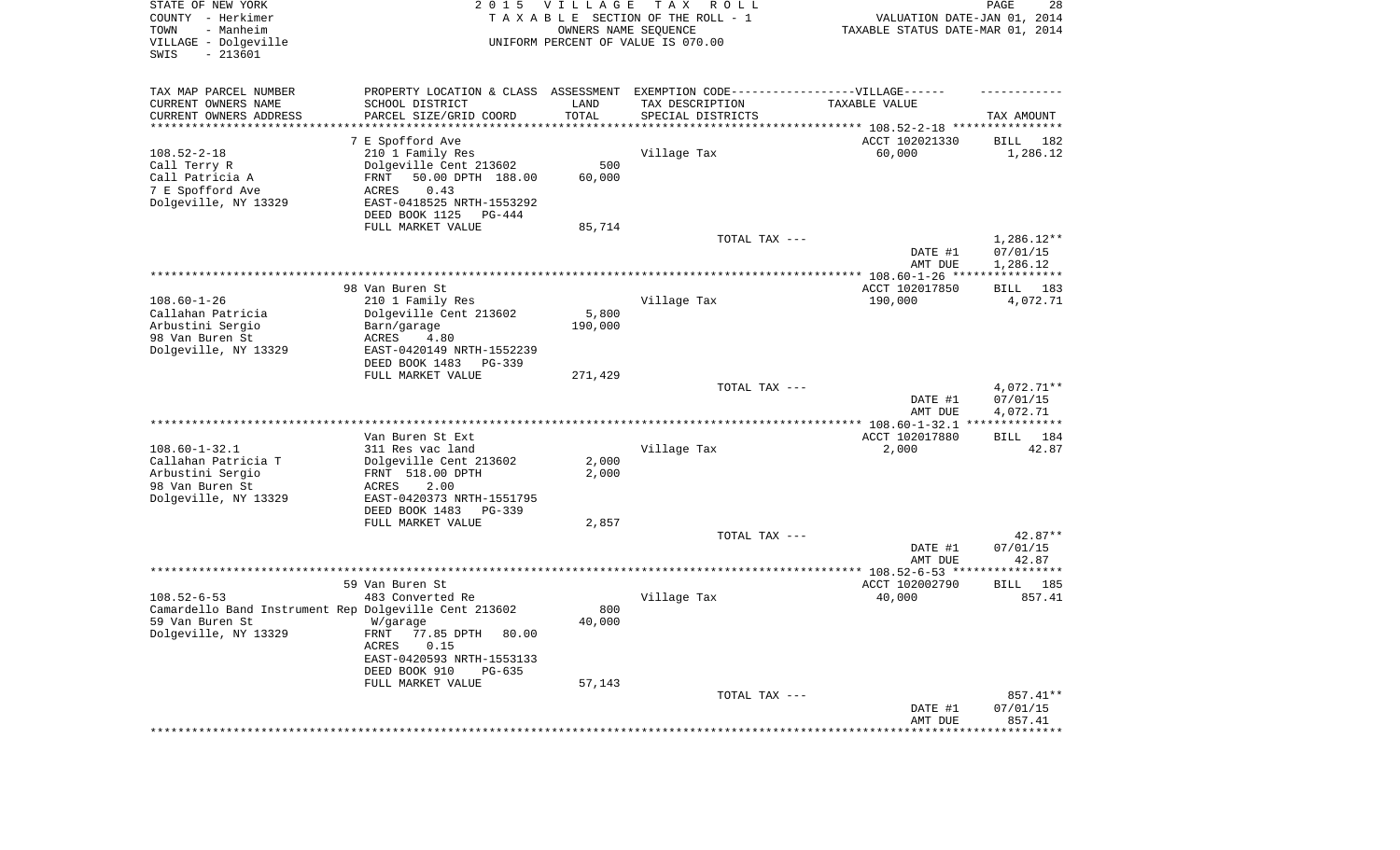| STATE OF NEW YORK<br>COUNTY - Herkimer<br>- Manheim<br>TOWN<br>VILLAGE - Dolgeville | 2 0 1 5<br><b>VILLAGE</b><br>TAXABLE SECTION OF THE ROLL - 1<br>UNIFORM PERCENT OF VALUE IS 070.00 | T A X<br>R O L L<br>OWNERS NAME SEQUENCE                                          | VALUATION DATE-JAN 01, 2014<br>TAXABLE STATUS DATE-MAR 01, 2014 | 29<br>PAGE                      |
|-------------------------------------------------------------------------------------|----------------------------------------------------------------------------------------------------|-----------------------------------------------------------------------------------|-----------------------------------------------------------------|---------------------------------|
| $-213601$<br>SWIS                                                                   |                                                                                                    |                                                                                   |                                                                 |                                 |
| TAX MAP PARCEL NUMBER                                                               |                                                                                                    | PROPERTY LOCATION & CLASS ASSESSMENT EXEMPTION CODE-----------------VILLAGE------ |                                                                 |                                 |
| CURRENT OWNERS NAME<br>SCHOOL DISTRICT                                              | LAND                                                                                               | TAX DESCRIPTION                                                                   | TAXABLE VALUE                                                   |                                 |
| CURRENT OWNERS ADDRESS<br>PARCEL SIZE/GRID COORD<br>*******************             | TOTAL                                                                                              | SPECIAL DISTRICTS                                                                 | **************************** 108.59-2-30 ****************       | TAX AMOUNT                      |
| 6 Sullivan St                                                                       |                                                                                                    |                                                                                   | ACCT 102017190                                                  | BILL<br>186                     |
| $108.59 - 2 - 30$<br>210 1 Family Res                                               |                                                                                                    | Village Tax                                                                       | 47,100                                                          | 1,009.60                        |
| Camardello Gina<br>Dolgeville Cent 213602                                           | 1,000                                                                                              |                                                                                   |                                                                 |                                 |
| 6 Sullivan St<br>W/garage                                                           | 47,100                                                                                             |                                                                                   |                                                                 |                                 |
| Dolgeville, NY 13329<br>FRNT 100.00 DPTH 150.00<br>0.34<br>ACRES                    |                                                                                                    |                                                                                   |                                                                 |                                 |
| EAST-0417207 NRTH-1552160                                                           |                                                                                                    |                                                                                   |                                                                 |                                 |
| DEED BOOK 1258                                                                      | PG-640                                                                                             |                                                                                   |                                                                 |                                 |
| FULL MARKET VALUE                                                                   | 67,286                                                                                             |                                                                                   |                                                                 |                                 |
|                                                                                     |                                                                                                    | TOTAL TAX ---                                                                     |                                                                 | $1,009.60**$                    |
|                                                                                     |                                                                                                    |                                                                                   | DATE #1                                                         | 07/01/15                        |
|                                                                                     |                                                                                                    |                                                                                   | AMT DUE                                                         | 1,009.60<br>***********         |
| 7 Howard St                                                                         |                                                                                                    |                                                                                   | ACCT 102012240                                                  | 187<br>BILL                     |
| $108.52 - 3 - 22$<br>210 1 Family Res                                               |                                                                                                    | Village Tax                                                                       | 36,200                                                          | 775.96                          |
| Camardello James<br>Dolgeville Cent 213602                                          | 700                                                                                                |                                                                                   |                                                                 |                                 |
| 7 Howard St<br>W/garage                                                             | 36,200                                                                                             |                                                                                   |                                                                 |                                 |
| Dolgeville, NY 13329<br>FRNT                                                        | 65.00 DPTH 164.00                                                                                  |                                                                                   |                                                                 |                                 |
| ACRES<br>0.24<br>EAST-0419260 NRTH-1553869                                          |                                                                                                    |                                                                                   |                                                                 |                                 |
| DEED BOOK 905                                                                       | PG-392                                                                                             |                                                                                   |                                                                 |                                 |
| FULL MARKET VALUE                                                                   | 51,714                                                                                             |                                                                                   |                                                                 |                                 |
|                                                                                     |                                                                                                    | TOTAL TAX ---                                                                     |                                                                 | $775.96**$                      |
|                                                                                     |                                                                                                    |                                                                                   | DATE #1                                                         | 07/01/15                        |
|                                                                                     |                                                                                                    |                                                                                   | AMT DUE<br>*************** 108.52-6-48 ****                     | 775.96<br>* * * * * * * * * * * |
| 84 Van Buren St                                                                     |                                                                                                    |                                                                                   | ACCT 102008100                                                  | <b>BILL</b><br>188              |
| $108.52 - 6 - 48$<br>210 1 Family Res                                               |                                                                                                    | Village Tax                                                                       | 49,000                                                          | 1,050.33                        |
| Camardello John<br>Dolgeville Cent 213602                                           | 1,500                                                                                              |                                                                                   |                                                                 |                                 |
| 84 Van Buren St<br>W/garage                                                         | 49,000                                                                                             |                                                                                   |                                                                 |                                 |
| Dolgeville, NY 13329<br>FRNT 150.00 DPTH 184.00<br><b>ACRES</b><br>0.28             |                                                                                                    |                                                                                   |                                                                 |                                 |
| EAST-0420501 NRTH-1552929                                                           |                                                                                                    |                                                                                   |                                                                 |                                 |
| DEED BOOK 1446                                                                      | PG-76                                                                                              |                                                                                   |                                                                 |                                 |
| FULL MARKET VALUE                                                                   | 70,000                                                                                             |                                                                                   |                                                                 |                                 |
|                                                                                     |                                                                                                    | TOTAL TAX ---                                                                     |                                                                 | $1,050.33**$                    |
|                                                                                     |                                                                                                    |                                                                                   | DATE #1                                                         | 07/01/15                        |
|                                                                                     |                                                                                                    |                                                                                   | AMT DUE                                                         | 1,050.33                        |
| 141 S Main St                                                                       |                                                                                                    |                                                                                   |                                                                 | <b>BILL</b> 189                 |
| $108.59 - 2 - 38$<br>210 1 Family Res                                               |                                                                                                    | Village Tax                                                                       | 63,500                                                          | 1,361.14                        |
| Camardello John<br>Dolgeville Cent 213602                                           | 4,800                                                                                              |                                                                                   |                                                                 |                                 |
| 141 S Main St<br>W/barn                                                             | 63,500                                                                                             |                                                                                   |                                                                 |                                 |
| Dolgeville, NY 13329<br>ACRES<br>2.40                                               |                                                                                                    |                                                                                   |                                                                 |                                 |
| EAST-0417697 NRTH-1552510<br>DEED BOOK 1075                                         | PG-579                                                                                             |                                                                                   |                                                                 |                                 |
| FULL MARKET VALUE                                                                   | 90,714                                                                                             |                                                                                   |                                                                 |                                 |
|                                                                                     |                                                                                                    | TOTAL TAX ---                                                                     |                                                                 | $1,361.14**$                    |
|                                                                                     |                                                                                                    |                                                                                   | DATE #1                                                         | 07/01/15                        |
|                                                                                     |                                                                                                    |                                                                                   | AMT DUE                                                         | 1,361.14                        |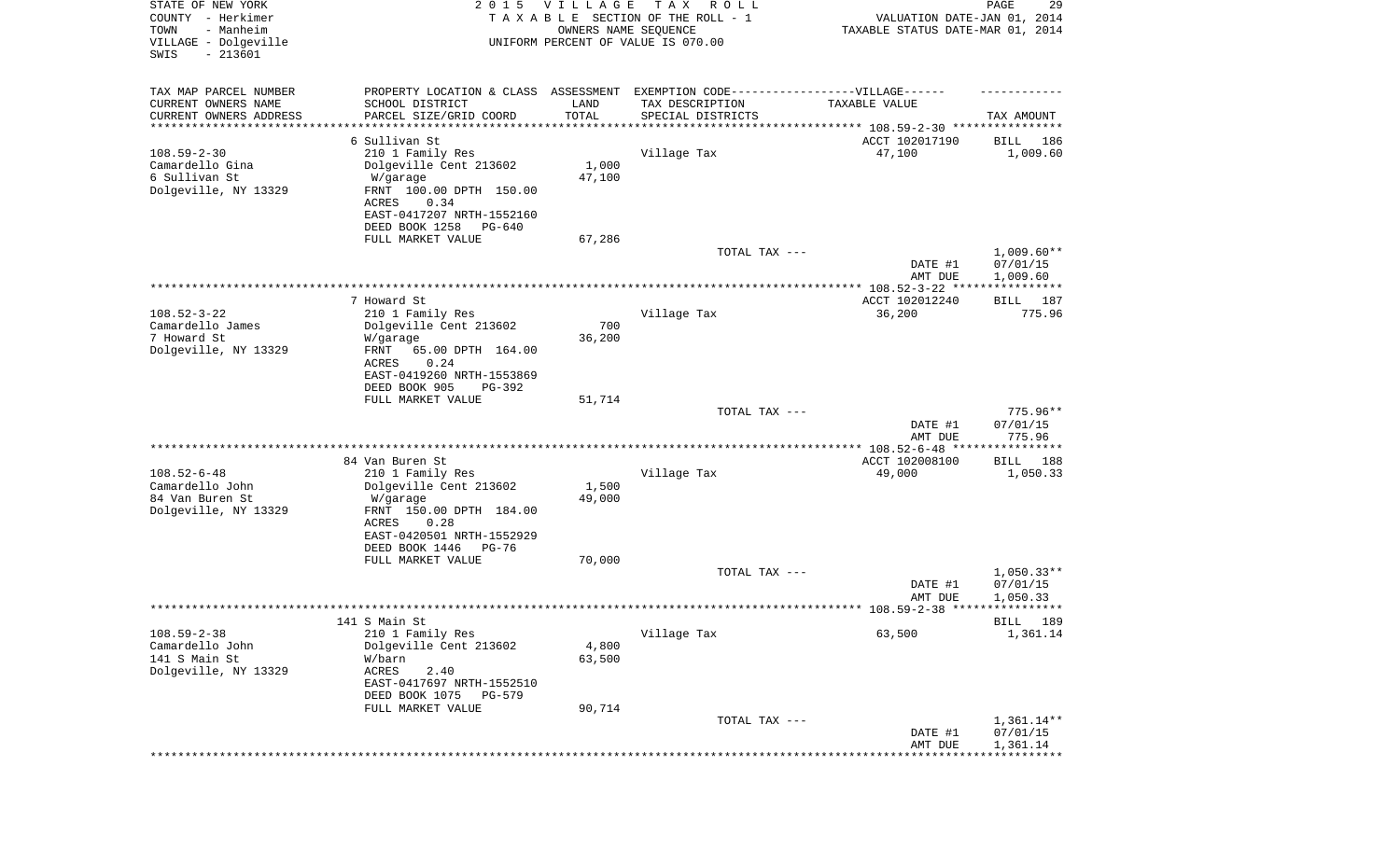| STATE OF NEW YORK<br>COUNTY - Herkimer<br>- Manheim<br>TOWN<br>VILLAGE - Dolgeville<br>$-213601$<br>SWIS | 2 0 1 5                                                 | <b>VILLAGE</b><br>OWNERS NAME SEQUENCE | T A X<br>R O L L<br>TAXABLE SECTION OF THE ROLL - 1<br>UNIFORM PERCENT OF VALUE IS 070.00 | VALUATION DATE-JAN 01, 2014<br>TAXABLE STATUS DATE-MAR 01, 2014 | 30<br>PAGE            |
|----------------------------------------------------------------------------------------------------------|---------------------------------------------------------|----------------------------------------|-------------------------------------------------------------------------------------------|-----------------------------------------------------------------|-----------------------|
| TAX MAP PARCEL NUMBER<br>CURRENT OWNERS NAME                                                             | PROPERTY LOCATION & CLASS ASSESSMENT<br>SCHOOL DISTRICT | LAND                                   | EXEMPTION CODE------------------VILLAGE------<br>TAX DESCRIPTION                          | TAXABLE VALUE                                                   |                       |
| CURRENT OWNERS ADDRESS                                                                                   | PARCEL SIZE/GRID COORD                                  | TOTAL                                  | SPECIAL DISTRICTS                                                                         |                                                                 | TAX AMOUNT            |
| *********************                                                                                    |                                                         |                                        |                                                                                           | ***************************** 108.59-2-1 *****************      |                       |
| $108.59 - 2 - 1$                                                                                         | S Main St<br>312 Vac w/imprv                            |                                        | Village Tax                                                                               | ACCT 102017760<br>25,000                                        | 190<br>BILL<br>535.88 |
| Camardello Sam                                                                                           | Dolgeville Cent 213602                                  | 1,500                                  |                                                                                           |                                                                 |                       |
| Camardello Heidi                                                                                         | Garage                                                  | 25,000                                 |                                                                                           |                                                                 |                       |
| 6386 St Rte 167                                                                                          | FRNT 130.00 DPTH 471.00                                 |                                        |                                                                                           |                                                                 |                       |
| Dolgeville, NY 13329                                                                                     | ACRES<br>1.24<br>EAST-0416402 NRTH-1552134              |                                        |                                                                                           |                                                                 |                       |
|                                                                                                          | DEED BOOK 748<br>PG-338                                 |                                        |                                                                                           |                                                                 |                       |
|                                                                                                          | FULL MARKET VALUE                                       | 35,714                                 |                                                                                           |                                                                 |                       |
|                                                                                                          |                                                         |                                        | TOTAL TAX ---                                                                             |                                                                 | 535.88**              |
|                                                                                                          |                                                         |                                        |                                                                                           | DATE #1<br>AMT DUE                                              | 07/01/15<br>535.88    |
|                                                                                                          |                                                         |                                        |                                                                                           |                                                                 |                       |
|                                                                                                          | 28 Ransom St                                            |                                        |                                                                                           | ACCT 102025830                                                  | BILL<br>191           |
| $108.52 - 4 - 38$                                                                                        | 210 1 Family Res                                        |                                        | Village Tax                                                                               | 32,000                                                          | 685.93                |
| Cammann Donna<br>28 Ransom St                                                                            | Dolgeville Cent 213602<br>W/barn                        | 500<br>32,000                          |                                                                                           |                                                                 |                       |
| Dolgeville, NY 13329                                                                                     | FRNT<br>50.00 DPTH<br>75.00                             |                                        |                                                                                           |                                                                 |                       |
|                                                                                                          | <b>ACRES</b><br>0.09                                    |                                        |                                                                                           |                                                                 |                       |
|                                                                                                          | EAST-0419299 NRTH-1552900                               |                                        |                                                                                           |                                                                 |                       |
|                                                                                                          | DEED BOOK 730<br>$PG-303$<br>FULL MARKET VALUE          | 45,714                                 |                                                                                           |                                                                 |                       |
|                                                                                                          |                                                         |                                        | TOTAL TAX ---                                                                             |                                                                 | 685.93**              |
|                                                                                                          |                                                         |                                        |                                                                                           | DATE #1                                                         | 07/01/15              |
|                                                                                                          |                                                         |                                        |                                                                                           | AMT DUE                                                         | 685.93                |
|                                                                                                          | 76 S Main St                                            |                                        |                                                                                           | ACCT 102017370                                                  | 192<br>BILL           |
| $108.44 - 2 - 62$                                                                                        | 220 2 Family Res                                        |                                        | Village Tax                                                                               | 8,000                                                           | 171.48                |
| Campbell Barbara                                                                                         | Dolgeville Cent 213602                                  | 500                                    |                                                                                           |                                                                 |                       |
| 38 E Faville Ave<br>Dolgeville, NY 13329                                                                 | FRNT<br>50.00 DPTH 100.00<br>ACRES<br>0.11              | 8,000                                  |                                                                                           |                                                                 |                       |
|                                                                                                          | EAST-0418964 NRTH-1554569                               |                                        |                                                                                           |                                                                 |                       |
|                                                                                                          | DEED BOOK 1530<br>PG-695                                |                                        |                                                                                           |                                                                 |                       |
|                                                                                                          | FULL MARKET VALUE                                       | 11,429                                 |                                                                                           |                                                                 |                       |
|                                                                                                          |                                                         |                                        | TOTAL TAX ---                                                                             | DATE #1                                                         | 171.48**<br>07/01/15  |
|                                                                                                          |                                                         |                                        |                                                                                           | AMT DUE                                                         | 171.48                |
|                                                                                                          |                                                         |                                        |                                                                                           | **************** 108.52-1-1 ******                              | ***********           |
|                                                                                                          | 78 S Main St                                            |                                        |                                                                                           | ACCT 102030338                                                  | 193<br>BILL           |
| $108.52 - 1 - 1$<br>Campbell Barbara                                                                     | 620 Religious<br>Dolgeville Cent 213602                 | 500                                    | Village Tax                                                                               | 20,000                                                          | 428.71                |
| 38 E Faville Ave                                                                                         | Belivers Bible Church Of                                | 20,000                                 |                                                                                           |                                                                 |                       |
| Dolgeville, NY 13329                                                                                     | Dolgeville, Inc.                                        |                                        |                                                                                           |                                                                 |                       |
|                                                                                                          | 50.00 DPTH 175.00<br>FRNT<br>ACRES<br>0.24              |                                        |                                                                                           |                                                                 |                       |
|                                                                                                          | EAST-0418915 NRTH-1554526                               |                                        |                                                                                           |                                                                 |                       |
|                                                                                                          | DEED BOOK 1530<br>PG-695                                |                                        |                                                                                           |                                                                 |                       |
|                                                                                                          | FULL MARKET VALUE                                       | 28,571                                 |                                                                                           |                                                                 |                       |
|                                                                                                          |                                                         |                                        | TOTAL TAX ---                                                                             | DATE #1                                                         | 428.71**<br>07/01/15  |
|                                                                                                          |                                                         |                                        |                                                                                           | AMT DUE                                                         | 428.71                |
|                                                                                                          |                                                         |                                        |                                                                                           | ******************************                                  |                       |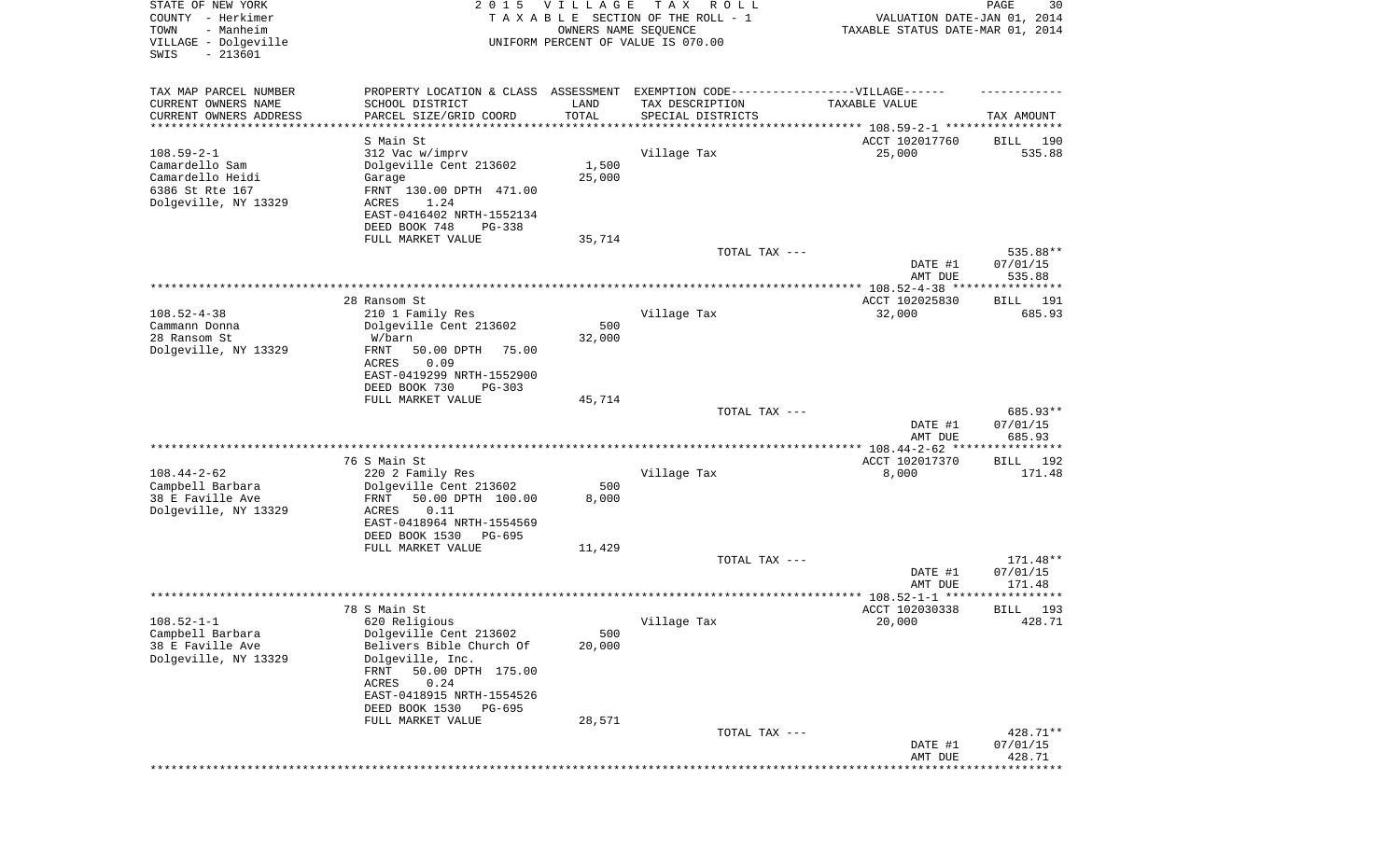| STATE OF NEW YORK<br>COUNTY - Herkimer<br>TOWN<br>- Manheim<br>VILLAGE - Dolgeville<br>$-213601$<br>SWIS | 2 0 1 5                                               | <b>VILLAGE</b><br>OWNERS NAME SEQUENCE | TAX ROLL<br>TAXABLE SECTION OF THE ROLL - 1<br>UNIFORM PERCENT OF VALUE IS 070.00                   | VALUATION DATE-JAN 01, 2014<br>TAXABLE STATUS DATE-MAR 01, 2014 | 31<br>PAGE              |
|----------------------------------------------------------------------------------------------------------|-------------------------------------------------------|----------------------------------------|-----------------------------------------------------------------------------------------------------|-----------------------------------------------------------------|-------------------------|
| TAX MAP PARCEL NUMBER<br>CURRENT OWNERS NAME                                                             | SCHOOL DISTRICT                                       | LAND                                   | PROPERTY LOCATION & CLASS ASSESSMENT EXEMPTION CODE----------------VILLAGE------<br>TAX DESCRIPTION | TAXABLE VALUE                                                   |                         |
| CURRENT OWNERS ADDRESS<br>**********************                                                         | PARCEL SIZE/GRID COORD                                | TOTAL<br>*************                 | SPECIAL DISTRICTS                                                                                   |                                                                 | TAX AMOUNT              |
|                                                                                                          | E Faville Ave                                         |                                        |                                                                                                     | ACCT 102029190                                                  | BILL<br>194             |
| $108.52 - 4 - 28$                                                                                        | 311 Res vac land                                      |                                        | Village Tax                                                                                         | 200                                                             | 4.29                    |
| Campbell Barbara E                                                                                       | Dolgeville Cent 213602                                | 200                                    |                                                                                                     |                                                                 |                         |
| 38 E Faville Ave                                                                                         | 50.00 DPTH 106.00<br>FRNT                             | 200                                    |                                                                                                     |                                                                 |                         |
| Dolgeville, NY 13329                                                                                     | 0.12<br>ACRES<br>EAST-0419395 NRTH-1553224            |                                        |                                                                                                     |                                                                 |                         |
|                                                                                                          | DEED BOOK 1285<br>PG-75                               |                                        |                                                                                                     |                                                                 |                         |
|                                                                                                          | FULL MARKET VALUE                                     | 286                                    |                                                                                                     |                                                                 |                         |
|                                                                                                          |                                                       |                                        | TOTAL TAX ---                                                                                       |                                                                 | $4.29**$                |
|                                                                                                          |                                                       |                                        |                                                                                                     | DATE #1                                                         | 07/01/15                |
|                                                                                                          |                                                       |                                        |                                                                                                     | AMT DUE                                                         | 4.29                    |
|                                                                                                          | 38 E Faville Ave                                      |                                        |                                                                                                     | ACCT 102029220                                                  | BILL<br>195             |
| $108.52 - 4 - 29$                                                                                        | 210 1 Family Res                                      |                                        | Village Tax                                                                                         | 47,300                                                          | 1,013.89                |
| Campbell Barbara E                                                                                       | Dolgeville Cent 213602                                | 500                                    |                                                                                                     |                                                                 |                         |
| 38 E Faville Ave<br>Dolgeville, NY 13329                                                                 | W/garage<br>50.00 DPTH 106.00<br>FRNT                 | 47,300                                 |                                                                                                     |                                                                 |                         |
|                                                                                                          | ACRES<br>0.12                                         |                                        |                                                                                                     |                                                                 |                         |
|                                                                                                          | EAST-0419437 NRTH-1553200                             |                                        |                                                                                                     |                                                                 |                         |
|                                                                                                          | DEED BOOK 1285<br>$PG-75$                             |                                        |                                                                                                     |                                                                 |                         |
|                                                                                                          | FULL MARKET VALUE                                     | 67,571                                 | TOTAL TAX ---                                                                                       |                                                                 | 1,013.89**              |
|                                                                                                          |                                                       |                                        |                                                                                                     | DATE #1                                                         | 07/01/15                |
|                                                                                                          |                                                       |                                        |                                                                                                     | AMT DUE                                                         | 1,013.89                |
|                                                                                                          |                                                       |                                        |                                                                                                     |                                                                 | ***********             |
| $108.36 - 3 - 63$                                                                                        | 64-66 N Helmer Ave<br>220 2 Family Res                |                                        | Village Tax                                                                                         | ACCT 102028530<br>38,000                                        | BILL 196<br>814.54      |
| Capraro Kelly M                                                                                          | Dolgeville Cent 213602                                | 400                                    | XC991 Water relevy                                                                                  | 396.00 MT M                                                     | 396.00                  |
| McPhail Ann M                                                                                            | FRNT<br>38.00 DPTH 112.50                             | 38,000                                 |                                                                                                     |                                                                 |                         |
| 64 N Helmer Ave                                                                                          | ACRES<br>0.11                                         |                                        |                                                                                                     |                                                                 |                         |
| Dolgeville, NY 13329                                                                                     | EAST-0419724 NRTH-1557533<br>DEED BOOK 1126<br>PG-833 |                                        |                                                                                                     |                                                                 |                         |
|                                                                                                          | FULL MARKET VALUE                                     | 54,286                                 |                                                                                                     |                                                                 |                         |
|                                                                                                          |                                                       |                                        | TOTAL TAX ---                                                                                       |                                                                 | $1,210.54**$            |
|                                                                                                          |                                                       |                                        |                                                                                                     | DATE #1                                                         | 07/01/15                |
|                                                                                                          |                                                       |                                        |                                                                                                     | AMT DUE                                                         | 1,210.54<br>*********** |
|                                                                                                          | 14 Winton Ln                                          |                                        |                                                                                                     | ACCT 102003420                                                  | 197<br>BILL             |
| $108.52 - 5 - 36$                                                                                        | 220 2 Family Res                                      |                                        | Village Tax                                                                                         | 43,500                                                          | 932.44                  |
| Carmen Forbes                                                                                            | Dolgeville Cent 213602                                | 500                                    |                                                                                                     |                                                                 |                         |
| Carmen Judith                                                                                            | 52.00 DPTH 100.00<br>FRNT                             | 43,500                                 |                                                                                                     |                                                                 |                         |
| 14 Winton Ln<br>Dolgeville, NY 13329                                                                     | 0.12<br>ACRES<br>EAST-0419504 NRTH-1554507            |                                        |                                                                                                     |                                                                 |                         |
|                                                                                                          | DEED BOOK 00644 PG-00433                              |                                        |                                                                                                     |                                                                 |                         |
|                                                                                                          | FULL MARKET VALUE                                     | 62,143                                 |                                                                                                     |                                                                 |                         |
|                                                                                                          |                                                       |                                        | TOTAL TAX ---                                                                                       |                                                                 | 932.44**                |
|                                                                                                          |                                                       |                                        |                                                                                                     | DATE #1                                                         | 07/01/15<br>932.44      |
|                                                                                                          |                                                       |                                        |                                                                                                     | AMT DUE<br>***********************************                  |                         |
|                                                                                                          |                                                       |                                        |                                                                                                     |                                                                 |                         |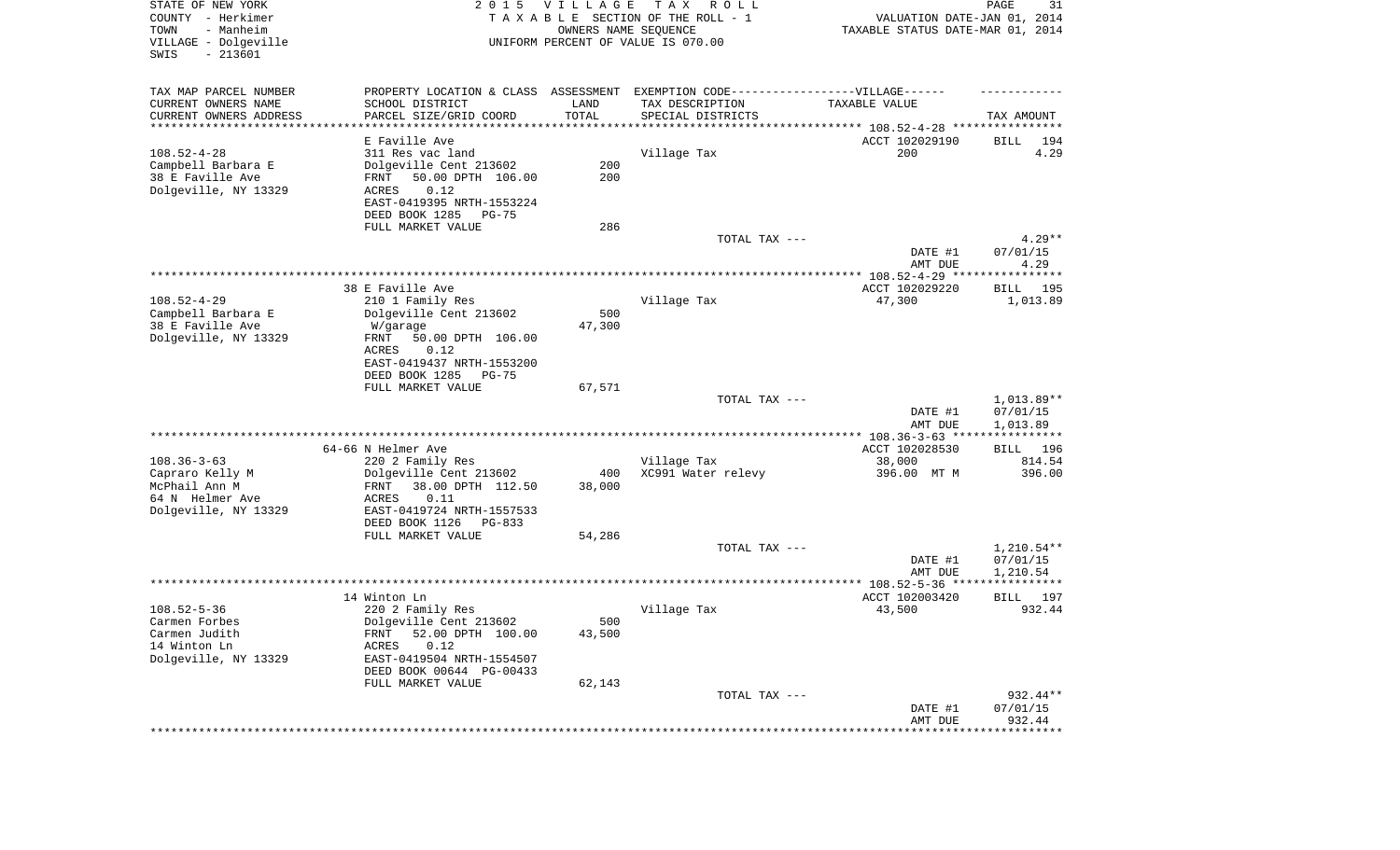| STATE OF NEW YORK<br>COUNTY - Herkimer<br>TOWN<br>- Manheim<br>VILLAGE - Dolgeville | 2 0 1 5                              | <b>VILLAGE</b><br>OWNERS NAME SEQUENCE | T A X<br>R O L L<br>TAXABLE SECTION OF THE ROLL - 1<br>UNIFORM PERCENT OF VALUE IS 070.00 | VALUATION DATE-JAN 01, 2014<br>TAXABLE STATUS DATE-MAR 01, 2014 | 32<br>PAGE                  |
|-------------------------------------------------------------------------------------|--------------------------------------|----------------------------------------|-------------------------------------------------------------------------------------------|-----------------------------------------------------------------|-----------------------------|
| $-213601$<br>SWIS                                                                   |                                      |                                        |                                                                                           |                                                                 |                             |
| TAX MAP PARCEL NUMBER                                                               | PROPERTY LOCATION & CLASS ASSESSMENT |                                        |                                                                                           | EXEMPTION CODE-----------------VILLAGE------                    |                             |
| CURRENT OWNERS NAME<br>SCHOOL DISTRICT                                              |                                      | LAND                                   | TAX DESCRIPTION                                                                           | TAXABLE VALUE                                                   |                             |
| CURRENT OWNERS ADDRESS<br>PARCEL SIZE/GRID COORD                                    | ********************                 | TOTAL                                  | SPECIAL DISTRICTS                                                                         |                                                                 | TAX AMOUNT                  |
| **********************<br>Winton Ln                                                 |                                      | * * * * * * * * * * *                  |                                                                                           |                                                                 |                             |
| $108.52 - 5 - 71$<br>312 Vac w/imprv                                                |                                      |                                        | Village Tax                                                                               | ACCT 102003410<br>1,200                                         | BILL<br>198<br>25.72        |
| Dolgeville Cent 213602<br>Carmen Forbes                                             |                                      | 500                                    |                                                                                           |                                                                 |                             |
| Carmen Judith<br>Garage                                                             |                                      | 1,200                                  |                                                                                           |                                                                 |                             |
| 14 Winton Ln<br>FRNT                                                                | 50.00 DPTH 107.00                    |                                        |                                                                                           |                                                                 |                             |
| Dolgeville, NY 13329<br>ACRES<br>0.12                                               |                                      |                                        |                                                                                           |                                                                 |                             |
|                                                                                     | EAST-0419630 NRTH-1554548            |                                        |                                                                                           |                                                                 |                             |
| FULL MARKET VALUE                                                                   | DEED BOOK 00644 PG-00433             | 1,714                                  |                                                                                           |                                                                 |                             |
|                                                                                     |                                      |                                        | TOTAL TAX ---                                                                             |                                                                 | $25.72**$                   |
|                                                                                     |                                      |                                        |                                                                                           | DATE #1                                                         | 07/01/15                    |
|                                                                                     |                                      |                                        |                                                                                           | AMT DUE                                                         | 25.72                       |
|                                                                                     |                                      |                                        |                                                                                           |                                                                 |                             |
| 48 N Helmer Ave                                                                     |                                      |                                        |                                                                                           | ACCT 102002070                                                  | 199<br>BILL                 |
| $108.36 - 3 - 50$<br>210 1 Family Res<br>Carnival Paul<br>Dolgeville Cent 213602    |                                      | 300                                    | VET WAR CT 41121                                                                          | 6,195                                                           | 752.49                      |
| 48 N Helmer Ave<br>W/garage                                                         |                                      | 41,300                                 | Village Tax                                                                               | 35,105                                                          |                             |
| Dolgeville, NY 13329<br>FRNT                                                        | 32.00 DPTH 199.00                    |                                        |                                                                                           |                                                                 |                             |
| ACRES                                                                               | $0.08$ BANK<br>135                   |                                        |                                                                                           |                                                                 |                             |
|                                                                                     | EAST-0419743 NRTH-1557146            |                                        |                                                                                           |                                                                 |                             |
| DEED BOOK 811                                                                       | $PG-17$                              |                                        |                                                                                           |                                                                 |                             |
| FULL MARKET VALUE                                                                   |                                      | 59,000                                 | TOTAL TAX ---                                                                             |                                                                 | 752.49**                    |
|                                                                                     |                                      |                                        |                                                                                           | DATE #1                                                         | 07/01/15                    |
|                                                                                     |                                      |                                        |                                                                                           | AMT DUE                                                         | 752.49                      |
|                                                                                     |                                      |                                        |                                                                                           |                                                                 | ***********                 |
| 110 S Main St                                                                       |                                      |                                        |                                                                                           | ACCT 102017280                                                  | BILL<br>200                 |
| $108.52 - 1 - 65$<br>210 1 Family Res                                               |                                      |                                        | Village Tax                                                                               | 50,000                                                          | 1,071.77                    |
| Carpenter Andrew S<br>Dolgeville Cent 213602<br>110 S Main St<br>W/garage           |                                      | 600<br>50,000                          |                                                                                           |                                                                 |                             |
| Dolgeville, NY 13329<br>FRNT                                                        | 74.00 DPTH 303.00                    |                                        |                                                                                           |                                                                 |                             |
| ACRES<br>0.51                                                                       |                                      |                                        |                                                                                           |                                                                 |                             |
|                                                                                     | EAST-0418313 NRTH-1553730            |                                        |                                                                                           |                                                                 |                             |
| DEED BOOK 1527                                                                      | PG-139                               |                                        |                                                                                           |                                                                 |                             |
| FULL MARKET VALUE                                                                   |                                      | 71,429                                 |                                                                                           |                                                                 |                             |
|                                                                                     |                                      |                                        | TOTAL TAX ---                                                                             | DATE #1                                                         | $1,071.77**$<br>07/01/15    |
|                                                                                     |                                      |                                        |                                                                                           | AMT DUE                                                         | 1,071.77                    |
|                                                                                     |                                      |                                        |                                                                                           |                                                                 |                             |
| 20 E Faville Ave                                                                    |                                      |                                        |                                                                                           | ACCT 102005130                                                  | <b>BILL</b> 201             |
| $108.52 - 3 - 43$<br>220 2 Family Res                                               |                                      |                                        | CW_15_VET/ 41161                                                                          | 0                                                               |                             |
| Carpenter Keith<br>Dolgeville Cent 213602                                           |                                      | 600                                    | Village Tax                                                                               | 43,500                                                          | 932.44                      |
| 20 E Faville Ave<br>FRNT<br>Dolgeville, NY 13329<br>ACRES<br>0.38                   | 58.70 DPTH 306.00                    | 43,500                                 |                                                                                           |                                                                 |                             |
|                                                                                     | EAST-0419023 NRTH-1553324            |                                        |                                                                                           |                                                                 |                             |
| DEED BOOK 1512                                                                      | PG-885                               |                                        |                                                                                           |                                                                 |                             |
| FULL MARKET VALUE                                                                   |                                      | 62,143                                 |                                                                                           |                                                                 |                             |
|                                                                                     |                                      |                                        | TOTAL TAX ---                                                                             |                                                                 | 932.44**                    |
|                                                                                     |                                      |                                        |                                                                                           | DATE #1                                                         | 07/01/15                    |
|                                                                                     |                                      |                                        |                                                                                           | AMT DUE                                                         | 932.44<br>* * * * * * * * * |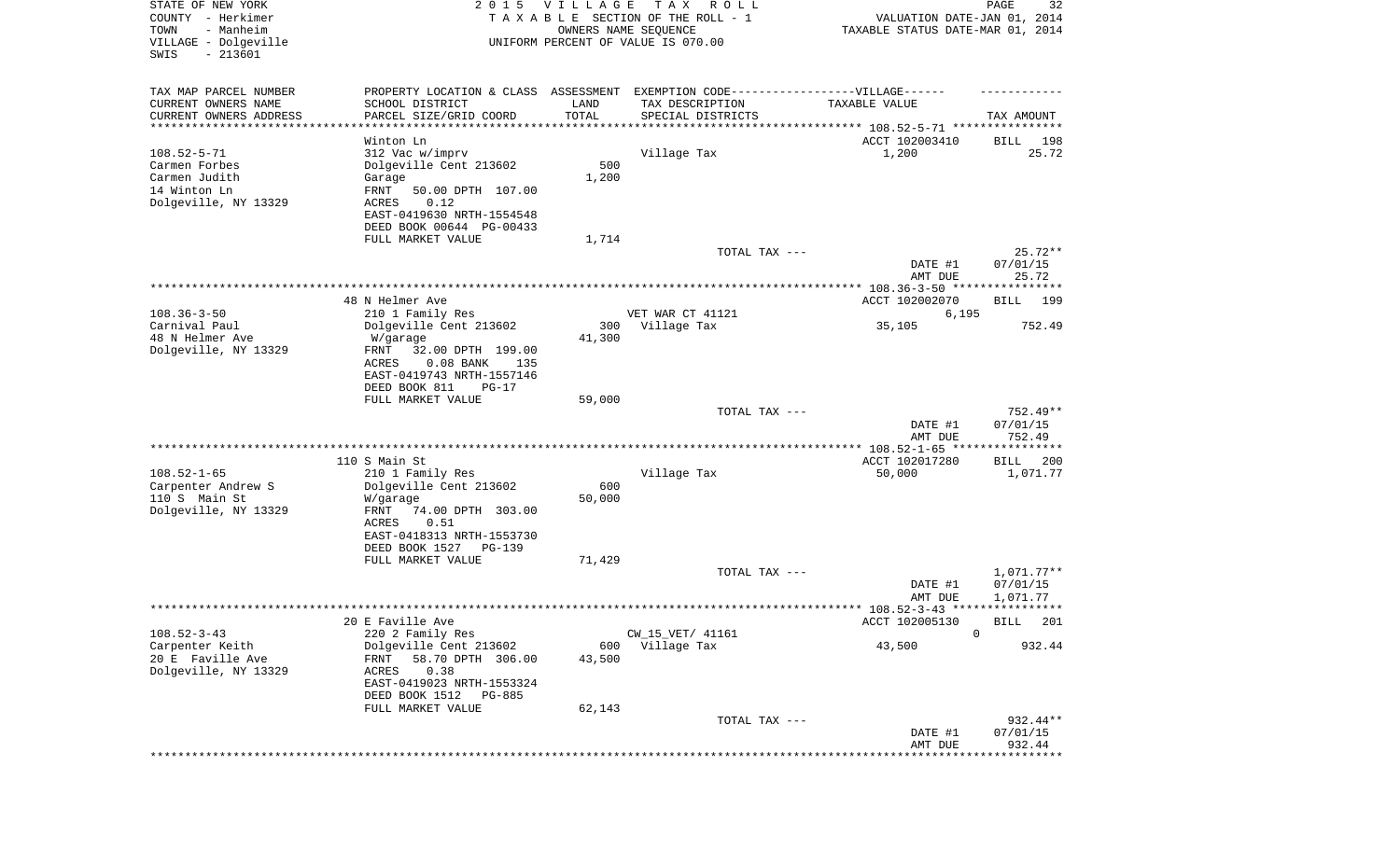| STATE OF NEW YORK<br>COUNTY - Herkimer<br>- Manheim<br>TOWN<br>VILLAGE - Dolgeville<br>$-213601$<br>SWIS | 2 0 1 5                                        | VILLAGE<br>OWNERS NAME SEQUENCE | T A X<br>R O L L<br>TAXABLE SECTION OF THE ROLL - 1<br>UNIFORM PERCENT OF VALUE IS 070.00 | VALUATION DATE-JAN 01, 2014<br>TAXABLE STATUS DATE-MAR 01, 2014 | PAGE<br>33                     |
|----------------------------------------------------------------------------------------------------------|------------------------------------------------|---------------------------------|-------------------------------------------------------------------------------------------|-----------------------------------------------------------------|--------------------------------|
| TAX MAP PARCEL NUMBER                                                                                    |                                                |                                 | PROPERTY LOCATION & CLASS ASSESSMENT EXEMPTION CODE-----------------VILLAGE------         |                                                                 |                                |
| CURRENT OWNERS NAME                                                                                      | SCHOOL DISTRICT                                | LAND                            | TAX DESCRIPTION                                                                           | TAXABLE VALUE                                                   |                                |
| CURRENT OWNERS ADDRESS<br>********************                                                           | PARCEL SIZE/GRID COORD                         | TOTAL                           | SPECIAL DISTRICTS                                                                         | ***************************** 108.52-2-48 ****************      | TAX AMOUNT                     |
|                                                                                                          | 8 Howard St                                    |                                 |                                                                                           | ACCT 102002640                                                  | 202<br>BILL                    |
| $108.52 - 2 - 48$                                                                                        | 210 1 Family Res                               |                                 | Village Tax                                                                               | 32,000                                                          | 685.93                         |
| Carter Colleen                                                                                           | Dolgeville Cent 213602                         | 500                             |                                                                                           |                                                                 |                                |
| 147 Beacon Rd<br>Herkimer, NY 13350                                                                      | 220<br>8 Howard St.                            | 32,000                          |                                                                                           |                                                                 |                                |
|                                                                                                          | FRNT<br>45.00 DPTH<br>75.00                    |                                 |                                                                                           |                                                                 |                                |
|                                                                                                          | <b>ACRES</b><br>0.08                           |                                 |                                                                                           |                                                                 |                                |
|                                                                                                          | EAST-0419180 NRTH-1554064                      |                                 |                                                                                           |                                                                 |                                |
|                                                                                                          | DEED BOOK 921<br>$PG-263$<br>FULL MARKET VALUE | 45,714                          |                                                                                           |                                                                 |                                |
|                                                                                                          |                                                |                                 | TOTAL TAX ---                                                                             |                                                                 | 685.93**                       |
|                                                                                                          |                                                |                                 |                                                                                           | DATE #1                                                         | 07/01/15                       |
|                                                                                                          |                                                |                                 |                                                                                           | AMT DUE                                                         | 685.93                         |
|                                                                                                          | 37 E Faville Ave                               |                                 |                                                                                           | ACCT 102014850                                                  | 203<br>BILL                    |
| $108.52 - 4 - 26$                                                                                        | 210 1 Family Res                               |                                 | VET COM CT 41131                                                                          | 10,500                                                          |                                |
| Carter Harry                                                                                             | Dolgeville Cent 213602                         | 500                             | Village Tax                                                                               | 48,500                                                          | 1,039.61                       |
| Carter Lois<br>37 E Faville Ave                                                                          | W/garage<br>FRNT<br>50.00 DPTH 100.00          | 59,000                          |                                                                                           |                                                                 |                                |
| Dolgeville, NY 13329                                                                                     | 0.11<br>ACRES                                  |                                 |                                                                                           |                                                                 |                                |
|                                                                                                          | EAST-0419519 NRTH-1553339                      |                                 |                                                                                           |                                                                 |                                |
|                                                                                                          | DEED BOOK 709<br>PG-347                        |                                 |                                                                                           |                                                                 |                                |
|                                                                                                          | FULL MARKET VALUE                              | 84,286                          | TOTAL TAX ---                                                                             |                                                                 | $1,039.61**$                   |
|                                                                                                          |                                                |                                 |                                                                                           | DATE #1                                                         | 07/01/15                       |
|                                                                                                          |                                                |                                 |                                                                                           | AMT DUE                                                         | 1,039.61                       |
|                                                                                                          | 9 Spencer St                                   |                                 |                                                                                           | ACCT 102005370                                                  | 204<br>BILL                    |
| $108.52 - 1 - 21$                                                                                        | 220 2 Family Res                               |                                 | Village Tax                                                                               | 40,000                                                          | 857.41                         |
| Carter Lillie                                                                                            | Dolgeville Cent 213602                         | 400                             |                                                                                           |                                                                 |                                |
| Luther Gloria                                                                                            | W/garage                                       | 40,000                          |                                                                                           |                                                                 |                                |
| 9 Spencer St<br>Dolgeville, NY 13329                                                                     | 42.00 DPTH 160.00<br>FRNT<br>0.12<br>ACRES     |                                 |                                                                                           |                                                                 |                                |
|                                                                                                          | EAST-0418525 NRTH-1554282                      |                                 |                                                                                           |                                                                 |                                |
|                                                                                                          | DEED BOOK 1499<br>PG-831                       |                                 |                                                                                           |                                                                 |                                |
|                                                                                                          | FULL MARKET VALUE                              | 57,143                          | TOTAL TAX ---                                                                             |                                                                 | 857.41**                       |
|                                                                                                          |                                                |                                 |                                                                                           | DATE #1                                                         | 07/01/15                       |
|                                                                                                          |                                                |                                 |                                                                                           | AMT DUE                                                         | 857.41                         |
|                                                                                                          |                                                |                                 |                                                                                           | ******* 108.36-1-38 *****************                           |                                |
| $108.36 - 1 - 38$                                                                                        | 24 W State St<br>210 1 Family Res              |                                 | Village Tax                                                                               | ACCT 102022290<br>84,000                                        | <b>BILL</b><br>205<br>1,800.57 |
| Catalina Michael A                                                                                       | Dolgeville Cent 213602                         | 1,000                           |                                                                                           |                                                                 |                                |
| Catalina Holly S                                                                                         | W/garage                                       | 84,000                          |                                                                                           |                                                                 |                                |
| 24 W State St<br>Dolgeville, NY 13329-1305                                                               | FRNT 100.00 DPTH 110.00<br>ACRES<br>0.25       |                                 |                                                                                           |                                                                 |                                |
|                                                                                                          | EAST-0419458 NRTH-1556796                      |                                 |                                                                                           |                                                                 |                                |
|                                                                                                          | DEED BOOK 1352<br>PG-418                       |                                 |                                                                                           |                                                                 |                                |
|                                                                                                          | FULL MARKET VALUE                              | 120,000                         |                                                                                           |                                                                 |                                |
|                                                                                                          |                                                |                                 | TOTAL TAX ---                                                                             | DATE #1                                                         | $1,800.57**$<br>07/01/15       |
|                                                                                                          |                                                |                                 |                                                                                           | AMT DUE                                                         | 1,800.57                       |
|                                                                                                          |                                                |                                 |                                                                                           |                                                                 |                                |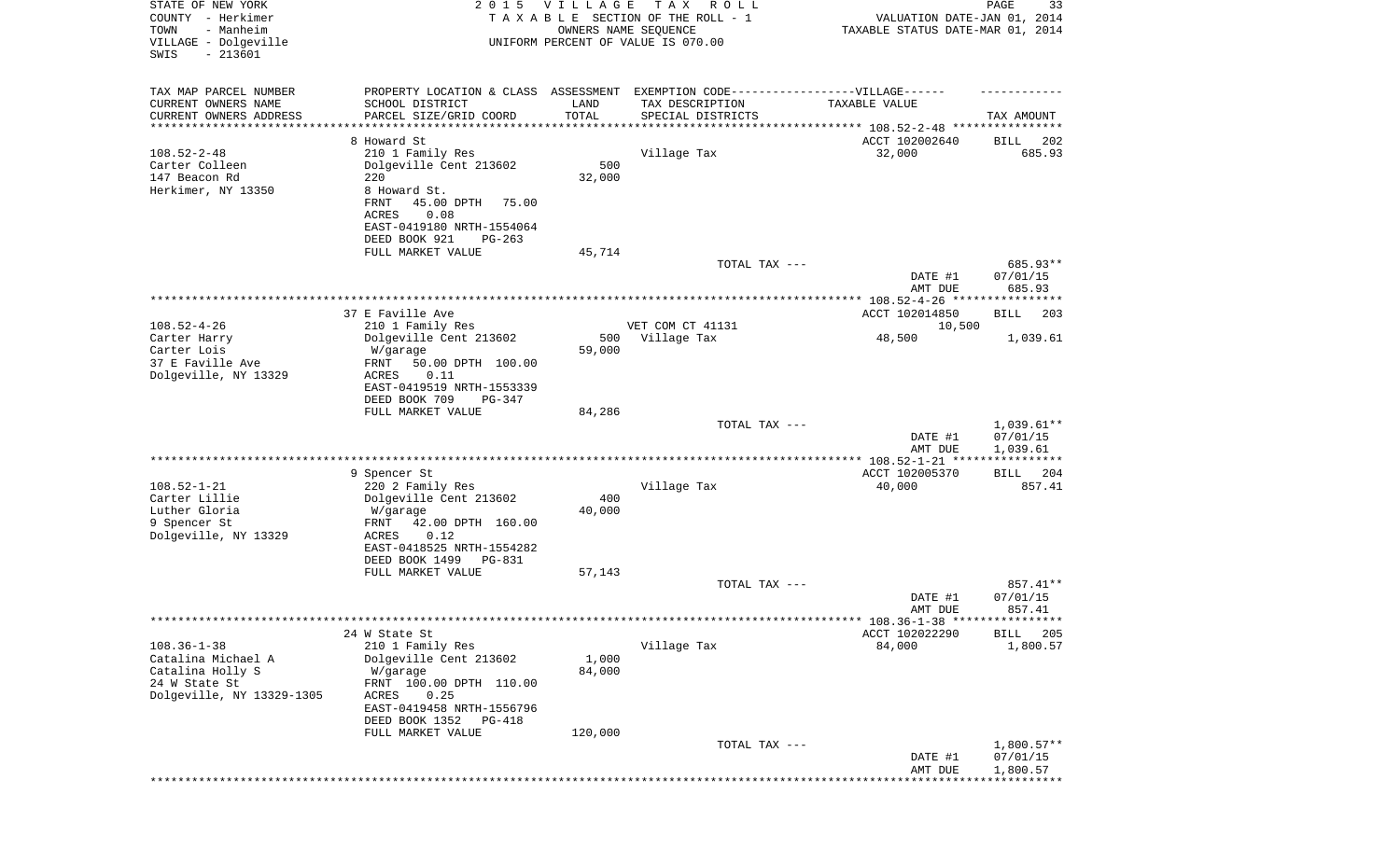| OWNERS NAME SEQUENCE<br>TAXABLE STATUS DATE-MAR 01, 2014<br>UNIFORM PERCENT OF VALUE IS 070.00<br>$-213601$<br>PROPERTY LOCATION & CLASS ASSESSMENT EXEMPTION CODE----------------VILLAGE------<br>SCHOOL DISTRICT<br>LAND<br>TAX DESCRIPTION<br>TAXABLE VALUE<br>PARCEL SIZE/GRID COORD<br>TOTAL<br>SPECIAL DISTRICTS<br>TAX AMOUNT<br>**********<br>******************************** 108.36-3-64 *****************<br>*******************<br>68-70 N Helmer Ave<br>ACCT 102020970<br><b>BILL</b><br>206<br>$108.36 - 3 - 64$<br>220 2 Family Res<br>34,700<br>Village Tax<br>743.80<br>Dolgeville Cent 213602<br>400<br>Champy Robert W<br>162 Piseco Rd<br>35.70 DPTH 105.50<br>FRNT<br>34,700<br>Stratford, NY 13470<br>0.09<br>ACRES<br>EAST-0419725 NRTH-1557568<br>DEED BOOK 1212<br>PG-126<br>FULL MARKET VALUE<br>49,571<br>TOTAL TAX ---<br>743.80**<br>DATE #1<br>07/01/15<br>AMT DUE<br>743.80<br>Horn St<br>ACCT 102023610<br>207<br>BILL<br>$108.36 - 1 - 20$<br>Village Tax<br>300<br>6.43<br>311 Res vac land<br>Chilluffo Jennifer<br>Dolgeville Cent 213602<br>300<br>54 W State St<br>45.00 DPTH 130.00<br>300<br>FRNT<br>Dolgeville, NY 13329<br>ACRES<br>$0.13$ BANK<br>800<br>EAST-0418936 NRTH-1557226<br>DEED BOOK 917<br>$PG-28$<br>FULL MARKET VALUE<br>429<br>TOTAL TAX ---<br>$6.43**$<br>DATE #1<br>07/01/15<br>6.43<br>AMT DUE<br>*********************<br>************ 108.36-1-21 ***<br>Horn St<br>ACCT 102023580<br>208<br>BILL<br>$108.36 - 1 - 21$<br>300<br>311 Res vac land<br>Village Tax<br>6.43<br>Chilluffo Jennifer<br>Dolgeville Cent 213602<br>300<br>300<br>54 W State St<br>FRNT<br>50.00 DPTH 100.00<br>Dolgeville, NY 13329<br>ACRES<br>$0.14$ BANK<br>800<br>EAST-0418974 NRTH-1557207<br>DEED BOOK 917<br>$PG-28$<br>FULL MARKET VALUE<br>429<br>TOTAL TAX ---<br>$6.43**$<br>07/01/15<br>DATE #1<br>AMT DUE<br>6.43<br>ACCT 102023520<br>54 W State St<br><b>BILL</b><br>209<br>$108.36 - 1 - 51$<br>Village Tax<br>68,000<br>210 1 Family Res<br>1,457.60<br>500<br>Chilluffo Jennifer<br>Dolgeville Cent 213602<br>54 W State St<br>FRNT<br>50.00 DPTH 100.00<br>68,000<br>ACRES<br>$0.13$ BANK<br>800<br>EAST-0418917 NRTH-1557106<br>DEED BOOK 917<br>$PG-28$<br>FULL MARKET VALUE<br>97,143<br>TOTAL TAX ---<br>$1,457.60**$<br>DATE #1<br>07/01/15<br>1,457.60<br>AMT DUE | STATE OF NEW YORK<br>COUNTY - Herkimer<br>TOWN<br>- Manheim | 2 0 1 5 | <b>VILLAGE</b> | T A X<br>R O L L<br>TAXABLE SECTION OF THE ROLL - 1 | VALUATION DATE-JAN 01, 2014 | 34<br>PAGE |
|-------------------------------------------------------------------------------------------------------------------------------------------------------------------------------------------------------------------------------------------------------------------------------------------------------------------------------------------------------------------------------------------------------------------------------------------------------------------------------------------------------------------------------------------------------------------------------------------------------------------------------------------------------------------------------------------------------------------------------------------------------------------------------------------------------------------------------------------------------------------------------------------------------------------------------------------------------------------------------------------------------------------------------------------------------------------------------------------------------------------------------------------------------------------------------------------------------------------------------------------------------------------------------------------------------------------------------------------------------------------------------------------------------------------------------------------------------------------------------------------------------------------------------------------------------------------------------------------------------------------------------------------------------------------------------------------------------------------------------------------------------------------------------------------------------------------------------------------------------------------------------------------------------------------------------------------------------------------------------------------------------------------------------------------------------------------------------------------------------------------------------------------------------------------------------------------------------------------------------------------------------------------------------------------------------------------------------------|-------------------------------------------------------------|---------|----------------|-----------------------------------------------------|-----------------------------|------------|
|                                                                                                                                                                                                                                                                                                                                                                                                                                                                                                                                                                                                                                                                                                                                                                                                                                                                                                                                                                                                                                                                                                                                                                                                                                                                                                                                                                                                                                                                                                                                                                                                                                                                                                                                                                                                                                                                                                                                                                                                                                                                                                                                                                                                                                                                                                                                     | VILLAGE - Dolgeville<br>SWIS                                |         |                |                                                     |                             |            |
|                                                                                                                                                                                                                                                                                                                                                                                                                                                                                                                                                                                                                                                                                                                                                                                                                                                                                                                                                                                                                                                                                                                                                                                                                                                                                                                                                                                                                                                                                                                                                                                                                                                                                                                                                                                                                                                                                                                                                                                                                                                                                                                                                                                                                                                                                                                                     | TAX MAP PARCEL NUMBER                                       |         |                |                                                     |                             |            |
|                                                                                                                                                                                                                                                                                                                                                                                                                                                                                                                                                                                                                                                                                                                                                                                                                                                                                                                                                                                                                                                                                                                                                                                                                                                                                                                                                                                                                                                                                                                                                                                                                                                                                                                                                                                                                                                                                                                                                                                                                                                                                                                                                                                                                                                                                                                                     | CURRENT OWNERS NAME                                         |         |                |                                                     |                             |            |
|                                                                                                                                                                                                                                                                                                                                                                                                                                                                                                                                                                                                                                                                                                                                                                                                                                                                                                                                                                                                                                                                                                                                                                                                                                                                                                                                                                                                                                                                                                                                                                                                                                                                                                                                                                                                                                                                                                                                                                                                                                                                                                                                                                                                                                                                                                                                     | CURRENT OWNERS ADDRESS                                      |         |                |                                                     |                             |            |
|                                                                                                                                                                                                                                                                                                                                                                                                                                                                                                                                                                                                                                                                                                                                                                                                                                                                                                                                                                                                                                                                                                                                                                                                                                                                                                                                                                                                                                                                                                                                                                                                                                                                                                                                                                                                                                                                                                                                                                                                                                                                                                                                                                                                                                                                                                                                     |                                                             |         |                |                                                     |                             |            |
|                                                                                                                                                                                                                                                                                                                                                                                                                                                                                                                                                                                                                                                                                                                                                                                                                                                                                                                                                                                                                                                                                                                                                                                                                                                                                                                                                                                                                                                                                                                                                                                                                                                                                                                                                                                                                                                                                                                                                                                                                                                                                                                                                                                                                                                                                                                                     |                                                             |         |                |                                                     |                             |            |
|                                                                                                                                                                                                                                                                                                                                                                                                                                                                                                                                                                                                                                                                                                                                                                                                                                                                                                                                                                                                                                                                                                                                                                                                                                                                                                                                                                                                                                                                                                                                                                                                                                                                                                                                                                                                                                                                                                                                                                                                                                                                                                                                                                                                                                                                                                                                     |                                                             |         |                |                                                     |                             |            |
|                                                                                                                                                                                                                                                                                                                                                                                                                                                                                                                                                                                                                                                                                                                                                                                                                                                                                                                                                                                                                                                                                                                                                                                                                                                                                                                                                                                                                                                                                                                                                                                                                                                                                                                                                                                                                                                                                                                                                                                                                                                                                                                                                                                                                                                                                                                                     |                                                             |         |                |                                                     |                             |            |
|                                                                                                                                                                                                                                                                                                                                                                                                                                                                                                                                                                                                                                                                                                                                                                                                                                                                                                                                                                                                                                                                                                                                                                                                                                                                                                                                                                                                                                                                                                                                                                                                                                                                                                                                                                                                                                                                                                                                                                                                                                                                                                                                                                                                                                                                                                                                     |                                                             |         |                |                                                     |                             |            |
|                                                                                                                                                                                                                                                                                                                                                                                                                                                                                                                                                                                                                                                                                                                                                                                                                                                                                                                                                                                                                                                                                                                                                                                                                                                                                                                                                                                                                                                                                                                                                                                                                                                                                                                                                                                                                                                                                                                                                                                                                                                                                                                                                                                                                                                                                                                                     |                                                             |         |                |                                                     |                             |            |
|                                                                                                                                                                                                                                                                                                                                                                                                                                                                                                                                                                                                                                                                                                                                                                                                                                                                                                                                                                                                                                                                                                                                                                                                                                                                                                                                                                                                                                                                                                                                                                                                                                                                                                                                                                                                                                                                                                                                                                                                                                                                                                                                                                                                                                                                                                                                     |                                                             |         |                |                                                     |                             |            |
|                                                                                                                                                                                                                                                                                                                                                                                                                                                                                                                                                                                                                                                                                                                                                                                                                                                                                                                                                                                                                                                                                                                                                                                                                                                                                                                                                                                                                                                                                                                                                                                                                                                                                                                                                                                                                                                                                                                                                                                                                                                                                                                                                                                                                                                                                                                                     |                                                             |         |                |                                                     |                             |            |
|                                                                                                                                                                                                                                                                                                                                                                                                                                                                                                                                                                                                                                                                                                                                                                                                                                                                                                                                                                                                                                                                                                                                                                                                                                                                                                                                                                                                                                                                                                                                                                                                                                                                                                                                                                                                                                                                                                                                                                                                                                                                                                                                                                                                                                                                                                                                     |                                                             |         |                |                                                     |                             |            |
|                                                                                                                                                                                                                                                                                                                                                                                                                                                                                                                                                                                                                                                                                                                                                                                                                                                                                                                                                                                                                                                                                                                                                                                                                                                                                                                                                                                                                                                                                                                                                                                                                                                                                                                                                                                                                                                                                                                                                                                                                                                                                                                                                                                                                                                                                                                                     |                                                             |         |                |                                                     |                             |            |
|                                                                                                                                                                                                                                                                                                                                                                                                                                                                                                                                                                                                                                                                                                                                                                                                                                                                                                                                                                                                                                                                                                                                                                                                                                                                                                                                                                                                                                                                                                                                                                                                                                                                                                                                                                                                                                                                                                                                                                                                                                                                                                                                                                                                                                                                                                                                     |                                                             |         |                |                                                     |                             |            |
|                                                                                                                                                                                                                                                                                                                                                                                                                                                                                                                                                                                                                                                                                                                                                                                                                                                                                                                                                                                                                                                                                                                                                                                                                                                                                                                                                                                                                                                                                                                                                                                                                                                                                                                                                                                                                                                                                                                                                                                                                                                                                                                                                                                                                                                                                                                                     |                                                             |         |                |                                                     |                             |            |
|                                                                                                                                                                                                                                                                                                                                                                                                                                                                                                                                                                                                                                                                                                                                                                                                                                                                                                                                                                                                                                                                                                                                                                                                                                                                                                                                                                                                                                                                                                                                                                                                                                                                                                                                                                                                                                                                                                                                                                                                                                                                                                                                                                                                                                                                                                                                     |                                                             |         |                |                                                     |                             |            |
|                                                                                                                                                                                                                                                                                                                                                                                                                                                                                                                                                                                                                                                                                                                                                                                                                                                                                                                                                                                                                                                                                                                                                                                                                                                                                                                                                                                                                                                                                                                                                                                                                                                                                                                                                                                                                                                                                                                                                                                                                                                                                                                                                                                                                                                                                                                                     |                                                             |         |                |                                                     |                             |            |
|                                                                                                                                                                                                                                                                                                                                                                                                                                                                                                                                                                                                                                                                                                                                                                                                                                                                                                                                                                                                                                                                                                                                                                                                                                                                                                                                                                                                                                                                                                                                                                                                                                                                                                                                                                                                                                                                                                                                                                                                                                                                                                                                                                                                                                                                                                                                     |                                                             |         |                |                                                     |                             |            |
|                                                                                                                                                                                                                                                                                                                                                                                                                                                                                                                                                                                                                                                                                                                                                                                                                                                                                                                                                                                                                                                                                                                                                                                                                                                                                                                                                                                                                                                                                                                                                                                                                                                                                                                                                                                                                                                                                                                                                                                                                                                                                                                                                                                                                                                                                                                                     |                                                             |         |                |                                                     |                             |            |
|                                                                                                                                                                                                                                                                                                                                                                                                                                                                                                                                                                                                                                                                                                                                                                                                                                                                                                                                                                                                                                                                                                                                                                                                                                                                                                                                                                                                                                                                                                                                                                                                                                                                                                                                                                                                                                                                                                                                                                                                                                                                                                                                                                                                                                                                                                                                     |                                                             |         |                |                                                     |                             |            |
|                                                                                                                                                                                                                                                                                                                                                                                                                                                                                                                                                                                                                                                                                                                                                                                                                                                                                                                                                                                                                                                                                                                                                                                                                                                                                                                                                                                                                                                                                                                                                                                                                                                                                                                                                                                                                                                                                                                                                                                                                                                                                                                                                                                                                                                                                                                                     |                                                             |         |                |                                                     |                             |            |
|                                                                                                                                                                                                                                                                                                                                                                                                                                                                                                                                                                                                                                                                                                                                                                                                                                                                                                                                                                                                                                                                                                                                                                                                                                                                                                                                                                                                                                                                                                                                                                                                                                                                                                                                                                                                                                                                                                                                                                                                                                                                                                                                                                                                                                                                                                                                     |                                                             |         |                |                                                     |                             |            |
|                                                                                                                                                                                                                                                                                                                                                                                                                                                                                                                                                                                                                                                                                                                                                                                                                                                                                                                                                                                                                                                                                                                                                                                                                                                                                                                                                                                                                                                                                                                                                                                                                                                                                                                                                                                                                                                                                                                                                                                                                                                                                                                                                                                                                                                                                                                                     |                                                             |         |                |                                                     |                             |            |
|                                                                                                                                                                                                                                                                                                                                                                                                                                                                                                                                                                                                                                                                                                                                                                                                                                                                                                                                                                                                                                                                                                                                                                                                                                                                                                                                                                                                                                                                                                                                                                                                                                                                                                                                                                                                                                                                                                                                                                                                                                                                                                                                                                                                                                                                                                                                     |                                                             |         |                |                                                     |                             |            |
|                                                                                                                                                                                                                                                                                                                                                                                                                                                                                                                                                                                                                                                                                                                                                                                                                                                                                                                                                                                                                                                                                                                                                                                                                                                                                                                                                                                                                                                                                                                                                                                                                                                                                                                                                                                                                                                                                                                                                                                                                                                                                                                                                                                                                                                                                                                                     |                                                             |         |                |                                                     |                             |            |
|                                                                                                                                                                                                                                                                                                                                                                                                                                                                                                                                                                                                                                                                                                                                                                                                                                                                                                                                                                                                                                                                                                                                                                                                                                                                                                                                                                                                                                                                                                                                                                                                                                                                                                                                                                                                                                                                                                                                                                                                                                                                                                                                                                                                                                                                                                                                     |                                                             |         |                |                                                     |                             |            |
|                                                                                                                                                                                                                                                                                                                                                                                                                                                                                                                                                                                                                                                                                                                                                                                                                                                                                                                                                                                                                                                                                                                                                                                                                                                                                                                                                                                                                                                                                                                                                                                                                                                                                                                                                                                                                                                                                                                                                                                                                                                                                                                                                                                                                                                                                                                                     |                                                             |         |                |                                                     |                             |            |
|                                                                                                                                                                                                                                                                                                                                                                                                                                                                                                                                                                                                                                                                                                                                                                                                                                                                                                                                                                                                                                                                                                                                                                                                                                                                                                                                                                                                                                                                                                                                                                                                                                                                                                                                                                                                                                                                                                                                                                                                                                                                                                                                                                                                                                                                                                                                     |                                                             |         |                |                                                     |                             |            |
|                                                                                                                                                                                                                                                                                                                                                                                                                                                                                                                                                                                                                                                                                                                                                                                                                                                                                                                                                                                                                                                                                                                                                                                                                                                                                                                                                                                                                                                                                                                                                                                                                                                                                                                                                                                                                                                                                                                                                                                                                                                                                                                                                                                                                                                                                                                                     |                                                             |         |                |                                                     |                             |            |
|                                                                                                                                                                                                                                                                                                                                                                                                                                                                                                                                                                                                                                                                                                                                                                                                                                                                                                                                                                                                                                                                                                                                                                                                                                                                                                                                                                                                                                                                                                                                                                                                                                                                                                                                                                                                                                                                                                                                                                                                                                                                                                                                                                                                                                                                                                                                     |                                                             |         |                |                                                     |                             |            |
|                                                                                                                                                                                                                                                                                                                                                                                                                                                                                                                                                                                                                                                                                                                                                                                                                                                                                                                                                                                                                                                                                                                                                                                                                                                                                                                                                                                                                                                                                                                                                                                                                                                                                                                                                                                                                                                                                                                                                                                                                                                                                                                                                                                                                                                                                                                                     |                                                             |         |                |                                                     |                             |            |
|                                                                                                                                                                                                                                                                                                                                                                                                                                                                                                                                                                                                                                                                                                                                                                                                                                                                                                                                                                                                                                                                                                                                                                                                                                                                                                                                                                                                                                                                                                                                                                                                                                                                                                                                                                                                                                                                                                                                                                                                                                                                                                                                                                                                                                                                                                                                     |                                                             |         |                |                                                     |                             |            |
|                                                                                                                                                                                                                                                                                                                                                                                                                                                                                                                                                                                                                                                                                                                                                                                                                                                                                                                                                                                                                                                                                                                                                                                                                                                                                                                                                                                                                                                                                                                                                                                                                                                                                                                                                                                                                                                                                                                                                                                                                                                                                                                                                                                                                                                                                                                                     |                                                             |         |                |                                                     |                             |            |
|                                                                                                                                                                                                                                                                                                                                                                                                                                                                                                                                                                                                                                                                                                                                                                                                                                                                                                                                                                                                                                                                                                                                                                                                                                                                                                                                                                                                                                                                                                                                                                                                                                                                                                                                                                                                                                                                                                                                                                                                                                                                                                                                                                                                                                                                                                                                     |                                                             |         |                |                                                     |                             |            |
|                                                                                                                                                                                                                                                                                                                                                                                                                                                                                                                                                                                                                                                                                                                                                                                                                                                                                                                                                                                                                                                                                                                                                                                                                                                                                                                                                                                                                                                                                                                                                                                                                                                                                                                                                                                                                                                                                                                                                                                                                                                                                                                                                                                                                                                                                                                                     |                                                             |         |                |                                                     |                             |            |
|                                                                                                                                                                                                                                                                                                                                                                                                                                                                                                                                                                                                                                                                                                                                                                                                                                                                                                                                                                                                                                                                                                                                                                                                                                                                                                                                                                                                                                                                                                                                                                                                                                                                                                                                                                                                                                                                                                                                                                                                                                                                                                                                                                                                                                                                                                                                     |                                                             |         |                |                                                     |                             |            |
|                                                                                                                                                                                                                                                                                                                                                                                                                                                                                                                                                                                                                                                                                                                                                                                                                                                                                                                                                                                                                                                                                                                                                                                                                                                                                                                                                                                                                                                                                                                                                                                                                                                                                                                                                                                                                                                                                                                                                                                                                                                                                                                                                                                                                                                                                                                                     |                                                             |         |                |                                                     |                             |            |
|                                                                                                                                                                                                                                                                                                                                                                                                                                                                                                                                                                                                                                                                                                                                                                                                                                                                                                                                                                                                                                                                                                                                                                                                                                                                                                                                                                                                                                                                                                                                                                                                                                                                                                                                                                                                                                                                                                                                                                                                                                                                                                                                                                                                                                                                                                                                     |                                                             |         |                |                                                     |                             |            |
|                                                                                                                                                                                                                                                                                                                                                                                                                                                                                                                                                                                                                                                                                                                                                                                                                                                                                                                                                                                                                                                                                                                                                                                                                                                                                                                                                                                                                                                                                                                                                                                                                                                                                                                                                                                                                                                                                                                                                                                                                                                                                                                                                                                                                                                                                                                                     |                                                             |         |                |                                                     |                             |            |
|                                                                                                                                                                                                                                                                                                                                                                                                                                                                                                                                                                                                                                                                                                                                                                                                                                                                                                                                                                                                                                                                                                                                                                                                                                                                                                                                                                                                                                                                                                                                                                                                                                                                                                                                                                                                                                                                                                                                                                                                                                                                                                                                                                                                                                                                                                                                     |                                                             |         |                |                                                     |                             |            |
|                                                                                                                                                                                                                                                                                                                                                                                                                                                                                                                                                                                                                                                                                                                                                                                                                                                                                                                                                                                                                                                                                                                                                                                                                                                                                                                                                                                                                                                                                                                                                                                                                                                                                                                                                                                                                                                                                                                                                                                                                                                                                                                                                                                                                                                                                                                                     | Dolgeville, NY 13329                                        |         |                |                                                     |                             |            |
|                                                                                                                                                                                                                                                                                                                                                                                                                                                                                                                                                                                                                                                                                                                                                                                                                                                                                                                                                                                                                                                                                                                                                                                                                                                                                                                                                                                                                                                                                                                                                                                                                                                                                                                                                                                                                                                                                                                                                                                                                                                                                                                                                                                                                                                                                                                                     |                                                             |         |                |                                                     |                             |            |
|                                                                                                                                                                                                                                                                                                                                                                                                                                                                                                                                                                                                                                                                                                                                                                                                                                                                                                                                                                                                                                                                                                                                                                                                                                                                                                                                                                                                                                                                                                                                                                                                                                                                                                                                                                                                                                                                                                                                                                                                                                                                                                                                                                                                                                                                                                                                     |                                                             |         |                |                                                     |                             |            |
|                                                                                                                                                                                                                                                                                                                                                                                                                                                                                                                                                                                                                                                                                                                                                                                                                                                                                                                                                                                                                                                                                                                                                                                                                                                                                                                                                                                                                                                                                                                                                                                                                                                                                                                                                                                                                                                                                                                                                                                                                                                                                                                                                                                                                                                                                                                                     |                                                             |         |                |                                                     |                             |            |
|                                                                                                                                                                                                                                                                                                                                                                                                                                                                                                                                                                                                                                                                                                                                                                                                                                                                                                                                                                                                                                                                                                                                                                                                                                                                                                                                                                                                                                                                                                                                                                                                                                                                                                                                                                                                                                                                                                                                                                                                                                                                                                                                                                                                                                                                                                                                     |                                                             |         |                |                                                     |                             |            |
|                                                                                                                                                                                                                                                                                                                                                                                                                                                                                                                                                                                                                                                                                                                                                                                                                                                                                                                                                                                                                                                                                                                                                                                                                                                                                                                                                                                                                                                                                                                                                                                                                                                                                                                                                                                                                                                                                                                                                                                                                                                                                                                                                                                                                                                                                                                                     |                                                             |         |                |                                                     |                             |            |
|                                                                                                                                                                                                                                                                                                                                                                                                                                                                                                                                                                                                                                                                                                                                                                                                                                                                                                                                                                                                                                                                                                                                                                                                                                                                                                                                                                                                                                                                                                                                                                                                                                                                                                                                                                                                                                                                                                                                                                                                                                                                                                                                                                                                                                                                                                                                     |                                                             |         |                |                                                     |                             |            |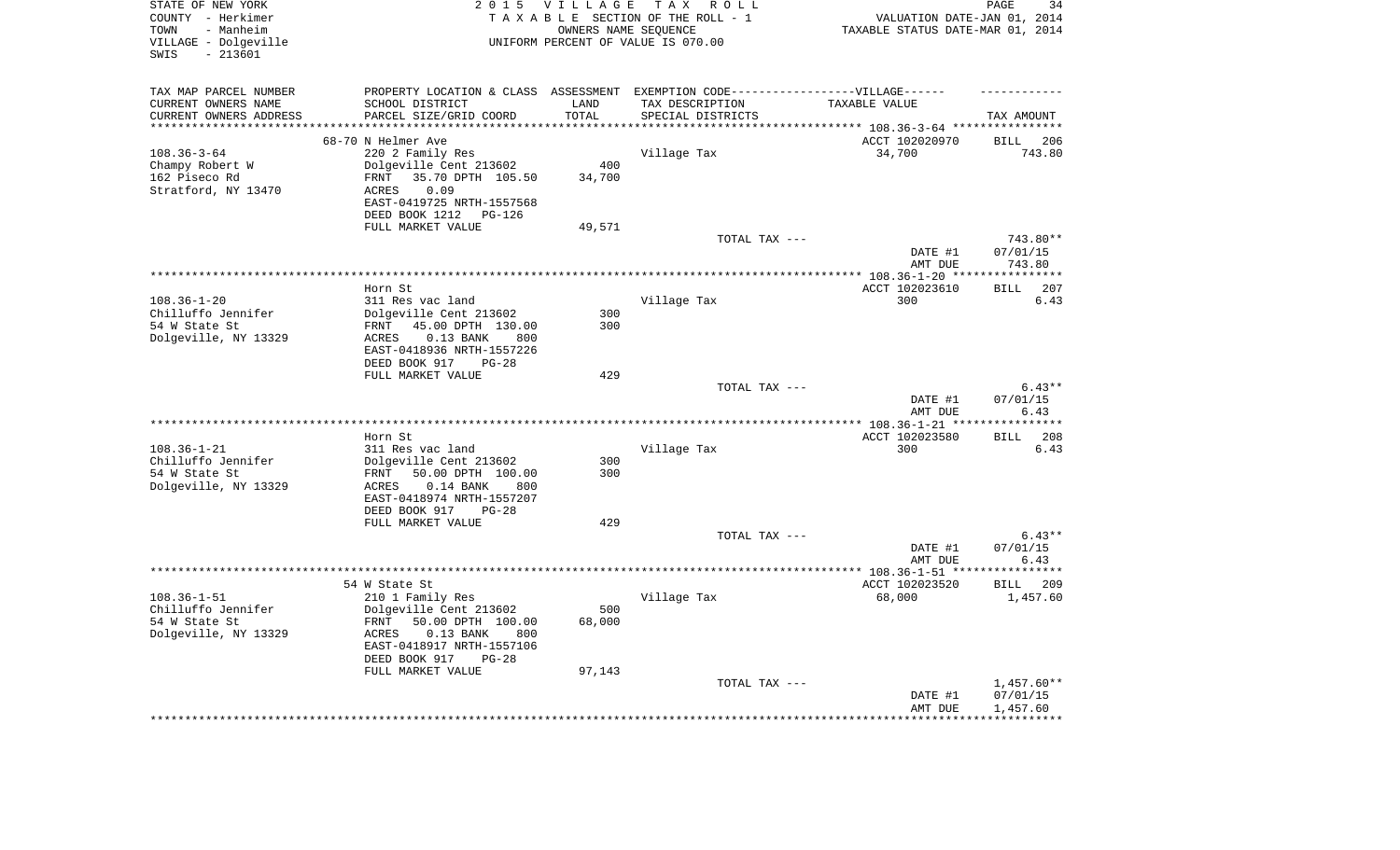| STATE OF NEW YORK<br>COUNTY - Herkimer<br>TOWN<br>- Manheim<br>VILLAGE - Dolgeville<br>SWIS<br>$-213601$ | 2 0 1 5                                                                          | <b>VILLAGE</b><br>OWNERS NAME SEQUENCE | T A X<br>R O L L<br>TAXABLE SECTION OF THE ROLL - 1<br>UNIFORM PERCENT OF VALUE IS 070.00 | VALUATION DATE-JAN 01, 2014<br>TAXABLE STATUS DATE-MAR 01, 2014 | PAGE<br>35                  |
|----------------------------------------------------------------------------------------------------------|----------------------------------------------------------------------------------|----------------------------------------|-------------------------------------------------------------------------------------------|-----------------------------------------------------------------|-----------------------------|
| TAX MAP PARCEL NUMBER                                                                                    | PROPERTY LOCATION & CLASS ASSESSMENT EXEMPTION CODE----------------VILLAGE------ |                                        |                                                                                           |                                                                 |                             |
| CURRENT OWNERS NAME<br>CURRENT OWNERS ADDRESS                                                            | SCHOOL DISTRICT<br>PARCEL SIZE/GRID COORD                                        | LAND<br>TOTAL                          | TAX DESCRIPTION<br>SPECIAL DISTRICTS                                                      | TAXABLE VALUE                                                   | TAX AMOUNT                  |
| **********************                                                                                   |                                                                                  |                                        |                                                                                           | ********************************* 108.36-1-52 ****************  |                             |
|                                                                                                          | W State St                                                                       |                                        |                                                                                           | ACCT 102023550                                                  | BILL<br>210                 |
| $108.36 - 1 - 52$                                                                                        | 311 Res vac land                                                                 |                                        | Village Tax                                                                               | 200                                                             | 4.29                        |
| Chilluffo Jennifer<br>54 W State St                                                                      | Dolgeville Cent 213602<br>40.00 DPTH 100.00<br>FRNT                              | 200<br>200                             |                                                                                           |                                                                 |                             |
| Dolgeville, NY 13329                                                                                     | <b>ACRES</b><br>$0.11$ BANK<br>800                                               |                                        |                                                                                           |                                                                 |                             |
|                                                                                                          | EAST-0418883 NRTH-1557133                                                        |                                        |                                                                                           |                                                                 |                             |
|                                                                                                          | DEED BOOK 917<br>$PG-28$                                                         |                                        |                                                                                           |                                                                 |                             |
|                                                                                                          | FULL MARKET VALUE                                                                | 286                                    |                                                                                           |                                                                 |                             |
|                                                                                                          |                                                                                  |                                        | TOTAL TAX ---                                                                             | DATE #1                                                         | $4.29**$<br>07/01/15        |
|                                                                                                          |                                                                                  |                                        |                                                                                           | AMT DUE                                                         | 4.29                        |
|                                                                                                          |                                                                                  |                                        |                                                                                           |                                                                 |                             |
|                                                                                                          | 7 Cline St                                                                       |                                        |                                                                                           | ACCT 102002490                                                  | 211<br>BILL<br>921.72       |
| $108.44 - 2 - 31$<br>Chmielewski Walter                                                                  | 210 1 Family Res<br>Dolgeville Cent 213602                                       | 1,000                                  | Village Tax                                                                               | 43,000                                                          |                             |
| Chmielewski Tammy                                                                                        | W/garage                                                                         | 43,000                                 |                                                                                           |                                                                 |                             |
| 7 Cline St                                                                                               | FRNT 100.00 DPTH 150.00                                                          |                                        |                                                                                           |                                                                 |                             |
| Dolgeville, NY 13329                                                                                     | ACRES<br>0.34                                                                    |                                        |                                                                                           |                                                                 |                             |
|                                                                                                          | EAST-0418375 NRTH-1554908<br>DEED BOOK 725<br>$PG-336$                           |                                        |                                                                                           |                                                                 |                             |
|                                                                                                          | FULL MARKET VALUE                                                                | 61,429                                 |                                                                                           |                                                                 |                             |
|                                                                                                          |                                                                                  |                                        | TOTAL TAX ---                                                                             |                                                                 | 921.72**                    |
|                                                                                                          |                                                                                  |                                        |                                                                                           | DATE #1                                                         | 07/01/15                    |
|                                                                                                          |                                                                                  |                                        |                                                                                           | AMT DUE<br>*********** 108.44-3-75 *****************            | 921.72                      |
|                                                                                                          | 6 Slawson St                                                                     |                                        |                                                                                           | ACCT 102002610                                                  | <b>BILL</b><br>212          |
| $108.44 - 3 - 75$                                                                                        | 483 Converted Re                                                                 |                                        | Village Tax                                                                               | 62,000                                                          | 1,328.99                    |
| Christman David                                                                                          | Dolgeville Cent 213602                                                           | 500                                    |                                                                                           |                                                                 |                             |
| Laurie, Sharon, Colleen, Demello<br>6 Slawson St                                                         | W/garage<br>FRNT<br>50.00 DPTH<br>99.10                                          | 62,000                                 |                                                                                           |                                                                 |                             |
| Dolgeville, NY 13329                                                                                     | ACRES<br>0.11                                                                    |                                        |                                                                                           |                                                                 |                             |
|                                                                                                          | EAST-0418985 NRTH-1554783                                                        |                                        |                                                                                           |                                                                 |                             |
|                                                                                                          | DEED BOOK 796<br>$PG-408$                                                        |                                        |                                                                                           |                                                                 |                             |
|                                                                                                          | FULL MARKET VALUE                                                                | 88,571                                 | TOTAL TAX ---                                                                             |                                                                 | 1,328.99**                  |
|                                                                                                          |                                                                                  |                                        |                                                                                           | DATE #1                                                         | 07/01/15                    |
|                                                                                                          |                                                                                  |                                        |                                                                                           | AMT DUE                                                         | 1,328.99                    |
|                                                                                                          |                                                                                  |                                        |                                                                                           |                                                                 |                             |
| $108.44 - 3 - 74.2$                                                                                      | Slawson St<br>311 Res vac land                                                   |                                        |                                                                                           | 5,000                                                           | 213<br>BILL<br>107.18       |
| Christman David & Laurie                                                                                 | Dolgeville Cent 213602                                                           | 5,000                                  | Village Tax                                                                               |                                                                 |                             |
| Baisley Sharon & Demello C                                                                               | 21.00 DPTH<br>FRNT<br>96.00                                                      | 5,000                                  |                                                                                           |                                                                 |                             |
| 6 Slawson St                                                                                             | EAST-0419009 NRTH-1554758                                                        |                                        |                                                                                           |                                                                 |                             |
| Dolgeville, NY 13329                                                                                     | DEED BOOK 907<br>$PG-259$                                                        |                                        |                                                                                           |                                                                 |                             |
|                                                                                                          | FULL MARKET VALUE                                                                | 7,143                                  | TOTAL TAX ---                                                                             |                                                                 | $107.18**$                  |
|                                                                                                          |                                                                                  |                                        |                                                                                           | DATE #1                                                         | 07/01/15                    |
|                                                                                                          |                                                                                  |                                        |                                                                                           | AMT DUE                                                         | 107.18                      |
|                                                                                                          |                                                                                  |                                        |                                                                                           | *****************                                               | * * * * * * * * * * * * * * |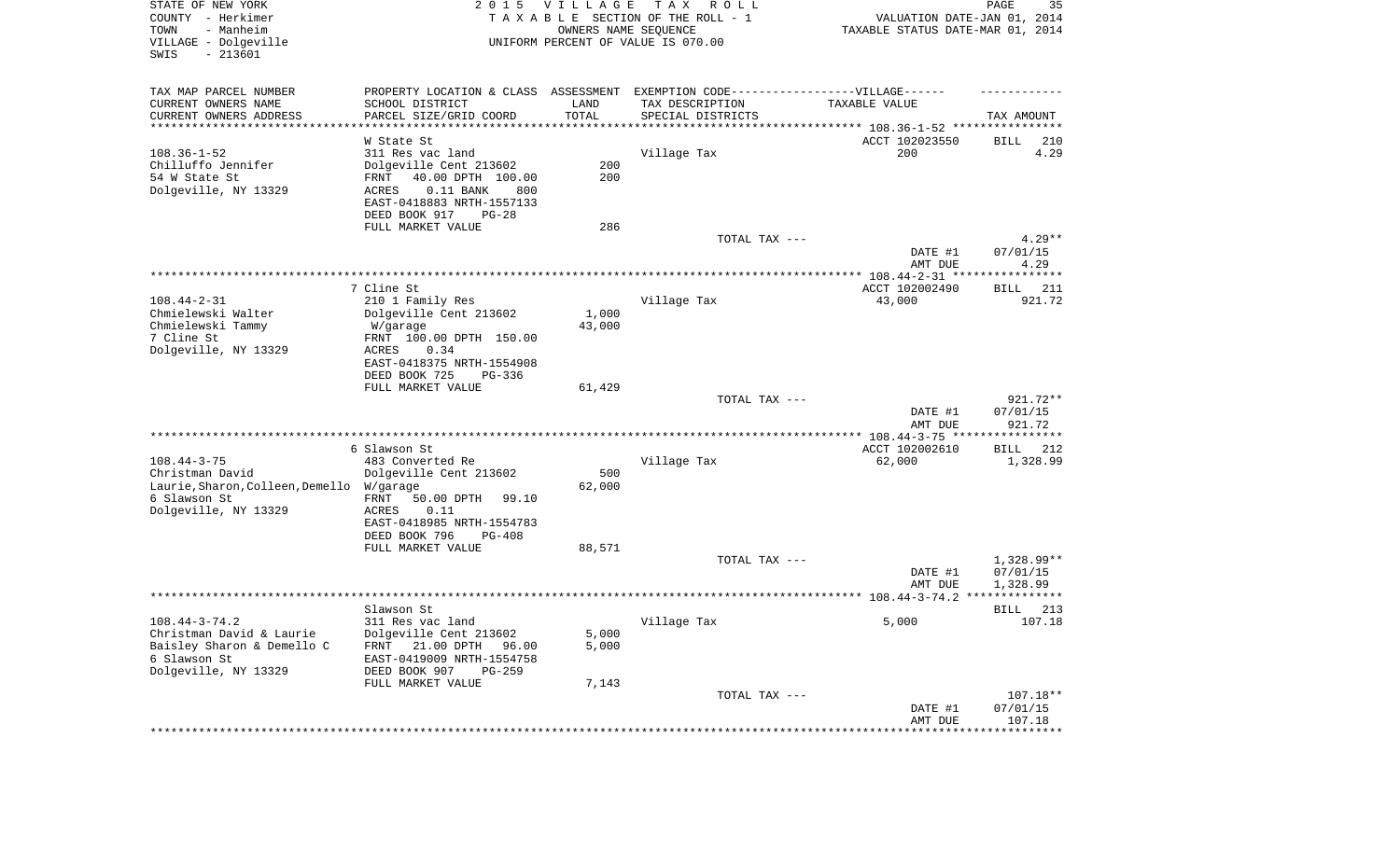| STATE OF NEW YORK<br>COUNTY - Herkimer<br>- Manheim<br>TOWN<br>VILLAGE - Dolgeville<br>$-213601$<br>SWIS | 2 0 1 5                                                                                                                          | VILLAGE       | T A X<br>R O L L<br>TAXABLE SECTION OF THE ROLL - 1<br>OWNERS NAME SEQUENCE<br>UNIFORM PERCENT OF VALUE IS 070.00                                                                           | VALUATION DATE-JAN 01, 2014<br>TAXABLE STATUS DATE-MAR 01, 2014 | PAGE<br>36                     |
|----------------------------------------------------------------------------------------------------------|----------------------------------------------------------------------------------------------------------------------------------|---------------|---------------------------------------------------------------------------------------------------------------------------------------------------------------------------------------------|-----------------------------------------------------------------|--------------------------------|
| TAX MAP PARCEL NUMBER<br>CURRENT OWNERS NAME<br>CURRENT OWNERS ADDRESS<br>********************           | SCHOOL DISTRICT<br>PARCEL SIZE/GRID COORD                                                                                        | LAND<br>TOTAL | PROPERTY LOCATION & CLASS ASSESSMENT EXEMPTION CODE-----------------VILLAGE------<br>TAX DESCRIPTION<br>SPECIAL DISTRICTS<br>********************************* 108.52-4-19 **************** | TAXABLE VALUE                                                   | TAX AMOUNT                     |
|                                                                                                          | 30 Lamberson St                                                                                                                  |               |                                                                                                                                                                                             | ACCT 102003090                                                  | BILL<br>214                    |
| $108.52 - 4 - 19$                                                                                        | 220 2 Family Res                                                                                                                 |               | VET WAR CT 41121                                                                                                                                                                            | 6,300                                                           |                                |
| Cicciarelli Jennie<br>Cicciarelli Cynthia<br>30 Lamberson St<br>Dolgeville, NY 13329                     | Dolgeville Cent 213602<br>W/garage<br>FRNT 150.00 DPTH<br>73.00<br>ACRES<br>0.25                                                 | 500<br>47,000 | Village Tax                                                                                                                                                                                 | 40,700                                                          | 872.42                         |
|                                                                                                          | EAST-0419611 NRTH-1553638<br>DEED BOOK 856<br>$PG-330$                                                                           |               |                                                                                                                                                                                             |                                                                 |                                |
|                                                                                                          | FULL MARKET VALUE                                                                                                                | 67,143        | TOTAL TAX ---                                                                                                                                                                               |                                                                 | 872.42**                       |
|                                                                                                          |                                                                                                                                  |               |                                                                                                                                                                                             | DATE #1<br>AMT DUE                                              | 07/01/15<br>872.42             |
|                                                                                                          |                                                                                                                                  |               |                                                                                                                                                                                             |                                                                 |                                |
|                                                                                                          | 56 W State St                                                                                                                    |               |                                                                                                                                                                                             | ACCT 102021810                                                  | BILL 215                       |
| $108.36 - 1 - 53.1$                                                                                      | 210 1 Family Res                                                                                                                 |               | Village Tax                                                                                                                                                                                 | 45,000                                                          | 964.59                         |
| Clark Daniel S<br>Clark Laurie A<br>56 W State St<br>Dolgeville, NY 13329                                | Dolgeville Cent 213602<br>FRNT<br>42.50 DPTH 160.00<br>ACRES<br>$0.13$ BANK<br>184<br>EAST-0418837 NRTH-1557152<br>DEED BOOK 913 | 400<br>45,000 |                                                                                                                                                                                             |                                                                 |                                |
|                                                                                                          | PG-179<br>FULL MARKET VALUE                                                                                                      | 64,286        |                                                                                                                                                                                             |                                                                 |                                |
|                                                                                                          |                                                                                                                                  |               | TOTAL TAX ---                                                                                                                                                                               | DATE #1<br>AMT DUE                                              | 964.59**<br>07/01/15<br>964.59 |
|                                                                                                          |                                                                                                                                  |               |                                                                                                                                                                                             | ********** 108.36-3-28 **                                       | ********                       |
| $108.36 - 3 - 28$                                                                                        | 137 N Main St<br>210 1 Family Res                                                                                                |               | Village Tax                                                                                                                                                                                 | ACCT 102022590<br>29,200                                        | 216<br>BILL<br>625.91          |
| Clark Deborah A                                                                                          | Dolgeville Cent 213602                                                                                                           | 400           |                                                                                                                                                                                             |                                                                 |                                |
| 137 N Main St<br>Dolgeville, NY 13329                                                                    | W/garage<br>FRNT<br>35.00 DPTH 173.00<br>ACRES<br>$0.13$ BANK<br>135                                                             | 29,200        |                                                                                                                                                                                             |                                                                 |                                |
|                                                                                                          | EAST-0419986 NRTH-1557100<br>DEED BOOK 1150 PG-372                                                                               |               |                                                                                                                                                                                             |                                                                 |                                |
|                                                                                                          | FULL MARKET VALUE                                                                                                                | 41,714        |                                                                                                                                                                                             |                                                                 |                                |
|                                                                                                          |                                                                                                                                  |               | TOTAL TAX ---                                                                                                                                                                               | DATE #1<br>AMT DUE                                              | 625.91**<br>07/01/15<br>625.91 |
|                                                                                                          |                                                                                                                                  |               |                                                                                                                                                                                             |                                                                 | *****                          |
|                                                                                                          | 12 Rundell St                                                                                                                    |               |                                                                                                                                                                                             | ACCT 102029310                                                  | 217<br>BILL                    |
| $108.52 - 3 - 34$<br>Clavette Donald L<br>Clavette Constance J                                           | 210 1 Family Res<br>Dolgeville Cent 213602<br>W/garage                                                                           | 500<br>40,000 | VET WAR CT 41121<br>Village Tax                                                                                                                                                             | 6,000<br>34,000                                                 | 728.80                         |
| 12 Rundell St<br>Dolgeville, NY 13329                                                                    | FRNT<br>50.00 DPTH 135.10<br>0.15<br>ACRES<br>EAST-0419332 NRTH-1553712<br>DEED BOOK 1300<br><b>PG-508</b>                       |               |                                                                                                                                                                                             |                                                                 |                                |
|                                                                                                          | FULL MARKET VALUE                                                                                                                | 57,143        |                                                                                                                                                                                             |                                                                 |                                |
|                                                                                                          |                                                                                                                                  |               | TOTAL TAX ---                                                                                                                                                                               | DATE #1<br>AMT DUE                                              | 728.80**<br>07/01/15<br>728.80 |
|                                                                                                          |                                                                                                                                  |               |                                                                                                                                                                                             |                                                                 | *********                      |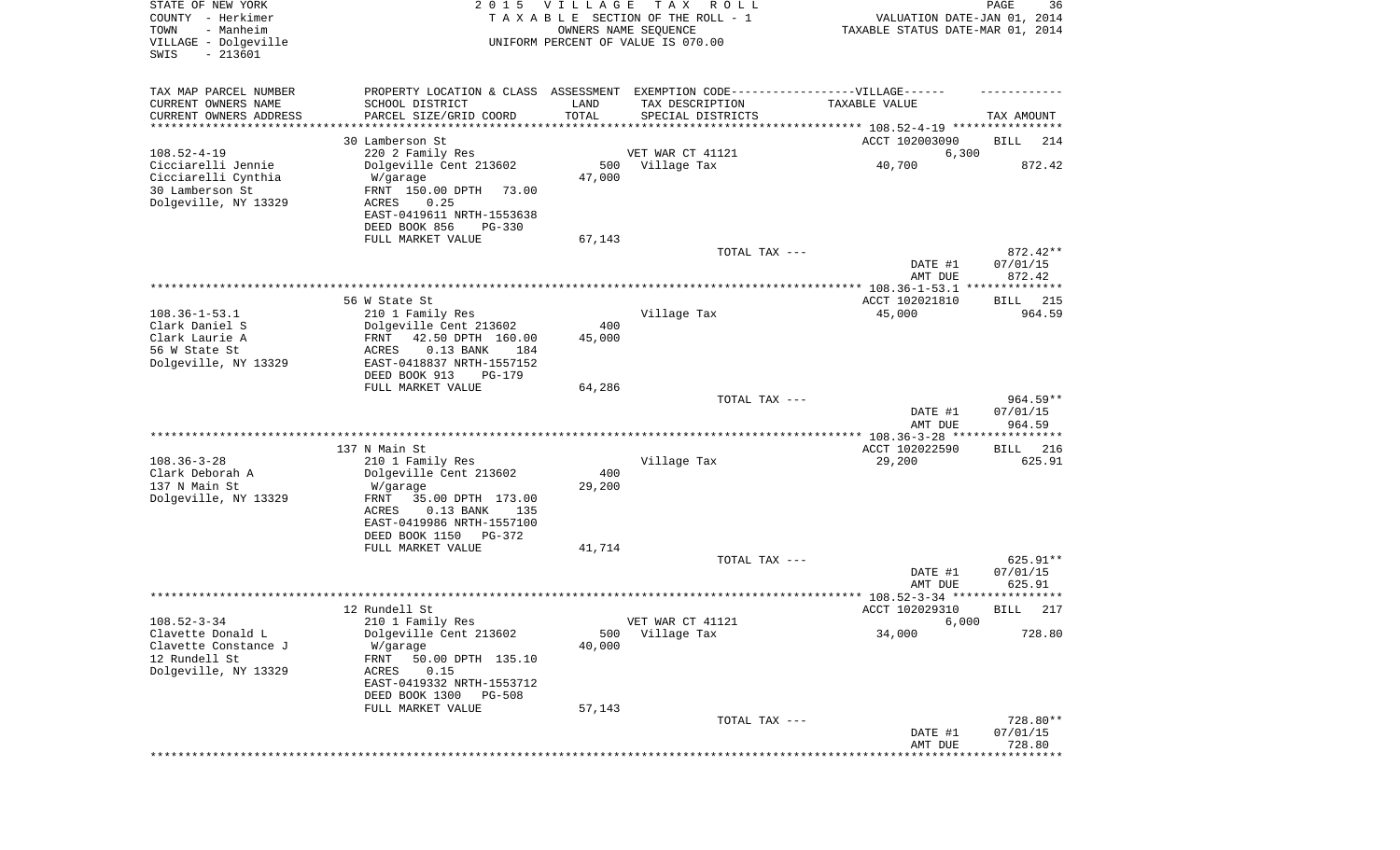| STATE OF NEW YORK<br>COUNTY - Herkimer<br>- Manheim<br>TOWN<br>VILLAGE - Dolgeville<br>SWIS<br>$-213601$ | 2 0 1 5                                                                           | <b>VILLAGE</b><br>OWNERS NAME SEQUENCE | TAX ROLL<br>TAXABLE SECTION OF THE ROLL - 1<br>UNIFORM PERCENT OF VALUE IS 070.00 | VALUATION DATE-JAN 01, 2014<br>TAXABLE STATUS DATE-MAR 01, 2014 | PAGE<br>37                     |
|----------------------------------------------------------------------------------------------------------|-----------------------------------------------------------------------------------|----------------------------------------|-----------------------------------------------------------------------------------|-----------------------------------------------------------------|--------------------------------|
| TAX MAP PARCEL NUMBER                                                                                    | PROPERTY LOCATION & CLASS ASSESSMENT EXEMPTION CODE-----------------VILLAGE------ |                                        |                                                                                   |                                                                 |                                |
| CURRENT OWNERS NAME                                                                                      | SCHOOL DISTRICT                                                                   | LAND                                   | TAX DESCRIPTION                                                                   | TAXABLE VALUE                                                   |                                |
| CURRENT OWNERS ADDRESS<br>*********************                                                          | PARCEL SIZE/GRID COORD<br>*****************                                       | TOTAL<br>**********                    | SPECIAL DISTRICTS                                                                 |                                                                 | TAX AMOUNT                     |
|                                                                                                          | 144 N Main St                                                                     |                                        |                                                                                   | ACCT 102030150                                                  | 218<br>BILL                    |
| $108.36 - 4 - 13$                                                                                        | 210 1 Family Res                                                                  |                                        | Village Tax                                                                       | 26,000                                                          | 557.32                         |
| Clavette Paul D                                                                                          | Dolgeville Cent 213602                                                            | 600                                    |                                                                                   |                                                                 |                                |
| Clavette Elaine                                                                                          | FRNT<br>60.00 DPTH 196.00                                                         | 26,000                                 |                                                                                   |                                                                 |                                |
| 144 North Main St<br>Dolgeville, NY 13329                                                                | 0.26<br>ACRES<br>EAST-0420233 NRTH-1557171                                        |                                        |                                                                                   |                                                                 |                                |
|                                                                                                          | DEED BOOK 704<br>PG-874                                                           |                                        |                                                                                   |                                                                 |                                |
|                                                                                                          | FULL MARKET VALUE                                                                 | 37,143                                 |                                                                                   |                                                                 |                                |
|                                                                                                          |                                                                                   |                                        | TOTAL TAX ---                                                                     | DATE #1<br>AMT DUE                                              | 557.32**<br>07/01/15<br>557.32 |
|                                                                                                          |                                                                                   |                                        |                                                                                   |                                                                 |                                |
|                                                                                                          | 142 N Main St                                                                     |                                        |                                                                                   | ACCT 102008430                                                  | <b>BILL</b><br>219             |
| $108.36 - 4 - 14$                                                                                        | 312 Vac w/imprv                                                                   |                                        | Village Tax                                                                       | 4,000                                                           | 85.74                          |
| Clavette Paul D<br>Clavette Elaine                                                                       | Dolgeville Cent 213602<br>Garage                                                  | 1,000<br>4,000                         |                                                                                   |                                                                 |                                |
| 144 N Main St                                                                                            | 35.00 DPTH 182.00<br>FRNT                                                         |                                        |                                                                                   |                                                                 |                                |
| Dolgeville, NY 13329                                                                                     | ACRES<br>0.14                                                                     |                                        |                                                                                   |                                                                 |                                |
|                                                                                                          | EAST-0420220 NRTH-1557125                                                         |                                        |                                                                                   |                                                                 |                                |
|                                                                                                          | DEED BOOK 1093<br>$PG-315$<br>FULL MARKET VALUE                                   | 5,714                                  |                                                                                   |                                                                 |                                |
|                                                                                                          |                                                                                   |                                        | TOTAL TAX ---                                                                     |                                                                 | 85.74**                        |
|                                                                                                          |                                                                                   |                                        |                                                                                   | DATE #1<br>AMT DUE                                              | 07/01/15<br>85.74              |
|                                                                                                          |                                                                                   |                                        |                                                                                   | ************ 108.44-3-16.1 ***************                      |                                |
| $108.44 - 3 - 16.1$                                                                                      | 10 N Helmer Ave<br>220 2 Family Res                                               |                                        | Village Tax                                                                       | ACCT 102010740<br>40,000                                        | 220<br>BILL<br>857.41          |
| Clifford Edward J Jr.                                                                                    | Dolgeville Cent 213602                                                            | 1,400                                  |                                                                                   |                                                                 |                                |
| 10 N Helmer Ave                                                                                          | 60.00 DPTH<br>70.00<br>FRNT                                                       | 40,000                                 |                                                                                   |                                                                 |                                |
| Dolgeville, NY 13329                                                                                     | ACRES<br>0.10                                                                     |                                        |                                                                                   |                                                                 |                                |
|                                                                                                          | EAST-0419522 NRTH-1556064<br>DEED BOOK 1236<br>PG-322                             |                                        |                                                                                   |                                                                 |                                |
|                                                                                                          | FULL MARKET VALUE                                                                 | 57,143                                 |                                                                                   |                                                                 |                                |
|                                                                                                          |                                                                                   |                                        | TOTAL TAX ---                                                                     |                                                                 | 857.41**                       |
|                                                                                                          |                                                                                   |                                        |                                                                                   | DATE #1                                                         | 07/01/15                       |
|                                                                                                          |                                                                                   |                                        |                                                                                   | AMT DUE                                                         | 857.41<br>**********           |
|                                                                                                          | 112 S Main St                                                                     |                                        |                                                                                   | ACCT 102019530                                                  | 221<br>BILL                    |
| $108.52 - 1 - 66$                                                                                        | 210 1 Family Res                                                                  |                                        | Village Tax                                                                       | 50,300                                                          | 1,078.20                       |
| Clough Paul C                                                                                            | Dolgeville Cent 213602                                                            | 700                                    |                                                                                   |                                                                 |                                |
| Clough Barbara<br>112 S Main St                                                                          | W/garage<br>FRNT<br>69.00 DPTH 300.00                                             | 50,300                                 |                                                                                   |                                                                 |                                |
| Dolgeville, NY 13329                                                                                     | ACRES<br>$0.50$ BANK<br>135                                                       |                                        |                                                                                   |                                                                 |                                |
|                                                                                                          | EAST-0418278 NRTH-1553676                                                         |                                        |                                                                                   |                                                                 |                                |
|                                                                                                          | DEED BOOK 871<br>PG-381                                                           |                                        |                                                                                   |                                                                 |                                |
|                                                                                                          | FULL MARKET VALUE                                                                 | 71,857                                 | TOTAL TAX ---                                                                     |                                                                 | 1,078.20**                     |
|                                                                                                          |                                                                                   |                                        |                                                                                   | DATE #1                                                         | 07/01/15                       |
|                                                                                                          |                                                                                   |                                        |                                                                                   | AMT DUE                                                         | 1,078.20                       |
|                                                                                                          |                                                                                   |                                        |                                                                                   |                                                                 |                                |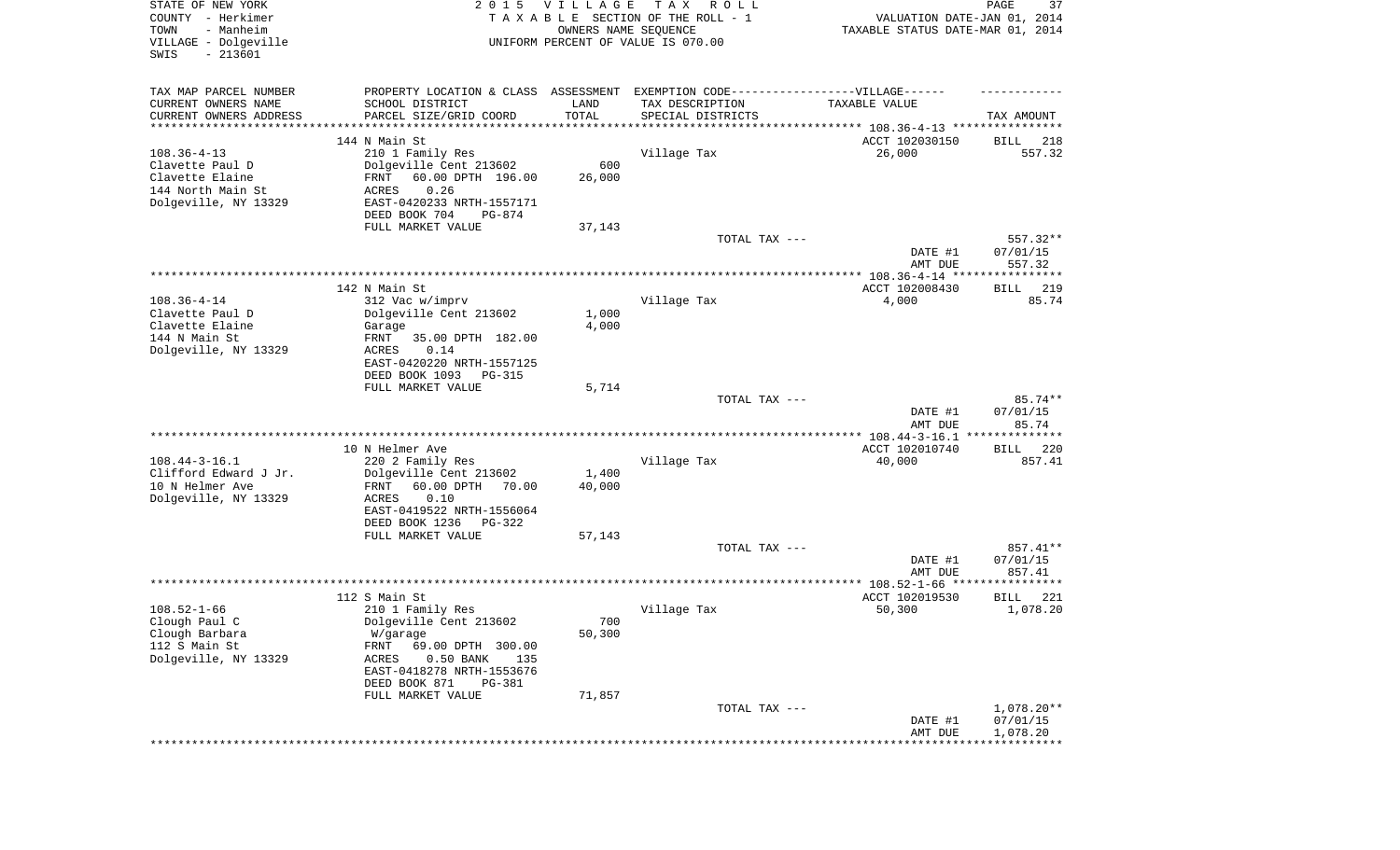| STATE OF NEW YORK<br>COUNTY - Herkimer<br>- Manheim<br>TOWN<br>VILLAGE - Dolgeville<br>SWIS<br>$-213601$ | 2 0 1 5                                                 | <b>VILLAGE</b><br>OWNERS NAME SEQUENCE | T A X<br>R O L L<br>TAXABLE SECTION OF THE ROLL - 1<br>UNIFORM PERCENT OF VALUE IS 070.00 | VALUATION DATE-JAN 01, 2014<br>TAXABLE STATUS DATE-MAR 01, 2014 | PAGE<br>38               |
|----------------------------------------------------------------------------------------------------------|---------------------------------------------------------|----------------------------------------|-------------------------------------------------------------------------------------------|-----------------------------------------------------------------|--------------------------|
| TAX MAP PARCEL NUMBER<br>CURRENT OWNERS NAME                                                             | PROPERTY LOCATION & CLASS ASSESSMENT<br>SCHOOL DISTRICT | LAND                                   | EXEMPTION CODE-----------------VILLAGE------<br>TAX DESCRIPTION                           | TAXABLE VALUE                                                   |                          |
| CURRENT OWNERS ADDRESS<br>*********************                                                          | PARCEL SIZE/GRID COORD                                  | TOTAL<br>*********                     | SPECIAL DISTRICTS                                                                         | ***************************** 108.52-3-17 ****************      | TAX AMOUNT               |
|                                                                                                          | 15 Howard St                                            |                                        |                                                                                           | ACCT 102029640                                                  | 222<br>BILL              |
| $108.52 - 3 - 17$                                                                                        | 210 1 Family Res                                        |                                        | Village Tax                                                                               | 43,800                                                          | 938.87                   |
| Combs Charles A                                                                                          | Dolgeville Cent 213602                                  | 700                                    |                                                                                           |                                                                 |                          |
| Combs Diane P                                                                                            | W/garage                                                | 43,800                                 |                                                                                           |                                                                 |                          |
| 15 Howard St                                                                                             | FRNT<br>66.00 DPTH 111.00                               |                                        |                                                                                           |                                                                 |                          |
| Dolgeville, NY 13329                                                                                     | ACRES<br>0.16                                           |                                        |                                                                                           |                                                                 |                          |
|                                                                                                          | EAST-0419089 NRTH-1553663                               |                                        |                                                                                           |                                                                 |                          |
|                                                                                                          | DEED BOOK 709<br>PG-1002                                |                                        |                                                                                           |                                                                 |                          |
|                                                                                                          | FULL MARKET VALUE                                       | 62,571                                 |                                                                                           |                                                                 |                          |
|                                                                                                          |                                                         |                                        | TOTAL TAX ---                                                                             |                                                                 | 938.87**                 |
|                                                                                                          |                                                         |                                        |                                                                                           | DATE #1<br>AMT DUE                                              | 07/01/15<br>938.87       |
|                                                                                                          |                                                         |                                        |                                                                                           |                                                                 |                          |
| $108.35 - 1 - 2$                                                                                         | 221 W State St Ext                                      |                                        |                                                                                           | ACCT 102000960                                                  | BILL 223                 |
| Comstock Colin D                                                                                         | 210 1 Family Res<br>Dolgeville Cent 213602              | 2,000                                  | Village Tax                                                                               | 52,000                                                          | 1,114.64                 |
| 221 W State St                                                                                           | W/garage                                                | 52,000                                 |                                                                                           |                                                                 |                          |
| Dolgeville, NY 13329                                                                                     | 1.00 BANK<br>ACRES<br>055                               |                                        |                                                                                           |                                                                 |                          |
|                                                                                                          | EAST-0416497 NRTH-1558771<br>DEED BOOK 888<br>PG-688    |                                        |                                                                                           |                                                                 |                          |
|                                                                                                          | FULL MARKET VALUE                                       | 74,286                                 |                                                                                           |                                                                 |                          |
|                                                                                                          |                                                         |                                        | TOTAL TAX ---                                                                             |                                                                 | 1,114.64**               |
|                                                                                                          |                                                         |                                        |                                                                                           | DATE #1<br>AMT DUE                                              | 07/01/15<br>1,114.64     |
|                                                                                                          |                                                         |                                        |                                                                                           |                                                                 |                          |
|                                                                                                          | 15 Millers Grove Rd                                     |                                        |                                                                                           |                                                                 | <b>BILL</b><br>224       |
| $108.27 - 1 - 14$                                                                                        | 240 Rural res                                           |                                        | VET COM CT 41131                                                                          | 10,500                                                          |                          |
| Comstock Daniel M                                                                                        | Dolgeville Cent 213602                                  | 12,000                                 | Village Tax                                                                               | 99,500                                                          | 2,132.81                 |
| Comstock Gale A                                                                                          | FRNT 1172.00 DPTH                                       | 110,000                                |                                                                                           |                                                                 |                          |
| 15 Millers Grove Rd                                                                                      | ACRES<br>11.00                                          |                                        |                                                                                           |                                                                 |                          |
| Dolgeville, NY 13329                                                                                     | EAST-0416486 NRTH-1559638<br>DEED BOOK 1170<br>PG-376   |                                        |                                                                                           |                                                                 |                          |
|                                                                                                          | FULL MARKET VALUE                                       | 157,143                                |                                                                                           |                                                                 |                          |
|                                                                                                          |                                                         |                                        | TOTAL TAX ---                                                                             |                                                                 | 2,132.81**               |
|                                                                                                          |                                                         |                                        |                                                                                           | DATE #1                                                         | 07/01/15                 |
|                                                                                                          |                                                         |                                        |                                                                                           | AMT DUE                                                         | 2,132.81                 |
|                                                                                                          |                                                         |                                        |                                                                                           |                                                                 | * * * * * * * * * * *    |
|                                                                                                          | 87 N Helmer Ave                                         |                                        |                                                                                           | ACCT 102003360                                                  | BILL<br>225              |
| $108.36 - 2 - 4$                                                                                         | 432 Gas station                                         |                                        | Village Tax                                                                               | 105,000                                                         | 2,250.71                 |
| Comstock Daniel M                                                                                        | Dolgeville Cent 213602                                  | 2,500                                  |                                                                                           |                                                                 |                          |
| Comstock Gale                                                                                            | FRNT 58.00 DPTH 212.30                                  | 105,000                                |                                                                                           |                                                                 |                          |
| 15 Millers Grove Rd                                                                                      | ACRES<br>0.28                                           |                                        |                                                                                           |                                                                 |                          |
| Dolgeville, NY 13329                                                                                     | EAST-0419504 NRTH-1558460                               |                                        |                                                                                           |                                                                 |                          |
|                                                                                                          | DEED BOOK 744<br>$PG-34$                                |                                        |                                                                                           |                                                                 |                          |
|                                                                                                          | FULL MARKET VALUE                                       | 150,000                                |                                                                                           |                                                                 |                          |
|                                                                                                          |                                                         |                                        | TOTAL TAX ---                                                                             | DATE #1                                                         | $2,250.71**$<br>07/01/15 |
|                                                                                                          |                                                         |                                        |                                                                                           | AMT DUE                                                         | 2,250.71                 |
|                                                                                                          |                                                         |                                        |                                                                                           |                                                                 |                          |
|                                                                                                          |                                                         |                                        |                                                                                           |                                                                 |                          |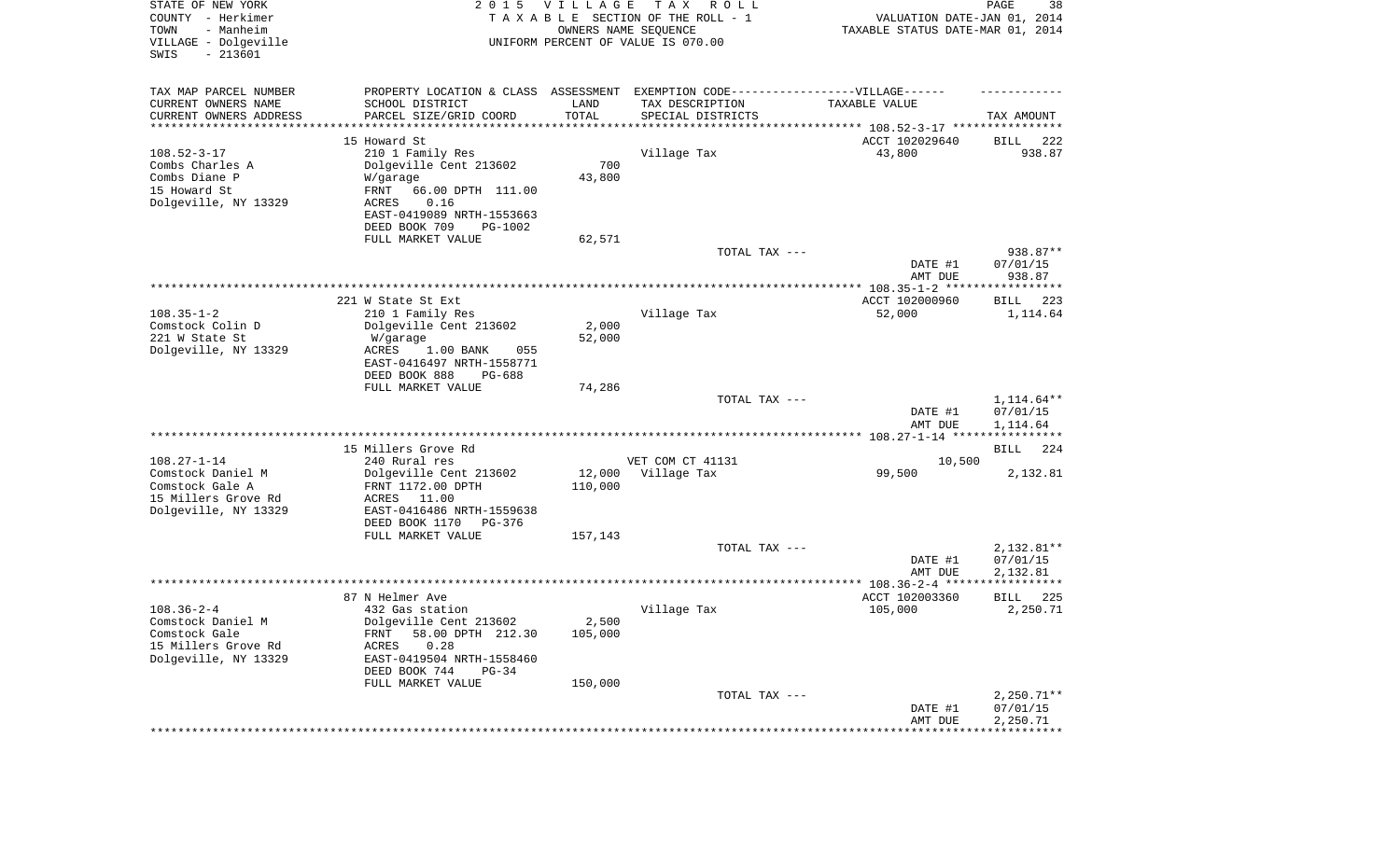| STATE OF NEW YORK<br>COUNTY - Herkimer<br>TOWN<br>- Manheim<br>VILLAGE - Dolgeville<br>SWIS<br>$-213601$ | 2 0 1 5                                                                                                                                                                                                      | <b>VILLAGE</b><br>OWNERS NAME SEQUENCE | T A X<br>R O L L<br>TAXABLE SECTION OF THE ROLL - 1<br>UNIFORM PERCENT OF VALUE IS 070.00                                                                                                       | VALUATION DATE-JAN 01, 2014<br>TAXABLE STATUS DATE-MAR 01, 2014 | 39<br>PAGE                                        |
|----------------------------------------------------------------------------------------------------------|--------------------------------------------------------------------------------------------------------------------------------------------------------------------------------------------------------------|----------------------------------------|-------------------------------------------------------------------------------------------------------------------------------------------------------------------------------------------------|-----------------------------------------------------------------|---------------------------------------------------|
| TAX MAP PARCEL NUMBER<br>CURRENT OWNERS NAME<br>CURRENT OWNERS ADDRESS<br>********************           | SCHOOL DISTRICT<br>PARCEL SIZE/GRID COORD                                                                                                                                                                    | LAND<br>TOTAL<br>**********            | PROPERTY LOCATION & CLASS ASSESSMENT EXEMPTION CODE----------------VILLAGE------<br>TAX DESCRIPTION<br>SPECIAL DISTRICTS<br>************************************* 108.36-2-5 ****************** | TAXABLE VALUE                                                   | TAX AMOUNT                                        |
| $108.36 - 2 - 5$<br>Comstock Daniel M<br>Comstock Gale<br>15 Millers Grove Rd<br>Dolgeville, NY 13329    | 83 N Helmer Ave<br>230 3 Family Res<br>Dolgeville Cent 213602<br>75.00 DPTH 212.30<br>FRNT<br>0.32<br>ACRES<br>EAST-0419469 NRTH-1558394<br>DEED BOOK 744<br>$PG-32$<br>FULL MARKET VALUE                    | 800<br>54,000<br>77,143                | Village Tax                                                                                                                                                                                     | ACCT 102003510<br>54,000                                        | 226<br>BILL<br>1,157.51                           |
|                                                                                                          |                                                                                                                                                                                                              |                                        | TOTAL TAX ---                                                                                                                                                                                   | DATE #1<br>AMT DUE                                              | $1,157.51**$<br>07/01/15<br>1,157.51              |
| $108.36 - 3 - 79$<br>Comstock Daniel M<br>Comstock Gale A<br>15 Millers Grove Rd<br>Dolgeville, NY 13329 | 98 N Helmer Ave<br>483 Converted Re<br>Dolgeville Cent 213602<br>FRNT 150.00 DPTH 100.00<br>0.34<br>ACRES<br>EAST-0419684 NRTH-1558392<br>DEED BOOK 1113<br>PG-581                                           | 1,500<br>40,000                        | Village Tax                                                                                                                                                                                     | ACCT 102003570<br>40,000                                        | 227<br>BILL<br>857.41                             |
|                                                                                                          | FULL MARKET VALUE                                                                                                                                                                                            | 57,143                                 | TOTAL TAX ---                                                                                                                                                                                   | DATE #1<br>AMT DUE                                              | 857.41**<br>07/01/15<br>857.41                    |
| $108.51 - 1 - 2$<br>Contino Domiano V<br>Contino Lois<br>91 Spencer St<br>Dolgeville, NY 13329           | 91 Spencer St Ext<br>210 1 Family Res<br>Dolgeville Cent 213602<br>W/garage<br>FRNT 205.50 DPTH 150.00<br><b>ACRES</b><br>0.71<br>EAST-0416546 NRTH-1554275<br>DEED BOOK 1272<br>PG-238<br>FULL MARKET VALUE | 2,100<br>88,000<br>125,714             | VET WAR CT 41121<br>Village Tax                                                                                                                                                                 | ACCT 102003660<br>6,300<br>81,700                               | <b>BILL</b><br>228<br>1,751.26                    |
|                                                                                                          |                                                                                                                                                                                                              |                                        | TOTAL TAX ---                                                                                                                                                                                   | DATE #1<br>AMT DUE                                              | $1,751.26**$<br>07/01/15<br>1,751.26              |
|                                                                                                          |                                                                                                                                                                                                              |                                        |                                                                                                                                                                                                 |                                                                 | *************                                     |
| $108.52 - 2 - 22.1$<br>Cookinham Scott T<br>555 Beecher Rd<br>Poland, NY 13431                           | 103 S Main St<br>312 Vac w/imprv<br>Dolgeville Cent 213602<br>103 S Main St.<br>ACRES<br>0.22<br>EAST-0418609 NRTH-1553414<br>DEED BOOK 1504<br><b>PG-707</b><br>FULL MARKET VALUE                           | 6,000<br>7,500<br>10,714               | Village Tax                                                                                                                                                                                     | ACCT 102030030<br>7,500                                         | 229<br><b>BILL</b><br>160.76                      |
|                                                                                                          |                                                                                                                                                                                                              |                                        | TOTAL TAX ---                                                                                                                                                                                   | DATE #1<br>AMT DUE<br>*******************                       | $160.76**$<br>07/01/15<br>160.76<br>************* |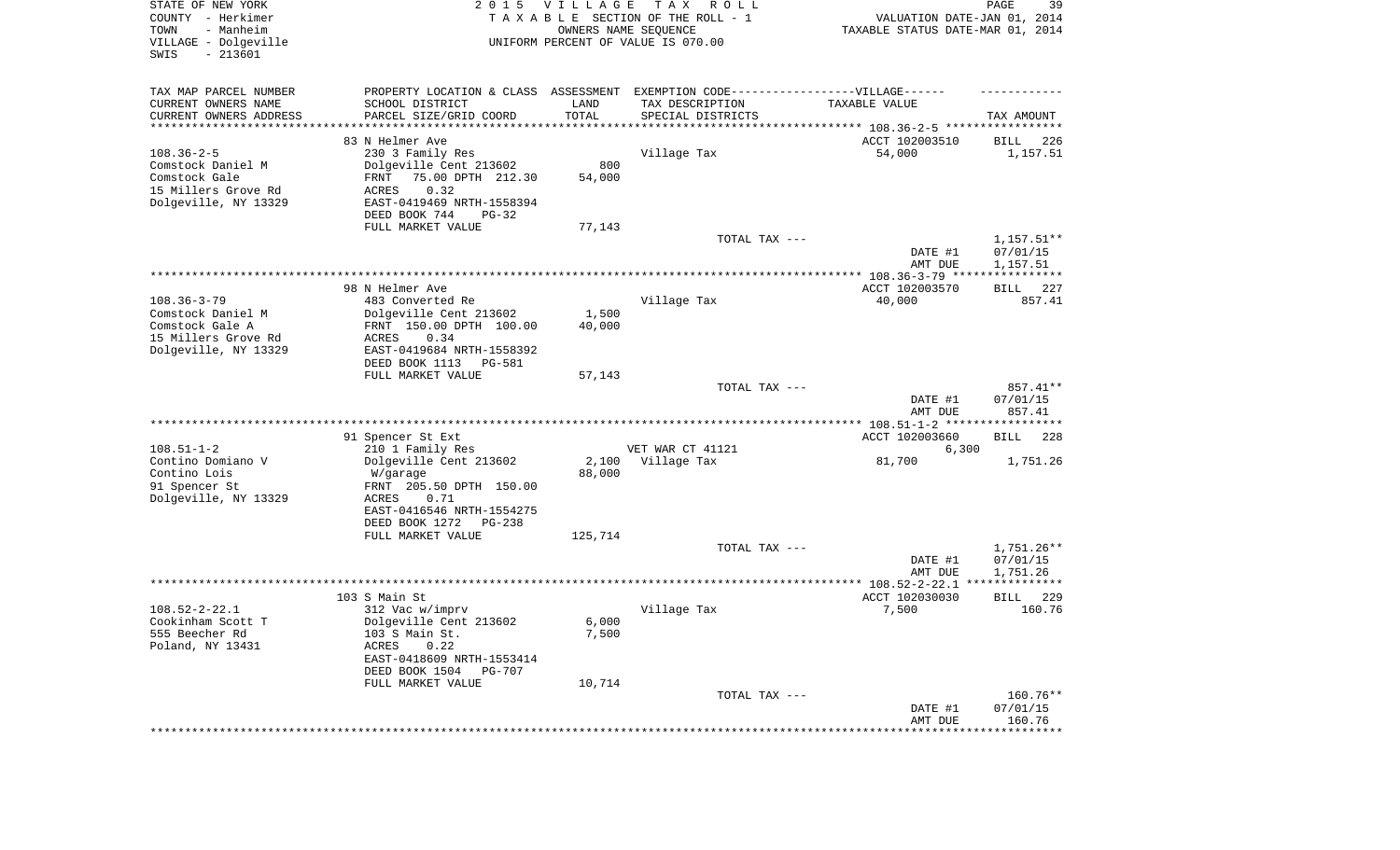| STATE OF NEW YORK                         | 2 0 1 5                                                                           | <b>VILLAGE</b> | TAX ROLL                           |                                  | PAGE<br>40           |
|-------------------------------------------|-----------------------------------------------------------------------------------|----------------|------------------------------------|----------------------------------|----------------------|
| COUNTY - Herkimer                         |                                                                                   |                | TAXABLE SECTION OF THE ROLL - 1    | VALUATION DATE-JAN 01, 2014      |                      |
| - Manheim<br>TOWN                         |                                                                                   |                | OWNERS NAME SEOUENCE               | TAXABLE STATUS DATE-MAR 01, 2014 |                      |
| VILLAGE - Dolgeville<br>$-213601$<br>SWIS |                                                                                   |                | UNIFORM PERCENT OF VALUE IS 070.00 |                                  |                      |
|                                           |                                                                                   |                |                                    |                                  |                      |
| TAX MAP PARCEL NUMBER                     | PROPERTY LOCATION & CLASS ASSESSMENT EXEMPTION CODE-----------------VILLAGE------ |                |                                    |                                  |                      |
| CURRENT OWNERS NAME                       | SCHOOL DISTRICT                                                                   | LAND           | TAX DESCRIPTION                    | TAXABLE VALUE                    |                      |
| CURRENT OWNERS ADDRESS                    | PARCEL SIZE/GRID COORD                                                            | TOTAL          | SPECIAL DISTRICTS                  |                                  | TAX AMOUNT           |
|                                           | 171 N Main St                                                                     |                |                                    | ACCT 102005460                   | <b>BILL</b><br>230   |
| $108.36 - 3 - 11$                         | 210 1 Family Res                                                                  |                | Village Tax                        | 29,000                           | 621.62               |
| Cool Community Consulting                 | Dolgeville Cent 213602                                                            | 500            |                                    |                                  |                      |
| Cool Michele                              | 52.00 DPTH 142.00<br>FRNT                                                         | 29,000         |                                    |                                  |                      |
| 192 Stahl Rd                              | 0.16<br>ACRES                                                                     |                |                                    |                                  |                      |
| Dolgeville, NY 13329                      | EAST-0420165 NRTH-1557931                                                         |                |                                    |                                  |                      |
|                                           | DEED BOOK 1495<br>$PG-363$                                                        |                |                                    |                                  |                      |
|                                           | FULL MARKET VALUE                                                                 | 41,429         |                                    |                                  |                      |
|                                           |                                                                                   |                | TOTAL TAX ---                      |                                  | $621.62**$           |
|                                           |                                                                                   |                |                                    | DATE #1                          | 07/01/15             |
|                                           |                                                                                   |                |                                    | AMT DUE                          | 621.62               |
|                                           |                                                                                   |                |                                    | ****** 108.44-1-3 *****          |                      |
|                                           | 21 W State St                                                                     |                |                                    | ACCT 102016260                   | 231<br>BILL          |
| $108.44 - 1 - 3$                          | 210 1 Family Res                                                                  |                | Village Tax                        | 47,000                           | 1,007.46             |
| Cool Jennifer A                           | Dolgeville Cent 213602                                                            | 400            |                                    |                                  |                      |
| 21 W State St                             | W/barn                                                                            | 47,000         |                                    |                                  |                      |
| Dolgeville, NY 13329                      | 38.00 DPTH 204.00<br>FRNT<br>0.16<br>ACRES                                        |                |                                    |                                  |                      |
| PRIOR OWNER ON 3/01/2014                  | EAST-0419378 NRTH-1556585                                                         |                |                                    |                                  |                      |
| Loucks Esther                             | DEED BOOK 1556<br>$PG-439$                                                        |                |                                    |                                  |                      |
|                                           | FULL MARKET VALUE                                                                 | 67,143         |                                    |                                  |                      |
|                                           |                                                                                   |                | TOTAL TAX ---                      |                                  | 1,007.46**           |
|                                           |                                                                                   |                |                                    | DATE #1<br>AMT DUE               | 07/01/15<br>1,007.46 |
|                                           |                                                                                   |                |                                    |                                  |                      |
|                                           | 80-84 N Main St                                                                   |                |                                    | ACCT 102004440                   | 232<br><b>BILL</b>   |
| $108.44 - 4 - 4.2$                        | 330 Vacant comm                                                                   |                | Village Tax                        | 200                              | 4.29                 |
| Cool Sheyrl                               | Dolgeville Cent 213602                                                            | 200            |                                    |                                  |                      |
| Stewart Florine<br>657 Nash Rd            | Rec Facility                                                                      | 200            |                                    |                                  |                      |
| Dolgeville, NY 13329                      | FRNT<br>85.00 DPTH<br>48.00<br>0.10<br>ACRES                                      |                |                                    |                                  |                      |
|                                           | EAST-0420029 NRTH-1556221                                                         |                |                                    |                                  |                      |
|                                           | DEED BOOK 1375<br>PG-70                                                           |                |                                    |                                  |                      |
|                                           | FULL MARKET VALUE                                                                 | 286            |                                    |                                  |                      |
|                                           |                                                                                   |                | TOTAL TAX ---                      |                                  | $4.29**$             |
|                                           |                                                                                   |                |                                    | DATE #1                          | 07/01/15             |
|                                           |                                                                                   |                |                                    | AMT DUE                          | 4.29                 |
|                                           |                                                                                   |                |                                    |                                  |                      |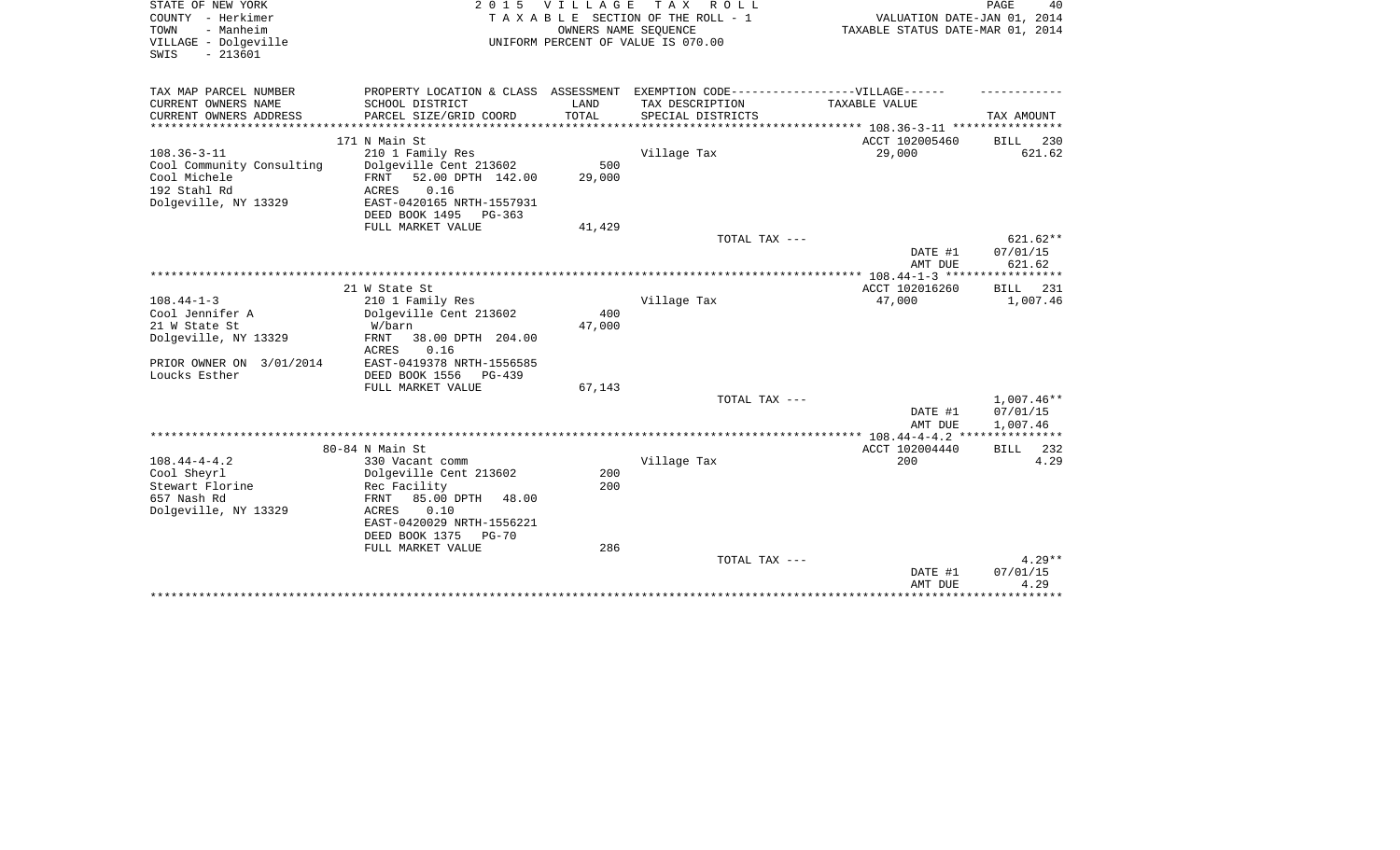| STATE OF NEW YORK<br>COUNTY - Herkimer<br>- Manheim<br>TOWN<br>VILLAGE - Dolgeville<br>$-213601$<br>SWIS | 2 0 1 5                                                                           | VILLAGE    | T A X<br>R O L L<br>TAXABLE SECTION OF THE ROLL - 1<br>OWNERS NAME SEQUENCE<br>UNIFORM PERCENT OF VALUE IS 070.00 | VALUATION DATE-JAN 01, 2014<br>TAXABLE STATUS DATE-MAR 01, 2014 | PAGE<br>41           |
|----------------------------------------------------------------------------------------------------------|-----------------------------------------------------------------------------------|------------|-------------------------------------------------------------------------------------------------------------------|-----------------------------------------------------------------|----------------------|
|                                                                                                          |                                                                                   |            |                                                                                                                   |                                                                 |                      |
| TAX MAP PARCEL NUMBER                                                                                    | PROPERTY LOCATION & CLASS ASSESSMENT EXEMPTION CODE-----------------VILLAGE------ |            |                                                                                                                   |                                                                 |                      |
| CURRENT OWNERS NAME                                                                                      | SCHOOL DISTRICT                                                                   | LAND       | TAX DESCRIPTION                                                                                                   | TAXABLE VALUE                                                   |                      |
| CURRENT OWNERS ADDRESS<br>*********************                                                          | PARCEL SIZE/GRID COORD<br>**********************                                  | TOTAL      | SPECIAL DISTRICTS                                                                                                 |                                                                 | TAX AMOUNT           |
|                                                                                                          | 33 N Helmer Ave                                                                   |            |                                                                                                                   | ACCT 102004800                                                  | <b>BILL</b><br>233   |
| $108.36 - 1 - 35$                                                                                        | 210 1 Family Res                                                                  |            | VET WAR CT 41121                                                                                                  | 6,300                                                           |                      |
| Costa Joseph                                                                                             | Dolgeville Cent 213602                                                            |            | 500 AGED-ALL<br>41800                                                                                             | 21,150                                                          |                      |
| Costa Dorothy                                                                                            | W/garage                                                                          | 48,600     | Village Tax                                                                                                       | 21,150                                                          | 453.36               |
| 33 N Helmer Ave<br>Dolgeville, NY 13329                                                                  | FRNT<br>50.00 DPTH 121.00<br>0.13<br>ACRES                                        |            | XC991 Water relevy                                                                                                | 396.00 MT M                                                     | 396.00               |
|                                                                                                          | EAST-0419587 NRTH-1556827                                                         |            |                                                                                                                   |                                                                 |                      |
|                                                                                                          | DEED BOOK 729<br>$PG-41$                                                          |            |                                                                                                                   |                                                                 |                      |
|                                                                                                          | FULL MARKET VALUE                                                                 | 69,429     |                                                                                                                   |                                                                 |                      |
|                                                                                                          |                                                                                   |            | TOTAL TAX ---                                                                                                     |                                                                 | 849.36**             |
|                                                                                                          |                                                                                   |            |                                                                                                                   | DATE #1                                                         | 07/01/15             |
|                                                                                                          |                                                                                   |            |                                                                                                                   | AMT DUE                                                         | 849.36               |
|                                                                                                          | 14 Beaver St                                                                      |            |                                                                                                                   | ACCT 102018900                                                  | 234<br>BILL          |
| $108.44 - 2 - 12$                                                                                        | 210 1 Family Res                                                                  |            | VET WAR CT 41121                                                                                                  | 6,300                                                           |                      |
| Costanzo Anthony                                                                                         | Dolgeville Cent 213602                                                            | 800        | Village Tax                                                                                                       | 60,500                                                          | 1,296.84             |
| Costanzo Susan                                                                                           | W/carport                                                                         | 66,800     |                                                                                                                   |                                                                 |                      |
| 14 Beaver St<br>Dolgeville, NY 13329                                                                     | 67.50 DPTH<br>99.80<br>FRNT<br>ACRES<br>0.15                                      |            |                                                                                                                   |                                                                 |                      |
|                                                                                                          | EAST-0418070 NRTH-1554944                                                         |            |                                                                                                                   |                                                                 |                      |
|                                                                                                          | DEED BOOK 00618 PG-00353                                                          |            |                                                                                                                   |                                                                 |                      |
|                                                                                                          | FULL MARKET VALUE                                                                 | 95,429     |                                                                                                                   |                                                                 |                      |
|                                                                                                          |                                                                                   |            | TOTAL TAX ---                                                                                                     |                                                                 | $1,296.84**$         |
|                                                                                                          |                                                                                   |            |                                                                                                                   | DATE #1<br>AMT DUE                                              | 07/01/15<br>1,296.84 |
|                                                                                                          |                                                                                   |            |                                                                                                                   |                                                                 | ***********          |
|                                                                                                          | 32 Beaver St                                                                      |            |                                                                                                                   | ACCT 102023190                                                  | 235<br>BILL          |
| $108.43 - 1 - 6$                                                                                         | 210 1 Family Res                                                                  |            | Village Tax                                                                                                       | 44,000                                                          | 943.15               |
| Costello Jordan T                                                                                        | Dolgeville Cent 213602                                                            | 1,000      |                                                                                                                   |                                                                 |                      |
| 32 Beaver St<br>Dolgeville, NY 13329                                                                     | W/garage<br>FRNT<br>95.00 DPTH 108.00                                             | 44,000     |                                                                                                                   |                                                                 |                      |
|                                                                                                          | ACRES<br>0.24                                                                     |            |                                                                                                                   |                                                                 |                      |
|                                                                                                          | EAST-0417526 NRTH-1555183                                                         |            |                                                                                                                   |                                                                 |                      |
|                                                                                                          | DEED BOOK 1297<br>PG-342                                                          |            |                                                                                                                   |                                                                 |                      |
|                                                                                                          | FULL MARKET VALUE                                                                 | 62,857     |                                                                                                                   |                                                                 |                      |
|                                                                                                          |                                                                                   |            | TOTAL TAX ---                                                                                                     | DATE #1                                                         | 943.15**<br>07/01/15 |
|                                                                                                          |                                                                                   |            |                                                                                                                   | AMT DUE                                                         | 943.15               |
|                                                                                                          |                                                                                   |            |                                                                                                                   |                                                                 |                      |
|                                                                                                          | Beaver St                                                                         |            |                                                                                                                   | ACCT 102009960                                                  | BILL 236             |
| $108.43 - 1 - 9.3$                                                                                       | 311 Res vac land                                                                  |            | Village Tax                                                                                                       | 800                                                             | 17.15                |
| Costello Jordan T<br>32 Beaver St                                                                        | Dolgeville Cent 213602<br>FRNT 110.00 DPTH 160.00                                 | 800<br>800 |                                                                                                                   |                                                                 |                      |
| Dolgeville, NY 13329                                                                                     | 0.40<br>ACRES                                                                     |            |                                                                                                                   |                                                                 |                      |
|                                                                                                          | EAST-0417582 NRTH-1555006                                                         |            |                                                                                                                   |                                                                 |                      |
|                                                                                                          | DEED BOOK 1297<br>PG-342                                                          |            |                                                                                                                   |                                                                 |                      |
|                                                                                                          | FULL MARKET VALUE                                                                 | 1,143      |                                                                                                                   |                                                                 |                      |
|                                                                                                          |                                                                                   |            | TOTAL TAX ---                                                                                                     |                                                                 | $17.15**$            |
|                                                                                                          |                                                                                   |            |                                                                                                                   | DATE #1<br>AMT DUE                                              | 07/01/15<br>17.15    |
|                                                                                                          |                                                                                   |            |                                                                                                                   |                                                                 |                      |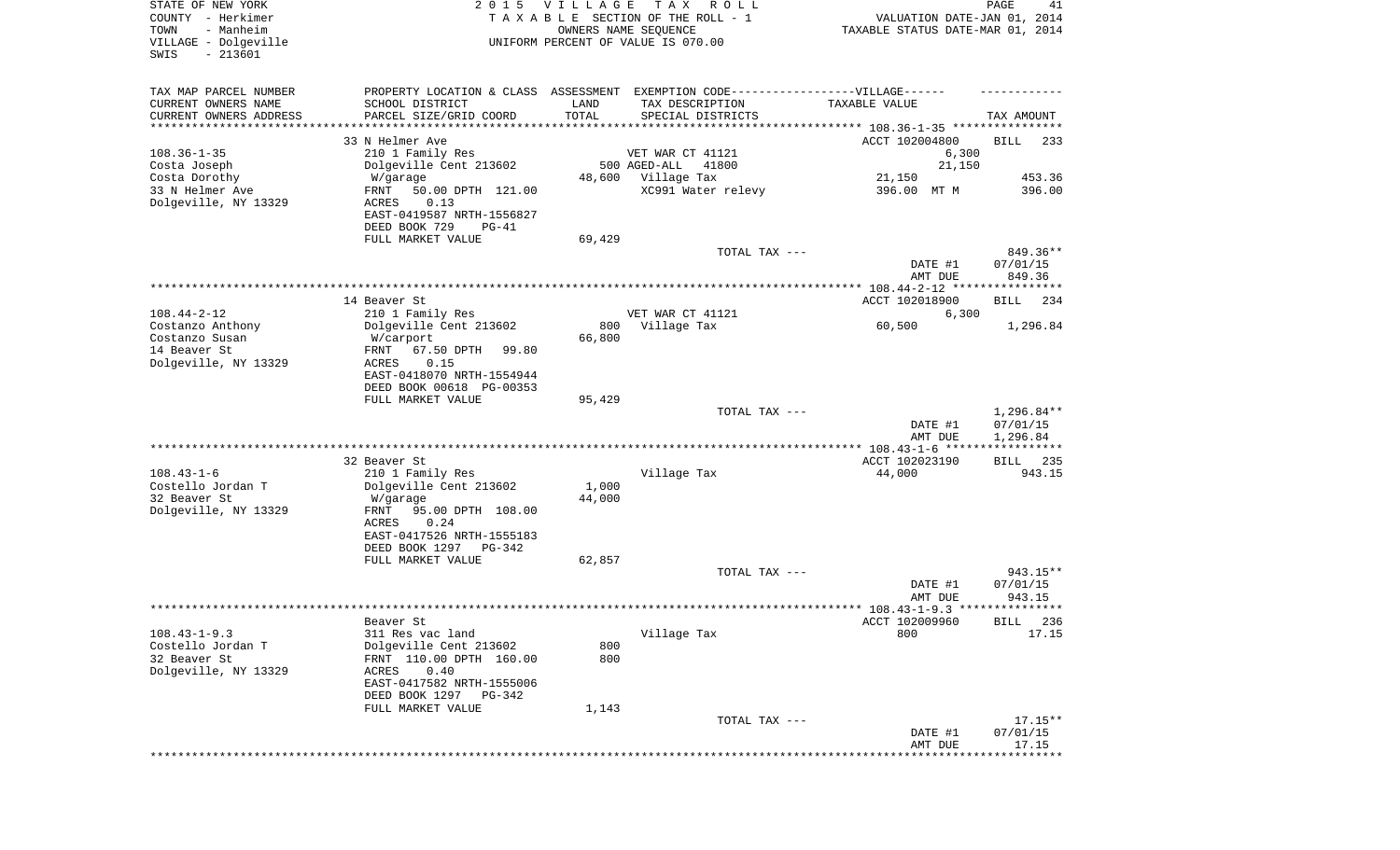| STATE OF NEW YORK<br>COUNTY - Herkimer<br>- Manheim<br>TOWN<br>VILLAGE - Dolgeville<br>$-213601$<br>SWIS |                                                      | 2015 VILLAGE | T A X<br>R O L L<br>TAXABLE SECTION OF THE ROLL - 1<br>OWNERS NAME SEQUENCE<br>UNIFORM PERCENT OF VALUE IS 070.00 | VALUATION DATE-JAN 01, 2014<br>TAXABLE STATUS DATE-MAR 01, 2014 | PAGE<br>42              |
|----------------------------------------------------------------------------------------------------------|------------------------------------------------------|--------------|-------------------------------------------------------------------------------------------------------------------|-----------------------------------------------------------------|-------------------------|
| TAX MAP PARCEL NUMBER                                                                                    |                                                      |              | PROPERTY LOCATION & CLASS ASSESSMENT EXEMPTION CODE----------------VILLAGE------                                  |                                                                 |                         |
| CURRENT OWNERS NAME                                                                                      | SCHOOL DISTRICT                                      | LAND         | TAX DESCRIPTION                                                                                                   | TAXABLE VALUE                                                   |                         |
| CURRENT OWNERS ADDRESS<br>*********************                                                          | PARCEL SIZE/GRID COORD                               | TOTAL        | SPECIAL DISTRICTS                                                                                                 |                                                                 | TAX AMOUNT              |
|                                                                                                          | 25 Cavalli St                                        |              |                                                                                                                   | ACCT 102022080                                                  | BILL<br>237             |
| $108.36 - 2 - 11$                                                                                        | 210 1 Family Res                                     |              | 41800<br>AGED-ALL                                                                                                 | 22,500                                                          |                         |
| Cote Elizabeth H                                                                                         | Dolgeville Cent 213602                               |              | 500 Village Tax                                                                                                   | 22,500                                                          | 482.29                  |
| 25 Cavalli St                                                                                            | W/garage                                             | 45,000       |                                                                                                                   |                                                                 |                         |
| Dolgeville, NY 13329                                                                                     | FRNT<br>50.00 DPTH 150.00<br>ACRES<br>0.17           |              |                                                                                                                   |                                                                 |                         |
|                                                                                                          | EAST-0419403 NRTH-1557775                            |              |                                                                                                                   |                                                                 |                         |
|                                                                                                          | DEED BOOK 1181<br>PG-74                              |              |                                                                                                                   |                                                                 |                         |
|                                                                                                          | FULL MARKET VALUE                                    | 64,286       |                                                                                                                   |                                                                 |                         |
|                                                                                                          |                                                      |              | TOTAL TAX ---                                                                                                     |                                                                 | 482.29**                |
|                                                                                                          |                                                      |              |                                                                                                                   | DATE #1<br>AMT DUE                                              | 07/01/15<br>482.29      |
|                                                                                                          |                                                      |              |                                                                                                                   |                                                                 |                         |
|                                                                                                          | 5 Rundell St                                         |              |                                                                                                                   | ACCT 102003690                                                  | BILL<br>238             |
| $108.52 - 4 - 17$                                                                                        | 220 2 Family Res                                     |              | Village Tax                                                                                                       | 62,600                                                          | 1,341.85                |
| County of Herkimer                                                                                       | Dolgeville Cent 213602                               | 1,000        |                                                                                                                   |                                                                 |                         |
| 108 Court St<br>Herkimer, NY 13350                                                                       | FRNT<br>99.40 DPTH 162.30<br>ACRES<br>0.19           | 62,600       |                                                                                                                   |                                                                 |                         |
|                                                                                                          | EAST-0419539 NRTH-1553752                            |              |                                                                                                                   |                                                                 |                         |
| PRIOR OWNER ON 3/01/2014                                                                                 | DEED BOOK 1560<br>PG-783                             |              |                                                                                                                   |                                                                 |                         |
| O'Neil Michael T                                                                                         | FULL MARKET VALUE                                    | 89,429       |                                                                                                                   |                                                                 |                         |
|                                                                                                          |                                                      |              | TOTAL TAX ---                                                                                                     | DATE #1                                                         | 1,341.85**<br>07/01/15  |
|                                                                                                          |                                                      |              |                                                                                                                   | AMT DUE<br>************** 108.36-3-62 ****                      | 1,341.85<br>*********** |
|                                                                                                          | 62 N Helmer Ave                                      |              |                                                                                                                   | ACCT 102007620                                                  | 239<br>BILL             |
| $108.36 - 3 - 62$                                                                                        | 210 1 Family Res                                     |              | Village Tax                                                                                                       | 42,000                                                          | 900.28                  |
| Crane James                                                                                              | Dolgeville Cent 213602                               | 400          |                                                                                                                   |                                                                 |                         |
| Crane Noreen                                                                                             | 50.00 DPTH 112.50<br>FRNT                            | 42,000       |                                                                                                                   |                                                                 |                         |
| 62 N Helmer Ave<br>Dolgeville, NY 13329                                                                  | ACRES<br>0.10<br>EAST-0419726 NRTH-1557488           |              |                                                                                                                   |                                                                 |                         |
|                                                                                                          | DEED BOOK 844<br>PG-582                              |              |                                                                                                                   |                                                                 |                         |
|                                                                                                          | FULL MARKET VALUE                                    | 60,000       |                                                                                                                   |                                                                 |                         |
|                                                                                                          |                                                      |              | TOTAL TAX ---                                                                                                     |                                                                 | $900.28**$              |
|                                                                                                          |                                                      |              |                                                                                                                   | DATE #1                                                         | 07/01/15                |
|                                                                                                          |                                                      |              |                                                                                                                   | AMT DUE                                                         | 900.28                  |
|                                                                                                          | 18 S Main St                                         |              |                                                                                                                   | ACCT 102025590                                                  | 240<br>BILL             |
| $108.44 - 3 - 64$                                                                                        | 482 Det row bldg                                     |              | Village Tax                                                                                                       | 57,000                                                          | 1,221.81                |
| Creekside Enterprises Llc Dolgeville Cent 213602                                                         |                                                      | 1,800        |                                                                                                                   |                                                                 |                         |
| 24 S Main St                                                                                             | FRNT 81.00 DPTH 81.00                                | 57,000       |                                                                                                                   |                                                                 |                         |
| Dolgeville, NY 13329                                                                                     | ACRES<br>0.15                                        |              |                                                                                                                   |                                                                 |                         |
|                                                                                                          | EAST-0419678 NRTH-1555170<br>DEED BOOK 882<br>PG-299 |              |                                                                                                                   |                                                                 |                         |
|                                                                                                          | FULL MARKET VALUE                                    | 81,429       |                                                                                                                   |                                                                 |                         |
|                                                                                                          |                                                      |              | TOTAL TAX ---                                                                                                     |                                                                 | 1,221.81**              |
|                                                                                                          |                                                      |              |                                                                                                                   | DATE #1                                                         | 07/01/15                |
|                                                                                                          |                                                      |              |                                                                                                                   | AMT DUE<br>************************************                 | 1,221.81                |
|                                                                                                          |                                                      |              |                                                                                                                   |                                                                 |                         |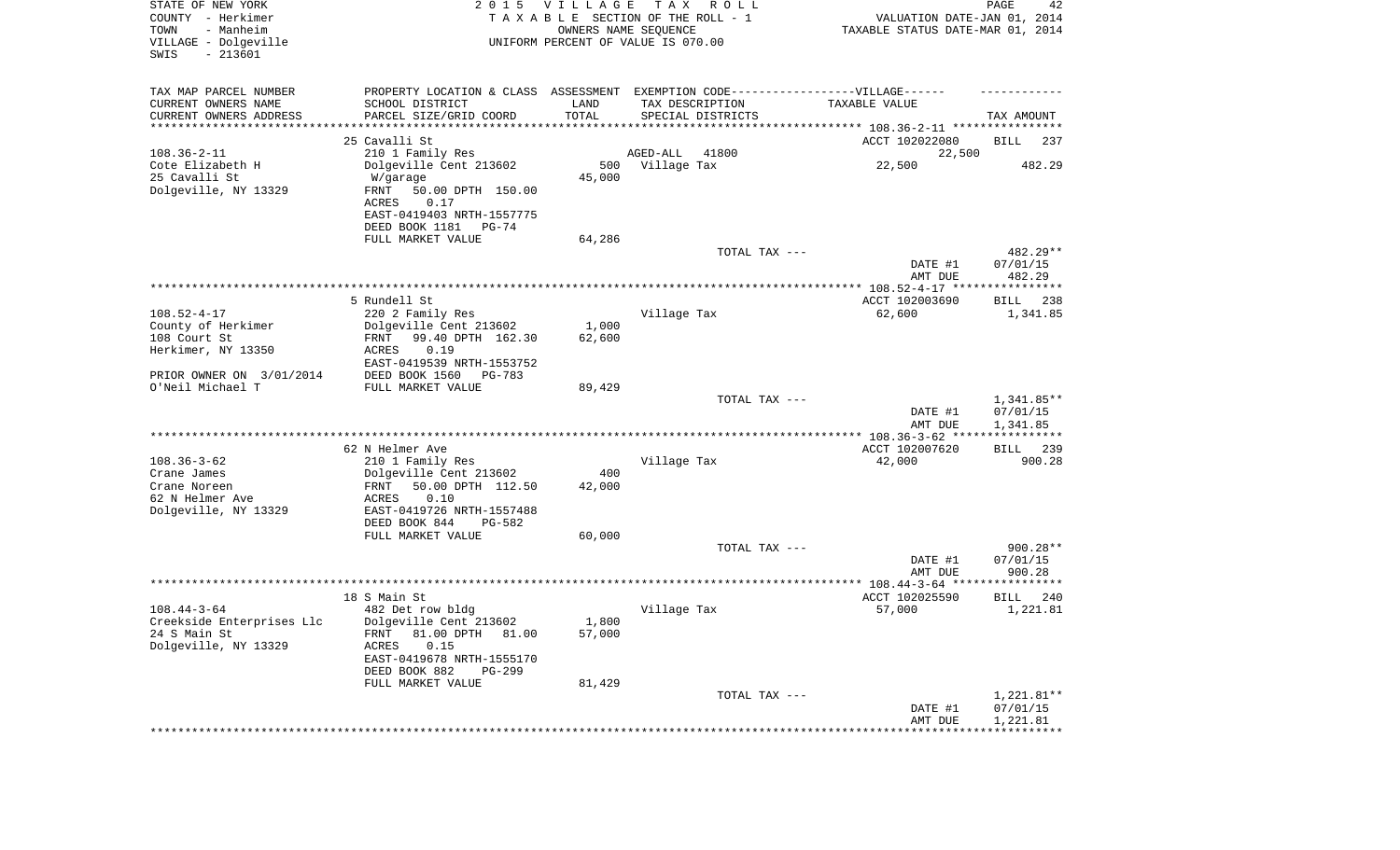| STATE OF NEW YORK<br>COUNTY - Herkimer<br>- Manheim<br>TOWN<br>VILLAGE - Dolgeville<br>SWIS<br>$-213601$ | 2 0 1 5                                                                          | <b>VILLAGE</b> | T A X<br>R O L L<br>TAXABLE SECTION OF THE ROLL - 1<br>OWNERS NAME SEQUENCE<br>UNIFORM PERCENT OF VALUE IS 070.00 | VALUATION DATE-JAN 01, 2014<br>TAXABLE STATUS DATE-MAR 01, 2014 | PAGE<br>43               |
|----------------------------------------------------------------------------------------------------------|----------------------------------------------------------------------------------|----------------|-------------------------------------------------------------------------------------------------------------------|-----------------------------------------------------------------|--------------------------|
| TAX MAP PARCEL NUMBER                                                                                    | PROPERTY LOCATION & CLASS ASSESSMENT EXEMPTION CODE----------------VILLAGE------ |                |                                                                                                                   |                                                                 |                          |
| CURRENT OWNERS NAME                                                                                      | SCHOOL DISTRICT                                                                  | LAND           | TAX DESCRIPTION                                                                                                   | TAXABLE VALUE                                                   |                          |
| CURRENT OWNERS ADDRESS<br>********************                                                           | PARCEL SIZE/GRID COORD                                                           | TOTAL          | SPECIAL DISTRICTS                                                                                                 |                                                                 | TAX AMOUNT               |
|                                                                                                          | 149 W State St Ext                                                               |                |                                                                                                                   | ACCT 102010710                                                  | BILL<br>241              |
| $108.36 - 1 - 1.1$                                                                                       | 210 1 Family Res                                                                 |                | Village Tax                                                                                                       | 63,100                                                          | 1,352.57                 |
| Cromer Roger W                                                                                           | Dolgeville Cent 213602                                                           | 2,500          |                                                                                                                   |                                                                 |                          |
| Cromer Anne M                                                                                            | FRNT 596.00 DPTH                                                                 | 63,100         |                                                                                                                   |                                                                 |                          |
| 149 W State St<br>Dolgeville, NY 13329                                                                   | ACRES<br>2.00<br>EAST-0417582 NRTH-1557939                                       |                |                                                                                                                   |                                                                 |                          |
|                                                                                                          | DEED BOOK 798<br>$PG-82$                                                         |                |                                                                                                                   |                                                                 |                          |
|                                                                                                          | FULL MARKET VALUE                                                                | 90,143         |                                                                                                                   |                                                                 |                          |
|                                                                                                          |                                                                                  |                | TOTAL TAX ---                                                                                                     |                                                                 | $1,352.57**$             |
|                                                                                                          |                                                                                  |                |                                                                                                                   | DATE #1<br>AMT DUE                                              | 07/01/15<br>1,352.57     |
|                                                                                                          |                                                                                  |                |                                                                                                                   |                                                                 |                          |
|                                                                                                          | 15 Ransom St                                                                     |                |                                                                                                                   | ACCT 102025020                                                  | BILL<br>242              |
| $108.52 - 6 - 8$                                                                                         | 210 1 Family Res                                                                 |                | VET COM CT 41131                                                                                                  | 5,850                                                           |                          |
| Crossman Bernard                                                                                         | Dolgeville Cent 213602                                                           | 400            | Village Tax                                                                                                       | 17,550                                                          | 376.19                   |
| Crossman Diana<br>15 Ransom St                                                                           | W/garage<br>37.50 DPTH 150.00<br>FRNT                                            | 23,400         |                                                                                                                   |                                                                 |                          |
| Dolgeville, NY 13329                                                                                     | <b>ACRES</b><br>0.13                                                             |                |                                                                                                                   |                                                                 |                          |
|                                                                                                          | EAST-0419555 NRTH-1552989                                                        |                |                                                                                                                   |                                                                 |                          |
|                                                                                                          | DEED BOOK 00656 PG-00061                                                         |                |                                                                                                                   |                                                                 |                          |
|                                                                                                          | FULL MARKET VALUE                                                                | 33,429         | TOTAL TAX ---                                                                                                     |                                                                 | $376.19**$               |
|                                                                                                          |                                                                                  |                |                                                                                                                   | DATE #1<br>AMT DUE                                              | 07/01/15<br>376.19       |
|                                                                                                          |                                                                                  |                |                                                                                                                   |                                                                 |                          |
| $108.52 - 6 - 7.2$                                                                                       | Ransom St                                                                        |                |                                                                                                                   |                                                                 | <b>BILL</b><br>243       |
| Crossman Bernard J                                                                                       | 311 Res vac land<br>Dolgeville Cent 213602                                       | 500            | Village Tax                                                                                                       | 500                                                             | 10.72                    |
| Crossman Diane                                                                                           | 18.00 DPTH 150.00<br>FRNT                                                        | 500            |                                                                                                                   |                                                                 |                          |
| 15 Ransom St                                                                                             | ACRES<br>0.06                                                                    |                |                                                                                                                   |                                                                 |                          |
| Dolgeville, NY 13329                                                                                     | EAST-0419545 NRTH-1552962                                                        |                |                                                                                                                   |                                                                 |                          |
|                                                                                                          | DEED BOOK 875<br><b>PG-101</b><br>FULL MARKET VALUE                              | 714            |                                                                                                                   |                                                                 |                          |
|                                                                                                          |                                                                                  |                | TOTAL TAX ---                                                                                                     |                                                                 | $10.72**$                |
|                                                                                                          |                                                                                  |                |                                                                                                                   | DATE #1                                                         | 07/01/15                 |
|                                                                                                          |                                                                                  |                |                                                                                                                   | AMT DUE                                                         | 10.72                    |
|                                                                                                          |                                                                                  |                |                                                                                                                   | ACCT 102017130                                                  | 244<br>BILL              |
| $108.52 - 1 - 15$                                                                                        | 21 Spencer St<br>210 1 Family Res                                                |                | Village Tax                                                                                                       | 15,000                                                          | 321.53                   |
| Crossman Brian J                                                                                         | Dolgeville Cent 213602                                                           | 400            |                                                                                                                   |                                                                 |                          |
| 192 St. hwy. 331                                                                                         | 35.00 DPTH 104.00<br>FRNT                                                        | 15,000         |                                                                                                                   |                                                                 |                          |
| St. Johnsville, NY 13452                                                                                 | 0.14<br>ACRES                                                                    |                |                                                                                                                   |                                                                 |                          |
|                                                                                                          | EAST-0418249 NRTH-1554303<br>DEED BOOK 1381<br>PG-389                            |                |                                                                                                                   |                                                                 |                          |
|                                                                                                          | FULL MARKET VALUE                                                                | 21,429         |                                                                                                                   |                                                                 |                          |
|                                                                                                          |                                                                                  |                | TOTAL TAX ---                                                                                                     |                                                                 | $321.53**$               |
|                                                                                                          |                                                                                  |                |                                                                                                                   | DATE #1                                                         | 07/01/15                 |
|                                                                                                          |                                                                                  |                |                                                                                                                   | AMT DUE<br>********************                                 | 321.53<br>************** |
|                                                                                                          |                                                                                  |                |                                                                                                                   |                                                                 |                          |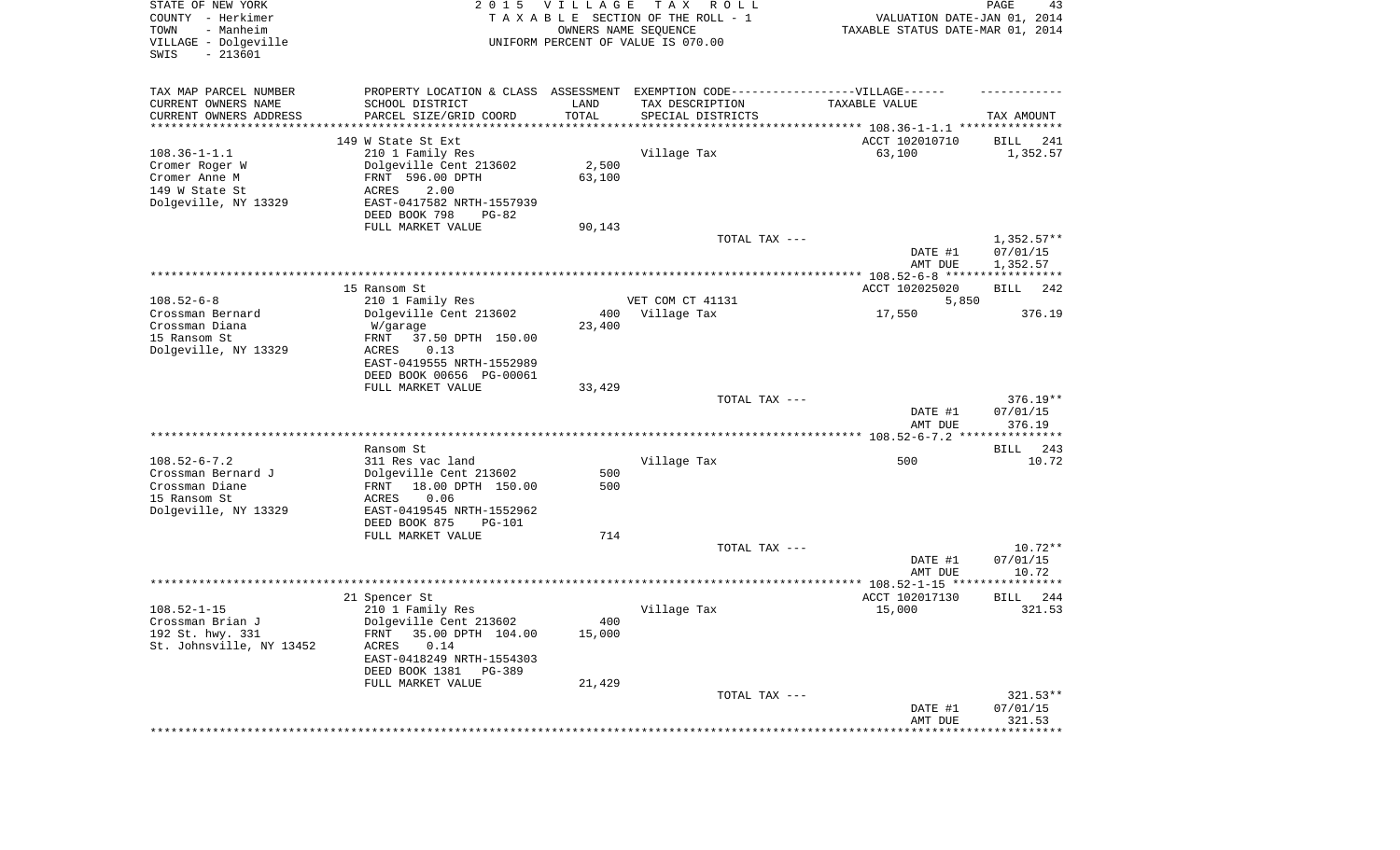| STATE OF NEW YORK<br>COUNTY - Herkimer<br>- Manheim<br>TOWN<br>VILLAGE - Dolgeville<br>SWIS<br>$-213601$ | 2 0 1 5                                                                                                                       | <b>VILLAGE</b><br>OWNERS NAME SEQUENCE | T A X<br>R O L L<br>TAXABLE SECTION OF THE ROLL - 1<br>UNIFORM PERCENT OF VALUE IS 070.00 | VALUATION DATE-JAN 01, 2014<br>TAXABLE STATUS DATE-MAR 01, 2014 | PAGE<br>44                     |
|----------------------------------------------------------------------------------------------------------|-------------------------------------------------------------------------------------------------------------------------------|----------------------------------------|-------------------------------------------------------------------------------------------|-----------------------------------------------------------------|--------------------------------|
| TAX MAP PARCEL NUMBER<br>CURRENT OWNERS NAME<br>CURRENT OWNERS ADDRESS                                   | PROPERTY LOCATION & CLASS ASSESSMENT EXEMPTION CODE----------------VILLAGE------<br>SCHOOL DISTRICT<br>PARCEL SIZE/GRID COORD | LAND<br>TOTAL                          | TAX DESCRIPTION<br>SPECIAL DISTRICTS                                                      | TAXABLE VALUE                                                   | TAX AMOUNT                     |
| **********************                                                                                   |                                                                                                                               | **********                             | ********************************* 108.59-2-6 *****************                            |                                                                 |                                |
| $108.59 - 2 - 6$<br>Crowley Colin<br>9 E Timmerman St<br>Dolgeville, NY 13329                            | E Timmerman St<br>311 Res vac land<br>Dolgeville Cent 213602<br>3 Lots Merged<br>FRNT 150.00 DPTH 120.00<br>0.41<br>ACRES     | 800<br>800                             | Village Tax                                                                               | ACCT 102016740<br>800                                           | 245<br>BILL<br>17.15           |
|                                                                                                          | EAST-0416551 NRTH-1551947<br>DEED BOOK 793<br>$PG-658$                                                                        |                                        |                                                                                           |                                                                 |                                |
|                                                                                                          | FULL MARKET VALUE                                                                                                             | 1,143                                  |                                                                                           |                                                                 |                                |
|                                                                                                          |                                                                                                                               |                                        | TOTAL TAX ---                                                                             |                                                                 | $17.15**$                      |
|                                                                                                          |                                                                                                                               |                                        |                                                                                           | DATE #1                                                         | 07/01/15                       |
|                                                                                                          |                                                                                                                               |                                        |                                                                                           | AMT DUE                                                         | 17.15                          |
|                                                                                                          | E Timmerman St                                                                                                                |                                        |                                                                                           | ACCT 102012330                                                  | 246<br>BILL                    |
| $108.59 - 2 - 7$                                                                                         | 311 Res vac land                                                                                                              |                                        | Village Tax                                                                               | 300                                                             | 6.43                           |
| Crowley Colin                                                                                            | Dolgeville Cent 213602                                                                                                        | 300                                    |                                                                                           |                                                                 |                                |
| 9 E Timmerman St<br>Dolgeville, NY 13329                                                                 | 50.00 DPTH 120.00<br>FRNT<br><b>ACRES</b><br>0.14<br>EAST-0416555 NRTH-1551899<br>DEED BOOK 1428<br>PG-732                    | 300                                    |                                                                                           |                                                                 |                                |
|                                                                                                          | FULL MARKET VALUE                                                                                                             | 429                                    |                                                                                           |                                                                 |                                |
|                                                                                                          |                                                                                                                               |                                        | TOTAL TAX ---                                                                             | DATE #1<br>AMT DUE                                              | $6.43**$<br>07/01/15<br>6.43   |
|                                                                                                          |                                                                                                                               |                                        |                                                                                           | ************ 108.59-2-8 ****                                    | * * * * * * * * * *            |
|                                                                                                          | 16 E Timmerman St                                                                                                             |                                        |                                                                                           | ACCT 102012360                                                  | 247<br>BILL                    |
| $108.59 - 2 - 8$                                                                                         | 210 1 Family Res                                                                                                              |                                        | Village Tax                                                                               | 39,100                                                          | 838.12                         |
| Crowley Colin<br>9 E Timmerman St                                                                        | Dolgeville Cent 213602<br>W/garage                                                                                            | 500<br>39,100                          |                                                                                           |                                                                 |                                |
| Dolgeville, NY 13329                                                                                     | FRNT<br>50.00 DPTH 120.00<br>ACRES<br>0.14<br>EAST-0416561 NRTH-1551852<br>DEED BOOK 1428<br>PG-732                           |                                        |                                                                                           |                                                                 |                                |
|                                                                                                          | FULL MARKET VALUE                                                                                                             | 55,857                                 |                                                                                           |                                                                 |                                |
|                                                                                                          |                                                                                                                               |                                        | TOTAL TAX ---                                                                             | DATE #1<br>AMT DUE                                              | 838.12**<br>07/01/15<br>838.12 |
|                                                                                                          |                                                                                                                               |                                        |                                                                                           |                                                                 | * * * * * *                    |
|                                                                                                          | 9 E Timmerman St                                                                                                              |                                        |                                                                                           | ACCT 102004500                                                  | 248<br>BILL                    |
| $108.59 - 2 - 12$                                                                                        | 210 1 Family Res                                                                                                              |                                        | VET COM CT 41131                                                                          | 10,500                                                          |                                |
| Crowley Dian<br>Crowley Colin<br>9 E Timmerman St<br>Dolgeville, NY 13329                                | Dolgeville Cent 213602<br>W/garage<br>FRNT 200.00 DPTH 150.00<br>0.69<br>ACRES<br>EAST-0416731 NRTH-1551948                   | 2,000<br>62,500                        | Village Tax                                                                               | 52,000                                                          | 1,114.64                       |
|                                                                                                          | DEED BOOK 820<br>PG-147<br>FULL MARKET VALUE                                                                                  | 89,286                                 |                                                                                           |                                                                 |                                |
|                                                                                                          |                                                                                                                               |                                        | TOTAL TAX ---                                                                             |                                                                 | 1,114.64**                     |
|                                                                                                          |                                                                                                                               |                                        |                                                                                           | DATE #1<br>AMT DUE                                              | 07/01/15<br>1,114.64           |
|                                                                                                          |                                                                                                                               |                                        |                                                                                           | **************                                                  |                                |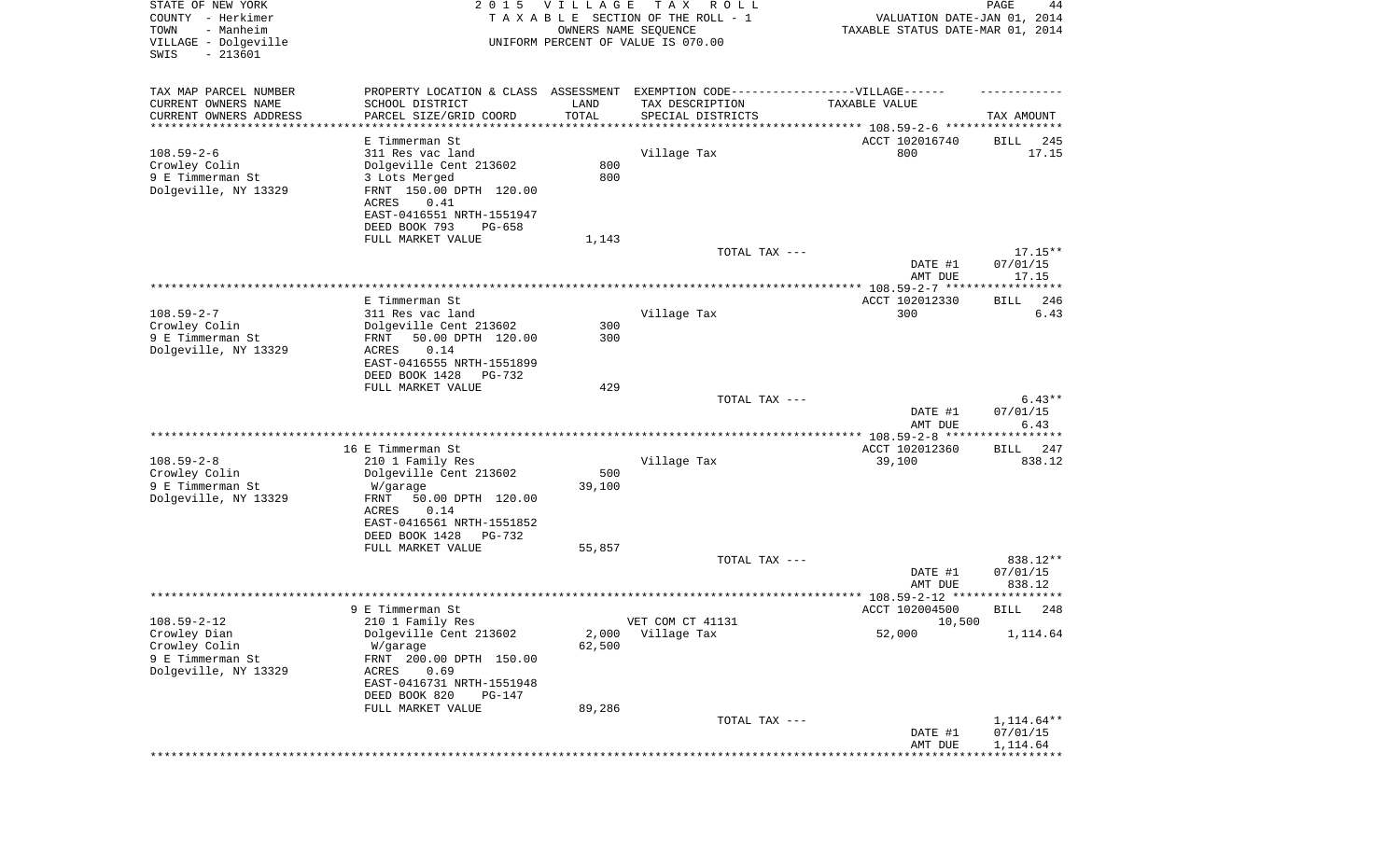| STATE OF NEW YORK<br>COUNTY - Herkimer<br>- Manheim<br>TOWN<br>VILLAGE - Dolgeville<br>SWIS<br>$-213601$ | 2 0 1 5                                             | VILLAGE<br>OWNERS NAME SEQUENCE | T A X<br>R O L L<br>TAXABLE SECTION OF THE ROLL - 1<br>UNIFORM PERCENT OF VALUE IS 070.00 | VALUATION DATE-JAN 01, 2014<br>TAXABLE STATUS DATE-MAR 01, 2014 | PAGE<br>45                           |
|----------------------------------------------------------------------------------------------------------|-----------------------------------------------------|---------------------------------|-------------------------------------------------------------------------------------------|-----------------------------------------------------------------|--------------------------------------|
| TAX MAP PARCEL NUMBER                                                                                    | PROPERTY LOCATION & CLASS ASSESSMENT                |                                 | EXEMPTION CODE------------------VILLAGE------                                             |                                                                 |                                      |
| CURRENT OWNERS NAME                                                                                      | SCHOOL DISTRICT                                     | LAND<br>TOTAL                   | TAX DESCRIPTION                                                                           | TAXABLE VALUE                                                   |                                      |
| CURRENT OWNERS ADDRESS<br>*********************                                                          | PARCEL SIZE/GRID COORD                              | * * * * * * * * * * *           | SPECIAL DISTRICTS                                                                         |                                                                 | TAX AMOUNT                           |
|                                                                                                          | 181 N Main St                                       |                                 |                                                                                           | ACCT 102006000                                                  | 249<br>BILL                          |
| $108.36 - 3 - 4$                                                                                         | 210 1 Family Res                                    |                                 | Village Tax                                                                               | 32,000                                                          | 685.93                               |
| Crozier Matthew                                                                                          | Dolgeville Cent 213602                              | 500                             |                                                                                           |                                                                 |                                      |
| 181 N Main St<br>Dolgeville, NY 13329                                                                    | 57.00 DPTH<br>FRNT<br>97.00<br>ACRES<br>0.17        | 32,000                          |                                                                                           |                                                                 |                                      |
|                                                                                                          | EAST-0420239 NRTH-1558163                           |                                 |                                                                                           |                                                                 |                                      |
|                                                                                                          | DEED BOOK 1407<br>PG-972                            |                                 |                                                                                           |                                                                 |                                      |
|                                                                                                          | FULL MARKET VALUE                                   | 45,714                          |                                                                                           |                                                                 |                                      |
|                                                                                                          |                                                     |                                 | TOTAL TAX ---                                                                             | DATE #1<br>AMT DUE                                              | 685.93**<br>07/01/15<br>685.93       |
|                                                                                                          |                                                     |                                 |                                                                                           |                                                                 |                                      |
|                                                                                                          | 12 Cline St                                         |                                 |                                                                                           | ACCT 102013140                                                  | BILL<br>250                          |
| $108.44 - 2 - 9$                                                                                         | 210 1 Family Res                                    |                                 | Village Tax                                                                               | 56,000                                                          | 1,200.38                             |
| Cuevas Ronald<br>12 Cline St                                                                             | Dolgeville Cent 213602<br>50.00 DPTH 150.00<br>FRNT | 500<br>56,000                   |                                                                                           |                                                                 |                                      |
| Dolgeville, NY                                                                                           | 0.17<br>ACRES                                       |                                 |                                                                                           |                                                                 |                                      |
|                                                                                                          | EAST-0418183 NRTH-1554995                           |                                 |                                                                                           |                                                                 |                                      |
|                                                                                                          | DEED BOOK 934<br>PG-313                             |                                 |                                                                                           |                                                                 |                                      |
|                                                                                                          | FULL MARKET VALUE                                   | 80,000                          |                                                                                           |                                                                 |                                      |
|                                                                                                          |                                                     |                                 | TOTAL TAX ---                                                                             | DATE #1<br>AMT DUE                                              | $1,200.38**$<br>07/01/15<br>1,200.38 |
|                                                                                                          | 19 E Timmerman St                                   |                                 |                                                                                           | ACCT 102009450                                                  | 251<br>BILL                          |
| $108.59 - 3 - 8$                                                                                         | 210 1 Family Res                                    |                                 | Village Tax                                                                               | 18,500                                                          | 396.55                               |
| Cushing Walter M                                                                                         | Dolgeville Cent 213602                              | 500                             |                                                                                           |                                                                 |                                      |
| Cushing Charlene B                                                                                       | 50.00 DPTH 150.00<br>FRNT                           | 18,500                          |                                                                                           |                                                                 |                                      |
| 19 E Timmerman St<br>Dolgeville, NY 13329                                                                | ACRES<br>0.17<br>EAST-0416758 NRTH-1551723          |                                 |                                                                                           |                                                                 |                                      |
|                                                                                                          | DEED BOOK 1252<br>PG-512                            |                                 |                                                                                           |                                                                 |                                      |
|                                                                                                          | FULL MARKET VALUE                                   | 26,429                          |                                                                                           |                                                                 |                                      |
|                                                                                                          |                                                     |                                 | TOTAL TAX ---                                                                             |                                                                 | 396.55**                             |
|                                                                                                          |                                                     |                                 |                                                                                           | DATE #1<br>AMT DUE                                              | 07/01/15<br>396.55                   |
|                                                                                                          |                                                     |                                 |                                                                                           |                                                                 |                                      |
|                                                                                                          | E Timmerman St                                      |                                 |                                                                                           | ACCT 102009420                                                  | 252<br>BILL                          |
| $108.59 - 3 - 9$                                                                                         | 311 Res vac land                                    |                                 | Village Tax                                                                               | 300                                                             | 6.43                                 |
| Cushing Walter M                                                                                         | Dolgeville Cent 213602<br>311                       | 300<br>300                      |                                                                                           |                                                                 |                                      |
| Cushing Charlene B<br>19 E Timmerman St                                                                  | Timmerman St                                        |                                 |                                                                                           |                                                                 |                                      |
| Dolgeville, NY 13329                                                                                     | FRNT<br>50.00 DPTH 150.00                           |                                 |                                                                                           |                                                                 |                                      |
|                                                                                                          | ACRES<br>0.17                                       |                                 |                                                                                           |                                                                 |                                      |
|                                                                                                          | EAST-0416753 NRTH-1551769                           |                                 |                                                                                           |                                                                 |                                      |
|                                                                                                          | DEED BOOK 1252<br>PG-512<br>FULL MARKET VALUE       | 429                             |                                                                                           |                                                                 |                                      |
|                                                                                                          |                                                     |                                 | TOTAL TAX ---                                                                             |                                                                 | $6.43**$                             |
|                                                                                                          |                                                     |                                 |                                                                                           | DATE #1                                                         | 07/01/15                             |
|                                                                                                          |                                                     |                                 |                                                                                           | AMT DUE                                                         | 6.43                                 |
|                                                                                                          |                                                     |                                 |                                                                                           |                                                                 |                                      |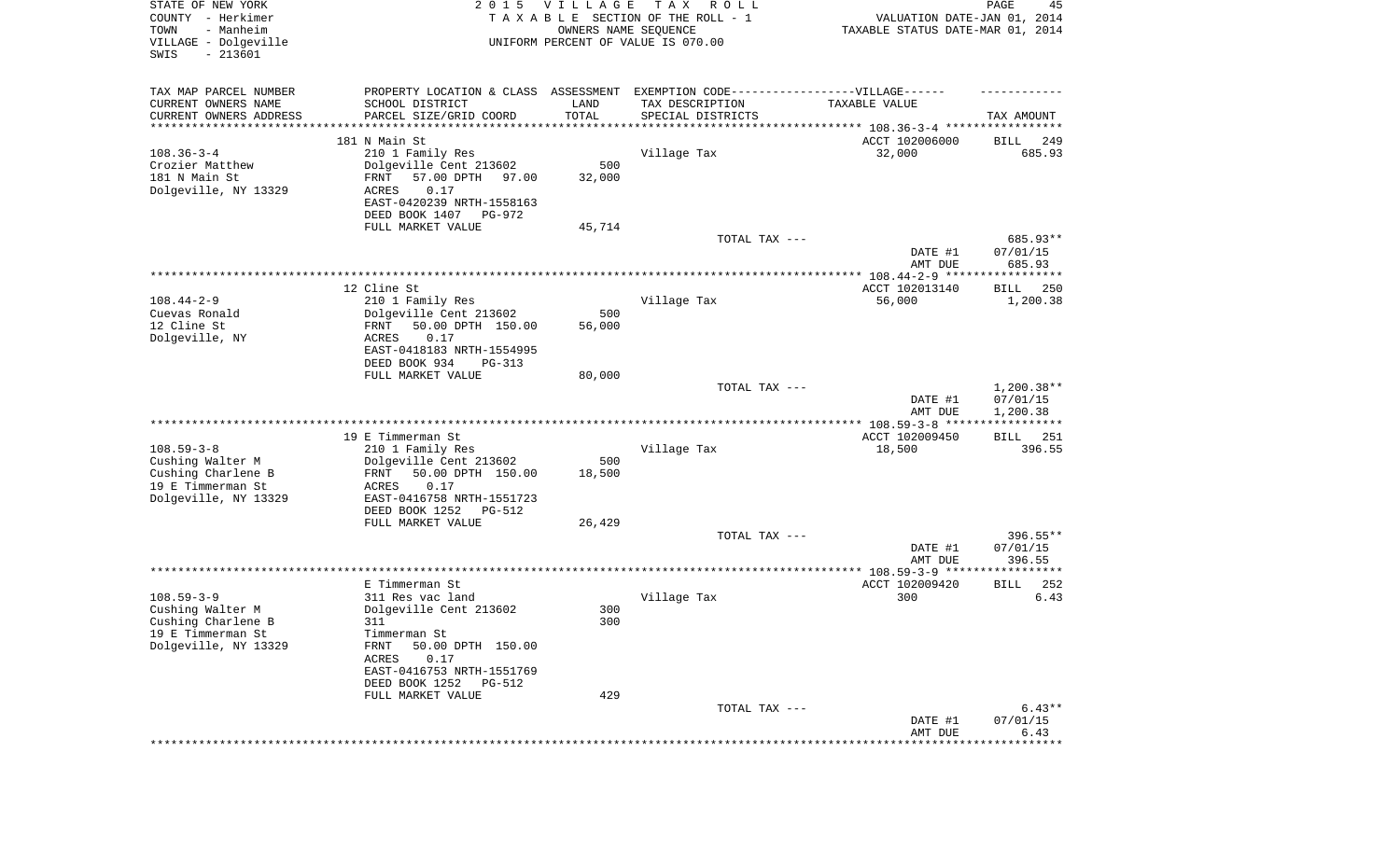| STATE OF NEW YORK<br>COUNTY - Herkimer<br>TOWN<br>- Manheim<br>VILLAGE - Dolgeville<br>SWIS<br>$-213601$ |                                                                                   | 2015 VILLAGE<br>OWNERS NAME SEQUENCE | T A X<br>R O L L<br>TAXABLE SECTION OF THE ROLL - 1<br>UNIFORM PERCENT OF VALUE IS 070.00 | VALUATION DATE-JAN 01, 2014<br>TAXABLE STATUS DATE-MAR 01, 2014    | $\mathop{\mathtt{PAGE}}$<br>46 |
|----------------------------------------------------------------------------------------------------------|-----------------------------------------------------------------------------------|--------------------------------------|-------------------------------------------------------------------------------------------|--------------------------------------------------------------------|--------------------------------|
| TAX MAP PARCEL NUMBER                                                                                    | PROPERTY LOCATION & CLASS ASSESSMENT EXEMPTION CODE-----------------VILLAGE------ |                                      |                                                                                           |                                                                    |                                |
| CURRENT OWNERS NAME                                                                                      | SCHOOL DISTRICT                                                                   | LAND                                 | TAX DESCRIPTION                                                                           | TAXABLE VALUE                                                      |                                |
| CURRENT OWNERS ADDRESS<br>*********************                                                          | PARCEL SIZE/GRID COORD                                                            | TOTAL                                | SPECIAL DISTRICTS                                                                         | ************************************* 108.36-3-27 **************** | TAX AMOUNT                     |
|                                                                                                          | 141 N Main St                                                                     |                                      |                                                                                           | ACCT 102028830                                                     | 253<br>BILL                    |
| $108.36 - 3 - 27$                                                                                        | 210 1 Family Res                                                                  |                                      | Village Tax                                                                               | 29,000                                                             | 621.62                         |
| D'Amore Alfonse M                                                                                        | Dolgeville Cent 213602                                                            | 800                                  |                                                                                           |                                                                    |                                |
| D'Amore Joanna M                                                                                         | W/garage                                                                          | 29,000                               |                                                                                           |                                                                    |                                |
| 141 N Main St                                                                                            | FRNT<br>80.00 DPTH 189.00                                                         |                                      |                                                                                           |                                                                    |                                |
| Dolgeville, NY 13329                                                                                     | 0.33<br>ACRES                                                                     |                                      |                                                                                           |                                                                    |                                |
|                                                                                                          | EAST-0419992 NRTH-1557159<br>DEED BOOK 1183<br>PG-56                              |                                      |                                                                                           |                                                                    |                                |
|                                                                                                          | FULL MARKET VALUE                                                                 | 41,429                               |                                                                                           |                                                                    |                                |
|                                                                                                          |                                                                                   |                                      | TOTAL TAX ---                                                                             |                                                                    | 621.62**                       |
|                                                                                                          |                                                                                   |                                      |                                                                                           | DATE #1                                                            | 07/01/15                       |
|                                                                                                          |                                                                                   |                                      |                                                                                           | AMT DUE                                                            | 621.62                         |
|                                                                                                          | 47 W State St                                                                     |                                      |                                                                                           | ACCT 102022050                                                     | 254<br>BILL                    |
| $108.36 - 1 - 58$                                                                                        | 210 1 Family Res                                                                  |                                      | Village Tax                                                                               | 42,000                                                             | 900.28                         |
| Dager Craig                                                                                              | Dolgeville Cent 213602                                                            | 600                                  |                                                                                           |                                                                    |                                |
| 47 W State St                                                                                            | W/garage                                                                          | 42,000                               |                                                                                           |                                                                    |                                |
| Dolgeville, NY 13329                                                                                     | 60.00 DPTH 144.00<br>FRNT                                                         |                                      |                                                                                           |                                                                    |                                |
|                                                                                                          | ACRES<br>0.20                                                                     |                                      |                                                                                           |                                                                    |                                |
|                                                                                                          | EAST-0418857 NRTH-1556915<br>DEED BOOK 1181<br>PG-847                             |                                      |                                                                                           |                                                                    |                                |
|                                                                                                          | FULL MARKET VALUE                                                                 | 60,000                               |                                                                                           |                                                                    |                                |
|                                                                                                          |                                                                                   |                                      | TOTAL TAX ---                                                                             |                                                                    | 900.28**                       |
|                                                                                                          |                                                                                   |                                      |                                                                                           | DATE #1                                                            | 07/01/15                       |
|                                                                                                          |                                                                                   |                                      |                                                                                           | AMT DUE                                                            | 900.28<br>***********          |
|                                                                                                          | 138 N Main St                                                                     |                                      |                                                                                           | ACCT 102022740                                                     | 255<br>BILL                    |
| $108.36 - 4 - 16$                                                                                        | 220 2 Family Res                                                                  |                                      | Village Tax                                                                               | 28,000                                                             | 600.19                         |
| Damin Alan                                                                                               | Dolgeville Cent 213602                                                            | 500                                  |                                                                                           |                                                                    |                                |
| Damin Karen                                                                                              | FRNT<br>60.00 DPTH 169.00                                                         | 28,000                               |                                                                                           |                                                                    |                                |
| 488 Youkers Bush Rd                                                                                      | ACRES<br>0.19                                                                     |                                      |                                                                                           |                                                                    |                                |
| St Johnsville, NY 13452                                                                                  | EAST-0420197 NRTH-1557055<br>DEED BOOK 736<br>PG-180                              |                                      |                                                                                           |                                                                    |                                |
|                                                                                                          | FULL MARKET VALUE                                                                 | 40,000                               |                                                                                           |                                                                    |                                |
|                                                                                                          |                                                                                   |                                      | TOTAL TAX ---                                                                             |                                                                    | 600.19**                       |
|                                                                                                          |                                                                                   |                                      |                                                                                           | DATE #1                                                            | 07/01/15                       |
|                                                                                                          |                                                                                   |                                      |                                                                                           | AMT DUE                                                            | 600.19                         |
|                                                                                                          | 29 Spofford Sq                                                                    |                                      |                                                                                           | ACCT 102001770                                                     | * * * * * *<br>256             |
| $108.52 - 4 - 1$                                                                                         | 210 1 Family Res                                                                  |                                      | Village Tax                                                                               | 39,100                                                             | BILL<br>838.12                 |
| Darling Arthur Jr                                                                                        | Dolgeville Cent 213602                                                            | 700                                  |                                                                                           |                                                                    |                                |
| 29 Spofford Sq                                                                                           | FRNT 100.00 DPTH 100.00                                                           | 39,100                               |                                                                                           |                                                                    |                                |
| Dolgeville, NY 13329                                                                                     | $0.23$ BANK<br>135<br><b>ACRES</b>                                                |                                      |                                                                                           |                                                                    |                                |
|                                                                                                          | EAST-0419129 NRTH-1553030                                                         |                                      |                                                                                           |                                                                    |                                |
|                                                                                                          | DEED BOOK 849<br>PG-543<br>FULL MARKET VALUE                                      |                                      |                                                                                           |                                                                    |                                |
|                                                                                                          |                                                                                   | 55,857                               | TOTAL TAX ---                                                                             |                                                                    | 838.12**                       |
|                                                                                                          |                                                                                   |                                      |                                                                                           | DATE #1                                                            | 07/01/15                       |
|                                                                                                          |                                                                                   |                                      |                                                                                           | AMT DUE                                                            | 838.12                         |
|                                                                                                          |                                                                                   |                                      |                                                                                           |                                                                    | * * * * * * * * *              |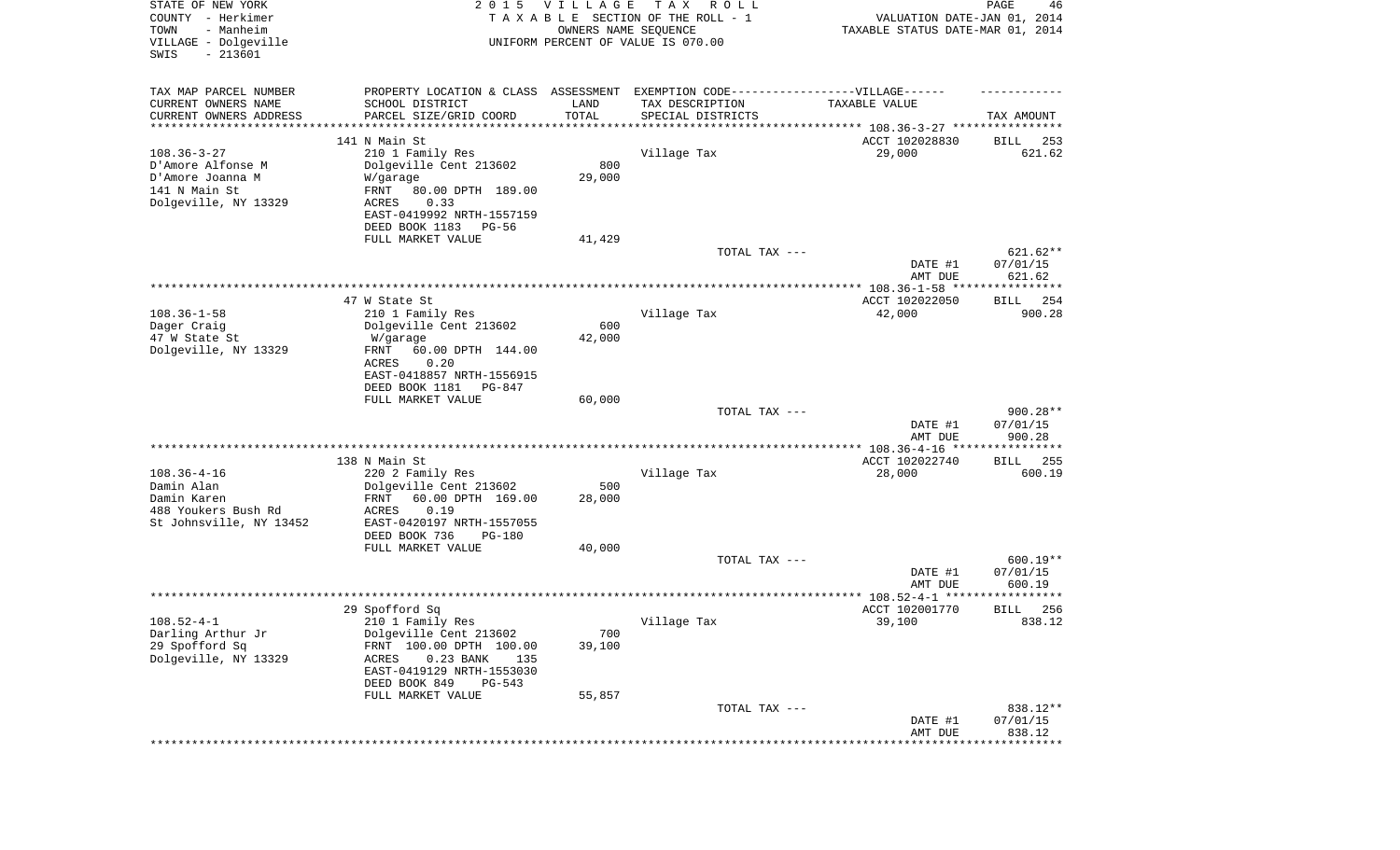| STATE OF NEW YORK<br>COUNTY - Herkimer<br>- Manheim<br>TOWN<br>VILLAGE - Dolgeville<br>SWIS<br>$-213601$ | 2 0 1 5                                                                          | V I L L A G E<br>OWNERS NAME SEQUENCE | T A X<br>R O L L<br>TAXABLE SECTION OF THE ROLL - 1<br>UNIFORM PERCENT OF VALUE IS 070.00 | VALUATION DATE-JAN 01, 2014<br>TAXABLE STATUS DATE-MAR 01, 2014 | PAGE<br>47               |
|----------------------------------------------------------------------------------------------------------|----------------------------------------------------------------------------------|---------------------------------------|-------------------------------------------------------------------------------------------|-----------------------------------------------------------------|--------------------------|
| TAX MAP PARCEL NUMBER                                                                                    | PROPERTY LOCATION & CLASS ASSESSMENT EXEMPTION CODE----------------VILLAGE------ |                                       |                                                                                           |                                                                 |                          |
| CURRENT OWNERS NAME                                                                                      | SCHOOL DISTRICT                                                                  | LAND                                  | TAX DESCRIPTION                                                                           | TAXABLE VALUE                                                   |                          |
| CURRENT OWNERS ADDRESS<br>********************                                                           | PARCEL SIZE/GRID COORD                                                           | TOTAL<br>* * * * * * * * * * *        | SPECIAL DISTRICTS                                                                         | ********************************* 108.51-1-24 ****************  | TAX AMOUNT               |
|                                                                                                          | 29 W Spofford Ave                                                                |                                       |                                                                                           | ACCT 102008190                                                  | 257<br>BILL              |
| $108.51 - 1 - 24$                                                                                        | 210 1 Family Res                                                                 |                                       | Village Tax                                                                               | 62,500                                                          | 1,339.71                 |
| Darling Donald H                                                                                         | Dolgeville Cent 213602                                                           | 1,000                                 |                                                                                           |                                                                 |                          |
| Darling Kim L                                                                                            | W/garage                                                                         | 62,500                                |                                                                                           |                                                                 |                          |
| 29 W Spofford Ave<br>Dolgeville, NY 13329                                                                | FRNT 102.00 DPTH 134.90<br>0.32 BANK<br>ACRES<br>135                             |                                       |                                                                                           |                                                                 |                          |
|                                                                                                          | EAST-0417340 NRTH-1553773                                                        |                                       |                                                                                           |                                                                 |                          |
|                                                                                                          | DEED BOOK 937<br>$PG-683$                                                        |                                       |                                                                                           |                                                                 |                          |
|                                                                                                          | FULL MARKET VALUE                                                                | 89,286                                |                                                                                           |                                                                 |                          |
|                                                                                                          |                                                                                  |                                       | TOTAL TAX ---                                                                             | DATE #1                                                         | $1,339.71**$<br>07/01/15 |
|                                                                                                          |                                                                                  |                                       |                                                                                           | AMT DUE                                                         | 1,339.71                 |
|                                                                                                          |                                                                                  |                                       |                                                                                           |                                                                 |                          |
|                                                                                                          | 5 Wolf St                                                                        |                                       |                                                                                           | ACCT 102030330                                                  | 258<br>BILL              |
| $108.36 - 2 - 31$                                                                                        | 220 2 Family Res                                                                 |                                       | Village Tax                                                                               | 15,000                                                          | 321.53                   |
| Darling Eric<br>72 1/2 Helmer Ave                                                                        | Dolgeville Cent 213602<br>50.00 DPTH 155.00<br>FRNT                              | 500<br>15,000                         |                                                                                           |                                                                 |                          |
| Dolgeville, NY 13329                                                                                     | <b>ACRES</b><br>0.17                                                             |                                       |                                                                                           |                                                                 |                          |
|                                                                                                          | EAST-0419466 NRTH-1557309                                                        |                                       |                                                                                           |                                                                 |                          |
|                                                                                                          | DEED BOOK 1418<br>PG-372                                                         |                                       |                                                                                           |                                                                 |                          |
|                                                                                                          | FULL MARKET VALUE                                                                | 21,429                                | TOTAL TAX ---                                                                             |                                                                 | $321.53**$               |
|                                                                                                          |                                                                                  |                                       |                                                                                           | DATE #1                                                         | 07/01/15                 |
|                                                                                                          |                                                                                  |                                       |                                                                                           | AMT DUE                                                         | 321.53                   |
|                                                                                                          |                                                                                  |                                       |                                                                                           | ************ 108.36-3-66 ***                                    | *********                |
| $108.36 - 3 - 66$                                                                                        | 72 N Helmer Ave<br>220 2 Family Res                                              |                                       | Village Tax                                                                               | ACCT 102010800<br>32,000                                        | 259<br>BILL<br>685.93    |
| Darling Eric                                                                                             | Dolgeville Cent 213602                                                           | 500                                   |                                                                                           |                                                                 |                          |
| 71 1/2 N Helmer Ave                                                                                      | 50.00 DPTH<br>63.00<br>FRNT                                                      | 32,000                                |                                                                                           |                                                                 |                          |
| Dolgeville, NY 13329                                                                                     | <b>ACRES</b><br>0.08                                                             |                                       |                                                                                           |                                                                 |                          |
|                                                                                                          | EAST-0419700 NRTH-1557612                                                        |                                       |                                                                                           |                                                                 |                          |
|                                                                                                          | DEED BOOK 864<br>$PG-108$<br>FULL MARKET VALUE                                   | 45,714                                |                                                                                           |                                                                 |                          |
|                                                                                                          |                                                                                  |                                       | TOTAL TAX ---                                                                             |                                                                 | 685.93**                 |
|                                                                                                          |                                                                                  |                                       |                                                                                           | DATE #1                                                         | 07/01/15                 |
| ****************************                                                                             |                                                                                  |                                       |                                                                                           | AMT DUE                                                         | 685.93<br>**********     |
|                                                                                                          | 4 Howard St Ext                                                                  |                                       |                                                                                           | ACCT 102013980                                                  | 260<br>BILL              |
| $108.52 - 5 - 37$                                                                                        | 210 1 Family Res                                                                 |                                       | Village Tax                                                                               | 34,700                                                          | 743.80                   |
| Darling Eric                                                                                             | Dolgeville Cent 213602                                                           | 600                                   |                                                                                           |                                                                 |                          |
| 4 Howard St Ext                                                                                          | W/garage                                                                         | 34,700                                |                                                                                           |                                                                 |                          |
| Dolgeville, NY 13329                                                                                     | FRNT<br>64.00 DPTH 102.00<br>ACRES<br>0.15                                       |                                       |                                                                                           |                                                                 |                          |
| PRIOR OWNER ON 3/01/2014                                                                                 | EAST-0419432 NRTH-1554475                                                        |                                       |                                                                                           |                                                                 |                          |
| Jobe Kenneth                                                                                             | DEED BOOK 1540<br>PG-238                                                         |                                       |                                                                                           |                                                                 |                          |
|                                                                                                          | FULL MARKET VALUE                                                                | 49,571                                |                                                                                           |                                                                 |                          |
|                                                                                                          |                                                                                  |                                       | TOTAL TAX ---                                                                             | DATE #1                                                         | 743.80**<br>07/01/15     |
|                                                                                                          |                                                                                  |                                       |                                                                                           | AMT DUE                                                         | 743.80                   |
|                                                                                                          |                                                                                  |                                       |                                                                                           |                                                                 | ***********              |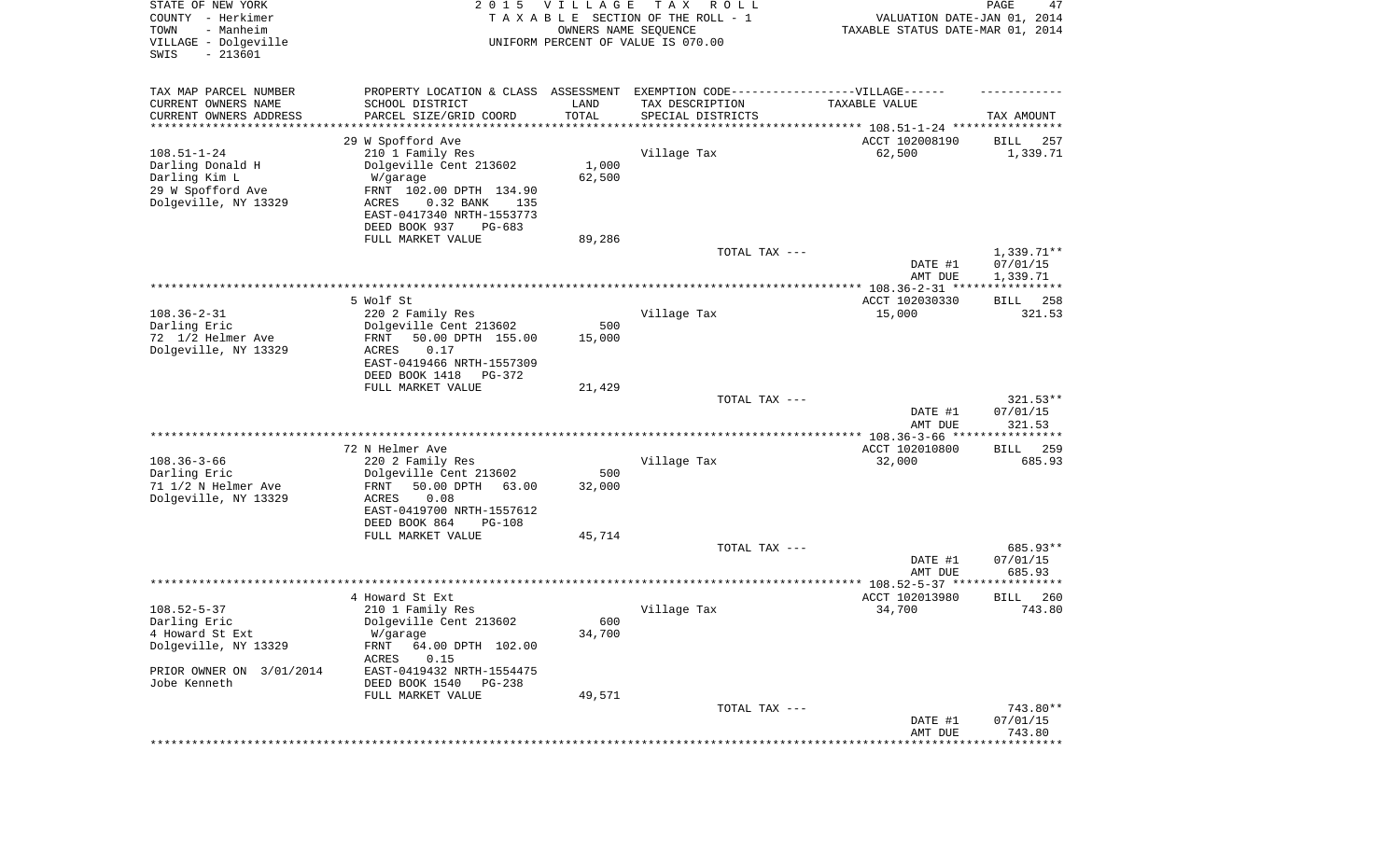| STATE OF NEW YORK                                             |                                                                                  | 2015 VILLAGE         | TAX ROLL                           |                                  | PAGE<br>48         |
|---------------------------------------------------------------|----------------------------------------------------------------------------------|----------------------|------------------------------------|----------------------------------|--------------------|
| COUNTY - Herkimer                                             |                                                                                  |                      | TAXABLE SECTION OF THE ROLL - 1    | VALUATION DATE-JAN 01, 2014      |                    |
| TOWN<br>- Manheim                                             |                                                                                  | OWNERS NAME SEQUENCE |                                    | TAXABLE STATUS DATE-MAR 01, 2014 |                    |
| VILLAGE - Dolgeville                                          |                                                                                  |                      | UNIFORM PERCENT OF VALUE IS 070.00 |                                  |                    |
| SWIS<br>$-213601$                                             |                                                                                  |                      |                                    |                                  |                    |
|                                                               |                                                                                  |                      |                                    |                                  |                    |
| TAX MAP PARCEL NUMBER                                         | PROPERTY LOCATION & CLASS ASSESSMENT EXEMPTION CODE----------------VILLAGE------ |                      |                                    |                                  |                    |
| CURRENT OWNERS NAME                                           | SCHOOL DISTRICT                                                                  | LAND                 | TAX DESCRIPTION                    | TAXABLE VALUE                    |                    |
| CURRENT OWNERS ADDRESS                                        | PARCEL SIZE/GRID COORD                                                           | TOTAL                | SPECIAL DISTRICTS                  |                                  | TAX AMOUNT         |
| ***********************                                       |                                                                                  |                      |                                    |                                  |                    |
|                                                               | Millers Grove Rd                                                                 |                      |                                    | ACCT 102018300                   | BILL 261           |
| $108.27 - 1 - 9$                                              | 311 Res vac land                                                                 |                      | Village Tax                        | 3,000                            | 64.31              |
| Darling Eric B                                                | Dolgeville Cent 213602                                                           | 3,000                |                                    |                                  |                    |
| 72-1/2 N Helmer Ave                                           | 2.03<br>ACRES                                                                    | 3,000                |                                    |                                  |                    |
| Dolgeville, NY 13329                                          | EAST-0417077 NRTH-1559522                                                        |                      |                                    |                                  |                    |
|                                                               | DEED BOOK 1430<br>PG-219                                                         |                      |                                    |                                  |                    |
|                                                               | FULL MARKET VALUE                                                                | 4,286                |                                    |                                  |                    |
|                                                               |                                                                                  |                      | TOTAL TAX ---                      |                                  | 64.31**            |
|                                                               |                                                                                  |                      |                                    | DATE #1                          | 07/01/15           |
|                                                               |                                                                                  |                      |                                    |                                  | 64.31              |
|                                                               |                                                                                  |                      |                                    | AMT DUE                          | **********         |
|                                                               |                                                                                  |                      |                                    |                                  |                    |
|                                                               | Cavalli St                                                                       |                      |                                    | ACCT 102007530                   | <b>BILL</b><br>262 |
| $108.36 - 3 - 56$                                             | 311 Res vac land                                                                 |                      | Village Tax                        | 300                              | 6.43               |
| Darling Eric B                                                | Dolgeville Cent 213602                                                           | 300                  |                                    |                                  |                    |
| Attn: Erney Kathryn                                           | 81.40 DPTH 93.80<br>FRNT                                                         | 300                  |                                    |                                  |                    |
| 72 1/2 N Helmer Ave                                           | 0.13<br>ACRES                                                                    |                      |                                    |                                  |                    |
| Dolgeville, NY 13329                                          | EAST-0419812 NRTH-1557573                                                        |                      |                                    |                                  |                    |
|                                                               | DEED BOOK 902<br><b>PG-134</b>                                                   |                      |                                    |                                  |                    |
|                                                               | FULL MARKET VALUE                                                                | 429                  |                                    |                                  |                    |
|                                                               |                                                                                  |                      | TOTAL TAX ---                      |                                  | $6.43**$           |
|                                                               |                                                                                  |                      |                                    | DATE #1                          | 07/01/15           |
|                                                               |                                                                                  |                      |                                    | AMT DUE                          | 6.43               |
|                                                               |                                                                                  |                      |                                    |                                  | ********           |
|                                                               | 72 1/2 N Helmer Ave                                                              |                      |                                    | ACCT 102007500                   | BILL 263           |
| $108.36 - 3 - 65$                                             | 220 2 Family Res                                                                 |                      | Village Tax                        | 39,300                           | 842.41             |
| Darling Eric B                                                | Dolgeville Cent 213602                                                           | 300                  |                                    |                                  |                    |
| 72 1/2 N Helmer Ave                                           | FRNT<br>50.00 DPTH<br>48.00                                                      | 39,300               |                                    |                                  |                    |
| Dolgeville, NY 13329                                          | ACRES<br>0.05                                                                    |                      |                                    |                                  |                    |
|                                                               | EAST-0419749 NRTH-1557614                                                        |                      |                                    |                                  |                    |
|                                                               |                                                                                  |                      |                                    |                                  |                    |
|                                                               | DEED BOOK 902<br>PG-134                                                          |                      |                                    |                                  |                    |
|                                                               | FULL MARKET VALUE                                                                | 56,143               |                                    |                                  |                    |
|                                                               |                                                                                  |                      | TOTAL TAX ---                      |                                  | 842.41**           |
|                                                               |                                                                                  |                      |                                    |                                  | 07/01/15           |
|                                                               |                                                                                  |                      |                                    | DATE #1                          |                    |
|                                                               |                                                                                  |                      | ***********************            | AMT DUE                          | 842.41<br>*******  |
|                                                               |                                                                                  |                      |                                    | *** 108.44-3-44 **               |                    |
|                                                               | 33 Elm St                                                                        |                      |                                    | ACCT 102023490                   | <b>BILL</b><br>264 |
| $108.44 - 3 - 44$                                             | 220 2 Family Res                                                                 |                      | Village Tax                        | 39,000                           | 835.98             |
|                                                               | Dolgeville Cent 213602                                                           | 1,100                |                                    |                                  |                    |
|                                                               | FRNT 110.00 DPTH 124.00                                                          | 39,000               |                                    |                                  |                    |
| Darling Eric B<br>72 1/2 N Helmer Ave<br>Dolgeville, NY 13329 | ACRES<br>0.22                                                                    |                      |                                    |                                  |                    |
|                                                               | EAST-0419381 NRTH-1555760                                                        |                      |                                    |                                  |                    |
|                                                               | DEED BOOK 946<br>PG-418                                                          |                      |                                    |                                  |                    |
|                                                               | FULL MARKET VALUE                                                                | 55,714               |                                    |                                  |                    |
|                                                               |                                                                                  |                      | TOTAL TAX ---                      |                                  | 835.98**           |
|                                                               |                                                                                  |                      |                                    | DATE #1<br>AMT DUE               | 07/01/15<br>835.98 |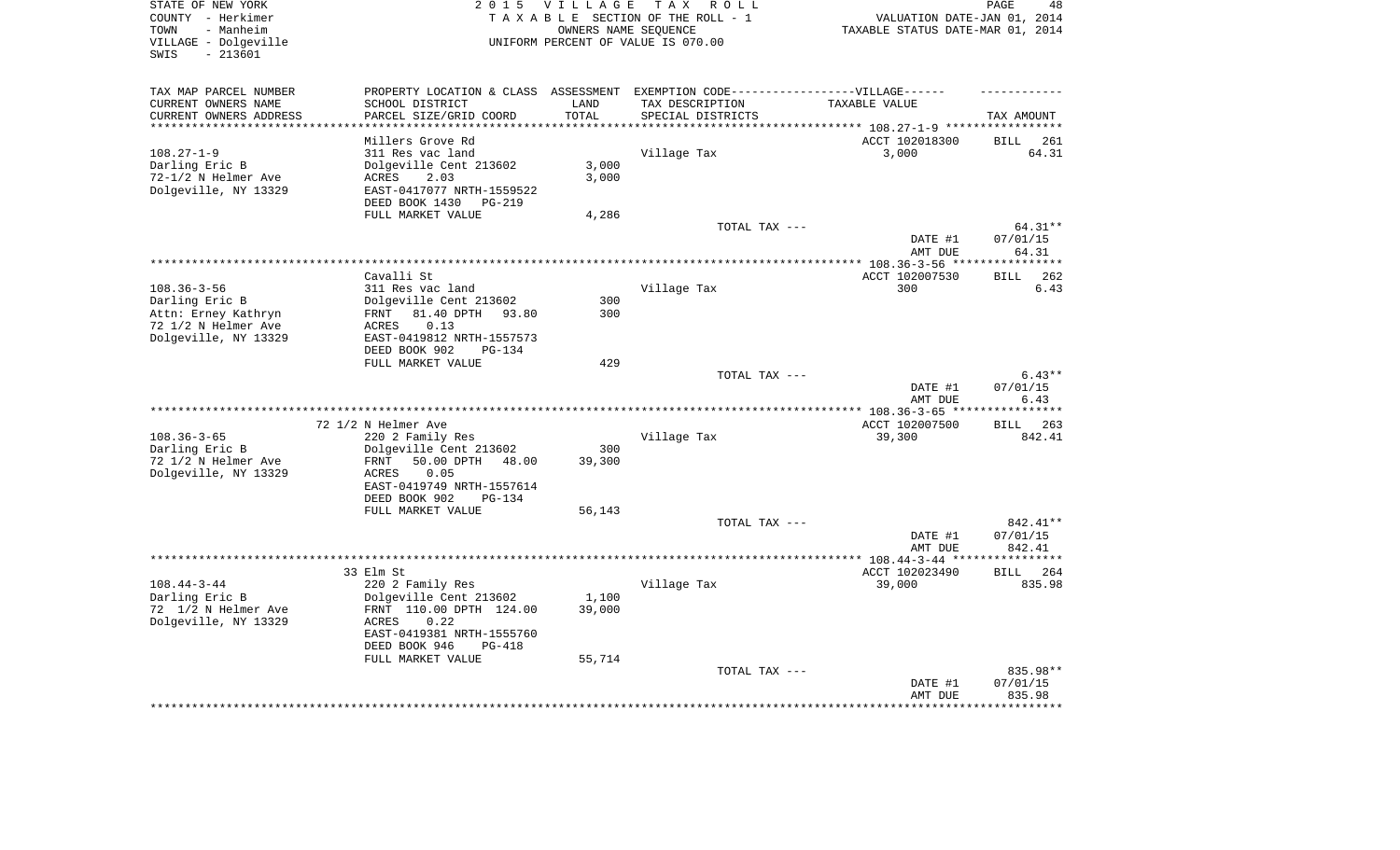| STATE OF NEW YORK<br>COUNTY - Herkimer<br>- Manheim<br>TOWN<br>VILLAGE - Dolgeville<br>$-213601$<br>SWIS | 2 0 1 5                                                                           | <b>VILLAGE</b><br>OWNERS NAME SEQUENCE | T A X<br>R O L L<br>TAXABLE SECTION OF THE ROLL - 1<br>UNIFORM PERCENT OF VALUE IS 070.00 | VALUATION DATE-JAN 01, 2014<br>TAXABLE STATUS DATE-MAR 01, 2014 | PAGE<br>49           |
|----------------------------------------------------------------------------------------------------------|-----------------------------------------------------------------------------------|----------------------------------------|-------------------------------------------------------------------------------------------|-----------------------------------------------------------------|----------------------|
|                                                                                                          |                                                                                   |                                        |                                                                                           |                                                                 |                      |
| TAX MAP PARCEL NUMBER<br>CURRENT OWNERS NAME<br>CURRENT OWNERS ADDRESS                                   | PROPERTY LOCATION & CLASS ASSESSMENT<br>SCHOOL DISTRICT<br>PARCEL SIZE/GRID COORD | LAND<br>TOTAL                          | EXEMPTION CODE-----------------VILLAGE------<br>TAX DESCRIPTION<br>SPECIAL DISTRICTS      | TAXABLE VALUE                                                   | TAX AMOUNT           |
| **********************                                                                                   | *******************                                                               | * * * * * * * * * * *                  |                                                                                           |                                                                 |                      |
|                                                                                                          | 130 S Main St                                                                     |                                        |                                                                                           | ACCT 102026490                                                  | 265<br>BILL          |
| $108.52 - 1 - 84$                                                                                        | 210 1 Family Res                                                                  |                                        | Village Tax                                                                               | 20,000                                                          | 428.71               |
| Darling Eric B                                                                                           | Dolgeville Cent 213602                                                            | 600                                    |                                                                                           |                                                                 |                      |
| 72 1/2 N Helmer Ave Apt 2<br>Dolgeville, NY 13329                                                        | W/garage<br>FRNT<br>60.00 DPTH 273.00<br>ACRES<br>0.37                            | 20,000                                 |                                                                                           |                                                                 |                      |
|                                                                                                          | EAST-0417884 NRTH-1553123<br>DEED BOOK 1465<br>PG-131                             |                                        |                                                                                           |                                                                 |                      |
|                                                                                                          | FULL MARKET VALUE                                                                 | 28,571                                 |                                                                                           |                                                                 |                      |
|                                                                                                          |                                                                                   |                                        | TOTAL TAX ---                                                                             |                                                                 | 428.71**             |
|                                                                                                          |                                                                                   |                                        |                                                                                           | DATE #1                                                         | 07/01/15             |
|                                                                                                          |                                                                                   |                                        |                                                                                           | AMT DUE                                                         | 428.71               |
|                                                                                                          | 3 Slawson St                                                                      |                                        |                                                                                           | ACCT 102006330                                                  | BILL<br>266          |
| $108.44 - 2 - 60$                                                                                        | 484 1 use sm bld                                                                  |                                        | Village Tax                                                                               | 18,000                                                          | 385.84               |
| Darling Gerald                                                                                           | Dolgeville Cent 213602                                                            | 1,100                                  |                                                                                           |                                                                 |                      |
| 134 Miller Rd                                                                                            | -office-Storage                                                                   | 18,000                                 |                                                                                           |                                                                 |                      |
| Dolgeville, NY 13329                                                                                     | FRNT 119.00 DPTH 100.00<br>ACRES<br>0.38                                          |                                        |                                                                                           |                                                                 |                      |
|                                                                                                          | EAST-0418888 NRTH-1554564                                                         |                                        |                                                                                           |                                                                 |                      |
|                                                                                                          | DEED BOOK 1156<br>PG-438                                                          |                                        |                                                                                           |                                                                 |                      |
|                                                                                                          | FULL MARKET VALUE                                                                 | 25,714                                 |                                                                                           |                                                                 |                      |
|                                                                                                          |                                                                                   |                                        | TOTAL TAX ---                                                                             | DATE #1                                                         | 385.84**<br>07/01/15 |
|                                                                                                          |                                                                                   |                                        |                                                                                           | AMT DUE                                                         | 385.84               |
|                                                                                                          |                                                                                   |                                        |                                                                                           |                                                                 |                      |
|                                                                                                          | 16 Howard St                                                                      |                                        |                                                                                           | ACCT 102005010                                                  | BILL<br>267          |
| $108.52 - 2 - 53$<br>Darling Jerry F                                                                     | 220 2 Family Res<br>Dolgeville Cent 213602                                        | 700                                    | Village Tax                                                                               | 32,100                                                          | 688.07               |
| 1995 Apache Ct                                                                                           | W/garage                                                                          | 32,100                                 |                                                                                           |                                                                 |                      |
| Titusville Florida, 32796-1372 FRNT                                                                      | 66.00 DPTH 175.00                                                                 |                                        |                                                                                           |                                                                 |                      |
|                                                                                                          | 0.25<br>ACRES                                                                     |                                        |                                                                                           |                                                                 |                      |
|                                                                                                          | EAST-0419029 NRTH-1553905<br>DEED BOOK 00656 PG-00607                             |                                        |                                                                                           |                                                                 |                      |
|                                                                                                          | FULL MARKET VALUE                                                                 | 45,857                                 |                                                                                           |                                                                 |                      |
|                                                                                                          |                                                                                   |                                        | TOTAL TAX ---                                                                             |                                                                 | 688.07**             |
|                                                                                                          |                                                                                   |                                        |                                                                                           | DATE #1                                                         | 07/01/15             |
|                                                                                                          |                                                                                   |                                        |                                                                                           | AMT DUE                                                         | 688.07               |
|                                                                                                          | 41 Elm St                                                                         |                                        |                                                                                           | ACCT 102011310                                                  | BILL 268             |
| $108.44 - 1 - 38$                                                                                        | 230 3 Family Res                                                                  |                                        | Village Tax                                                                               | 39,000                                                          | 835.98               |
| Davis Flint Jr.                                                                                          | Dolgeville Cent 213602                                                            | 700                                    |                                                                                           |                                                                 |                      |
| Davis and Son LLC                                                                                        | FRNT 100.00 DPTH 120.00                                                           | 39,000                                 |                                                                                           |                                                                 |                      |
| PO Box 553<br>Dolgeville, NY 13329                                                                       | 0.20<br>ACRES<br>EAST-0419165 NRTH-1555876                                        |                                        |                                                                                           |                                                                 |                      |
|                                                                                                          | DEED BOOK 1530<br><b>PG-106</b>                                                   |                                        |                                                                                           |                                                                 |                      |
|                                                                                                          | FULL MARKET VALUE                                                                 | 55,714                                 |                                                                                           |                                                                 |                      |
|                                                                                                          |                                                                                   |                                        | TOTAL TAX ---                                                                             |                                                                 | 835.98**             |
|                                                                                                          |                                                                                   |                                        |                                                                                           | DATE #1<br>AMT DUE                                              | 07/01/15<br>835.98   |
|                                                                                                          |                                                                                   |                                        |                                                                                           |                                                                 | * * * * * * * * *    |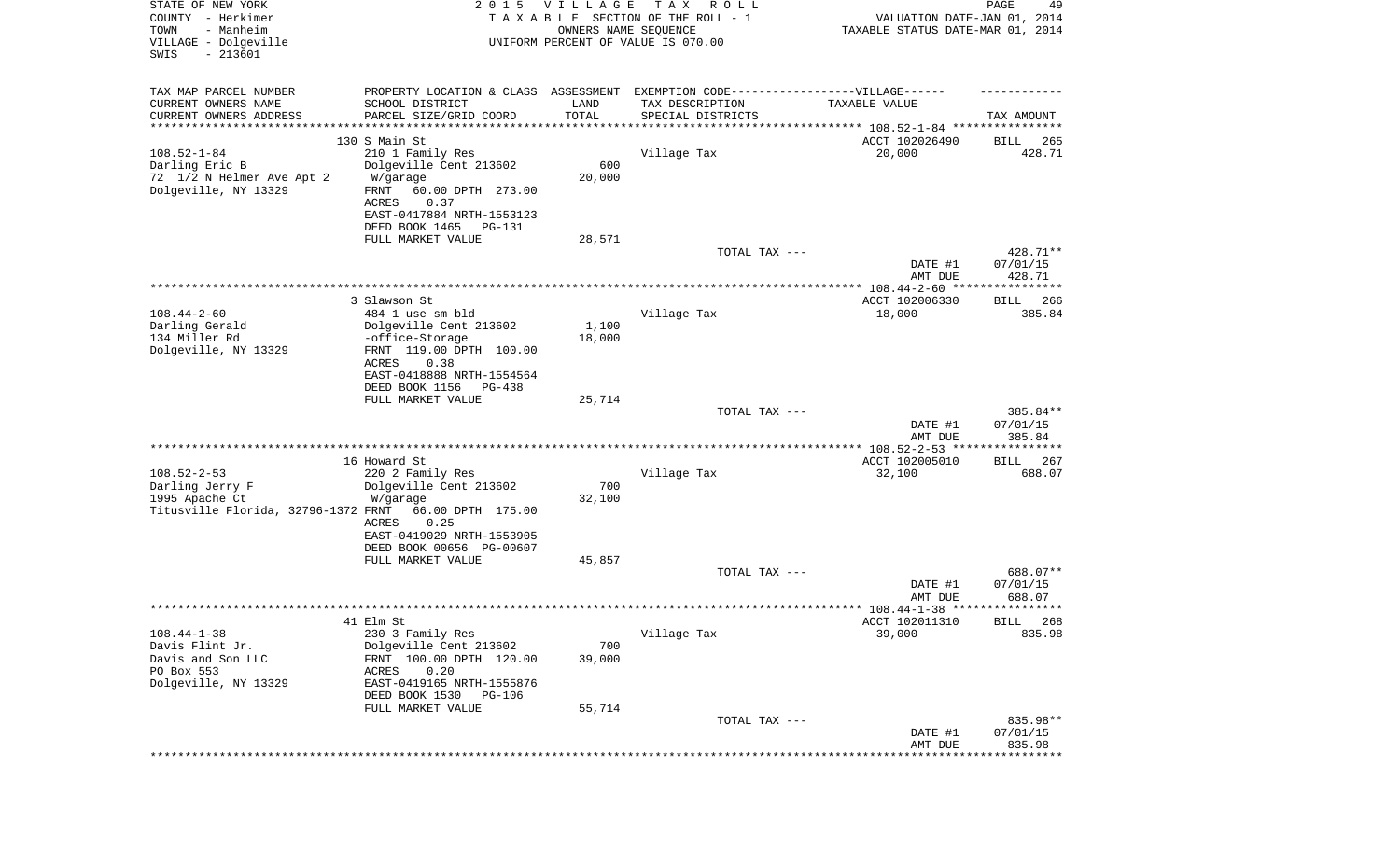| STATE OF NEW YORK<br>COUNTY - Herkimer<br>TOWN<br>- Manheim<br>VILLAGE - Dolgeville<br>SWIS<br>$-213601$ | 2 0 1 5                                                                                                                                                                                                             | <b>VILLAGE</b><br>OWNERS NAME SEQUENCE | T A X<br>R O L L<br>TAXABLE SECTION OF THE ROLL - 1<br>UNIFORM PERCENT OF VALUE IS 070.00 | VALUATION DATE-JAN 01, 2014<br>TAXABLE STATUS DATE-MAR 01, 2014 | PAGE<br>50                         |
|----------------------------------------------------------------------------------------------------------|---------------------------------------------------------------------------------------------------------------------------------------------------------------------------------------------------------------------|----------------------------------------|-------------------------------------------------------------------------------------------|-----------------------------------------------------------------|------------------------------------|
| TAX MAP PARCEL NUMBER<br>CURRENT OWNERS NAME<br>CURRENT OWNERS ADDRESS<br>*********************          | PROPERTY LOCATION & CLASS ASSESSMENT EXEMPTION CODE-----------------VILLAGE------<br>SCHOOL DISTRICT<br>PARCEL SIZE/GRID COORD                                                                                      | LAND<br>TOTAL                          | TAX DESCRIPTION<br>SPECIAL DISTRICTS                                                      | TAXABLE VALUE                                                   | TAX AMOUNT                         |
| $108.59 - 3 - 5$<br>Davis Mary<br>31 E Timmerman St<br>Dolgeville, NY 13329                              | 31 E Timmerman St<br>210 1 Family Res<br>Dolgeville Cent 213602<br>FRNT 100.00 DPTH 150.00<br>ACRES<br>0.34<br>EAST-0416793 NRTH-1551452<br>DEED BOOK 1271<br>PG-696<br>FULL MARKET VALUE                           | 1,000<br>50,800<br>72,571              | Village Tax                                                                               | ACCT 102005250<br>50,800                                        | 269<br>BILL<br>1,088.91            |
|                                                                                                          |                                                                                                                                                                                                                     |                                        | TOTAL TAX ---                                                                             | DATE #1<br>AMT DUE                                              | 1,088.91**<br>07/01/15<br>1,088.91 |
| $108.59 - 3 - 13$<br>Davis Mary<br>31 E Timmerman St<br>Dolgeville, NY 13329                             | Stewart St<br>311 Res vac land<br>Dolgeville Cent 213602<br>50.00 DPTH 150.00<br>FRNT<br>0.17<br>ACRES<br>EAST-0416942 NRTH-1551488<br>DEED BOOK 1271<br>PG-693                                                     | 300<br>300                             | Village Tax                                                                               | ACCT 102012270<br>300                                           | 270<br><b>BILL</b><br>6.43         |
|                                                                                                          | FULL MARKET VALUE                                                                                                                                                                                                   | 429                                    | TOTAL TAX ---                                                                             | DATE #1<br>AMT DUE                                              | $6.43**$<br>07/01/15<br>6.43       |
|                                                                                                          |                                                                                                                                                                                                                     |                                        |                                                                                           |                                                                 |                                    |
| $108.59 - 3 - 14$<br>Davis Mary<br>31 E Timmerman St<br>Dolgeville, NY 13329                             | Stewart St<br>311 Res vac land<br>Dolgeville Cent 213602<br>50.00 DPTH 150.00<br>FRNT<br>ACRES<br>0.17<br>EAST-0416948 NRTH-1551443<br>DEED BOOK 1271<br>PG-693                                                     | 300<br>300                             | Village Tax                                                                               | ACCT 102005310<br>300                                           | <b>BILL</b><br>271<br>6.43         |
|                                                                                                          | FULL MARKET VALUE                                                                                                                                                                                                   | 429                                    | TOTAL TAX ---                                                                             |                                                                 | $6.43**$                           |
|                                                                                                          |                                                                                                                                                                                                                     |                                        |                                                                                           | DATE #1<br>AMT DUE                                              | 07/01/15<br>6.43                   |
|                                                                                                          |                                                                                                                                                                                                                     |                                        |                                                                                           |                                                                 |                                    |
| $108.52 - 3 - 20$<br>Davis Matthew<br>Davis Debra<br>11 Howard St<br>Dolgeville, NY 13329                | 11 Howard St<br>210 1 Family Res<br>Dolgeville Cent 213602<br>W Garage<br>FRNT 66.00 DPTH 162.00<br><b>ACRES</b><br>0.24 BANK<br>135<br>EAST-0419185 NRTH-1553755<br>DEED BOOK 702<br>$PG-320$<br>FULL MARKET VALUE | 700<br>45,000<br>64,286                | Village Tax                                                                               | ACCT 102027690<br>45,000                                        | BILL 272<br>964.59                 |
|                                                                                                          |                                                                                                                                                                                                                     |                                        | TOTAL TAX ---                                                                             | DATE #1<br>AMT DUE                                              | $964.59**$<br>07/01/15<br>964.59   |
|                                                                                                          |                                                                                                                                                                                                                     |                                        |                                                                                           | *********************                                           | **************                     |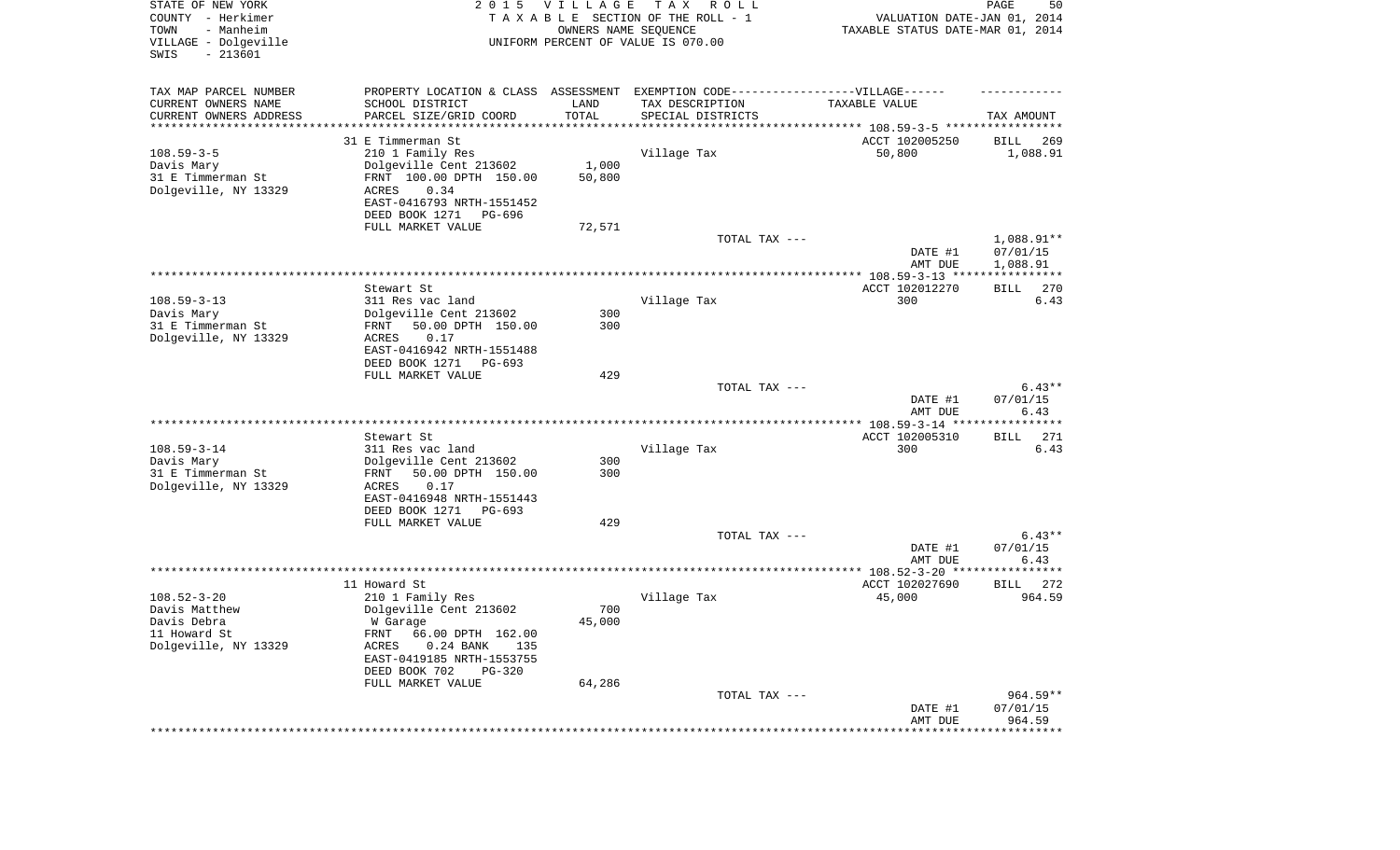| STATE OF NEW YORK<br>COUNTY - Herkimer<br>TOWN<br>- Manheim<br>VILLAGE - Dolgeville<br>$-213601$<br>SWIS |                                                                                                      | 2015 VILLAGE<br>OWNERS NAME SEQUENCE | T A X<br>R O L L<br>TAXABLE SECTION OF THE ROLL - 1<br>UNIFORM PERCENT OF VALUE IS 070.00 | VALUATION DATE-JAN 01, 2014<br>TAXABLE STATUS DATE-MAR 01, 2014 | PAGE<br>51         |
|----------------------------------------------------------------------------------------------------------|------------------------------------------------------------------------------------------------------|--------------------------------------|-------------------------------------------------------------------------------------------|-----------------------------------------------------------------|--------------------|
| TAX MAP PARCEL NUMBER<br>CURRENT OWNERS NAME                                                             | PROPERTY LOCATION & CLASS ASSESSMENT EXEMPTION CODE-----------------VILLAGE------<br>SCHOOL DISTRICT | LAND                                 | TAX DESCRIPTION                                                                           | TAXABLE VALUE                                                   |                    |
| CURRENT OWNERS ADDRESS                                                                                   | PARCEL SIZE/GRID COORD                                                                               | TOTAL                                | SPECIAL DISTRICTS                                                                         |                                                                 | TAX AMOUNT         |
| *********************                                                                                    |                                                                                                      |                                      | ************************************** 108.44-2-25 *****************                      |                                                                 |                    |
| $108.44 - 2 - 25$                                                                                        | 7 Beaver St<br>210 1 Family Res                                                                      |                                      | VET COM CT 41131                                                                          | ACCT 102007560<br>10,500                                        | BILL<br>273        |
| Davis Susan E                                                                                            | Dolgeville Cent 213602                                                                               | 700                                  | Village Tax                                                                               | 32,000                                                          | 685.93             |
| Ernye Richard K Jr.                                                                                      | W/garage                                                                                             | 42,500                               |                                                                                           |                                                                 |                    |
| 7 Beaver St                                                                                              | FRNT<br>50.00 DPTH 150.00                                                                            |                                      |                                                                                           |                                                                 |                    |
| Dolgeville, NY 13329                                                                                     | 0.26<br>ACRES                                                                                        |                                      |                                                                                           |                                                                 |                    |
|                                                                                                          | EAST-0418165 NRTH-1554612<br>DEED BOOK 1110<br>PG-498                                                |                                      |                                                                                           |                                                                 |                    |
|                                                                                                          | FULL MARKET VALUE                                                                                    | 60,714                               |                                                                                           |                                                                 |                    |
|                                                                                                          |                                                                                                      |                                      | TOTAL TAX ---                                                                             |                                                                 | 685.93**           |
|                                                                                                          |                                                                                                      |                                      |                                                                                           | DATE #1                                                         | 07/01/15           |
|                                                                                                          |                                                                                                      |                                      |                                                                                           | AMT DUE                                                         | 685.93             |
|                                                                                                          | Sullivan St                                                                                          |                                      |                                                                                           | ACCT 102027390                                                  | 274<br>BILL        |
| $108.59 - 2 - 34$                                                                                        | 311 Res vac land                                                                                     |                                      | Village Tax                                                                               | 700                                                             | 15.00              |
| Decker Bernard                                                                                           | Dolgeville Cent 213602                                                                               | 700                                  |                                                                                           |                                                                 |                    |
| Decker Johannes<br>28 E Center St                                                                        | FRNT 100.00 DPTH 150.00<br>ACRES<br>0.34                                                             | 700                                  |                                                                                           |                                                                 |                    |
| Mohawk, NY 13407                                                                                         | EAST-0417235 NRTH-1551961                                                                            |                                      |                                                                                           |                                                                 |                    |
|                                                                                                          | DEED BOOK 00646 PG-00066                                                                             |                                      |                                                                                           |                                                                 |                    |
|                                                                                                          | FULL MARKET VALUE                                                                                    | 1,000                                |                                                                                           |                                                                 | $15.00**$          |
|                                                                                                          |                                                                                                      |                                      | TOTAL TAX ---                                                                             | DATE #1                                                         | 07/01/15           |
|                                                                                                          |                                                                                                      |                                      |                                                                                           | AMT DUE                                                         | 15.00              |
|                                                                                                          |                                                                                                      |                                      |                                                                                           | *********** 108.52-1-60 ****                                    | ********           |
| $108.52 - 1 - 60$                                                                                        | 9 W Faville Ave                                                                                      |                                      |                                                                                           | ACCT 102013860                                                  | <b>BILL</b><br>275 |
| Dedomenick Arthur                                                                                        | 210 1 Family Res<br>Dolgeville Cent 213602                                                           | 700                                  | Village Tax                                                                               | 88,500                                                          | 1,897.02           |
| Dedomenick Mary E                                                                                        | W/garage                                                                                             | 88,500                               |                                                                                           |                                                                 |                    |
| 9 W Faville Ave                                                                                          | FRNT<br>71.50 DPTH 155.00                                                                            |                                      |                                                                                           |                                                                 |                    |
| Dolgeville, NY 13329                                                                                     | ACRES<br>0.25                                                                                        |                                      |                                                                                           |                                                                 |                    |
|                                                                                                          | EAST-0418187 NRTH-1553912<br>DEED BOOK 907<br>$PG-25$                                                |                                      |                                                                                           |                                                                 |                    |
|                                                                                                          | FULL MARKET VALUE                                                                                    | 126,429                              |                                                                                           |                                                                 |                    |
|                                                                                                          |                                                                                                      |                                      | TOTAL TAX ---                                                                             |                                                                 | 1,897.02**         |
|                                                                                                          |                                                                                                      |                                      |                                                                                           | DATE #1                                                         | 07/01/15           |
|                                                                                                          |                                                                                                      |                                      |                                                                                           | AMT DUE                                                         | 1,897.02<br>****** |
|                                                                                                          | 25 Spencer St                                                                                        |                                      |                                                                                           | ACCT 102018570                                                  | 276<br>BILL        |
| $108.52 - 1 - 12$                                                                                        | 210 1 Family Res                                                                                     |                                      | Village Tax                                                                               | 55,600                                                          | 1,191.80           |
| Delgado Timoteo                                                                                          | Dolgeville Cent 213602                                                                               | 900                                  |                                                                                           |                                                                 |                    |
| 25 Spencer St<br>Dolgeville, NY 13329                                                                    | W/garage<br>85.40 DPTH 108.42<br>FRNT                                                                | 55,600                               |                                                                                           |                                                                 |                    |
|                                                                                                          | $0.16$ BANK<br>ACRES<br>135                                                                          |                                      |                                                                                           |                                                                 |                    |
|                                                                                                          | EAST-0417995 NRTH-1554324                                                                            |                                      |                                                                                           |                                                                 |                    |
|                                                                                                          | DEED BOOK 1164 PG-764                                                                                |                                      |                                                                                           |                                                                 |                    |
|                                                                                                          | FULL MARKET VALUE                                                                                    | 79,429                               | TOTAL TAX ---                                                                             |                                                                 | 1,191.80**         |
|                                                                                                          |                                                                                                      |                                      |                                                                                           | DATE #1                                                         | 07/01/15           |
|                                                                                                          |                                                                                                      |                                      |                                                                                           | AMT DUE                                                         | 1,191.80           |
|                                                                                                          |                                                                                                      |                                      |                                                                                           |                                                                 |                    |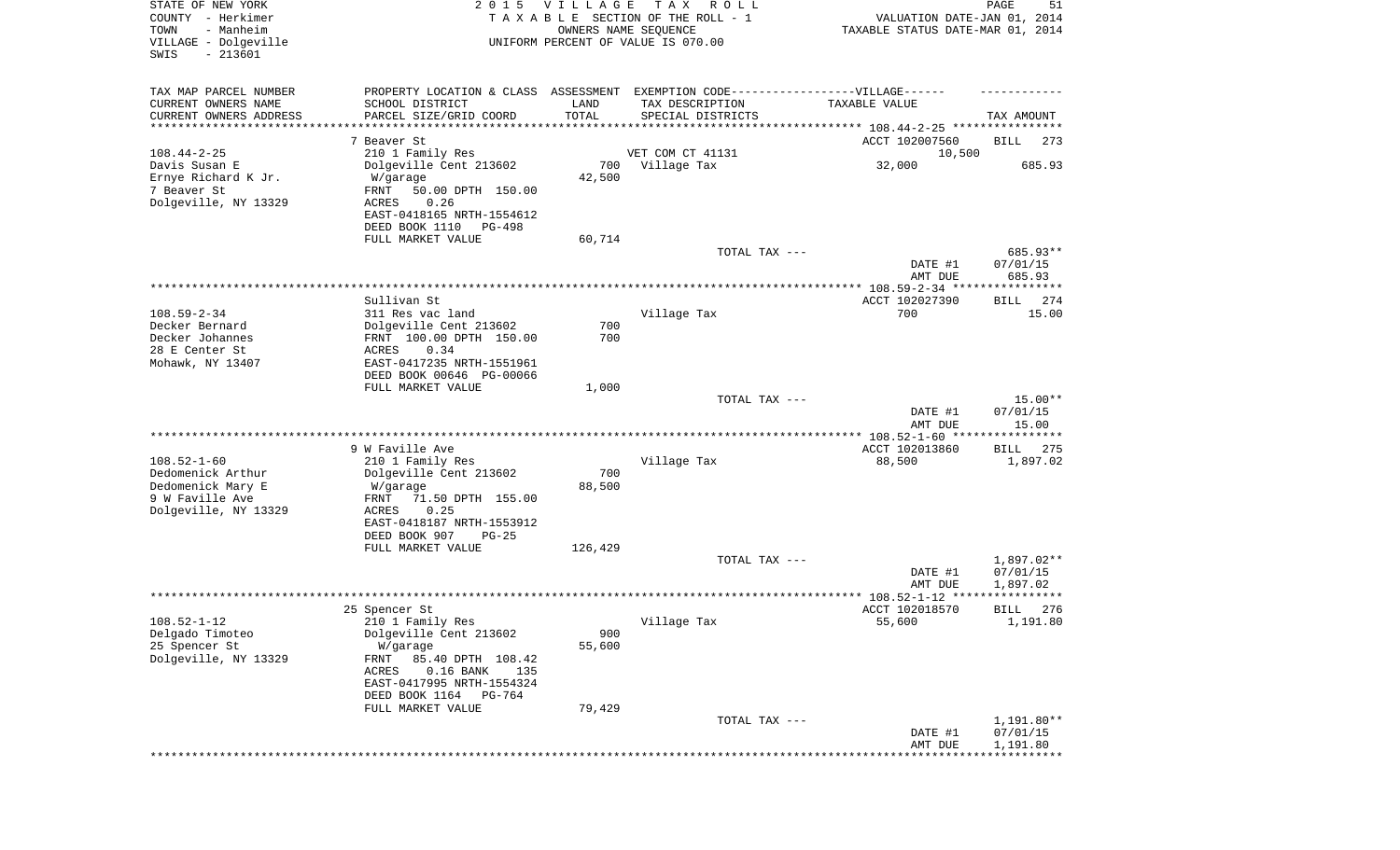| STATE OF NEW YORK<br>COUNTY - Herkimer<br>TOWN<br>- Manheim<br>VILLAGE - Dolgeville<br>SWIS<br>$-213601$ | 2 0 1 5                                                                          | <b>VILLAGE</b><br>OWNERS NAME SEQUENCE | T A X<br>R O L L<br>TAXABLE SECTION OF THE ROLL - 1<br>UNIFORM PERCENT OF VALUE IS 070.00 | VALUATION DATE-JAN 01, 2014<br>TAXABLE STATUS DATE-MAR 01, 2014     | PAGE<br>52         |
|----------------------------------------------------------------------------------------------------------|----------------------------------------------------------------------------------|----------------------------------------|-------------------------------------------------------------------------------------------|---------------------------------------------------------------------|--------------------|
| TAX MAP PARCEL NUMBER                                                                                    | PROPERTY LOCATION & CLASS ASSESSMENT EXEMPTION CODE----------------VILLAGE------ |                                        |                                                                                           |                                                                     |                    |
| CURRENT OWNERS NAME                                                                                      | SCHOOL DISTRICT                                                                  | LAND                                   | TAX DESCRIPTION                                                                           | TAXABLE VALUE                                                       |                    |
| CURRENT OWNERS ADDRESS<br>**********************                                                         | PARCEL SIZE/GRID COORD                                                           | TOTAL<br>***********                   | SPECIAL DISTRICTS                                                                         | ************************************* 108.52-1-13 ***************** | TAX AMOUNT         |
|                                                                                                          | Spencer St                                                                       |                                        |                                                                                           | ACCT 102006180                                                      | 277<br>BILL        |
| $108.52 - 1 - 13$                                                                                        | 311 Res vac land                                                                 |                                        | Village Tax                                                                               | 300                                                                 | 6.43               |
| Delgado Timoteo                                                                                          | Dolgeville Cent 213602                                                           | 300                                    |                                                                                           |                                                                     |                    |
| Delgado Mirtha                                                                                           | FRNT 102.80 DPTH 100.00                                                          | 300                                    |                                                                                           |                                                                     |                    |
| 25 Spencer St                                                                                            | <b>ACRES</b><br>0.16                                                             |                                        |                                                                                           |                                                                     |                    |
| Dolgeville, NY 13329                                                                                     | EAST-0418092 NRTH-1554322<br>DEED BOOK 1164<br>PG-764                            |                                        |                                                                                           |                                                                     |                    |
|                                                                                                          | FULL MARKET VALUE                                                                | 429                                    |                                                                                           |                                                                     |                    |
|                                                                                                          |                                                                                  |                                        | TOTAL TAX ---                                                                             |                                                                     | $6.43**$           |
|                                                                                                          |                                                                                  |                                        |                                                                                           | DATE #1                                                             | 07/01/15           |
|                                                                                                          |                                                                                  |                                        |                                                                                           | AMT DUE                                                             | 6.43               |
|                                                                                                          | 18 Beaver St                                                                     |                                        |                                                                                           | ACCT 102000900                                                      | 278<br>BILL        |
| $108.44 - 2 - 14$                                                                                        | 210 1 Family Res                                                                 |                                        | Village Tax                                                                               | 28,900                                                              | 619.48             |
| DeLuca Kevin                                                                                             | Dolgeville Cent 213602                                                           | 500                                    |                                                                                           |                                                                     |                    |
| Montana Toni                                                                                             | W/garage                                                                         | 28,900                                 |                                                                                           |                                                                     |                    |
| 18 Beaver St                                                                                             | 50.00 DPTH 190.00<br>FRNT                                                        |                                        |                                                                                           |                                                                     |                    |
| Dolgeville, NY 13329                                                                                     | <b>ACRES</b><br>0.22<br>EAST-0418032 NRTH-1555059                                |                                        |                                                                                           |                                                                     |                    |
|                                                                                                          | DEED BOOK 940<br>$PG-674$                                                        |                                        |                                                                                           |                                                                     |                    |
|                                                                                                          | FULL MARKET VALUE                                                                | 41,286                                 |                                                                                           |                                                                     |                    |
|                                                                                                          |                                                                                  |                                        | TOTAL TAX ---                                                                             |                                                                     | $619.48**$         |
|                                                                                                          |                                                                                  |                                        |                                                                                           | DATE #1<br>AMT DUE                                                  | 07/01/15<br>619.48 |
|                                                                                                          |                                                                                  |                                        |                                                                                           | *********** 108.52-3-44 *****************                           |                    |
|                                                                                                          | 24 Rundell St                                                                    |                                        |                                                                                           | ACCT 102015330                                                      | 279<br>BILL        |
| $108.52 - 3 - 44$                                                                                        | 210 1 Family Res                                                                 |                                        | Village Tax                                                                               | 47,800                                                              | 1,024.61           |
| Delucco Donna<br>24 Rundell St                                                                           | Dolgeville Cent 213602<br>W/garage                                               | 500<br>47,800                          |                                                                                           |                                                                     |                    |
| Dolgeville, NY 13329                                                                                     | FRNT<br>50.00 DPTH 107.00                                                        |                                        |                                                                                           |                                                                     |                    |
|                                                                                                          | ACRES<br>0.12                                                                    |                                        |                                                                                           |                                                                     |                    |
|                                                                                                          | EAST-0419105 NRTH-1553305                                                        |                                        |                                                                                           |                                                                     |                    |
|                                                                                                          | DEED BOOK 859<br>$PG-423$                                                        |                                        |                                                                                           |                                                                     |                    |
|                                                                                                          | FULL MARKET VALUE                                                                | 68,286                                 | TOTAL TAX ---                                                                             |                                                                     | 1,024.61**         |
|                                                                                                          |                                                                                  |                                        |                                                                                           | DATE #1                                                             | 07/01/15           |
|                                                                                                          |                                                                                  |                                        |                                                                                           | AMT DUE                                                             | 1,024.61           |
|                                                                                                          |                                                                                  |                                        |                                                                                           | **************** 108.52-3-45 *****                                  | *****              |
|                                                                                                          | Rundell St                                                                       |                                        |                                                                                           | ACCT 102015300                                                      | 280<br>BILL        |
| $108.52 - 3 - 45$<br>Delucco Donna                                                                       | 311 Res vac land<br>Dolgeville Cent 213602                                       | 200                                    | Village Tax                                                                               | 200                                                                 | 4.29               |
| 24 Rundell St                                                                                            | 50.00 DPTH 150.00<br>FRNT                                                        | 200                                    |                                                                                           |                                                                     |                    |
| Dolgeville, NY 13329                                                                                     | 0.12<br>ACRES                                                                    |                                        |                                                                                           |                                                                     |                    |
|                                                                                                          | EAST-0419080 NRTH-1553260                                                        |                                        |                                                                                           |                                                                     |                    |
|                                                                                                          | DEED BOOK 859<br>$PG-423$                                                        |                                        |                                                                                           |                                                                     |                    |
|                                                                                                          | FULL MARKET VALUE                                                                | 286                                    | TOTAL TAX ---                                                                             |                                                                     | $4.29**$           |
|                                                                                                          |                                                                                  |                                        |                                                                                           | DATE #1                                                             | 07/01/15           |
|                                                                                                          |                                                                                  |                                        |                                                                                           | AMT DUE                                                             | 4.29               |
|                                                                                                          |                                                                                  |                                        |                                                                                           | ***************************                                         |                    |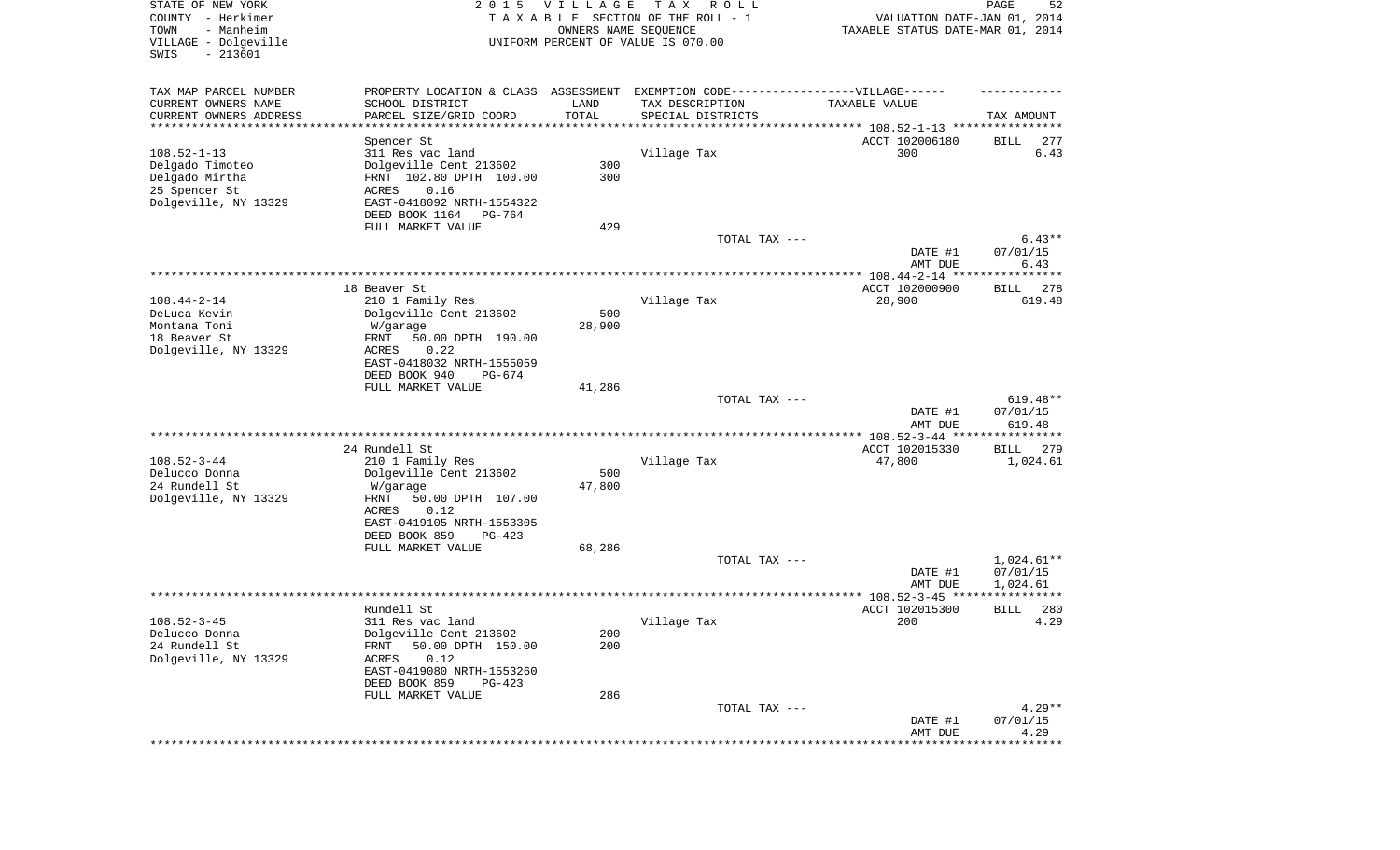| STATE OF NEW YORK      | 2 0 1 5                                                                          | VILLAGE | T A X<br>R O L L                   |                                     | 53<br>PAGE         |
|------------------------|----------------------------------------------------------------------------------|---------|------------------------------------|-------------------------------------|--------------------|
| COUNTY - Herkimer      |                                                                                  |         | TAXABLE SECTION OF THE ROLL - 1    | VALUATION DATE-JAN 01, 2014         |                    |
| TOWN<br>- Manheim      |                                                                                  |         | OWNERS NAME SEQUENCE               | TAXABLE STATUS DATE-MAR 01, 2014    |                    |
| VILLAGE - Dolgeville   |                                                                                  |         | UNIFORM PERCENT OF VALUE IS 070.00 |                                     |                    |
| $-213601$<br>SWIS      |                                                                                  |         |                                    |                                     |                    |
|                        |                                                                                  |         |                                    |                                     |                    |
| TAX MAP PARCEL NUMBER  | PROPERTY LOCATION & CLASS ASSESSMENT EXEMPTION CODE----------------VILLAGE------ |         |                                    |                                     |                    |
| CURRENT OWNERS NAME    | SCHOOL DISTRICT                                                                  | LAND    | TAX DESCRIPTION                    | <b>TAXABLE VALUE</b>                |                    |
| CURRENT OWNERS ADDRESS | PARCEL SIZE/GRID COORD                                                           | TOTAL   | SPECIAL DISTRICTS                  |                                     | TAX AMOUNT         |
| *********************  |                                                                                  |         |                                    |                                     |                    |
|                        | Rundell St.                                                                      |         |                                    | ACCT 102015270                      | 281<br>BILL        |
| $108.52 - 3 - 46$      | 311 Res vac land                                                                 |         | Village Tax                        | 500                                 | 10.72              |
| Delucco Donna          | Dolgeville Cent 213602                                                           | 500     |                                    |                                     |                    |
| 24 Rundell Stt         | FRNT 100.00 DPTH 110.00                                                          | 500     |                                    |                                     |                    |
| Dolgeville, NY 13329   | 0.24<br>ACRES                                                                    |         |                                    |                                     |                    |
|                        | EAST-0419039 NRTH-1553200                                                        |         |                                    |                                     |                    |
|                        | DEED BOOK 859<br>$PG-423$                                                        |         |                                    |                                     |                    |
|                        | FULL MARKET VALUE                                                                | 714     |                                    |                                     |                    |
|                        |                                                                                  |         | TOTAL TAX ---                      |                                     | $10.72**$          |
|                        |                                                                                  |         |                                    | DATE #1                             | 07/01/15           |
|                        |                                                                                  |         |                                    | AMT DUE                             | 10.72              |
|                        |                                                                                  |         |                                    |                                     |                    |
|                        | 21 Van Buren St                                                                  |         |                                    | ACCT 102027570                      | BILL<br>282        |
| $108.52 - 5 - 92$      | 210 1 Family Res                                                                 |         | Village Tax                        | 38,000                              | 814.54             |
| Delucco Frederick J    | Dolgeville Cent 213602                                                           | 500     |                                    |                                     |                    |
| 21 Van Buren St        | 50.00 DPTH 138.00<br>FRNT                                                        | 38,000  |                                    |                                     |                    |
| Dolgeville, NY 13329   | 0.17<br>ACRES                                                                    |         |                                    |                                     |                    |
|                        | EAST-0420037 NRTH-1554509                                                        |         |                                    |                                     |                    |
|                        | DEED BOOK 701<br>$PG-730$                                                        |         |                                    |                                     |                    |
|                        | FULL MARKET VALUE                                                                | 54,286  |                                    |                                     |                    |
|                        |                                                                                  |         | TOTAL TAX ---                      |                                     | 814.54**           |
|                        |                                                                                  |         |                                    | DATE #1                             | 07/01/15           |
|                        |                                                                                  |         |                                    | AMT DUE                             | 814.54             |
|                        |                                                                                  |         |                                    |                                     |                    |
|                        | 23 Van Buren St                                                                  |         |                                    | ACCT 102012900                      | BILL<br>283        |
| $108.52 - 5 - 93$      | 311 Res vac land                                                                 |         | Village Tax                        | 500                                 | 10.72              |
| Delucco Frederick J    | Dolgeville Cent 213602                                                           | 500     |                                    |                                     |                    |
| 21 Van Buren St        | W/garage                                                                         | 500     |                                    |                                     |                    |
| Dolgeville, NY 13329   | 50.00 DPTH 139.00<br>FRNT                                                        |         |                                    |                                     |                    |
|                        | 0.17<br>ACRES                                                                    |         |                                    |                                     |                    |
|                        | EAST-0420063 NRTH-1554470                                                        |         |                                    |                                     |                    |
|                        | DEED BOOK 740<br>$PG-233$                                                        |         |                                    |                                     |                    |
|                        | FULL MARKET VALUE                                                                | 714     |                                    |                                     |                    |
|                        |                                                                                  |         | TOTAL TAX ---                      |                                     | $10.72**$          |
|                        |                                                                                  |         |                                    | DATE #1                             | 07/01/15           |
|                        |                                                                                  |         |                                    | AMT DUE                             | 10.72              |
|                        |                                                                                  |         |                                    | ****** 108.52-5-91 **************** |                    |
|                        | 19 Van Buren St                                                                  |         |                                    | ACCT 102005940                      | BILL<br>284        |
| $108.52 - 5 - 91$      | 210 1 Family Res                                                                 |         | VET COM CT 41131                   | 10,500                              |                    |
| DeLucco Joy M          | Dolgeville Cent 213602                                                           | 700     | Village Tax                        | 35,800                              | 767.38             |
| 19 Van Buren St        | W/garage                                                                         | 46,300  |                                    |                                     |                    |
| Dolgeville, NY 13329   | 67.00 DPTH 118.00<br>FRNT                                                        |         |                                    |                                     |                    |
|                        | 0.20<br>ACRES                                                                    |         |                                    |                                     |                    |
|                        | EAST-0420000 NRTH-1554558                                                        |         |                                    |                                     |                    |
|                        | DEED BOOK 931<br><b>PG-611</b>                                                   |         |                                    |                                     |                    |
|                        |                                                                                  |         |                                    |                                     |                    |
|                        | FULL MARKET VALUE                                                                | 66,143  | TOTAL TAX ---                      |                                     | 767.38**           |
|                        |                                                                                  |         |                                    |                                     |                    |
|                        |                                                                                  |         |                                    |                                     |                    |
|                        |                                                                                  |         |                                    | DATE #1<br>AMT DUE                  | 07/01/15<br>767.38 |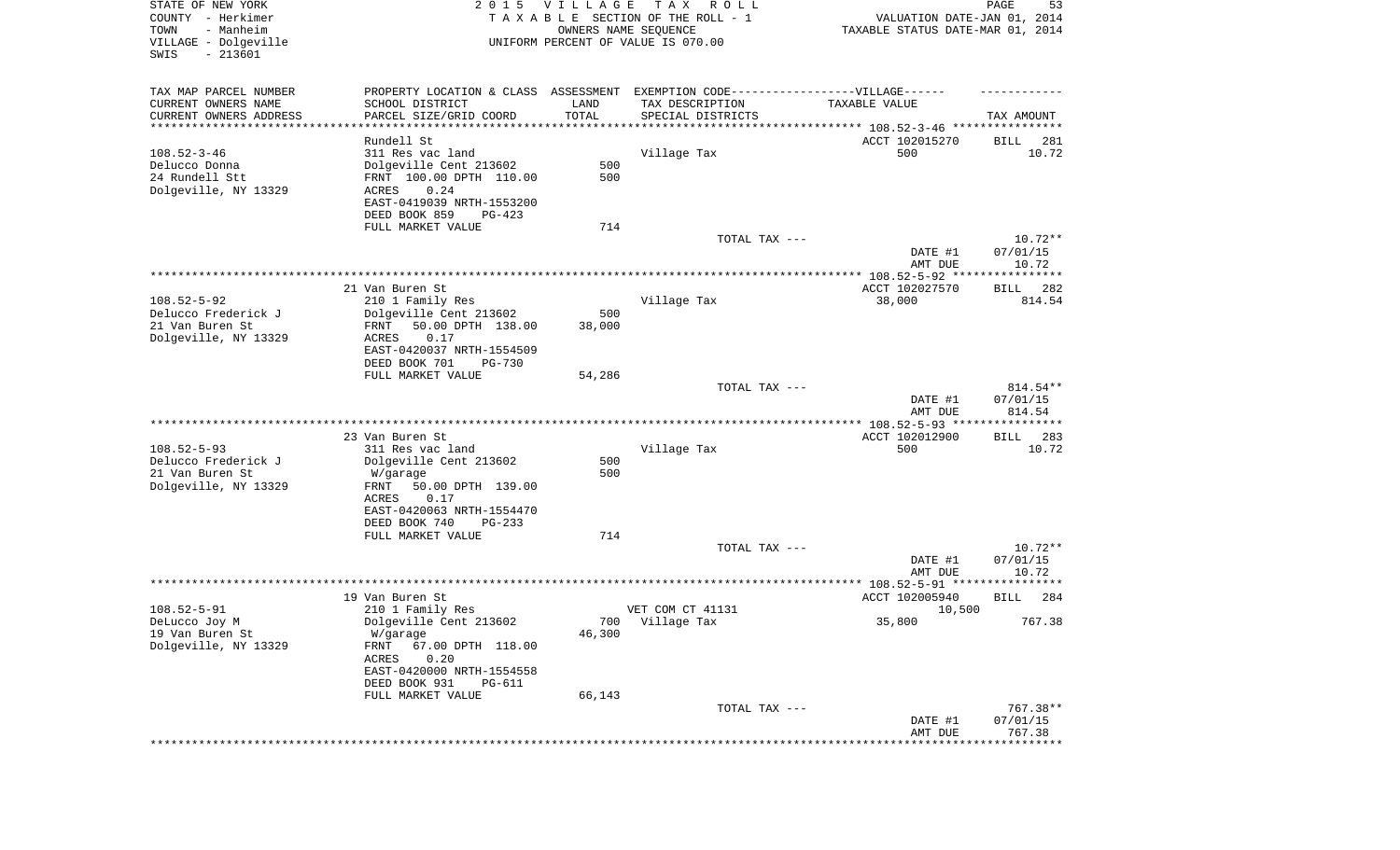| STATE OF NEW YORK<br>COUNTY - Herkimer<br>- Manheim<br>TOWN<br>VILLAGE - Dolgeville<br>SWIS<br>$-213601$ | 2 0 1 5                                                 | <b>VILLAGE</b><br>OWNERS NAME SEQUENCE | T A X<br>R O L L<br>TAXABLE SECTION OF THE ROLL - 1<br>UNIFORM PERCENT OF VALUE IS 070.00 | VALUATION DATE-JAN 01, 2014<br>TAXABLE STATUS DATE-MAR 01, 2014 | PAGE<br>54             |
|----------------------------------------------------------------------------------------------------------|---------------------------------------------------------|----------------------------------------|-------------------------------------------------------------------------------------------|-----------------------------------------------------------------|------------------------|
| TAX MAP PARCEL NUMBER<br>CURRENT OWNERS NAME                                                             | PROPERTY LOCATION & CLASS ASSESSMENT<br>SCHOOL DISTRICT | LAND                                   | EXEMPTION CODE------------------VILLAGE------<br>TAX DESCRIPTION                          | TAXABLE VALUE                                                   |                        |
| CURRENT OWNERS ADDRESS<br>********************                                                           | PARCEL SIZE/GRID COORD                                  | TOTAL                                  | SPECIAL DISTRICTS                                                                         |                                                                 | TAX AMOUNT             |
|                                                                                                          | 45 Spencer St                                           |                                        |                                                                                           | ACCT 102022680                                                  | 285<br>BILL            |
| $108.51 - 1 - 21$                                                                                        | 210 1 Family Res                                        |                                        | Village Tax                                                                               | 78,200                                                          | 1,676.24               |
| Deluco George                                                                                            | Dolgeville Cent 213602                                  | 4,100                                  |                                                                                           |                                                                 |                        |
| Deluco Susan                                                                                             | W/garage                                                | 78,200                                 |                                                                                           |                                                                 |                        |
| 45 Spencer St                                                                                            | ACRES<br>2.38                                           |                                        |                                                                                           |                                                                 |                        |
| Dolgeville, NY 13329                                                                                     | EAST-0417165 NRTH-1554212<br>DEED BOOK 00650 PG-00700   |                                        |                                                                                           |                                                                 |                        |
|                                                                                                          | FULL MARKET VALUE                                       | 111,714                                |                                                                                           |                                                                 |                        |
|                                                                                                          |                                                         |                                        | TOTAL TAX ---                                                                             |                                                                 | $1,676.24**$           |
|                                                                                                          |                                                         |                                        |                                                                                           | DATE #1                                                         | 07/01/15               |
|                                                                                                          |                                                         |                                        |                                                                                           | AMT DUE                                                         | 1,676.24               |
|                                                                                                          | 23 Cavalli St                                           |                                        |                                                                                           | ACCT 102007200                                                  | 286<br>BILL            |
| $108.36 - 2 - 10$                                                                                        | 220 2 Family Res                                        |                                        | Village Tax                                                                               | 26,000                                                          | 557.32                 |
| Denapole Donald                                                                                          | Dolgeville Cent 213602                                  | 500                                    |                                                                                           |                                                                 |                        |
| PO Box 77                                                                                                | 65.00 DPTH 150.00<br>FRNT                               | 26,000                                 |                                                                                           |                                                                 |                        |
| Middleville, NY 13406                                                                                    | 0.24<br>ACRES                                           |                                        |                                                                                           |                                                                 |                        |
|                                                                                                          | EAST-0419448 NRTH-1557745<br>DEED BOOK 850<br>PG-646    |                                        |                                                                                           |                                                                 |                        |
|                                                                                                          | FULL MARKET VALUE                                       | 37,143                                 |                                                                                           |                                                                 |                        |
|                                                                                                          |                                                         |                                        | TOTAL TAX ---                                                                             |                                                                 | 557.32**               |
|                                                                                                          |                                                         |                                        |                                                                                           | DATE #1                                                         | 07/01/15               |
|                                                                                                          |                                                         |                                        |                                                                                           | AMT DUE                                                         | 557.32                 |
|                                                                                                          | Mckinley Ave                                            |                                        |                                                                                           | ACCT 102027180                                                  | <b>BILL</b><br>287     |
| $108.36 - 1 - 19$                                                                                        | 312 Vac w/imprv                                         |                                        | Village Tax                                                                               | 1,600                                                           | 34.30                  |
| Dermady Joy M                                                                                            | Dolgeville Cent 213602                                  | 100                                    |                                                                                           |                                                                 |                        |
| 60 W State St                                                                                            | Garage                                                  | 1,600                                  |                                                                                           |                                                                 |                        |
| Dolgeville, NY 13329                                                                                     | FRNT<br>50.00 DPTH<br>65.00                             |                                        |                                                                                           |                                                                 |                        |
|                                                                                                          | <b>ACRES</b><br>0.07                                    |                                        |                                                                                           |                                                                 |                        |
|                                                                                                          | EAST-0418802 NRTH-1557246<br>DEED BOOK 931<br>$PG-370$  |                                        |                                                                                           |                                                                 |                        |
|                                                                                                          | FULL MARKET VALUE                                       | 2,286                                  |                                                                                           |                                                                 |                        |
|                                                                                                          |                                                         |                                        | TOTAL TAX ---                                                                             |                                                                 | $34.30**$              |
|                                                                                                          |                                                         |                                        |                                                                                           | DATE #1                                                         | 07/01/15               |
|                                                                                                          |                                                         |                                        |                                                                                           | AMT DUE                                                         | 34.30                  |
|                                                                                                          | Stewart St                                              |                                        |                                                                                           | ************ 108.59-2-19 *****<br>ACCT 102021210                | 288<br>BILL            |
| $108.59 - 2 - 19$                                                                                        | 311 Res vac land                                        |                                        | Village Tax                                                                               | 300                                                             | 6.43                   |
| Dicamillo Dennis                                                                                         | Dolgeville Cent 213602                                  | 300                                    |                                                                                           |                                                                 |                        |
| 14 Stewart St                                                                                            | 50.00 DPTH 150.00<br>FRNT                               | 300                                    |                                                                                           |                                                                 |                        |
| Dolgeville, NY 13329                                                                                     | 0.17<br>ACRES                                           |                                        |                                                                                           |                                                                 |                        |
|                                                                                                          | EAST-0416879 NRTH-1551987<br>DEED BOOK 731<br>PG-256    |                                        |                                                                                           |                                                                 |                        |
|                                                                                                          | FULL MARKET VALUE                                       | 429                                    |                                                                                           |                                                                 |                        |
|                                                                                                          |                                                         |                                        | TOTAL TAX ---                                                                             |                                                                 | $6.43**$               |
|                                                                                                          |                                                         |                                        |                                                                                           | DATE #1                                                         | 07/01/15               |
|                                                                                                          |                                                         |                                        |                                                                                           | AMT DUE<br>**********************                               | 6.43<br>************** |
|                                                                                                          |                                                         |                                        |                                                                                           |                                                                 |                        |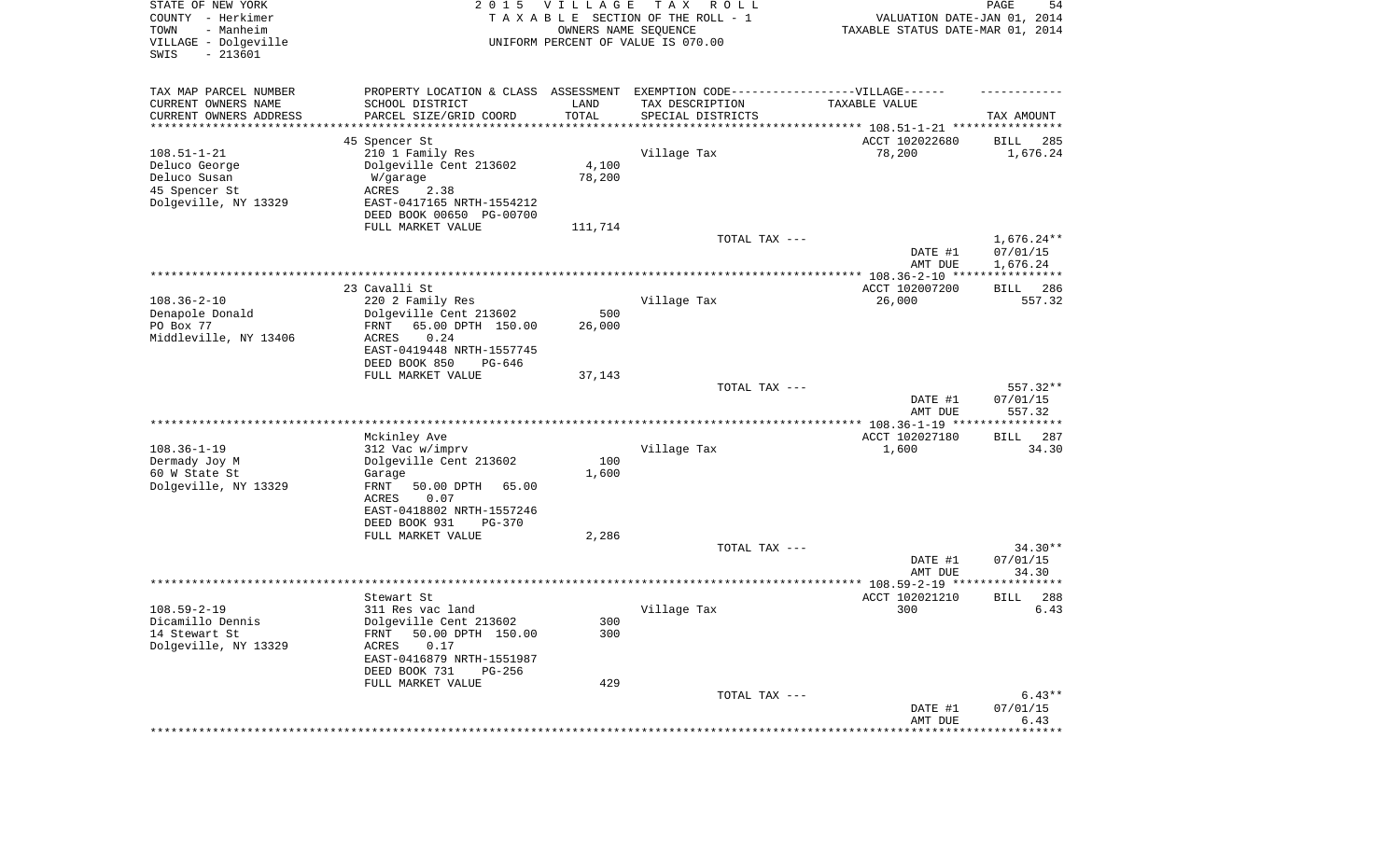| STATE OF NEW YORK<br>COUNTY - Herkimer<br>- Manheim<br>TOWN<br>VILLAGE - Dolgeville<br>SWIS<br>$-213601$ | 2 0 1 5                                                                                                                        | VILLAGE<br>OWNERS NAME SEQUENCE | T A X<br>R O L L<br>TAXABLE SECTION OF THE ROLL - 1<br>UNIFORM PERCENT OF VALUE IS 070.00 | VALUATION DATE-JAN 01, 2014<br>TAXABLE STATUS DATE-MAR 01, 2014 | PAGE<br>55                |
|----------------------------------------------------------------------------------------------------------|--------------------------------------------------------------------------------------------------------------------------------|---------------------------------|-------------------------------------------------------------------------------------------|-----------------------------------------------------------------|---------------------------|
| TAX MAP PARCEL NUMBER<br>CURRENT OWNERS NAME<br>CURRENT OWNERS ADDRESS                                   | PROPERTY LOCATION & CLASS ASSESSMENT EXEMPTION CODE-----------------VILLAGE------<br>SCHOOL DISTRICT<br>PARCEL SIZE/GRID COORD | LAND<br>TOTAL                   | TAX DESCRIPTION<br>SPECIAL DISTRICTS                                                      | TAXABLE VALUE                                                   | TAX AMOUNT                |
| ********************                                                                                     |                                                                                                                                |                                 |                                                                                           |                                                                 |                           |
|                                                                                                          | 14 Stewart St                                                                                                                  |                                 |                                                                                           | ACCT 102021180                                                  | 289<br>BILL               |
| $108.59 - 2 - 20$                                                                                        | 210 1 Family Res                                                                                                               |                                 | Village Tax                                                                               | 54,000                                                          | 1,157.51                  |
| Dicamillo Dennis                                                                                         | Dolgeville Cent 213602                                                                                                         | 1,000                           |                                                                                           |                                                                 |                           |
| 14 Stewart St                                                                                            | FRNT 100.00 DPTH 150.00                                                                                                        | 54,000                          |                                                                                           |                                                                 |                           |
| Dolgeville, NY 13329                                                                                     | ACRES<br>0.34<br>EAST-0416888 NRTH-1551916                                                                                     |                                 |                                                                                           |                                                                 |                           |
|                                                                                                          | DEED BOOK 731<br>PG-256                                                                                                        |                                 |                                                                                           |                                                                 |                           |
|                                                                                                          | FULL MARKET VALUE                                                                                                              | 77,143                          |                                                                                           |                                                                 |                           |
|                                                                                                          |                                                                                                                                |                                 | TOTAL TAX ---                                                                             | DATE #1                                                         | $1,157.51**$<br>07/01/15  |
|                                                                                                          |                                                                                                                                |                                 |                                                                                           | AMT DUE                                                         | 1,157.51                  |
|                                                                                                          | 11 Winton Ln                                                                                                                   |                                 |                                                                                           | ACCT 102006390                                                  | 290<br>BILL               |
| $108.52 - 5 - 72$                                                                                        | 210 1 Family Res                                                                                                               |                                 | Village Tax                                                                               | 38,000                                                          | 814.54                    |
| DiCamillo George Francis Jr.                                                                             | Dolgeville Cent 213602                                                                                                         | 500                             |                                                                                           |                                                                 |                           |
| DiCamillo Debra M                                                                                        | W/garage                                                                                                                       | 38,000                          |                                                                                           |                                                                 |                           |
| 11 Winton Ln<br>Dolgeville, NY 13329                                                                     | FRNT<br>45.00 DPTH 110.00<br>0.11<br>ACRES                                                                                     |                                 |                                                                                           |                                                                 |                           |
|                                                                                                          | EAST-0419596 NRTH-1554612                                                                                                      |                                 |                                                                                           |                                                                 |                           |
|                                                                                                          | DEED BOOK 1393<br><b>PG-135</b>                                                                                                |                                 |                                                                                           |                                                                 |                           |
|                                                                                                          | FULL MARKET VALUE                                                                                                              | 54,286                          | TOTAL TAX ---                                                                             |                                                                 | 814.54**                  |
|                                                                                                          |                                                                                                                                |                                 |                                                                                           | DATE #1<br>AMT DUE                                              | 07/01/15<br>814.54        |
|                                                                                                          |                                                                                                                                |                                 |                                                                                           | ************ 108.36-3-51 ********                               | ********                  |
|                                                                                                          | 50 N Helmer Ave                                                                                                                |                                 |                                                                                           | ACCT 102008460                                                  | 291<br>BILL               |
| $108.36 - 3 - 51$                                                                                        | 210 1 Family Res                                                                                                               |                                 | Village Tax                                                                               | 40,000                                                          | 857.41                    |
| Dietrich Christina M<br>Daley Wade R                                                                     | Dolgeville Cent 213602<br>FRNT<br>65.00 DPTH 199.00                                                                            | 700<br>40,000                   |                                                                                           |                                                                 |                           |
| 50 N Helmer Ave                                                                                          | ACRES<br>0.16                                                                                                                  |                                 |                                                                                           |                                                                 |                           |
| Dolgeville, NY 13329                                                                                     | EAST-0419742 NRTH-1557189                                                                                                      |                                 |                                                                                           |                                                                 |                           |
|                                                                                                          | DEED BOOK 1514<br>PG-647                                                                                                       |                                 |                                                                                           |                                                                 |                           |
|                                                                                                          | FULL MARKET VALUE                                                                                                              | 57,143                          |                                                                                           |                                                                 |                           |
|                                                                                                          |                                                                                                                                |                                 | TOTAL TAX ---                                                                             |                                                                 | 857.41**<br>07/01/15      |
|                                                                                                          |                                                                                                                                |                                 |                                                                                           | DATE #1<br>AMT DUE                                              | 857.41                    |
|                                                                                                          |                                                                                                                                |                                 |                                                                                           |                                                                 |                           |
|                                                                                                          | 44 E Faville Ave                                                                                                               |                                 |                                                                                           | ACCT 102030090                                                  | 292<br><b>BILL</b>        |
| $108.52 - 6 - 10$                                                                                        | 220 2 Family Res                                                                                                               |                                 | Village Tax                                                                               | 40,600                                                          | 870.27                    |
| Digilio Antonette                                                                                        | Dolgeville Cent 213602                                                                                                         | 500                             |                                                                                           |                                                                 |                           |
| 44 Faville Ave<br>Dolgeville, NY 13329                                                                   | W/barn<br>FRNT<br>50.00 DPTH 150.00                                                                                            | 40,600                          |                                                                                           |                                                                 |                           |
|                                                                                                          | ACRES<br>0.17                                                                                                                  |                                 |                                                                                           |                                                                 |                           |
|                                                                                                          | EAST-0419644 NRTH-1553046                                                                                                      |                                 |                                                                                           |                                                                 |                           |
|                                                                                                          | DEED BOOK 00624 PG-00550                                                                                                       |                                 |                                                                                           |                                                                 |                           |
|                                                                                                          | FULL MARKET VALUE                                                                                                              | 58,000                          |                                                                                           |                                                                 |                           |
|                                                                                                          |                                                                                                                                |                                 | TOTAL TAX ---                                                                             | DATE #1                                                         | 870.27**<br>07/01/15      |
|                                                                                                          |                                                                                                                                |                                 |                                                                                           | AMT DUE                                                         | 870.27                    |
|                                                                                                          |                                                                                                                                |                                 |                                                                                           |                                                                 | ************************* |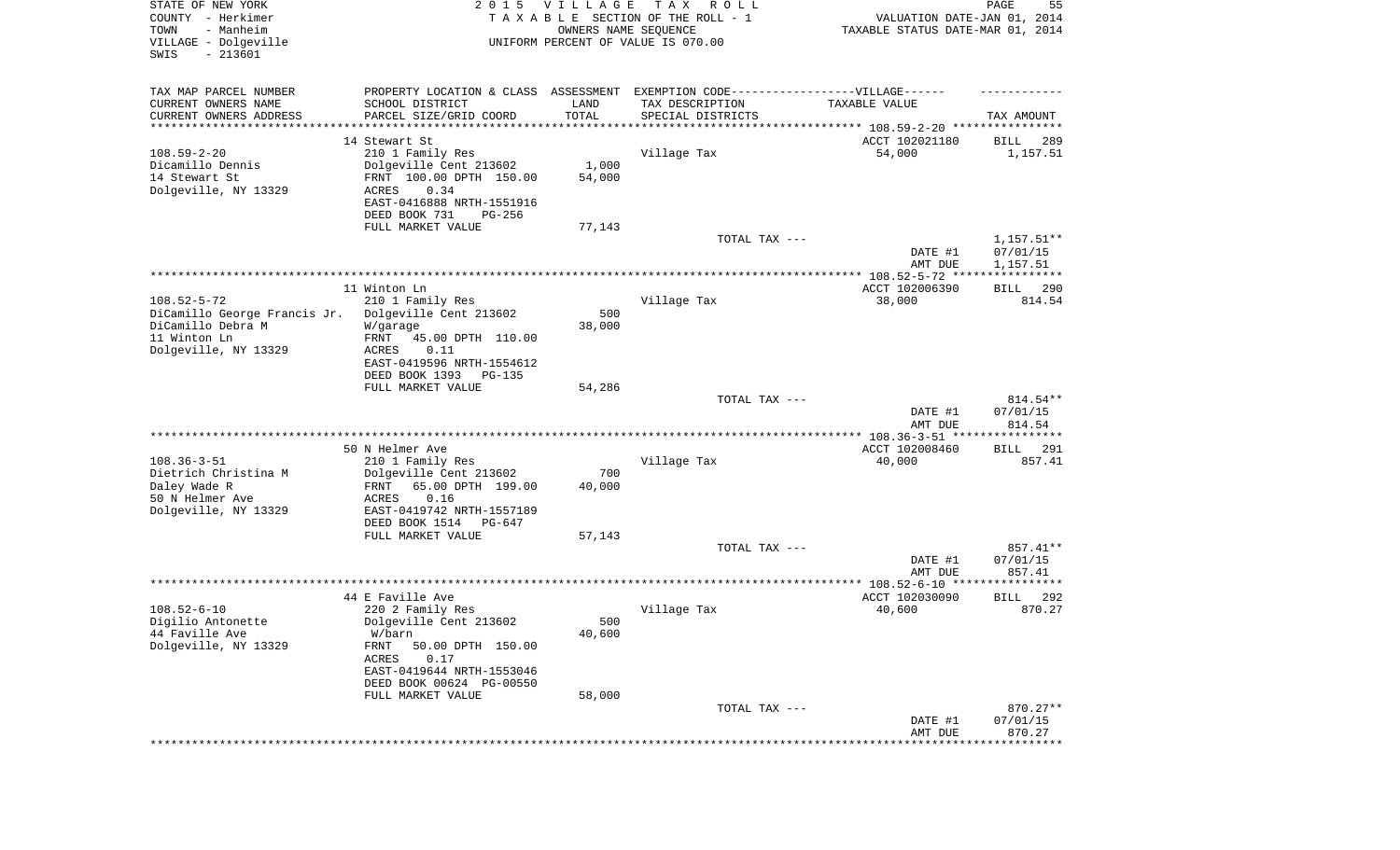| STATE OF NEW YORK<br>COUNTY - Herkimer<br>- Manheim<br>TOWN<br>VILLAGE - Dolgeville<br>SWIS<br>$-213601$ | 2 0 1 5                                                                                                                                                                          | <b>VILLAGE</b><br>OWNERS NAME SEQUENCE | T A X<br>R O L L<br>TAXABLE SECTION OF THE ROLL - 1<br>UNIFORM PERCENT OF VALUE IS 070.00 | VALUATION DATE-JAN 01, 2014<br>TAXABLE STATUS DATE-MAR 01, 2014 | PAGE<br>56                      |
|----------------------------------------------------------------------------------------------------------|----------------------------------------------------------------------------------------------------------------------------------------------------------------------------------|----------------------------------------|-------------------------------------------------------------------------------------------|-----------------------------------------------------------------|---------------------------------|
| TAX MAP PARCEL NUMBER<br>CURRENT OWNERS NAME<br>CURRENT OWNERS ADDRESS<br>**********************         | PROPERTY LOCATION & CLASS ASSESSMENT EXEMPTION CODE----------------VILLAGE------<br>SCHOOL DISTRICT<br>PARCEL SIZE/GRID COORD                                                    | LAND<br>TOTAL                          | TAX DESCRIPTION<br>SPECIAL DISTRICTS                                                      | TAXABLE VALUE                                                   | TAX AMOUNT                      |
| $108.52 - 6 - 11$<br>Digilio Antonette<br>44 Faville Ave<br>Dolgeville, NY 13329                         | E Faville Ave<br>311 Res vac land<br>Dolgeville Cent 213602<br>54.70 DPTH 100.00<br>FRNT<br>0.12<br><b>ACRES</b><br>EAST-0419616 NRTH-1553094<br>DEED BOOK 00614 PG-00367        | 200<br>200                             | Village Tax                                                                               | ACCT 102000330<br>200                                           | BILL<br>293<br>4.29             |
|                                                                                                          | FULL MARKET VALUE                                                                                                                                                                | 286                                    | TOTAL TAX ---                                                                             | DATE #1<br>AMT DUE                                              | $4.29**$<br>07/01/15<br>4.29    |
| $108.44 - 2 - 55$<br>Dineen Richard P<br>29 S Helmer Ave<br>Dolgeville, NY 13329                         | 29 S Helmer Ave<br>220 2 Family Res<br>Dolgeville Cent 213602<br>W/garage<br>50.00 DPTH 100.00<br>FRNT<br>ACRES<br>0.17<br>EAST-0418745 NRTH-1554708<br>DEED BOOK 1173<br>PG-917 | 500<br>38,368                          | Village Tax                                                                               | ACCT 102003990<br>38,368                                        | 294<br>BILL<br>822.43           |
|                                                                                                          | FULL MARKET VALUE                                                                                                                                                                | 54,811                                 | TOTAL TAX ---                                                                             | DATE #1<br>AMT DUE                                              | 822.43**<br>07/01/15<br>822.43  |
|                                                                                                          |                                                                                                                                                                                  |                                        |                                                                                           | *********** 108.36-3-74 *****************                       |                                 |
| $108.36 - 3 - 74$<br>Dodge Robert K<br>Dodge Judith<br>90 N Helmer Ave                                   | 90 N Helmer Ave<br>210 1 Family Res<br>Dolgeville Cent 213602<br>W/garage<br>FRNT<br>64.00 DPTH 125.00                                                                           | 600<br>43,800                          | VET WAR CT 41121<br>Village Tax                                                           | ACCT 102006780<br>6,300<br>37,500                               | <b>BILL</b><br>295<br>803.82    |
| Dolgeville, NY 13329                                                                                     | ACRES<br>0.07<br>EAST-0419671 NRTH-1558104<br>DEED BOOK 1257<br>PG-647<br>FULL MARKET VALUE                                                                                      | 62,571                                 | TOTAL TAX ---                                                                             |                                                                 | 803.82**                        |
|                                                                                                          |                                                                                                                                                                                  |                                        |                                                                                           | DATE #1<br>AMT DUE                                              | 07/01/15<br>803.82<br>* * * * * |
|                                                                                                          | 11 Slawson St                                                                                                                                                                    |                                        |                                                                                           | ***************** 108.44-2-57 ********<br>ACCT 102020790        | 296<br>BILL                     |
| $108.44 - 2 - 57$<br>Dodson Donald R Jr.<br>Dodson Janet M<br>11 Slawson St<br>Dolgeville, NY 13329      | 210 1 Family Res<br>Dolgeville Cent 213602<br>W/garage<br>FRNT<br>50.00 DPTH 100.00<br>ACRES<br>0.11<br>EAST-0418775 NRTH-1554786<br>DEED BOOK 1209<br>PG-332                    | 500<br>28,900                          | Village Tax                                                                               | 28,900                                                          | 619.48                          |
|                                                                                                          | FULL MARKET VALUE                                                                                                                                                                | 41,286                                 | TOTAL TAX ---                                                                             | DATE #1<br>AMT DUE                                              | 619.48**<br>07/01/15<br>619.48  |
|                                                                                                          |                                                                                                                                                                                  |                                        |                                                                                           |                                                                 | * * * * * * * * * *             |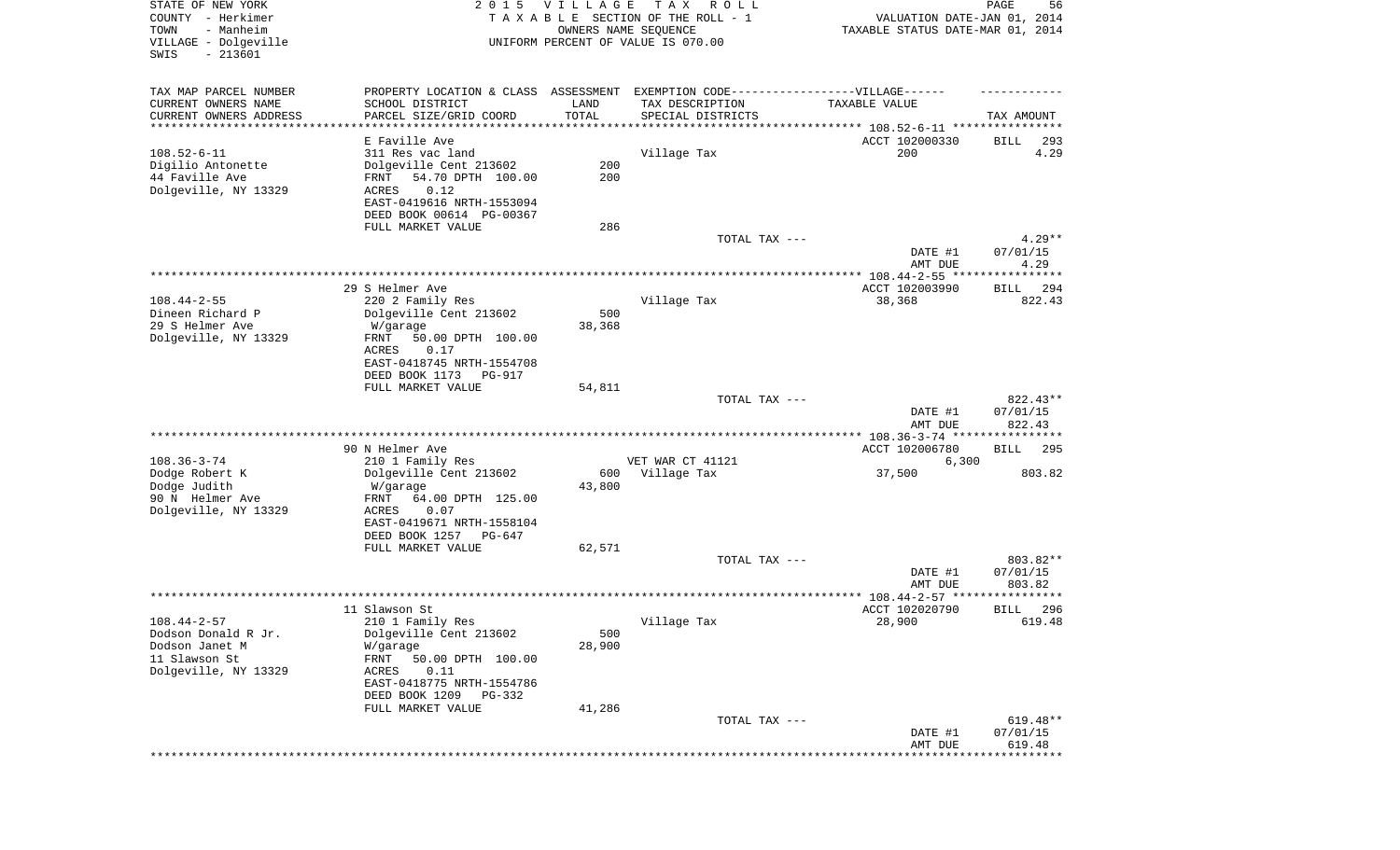| STATE OF NEW YORK<br>COUNTY - Herkimer<br>- Manheim<br>TOWN<br>VILLAGE - Dolgeville<br>$-213601$<br>SWIS | 2 0 1 5                                                      | <b>VILLAGE</b><br>OWNERS NAME SEQUENCE | T A X<br>R O L L<br>TAXABLE SECTION OF THE ROLL - 1<br>UNIFORM PERCENT OF VALUE IS 070.00 | VALUATION DATE-JAN 01, 2014<br>TAXABLE STATUS DATE-MAR 01, 2014 | PAGE<br>57            |
|----------------------------------------------------------------------------------------------------------|--------------------------------------------------------------|----------------------------------------|-------------------------------------------------------------------------------------------|-----------------------------------------------------------------|-----------------------|
| TAX MAP PARCEL NUMBER<br>CURRENT OWNERS NAME                                                             | PROPERTY LOCATION & CLASS<br>SCHOOL DISTRICT                 | LAND                                   | ASSESSMENT  EXEMPTION  CODE------------------VILLAGE------<br>TAX DESCRIPTION             | TAXABLE VALUE                                                   |                       |
| CURRENT OWNERS ADDRESS                                                                                   | PARCEL SIZE/GRID COORD                                       | TOTAL                                  | SPECIAL DISTRICTS                                                                         |                                                                 | TAX AMOUNT            |
| **********************                                                                                   | ***************************                                  | *************                          |                                                                                           |                                                                 |                       |
|                                                                                                          | 92 S Main St                                                 |                                        |                                                                                           | ACCT 102015690                                                  | <b>BILL</b><br>297    |
| $108.52 - 1 - 27$                                                                                        | 210 1 Family Res                                             |                                        | Village Tax                                                                               | 36,800                                                          | 788.82                |
| Doerrer Donna M                                                                                          | Dolgeville Cent 213602                                       | 600                                    |                                                                                           |                                                                 |                       |
| Williams Trevor                                                                                          | W/carport                                                    | 36,800                                 |                                                                                           |                                                                 |                       |
| 92 S Main St<br>Dolgeville, NY 13329                                                                     | 58.30 DPTH 100.00<br>FRNT<br>0.13<br><b>ACRES</b>            |                                        |                                                                                           |                                                                 |                       |
|                                                                                                          | EAST-0418721 NRTH-1554176<br>DEED BOOK 1272<br><b>PG-429</b> |                                        |                                                                                           |                                                                 |                       |
|                                                                                                          | FULL MARKET VALUE                                            | 52,571                                 | TOTAL TAX ---                                                                             | DATE #1                                                         | 788.82**<br>07/01/15  |
|                                                                                                          |                                                              |                                        |                                                                                           | AMT DUE                                                         | 788.82                |
|                                                                                                          |                                                              |                                        |                                                                                           |                                                                 | **********            |
|                                                                                                          | 60 Spencer St                                                |                                        |                                                                                           | ACCT 102002160                                                  | <b>BILL</b><br>298    |
| $108.51 - 1 - 7$                                                                                         | 210 1 Family Res                                             |                                        | VET COM CT 41131                                                                          | 10,500                                                          |                       |
| Doerrer Frederick                                                                                        | Dolgeville Cent 213602                                       | 2,300                                  | Village Tax                                                                               | 65,800                                                          | 1,410.44              |
| Doerrer Barbara<br>60 Spencer St                                                                         | W/garage<br>FRNT 150.00 DPTH 200.00                          | 76,300                                 |                                                                                           |                                                                 |                       |
| Dolgeville, NY 13329                                                                                     | <b>ACRES</b><br>1.80                                         |                                        |                                                                                           |                                                                 |                       |
|                                                                                                          | EAST-0417241 NRTH-1554694                                    |                                        |                                                                                           |                                                                 |                       |
|                                                                                                          | DEED BOOK 779<br>PG-513                                      |                                        |                                                                                           |                                                                 |                       |
|                                                                                                          | FULL MARKET VALUE                                            | 109,000                                |                                                                                           |                                                                 |                       |
|                                                                                                          |                                                              |                                        | TOTAL TAX ---                                                                             |                                                                 | $1,410.44**$          |
|                                                                                                          |                                                              |                                        |                                                                                           | DATE #1<br>AMT DUE                                              | 07/01/15<br>1,410.44  |
|                                                                                                          |                                                              |                                        |                                                                                           |                                                                 | * * * * * * * * * * * |
|                                                                                                          | Slawson                                                      |                                        |                                                                                           |                                                                 | 299<br><b>BILL</b>    |
| $108.44 - 3 - 74.3$                                                                                      | 330 Vacant comm                                              |                                        | Village Tax                                                                               | 500                                                             | 10.72                 |
| Dolgeville Car Care                                                                                      | Dolgeville Cent 213602                                       | 500                                    |                                                                                           |                                                                 |                       |
| Gerald Darling                                                                                           | 40.00 DPTH<br>FRNT<br>95.00                                  | 500                                    |                                                                                           |                                                                 |                       |
| 3 Slawson St<br>Dolgeville, NY 13329                                                                     | 0.09<br><b>ACRES</b><br>EAST-0419028 NRTH-1554735            |                                        |                                                                                           |                                                                 |                       |
|                                                                                                          | FULL MARKET VALUE                                            | 714                                    |                                                                                           |                                                                 |                       |
|                                                                                                          |                                                              |                                        | TOTAL TAX ---                                                                             |                                                                 | $10.72**$             |
|                                                                                                          |                                                              |                                        |                                                                                           | DATE #1                                                         | 07/01/15              |
|                                                                                                          |                                                              |                                        |                                                                                           | AMT DUE                                                         | 10.72                 |
|                                                                                                          |                                                              |                                        |                                                                                           |                                                                 | ********              |
|                                                                                                          | S Main St & Slawson St                                       |                                        |                                                                                           |                                                                 | <b>BILL</b><br>300    |
| $108.44 - 3 - 74.1$<br>Dolgeville Car Wash Inc                                                           | 436 Self carwash<br>Dolgeville Cent 213602                   | 7,500                                  | Village Tax                                                                               | 44,000                                                          | 943.15                |
| 15 N Helmer Ave                                                                                          | FRNT 105.00 DPTH<br>88.00                                    | 44,000                                 |                                                                                           |                                                                 |                       |
| Dolgeville, NY 13329                                                                                     | 0.22<br><b>ACRES</b>                                         |                                        |                                                                                           |                                                                 |                       |
|                                                                                                          | EAST-0419073 NRTH-1554683                                    |                                        |                                                                                           |                                                                 |                       |
|                                                                                                          | FULL MARKET VALUE                                            | 62,857                                 |                                                                                           |                                                                 |                       |
|                                                                                                          |                                                              |                                        | TOTAL TAX ---                                                                             |                                                                 | 943.15**              |
|                                                                                                          |                                                              |                                        |                                                                                           | DATE #1<br>AMT DUE                                              | 07/01/15<br>943.15    |
|                                                                                                          |                                                              |                                        |                                                                                           | *********                                                       | **********            |
|                                                                                                          |                                                              |                                        |                                                                                           |                                                                 |                       |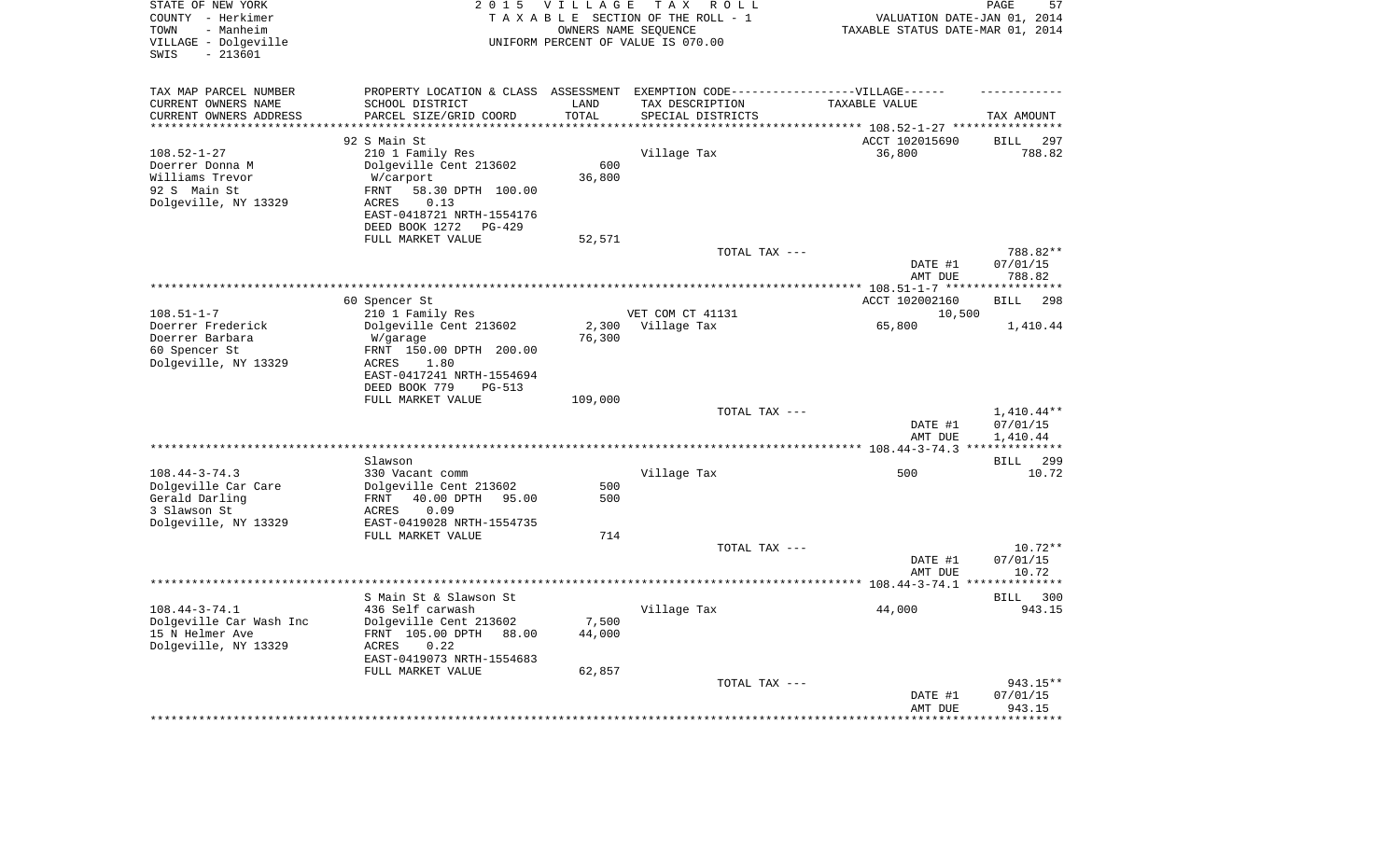| STATE OF NEW YORK<br>COUNTY - Herkimer<br>- Manheim<br>TOWN<br>VILLAGE - Dolgeville<br>$-213601$<br>SWIS | 2 0 1 5                                                                           | <b>VILLAGE</b>                 | T A X<br>R O L L<br>TAXABLE SECTION OF THE ROLL - 1<br>OWNERS NAME SEQUENCE<br>UNIFORM PERCENT OF VALUE IS 070.00 | VALUATION DATE-JAN 01, 2014<br>TAXABLE STATUS DATE-MAR 01, 2014 | PAGE<br>58         |
|----------------------------------------------------------------------------------------------------------|-----------------------------------------------------------------------------------|--------------------------------|-------------------------------------------------------------------------------------------------------------------|-----------------------------------------------------------------|--------------------|
| TAX MAP PARCEL NUMBER                                                                                    | PROPERTY LOCATION & CLASS ASSESSMENT EXEMPTION CODE-----------------VILLAGE------ |                                |                                                                                                                   |                                                                 |                    |
| CURRENT OWNERS NAME                                                                                      | SCHOOL DISTRICT                                                                   | LAND                           | TAX DESCRIPTION                                                                                                   | TAXABLE VALUE                                                   |                    |
| CURRENT OWNERS ADDRESS<br>*********************                                                          | PARCEL SIZE/GRID COORD                                                            | TOTAL<br>* * * * * * * * * * * | SPECIAL DISTRICTS                                                                                                 |                                                                 | TAX AMOUNT         |
|                                                                                                          | 1 N Main St                                                                       |                                |                                                                                                                   | ACCT 102009900                                                  | BILL<br>301        |
| $108.44 - 4 - 21.1$                                                                                      | 449 Other Storag                                                                  |                                | Village Tax                                                                                                       | 275,000                                                         | 5,894.71           |
| Dolgeville Mill Inc.                                                                                     | Dolgeville Cent 213602                                                            | 16,300                         |                                                                                                                   |                                                                 |                    |
| 1 No Main St                                                                                             | ACRES<br>5.30                                                                     | 275,000                        |                                                                                                                   |                                                                 |                    |
| Dolgeville, NY 13329                                                                                     | EAST-0420029 NRTH-1555237<br>DEED BOOK 915<br>$PG-340$                            |                                |                                                                                                                   |                                                                 |                    |
|                                                                                                          | FULL MARKET VALUE                                                                 | 392,857                        |                                                                                                                   |                                                                 |                    |
|                                                                                                          |                                                                                   |                                | TOTAL TAX ---                                                                                                     |                                                                 | $5,894.71**$       |
|                                                                                                          |                                                                                   |                                |                                                                                                                   | DATE #1                                                         | 07/01/15           |
|                                                                                                          |                                                                                   |                                |                                                                                                                   | AMT DUE                                                         | 5,894.71           |
|                                                                                                          | 5 Spencer St                                                                      |                                |                                                                                                                   | ACCT 102026040                                                  | BILL<br>302        |
| $108.52 - 1 - 23$                                                                                        | 210 1 Family Res                                                                  |                                | Village Tax                                                                                                       | 37,800                                                          | 810.25             |
| Doxtader James                                                                                           | Dolgeville Cent 213602                                                            | 600                            |                                                                                                                   |                                                                 |                    |
| Doxtader Margaret E                                                                                      | 64.00 DPTH 130.00<br>FRNT                                                         | 37,800                         |                                                                                                                   |                                                                 |                    |
| 5 Spencer St<br>Dolgeville, NY 13329                                                                     | ACRES<br>0.13<br>EAST-0418626 NRTH-1554280                                        |                                |                                                                                                                   |                                                                 |                    |
|                                                                                                          | DEED BOOK 1258<br>PG-866                                                          |                                |                                                                                                                   |                                                                 |                    |
|                                                                                                          | FULL MARKET VALUE                                                                 | 54,000                         |                                                                                                                   |                                                                 |                    |
|                                                                                                          |                                                                                   |                                | TOTAL TAX ---                                                                                                     |                                                                 | 810.25**           |
|                                                                                                          |                                                                                   |                                |                                                                                                                   | DATE #1<br>AMT DUE                                              | 07/01/15<br>810.25 |
|                                                                                                          | 94 S Main St                                                                      |                                |                                                                                                                   | ACCT 102006960                                                  | 303                |
| $108.52 - 1 - 28$                                                                                        | 210 1 Family Res                                                                  |                                | VET WAR CT 41121                                                                                                  | 6,300                                                           | BILL               |
| Dreusike Erich                                                                                           | Dolgeville Cent 213602                                                            | 700                            | Village Tax                                                                                                       | 38,900                                                          | 833.83             |
| 94 1/2 S Main St                                                                                         | W/barn                                                                            | 45,200                         |                                                                                                                   |                                                                 |                    |
| Dolgeville, NY 13329                                                                                     | FRNT<br>65.00 DPTH 177.00<br>ACRES<br>0.24                                        |                                |                                                                                                                   |                                                                 |                    |
|                                                                                                          | EAST-0418664 NRTH-1554140                                                         |                                |                                                                                                                   |                                                                 |                    |
|                                                                                                          | DEED BOOK 00488 PG-00614                                                          |                                |                                                                                                                   |                                                                 |                    |
|                                                                                                          | FULL MARKET VALUE                                                                 | 64,571                         |                                                                                                                   |                                                                 |                    |
|                                                                                                          |                                                                                   |                                | TOTAL TAX ---                                                                                                     |                                                                 | 833.83**           |
|                                                                                                          |                                                                                   |                                |                                                                                                                   | DATE #1<br>AMT DUE                                              | 07/01/15<br>833.83 |
|                                                                                                          |                                                                                   |                                |                                                                                                                   |                                                                 |                    |
|                                                                                                          | 35 S Helmer Ave                                                                   |                                |                                                                                                                   | ACCT 102022860                                                  | BILL<br>304        |
| $108.44 - 2 - 52$                                                                                        | 210 1 Family Res                                                                  |                                | Village Tax                                                                                                       | 63,000                                                          | 1,350.42           |
| Drumm Andrew<br>35 So Helmer Ave                                                                         | Dolgeville Cent 213602                                                            | 500<br>63,000                  |                                                                                                                   |                                                                 |                    |
| Dolgeville, NY 13329                                                                                     | W/garage<br>FRNT 50.00 DPTH 188.00                                                |                                |                                                                                                                   |                                                                 |                    |
|                                                                                                          | ACRES<br>$0.22$ BANK<br>135                                                       |                                |                                                                                                                   |                                                                 |                    |
|                                                                                                          | EAST-0418623 NRTH-1554615                                                         |                                |                                                                                                                   |                                                                 |                    |
|                                                                                                          | DEED BOOK 819<br>$PG-103$                                                         |                                |                                                                                                                   |                                                                 |                    |
|                                                                                                          | FULL MARKET VALUE                                                                 | 90,000                         | TOTAL TAX ---                                                                                                     |                                                                 | $1,350.42**$       |
|                                                                                                          |                                                                                   |                                |                                                                                                                   | DATE #1                                                         | 07/01/15           |
|                                                                                                          |                                                                                   |                                |                                                                                                                   | AMT DUE                                                         | 1,350.42           |
|                                                                                                          |                                                                                   |                                |                                                                                                                   |                                                                 |                    |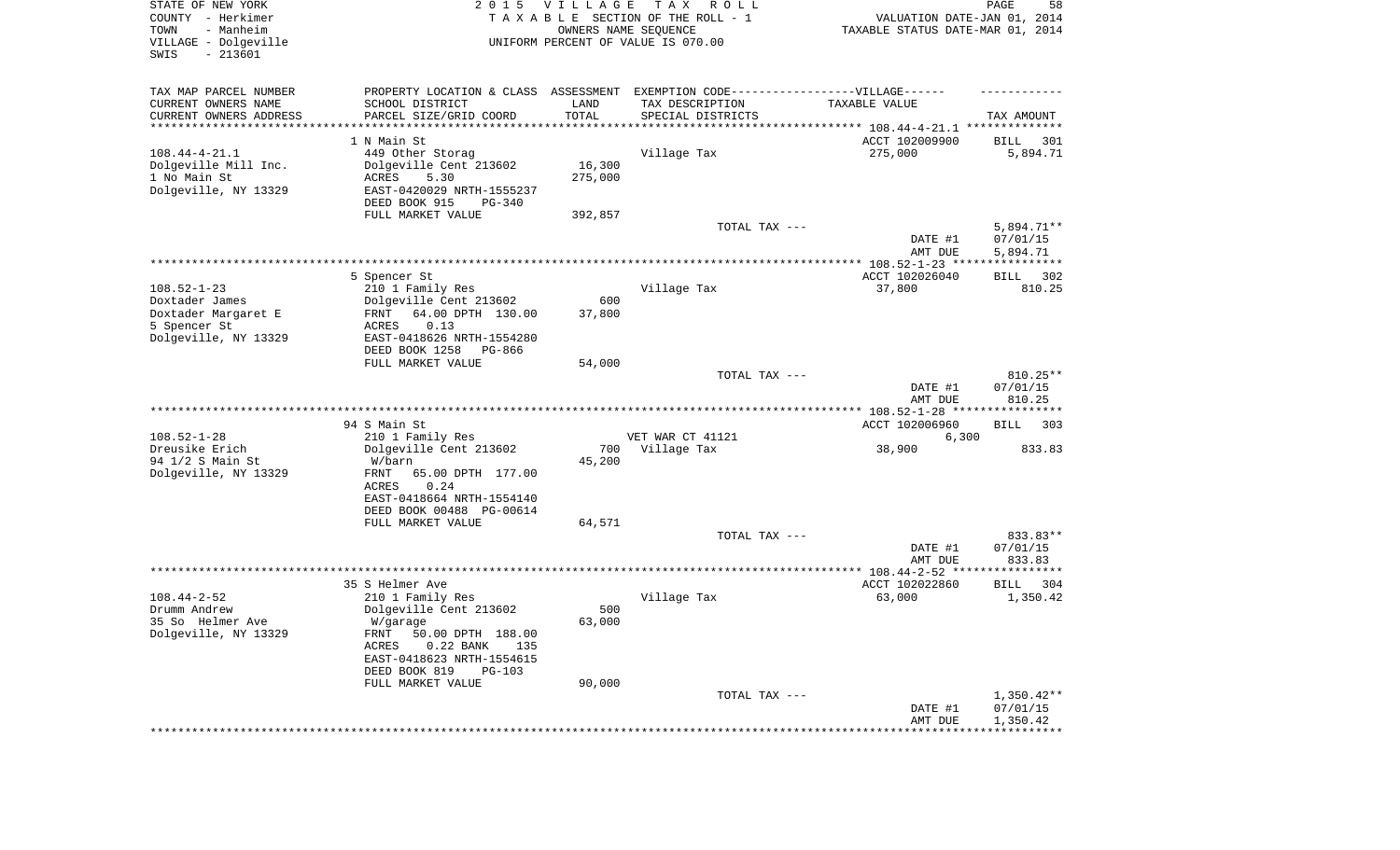| STATE OF NEW YORK<br>COUNTY - Herkimer<br>- Manheim<br>TOWN<br>VILLAGE - Dolgeville<br>$-213601$<br>SWIS | 2 0 1 5                                                                           | <b>VILLAGE</b>     | T A X<br>ROLL<br>TAXABLE SECTION OF THE ROLL - 1<br>OWNERS NAME SEQUENCE<br>UNIFORM PERCENT OF VALUE IS 070.00 | VALUATION DATE-JAN 01, 2014<br>TAXABLE STATUS DATE-MAR 01, 2014 | PAGE<br>59              |
|----------------------------------------------------------------------------------------------------------|-----------------------------------------------------------------------------------|--------------------|----------------------------------------------------------------------------------------------------------------|-----------------------------------------------------------------|-------------------------|
| TAX MAP PARCEL NUMBER                                                                                    | PROPERTY LOCATION & CLASS ASSESSMENT EXEMPTION CODE-----------------VILLAGE------ |                    |                                                                                                                |                                                                 |                         |
| CURRENT OWNERS NAME                                                                                      | SCHOOL DISTRICT                                                                   | LAND               | TAX DESCRIPTION                                                                                                | TAXABLE VALUE                                                   |                         |
| CURRENT OWNERS ADDRESS<br>*********************                                                          | PARCEL SIZE/GRID COORD<br>***********************                                 | TOTAL<br>********* | SPECIAL DISTRICTS                                                                                              |                                                                 | TAX AMOUNT              |
|                                                                                                          | 9 Howard St                                                                       |                    |                                                                                                                | ACCT 102007020                                                  | 305                     |
| $108.52 - 3 - 21$                                                                                        | 210 1 Family Res                                                                  |                    | VET COM CT 41131                                                                                               | 10,500                                                          | <b>BILL</b>             |
| Dudik John S                                                                                             | Dolgeville Cent 213602                                                            | 700                | Village Tax                                                                                                    | 49,500                                                          | 1,061.05                |
| Dudik Laverne W                                                                                          | W/garage                                                                          | 60,000             |                                                                                                                |                                                                 |                         |
| 9 Howard St                                                                                              | 66.00 DPTH 163.00<br>FRNT                                                         |                    |                                                                                                                |                                                                 |                         |
| Dolgeville, NY 13329                                                                                     | 0.25<br>ACRES                                                                     |                    |                                                                                                                |                                                                 |                         |
|                                                                                                          | EAST-0419221 NRTH-1553814                                                         |                    |                                                                                                                |                                                                 |                         |
|                                                                                                          | DEED BOOK 00538 PG-00070                                                          |                    |                                                                                                                |                                                                 |                         |
|                                                                                                          | FULL MARKET VALUE                                                                 | 85,714             | TOTAL TAX ---                                                                                                  |                                                                 | 1,061.05**              |
|                                                                                                          |                                                                                   |                    |                                                                                                                | DATE #1<br>AMT DUE                                              | 07/01/15<br>1,061.05    |
|                                                                                                          |                                                                                   |                    |                                                                                                                |                                                                 | * * * * * * * * * * *   |
|                                                                                                          | 103 Spencer Rd                                                                    |                    |                                                                                                                |                                                                 | 306<br>BILL             |
| $108.51 - 1 - 1.2$                                                                                       | 270 Mfg housing                                                                   |                    | Village Tax                                                                                                    | 17,400                                                          | 372.97                  |
| Duesler Donald                                                                                           | Dolgeville Cent 213602                                                            | 2,000              |                                                                                                                |                                                                 |                         |
| Duesler Sharon<br>103 Spencer Rd                                                                         | FRNT 300.00 DPTH<br>2.10<br>ACRES                                                 | 17,400             |                                                                                                                |                                                                 |                         |
| Dolgeville, NY 13329                                                                                     | EAST-0416304 NRTH-1554209                                                         |                    |                                                                                                                |                                                                 |                         |
|                                                                                                          | FULL MARKET VALUE                                                                 | 24,857             |                                                                                                                |                                                                 |                         |
|                                                                                                          |                                                                                   |                    | TOTAL TAX ---                                                                                                  |                                                                 | 372.97**                |
|                                                                                                          |                                                                                   |                    |                                                                                                                | DATE #1                                                         | 07/01/15                |
|                                                                                                          |                                                                                   |                    |                                                                                                                | AMT DUE                                                         | 372.97<br>**********    |
|                                                                                                          | 16 Cline St                                                                       |                    |                                                                                                                | ACCT 102004320                                                  | 307<br><b>BILL</b>      |
| $108.44 - 2 - 11$                                                                                        | 210 1 Family Res                                                                  |                    | Village Tax                                                                                                    | 75,000                                                          | 1,607.65                |
| Dulkin Oleg                                                                                              | Dolgeville Cent 213602                                                            | 900                |                                                                                                                |                                                                 |                         |
| Bell Nora                                                                                                | W/garage                                                                          | 75,000             |                                                                                                                |                                                                 |                         |
| 25 Wadsworth St                                                                                          | 89.80 DPTH<br>FRNT<br>82.50                                                       |                    |                                                                                                                |                                                                 |                         |
| New Hartford, NY 13413                                                                                   | <b>ACRES</b><br>0.15                                                              |                    |                                                                                                                |                                                                 |                         |
|                                                                                                          | EAST-0418125 NRTH-1554889                                                         |                    |                                                                                                                |                                                                 |                         |
|                                                                                                          | DEED BOOK 1396<br><b>PG-128</b><br>FULL MARKET VALUE                              | 107,143            |                                                                                                                |                                                                 |                         |
|                                                                                                          |                                                                                   |                    | TOTAL TAX ---                                                                                                  |                                                                 | $1,607.65**$            |
|                                                                                                          |                                                                                   |                    |                                                                                                                | DATE #1                                                         | 07/01/15                |
|                                                                                                          |                                                                                   |                    |                                                                                                                | AMT DUE                                                         | 1,607.65                |
|                                                                                                          | *****************************                                                     |                    | **********************************                                                                             | ** 108.28-1-2 ****                                              | * * * * * * * * * * *   |
|                                                                                                          | 231 N Helmer Ave                                                                  |                    |                                                                                                                | ACCT 102027510                                                  | <b>BILL</b><br>308      |
| $108.28 - 1 - 2$                                                                                         | 210 1 Family Res                                                                  |                    | Village Tax                                                                                                    | 67,600                                                          | 1,449.03                |
| Dunphy Sharon<br>231 N Helmer Ave                                                                        | Dolgeville Cent 213602<br><b>ACRES</b><br>2.60                                    | 3,600<br>67,600    |                                                                                                                |                                                                 |                         |
| Dolgeville, NY 13329                                                                                     | EAST-0418654 NRTH-1560701                                                         |                    |                                                                                                                |                                                                 |                         |
|                                                                                                          | DEED BOOK 1338<br>PG-892                                                          |                    |                                                                                                                |                                                                 |                         |
|                                                                                                          | FULL MARKET VALUE                                                                 | 96,571             |                                                                                                                |                                                                 |                         |
|                                                                                                          |                                                                                   |                    | TOTAL TAX ---                                                                                                  |                                                                 | $1,449.03**$            |
|                                                                                                          |                                                                                   |                    |                                                                                                                | DATE #1                                                         | 07/01/15                |
|                                                                                                          |                                                                                   |                    |                                                                                                                | AMT DUE<br>*************                                        | 1,449.03<br>*********** |
|                                                                                                          |                                                                                   |                    |                                                                                                                |                                                                 |                         |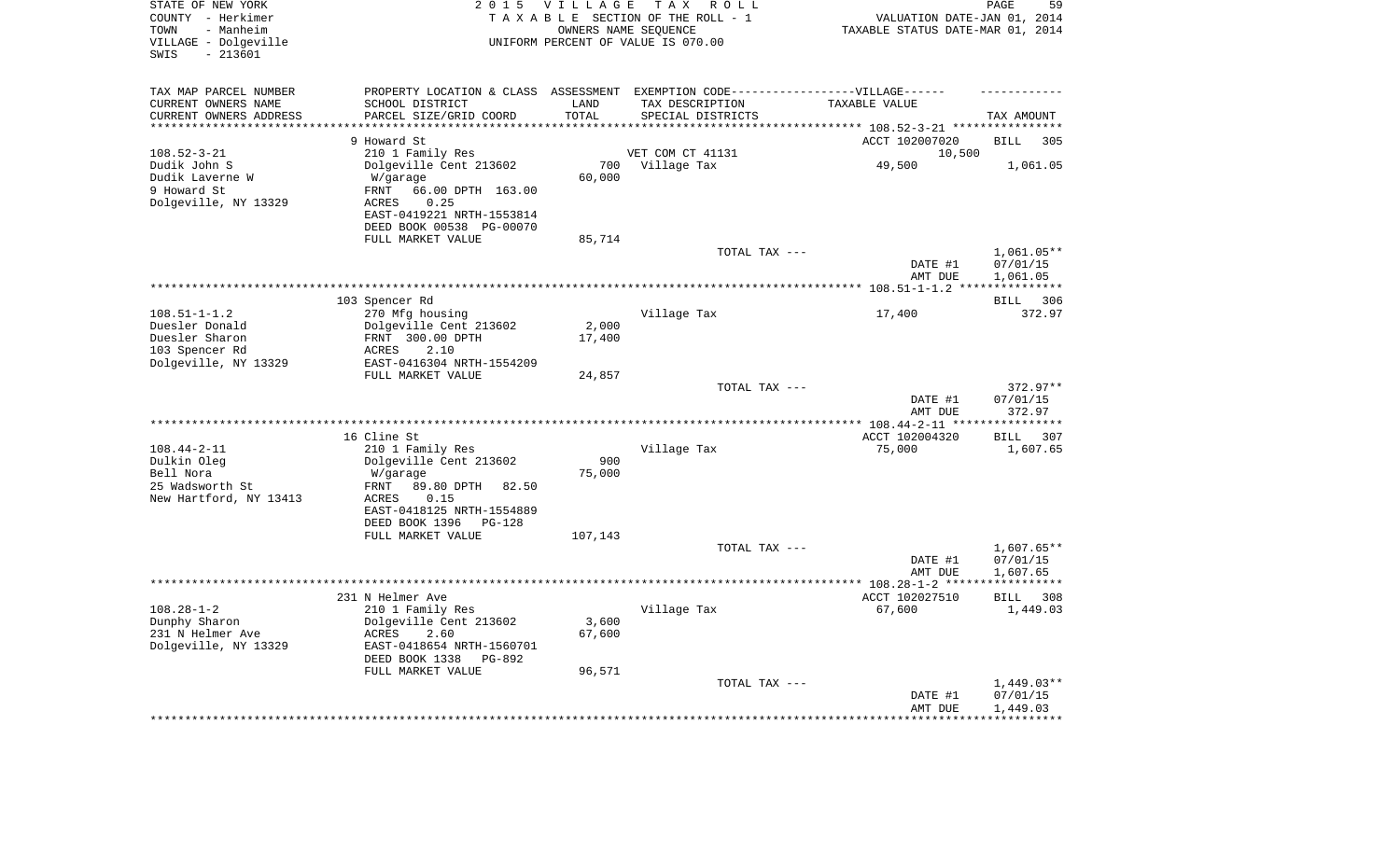| STATE OF NEW YORK<br>COUNTY - Herkimer<br>- Manheim<br>TOWN<br>VILLAGE - Dolgeville<br>SWIS<br>$-213601$ |                                                                                                      | 2015 VILLAGE<br>OWNERS NAME SEQUENCE | T A X<br>R O L L<br>TAXABLE SECTION OF THE ROLL - 1<br>UNIFORM PERCENT OF VALUE IS 070.00 | VALUATION DATE-JAN 01, 2014<br>TAXABLE STATUS DATE-MAR 01, 2014 | PAGE<br>60       |
|----------------------------------------------------------------------------------------------------------|------------------------------------------------------------------------------------------------------|--------------------------------------|-------------------------------------------------------------------------------------------|-----------------------------------------------------------------|------------------|
| TAX MAP PARCEL NUMBER<br>CURRENT OWNERS NAME                                                             | PROPERTY LOCATION & CLASS ASSESSMENT EXEMPTION CODE-----------------VILLAGE------<br>SCHOOL DISTRICT | LAND                                 | TAX DESCRIPTION                                                                           | TAXABLE VALUE                                                   |                  |
| CURRENT OWNERS ADDRESS<br>********************                                                           | PARCEL SIZE/GRID COORD                                                                               | TOTAL<br>**********                  | SPECIAL DISTRICTS                                                                         |                                                                 | TAX AMOUNT       |
|                                                                                                          | 5 Second St                                                                                          |                                      |                                                                                           | ACCT 102016620                                                  | 309<br>BILL      |
| $108.52 - 6 - 44$                                                                                        | 210 1 Family Res                                                                                     |                                      | Village Tax                                                                               | 56,900                                                          | 1,219.67         |
| Dyer Robert P                                                                                            | Dolgeville Cent 213602                                                                               | 700                                  |                                                                                           |                                                                 |                  |
| 5 Second St                                                                                              | W/garage                                                                                             | 56,900                               |                                                                                           |                                                                 |                  |
| Dolgeville, NY 13329                                                                                     | FRNT<br>67.40 DPTH 171.00                                                                            |                                      |                                                                                           |                                                                 |                  |
|                                                                                                          | 0.27<br>ACRES                                                                                        |                                      |                                                                                           |                                                                 |                  |
|                                                                                                          | EAST-0420236 NRTH-1553068                                                                            |                                      |                                                                                           |                                                                 |                  |
|                                                                                                          | DEED BOOK 1439<br>PG-413                                                                             |                                      |                                                                                           |                                                                 |                  |
|                                                                                                          | FULL MARKET VALUE                                                                                    | 81,286                               | TOTAL TAX ---                                                                             |                                                                 | $1,219.67**$     |
|                                                                                                          |                                                                                                      |                                      |                                                                                           | DATE #1                                                         | 07/01/15         |
|                                                                                                          |                                                                                                      |                                      |                                                                                           | AMT DUE                                                         | 1,219.67         |
|                                                                                                          |                                                                                                      |                                      |                                                                                           |                                                                 |                  |
|                                                                                                          | 5 Fink St                                                                                            |                                      |                                                                                           | ACCT 102007230                                                  | BILL 310         |
| $108.44 - 1 - 47$                                                                                        | 210 1 Family Res                                                                                     |                                      | Village Tax                                                                               | 27,000                                                          | 578.75           |
| Eaker Helen                                                                                              | Dolgeville Cent 213602                                                                               | 600                                  |                                                                                           |                                                                 |                  |
| 2750 State Rte. 29                                                                                       | FRNT<br>60.00 DPTH<br>50.00                                                                          | 27,000                               |                                                                                           |                                                                 |                  |
| Dolgeville, NY 13329                                                                                     | ACRES<br>0.07<br>EAST-0418831 NRTH-1555336                                                           |                                      |                                                                                           |                                                                 |                  |
|                                                                                                          | DEED BOOK 00653 PG-00190                                                                             |                                      |                                                                                           |                                                                 |                  |
|                                                                                                          | FULL MARKET VALUE                                                                                    | 38,571                               |                                                                                           |                                                                 |                  |
|                                                                                                          |                                                                                                      |                                      | TOTAL TAX ---                                                                             |                                                                 | 578.75**         |
|                                                                                                          |                                                                                                      |                                      |                                                                                           | DATE #1                                                         | 07/01/15         |
|                                                                                                          |                                                                                                      |                                      |                                                                                           | AMT DUE                                                         | 578.75           |
|                                                                                                          |                                                                                                      |                                      |                                                                                           | ************** 108.44-4-5 ******************                    |                  |
|                                                                                                          | 78 N Main St                                                                                         |                                      |                                                                                           | ACCT 102028410                                                  | 311<br>BILL      |
| $108.44 - 4 - 5$<br>East Side Pub                                                                        | 483 Converted Re<br>Dolgeville Cent 213602                                                           | 1,400                                | Village Tax<br>XC991 Water relevy                                                         | 38,000<br>474.65 MT M                                           | 814.54<br>474.65 |
| Attn: Sheyrl Cool                                                                                        | 35.00 DPTH<br>48.00<br>FRNT                                                                          | 38,000                               |                                                                                           |                                                                 |                  |
| 657 Nash Rd                                                                                              | ACRES<br>0.04                                                                                        |                                      |                                                                                           |                                                                 |                  |
| Dolgeville, NY 13329                                                                                     | EAST-0420031 NRTH-1556160                                                                            |                                      |                                                                                           |                                                                 |                  |
|                                                                                                          | DEED BOOK 1168<br>PG-473                                                                             |                                      |                                                                                           |                                                                 |                  |
|                                                                                                          | FULL MARKET VALUE                                                                                    | 54,286                               |                                                                                           |                                                                 |                  |
|                                                                                                          |                                                                                                      |                                      | TOTAL TAX ---                                                                             |                                                                 | $1,289.19**$     |
|                                                                                                          |                                                                                                      |                                      |                                                                                           | DATE #1                                                         | 07/01/15         |
|                                                                                                          |                                                                                                      |                                      |                                                                                           | AMT DUE                                                         | 1,289.19         |
|                                                                                                          | 60 N Helmer Ave                                                                                      |                                      |                                                                                           | ACCT 102028320                                                  | 312<br>BILL      |
| $108.36 - 3 - 61$                                                                                        | 210 1 Family Res                                                                                     |                                      | VET WAR CT 41121                                                                          | 6,000                                                           |                  |
| Eder Barbara                                                                                             | Dolgeville Cent 213602                                                                               |                                      | 500 Village Tax                                                                           | 34,000                                                          | 728.80           |
| 60 N Helmer Ave                                                                                          | W/garage                                                                                             | 40,000                               |                                                                                           |                                                                 |                  |
| Dolgeville, NY 13329                                                                                     | FRNT<br>50.00 DPTH 105.00                                                                            |                                      |                                                                                           |                                                                 |                  |
|                                                                                                          | ACRES<br>0.13                                                                                        |                                      |                                                                                           |                                                                 |                  |
|                                                                                                          | EAST-0419729 NRTH-1557437                                                                            |                                      |                                                                                           |                                                                 |                  |
|                                                                                                          | DEED BOOK 710<br>PG-404<br>FULL MARKET VALUE                                                         | 57,143                               |                                                                                           |                                                                 |                  |
|                                                                                                          |                                                                                                      |                                      | TOTAL TAX ---                                                                             |                                                                 | 728.80**         |
|                                                                                                          |                                                                                                      |                                      |                                                                                           | DATE #1                                                         | 07/01/15         |
|                                                                                                          |                                                                                                      |                                      |                                                                                           | AMT DUE                                                         | 728.80           |
|                                                                                                          |                                                                                                      |                                      |                                                                                           |                                                                 | ************     |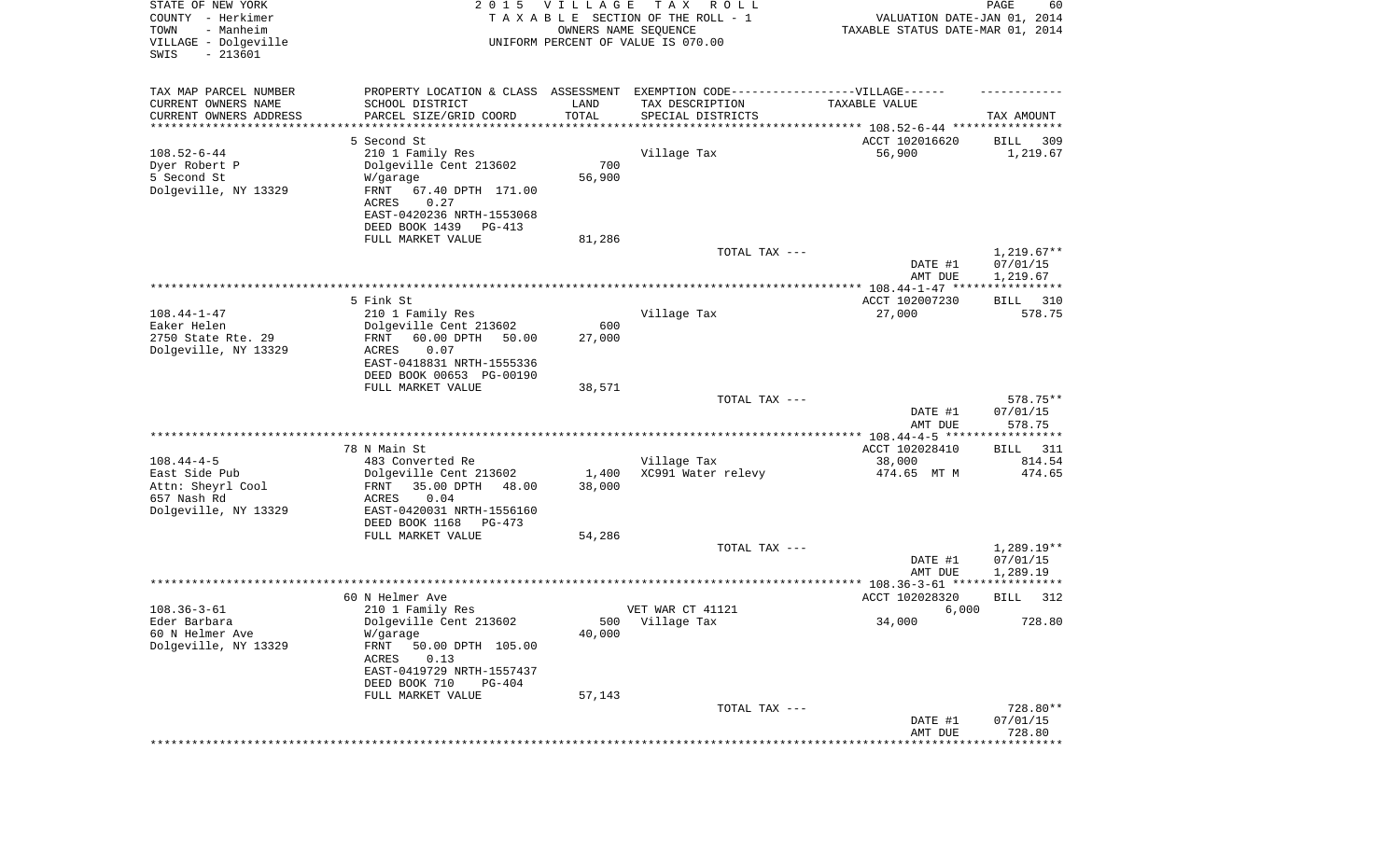| STATE OF NEW YORK<br>COUNTY - Herkimer<br>TOWN<br>- Manheim<br>VILLAGE - Dolgeville<br>SWIS<br>$-213601$ | 2 0 1 5                                                                          | <b>VILLAGE</b> | T A X<br>R O L L<br>TAXABLE SECTION OF THE ROLL - 1<br>OWNERS NAME SEQUENCE<br>UNIFORM PERCENT OF VALUE IS 070.00 | VALUATION DATE-JAN 01, 2014<br>TAXABLE STATUS DATE-MAR 01, 2014      | PAGE<br>61             |
|----------------------------------------------------------------------------------------------------------|----------------------------------------------------------------------------------|----------------|-------------------------------------------------------------------------------------------------------------------|----------------------------------------------------------------------|------------------------|
| TAX MAP PARCEL NUMBER                                                                                    | PROPERTY LOCATION & CLASS ASSESSMENT EXEMPTION CODE----------------VILLAGE------ |                |                                                                                                                   |                                                                      |                        |
| CURRENT OWNERS NAME                                                                                      | SCHOOL DISTRICT                                                                  | LAND<br>TOTAL  | TAX DESCRIPTION                                                                                                   | TAXABLE VALUE                                                        |                        |
| CURRENT OWNERS ADDRESS<br>*********************                                                          | PARCEL SIZE/GRID COORD                                                           |                | SPECIAL DISTRICTS                                                                                                 | ************************************** 108.44-3-47 ***************** | TAX AMOUNT             |
|                                                                                                          | 10 Baker St                                                                      |                |                                                                                                                   | ACCT 102001590                                                       | 313<br>BILL            |
| $108.44 - 3 - 47$                                                                                        | 210 1 Family Res                                                                 |                | Village Tax                                                                                                       | 25,900                                                               | 555.17                 |
| Edgett Lawrence K Jr.                                                                                    | Dolgeville Cent 213602                                                           | 300            |                                                                                                                   |                                                                      |                        |
| Edgett Michelle L                                                                                        | 28.80 DPTH<br>FRNT<br>88.00                                                      | 25,900         |                                                                                                                   |                                                                      |                        |
| 10 Baker St<br>Dolgeville, NY 13329                                                                      | ACRES<br>0.06<br>EAST-0419381 NRTH-1555666                                       |                |                                                                                                                   |                                                                      |                        |
|                                                                                                          | DEED BOOK 1244<br>PG-564                                                         |                |                                                                                                                   |                                                                      |                        |
|                                                                                                          | FULL MARKET VALUE                                                                | 37,000         |                                                                                                                   |                                                                      |                        |
|                                                                                                          |                                                                                  |                | TOTAL TAX ---                                                                                                     |                                                                      | 555.17**               |
|                                                                                                          |                                                                                  |                |                                                                                                                   | DATE #1                                                              | 07/01/15               |
|                                                                                                          |                                                                                  |                |                                                                                                                   | AMT DUE                                                              | 555.17                 |
|                                                                                                          | 114 S Main St                                                                    |                |                                                                                                                   | ACCT 102014910                                                       | BILL<br>314            |
| $108.52 - 1 - 67$                                                                                        | 210 1 Family Res                                                                 |                | Village Tax                                                                                                       | 52,000                                                               | 1,114.64               |
| Edwards Arthur T                                                                                         | Dolgeville Cent 213602                                                           | 700            |                                                                                                                   |                                                                      |                        |
| Edwards Janina                                                                                           | W/garage                                                                         | 52,000         |                                                                                                                   |                                                                      |                        |
| 114 So Main St<br>Dolgeville, NY 13329                                                                   | 69.00 DPTH 311.00<br>FRNT<br><b>ACRES</b><br>0.49                                |                |                                                                                                                   |                                                                      |                        |
|                                                                                                          | EAST-0418235 NRTH-1553619                                                        |                |                                                                                                                   |                                                                      |                        |
|                                                                                                          | DEED BOOK 1438<br>$PG-664$                                                       |                |                                                                                                                   |                                                                      |                        |
|                                                                                                          | FULL MARKET VALUE                                                                | 74,286         |                                                                                                                   |                                                                      |                        |
|                                                                                                          |                                                                                  |                | TOTAL TAX ---                                                                                                     | DATE #1                                                              | 1,114.64**<br>07/01/15 |
|                                                                                                          |                                                                                  |                |                                                                                                                   | AMT DUE                                                              | 1,114.64               |
|                                                                                                          |                                                                                  |                |                                                                                                                   | ************ 108.36-3-67 *****                                       | ***********            |
|                                                                                                          | 74&74 1/2 N Helmer Ave                                                           |                |                                                                                                                   | ACCT 102024060                                                       | <b>BILL</b><br>315     |
| $108.36 - 3 - 67$                                                                                        | 220 2 Family Res                                                                 | 700            | Village Tax                                                                                                       | 34,000                                                               | 728.80                 |
| Edwards Timothy<br>74 N Helmer Ave                                                                       | Dolgeville Cent 213602<br>70.00 DPTH 125.00<br>FRNT                              | 34,000         |                                                                                                                   |                                                                      |                        |
| Dolgeville, NY 13329                                                                                     | <b>ACRES</b><br>0.08                                                             |                |                                                                                                                   |                                                                      |                        |
|                                                                                                          | EAST-0419702 NRTH-1557658                                                        |                |                                                                                                                   |                                                                      |                        |
|                                                                                                          | DEED BOOK 1349<br>PG-587                                                         |                |                                                                                                                   |                                                                      |                        |
|                                                                                                          | FULL MARKET VALUE                                                                | 48,571         | TOTAL TAX ---                                                                                                     |                                                                      | 728.80**               |
|                                                                                                          |                                                                                  |                |                                                                                                                   | DATE #1                                                              | 07/01/15               |
|                                                                                                          |                                                                                  |                |                                                                                                                   | AMT DUE                                                              | 728.80                 |
|                                                                                                          |                                                                                  |                |                                                                                                                   |                                                                      |                        |
|                                                                                                          | Arnold St                                                                        |                |                                                                                                                   | ACCT 102001200                                                       | 316<br><b>BILL</b>     |
| $108.36 - 3 - 76$<br>Eggleston Curtis                                                                    | 311 Res vac land<br>Dolgeville Cent 213602                                       | 300            | Village Tax                                                                                                       | 300                                                                  | 6.43                   |
| Eggleston Martha                                                                                         | 50.00 DPTH 150.00<br>FRNT                                                        | 300            |                                                                                                                   |                                                                      |                        |
| 94 N Helmer Ave                                                                                          | ACRES<br>0.17                                                                    |                |                                                                                                                   |                                                                      |                        |
| Dolgeville, NY 13329                                                                                     | EAST-0419816 NRTH-1558197                                                        |                |                                                                                                                   |                                                                      |                        |
|                                                                                                          | DEED BOOK 838<br>PG-214                                                          |                |                                                                                                                   |                                                                      |                        |
|                                                                                                          | FULL MARKET VALUE                                                                | 429            | TOTAL TAX ---                                                                                                     |                                                                      | $6.43**$               |
|                                                                                                          |                                                                                  |                |                                                                                                                   | DATE #1                                                              | 07/01/15               |
|                                                                                                          |                                                                                  |                |                                                                                                                   | AMT DUE                                                              | 6.43                   |
|                                                                                                          |                                                                                  |                |                                                                                                                   | *********************                                                | **************         |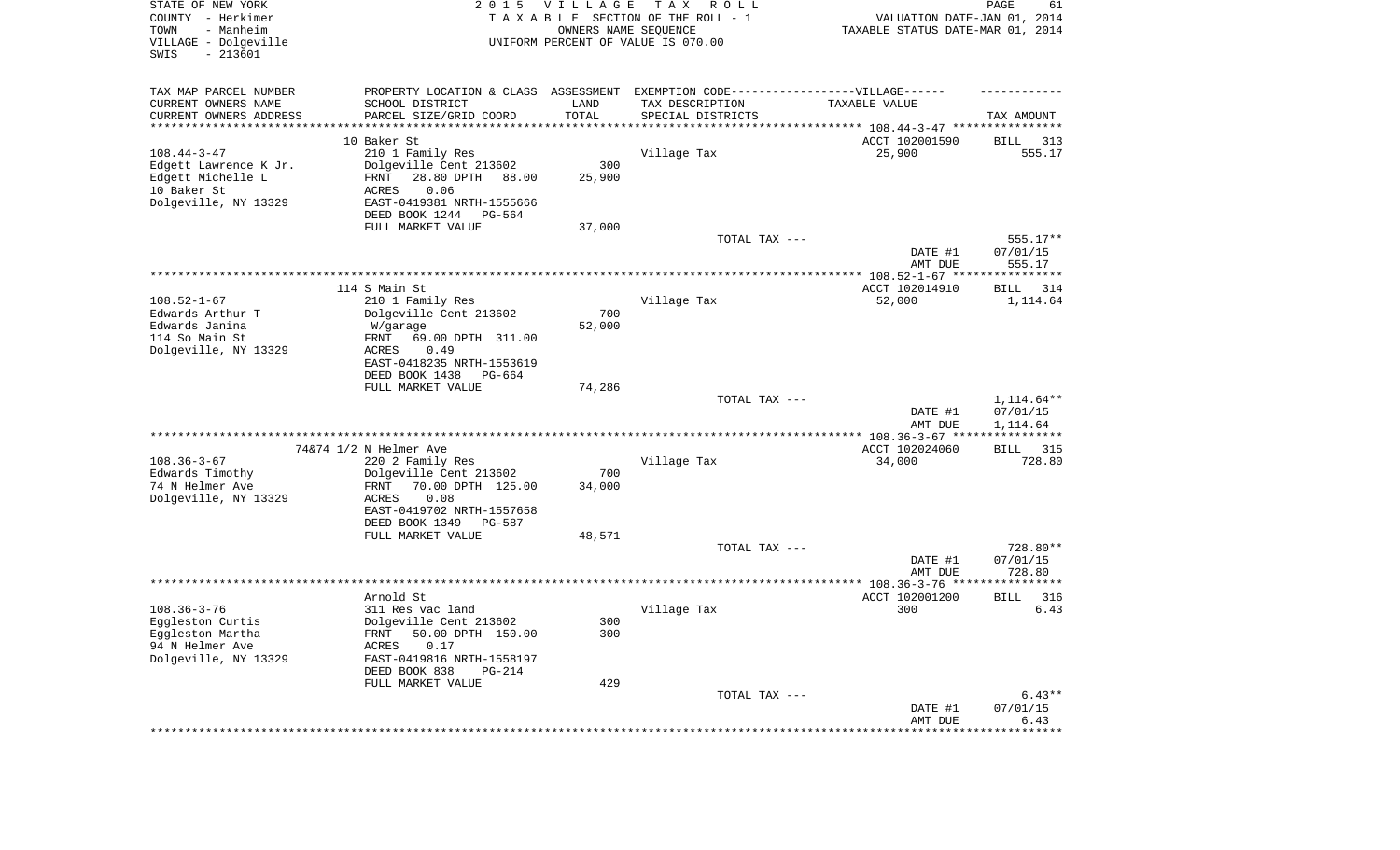| STATE OF NEW YORK<br>COUNTY - Herkimer<br>- Manheim<br>TOWN<br>VILLAGE - Dolgeville<br>SWIS<br>$-213601$ | 2 0 1 5                                    | <b>VILLAGE</b><br>OWNERS NAME SEQUENCE | T A X<br>R O L L<br>TAXABLE SECTION OF THE ROLL - 1<br>UNIFORM PERCENT OF VALUE IS 070.00 | VALUATION DATE-JAN 01, 2014<br>TAXABLE STATUS DATE-MAR 01, 2014 | PAGE<br>62           |
|----------------------------------------------------------------------------------------------------------|--------------------------------------------|----------------------------------------|-------------------------------------------------------------------------------------------|-----------------------------------------------------------------|----------------------|
| TAX MAP PARCEL NUMBER                                                                                    | PROPERTY LOCATION & CLASS                  | ASSESSMENT                             | EXEMPTION CODE-----------------VILLAGE------                                              |                                                                 |                      |
| CURRENT OWNERS NAME<br>CURRENT OWNERS ADDRESS                                                            | SCHOOL DISTRICT<br>PARCEL SIZE/GRID COORD  | LAND<br>TOTAL                          | TAX DESCRIPTION<br>SPECIAL DISTRICTS                                                      | TAXABLE VALUE                                                   | TAX AMOUNT           |
| ********************                                                                                     |                                            |                                        |                                                                                           |                                                                 |                      |
|                                                                                                          | 20 Arnold St                               |                                        |                                                                                           | ACCT 102019980                                                  | 317<br>BILL          |
| $108.36 - 3 - 77$<br>Eggleston Curtis                                                                    | 210 1 Family Res<br>Dolgeville Cent 213602 | 1,200                                  | Village Tax                                                                               | 25,000                                                          | 535.88               |
| Eggleston Martha                                                                                         | W/garage                                   | 25,000                                 |                                                                                           |                                                                 |                      |
| 94 N Helmer Ave                                                                                          | FRNT 122.00 DPTH 150.00                    |                                        |                                                                                           |                                                                 |                      |
| Dolgeville, NY 13329                                                                                     | 0.34<br>ACRES                              |                                        |                                                                                           |                                                                 |                      |
|                                                                                                          | EAST-0419751 NRTH-1558199                  |                                        |                                                                                           |                                                                 |                      |
|                                                                                                          | DEED BOOK 838<br><b>PG-214</b>             |                                        |                                                                                           |                                                                 |                      |
|                                                                                                          | FULL MARKET VALUE                          | 35,714                                 |                                                                                           |                                                                 |                      |
|                                                                                                          |                                            |                                        | TOTAL TAX ---                                                                             |                                                                 | 535.88**             |
|                                                                                                          |                                            |                                        |                                                                                           | DATE #1<br>AMT DUE                                              | 07/01/15             |
|                                                                                                          |                                            |                                        |                                                                                           | ***************** 108.36-3-78 ****************                  | 535.88               |
|                                                                                                          | 94 N Helmer Ave                            |                                        |                                                                                           | ACCT 102007320                                                  | 318<br>BILL          |
| $108.36 - 3 - 78$                                                                                        | 210 1 Family Res                           |                                        | Village Tax                                                                               | 40,200                                                          | 861.70               |
| Eggleston Curtis                                                                                         | Dolgeville Cent 213602                     | 600                                    |                                                                                           |                                                                 |                      |
| Eggleston Martha                                                                                         | 50.00 DPTH 100.00<br>FRNT                  | 40,200                                 |                                                                                           |                                                                 |                      |
| 94 N Helmer Ave                                                                                          | <b>ACRES</b><br>0.13                       |                                        |                                                                                           |                                                                 |                      |
| Dolgeville, NY 13329                                                                                     | EAST-0419687 NRTH-1558290<br>DEED BOOK 776 |                                        |                                                                                           |                                                                 |                      |
|                                                                                                          | $PG-293$<br>FULL MARKET VALUE              | 57,429                                 |                                                                                           |                                                                 |                      |
|                                                                                                          |                                            |                                        | TOTAL TAX ---                                                                             |                                                                 | 861.70**             |
|                                                                                                          |                                            |                                        |                                                                                           | DATE #1                                                         | 07/01/15             |
|                                                                                                          |                                            |                                        |                                                                                           | AMT DUE                                                         | 861.70               |
|                                                                                                          |                                            |                                        |                                                                                           | ******** 108.51-1-26 ******                                     | **********           |
|                                                                                                          | 23 W Spofford Ave                          |                                        |                                                                                           | ACCT 102021840                                                  | <b>BILL</b><br>319   |
| $108.51 - 1 - 26$                                                                                        | 210 1 Family Res                           |                                        | Village Tax                                                                               | 63,000                                                          | 1,350.42             |
| Eggleston Michelle R<br>Hansen Donald C Jr.                                                              | Dolgeville Cent 213602<br>W/garage         | 900<br>63,000                          |                                                                                           |                                                                 |                      |
| 23 W Spofford Ave                                                                                        | FRNT<br>81.50 DPTH 191.23                  |                                        |                                                                                           |                                                                 |                      |
| Dolgeville, NY 13329                                                                                     | <b>ACRES</b><br>0.44                       |                                        |                                                                                           |                                                                 |                      |
|                                                                                                          | EAST-0417393 NRTH-1553669                  |                                        |                                                                                           |                                                                 |                      |
|                                                                                                          | DEED BOOK 945<br>PG-672                    |                                        |                                                                                           |                                                                 |                      |
|                                                                                                          | FULL MARKET VALUE                          | 90,000                                 |                                                                                           |                                                                 |                      |
|                                                                                                          |                                            |                                        | TOTAL TAX ---                                                                             |                                                                 | $1,350.42**$         |
|                                                                                                          |                                            |                                        |                                                                                           | DATE #1<br>AMT DUE                                              | 07/01/15<br>1,350.42 |
|                                                                                                          |                                            |                                        |                                                                                           | **************** 108.36-2-19 ****                               | ****                 |
|                                                                                                          | 14 Wolf St                                 |                                        |                                                                                           | ACCT 102023910                                                  | 320<br>BILL          |
| $108.36 - 2 - 19$                                                                                        | 210 1 Family Res                           |                                        | Village Tax                                                                               | 30,000                                                          | 643.06               |
| Eggleston Paula                                                                                          | Dolgeville Cent 213602                     | 500                                    |                                                                                           |                                                                 |                      |
| Darling Eric                                                                                             | W/garage                                   | 30,000                                 |                                                                                           |                                                                 |                      |
| 14 Wolf St                                                                                               | FRNT<br>50.00 DPTH 150.00                  |                                        |                                                                                           |                                                                 |                      |
| Dolgeville, NY 13329                                                                                     | ACRES<br>0.17<br>EAST-0419242 NRTH-1557701 |                                        |                                                                                           |                                                                 |                      |
|                                                                                                          | DEED BOOK 885<br>PG-299                    |                                        |                                                                                           |                                                                 |                      |
|                                                                                                          | FULL MARKET VALUE                          | 42,857                                 |                                                                                           |                                                                 |                      |
|                                                                                                          |                                            |                                        | TOTAL TAX ---                                                                             |                                                                 | 643.06**             |
|                                                                                                          |                                            |                                        |                                                                                           | DATE #1                                                         | 07/01/15             |
|                                                                                                          |                                            |                                        |                                                                                           | AMT DUE                                                         | 643.06               |
|                                                                                                          |                                            |                                        |                                                                                           |                                                                 | *********            |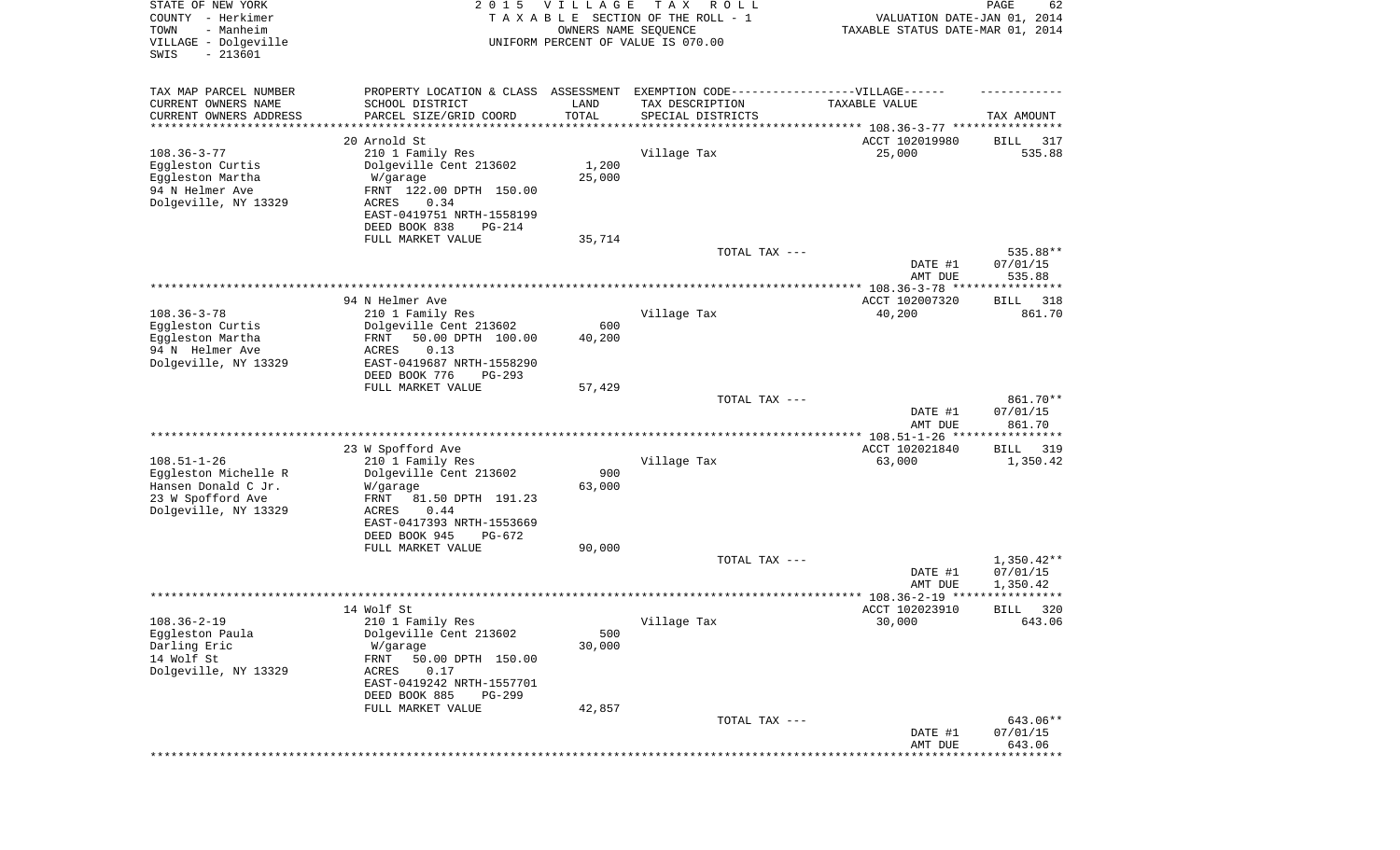| STATE OF NEW YORK<br>COUNTY - Herkimer<br>- Manheim<br>TOWN<br>VILLAGE - Dolgeville<br>SWIS<br>$-213601$ |                                                                                  | 2015 VILLAGE<br>OWNERS NAME SEQUENCE | T A X<br>R O L L<br>TAXABLE SECTION OF THE ROLL - 1<br>UNIFORM PERCENT OF VALUE IS 070.00 | VALUATION DATE-JAN 01, 2014<br>TAXABLE STATUS DATE-MAR 01, 2014 | PAGE<br>63              |
|----------------------------------------------------------------------------------------------------------|----------------------------------------------------------------------------------|--------------------------------------|-------------------------------------------------------------------------------------------|-----------------------------------------------------------------|-------------------------|
| TAX MAP PARCEL NUMBER                                                                                    | PROPERTY LOCATION & CLASS ASSESSMENT EXEMPTION CODE----------------VILLAGE------ |                                      |                                                                                           |                                                                 |                         |
| CURRENT OWNERS NAME<br>CURRENT OWNERS ADDRESS                                                            | SCHOOL DISTRICT<br>PARCEL SIZE/GRID COORD                                        | LAND<br>TOTAL                        | TAX DESCRIPTION<br>SPECIAL DISTRICTS                                                      | TAXABLE VALUE                                                   | TAX AMOUNT              |
| *********************                                                                                    |                                                                                  |                                      |                                                                                           | ********************************* 108.59-1-9 *****************  |                         |
|                                                                                                          | 166 S Main St                                                                    |                                      |                                                                                           | ACCT 102003960                                                  | BILL<br>321             |
| $108.59 - 1 - 9$                                                                                         | 483 Converted Re                                                                 |                                      | Village Tax                                                                               | 46,000                                                          | 986.02                  |
| Eggleston Scott                                                                                          | Dolgeville Cent 213602                                                           | 3,700                                |                                                                                           |                                                                 |                         |
| Attn: Dopps Inn<br>166 S Main St                                                                         | W/barn<br>ACRES<br>3.00                                                          | 46,000                               |                                                                                           |                                                                 |                         |
| Dolgeville, NY 13329                                                                                     | EAST-0416924 NRTH-1552670                                                        |                                      |                                                                                           |                                                                 |                         |
|                                                                                                          | DEED BOOK 911<br>PG-531                                                          |                                      |                                                                                           |                                                                 |                         |
|                                                                                                          | FULL MARKET VALUE                                                                | 65,714                               |                                                                                           |                                                                 |                         |
|                                                                                                          |                                                                                  |                                      | TOTAL TAX ---                                                                             |                                                                 | 986.02**                |
|                                                                                                          |                                                                                  |                                      |                                                                                           | DATE #1                                                         | 07/01/15                |
|                                                                                                          |                                                                                  |                                      |                                                                                           | AMT DUE                                                         | 986.02                  |
|                                                                                                          |                                                                                  |                                      |                                                                                           | ACCT 102003120                                                  |                         |
| $108.59 - 3 - 10$                                                                                        | 20 Stewart St<br>210 1 Family Res                                                |                                      | Village Tax                                                                               | 54,800                                                          | BILL<br>322<br>1,174.65 |
| Elliott Edward V                                                                                         | Dolgeville Cent 213602                                                           | 1,500                                |                                                                                           |                                                                 |                         |
| Elliott Cheryl J                                                                                         | W/garage                                                                         | 54,800                               |                                                                                           |                                                                 |                         |
| 2065 Hardscrabble Rd                                                                                     | FRNT 150.00 DPTH 150.00                                                          |                                      |                                                                                           |                                                                 |                         |
| Newport, NY 13416                                                                                        | ACRES<br>0.52                                                                    |                                      |                                                                                           |                                                                 |                         |
|                                                                                                          | EAST-0416910 NRTH-1551743                                                        |                                      |                                                                                           |                                                                 |                         |
|                                                                                                          | DEED BOOK 1149<br>PG-598                                                         |                                      |                                                                                           |                                                                 |                         |
|                                                                                                          | FULL MARKET VALUE                                                                | 78,286                               | TOTAL TAX ---                                                                             |                                                                 | 1,174.65**              |
|                                                                                                          |                                                                                  |                                      |                                                                                           | DATE #1                                                         | 07/01/15                |
|                                                                                                          |                                                                                  |                                      |                                                                                           | AMT DUE                                                         | 1,174.65                |
|                                                                                                          |                                                                                  |                                      |                                                                                           | ************* 108.44-1-2 ******************                     |                         |
|                                                                                                          | 23 W State St                                                                    |                                      |                                                                                           | ACCT 102007440                                                  | <b>BILL</b><br>323      |
| $108.44 - 1 - 2$                                                                                         | 210 1 Family Res                                                                 |                                      | VET COM CT 41131                                                                          | 10,500                                                          |                         |
| Ellis David                                                                                              | Dolgeville Cent 213602                                                           | 500                                  | Village Tax                                                                               | 35,500                                                          | 760.95                  |
| Kilgour Norma                                                                                            | W/barn                                                                           | 46,000                               |                                                                                           |                                                                 |                         |
| 23 W State St<br>Dolgeville, NY 13329                                                                    | FRNT<br>50.00 DPTH 150.00<br>ACRES<br>0.17                                       |                                      |                                                                                           |                                                                 |                         |
|                                                                                                          | EAST-0419355 NRTH-1556628                                                        |                                      |                                                                                           |                                                                 |                         |
|                                                                                                          | DEED BOOK 885<br>$PG-253$                                                        |                                      |                                                                                           |                                                                 |                         |
|                                                                                                          | FULL MARKET VALUE                                                                | 65,714                               |                                                                                           |                                                                 |                         |
|                                                                                                          |                                                                                  |                                      | TOTAL TAX ---                                                                             |                                                                 | 760.95**                |
|                                                                                                          |                                                                                  |                                      |                                                                                           | DATE #1                                                         | 07/01/15                |
|                                                                                                          |                                                                                  |                                      |                                                                                           | AMT DUE                                                         | 760.95                  |
|                                                                                                          |                                                                                  |                                      |                                                                                           |                                                                 | *****                   |
| $108.52 - 2 - 73$                                                                                        | 16 E Spofford Ave<br>210 1 Family Res                                            |                                      | Village Tax                                                                               | ACCT 102021750<br>39,300                                        | 324<br>BILL<br>842.41   |
| Ellis Gordon                                                                                             | Dolgeville Cent 213602                                                           | 400                                  |                                                                                           |                                                                 |                         |
| Ellis Terry                                                                                              | 40.00 DPTH 100.00<br><b>FRNT</b>                                                 | 39,300                               |                                                                                           |                                                                 |                         |
| 16 E Spofford Ave                                                                                        | 0.09<br>ACRES                                                                    |                                      |                                                                                           |                                                                 |                         |
| Dolgeville, NY 13329                                                                                     | EAST-0418537 NRTH-1553011                                                        |                                      |                                                                                           |                                                                 |                         |
|                                                                                                          | DEED BOOK 800<br>PG-267                                                          |                                      |                                                                                           |                                                                 |                         |
|                                                                                                          | FULL MARKET VALUE                                                                | 56,143                               |                                                                                           |                                                                 |                         |
|                                                                                                          |                                                                                  |                                      | TOTAL TAX ---                                                                             |                                                                 | 842.41**                |
|                                                                                                          |                                                                                  |                                      |                                                                                           | DATE #1<br>AMT DUE                                              | 07/01/15<br>842.41      |
|                                                                                                          |                                                                                  |                                      |                                                                                           |                                                                 |                         |
|                                                                                                          |                                                                                  |                                      |                                                                                           |                                                                 |                         |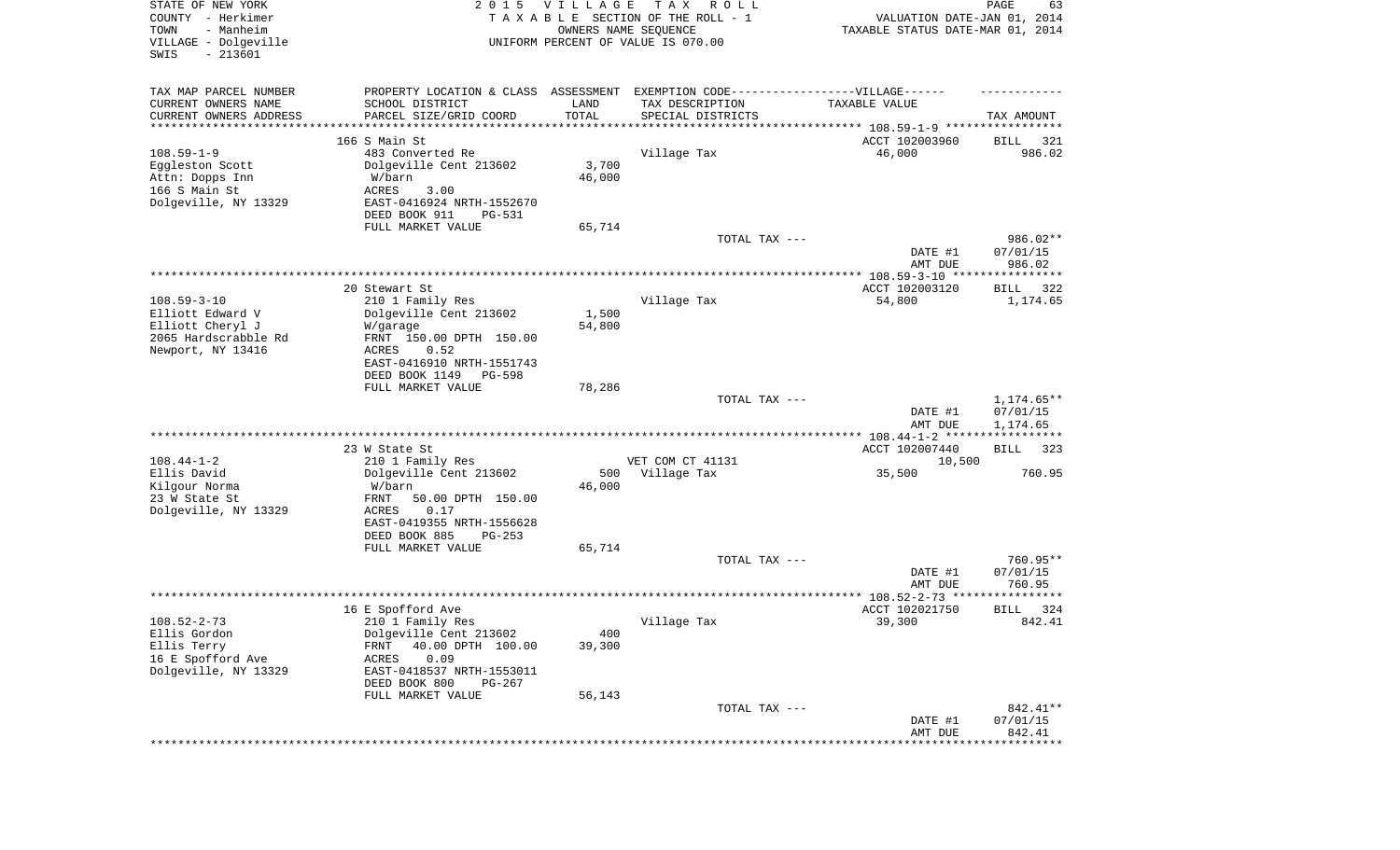| STATE OF NEW YORK<br>COUNTY - Herkimer<br>- Manheim<br>TOWN<br>VILLAGE - Dolgeville<br>SWIS<br>$-213601$ |                                                                                                      | 2015 VILLAGE<br>OWNERS NAME SEQUENCE | T A X<br>R O L L<br>TAXABLE SECTION OF THE ROLL - 1<br>UNIFORM PERCENT OF VALUE IS 070.00 | VALUATION DATE-JAN 01, 2014<br>TAXABLE STATUS DATE-MAR 01, 2014 | $\mathop{\mathtt{PAGE}}$<br>64 |
|----------------------------------------------------------------------------------------------------------|------------------------------------------------------------------------------------------------------|--------------------------------------|-------------------------------------------------------------------------------------------|-----------------------------------------------------------------|--------------------------------|
| TAX MAP PARCEL NUMBER<br>CURRENT OWNERS NAME                                                             | PROPERTY LOCATION & CLASS ASSESSMENT EXEMPTION CODE-----------------VILLAGE------<br>SCHOOL DISTRICT | LAND                                 | TAX DESCRIPTION                                                                           | TAXABLE VALUE                                                   |                                |
| CURRENT OWNERS ADDRESS                                                                                   | PARCEL SIZE/GRID COORD                                                                               | TOTAL                                | SPECIAL DISTRICTS                                                                         |                                                                 | TAX AMOUNT                     |
| *********************                                                                                    | *******************                                                                                  | * * * * * * * * * * *                |                                                                                           | ********************************* 108.44-3-51 ****************  |                                |
| $108.44 - 3 - 51$                                                                                        | 27 Elm St<br>220 2 Family Res                                                                        |                                      | Village Tax                                                                               | ACCT 102022230<br>28,000                                        | 325<br>BILL<br>600.19          |
| Ellis Heather M                                                                                          | Dolgeville Cent 213602                                                                               | 200                                  |                                                                                           |                                                                 |                                |
| P 0 Box 105                                                                                              | FRNT 125.00 DPTH<br>87.00                                                                            | 28,000                               |                                                                                           |                                                                 |                                |
| Dolgeville, NY 13329                                                                                     | ACRES<br>0.08                                                                                        |                                      |                                                                                           |                                                                 |                                |
|                                                                                                          | EAST-0419504 NRTH-1555642                                                                            |                                      |                                                                                           |                                                                 |                                |
|                                                                                                          | DEED BOOK 900<br>PG-307                                                                              |                                      |                                                                                           |                                                                 |                                |
|                                                                                                          | FULL MARKET VALUE                                                                                    | 40,000                               | TOTAL TAX ---                                                                             |                                                                 | 600.19**                       |
|                                                                                                          |                                                                                                      |                                      |                                                                                           | DATE #1<br>AMT DUE                                              | 07/01/15<br>600.19             |
|                                                                                                          |                                                                                                      |                                      |                                                                                           |                                                                 |                                |
|                                                                                                          | 7 Snell St                                                                                           |                                      |                                                                                           | ACCT 102012120                                                  | 326<br>BILL                    |
| $108.36 - 3 - 53$                                                                                        | 210 1 Family Res                                                                                     |                                      | Village Tax                                                                               | 40,000                                                          | 857.41                         |
| Ellis Kathleen S<br>7 Snell St                                                                           | Dolgeville Cent 213602<br>W/garage                                                                   | 500<br>40,000                        |                                                                                           |                                                                 |                                |
| Dolgeville, NY 13329                                                                                     | 50.00 DPTH 122.00<br>FRNT                                                                            |                                      |                                                                                           |                                                                 |                                |
|                                                                                                          | ACRES<br>0.14                                                                                        |                                      |                                                                                           |                                                                 |                                |
|                                                                                                          | EAST-0419836 NRTH-1557448                                                                            |                                      |                                                                                           |                                                                 |                                |
|                                                                                                          | DEED BOOK 893<br>$PG-306$                                                                            |                                      |                                                                                           |                                                                 |                                |
|                                                                                                          | FULL MARKET VALUE                                                                                    | 57,143                               |                                                                                           |                                                                 |                                |
|                                                                                                          |                                                                                                      |                                      | TOTAL TAX ---                                                                             | DATE #1<br>AMT DUE                                              | 857.41**<br>07/01/15<br>857.41 |
|                                                                                                          |                                                                                                      |                                      |                                                                                           | ************* 108.59-2-15 *****************                     |                                |
|                                                                                                          | 171 S Main St                                                                                        |                                      |                                                                                           | ACCT 102009570                                                  | 327<br>BILL                    |
| $108.59 - 2 - 15$                                                                                        | 210 1 Family Res                                                                                     |                                      | Village Tax                                                                               | 45,900                                                          | 983.88                         |
| Ellis Nicole M                                                                                           | Dolgeville Cent 213602                                                                               | 1,000                                |                                                                                           |                                                                 |                                |
| 171 S Main St<br>Dolgeville, NY 13329                                                                    | W/garage<br>FRNT 100.00 DPTH 135.00                                                                  | 45,900                               |                                                                                           |                                                                 |                                |
|                                                                                                          | ACRES<br>0.31                                                                                        |                                      |                                                                                           |                                                                 |                                |
|                                                                                                          | EAST-0416670 NRTH-1552263                                                                            |                                      |                                                                                           |                                                                 |                                |
|                                                                                                          | DEED BOOK 1314<br>PG-462                                                                             |                                      |                                                                                           |                                                                 |                                |
|                                                                                                          | FULL MARKET VALUE                                                                                    | 65,571                               |                                                                                           |                                                                 |                                |
|                                                                                                          |                                                                                                      |                                      | TOTAL TAX ---                                                                             |                                                                 | 983.88**                       |
|                                                                                                          |                                                                                                      |                                      |                                                                                           | DATE #1<br>AMT DUE                                              | 07/01/15<br>983.88             |
|                                                                                                          |                                                                                                      |                                      |                                                                                           |                                                                 |                                |
|                                                                                                          | Horn St                                                                                              |                                      |                                                                                           | ACCT 102012690                                                  | 328<br>BILL                    |
| $108.36 - 1 - 22$                                                                                        | 311 Res vac land                                                                                     |                                      | Village Tax                                                                               | 300                                                             | 6.43                           |
| Ellis Renee Kimberly                                                                                     | Dolgeville Cent 213602                                                                               | 300                                  |                                                                                           |                                                                 |                                |
| 48 W State St<br>Dolgeville, NY 13329                                                                    | <b>FRNT</b><br>50.00 DPTH 130.00                                                                     | 300                                  |                                                                                           |                                                                 |                                |
|                                                                                                          | $0.13$ BANK<br>ACRES<br>099<br>EAST-0419018 NRTH-1557181                                             |                                      |                                                                                           |                                                                 |                                |
|                                                                                                          | DEED BOOK 1234 PG-429                                                                                |                                      |                                                                                           |                                                                 |                                |
|                                                                                                          | FULL MARKET VALUE                                                                                    | 429                                  |                                                                                           |                                                                 |                                |
|                                                                                                          |                                                                                                      |                                      | TOTAL TAX ---                                                                             |                                                                 | $6.43**$                       |
|                                                                                                          |                                                                                                      |                                      |                                                                                           | DATE #1                                                         | 07/01/15                       |
|                                                                                                          |                                                                                                      |                                      |                                                                                           | AMT DUE                                                         | 6.43<br>* * * * * * * * * *    |
|                                                                                                          |                                                                                                      |                                      |                                                                                           |                                                                 |                                |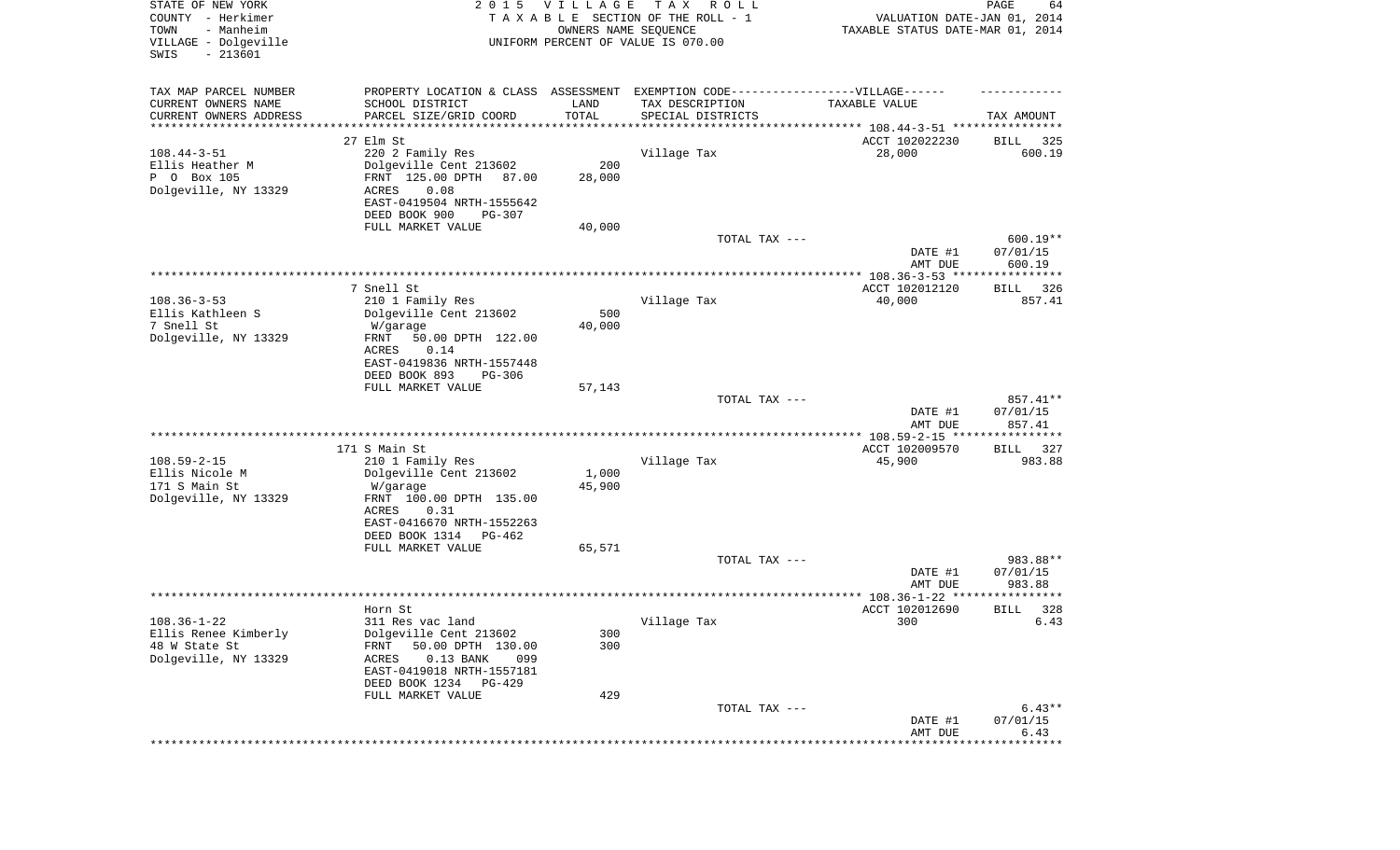| STATE OF NEW YORK<br>COUNTY - Herkimer<br>TOWN<br>- Manheim<br>VILLAGE - Dolgeville<br>SWIS<br>$-213601$ |                                                                                                                                                                       | 2015 VILLAGE<br>OWNERS NAME SEQUENCE | T A X<br>R O L L<br>TAXABLE SECTION OF THE ROLL - 1<br>UNIFORM PERCENT OF VALUE IS 070.00 | VALUATION DATE-JAN 01, 2014<br>TAXABLE STATUS DATE-MAR 01, 2014 | PAGE<br>65                                   |
|----------------------------------------------------------------------------------------------------------|-----------------------------------------------------------------------------------------------------------------------------------------------------------------------|--------------------------------------|-------------------------------------------------------------------------------------------|-----------------------------------------------------------------|----------------------------------------------|
| TAX MAP PARCEL NUMBER<br>CURRENT OWNERS NAME<br>CURRENT OWNERS ADDRESS<br>**********************         | PROPERTY LOCATION & CLASS ASSESSMENT EXEMPTION CODE----------------VILLAGE------<br>SCHOOL DISTRICT<br>PARCEL SIZE/GRID COORD                                         | LAND<br>TOTAL<br>**************      | TAX DESCRIPTION<br>SPECIAL DISTRICTS                                                      | TAXABLE VALUE                                                   | TAX AMOUNT                                   |
|                                                                                                          | Horn St                                                                                                                                                               |                                      |                                                                                           | ACCT 102012720                                                  | 329<br>BILL                                  |
| $108.36 - 1 - 23$                                                                                        | 311 Res vac land                                                                                                                                                      |                                      | Village Tax                                                                               | 300                                                             | 6.43                                         |
| Ellis Renee Kimberly<br>48 W State St<br>Dolgeville, NY 13329                                            | Dolgeville Cent 213602<br>50.00 DPTH 130.00<br>FRNT<br>ACRES<br>0.13<br>EAST-0419061 NRTH-1557158                                                                     | 300<br>300                           |                                                                                           |                                                                 |                                              |
|                                                                                                          | DEED BOOK 1234<br>PG-429                                                                                                                                              |                                      |                                                                                           |                                                                 |                                              |
|                                                                                                          | FULL MARKET VALUE                                                                                                                                                     | 429                                  | TOTAL TAX ---                                                                             | DATE #1<br>AMT DUE                                              | $6.43**$<br>07/01/15<br>6.43                 |
|                                                                                                          |                                                                                                                                                                       |                                      |                                                                                           |                                                                 |                                              |
| $108.36 - 1 - 49$<br>Ellis Renee Kimberly                                                                | 48 W State St<br>210 1 Family Res<br>Dolgeville Cent 213602                                                                                                           | 200                                  | Village Tax                                                                               | ACCT 102012660<br>49,200                                        | BILL<br>330<br>1,054.62                      |
| 48 W State St<br>Dolgeville, NY 13329                                                                    | W/garage<br>FRNT<br>50.00 DPTH 110.00<br>ACRES<br>$0.13$ BANK<br>099<br>EAST-0419004 NRTH-1557055<br>DEED BOOK 1234<br>PG-429                                         | 49,200                               |                                                                                           |                                                                 |                                              |
|                                                                                                          | FULL MARKET VALUE                                                                                                                                                     | 70,286                               | TOTAL TAX ---                                                                             |                                                                 | $1,054.62**$                                 |
|                                                                                                          |                                                                                                                                                                       |                                      |                                                                                           | DATE #1<br>AMT DUE                                              | 07/01/15<br>1,054.62                         |
|                                                                                                          |                                                                                                                                                                       |                                      |                                                                                           | **************** 108.36-1-50 *****************                  |                                              |
| $108.36 - 1 - 50$                                                                                        | 50 W State St<br>311 Res vac land                                                                                                                                     |                                      | Village Tax                                                                               | ACCT 102012750<br>300                                           | 331<br>BILL<br>6.43                          |
| Ellis Renee Kimberly<br>48 W State St<br>Dolgeville, NY 13329                                            | Dolgeville Cent 213602<br>50.00 DPTH 110.00<br>FRNT<br>ACRES<br>$0.13$ BANK<br>099<br>EAST-0418958 NRTH-1557079                                                       | 300<br>300                           |                                                                                           |                                                                 |                                              |
|                                                                                                          | DEED BOOK 1234<br>PG-429<br>FULL MARKET VALUE                                                                                                                         | 429                                  |                                                                                           |                                                                 |                                              |
|                                                                                                          |                                                                                                                                                                       |                                      | TOTAL TAX ---                                                                             | DATE #1                                                         | $6.43**$<br>07/01/15                         |
|                                                                                                          | 3 E Faville Ave                                                                                                                                                       |                                      |                                                                                           | AMT DUE<br>ACCT 102008370                                       | 6.43<br>* * * * * * * * * * *<br>BILL<br>332 |
| $108.52 - 2 - 31$                                                                                        | 471 Funeral home                                                                                                                                                      |                                      | Village Tax                                                                               | 85,000                                                          | 1,822.00                                     |
| Enea Harry J<br>24 W Monroe St<br>Little Falls, NY 13365                                                 | Dolgeville Cent 213602<br>W Garage-Carport<br>72.00 DPTH 128.00<br>FRNT<br>0.21<br>ACRES<br>EAST-0418765 NRTH-1553795<br>DEED BOOK 914<br>PG-285<br>FULL MARKET VALUE | 1,000<br>85,000                      |                                                                                           |                                                                 |                                              |
|                                                                                                          |                                                                                                                                                                       | 121,429                              | TOTAL TAX ---                                                                             | DATE #1<br>AMT DUE                                              | 1,822.00**<br>07/01/15<br>1,822.00           |
|                                                                                                          |                                                                                                                                                                       |                                      |                                                                                           |                                                                 |                                              |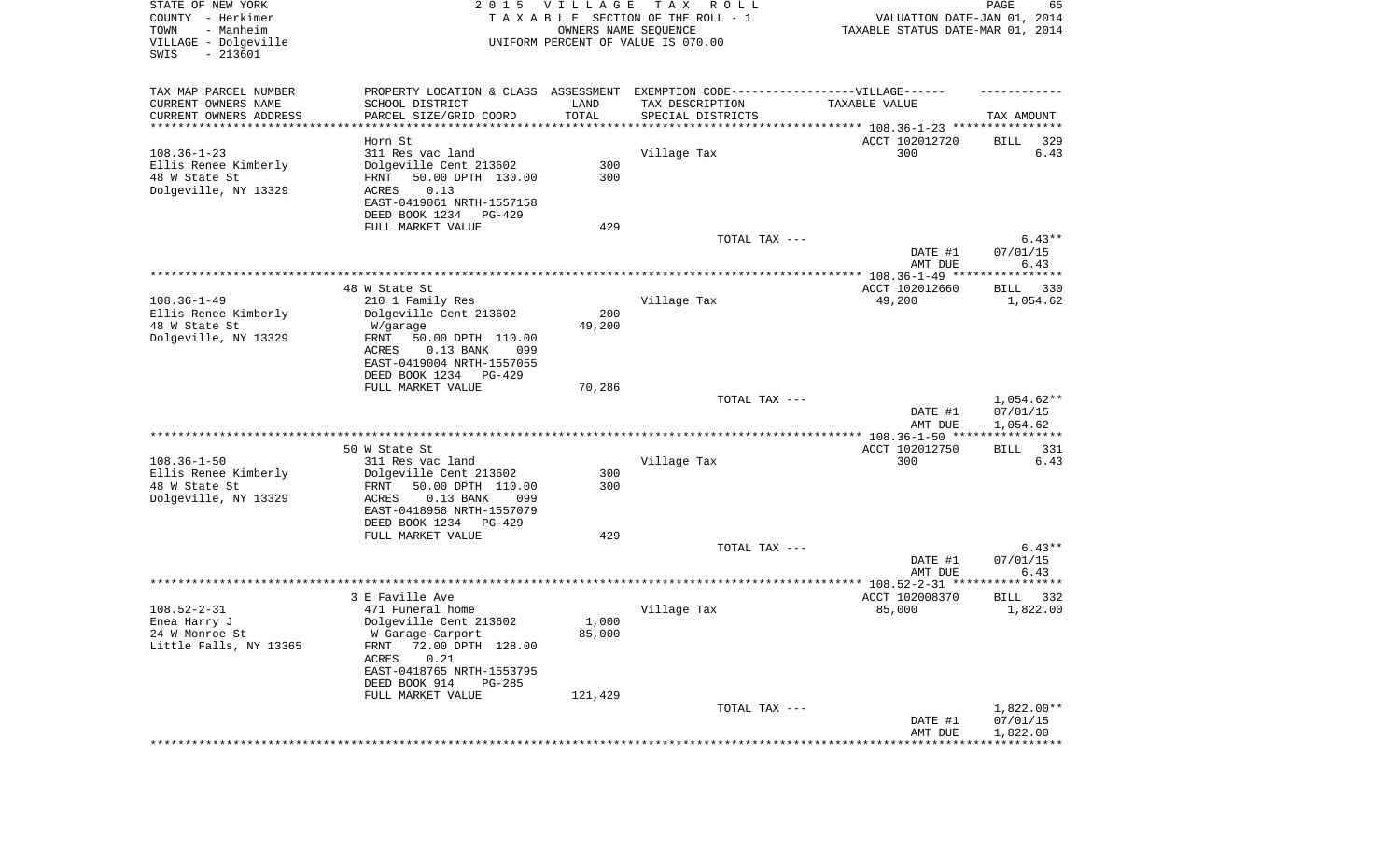| STATE OF NEW YORK<br>COUNTY - Herkimer<br>TOWN<br>- Manheim<br>VILLAGE - Dolgeville<br>SWIS<br>$-213601$ | 2 0 1 5                                                                                                                                                                                             | <b>VILLAGE</b><br>OWNERS NAME SEQUENCE | T A X<br>R O L L<br>TAXABLE SECTION OF THE ROLL - 1<br>UNIFORM PERCENT OF VALUE IS 070.00                                 | VALUATION DATE-JAN 01, 2014<br>TAXABLE STATUS DATE-MAR 01, 2014 | PAGE<br>66                       |
|----------------------------------------------------------------------------------------------------------|-----------------------------------------------------------------------------------------------------------------------------------------------------------------------------------------------------|----------------------------------------|---------------------------------------------------------------------------------------------------------------------------|-----------------------------------------------------------------|----------------------------------|
| TAX MAP PARCEL NUMBER<br>CURRENT OWNERS NAME<br>CURRENT OWNERS ADDRESS<br>**********************         | SCHOOL DISTRICT<br>PARCEL SIZE/GRID COORD<br>*******************                                                                                                                                    | LAND<br>TOTAL                          | PROPERTY LOCATION & CLASS ASSESSMENT EXEMPTION CODE-----------------VILLAGE------<br>TAX DESCRIPTION<br>SPECIAL DISTRICTS | TAXABLE VALUE                                                   | TAX AMOUNT                       |
| $108.52 - 2 - 32$<br>Enea Harry J<br>24 W Monroe St<br>Little Falls, NY 13365                            | 91 S Main St<br>220 2 Family Res<br>Dolgeville Cent 213602<br>W/garage<br>FRNT<br>66.00 DPTH 105.00<br>ACRES<br>0.16<br>EAST-0418674 NRTH-1553815<br>DEED BOOK 914<br>$PG-285$<br>FULL MARKET VALUE | 700<br>43,200<br>61,714                | Village Tax                                                                                                               | ACCT 102017550<br>43,200                                        | 333<br>BILL<br>926.01            |
|                                                                                                          |                                                                                                                                                                                                     |                                        | TOTAL TAX ---                                                                                                             | DATE #1<br>AMT DUE                                              | $926.01**$<br>07/01/15<br>926.01 |
|                                                                                                          |                                                                                                                                                                                                     |                                        |                                                                                                                           |                                                                 |                                  |
| $108.27 - 1 - 1$<br>Fahd Richard<br>Fahd Erica<br>292 W State St<br>Dolgeville, NY 13329                 | W State St Ext<br>311 Res vac land<br>Dolgeville Cent 213602<br>ACRES<br>6.20<br>EAST-0415856 NRTH-1560415<br>DEED BOOK 1544<br>PG-661                                                              | 5,200<br>5,200                         | Village Tax                                                                                                               | 5,200                                                           | <b>BILL</b><br>334<br>111.46     |
| PRIOR OWNER ON 3/01/2014<br>Gregory Michael                                                              | FULL MARKET VALUE                                                                                                                                                                                   | 7,429                                  |                                                                                                                           |                                                                 |                                  |
|                                                                                                          |                                                                                                                                                                                                     |                                        | TOTAL TAX ---                                                                                                             | DATE #1<br>AMT DUE                                              | $111.46**$<br>07/01/15<br>111.46 |
|                                                                                                          |                                                                                                                                                                                                     |                                        |                                                                                                                           |                                                                 |                                  |
| $108.27 - 1 - 13$<br>Fahd Richard<br>Fahd Erica<br>292 W State St<br>Dolgeville, NY 13329                | 292 W State St<br>242 Rurl res&rec<br>Dolgeville Cent 213602<br>FRNT 815.00 DPTH<br>ACRES<br>11.20<br>EAST-0415918 NRTH-1559959<br>DEED BOOK 1544<br>PG-661                                         | 25,000<br>115,000                      | Village Tax                                                                                                               | 115,000                                                         | BILL 335<br>2,465.06             |
| PRIOR OWNER ON 3/01/2014<br>Gregory Joan Marie                                                           | FULL MARKET VALUE                                                                                                                                                                                   | 164,286                                | TOTAL TAX ---                                                                                                             |                                                                 | $2,465.06**$                     |
|                                                                                                          |                                                                                                                                                                                                     |                                        |                                                                                                                           | DATE #1<br>AMT DUE                                              | 07/01/15<br>2,465.06             |
|                                                                                                          |                                                                                                                                                                                                     |                                        |                                                                                                                           |                                                                 |                                  |
| $108.44 - 1 - 25$<br>Fake D. William<br>Fake Alice & Edward<br>8 Oak St<br>Dolgeville, NY 13329          | 6 Oak St<br>210 1 Family Res<br>Dolgeville Cent 213602<br>W/garage<br>90.00 DPTH 120.00<br>FRNT<br>ACRES<br>0.25<br>EAST-0418768 NRTH-1556016<br>DEED BOOK 1405<br>$PG-3$                           | 900<br>40,700                          | Village Tax                                                                                                               | ACCT 102018660<br>40,700                                        | BILL 336<br>872.42               |
|                                                                                                          | FULL MARKET VALUE                                                                                                                                                                                   | 58,143                                 | TOTAL TAX ---                                                                                                             | DATE #1<br>AMT DUE                                              | $872.42**$<br>07/01/15<br>872.42 |
|                                                                                                          |                                                                                                                                                                                                     |                                        |                                                                                                                           |                                                                 | ********                         |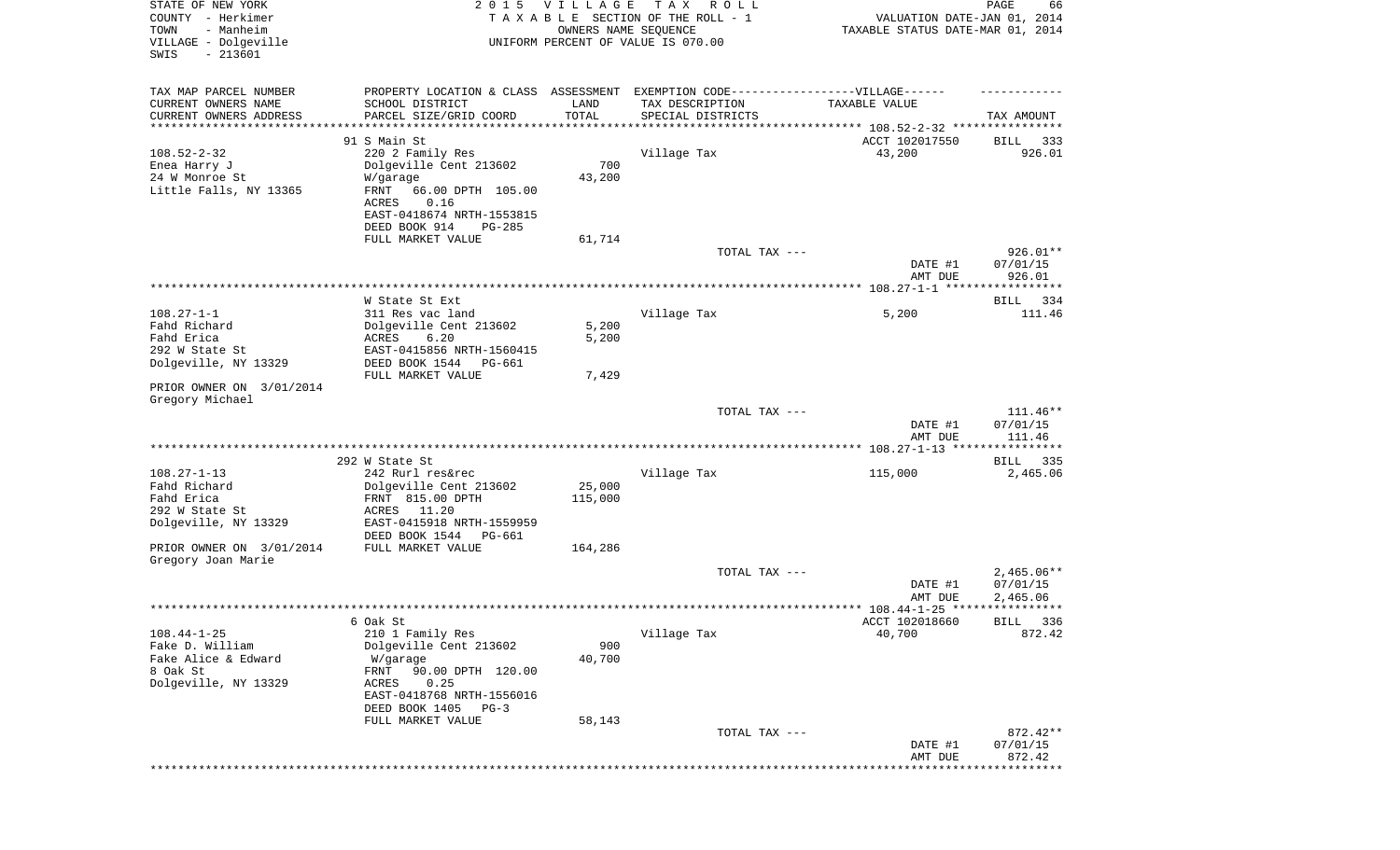| STATE OF NEW YORK<br>COUNTY - Herkimer<br>- Manheim<br>TOWN<br>VILLAGE - Dolgeville<br>$-213601$<br>SWIS | 2 0 1 5                                                                          | VILLAGE<br>OWNERS NAME SEQUENCE | T A X<br>R O L L<br>TAXABLE SECTION OF THE ROLL - 1<br>UNIFORM PERCENT OF VALUE IS 070.00 | VALUATION DATE-JAN 01, 2014<br>TAXABLE STATUS DATE-MAR 01, 2014 | PAGE<br>67              |
|----------------------------------------------------------------------------------------------------------|----------------------------------------------------------------------------------|---------------------------------|-------------------------------------------------------------------------------------------|-----------------------------------------------------------------|-------------------------|
| TAX MAP PARCEL NUMBER                                                                                    | PROPERTY LOCATION & CLASS ASSESSMENT EXEMPTION CODE----------------VILLAGE------ |                                 |                                                                                           |                                                                 |                         |
| CURRENT OWNERS NAME                                                                                      | SCHOOL DISTRICT                                                                  | LAND                            | TAX DESCRIPTION                                                                           | TAXABLE VALUE                                                   |                         |
| CURRENT OWNERS ADDRESS<br>*********************                                                          | PARCEL SIZE/GRID COORD                                                           | TOTAL                           | SPECIAL DISTRICTS                                                                         |                                                                 | TAX AMOUNT              |
|                                                                                                          | 31 S Helmer Ave                                                                  |                                 |                                                                                           | ACCT 102013950                                                  | BILL<br>337             |
| $108.44 - 2 - 54$                                                                                        | 210 1 Family Res                                                                 |                                 | VET WAR CT 41121                                                                          | 6,060                                                           |                         |
| Fake D. William                                                                                          | Dolgeville Cent 213602                                                           |                                 | 500 Village Tax                                                                           | 34,340                                                          | 736.09                  |
| Fake Alice                                                                                               | W/garage                                                                         | 40,400                          |                                                                                           |                                                                 |                         |
| 8 Oak St                                                                                                 | FRNT<br>50.00 DPTH 215.00                                                        |                                 |                                                                                           |                                                                 |                         |
| Dolgeville, NY 13329                                                                                     | 0.24<br>ACRES<br>EAST-0418713 NRTH-1554666                                       |                                 |                                                                                           |                                                                 |                         |
|                                                                                                          | DEED BOOK 924<br><b>PG-98</b>                                                    |                                 |                                                                                           |                                                                 |                         |
|                                                                                                          | FULL MARKET VALUE                                                                | 57,714                          |                                                                                           |                                                                 |                         |
|                                                                                                          |                                                                                  |                                 | TOTAL TAX ---                                                                             |                                                                 | 736.09**                |
|                                                                                                          |                                                                                  |                                 |                                                                                           | DATE #1                                                         | 07/01/15                |
|                                                                                                          |                                                                                  |                                 |                                                                                           | AMT DUE                                                         | 736.09                  |
|                                                                                                          | 83 S Main St                                                                     |                                 |                                                                                           | ACCT 102005040                                                  | BILL<br>338             |
| $108.52 - 2 - 34$                                                                                        | 210 1 Family Res                                                                 |                                 | Village Tax                                                                               | 65,000                                                          | 1,393.29                |
| Fake D. William                                                                                          | Dolgeville Cent 213602                                                           | 700                             |                                                                                           |                                                                 |                         |
| Fake Alice&Edward                                                                                        | FRNT<br>66.00 DPTH<br>75.00                                                      | 65,000                          |                                                                                           |                                                                 |                         |
| 8 Oak St<br>Dolgeville, NY 13329                                                                         | ACRES<br>0.12                                                                    |                                 |                                                                                           |                                                                 |                         |
|                                                                                                          | EAST-0418726 NRTH-1553933<br>DEED BOOK 1417<br>PG-150                            |                                 |                                                                                           |                                                                 |                         |
|                                                                                                          | FULL MARKET VALUE                                                                | 92,857                          |                                                                                           |                                                                 |                         |
|                                                                                                          |                                                                                  |                                 | TOTAL TAX ---                                                                             |                                                                 | $1,393.29**$            |
|                                                                                                          |                                                                                  |                                 |                                                                                           | DATE #1                                                         | 07/01/15                |
|                                                                                                          |                                                                                  |                                 |                                                                                           | AMT DUE<br>************ 108.52-2-35 *****                       | 1,393.29<br>*********** |
|                                                                                                          | 83 1/2 S Main St                                                                 |                                 |                                                                                           | ACCT 102005070                                                  | <b>BILL</b><br>339      |
| $108.52 - 2 - 35$                                                                                        | 220 2 Family Res                                                                 |                                 | Village Tax                                                                               | 42,700                                                          | 915.29                  |
| Fake D. William                                                                                          | Dolgeville Cent 213602                                                           | 800                             |                                                                                           |                                                                 |                         |
| Fake Alice&Edward                                                                                        | W/garage & Barns                                                                 | 42,700                          |                                                                                           |                                                                 |                         |
| 8 Oak St                                                                                                 | 66.00 DPTH 305.00<br>FRNT                                                        |                                 |                                                                                           |                                                                 |                         |
| Dolgeville, NY 13329                                                                                     | ACRES<br>0.47<br>EAST-0418891 NRTH-1553834                                       |                                 |                                                                                           |                                                                 |                         |
|                                                                                                          | DEED BOOK 1417 PG-150                                                            |                                 |                                                                                           |                                                                 |                         |
|                                                                                                          | FULL MARKET VALUE                                                                | 61,000                          |                                                                                           |                                                                 |                         |
|                                                                                                          |                                                                                  |                                 | TOTAL TAX ---                                                                             |                                                                 | $915.29**$              |
|                                                                                                          |                                                                                  |                                 |                                                                                           | DATE #1                                                         | 07/01/15                |
|                                                                                                          |                                                                                  |                                 |                                                                                           | AMT DUE                                                         | 915.29<br>*****         |
|                                                                                                          | 5 Oak St                                                                         |                                 |                                                                                           | ACCT 102026190                                                  | 340<br>BILL             |
| 108.44-1-31                                                                                              | 210 1 Family Res                                                                 |                                 | Village Tax                                                                               | 39,400                                                          | 844.55                  |
| Fake David W                                                                                             | Dolgeville Cent 213602                                                           | 1,200                           |                                                                                           |                                                                 |                         |
| Fake Alice E                                                                                             | FRNT 120.00 DPTH 100.00                                                          | 39,400                          |                                                                                           |                                                                 |                         |
| 8 Oak St                                                                                                 | ACRES<br>0.28<br>EAST-0418874 NRTH-1555882                                       |                                 |                                                                                           |                                                                 |                         |
| Dolgeville, NY 13329                                                                                     | DEED BOOK 858<br><b>PG-104</b>                                                   |                                 |                                                                                           |                                                                 |                         |
|                                                                                                          | FULL MARKET VALUE                                                                | 56,286                          |                                                                                           |                                                                 |                         |
|                                                                                                          |                                                                                  |                                 | TOTAL TAX ---                                                                             |                                                                 | 844.55**                |
|                                                                                                          |                                                                                  |                                 |                                                                                           | DATE #1                                                         | 07/01/15                |
|                                                                                                          |                                                                                  |                                 |                                                                                           | AMT DUE                                                         | 844.55<br>**********    |
|                                                                                                          |                                                                                  |                                 |                                                                                           |                                                                 |                         |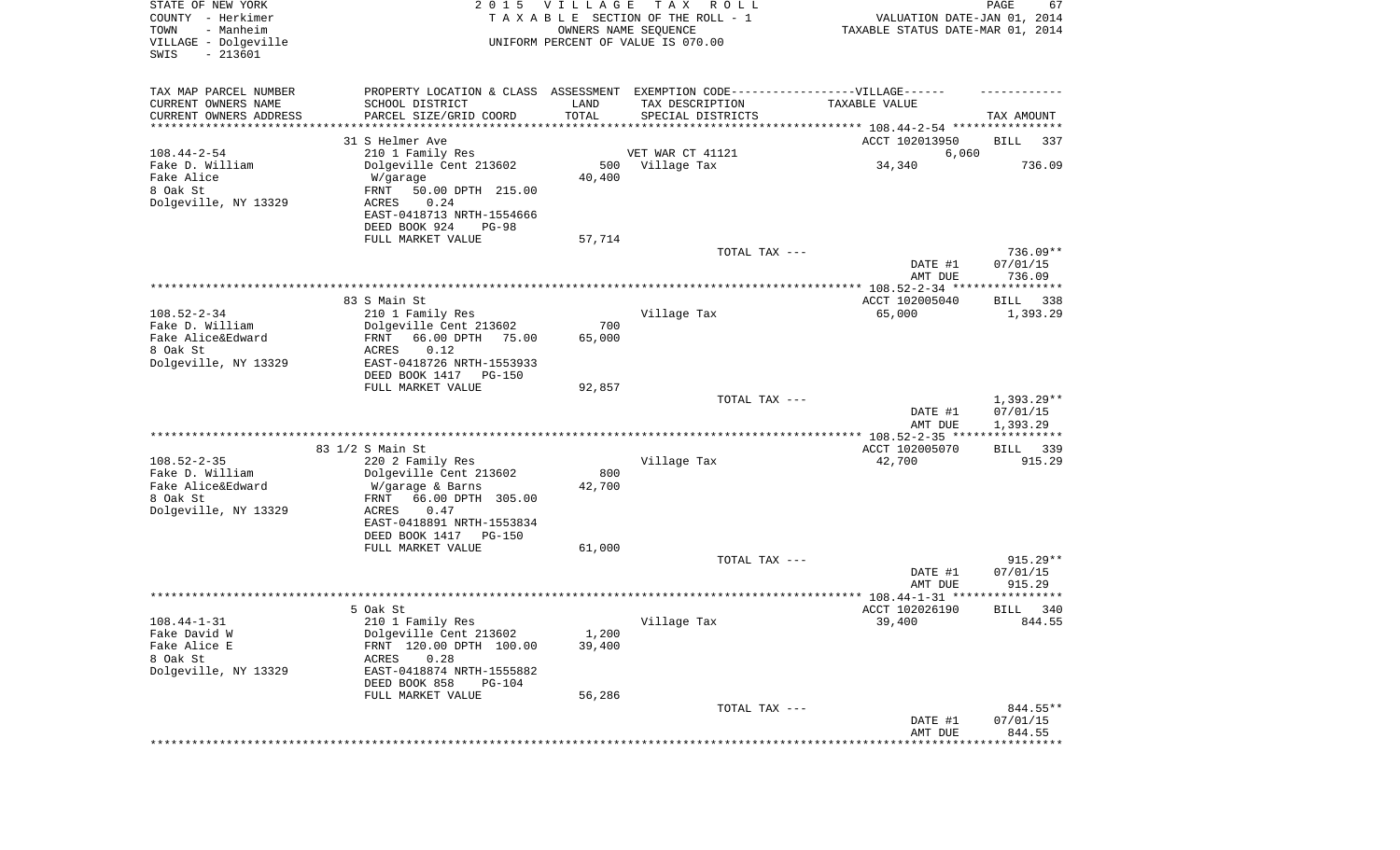| STATE OF NEW YORK<br>COUNTY - Herkimer<br>- Manheim<br>TOWN<br>VILLAGE - Dolgeville<br>SWIS<br>$-213601$ | 2 0 1 5                                                                          | <b>VILLAGE</b><br>OWNERS NAME SEQUENCE | T A X<br>R O L L<br>TAXABLE SECTION OF THE ROLL - 1<br>UNIFORM PERCENT OF VALUE IS 070.00 | VALUATION DATE-JAN 01, 2014<br>TAXABLE STATUS DATE-MAR 01, 2014   | PAGE<br>68                  |
|----------------------------------------------------------------------------------------------------------|----------------------------------------------------------------------------------|----------------------------------------|-------------------------------------------------------------------------------------------|-------------------------------------------------------------------|-----------------------------|
| TAX MAP PARCEL NUMBER                                                                                    | PROPERTY LOCATION & CLASS ASSESSMENT EXEMPTION CODE----------------VILLAGE------ |                                        |                                                                                           |                                                                   |                             |
| CURRENT OWNERS NAME<br>CURRENT OWNERS ADDRESS                                                            | SCHOOL DISTRICT<br>PARCEL SIZE/GRID COORD                                        | LAND<br>TOTAL                          | TAX DESCRIPTION<br>SPECIAL DISTRICTS                                                      | TAXABLE VALUE                                                     | TAX AMOUNT                  |
| ********************                                                                                     |                                                                                  | *********                              |                                                                                           | ************************************ 108.44-2-51 **************** |                             |
|                                                                                                          | 37 S Helmer Ave                                                                  |                                        |                                                                                           | ACCT 102023700                                                    | BILL<br>341                 |
| $108.44 - 2 - 51$                                                                                        | 210 1 Family Res                                                                 |                                        | Village Tax                                                                               | 27,400                                                            | 587.33                      |
| Fake David W<br>Fake Alice E                                                                             | Dolgeville Cent 213602                                                           | 500<br>27,400                          |                                                                                           |                                                                   |                             |
| 8 Oak St                                                                                                 | W/garage<br>FRNT<br>50.00 DPTH 187.00                                            |                                        |                                                                                           |                                                                   |                             |
| Dolgeville, NY 13329                                                                                     | ACRES<br>0.21                                                                    |                                        |                                                                                           |                                                                   |                             |
|                                                                                                          | EAST-0418588 NRTH-1554580                                                        |                                        |                                                                                           |                                                                   |                             |
|                                                                                                          | DEED BOOK 1089<br>PG-831<br>FULL MARKET VALUE                                    | 39,143                                 |                                                                                           |                                                                   |                             |
|                                                                                                          |                                                                                  |                                        | TOTAL TAX ---                                                                             |                                                                   | 587.33**                    |
|                                                                                                          |                                                                                  |                                        |                                                                                           | DATE #1                                                           | 07/01/15                    |
|                                                                                                          |                                                                                  |                                        |                                                                                           | AMT DUE                                                           | 587.33                      |
|                                                                                                          | Oak St                                                                           |                                        |                                                                                           | ACCT 102004200                                                    | BILL<br>342                 |
| $108.44 - 1 - 27$<br>Fake David Wm                                                                       | 311 Res vac land<br>Dolgeville Cent 213602                                       | 300                                    | Village Tax                                                                               | 300                                                               | 6.43                        |
| Fake Alice                                                                                               | 50.00 DPTH 120.00<br>FRNT                                                        | 300                                    |                                                                                           |                                                                   |                             |
| 8 Oak St                                                                                                 | ACRES<br>0.14                                                                    |                                        |                                                                                           |                                                                   |                             |
| Dolgeville, NY 13329                                                                                     | EAST-0418693 NRTH-1555865                                                        |                                        |                                                                                           |                                                                   |                             |
|                                                                                                          | DEED BOOK 00618 PG-00490<br>FULL MARKET VALUE                                    | 429                                    |                                                                                           |                                                                   |                             |
|                                                                                                          |                                                                                  |                                        | TOTAL TAX ---                                                                             |                                                                   | $6.43**$                    |
|                                                                                                          |                                                                                  |                                        |                                                                                           | DATE #1                                                           | 07/01/15                    |
|                                                                                                          |                                                                                  |                                        |                                                                                           | AMT DUE<br>*************** 108.44-1-28 ***                        | 6.43<br>* * * * * * * * * * |
|                                                                                                          | Oak St                                                                           |                                        |                                                                                           | ACCT 102004170                                                    | 343<br>BILL                 |
| $108.44 - 1 - 28$                                                                                        | 311 Res vac land                                                                 |                                        | Village Tax                                                                               | 100                                                               | 2.14                        |
| Fake David Wm                                                                                            | Dolgeville Cent 213602                                                           | 100                                    |                                                                                           |                                                                   |                             |
| Fake Alice<br>8 Oak St                                                                                   | 50.00 DPTH 120.00<br>FRNT<br>ACRES<br>0.14                                       | 100                                    |                                                                                           |                                                                   |                             |
| Dolgeville, NY 13329                                                                                     | EAST-0418669 NRTH-1555820                                                        |                                        |                                                                                           |                                                                   |                             |
|                                                                                                          | DEED BOOK 00618 PG-00490                                                         |                                        |                                                                                           |                                                                   |                             |
|                                                                                                          | FULL MARKET VALUE                                                                | 143                                    |                                                                                           |                                                                   |                             |
|                                                                                                          |                                                                                  |                                        | TOTAL TAX ---                                                                             | DATE #1                                                           | $2.14**$<br>07/01/15        |
|                                                                                                          |                                                                                  |                                        |                                                                                           | AMT DUE                                                           | 2.14                        |
|                                                                                                          |                                                                                  |                                        |                                                                                           |                                                                   |                             |
|                                                                                                          | 28 S Helmer Ave                                                                  |                                        |                                                                                           | ACCT 102018000                                                    | 344<br>BILL                 |
| $108.44 - 1 - 50$<br>Fake David Wm                                                                       | 210 1 Family Res<br>Dolgeville Cent 213602                                       | 500                                    | Village Tax                                                                               | 28,800                                                            | 617.34                      |
| Fake Alice                                                                                               | 210 W/garage                                                                     | 28,800                                 |                                                                                           |                                                                   |                             |
| 8 Oak St                                                                                                 | 28 So. Helmer Ave.                                                               |                                        |                                                                                           |                                                                   |                             |
| Dolgeville, NY 13329                                                                                     | 50.00 DPTH 150.00<br>FRNT                                                        |                                        |                                                                                           |                                                                   |                             |
|                                                                                                          | 0.17<br>ACRES<br>EAST-0418879 NRTH-1555233                                       |                                        |                                                                                           |                                                                   |                             |
|                                                                                                          | DEED BOOK 876<br>PG-607                                                          |                                        |                                                                                           |                                                                   |                             |
|                                                                                                          | FULL MARKET VALUE                                                                | 41,143                                 |                                                                                           |                                                                   |                             |
|                                                                                                          |                                                                                  |                                        | TOTAL TAX ---                                                                             |                                                                   | $617.34**$                  |
|                                                                                                          |                                                                                  |                                        |                                                                                           | DATE #1<br>AMT DUE                                                | 07/01/15<br>617.34          |
|                                                                                                          |                                                                                  |                                        |                                                                                           |                                                                   | *********                   |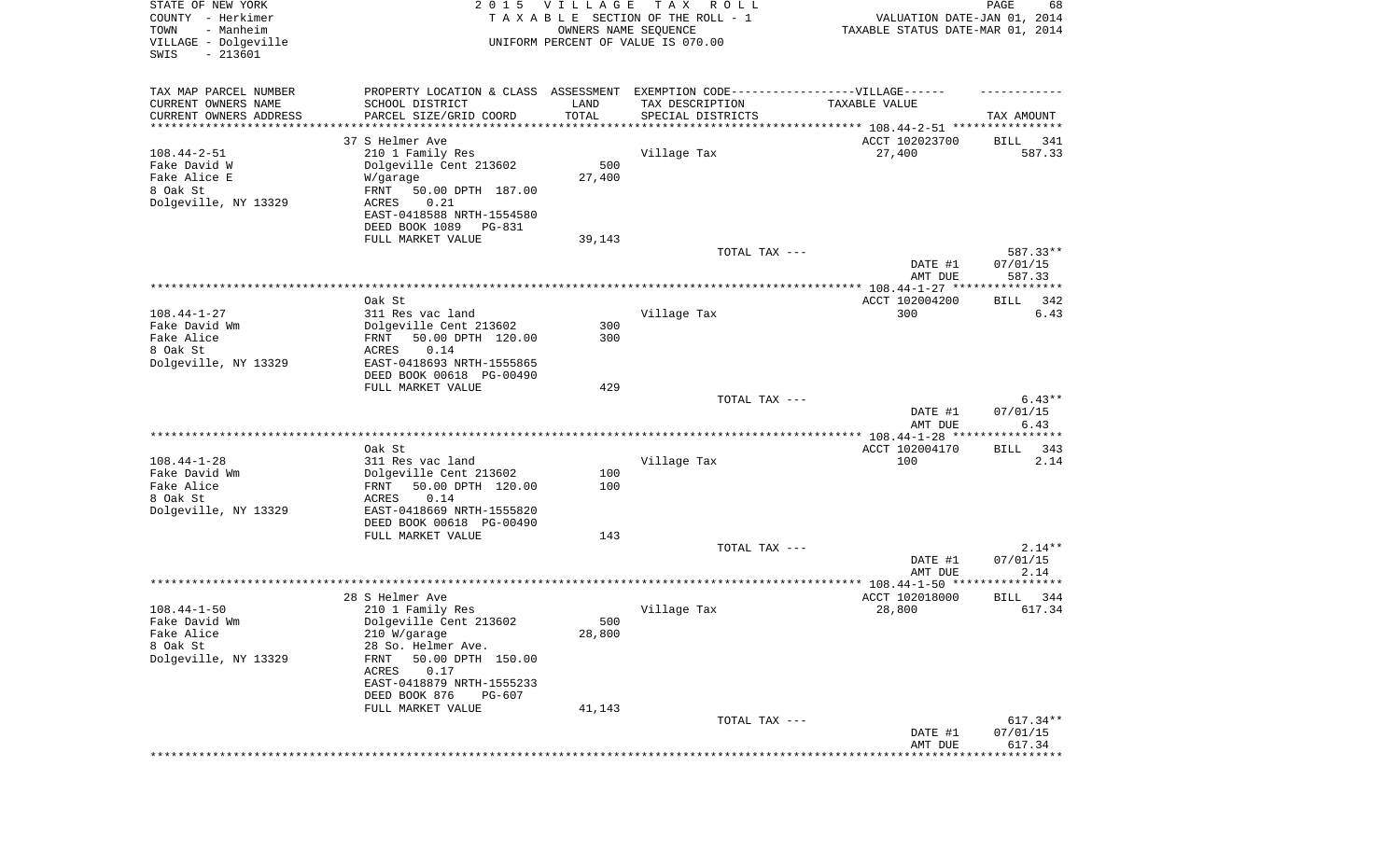| STATE OF NEW YORK<br>COUNTY - Herkimer<br>- Manheim<br>TOWN<br>VILLAGE - Dolgeville<br>$-213601$<br>SWIS | 2 0 1 5                                                      | <b>VILLAGE</b><br>OWNERS NAME SEQUENCE | T A X<br>R O L L<br>TAXABLE SECTION OF THE ROLL - 1<br>UNIFORM PERCENT OF VALUE IS 070.00 | VALUATION DATE-JAN 01, 2014<br>TAXABLE STATUS DATE-MAR 01, 2014 | PAGE<br>69                      |
|----------------------------------------------------------------------------------------------------------|--------------------------------------------------------------|----------------------------------------|-------------------------------------------------------------------------------------------|-----------------------------------------------------------------|---------------------------------|
| TAX MAP PARCEL NUMBER                                                                                    | PROPERTY LOCATION & CLASS ASSESSMENT                         |                                        | EXEMPTION CODE-----------------VILLAGE------                                              |                                                                 |                                 |
| CURRENT OWNERS NAME                                                                                      | SCHOOL DISTRICT                                              | LAND                                   | TAX DESCRIPTION                                                                           | TAXABLE VALUE                                                   |                                 |
| CURRENT OWNERS ADDRESS                                                                                   | PARCEL SIZE/GRID COORD                                       | TOTAL                                  | SPECIAL DISTRICTS                                                                         |                                                                 | TAX AMOUNT                      |
| **********************                                                                                   | *************************                                    | **************                         |                                                                                           |                                                                 |                                 |
|                                                                                                          | 4 Oak St                                                     |                                        |                                                                                           | ACCT 102024090                                                  | <b>BILL</b><br>345              |
| $108.44 - 1 - 24$                                                                                        | 220 2 Family Res<br>Dolgeville Cent 213602                   | 500                                    | Village Tax                                                                               | 40,900                                                          | 876.70                          |
| Fake William<br>Fake Alice                                                                               | W/garage                                                     | 40,900                                 |                                                                                           |                                                                 |                                 |
| 8 Oak St                                                                                                 | 60.00 DPTH 120.00<br>FRNT                                    |                                        |                                                                                           |                                                                 |                                 |
| Dolgeville, NY 13329                                                                                     | ACRES<br>0.17                                                |                                        |                                                                                           |                                                                 |                                 |
|                                                                                                          | EAST-0418800 NRTH-1556084                                    |                                        |                                                                                           |                                                                 |                                 |
|                                                                                                          | DEED BOOK 869<br><b>PG-157</b>                               |                                        |                                                                                           |                                                                 |                                 |
|                                                                                                          | FULL MARKET VALUE                                            | 58,429                                 |                                                                                           |                                                                 |                                 |
|                                                                                                          |                                                              |                                        | TOTAL TAX ---                                                                             |                                                                 | 876.70**                        |
|                                                                                                          |                                                              |                                        |                                                                                           | DATE #1                                                         | 07/01/15                        |
|                                                                                                          |                                                              |                                        |                                                                                           | AMT DUE                                                         | 876.70<br>* * * * * * * * * * * |
|                                                                                                          | 3 Fink St                                                    |                                        |                                                                                           | ACCT 102025560                                                  | 346<br>BILL                     |
| $108.44 - 1 - 48$                                                                                        | 210 1 Family Res                                             |                                        | Village Tax                                                                               | 38,400                                                          | 823.12                          |
| Fake William                                                                                             | Dolgeville Cent 213602                                       | 700                                    |                                                                                           |                                                                 |                                 |
| Fake Alice E                                                                                             | W/garage                                                     | 38,400                                 |                                                                                           |                                                                 |                                 |
| 8 Oak St                                                                                                 | <b>FRNT</b><br>50.00 DPTH<br>59.00                           |                                        |                                                                                           |                                                                 |                                 |
| Dolgeville, NY 13329                                                                                     | 0.09<br>ACRES                                                |                                        |                                                                                           |                                                                 |                                 |
|                                                                                                          | EAST-0418878 NRTH-1555300                                    |                                        |                                                                                           |                                                                 |                                 |
|                                                                                                          | DEED BOOK 1361<br>PG-244<br>FULL MARKET VALUE                | 54,857                                 |                                                                                           |                                                                 |                                 |
|                                                                                                          |                                                              |                                        | TOTAL TAX ---                                                                             |                                                                 | 823.12**                        |
|                                                                                                          |                                                              |                                        |                                                                                           | DATE #1                                                         | 07/01/15                        |
|                                                                                                          |                                                              |                                        |                                                                                           | AMT DUE                                                         | 823.12                          |
|                                                                                                          |                                                              |                                        |                                                                                           |                                                                 | * * * * * * * * *               |
|                                                                                                          | E Timmerman St                                               |                                        |                                                                                           |                                                                 | <b>BILL</b><br>347              |
| $108.59 - 3 - 1$                                                                                         | 311 Res vac land                                             |                                        | Village Tax                                                                               | 3,700                                                           | 79.31                           |
| Fake William                                                                                             | Dolgeville Cent 213602                                       | 3,700                                  |                                                                                           |                                                                 |                                 |
| 8 Oak St                                                                                                 | ACRES<br>3.70<br>EAST-0416484 NRTH-1551331                   | 3,700                                  |                                                                                           |                                                                 |                                 |
| Dolgeville, NY 13329                                                                                     | FULL MARKET VALUE                                            | 5,286                                  |                                                                                           |                                                                 |                                 |
|                                                                                                          |                                                              |                                        | TOTAL TAX ---                                                                             |                                                                 | 79.31**                         |
|                                                                                                          |                                                              |                                        |                                                                                           | DATE #1                                                         | 07/01/15                        |
|                                                                                                          |                                                              |                                        |                                                                                           | AMT DUE                                                         | 79.31                           |
|                                                                                                          |                                                              |                                        |                                                                                           |                                                                 | * * * * * * * * * * *           |
|                                                                                                          | 31 Elm St                                                    |                                        |                                                                                           | ACCT 102022260                                                  | BILL 348                        |
| $108.44 - 3 - 50$                                                                                        | 210 1 Family Res                                             |                                        | Village Tax                                                                               | 42,300                                                          | 906.71                          |
| Fake William & Alice<br>Fake David & Edward                                                              | Dolgeville Cent 213602<br>80.00 DPTH<br><b>FRNT</b><br>70.00 | 800<br>42,300                          |                                                                                           |                                                                 |                                 |
| 8 Oak St                                                                                                 | ACRES<br>0.10                                                |                                        |                                                                                           |                                                                 |                                 |
| Dolgeville, NY 13329                                                                                     | EAST-0419447 NRTH-1555707                                    |                                        |                                                                                           |                                                                 |                                 |
|                                                                                                          | DEED BOOK 1474<br>PG-841                                     |                                        |                                                                                           |                                                                 |                                 |
|                                                                                                          | FULL MARKET VALUE                                            | 60,429                                 |                                                                                           |                                                                 |                                 |
|                                                                                                          |                                                              |                                        | TOTAL TAX ---                                                                             |                                                                 | 906.71**                        |
|                                                                                                          |                                                              |                                        |                                                                                           | DATE #1                                                         | 07/01/15                        |
|                                                                                                          |                                                              |                                        |                                                                                           | AMT DUE                                                         | 906.71<br>*********             |
|                                                                                                          |                                                              |                                        |                                                                                           |                                                                 |                                 |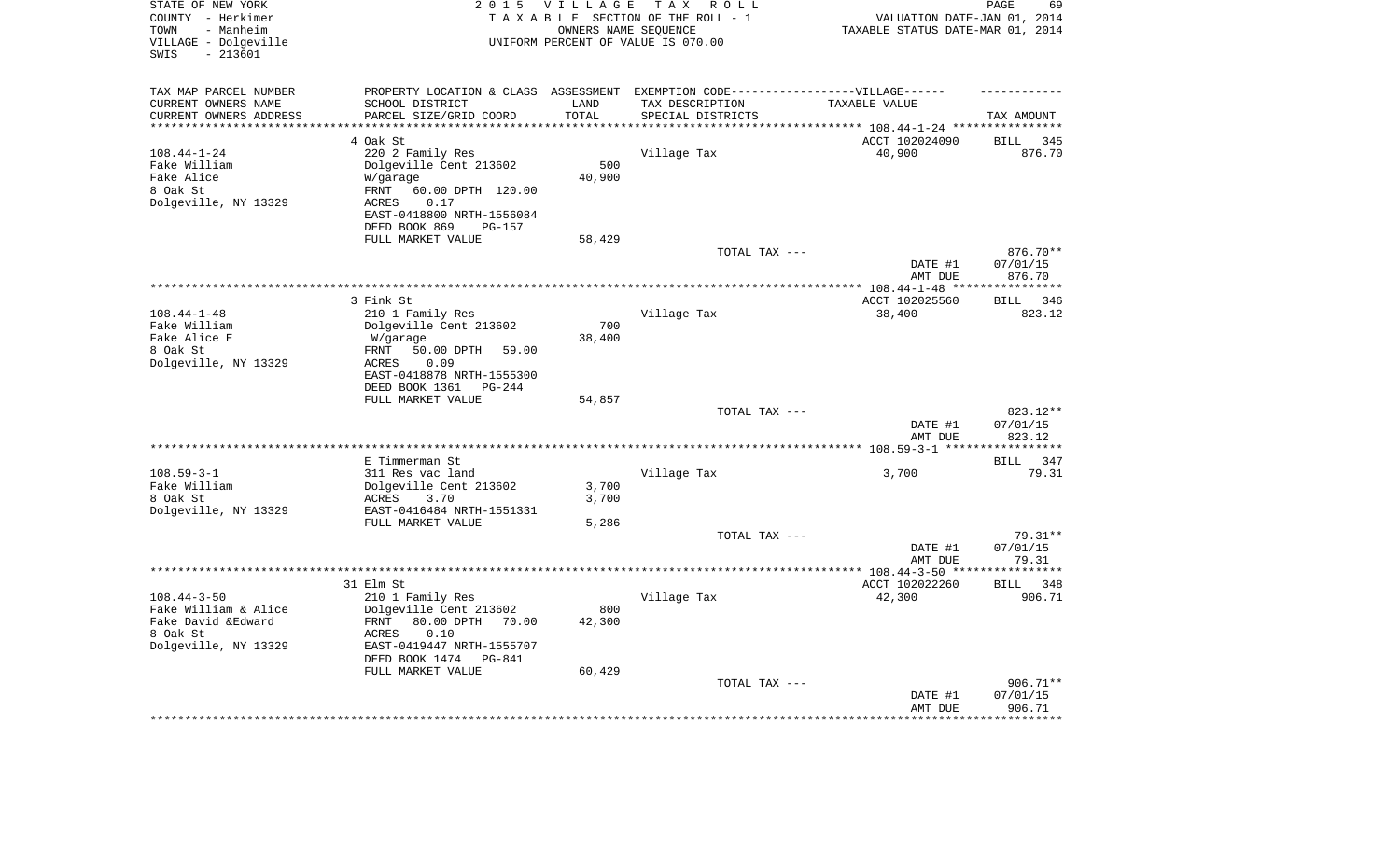| STATE OF NEW YORK<br>COUNTY - Herkimer<br>- Manheim<br>TOWN<br>VILLAGE - Dolgeville<br>$-213601$<br>SWIS | 2 0 1 5                                             | <b>VILLAGE</b><br>OWNERS NAME SEQUENCE | T A X<br>R O L L<br>TAXABLE SECTION OF THE ROLL - 1<br>UNIFORM PERCENT OF VALUE IS 070.00 | VALUATION DATE-JAN 01, 2014<br>TAXABLE STATUS DATE-MAR 01, 2014 | PAGE<br>70           |
|----------------------------------------------------------------------------------------------------------|-----------------------------------------------------|----------------------------------------|-------------------------------------------------------------------------------------------|-----------------------------------------------------------------|----------------------|
| TAX MAP PARCEL NUMBER                                                                                    | PROPERTY LOCATION & CLASS ASSESSMENT                |                                        | EXEMPTION CODE------------------VILLAGE------                                             |                                                                 |                      |
| CURRENT OWNERS NAME                                                                                      | SCHOOL DISTRICT                                     | LAND                                   | TAX DESCRIPTION                                                                           | TAXABLE VALUE                                                   |                      |
| CURRENT OWNERS ADDRESS                                                                                   | PARCEL SIZE/GRID COORD                              | TOTAL                                  | SPECIAL DISTRICTS                                                                         |                                                                 | TAX AMOUNT           |
| *********************                                                                                    | 4 E Faville Ave                                     |                                        |                                                                                           | ACCT 102015390                                                  | BILL<br>349          |
| $108.52 - 2 - 29$                                                                                        | 210 1 Family Res                                    |                                        | Village Tax                                                                               | 30,100                                                          | 645.20               |
| Fake William & Alice                                                                                     | Dolgeville Cent 213602                              | 500                                    |                                                                                           |                                                                 |                      |
| Fake Edward                                                                                              | W/garage                                            | 30,100                                 |                                                                                           |                                                                 |                      |
| 8 Oak St                                                                                                 | FRNT<br>50.00 DPTH<br>54.00                         |                                        |                                                                                           |                                                                 |                      |
| Dolgeville, NY 13329                                                                                     | 0.06<br>ACRES                                       |                                        |                                                                                           |                                                                 |                      |
|                                                                                                          | EAST-0418648 NRTH-1553694                           |                                        |                                                                                           |                                                                 |                      |
|                                                                                                          | DEED BOOK 1449<br>PG-480<br>FULL MARKET VALUE       | 43,000                                 |                                                                                           |                                                                 |                      |
|                                                                                                          |                                                     |                                        | TOTAL TAX ---                                                                             |                                                                 | 645.20**             |
|                                                                                                          |                                                     |                                        |                                                                                           | DATE #1<br>AMT DUE                                              | 07/01/15<br>645.20   |
|                                                                                                          |                                                     |                                        |                                                                                           |                                                                 |                      |
|                                                                                                          | Cavalli St                                          |                                        |                                                                                           | ACCT 102019620                                                  | 350<br>BILL          |
| $108.36 - 3 - 16$<br>Fake William D                                                                      | 311 Res vac land                                    |                                        | Village Tax                                                                               | 300                                                             | 6.43                 |
| Fake Alice E                                                                                             | Dolgeville Cent 213602<br>FRNT<br>50.00 DPTH 150.00 | 300<br>300                             |                                                                                           |                                                                 |                      |
| 8 Oak St                                                                                                 | 0.10<br>ACRES                                       |                                        |                                                                                           |                                                                 |                      |
| Dolgeville, NY 13329                                                                                     | EAST-0419919 NRTH-1557690                           |                                        |                                                                                           |                                                                 |                      |
|                                                                                                          | DEED BOOK 1136<br>$PG-833$                          |                                        |                                                                                           |                                                                 |                      |
|                                                                                                          | FULL MARKET VALUE                                   | 429                                    |                                                                                           |                                                                 |                      |
|                                                                                                          |                                                     |                                        | TOTAL TAX ---                                                                             | DATE #1                                                         | $6.43**$<br>07/01/15 |
|                                                                                                          |                                                     |                                        |                                                                                           | AMT DUE                                                         | 6.43                 |
|                                                                                                          |                                                     |                                        |                                                                                           | *************** 108.36-3-17 *****                               | ***********          |
|                                                                                                          | 8 1/2 Cavalli St                                    |                                        |                                                                                           | ACCT 102010620                                                  | 351<br>BILL          |
| $108.36 - 3 - 17$                                                                                        | 220 2 Family Res                                    |                                        | Village Tax                                                                               | 51,700                                                          | 1,108.21             |
| Fake William D<br>Fake Alice E                                                                           | Dolgeville Cent 213602<br>ACRES<br>0.34             | 500                                    |                                                                                           |                                                                 |                      |
| 8 Oak St                                                                                                 | EAST-0420009 NRTH-1557744                           | 51,700                                 |                                                                                           |                                                                 |                      |
| Dolgeville, NY 13329                                                                                     | DEED BOOK 1136<br>PG-833                            |                                        |                                                                                           |                                                                 |                      |
|                                                                                                          | FULL MARKET VALUE                                   | 73,857                                 |                                                                                           |                                                                 |                      |
|                                                                                                          |                                                     |                                        | TOTAL TAX ---                                                                             |                                                                 | $1,108.21**$         |
|                                                                                                          |                                                     |                                        |                                                                                           | DATE #1                                                         | 07/01/15             |
|                                                                                                          |                                                     |                                        |                                                                                           | AMT DUE                                                         | 1,108.21             |
|                                                                                                          | 159 N Main St                                       |                                        |                                                                                           | ACCT 102016440                                                  | <b>BILL</b> 352      |
| $108.36 - 3 - 20$                                                                                        | 312 Vac w/imprv                                     |                                        | Village Tax                                                                               | 2,700                                                           | 57.88                |
| Fake William D                                                                                           | Dolgeville Cent 213602                              | 400                                    |                                                                                           |                                                                 |                      |
| Fake Alice E                                                                                             | Garage                                              | 2,700                                  |                                                                                           |                                                                 |                      |
| 8 Oak St<br>Dolgeville, NY 13329                                                                         | FRNT 55.00 DPTH 185.00                              |                                        |                                                                                           |                                                                 |                      |
|                                                                                                          | ACRES<br>0.21<br>EAST-0420086 NRTH-1557554          |                                        |                                                                                           |                                                                 |                      |
|                                                                                                          | DEED BOOK 942<br>$PG-624$                           |                                        |                                                                                           |                                                                 |                      |
|                                                                                                          | FULL MARKET VALUE                                   | 3,857                                  |                                                                                           |                                                                 |                      |
|                                                                                                          |                                                     |                                        | TOTAL TAX ---                                                                             |                                                                 | 57.88**              |
|                                                                                                          |                                                     |                                        |                                                                                           | DATE #1                                                         | 07/01/15             |
|                                                                                                          |                                                     |                                        |                                                                                           | AMT DUE                                                         | 57.88<br>*********** |
|                                                                                                          |                                                     |                                        |                                                                                           |                                                                 |                      |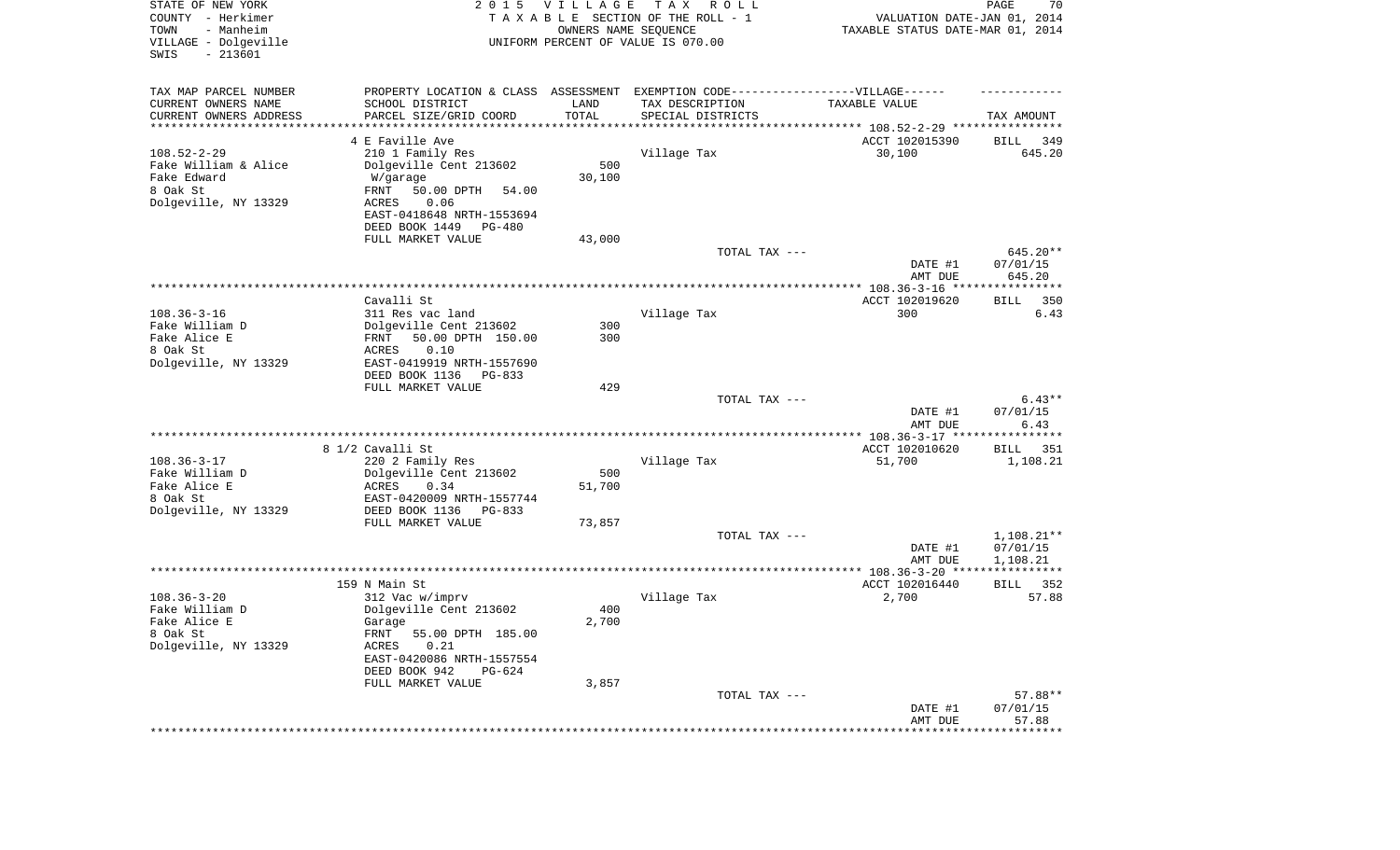| STATE OF NEW YORK<br>COUNTY - Herkimer<br>- Manheim<br>TOWN<br>VILLAGE - Dolgeville<br>SWIS<br>$-213601$ |                                              | 2015 VILLAGE<br>OWNERS NAME SEQUENCE | T A X<br>R O L L<br>TAXABLE SECTION OF THE ROLL - 1<br>UNIFORM PERCENT OF VALUE IS 070.00 | VALUATION DATE-JAN 01, 2014<br>TAXABLE STATUS DATE-MAR 01, 2014 | PAGE<br>71              |
|----------------------------------------------------------------------------------------------------------|----------------------------------------------|--------------------------------------|-------------------------------------------------------------------------------------------|-----------------------------------------------------------------|-------------------------|
| TAX MAP PARCEL NUMBER                                                                                    |                                              |                                      | PROPERTY LOCATION & CLASS ASSESSMENT EXEMPTION CODE-----------------VILLAGE------         |                                                                 |                         |
| CURRENT OWNERS NAME<br>CURRENT OWNERS ADDRESS                                                            | SCHOOL DISTRICT<br>PARCEL SIZE/GRID COORD    | LAND<br>TOTAL                        | TAX DESCRIPTION<br>SPECIAL DISTRICTS                                                      | TAXABLE VALUE                                                   | TAX AMOUNT              |
| ********************                                                                                     | *******************                          | **********                           | ************************************* 108.36-3-21 ****************                        |                                                                 |                         |
| $108.36 - 3 - 21$                                                                                        | 157 N Main St<br>210 1 Family Res            |                                      | Village Tax                                                                               | ACCT 102016410<br>46,300                                        | BILL<br>353<br>992.45   |
| Fake William D                                                                                           | Dolgeville Cent 213602                       | 800                                  |                                                                                           |                                                                 |                         |
| Fake Alice E                                                                                             | 75.00 DPTH<br>FRNT<br>90.00                  | 46,300                               |                                                                                           |                                                                 |                         |
| 8 Oak St                                                                                                 | ACRES<br>0.15                                |                                      |                                                                                           |                                                                 |                         |
| Dolgeville, NY 13329                                                                                     | EAST-0420102 NRTH-1557459                    |                                      |                                                                                           |                                                                 |                         |
|                                                                                                          | DEED BOOK 942<br>PG-624                      |                                      |                                                                                           |                                                                 |                         |
|                                                                                                          | FULL MARKET VALUE                            | 66,143                               |                                                                                           |                                                                 |                         |
|                                                                                                          |                                              |                                      | TOTAL TAX ---                                                                             | DATE #1                                                         | 992.45**<br>07/01/15    |
|                                                                                                          |                                              |                                      |                                                                                           | AMT DUE                                                         | 992.45                  |
|                                                                                                          |                                              |                                      |                                                                                           |                                                                 |                         |
| $108.36 - 3 - 58$                                                                                        | 52 N Helmer Ave<br>220 2 Family Res          |                                      | Village Tax                                                                               | ACCT 102024180<br>48,900                                        | BILL<br>354<br>1,048.19 |
| Fake William D                                                                                           | Dolgeville Cent 213602                       | 500                                  |                                                                                           |                                                                 |                         |
| Fake Alice E                                                                                             | W/garage                                     | 48,900                               |                                                                                           |                                                                 |                         |
| 8 Oak Streett                                                                                            | 40.00 DPTH 105.00<br>FRNT                    |                                      |                                                                                           |                                                                 |                         |
| Dolgeville, NY 13329                                                                                     | 0.13<br>ACRES                                |                                      |                                                                                           |                                                                 |                         |
|                                                                                                          | EAST-0419737 NRTH-1557288                    |                                      |                                                                                           |                                                                 |                         |
|                                                                                                          | DEED BOOK 905<br>PG-672<br>FULL MARKET VALUE |                                      |                                                                                           |                                                                 |                         |
|                                                                                                          |                                              | 69,857                               | TOTAL TAX ---                                                                             |                                                                 | $1,048.19**$            |
|                                                                                                          |                                              |                                      |                                                                                           | DATE #1                                                         | 07/01/15                |
|                                                                                                          |                                              |                                      |                                                                                           | AMT DUE                                                         | 1,048.19                |
|                                                                                                          |                                              |                                      |                                                                                           | ************* 108.44-1-26 ****                                  | * * * * * * * * * * * * |
|                                                                                                          | 8 Oak St                                     |                                      |                                                                                           | ACCT 102007650                                                  | 355<br>BILL             |
| $108.44 - 1 - 26$<br>Fake William D                                                                      | 210 1 Family Res<br>Dolgeville Cent 213602   | 1,000                                | Village Tax                                                                               | 66,200                                                          | 1,419.02                |
| Fake Alice                                                                                               | W/garage                                     | 66,200                               |                                                                                           |                                                                 |                         |
| 8 Oak St                                                                                                 | FRNT 100.00 DPTH 120.00                      |                                      |                                                                                           |                                                                 |                         |
| Dolgeville, NY 13329                                                                                     | ACRES<br>0.28                                |                                      |                                                                                           |                                                                 |                         |
|                                                                                                          | EAST-0418725 NRTH-1555931                    |                                      |                                                                                           |                                                                 |                         |
|                                                                                                          | DEED BOOK 557<br>$PG-44$                     |                                      |                                                                                           |                                                                 |                         |
|                                                                                                          | FULL MARKET VALUE                            | 94,571                               |                                                                                           |                                                                 | $1,419.02**$            |
|                                                                                                          |                                              |                                      | TOTAL TAX ---                                                                             | DATE #1                                                         | 07/01/15                |
|                                                                                                          |                                              |                                      |                                                                                           | AMT DUE                                                         | 1,419.02                |
|                                                                                                          |                                              |                                      |                                                                                           |                                                                 | *****                   |
|                                                                                                          | 17 Slawson St                                |                                      |                                                                                           | ACCT 102025710                                                  | 356<br>BILL             |
| $108.44 - 2 - 38$                                                                                        | 210 1 Family Res                             |                                      | Village Tax                                                                               | 40,000                                                          | 857.41                  |
| Fake William D<br>Fake Alice E                                                                           | Dolgeville Cent 213602                       | 500                                  |                                                                                           |                                                                 |                         |
| 8 Oak St                                                                                                 | W/carport<br>FRNT<br>50.00 DPTH 100.00       | 40,000                               |                                                                                           |                                                                 |                         |
| Dolgeville, NY 13329                                                                                     | ACRES<br>0.17                                |                                      |                                                                                           |                                                                 |                         |
|                                                                                                          | EAST-0418624 NRTH-1554940                    |                                      |                                                                                           |                                                                 |                         |
|                                                                                                          | DEED BOOK 941<br>$PG-266$                    |                                      |                                                                                           |                                                                 |                         |
|                                                                                                          | FULL MARKET VALUE                            | 57,143                               |                                                                                           |                                                                 |                         |
|                                                                                                          |                                              |                                      | TOTAL TAX ---                                                                             |                                                                 | 857.41**                |
|                                                                                                          |                                              |                                      |                                                                                           | DATE #1                                                         | 07/01/15                |
|                                                                                                          |                                              |                                      |                                                                                           | AMT DUE<br>***************************                          | 857.41                  |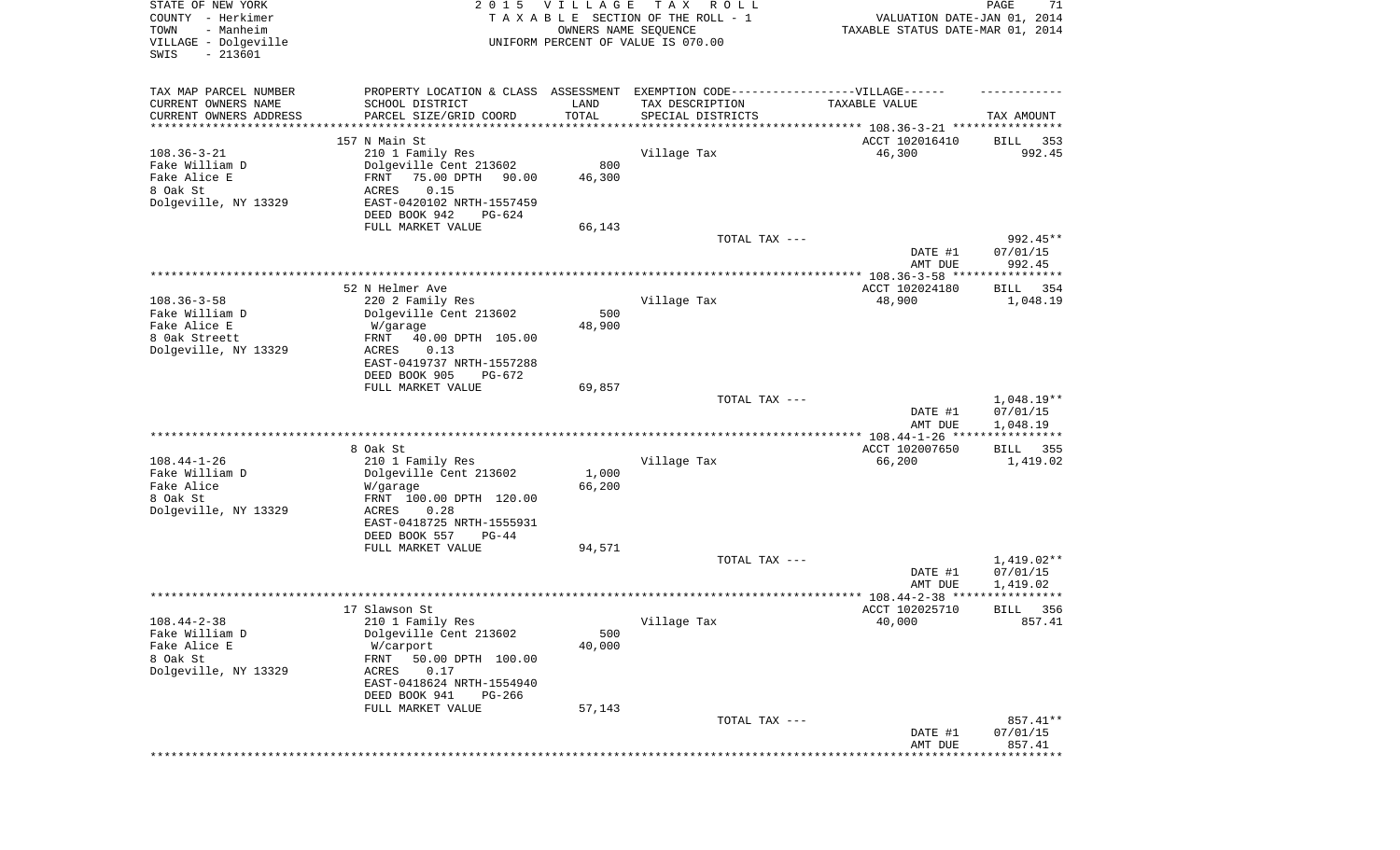| STATE OF NEW YORK<br>COUNTY - Herkimer<br>- Manheim<br>TOWN<br>VILLAGE - Dolgeville<br>SWIS<br>$-213601$ | 2 0 1 5                                   | VILLAGE<br>OWNERS NAME SEQUENCE | T A X<br>R O L L<br>TAXABLE SECTION OF THE ROLL - 1<br>UNIFORM PERCENT OF VALUE IS 070.00 | VALUATION DATE-JAN 01, 2014<br>TAXABLE STATUS DATE-MAR 01, 2014      | PAGE<br>72            |
|----------------------------------------------------------------------------------------------------------|-------------------------------------------|---------------------------------|-------------------------------------------------------------------------------------------|----------------------------------------------------------------------|-----------------------|
| TAX MAP PARCEL NUMBER                                                                                    | PROPERTY LOCATION & CLASS ASSESSMENT      |                                 | EXEMPTION CODE-----------------VILLAGE------                                              |                                                                      |                       |
| CURRENT OWNERS NAME<br>CURRENT OWNERS ADDRESS                                                            | SCHOOL DISTRICT<br>PARCEL SIZE/GRID COORD | LAND<br>TOTAL                   | TAX DESCRIPTION<br>SPECIAL DISTRICTS                                                      | TAXABLE VALUE                                                        | TAX AMOUNT            |
| ********************                                                                                     |                                           |                                 |                                                                                           | ************************************** 108.44-2-39 ***************** |                       |
|                                                                                                          | 15 Slawson St                             |                                 |                                                                                           | ACCT 102007770                                                       | 357<br>BILL           |
| $108.44 - 2 - 39$                                                                                        | 220 2 Family Res                          |                                 | Village Tax                                                                               | 30,300                                                               | 649.49                |
| Fake William D                                                                                           | Dolgeville Cent 213602                    | 500                             |                                                                                           |                                                                      |                       |
| Fake Alice<br>8 Oak St                                                                                   | W/garage<br>50.00 DPTH 100.00<br>FRNT     | 30,300                          |                                                                                           |                                                                      |                       |
| Dolgeville, NY 13329                                                                                     | ACRES<br>0.17                             |                                 |                                                                                           |                                                                      |                       |
|                                                                                                          | EAST-0418655 NRTH-1554903                 |                                 |                                                                                           |                                                                      |                       |
|                                                                                                          | DEED BOOK 892<br>PG-432                   |                                 |                                                                                           |                                                                      |                       |
|                                                                                                          | FULL MARKET VALUE                         | 43,286                          |                                                                                           |                                                                      |                       |
|                                                                                                          |                                           |                                 | TOTAL TAX ---                                                                             |                                                                      | 649.49**              |
|                                                                                                          |                                           |                                 |                                                                                           | DATE #1<br>AMT DUE                                                   | 07/01/15<br>649.49    |
|                                                                                                          |                                           |                                 |                                                                                           |                                                                      |                       |
|                                                                                                          | 138 S Main St                             |                                 |                                                                                           | ACCT 102024870                                                       | BILL 358              |
| $108.51 - 1 - 39.1$                                                                                      | 220 2 Family Res                          |                                 | Village Tax                                                                               | 37,000                                                               | 793.11                |
| Fake William D                                                                                           | Dolgeville Cent 213602                    | 700                             |                                                                                           |                                                                      |                       |
| Fake Alice E<br>8 Oak St                                                                                 | W/garages<br>68.00 DPTH 245.00<br>FRNT    | 37,000                          |                                                                                           |                                                                      |                       |
| Dolgeville, NY 13329                                                                                     | ACRES<br>0.33                             |                                 |                                                                                           |                                                                      |                       |
|                                                                                                          | EAST-0417750 NRTH-1552943                 |                                 |                                                                                           |                                                                      |                       |
|                                                                                                          | DEED BOOK 929<br>$PG-28$                  |                                 |                                                                                           |                                                                      |                       |
|                                                                                                          | FULL MARKET VALUE                         | 52,857                          |                                                                                           |                                                                      |                       |
|                                                                                                          |                                           |                                 | TOTAL TAX ---                                                                             | DATE #1                                                              | 793.11**<br>07/01/15  |
|                                                                                                          |                                           |                                 |                                                                                           | AMT DUE                                                              | 793.11                |
|                                                                                                          |                                           |                                 |                                                                                           |                                                                      |                       |
|                                                                                                          | 89 S Main St                              |                                 |                                                                                           | ACCT 102011700                                                       | BILL<br>359           |
| $108.52 - 2 - 33$                                                                                        | 411 Apartment                             |                                 | Village Tax                                                                               | 54,000                                                               | 1,157.51              |
| Fake William D<br>Fake Alice E                                                                           | Dolgeville Cent 213602<br>FRNT            | 700                             |                                                                                           |                                                                      |                       |
| 8 Oak St                                                                                                 | 66.00 DPTH 105.00<br>ACRES<br>0.16        | 54,000                          |                                                                                           |                                                                      |                       |
| Dolgeville, NY 13329                                                                                     | EAST-0418706 NRTH-1553867                 |                                 |                                                                                           |                                                                      |                       |
|                                                                                                          | DEED BOOK 939<br><b>PG-505</b>            |                                 |                                                                                           |                                                                      |                       |
|                                                                                                          | FULL MARKET VALUE                         | 77,143                          |                                                                                           |                                                                      |                       |
|                                                                                                          |                                           |                                 | TOTAL TAX ---                                                                             |                                                                      | $1,157.51**$          |
|                                                                                                          |                                           |                                 |                                                                                           | DATE #1<br>AMT DUE                                                   | 07/01/15<br>1,157.51  |
|                                                                                                          |                                           |                                 |                                                                                           | ******************** 108.52-3-28 *****                               | * * * * * * * * * * * |
|                                                                                                          | 22 Lamberson St                           |                                 |                                                                                           | ACCT 102029400                                                       | 360<br>BILL           |
| $108.52 - 3 - 28$                                                                                        | 210 1 Family Res                          |                                 | Village Tax                                                                               | 34,700                                                               | 743.80                |
| Fake William D                                                                                           | Dolgeville Cent 213602                    | 600                             |                                                                                           |                                                                      |                       |
| Fake Alice E<br>8 Oak St                                                                                 | W/garage<br>FRNT<br>60.00 DPTH<br>90.00   | 34,700                          |                                                                                           |                                                                      |                       |
| Dolgeville, NY 13329                                                                                     | ACRES<br>0.09                             |                                 |                                                                                           |                                                                      |                       |
|                                                                                                          | EAST-0419446 NRTH-1553960                 |                                 |                                                                                           |                                                                      |                       |
|                                                                                                          | DEED BOOK 1351 PG-983                     |                                 |                                                                                           |                                                                      |                       |
|                                                                                                          | FULL MARKET VALUE                         | 49,571                          |                                                                                           |                                                                      |                       |
|                                                                                                          |                                           |                                 | TOTAL TAX ---                                                                             |                                                                      | 743.80**              |
|                                                                                                          |                                           |                                 |                                                                                           | DATE #1<br>AMT DUE                                                   | 07/01/15<br>743.80    |
|                                                                                                          |                                           |                                 |                                                                                           |                                                                      | *********             |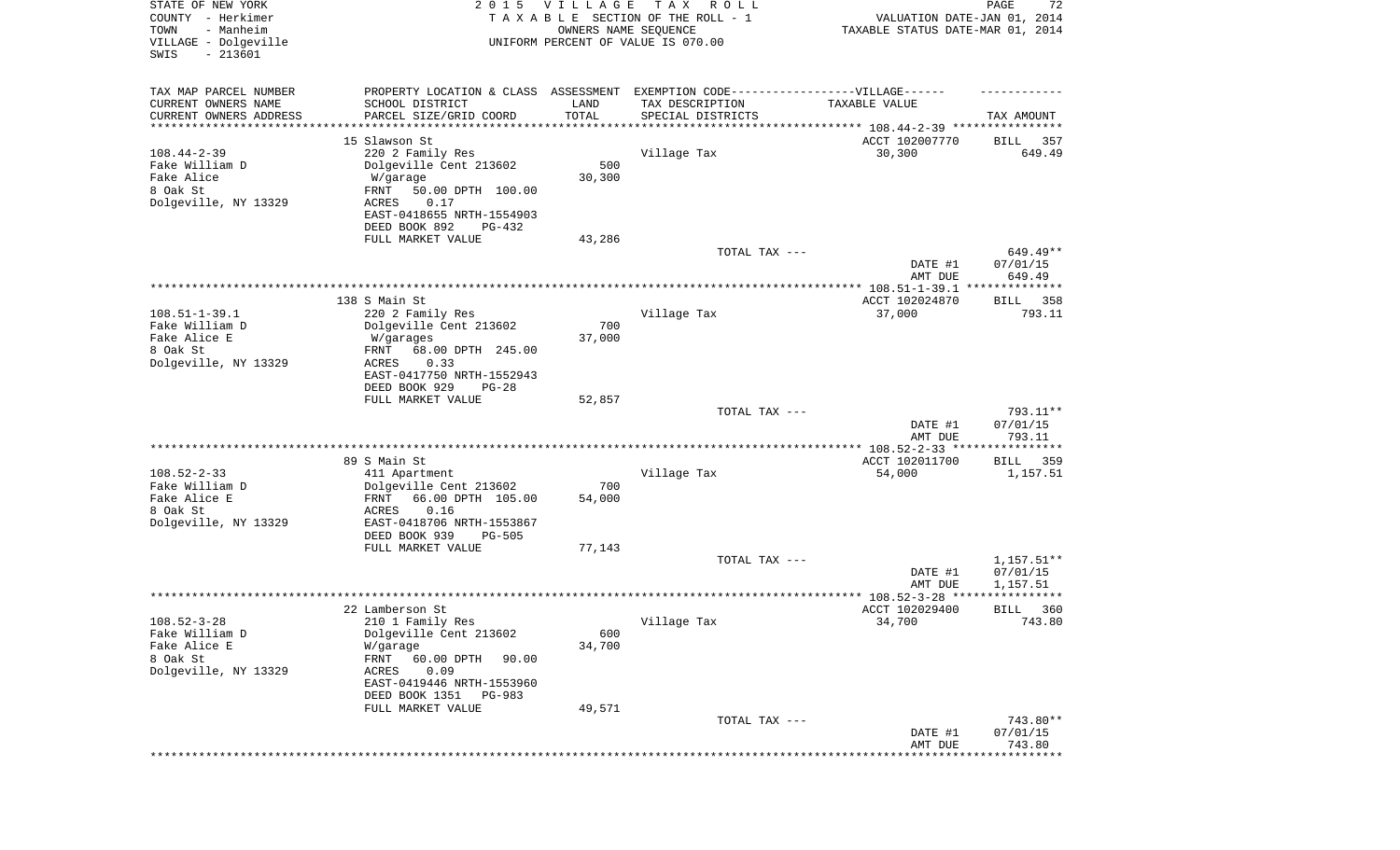| STATE OF NEW YORK<br>COUNTY - Herkimer<br>- Manheim<br>TOWN<br>VILLAGE - Dolgeville<br>SWIS<br>$-213601$ | 2 0 1 5                                                                          | <b>VILLAGE</b><br>OWNERS NAME SEQUENCE | T A X<br>R O L L<br>TAXABLE SECTION OF THE ROLL - 1<br>UNIFORM PERCENT OF VALUE IS 070.00 | VALUATION DATE-JAN 01, 2014<br>TAXABLE STATUS DATE-MAR 01, 2014 | PAGE<br>73   |
|----------------------------------------------------------------------------------------------------------|----------------------------------------------------------------------------------|----------------------------------------|-------------------------------------------------------------------------------------------|-----------------------------------------------------------------|--------------|
| TAX MAP PARCEL NUMBER                                                                                    | PROPERTY LOCATION & CLASS ASSESSMENT EXEMPTION CODE----------------VILLAGE------ |                                        |                                                                                           |                                                                 |              |
| CURRENT OWNERS NAME                                                                                      | SCHOOL DISTRICT                                                                  | LAND                                   | TAX DESCRIPTION                                                                           | TAXABLE VALUE                                                   |              |
| CURRENT OWNERS ADDRESS<br>*********************                                                          | PARCEL SIZE/GRID COORD                                                           | TOTAL<br>* * * * * * * * * * *         | SPECIAL DISTRICTS<br>************************************** 108.52-5-75 ***************** |                                                                 | TAX AMOUNT   |
|                                                                                                          | 3 Winton Ln                                                                      |                                        |                                                                                           | ACCT 102003930                                                  | 361<br>BILL  |
| $108.52 - 5 - 75$                                                                                        | 220 2 Family Res                                                                 |                                        | Village Tax                                                                               | 42,000                                                          | 900.28       |
| Fake William D                                                                                           | Dolgeville Cent 213602                                                           | 500                                    |                                                                                           |                                                                 |              |
| Fake Alice E                                                                                             | W/carport                                                                        | 42,000                                 |                                                                                           |                                                                 |              |
| 8 Oak St                                                                                                 | FRNT<br>53.00 DPTH<br>60.00                                                      |                                        |                                                                                           |                                                                 |              |
| Dolgeville, NY 13329                                                                                     | ACRES<br>0.07<br>EAST-0419489 NRTH-1554714                                       |                                        |                                                                                           |                                                                 |              |
|                                                                                                          | DEED BOOK 1212<br>PG-653                                                         |                                        |                                                                                           |                                                                 |              |
|                                                                                                          | FULL MARKET VALUE                                                                | 60,000                                 |                                                                                           |                                                                 |              |
|                                                                                                          |                                                                                  |                                        | TOTAL TAX ---                                                                             |                                                                 | $900.28**$   |
|                                                                                                          |                                                                                  |                                        |                                                                                           | DATE #1                                                         | 07/01/15     |
|                                                                                                          |                                                                                  |                                        |                                                                                           | AMT DUE                                                         | 900.28       |
|                                                                                                          | Spencer St Ext                                                                   |                                        |                                                                                           | ACCT 102003630                                                  | BILL 362     |
| $108.51 - 1 - 5$                                                                                         | 449 Other Storag                                                                 |                                        | Village Tax                                                                               | 22,000                                                          | 471.58       |
| Fakes Auto Enterprise Inc                                                                                | Dolgeville Cent 213602                                                           | 1,800                                  |                                                                                           |                                                                 |              |
| Attn: Fake Wm.                                                                                           | FRNT 150.00 DPTH 100.00                                                          | 22,000                                 |                                                                                           |                                                                 |              |
| 1131 Barker Rd                                                                                           | <b>ACRES</b><br>0.32                                                             |                                        |                                                                                           |                                                                 |              |
| Dolgeville, NY 13329                                                                                     | EAST-0416727 NRTH-1554452<br>DEED BOOK 888<br>PG-694                             |                                        |                                                                                           |                                                                 |              |
|                                                                                                          | FULL MARKET VALUE                                                                | 31,429                                 |                                                                                           |                                                                 |              |
|                                                                                                          |                                                                                  |                                        | TOTAL TAX ---                                                                             |                                                                 | 471.58**     |
|                                                                                                          |                                                                                  |                                        |                                                                                           | DATE #1                                                         | 07/01/15     |
|                                                                                                          |                                                                                  |                                        |                                                                                           | AMT DUE                                                         | 471.58       |
|                                                                                                          | 50 Millers Grove Rd                                                              |                                        |                                                                                           | ************** 108.27-1-7 ******************<br>ACCT 102018300  | 363<br>BILL  |
| $108.27 - 1 - 7$                                                                                         | 210 1 Family Res                                                                 |                                        | Village Tax                                                                               | 122,700                                                         | 2,630.11     |
| Fannie Mae                                                                                               | Dolgeville Cent 213602                                                           | 3,000                                  |                                                                                           |                                                                 |              |
| 14221 Dallas Parkway Ste 100                                                                             | W/garage                                                                         | 122,700                                |                                                                                           |                                                                 |              |
| Dallas, TX 75254                                                                                         | ACRES<br>2.01                                                                    |                                        |                                                                                           |                                                                 |              |
| PRIOR OWNER ON 3/01/2014                                                                                 | EAST-0417109 NRTH-1559854<br>DEED BOOK 1536<br>PG-417                            |                                        |                                                                                           |                                                                 |              |
| Banks Edward W                                                                                           | FULL MARKET VALUE                                                                | 175,286                                |                                                                                           |                                                                 |              |
|                                                                                                          |                                                                                  |                                        | TOTAL TAX ---                                                                             |                                                                 | $2,630.11**$ |
|                                                                                                          |                                                                                  |                                        |                                                                                           | DATE #1                                                         | 07/01/15     |
|                                                                                                          |                                                                                  |                                        |                                                                                           | AMT DUE                                                         | 2,630.11     |
|                                                                                                          | 12 Wolf St                                                                       |                                        |                                                                                           | ACCT 102030120                                                  | 364<br>BILL  |
| $108.36 - 2 - 20$                                                                                        | 210 1 Family Res                                                                 |                                        | Village Tax                                                                               | 47,000                                                          | 1,007.46     |
| Farquhar Marc                                                                                            | Dolgeville Cent 213602                                                           | 500                                    |                                                                                           |                                                                 |              |
| 12 Wolf St                                                                                               | W/beauty Shop                                                                    | 47,000                                 |                                                                                           |                                                                 |              |
| Dolgeville, NY 13329                                                                                     | FRNT<br>50.00 DPTH 150.00                                                        |                                        |                                                                                           |                                                                 |              |
|                                                                                                          | ACRES<br>0.17                                                                    |                                        |                                                                                           |                                                                 |              |
|                                                                                                          | EAST-0419283 NRTH-1557675<br>DEED BOOK 1418<br>PG-651                            |                                        |                                                                                           |                                                                 |              |
|                                                                                                          | FULL MARKET VALUE                                                                | 67,143                                 |                                                                                           |                                                                 |              |
|                                                                                                          |                                                                                  |                                        | TOTAL TAX ---                                                                             |                                                                 | 1,007.46**   |
|                                                                                                          |                                                                                  |                                        |                                                                                           | DATE #1                                                         | 07/01/15     |
|                                                                                                          |                                                                                  |                                        |                                                                                           | AMT DUE                                                         | 1,007.46     |
|                                                                                                          |                                                                                  |                                        |                                                                                           |                                                                 | ******       |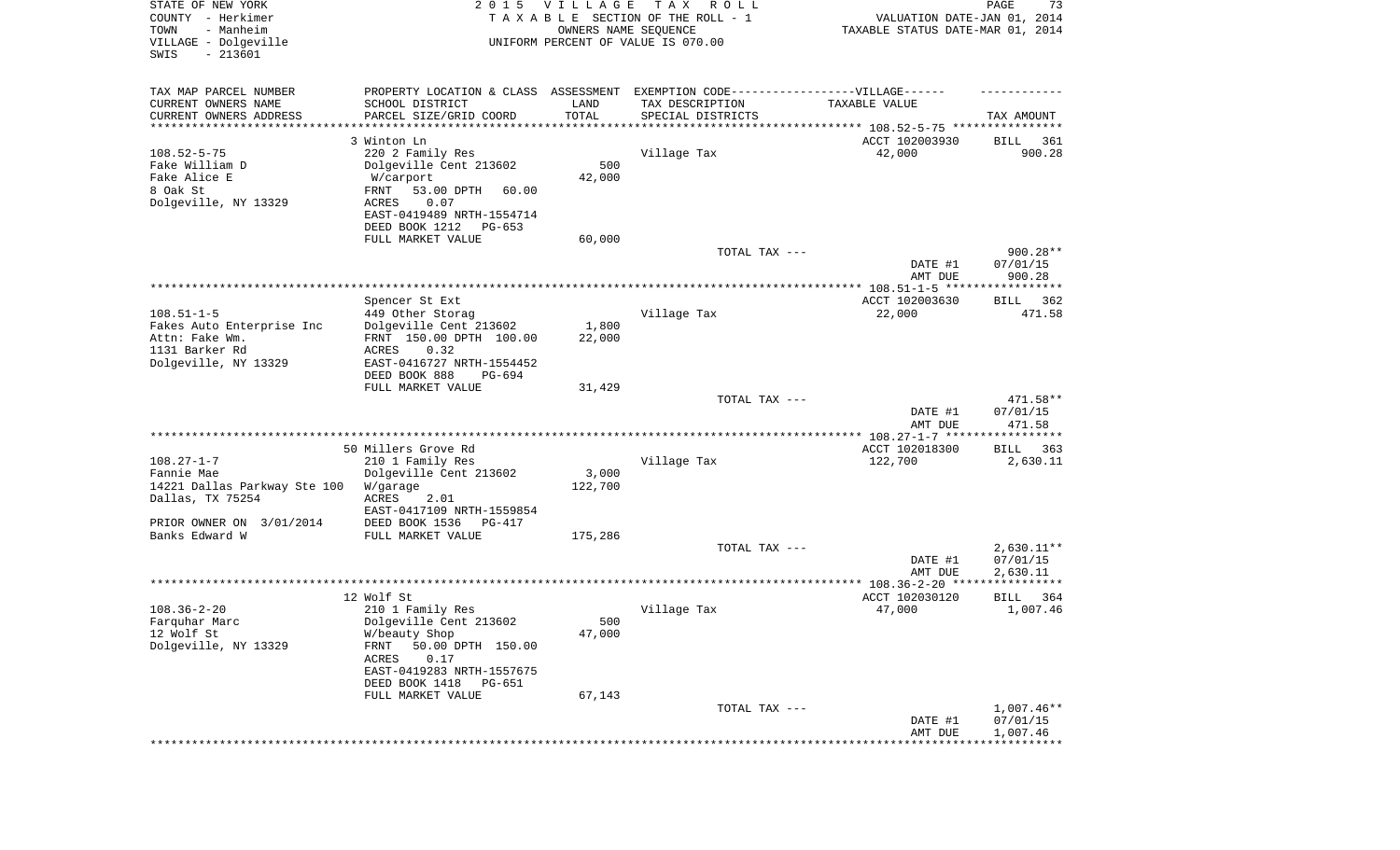| STATE OF NEW YORK<br>COUNTY - Herkimer<br>TOWN<br>- Manheim<br>VILLAGE - Dolgeville<br>SWIS<br>$-213601$ | 2 0 1 5                                       | VILLAGE<br>OWNERS NAME SEQUENCE | T A X<br>R O L L<br>TAXABLE SECTION OF THE ROLL - 1<br>UNIFORM PERCENT OF VALUE IS 070.00 | VALUATION DATE-JAN 01, 2014<br>TAXABLE STATUS DATE-MAR 01, 2014 | PAGE<br>74               |
|----------------------------------------------------------------------------------------------------------|-----------------------------------------------|---------------------------------|-------------------------------------------------------------------------------------------|-----------------------------------------------------------------|--------------------------|
| TAX MAP PARCEL NUMBER                                                                                    | PROPERTY LOCATION & CLASS ASSESSMENT          |                                 | EXEMPTION CODE-----------------VILLAGE------                                              |                                                                 |                          |
| CURRENT OWNERS NAME                                                                                      | SCHOOL DISTRICT                               | LAND                            | TAX DESCRIPTION                                                                           | TAXABLE VALUE                                                   |                          |
| CURRENT OWNERS ADDRESS<br>*********************                                                          | PARCEL SIZE/GRID COORD<br>******************  | TOTAL<br>**********             | SPECIAL DISTRICTS                                                                         | ********************************* 108.59-1-19 ****************  | TAX AMOUNT               |
|                                                                                                          | 154 S Main St                                 |                                 |                                                                                           | ACCT 102028950                                                  | 365<br>BILL              |
| $108.59 - 1 - 19$                                                                                        | 210 1 Family Res                              |                                 | Village Tax                                                                               | 63,200                                                          | 1,354.71                 |
| Faville Dain                                                                                             | Dolgeville Cent 213602                        | 1,300                           |                                                                                           |                                                                 |                          |
| Faville Carol<br>738 Castle Rd                                                                           | W/garage<br>FRNT 133.00 DPTH 223.00           | 63,200                          |                                                                                           |                                                                 |                          |
| Fairfield, NY 13406                                                                                      | 0.40<br>ACRES                                 |                                 |                                                                                           |                                                                 |                          |
|                                                                                                          | EAST-0417360 NRTH-1552633                     |                                 |                                                                                           |                                                                 |                          |
|                                                                                                          | DEED BOOK 847<br>PG-489                       |                                 |                                                                                           |                                                                 |                          |
|                                                                                                          | FULL MARKET VALUE                             | 90,286                          | TOTAL TAX ---                                                                             |                                                                 | $1,354.71**$             |
|                                                                                                          |                                               |                                 |                                                                                           | DATE #1                                                         | 07/01/15                 |
|                                                                                                          |                                               |                                 |                                                                                           | AMT DUE                                                         | 1,354.71                 |
|                                                                                                          |                                               |                                 |                                                                                           |                                                                 |                          |
| $108.44 - 2 - 27$                                                                                        | 17 Cline St<br>210 1 Family Res               |                                 | Village Tax                                                                               | ACCT 102028920<br>48,400                                        | BILL 366<br>1,037.47     |
| Fazekas Frank                                                                                            | Dolgeville Cent 213602                        | 900                             |                                                                                           |                                                                 |                          |
| 17 Cline St                                                                                              | W/garage                                      | 48,400                          |                                                                                           |                                                                 |                          |
| Dolgeville, NY 13329                                                                                     | 90.00 DPTH 100.00<br>FRNT<br>ACRES<br>0.21    |                                 |                                                                                           |                                                                 |                          |
|                                                                                                          | EAST-0418221 NRTH-1554791                     |                                 |                                                                                           |                                                                 |                          |
|                                                                                                          | DEED BOOK 1418<br>PG-342                      |                                 |                                                                                           |                                                                 |                          |
|                                                                                                          | FULL MARKET VALUE                             | 69,143                          |                                                                                           |                                                                 |                          |
|                                                                                                          |                                               |                                 | TOTAL TAX ---                                                                             | DATE #1                                                         | $1,037.47**$<br>07/01/15 |
|                                                                                                          |                                               |                                 |                                                                                           | AMT DUE                                                         | 1,037.47                 |
|                                                                                                          |                                               |                                 |                                                                                           |                                                                 | * * * * * * * * * * *    |
| $108.36 - 2 - 3$                                                                                         | 89 N Helmer Ave                               |                                 |                                                                                           | ACCT 102021030                                                  | BILL 367                 |
| Fazio Lawrence&Betty                                                                                     | 210 1 Family Res<br>Dolgeville Cent 213602    | 400                             | Village Tax                                                                               | 35,000                                                          | 750.24                   |
| Fazio Et Al                                                                                              | FRNT<br>40.00 DPTH 178.50                     | 35,000                          |                                                                                           |                                                                 |                          |
| 89 N Helmer Ave                                                                                          | ACRES<br>0.16                                 |                                 |                                                                                           |                                                                 |                          |
| Dolgeville, NY 13329                                                                                     | EAST-0419493 NRTH-1558504                     |                                 |                                                                                           |                                                                 |                          |
|                                                                                                          | DEED BOOK 1521<br>PG-545<br>FULL MARKET VALUE | 50,000                          |                                                                                           |                                                                 |                          |
|                                                                                                          |                                               |                                 | TOTAL TAX ---                                                                             |                                                                 | $750.24**$               |
|                                                                                                          |                                               |                                 |                                                                                           | DATE #1                                                         | 07/01/15                 |
|                                                                                                          |                                               |                                 |                                                                                           | AMT DUE<br>***************** 108.44-3-56 ****                   | 750.24<br>* * * * * *    |
|                                                                                                          | 3 Baker St                                    |                                 |                                                                                           | ACCT 102025290                                                  | 368<br>BILL              |
| $108.44 - 3 - 56$                                                                                        | 220 2 Family Res                              |                                 | Village Tax                                                                               | 29,500                                                          | 632.34                   |
| Fence Lake Properties, LLC                                                                               | Dolgeville Cent 213602                        | 600                             | XC991 Water relevy                                                                        | 235.05 MT M                                                     | 235.05                   |
| PO Box 22<br>Canajoharie, NY 13317                                                                       | 57.00 DPTH<br>FRNT<br>92.00<br>0.11<br>ACRES  | 29,500                          |                                                                                           |                                                                 |                          |
|                                                                                                          | EAST-0419473 NRTH-1555519                     |                                 |                                                                                           |                                                                 |                          |
|                                                                                                          | DEED BOOK 1525 PG-590                         |                                 |                                                                                           |                                                                 |                          |
|                                                                                                          | FULL MARKET VALUE                             | 42,143                          |                                                                                           |                                                                 |                          |
|                                                                                                          |                                               |                                 | TOTAL TAX ---                                                                             | DATE #1                                                         | $867.39**$<br>07/01/15   |
|                                                                                                          |                                               |                                 |                                                                                           | AMT DUE                                                         | 867.39                   |
|                                                                                                          |                                               |                                 |                                                                                           | ****************************                                    |                          |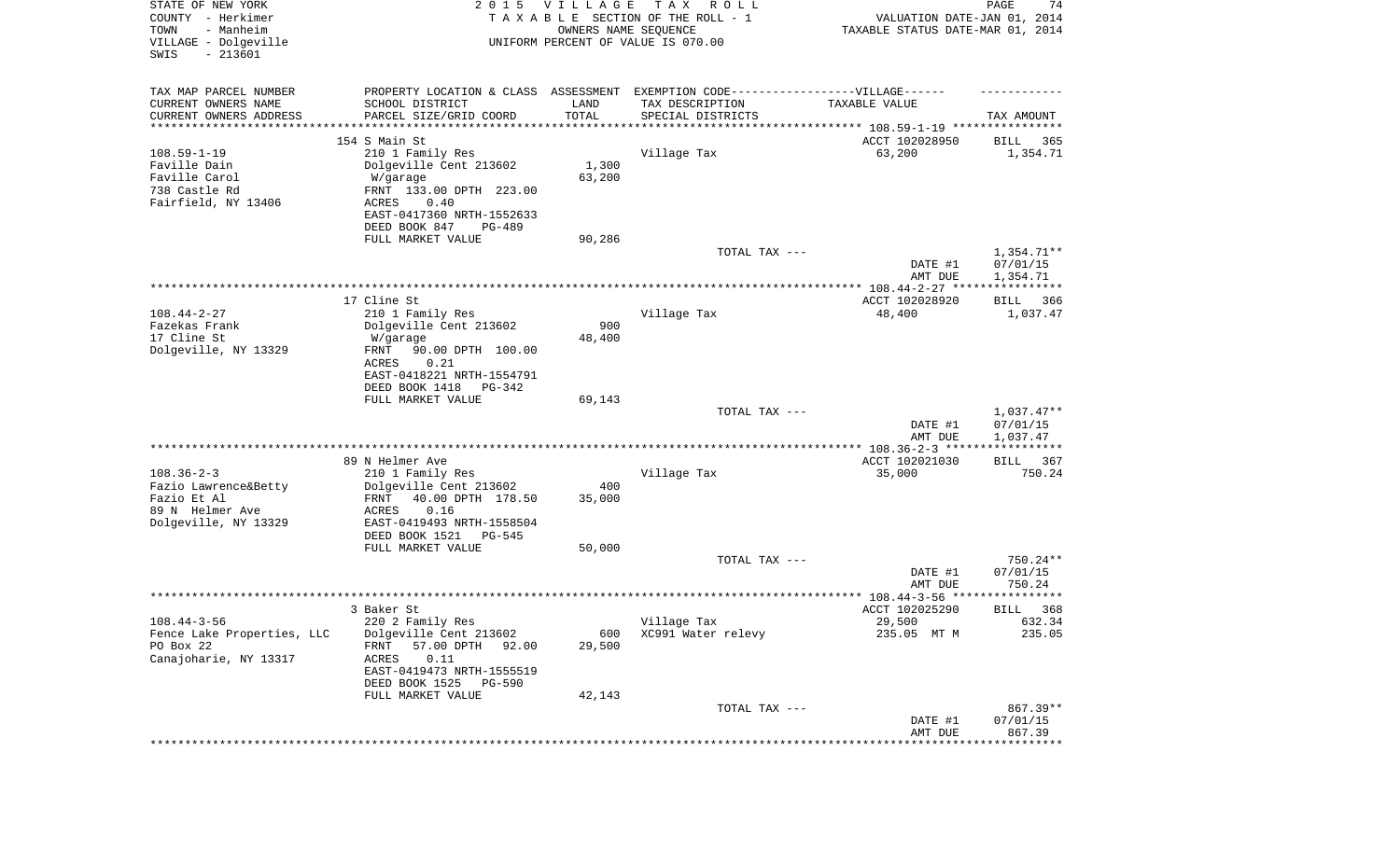| Flood Bernice<br>W/carport<br>38,100<br>Matthew Flood<br>FRNT 50.00 DPTH 220.00<br>0.25<br>130 Eighth Ave Apt 1F<br>ACRES<br>Brooklyn, NY 11215<br>EAST-0419137 NRTH-1556138<br>DEED BOOK 00564 PG-00095<br>FULL MARKET VALUE<br>54,429<br>TOTAL TAX ---<br>DATE #1 | $2,143.53**$<br>07/01/15<br>2,143.53<br>372<br>612.51<br>$612.51**$<br>07/01/15 |
|---------------------------------------------------------------------------------------------------------------------------------------------------------------------------------------------------------------------------------------------------------------------|---------------------------------------------------------------------------------|
|                                                                                                                                                                                                                                                                     |                                                                                 |
|                                                                                                                                                                                                                                                                     |                                                                                 |
|                                                                                                                                                                                                                                                                     |                                                                                 |
| Flood Henry Wm<br>Dolgeville Cent 213602<br>500<br>Village Tax<br>28,575                                                                                                                                                                                            |                                                                                 |
| $108.44 - 1 - 19$<br>210 1 Family Res<br>VET COM CT 41131<br>9,525                                                                                                                                                                                                  |                                                                                 |
| 38 Elm St<br>ACCT 102008490<br>BILL                                                                                                                                                                                                                                 |                                                                                 |
| AMT DUE                                                                                                                                                                                                                                                             |                                                                                 |
| DATE #1                                                                                                                                                                                                                                                             |                                                                                 |
| FULL MARKET VALUE<br>142,857<br>TOTAL TAX ---                                                                                                                                                                                                                       |                                                                                 |
| DEED BOOK 1461<br>$PG-24$                                                                                                                                                                                                                                           |                                                                                 |
| Dolgeville, NY 13329<br>ACRES<br>0.58<br>EAST-0419740 NRTH-1555523                                                                                                                                                                                                  |                                                                                 |
| 15 S Second St<br>FRNT 268.00 DPTH<br>100,000<br>64.00                                                                                                                                                                                                              |                                                                                 |
| $108.44 - 3 - 40$<br>Village Tax<br>449 Other Storag<br>100,000<br>Flocast LLC<br>Dolgeville Cent 213602<br>12,700                                                                                                                                                  | 2,143.53                                                                        |
| ACCT 102009870<br>Elm St<br>BILL                                                                                                                                                                                                                                    | 371                                                                             |
|                                                                                                                                                                                                                                                                     |                                                                                 |
| DATE #1<br>AMT DUE                                                                                                                                                                                                                                                  | 07/01/15<br>1,393.29                                                            |
| TOTAL TAX ---                                                                                                                                                                                                                                                       | $1,393.29**$                                                                    |
| DEED BOOK 900<br>$PG-337$<br>FULL MARKET VALUE<br>92,857                                                                                                                                                                                                            |                                                                                 |
| Dolgeville, NY 13329<br>EAST-0420160 NRTH-1552993                                                                                                                                                                                                                   |                                                                                 |
| 15 S Second St<br>ACRES<br>1.00<br>65,000                                                                                                                                                                                                                           |                                                                                 |
| $108.52 - 6 - 43$<br>65,000<br>449 Other Storag<br>Village Tax<br>2,000<br>Flocast Llc<br>Dolgeville Cent 213602                                                                                                                                                    | 1,393.29                                                                        |
| 15 S Second St<br>ACCT 102015510<br>BILL                                                                                                                                                                                                                            | 370                                                                             |
| AMT DUE<br>1,328.99                                                                                                                                                                                                                                                 |                                                                                 |
| 07/01/15<br>DATE #1                                                                                                                                                                                                                                                 |                                                                                 |
| TOTAL TAX ---                                                                                                                                                                                                                                                       | 1,328.99**                                                                      |
| DEED BOOK 1113<br>PG-713<br>FULL MARKET VALUE<br>88,571                                                                                                                                                                                                             |                                                                                 |
| EAST-0420540 NRTH-1552104                                                                                                                                                                                                                                           |                                                                                 |
| Dolgeville, NY 13329<br>FRNT 346.00 DPTH 200.00<br>ACRES<br>1.35                                                                                                                                                                                                    |                                                                                 |
| 95 Van Buren St Ext<br>62,000<br>W Garage                                                                                                                                                                                                                           |                                                                                 |
| $108.60 - 1 - 29$<br>210 1 Family Res<br>Village Tax<br>62,000<br>3,800<br>Fisher Edward A<br>Dolgeville Cent 213602                                                                                                                                                | 1,328.99                                                                        |
| 95 Van Buren St Ext<br>ACCT 102018240<br>BILL                                                                                                                                                                                                                       | 369                                                                             |
| ********************                                                                                                                                                                                                                                                |                                                                                 |
| CURRENT OWNERS NAME<br>SCHOOL DISTRICT<br>TAX DESCRIPTION<br>LAND<br>TAXABLE VALUE<br>TOTAL<br>CURRENT OWNERS ADDRESS<br>PARCEL SIZE/GRID COORD<br>SPECIAL DISTRICTS<br>TAX AMOUNT                                                                                  |                                                                                 |
| TAX MAP PARCEL NUMBER<br>PROPERTY LOCATION & CLASS ASSESSMENT EXEMPTION CODE-----------------VILLAGE------                                                                                                                                                          |                                                                                 |
|                                                                                                                                                                                                                                                                     |                                                                                 |
| VILLAGE - Dolgeville<br>UNIFORM PERCENT OF VALUE IS 070.00<br>SWIS<br>$-213601$                                                                                                                                                                                     |                                                                                 |
| - Manheim<br>TOWN<br>OWNERS NAME SEQUENCE<br>TAXABLE STATUS DATE-MAR 01, 2014                                                                                                                                                                                       |                                                                                 |
| STATE OF NEW YORK<br><b>VILLAGE</b><br>T A X<br>PAGE<br>2 0 1 5<br>R O L L<br>COUNTY - Herkimer<br>TAXABLE SECTION OF THE ROLL - 1<br>VALUATION DATE-JAN 01, 2014                                                                                                   | 75                                                                              |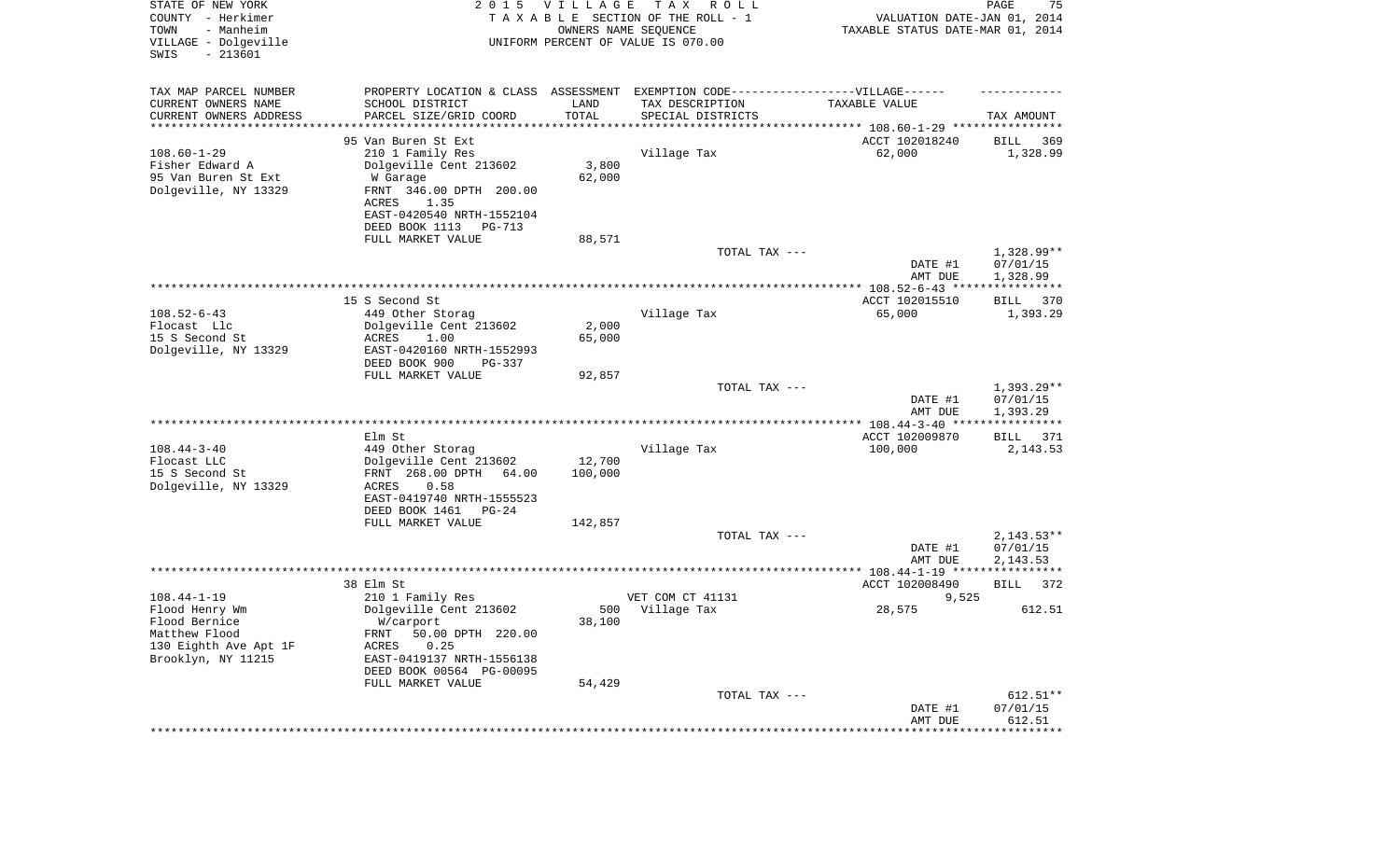| STATE OF NEW YORK<br>COUNTY - Herkimer<br>- Manheim<br>TOWN<br>VILLAGE - Dolgeville<br>SWIS<br>$-213601$ | 2 0 1 5                                               | VILLAGE<br>OWNERS NAME SEQUENCE | T A X<br>R O L L<br>TAXABLE SECTION OF THE ROLL - 1<br>UNIFORM PERCENT OF VALUE IS 070.00 | VALUATION DATE-JAN 01, 2014<br>TAXABLE STATUS DATE-MAR 01, 2014    | PAGE<br>76           |
|----------------------------------------------------------------------------------------------------------|-------------------------------------------------------|---------------------------------|-------------------------------------------------------------------------------------------|--------------------------------------------------------------------|----------------------|
| TAX MAP PARCEL NUMBER                                                                                    | PROPERTY LOCATION & CLASS ASSESSMENT                  |                                 | EXEMPTION CODE-----------------VILLAGE------                                              |                                                                    |                      |
| CURRENT OWNERS NAME                                                                                      | SCHOOL DISTRICT                                       | LAND                            | TAX DESCRIPTION                                                                           | TAXABLE VALUE                                                      |                      |
| CURRENT OWNERS ADDRESS<br>**********************                                                         | PARCEL SIZE/GRID COORD                                | TOTAL<br>* * * * * * * * * * *  | SPECIAL DISTRICTS                                                                         | ************************************* 108.36-1-24 **************** | TAX AMOUNT           |
|                                                                                                          | Horn St                                               |                                 |                                                                                           | ACCT 102007380                                                     | BILL<br>373          |
| $108.36 - 1 - 24$                                                                                        | 311 Res vac land                                      |                                 | Village Tax                                                                               | 300                                                                | 6.43                 |
| Foster Darlene                                                                                           | Dolgeville Cent 213602                                | 300                             |                                                                                           |                                                                    |                      |
| Near Joyce                                                                                               | 50.00 DPTH 125.00<br>FRNT                             | 300                             |                                                                                           |                                                                    |                      |
| PO Box 223                                                                                               | ACRES<br>0.13                                         |                                 |                                                                                           |                                                                    |                      |
| Dolgeville, NY 13329                                                                                     | EAST-0419101 NRTH-1557135                             |                                 |                                                                                           |                                                                    |                      |
|                                                                                                          | DEED BOOK 1129<br>PG-776                              |                                 |                                                                                           |                                                                    |                      |
|                                                                                                          | FULL MARKET VALUE                                     | 429                             | TOTAL TAX ---                                                                             |                                                                    | $6.43**$             |
|                                                                                                          |                                                       |                                 |                                                                                           | DATE #1                                                            | 07/01/15             |
|                                                                                                          |                                                       |                                 |                                                                                           | AMT DUE                                                            | 6.43                 |
|                                                                                                          |                                                       |                                 |                                                                                           |                                                                    |                      |
|                                                                                                          | 46 W State St                                         |                                 |                                                                                           | ACCT 102007350                                                     | BILL<br>374          |
| $108.36 - 1 - 48$                                                                                        | 210 1 Family Res                                      |                                 | Village Tax                                                                               | 50,100                                                             | 1,073.91             |
| Foster Darlene                                                                                           | Dolgeville Cent 213602                                | 500                             |                                                                                           |                                                                    |                      |
| Near Joyce<br>PO Box 223                                                                                 | W/garage<br>50.00 DPTH 110.00<br>FRNT                 | 50,100                          |                                                                                           |                                                                    |                      |
| Dolgeville, NY 13329                                                                                     | ACRES<br>0.13                                         |                                 |                                                                                           |                                                                    |                      |
|                                                                                                          | EAST-0419042 NRTH-1557032                             |                                 |                                                                                           |                                                                    |                      |
|                                                                                                          | DEED BOOK 1129<br>PG-776                              |                                 |                                                                                           |                                                                    |                      |
|                                                                                                          | FULL MARKET VALUE                                     | 71,571                          |                                                                                           |                                                                    |                      |
|                                                                                                          |                                                       |                                 | TOTAL TAX ---                                                                             |                                                                    | 1,073.91**           |
|                                                                                                          |                                                       |                                 |                                                                                           | DATE #1<br>AMT DUE                                                 | 07/01/15<br>1,073.91 |
|                                                                                                          |                                                       |                                 |                                                                                           | *************** 108.52-1-81 *****************                      |                      |
|                                                                                                          | 124 S Main St                                         |                                 |                                                                                           | ACCT 102021090                                                     | BILL 375             |
| $108.52 - 1 - 81$                                                                                        | 210 1 Family Res                                      |                                 | Village Tax                                                                               | 54,200                                                             | 1,161.79             |
| Foster Kerry                                                                                             | Dolgeville Cent 213602                                | 800                             |                                                                                           |                                                                    |                      |
| 124 S Main St                                                                                            | 75.00 DPTH 270.00<br>FRNT                             | 54,200                          |                                                                                           |                                                                    |                      |
| Dolgeville, NY 13329                                                                                     | ACRES<br>0.33                                         |                                 |                                                                                           |                                                                    |                      |
| PRIOR OWNER ON 3/01/2014                                                                                 | EAST-0417981 NRTH-1553254<br>DEED BOOK 1535<br>PG-475 |                                 |                                                                                           |                                                                    |                      |
| Foster Kerry                                                                                             | FULL MARKET VALUE                                     | 77,429                          |                                                                                           |                                                                    |                      |
|                                                                                                          |                                                       |                                 | TOTAL TAX ---                                                                             |                                                                    | 1,161.79**           |
|                                                                                                          |                                                       |                                 |                                                                                           | DATE #1                                                            | 07/01/15             |
|                                                                                                          |                                                       |                                 |                                                                                           | AMT DUE                                                            | 1,161.79             |
|                                                                                                          |                                                       |                                 |                                                                                           |                                                                    |                      |
| $108.44 - 2 - 58$                                                                                        | 9 Slawson St                                          |                                 |                                                                                           | ACCT 102004590                                                     | <b>BILL</b><br>376   |
| Foster Michelle                                                                                          | 210 1 Family Res<br>Dolgeville Cent 213602            | 500                             | Village Tax                                                                               | 40,500                                                             | 868.13               |
| 9 Slawson St                                                                                             | W Garage                                              | 40,500                          |                                                                                           |                                                                    |                      |
| Dolgeville, NY 13329                                                                                     | FRNT<br>50.00 DPTH 100.00                             |                                 |                                                                                           |                                                                    |                      |
|                                                                                                          | ACRES<br>0.11                                         |                                 |                                                                                           |                                                                    |                      |
|                                                                                                          | EAST-0418810 NRTH-1554751                             |                                 |                                                                                           |                                                                    |                      |
|                                                                                                          | DEED BOOK 1134<br>PG-660                              |                                 |                                                                                           |                                                                    |                      |
|                                                                                                          | FULL MARKET VALUE                                     | 57,857                          |                                                                                           |                                                                    |                      |
|                                                                                                          |                                                       |                                 | TOTAL TAX ---                                                                             |                                                                    | 868.13**             |
|                                                                                                          |                                                       |                                 |                                                                                           | DATE #1<br>AMT DUE                                                 | 07/01/15<br>868.13   |
|                                                                                                          |                                                       |                                 |                                                                                           |                                                                    |                      |
|                                                                                                          |                                                       |                                 |                                                                                           |                                                                    |                      |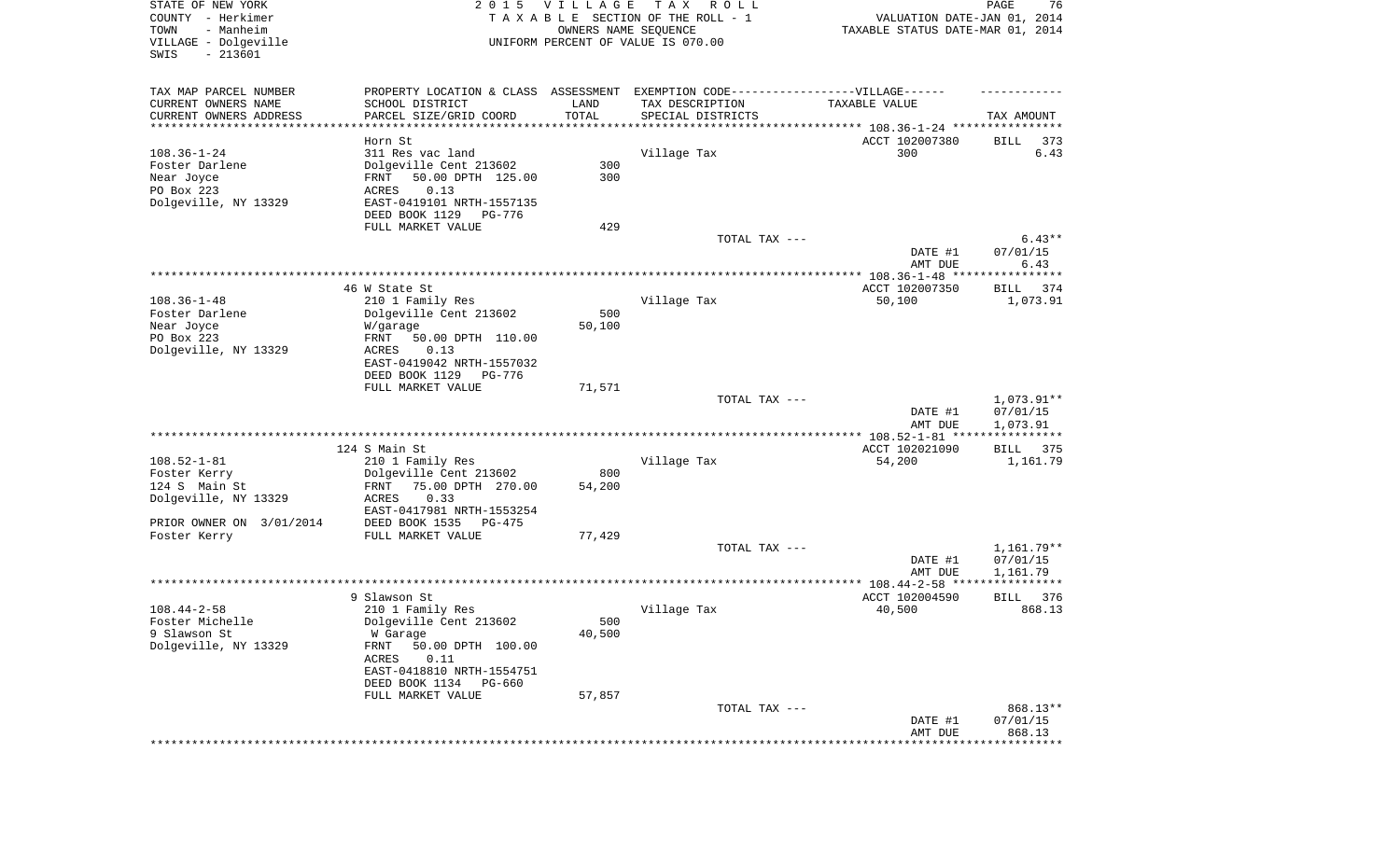| STATE OF NEW YORK<br>COUNTY - Herkimer<br>- Manheim<br>TOWN<br>VILLAGE - Dolgeville<br>SWIS<br>$-213601$ | 2 0 1 5                                                                           | VILLAGE<br>OWNERS NAME SEQUENCE | T A X<br>R O L L<br>TAXABLE SECTION OF THE ROLL - 1<br>UNIFORM PERCENT OF VALUE IS 070.00 | VALUATION DATE-JAN 01, 2014<br>TAXABLE STATUS DATE-MAR 01, 2014 | PAGE<br>77           |
|----------------------------------------------------------------------------------------------------------|-----------------------------------------------------------------------------------|---------------------------------|-------------------------------------------------------------------------------------------|-----------------------------------------------------------------|----------------------|
| TAX MAP PARCEL NUMBER                                                                                    | PROPERTY LOCATION & CLASS ASSESSMENT EXEMPTION CODE-----------------VILLAGE------ |                                 |                                                                                           |                                                                 |                      |
| CURRENT OWNERS NAME                                                                                      | SCHOOL DISTRICT                                                                   | LAND                            | TAX DESCRIPTION                                                                           | TAXABLE VALUE                                                   |                      |
| CURRENT OWNERS ADDRESS<br>*********************                                                          | PARCEL SIZE/GRID COORD<br>*******************                                     | TOTAL                           | SPECIAL DISTRICTS                                                                         |                                                                 | TAX AMOUNT           |
|                                                                                                          | 29 Horn St                                                                        |                                 |                                                                                           | ACCT 102025860                                                  | 377<br>BILL          |
| $108.36 - 1 - 16.1$                                                                                      | 210 1 Family Res                                                                  |                                 | Village Tax                                                                               | 90,000                                                          | 1,929.18             |
| Foster William                                                                                           | Dolgeville Cent 213602                                                            | 1,300                           |                                                                                           |                                                                 |                      |
| Foster Eileen                                                                                            | FRNT 100.00 DPTH 145.00                                                           | 90,000                          |                                                                                           |                                                                 |                      |
| 29 Horn St<br>Dolgeville, NY 13329                                                                       | ACRES<br>0.33<br>EAST-0418700 NRTH-1557303                                        |                                 |                                                                                           |                                                                 |                      |
|                                                                                                          | DEED BOOK 1409<br>PG-416                                                          |                                 |                                                                                           |                                                                 |                      |
|                                                                                                          | FULL MARKET VALUE                                                                 | 128,571                         |                                                                                           |                                                                 |                      |
|                                                                                                          |                                                                                   |                                 | TOTAL TAX ---                                                                             |                                                                 | 1,929.18**           |
|                                                                                                          |                                                                                   |                                 |                                                                                           | DATE #1<br>AMT DUE                                              | 07/01/15<br>1,929.18 |
|                                                                                                          |                                                                                   |                                 |                                                                                           |                                                                 |                      |
|                                                                                                          | 75 S Main St                                                                      |                                 |                                                                                           | ACCT 102002190                                                  | 378<br>BILL          |
| $108.52 - 2 - 39$                                                                                        | 210 1 Family Res                                                                  |                                 | Village Tax                                                                               | 80,000                                                          | 1,714.82             |
| Fox Eugene Harry                                                                                         | Dolgeville Cent 213602                                                            | 700                             | XC991 Water relevy                                                                        | 14.78 MT M                                                      | 14.78                |
| Fox Jennifer<br>3403 Moss Side Ave                                                                       | W/garage                                                                          | 80,000                          |                                                                                           |                                                                 |                      |
| Richmond, VA 23222                                                                                       | FRNT<br>66.00 DPTH 251.00<br>ACRES<br>0.38                                        |                                 |                                                                                           |                                                                 |                      |
|                                                                                                          | EAST-0418961 NRTH-1554102                                                         |                                 |                                                                                           |                                                                 |                      |
| PRIOR OWNER ON 3/01/2014                                                                                 | DEED BOOK 1552<br>PG-223                                                          |                                 |                                                                                           |                                                                 |                      |
| Smith Robert                                                                                             | FULL MARKET VALUE                                                                 | 114,286                         |                                                                                           |                                                                 |                      |
|                                                                                                          |                                                                                   |                                 | TOTAL TAX ---                                                                             |                                                                 | $1,729.60**$         |
|                                                                                                          |                                                                                   |                                 |                                                                                           | DATE #1<br>AMT DUE                                              | 07/01/15<br>1,729.60 |
|                                                                                                          |                                                                                   |                                 |                                                                                           | ************* 108.36-1-56 ****                                  | ************         |
|                                                                                                          | 53 W State St                                                                     |                                 |                                                                                           | ACCT 102008580                                                  | 379<br>BILL          |
| $108.36 - 1 - 56$                                                                                        | 210 1 Family Res                                                                  |                                 | Village Tax                                                                               | 49,000                                                          | 1,050.33             |
| Franz Kurt W<br>2030 N Adams St Apt 206                                                                  | Dolgeville Cent 213602                                                            | 1,200<br>49,000                 |                                                                                           |                                                                 |                      |
| Arlington, VA 22201                                                                                      | W/garage<br>FRNT 117.70 DPTH 166.20                                               |                                 |                                                                                           |                                                                 |                      |
|                                                                                                          | ACRES<br>0.45                                                                     |                                 |                                                                                           |                                                                 |                      |
|                                                                                                          | EAST-0418737 NRTH-1556978                                                         |                                 |                                                                                           |                                                                 |                      |
|                                                                                                          | DEED BOOK 922<br>PG-246                                                           |                                 |                                                                                           |                                                                 |                      |
|                                                                                                          | FULL MARKET VALUE                                                                 | 70,000                          | TOTAL TAX ---                                                                             |                                                                 | $1,050.33**$         |
|                                                                                                          |                                                                                   |                                 |                                                                                           | DATE #1                                                         | 07/01/15             |
|                                                                                                          |                                                                                   |                                 |                                                                                           | AMT DUE                                                         | 1,050.33             |
|                                                                                                          |                                                                                   |                                 |                                                                                           |                                                                 | * * * * * *          |
|                                                                                                          | Ransom St                                                                         |                                 |                                                                                           | ACCT 102000810                                                  | BILL<br>380          |
| $108.52 - 6 - 16$                                                                                        | 311 Res vac land                                                                  |                                 | Village Tax                                                                               | 200                                                             | 4.29                 |
| Frascatore Elizabeth<br>5 Ransom St                                                                      | Dolgeville Cent 213602<br>50.00 DPTH 100.00<br>FRNT                               | 200<br>200                      |                                                                                           |                                                                 |                      |
| Dolgeville, NY 13329                                                                                     | 0.11<br>ACRES                                                                     |                                 |                                                                                           |                                                                 |                      |
|                                                                                                          | EAST-0419719 NRTH-1553310                                                         |                                 |                                                                                           |                                                                 |                      |
|                                                                                                          | DEED BOOK 771<br>PG-606                                                           |                                 |                                                                                           |                                                                 |                      |
|                                                                                                          | FULL MARKET VALUE                                                                 | 286                             |                                                                                           |                                                                 |                      |
|                                                                                                          |                                                                                   |                                 | TOTAL TAX ---                                                                             |                                                                 | $4.29**$             |
|                                                                                                          |                                                                                   |                                 |                                                                                           | DATE #1<br>AMT DUE                                              | 07/01/15<br>4.29     |
|                                                                                                          |                                                                                   |                                 |                                                                                           |                                                                 | ************         |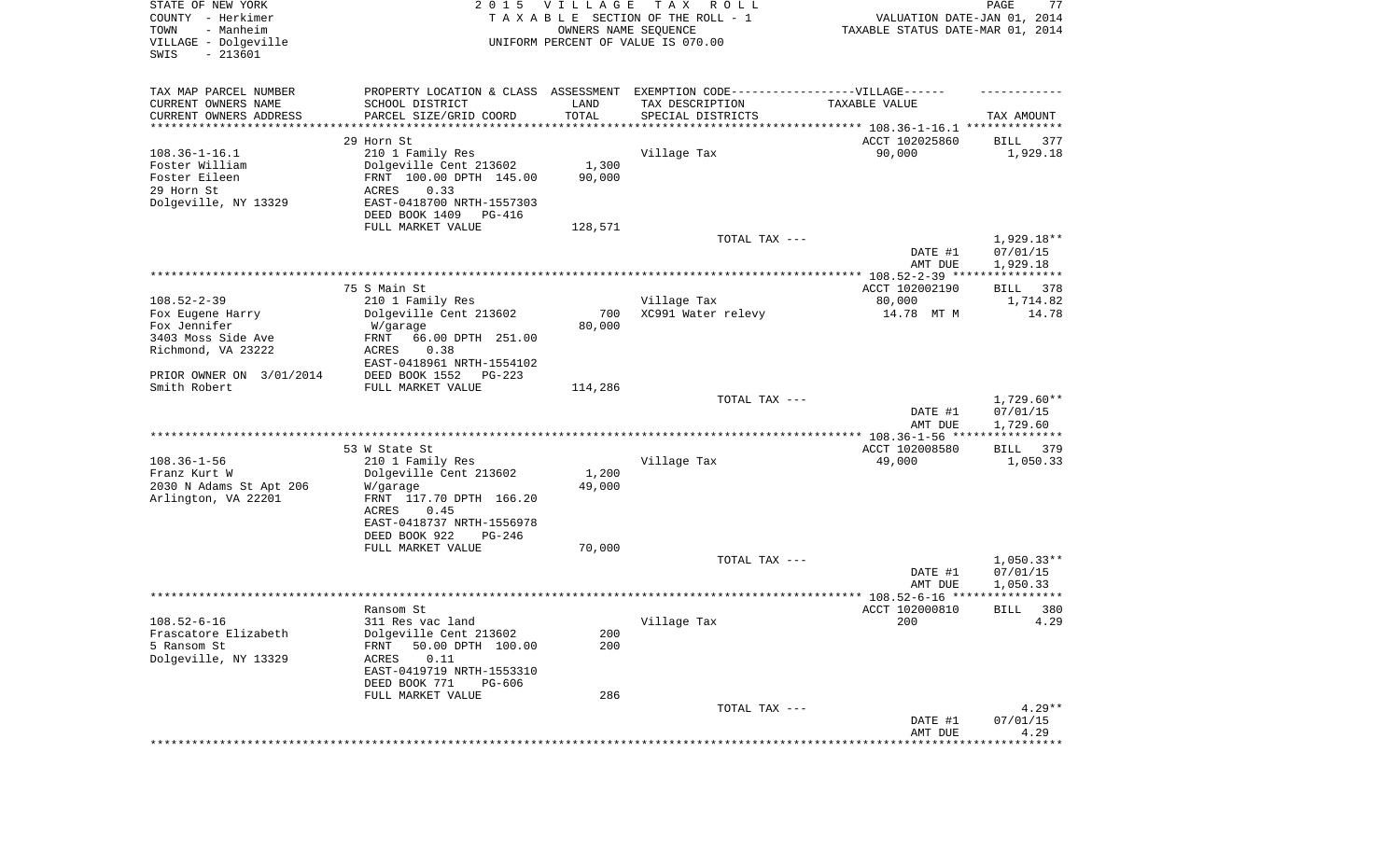| STATE OF NEW YORK<br>COUNTY - Herkimer<br>- Manheim<br>TOWN<br>VILLAGE - Dolgeville<br>$-213601$<br>SWIS |                                                                                                     | 2015 VILLAGE<br>OWNERS NAME SEQUENCE | T A X<br>R O L L<br>TAXABLE SECTION OF THE ROLL - 1<br>UNIFORM PERCENT OF VALUE IS 070.00 | VALUATION DATE-JAN 01, 2014<br>TAXABLE STATUS DATE-MAR 01, 2014 | PAGE<br>78            |
|----------------------------------------------------------------------------------------------------------|-----------------------------------------------------------------------------------------------------|--------------------------------------|-------------------------------------------------------------------------------------------|-----------------------------------------------------------------|-----------------------|
| TAX MAP PARCEL NUMBER<br>CURRENT OWNERS NAME                                                             | PROPERTY LOCATION & CLASS ASSESSMENT EXEMPTION CODE----------------VILLAGE------<br>SCHOOL DISTRICT | LAND                                 | TAX DESCRIPTION                                                                           | TAXABLE VALUE                                                   |                       |
| CURRENT OWNERS ADDRESS                                                                                   | PARCEL SIZE/GRID COORD                                                                              | TOTAL                                | SPECIAL DISTRICTS                                                                         |                                                                 | TAX AMOUNT            |
| *********************                                                                                    |                                                                                                     | **********                           | ********************************* 108.52-6-17 ****************                            |                                                                 |                       |
|                                                                                                          | 5 Ransom St                                                                                         |                                      |                                                                                           | ACCT 102000780                                                  | 381<br>BILL           |
| $108.52 - 6 - 17$<br>Frascatore Elizabeth                                                                | 210 1 Family Res<br>Dolgeville Cent 213602                                                          | 500                                  | Village Tax                                                                               | 51,000                                                          | 1,093.20              |
| 5 Ransom St                                                                                              | W/garage                                                                                            | 51,000                               |                                                                                           |                                                                 |                       |
| Dolgeville, NY 13329                                                                                     | FRNT<br>50.00 DPTH 150.00                                                                           |                                      |                                                                                           |                                                                 |                       |
|                                                                                                          | 0.17<br>ACRES                                                                                       |                                      |                                                                                           |                                                                 |                       |
|                                                                                                          | EAST-0419766 NRTH-1553340                                                                           |                                      |                                                                                           |                                                                 |                       |
|                                                                                                          | DEED BOOK 771<br>PG-606<br>FULL MARKET VALUE                                                        | 72,857                               |                                                                                           |                                                                 |                       |
|                                                                                                          |                                                                                                     |                                      | TOTAL TAX ---                                                                             |                                                                 | $1,093.20**$          |
|                                                                                                          |                                                                                                     |                                      |                                                                                           | DATE #1                                                         | 07/01/15              |
|                                                                                                          |                                                                                                     |                                      |                                                                                           | AMT DUE                                                         | 1,093.20              |
|                                                                                                          |                                                                                                     |                                      |                                                                                           |                                                                 |                       |
| $108.52 - 4 - 41$                                                                                        | 34 Ransom St<br>210 1 Family Res                                                                    |                                      | Village Tax                                                                               | ACCT 102010920<br>39,400                                        | BILL<br>382<br>844.55 |
| Frederick Michael                                                                                        | Dolgeville Cent 213602                                                                              | 500                                  |                                                                                           |                                                                 |                       |
| 34 Ransom St                                                                                             | FRNT<br>50.00 DPTH<br>75.00                                                                         | 39,400                               |                                                                                           |                                                                 |                       |
| Dolgeville, NY 13329                                                                                     | ACRES<br>0.09                                                                                       |                                      |                                                                                           |                                                                 |                       |
|                                                                                                          | EAST-0419224 NRTH-1552773                                                                           |                                      |                                                                                           |                                                                 |                       |
|                                                                                                          | DEED BOOK 849<br>$PG-390$<br>FULL MARKET VALUE                                                      | 56,286                               |                                                                                           |                                                                 |                       |
|                                                                                                          |                                                                                                     |                                      | TOTAL TAX ---                                                                             |                                                                 | 844.55**              |
|                                                                                                          |                                                                                                     |                                      |                                                                                           | DATE #1                                                         | 07/01/15              |
|                                                                                                          |                                                                                                     |                                      |                                                                                           | AMT DUE                                                         | 844.55                |
|                                                                                                          | 40-42 N Helmer Ave                                                                                  |                                      |                                                                                           | ************ 108.36-3-47 *****************<br>ACCT 102021120    | <b>BILL</b><br>383    |
| $108.36 - 3 - 47$                                                                                        | 230 3 Family Res                                                                                    |                                      | Village Tax                                                                               | 62,000                                                          | 1,328.99              |
| Fredericks Mathew R                                                                                      | Dolgeville Cent 213602                                                                              | 500                                  |                                                                                           |                                                                 |                       |
| Fredericks Jonathan A                                                                                    | W/garage                                                                                            | 62,000                               |                                                                                           |                                                                 |                       |
| 40 N Helmer Ave                                                                                          | FRNT<br>50.00 DPTH 179.00                                                                           |                                      |                                                                                           |                                                                 |                       |
| Dolgeville, NY 13329                                                                                     | ACRES<br>0.12<br>EAST-0419753 NRTH-1557013                                                          |                                      |                                                                                           |                                                                 |                       |
|                                                                                                          | DEED BOOK 1203<br>PG-833                                                                            |                                      |                                                                                           |                                                                 |                       |
|                                                                                                          | FULL MARKET VALUE                                                                                   | 88,571                               |                                                                                           |                                                                 |                       |
|                                                                                                          |                                                                                                     |                                      | TOTAL TAX ---                                                                             |                                                                 | 1,328.99**            |
|                                                                                                          |                                                                                                     |                                      |                                                                                           | DATE #1                                                         | 07/01/15              |
|                                                                                                          |                                                                                                     |                                      |                                                                                           | AMT DUE<br>***************** 108.52-4-40 ****                   | 1,328.99<br>****      |
|                                                                                                          | 32 Ransom St                                                                                        |                                      |                                                                                           | ACCT 102010860                                                  | 384<br>BILL           |
| $108.52 - 4 - 40$                                                                                        | 220 2 Family Res                                                                                    |                                      | Village Tax                                                                               | 29,600                                                          | 634.48                |
| Fredrick Michael                                                                                         | Dolgeville Cent 213602                                                                              | 500                                  |                                                                                           |                                                                 |                       |
| 34 Ransom St                                                                                             | W/garage                                                                                            | 29,600                               |                                                                                           |                                                                 |                       |
| Dolgeville, NY 13329                                                                                     | FRNT<br>50.00 DPTH 149.00<br>ACRES<br>0.17                                                          |                                      |                                                                                           |                                                                 |                       |
| PRIOR OWNER ON 3/01/2014                                                                                 | EAST-0419218 NRTH-1552836                                                                           |                                      |                                                                                           |                                                                 |                       |
| Drozdal Al                                                                                               | DEED BOOK 1544<br>PG-807                                                                            |                                      |                                                                                           |                                                                 |                       |
|                                                                                                          | FULL MARKET VALUE                                                                                   | 42,286                               |                                                                                           |                                                                 |                       |
|                                                                                                          |                                                                                                     |                                      | TOTAL TAX ---                                                                             |                                                                 | 634.48**              |
|                                                                                                          |                                                                                                     |                                      |                                                                                           | DATE #1<br>AMT DUE                                              | 07/01/15<br>634.48    |
|                                                                                                          |                                                                                                     |                                      |                                                                                           |                                                                 | * * * * * * * * *     |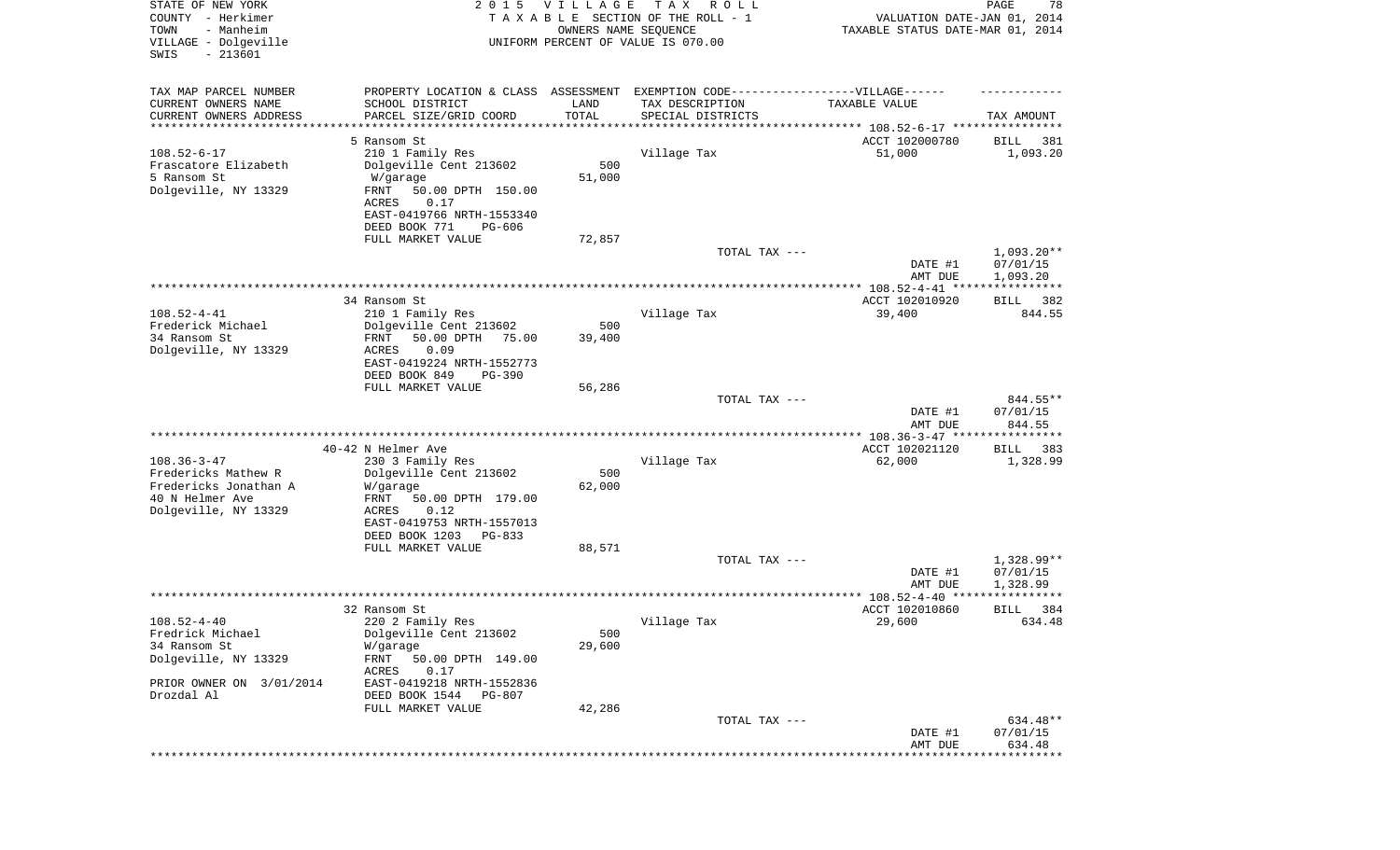| STATE OF NEW YORK<br>COUNTY - Herkimer<br>- Manheim<br>TOWN<br>VILLAGE - Dolgeville<br>SWIS<br>$-213601$ | 2 0 1 5                                                                                                         | <b>VILLAGE</b><br>OWNERS NAME SEQUENCE | T A X<br>R O L L<br>TAXABLE SECTION OF THE ROLL - 1<br>UNIFORM PERCENT OF VALUE IS 070.00 | VALUATION DATE-JAN 01, 2014<br>TAXABLE STATUS DATE-MAR 01, 2014 | PAGE<br>79                         |
|----------------------------------------------------------------------------------------------------------|-----------------------------------------------------------------------------------------------------------------|----------------------------------------|-------------------------------------------------------------------------------------------|-----------------------------------------------------------------|------------------------------------|
| TAX MAP PARCEL NUMBER                                                                                    |                                                                                                                 |                                        | PROPERTY LOCATION & CLASS ASSESSMENT EXEMPTION CODE-----------------VILLAGE------         |                                                                 |                                    |
| CURRENT OWNERS NAME<br>CURRENT OWNERS ADDRESS                                                            | SCHOOL DISTRICT<br>PARCEL SIZE/GRID COORD                                                                       | LAND<br>TOTAL                          | TAX DESCRIPTION<br>SPECIAL DISTRICTS                                                      | TAXABLE VALUE                                                   | TAX AMOUNT                         |
| **********************                                                                                   |                                                                                                                 |                                        |                                                                                           |                                                                 |                                    |
| $108.59 - 1 - 3$<br>Fugelso Pamela                                                                       | 182 S Main St<br>210 1 Family Res<br>Dolgeville Cent 213602                                                     | 1,000                                  | Village Tax                                                                               | ACCT 102015720<br>85,000                                        | 385<br>BILL<br>1,822.00            |
| 182 S Main St<br>Dolgeville, NY 13329                                                                    | W/garage<br>FRNT 100.00 DPTH 250.00<br>ACRES<br>0.57                                                            | 85,000                                 |                                                                                           |                                                                 |                                    |
| PRIOR OWNER ON 3/01/2014<br>Loomis Dorothea E                                                            | EAST-0416493 NRTH-1552473<br>DEED BOOK 1547<br>PG-592                                                           |                                        |                                                                                           |                                                                 |                                    |
|                                                                                                          | FULL MARKET VALUE                                                                                               | 121,429                                |                                                                                           |                                                                 |                                    |
|                                                                                                          |                                                                                                                 |                                        | TOTAL TAX ---                                                                             | DATE #1                                                         | 1,822.00**<br>07/01/15             |
|                                                                                                          |                                                                                                                 |                                        |                                                                                           | AMT DUE                                                         | 1,822.00                           |
|                                                                                                          | 35 W Spofford Ave                                                                                               |                                        |                                                                                           | ACCT 102008250                                                  | BILL 386                           |
| $108.51 - 1 - 22$<br>Gabriel Lenore A                                                                    | 210 1 Family Res<br>Dolgeville Cent 213602                                                                      | 1,100                                  | Village Tax                                                                               | 81,700                                                          | 1,751.26                           |
| 35 W Spofford Ave<br>Dolgeville, NY 13329                                                                | W/garage                                                                                                        | 81,700                                 |                                                                                           |                                                                 |                                    |
|                                                                                                          | FRNT 105.78 DPTH 121.72<br>0.36<br>ACRES                                                                        |                                        |                                                                                           |                                                                 |                                    |
|                                                                                                          | EAST-0417220 NRTH-1553972<br>DEED BOOK 1281<br>PG-41                                                            |                                        |                                                                                           |                                                                 |                                    |
|                                                                                                          | FULL MARKET VALUE                                                                                               | 116,714                                |                                                                                           |                                                                 |                                    |
|                                                                                                          |                                                                                                                 |                                        | TOTAL TAX ---                                                                             | DATE #1<br>AMT DUE                                              | 1,751.26**<br>07/01/15<br>1,751.26 |
|                                                                                                          | 102 1/2 S Main St                                                                                               |                                        |                                                                                           | ACCT 102026520                                                  | BILL<br>387                        |
| $108.52 - 1 - 32$                                                                                        | 220 2 Family Res                                                                                                |                                        | VET COM CT 41131                                                                          | 5,063                                                           |                                    |
| Galletta Joshua R<br>Galletta April L<br>102 1/2 S Main St<br>Dolgeville, NY 13329                       | Dolgeville Cent 213602<br>FRNT<br>76.00 DPTH 100.00<br>$0.17$ BANK<br>ACRES<br>184<br>EAST-0418548 NRTH-1553929 | 600<br>40,500                          | Village Tax                                                                               | 35,437                                                          | 759.60                             |
|                                                                                                          | DEED BOOK 1243<br>PG-412<br>FULL MARKET VALUE                                                                   | 57,857                                 |                                                                                           |                                                                 |                                    |
|                                                                                                          |                                                                                                                 |                                        | TOTAL TAX ---                                                                             |                                                                 | 759.60**                           |
|                                                                                                          |                                                                                                                 |                                        |                                                                                           | DATE #1<br>AMT DUE                                              | 07/01/15<br>759.60                 |
|                                                                                                          |                                                                                                                 |                                        |                                                                                           |                                                                 |                                    |
| $108.52 - 5 - 18$                                                                                        | 31 Lamberson St<br>210 1 Family Res                                                                             |                                        | Village Tax                                                                               | ACCT 102024330<br>39,000                                        | BILL 388<br>835.98                 |
| Gambredella Richard J                                                                                    | Dolgeville Cent 213602                                                                                          | 9,800                                  |                                                                                           |                                                                 |                                    |
| 31 Lamberson St<br>Dolgeville, NY 13329                                                                  | FRNT<br>98.00 DPTH 175.00<br>ACRES<br>0.32<br>EAST-0419649 NRTH-1553910                                         | 39,000                                 |                                                                                           |                                                                 |                                    |
|                                                                                                          | DEED BOOK 1463<br>$PG-263$                                                                                      |                                        |                                                                                           |                                                                 |                                    |
|                                                                                                          | FULL MARKET VALUE                                                                                               | 55,714                                 |                                                                                           |                                                                 |                                    |
|                                                                                                          |                                                                                                                 |                                        | TOTAL TAX ---                                                                             | DATE #1<br>AMT DUE                                              | 835.98**<br>07/01/15<br>835.98     |
|                                                                                                          |                                                                                                                 |                                        |                                                                                           |                                                                 | ********                           |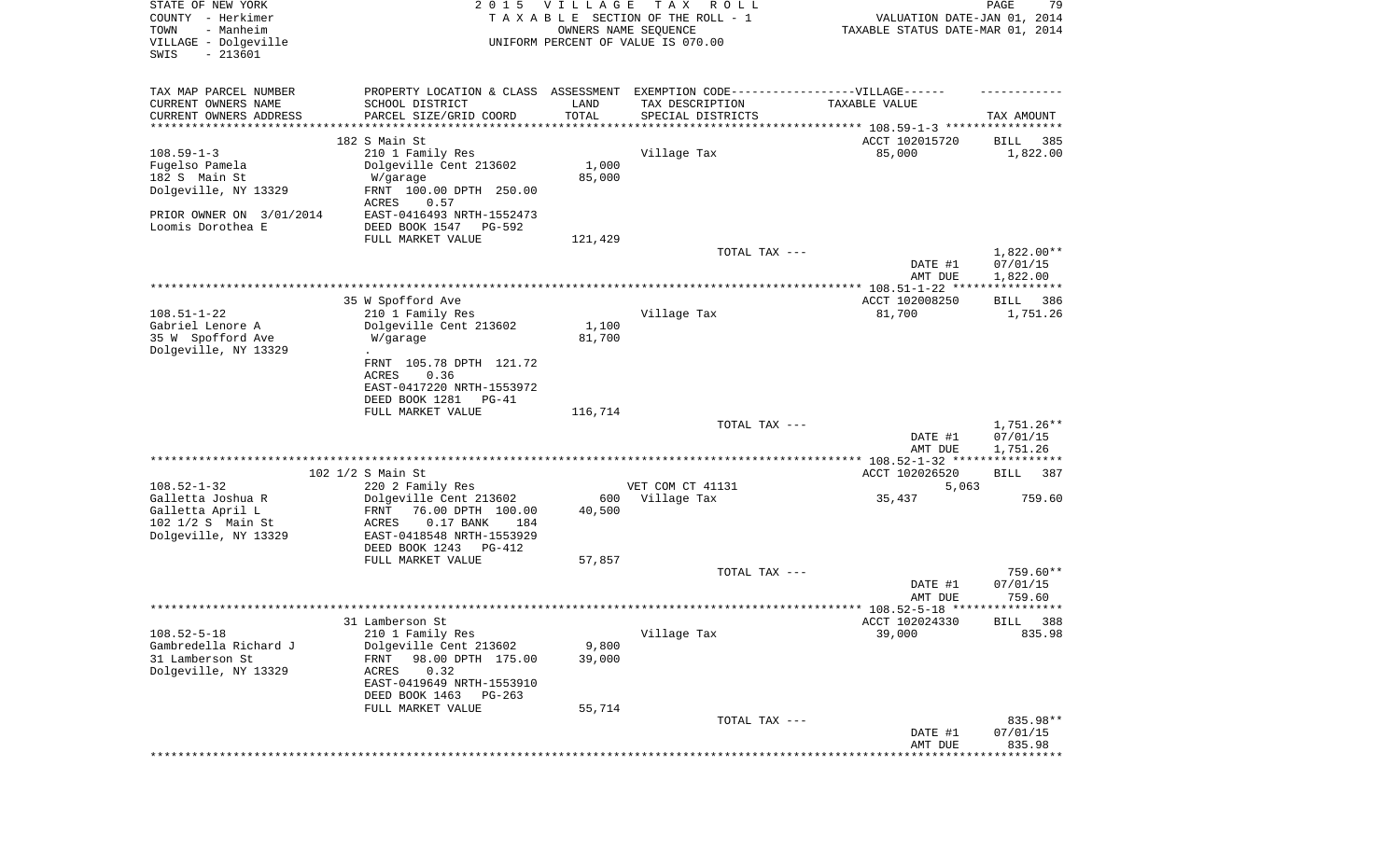| STATE OF NEW YORK<br>COUNTY - Herkimer<br>- Manheim<br>TOWN<br>VILLAGE - Dolgeville<br>$-213601$<br>SWIS | 2 0 1 5                                                 | <b>VILLAGE</b><br>OWNERS NAME SEOUENCE | TAX ROLL<br>TAXABLE SECTION OF THE ROLL - 1<br>UNIFORM PERCENT OF VALUE IS 070.00 | VALUATION DATE-JAN 01, 2014<br>TAXABLE STATUS DATE-MAR 01, 2014 | PAGE<br>80                     |
|----------------------------------------------------------------------------------------------------------|---------------------------------------------------------|----------------------------------------|-----------------------------------------------------------------------------------|-----------------------------------------------------------------|--------------------------------|
| TAX MAP PARCEL NUMBER                                                                                    |                                                         |                                        | PROPERTY LOCATION & CLASS ASSESSMENT EXEMPTION CODE-----------------VILLAGE------ |                                                                 |                                |
| CURRENT OWNERS NAME                                                                                      | SCHOOL DISTRICT                                         | LAND                                   | TAX DESCRIPTION                                                                   | TAXABLE VALUE                                                   |                                |
| CURRENT OWNERS ADDRESS                                                                                   | PARCEL SIZE/GRID COORD                                  | TOTAL                                  | SPECIAL DISTRICTS                                                                 |                                                                 | TAX AMOUNT                     |
|                                                                                                          | 77 S Main St                                            |                                        |                                                                                   | ******* 108.52-2-38 ****<br>ACCT 102007800                      | 389<br>BILL                    |
| $108.52 - 2 - 38$                                                                                        | 210 1 Family Res                                        |                                        | Village Tax                                                                       | 27,300                                                          | 585.18                         |
| Gardner Margery A                                                                                        | Dolgeville Cent 213602                                  | 700                                    |                                                                                   |                                                                 |                                |
| Gardner John A                                                                                           | W/garage                                                | 27,300                                 |                                                                                   |                                                                 |                                |
| 77 S Main St                                                                                             | 66.00 DPTH 272.00<br>FRNT                               |                                        |                                                                                   |                                                                 |                                |
| Dolgeville, NY 13329                                                                                     | <b>ACRES</b><br>0.41                                    |                                        |                                                                                   |                                                                 |                                |
|                                                                                                          | EAST-0418929 NRTH-1554045<br>DEED BOOK 1334<br>$PG-404$ |                                        |                                                                                   |                                                                 |                                |
|                                                                                                          | FULL MARKET VALUE                                       | 39,000                                 |                                                                                   |                                                                 |                                |
|                                                                                                          |                                                         |                                        | TOTAL TAX ---                                                                     |                                                                 | 585.18**                       |
|                                                                                                          |                                                         |                                        |                                                                                   | DATE #1                                                         | 07/01/15                       |
|                                                                                                          |                                                         |                                        |                                                                                   | AMT DUE                                                         | 585.18                         |
|                                                                                                          |                                                         |                                        |                                                                                   |                                                                 | ********                       |
| $108.60 - 1 - 2$                                                                                         | Ransom St<br>710 Manufacture                            |                                        | Village Tax                                                                       | ACCT 102018120<br>98,500                                        | 390<br><b>BILL</b><br>2,111.38 |
| Gehring Tricot Corp                                                                                      | Dolgeville Cent 213602                                  | 12,500                                 |                                                                                   |                                                                 |                                |
| Acct. Payable                                                                                            | ACRES<br>1.50                                           | 98,500                                 |                                                                                   |                                                                 |                                |
| PO Box 272                                                                                               | EAST-0418374 NRTH-1551895                               |                                        |                                                                                   |                                                                 |                                |
| Dolgeville, NY 13329                                                                                     | DEED BOOK 00494 PG-00630                                |                                        |                                                                                   |                                                                 |                                |
|                                                                                                          | FULL MARKET VALUE                                       | 140,714                                |                                                                                   |                                                                 |                                |
|                                                                                                          |                                                         |                                        | TOTAL TAX ---                                                                     | DATE #1                                                         | 2, 111.38**<br>07/01/15        |
|                                                                                                          |                                                         |                                        |                                                                                   | AMT DUE                                                         | 2, 111.38                      |
|                                                                                                          |                                                         |                                        |                                                                                   |                                                                 | * * * * * * * * * * *          |
|                                                                                                          | Ransom St                                               |                                        |                                                                                   | ACCT 102027030                                                  | BILL 391                       |
| $108.60 - 1 - 3$                                                                                         | 710 Manufacture                                         |                                        | Village Tax                                                                       | 1504,300                                                        | 32, 245. 12                    |
| Gehring Tricot Corp                                                                                      | Dolgeville Cent 213602                                  | 19,900                                 |                                                                                   |                                                                 |                                |
| PO Box 272<br>Dolgeville, NY 13329                                                                       | ACRES 11.70<br>EAST-0418713 NRTH-1552180                | 1504,300                               |                                                                                   |                                                                 |                                |
|                                                                                                          | DEED BOOK 00547 PG-00718                                |                                        |                                                                                   |                                                                 |                                |
|                                                                                                          | FULL MARKET VALUE                                       | 2149,000                               |                                                                                   |                                                                 |                                |
|                                                                                                          |                                                         |                                        | TOTAL TAX ---                                                                     |                                                                 | $32, 245.12**$                 |
|                                                                                                          |                                                         |                                        |                                                                                   | DATE #1                                                         | 07/01/15                       |
|                                                                                                          |                                                         |                                        | *********************                                                             | AMT DUE                                                         | 32, 245. 12                    |
|                                                                                                          | Patrie St                                               |                                        |                                                                                   | ** 108.60-1-4 ***<br>ACCT 102001140                             | <b>BILL</b><br>392             |
| $108.60 - 1 - 4$                                                                                         | 311 Res vac land                                        |                                        | Village Tax                                                                       | 100                                                             | 2.14                           |
| Gehring Tricot Corp                                                                                      | Dolgeville Cent 213602                                  | 100                                    |                                                                                   |                                                                 |                                |
| PO Box 272                                                                                               | 50.00 DPTH 100.00<br>FRNT                               | 100                                    |                                                                                   |                                                                 |                                |
| Dolgeville, NY 13329                                                                                     | 0.11<br>ACRES                                           |                                        |                                                                                   |                                                                 |                                |
|                                                                                                          | EAST-0418842 NRTH-1551636                               |                                        |                                                                                   |                                                                 |                                |
|                                                                                                          | DEED BOOK 778<br>$PG-59$                                | 143                                    |                                                                                   |                                                                 |                                |
|                                                                                                          | FULL MARKET VALUE                                       |                                        | TOTAL TAX ---                                                                     |                                                                 | $2.14**$                       |
|                                                                                                          |                                                         |                                        |                                                                                   | DATE #1                                                         | 07/01/15                       |
|                                                                                                          |                                                         |                                        |                                                                                   | AMT DUE                                                         | 2.14                           |
|                                                                                                          |                                                         |                                        |                                                                                   |                                                                 |                                |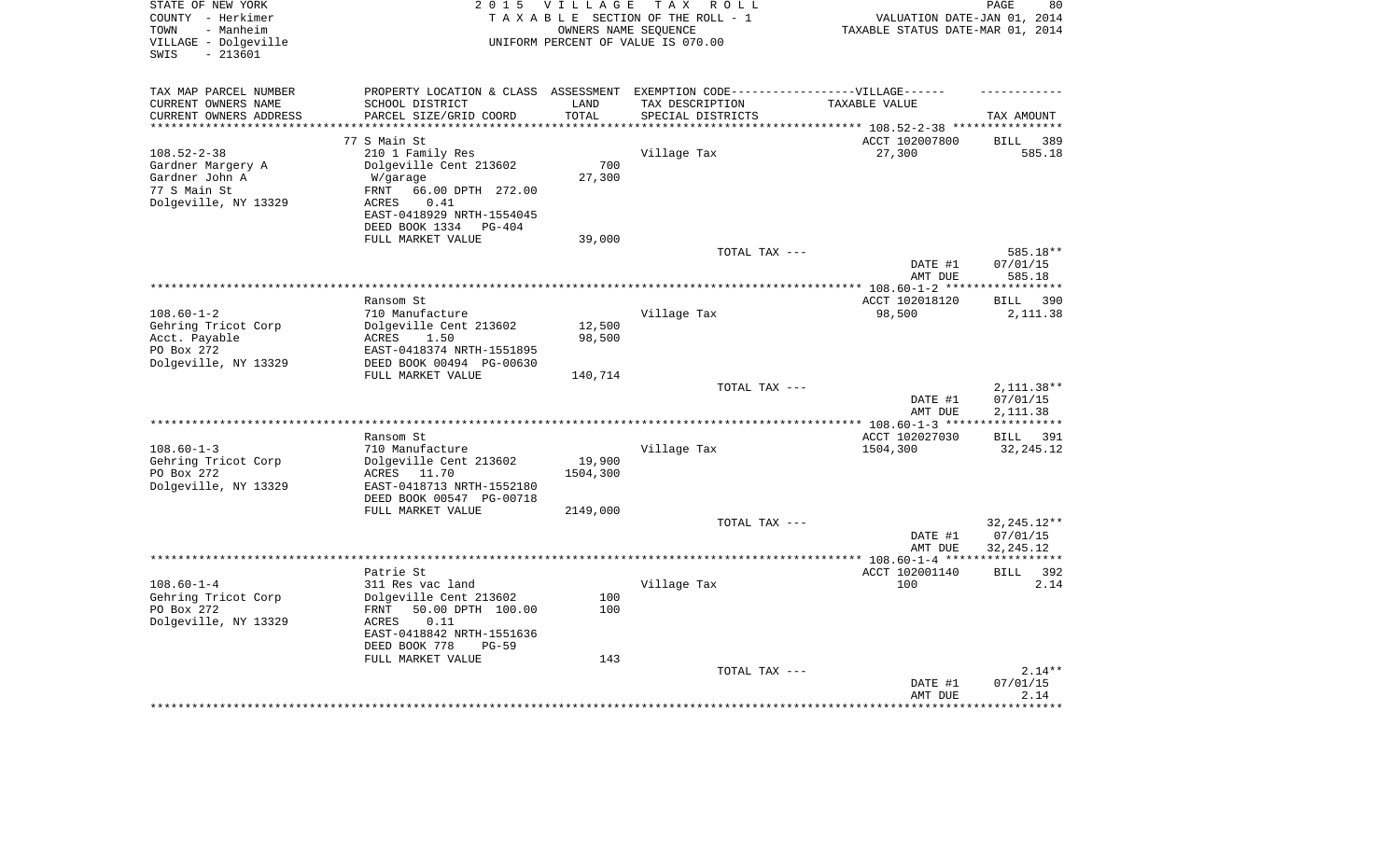| STATE OF NEW YORK<br>COUNTY - Herkimer<br>- Manheim<br>TOWN<br>VILLAGE - Dolgeville<br>$-213601$<br>SWIS |                                                                                   | 2015 VILLAGE       | TAX ROLL<br>TAXABLE SECTION OF THE ROLL - 1<br>OWNERS NAME SEQUENCE<br>UNIFORM PERCENT OF VALUE IS 070.00 | VALUATION DATE-JAN 01, 2014<br>TAXABLE STATUS DATE-MAR 01, 2014 | 81<br>PAGE                  |
|----------------------------------------------------------------------------------------------------------|-----------------------------------------------------------------------------------|--------------------|-----------------------------------------------------------------------------------------------------------|-----------------------------------------------------------------|-----------------------------|
| TAX MAP PARCEL NUMBER                                                                                    | PROPERTY LOCATION & CLASS ASSESSMENT EXEMPTION CODE-----------------VILLAGE------ |                    |                                                                                                           |                                                                 |                             |
| CURRENT OWNERS NAME                                                                                      | SCHOOL DISTRICT                                                                   | LAND               | TAX DESCRIPTION                                                                                           | TAXABLE VALUE                                                   |                             |
| CURRENT OWNERS ADDRESS<br>********************                                                           | PARCEL SIZE/GRID COORD                                                            | TOTAL<br>********* | SPECIAL DISTRICTS                                                                                         |                                                                 | TAX AMOUNT<br>************  |
|                                                                                                          |                                                                                   |                    |                                                                                                           |                                                                 |                             |
| $108.60 - 1 - 8$                                                                                         | Patrie St<br>312 Vac w/imprv                                                      |                    | Village Tax                                                                                               | ACCT 102020880<br>1,000                                         | <b>BILL</b><br>393<br>21.44 |
| Gehring Tricot Corp                                                                                      | Dolgeville Cent 213602                                                            | 600                |                                                                                                           |                                                                 |                             |
| PO Box 272                                                                                               | FRNT 128.00 DPTH 285.00                                                           | 1,000              |                                                                                                           |                                                                 |                             |
| Dolgeville, NY 13329                                                                                     | 0.56<br>ACRES                                                                     |                    |                                                                                                           |                                                                 |                             |
|                                                                                                          | EAST-0419014 NRTH-1551474                                                         |                    |                                                                                                           |                                                                 |                             |
|                                                                                                          | DEED BOOK 778<br>$PG-59$                                                          |                    |                                                                                                           |                                                                 |                             |
|                                                                                                          | FULL MARKET VALUE                                                                 | 1,429              |                                                                                                           |                                                                 |                             |
|                                                                                                          |                                                                                   |                    | TOTAL TAX ---                                                                                             |                                                                 | 21.44**                     |
|                                                                                                          |                                                                                   |                    |                                                                                                           | DATE #1<br>AMT DUE                                              | 07/01/15<br>21.44           |
|                                                                                                          |                                                                                   |                    |                                                                                                           | ******** 108.60-1-10 ***                                        | *******                     |
|                                                                                                          | Patrie St & Ward St Cor                                                           |                    |                                                                                                           | ACCT 102001170                                                  | 394<br><b>BILL</b>          |
| $108.60 - 1 - 10$                                                                                        | 311 Res vac land                                                                  |                    | Village Tax                                                                                               | 200                                                             | 4.29                        |
| Gehring Tricot Corp                                                                                      | Dolgeville Cent 213602                                                            | 200                |                                                                                                           |                                                                 |                             |
| PO Box 272                                                                                               | FRNT 100.00 DPTH 100.00                                                           | 200                |                                                                                                           |                                                                 |                             |
| Dolgeville, NY 13329                                                                                     | ACRES<br>0.23                                                                     |                    |                                                                                                           |                                                                 |                             |
|                                                                                                          | EAST-0418869 NRTH-1551410<br>DEED BOOK 778<br>$PG-59$                             |                    |                                                                                                           |                                                                 |                             |
|                                                                                                          | FULL MARKET VALUE                                                                 | 286                |                                                                                                           |                                                                 |                             |
|                                                                                                          |                                                                                   |                    | TOTAL TAX ---                                                                                             |                                                                 | $4.29**$                    |
|                                                                                                          |                                                                                   |                    |                                                                                                           | DATE #1                                                         | 07/01/15                    |
|                                                                                                          |                                                                                   |                    |                                                                                                           | AMT DUE                                                         | 4.29                        |
|                                                                                                          |                                                                                   |                    |                                                                                                           | ** 108.60-1-12 **                                               | * * * * * * * * *           |
| $108.60 - 1 - 12$                                                                                        | Patrie St                                                                         |                    | Village Tax                                                                                               | ACCT 102001080<br>100,000                                       | 395<br>BILL<br>2, 143.53    |
| Gehring Tricot Corp                                                                                      | 312 Vac w/imprv<br>Dolgeville Cent 213602                                         | 2,500              |                                                                                                           |                                                                 |                             |
| PO Box 272                                                                                               | FRNT 100.00 DPTH 350.00                                                           | 100,000            |                                                                                                           |                                                                 |                             |
| Dolgeville, NY 13329                                                                                     | 1.03<br>ACRES                                                                     |                    |                                                                                                           |                                                                 |                             |
|                                                                                                          | EAST-0418962 NRTH-1551861                                                         |                    |                                                                                                           |                                                                 |                             |
|                                                                                                          | DEED BOOK 00446 PG-00185                                                          |                    |                                                                                                           |                                                                 |                             |
|                                                                                                          | FULL MARKET VALUE                                                                 | 142,857            |                                                                                                           |                                                                 |                             |
|                                                                                                          |                                                                                   |                    | TOTAL TAX ---                                                                                             |                                                                 | $2,143.53**$                |
|                                                                                                          |                                                                                   |                    |                                                                                                           | DATE #1<br>AMT DUE                                              | 07/01/15<br>2,143.53        |
|                                                                                                          |                                                                                   |                    |                                                                                                           |                                                                 |                             |
|                                                                                                          | Ransom St & Menge St Cor                                                          |                    |                                                                                                           | ACCT 102020910                                                  | <b>BILL</b><br>396          |
| $108.60 - 1 - 15$                                                                                        | 311 Res vac land                                                                  |                    | Village Tax                                                                                               | 900                                                             | 19.29                       |
| Gehring Tricot Corp                                                                                      | Dolgeville Cent 213602                                                            | 900                |                                                                                                           |                                                                 |                             |
| PO Box 272                                                                                               | FRNT 330.00 DPTH 319.00                                                           | 900                |                                                                                                           |                                                                 |                             |
| Dolgeville, NY 13329                                                                                     | 0.71<br>ACRES<br>EAST-0418822 NRTH-1551751                                        |                    |                                                                                                           |                                                                 |                             |
|                                                                                                          | DEED BOOK 765<br>PG-428                                                           |                    |                                                                                                           |                                                                 |                             |
|                                                                                                          | FULL MARKET VALUE                                                                 | 1,286              |                                                                                                           |                                                                 |                             |
|                                                                                                          |                                                                                   |                    | TOTAL TAX ---                                                                                             |                                                                 | $19.29**$                   |
|                                                                                                          |                                                                                   |                    |                                                                                                           | DATE #1                                                         | 07/01/15                    |
|                                                                                                          |                                                                                   |                    |                                                                                                           | AMT DUE                                                         | 19.29                       |
|                                                                                                          |                                                                                   |                    |                                                                                                           |                                                                 |                             |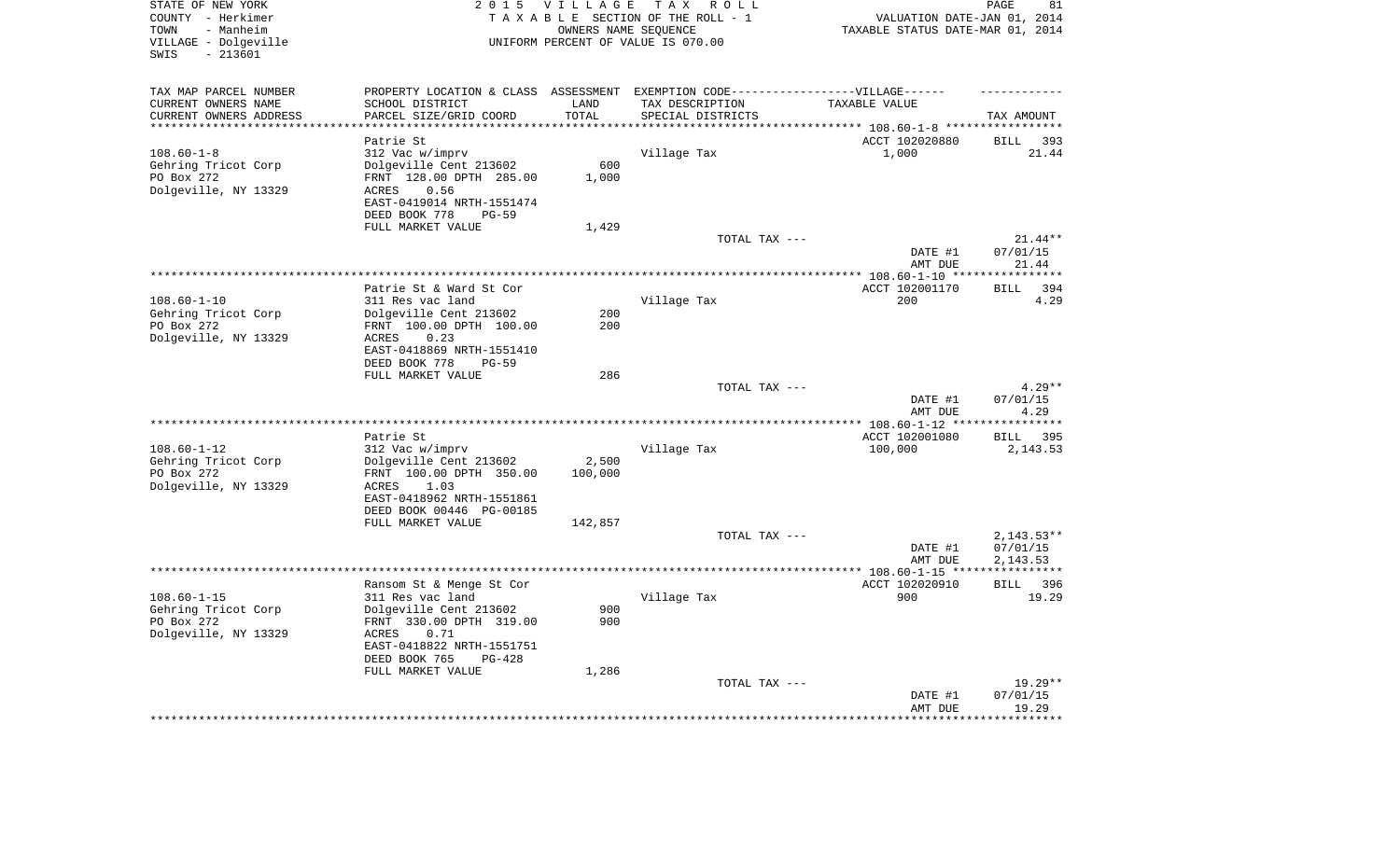| STATE OF NEW YORK<br>COUNTY - Herkimer<br>- Manheim<br>TOWN<br>VILLAGE - Dolgeville<br>SWIS<br>$-213601$ | 2 0 1 5                                                                                                                                                      | VILLAGE<br>OWNERS NAME SEQUENCE | T A X<br>R O L L<br>TAXABLE SECTION OF THE ROLL - 1<br>UNIFORM PERCENT OF VALUE IS 070.00 | VALUATION DATE-JAN 01, 2014<br>TAXABLE STATUS DATE-MAR 01, 2014 | PAGE<br>82                     |
|----------------------------------------------------------------------------------------------------------|--------------------------------------------------------------------------------------------------------------------------------------------------------------|---------------------------------|-------------------------------------------------------------------------------------------|-----------------------------------------------------------------|--------------------------------|
| TAX MAP PARCEL NUMBER<br>CURRENT OWNERS NAME<br>CURRENT OWNERS ADDRESS                                   | PROPERTY LOCATION & CLASS ASSESSMENT EXEMPTION CODE----------------VILLAGE------<br>SCHOOL DISTRICT<br>PARCEL SIZE/GRID COORD                                | LAND<br>TOTAL                   | TAX DESCRIPTION<br>SPECIAL DISTRICTS                                                      | TAXABLE VALUE                                                   | TAX AMOUNT                     |
| **********************                                                                                   |                                                                                                                                                              |                                 |                                                                                           |                                                                 |                                |
| $108.60 - 1 - 16$<br>Gehring Tricot Corp<br>PO Box 272<br>Dolgeville, NY 13329                           | Ransom St<br>311 Res vac land<br>Dolgeville Cent 213602<br>FRNT 502.00 DPTH 319.00<br>ACRES<br>0.59<br>EAST-0418623 NRTH-1551414<br>DEED BOOK 00547 PG-00718 | 1,200<br>1,200                  | Village Tax                                                                               | ACCT 102027060<br>1,200                                         | 397<br>BILL<br>25.72           |
|                                                                                                          | FULL MARKET VALUE                                                                                                                                            | 1,714                           |                                                                                           |                                                                 |                                |
|                                                                                                          |                                                                                                                                                              |                                 | TOTAL TAX ---                                                                             | DATE #1                                                         | $25.72**$<br>07/01/15          |
|                                                                                                          |                                                                                                                                                              |                                 |                                                                                           | AMT DUE                                                         | 25.72                          |
|                                                                                                          | Patrie St                                                                                                                                                    |                                 |                                                                                           |                                                                 | 398<br>BILL                    |
| $108.60 - 1 - 37$<br>Gehring Tricot Corp                                                                 | 330 Vacant comm<br>Dolgeville Cent 213602                                                                                                                    | 1,900                           | Village Tax                                                                               | 1,900                                                           | 40.73                          |
| PO Box 272<br>Dolgeville, NY 13329                                                                       | 82.00 DPTH 652.00<br>FRNT<br>0.94<br>ACRES<br>EAST-0418915 NRTH-1551669<br>DEED BOOK 856<br>PG-592                                                           | 1,900                           |                                                                                           |                                                                 |                                |
|                                                                                                          | FULL MARKET VALUE                                                                                                                                            | 2,714                           |                                                                                           |                                                                 |                                |
|                                                                                                          |                                                                                                                                                              |                                 | TOTAL TAX ---                                                                             | DATE #1<br>AMT DUE                                              | $40.73**$<br>07/01/15<br>40.73 |
|                                                                                                          |                                                                                                                                                              |                                 |                                                                                           |                                                                 |                                |
|                                                                                                          | 19 Green St                                                                                                                                                  |                                 |                                                                                           | ACCT 102015900                                                  | BILL<br>399                    |
| $108.36 - 3 - 2$                                                                                         | 210 1 Family Res                                                                                                                                             |                                 | VET COM CT 41131                                                                          | 10,500                                                          |                                |
| George Dorothy<br>19 Green St<br>Dolgeville, NY 13329                                                    | Dolgeville Cent 213602<br>W/garage<br>FRNT 194.00 DPTH 183.00<br>ACRES<br>0.50                                                                               | 1,900<br>56,500                 | Village Tax                                                                               | 46,000                                                          | 986.02                         |
|                                                                                                          | EAST-0419810 NRTH-1558372<br>DEED BOOK 878<br>PG-422                                                                                                         |                                 |                                                                                           |                                                                 |                                |
|                                                                                                          | FULL MARKET VALUE                                                                                                                                            | 80,714                          | TOTAL TAX ---                                                                             |                                                                 | 986.02**                       |
|                                                                                                          |                                                                                                                                                              |                                 |                                                                                           | DATE #1<br>AMT DUE                                              | 07/01/15<br>986.02             |
|                                                                                                          |                                                                                                                                                              |                                 |                                                                                           |                                                                 |                                |
|                                                                                                          | Mckinley Ave                                                                                                                                                 |                                 |                                                                                           | ACCT 102015845                                                  | 400<br><b>BILL</b>             |
| $108.28 - 1 - 6$<br>George Lumber Co<br>40 McKinley Ave<br>Dolgeville, NY 13329                          | 331 Com vac w/im<br>Dolgeville Cent 213602<br>FRNT 87.60 DPTH 178.47<br>0.38<br>ACRES<br>EAST-0419337 NRTH-1558694                                           | 900<br>1,100                    | Village Tax                                                                               | 1,100                                                           | 23.58                          |
|                                                                                                          | DEED BOOK 00648 PG-00500                                                                                                                                     |                                 |                                                                                           |                                                                 |                                |
|                                                                                                          | FULL MARKET VALUE                                                                                                                                            | 1,571                           |                                                                                           |                                                                 |                                |
|                                                                                                          |                                                                                                                                                              |                                 | TOTAL TAX ---                                                                             | DATE #1<br>AMT DUE                                              | $23.58**$<br>07/01/15<br>23.58 |
|                                                                                                          |                                                                                                                                                              |                                 |                                                                                           | ********************                                            | **************                 |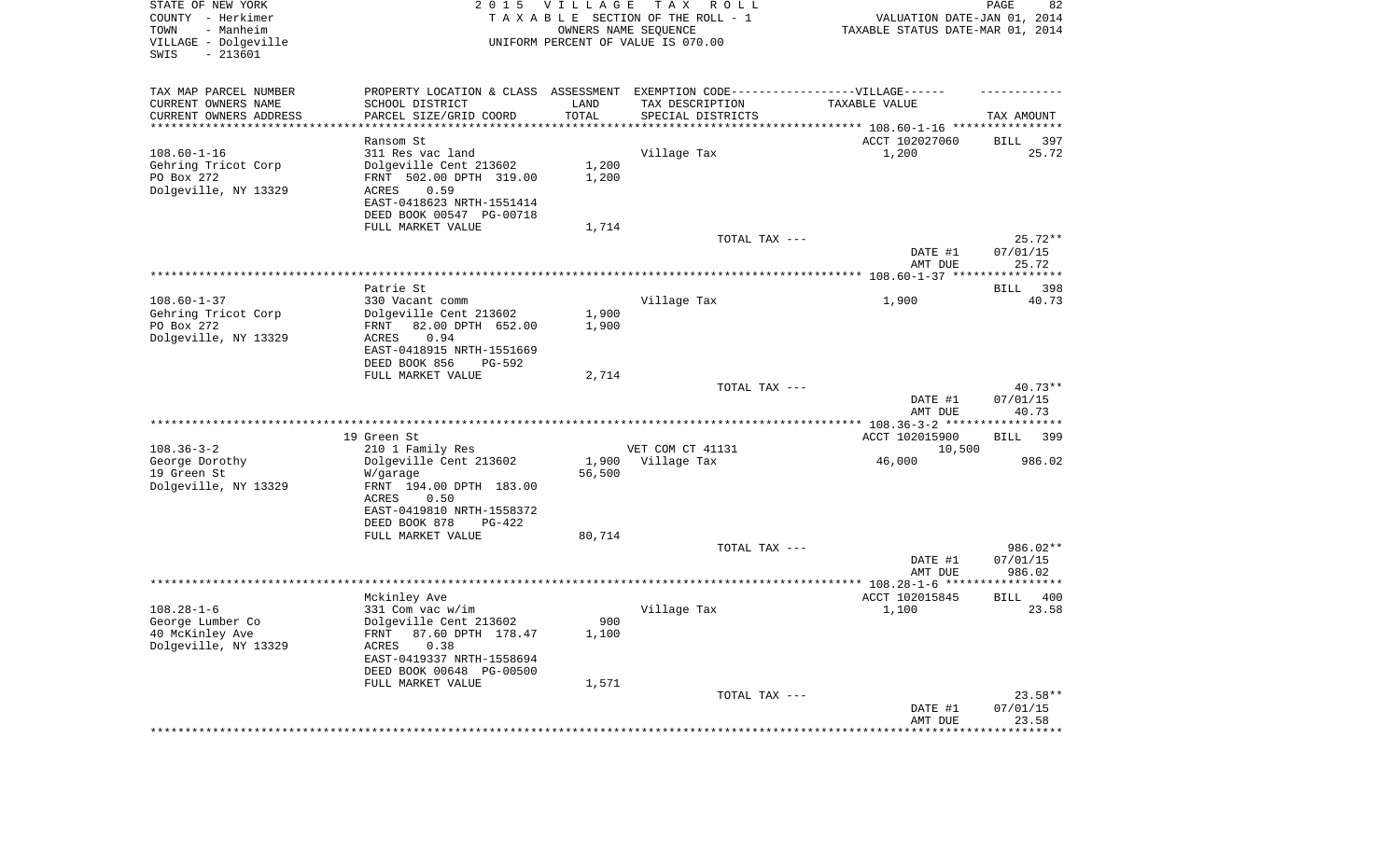| STATE OF NEW YORK<br>COUNTY - Herkimer<br>- Manheim<br>TOWN<br>VILLAGE - Dolgeville<br>$-213601$<br>SWIS | 2 0 1 5                                               | <b>VILLAGE</b> | T A X<br>R O L L<br>TAXABLE SECTION OF THE ROLL - 1<br>OWNERS NAME SEQUENCE<br>UNIFORM PERCENT OF VALUE IS 070.00 | VALUATION DATE-JAN 01, 2014<br>TAXABLE STATUS DATE-MAR 01, 2014 | PAGE<br>83           |
|----------------------------------------------------------------------------------------------------------|-------------------------------------------------------|----------------|-------------------------------------------------------------------------------------------------------------------|-----------------------------------------------------------------|----------------------|
| TAX MAP PARCEL NUMBER                                                                                    | PROPERTY LOCATION & CLASS                             | ASSESSMENT     | EXEMPTION CODE------------------VILLAGE------                                                                     |                                                                 |                      |
| CURRENT OWNERS NAME                                                                                      | SCHOOL DISTRICT                                       | LAND           | TAX DESCRIPTION                                                                                                   | TAXABLE VALUE                                                   |                      |
| CURRENT OWNERS ADDRESS<br>*********************                                                          | PARCEL SIZE/GRID COORD                                | TOTAL          | SPECIAL DISTRICTS                                                                                                 |                                                                 | TAX AMOUNT           |
|                                                                                                          | Mckinley Ave                                          |                |                                                                                                                   | ACCT 102015960                                                  | BILL<br>401          |
| $108.28 - 1 - 9$                                                                                         | 440 Warehouse                                         |                | Village Tax                                                                                                       | 15,000                                                          | 321.53               |
| George Lumber Co                                                                                         | Dolgeville Cent 213602                                | 2,100          |                                                                                                                   |                                                                 |                      |
| 40 McKinley Ave                                                                                          | ACRES<br>1.10                                         | 15,000         |                                                                                                                   |                                                                 |                      |
| Dolgeville, NY 13329                                                                                     | EAST-0419159 NRTH-1558649                             |                |                                                                                                                   |                                                                 |                      |
|                                                                                                          | DEED BOOK 00651 PG-00493                              |                |                                                                                                                   |                                                                 |                      |
|                                                                                                          | FULL MARKET VALUE                                     | 21,429         |                                                                                                                   |                                                                 |                      |
|                                                                                                          |                                                       |                | TOTAL TAX ---                                                                                                     |                                                                 | $321.53**$           |
|                                                                                                          |                                                       |                |                                                                                                                   | DATE #1<br>AMT DUE                                              | 07/01/15<br>321.53   |
|                                                                                                          |                                                       |                |                                                                                                                   |                                                                 |                      |
|                                                                                                          | Mckinley Ave                                          |                |                                                                                                                   | ACCT 102016080                                                  | BILL<br>402          |
| $108.28 - 1 - 10$                                                                                        | 444 Lumber yd/ml                                      |                | Village Tax                                                                                                       | 90,000                                                          | 1,929.18             |
| George Lumber Co                                                                                         | Dolgeville Cent 213602                                | 3,500          |                                                                                                                   |                                                                 |                      |
| 40 Mckinley Ave                                                                                          | FRNT 100.00 DPTH 153.00                               | 90,000         |                                                                                                                   |                                                                 |                      |
| Dolgeville, NY 13329                                                                                     | ACRES<br>1.29                                         |                |                                                                                                                   |                                                                 |                      |
|                                                                                                          | EAST-0419250 NRTH-1558524                             |                |                                                                                                                   |                                                                 |                      |
|                                                                                                          | DEED BOOK 00648 PG-00502<br>FULL MARKET VALUE         | 128,571        |                                                                                                                   |                                                                 |                      |
|                                                                                                          |                                                       |                | TOTAL TAX ---                                                                                                     |                                                                 | 1,929.18**           |
|                                                                                                          |                                                       |                |                                                                                                                   | DATE #1<br>AMT DUE                                              | 07/01/15<br>1,929.18 |
|                                                                                                          |                                                       |                |                                                                                                                   |                                                                 | ***********          |
|                                                                                                          | 35 W State St                                         |                |                                                                                                                   | ACCT 102000930                                                  | 403<br>BILL          |
| $108.36 - 1 - 62$                                                                                        | 210 1 Family Res                                      |                | Village Tax                                                                                                       | 38,100                                                          | 816.69               |
| Giarrusso Terry<br>Giarrusso Shirley                                                                     | Dolgeville Cent 213602<br>W/garage                    | 800<br>38,100  |                                                                                                                   |                                                                 |                      |
| 35 W State St                                                                                            | FRNT<br>80.00 DPTH 163.00                             |                |                                                                                                                   |                                                                 |                      |
| Dolgeville, NY 13329                                                                                     | ACRES<br>0.30                                         |                |                                                                                                                   |                                                                 |                      |
|                                                                                                          | EAST-0419130 NRTH-1556755                             |                |                                                                                                                   |                                                                 |                      |
|                                                                                                          | DEED BOOK 00665 PG-00782                              |                |                                                                                                                   |                                                                 |                      |
|                                                                                                          | FULL MARKET VALUE                                     | 54,429         |                                                                                                                   |                                                                 |                      |
|                                                                                                          |                                                       |                | TOTAL TAX ---                                                                                                     |                                                                 | $816.69**$           |
|                                                                                                          |                                                       |                |                                                                                                                   | DATE #1<br>AMT DUE                                              | 07/01/15<br>816.69   |
|                                                                                                          |                                                       |                |                                                                                                                   |                                                                 |                      |
|                                                                                                          | 45 E Faville Ave                                      |                |                                                                                                                   | ACCT 102028500                                                  | <b>BILL</b><br>404   |
| $108.52 - 6 - 13$                                                                                        | 210 1 Family Res                                      |                | Village Tax                                                                                                       | 53,300                                                          | 1,142.50             |
| Glode Dawn                                                                                               | Dolgeville Cent 213602                                | 500            |                                                                                                                   |                                                                 |                      |
| 45 E Faville Ave                                                                                         | W/garage                                              | 53,300         |                                                                                                                   |                                                                 |                      |
| Dolgeville, NY 13329                                                                                     | FRNT 50.00 DPTH 150.00<br>ACRES<br>$0.17$ BANK<br>012 |                |                                                                                                                   |                                                                 |                      |
|                                                                                                          | EAST-0419753 NRTH-1553227                             |                |                                                                                                                   |                                                                 |                      |
|                                                                                                          | DEED BOOK 941<br>PG-654                               |                |                                                                                                                   |                                                                 |                      |
|                                                                                                          | FULL MARKET VALUE                                     | 76,143         |                                                                                                                   |                                                                 |                      |
|                                                                                                          |                                                       |                | TOTAL TAX ---                                                                                                     |                                                                 | 1,142.50**           |
|                                                                                                          |                                                       |                |                                                                                                                   | DATE #1                                                         | 07/01/15             |
|                                                                                                          |                                                       |                |                                                                                                                   | AMT DUE<br>**********************************                   | 1,142.50             |
|                                                                                                          |                                                       |                |                                                                                                                   |                                                                 |                      |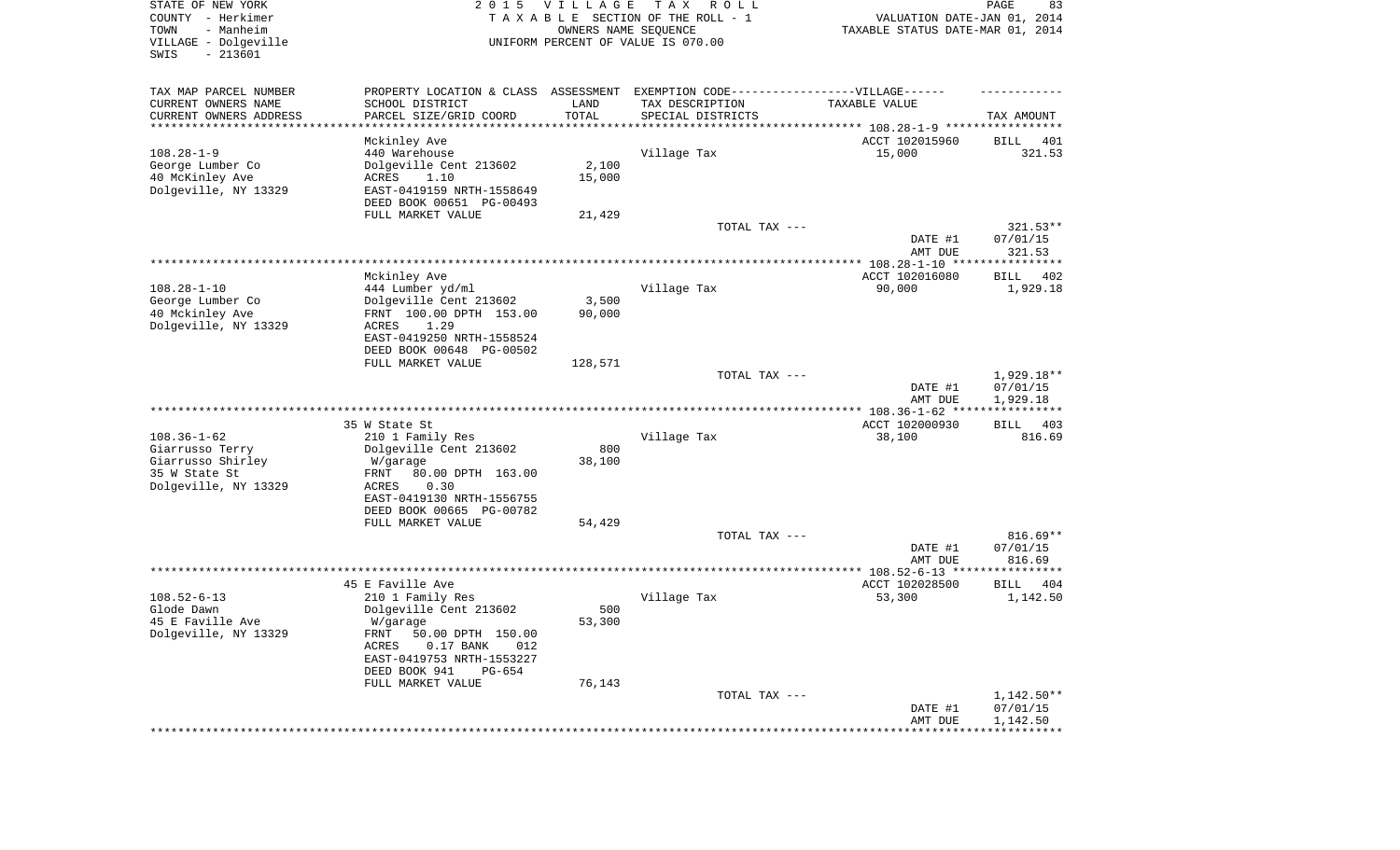| STATE OF NEW YORK<br>COUNTY - Herkimer<br>- Manheim<br>TOWN<br>VILLAGE - Dolgeville<br>$-213601$<br>SWIS | 2 0 1 5                                                                           | <b>VILLAGE</b><br>OWNERS NAME SEQUENCE | T A X<br>R O L L<br>TAXABLE SECTION OF THE ROLL - 1<br>UNIFORM PERCENT OF VALUE IS 070.00 | VALUATION DATE-JAN 01, 2014<br>TAXABLE STATUS DATE-MAR 01, 2014 | PAGE<br>84             |
|----------------------------------------------------------------------------------------------------------|-----------------------------------------------------------------------------------|----------------------------------------|-------------------------------------------------------------------------------------------|-----------------------------------------------------------------|------------------------|
| TAX MAP PARCEL NUMBER                                                                                    | PROPERTY LOCATION & CLASS ASSESSMENT EXEMPTION CODE-----------------VILLAGE------ |                                        |                                                                                           |                                                                 |                        |
| CURRENT OWNERS NAME                                                                                      | SCHOOL DISTRICT                                                                   | LAND                                   | TAX DESCRIPTION                                                                           | TAXABLE VALUE                                                   |                        |
| CURRENT OWNERS ADDRESS<br>********************                                                           | PARCEL SIZE/GRID COORD                                                            | TOTAL<br>*******                       | SPECIAL DISTRICTS                                                                         | *************************** 108.52-4-11 ****************        | TAX AMOUNT             |
|                                                                                                          | 27 E Faville Ave                                                                  |                                        |                                                                                           | ACCT 102028260                                                  | <b>BILL</b><br>405     |
| $108.52 - 4 - 11$                                                                                        | 220 2 Family Res                                                                  |                                        | Village Tax                                                                               | 46,900                                                          | 1,005.32               |
| Goldberg Daniel S                                                                                        | Dolgeville Cent 213602                                                            | 900                                    |                                                                                           |                                                                 |                        |
| 27 East Faville Ave                                                                                      | FRNT 190.00 DPTH 100.00                                                           | 46,900                                 |                                                                                           |                                                                 |                        |
| Dolgeville, NY 13329                                                                                     | 0.21<br>ACRES                                                                     |                                        |                                                                                           |                                                                 |                        |
|                                                                                                          | EAST-0419356 NRTH-1553433                                                         |                                        |                                                                                           |                                                                 |                        |
|                                                                                                          | DEED BOOK 701<br>PG-642<br>FULL MARKET VALUE                                      | 67,000                                 |                                                                                           |                                                                 |                        |
|                                                                                                          |                                                                                   |                                        | TOTAL TAX ---                                                                             |                                                                 | $1,005.32**$           |
|                                                                                                          |                                                                                   |                                        |                                                                                           | DATE #1                                                         | 07/01/15               |
|                                                                                                          |                                                                                   |                                        |                                                                                           | AMT DUE                                                         | 1,005.32               |
|                                                                                                          |                                                                                   |                                        |                                                                                           | ************* 108.44-3-16.2                                     |                        |
|                                                                                                          | 10 N Helmer Ave                                                                   |                                        |                                                                                           |                                                                 | 406<br><b>BILL</b>     |
| $108.44 - 3 - 16.2$<br>Golden Arm Pizza Inc.                                                             | 484 1 use sm bld<br>Dolgeville Cent 213602                                        | 2,000                                  | Village Tax                                                                               | 36,000                                                          | 771.67                 |
| 10 N Helmer Ave                                                                                          | 60.00 DPTH 150.00<br>FRNT                                                         | 36,000                                 |                                                                                           |                                                                 |                        |
| Dolgeville, NY 13329                                                                                     | <b>ACRES</b><br>0.21                                                              |                                        |                                                                                           |                                                                 |                        |
|                                                                                                          | EAST-0419616 NRTH-1556016                                                         |                                        |                                                                                           |                                                                 |                        |
|                                                                                                          | DEED BOOK 1108<br><b>PG-515</b>                                                   |                                        |                                                                                           |                                                                 |                        |
|                                                                                                          | FULL MARKET VALUE                                                                 | 51,429                                 |                                                                                           |                                                                 |                        |
|                                                                                                          |                                                                                   |                                        | TOTAL TAX ---                                                                             | DATE #1                                                         | $771.67**$<br>07/01/15 |
|                                                                                                          |                                                                                   |                                        |                                                                                           | AMT DUE                                                         | 771.67                 |
|                                                                                                          |                                                                                   |                                        | ***********************                                                                   | ****** 108.36-3-8 ***                                           | *********              |
|                                                                                                          | Arnold St                                                                         |                                        |                                                                                           | ACCT 102013770                                                  | 407<br><b>BILL</b>     |
| $108.36 - 3 - 8$                                                                                         | 311 Res vac land                                                                  |                                        | Village Tax                                                                               | 200                                                             | 4.29                   |
| Gonyea Grant                                                                                             | Dolgeville Cent 213602                                                            | 200                                    |                                                                                           |                                                                 |                        |
| 15 N 4th Ave<br>Ilion, NY 13357                                                                          | 50.00 DPTH 100.00<br>FRNT<br>0.11<br>ACRES                                        | 200                                    |                                                                                           |                                                                 |                        |
|                                                                                                          | EAST-0420099 NRTH-1557993                                                         |                                        |                                                                                           |                                                                 |                        |
|                                                                                                          | DEED BOOK 1114<br><b>PG-199</b>                                                   |                                        |                                                                                           |                                                                 |                        |
|                                                                                                          | FULL MARKET VALUE                                                                 | 286                                    |                                                                                           |                                                                 |                        |
|                                                                                                          |                                                                                   |                                        | TOTAL TAX ---                                                                             |                                                                 | $4.29**$               |
|                                                                                                          |                                                                                   |                                        |                                                                                           | DATE #1                                                         | 07/01/15               |
|                                                                                                          |                                                                                   |                                        |                                                                                           | AMT DUE<br>************* 108.36-3-10 ***                        | 4.29<br>*******        |
|                                                                                                          | 173 N Main St                                                                     |                                        |                                                                                           | ACCT 102013800                                                  | <b>BILL</b><br>408     |
| $108.36 - 3 - 10$                                                                                        | 220 2 Family Res                                                                  |                                        | Village Tax                                                                               | 32,000                                                          | 685.93                 |
| Gonyea Grant                                                                                             | Dolgeville Cent 213602                                                            | 600                                    |                                                                                           |                                                                 |                        |
| 15 N 4th Ave                                                                                             | FRNT<br>53.00 DPTH 127.00                                                         | 32,000                                 |                                                                                           |                                                                 |                        |
| Ilion, NY 13357                                                                                          | 0.20<br>ACRES                                                                     |                                        |                                                                                           |                                                                 |                        |
|                                                                                                          | EAST-0420185 NRTH-1557969                                                         |                                        |                                                                                           |                                                                 |                        |
|                                                                                                          | DEED BOOK 1114<br><b>PG-199</b><br>FULL MARKET VALUE                              | 45,714                                 |                                                                                           |                                                                 |                        |
|                                                                                                          |                                                                                   |                                        | TOTAL TAX ---                                                                             |                                                                 | 685.93**               |
|                                                                                                          |                                                                                   |                                        |                                                                                           | DATE #1                                                         | 07/01/15               |
|                                                                                                          |                                                                                   |                                        |                                                                                           | AMT DUE                                                         | 685.93                 |
|                                                                                                          |                                                                                   |                                        |                                                                                           |                                                                 | *******                |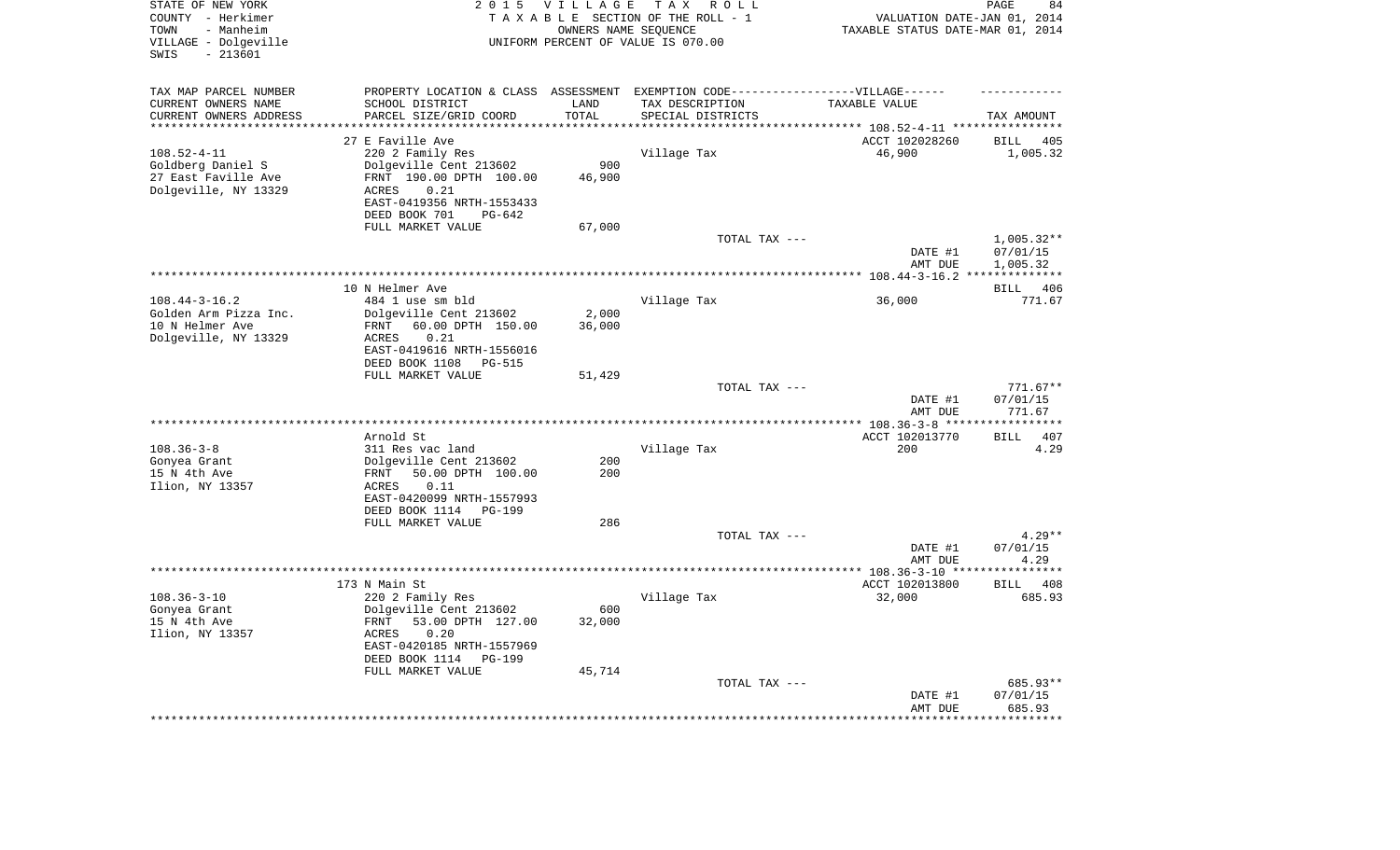| STATE OF NEW YORK<br>COUNTY - Herkimer<br>TOWN<br>- Manheim<br>VILLAGE - Dolgeville<br>SWIS<br>$-213601$ | 2 0 1 5                                                                          | <b>VILLAGE</b><br>OWNERS NAME SEQUENCE | T A X<br>R O L L<br>TAXABLE SECTION OF THE ROLL - 1<br>UNIFORM PERCENT OF VALUE IS 070.00 | VALUATION DATE-JAN 01, 2014<br>TAXABLE STATUS DATE-MAR 01, 2014 | PAGE<br>85           |
|----------------------------------------------------------------------------------------------------------|----------------------------------------------------------------------------------|----------------------------------------|-------------------------------------------------------------------------------------------|-----------------------------------------------------------------|----------------------|
| TAX MAP PARCEL NUMBER                                                                                    | PROPERTY LOCATION & CLASS ASSESSMENT EXEMPTION CODE----------------VILLAGE------ |                                        |                                                                                           |                                                                 |                      |
| CURRENT OWNERS NAME                                                                                      | SCHOOL DISTRICT                                                                  | LAND                                   | TAX DESCRIPTION                                                                           | TAXABLE VALUE                                                   |                      |
| CURRENT OWNERS ADDRESS<br>*********************                                                          | PARCEL SIZE/GRID COORD                                                           | TOTAL                                  | SPECIAL DISTRICTS                                                                         |                                                                 | TAX AMOUNT           |
|                                                                                                          | 167 N Main St                                                                    |                                        |                                                                                           | ACCT 102002040                                                  | 409<br>BILL          |
| $108.36 - 3 - 14$                                                                                        | 210 1 Family Res                                                                 |                                        | Village Tax                                                                               | 40,000                                                          | 857.41               |
| Gonyea Gregory                                                                                           | Dolgeville Cent 213602                                                           | 500                                    |                                                                                           |                                                                 |                      |
| Gonyea Lee<br>167 N Main St                                                                              | W/garage<br>53.00 DPTH 115.00<br>FRNT                                            | 40,000                                 |                                                                                           |                                                                 |                      |
| Dolgeville, NY 13329                                                                                     | ACRES<br>0.12                                                                    |                                        |                                                                                           |                                                                 |                      |
|                                                                                                          | EAST-0420134 NRTH-1557757                                                        |                                        |                                                                                           |                                                                 |                      |
|                                                                                                          | DEED BOOK 1163<br>PG-524                                                         |                                        |                                                                                           |                                                                 |                      |
|                                                                                                          | FULL MARKET VALUE                                                                | 57,143                                 | TOTAL TAX ---                                                                             |                                                                 | 857.41**             |
|                                                                                                          |                                                                                  |                                        |                                                                                           | DATE #1                                                         | 07/01/15             |
|                                                                                                          |                                                                                  |                                        |                                                                                           | AMT DUE                                                         | 857.41               |
|                                                                                                          |                                                                                  |                                        |                                                                                           |                                                                 |                      |
|                                                                                                          | N Main St                                                                        |                                        |                                                                                           | ACCT 102000720                                                  | BILL<br>410          |
| $108.36 - 3 - 15$<br>Gonyea Gregory                                                                      | 312 Vac w/imprv<br>Dolgeville Cent 213602                                        | 600                                    | Village Tax                                                                               | 10,800                                                          | 231.50               |
| Gonyea Lee                                                                                               | Garage                                                                           | 10,800                                 |                                                                                           |                                                                 |                      |
| 167 N Main St                                                                                            | FRNT<br>80.00 DPTH 160.00                                                        |                                        |                                                                                           |                                                                 |                      |
| Dolgeville, NY 13329                                                                                     | <b>ACRES</b><br>0.20                                                             |                                        |                                                                                           |                                                                 |                      |
|                                                                                                          | EAST-0420125 NRTH-1557693<br>DEED BOOK 1163<br>PG-524                            |                                        |                                                                                           |                                                                 |                      |
|                                                                                                          | FULL MARKET VALUE                                                                | 15,429                                 |                                                                                           |                                                                 |                      |
|                                                                                                          |                                                                                  |                                        | TOTAL TAX ---                                                                             |                                                                 | 231.50**             |
|                                                                                                          |                                                                                  |                                        |                                                                                           | DATE #1                                                         | 07/01/15             |
|                                                                                                          |                                                                                  |                                        |                                                                                           | AMT DUE                                                         | 231.50               |
|                                                                                                          | 15 N Main St                                                                     |                                        |                                                                                           | ACCT 102004620                                                  | BILL<br>411          |
| $108.44 - 3 - 37$                                                                                        | 411 Apartment                                                                    |                                        | Village Tax                                                                               | 32,800                                                          | 703.08               |
| Goodson Joshua W                                                                                         | Dolgeville Cent 213602                                                           | 800                                    |                                                                                           |                                                                 |                      |
| Goodson Laurie L<br>1111 Stark St                                                                        | FRNT<br>77.00 DPTH 106.40<br>ACRES<br>0.14                                       | 32,800                                 |                                                                                           |                                                                 |                      |
| Utica, NY 13502                                                                                          | EAST-0419882 NRTH-1555409                                                        |                                        |                                                                                           |                                                                 |                      |
|                                                                                                          | DEED BOOK 1184<br>PG-368                                                         |                                        |                                                                                           |                                                                 |                      |
|                                                                                                          | FULL MARKET VALUE                                                                | 46,857                                 |                                                                                           |                                                                 |                      |
|                                                                                                          |                                                                                  |                                        | TOTAL TAX ---                                                                             | DATE #1                                                         | 703.08**<br>07/01/15 |
|                                                                                                          |                                                                                  |                                        |                                                                                           | AMT DUE                                                         | 703.08               |
|                                                                                                          |                                                                                  |                                        |                                                                                           | ***************** 108.36-2-22 ********                          | *****                |
|                                                                                                          | 8 Wolf St                                                                        |                                        |                                                                                           | ACCT 102004350                                                  | 412<br>BILL          |
| $108.36 - 2 - 22$<br>Goss Pamela                                                                         | 210 1 Family Res<br>Dolgeville Cent 213602                                       | 500                                    | Village Tax                                                                               | 37,000                                                          | 793.11               |
| 8 Wolf St                                                                                                | 50.00 DPTH 150.00<br>FRNT                                                        | 37,000                                 |                                                                                           |                                                                 |                      |
| Dolgeville, NY 13329                                                                                     | ACRES<br>0.17                                                                    |                                        |                                                                                           |                                                                 |                      |
|                                                                                                          | EAST-0419368 NRTH-1557619                                                        |                                        |                                                                                           |                                                                 |                      |
|                                                                                                          | DEED BOOK 1183<br>PG-726                                                         |                                        |                                                                                           |                                                                 |                      |
|                                                                                                          | FULL MARKET VALUE                                                                | 52,857                                 | TOTAL TAX ---                                                                             |                                                                 | 793.11**             |
|                                                                                                          |                                                                                  |                                        |                                                                                           | DATE #1                                                         | 07/01/15             |
|                                                                                                          |                                                                                  |                                        |                                                                                           | AMT DUE                                                         | 793.11               |
|                                                                                                          |                                                                                  |                                        |                                                                                           |                                                                 | **************       |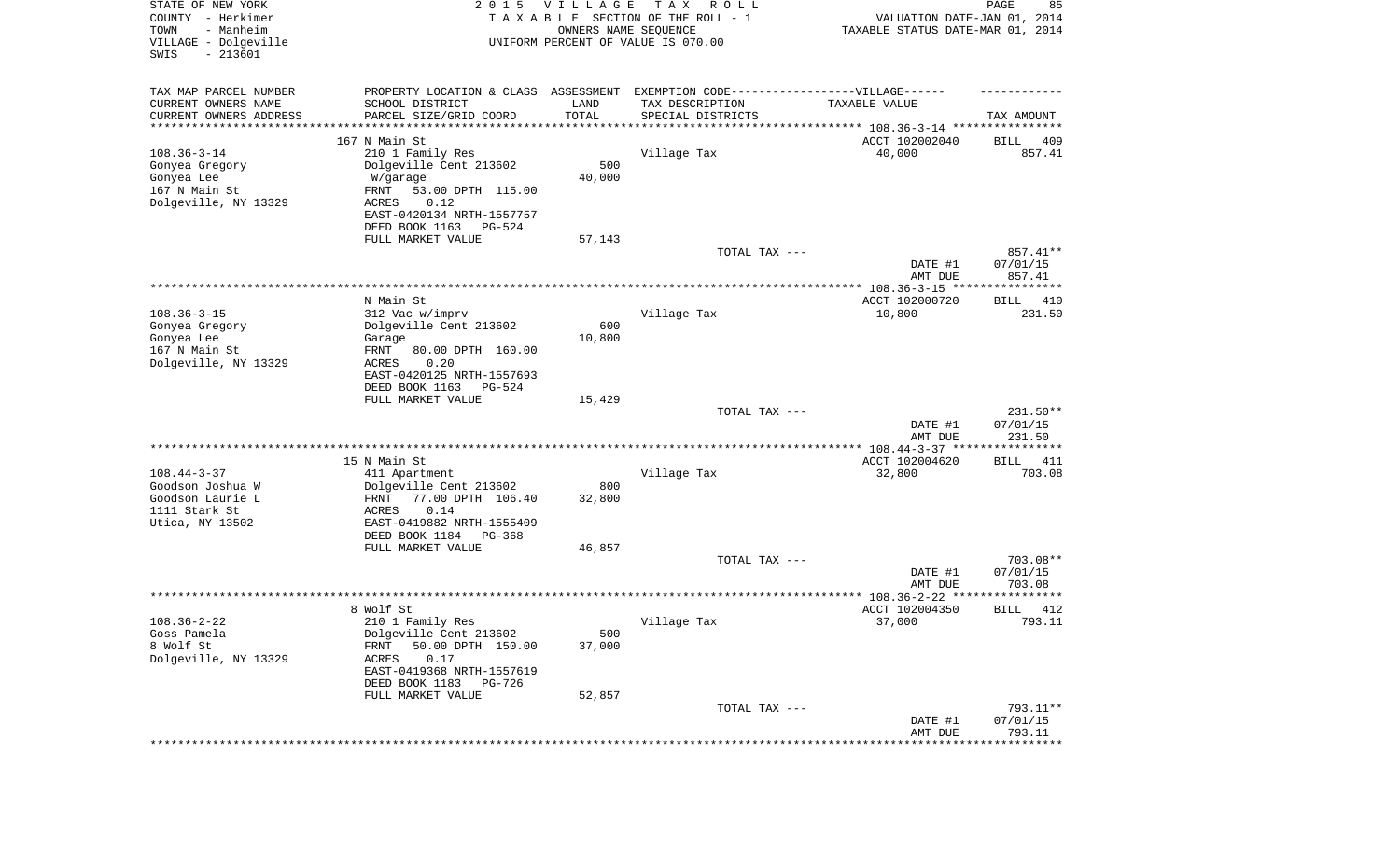| STATE OF NEW YORK<br>COUNTY - Herkimer<br>TOWN<br>- Manheim<br>VILLAGE - Dolgeville<br>SWIS<br>$-213601$ |                                                     | 2015 VILLAGE<br>OWNERS NAME SEQUENCE | T A X<br>R O L L<br>TAXABLE SECTION OF THE ROLL - 1<br>UNIFORM PERCENT OF VALUE IS 070.00 | VALUATION DATE-JAN 01, 2014<br>TAXABLE STATUS DATE-MAR 01, 2014 | PAGE<br>86               |
|----------------------------------------------------------------------------------------------------------|-----------------------------------------------------|--------------------------------------|-------------------------------------------------------------------------------------------|-----------------------------------------------------------------|--------------------------|
| TAX MAP PARCEL NUMBER                                                                                    |                                                     |                                      | PROPERTY LOCATION & CLASS ASSESSMENT EXEMPTION CODE----------------VILLAGE------          |                                                                 |                          |
| CURRENT OWNERS NAME                                                                                      | SCHOOL DISTRICT                                     | LAND                                 | TAX DESCRIPTION                                                                           | TAXABLE VALUE                                                   |                          |
| CURRENT OWNERS ADDRESS<br>***********************                                                        | PARCEL SIZE/GRID COORD<br>********************      | TOTAL                                | SPECIAL DISTRICTS                                                                         |                                                                 | TAX AMOUNT               |
|                                                                                                          | N Main St                                           |                                      |                                                                                           | ACCT 102014040                                                  | BILL<br>413              |
| $108.44 - 3 - 29$                                                                                        | 462 Branch bank                                     |                                      | Village Tax                                                                               | 225,000                                                         | 4,822.94                 |
| GPO Federal Credit Union<br>4311 Middle Settlement Rd                                                    | Dolgeville Cent 213602<br>FRNT<br>75.50 DPTH 113.00 | 14,000<br>225,000                    |                                                                                           |                                                                 |                          |
| New Hartford, NY 13413                                                                                   | 0.21<br>ACRES                                       |                                      |                                                                                           |                                                                 |                          |
|                                                                                                          | EAST-0419917 NRTH-1555613                           |                                      |                                                                                           |                                                                 |                          |
|                                                                                                          | DEED BOOK 1130<br>PG-626<br>FULL MARKET VALUE       | 321,429                              |                                                                                           |                                                                 |                          |
|                                                                                                          |                                                     |                                      | TOTAL TAX ---                                                                             |                                                                 | $4,822.94**$             |
|                                                                                                          |                                                     |                                      |                                                                                           | DATE #1                                                         | 07/01/15                 |
|                                                                                                          |                                                     |                                      |                                                                                           | AMT DUE                                                         | 4,822.94                 |
|                                                                                                          | N Main St                                           |                                      |                                                                                           | ACCT 102013470                                                  | BILL<br>414              |
| $108.44 - 3 - 31$                                                                                        | 438 Parking lot                                     |                                      | Village Tax                                                                               | 4,700                                                           | 100.75                   |
| GPO Federal Credit Union                                                                                 | Dolgeville Cent 213602                              | 4,700                                |                                                                                           |                                                                 |                          |
| 4311 Middle Settlement Rd<br>New Hartford, NY 13413                                                      | Parking Lot<br>60.00 DPTH 181.60<br>FRNT            | 4,700                                |                                                                                           |                                                                 |                          |
|                                                                                                          | ACRES<br>0.24                                       |                                      |                                                                                           |                                                                 |                          |
|                                                                                                          | EAST-0419895 NRTH-1555542                           |                                      |                                                                                           |                                                                 |                          |
|                                                                                                          | DEED BOOK 1130<br>PG-626<br>FULL MARKET VALUE       | 6,714                                |                                                                                           |                                                                 |                          |
|                                                                                                          |                                                     |                                      | TOTAL TAX ---                                                                             |                                                                 | $100.75**$               |
|                                                                                                          |                                                     |                                      |                                                                                           | DATE #1                                                         | 07/01/15                 |
|                                                                                                          |                                                     |                                      |                                                                                           | AMT DUE<br>************* 108.44-3-32 *****************          | 100.75                   |
|                                                                                                          | N Main St                                           |                                      |                                                                                           | ACCT 102013440                                                  | 415<br>BILL              |
| $108.44 - 3 - 32$                                                                                        | 438 Parking lot                                     |                                      | Village Tax                                                                               | 1,700                                                           | 36.44                    |
| GPO Federal Credit Union                                                                                 | Dolgeville Cent 213602                              | 1,700                                |                                                                                           |                                                                 |                          |
| 4311 Middle Settlement Rd<br>New Hartford, NY 13413                                                      | Parking Lot<br>FRNT<br>35.00 DPTH 108.00            | 1,700                                |                                                                                           |                                                                 |                          |
|                                                                                                          | ACRES<br>0.08                                       |                                      |                                                                                           |                                                                 |                          |
|                                                                                                          | EAST-0419890 NRTH-1555492                           |                                      |                                                                                           |                                                                 |                          |
|                                                                                                          | DEED BOOK 1130<br>PG-626<br>FULL MARKET VALUE       | 2,429                                |                                                                                           |                                                                 |                          |
|                                                                                                          |                                                     |                                      | TOTAL TAX ---                                                                             |                                                                 | $36.44**$                |
|                                                                                                          |                                                     |                                      |                                                                                           | DATE #1                                                         | 07/01/15                 |
|                                                                                                          |                                                     |                                      |                                                                                           | AMT DUE                                                         | 36.44<br>******          |
|                                                                                                          | N Main St                                           |                                      |                                                                                           | ACCT 102013500                                                  | 416<br>BILL              |
| $108.44 - 3 - 33$                                                                                        | 438 Parking lot                                     |                                      | Village Tax                                                                               | 1,400                                                           | 30.01                    |
| GPO Federal Credit Union                                                                                 | Dolgeville Cent 213602                              | 1,400                                |                                                                                           |                                                                 |                          |
| 4311 Middle Settlement Rd<br>New Hartford, NY 13413                                                      | Parking Lot<br>35.00 DPTH<br>FRNT<br>91.00          | 1,400                                |                                                                                           |                                                                 |                          |
|                                                                                                          | ACRES<br>0.07                                       |                                      |                                                                                           |                                                                 |                          |
|                                                                                                          | EAST-0419898 NRTH-1555460                           |                                      |                                                                                           |                                                                 |                          |
|                                                                                                          | DEED BOOK 1130<br>PG-626<br>FULL MARKET VALUE       | 2,000                                |                                                                                           |                                                                 |                          |
|                                                                                                          |                                                     |                                      | TOTAL TAX ---                                                                             |                                                                 | $30.01**$                |
|                                                                                                          |                                                     |                                      |                                                                                           | DATE #1                                                         | 07/01/15                 |
|                                                                                                          |                                                     |                                      |                                                                                           | AMT DUE                                                         | 30.01<br>* * * * * * * * |
|                                                                                                          |                                                     |                                      |                                                                                           |                                                                 |                          |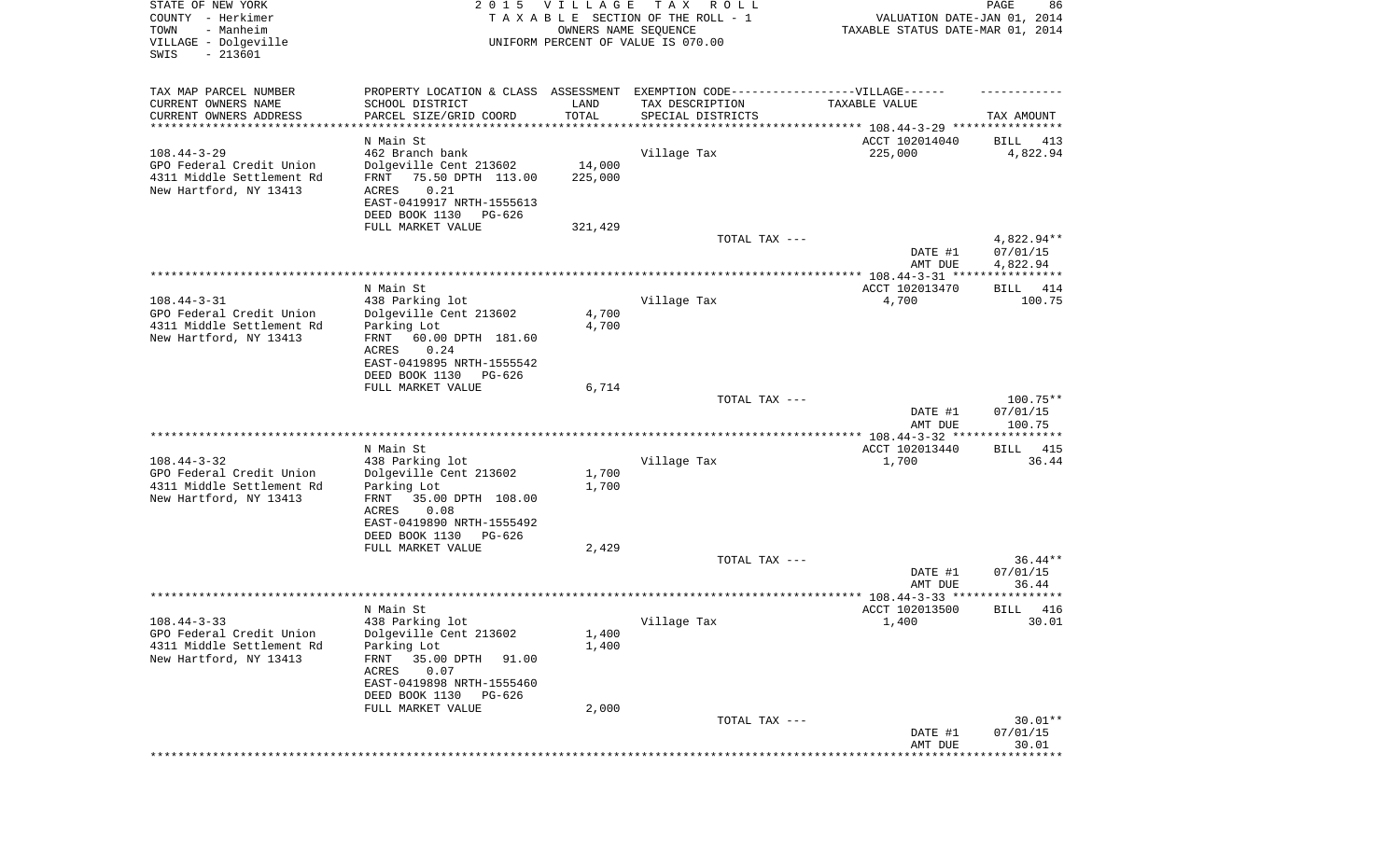| STATE OF NEW YORK<br>COUNTY - Herkimer<br>- Manheim<br>TOWN<br>VILLAGE - Dolgeville<br>$-213601$<br>SWIS |                                                                                                     | 2015 VILLAGE  | T A X<br>R O L L<br>TAXABLE SECTION OF THE ROLL - 1<br>OWNERS NAME SEQUENCE<br>UNIFORM PERCENT OF VALUE IS 070.00 | VALUATION DATE-JAN 01, 2014<br>TAXABLE STATUS DATE-MAR 01, 2014 | PAGE<br>87                   |
|----------------------------------------------------------------------------------------------------------|-----------------------------------------------------------------------------------------------------|---------------|-------------------------------------------------------------------------------------------------------------------|-----------------------------------------------------------------|------------------------------|
| TAX MAP PARCEL NUMBER<br>CURRENT OWNERS NAME                                                             | PROPERTY LOCATION & CLASS ASSESSMENT EXEMPTION CODE----------------VILLAGE------<br>SCHOOL DISTRICT | LAND          | TAX DESCRIPTION                                                                                                   | TAXABLE VALUE                                                   |                              |
| CURRENT OWNERS ADDRESS                                                                                   | PARCEL SIZE/GRID COORD                                                                              | TOTAL         | SPECIAL DISTRICTS                                                                                                 |                                                                 | TAX AMOUNT                   |
| *********************                                                                                    | *******************<br>20 Sullivan St                                                               |               |                                                                                                                   | ACCT 102009330                                                  | BILL<br>417                  |
| $108.59 - 3 - 22$                                                                                        | 210 1 Family Res                                                                                    |               | VET COM CT 41131                                                                                                  | 10,500                                                          |                              |
| Grau Rose                                                                                                | Dolgeville Cent 213602                                                                              |               | 1,000 Village Tax                                                                                                 | 39,500                                                          | 846.69                       |
| 20 Sullivan St<br>Dolgeville, NY 13329                                                                   | W/garage<br>FRNT 100.00 DPTH 150.00<br>ACRES<br>0.34                                                | 50,000        |                                                                                                                   |                                                                 |                              |
|                                                                                                          | EAST-0417267 NRTH-1551714<br>DEED BOOK 00610 PG-00625                                               |               |                                                                                                                   |                                                                 |                              |
|                                                                                                          | FULL MARKET VALUE                                                                                   | 71,429        | TOTAL TAX ---                                                                                                     |                                                                 | 846.69**                     |
|                                                                                                          |                                                                                                     |               |                                                                                                                   | DATE #1<br>AMT DUE                                              | 07/01/15<br>846.69           |
|                                                                                                          |                                                                                                     |               |                                                                                                                   |                                                                 |                              |
| $108.59 - 3 - 23$                                                                                        | Sullivan St<br>311 Res vac land                                                                     |               | Village Tax                                                                                                       | ACCT 102009360<br>300                                           | BILL<br>418<br>6.43          |
| Grau Rose                                                                                                | Dolgeville Cent 213602                                                                              | 300           |                                                                                                                   |                                                                 |                              |
| 20 Sullivan St                                                                                           | 50.00 DPTH 150.00<br>FRNT                                                                           | 300           |                                                                                                                   |                                                                 |                              |
| Dolgeville, NY 13329                                                                                     | ACRES<br>0.17<br>EAST-0417274 NRTH-1551640<br>DEED BOOK 00610 PG-00625                              |               |                                                                                                                   |                                                                 |                              |
|                                                                                                          | FULL MARKET VALUE                                                                                   | 429           |                                                                                                                   |                                                                 |                              |
|                                                                                                          |                                                                                                     |               | TOTAL TAX ---                                                                                                     | DATE #1<br>AMT DUE                                              | $6.43**$<br>07/01/15<br>6.43 |
|                                                                                                          |                                                                                                     |               |                                                                                                                   | **************** 108.59-3-24 ***                                | **********                   |
|                                                                                                          | Sullivan St                                                                                         |               |                                                                                                                   | ACCT 102009390                                                  | 419<br>BILL                  |
| $108.59 - 3 - 24$<br>Grau Rose                                                                           | 311 Res vac land<br>Dolgeville Cent 213602                                                          | 300           | Village Tax                                                                                                       | 300                                                             | 6.43                         |
| 20 Sullivan St<br>Dolgeville, NY 13329                                                                   | 50.00 DPTH 150.00<br>FRNT<br>ACRES<br>0.17                                                          | 300           |                                                                                                                   |                                                                 |                              |
|                                                                                                          | EAST-0417283 NRTH-1551588<br>DEED BOOK 00610 PG-00625                                               |               |                                                                                                                   |                                                                 |                              |
|                                                                                                          | FULL MARKET VALUE                                                                                   | 429           |                                                                                                                   |                                                                 |                              |
|                                                                                                          |                                                                                                     |               | TOTAL TAX ---                                                                                                     | DATE #1                                                         | $6.43**$<br>07/01/15         |
|                                                                                                          |                                                                                                     |               |                                                                                                                   | AMT DUE                                                         | 6.43                         |
|                                                                                                          | 34 E Faville Ave                                                                                    |               |                                                                                                                   | ACCT 102010560                                                  | 420<br>BILL                  |
| $108.52 - 4 - 9$                                                                                         | 210 1 Family Res                                                                                    |               | Village Tax                                                                                                       | 41,300                                                          | 885.28                       |
| Green Benedict<br>PO Box 191                                                                             | Dolgeville Cent 213602<br>W/garage                                                                  | 500<br>41,300 |                                                                                                                   |                                                                 |                              |
| Mohawk, NY 13407                                                                                         |                                                                                                     |               |                                                                                                                   |                                                                 |                              |
|                                                                                                          | FRNT<br>50.00 DPTH 106.00<br>ACRES<br>0.12                                                          |               |                                                                                                                   |                                                                 |                              |
|                                                                                                          | EAST-0419349 NRTH-1553251<br>DEED BOOK 1174 PG-373                                                  |               |                                                                                                                   |                                                                 |                              |
|                                                                                                          | FULL MARKET VALUE                                                                                   | 59,000        |                                                                                                                   |                                                                 |                              |
|                                                                                                          |                                                                                                     |               | TOTAL TAX ---                                                                                                     |                                                                 | 885.28**                     |
|                                                                                                          |                                                                                                     |               |                                                                                                                   | DATE #1<br>AMT DUE                                              | 07/01/15<br>885.28           |
|                                                                                                          |                                                                                                     |               |                                                                                                                   |                                                                 | *********                    |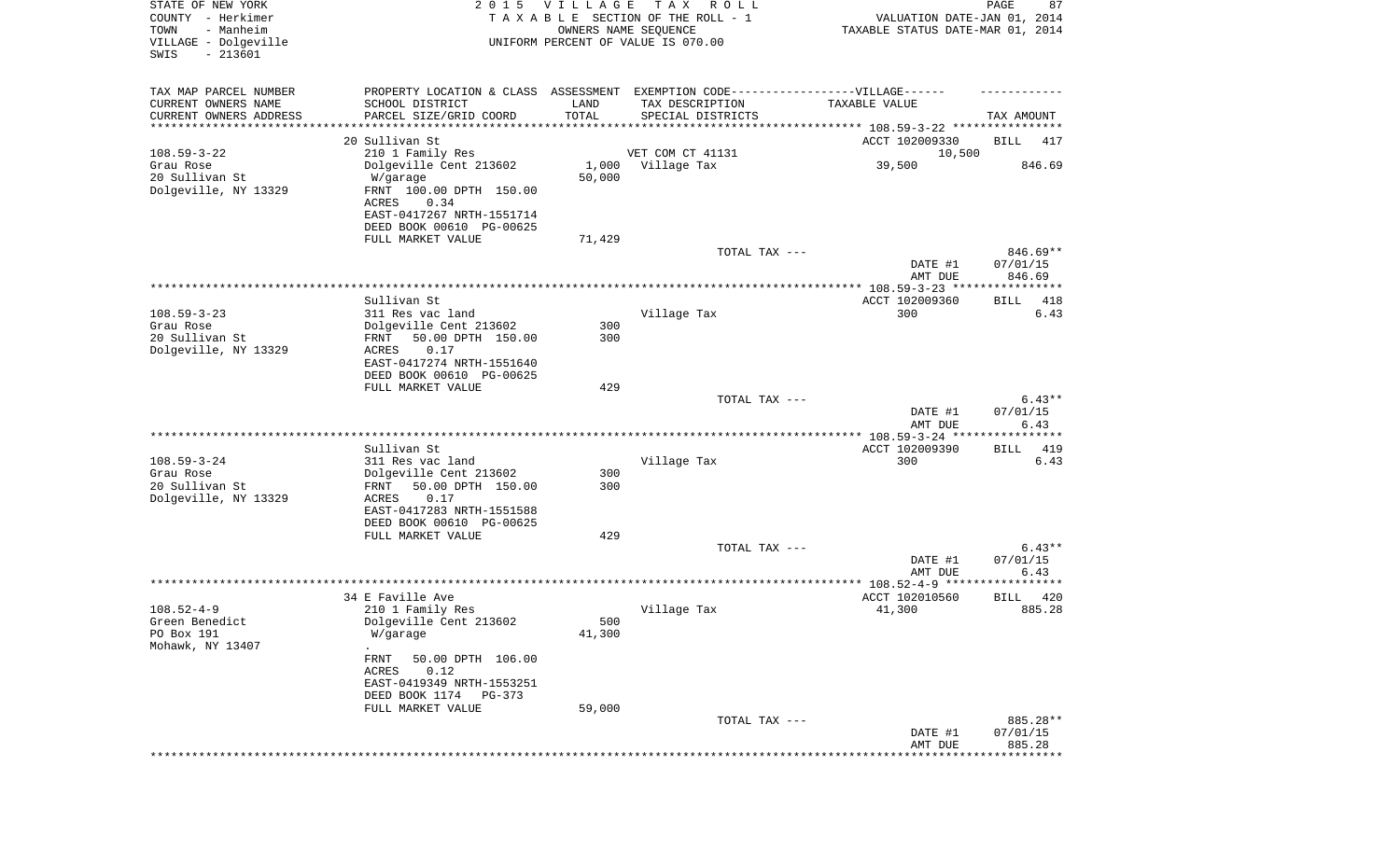| STATE OF NEW YORK<br>COUNTY - Herkimer<br>- Manheim<br>TOWN<br>VILLAGE - Dolgeville<br>SWIS<br>$-213601$ |                                                                                   | 2015 VILLAGE  | T A X<br>ROLL<br>TAXABLE SECTION OF THE ROLL - 1<br>OWNERS NAME SEQUENCE<br>UNIFORM PERCENT OF VALUE IS 070.00 | VALUATION DATE-JAN 01, 2014<br>TAXABLE STATUS DATE-MAR 01, 2014 | PAGE<br>88         |
|----------------------------------------------------------------------------------------------------------|-----------------------------------------------------------------------------------|---------------|----------------------------------------------------------------------------------------------------------------|-----------------------------------------------------------------|--------------------|
| TAX MAP PARCEL NUMBER                                                                                    | PROPERTY LOCATION & CLASS ASSESSMENT EXEMPTION CODE-----------------VILLAGE------ |               |                                                                                                                |                                                                 |                    |
| CURRENT OWNERS NAME<br>CURRENT OWNERS ADDRESS                                                            | SCHOOL DISTRICT<br>PARCEL SIZE/GRID COORD                                         | LAND<br>TOTAL | TAX DESCRIPTION<br>SPECIAL DISTRICTS                                                                           | TAXABLE VALUE                                                   | TAX AMOUNT         |
| ********************                                                                                     |                                                                                   |               | ********************************* 108.52-3-42 ****************                                                 |                                                                 |                    |
|                                                                                                          | 24 E Faville Ave                                                                  |               |                                                                                                                | ACCT 102030480                                                  | BILL<br>421        |
| $108.52 - 3 - 42$                                                                                        | 210 1 Family Res                                                                  |               | VET WAR CT 41121                                                                                               | 6,225                                                           |                    |
| Green Richard                                                                                            | Dolgeville Cent 213602                                                            | 500           | Village Tax                                                                                                    | 35,275                                                          | 756.13             |
| Green Edna                                                                                               | W/garage                                                                          | 41,500        |                                                                                                                |                                                                 |                    |
| 24 E Faville Ave<br>Dolgeville, NY 13329                                                                 | FRNT<br>50.00 DPTH 106.00<br>ACRES<br>0.12                                        |               |                                                                                                                |                                                                 |                    |
|                                                                                                          | EAST-0419125 NRTH-1553383                                                         |               |                                                                                                                |                                                                 |                    |
|                                                                                                          | DEED BOOK 00633 PG-00873                                                          |               |                                                                                                                |                                                                 |                    |
|                                                                                                          | FULL MARKET VALUE                                                                 | 59,286        |                                                                                                                |                                                                 |                    |
|                                                                                                          |                                                                                   |               | TOTAL TAX ---                                                                                                  |                                                                 | 756.13**           |
|                                                                                                          |                                                                                   |               |                                                                                                                | DATE #1                                                         | 07/01/15<br>756.13 |
|                                                                                                          |                                                                                   |               |                                                                                                                | AMT DUE                                                         |                    |
|                                                                                                          | 3 Cavalli St                                                                      |               |                                                                                                                | ACCT 102028560                                                  | BILL<br>422        |
| $108.36 - 3 - 23$                                                                                        | 210 1 Family Res                                                                  |               | VET COM CT 41131                                                                                               | 10,500                                                          |                    |
| Greif David                                                                                              | Dolgeville Cent 213602                                                            |               | 2,000 VET DIS CT 41141                                                                                         | 6,900                                                           |                    |
| Greif Tomiko<br>3 Cavalli St                                                                             | W/barn                                                                            |               | 46,000 Village Tax                                                                                             | 28,600                                                          | 613.05             |
| Dolgeville, NY 13329                                                                                     | FRNT 200.00 DPTH 100.00<br>ACRES<br>0.43                                          |               |                                                                                                                |                                                                 |                    |
|                                                                                                          | EAST-0419973 NRTH-1557411                                                         |               |                                                                                                                |                                                                 |                    |
|                                                                                                          | FULL MARKET VALUE                                                                 | 65,714        |                                                                                                                |                                                                 |                    |
|                                                                                                          |                                                                                   |               | TOTAL TAX ---                                                                                                  |                                                                 | 613.05**           |
|                                                                                                          |                                                                                   |               |                                                                                                                | DATE #1                                                         | 07/01/15           |
|                                                                                                          |                                                                                   |               |                                                                                                                | AMT DUE<br>************ 108.44-1-34 *****************           | 613.05             |
|                                                                                                          | 49 Elm St                                                                         |               |                                                                                                                | ACCT 102013080                                                  | 423<br>BILL        |
| $108.44 - 1 - 34$                                                                                        | 220 2 Family Res                                                                  |               | Village Tax                                                                                                    | 42,500                                                          | 911.00             |
| Gressler Charles                                                                                         | Dolgeville Cent 213602                                                            | 500           |                                                                                                                |                                                                 |                    |
| Gressler Marie                                                                                           | W/garage                                                                          | 42,500        |                                                                                                                |                                                                 |                    |
| 49 Elm St                                                                                                | FRNT<br>50.00 DPTH 120.00                                                         |               |                                                                                                                |                                                                 |                    |
| Dolgeville, NY 13329                                                                                     | ACRES<br>0.14<br>EAST-0418991 NRTH-1555961                                        |               |                                                                                                                |                                                                 |                    |
|                                                                                                          | DEED BOOK 708<br>PG-560                                                           |               |                                                                                                                |                                                                 |                    |
|                                                                                                          | FULL MARKET VALUE                                                                 | 60,714        |                                                                                                                |                                                                 |                    |
|                                                                                                          |                                                                                   |               | TOTAL TAX ---                                                                                                  |                                                                 | 911.00**           |
|                                                                                                          |                                                                                   |               |                                                                                                                | DATE #1                                                         | 07/01/15           |
|                                                                                                          |                                                                                   |               |                                                                                                                | AMT DUE<br>******************* 108.52-1-46 *****************    | 911.00             |
|                                                                                                          | 82 S Helmer Ave                                                                   |               |                                                                                                                | ACCT 102029160                                                  | BILL<br>424        |
| $108.52 - 1 - 46$                                                                                        | 210 1 Family Res                                                                  |               | Village Tax                                                                                                    | 53,600                                                          | 1,148.93           |
| Gressler Chris                                                                                           | Dolgeville Cent 213602                                                            | 1,000         |                                                                                                                |                                                                 |                    |
| Gressler Valerie                                                                                         | W/garage                                                                          | 53,600        |                                                                                                                |                                                                 |                    |
| 82 S Helmer Ave<br>Dolgeville, NY 13329                                                                  | FRNT 100.00 DPTH 120.00<br>$0.28$ BANK<br>135                                     |               |                                                                                                                |                                                                 |                    |
|                                                                                                          | ACRES<br>EAST-0417780 NRTH-1553833                                                |               |                                                                                                                |                                                                 |                    |
|                                                                                                          | DEED BOOK 768<br><b>PG-468</b>                                                    |               |                                                                                                                |                                                                 |                    |
|                                                                                                          | FULL MARKET VALUE                                                                 | 76,571        |                                                                                                                |                                                                 |                    |
|                                                                                                          |                                                                                   |               | TOTAL TAX ---                                                                                                  |                                                                 | 1,148.93**         |
|                                                                                                          |                                                                                   |               |                                                                                                                | DATE #1                                                         | 07/01/15           |
|                                                                                                          |                                                                                   |               |                                                                                                                | AMT DUE                                                         | 1,148.93           |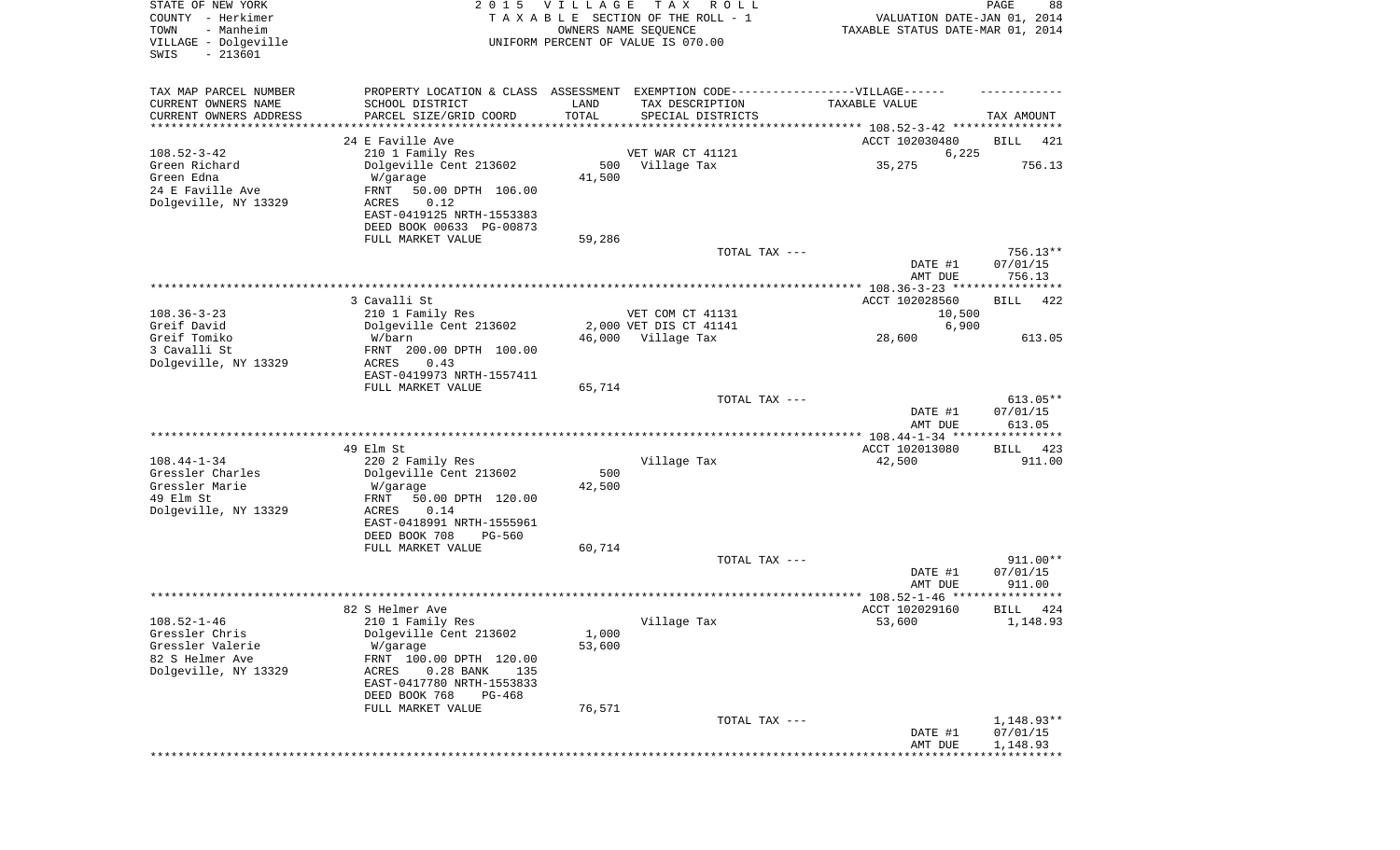| STATE OF NEW YORK<br>COUNTY - Herkimer<br>- Manheim<br>TOWN<br>VILLAGE - Dolgeville<br>$-213601$<br>SWIS | 2 0 1 5                                                                           | VILLAGE<br>OWNERS NAME SEQUENCE | T A X<br>R O L L<br>TAXABLE SECTION OF THE ROLL - 1<br>UNIFORM PERCENT OF VALUE IS 070.00 | VALUATION DATE-JAN 01, 2014<br>TAXABLE STATUS DATE-MAR 01, 2014 | PAGE<br>89           |
|----------------------------------------------------------------------------------------------------------|-----------------------------------------------------------------------------------|---------------------------------|-------------------------------------------------------------------------------------------|-----------------------------------------------------------------|----------------------|
| TAX MAP PARCEL NUMBER                                                                                    | PROPERTY LOCATION & CLASS ASSESSMENT EXEMPTION CODE-----------------VILLAGE------ |                                 |                                                                                           |                                                                 |                      |
| CURRENT OWNERS NAME                                                                                      | SCHOOL DISTRICT                                                                   | LAND                            | TAX DESCRIPTION                                                                           | TAXABLE VALUE                                                   |                      |
| CURRENT OWNERS ADDRESS<br>********************                                                           | PARCEL SIZE/GRID COORD                                                            | TOTAL<br>**********             | SPECIAL DISTRICTS                                                                         |                                                                 | TAX AMOUNT           |
|                                                                                                          | 27 Slawson St                                                                     |                                 |                                                                                           | ACCT 102030339                                                  | 425<br>BILL          |
| $108.44 - 2 - 4$                                                                                         | 210 1 Family Res                                                                  |                                 | Village Tax                                                                               | 35,000                                                          | 750.24               |
| Gressler Karin S                                                                                         | Dolgeville Cent 213602                                                            | 500                             |                                                                                           |                                                                 |                      |
| 27 Slawson St<br>Dolgeville, NY 13329                                                                    | W/garage<br>FRNT<br>50.00 DPTH 100.00                                             | 35,000                          |                                                                                           |                                                                 |                      |
|                                                                                                          | ACRES<br>0.11                                                                     |                                 |                                                                                           |                                                                 |                      |
|                                                                                                          | EAST-0418414 NRTH-1555149                                                         |                                 |                                                                                           |                                                                 |                      |
|                                                                                                          | DEED BOOK 1379<br>PG-250                                                          |                                 |                                                                                           |                                                                 |                      |
|                                                                                                          | FULL MARKET VALUE                                                                 | 50,000                          |                                                                                           |                                                                 | 750.24**             |
|                                                                                                          |                                                                                   |                                 | TOTAL TAX ---                                                                             | DATE #1                                                         | 07/01/15             |
|                                                                                                          |                                                                                   |                                 |                                                                                           | AMT DUE                                                         | 750.24               |
|                                                                                                          |                                                                                   |                                 |                                                                                           |                                                                 |                      |
| $108.44 - 1 - 17$                                                                                        | 36 Elm St                                                                         |                                 |                                                                                           | ACCT 102010080                                                  | 426<br>BILL          |
| Gressler Kenneth                                                                                         | 210 1 Family Res<br>Dolgeville Cent 213602                                        | 500                             | VET COM CT 41131<br>Village Tax                                                           | 10,500<br>37,400                                                | 801.68               |
| 36 Elm St                                                                                                | Garage & Barn                                                                     | 47,900                          |                                                                                           |                                                                 |                      |
| Dolgeville, NY 13329                                                                                     | FRNT<br>50.00 DPTH 220.00                                                         |                                 |                                                                                           |                                                                 |                      |
|                                                                                                          | ACRES<br>0.37                                                                     |                                 |                                                                                           |                                                                 |                      |
|                                                                                                          | EAST-0419209 NRTH-1556139<br>DEED BOOK 00571 PG-00899                             |                                 |                                                                                           |                                                                 |                      |
|                                                                                                          | FULL MARKET VALUE                                                                 | 68,429                          |                                                                                           |                                                                 |                      |
|                                                                                                          |                                                                                   |                                 | TOTAL TAX ---                                                                             |                                                                 | 801.68**             |
|                                                                                                          |                                                                                   |                                 |                                                                                           | DATE #1                                                         | 07/01/15             |
|                                                                                                          |                                                                                   |                                 |                                                                                           | AMT DUE                                                         | 801.68               |
|                                                                                                          | 9 E Spofford Ave                                                                  |                                 |                                                                                           | ACCT 102011280                                                  | 427<br>BILL          |
| $108.52 - 2 - 19$                                                                                        | 220 2 Family Res                                                                  |                                 | Village Tax                                                                               | 30,000                                                          | 643.06               |
| Gressler Kenneth                                                                                         | Dolgeville Cent 213602                                                            | 500                             |                                                                                           |                                                                 |                      |
| 36 Elm St<br>Dolgeville, NY 13329                                                                        | FRNT<br>50.00 DPTH 100.00<br>ACRES<br>0.11                                        | 30,000                          |                                                                                           |                                                                 |                      |
|                                                                                                          | EAST-0418530 NRTH-1553208                                                         |                                 |                                                                                           |                                                                 |                      |
|                                                                                                          | DEED BOOK 794<br>PG-271                                                           |                                 |                                                                                           |                                                                 |                      |
|                                                                                                          | FULL MARKET VALUE                                                                 | 42,857                          |                                                                                           |                                                                 |                      |
|                                                                                                          |                                                                                   |                                 | TOTAL TAX ---                                                                             | DATE #1                                                         | 643.06**<br>07/01/15 |
|                                                                                                          |                                                                                   |                                 |                                                                                           | AMT DUE                                                         | 643.06               |
|                                                                                                          |                                                                                   |                                 |                                                                                           |                                                                 | ****                 |
|                                                                                                          | 10 E Faville Ave                                                                  |                                 |                                                                                           | ACCT 102011160                                                  | 428<br>BILL          |
| $108.52 - 2 - 63$<br>Gressler Kenneth                                                                    | 220 2 Family Res<br>Dolgeville Cent 213602                                        | 600                             | Village Tax                                                                               | 35,000                                                          | 750.24               |
| 36 Elm St                                                                                                | 82.64 DPTH<br>FRNT<br>55.00                                                       | 35,000                          |                                                                                           |                                                                 |                      |
| Dolgeville, NY 13329                                                                                     | 0.10<br>ACRES                                                                     |                                 |                                                                                           |                                                                 |                      |
|                                                                                                          | EAST-0418859 NRTH-1553568                                                         |                                 |                                                                                           |                                                                 |                      |
|                                                                                                          | DEED BOOK 00658 PG-00653<br>FULL MARKET VALUE                                     | 50,000                          |                                                                                           |                                                                 |                      |
|                                                                                                          |                                                                                   |                                 | TOTAL TAX ---                                                                             |                                                                 | 750.24**             |
|                                                                                                          |                                                                                   |                                 |                                                                                           | DATE #1                                                         | 07/01/15             |
|                                                                                                          |                                                                                   |                                 |                                                                                           | AMT DUE                                                         | 750.24               |
|                                                                                                          |                                                                                   |                                 |                                                                                           |                                                                 | ***********          |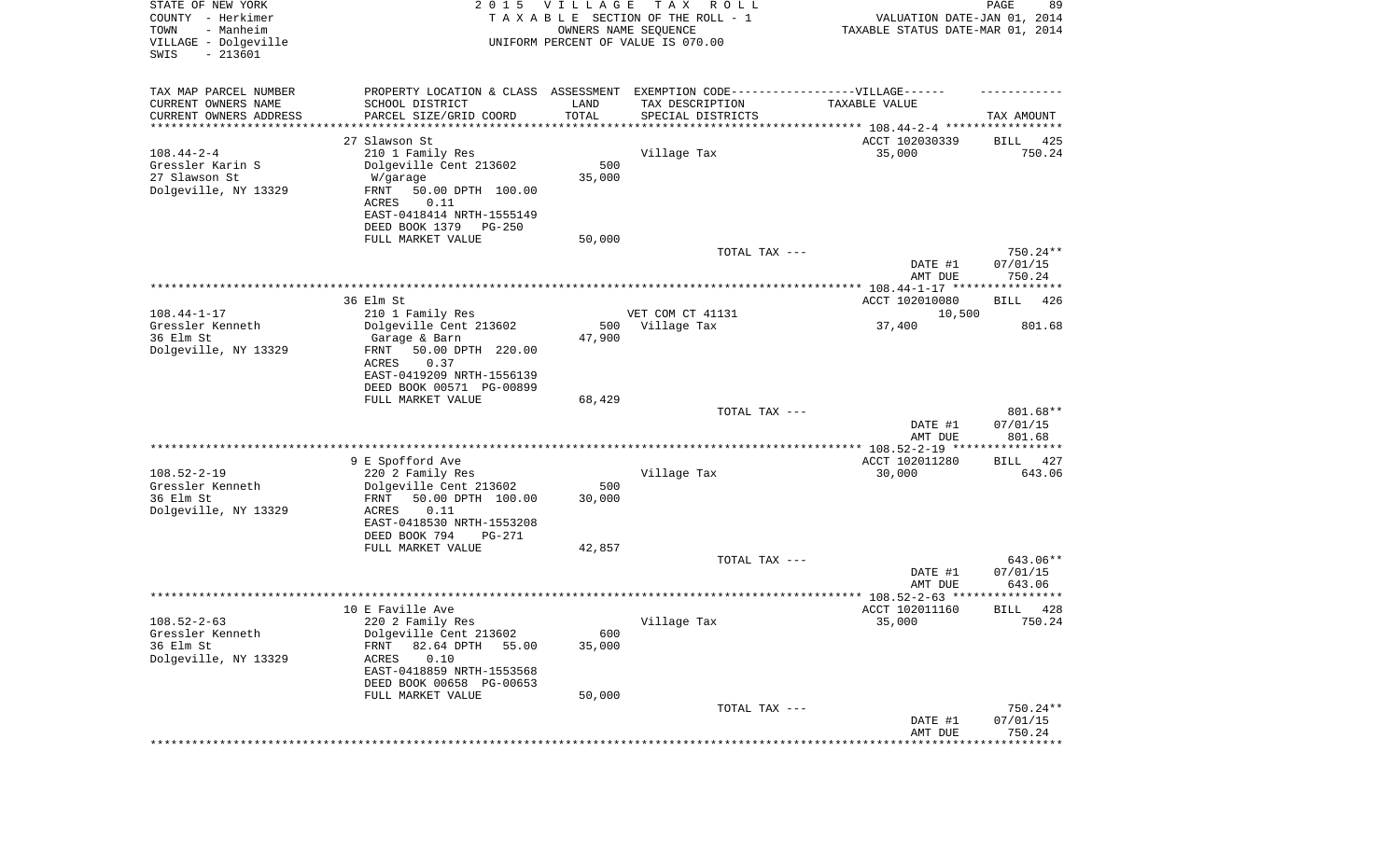| STATE OF NEW YORK<br>COUNTY - Herkimer<br>- Manheim<br>TOWN<br>VILLAGE - Dolgeville<br>SWIS<br>$-213601$ |                                                                                                                                | 2015 VILLAGE<br>OWNERS NAME SEQUENCE | T A X<br>R O L L<br>TAXABLE SECTION OF THE ROLL - 1<br>UNIFORM PERCENT OF VALUE IS 070.00 | VALUATION DATE-JAN 01, 2014<br>TAXABLE STATUS DATE-MAR 01, 2014 | PAGE<br>90                   |
|----------------------------------------------------------------------------------------------------------|--------------------------------------------------------------------------------------------------------------------------------|--------------------------------------|-------------------------------------------------------------------------------------------|-----------------------------------------------------------------|------------------------------|
| TAX MAP PARCEL NUMBER<br>CURRENT OWNERS NAME<br>CURRENT OWNERS ADDRESS                                   | PROPERTY LOCATION & CLASS ASSESSMENT EXEMPTION CODE-----------------VILLAGE------<br>SCHOOL DISTRICT<br>PARCEL SIZE/GRID COORD | LAND<br>TOTAL                        | TAX DESCRIPTION<br>SPECIAL DISTRICTS                                                      | TAXABLE VALUE                                                   | TAX AMOUNT                   |
| ********************                                                                                     |                                                                                                                                | **********                           | ********************************* 108.52-2-64 ****************                            |                                                                 |                              |
|                                                                                                          | 28 Howard St                                                                                                                   |                                      |                                                                                           | ACCT 102011130                                                  | BILL<br>429                  |
| $108.52 - 2 - 64$<br>Gressler Kenneth<br>36 Elm St                                                       | 311 Res vac land<br>Dolgeville Cent 213602<br>55.32 DPTH<br>FRNT<br>84.00                                                      | 600<br>600                           | Village Tax                                                                               | 600                                                             | 12.86                        |
| Dolgeville, NY 13329                                                                                     | 0.10<br>ACRES<br>EAST-0418825 NRTH-1553528<br>DEED BOOK 658<br>PG-653                                                          |                                      |                                                                                           |                                                                 |                              |
|                                                                                                          | FULL MARKET VALUE                                                                                                              | 857                                  |                                                                                           |                                                                 |                              |
|                                                                                                          |                                                                                                                                |                                      | TOTAL TAX ---                                                                             | DATE #1<br>AMT DUE                                              | 12.86**<br>07/01/15<br>12.86 |
|                                                                                                          |                                                                                                                                |                                      |                                                                                           |                                                                 |                              |
|                                                                                                          | 50 E Faville Ave                                                                                                               |                                      |                                                                                           | ACCT 102023130                                                  | 430<br>BILL                  |
| $108.52 - 6 - 31$                                                                                        | 210 1 Family Res                                                                                                               |                                      | Village Tax                                                                               | 39,200                                                          | 840.26                       |
| Gressler Ryan K                                                                                          | Dolgeville Cent 213602                                                                                                         | 500                                  | XC991 Water relevy                                                                        | 261.53 MT M                                                     | 261.53                       |
| 50 E Faville Ave                                                                                         | 50.00 DPTH 100.00<br>FRNT                                                                                                      | 39,200                               |                                                                                           |                                                                 |                              |
| Dolgeville, NY 13329                                                                                     | 0.11<br>ACRES<br>EAST-0419746 NRTH-1553019                                                                                     |                                      |                                                                                           |                                                                 |                              |
|                                                                                                          | DEED BOOK 1188<br>PG-194                                                                                                       |                                      |                                                                                           |                                                                 |                              |
|                                                                                                          | FULL MARKET VALUE                                                                                                              | 56,000                               |                                                                                           |                                                                 |                              |
|                                                                                                          |                                                                                                                                |                                      | TOTAL TAX ---                                                                             |                                                                 | 1,101.79**                   |
|                                                                                                          |                                                                                                                                |                                      |                                                                                           | DATE #1                                                         | 07/01/15                     |
|                                                                                                          |                                                                                                                                |                                      |                                                                                           | AMT DUE                                                         | 1,101.79                     |
|                                                                                                          | 4 Millers Grove Rd                                                                                                             |                                      |                                                                                           | ACCT 102018305                                                  | BILL<br>431                  |
| $108.27 - 1 - 6.1$                                                                                       | 210 1 Family Res                                                                                                               |                                      | Village Tax                                                                               | 60,000                                                          | 1,286.12                     |
| Griffin Robert                                                                                           | Dolgeville Cent 213602                                                                                                         | 1,200                                |                                                                                           |                                                                 |                              |
| Griffin Barbara                                                                                          | W/garage Det.                                                                                                                  | 60,000                               |                                                                                           |                                                                 |                              |
| 4 Millers Grove Rd                                                                                       | FRNT 110.00 DPTH 230.00                                                                                                        |                                      |                                                                                           |                                                                 |                              |
| Dolgeville, NY 13329                                                                                     | ACRES<br>0.58                                                                                                                  |                                      |                                                                                           |                                                                 |                              |
|                                                                                                          | EAST-0416788 NRTH-1558912                                                                                                      |                                      |                                                                                           |                                                                 |                              |
|                                                                                                          | DEED BOOK 808<br>PG-199                                                                                                        |                                      |                                                                                           |                                                                 |                              |
|                                                                                                          | FULL MARKET VALUE                                                                                                              | 85,714                               | TOTAL TAX ---                                                                             |                                                                 | $1,286.12**$                 |
|                                                                                                          |                                                                                                                                |                                      |                                                                                           | DATE #1                                                         | 07/01/15                     |
|                                                                                                          |                                                                                                                                |                                      |                                                                                           | AMT DUE                                                         | 1,286.12                     |
|                                                                                                          |                                                                                                                                |                                      |                                                                                           |                                                                 |                              |
|                                                                                                          | 23 Spofford Sq                                                                                                                 |                                      |                                                                                           | ACCT 102010230                                                  | 432<br>BILL                  |
| $108.52 - 3 - 48$                                                                                        | 210 1 Family Res                                                                                                               |                                      | VET COM CT 41131                                                                          | 10,500                                                          |                              |
| Grimmer John A<br>Grimmer Barbara c                                                                      | Dolgeville Cent 213602                                                                                                         | 51,900                               | 500 Village Tax                                                                           | 41,400                                                          | 887.42                       |
| 23 Spofford Sq                                                                                           | W/garage<br>50.00 DPTH 135.00<br>FRNT                                                                                          |                                      |                                                                                           |                                                                 |                              |
| Dolgeville, NY 13329                                                                                     | 0.22<br>ACRES                                                                                                                  |                                      |                                                                                           |                                                                 |                              |
|                                                                                                          | EAST-0418913 NRTH-1553157                                                                                                      |                                      |                                                                                           |                                                                 |                              |
|                                                                                                          | DEED BOOK 1428<br>PG-155                                                                                                       |                                      |                                                                                           |                                                                 |                              |
|                                                                                                          | FULL MARKET VALUE                                                                                                              | 74,143                               |                                                                                           |                                                                 |                              |
|                                                                                                          |                                                                                                                                |                                      | TOTAL TAX ---                                                                             |                                                                 | 887.42**                     |
|                                                                                                          |                                                                                                                                |                                      |                                                                                           | DATE #1                                                         | 07/01/15                     |
|                                                                                                          |                                                                                                                                |                                      |                                                                                           | AMT DUE                                                         | 887.42<br>***********        |
|                                                                                                          |                                                                                                                                |                                      |                                                                                           |                                                                 |                              |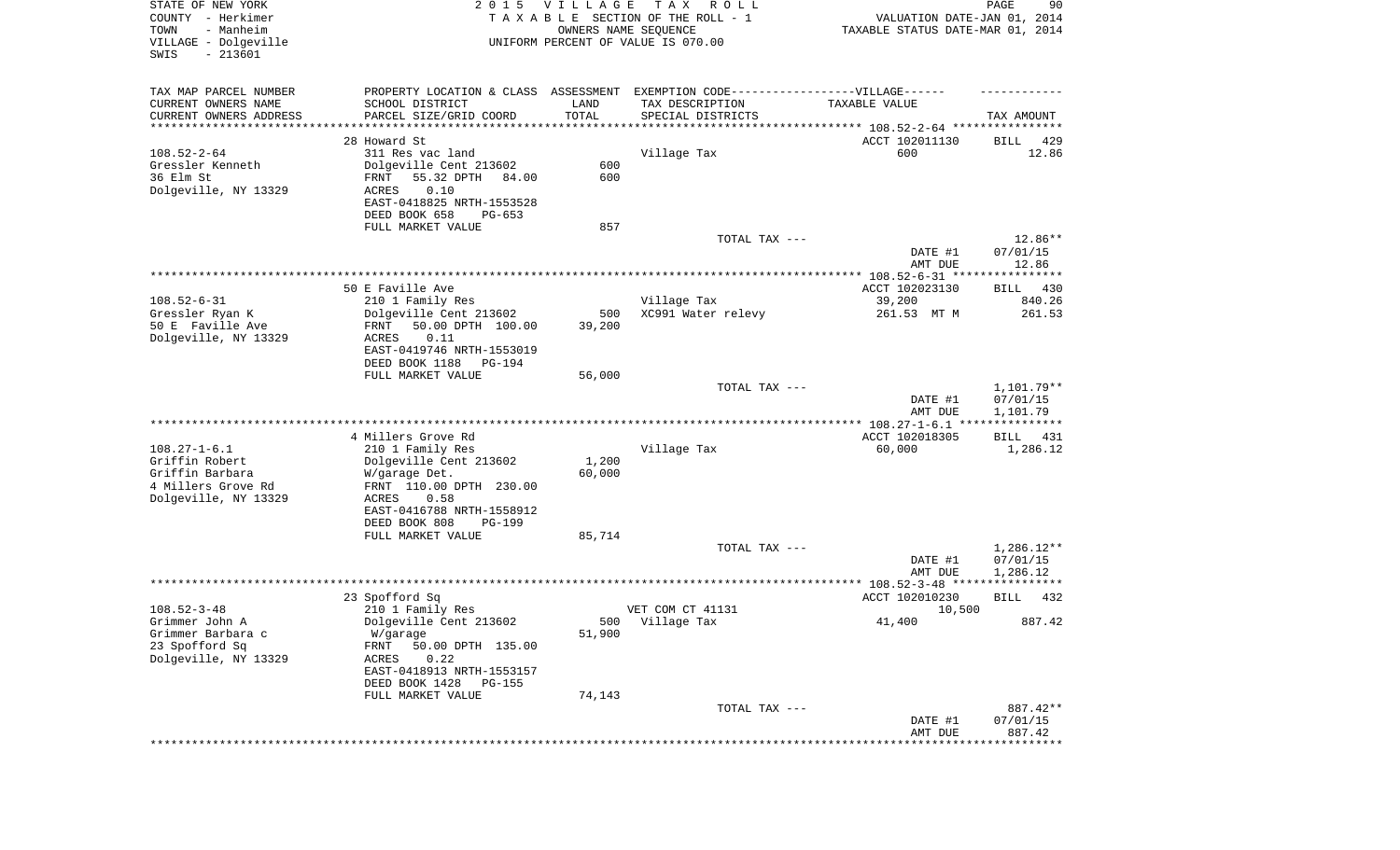| STATE OF NEW YORK<br>COUNTY - Herkimer<br>- Manheim<br>TOWN<br>VILLAGE - Dolgeville<br>$-213601$<br>SWIS | 2 0 1 5                                                     | VILLAGE | T A X<br>R O L L<br>TAXABLE SECTION OF THE ROLL - 1<br>OWNERS NAME SEQUENCE<br>UNIFORM PERCENT OF VALUE IS 070.00 | VALUATION DATE-JAN 01, 2014<br>TAXABLE STATUS DATE-MAR 01, 2014   | PAGE<br>91             |
|----------------------------------------------------------------------------------------------------------|-------------------------------------------------------------|---------|-------------------------------------------------------------------------------------------------------------------|-------------------------------------------------------------------|------------------------|
| TAX MAP PARCEL NUMBER                                                                                    |                                                             |         | PROPERTY LOCATION & CLASS ASSESSMENT EXEMPTION CODE-----------------VILLAGE------                                 |                                                                   |                        |
| CURRENT OWNERS NAME                                                                                      | SCHOOL DISTRICT                                             | LAND    | TAX DESCRIPTION                                                                                                   | TAXABLE VALUE                                                     |                        |
| CURRENT OWNERS ADDRESS<br>********************                                                           | PARCEL SIZE/GRID COORD                                      | TOTAL   | SPECIAL DISTRICTS                                                                                                 | ************************************ 108.52-5-88 **************** | TAX AMOUNT             |
|                                                                                                          | 16 Van Buren St                                             |         |                                                                                                                   | ACCT 102010260                                                    | BILL<br>433            |
| $108.52 - 5 - 88$                                                                                        | 210 1 Family Res                                            |         | VET WAR CT 41121                                                                                                  | 5,295                                                             |                        |
| Grose Florence                                                                                           | Dolgeville Cent 213602                                      | 800     | Village Tax                                                                                                       | 30,005                                                            | 643.17                 |
| 16 Van Buren St                                                                                          | W/garage                                                    | 35,300  |                                                                                                                   |                                                                   |                        |
| Dolgeville, NY 13329                                                                                     | FRNT<br>75.00 DPTH 111.00                                   |         |                                                                                                                   |                                                                   |                        |
|                                                                                                          | ACRES<br>0.19                                               |         |                                                                                                                   |                                                                   |                        |
|                                                                                                          | EAST-0419802 NRTH-1554594<br>DEED BOOK 681<br><b>PG-801</b> |         |                                                                                                                   |                                                                   |                        |
|                                                                                                          | FULL MARKET VALUE                                           | 50,429  |                                                                                                                   |                                                                   |                        |
|                                                                                                          |                                                             |         | TOTAL TAX ---                                                                                                     |                                                                   | 643.17**               |
|                                                                                                          |                                                             |         |                                                                                                                   | DATE #1                                                           | 07/01/15               |
|                                                                                                          |                                                             |         |                                                                                                                   | AMT DUE                                                           | 643.17                 |
|                                                                                                          |                                                             |         |                                                                                                                   |                                                                   |                        |
| $108.27 - 1 - 5$                                                                                         | Millers Grove Rd                                            |         |                                                                                                                   | ACCT 102001111                                                    | BILL 434<br>291.52     |
| Guinup Ray M                                                                                             | 270 Mfg housing<br>Dolgeville Cent 213602                   | 7,600   | Village Tax                                                                                                       | 13,600                                                            |                        |
| Guinup Mildred A                                                                                         | FRNT 365.00 DPTH 700.00                                     | 13,600  |                                                                                                                   |                                                                   |                        |
| RD2 Box 97                                                                                               | ACRES<br>7.20                                               |         |                                                                                                                   |                                                                   |                        |
| Little Falls, NY 13365                                                                                   | EAST-0416805 NRTH-1560510                                   |         |                                                                                                                   |                                                                   |                        |
|                                                                                                          | DEED BOOK 789<br>PG-242                                     |         |                                                                                                                   |                                                                   |                        |
|                                                                                                          | FULL MARKET VALUE                                           | 19,429  | TOTAL TAX ---                                                                                                     |                                                                   |                        |
|                                                                                                          |                                                             |         |                                                                                                                   | DATE #1                                                           | 291.52**<br>07/01/15   |
|                                                                                                          |                                                             |         |                                                                                                                   | AMT DUE                                                           | 291.52                 |
|                                                                                                          |                                                             |         |                                                                                                                   | *********** 108.52-5-4 *****                                      | *********              |
|                                                                                                          | 17 Brockett St                                              |         |                                                                                                                   | ACCT 102014580                                                    | 435<br>BILL            |
| $108.52 - 5 - 4$                                                                                         | 210 1 Family Res                                            |         | Village Tax                                                                                                       | 36,000                                                            | 771.67                 |
| Gushue Chris                                                                                             | Dolgeville Cent 213602                                      | 800     |                                                                                                                   |                                                                   |                        |
| Gushue Rebecca<br>17 Brockett St                                                                         | FRNT<br>84.40 DPTH<br>82.00<br>ACRES<br>$0.16$ BANK<br>231  | 36,000  |                                                                                                                   |                                                                   |                        |
| Dolgeville, NY 13329                                                                                     | EAST-0420124 NRTH-1553298                                   |         |                                                                                                                   |                                                                   |                        |
|                                                                                                          | DEED BOOK 824<br><b>PG-91</b>                               |         |                                                                                                                   |                                                                   |                        |
|                                                                                                          | FULL MARKET VALUE                                           | 51,429  |                                                                                                                   |                                                                   |                        |
|                                                                                                          |                                                             |         | TOTAL TAX ---                                                                                                     |                                                                   | $771.67**$             |
|                                                                                                          |                                                             |         |                                                                                                                   | DATE #1                                                           | 07/01/15               |
|                                                                                                          |                                                             |         |                                                                                                                   | AMT DUE                                                           | 771.67<br>************ |
|                                                                                                          | Brockett St                                                 |         |                                                                                                                   | ACCT 102014610                                                    | 436<br>BILL            |
| $108.52 - 5 - 5$                                                                                         | 311 Res vac land                                            |         | Village Tax                                                                                                       | 300                                                               | 6.43                   |
| Gushue Chris                                                                                             | Dolgeville Cent 213602                                      | 300     |                                                                                                                   |                                                                   |                        |
| Gushue Rebecca                                                                                           | 60.00 DPTH 93.00<br>FRNT                                    | 300     |                                                                                                                   |                                                                   |                        |
| 17 Brockett St                                                                                           | 231<br>BANK                                                 |         |                                                                                                                   |                                                                   |                        |
| Dolgeville, NY 13329                                                                                     | EAST-0420177 NRTH-1553216                                   |         |                                                                                                                   |                                                                   |                        |
|                                                                                                          | DEED BOOK 824<br><b>PG-91</b><br>FULL MARKET VALUE          | 429     |                                                                                                                   |                                                                   |                        |
|                                                                                                          |                                                             |         | TOTAL TAX ---                                                                                                     |                                                                   | $6.43**$               |
|                                                                                                          |                                                             |         |                                                                                                                   | DATE #1                                                           | 07/01/15               |
|                                                                                                          |                                                             |         |                                                                                                                   | AMT DUE                                                           | 6.43                   |
|                                                                                                          |                                                             |         |                                                                                                                   |                                                                   |                        |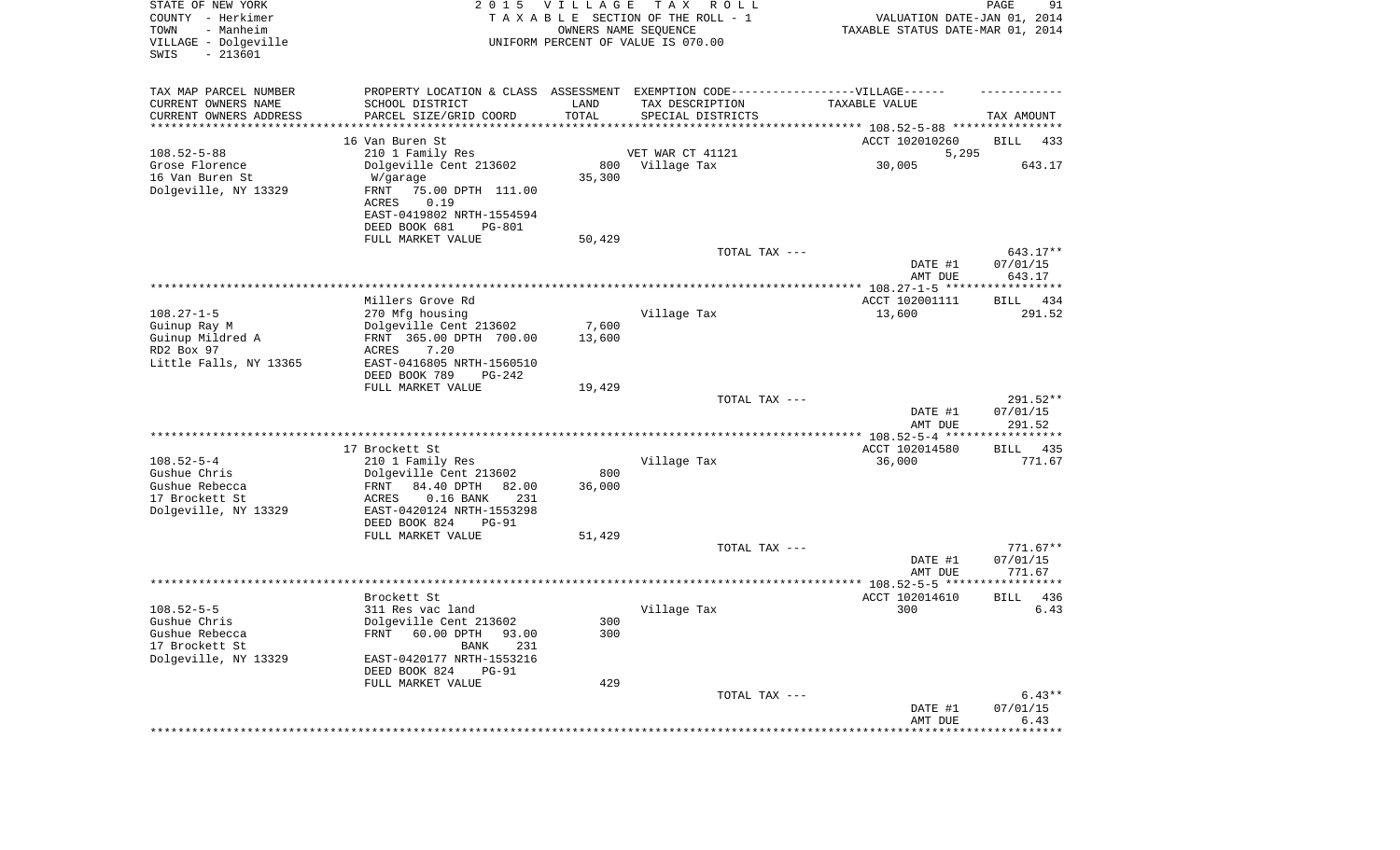| STATE OF NEW YORK<br>COUNTY - Herkimer<br>- Manheim<br>TOWN<br>VILLAGE - Dolgeville<br>SWIS<br>$-213601$ | 2 0 1 5                                               | <b>VILLAGE</b><br>OWNERS NAME SEQUENCE | T A X<br>R O L L<br>TAXABLE SECTION OF THE ROLL - 1<br>UNIFORM PERCENT OF VALUE IS 070.00 | VALUATION DATE-JAN 01, 2014<br>TAXABLE STATUS DATE-MAR 01, 2014 | PAGE<br>92           |
|----------------------------------------------------------------------------------------------------------|-------------------------------------------------------|----------------------------------------|-------------------------------------------------------------------------------------------|-----------------------------------------------------------------|----------------------|
| TAX MAP PARCEL NUMBER                                                                                    | PROPERTY LOCATION & CLASS ASSESSMENT                  |                                        | EXEMPTION CODE-----------------VILLAGE------                                              |                                                                 |                      |
| CURRENT OWNERS NAME                                                                                      | SCHOOL DISTRICT                                       | LAND                                   | TAX DESCRIPTION                                                                           | TAXABLE VALUE                                                   |                      |
| CURRENT OWNERS ADDRESS<br>********************                                                           | PARCEL SIZE/GRID COORD                                | TOTAL<br>*********                     | SPECIAL DISTRICTS                                                                         | ***************************** 108.36-1-57 ****************      | TAX AMOUNT           |
|                                                                                                          | 49 W State St                                         |                                        |                                                                                           | ACCT 102027450                                                  | BILL<br>437          |
| $108.36 - 1 - 57$                                                                                        | 210 1 Family Res                                      |                                        | Village Tax                                                                               | 55,000                                                          | 1,178.94             |
| Guy Duane A                                                                                              | Dolgeville Cent 213602                                | 500                                    |                                                                                           |                                                                 |                      |
| Guy Vanessa R                                                                                            | W/garage                                              | 55,000                                 |                                                                                           |                                                                 |                      |
| 49 W State St                                                                                            | FRNT<br>46.00 DPTH 166.20                             |                                        |                                                                                           |                                                                 |                      |
| Dolgeville, NY 13329                                                                                     | ACRES<br>0.18                                         |                                        |                                                                                           |                                                                 |                      |
|                                                                                                          | EAST-0418805 NRTH-1556941<br>DEED BOOK 1328<br>PG-628 |                                        |                                                                                           |                                                                 |                      |
|                                                                                                          | FULL MARKET VALUE                                     | 78,571                                 |                                                                                           |                                                                 |                      |
|                                                                                                          |                                                       |                                        | TOTAL TAX ---                                                                             |                                                                 | 1,178.94**           |
|                                                                                                          |                                                       |                                        |                                                                                           | DATE #1<br>AMT DUE                                              | 07/01/15<br>1,178.94 |
|                                                                                                          |                                                       |                                        |                                                                                           |                                                                 |                      |
| $108.44 - 1 - 46$                                                                                        | 24 S Helmer Ave<br>210 1 Family Res                   |                                        | Village Tax                                                                               | ACCT 102026970<br>29,900                                        | BILL 438<br>640.92   |
| Guy John A                                                                                               | Dolgeville Cent 213602                                | 1,000                                  |                                                                                           |                                                                 |                      |
| 24 S Helmer Ave                                                                                          | FRNT 166.55 DPTH 262.00                               | 29,900                                 |                                                                                           |                                                                 |                      |
| Dolgeville, NY 13329                                                                                     | <b>ACRES</b><br>0.32 BANK<br>135                      |                                        |                                                                                           |                                                                 |                      |
|                                                                                                          | EAST-0419006 NRTH-1555350                             |                                        |                                                                                           |                                                                 |                      |
|                                                                                                          | DEED BOOK 800<br>PG-374                               |                                        |                                                                                           |                                                                 |                      |
|                                                                                                          | FULL MARKET VALUE                                     | 42,714                                 | TOTAL TAX ---                                                                             |                                                                 | 640.92**             |
|                                                                                                          |                                                       |                                        |                                                                                           | DATE #1                                                         | 07/01/15             |
|                                                                                                          |                                                       |                                        |                                                                                           | AMT DUE                                                         | 640.92               |
|                                                                                                          |                                                       |                                        |                                                                                           | ************** 108.52-4-4 ******************                    |                      |
|                                                                                                          | 27 Rundell St                                         |                                        |                                                                                           | ACCT 102022440                                                  | BILL<br>439          |
| $108.52 - 4 - 4$                                                                                         | 210 1 Family Res                                      |                                        | Village Tax                                                                               | 105,000                                                         | 2,250.71             |
| Haas Douglas<br>Haas Linda                                                                               | Dolgeville Cent 213602<br>FRNT 100.00 DPTH 150.00     | 1,000<br>105,000                       |                                                                                           |                                                                 |                      |
| 27 Rundell St                                                                                            | ACRES<br>0.46                                         |                                        |                                                                                           |                                                                 |                      |
| Dolgeville, NY 13329                                                                                     | EAST-0419219 NRTH-1553082                             |                                        |                                                                                           |                                                                 |                      |
|                                                                                                          | DEED BOOK 797<br>PG-82                                |                                        |                                                                                           |                                                                 |                      |
|                                                                                                          | FULL MARKET VALUE                                     | 150,000                                |                                                                                           |                                                                 |                      |
|                                                                                                          |                                                       |                                        | TOTAL TAX ---                                                                             |                                                                 | $2,250.71**$         |
|                                                                                                          |                                                       |                                        |                                                                                           | DATE #1<br>AMT DUE                                              | 07/01/15<br>2,250.71 |
|                                                                                                          |                                                       |                                        |                                                                                           |                                                                 | ***********          |
|                                                                                                          | Ransom St                                             |                                        |                                                                                           | ACCT 102016590                                                  | 440<br><b>BILL</b>   |
| $108.52 - 4 - 32$                                                                                        | 311 Res vac land                                      |                                        | Village Tax                                                                               | 300                                                             | 6.43                 |
| Haas Douglas                                                                                             | Dolgeville Cent 213602                                | 300                                    |                                                                                           |                                                                 |                      |
| Haas Linda                                                                                               | FRNT 50.00 DPTH 150.00                                | 300                                    |                                                                                           |                                                                 |                      |
| 27 Rundell St                                                                                            | 0.17<br>ACRES                                         |                                        |                                                                                           |                                                                 |                      |
| Dolgeville, NY 13329                                                                                     | EAST-0419372 NRTH-1553090<br>DEED BOOK 799<br>PG-341  |                                        |                                                                                           |                                                                 |                      |
|                                                                                                          | FULL MARKET VALUE                                     | 429                                    |                                                                                           |                                                                 |                      |
|                                                                                                          |                                                       |                                        | TOTAL TAX ---                                                                             |                                                                 | $6.43**$             |
|                                                                                                          |                                                       |                                        |                                                                                           | DATE #1                                                         | 07/01/15             |
|                                                                                                          |                                                       |                                        |                                                                                           | AMT DUE                                                         | 6.43                 |
|                                                                                                          |                                                       |                                        |                                                                                           |                                                                 | **************       |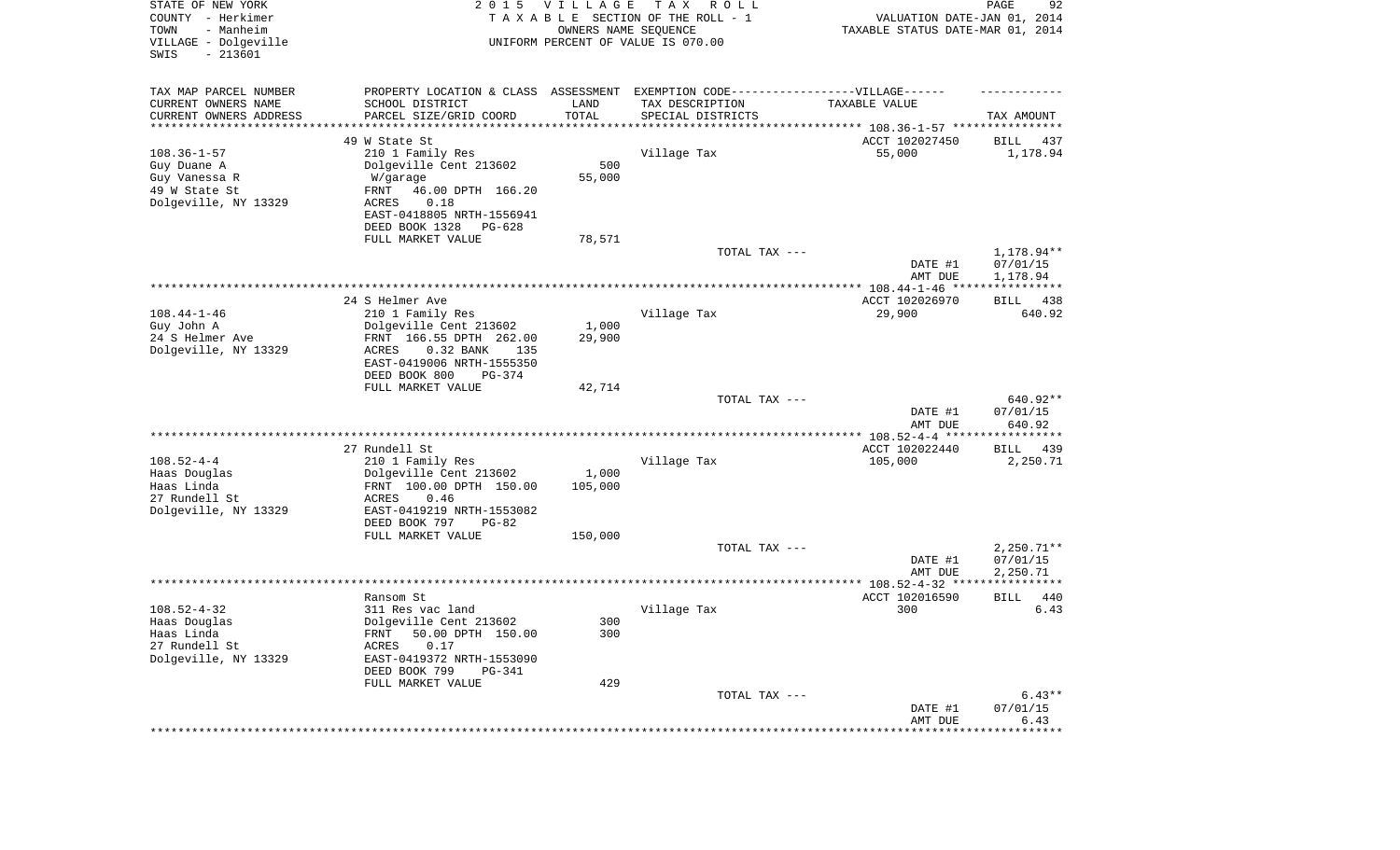| STATE OF NEW YORK      | 2 0 1 5                                                                          | VILLAGE | T A X<br>R O L L                   |                                  | 93<br>PAGE         |
|------------------------|----------------------------------------------------------------------------------|---------|------------------------------------|----------------------------------|--------------------|
| COUNTY - Herkimer      |                                                                                  |         | TAXABLE SECTION OF THE ROLL - 1    | VALUATION DATE-JAN 01, 2014      |                    |
| TOWN<br>- Manheim      |                                                                                  |         | OWNERS NAME SEQUENCE               | TAXABLE STATUS DATE-MAR 01, 2014 |                    |
| VILLAGE - Dolgeville   |                                                                                  |         | UNIFORM PERCENT OF VALUE IS 070.00 |                                  |                    |
| $-213601$<br>SWIS      |                                                                                  |         |                                    |                                  |                    |
|                        |                                                                                  |         |                                    |                                  |                    |
| TAX MAP PARCEL NUMBER  | PROPERTY LOCATION & CLASS ASSESSMENT EXEMPTION CODE----------------VILLAGE------ |         |                                    |                                  |                    |
| CURRENT OWNERS NAME    | SCHOOL DISTRICT                                                                  | LAND    | TAX DESCRIPTION                    | TAXABLE VALUE                    |                    |
| CURRENT OWNERS ADDRESS | PARCEL SIZE/GRID COORD                                                           | TOTAL   | SPECIAL DISTRICTS                  |                                  | TAX AMOUNT         |
| *********************  |                                                                                  |         |                                    |                                  |                    |
|                        | Ransom St                                                                        |         |                                    | ACCT 102022500                   |                    |
|                        |                                                                                  |         |                                    |                                  | BILL<br>441        |
| $108.52 - 4 - 33$      | 311 Res vac land                                                                 |         | Village Tax                        | 300                              | 6.43               |
| Haas Douglas           | Dolgeville Cent 213602                                                           | 300     |                                    |                                  |                    |
| Haas Linda             | 50.00 DPTH 150.00<br>FRNT                                                        | 300     |                                    |                                  |                    |
| 27 Rundell St          | 0.17<br>ACRES                                                                    |         |                                    |                                  |                    |
| Dolgeville, NY 13329   | EAST-0419347 NRTH-1553046                                                        |         |                                    |                                  |                    |
|                        | DEED BOOK 799<br>PG-341                                                          |         |                                    |                                  |                    |
|                        | FULL MARKET VALUE                                                                | 429     |                                    |                                  |                    |
|                        |                                                                                  |         | TOTAL TAX ---                      |                                  | $6.43**$           |
|                        |                                                                                  |         |                                    | DATE #1                          | 07/01/15           |
|                        |                                                                                  |         |                                    | AMT DUE                          | 6.43               |
|                        |                                                                                  |         |                                    |                                  | ***********        |
|                        | 30 S Main St                                                                     |         |                                    | ACCT 102009660                   | BILL<br>442        |
| $108.44 - 3 - 70$      | 484 1 use sm bld                                                                 |         | Village Tax                        | 45,000                           | 964.59             |
| Haas Douglas L         | Dolgeville Cent 213602                                                           | 1,700   |                                    |                                  |                    |
| Haas Linda M           | 70.00 DPTH 200.00<br>FRNT                                                        | 45,000  |                                    |                                  |                    |
| 30 South Main St       | 0.32<br>ACRES                                                                    |         |                                    |                                  |                    |
| Dolgeville, NY 13329   | EAST-0419494 NRTH-1555090                                                        |         |                                    |                                  |                    |
|                        | DEED BOOK 888<br>PG-499                                                          |         |                                    |                                  |                    |
|                        | FULL MARKET VALUE                                                                | 64,286  |                                    |                                  |                    |
|                        |                                                                                  |         | TOTAL TAX ---                      |                                  | $964.59**$         |
|                        |                                                                                  |         |                                    | DATE #1                          | 07/01/15           |
|                        |                                                                                  |         |                                    |                                  |                    |
|                        |                                                                                  |         |                                    | AMT DUE                          | 964.59             |
|                        |                                                                                  |         |                                    |                                  |                    |
|                        | 25 S Helmer Ave                                                                  |         |                                    | ACCT 102021690                   | BILL<br>443        |
| $108.44 - 3 - 81$      | 210 1 Family Res                                                                 |         | Village Tax                        | 51,800                           | 1,110.35           |
| Hall Lloyd Don         | Dolgeville Cent 213602                                                           | 600     |                                    |                                  |                    |
| 25 So Helmer Ave       | W/garage                                                                         | 51,800  |                                    |                                  |                    |
| Dolgeville, NY 13329   | 60.00 DPTH 114.00<br>FRNT                                                        |         |                                    |                                  |                    |
|                        | 0.15<br>ACRES                                                                    |         |                                    |                                  |                    |
|                        | EAST-0418928 NRTH-1554984                                                        |         |                                    |                                  |                    |
|                        | DEED BOOK 837<br>PG-645                                                          |         |                                    |                                  |                    |
|                        | FULL MARKET VALUE                                                                | 74,000  |                                    |                                  |                    |
|                        |                                                                                  |         | TOTAL TAX ---                      |                                  | $1,110.35**$       |
|                        |                                                                                  |         |                                    | DATE #1                          | 07/01/15           |
|                        |                                                                                  |         |                                    | AMT DUE                          | 1,110.35           |
|                        |                                                                                  |         |                                    | ****** 108.52-3-6 ****           |                    |
|                        | 22 E Spofford Ave                                                                |         |                                    | ACCT 102026700                   | BILL<br>444        |
| $108.52 - 3 - 6$       | 210 1 Family Res                                                                 |         | Village Tax                        | 27,400                           | 587.33             |
| Hall Robert M          | Dolgeville Cent 213602                                                           | 700     |                                    |                                  |                    |
| Hall Michele R         | W/garage                                                                         | 27,400  |                                    |                                  |                    |
| 22 E Spofford Ave      | FRNT 140.00 DPTH 200.00                                                          |         |                                    |                                  |                    |
| Dolgeville, NY 13329   | 0.32 BANK<br>ACRES<br>800                                                        |         |                                    |                                  |                    |
|                        | EAST-0418626 NRTH-1552905                                                        |         |                                    |                                  |                    |
|                        | DEED BOOK 916<br>PG-455                                                          |         |                                    |                                  |                    |
|                        |                                                                                  |         |                                    |                                  |                    |
|                        | FULL MARKET VALUE                                                                | 39,143  |                                    |                                  |                    |
|                        |                                                                                  |         |                                    |                                  |                    |
|                        |                                                                                  |         | TOTAL TAX ---                      |                                  | 587.33**           |
|                        |                                                                                  |         |                                    | DATE #1<br>AMT DUE               | 07/01/15<br>587.33 |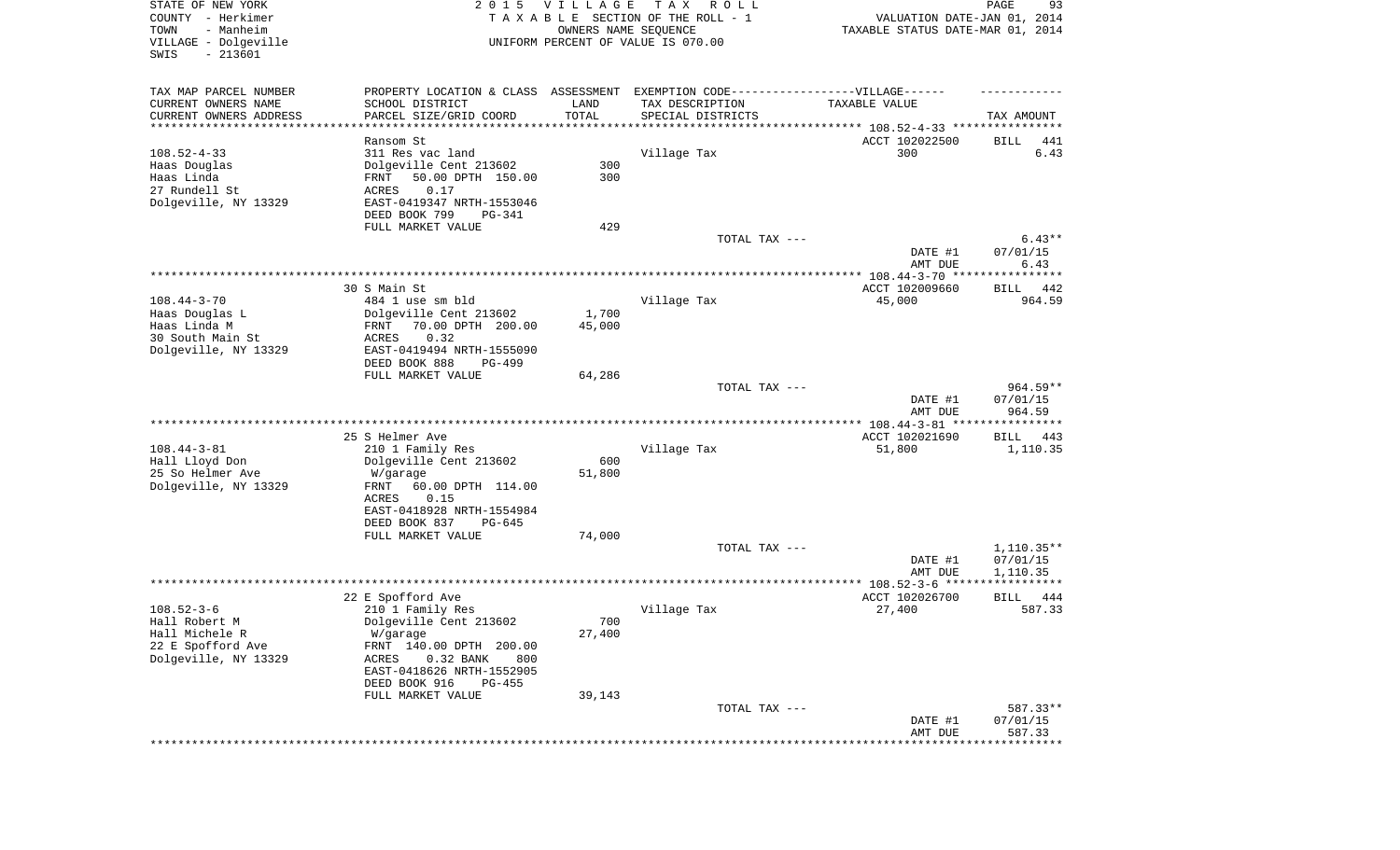| STATE OF NEW YORK<br>COUNTY - Herkimer<br>TOWN<br>- Manheim<br>VILLAGE - Dolgeville<br>SWIS<br>$-213601$ | 2 0 1 5                                                                                                                           | <b>VILLAGE</b><br>OWNERS NAME SEQUENCE | T A X<br>R O L L<br>TAXABLE SECTION OF THE ROLL - 1<br>UNIFORM PERCENT OF VALUE IS 070.00 | VALUATION DATE-JAN 01, 2014<br>TAXABLE STATUS DATE-MAR 01, 2014 | 94<br>PAGE                       |
|----------------------------------------------------------------------------------------------------------|-----------------------------------------------------------------------------------------------------------------------------------|----------------------------------------|-------------------------------------------------------------------------------------------|-----------------------------------------------------------------|----------------------------------|
| TAX MAP PARCEL NUMBER                                                                                    | PROPERTY LOCATION & CLASS ASSESSMENT EXEMPTION CODE----------------VILLAGE------                                                  |                                        |                                                                                           |                                                                 |                                  |
| CURRENT OWNERS NAME<br>CURRENT OWNERS ADDRESS                                                            | SCHOOL DISTRICT<br>PARCEL SIZE/GRID COORD                                                                                         | LAND<br>TOTAL                          | TAX DESCRIPTION<br>SPECIAL DISTRICTS                                                      | TAXABLE VALUE                                                   | TAX AMOUNT                       |
| *********************                                                                                    |                                                                                                                                   | * * * * * * * * * * *                  |                                                                                           |                                                                 |                                  |
| $108.36 - 3 - 60$<br>Hall Thomas R<br>58 N Helmer Ave<br>Dolgeville, NY 13329                            | 58 N Helmer Ave<br>210 1 Family Res<br>Dolgeville Cent 213602<br>W/garage<br>FRNT<br>50.00 DPTH 112.50<br>0.13<br>ACRES           | 500<br>46,000                          | Village Tax                                                                               | ACCT 102006840<br>46,000                                        | 445<br>BILL<br>986.02            |
| PRIOR OWNER ON 3/01/2014<br>Lamont Clifford J                                                            | EAST-0419732 NRTH-1557388<br>DEED BOOK 1548<br>PG-314                                                                             |                                        |                                                                                           |                                                                 |                                  |
|                                                                                                          | FULL MARKET VALUE                                                                                                                 | 65,714                                 |                                                                                           |                                                                 |                                  |
|                                                                                                          |                                                                                                                                   |                                        | TOTAL TAX ---                                                                             | DATE #1<br>AMT DUE                                              | 986.02**<br>07/01/15<br>986.02   |
|                                                                                                          | 90 Van Buren St                                                                                                                   |                                        |                                                                                           | ACCT 102027930                                                  | BILL<br>446                      |
| $108.60 - 1 - 27$                                                                                        | 210 1 Family Res                                                                                                                  |                                        | VET COM CT 41131                                                                          | 10,500                                                          |                                  |
| Halverson Ward<br>90 Van Buren St<br>Dolgeville, NY 13329                                                | Dolgeville Cent 213602<br>W Barn<br><b>ACRES</b><br>5.60<br>EAST-0420278 NRTH-1552573<br>DEED BOOK 1267<br>$PG-350$               | 6,600<br>222,000                       | Village Tax                                                                               | 211,500                                                         | 4,533.57                         |
|                                                                                                          | FULL MARKET VALUE                                                                                                                 | 317,143                                | TOTAL TAX ---                                                                             |                                                                 | $4,533.57**$                     |
|                                                                                                          |                                                                                                                                   |                                        |                                                                                           | DATE #1<br>AMT DUE                                              | 07/01/15<br>4,533.57             |
|                                                                                                          |                                                                                                                                   |                                        |                                                                                           | ************ 108.52-2-59 *****************                      |                                  |
| $108.52 - 2 - 59$<br>Hanford Aubrey<br>Hanford Samantha<br>5 E Faville Ave                               | 5 E Faville Ave<br>210 1 Family Res<br>Dolgeville Cent 213602<br>W/barn<br>FRNT<br>60.00 DPTH 125.00                              | 600<br>29,600                          | Village Tax                                                                               | ACCT 102027600<br>29,600                                        | 447<br>BILL<br>634.48            |
| Dolgeville, NY 13329                                                                                     | <b>ACRES</b><br>0.16<br>EAST-0418819 NRTH-1553763<br>DEED BOOK 1414<br>$PG-18$                                                    |                                        |                                                                                           |                                                                 |                                  |
|                                                                                                          | FULL MARKET VALUE                                                                                                                 | 42,286                                 | TOTAL TAX ---                                                                             | DATE #1<br>AMT DUE                                              | 634.48**<br>07/01/15<br>634.48   |
|                                                                                                          |                                                                                                                                   |                                        |                                                                                           | ***************** 108.52-5-79 ********                          | * * * * *                        |
|                                                                                                          | 33 S Main St                                                                                                                      |                                        |                                                                                           | ACCT 102022020                                                  | 448<br>BILL                      |
| $108.52 - 5 - 79$<br>Hanthorn Timothy S<br>Hanthorn Jamie C<br>33 S Main St<br>Dolgeville, NY 13329      | 483 Converted Re<br>Dolgeville Cent 213602<br>W/garage<br>80.00 DPTH 168.00<br>FRNT<br>0.27<br>ACRES<br>EAST-0419507 NRTH-1554805 | 800<br>42,800                          | Village Tax                                                                               | 42,800                                                          | 917.43                           |
|                                                                                                          | DEED BOOK 1190<br>PG-813<br>FULL MARKET VALUE                                                                                     | 61,143                                 |                                                                                           |                                                                 |                                  |
|                                                                                                          |                                                                                                                                   |                                        | TOTAL TAX ---                                                                             | DATE #1<br>AMT DUE                                              | $917.43**$<br>07/01/15<br>917.43 |
|                                                                                                          |                                                                                                                                   |                                        |                                                                                           |                                                                 | **********                       |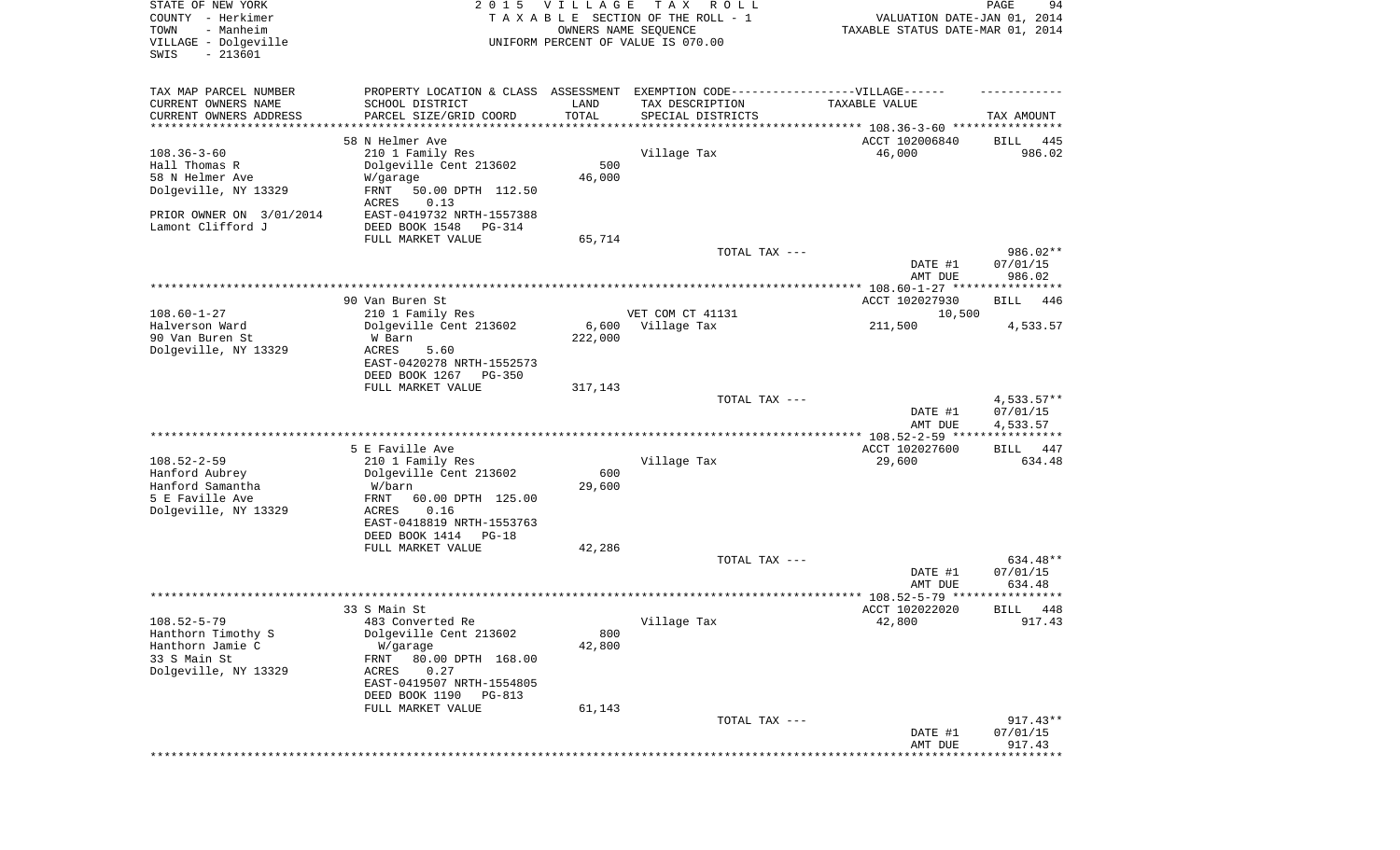| STATE OF NEW YORK<br>COUNTY - Herkimer<br>- Manheim<br>TOWN<br>VILLAGE - Dolgeville<br>$-213601$<br>SWIS | 2 0 1 5                                                                                                                                                                                       | <b>VILLAGE</b><br>OWNERS NAME SEQUENCE | T A X<br>R O L L<br>TAXABLE SECTION OF THE ROLL - 1<br>UNIFORM PERCENT OF VALUE IS 070.00 | VALUATION DATE-JAN 01, 2014<br>TAXABLE STATUS DATE-MAR 01, 2014 | PAGE<br>95                           |
|----------------------------------------------------------------------------------------------------------|-----------------------------------------------------------------------------------------------------------------------------------------------------------------------------------------------|----------------------------------------|-------------------------------------------------------------------------------------------|-----------------------------------------------------------------|--------------------------------------|
| TAX MAP PARCEL NUMBER<br>CURRENT OWNERS NAME<br>CURRENT OWNERS ADDRESS<br>*********************          | PROPERTY LOCATION & CLASS ASSESSMENT<br>SCHOOL DISTRICT<br>PARCEL SIZE/GRID COORD                                                                                                             | LAND<br>TOTAL<br>***********           | EXEMPTION CODE------------------VILLAGE------<br>TAX DESCRIPTION<br>SPECIAL DISTRICTS     | TAXABLE VALUE                                                   | TAX AMOUNT                           |
| $108.52 - 3 - 36$<br>Harlow MaKayla<br>Galit Theodore<br>16 Rundell St<br>Dolgeville, NY 13329           | 16 Rundell St<br>210 1 Family Res<br>Dolgeville Cent 213602<br>50.00 DPTH 142.00<br>FRNT<br>0.16<br>ACRES<br>EAST-0419279 NRTH-1553630<br>DEED BOOK 1538<br>PG-772<br>FULL MARKET VALUE       | 500<br>12,500<br>17,857                | Village Tax                                                                               | ACCT 102019740<br>12,500                                        | 449<br>BILL<br>267.94                |
|                                                                                                          |                                                                                                                                                                                               |                                        | TOTAL TAX ---                                                                             | DATE #1<br>AMT DUE                                              | $267.94**$<br>07/01/15<br>267.94     |
|                                                                                                          | 8 Sullivan St                                                                                                                                                                                 |                                        |                                                                                           | ACCT 102005550                                                  | BILL<br>450                          |
| $108.59 - 2 - 32$<br>Harlow Mark<br>Harlow Paula<br>8 Sullivan St<br>Dolgeville, NY 13329                | 210 1 Family Res<br>Dolgeville Cent 213602<br>50.00 DPTH 150.00<br>FRNT<br>ACRES<br>0.17 BANK<br>813<br>EAST-0417221 NRTH-1552086<br>DEED BOOK 866<br><b>PG-311</b><br>FULL MARKET VALUE      | 500<br>48,000<br>68,571                | Village Tax                                                                               | 48,000                                                          | 1,028.89                             |
|                                                                                                          |                                                                                                                                                                                               |                                        | TOTAL TAX ---                                                                             | DATE #1<br>AMT DUE                                              | $1,028.89**$<br>07/01/15<br>1,028.89 |
|                                                                                                          |                                                                                                                                                                                               |                                        |                                                                                           |                                                                 |                                      |
| $108.59 - 2 - 33$<br>Harlow Mark A<br>Harlow Paula L<br>8 Sullivan St<br>Dolgeville, NY 13329            | Sullivan St<br>311 Res vac land<br>Dolgeville Cent 213602<br>50.00 DPTH 150.00<br>FRNT<br>ACRES<br>0.17 BANK<br>813<br>EAST-0417228 NRTH-1552039<br>DEED BOOK 866<br><b>PG-311</b>            | 300<br>300                             | Village Tax                                                                               | ACCT 102005580<br>300                                           | <b>BILL</b><br>451<br>6.43           |
|                                                                                                          | FULL MARKET VALUE                                                                                                                                                                             | 429                                    |                                                                                           |                                                                 |                                      |
|                                                                                                          |                                                                                                                                                                                               |                                        | TOTAL TAX ---                                                                             | DATE #1<br>AMT DUE                                              | $6.43**$<br>07/01/15<br>6.43         |
|                                                                                                          |                                                                                                                                                                                               |                                        |                                                                                           |                                                                 |                                      |
| $108.36 - 3 - 30$<br>Harlow Timothy<br>Harlow Sandra<br>133 N Main St<br>Dolgeville, NY 13329            | 133 N Main St<br>220 2 Family Res<br>Dolgeville Cent 213602<br>W/garage<br>FRNT 50.00 DPTH 167.00<br>ACRES<br>0.18<br>EAST-0419973 NRTH-1557020<br>DEED BOOK 1187 PG-751<br>FULL MARKET VALUE | 500<br>30,900<br>44,143                | Village Tax                                                                               | ACCT 102029520<br>30,900                                        | 452<br>BILL<br>662.35                |
|                                                                                                          |                                                                                                                                                                                               |                                        | TOTAL TAX ---                                                                             | DATE #1<br>AMT DUE                                              | 662.35**<br>07/01/15<br>662.35       |
|                                                                                                          |                                                                                                                                                                                               |                                        |                                                                                           | ********************                                            | **************                       |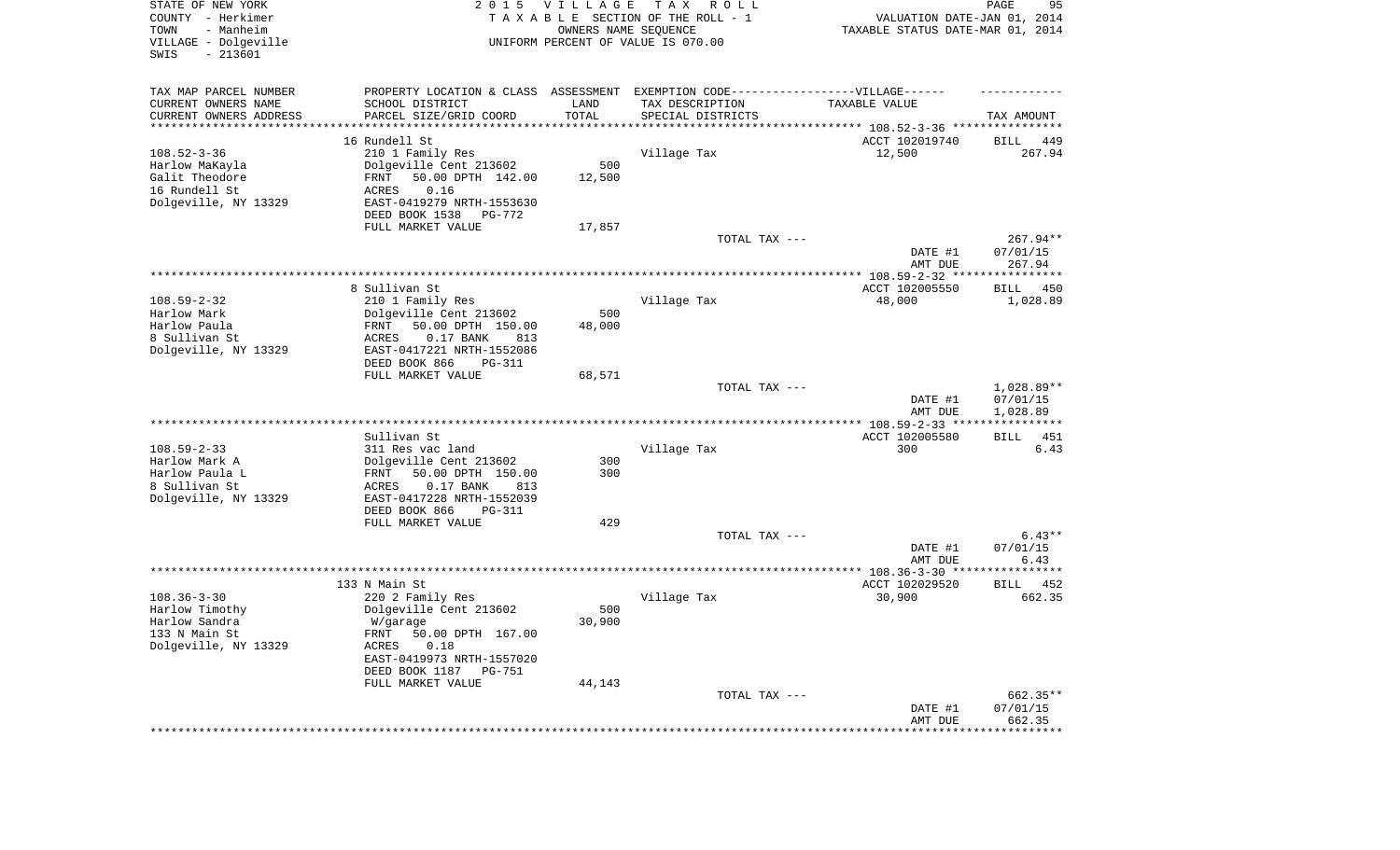| STATE OF NEW YORK<br>COUNTY - Herkimer<br>TOWN<br>- Manheim<br>VILLAGE - Dolgeville | 2 0 1 5                                               | <b>VILLAGE</b> | T A X<br>R O L L<br>TAXABLE SECTION OF THE ROLL - 1<br>OWNERS NAME SEQUENCE<br>UNIFORM PERCENT OF VALUE IS 070.00 | VALUATION DATE-JAN 01, 2014<br>TAXABLE STATUS DATE-MAR 01, 2014 | PAGE<br>96               |
|-------------------------------------------------------------------------------------|-------------------------------------------------------|----------------|-------------------------------------------------------------------------------------------------------------------|-----------------------------------------------------------------|--------------------------|
| SWIS<br>$-213601$                                                                   |                                                       |                |                                                                                                                   |                                                                 |                          |
| TAX MAP PARCEL NUMBER                                                               | PROPERTY LOCATION & CLASS ASSESSMENT                  |                | EXEMPTION CODE------------------VILLAGE------                                                                     |                                                                 |                          |
| CURRENT OWNERS NAME                                                                 | SCHOOL DISTRICT                                       | LAND           | TAX DESCRIPTION                                                                                                   | TAXABLE VALUE                                                   |                          |
| CURRENT OWNERS ADDRESS<br>*********************                                     | PARCEL SIZE/GRID COORD                                | TOTAL          | SPECIAL DISTRICTS                                                                                                 |                                                                 | TAX AMOUNT               |
|                                                                                     | 2 N Helmer Ave                                        |                |                                                                                                                   | ACCT 102020010                                                  | BILL<br>453              |
| $108.44 - 3 - 18$                                                                   | 483 Converted Re                                      |                | Village Tax                                                                                                       | 80,000                                                          | 1,714.82                 |
| Harpis James M                                                                      | Dolgeville Cent 213602                                | 1,200          |                                                                                                                   |                                                                 |                          |
| 301 King Rd                                                                         | FRNT 120.00 DPTH 100.00                               | 80,000         |                                                                                                                   |                                                                 |                          |
| Dolgeville, NY 13329                                                                | 0.28<br>ACRES                                         |                |                                                                                                                   |                                                                 |                          |
|                                                                                     | EAST-0419469 NRTH-1555921<br>DEED BOOK 1091<br>PG-537 |                |                                                                                                                   |                                                                 |                          |
|                                                                                     | FULL MARKET VALUE                                     | 114,286        |                                                                                                                   |                                                                 |                          |
|                                                                                     |                                                       |                | TOTAL TAX ---                                                                                                     |                                                                 | $1,714.82**$             |
|                                                                                     |                                                       |                |                                                                                                                   | DATE #1<br>AMT DUE                                              | 07/01/15<br>1,714.82     |
|                                                                                     |                                                       |                |                                                                                                                   |                                                                 |                          |
|                                                                                     | 14 Baker St                                           |                |                                                                                                                   | ACCT 102008880                                                  | 454<br>BILL              |
| $108.44 - 3 - 45$                                                                   | 483 Converted Re                                      |                | Village Tax                                                                                                       | 21,000                                                          | 450.14                   |
| Harpis James M<br>301 King Rd                                                       | Dolgeville Cent 213602<br>60.00 DPTH 110.00<br>FRNT   | 400<br>21,000  |                                                                                                                   |                                                                 |                          |
| Dolgeville, NY 13329                                                                | 0.10<br>ACRES                                         |                |                                                                                                                   |                                                                 |                          |
|                                                                                     | EAST-0419311 NRTH-1555664                             |                |                                                                                                                   |                                                                 |                          |
|                                                                                     | DEED BOOK 871<br>$PG-508$                             |                |                                                                                                                   |                                                                 |                          |
|                                                                                     | FULL MARKET VALUE                                     | 30,000         |                                                                                                                   |                                                                 |                          |
|                                                                                     |                                                       |                | TOTAL TAX ---                                                                                                     | DATE #1                                                         | 450.14**<br>07/01/15     |
|                                                                                     |                                                       |                |                                                                                                                   | AMT DUE                                                         | 450.14                   |
|                                                                                     |                                                       |                |                                                                                                                   |                                                                 |                          |
|                                                                                     | 12 Baker St                                           |                |                                                                                                                   | ACCT 102021240                                                  | <b>BILL</b><br>455       |
| $108.44 - 3 - 46$                                                                   | 311 Res vac land                                      |                | Village Tax                                                                                                       | 1,000                                                           | 21.44                    |
| Harpis James M                                                                      | Dolgeville Cent 213602                                | 1,000          |                                                                                                                   |                                                                 |                          |
| 301 King Rd<br>Dolgeville, NY 13329                                                 | 31.20 DPTH<br>FRNT<br>98.00<br>ACRES<br>0.07          | 1,000          |                                                                                                                   |                                                                 |                          |
|                                                                                     | EAST-0419352 NRTH-1555666                             |                |                                                                                                                   |                                                                 |                          |
|                                                                                     | DEED BOOK 1164<br>PG-427                              |                |                                                                                                                   |                                                                 |                          |
|                                                                                     | FULL MARKET VALUE                                     | 1,429          |                                                                                                                   |                                                                 |                          |
|                                                                                     |                                                       |                | TOTAL TAX ---                                                                                                     |                                                                 | $21.44**$                |
|                                                                                     |                                                       |                |                                                                                                                   | DATE #1                                                         | 07/01/15                 |
|                                                                                     |                                                       |                |                                                                                                                   | AMT DUE                                                         | 21.44                    |
|                                                                                     | 48 E Faville Ave                                      |                |                                                                                                                   | ACCT 102008760                                                  | 456<br>BILL              |
| $108.52 - 6 - 30$                                                                   | 210 1 Family Res                                      |                | Village Tax                                                                                                       | 30,500                                                          | 653.78                   |
| Hart Ryan                                                                           | Dolgeville Cent 213602                                | 500            |                                                                                                                   |                                                                 |                          |
| Smith Jenna                                                                         | Carport                                               | 30,500         |                                                                                                                   |                                                                 |                          |
| 48 E Faville Ave<br>Dolgeville, NY 13329                                            | FRNT 50.00 DPTH 100.00                                |                |                                                                                                                   |                                                                 |                          |
|                                                                                     | ACRES<br>0.11<br>EAST-0419703 NRTH-1553045            |                |                                                                                                                   |                                                                 |                          |
|                                                                                     | DEED BOOK 1419 PG-649                                 |                |                                                                                                                   |                                                                 |                          |
|                                                                                     | FULL MARKET VALUE                                     | 43,571         |                                                                                                                   |                                                                 |                          |
|                                                                                     |                                                       |                | TOTAL TAX ---                                                                                                     |                                                                 | 653.78**                 |
|                                                                                     |                                                       |                |                                                                                                                   | DATE #1                                                         | 07/01/15                 |
|                                                                                     |                                                       |                |                                                                                                                   | AMT DUE<br>*******************                                  | 653.78<br>************** |
|                                                                                     |                                                       |                |                                                                                                                   |                                                                 |                          |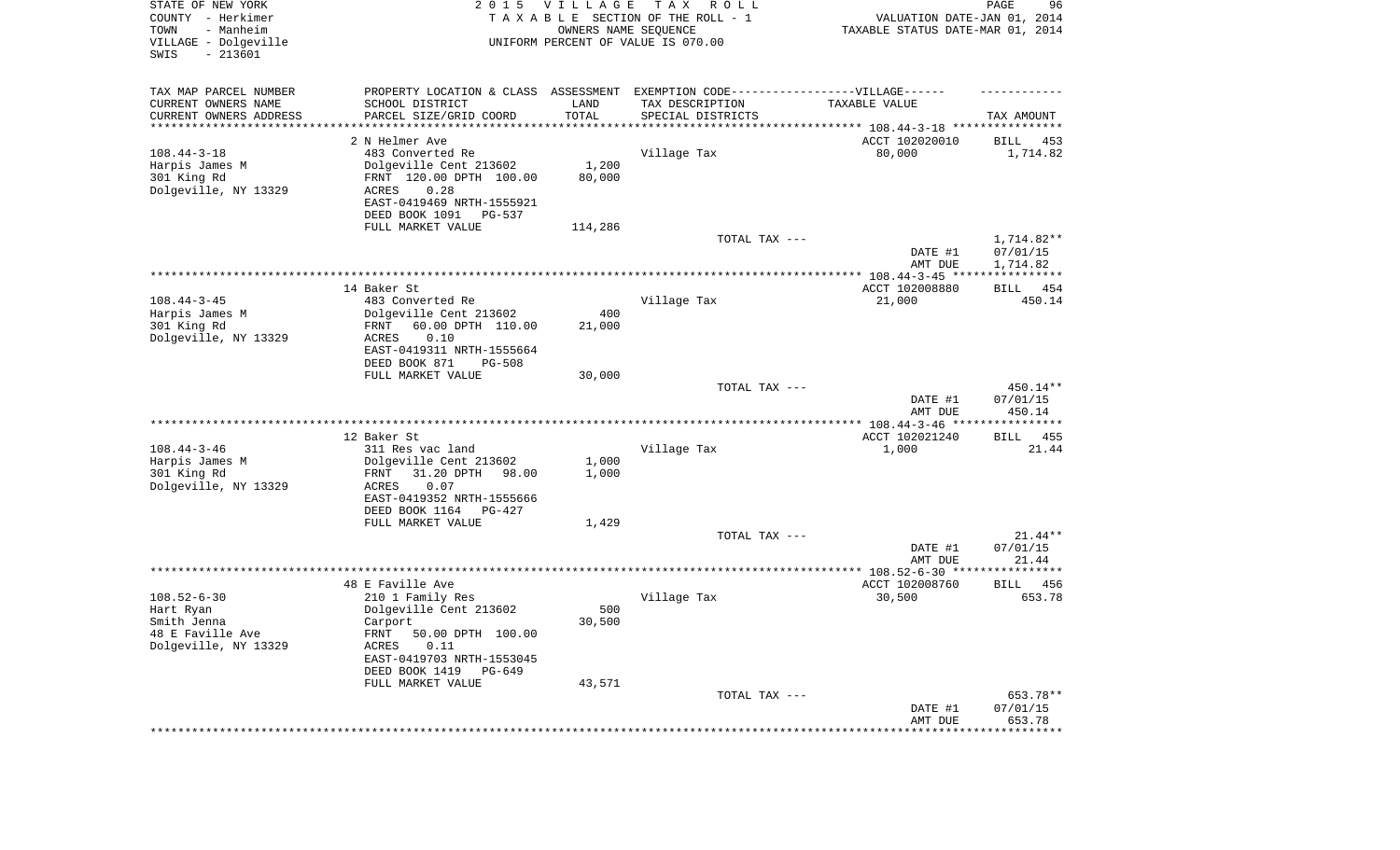| STATE OF NEW YORK<br>COUNTY - Herkimer<br>TOWN<br>- Manheim<br>VILLAGE - Dolgeville | 2 0 1 5                                              | <b>VILLAGE</b><br>OWNERS NAME SEQUENCE | T A X<br>R O L L<br>TAXABLE SECTION OF THE ROLL - 1<br>UNIFORM PERCENT OF VALUE IS 070.00 | VALUATION DATE-JAN 01, 2014<br>TAXABLE STATUS DATE-MAR 01, 2014 | 97<br>PAGE              |
|-------------------------------------------------------------------------------------|------------------------------------------------------|----------------------------------------|-------------------------------------------------------------------------------------------|-----------------------------------------------------------------|-------------------------|
| $-213601$<br>SWIS                                                                   |                                                      |                                        |                                                                                           |                                                                 |                         |
| TAX MAP PARCEL NUMBER                                                               | PROPERTY LOCATION & CLASS ASSESSMENT                 |                                        | EXEMPTION CODE------------------VILLAGE------                                             |                                                                 |                         |
| CURRENT OWNERS NAME                                                                 | SCHOOL DISTRICT                                      | LAND                                   | TAX DESCRIPTION                                                                           | TAXABLE VALUE                                                   |                         |
| CURRENT OWNERS ADDRESS                                                              | PARCEL SIZE/GRID COORD                               | TOTAL                                  | SPECIAL DISTRICTS                                                                         |                                                                 | TAX AMOUNT              |
| ********************                                                                | 21 Wolf St                                           |                                        |                                                                                           |                                                                 |                         |
| $108.36 - 2 - 37$                                                                   | 210 1 Family Res                                     |                                        | Village Tax                                                                               | ACCT 102025680<br>46,100                                        | BILL<br>457<br>988.17   |
| Hart Shawna                                                                         | Dolgeville Cent 213602                               | 1,300                                  |                                                                                           |                                                                 |                         |
| 21 Wolf St                                                                          | Land Contract                                        | 46,100                                 |                                                                                           |                                                                 |                         |
| Dolgeville, NY 13329                                                                | FRNT 160.00 DPTH 150.00                              |                                        |                                                                                           |                                                                 |                         |
|                                                                                     | ACRES<br>0.55                                        |                                        |                                                                                           |                                                                 |                         |
|                                                                                     | EAST-0419170 NRTH-1557494                            |                                        |                                                                                           |                                                                 |                         |
|                                                                                     | DEED BOOK 1126<br>PG-164                             |                                        |                                                                                           |                                                                 |                         |
|                                                                                     | FULL MARKET VALUE                                    | 65,857                                 |                                                                                           |                                                                 | 988.17**                |
|                                                                                     |                                                      |                                        | TOTAL TAX ---                                                                             | DATE #1                                                         | 07/01/15                |
|                                                                                     |                                                      |                                        |                                                                                           | AMT DUE                                                         | 988.17                  |
|                                                                                     |                                                      |                                        |                                                                                           | ***************** 108.52-5-10 ****************                  |                         |
|                                                                                     | 56 Van Buren St                                      |                                        |                                                                                           | ACCT 102019680                                                  | 458<br>BILL             |
| $108.52 - 5 - 10$                                                                   | 210 1 Family Res                                     |                                        | Village Tax                                                                               | 52,000                                                          | 1,114.64                |
| Hartmann Scott                                                                      | Dolgeville Cent 213602                               | 1,000                                  |                                                                                           |                                                                 |                         |
| Hartmann Kari<br>56 Van Buren St                                                    | W/garage                                             | 52,000                                 |                                                                                           |                                                                 |                         |
| Dolgeville, NY 13329                                                                | 99.15 DPTH 150.40<br>FRNT<br>ACRES<br>0.34           |                                        |                                                                                           |                                                                 |                         |
|                                                                                     | EAST-0420244 NRTH-1553641                            |                                        |                                                                                           |                                                                 |                         |
|                                                                                     | DEED BOOK 1424<br><b>PG-770</b>                      |                                        |                                                                                           |                                                                 |                         |
|                                                                                     | FULL MARKET VALUE                                    | 74,286                                 |                                                                                           |                                                                 |                         |
|                                                                                     |                                                      |                                        | TOTAL TAX ---                                                                             |                                                                 | 1,114.64**              |
|                                                                                     |                                                      |                                        |                                                                                           | DATE #1                                                         | 07/01/15                |
|                                                                                     |                                                      |                                        |                                                                                           | AMT DUE                                                         | 1,114.64<br>*********** |
|                                                                                     | Horn St                                              |                                        |                                                                                           | ACCT 102012060                                                  | 459<br>BILL             |
| $108.36 - 1 - 30$                                                                   | 312 Vac w/imprv                                      |                                        | Village Tax                                                                               | 1,600                                                           | 34.30                   |
| Hartness Bruce                                                                      | Dolgeville Cent 213602                               | 100                                    |                                                                                           |                                                                 |                         |
| Hartness Barbara                                                                    | Garage                                               | 1,600                                  |                                                                                           |                                                                 |                         |
| 28 Lamberson St                                                                     | FRNT<br>50.00 DPTH<br>45.00                          |                                        |                                                                                           |                                                                 |                         |
| Dolgeville, NY 13329                                                                | ACRES<br>0.06                                        |                                        |                                                                                           |                                                                 |                         |
|                                                                                     | EAST-0419344 NRTH-1556949<br>DEED BOOK 778<br>PG-491 |                                        |                                                                                           |                                                                 |                         |
|                                                                                     | FULL MARKET VALUE                                    | 2,286                                  |                                                                                           |                                                                 |                         |
|                                                                                     |                                                      |                                        | TOTAL TAX ---                                                                             |                                                                 | $34.30**$               |
|                                                                                     |                                                      |                                        |                                                                                           | DATE #1                                                         | 07/01/15                |
|                                                                                     |                                                      |                                        |                                                                                           | AMT DUE                                                         | 34.30                   |
|                                                                                     |                                                      |                                        |                                                                                           |                                                                 |                         |
| $108.36 - 1 - 41$                                                                   | 32 W State St                                        |                                        |                                                                                           | ACCT 102012000                                                  | BILL 460                |
| Hartness Bruce                                                                      | 210 1 Family Res<br>Dolgeville Cent 213602           | 500                                    | Village Tax                                                                               | 49,900                                                          | 1,069.62                |
| Hartness Barbara                                                                    | FRNT<br>50.00 DPTH 110.00                            | 49,900                                 |                                                                                           |                                                                 |                         |
| 28 Lamberson St                                                                     | ACRES<br>0.13                                        |                                        |                                                                                           |                                                                 |                         |
| Dolgeville, NY 13329                                                                | EAST-0419305 NRTH-1556883                            |                                        |                                                                                           |                                                                 |                         |
|                                                                                     | DEED BOOK 778<br>PG-491                              |                                        |                                                                                           |                                                                 |                         |
|                                                                                     | FULL MARKET VALUE                                    | 71,286                                 |                                                                                           |                                                                 |                         |
|                                                                                     |                                                      |                                        | TOTAL TAX ---                                                                             |                                                                 | $1,069.62**$            |
|                                                                                     |                                                      |                                        |                                                                                           | DATE #1<br>AMT DUE                                              | 07/01/15<br>1,069.62    |
|                                                                                     |                                                      |                                        |                                                                                           |                                                                 |                         |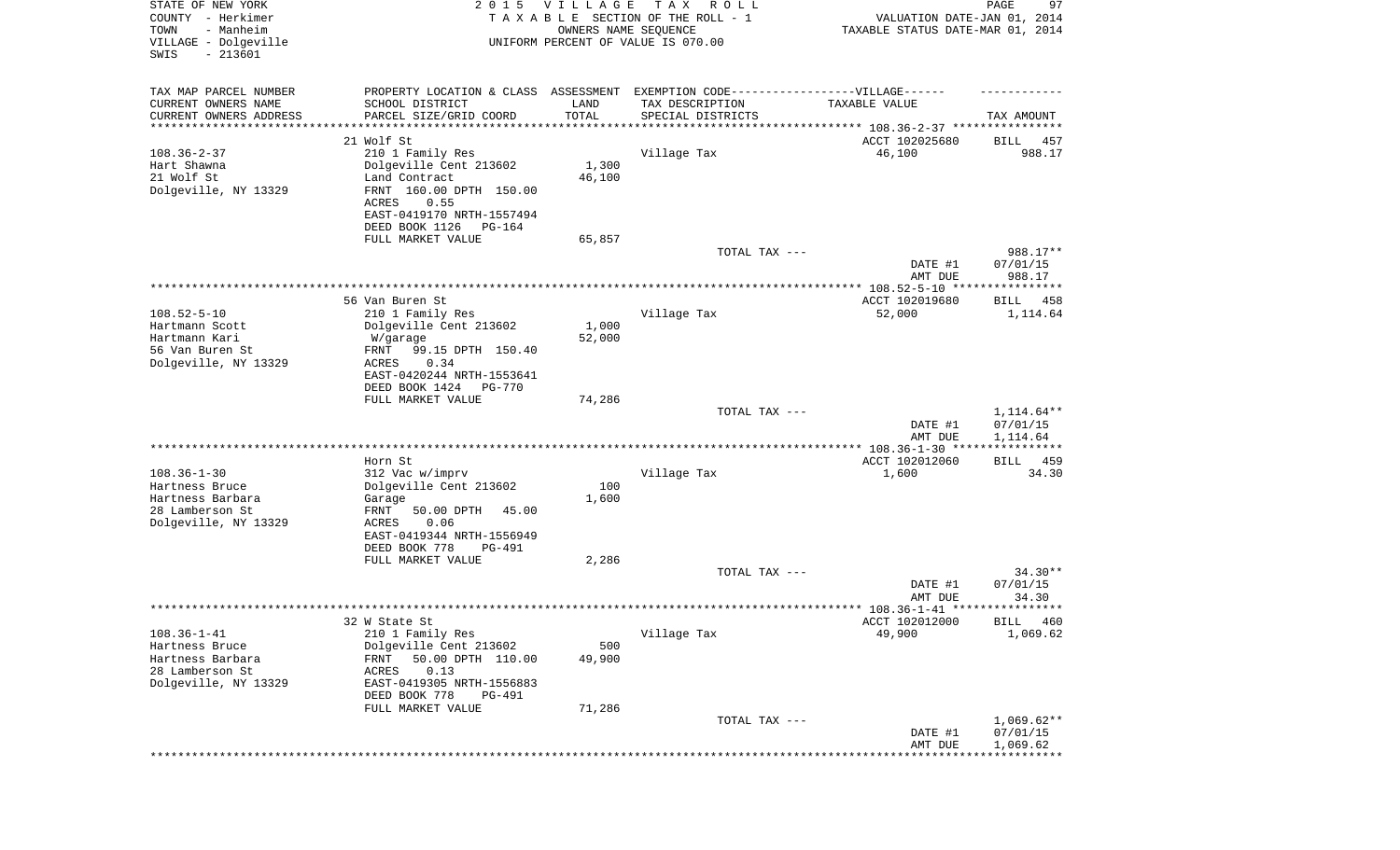| STATE OF NEW YORK<br>COUNTY - Herkimer<br>TOWN<br>- Manheim<br>VILLAGE - Dolgeville<br>SWIS<br>$-213601$ | 2 0 1 5                                                                                                                        | <b>VILLAGE</b> | T A X<br>R O L L<br>TAXABLE SECTION OF THE ROLL - 1<br>OWNERS NAME SEQUENCE<br>UNIFORM PERCENT OF VALUE IS 070.00 | VALUATION DATE-JAN 01, 2014<br>TAXABLE STATUS DATE-MAR 01, 2014 | PAGE<br>98                           |
|----------------------------------------------------------------------------------------------------------|--------------------------------------------------------------------------------------------------------------------------------|----------------|-------------------------------------------------------------------------------------------------------------------|-----------------------------------------------------------------|--------------------------------------|
| TAX MAP PARCEL NUMBER<br>CURRENT OWNERS NAME<br>CURRENT OWNERS ADDRESS                                   | PROPERTY LOCATION & CLASS ASSESSMENT EXEMPTION CODE-----------------VILLAGE------<br>SCHOOL DISTRICT<br>PARCEL SIZE/GRID COORD | LAND<br>TOTAL  | TAX DESCRIPTION<br>SPECIAL DISTRICTS                                                                              | TAXABLE VALUE                                                   | TAX AMOUNT                           |
| ********************                                                                                     |                                                                                                                                |                |                                                                                                                   |                                                                 |                                      |
|                                                                                                          | 28 Lamberson St                                                                                                                |                |                                                                                                                   | ACCT 102007890                                                  | BILL<br>461                          |
| $108.52 - 4 - 18$                                                                                        | 210 1 Family Res                                                                                                               |                | VET COM CT 41131                                                                                                  | 10,500                                                          |                                      |
| Hartness Bruce                                                                                           | Dolgeville Cent 213602                                                                                                         | 500            | Village Tax                                                                                                       | 48,300                                                          | 1,035.33                             |
| Hartness Barbara                                                                                         | FRNT<br>50.00 DPTH<br>73.00                                                                                                    | 58,800         |                                                                                                                   |                                                                 |                                      |
| 28 Lamberson St                                                                                          | ACRES<br>0.07                                                                                                                  |                |                                                                                                                   |                                                                 |                                      |
| Dolgeville, NY 13329                                                                                     | EAST-0419565 NRTH-1553714                                                                                                      |                |                                                                                                                   |                                                                 |                                      |
|                                                                                                          | DEED BOOK 672<br>PG-213                                                                                                        |                |                                                                                                                   |                                                                 |                                      |
|                                                                                                          | FULL MARKET VALUE                                                                                                              | 84,000         |                                                                                                                   |                                                                 |                                      |
|                                                                                                          |                                                                                                                                |                | TOTAL TAX ---                                                                                                     | DATE #1<br>AMT DUE                                              | $1,035.33**$<br>07/01/15<br>1,035.33 |
|                                                                                                          |                                                                                                                                |                |                                                                                                                   |                                                                 |                                      |
|                                                                                                          | 2 S Helmer Ave                                                                                                                 |                |                                                                                                                   | ACCT 102001380                                                  | BILL<br>462                          |
| $108.44 - 1 - 39$                                                                                        | 210 1 Family Res                                                                                                               |                | Village Tax                                                                                                       | 60,000                                                          | 1,286.12                             |
| Harvey Michael J                                                                                         | Dolgeville Cent 213602                                                                                                         | 600            |                                                                                                                   |                                                                 |                                      |
| M&M Contracting                                                                                          | W/garage                                                                                                                       | 60,000         |                                                                                                                   |                                                                 |                                      |
| 141 Dagenkolb Rd                                                                                         | 60.00 DPTH 100.00<br>FRNT                                                                                                      |                |                                                                                                                   |                                                                 |                                      |
| Cold Brook, NY 13324                                                                                     | ACRES<br>0.14                                                                                                                  |                |                                                                                                                   |                                                                 |                                      |
|                                                                                                          | EAST-0419259 NRTH-1555866                                                                                                      |                |                                                                                                                   |                                                                 |                                      |
|                                                                                                          | DEED BOOK 924<br>$PG-314$<br>FULL MARKET VALUE                                                                                 | 85,714         |                                                                                                                   |                                                                 |                                      |
|                                                                                                          |                                                                                                                                |                | TOTAL TAX ---                                                                                                     |                                                                 | $1,286.12**$                         |
|                                                                                                          |                                                                                                                                |                |                                                                                                                   | DATE #1<br>AMT DUE                                              | 07/01/15<br>1,286.12                 |
|                                                                                                          |                                                                                                                                |                |                                                                                                                   | ************ 108.36-3-33 ****                                   | ************                         |
|                                                                                                          | 127 N Main St                                                                                                                  |                |                                                                                                                   | ACCT 102012420                                                  | <b>BILL</b><br>463                   |
| $108.36 - 3 - 33$                                                                                        | 220 2 Family Res                                                                                                               |                | Village Tax                                                                                                       | 32,000                                                          | 685.93                               |
| Hashway Estate                                                                                           | Dolgeville Cent 213602                                                                                                         | 600            |                                                                                                                   |                                                                 |                                      |
| Janice Curtin                                                                                            | 60.00 DPTH 152.00<br>FRNT                                                                                                      | 32,000         |                                                                                                                   |                                                                 |                                      |
| 1013 Highview Dr                                                                                         | ACRES<br>0.18                                                                                                                  |                |                                                                                                                   |                                                                 |                                      |
| Palm Harbor, FL 34683                                                                                    | EAST-0419943 NRTH-1556859                                                                                                      |                |                                                                                                                   |                                                                 |                                      |
|                                                                                                          | DEED BOOK 825<br>PG-600<br>FULL MARKET VALUE                                                                                   | 45,714         |                                                                                                                   |                                                                 |                                      |
|                                                                                                          |                                                                                                                                |                | TOTAL TAX ---                                                                                                     |                                                                 | 685.93**                             |
|                                                                                                          |                                                                                                                                |                |                                                                                                                   | DATE #1                                                         | 07/01/15                             |
|                                                                                                          |                                                                                                                                |                |                                                                                                                   | AMT DUE                                                         | 685.93                               |
|                                                                                                          |                                                                                                                                |                |                                                                                                                   |                                                                 | ************                         |
|                                                                                                          | 8 Cline St                                                                                                                     |                |                                                                                                                   | ACCT 102027000                                                  | BILL<br>464                          |
| $108.44 - 2 - 7$                                                                                         | 210 1 Family Res                                                                                                               |                | Village Tax                                                                                                       | 58,500                                                          | 1,253.97                             |
| Hauck Alan                                                                                               | Dolgeville Cent 213602                                                                                                         | 500            |                                                                                                                   |                                                                 |                                      |
| Waleur Beverly                                                                                           | 50.00 DPTH 300.00<br>FRNT                                                                                                      | 58,500         |                                                                                                                   |                                                                 |                                      |
| 8 Cline St                                                                                               | 0.34<br>ACRES                                                                                                                  |                |                                                                                                                   |                                                                 |                                      |
| Dolgeville, NY 13329                                                                                     | EAST-0418200 NRTH-1555123                                                                                                      |                |                                                                                                                   |                                                                 |                                      |
|                                                                                                          | DEED BOOK 1321<br>PG-216<br>FULL MARKET VALUE                                                                                  |                |                                                                                                                   |                                                                 |                                      |
|                                                                                                          |                                                                                                                                | 83,571         | TOTAL TAX ---                                                                                                     |                                                                 | $1,253.97**$                         |
|                                                                                                          |                                                                                                                                |                |                                                                                                                   | DATE #1                                                         | 07/01/15                             |
|                                                                                                          |                                                                                                                                |                |                                                                                                                   | AMT DUE                                                         | 1,253.97                             |
|                                                                                                          |                                                                                                                                |                |                                                                                                                   |                                                                 |                                      |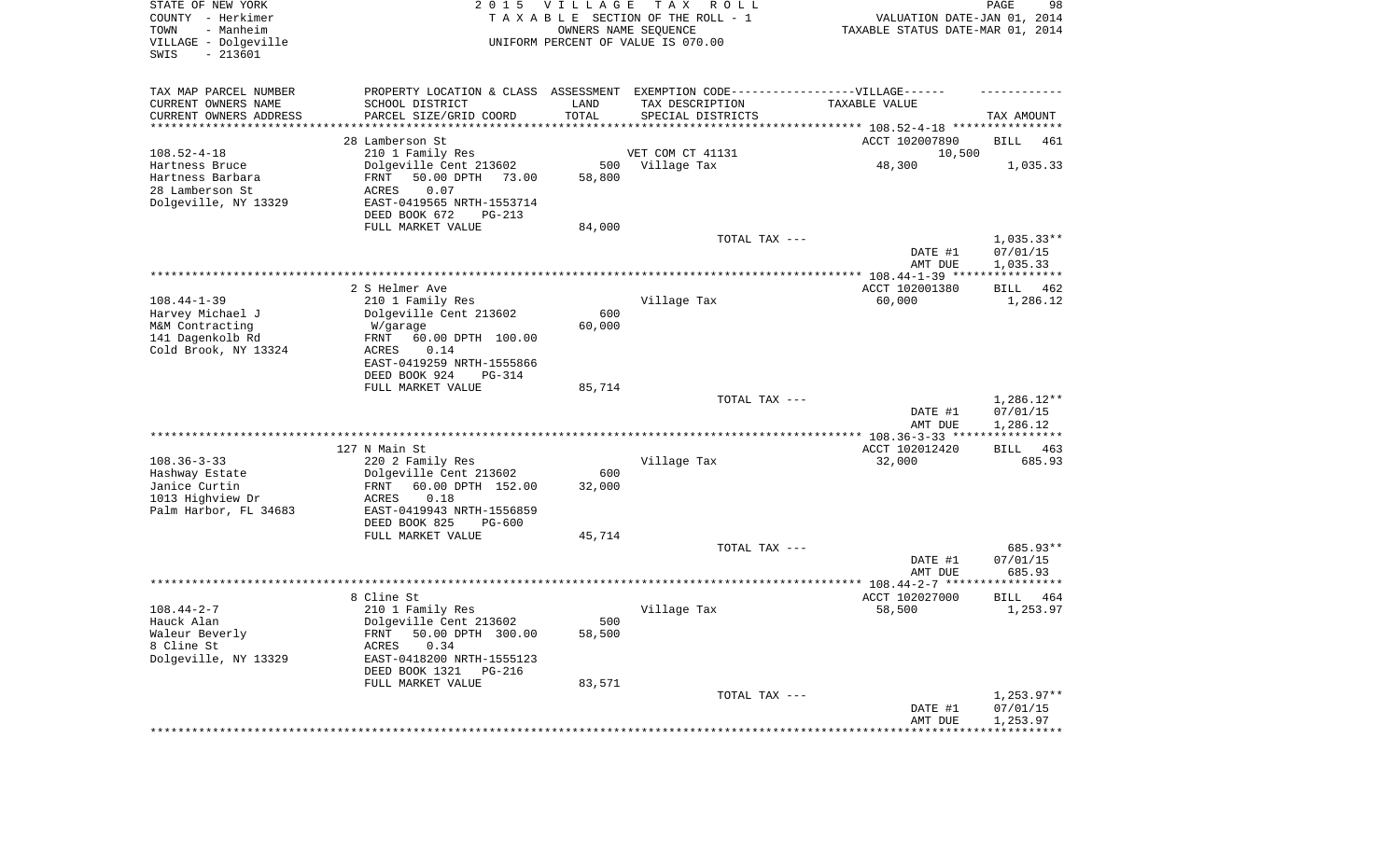| STATE OF NEW YORK<br>COUNTY - Herkimer<br>- Manheim<br>TOWN<br>VILLAGE - Dolgeville<br>$-213601$<br>SWIS | 2 0 1 5                                                                           | VILLAGE<br>OWNERS NAME SEQUENCE | T A X<br>R O L L<br>TAXABLE SECTION OF THE ROLL - 1<br>UNIFORM PERCENT OF VALUE IS 070.00 | VALUATION DATE-JAN 01, 2014<br>TAXABLE STATUS DATE-MAR 01, 2014 | PAGE<br>99                     |
|----------------------------------------------------------------------------------------------------------|-----------------------------------------------------------------------------------|---------------------------------|-------------------------------------------------------------------------------------------|-----------------------------------------------------------------|--------------------------------|
| TAX MAP PARCEL NUMBER                                                                                    | PROPERTY LOCATION & CLASS ASSESSMENT EXEMPTION CODE-----------------VILLAGE------ |                                 |                                                                                           |                                                                 |                                |
| CURRENT OWNERS NAME<br>CURRENT OWNERS ADDRESS                                                            | SCHOOL DISTRICT<br>PARCEL SIZE/GRID COORD                                         | LAND<br>TOTAL                   | TAX DESCRIPTION                                                                           | TAXABLE VALUE                                                   | TAX AMOUNT                     |
| *********************                                                                                    |                                                                                   | **********                      | SPECIAL DISTRICTS                                                                         |                                                                 |                                |
|                                                                                                          | 27 W State St                                                                     |                                 |                                                                                           | ACCT 102030660                                                  | BILL<br>465                    |
| $108.36 - 1 - 64$                                                                                        | 210 1 Family Res                                                                  |                                 | VET WAR CT 41121                                                                          | 6,300                                                           |                                |
| Hearn Catherine                                                                                          | Dolgeville Cent 213602                                                            | 1,400                           | Village Tax                                                                               | 44,700                                                          | 958.16                         |
| 27 W State St<br>Dolgeville, NY 13329                                                                    | FRNT 120.00 DPTH 105.00<br>ACRES<br>0.36                                          | 51,000                          |                                                                                           |                                                                 |                                |
|                                                                                                          | EAST-0419291 NRTH-1556692                                                         |                                 |                                                                                           |                                                                 |                                |
|                                                                                                          | DEED BOOK 860<br><b>PG-510</b>                                                    |                                 |                                                                                           |                                                                 |                                |
|                                                                                                          | FULL MARKET VALUE                                                                 | 72,857                          |                                                                                           |                                                                 |                                |
|                                                                                                          |                                                                                   |                                 | TOTAL TAX ---                                                                             | DATE #1<br>AMT DUE                                              | 958.16**<br>07/01/15<br>958.16 |
|                                                                                                          |                                                                                   |                                 |                                                                                           |                                                                 |                                |
|                                                                                                          | 10 W State St                                                                     |                                 |                                                                                           | ACCT 102025620                                                  | BILL<br>466                    |
| $108.36 - 3 - 39$                                                                                        | 210 1 Family Res                                                                  |                                 | Village Tax                                                                               | 50,800                                                          | 1,088.91                       |
| Hemmerich Peter H<br>Hemmerich Linda D                                                                   | Dolgeville Cent 213602<br>W/garage                                                | 500<br>50,800                   |                                                                                           |                                                                 |                                |
| 10 W State St                                                                                            | FRNT<br>50.00 DPTH 157.00                                                         |                                 |                                                                                           |                                                                 |                                |
| Dolgeville, NY 13329                                                                                     | $0.18$ BANK<br>055<br>ACRES                                                       |                                 |                                                                                           |                                                                 |                                |
|                                                                                                          | EAST-0419801 NRTH-1556619<br>DEED BOOK 859<br>PG-241                              |                                 |                                                                                           |                                                                 |                                |
|                                                                                                          | FULL MARKET VALUE                                                                 | 72,571                          |                                                                                           |                                                                 |                                |
|                                                                                                          |                                                                                   |                                 | TOTAL TAX ---                                                                             |                                                                 | 1,088.91**                     |
|                                                                                                          |                                                                                   |                                 |                                                                                           | DATE #1                                                         | 07/01/15                       |
|                                                                                                          |                                                                                   |                                 |                                                                                           | AMT DUE<br>*********** 108.59-1-23 ****************             | 1,088.91                       |
|                                                                                                          | 144 S Main St                                                                     |                                 |                                                                                           | ACCT 102026220                                                  | <b>BILL</b><br>467             |
| $108.59 - 1 - 23$                                                                                        | 210 1 Family Res                                                                  |                                 | Village Tax                                                                               | 48,000                                                          | 1,028.89                       |
| Herringshaw Kathy A<br>144 So Main St                                                                    | Dolgeville Cent 213602                                                            | 500                             |                                                                                           |                                                                 |                                |
| Dolgeville, NY 13329                                                                                     | FRNT<br>53.00 DPTH 175.00<br>ACRES<br>0.21                                        | 48,000                          |                                                                                           |                                                                 |                                |
|                                                                                                          | EAST-0417552 NRTH-1552769                                                         |                                 |                                                                                           |                                                                 |                                |
|                                                                                                          | DEED BOOK 935<br>PG-653                                                           |                                 |                                                                                           |                                                                 |                                |
|                                                                                                          | FULL MARKET VALUE                                                                 | 68,571                          | TOTAL TAX ---                                                                             |                                                                 | 1,028.89**                     |
|                                                                                                          |                                                                                   |                                 |                                                                                           | DATE #1                                                         | 07/01/15                       |
|                                                                                                          |                                                                                   |                                 |                                                                                           | AMT DUE                                                         | 1,028.89                       |
|                                                                                                          |                                                                                   |                                 |                                                                                           |                                                                 |                                |
| $108.44 - 2 - 36$                                                                                        | 21 Slawson St                                                                     |                                 |                                                                                           | ACCT 102027840                                                  | <b>BILL</b><br>468<br>814.54   |
| Herringshaw Pat                                                                                          | 220 2 Family Res<br>Dolgeville Cent 213602                                        | 500                             | Village Tax                                                                               | 38,000                                                          |                                |
| Herringshaw Kathy                                                                                        | W/garage                                                                          | 38,000                          |                                                                                           |                                                                 |                                |
| 21 Slawson St                                                                                            | 50.00 DPTH 100.00<br>FRNT                                                         |                                 |                                                                                           |                                                                 |                                |
| Dolgeville, NY 13329                                                                                     | ACRES<br>0.17                                                                     |                                 |                                                                                           |                                                                 |                                |
|                                                                                                          | EAST-0418551 NRTH-1555010<br>DEED BOOK 1426<br>PG-948                             |                                 |                                                                                           |                                                                 |                                |
|                                                                                                          | FULL MARKET VALUE                                                                 | 54,286                          |                                                                                           |                                                                 |                                |
|                                                                                                          |                                                                                   |                                 | TOTAL TAX ---                                                                             |                                                                 | 814.54**                       |
|                                                                                                          |                                                                                   |                                 |                                                                                           | DATE #1<br>AMT DUE                                              | 07/01/15<br>814.54             |
|                                                                                                          |                                                                                   |                                 |                                                                                           |                                                                 |                                |
|                                                                                                          |                                                                                   |                                 |                                                                                           |                                                                 |                                |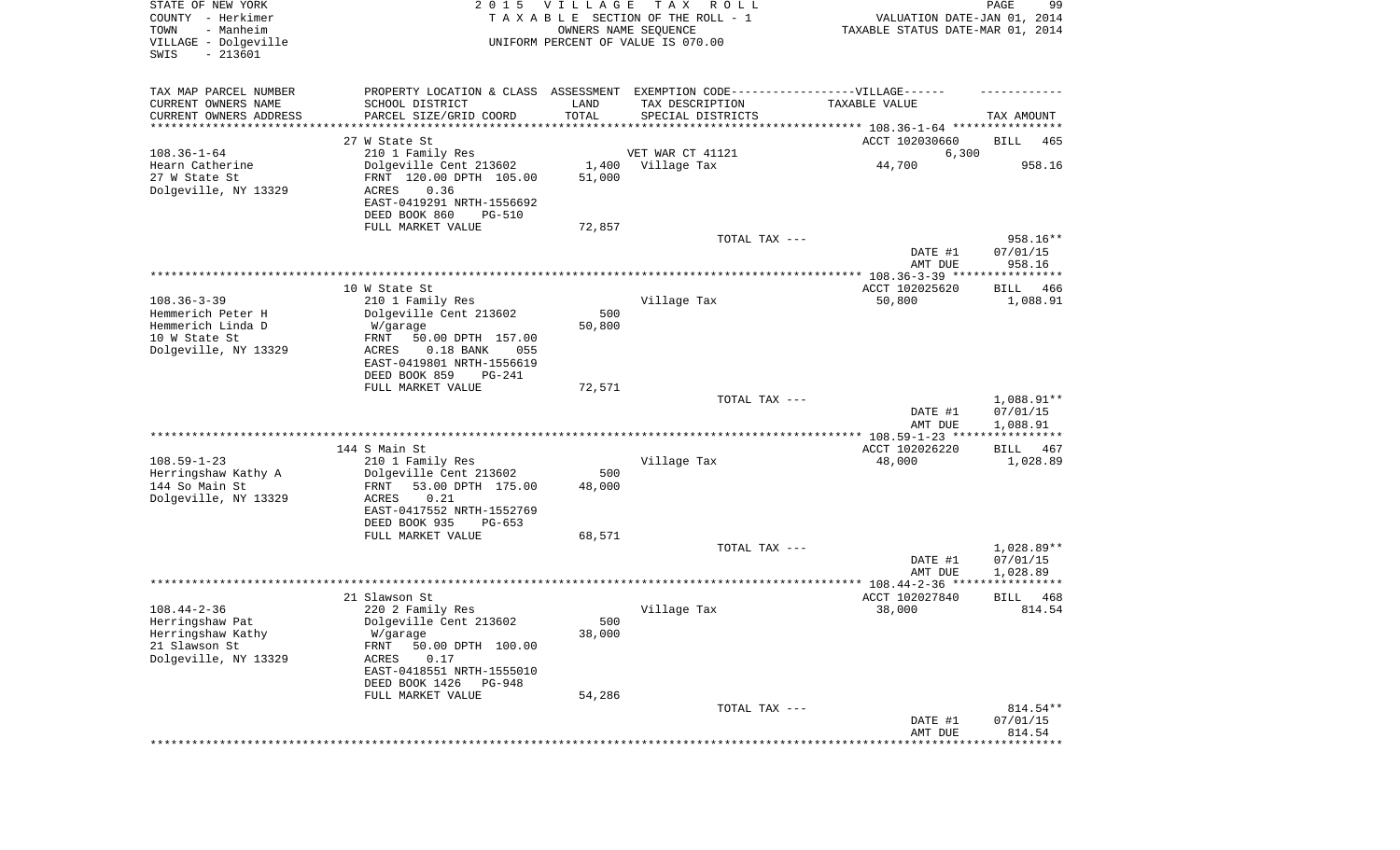| STATE OF NEW YORK<br>COUNTY - Herkimer<br>- Manheim<br>TOWN<br>VILLAGE - Dolgeville<br>$-213601$<br>SWIS | 2 0 1 5                                                                                                                                                                      | <b>VILLAGE</b><br>OWNERS NAME SEQUENCE | T A X<br>R O L L<br>TAXABLE SECTION OF THE ROLL - 1<br>UNIFORM PERCENT OF VALUE IS 070.00 | VALUATION DATE-JAN 01, 2014<br>TAXABLE STATUS DATE-MAR 01, 2014 | PAGE<br>100                      |
|----------------------------------------------------------------------------------------------------------|------------------------------------------------------------------------------------------------------------------------------------------------------------------------------|----------------------------------------|-------------------------------------------------------------------------------------------|-----------------------------------------------------------------|----------------------------------|
| TAX MAP PARCEL NUMBER<br>CURRENT OWNERS NAME                                                             | PROPERTY LOCATION & CLASS ASSESSMENT<br>SCHOOL DISTRICT                                                                                                                      | LAND                                   | EXEMPTION CODE-----------------VILLAGE------<br>TAX DESCRIPTION                           | TAXABLE VALUE                                                   |                                  |
| CURRENT OWNERS ADDRESS<br>*********************                                                          | PARCEL SIZE/GRID COORD<br>*********************                                                                                                                              | TOTAL<br>* * * * * * * * * * *         | SPECIAL DISTRICTS                                                                         |                                                                 | TAX AMOUNT                       |
|                                                                                                          | 46 S Helmer Ave                                                                                                                                                              |                                        |                                                                                           | ACCT 102024480                                                  | BILL<br>469                      |
| $108.44 - 2 - 43$<br>Hess Cathy-Hargrave<br>46 S Helmer Ave<br>Dolgeville, NY 13329                      | 210 1 Family Res<br>Dolgeville Cent 213602<br>W Garage<br>FRNT<br>50.00 DPTH 150.00<br>ACRES<br>0.17<br>EAST-0418458 NRTH-1554782<br>DEED BOOK 863<br><b>PG-110</b>          | 500<br>33,200                          | Village Tax                                                                               | 33,200                                                          | 711.65                           |
|                                                                                                          | FULL MARKET VALUE                                                                                                                                                            | 47,429                                 |                                                                                           |                                                                 |                                  |
|                                                                                                          |                                                                                                                                                                              |                                        | TOTAL TAX ---                                                                             | DATE #1<br>AMT DUE                                              | $711.65**$<br>07/01/15<br>711.65 |
|                                                                                                          |                                                                                                                                                                              |                                        |                                                                                           |                                                                 |                                  |
| $108.52 - 3 - 24$                                                                                        | 3 Howard St<br>210 1 Family Res                                                                                                                                              |                                        | Village Tax                                                                               | ACCT 102002280<br>30,000                                        | BILL<br>470<br>643.06            |
| Hillier Charles R Jr.<br>3 Howard St<br>Dolgeville, NY 13329                                             | Dolgeville Cent 213602<br>W/garage<br>FRNT<br>66.00 DPTH 165.00<br>ACRES<br>$0.25$ BANK<br>184<br>EAST-0419332 NRTH-1553979<br>DEED BOOK 1288<br>PG-686<br>FULL MARKET VALUE | 700<br>30,000<br>42,857                |                                                                                           |                                                                 |                                  |
|                                                                                                          |                                                                                                                                                                              |                                        | TOTAL TAX ---                                                                             | DATE #1<br>AMT DUE                                              | 643.06**<br>07/01/15<br>643.06   |
|                                                                                                          |                                                                                                                                                                              |                                        |                                                                                           |                                                                 |                                  |
| $108.52 - 5 - 46$<br>Hobbs Walter<br>Hobbs Tobi J<br>4 Schuyler St<br>Dolgeville, NY 13329               | 4 Schuyler St<br>210 1 Family Res<br>Dolgeville Cent 213602<br>W/garage<br>FRNT<br>65.00 DPTH 177.00<br>ACRES<br>0.24<br>EAST-0419684 NRTH-1554339                           | 700<br>32,000                          | Village Tax                                                                               | ACCT 102023730<br>32,000                                        | BILL<br>471<br>685.93            |
|                                                                                                          | DEED BOOK 1210<br>$PG-754$                                                                                                                                                   |                                        |                                                                                           |                                                                 |                                  |
|                                                                                                          | FULL MARKET VALUE                                                                                                                                                            | 45,714                                 | TOTAL TAX ---                                                                             | DATE #1                                                         | 685.93**<br>07/01/15             |
|                                                                                                          |                                                                                                                                                                              |                                        |                                                                                           | AMT DUE                                                         | 685.93                           |
|                                                                                                          |                                                                                                                                                                              |                                        |                                                                                           | ACCT 102011490                                                  | BILL 472                         |
| $108.44 - 1 - 30$<br>Hoffman Donald S                                                                    | 9 Oak St<br>210 1 Family Res<br>Dolgeville Cent 213602                                                                                                                       | 600                                    | VET COM CT 41131<br>Village Tax                                                           | 10,500<br>41,800                                                | 896.00                           |
| Hoffman Deforest R<br>9 Oak St<br>Dolgeville, NY 13329                                                   | W/garage<br>55.00 DPTH 150.00<br>FRNT<br>ACRES<br>0.26<br>EAST-0418881 NRTH-1555789<br>DEED BOOK 1526<br>PG-346                                                              | 52,300                                 |                                                                                           |                                                                 |                                  |
|                                                                                                          | FULL MARKET VALUE                                                                                                                                                            | 74,714                                 |                                                                                           |                                                                 |                                  |
|                                                                                                          |                                                                                                                                                                              |                                        | TOTAL TAX ---                                                                             | DATE #1<br>AMT DUE                                              | 896.00**<br>07/01/15<br>896.00   |
|                                                                                                          |                                                                                                                                                                              |                                        |                                                                                           |                                                                 | ********                         |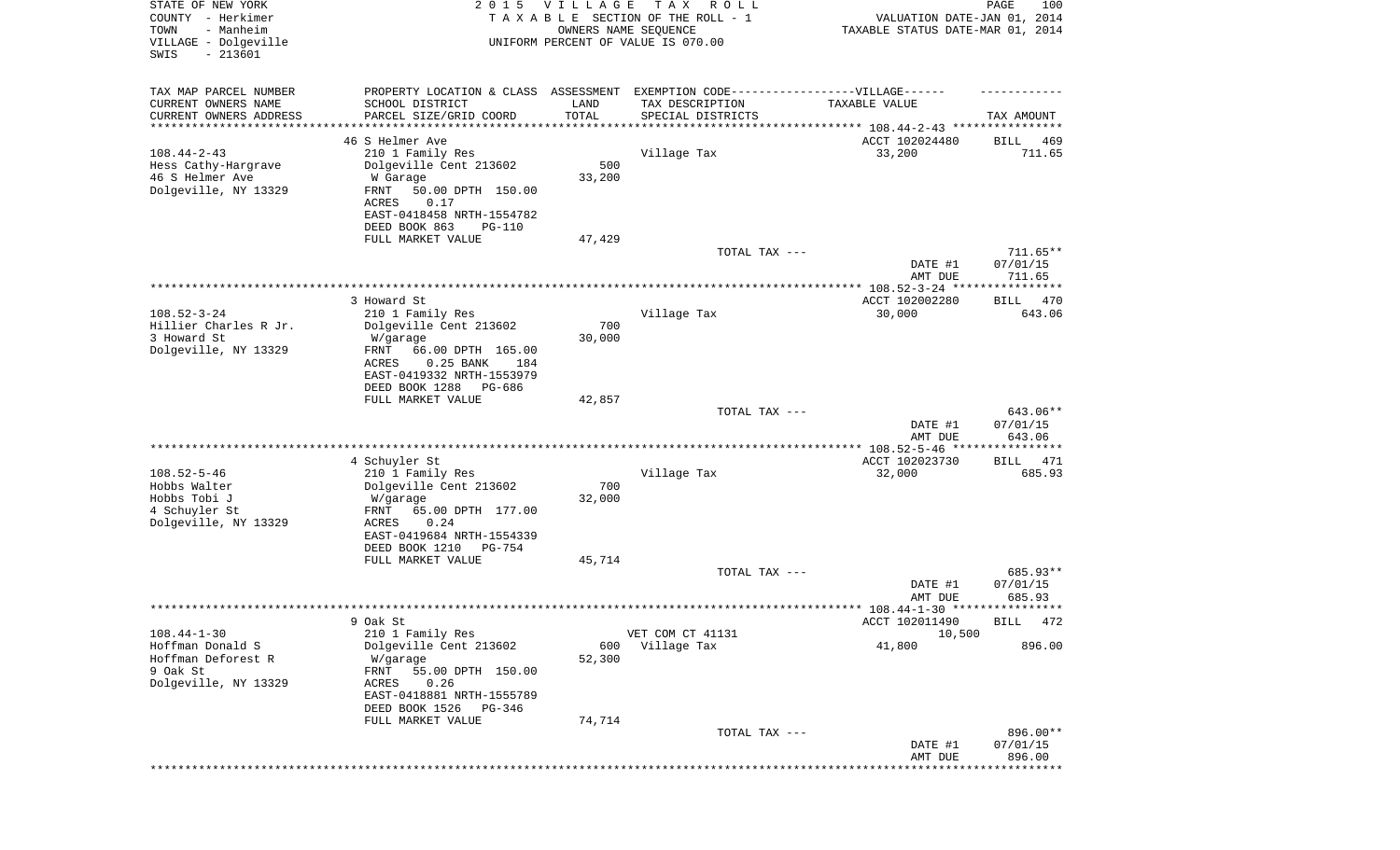| STATE OF NEW YORK<br>COUNTY - Herkimer<br>- Manheim<br>TOWN<br>VILLAGE - Dolgeville<br>SWIS<br>$-213601$ |                                                                                   | 2015 VILLAGE<br>OWNERS NAME SEQUENCE | T A X<br>R O L L<br>TAXABLE SECTION OF THE ROLL - 1<br>UNIFORM PERCENT OF VALUE IS 070.00 | VALUATION DATE-JAN 01, 2014<br>TAXABLE STATUS DATE-MAR 01, 2014 | PAGE<br>101                      |
|----------------------------------------------------------------------------------------------------------|-----------------------------------------------------------------------------------|--------------------------------------|-------------------------------------------------------------------------------------------|-----------------------------------------------------------------|----------------------------------|
| TAX MAP PARCEL NUMBER                                                                                    | PROPERTY LOCATION & CLASS ASSESSMENT EXEMPTION CODE-----------------VILLAGE------ |                                      |                                                                                           |                                                                 |                                  |
| CURRENT OWNERS NAME                                                                                      | SCHOOL DISTRICT                                                                   | LAND                                 | TAX DESCRIPTION                                                                           | TAXABLE VALUE                                                   |                                  |
| CURRENT OWNERS ADDRESS<br>********************                                                           | PARCEL SIZE/GRID COORD                                                            | TOTAL<br>**********                  | SPECIAL DISTRICTS                                                                         |                                                                 | TAX AMOUNT                       |
|                                                                                                          | 37 Cavalli St                                                                     |                                      |                                                                                           | ACCT 102024120                                                  | BILL<br>473                      |
| $108.36 - 2 - 14$                                                                                        | 210 1 Family Res                                                                  |                                      | Village Tax                                                                               | 39,500                                                          | 846.69                           |
| Hoffman Kenneth                                                                                          | Dolgeville Cent 213602                                                            | 1,600                                |                                                                                           |                                                                 |                                  |
| Hoffman Carla                                                                                            | FRNT 275.00 DPTH 150.00                                                           | 39,500                               |                                                                                           |                                                                 |                                  |
| 37 Cavalli St                                                                                            | ACRES<br>$0.41$ BANK<br>055                                                       |                                      |                                                                                           |                                                                 |                                  |
| Dolgeville, NY 13329                                                                                     | EAST-0419211 NRTH-1557923                                                         |                                      |                                                                                           |                                                                 |                                  |
|                                                                                                          | DEED BOOK 814<br>PG-498                                                           |                                      |                                                                                           |                                                                 |                                  |
|                                                                                                          | FULL MARKET VALUE                                                                 | 56,429                               |                                                                                           |                                                                 |                                  |
|                                                                                                          |                                                                                   |                                      | TOTAL TAX ---                                                                             | DATE #1<br>AMT DUE                                              | $846.69**$<br>07/01/15<br>846.69 |
|                                                                                                          |                                                                                   |                                      |                                                                                           |                                                                 |                                  |
|                                                                                                          | Horn St                                                                           |                                      |                                                                                           | ACCT 102000540                                                  | 474<br><b>BILL</b>               |
| $108.36 - 1 - 31$                                                                                        | 311 Res vac land                                                                  |                                      | Village Tax                                                                               | 200                                                             | 4.29                             |
| Hoke Kenneth                                                                                             | Dolgeville Cent 213602                                                            | 200                                  |                                                                                           |                                                                 |                                  |
| Randall Tammy                                                                                            | 50.00 DPTH<br>FRNT<br>75.00                                                       | 200                                  |                                                                                           |                                                                 |                                  |
| 5 Horn St                                                                                                | 0.09<br>ACRES                                                                     |                                      |                                                                                           |                                                                 |                                  |
| Dolgeville, NY 13329                                                                                     | EAST-0419457 NRTH-1556948<br>DEED BOOK 932<br>$PG-328$                            |                                      |                                                                                           |                                                                 |                                  |
|                                                                                                          | FULL MARKET VALUE                                                                 | 286                                  |                                                                                           |                                                                 |                                  |
|                                                                                                          |                                                                                   |                                      | TOTAL TAX ---                                                                             |                                                                 | $4.29**$                         |
|                                                                                                          |                                                                                   |                                      |                                                                                           | DATE #1<br>AMT DUE                                              | 07/01/15<br>4.29                 |
|                                                                                                          |                                                                                   |                                      |                                                                                           |                                                                 |                                  |
| $108.36 - 1 - 32$                                                                                        | 5 Horn St                                                                         |                                      | Village Tax                                                                               | ACCT 102000510                                                  | BILL<br>475                      |
| Hoke Kenneth                                                                                             | 210 1 Family Res<br>Dolgeville Cent 213602                                        | 500                                  |                                                                                           | 49,400                                                          | 1,058.90                         |
| Randall Tammy                                                                                            | W/garage                                                                          | 49,400                               |                                                                                           |                                                                 |                                  |
| 5 Horn St                                                                                                | <b>FRNT</b><br>50.00 DPTH 115.00                                                  |                                      |                                                                                           |                                                                 |                                  |
| Dolgeville, NY 13329                                                                                     | ACRES<br>$0.13$ BANK<br>135                                                       |                                      |                                                                                           |                                                                 |                                  |
|                                                                                                          | EAST-0419488 NRTH-1556899                                                         |                                      |                                                                                           |                                                                 |                                  |
|                                                                                                          | DEED BOOK 932<br>PG-328                                                           |                                      |                                                                                           |                                                                 |                                  |
|                                                                                                          | FULL MARKET VALUE                                                                 | 70,571                               |                                                                                           |                                                                 |                                  |
|                                                                                                          |                                                                                   |                                      | TOTAL TAX ---                                                                             | DATE #1                                                         | $1,058.90**$<br>07/01/15         |
|                                                                                                          |                                                                                   |                                      |                                                                                           | AMT DUE                                                         | 1,058.90                         |
|                                                                                                          |                                                                                   |                                      |                                                                                           |                                                                 |                                  |
|                                                                                                          | 12 W State St                                                                     |                                      |                                                                                           | ACCT 102019290                                                  | 476<br><b>BILL</b>               |
| $108.36 - 3 - 40$                                                                                        | 210 1 Family Res                                                                  |                                      | VET WAR CT 41121                                                                          | 6,300                                                           |                                  |
| Hollis D J                                                                                               | Dolgeville Cent 213602                                                            |                                      | 300 Village Tax                                                                           | 88,700                                                          | 1,901.31                         |
| 12 W State St                                                                                            | W/garage                                                                          | 95,000                               |                                                                                           |                                                                 |                                  |
| Dolgeville, NY 13329                                                                                     | FRNT<br>34.00 DPTH 123.00<br>ACRES<br>0.19                                        |                                      |                                                                                           |                                                                 |                                  |
|                                                                                                          | EAST-0419748 NRTH-1556631                                                         |                                      |                                                                                           |                                                                 |                                  |
|                                                                                                          | DEED BOOK 00662 PG-00637                                                          |                                      |                                                                                           |                                                                 |                                  |
|                                                                                                          | FULL MARKET VALUE                                                                 | 135,714                              |                                                                                           |                                                                 |                                  |
|                                                                                                          |                                                                                   |                                      | TOTAL TAX ---                                                                             |                                                                 | 1,901.31**                       |
|                                                                                                          |                                                                                   |                                      |                                                                                           | DATE #1                                                         | 07/01/15                         |
|                                                                                                          |                                                                                   |                                      |                                                                                           | AMT DUE                                                         | 1,901.31                         |
|                                                                                                          |                                                                                   |                                      |                                                                                           |                                                                 |                                  |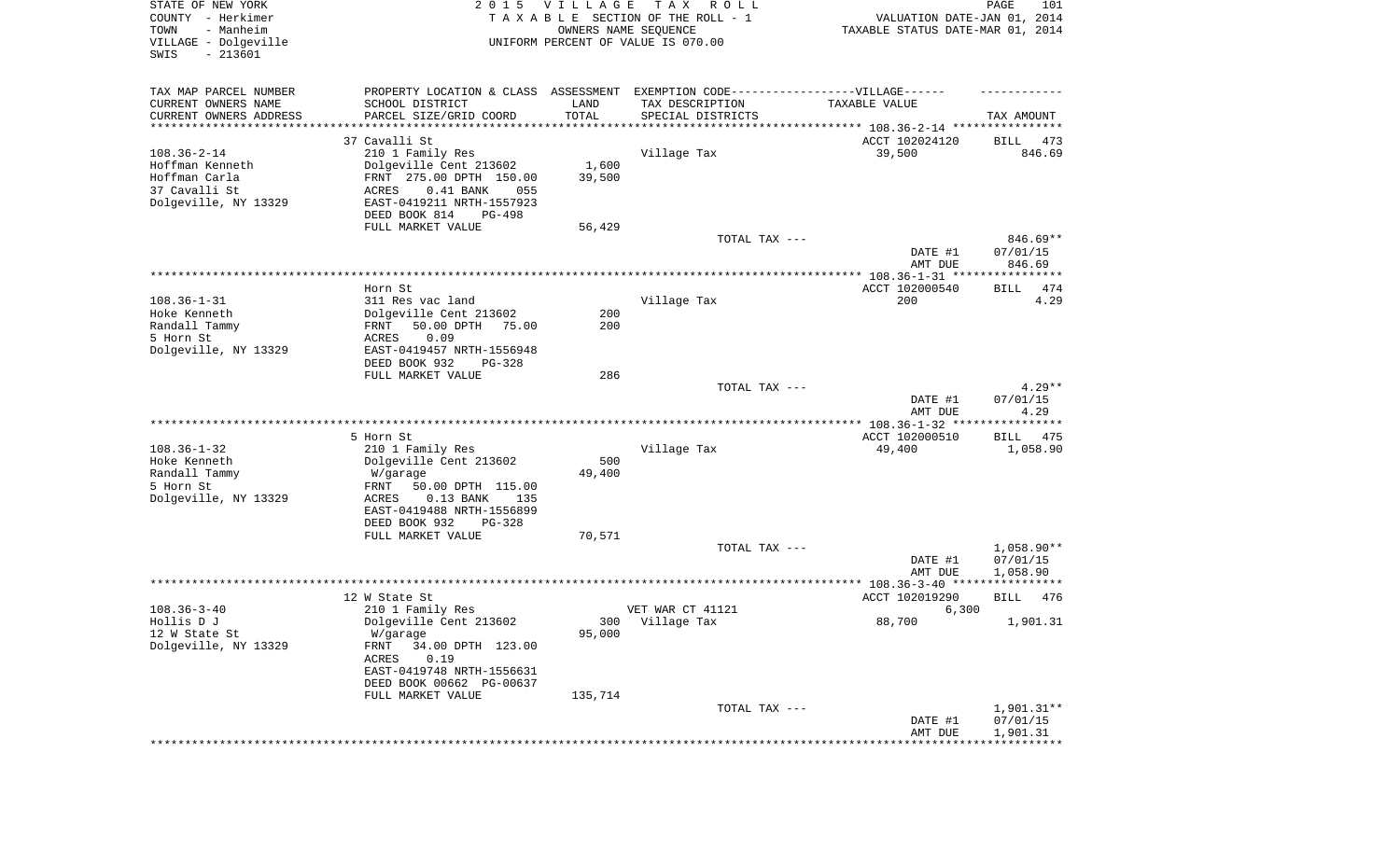| STATE OF NEW YORK<br>COUNTY - Herkimer<br>- Manheim<br>TOWN<br>VILLAGE - Dolgeville | 2 0 1 5                              | <b>VILLAGE</b>        | T A X<br>R O L L<br>TAXABLE SECTION OF THE ROLL - 1<br>OWNERS NAME SEQUENCE<br>UNIFORM PERCENT OF VALUE IS 070.00 | VALUATION DATE-JAN 01, 2014<br>TAXABLE STATUS DATE-MAR 01, 2014 | PAGE<br>102                 |
|-------------------------------------------------------------------------------------|--------------------------------------|-----------------------|-------------------------------------------------------------------------------------------------------------------|-----------------------------------------------------------------|-----------------------------|
| $-213601$<br>SWIS                                                                   |                                      |                       |                                                                                                                   |                                                                 |                             |
| TAX MAP PARCEL NUMBER                                                               | PROPERTY LOCATION & CLASS ASSESSMENT |                       | EXEMPTION CODE------------------VILLAGE------                                                                     |                                                                 |                             |
| CURRENT OWNERS NAME<br>SCHOOL DISTRICT                                              |                                      | LAND                  | TAX DESCRIPTION                                                                                                   | TAXABLE VALUE                                                   |                             |
| CURRENT OWNERS ADDRESS<br>PARCEL SIZE/GRID COORD                                    |                                      | TOTAL                 | SPECIAL DISTRICTS                                                                                                 |                                                                 | TAX AMOUNT                  |
| *********************<br>******************                                         |                                      | * * * * * * * * * * * |                                                                                                                   |                                                                 |                             |
| 45 Elm St<br>$108.44 - 1 - 36$<br>210 1 Family Res                                  |                                      |                       | Village Tax                                                                                                       | ACCT 102018480<br>38,600                                        | BILL<br>477<br>827.40       |
| Holtham Todd<br>Dolgeville Cent 213602                                              |                                      | 400                   |                                                                                                                   |                                                                 |                             |
| Holtham Heather<br>W/garage                                                         |                                      | 38,600                |                                                                                                                   |                                                                 |                             |
| 45 Elm St<br>FRNT                                                                   | 40.00 DPTH 180.00                    |                       |                                                                                                                   |                                                                 |                             |
| Dolgeville, NY 13329<br>0.17<br>ACRES                                               |                                      |                       |                                                                                                                   |                                                                 |                             |
| EAST-0419064 NRTH-1555895                                                           |                                      |                       |                                                                                                                   |                                                                 |                             |
| DEED BOOK 1351                                                                      | PG-155                               |                       |                                                                                                                   |                                                                 |                             |
| FULL MARKET VALUE                                                                   |                                      | 55,143                | TOTAL TAX ---                                                                                                     |                                                                 | 827.40**                    |
|                                                                                     |                                      |                       |                                                                                                                   | DATE #1                                                         | 07/01/15                    |
|                                                                                     |                                      |                       |                                                                                                                   | AMT DUE                                                         | 827.40                      |
|                                                                                     |                                      |                       |                                                                                                                   |                                                                 |                             |
| 8 Van Buren St                                                                      |                                      |                       |                                                                                                                   | ACCT 102008730                                                  | BILL<br>478                 |
| $108.52 - 5 - 83$<br>210 1 Family Res                                               |                                      |                       | Village Tax                                                                                                       | 56,500                                                          | 1,211.09                    |
| Homrighaus Josephine<br>Dolgeville Cent 213602<br>8 Van Buren St<br>W/garage        |                                      | 800<br>56,500         |                                                                                                                   |                                                                 |                             |
| Dolgeville, NY 13329                                                                |                                      |                       |                                                                                                                   |                                                                 |                             |
| FRNT                                                                                | 77.00 DPTH 189.00                    |                       |                                                                                                                   |                                                                 |                             |
| 0.28<br><b>ACRES</b>                                                                |                                      |                       |                                                                                                                   |                                                                 |                             |
| EAST-0419670 NRTH-1554798                                                           |                                      |                       |                                                                                                                   |                                                                 |                             |
| DEED BOOK 808                                                                       | PG-136                               |                       |                                                                                                                   |                                                                 |                             |
| FULL MARKET VALUE                                                                   |                                      | 80,714                | TOTAL TAX ---                                                                                                     |                                                                 | $1,211.09**$                |
|                                                                                     |                                      |                       |                                                                                                                   | DATE #1<br>AMT DUE                                              | 07/01/15<br>1,211.09        |
|                                                                                     |                                      |                       |                                                                                                                   | **************** 108.59-1-20 *****************                  |                             |
| 150 S Main St                                                                       |                                      |                       |                                                                                                                   | ACCT 102023370                                                  | BILL<br>479                 |
| $108.59 - 1 - 20$<br>210 1 Family Res                                               |                                      |                       | CW_10_VET/ 41151                                                                                                  |                                                                 | $\mathbf 0$                 |
| Hongo Scott M 11<br>Dolgeville Cent 213602<br>150 S Main St<br>FRNT                 | 53.00 DPTH 175.00                    | 500<br>42,000         | Village Tax                                                                                                       | 42,000                                                          | 900.28                      |
| Dolgeville, NY 13329<br>ACRES<br>0.21                                               |                                      |                       |                                                                                                                   |                                                                 |                             |
| EAST-0417419 NRTH-1552675                                                           |                                      |                       |                                                                                                                   |                                                                 |                             |
| DEED BOOK 1288                                                                      | $PG-382$                             |                       |                                                                                                                   |                                                                 |                             |
| FULL MARKET VALUE                                                                   |                                      | 60,000                |                                                                                                                   |                                                                 |                             |
|                                                                                     |                                      |                       | TOTAL TAX ---                                                                                                     | DATE #1                                                         | 900.28**<br>07/01/15        |
|                                                                                     |                                      |                       |                                                                                                                   | AMT DUE                                                         | 900.28                      |
|                                                                                     |                                      |                       |                                                                                                                   |                                                                 |                             |
| 6 Baker St                                                                          |                                      |                       |                                                                                                                   | ACCT 102008910                                                  | BILL 480                    |
| $108.44 - 3 - 49$<br>210 1 Family Res                                               |                                      |                       | Village Tax                                                                                                       | 10,000                                                          | 214.35                      |
| Dolgeville Cent 213602<br>Hoover James                                              |                                      | 400                   |                                                                                                                   |                                                                 |                             |
| D'Auria Joanne F<br>35.00 DPTH<br>FRNT<br>6 Baker St<br>0.04<br>ACRES               | 60.00                                | 10,000                |                                                                                                                   |                                                                 |                             |
| Dolgeville, NY 13329<br>EAST-0419459 NRTH-1555637                                   |                                      |                       |                                                                                                                   |                                                                 |                             |
| DEED BOOK 920                                                                       | PG-431                               |                       |                                                                                                                   |                                                                 |                             |
| FULL MARKET VALUE                                                                   |                                      | 14,286                |                                                                                                                   |                                                                 |                             |
|                                                                                     |                                      |                       | TOTAL TAX ---                                                                                                     |                                                                 | $214.35**$                  |
|                                                                                     |                                      |                       |                                                                                                                   | DATE #1                                                         | 07/01/15                    |
|                                                                                     |                                      |                       |                                                                                                                   | AMT DUE                                                         | 214.35<br>* * * * * * * * * |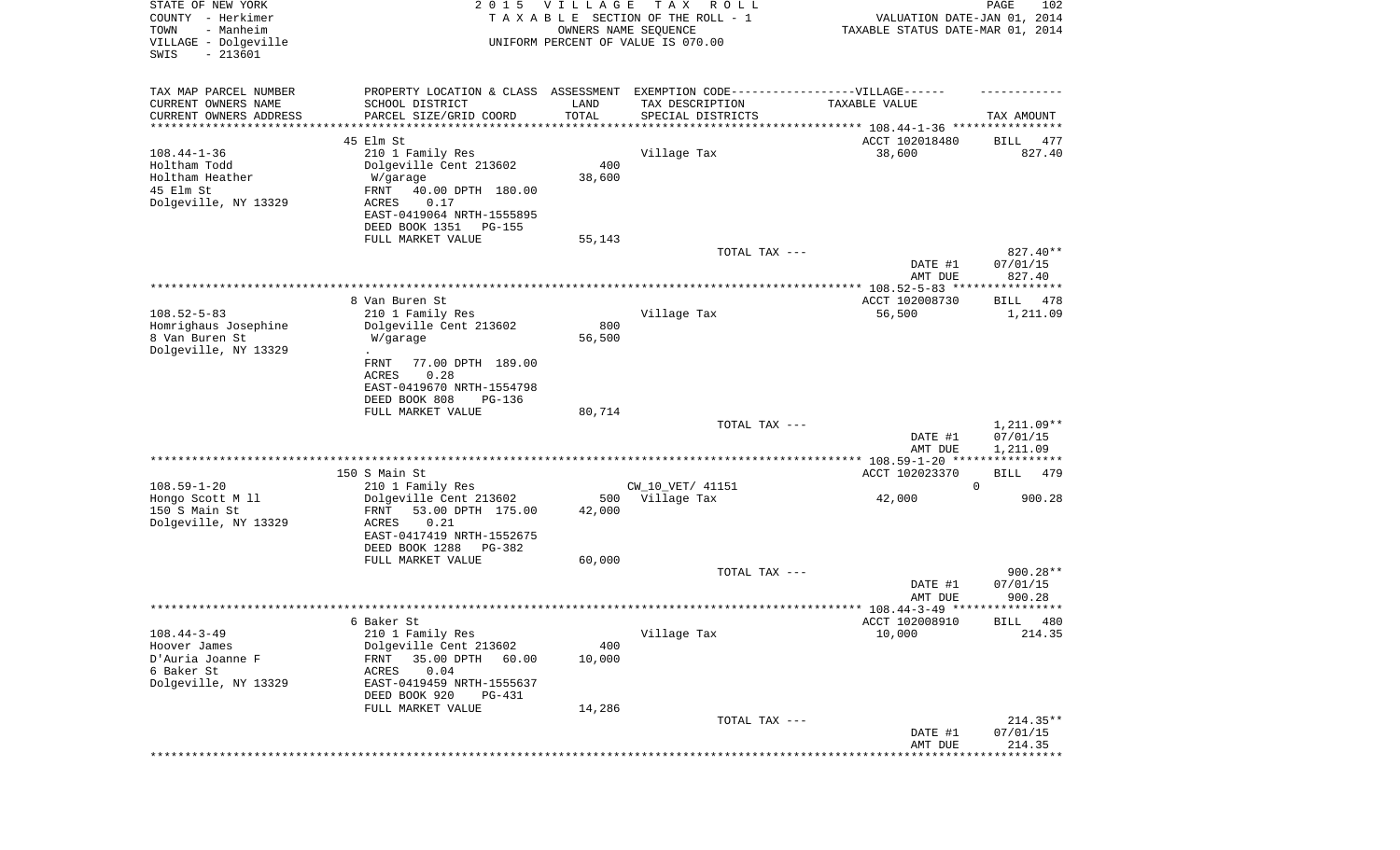| STATE OF NEW YORK<br>COUNTY - Herkimer<br>TOWN<br>- Manheim<br>VILLAGE - Dolgeville<br>SWIS<br>$-213601$ | 2 0 1 5                                                                          | V I L L A G E<br>OWNERS NAME SEQUENCE | T A X<br>R O L L<br>TAXABLE SECTION OF THE ROLL - 1<br>UNIFORM PERCENT OF VALUE IS 070.00 | VALUATION DATE-JAN 01, 2014<br>TAXABLE STATUS DATE-MAR 01, 2014 | PAGE<br>103           |
|----------------------------------------------------------------------------------------------------------|----------------------------------------------------------------------------------|---------------------------------------|-------------------------------------------------------------------------------------------|-----------------------------------------------------------------|-----------------------|
| TAX MAP PARCEL NUMBER                                                                                    | PROPERTY LOCATION & CLASS ASSESSMENT EXEMPTION CODE----------------VILLAGE------ |                                       |                                                                                           |                                                                 |                       |
| CURRENT OWNERS NAME                                                                                      | SCHOOL DISTRICT                                                                  | LAND                                  | TAX DESCRIPTION                                                                           | TAXABLE VALUE                                                   |                       |
| CURRENT OWNERS ADDRESS                                                                                   | PARCEL SIZE/GRID COORD                                                           | TOTAL                                 | SPECIAL DISTRICTS                                                                         |                                                                 | TAX AMOUNT            |
| *********************                                                                                    |                                                                                  | * * * * * * * * * * *                 |                                                                                           |                                                                 |                       |
| $108.59 - 2 - 21$                                                                                        | 15 Stewart St<br>210 1 Family Res                                                |                                       | Village Tax                                                                               | ACCT 102011850<br>42,900                                        | 481<br>BILL<br>919.57 |
| Hopson Amber                                                                                             | Dolgeville Cent 213602                                                           | 1,000                                 |                                                                                           |                                                                 |                       |
| 15 Stewart St                                                                                            | W/garage                                                                         | 42,900                                |                                                                                           |                                                                 |                       |
| Dolgeville, NY 13329                                                                                     | FRNT 100.00 DPTH 150.00                                                          |                                       |                                                                                           |                                                                 |                       |
|                                                                                                          | ACRES<br>0.34                                                                    |                                       |                                                                                           |                                                                 |                       |
|                                                                                                          | EAST-0417085 NRTH-1551942                                                        |                                       |                                                                                           |                                                                 |                       |
|                                                                                                          | DEED BOOK 1288<br><b>PG-208</b>                                                  |                                       |                                                                                           |                                                                 |                       |
|                                                                                                          | FULL MARKET VALUE                                                                | 61,286                                |                                                                                           |                                                                 | $919.57**$            |
|                                                                                                          |                                                                                  |                                       | TOTAL TAX ---                                                                             | DATE #1                                                         | 07/01/15              |
|                                                                                                          |                                                                                  |                                       |                                                                                           | AMT DUE                                                         | 919.57                |
|                                                                                                          |                                                                                  |                                       |                                                                                           |                                                                 |                       |
|                                                                                                          | 47 Elm St                                                                        |                                       |                                                                                           | ACCT 102021420                                                  | BILL<br>482           |
| $108.44 - 1 - 35$                                                                                        | 210 1 Family Res                                                                 |                                       | Village Tax                                                                               | 32,000                                                          | 685.93                |
| Hopson Andrea K                                                                                          | Dolgeville Cent 213602                                                           | 500                                   |                                                                                           |                                                                 |                       |
| PO Box 148<br>Dolgeville, NY 13329                                                                       | W/garage<br>50.00 DPTH 180.00<br>FRNT                                            | 32,000                                |                                                                                           |                                                                 |                       |
|                                                                                                          | ACRES<br>0.28                                                                    |                                       |                                                                                           |                                                                 |                       |
|                                                                                                          | EAST-0419021 NRTH-1555901                                                        |                                       |                                                                                           |                                                                 |                       |
|                                                                                                          | DEED BOOK 700<br>PG-435                                                          |                                       |                                                                                           |                                                                 |                       |
|                                                                                                          | FULL MARKET VALUE                                                                | 45,714                                |                                                                                           |                                                                 |                       |
|                                                                                                          |                                                                                  |                                       | TOTAL TAX ---                                                                             |                                                                 | 685.93**              |
|                                                                                                          |                                                                                  |                                       |                                                                                           | DATE #1                                                         | 07/01/15              |
|                                                                                                          |                                                                                  |                                       |                                                                                           | AMT DUE                                                         | 685.93                |
|                                                                                                          | Mckinley Ave                                                                     |                                       |                                                                                           | ACCT 102025860                                                  | 483<br>BILL           |
| $108.36 - 1 - 16.2$                                                                                      | 311 Res vac land                                                                 |                                       | Village Tax                                                                               | 1,300                                                           | 27.87                 |
| Hopson Donald E                                                                                          | Dolgeville Cent 213602                                                           | 1,300                                 |                                                                                           |                                                                 |                       |
| Hopson Nancy J                                                                                           | FRNT 150.00 DPTH 115.00                                                          | 1,300                                 |                                                                                           |                                                                 |                       |
| 62 W State St                                                                                            | ACRES<br>0.40                                                                    |                                       |                                                                                           |                                                                 |                       |
| Dolgeville, NY 13329                                                                                     | EAST-0418700 NRTH-1557371<br>DEED BOOK 1109<br>PG-133                            |                                       |                                                                                           |                                                                 |                       |
|                                                                                                          | FULL MARKET VALUE                                                                | 1,857                                 |                                                                                           |                                                                 |                       |
|                                                                                                          |                                                                                  |                                       | TOTAL TAX ---                                                                             |                                                                 | $27.87**$             |
|                                                                                                          |                                                                                  |                                       |                                                                                           | DATE #1                                                         | 07/01/15              |
|                                                                                                          |                                                                                  |                                       |                                                                                           | AMT DUE                                                         | 27.87                 |
|                                                                                                          |                                                                                  |                                       |                                                                                           |                                                                 | ******                |
| $108.36 - 1 - 18$                                                                                        | 62 W State St<br>210 1 Family Res                                                |                                       | VET WAR CT 41121                                                                          | ACCT 102014430<br>5,070                                         | 484<br>BILL           |
| Hopson Donald E                                                                                          | Dolgeville Cent 213602                                                           | 1,100                                 | Village Tax                                                                               | 28,730                                                          | 615.84                |
| 62 West State St                                                                                         | FRNT 109.35 DPTH 106.00                                                          | 33,800                                |                                                                                           |                                                                 |                       |
| Dolgeville, NY 13329                                                                                     | 0.27<br>ACRES                                                                    |                                       |                                                                                           |                                                                 |                       |
|                                                                                                          | EAST-0418643 NRTH-1557262                                                        |                                       |                                                                                           |                                                                 |                       |
|                                                                                                          | DEED BOOK 00632 PG-00836                                                         |                                       |                                                                                           |                                                                 |                       |
|                                                                                                          | FULL MARKET VALUE                                                                | 48,286                                |                                                                                           |                                                                 |                       |
|                                                                                                          |                                                                                  |                                       | TOTAL TAX ---                                                                             | DATE #1                                                         | 615.84**<br>07/01/15  |
|                                                                                                          |                                                                                  |                                       |                                                                                           | AMT DUE                                                         | 615.84                |
|                                                                                                          |                                                                                  |                                       |                                                                                           |                                                                 | * * * * * * * * *     |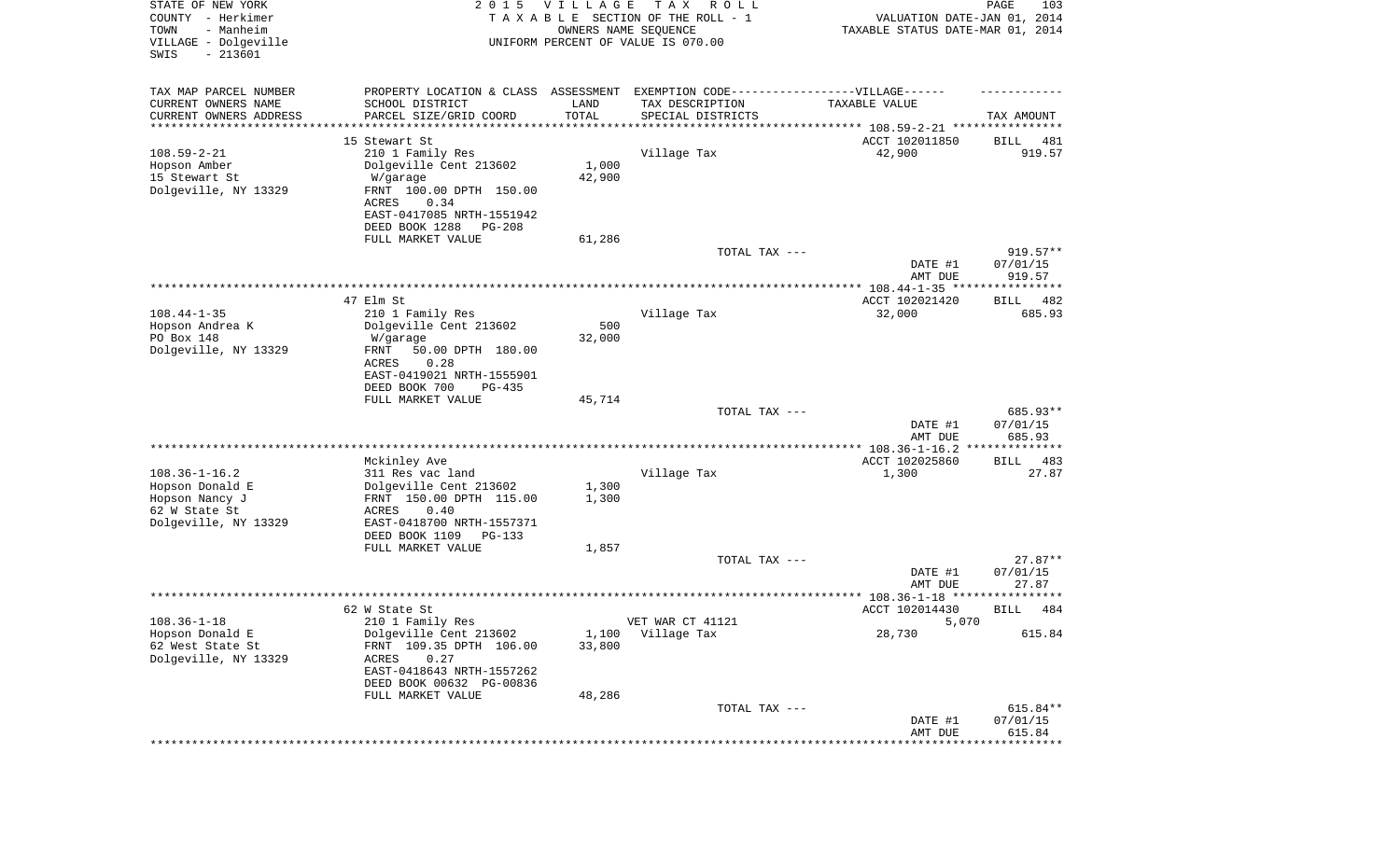| STATE OF NEW YORK<br>COUNTY - Herkimer<br>- Manheim<br>TOWN<br>VILLAGE - Dolgeville<br>SWIS<br>$-213601$ | 2 0 1 5                                                                                       | V I L L A G E | T A X<br>R O L L<br>TAXABLE SECTION OF THE ROLL - 1<br>OWNERS NAME SEQUENCE<br>UNIFORM PERCENT OF VALUE IS 070.00 | VALUATION DATE-JAN 01, 2014<br>TAXABLE STATUS DATE-MAR 01, 2014 | PAGE<br>104                      |
|----------------------------------------------------------------------------------------------------------|-----------------------------------------------------------------------------------------------|---------------|-------------------------------------------------------------------------------------------------------------------|-----------------------------------------------------------------|----------------------------------|
| TAX MAP PARCEL NUMBER<br>CURRENT OWNERS NAME                                                             | PROPERTY LOCATION & CLASS ASSESSMENT EXEMPTION CODE----------------VILLAGE------              | LAND          |                                                                                                                   | TAXABLE VALUE                                                   |                                  |
| CURRENT OWNERS ADDRESS                                                                                   | SCHOOL DISTRICT<br>PARCEL SIZE/GRID COORD                                                     | TOTAL         | TAX DESCRIPTION<br>SPECIAL DISTRICTS                                                                              |                                                                 | TAX AMOUNT                       |
| ********************                                                                                     |                                                                                               |               |                                                                                                                   |                                                                 |                                  |
| $108.36 - 2 - 29$<br>Hopson Elton                                                                        | 57 N Helmer Ave<br>210 1 Family Res<br>Dolgeville Cent 213602                                 | 1,000         | Village Tax                                                                                                       | ACCT 102011760<br>53,000                                        | 485<br>BILL<br>1,136.07          |
| 57 N Helmer Ave<br>Dolgeville, NY 13329                                                                  | W/garage<br>FRNT 100.00 DPTH<br>76.00<br>ACRES<br>0.22                                        | 53,000        |                                                                                                                   |                                                                 |                                  |
|                                                                                                          | EAST-0419571 NRTH-1557547<br>DEED BOOK 706<br>PG-222<br>FULL MARKET VALUE                     | 75,714        |                                                                                                                   |                                                                 |                                  |
|                                                                                                          |                                                                                               |               | TOTAL TAX ---                                                                                                     |                                                                 | $1,136.07**$                     |
|                                                                                                          |                                                                                               |               |                                                                                                                   | DATE #1<br>AMT DUE                                              | 07/01/15<br>1,136.07             |
|                                                                                                          |                                                                                               |               |                                                                                                                   | ***************** 108.51-1-3 *****************                  |                                  |
|                                                                                                          | 83 Spencer St Ext                                                                             |               |                                                                                                                   | ACCT 102023310                                                  | 486<br>BILL                      |
| $108.51 - 1 - 3$                                                                                         | 210 1 Family Res                                                                              |               | Village Tax                                                                                                       | 45,000                                                          | 964.59                           |
| Hopson James                                                                                             | Dolgeville Cent 213602                                                                        | 1,000         |                                                                                                                   |                                                                 |                                  |
| 83 Spencer St<br>Dolgeville, NY 13329                                                                    | W/garage<br>FRNT 100.00 DPTH 153.00<br>0.34 BANK<br>ACRES<br>135<br>EAST-0416706 NRTH-1554283 | 45,000        |                                                                                                                   |                                                                 |                                  |
|                                                                                                          | DEED BOOK 867<br>$PG-93$                                                                      |               |                                                                                                                   |                                                                 |                                  |
|                                                                                                          | FULL MARKET VALUE                                                                             | 64,286        |                                                                                                                   |                                                                 |                                  |
|                                                                                                          |                                                                                               |               | TOTAL TAX ---                                                                                                     | DATE #1<br>AMT DUE                                              | $964.59**$<br>07/01/15<br>964.59 |
|                                                                                                          |                                                                                               |               | ******************************                                                                                    | **************** 108.59-3-20 *****************                  |                                  |
|                                                                                                          | 31 Stewart St                                                                                 |               |                                                                                                                   | ACCT 102012150                                                  | BILL<br>487                      |
| $108.59 - 3 - 20$                                                                                        | 210 1 Family Res                                                                              |               | VET COM CT 41131                                                                                                  | 9,500                                                           |                                  |
| Houser Ronnie V<br>31 Stewart St                                                                         | Dolgeville Cent 213602<br>FRNT 100.00 DPTH 150.00                                             | 500<br>38,000 | Village Tax                                                                                                       | 28,500                                                          | 610.91                           |
| Dolgeville, NY 13329                                                                                     | <b>ACRES</b><br>0.34<br>EAST-0417141 NRTH-1551496<br>DEED BOOK 939<br>PG-582                  |               |                                                                                                                   |                                                                 |                                  |
|                                                                                                          | FULL MARKET VALUE                                                                             | 54,286        |                                                                                                                   |                                                                 |                                  |
|                                                                                                          |                                                                                               |               | TOTAL TAX ---                                                                                                     | DATE #1                                                         | 610.91**<br>07/01/15             |
|                                                                                                          |                                                                                               |               |                                                                                                                   | AMT DUE                                                         | 610.91<br>* * * * *              |
|                                                                                                          | 43 Elm St                                                                                     |               |                                                                                                                   | ***************** 108.44-1-37 *********<br>ACCT 102012300       | 488<br>BILL                      |
| $108.44 - 1 - 37$                                                                                        | 210 1 Family Res                                                                              |               | VET COM CT 41131                                                                                                  | 10,500                                                          |                                  |
| Howard Lois                                                                                              | Dolgeville Cent 213602                                                                        | 400           | Village Tax                                                                                                       | 35,600                                                          | 763.10                           |
| Howard Tracey                                                                                            | W/garage                                                                                      | 46,100        |                                                                                                                   |                                                                 |                                  |
| 43 Elm St                                                                                                | 40.00 DPTH 120.00<br>FRNT                                                                     |               |                                                                                                                   |                                                                 |                                  |
| Dolgeville, NY 13329                                                                                     | 0.11<br>ACRES<br>EAST-0419114 NRTH-1555901<br>DEED BOOK 875<br>PG-429                         |               |                                                                                                                   |                                                                 |                                  |
|                                                                                                          | FULL MARKET VALUE                                                                             | 65,857        |                                                                                                                   |                                                                 |                                  |
|                                                                                                          |                                                                                               |               | TOTAL TAX ---                                                                                                     |                                                                 | 763.10**                         |
|                                                                                                          |                                                                                               |               |                                                                                                                   | DATE #1<br>AMT DUE                                              | 07/01/15<br>763.10               |
|                                                                                                          |                                                                                               |               |                                                                                                                   | ***************************                                     |                                  |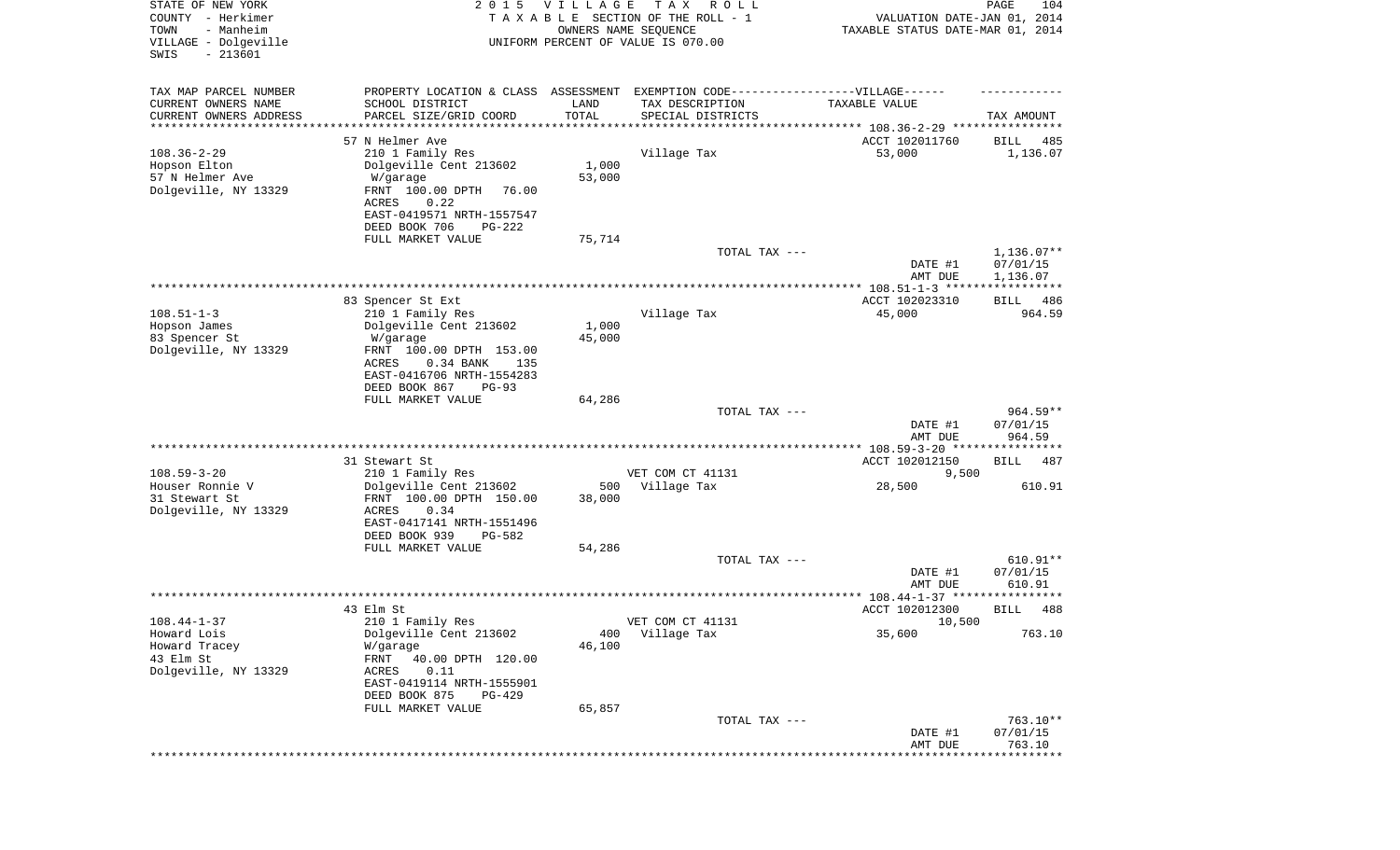| STATE OF NEW YORK<br>COUNTY - Herkimer<br>- Manheim<br>TOWN<br>VILLAGE - Dolgeville | 2 0 1 5                                                                                             | <b>VILLAGE</b><br>OWNERS NAME SEQUENCE | T A X<br>R O L L<br>TAXABLE SECTION OF THE ROLL - 1<br>UNIFORM PERCENT OF VALUE IS 070.00 | VALUATION DATE-JAN 01, 2014<br>TAXABLE STATUS DATE-MAR 01, 2014 | PAGE<br>105          |
|-------------------------------------------------------------------------------------|-----------------------------------------------------------------------------------------------------|----------------------------------------|-------------------------------------------------------------------------------------------|-----------------------------------------------------------------|----------------------|
| SWIS<br>$-213601$                                                                   |                                                                                                     |                                        |                                                                                           |                                                                 |                      |
| TAX MAP PARCEL NUMBER<br>CURRENT OWNERS NAME                                        | PROPERTY LOCATION & CLASS ASSESSMENT EXEMPTION CODE----------------VILLAGE------<br>SCHOOL DISTRICT | LAND                                   | TAX DESCRIPTION                                                                           | TAXABLE VALUE                                                   |                      |
| CURRENT OWNERS ADDRESS<br>********************                                      | PARCEL SIZE/GRID COORD                                                                              | TOTAL                                  | SPECIAL DISTRICTS                                                                         |                                                                 | TAX AMOUNT           |
|                                                                                     | 33 W Spofford Ave                                                                                   |                                        |                                                                                           | ACCT 102008220                                                  | 489<br>BILL          |
| $108.51 - 1 - 23$                                                                   | 210 1 Family Res                                                                                    |                                        | Village Tax                                                                               | 78,000                                                          | 1,671.95             |
| Huddleston John R                                                                   | Dolgeville Cent 213602                                                                              | 1,100                                  |                                                                                           |                                                                 |                      |
| Huddleston Marie                                                                    | W/garage                                                                                            | 78,000                                 |                                                                                           |                                                                 |                      |
| 33 W Spofford Ave<br>Dolgeville, NY 13329                                           | FRNT 110.00 DPTH 128.11<br>ACRES<br>0.32                                                            |                                        |                                                                                           |                                                                 |                      |
|                                                                                     | EAST-0417283 NRTH-1553867                                                                           |                                        |                                                                                           |                                                                 |                      |
|                                                                                     | DEED BOOK 00657 PG-00905                                                                            |                                        |                                                                                           |                                                                 |                      |
|                                                                                     | FULL MARKET VALUE                                                                                   | 111,429                                |                                                                                           |                                                                 |                      |
|                                                                                     |                                                                                                     |                                        | TOTAL TAX ---                                                                             |                                                                 | 1,671.95**           |
|                                                                                     |                                                                                                     |                                        |                                                                                           | DATE #1<br>AMT DUE                                              | 07/01/15<br>1,671.95 |
|                                                                                     |                                                                                                     |                                        |                                                                                           |                                                                 |                      |
|                                                                                     | 7 Rundell St                                                                                        |                                        |                                                                                           | ACCT 102007590                                                  | BILL<br>490          |
| $108.52 - 4 - 16$                                                                   | 220 2 Family Res                                                                                    |                                        | Village Tax                                                                               | 42,200                                                          | 904.57               |
| Hulbert Sharon<br>Hunt Gene                                                         | Dolgeville Cent 213602<br>Barn & Carport                                                            | 1,000<br>42,200                        |                                                                                           |                                                                 |                      |
| 9 Rundell St                                                                        | FRNT 100.00 DPTH 150.00                                                                             |                                        |                                                                                           |                                                                 |                      |
| Dolgeville, NY 13329                                                                | ACRES<br>0.32                                                                                       |                                        |                                                                                           |                                                                 |                      |
|                                                                                     | EAST-0419515 NRTH-1553635                                                                           |                                        |                                                                                           |                                                                 |                      |
|                                                                                     | DEED BOOK 1403<br>$PG-52$<br>FULL MARKET VALUE                                                      | 60,286                                 |                                                                                           |                                                                 |                      |
|                                                                                     |                                                                                                     |                                        | TOTAL TAX ---                                                                             |                                                                 | $904.57**$           |
|                                                                                     |                                                                                                     |                                        |                                                                                           | DATE #1                                                         | 07/01/15             |
|                                                                                     |                                                                                                     |                                        |                                                                                           | AMT DUE                                                         | 904.57               |
|                                                                                     | 21 E Faville Ave                                                                                    |                                        |                                                                                           | ACCT 102030270                                                  | 491<br>BILL          |
| $108.52 - 3 - 39$                                                                   | 220 2 Family Res                                                                                    |                                        | Village Tax                                                                               | 31,900                                                          | 683.79               |
| Humphreville Charles L                                                              | Dolgeville Cent 213602                                                                              | 400                                    |                                                                                           |                                                                 |                      |
| 28 West River St                                                                    | FRNT<br>35.00 DPTH 100.00                                                                           | 31,900                                 |                                                                                           |                                                                 |                      |
| Ilion, NY 13357                                                                     | ACRES<br>0.08                                                                                       |                                        |                                                                                           |                                                                 |                      |
|                                                                                     | EAST-0419207 NRTH-1553525<br>DEED BOOK 735<br><b>PG-331</b>                                         |                                        |                                                                                           |                                                                 |                      |
|                                                                                     | FULL MARKET VALUE                                                                                   | 45,571                                 |                                                                                           |                                                                 |                      |
|                                                                                     |                                                                                                     |                                        | TOTAL TAX ---                                                                             |                                                                 | 683.79**             |
|                                                                                     |                                                                                                     |                                        |                                                                                           | DATE #1                                                         | 07/01/15             |
|                                                                                     |                                                                                                     |                                        |                                                                                           | AMT DUE                                                         | 683.79               |
|                                                                                     | REAR W State St Ext                                                                                 |                                        |                                                                                           |                                                                 | 492<br>BILL          |
| $108.35 - 1 - 7$                                                                    | 322 Rural vac>10                                                                                    |                                        | Village Tax                                                                               | 9,900                                                           | 212.21               |
| Hunt Chad A                                                                         | Dolgeville Cent 213602                                                                              | 9,900                                  |                                                                                           |                                                                 |                      |
| Craig Kimberly A<br>83 1/2 N Main St                                                | ACRES 13.80<br>EAST-0416189 NRTH-1557494                                                            | 9,900                                  |                                                                                           |                                                                 |                      |
| Dolgeville, NY 13329                                                                | DEED BOOK 1499<br><b>PG-570</b>                                                                     |                                        |                                                                                           |                                                                 |                      |
|                                                                                     | FULL MARKET VALUE                                                                                   | 14,143                                 |                                                                                           |                                                                 |                      |
|                                                                                     |                                                                                                     |                                        | TOTAL TAX ---                                                                             |                                                                 | $212.21**$           |
|                                                                                     |                                                                                                     |                                        |                                                                                           | DATE #1<br>AMT DUE                                              | 07/01/15<br>212.21   |
|                                                                                     |                                                                                                     |                                        |                                                                                           | *******************                                             | **************       |
|                                                                                     |                                                                                                     |                                        |                                                                                           |                                                                 |                      |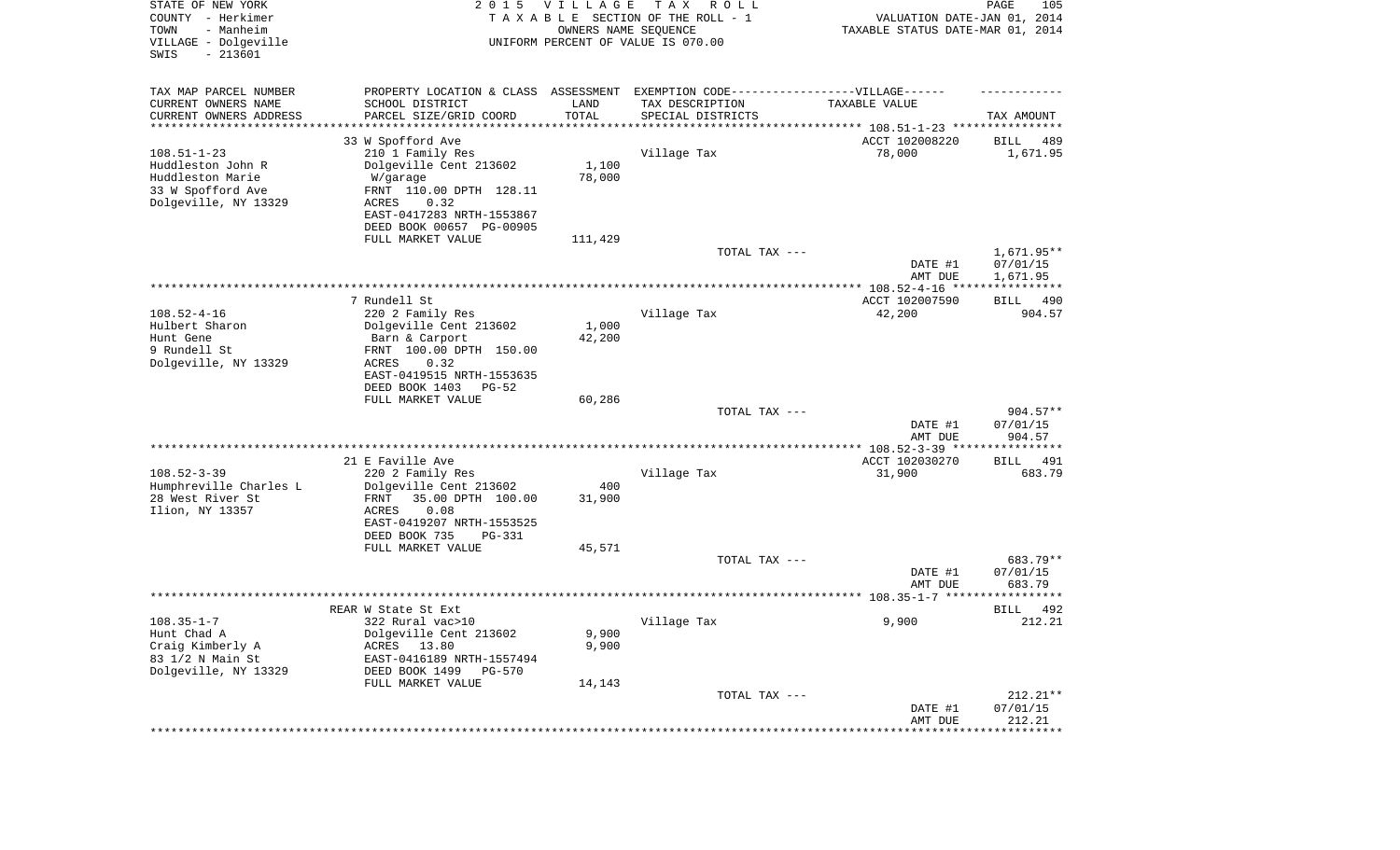| STATE OF NEW YORK<br>COUNTY - Herkimer<br>TOWN<br>- Manheim<br>VILLAGE - Dolgeville<br>SWIS<br>$-213601$ |                                                                                                                                                                                                        | 2015 VILLAGE<br>OWNERS NAME SEQUENCE | T A X<br>R O L L<br>TAXABLE SECTION OF THE ROLL - 1<br>UNIFORM PERCENT OF VALUE IS 070.00 | VALUATION DATE-JAN 01, 2014<br>TAXABLE STATUS DATE-MAR 01, 2014 | PAGE<br>106                    |
|----------------------------------------------------------------------------------------------------------|--------------------------------------------------------------------------------------------------------------------------------------------------------------------------------------------------------|--------------------------------------|-------------------------------------------------------------------------------------------|-----------------------------------------------------------------|--------------------------------|
| TAX MAP PARCEL NUMBER<br>CURRENT OWNERS NAME<br>CURRENT OWNERS ADDRESS                                   | PROPERTY LOCATION & CLASS ASSESSMENT EXEMPTION CODE----------------VILLAGE------<br>SCHOOL DISTRICT<br>PARCEL SIZE/GRID COORD                                                                          | LAND<br>TOTAL                        | TAX DESCRIPTION<br>SPECIAL DISTRICTS                                                      | TAXABLE VALUE                                                   | TAX AMOUNT                     |
| **********************                                                                                   |                                                                                                                                                                                                        |                                      |                                                                                           |                                                                 |                                |
| $108.43 - 1 - 11.1$<br>Hunt Chad A<br>Craig Kimberly A<br>83 1/2 N Main St<br>Dolgeville, NY 13329       | REAR Spencer St<br>120 Field crops<br>Dolgeville Cent 213602<br>FRNT 553.00 DPTH<br>ACRES<br>8.10<br>EAST-0416336 NRTH-1554690<br>DEED BOOK 1499<br>PG-570                                             | 11,050<br>11,050                     | Village Tax                                                                               | 11,050                                                          | BILL<br>493<br>236.86          |
|                                                                                                          | FULL MARKET VALUE                                                                                                                                                                                      | 15,786                               | TOTAL TAX ---                                                                             | DATE #1                                                         | 236.86**<br>07/01/15           |
|                                                                                                          |                                                                                                                                                                                                        |                                      |                                                                                           | AMT DUE                                                         | 236.86                         |
|                                                                                                          | 102 Spencer Rd                                                                                                                                                                                         |                                      |                                                                                           |                                                                 | <b>BILL</b><br>494             |
| $108.51 - 1 - 1.1$<br>Hunt Chad A<br>Craig Kimberly A<br>83 1/2 N Main St<br>Dolgeville, NY 13329        | 322 Rural vac>10<br>Dolgeville Cent 213602<br>35.00 DPTH<br>FRNT<br>15.90<br>ACRES<br>EAST-0416546 NRTH-1553720                                                                                        | 9,350<br>9,350                       | Village Tax                                                                               | 9,350                                                           | 200.42                         |
|                                                                                                          | DEED BOOK 1499<br>PG-570<br>FULL MARKET VALUE                                                                                                                                                          | 13,357                               |                                                                                           |                                                                 |                                |
|                                                                                                          |                                                                                                                                                                                                        |                                      | TOTAL TAX ---                                                                             | DATE #1<br>AMT DUE                                              | 200.42**<br>07/01/15<br>200.42 |
|                                                                                                          |                                                                                                                                                                                                        |                                      |                                                                                           |                                                                 |                                |
| $108.52 - 5 - 41$<br>Hunt Charles<br>Hunt Kathleen<br>5 Howard St Ext<br>Dolgeville, NY 13329            | 9 Howard St Ext<br>230 3 Family Res<br>Dolgeville Cent 213602<br>W/garage<br>FRNT 123.42 DPTH 185.00<br>ACRES<br>$0.30$ BANK<br>184<br>EAST-0419458 NRTH-1554331                                       | 1,200<br>45,000                      | Village Tax                                                                               | ACCT 102005670<br>45,000                                        | BILL 495<br>964.59             |
|                                                                                                          | DEED BOOK 740<br>PG-254<br>FULL MARKET VALUE                                                                                                                                                           | 64,286                               |                                                                                           |                                                                 |                                |
|                                                                                                          |                                                                                                                                                                                                        |                                      | TOTAL TAX ---                                                                             | DATE #1<br>AMT DUE                                              | 964.59**<br>07/01/15<br>964.59 |
|                                                                                                          |                                                                                                                                                                                                        |                                      |                                                                                           |                                                                 |                                |
| $108.52 - 5 - 42$<br>Hunt Charles<br>5 Howard St. Ext.<br>Dolgeville, NY 13329                           | 5 Howard St Ext<br>210 1 Family Res<br>Dolgeville Cent 213602<br>W/car Port<br><b>FRNT</b><br>54.00 DPTH 154.00<br>ACRES<br>$0.17$ BANK<br>184<br>EAST-0419532 NRTH-1554361<br>DEED BOOK 706<br>PG-148 | 42,000                               | VET COM CT 41131<br>500 Village Tax                                                       | ACCT 102005700<br>10,500<br>31,500                              | 496<br>BILL<br>675.21          |
|                                                                                                          | FULL MARKET VALUE                                                                                                                                                                                      | 60,000                               | TOTAL TAX ---                                                                             | DATE #1<br>AMT DUE                                              | 675.21**<br>07/01/15<br>675.21 |
|                                                                                                          |                                                                                                                                                                                                        |                                      |                                                                                           |                                                                 |                                |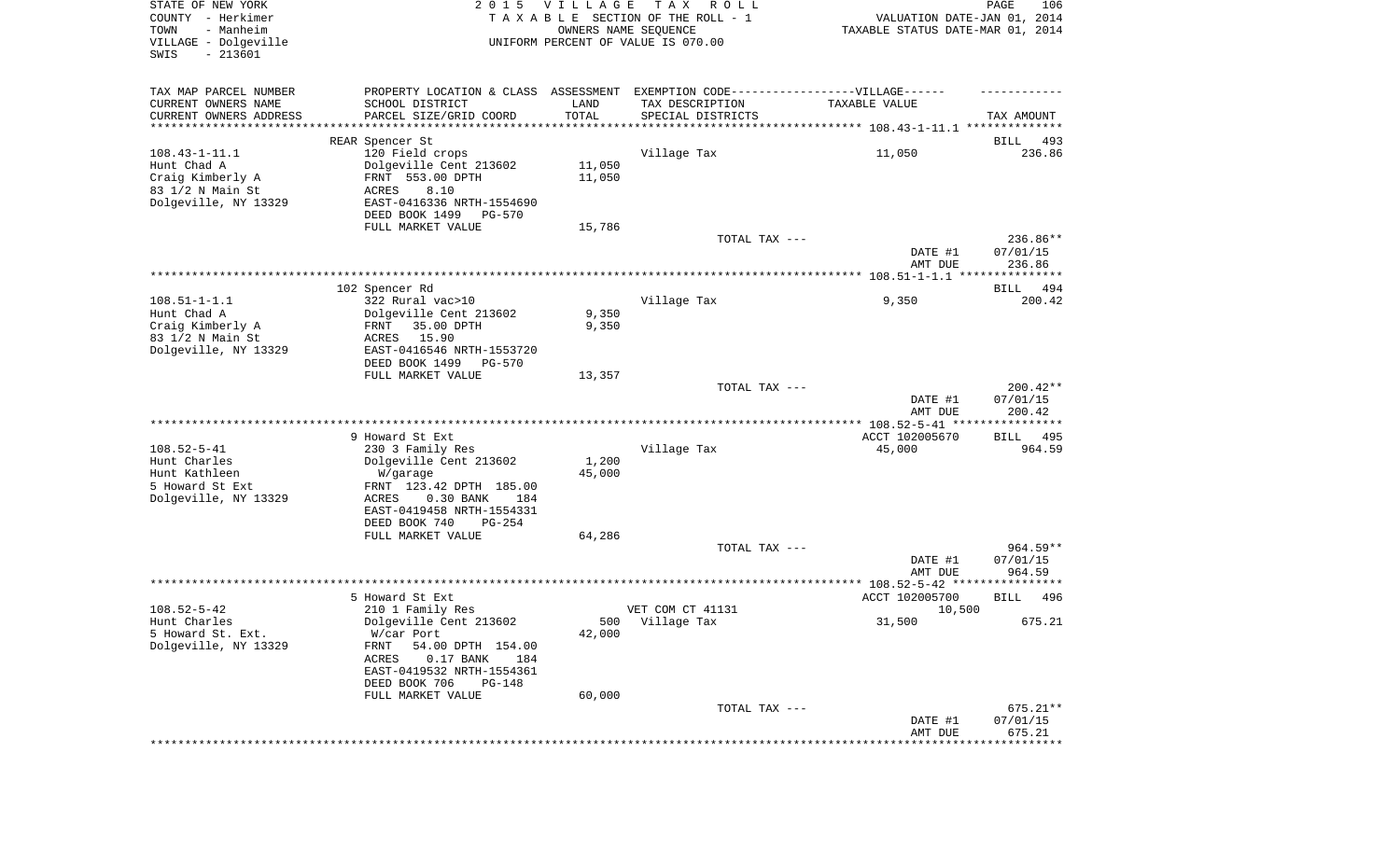| STATE OF NEW YORK<br>COUNTY - Herkimer<br>- Manheim<br>TOWN<br>VILLAGE - Dolgeville<br>SWIS<br>$-213601$ | 2 0 1 5                                                                                                                                                                          | VILLAGE         | T A X<br>ROLL<br>TAXABLE SECTION OF THE ROLL - 1<br>OWNERS NAME SEQUENCE<br>UNIFORM PERCENT OF VALUE IS 070.00                                                                                  | VALUATION DATE-JAN 01, 2014<br>TAXABLE STATUS DATE-MAR 01, 2014 | PAGE<br>107                        |
|----------------------------------------------------------------------------------------------------------|----------------------------------------------------------------------------------------------------------------------------------------------------------------------------------|-----------------|-------------------------------------------------------------------------------------------------------------------------------------------------------------------------------------------------|-----------------------------------------------------------------|------------------------------------|
| TAX MAP PARCEL NUMBER<br>CURRENT OWNERS NAME<br>CURRENT OWNERS ADDRESS<br>********************           | SCHOOL DISTRICT<br>PARCEL SIZE/GRID COORD                                                                                                                                        | LAND<br>TOTAL   | PROPERTY LOCATION & CLASS ASSESSMENT EXEMPTION CODE----------------VILLAGE------<br>TAX DESCRIPTION<br>SPECIAL DISTRICTS<br>************************************* 108.36-3-41 ***************** | TAXABLE VALUE                                                   | TAX AMOUNT                         |
| $108.36 - 3 - 41$                                                                                        | 28 N Helmer Ave<br>210 1 Family Res                                                                                                                                              |                 | VET WAR CT 41121                                                                                                                                                                                | ACCT 102012480<br>6,300                                         | BILL<br>497                        |
| Hunt Flora Dell<br>Hunt Fouse J<br>28 N Helmer Ave<br>Dolgeville, NY 13329                               | Dolgeville Cent 213602<br>W/barn<br>FRNT<br>50.00 DPTH 180.00<br>ACRES<br>0.20<br>EAST-0419783 NRTH-1556709<br>DEED BOOK 838<br>PG-624                                           | 500<br>52,200   | Village Tax                                                                                                                                                                                     | 45,900                                                          | 983.88                             |
|                                                                                                          | FULL MARKET VALUE                                                                                                                                                                | 74,571          | TOTAL TAX ---                                                                                                                                                                                   |                                                                 | 983.88**                           |
|                                                                                                          |                                                                                                                                                                                  |                 |                                                                                                                                                                                                 | DATE #1<br>AMT DUE                                              | 07/01/15<br>983.88                 |
|                                                                                                          |                                                                                                                                                                                  |                 |                                                                                                                                                                                                 |                                                                 |                                    |
| $108.44 - 3 - 25.1$                                                                                      | 51 N Main St<br>482 Det row bldg                                                                                                                                                 |                 | Village Tax                                                                                                                                                                                     | ACCT 102011460<br>50,600                                        | BILL<br>498<br>1,084.63            |
| Illusions LLC.<br>51 N Main St<br>Dolgeville, NY 13329                                                   | Dolgeville Cent 213602<br>38.00 DPTH 125.25<br>FRNT<br>ACRES<br>0.21<br>EAST-0419858 NRTH-1555884<br>DEED BOOK 1157<br>$PG-497$                                                  | 1,400<br>50,600 |                                                                                                                                                                                                 |                                                                 |                                    |
|                                                                                                          | FULL MARKET VALUE                                                                                                                                                                | 72,286          | TOTAL TAX ---                                                                                                                                                                                   | DATE #1<br>AMT DUE                                              | 1,084.63**<br>07/01/15<br>1,084.63 |
|                                                                                                          | 8 S Helmer Ave                                                                                                                                                                   |                 |                                                                                                                                                                                                 | *********** 108.44-1-41 *****************<br>ACCT 102020670     | BILL<br>499                        |
| $108.44 - 1 - 41$<br>Ingerick Richard K<br>8 S Helmer Ave<br>Dolgeville, NY 13329                        | 220 2 Family Res<br>Dolgeville Cent 213602<br>W/garage<br>FRNT<br>60.00 DPTH 210.00<br>ACRES<br>$0.29$ BANK<br>135<br>EAST-0419159 NRTH-1555783<br>DEED BOOK 838<br>PG-345       | 600<br>44,200   | Village Tax                                                                                                                                                                                     | 44,200                                                          | 947.44                             |
|                                                                                                          | FULL MARKET VALUE                                                                                                                                                                | 63,143          |                                                                                                                                                                                                 |                                                                 |                                    |
|                                                                                                          |                                                                                                                                                                                  |                 | TOTAL TAX ---                                                                                                                                                                                   | DATE #1<br>AMT DUE                                              | $947.44**$<br>07/01/15<br>947.44   |
|                                                                                                          |                                                                                                                                                                                  |                 |                                                                                                                                                                                                 |                                                                 | * * * * * *                        |
| $108.52 - 2 - 57$<br>Isum Erik<br>Isum Elizabeth<br>11 E Faville Ave<br>Dolgeville, NY 13329             | 11 E Faville Ave<br>210 1 Family Res<br>Dolgeville Cent 213602<br>W/garage<br>FRNT<br>82.50 DPTH<br>58.00<br>0.11<br>ACRES<br>EAST-0418924 NRTH-1553667<br>DEED BOOK 1179 PG-562 | 800<br>38,400   | Village Tax                                                                                                                                                                                     | ACCT 102025260<br>38,400                                        | 500<br>BILL<br>823.12              |
|                                                                                                          | FULL MARKET VALUE                                                                                                                                                                | 54,857          | TOTAL TAX ---                                                                                                                                                                                   |                                                                 | 823.12**                           |
|                                                                                                          |                                                                                                                                                                                  |                 |                                                                                                                                                                                                 | DATE #1<br>AMT DUE                                              | 07/01/15<br>823.12                 |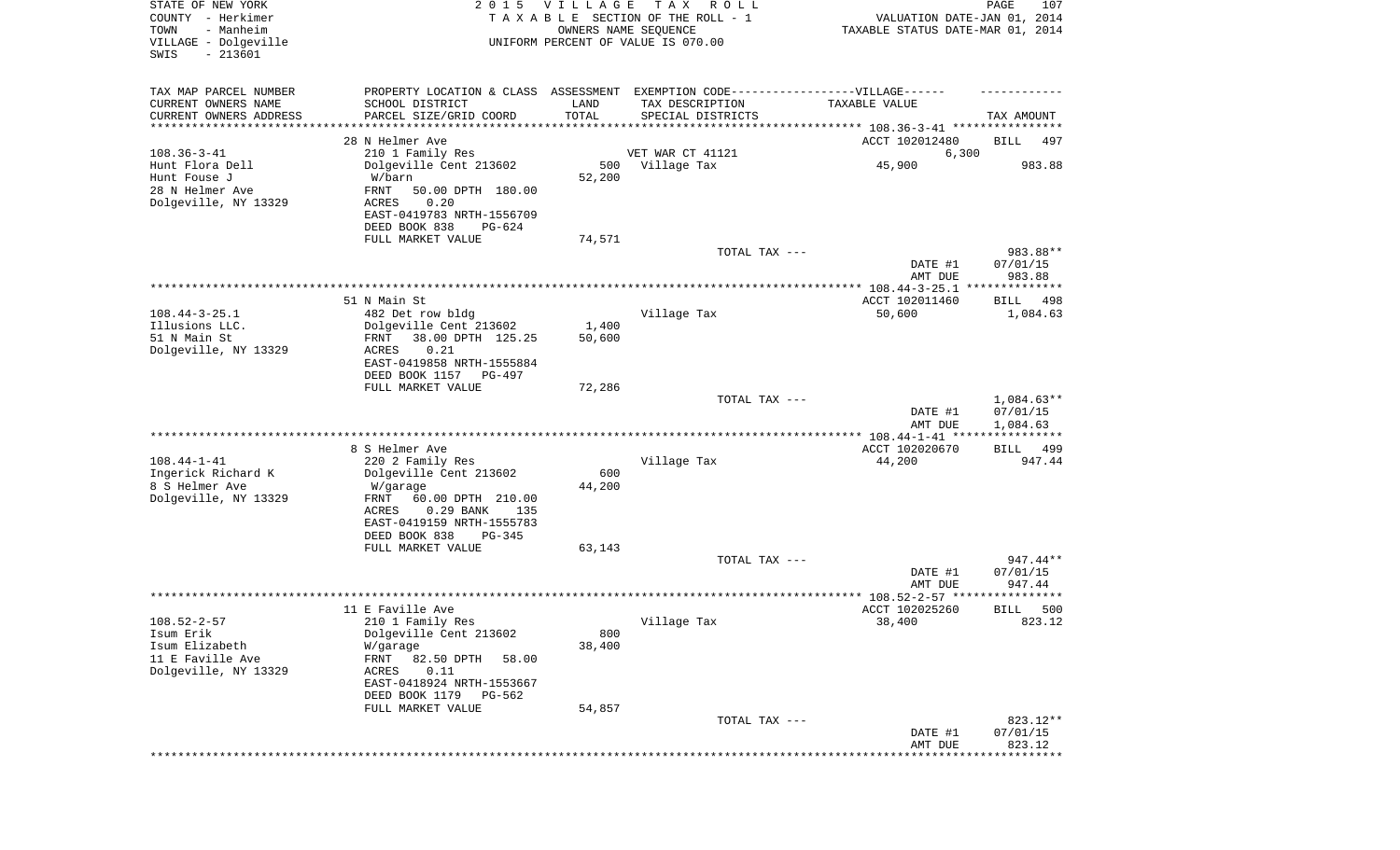| STATE OF NEW YORK<br>COUNTY - Herkimer<br>- Manheim<br>TOWN<br>VILLAGE - Dolgeville<br>SWIS<br>$-213601$ | 2 0 1 5                                                                          | V I L L A G E<br>OWNERS NAME SEQUENCE | T A X<br>R O L L<br>TAXABLE SECTION OF THE ROLL - 1<br>UNIFORM PERCENT OF VALUE IS 070.00 | VALUATION DATE-JAN 01, 2014<br>TAXABLE STATUS DATE-MAR 01, 2014 | PAGE<br>108          |
|----------------------------------------------------------------------------------------------------------|----------------------------------------------------------------------------------|---------------------------------------|-------------------------------------------------------------------------------------------|-----------------------------------------------------------------|----------------------|
| TAX MAP PARCEL NUMBER                                                                                    | PROPERTY LOCATION & CLASS ASSESSMENT EXEMPTION CODE----------------VILLAGE------ |                                       |                                                                                           |                                                                 |                      |
| CURRENT OWNERS NAME                                                                                      | SCHOOL DISTRICT                                                                  | LAND                                  | TAX DESCRIPTION                                                                           | TAXABLE VALUE                                                   |                      |
| CURRENT OWNERS ADDRESS<br>********************                                                           | PARCEL SIZE/GRID COORD                                                           | TOTAL                                 | SPECIAL DISTRICTS                                                                         |                                                                 | TAX AMOUNT           |
|                                                                                                          | 26 Millers Grove Rd                                                              |                                       |                                                                                           | ACCT 102018300                                                  | BILL<br>501          |
| $108.27 - 1 - 10$                                                                                        | 210 1 Family Res                                                                 |                                       | Village Tax                                                                               | 78,000                                                          | 1,671.95             |
| Izzo Bruce                                                                                               | Dolgeville Cent 213602                                                           | 3,200                                 |                                                                                           |                                                                 |                      |
| Sawyer Lorraine                                                                                          | ACRES<br>2.15                                                                    | 78,000                                |                                                                                           |                                                                 |                      |
| PO Box 185                                                                                               | EAST-0417048 NRTH-1559303                                                        |                                       |                                                                                           |                                                                 |                      |
| Dolgeville, NY 13329                                                                                     | DEED BOOK 790<br>$PG-74$<br>FULL MARKET VALUE                                    | 111,429                               |                                                                                           |                                                                 |                      |
|                                                                                                          |                                                                                  |                                       | TOTAL TAX ---                                                                             |                                                                 | $1,671.95**$         |
|                                                                                                          |                                                                                  |                                       |                                                                                           | DATE #1<br>AMT DUE                                              | 07/01/15<br>1,671.95 |
|                                                                                                          |                                                                                  |                                       |                                                                                           |                                                                 |                      |
|                                                                                                          | 18 Lamberson St                                                                  |                                       |                                                                                           | ACCT 102021150                                                  | BILL<br>502          |
| $108.52 - 3 - 26$<br>Izzo Julie A                                                                        | 220 2 Family Res<br>Dolgeville Cent 213602                                       | 700                                   | Village Tax                                                                               | 40,000                                                          | 857.41               |
| 18 Lamberson St                                                                                          | W/garage                                                                         | 40,000                                |                                                                                           |                                                                 |                      |
| Dolgeville, NY 13329                                                                                     | FRNT<br>70.00 DPTH<br>90.00                                                      |                                       |                                                                                           |                                                                 |                      |
|                                                                                                          | 0.11<br>ACRES                                                                    |                                       |                                                                                           |                                                                 |                      |
|                                                                                                          | EAST-0419379 NRTH-1554040                                                        |                                       |                                                                                           |                                                                 |                      |
|                                                                                                          | DEED BOOK 1134<br>PG-844<br>FULL MARKET VALUE                                    | 57,143                                |                                                                                           |                                                                 |                      |
|                                                                                                          |                                                                                  |                                       | TOTAL TAX ---                                                                             |                                                                 | 857.41**             |
|                                                                                                          |                                                                                  |                                       |                                                                                           | DATE #1<br>AMT DUE                                              | 07/01/15<br>857.41   |
|                                                                                                          |                                                                                  |                                       |                                                                                           |                                                                 |                      |
|                                                                                                          | 43 E Spofford Ave                                                                |                                       |                                                                                           | ACCT 102025230                                                  | <b>BILL</b><br>503   |
| $108.52 - 6 - 38$                                                                                        | 210 1 Family Res                                                                 |                                       | Village Tax                                                                               | 30,000                                                          | 643.06               |
| Jaiken Irrevocable Trust Peter Dolgeville Cent 213602<br>George Laura                                    | W/garage                                                                         | 1,500<br>30,000                       |                                                                                           |                                                                 |                      |
| 60 E Spofford Ave                                                                                        | FRNT 150.00 DPTH 100.00                                                          |                                       |                                                                                           |                                                                 |                      |
| Dolgeville, NY 13329                                                                                     | <b>ACRES</b><br>0.34                                                             |                                       |                                                                                           |                                                                 |                      |
|                                                                                                          | EAST-0419513 NRTH-1552629                                                        |                                       |                                                                                           |                                                                 |                      |
| PRIOR OWNER ON 3/01/2014                                                                                 | DEED BOOK 1536<br>$PG-857$                                                       |                                       |                                                                                           |                                                                 |                      |
| Jaikin Peter G Jr.                                                                                       | FULL MARKET VALUE                                                                | 42,857                                | TOTAL TAX ---                                                                             |                                                                 | 643.06**             |
|                                                                                                          |                                                                                  |                                       |                                                                                           | DATE #1                                                         | 07/01/15             |
|                                                                                                          |                                                                                  |                                       |                                                                                           | AMT DUE                                                         | 643.06               |
|                                                                                                          |                                                                                  |                                       |                                                                                           | **************** 108.60-1-25 ******                             |                      |
|                                                                                                          | 60 E Spofford Ave                                                                |                                       |                                                                                           | ACCT 102018090                                                  | BILL<br>504          |
| $108.60 - 1 - 25$<br>Jaiken Irrevocable Trust Peter Dolgeville Cent 213602                               | 210 1 Family Res                                                                 | 12,500                                | Village Tax                                                                               | 133,500                                                         | 2,861.61             |
| George Laura                                                                                             | ACRES 25.00                                                                      | 133,500                               |                                                                                           |                                                                 |                      |
| 60 E Spofford Ave                                                                                        | EAST-0419543 NRTH-1551917                                                        |                                       |                                                                                           |                                                                 |                      |
| Dolgeville, NY 13329                                                                                     | DEED BOOK 1536<br>PG-857                                                         |                                       |                                                                                           |                                                                 |                      |
|                                                                                                          | FULL MARKET VALUE                                                                | 190,714                               |                                                                                           |                                                                 |                      |
| PRIOR OWNER ON 3/01/2014<br>Jaikin Peter                                                                 |                                                                                  |                                       |                                                                                           |                                                                 |                      |
|                                                                                                          |                                                                                  |                                       | TOTAL TAX ---                                                                             |                                                                 | $2,861.61**$         |
|                                                                                                          |                                                                                  |                                       |                                                                                           | DATE #1                                                         | 07/01/15             |
|                                                                                                          |                                                                                  |                                       |                                                                                           | AMT DUE                                                         | 2,861.61             |
|                                                                                                          |                                                                                  |                                       |                                                                                           |                                                                 |                      |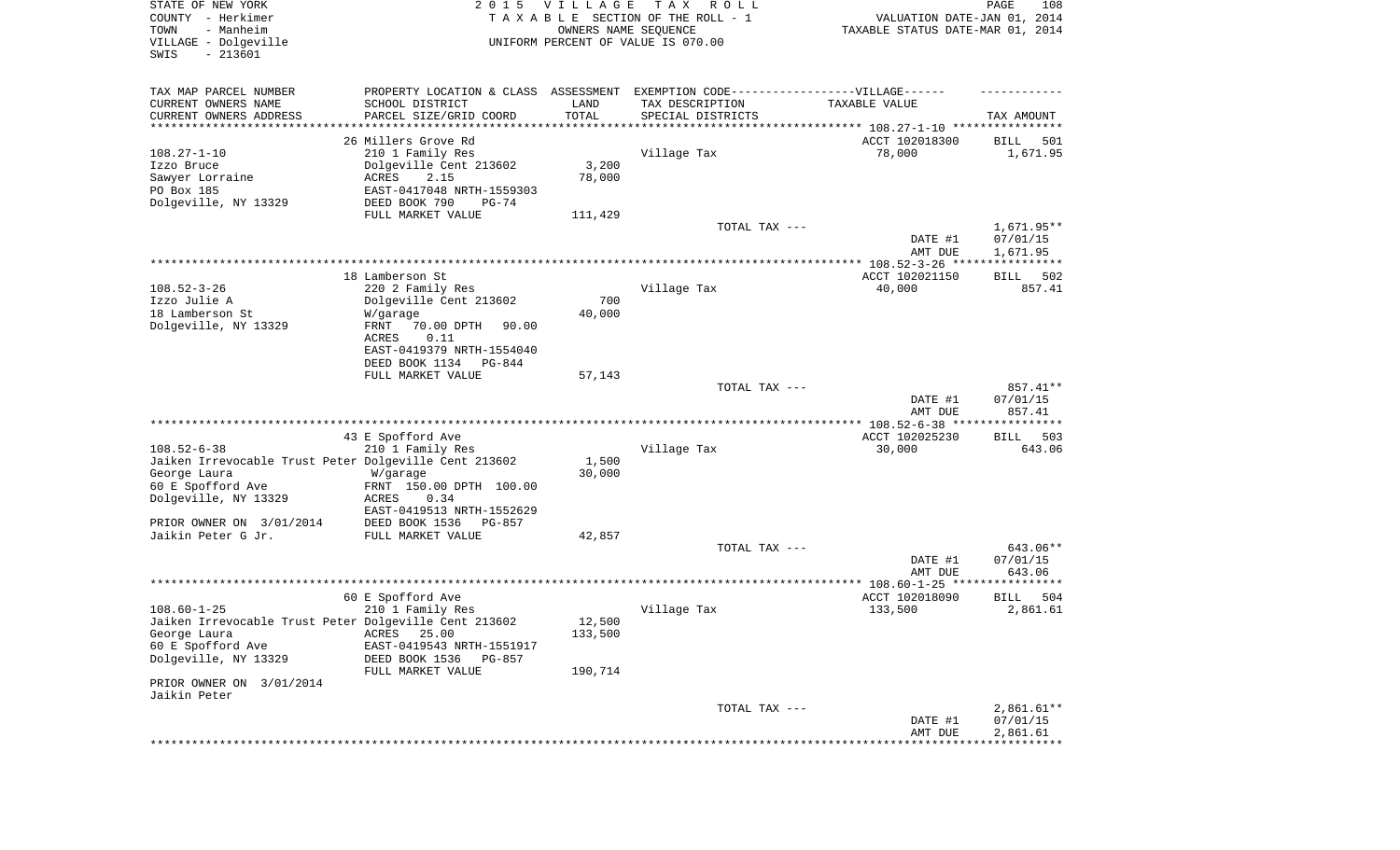| STATE OF NEW YORK<br>COUNTY - Herkimer<br>- Manheim<br>TOWN<br>VILLAGE - Dolgeville<br>$-213601$<br>SWIS | 2 0 1 5                                                                                                               | <b>VILLAGE</b>             | T A X<br>R O L L<br>TAXABLE SECTION OF THE ROLL - 1<br>OWNERS NAME SEQUENCE<br>UNIFORM PERCENT OF VALUE IS 070.00 | VALUATION DATE-JAN 01, 2014<br>TAXABLE STATUS DATE-MAR 01, 2014                        | PAGE<br>109                      |
|----------------------------------------------------------------------------------------------------------|-----------------------------------------------------------------------------------------------------------------------|----------------------------|-------------------------------------------------------------------------------------------------------------------|----------------------------------------------------------------------------------------|----------------------------------|
| TAX MAP PARCEL NUMBER                                                                                    | PROPERTY LOCATION & CLASS                                                                                             | ASSESSMENT                 | EXEMPTION CODE------------------VILLAGE------                                                                     |                                                                                        |                                  |
| CURRENT OWNERS NAME<br>CURRENT OWNERS ADDRESS<br>****************                                        | SCHOOL DISTRICT<br>PARCEL SIZE/GRID COORD<br>*********************                                                    | LAND<br>TOTAL<br>********* | TAX DESCRIPTION<br>SPECIAL DISTRICTS                                                                              | TAXABLE VALUE                                                                          | TAX AMOUNT                       |
|                                                                                                          | S Main St                                                                                                             |                            |                                                                                                                   | ************************************** 108.51-1-34 *****************<br>ACCT 102024900 | 505<br>BILL                      |
| $108.51 - 1 - 34$<br>Jaikin Peter<br>Ruth Stewart<br>60 East Spofford Ave<br>Dolgeville, NY 13329        | 311 Res vac land<br>Dolgeville Cent 213602<br>ACRES<br>7.40<br>EAST-0417091 NRTH-1553553<br>DEED BOOK 912<br>$PG-680$ | 6,200<br>6,200             | Village Tax                                                                                                       | 6,200                                                                                  | 132.90                           |
|                                                                                                          | FULL MARKET VALUE                                                                                                     | 8,857                      |                                                                                                                   |                                                                                        |                                  |
|                                                                                                          |                                                                                                                       |                            | TOTAL TAX ---                                                                                                     | DATE #1                                                                                | 132.90**<br>07/01/15             |
|                                                                                                          |                                                                                                                       |                            |                                                                                                                   | AMT DUE                                                                                | 132.90                           |
|                                                                                                          | S Main St                                                                                                             |                            |                                                                                                                   | ACCT 102024930                                                                         | **********<br>506<br><b>BILL</b> |
| $108.51 - 1 - 35$                                                                                        | 311 Res vac land                                                                                                      |                            | Village Tax                                                                                                       | 6,000                                                                                  | 128.61                           |
| Jaikin Peter                                                                                             | Dolgeville Cent 213602                                                                                                | 6,000                      |                                                                                                                   |                                                                                        |                                  |
| Ruth Stewart                                                                                             | ACRES<br>3.00                                                                                                         | 6,000                      |                                                                                                                   |                                                                                        |                                  |
| 60 East Spofford Ave                                                                                     | EAST-0417378 NRTH-1553138                                                                                             |                            |                                                                                                                   |                                                                                        |                                  |
| Dolgeville, NY 13329                                                                                     | DEED BOOK 912<br>$PG-680$                                                                                             |                            |                                                                                                                   |                                                                                        |                                  |
|                                                                                                          | FULL MARKET VALUE                                                                                                     | 8,571                      | TOTAL TAX ---                                                                                                     |                                                                                        | 128.61**                         |
|                                                                                                          |                                                                                                                       |                            |                                                                                                                   | DATE #1<br>AMT DUE                                                                     | 07/01/15<br>128.61               |
|                                                                                                          |                                                                                                                       |                            |                                                                                                                   |                                                                                        |                                  |
|                                                                                                          | 110 N Helmer Ave                                                                                                      |                            |                                                                                                                   | ACCT 102026250                                                                         | <b>BILL</b><br>507               |
| $108.36 - 4 - 1$                                                                                         | 423 Snack bar                                                                                                         |                            | Village Tax                                                                                                       | 75,000                                                                                 | 1,607.65                         |
| Jaikin Peter Jr                                                                                          | Dolgeville Cent 213602                                                                                                | 3,700                      |                                                                                                                   |                                                                                        |                                  |
| Jaikin Ruth<br>60 E Spofford Ave                                                                         | ACRES<br>2.70<br>EAST-0419678 NRTH-1558750                                                                            | 75,000                     |                                                                                                                   |                                                                                        |                                  |
| Dolgeville, NY 13329                                                                                     | DEED BOOK 743<br>$PG-73$                                                                                              |                            |                                                                                                                   |                                                                                        |                                  |
|                                                                                                          | FULL MARKET VALUE                                                                                                     | 107,143                    |                                                                                                                   |                                                                                        |                                  |
|                                                                                                          |                                                                                                                       |                            | TOTAL TAX ---                                                                                                     |                                                                                        | 1,607.65**                       |
|                                                                                                          |                                                                                                                       |                            |                                                                                                                   | DATE #1                                                                                | 07/01/15                         |
|                                                                                                          |                                                                                                                       |                            |                                                                                                                   | AMT DUE                                                                                | 1,607.65                         |
|                                                                                                          | 9 E Faville Ave                                                                                                       |                            |                                                                                                                   | ACCT 102013320                                                                         | BILL<br>508                      |
| $108.52 - 2 - 58$                                                                                        | 210 1 Family Res                                                                                                      |                            | Village Tax                                                                                                       | 48,000                                                                                 | 1,028.89                         |
| James John I Jr.                                                                                         | Dolgeville Cent 213602                                                                                                | 600                        |                                                                                                                   |                                                                                        |                                  |
| James Dorothy E                                                                                          | W/barn                                                                                                                | 48,000                     |                                                                                                                   |                                                                                        |                                  |
| 9 E Faville Ave                                                                                          | FRNT<br>60.00 DPTH 125.00                                                                                             |                            |                                                                                                                   |                                                                                        |                                  |
| Dolgeville, NY 13329                                                                                     | 0.19 BANK<br>ACRES<br>135<br>EAST-0418871 NRTH-1553731                                                                |                            |                                                                                                                   |                                                                                        |                                  |
|                                                                                                          | DEED BOOK 793<br>$PG-342$                                                                                             |                            |                                                                                                                   |                                                                                        |                                  |
|                                                                                                          |                                                                                                                       | 68,571                     |                                                                                                                   |                                                                                        |                                  |
|                                                                                                          | FULL MARKET VALUE                                                                                                     |                            |                                                                                                                   |                                                                                        |                                  |
|                                                                                                          |                                                                                                                       |                            | TOTAL TAX ---                                                                                                     |                                                                                        | 1,028.89**                       |
|                                                                                                          |                                                                                                                       |                            |                                                                                                                   | DATE #1<br>AMT DUE                                                                     | 07/01/15<br>1,028.89             |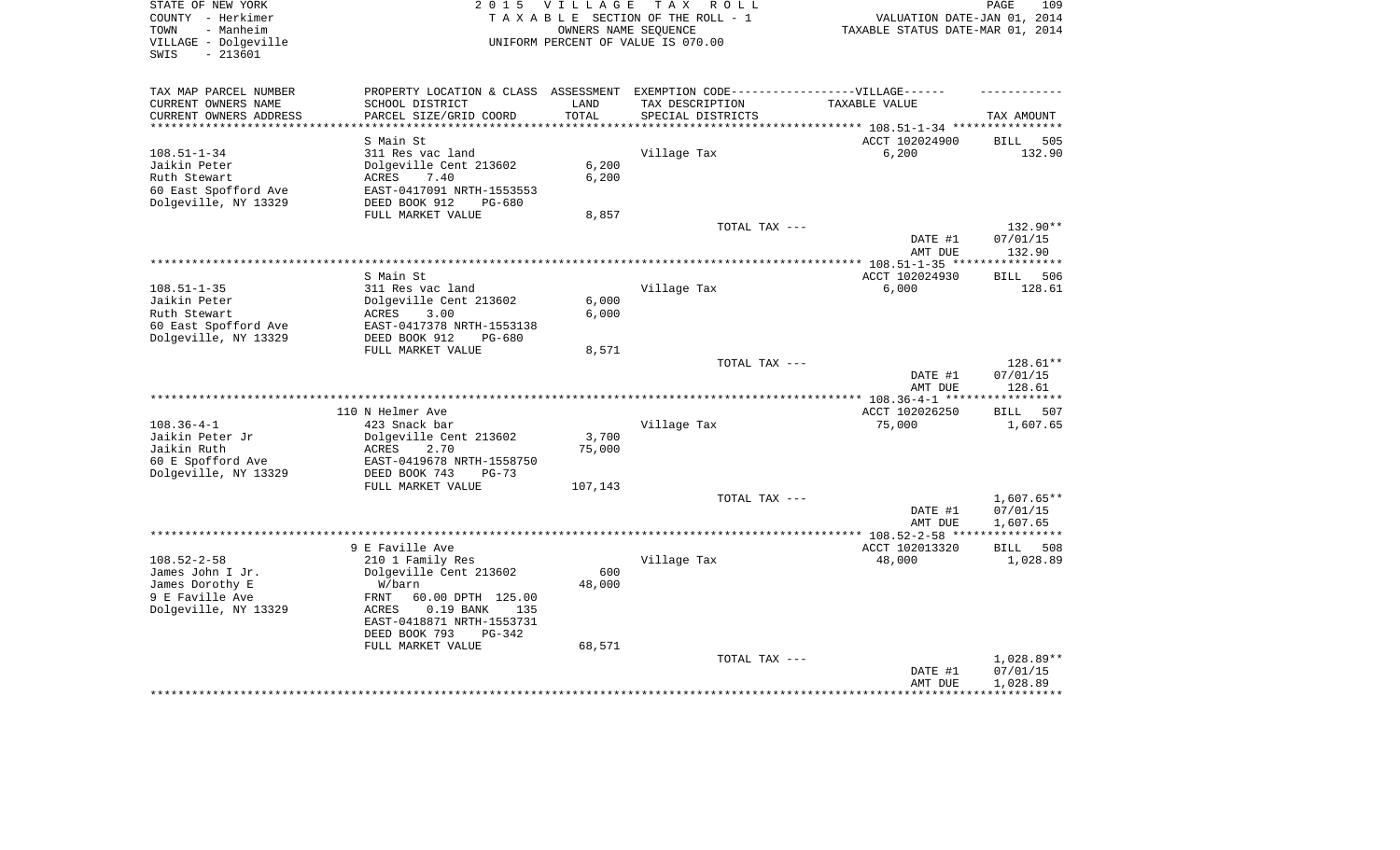| STATE OF NEW YORK<br>COUNTY - Herkimer<br>- Manheim<br>TOWN<br>VILLAGE - Dolgeville<br>SWIS<br>$-213601$ | 2 0 1 5                                                         | <b>VILLAGE</b><br>OWNERS NAME SEQUENCE | T A X<br>R O L L<br>TAXABLE SECTION OF THE ROLL - 1<br>UNIFORM PERCENT OF VALUE IS 070.00 | VALUATION DATE-JAN 01, 2014<br>TAXABLE STATUS DATE-MAR 01, 2014 | PAGE<br>110              |
|----------------------------------------------------------------------------------------------------------|-----------------------------------------------------------------|----------------------------------------|-------------------------------------------------------------------------------------------|-----------------------------------------------------------------|--------------------------|
| TAX MAP PARCEL NUMBER                                                                                    | PROPERTY LOCATION & CLASS ASSESSMENT                            |                                        | EXEMPTION CODE-----------------VILLAGE------                                              |                                                                 |                          |
| CURRENT OWNERS NAME                                                                                      | SCHOOL DISTRICT                                                 | LAND                                   | TAX DESCRIPTION                                                                           | TAXABLE VALUE                                                   |                          |
| CURRENT OWNERS ADDRESS<br>********************                                                           | PARCEL SIZE/GRID COORD                                          | TOTAL                                  | SPECIAL DISTRICTS                                                                         |                                                                 | TAX AMOUNT               |
|                                                                                                          | 126 N Main St                                                   |                                        |                                                                                           | ACCT 102017070                                                  | 509<br>BILL              |
| $108.36 - 4 - 21$                                                                                        | 210 1 Family Res                                                |                                        | Village Tax                                                                               | 22,500                                                          | 482.29                   |
| Jaquay David                                                                                             | Dolgeville Cent 213602                                          | 600                                    |                                                                                           |                                                                 |                          |
| Jaquay Sarah                                                                                             | W/garage                                                        | 22,500                                 |                                                                                           |                                                                 |                          |
| 126 N Main St                                                                                            | FRNT<br>60.00 DPTH 106.00                                       |                                        |                                                                                           |                                                                 |                          |
| Dolgeville, NY 13329                                                                                     | 0.15<br>ACRES<br>EAST-0420106 NRTH-1556771                      |                                        |                                                                                           |                                                                 |                          |
|                                                                                                          | DEED BOOK 719<br>$PG-88$                                        |                                        |                                                                                           |                                                                 |                          |
|                                                                                                          | FULL MARKET VALUE                                               | 32,143                                 |                                                                                           |                                                                 |                          |
|                                                                                                          |                                                                 |                                        | TOTAL TAX ---                                                                             |                                                                 | 482.29**                 |
|                                                                                                          |                                                                 |                                        |                                                                                           | DATE #1                                                         | 07/01/15                 |
|                                                                                                          |                                                                 |                                        |                                                                                           | AMT DUE                                                         | 482.29                   |
|                                                                                                          | 128 N Main St                                                   |                                        |                                                                                           | ACCT 102030060                                                  | BILL<br>510              |
| $108.36 - 4 - 20$                                                                                        | 210 1 Family Res                                                |                                        | Village Tax                                                                               | 35,000                                                          | 750.24                   |
| Jaquay Henry J                                                                                           | Dolgeville Cent 213602                                          | 600                                    |                                                                                           |                                                                 |                          |
| Jaquay Anna L                                                                                            | 59.00 DPTH 119.00<br>FRNT                                       | 35,000                                 |                                                                                           |                                                                 |                          |
| 128 N Main St<br>Dolgeville, NY 13329                                                                    | <b>ACRES</b><br>$0.15$ BANK<br>813<br>EAST-0420125 NRTH-1556830 |                                        |                                                                                           |                                                                 |                          |
|                                                                                                          | DEED BOOK 853<br>$PG-136$                                       |                                        |                                                                                           |                                                                 |                          |
|                                                                                                          | FULL MARKET VALUE                                               | 50,000                                 |                                                                                           |                                                                 |                          |
|                                                                                                          |                                                                 |                                        | TOTAL TAX ---                                                                             |                                                                 | 750.24**                 |
|                                                                                                          |                                                                 |                                        |                                                                                           | DATE #1                                                         | 07/01/15                 |
|                                                                                                          |                                                                 |                                        |                                                                                           | AMT DUE<br>************ 108.52-3-5 ******************           | 750.24                   |
|                                                                                                          | 20 E Spofford Ave                                               |                                        |                                                                                           | ACCT 102013830                                                  | <b>BILL</b><br>511       |
| $108.52 - 3 - 5$                                                                                         | 210 1 Family Res                                                |                                        | Village Tax                                                                               | 36,000                                                          | 771.67                   |
| Jaquay Patrick G                                                                                         | Dolgeville Cent 213602                                          | 700                                    |                                                                                           |                                                                 |                          |
| 20 E Spofford Ave                                                                                        | 68.00 DPTH 100.00<br>FRNT                                       | 36,000                                 |                                                                                           |                                                                 |                          |
| Dolgeville, NY 13329                                                                                     | <b>ACRES</b><br>0.16<br>EAST-0418617 NRTH-1552969               |                                        |                                                                                           |                                                                 |                          |
|                                                                                                          | DEED BOOK 1491<br>PG-992                                        |                                        |                                                                                           |                                                                 |                          |
|                                                                                                          | FULL MARKET VALUE                                               | 51,429                                 |                                                                                           |                                                                 |                          |
|                                                                                                          |                                                                 |                                        | TOTAL TAX ---                                                                             |                                                                 | $771.67**$               |
|                                                                                                          |                                                                 |                                        |                                                                                           | DATE #1                                                         | 07/01/15                 |
|                                                                                                          |                                                                 |                                        |                                                                                           | AMT DUE                                                         | 771.67<br>**********     |
|                                                                                                          | 7 Slawson St                                                    |                                        |                                                                                           | ACCT 102011640                                                  | 512<br>BILL              |
| $108.44 - 2 - 59$                                                                                        | 210 1 Family Res                                                |                                        | Village Tax                                                                               | 42,000                                                          | 900.28                   |
| Jeffers Shelia                                                                                           | Dolgeville Cent 213602                                          | 500                                    |                                                                                           |                                                                 |                          |
| Steele Dakota S                                                                                          | W/garage                                                        | 42,000                                 |                                                                                           |                                                                 |                          |
| 7 Slawson St                                                                                             | 50.00 DPTH 150.00<br>FRNT                                       |                                        |                                                                                           |                                                                 |                          |
| Dolgeville, NY 13329                                                                                     | ACRES<br>0.17<br>EAST-0418843 NRTH-1554716                      |                                        |                                                                                           |                                                                 |                          |
|                                                                                                          | DEED BOOK 1480<br>PG-370                                        |                                        |                                                                                           |                                                                 |                          |
|                                                                                                          | FULL MARKET VALUE                                               | 60,000                                 |                                                                                           |                                                                 |                          |
|                                                                                                          |                                                                 |                                        | TOTAL TAX ---                                                                             |                                                                 | $900.28**$               |
|                                                                                                          |                                                                 |                                        |                                                                                           | DATE #1                                                         | 07/01/15                 |
|                                                                                                          |                                                                 |                                        |                                                                                           | AMT DUE                                                         | 900.28<br>************** |
|                                                                                                          |                                                                 |                                        |                                                                                           |                                                                 |                          |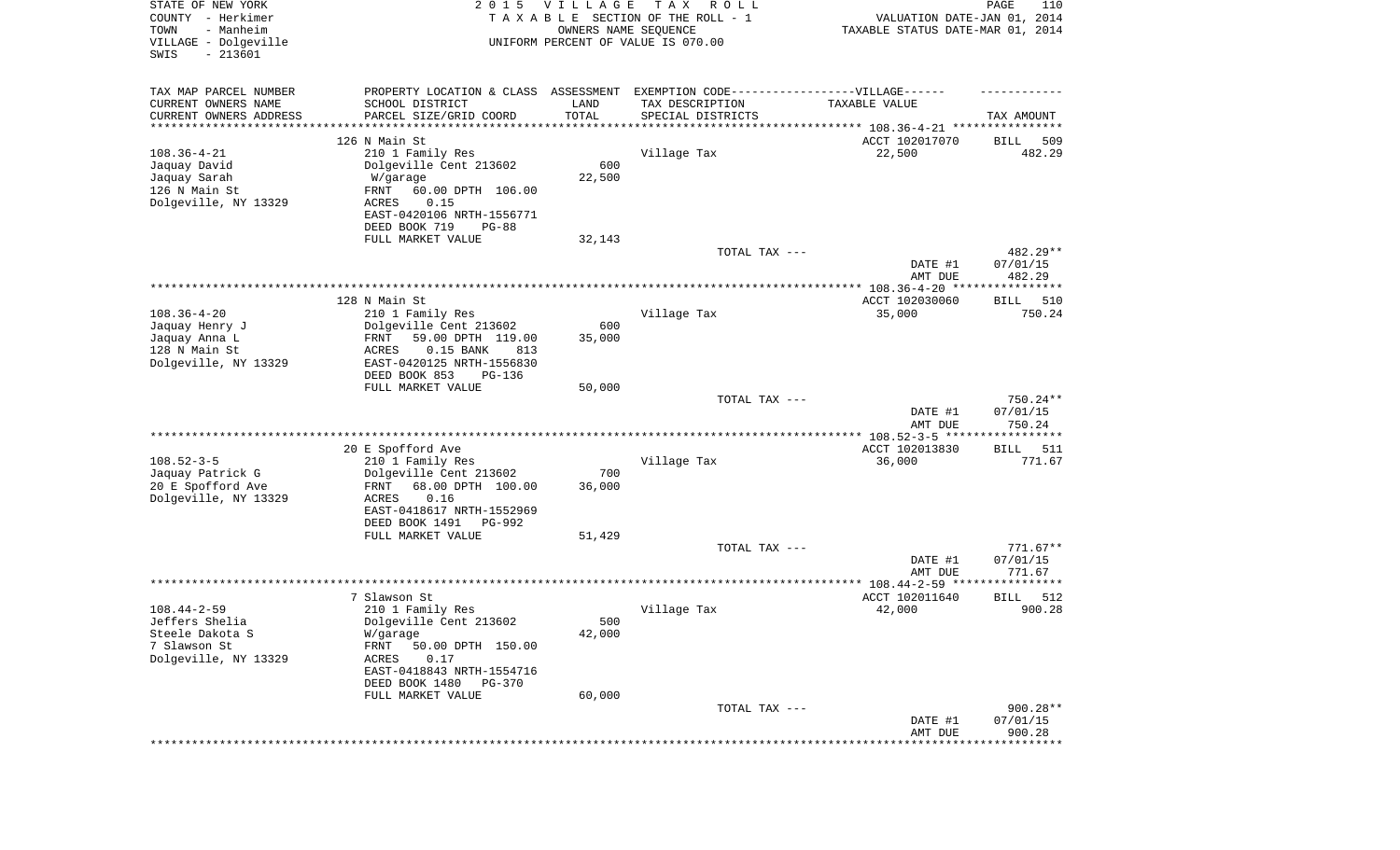| STATE OF NEW YORK<br>COUNTY - Herkimer<br>- Manheim<br>TOWN<br>VILLAGE - Dolgeville<br>$-213601$<br>SWIS | 2 0 1 5                                                                                                                        | V I L L A G E   | T A X<br>R O L L<br>TAXABLE SECTION OF THE ROLL - 1<br>OWNERS NAME SEQUENCE<br>UNIFORM PERCENT OF VALUE IS 070.00         | VALUATION DATE-JAN 01, 2014<br>TAXABLE STATUS DATE-MAR 01, 2014 | PAGE<br>111                    |
|----------------------------------------------------------------------------------------------------------|--------------------------------------------------------------------------------------------------------------------------------|-----------------|---------------------------------------------------------------------------------------------------------------------------|-----------------------------------------------------------------|--------------------------------|
| TAX MAP PARCEL NUMBER<br>CURRENT OWNERS NAME<br>CURRENT OWNERS ADDRESS<br>********************           | SCHOOL DISTRICT<br>PARCEL SIZE/GRID COORD                                                                                      | LAND<br>TOTAL   | PROPERTY LOCATION & CLASS ASSESSMENT EXEMPTION CODE-----------------VILLAGE------<br>TAX DESCRIPTION<br>SPECIAL DISTRICTS | TAXABLE VALUE                                                   | TAX AMOUNT                     |
| $108.59 - 1 - 17$                                                                                        | 156 S Main St<br>210 1 Family Res                                                                                              |                 | VET COM CT 41131                                                                                                          | ACCT 102001650<br>10,500                                        | <b>BILL</b><br>513             |
| JGW-SN, LP DBA Wentworth                                                                                 | Dolgeville Cent 213602                                                                                                         |                 | 800 VET DIS CT 41141                                                                                                      | 20,889                                                          |                                |
| Judith Kittle<br>84 W Main St Fl 1<br>Mohawk, NY 13407                                                   | FRNT<br>83.00 DPTH 300.00<br>0.40<br>ACRES<br>EAST-0417278 NRTH-1552638<br>DEED BOOK 1154<br>PG-207                            | 42,200          | Village Tax<br>XC991 Water relevy                                                                                         | 10,811<br>396.00 MT M                                           | 231.74<br>396.00               |
|                                                                                                          | FULL MARKET VALUE                                                                                                              | 60,286          | TOTAL TAX ---                                                                                                             |                                                                 | 627.74**                       |
|                                                                                                          |                                                                                                                                |                 |                                                                                                                           | DATE #1<br>AMT DUE                                              | 07/01/15<br>627.74             |
|                                                                                                          |                                                                                                                                |                 |                                                                                                                           |                                                                 |                                |
| $108.44 - 1 - 56$                                                                                        | 20 Slawson St<br>210 1 Family Res                                                                                              |                 | Village Tax                                                                                                               | ACCT 102010380<br>37,700                                        | <b>BILL</b><br>514<br>808.11   |
| Johnson Edwin<br>Johnson Wanda<br>20 Slawson St<br>Dolgeville, NY 13329                                  | Dolgeville Cent 213602<br>W/garagre<br>50.00 DPTH<br>86.00<br>FRNT<br>ACRES<br>$0.10$ BANK<br>135<br>EAST-0418684 NRTH-1555072 | 500<br>37,700   |                                                                                                                           |                                                                 |                                |
|                                                                                                          | DEED BOOK 764<br>PG-334                                                                                                        |                 |                                                                                                                           |                                                                 |                                |
|                                                                                                          | FULL MARKET VALUE                                                                                                              | 53,857          |                                                                                                                           |                                                                 |                                |
|                                                                                                          |                                                                                                                                |                 | TOTAL TAX ---                                                                                                             | DATE #1<br>AMT DUE                                              | 808.11**<br>07/01/15<br>808.11 |
|                                                                                                          | 12 Cavalli St                                                                                                                  |                 |                                                                                                                           | *************** 108.36-3-12 *****************<br>ACCT 102013050 | 515<br>BILL                    |
| $108.36 - 3 - 12$<br>Johnson Jason M<br>Johnson Tonya Horn L<br>76 N Helmer Ave                          | 210 1 Family Res<br>Dolgeville Cent 213602<br>ACRES<br>1.40<br>EAST-0419890 NRTH-1557847                                       | 2,000<br>65,000 | Village Tax                                                                                                               | 65,000                                                          | 1,393.29                       |
| Dolgeville, NY 13329                                                                                     | DEED BOOK 911<br>PG-308<br>FULL MARKET VALUE                                                                                   | 92,857          |                                                                                                                           |                                                                 |                                |
|                                                                                                          |                                                                                                                                |                 | TOTAL TAX ---                                                                                                             | DATE #1                                                         | $1,393.29**$<br>07/01/15       |
|                                                                                                          |                                                                                                                                |                 |                                                                                                                           | AMT DUE                                                         | 1,393.29                       |
|                                                                                                          | 23 S Helmer Ave                                                                                                                |                 |                                                                                                                           | ACCT 102015570                                                  | 516<br>BILL                    |
| $108.44 - 3 - 80$<br>Johnson Marcia L                                                                    | 210 1 Family Res<br>Dolgeville Cent 213602                                                                                     | 400             | Village Tax                                                                                                               | 30,300                                                          | 649.49                         |
| 23 S Helmer Ave<br>Dolgeville, NY 13329                                                                  | W/barn<br>43.00 DPTH 100.00<br>FRNT<br>$0.10$ BANK<br>ACRES<br>135<br>EAST-0418961 NRTH-1555017<br>DEED BOOK 910<br>$PG-329$   | 30,300          |                                                                                                                           |                                                                 |                                |
|                                                                                                          | FULL MARKET VALUE                                                                                                              | 43,286          |                                                                                                                           |                                                                 |                                |
|                                                                                                          |                                                                                                                                |                 | TOTAL TAX ---                                                                                                             | DATE #1<br>AMT DUE                                              | 649.49**<br>07/01/15<br>649.49 |
|                                                                                                          |                                                                                                                                |                 |                                                                                                                           |                                                                 |                                |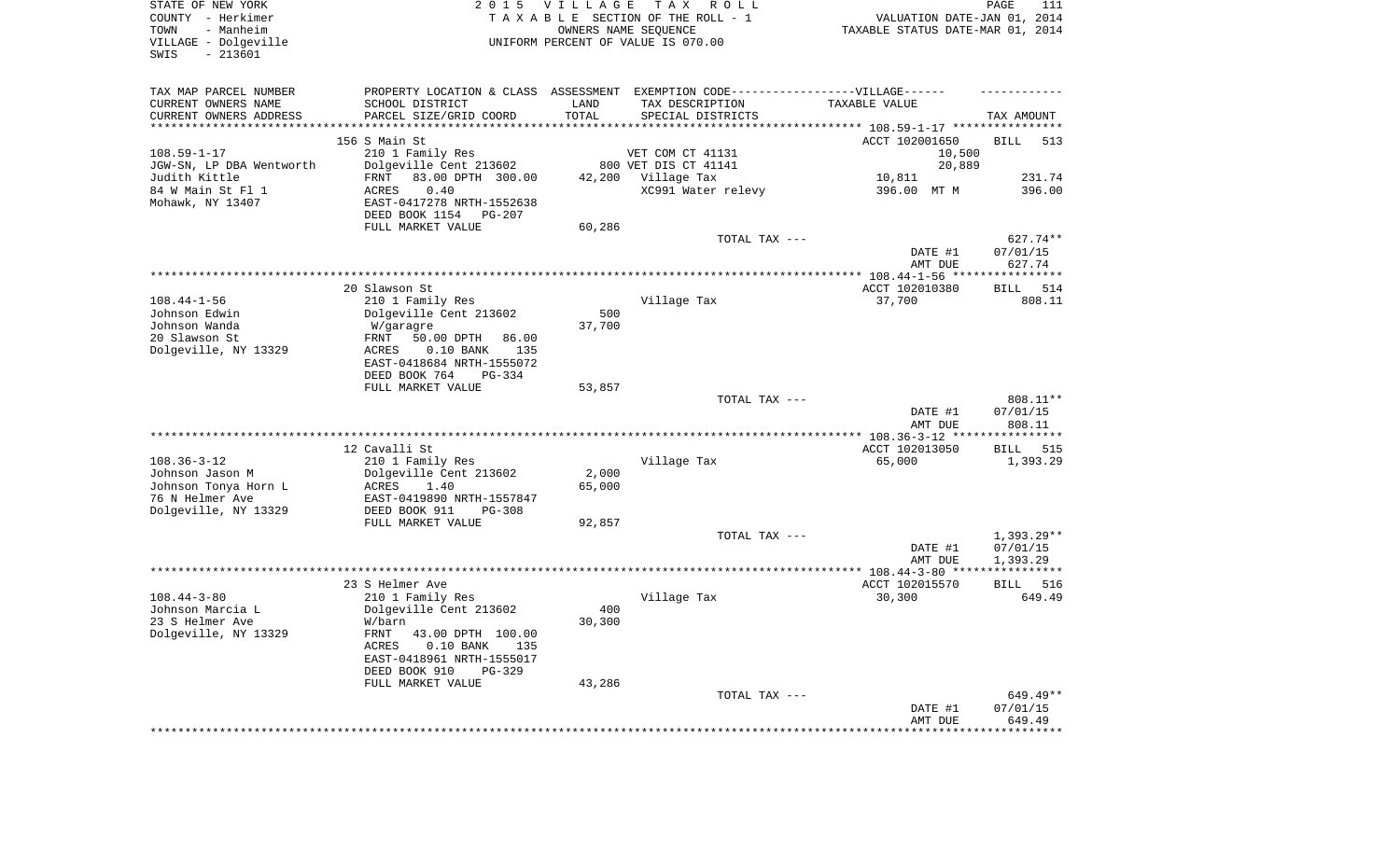| STATE OF NEW YORK<br>COUNTY - Herkimer<br>- Manheim<br>TOWN<br>VILLAGE - Dolgeville | 2 0 1 5                                               | <b>VILLAGE</b>          | T A X<br>R O L L<br>TAXABLE SECTION OF THE ROLL - 1<br>OWNERS NAME SEQUENCE<br>UNIFORM PERCENT OF VALUE IS 070.00 | VALUATION DATE-JAN 01, 2014<br>TAXABLE STATUS DATE-MAR 01, 2014 | PAGE<br>112             |
|-------------------------------------------------------------------------------------|-------------------------------------------------------|-------------------------|-------------------------------------------------------------------------------------------------------------------|-----------------------------------------------------------------|-------------------------|
| $-213601$<br>SWIS                                                                   |                                                       |                         |                                                                                                                   |                                                                 |                         |
| TAX MAP PARCEL NUMBER                                                               | PROPERTY LOCATION & CLASS ASSESSMENT                  |                         | EXEMPTION CODE------------------VILLAGE------                                                                     |                                                                 |                         |
| CURRENT OWNERS NAME                                                                 | SCHOOL DISTRICT                                       | LAND                    | TAX DESCRIPTION                                                                                                   | TAXABLE VALUE                                                   |                         |
| CURRENT OWNERS ADDRESS<br>*********************                                     | PARCEL SIZE/GRID COORD                                | TOTAL<br>************** | SPECIAL DISTRICTS                                                                                                 |                                                                 | TAX AMOUNT              |
|                                                                                     | 76-78 N Helmer Ave                                    |                         |                                                                                                                   | ACCT 102025500                                                  | 517<br>BILL             |
| $108.36 - 3 - 69$                                                                   | 280 Res Multiple                                      |                         | Village Tax                                                                                                       | 68,000                                                          | 1,457.60                |
| Johnson Mark                                                                        | Dolgeville Cent 213602                                | 2,100                   |                                                                                                                   |                                                                 |                         |
| Johnson Lucinda                                                                     | FRNT 198.00 DPTH 108.00                               | 68,000                  |                                                                                                                   |                                                                 |                         |
| 76 N Helmer Ave                                                                     | ACRES<br>0.41                                         |                         |                                                                                                                   |                                                                 |                         |
| Dolgeville, NY 13329                                                                | EAST-0419777 NRTH-1557755                             |                         |                                                                                                                   |                                                                 |                         |
|                                                                                     | DEED BOOK 703<br>PG-456<br>FULL MARKET VALUE          | 97,143                  |                                                                                                                   |                                                                 |                         |
|                                                                                     |                                                       |                         | TOTAL TAX ---                                                                                                     |                                                                 | $1,457.60**$            |
|                                                                                     |                                                       |                         |                                                                                                                   | DATE #1                                                         | 07/01/15                |
|                                                                                     |                                                       |                         |                                                                                                                   | AMT DUE                                                         | 1,457.60                |
|                                                                                     | 83 N Main St.                                         |                         |                                                                                                                   |                                                                 | 518<br>BILL             |
| $108.44 - 3 - 6.2$                                                                  | 422 Diner/lunch                                       |                         | Village Tax                                                                                                       | 77,000                                                          | 1,650.52                |
| Johnson Nora N                                                                      | Dolgeville Cent 213602                                | 400                     |                                                                                                                   |                                                                 |                         |
| 83 N Main St                                                                        | 43.00 DPTH<br>FRNT<br>86.00                           | 77,000                  |                                                                                                                   |                                                                 |                         |
| Dolgeville, 13329                                                                   | ACRES<br>$0.08$ BANK<br>135                           |                         |                                                                                                                   |                                                                 |                         |
|                                                                                     | EAST-0419910 NRTH-1556187<br>FULL MARKET VALUE        | 110,000                 |                                                                                                                   |                                                                 |                         |
|                                                                                     |                                                       |                         | TOTAL TAX ---                                                                                                     |                                                                 | $1,650.52**$            |
|                                                                                     |                                                       |                         |                                                                                                                   | DATE #1                                                         | 07/01/15                |
|                                                                                     |                                                       |                         |                                                                                                                   | AMT DUE                                                         | 1,650.52                |
|                                                                                     |                                                       |                         |                                                                                                                   |                                                                 |                         |
| $108.52 - 4 - 39$                                                                   | 30 Ransom St<br>210 1 Family Res                      |                         | Village Tax                                                                                                       | ACCT 102009000<br>46,900                                        | 519<br>BILL<br>1,005.32 |
| Johnson Randy S Jr                                                                  | Dolgeville Cent 213602                                | 500                     |                                                                                                                   |                                                                 |                         |
| Johnson Kaycie L                                                                    | W/garage                                              | 46,900                  |                                                                                                                   |                                                                 |                         |
| 30 Ransom St                                                                        | 50.00 DPTH 150.00<br>FRNT                             |                         |                                                                                                                   |                                                                 |                         |
| Dolgeville, NY 13329                                                                | ACRES<br>0.17                                         |                         |                                                                                                                   |                                                                 |                         |
|                                                                                     | EAST-0419243 NRTH-1552879<br>DEED BOOK 1401<br>PG-688 |                         |                                                                                                                   |                                                                 |                         |
|                                                                                     | FULL MARKET VALUE                                     | 67,000                  |                                                                                                                   |                                                                 |                         |
|                                                                                     |                                                       |                         | TOTAL TAX ---                                                                                                     |                                                                 | $1,005.32**$            |
|                                                                                     |                                                       |                         |                                                                                                                   | DATE #1                                                         | 07/01/15                |
|                                                                                     |                                                       |                         |                                                                                                                   | AMT DUE                                                         | 1,005.32                |
|                                                                                     | 30 W State St                                         |                         |                                                                                                                   | ACCT 102021360                                                  | 520<br>BILL             |
| $108.36 - 1 - 40$                                                                   | 210 1 Family Res                                      |                         | Village Tax                                                                                                       | 47,000                                                          | 1,007.46                |
| Johnson Robert                                                                      | Dolgeville Cent 213602                                | 500                     |                                                                                                                   |                                                                 |                         |
| Johnson Rachel                                                                      | W/garage                                              | 47,000                  |                                                                                                                   |                                                                 |                         |
| 30 W State St                                                                       | FRNT 50.00 DPTH 112.00                                |                         |                                                                                                                   |                                                                 |                         |
| Dolgeville, NY 13329                                                                | ACRES<br>0.16<br>EAST-0419363 NRTH-1556879            |                         |                                                                                                                   |                                                                 |                         |
|                                                                                     | DEED BOOK 1510 PG-337                                 |                         |                                                                                                                   |                                                                 |                         |
|                                                                                     | FULL MARKET VALUE                                     | 67,143                  |                                                                                                                   |                                                                 |                         |
|                                                                                     |                                                       |                         | TOTAL TAX ---                                                                                                     |                                                                 | $1,007.46**$            |
|                                                                                     |                                                       |                         |                                                                                                                   | DATE #1                                                         | 07/01/15                |
|                                                                                     |                                                       |                         |                                                                                                                   | AMT DUE<br>**********************************                   | 1,007.46                |
|                                                                                     |                                                       |                         |                                                                                                                   |                                                                 |                         |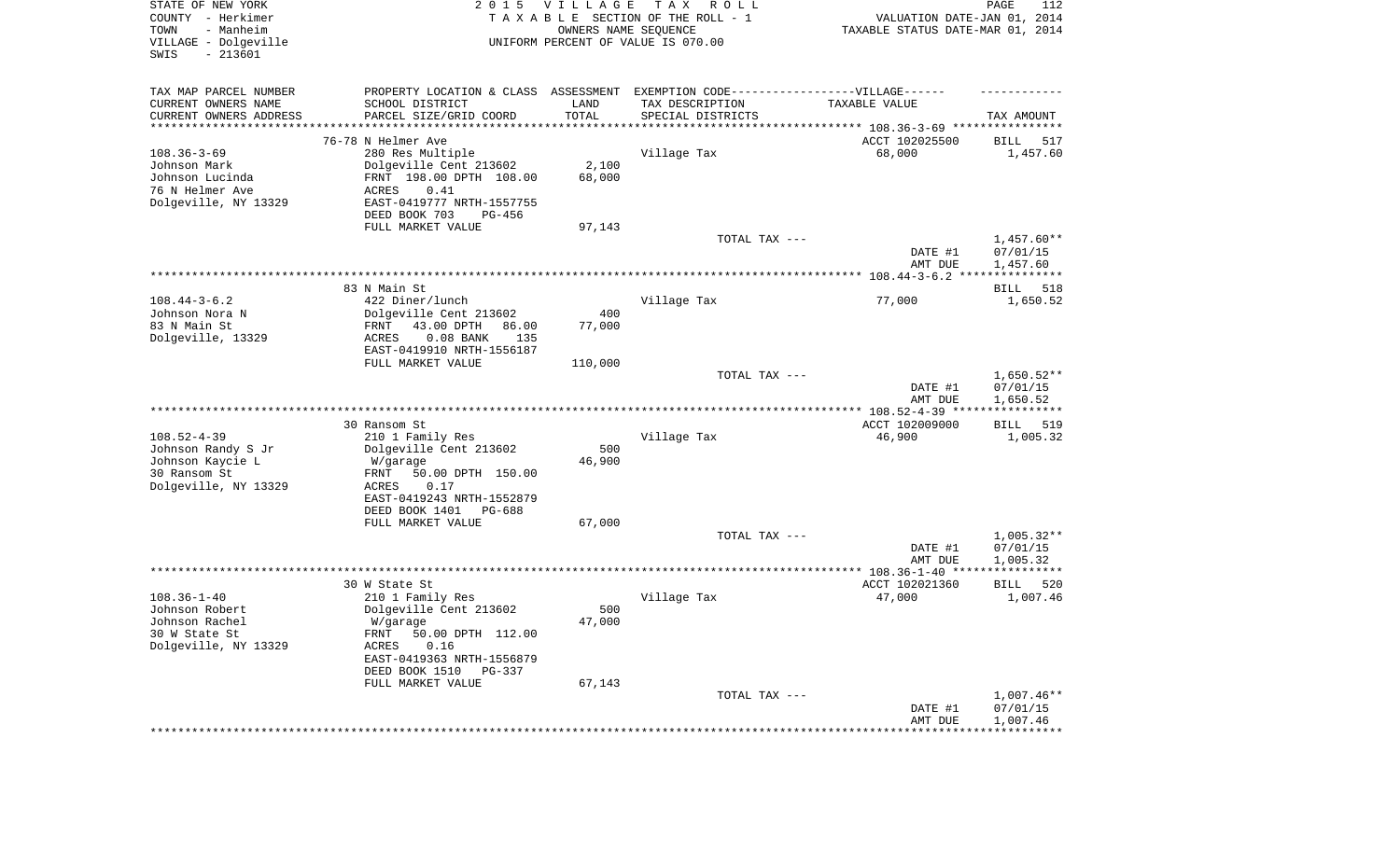| STATE OF NEW YORK<br>COUNTY - Herkimer<br>- Manheim<br>TOWN<br>VILLAGE - Dolgeville<br>$-213601$<br>SWIS | 2 0 1 5                                                                           | VILLAGE               | T A X<br>R O L L<br>TAXABLE SECTION OF THE ROLL - 1<br>OWNERS NAME SEQUENCE<br>UNIFORM PERCENT OF VALUE IS 070.00 | VALUATION DATE-JAN 01, 2014<br>TAXABLE STATUS DATE-MAR 01, 2014 | PAGE<br>113          |
|----------------------------------------------------------------------------------------------------------|-----------------------------------------------------------------------------------|-----------------------|-------------------------------------------------------------------------------------------------------------------|-----------------------------------------------------------------|----------------------|
| TAX MAP PARCEL NUMBER                                                                                    | PROPERTY LOCATION & CLASS ASSESSMENT EXEMPTION CODE-----------------VILLAGE------ |                       |                                                                                                                   |                                                                 |                      |
| CURRENT OWNERS NAME<br>CURRENT OWNERS ADDRESS                                                            | SCHOOL DISTRICT<br>PARCEL SIZE/GRID COORD                                         | LAND<br>TOTAL         | TAX DESCRIPTION<br>SPECIAL DISTRICTS                                                                              | TAXABLE VALUE                                                   | TAX AMOUNT           |
| *********************                                                                                    |                                                                                   | * * * * * * * * * * * |                                                                                                                   |                                                                 |                      |
|                                                                                                          | 80 Van Buren St                                                                   |                       |                                                                                                                   | ACCT 102000360                                                  | 521<br>BILL          |
| $108.52 - 6 - 49$                                                                                        | 210 1 Family Res                                                                  |                       | Village Tax                                                                                                       | 45,000                                                          | 964.59               |
| Johnson Russell K                                                                                        | Dolgeville Cent 213602                                                            | 800                   |                                                                                                                   |                                                                 |                      |
| 80 Van Buren St<br>Dolgeville, NY 13329                                                                  | W/garage<br>FRNT                                                                  | 45,000                |                                                                                                                   |                                                                 |                      |
|                                                                                                          | 83.00 DPTH 235.00<br>0.41<br>ACRES                                                |                       |                                                                                                                   |                                                                 |                      |
|                                                                                                          | EAST-0420446 NRTH-1553006                                                         |                       |                                                                                                                   |                                                                 |                      |
|                                                                                                          | DEED BOOK 1106<br>PG-102                                                          |                       |                                                                                                                   |                                                                 |                      |
|                                                                                                          | FULL MARKET VALUE                                                                 | 64,286                |                                                                                                                   |                                                                 |                      |
|                                                                                                          |                                                                                   |                       | TOTAL TAX ---                                                                                                     |                                                                 | $964.59**$           |
|                                                                                                          |                                                                                   |                       |                                                                                                                   | DATE #1                                                         | 07/01/15             |
|                                                                                                          |                                                                                   |                       |                                                                                                                   | AMT DUE                                                         | 964.59               |
|                                                                                                          | Van Buren St                                                                      |                       |                                                                                                                   | ACCT 102000390                                                  | 522<br>BILL          |
| $108.52 - 6 - 54$                                                                                        | 311 Res vac land                                                                  |                       | Village Tax                                                                                                       | 500                                                             | 10.72                |
| Johnson Russell K                                                                                        | Dolgeville Cent 213602                                                            | 500                   |                                                                                                                   |                                                                 |                      |
| 80 Van Buren St                                                                                          | 311                                                                               | 500                   |                                                                                                                   |                                                                 |                      |
| Dolgeville, NY 13329                                                                                     | FRNT 124.65 DPTH<br>89.00                                                         |                       |                                                                                                                   |                                                                 |                      |
|                                                                                                          | ACRES<br>0.25                                                                     |                       |                                                                                                                   |                                                                 |                      |
|                                                                                                          | EAST-0420624 NRTH-1553034<br>DEED BOOK 1106                                       |                       |                                                                                                                   |                                                                 |                      |
|                                                                                                          | PG-102<br>FULL MARKET VALUE                                                       | 714                   |                                                                                                                   |                                                                 |                      |
|                                                                                                          |                                                                                   |                       | TOTAL TAX ---                                                                                                     |                                                                 | $10.72**$            |
|                                                                                                          |                                                                                   |                       |                                                                                                                   | DATE #1<br>AMT DUE                                              | 07/01/15<br>10.72    |
|                                                                                                          |                                                                                   |                       |                                                                                                                   |                                                                 |                      |
|                                                                                                          | 18 E Faville Ave                                                                  |                       |                                                                                                                   | ACCT 102012210                                                  | BILL<br>523          |
| $108.52 - 3 - 13$<br>Jones Juanita                                                                       | 210 1 Family Res<br>Dolgeville Cent 213602                                        | 500                   | AGED-ALL<br>41800<br>Village Tax                                                                                  | 21,050<br>21,050                                                | 451.21               |
| 18 E Faville Ave                                                                                         | -carport                                                                          | 42,100                |                                                                                                                   |                                                                 |                      |
| Dolgeville, NY 13329                                                                                     | FRNT<br>50.00 DPTH 112.00                                                         |                       |                                                                                                                   |                                                                 |                      |
|                                                                                                          | ACRES<br>0.13                                                                     |                       |                                                                                                                   |                                                                 |                      |
|                                                                                                          | EAST-0419027 NRTH-1553438                                                         |                       |                                                                                                                   |                                                                 |                      |
|                                                                                                          | DEED BOOK 945<br>PG-142                                                           |                       |                                                                                                                   |                                                                 |                      |
|                                                                                                          | FULL MARKET VALUE                                                                 | 60,143                |                                                                                                                   |                                                                 |                      |
|                                                                                                          |                                                                                   |                       | TOTAL TAX ---                                                                                                     |                                                                 | 451.21**<br>07/01/15 |
|                                                                                                          |                                                                                   |                       |                                                                                                                   | DATE #1<br>AMT DUE                                              | 451.21               |
|                                                                                                          |                                                                                   |                       |                                                                                                                   |                                                                 |                      |
|                                                                                                          | 17 Beaver St                                                                      |                       |                                                                                                                   |                                                                 | BILL 524             |
| $108.44 - 2 - 16.1$                                                                                      | 210 1 Family Res                                                                  |                       | Village Tax                                                                                                       | 48,200                                                          | 1,033.18             |
| Jones Mary                                                                                               | Dolgeville Cent 213602                                                            | 500                   |                                                                                                                   |                                                                 |                      |
| 17 Beaver St                                                                                             | W/garage                                                                          | 48,200                |                                                                                                                   |                                                                 |                      |
| Dolgeville, NY 13329                                                                                     | 50.00 DPTH 170.00<br>FRNT<br>ACRES<br>$0.20$ BANK<br>012                          |                       |                                                                                                                   |                                                                 |                      |
|                                                                                                          | EAST-0417894 NRTH-1554853                                                         |                       |                                                                                                                   |                                                                 |                      |
|                                                                                                          | FULL MARKET VALUE                                                                 | 68,857                |                                                                                                                   |                                                                 |                      |
|                                                                                                          |                                                                                   |                       | TOTAL TAX ---                                                                                                     |                                                                 | $1,033.18**$         |
|                                                                                                          |                                                                                   |                       |                                                                                                                   | DATE #1                                                         | 07/01/15             |
|                                                                                                          |                                                                                   |                       |                                                                                                                   | AMT DUE                                                         | 1,033.18             |
|                                                                                                          |                                                                                   |                       |                                                                                                                   |                                                                 |                      |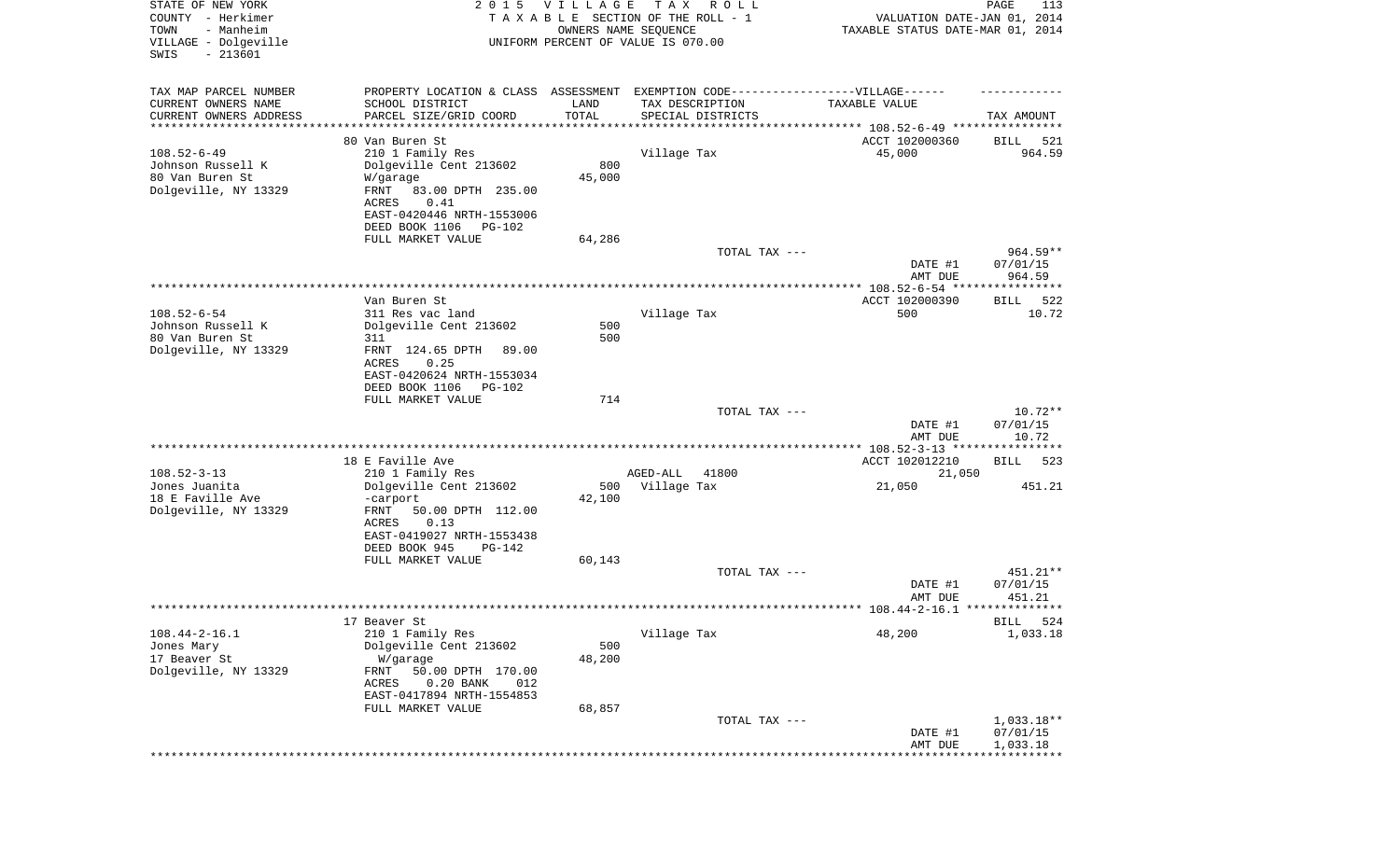| STATE OF NEW YORK<br>COUNTY - Herkimer<br>TOWN<br>- Manheim<br>VILLAGE - Dolgeville<br>$-213601$<br>SWIS | 2 0 1 5                                        | <b>VILLAGE</b><br>OWNERS NAME SEQUENCE | TAX ROLL<br>TAXABLE SECTION OF THE ROLL - 1<br>UNIFORM PERCENT OF VALUE IS 070.00 | VALUATION DATE-JAN 01, 2014<br>TAXABLE STATUS DATE-MAR 01, 2014 | PAGE<br>114                |
|----------------------------------------------------------------------------------------------------------|------------------------------------------------|----------------------------------------|-----------------------------------------------------------------------------------|-----------------------------------------------------------------|----------------------------|
| TAX MAP PARCEL NUMBER                                                                                    |                                                |                                        | PROPERTY LOCATION & CLASS ASSESSMENT EXEMPTION CODE----------------VILLAGE------  |                                                                 |                            |
| CURRENT OWNERS NAME<br>CURRENT OWNERS ADDRESS                                                            | SCHOOL DISTRICT<br>PARCEL SIZE/GRID COORD      | LAND<br>TOTAL                          | TAX DESCRIPTION<br>SPECIAL DISTRICTS                                              | TAXABLE VALUE                                                   | TAX AMOUNT                 |
| *********************                                                                                    |                                                | **********                             |                                                                                   |                                                                 |                            |
|                                                                                                          | 111 N Main St                                  |                                        |                                                                                   | ACCT 102015870                                                  | <b>BILL</b><br>525         |
| $108.36 - 3 - 36$                                                                                        | 485 >luse sm bld                               |                                        | Village Tax                                                                       | 48,000                                                          | 1,028.89                   |
| Jones Michelle                                                                                           | Dolgeville Cent 213602                         | 800                                    |                                                                                   |                                                                 |                            |
| 612 Ganesvoort St                                                                                        | 77.00 DPTH<br>51.00<br>FRNT                    | 48,000                                 |                                                                                   |                                                                 |                            |
| Little Falls, NY 13365                                                                                   | 0.08<br>ACRES                                  |                                        |                                                                                   |                                                                 |                            |
|                                                                                                          | EAST-0419939 NRTH-1556595                      |                                        |                                                                                   |                                                                 |                            |
|                                                                                                          | DEED BOOK 922<br>$PG-458$                      |                                        |                                                                                   |                                                                 |                            |
|                                                                                                          | FULL MARKET VALUE                              | 68,571                                 | TOTAL TAX ---                                                                     |                                                                 | 1,028.89**                 |
|                                                                                                          |                                                |                                        |                                                                                   | DATE #1                                                         | 07/01/15                   |
|                                                                                                          |                                                |                                        |                                                                                   | AMT DUE                                                         | 1,028.89                   |
|                                                                                                          |                                                |                                        |                                                                                   |                                                                 | ***********                |
|                                                                                                          | 2 W State St                                   |                                        |                                                                                   | ACCT 102015840                                                  | 526<br>BILL                |
| $108.36 - 3 - 37$                                                                                        | 432 Gas station                                |                                        | Village Tax                                                                       | 28,000                                                          | 600.19                     |
| Jones Michelle                                                                                           | Dolgeville Cent 213602                         | 800                                    |                                                                                   |                                                                 |                            |
| 612 Ganesvoort St                                                                                        | FRNT<br>78.00 DPTH 87.00                       | 28,000                                 |                                                                                   |                                                                 |                            |
| Little Falls, NY 13365                                                                                   | 0.11<br>ACRES<br>EAST-0419925 NRTH-1556521     |                                        |                                                                                   |                                                                 |                            |
|                                                                                                          | DEED BOOK 922<br>$PG-458$                      |                                        |                                                                                   |                                                                 |                            |
|                                                                                                          | FULL MARKET VALUE                              | 40,000                                 |                                                                                   |                                                                 |                            |
|                                                                                                          |                                                |                                        | TOTAL TAX ---                                                                     |                                                                 | $600.19**$                 |
|                                                                                                          |                                                |                                        |                                                                                   | DATE #1                                                         | 07/01/15                   |
|                                                                                                          |                                                |                                        |                                                                                   | AMT DUE                                                         | 600.19                     |
|                                                                                                          |                                                |                                        |                                                                                   |                                                                 | * * * * * * * * * * *      |
| $108.36 - 4 - 25$                                                                                        | 112 N Main St                                  |                                        |                                                                                   | ACCT 102021300<br>200                                           | 527<br><b>BILL</b><br>4.29 |
| Jones Michelle                                                                                           | 311 Res vac land<br>Dolgeville Cent 213602     | 200                                    | Village Tax                                                                       |                                                                 |                            |
| 612 Ganesvoort St                                                                                        | FRNT 138.00 DPTH<br>52.00                      | 200                                    |                                                                                   |                                                                 |                            |
| Little Falls, NY 13365                                                                                   | ACRES<br>0.11                                  |                                        |                                                                                   |                                                                 |                            |
|                                                                                                          | EAST-0420019 NRTH-1556576                      |                                        |                                                                                   |                                                                 |                            |
|                                                                                                          | DEED BOOK 947<br>$PG-61$                       |                                        |                                                                                   |                                                                 |                            |
|                                                                                                          | FULL MARKET VALUE                              | 286                                    |                                                                                   |                                                                 |                            |
|                                                                                                          |                                                |                                        | TOTAL TAX ---                                                                     |                                                                 | $4.29**$                   |
|                                                                                                          |                                                |                                        |                                                                                   | DATE #1<br>AMT DUE                                              | 07/01/15<br>4.29           |
|                                                                                                          |                                                |                                        |                                                                                   |                                                                 | **********                 |
|                                                                                                          | 8 Baker St                                     |                                        |                                                                                   | ACCT 102025200                                                  | BILL 528                   |
| $108.44 - 3 - 48$                                                                                        | 220 2 Family Res                               |                                        | Village Tax                                                                       | 20,800                                                          | 445.85                     |
| Jones Michelle                                                                                           | Dolgeville Cent 213602                         | 500                                    |                                                                                   |                                                                 |                            |
| 612 Ganesvoort St                                                                                        | FRNT<br>50.00 DPTH<br>81.00                    | 20,800                                 |                                                                                   |                                                                 |                            |
| Little Falls, NY 13365                                                                                   | 0.08<br>ACRES                                  |                                        |                                                                                   |                                                                 |                            |
|                                                                                                          | EAST-0419418 NRTH-1555652                      |                                        |                                                                                   |                                                                 |                            |
|                                                                                                          | DEED BOOK 922<br>$PG-462$<br>FULL MARKET VALUE | 29,714                                 |                                                                                   |                                                                 |                            |
|                                                                                                          |                                                |                                        | TOTAL TAX ---                                                                     |                                                                 | 445.85**                   |
|                                                                                                          |                                                |                                        |                                                                                   | DATE #1                                                         | 07/01/15                   |
|                                                                                                          |                                                |                                        |                                                                                   | AMT DUE                                                         | 445.85                     |
|                                                                                                          |                                                |                                        |                                                                                   |                                                                 | *********                  |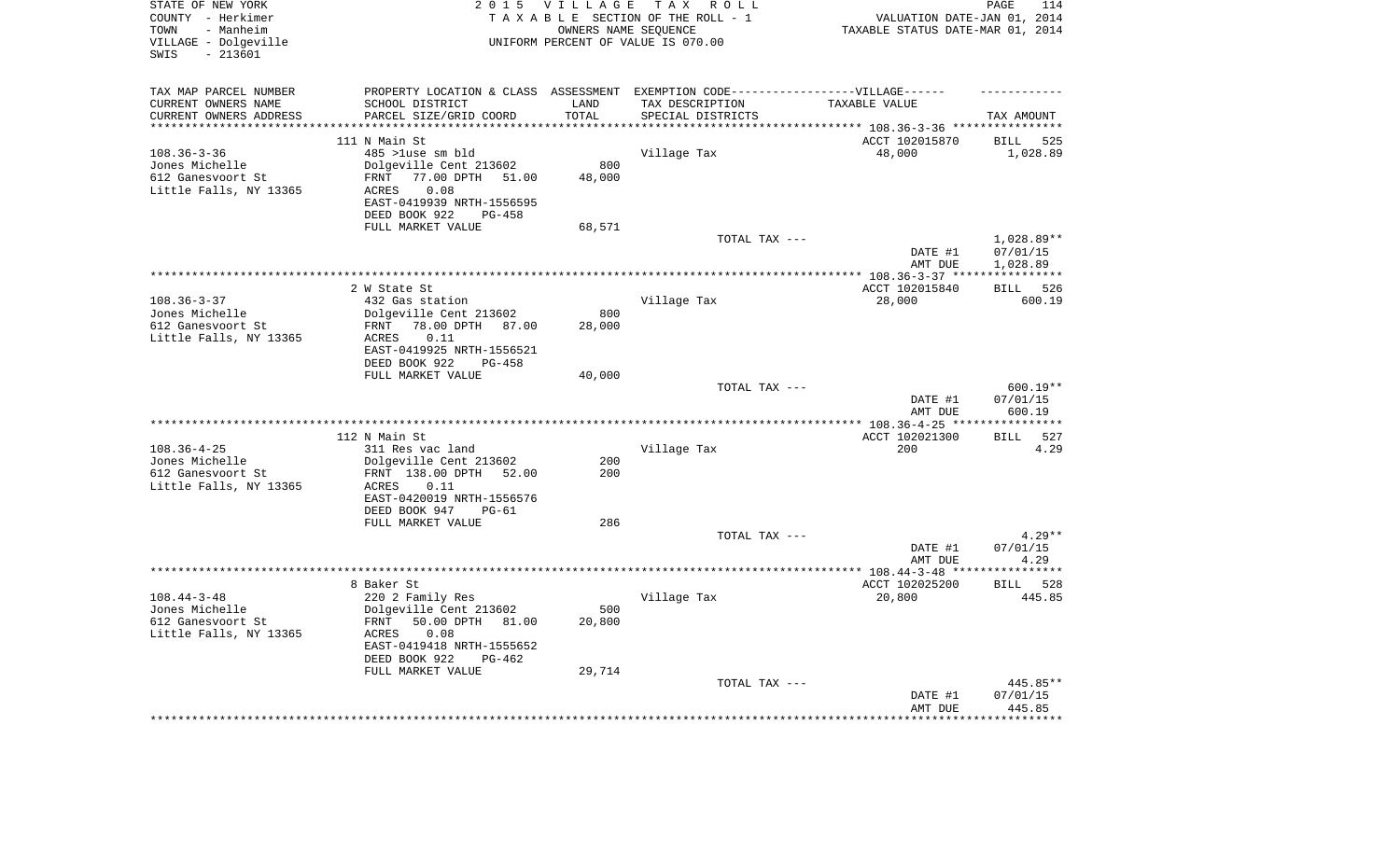| STATE OF NEW YORK<br>COUNTY - Herkimer<br>- Manheim<br>TOWN<br>VILLAGE - Dolgeville<br>$-213601$<br>SWIS | 2 0 1 5                                                                           | VILLAGE<br>OWNERS NAME SEQUENCE | T A X<br>R O L L<br>TAXABLE SECTION OF THE ROLL - 1<br>UNIFORM PERCENT OF VALUE IS 070.00 | VALUATION DATE-JAN 01, 2014<br>TAXABLE STATUS DATE-MAR 01, 2014 | PAGE<br>115           |
|----------------------------------------------------------------------------------------------------------|-----------------------------------------------------------------------------------|---------------------------------|-------------------------------------------------------------------------------------------|-----------------------------------------------------------------|-----------------------|
|                                                                                                          |                                                                                   |                                 |                                                                                           |                                                                 |                       |
| TAX MAP PARCEL NUMBER                                                                                    | PROPERTY LOCATION & CLASS ASSESSMENT EXEMPTION CODE-----------------VILLAGE------ |                                 |                                                                                           |                                                                 |                       |
| CURRENT OWNERS NAME<br>CURRENT OWNERS ADDRESS                                                            | SCHOOL DISTRICT<br>PARCEL SIZE/GRID COORD                                         | LAND<br>TOTAL                   | TAX DESCRIPTION<br>SPECIAL DISTRICTS                                                      | TAXABLE VALUE                                                   | TAX AMOUNT            |
| ***********************                                                                                  | ********************                                                              | ****************                |                                                                                           |                                                                 |                       |
|                                                                                                          | 18-26 Winton Ln                                                                   |                                 |                                                                                           | ACCT 102027750                                                  | 529<br>BILL           |
| $108.52 - 5 - 44$                                                                                        | 411 Apartment                                                                     |                                 | Village Tax                                                                               | 59,100                                                          | 1,266.83              |
| Jones Michelle<br>612 Ganesvoort St                                                                      | Dolgeville Cent 213602<br>FRNT<br>95.00 DPTH<br>50.00                             | 1,000<br>59,100                 |                                                                                           |                                                                 |                       |
| Little Falls, NY 13365                                                                                   | ACRES<br>0.11                                                                     |                                 |                                                                                           |                                                                 |                       |
|                                                                                                          | EAST-0419594 NRTH-1554440                                                         |                                 |                                                                                           |                                                                 |                       |
|                                                                                                          | DEED BOOK 00650 PG-00564                                                          |                                 |                                                                                           |                                                                 |                       |
|                                                                                                          | FULL MARKET VALUE                                                                 | 84,429                          | TOTAL TAX ---                                                                             |                                                                 | $1,266.83**$          |
|                                                                                                          |                                                                                   |                                 |                                                                                           | DATE #1                                                         | 07/01/15              |
|                                                                                                          |                                                                                   |                                 |                                                                                           | AMT DUE                                                         | 1,266.83              |
|                                                                                                          | 8 Mutchler St                                                                     |                                 |                                                                                           |                                                                 |                       |
| $108.52 - 5 - 55$                                                                                        | 210 1 Family Res                                                                  |                                 | Village Tax                                                                               | ACCT 102001560<br>38,000                                        | 530<br>BILL<br>814.54 |
| Jones Michelle                                                                                           | Dolgeville Cent 213602                                                            | 500                             |                                                                                           |                                                                 |                       |
| 612 Ganesvoort St                                                                                        | W Garage                                                                          | 38,000                          |                                                                                           |                                                                 |                       |
| Little Falls, NY 13365                                                                                   | FRNT<br>50.00 DPTH 141.00<br>ACRES<br>0.15                                        |                                 |                                                                                           |                                                                 |                       |
|                                                                                                          | EAST-0419998 NRTH-1553944                                                         |                                 |                                                                                           |                                                                 |                       |
|                                                                                                          | DEED BOOK 922<br>$PG-455$                                                         |                                 |                                                                                           |                                                                 |                       |
|                                                                                                          | FULL MARKET VALUE                                                                 | 54,286                          |                                                                                           |                                                                 |                       |
|                                                                                                          |                                                                                   |                                 | TOTAL TAX ---                                                                             | DATE #1                                                         | 814.54**<br>07/01/15  |
|                                                                                                          |                                                                                   |                                 |                                                                                           | AMT DUE                                                         | 814.54                |
|                                                                                                          |                                                                                   |                                 |                                                                                           | ************ 108.52-5-57 *****************                      |                       |
|                                                                                                          | 40 Van Buren St                                                                   |                                 |                                                                                           | ACCT 102013170                                                  | 531<br>BILL           |
| $108.52 - 5 - 57$<br>Jones Michelle                                                                      | 210 1 Family Res<br>Dolgeville Cent 213602                                        | 700                             | Village Tax                                                                               | 26,000                                                          | 557.32                |
| 612 Ganesvoort St                                                                                        | W/garage                                                                          | 26,000                          |                                                                                           |                                                                 |                       |
| Little Falls, NY 13365                                                                                   |                                                                                   |                                 |                                                                                           |                                                                 |                       |
|                                                                                                          | FRNT<br>66.00 DPTH 160.00                                                         |                                 |                                                                                           |                                                                 |                       |
|                                                                                                          | ACRES<br>0.24<br>EAST-0420071 NRTH-1554037                                        |                                 |                                                                                           |                                                                 |                       |
|                                                                                                          | DEED BOOK 939<br>PG-654                                                           |                                 |                                                                                           |                                                                 |                       |
|                                                                                                          | FULL MARKET VALUE                                                                 | 37,143                          |                                                                                           |                                                                 |                       |
|                                                                                                          |                                                                                   |                                 | TOTAL TAX ---                                                                             |                                                                 | 557.32**              |
|                                                                                                          |                                                                                   |                                 |                                                                                           | DATE #1<br>AMT DUE                                              | 07/01/15<br>557.32    |
|                                                                                                          |                                                                                   |                                 |                                                                                           |                                                                 |                       |
|                                                                                                          | Van Buren St                                                                      |                                 |                                                                                           | ACCT 102013230                                                  | 532<br><b>BILL</b>    |
| $108.52 - 5 - 98$<br>Jones Michelle                                                                      | 311 Res vac land<br>Dolgeville Cent 213602                                        | 1,100                           | Village Tax                                                                               | 1,100                                                           | 23.58                 |
| 612 Ganesvoort St                                                                                        | FRNT 245.00 DPTH 173.00                                                           | 1,100                           |                                                                                           |                                                                 |                       |
| Little Falls, NY 13365                                                                                   | 0.56<br>ACRES                                                                     |                                 |                                                                                           |                                                                 |                       |
|                                                                                                          | EAST-0420295 NRTH-1554066                                                         |                                 |                                                                                           |                                                                 |                       |
|                                                                                                          | DEED BOOK 00577 PG-00169<br>FULL MARKET VALUE                                     | 1,571                           |                                                                                           |                                                                 |                       |
|                                                                                                          |                                                                                   |                                 | TOTAL TAX ---                                                                             |                                                                 | $23.58**$             |
|                                                                                                          |                                                                                   |                                 |                                                                                           | DATE #1                                                         | 07/01/15              |
|                                                                                                          |                                                                                   |                                 |                                                                                           | AMT DUE                                                         | 23.58                 |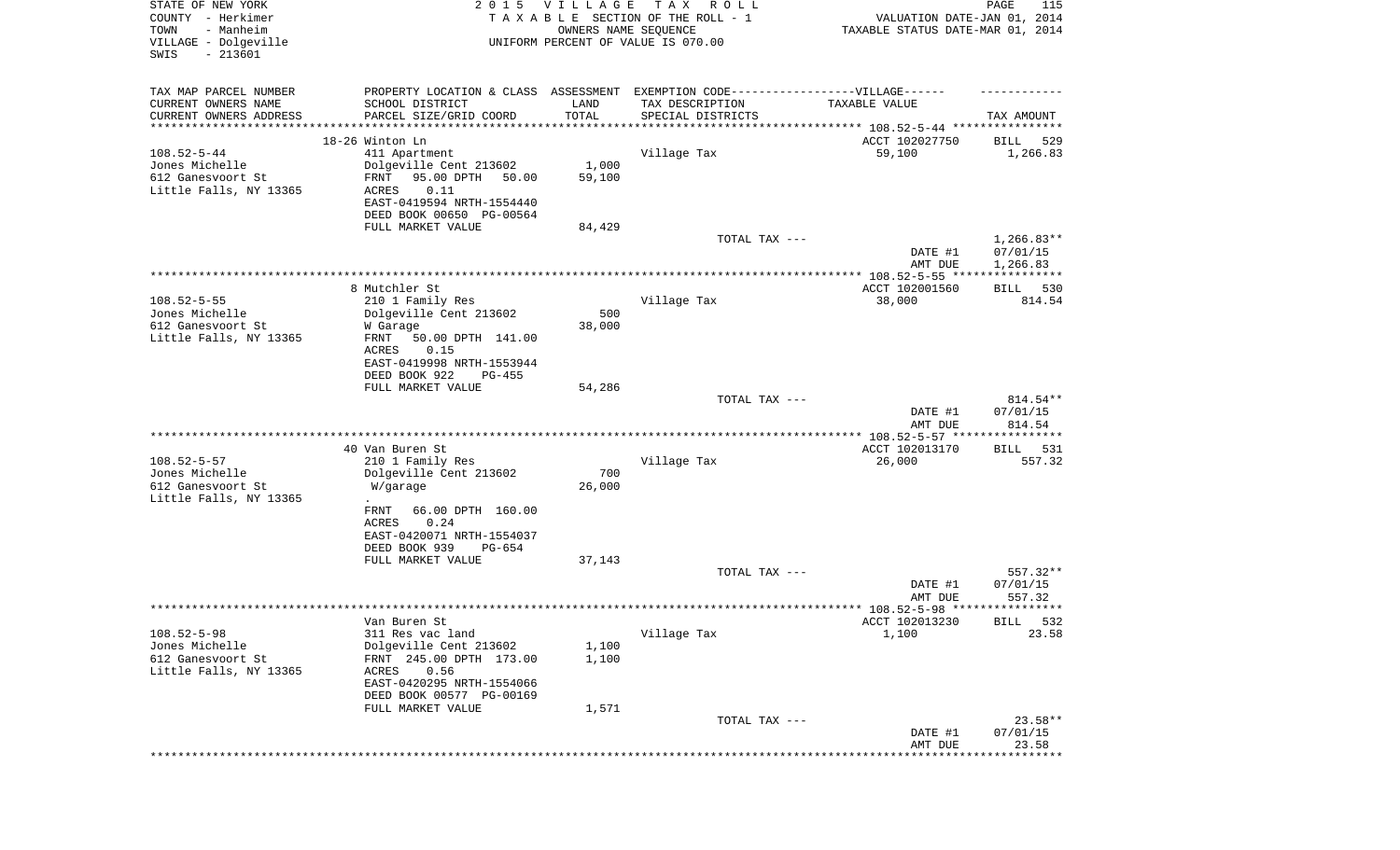|                                               |                                                                                          |                      |                                                     | DATE #1<br>AMT DUE<br>************************************ | 07/01/15<br>1,121.07  |
|-----------------------------------------------|------------------------------------------------------------------------------------------|----------------------|-----------------------------------------------------|------------------------------------------------------------|-----------------------|
|                                               |                                                                                          |                      | TOTAL TAX ---                                       |                                                            | $1,121.07**$          |
|                                               | ACRES<br>0.44<br>EAST-0418502 NRTH-1554038<br>DEED BOOK 1545 PG-193<br>FULL MARKET VALUE | 74,714               |                                                     |                                                            |                       |
| 100 S Main St<br>Dolgeville, NY 13329         | W/barn<br>FRNT 60.00 DPTH 308.00                                                         | 52,300               |                                                     |                                                            |                       |
| $108.52 - 1 - 31$<br>Jorrey Cheyrl E          | 210 1 Family Res<br>Dolgeville Cent 213602                                               | 600                  | Village Tax                                         | 52,300                                                     | 1,121.07              |
|                                               | 100 S Main St                                                                            |                      |                                                     | ACCT 102016380                                             | BILL<br>536           |
|                                               |                                                                                          |                      |                                                     | AMT DUE                                                    | 463.32                |
|                                               |                                                                                          |                      |                                                     | DATE #1                                                    | 07/01/15              |
|                                               | FULL MARKET VALUE                                                                        | 56,143               | TOTAL TAX ---                                       |                                                            | 463.32**              |
|                                               | EAST-0418510 NRTH-1553404<br>DEED BOOK 1438<br>$PG-90$                                   |                      |                                                     |                                                            |                       |
| 105 S Main St<br>Dolgeville, NY 13329         | 63.00 DPTH 297.00<br>FRNT<br>ACRES<br>0.39                                               |                      | 39,300 Village Tax                                  | 21,615                                                     | 463.32                |
| Jones Ronald J                                | Dolgeville Cent 213602                                                                   |                      | 600 VET DIS CT 41141                                | 7,860                                                      |                       |
| $108.52 - 2 - 21$                             | 105 S Main St<br>210 1 Family Res                                                        |                      | VET COM CT 41131                                    | ACCT 102013260<br>9,825                                    | <b>BILL</b><br>535    |
|                                               |                                                                                          |                      |                                                     |                                                            |                       |
|                                               |                                                                                          |                      |                                                     | DATE #1<br>AMT DUE                                         | 07/01/15<br>214.35    |
|                                               |                                                                                          |                      | TOTAL TAX ---                                       |                                                            | $214.35**$            |
|                                               | DEED BOOK 923<br>$PG-408$<br>FULL MARKET VALUE                                           | 14,286               |                                                     |                                                            |                       |
|                                               | EAST-0420184 NRTH-1551115                                                                |                      |                                                     |                                                            |                       |
| 612 Ganesvoort<br>Little Falls, NY 13365      | 92.30 DPTH 135.30<br>FRNT<br>0.29<br>ACRES                                               | 10,000               |                                                     |                                                            |                       |
| Jones Michelle                                | Dolgeville Cent 213602                                                                   | 900                  |                                                     |                                                            |                       |
| $108.60 - 1 - 22$                             | 144 Van Buren St Ext<br>210 1 Family Res                                                 |                      | Village Tax                                         | ACCT 102016680<br>10,000                                   | 534<br>BILL<br>214.35 |
|                                               |                                                                                          |                      |                                                     |                                                            |                       |
|                                               |                                                                                          |                      |                                                     | DATE #1<br>AMT DUE                                         | 07/01/15<br>769.53    |
|                                               | FULL MARKET VALUE                                                                        | 51,286               | TOTAL TAX ---                                       |                                                            | 769.53**              |
|                                               | DEED BOOK 924<br>$PG-209$                                                                |                      |                                                     |                                                            |                       |
| Little Falls, NY 13365                        | 0.33<br>ACRES<br>EAST-0420408 NRTH-1553058                                               |                      |                                                     |                                                            |                       |
| Jones Michelle<br>612 Ganesvoort St           | Dolgeville Cent 213602<br>FRNT<br>60.00 DPTH 235.00                                      | 600<br>35,900        |                                                     |                                                            |                       |
| $108.52 - 6 - 50$                             | 76 Van Buren St<br>220 2 Family Res                                                      |                      | Village Tax                                         | ACCT 102014010<br>35,900                                   | BILL<br>533<br>769.53 |
| *********************                         |                                                                                          |                      |                                                     |                                                            |                       |
| CURRENT OWNERS NAME<br>CURRENT OWNERS ADDRESS | SCHOOL DISTRICT<br>PARCEL SIZE/GRID COORD                                                | LAND<br>TOTAL        | TAX DESCRIPTION<br>SPECIAL DISTRICTS                | TAXABLE VALUE                                              | TAX AMOUNT            |
| TAX MAP PARCEL NUMBER                         | PROPERTY LOCATION & CLASS ASSESSMENT EXEMPTION CODE-----------------VILLAGE------        |                      |                                                     |                                                            |                       |
| SWIS<br>$-213601$                             |                                                                                          |                      |                                                     |                                                            |                       |
| - Manheim<br>TOWN<br>VILLAGE - Dolgeville     |                                                                                          | OWNERS NAME SEQUENCE | UNIFORM PERCENT OF VALUE IS 070.00                  | TAXABLE STATUS DATE-MAR 01, 2014                           |                       |
| STATE OF NEW YORK<br>COUNTY - Herkimer        | 2 0 1 5                                                                                  | <b>VILLAGE</b>       | T A X<br>R O L L<br>TAXABLE SECTION OF THE ROLL - 1 | VALUATION DATE-JAN 01, 2014                                | PAGE<br>116           |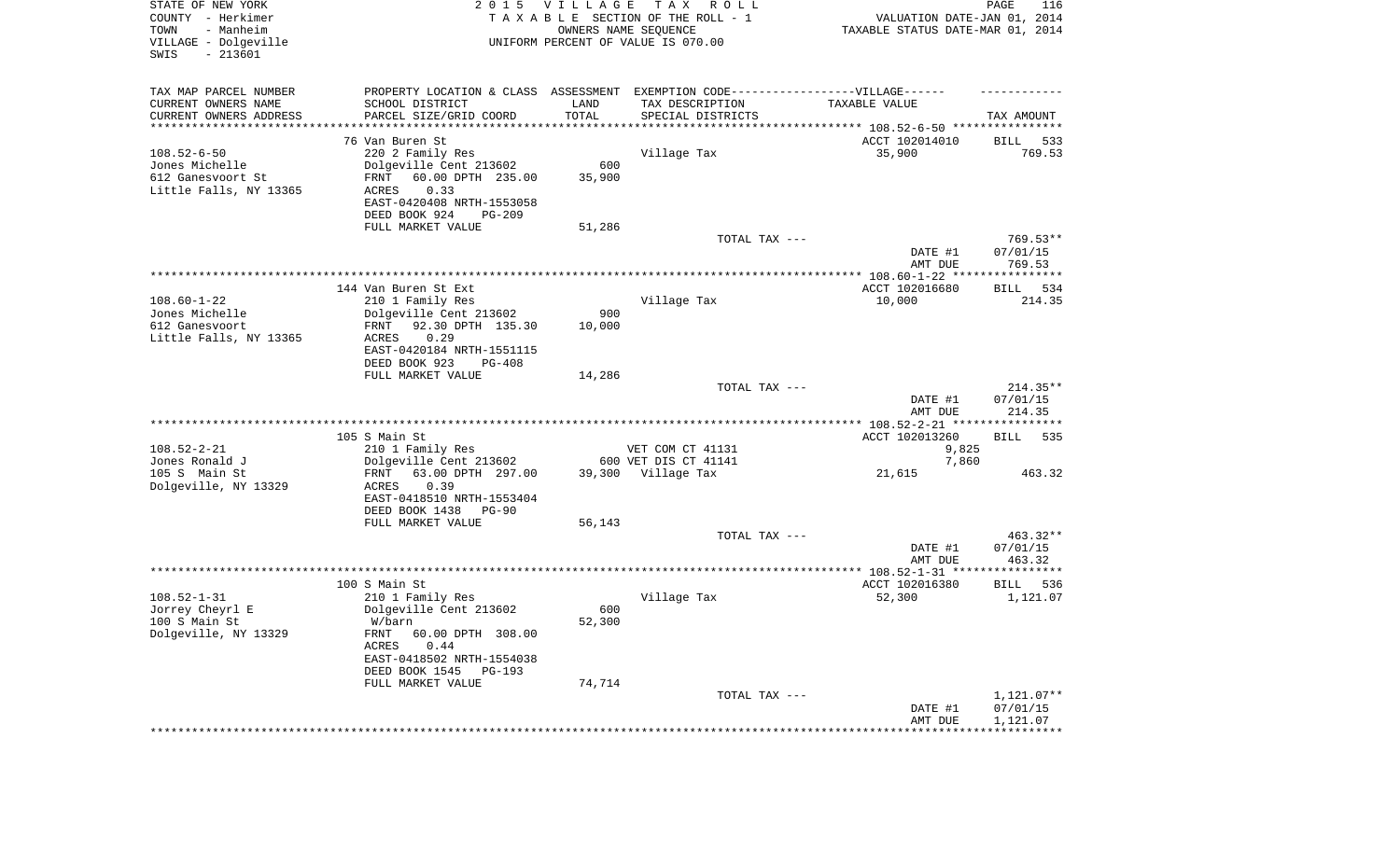| STATE OF NEW YORK<br>COUNTY - Herkimer<br>- Manheim<br>TOWN<br>VILLAGE - Dolgeville<br>SWIS<br>$-213601$ |                                                                                                     | 2015 VILLAGE<br>OWNERS NAME SEQUENCE | T A X<br>R O L L<br>TAXABLE SECTION OF THE ROLL - 1<br>UNIFORM PERCENT OF VALUE IS 070.00 | VALUATION DATE-JAN 01, 2014<br>TAXABLE STATUS DATE-MAR 01, 2014 | PAGE<br>117                    |
|----------------------------------------------------------------------------------------------------------|-----------------------------------------------------------------------------------------------------|--------------------------------------|-------------------------------------------------------------------------------------------|-----------------------------------------------------------------|--------------------------------|
| TAX MAP PARCEL NUMBER<br>CURRENT OWNERS NAME                                                             | PROPERTY LOCATION & CLASS ASSESSMENT EXEMPTION CODE----------------VILLAGE------<br>SCHOOL DISTRICT | LAND                                 | TAX DESCRIPTION                                                                           | TAXABLE VALUE                                                   |                                |
| CURRENT OWNERS ADDRESS<br>********************                                                           | PARCEL SIZE/GRID COORD                                                                              | TOTAL                                | SPECIAL DISTRICTS                                                                         | ******************************** 108.52-5-76 *****************  | TAX AMOUNT                     |
|                                                                                                          | 1 Winton Ln                                                                                         |                                      |                                                                                           | ACCT 102002550                                                  | BILL<br>537                    |
| $108.52 - 5 - 76$<br>JP Oil Group Inc.<br>114 Danberry Cir                                               | 210 1 Family Res<br>Dolgeville Cent 213602<br>FRNT<br>35.00 DPTH<br>62.00                           | 400<br>38,000                        | Village Tax                                                                               | 38,000                                                          | 814.54                         |
| New Hartford, NY 13413                                                                                   | ACRES<br>0.05<br>EAST-0419460 NRTH-1554746<br>DEED BOOK 1363<br>PG-188                              |                                      |                                                                                           |                                                                 |                                |
|                                                                                                          | FULL MARKET VALUE                                                                                   | 54,286                               |                                                                                           |                                                                 |                                |
|                                                                                                          |                                                                                                     |                                      | TOTAL TAX ---                                                                             | DATE #1<br>AMT DUE                                              | 814.54**<br>07/01/15<br>814.54 |
|                                                                                                          |                                                                                                     |                                      |                                                                                           |                                                                 |                                |
|                                                                                                          | 3 Millet Ln                                                                                         |                                      |                                                                                           | ACCT 102005340                                                  | 538<br>BILL                    |
| $108.52 - 2 - 26$                                                                                        | 210 1 Family Res                                                                                    |                                      | Village Tax                                                                               | 32,300                                                          | 692.36                         |
| Juba Marilyn J<br>3 Millet Ln                                                                            | Dolgeville Cent 213602<br>W/garage                                                                  | 500<br>32,300                        |                                                                                           |                                                                 |                                |
| Dolgeville, NY 13329                                                                                     | 50.00 DPTH<br>FRNT<br>60.00<br>ACRES<br>0.11                                                        |                                      |                                                                                           |                                                                 |                                |
|                                                                                                          | EAST-0418693 NRTH-1553608<br>DEED BOOK 944<br>PG-435                                                |                                      |                                                                                           |                                                                 |                                |
|                                                                                                          | FULL MARKET VALUE                                                                                   | 46,143                               |                                                                                           |                                                                 |                                |
|                                                                                                          |                                                                                                     |                                      | TOTAL TAX ---                                                                             | DATE #1<br>AMT DUE                                              | 692.36**<br>07/01/15<br>692.36 |
|                                                                                                          |                                                                                                     |                                      |                                                                                           | ************ 108.52-1-18 *****************                      |                                |
|                                                                                                          | 15 Spencer St                                                                                       |                                      |                                                                                           | ACCT 102013380                                                  | 539<br>BILL                    |
| $108.52 - 1 - 18$                                                                                        | 210 1 Family Res                                                                                    |                                      | AGED-ALL<br>41800                                                                         | 24,000                                                          |                                |
| Kaczynska Anna<br>Bosiak Alexsander H<br>15 Spencer St                                                   | Dolgeville Cent 213602<br>W/garage<br>FRNT<br>60.00 DPTH 258.00                                     | 600<br>48,000                        | Village Tax                                                                               | 24,000                                                          | 514.45                         |
| Dolgeville, NY 13329                                                                                     | ACRES<br>0.30<br>EAST-0418391 NRTH-1554253                                                          |                                      |                                                                                           |                                                                 |                                |
|                                                                                                          | DEED BOOK 1125<br>PG-759                                                                            |                                      |                                                                                           |                                                                 |                                |
|                                                                                                          | FULL MARKET VALUE                                                                                   | 68,571                               | TOTAL TAX ---                                                                             |                                                                 | $514.45**$                     |
|                                                                                                          |                                                                                                     |                                      |                                                                                           | DATE #1<br>AMT DUE                                              | 07/01/15<br>514.45             |
|                                                                                                          |                                                                                                     |                                      |                                                                                           |                                                                 | *****                          |
|                                                                                                          | 52 Spencer St<br>210 1 Family Res                                                                   |                                      |                                                                                           | ACCT 102001860<br>78,000                                        | 540<br>BILL<br>1,671.95        |
| $108.51 - 1 - 8$<br>Karavas Thomas<br>Karavas Gloria                                                     | Dolgeville Cent 213602<br>FRNT 210.00 DPTH 200.00                                                   | 3,700<br>78,000                      | Village Tax                                                                               |                                                                 |                                |
| 52 Spencer St<br>Dolgeville, NY 13329                                                                    | 2.60<br>ACRES<br>EAST-0417421 NRTH-1554689<br>DEED BOOK 1304<br>PG-458                              |                                      |                                                                                           |                                                                 |                                |
|                                                                                                          | FULL MARKET VALUE                                                                                   | 111,429                              |                                                                                           |                                                                 |                                |
|                                                                                                          |                                                                                                     |                                      | TOTAL TAX ---                                                                             | DATE #1                                                         | $1,671.95**$<br>07/01/15       |
|                                                                                                          |                                                                                                     |                                      |                                                                                           | AMT DUE                                                         | 1,671.95                       |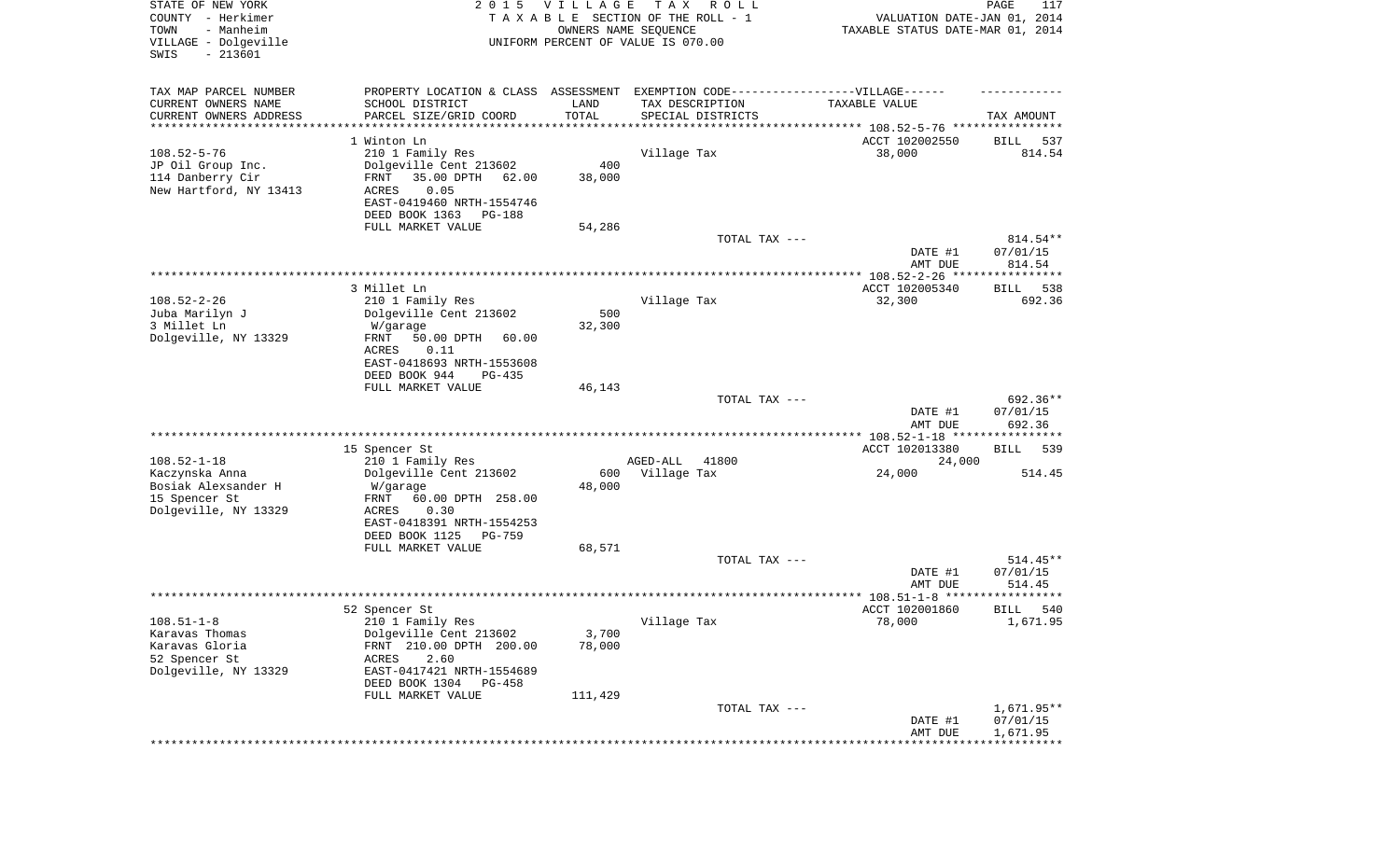| STATE OF NEW YORK<br>COUNTY - Herkimer<br>- Manheim<br>TOWN<br>VILLAGE - Dolgeville<br>SWIS<br>$-213601$ |                                                      | 2015 VILLAGE | T A X<br>R O L L<br>TAXABLE SECTION OF THE ROLL - 1<br>OWNERS NAME SEQUENCE<br>UNIFORM PERCENT OF VALUE IS 070.00 | VALUATION DATE-JAN 01, 2014<br>TAXABLE STATUS DATE-MAR 01, 2014 | PAGE<br>118           |
|----------------------------------------------------------------------------------------------------------|------------------------------------------------------|--------------|-------------------------------------------------------------------------------------------------------------------|-----------------------------------------------------------------|-----------------------|
| TAX MAP PARCEL NUMBER                                                                                    |                                                      |              | PROPERTY LOCATION & CLASS ASSESSMENT EXEMPTION CODE----------------VILLAGE------                                  |                                                                 |                       |
| CURRENT OWNERS NAME                                                                                      | SCHOOL DISTRICT                                      | LAND         | TAX DESCRIPTION                                                                                                   | TAXABLE VALUE                                                   |                       |
| CURRENT OWNERS ADDRESS<br>*********************                                                          | PARCEL SIZE/GRID COORD                               | TOTAL        | SPECIAL DISTRICTS                                                                                                 |                                                                 | TAX AMOUNT            |
|                                                                                                          | 15 W Spofford Ave                                    |              |                                                                                                                   | ACCT 102013710                                                  | BILL<br>541           |
| $108.52 - 1 - 75$                                                                                        | 210 1 Family Res                                     |              | VET COM CT 41131                                                                                                  | 9,250                                                           |                       |
| Karla Richard                                                                                            | Dolgeville Cent 213602                               | 500          | Village Tax                                                                                                       | 27,750                                                          | 594.83                |
| Karla Virginia                                                                                           | FRNT<br>50.00 DPTH 100.00                            | 37,000       |                                                                                                                   |                                                                 |                       |
| 15 W Spofford Ave                                                                                        | ACRES<br>0.11                                        |              |                                                                                                                   |                                                                 |                       |
| Dolgeville, NY 13329                                                                                     | EAST-0417789 NRTH-1553461                            |              |                                                                                                                   |                                                                 |                       |
|                                                                                                          | DEED BOOK 00471 PG-00116                             |              |                                                                                                                   |                                                                 |                       |
|                                                                                                          | FULL MARKET VALUE                                    | 52,857       |                                                                                                                   |                                                                 |                       |
|                                                                                                          |                                                      |              | TOTAL TAX ---                                                                                                     |                                                                 | 594.83**              |
|                                                                                                          |                                                      |              |                                                                                                                   | DATE #1                                                         | 07/01/15              |
|                                                                                                          |                                                      |              |                                                                                                                   | AMT DUE                                                         | 594.83                |
|                                                                                                          | W Spofford Ave                                       |              |                                                                                                                   | ACCT 102013740                                                  | <b>BILL</b><br>542    |
| $108.52 - 1 - 76$                                                                                        | 311 Res vac land                                     |              | Village Tax                                                                                                       | 500                                                             | 10.72                 |
| Karla Richard                                                                                            | Dolgeville Cent 213602                               | 500          |                                                                                                                   |                                                                 |                       |
| Karla Virginia                                                                                           | 50.00 DPTH 100.00<br>FRNT                            | 500          |                                                                                                                   |                                                                 |                       |
| 15 W Spofford Ave                                                                                        | 0.11<br>ACRES                                        |              |                                                                                                                   |                                                                 |                       |
| Dolgeville, NY 13329                                                                                     | EAST-0417831 NRTH-1553435                            |              |                                                                                                                   |                                                                 |                       |
|                                                                                                          | DEED BOOK 00563 PG-00703                             |              |                                                                                                                   |                                                                 |                       |
|                                                                                                          | FULL MARKET VALUE                                    | 714          |                                                                                                                   |                                                                 |                       |
|                                                                                                          |                                                      |              | TOTAL TAX ---                                                                                                     |                                                                 | $10.72**$<br>07/01/15 |
|                                                                                                          |                                                      |              |                                                                                                                   | DATE #1<br>AMT DUE                                              | 10.72                 |
|                                                                                                          |                                                      |              |                                                                                                                   |                                                                 |                       |
|                                                                                                          | Brockett St                                          |              |                                                                                                                   | ACCT 102015065                                                  | <b>BILL</b><br>543    |
| $108.52 - 6 - 36$                                                                                        | 311 Res vac land                                     |              | Village Tax                                                                                                       | 100                                                             | 2.14                  |
| Kashuba Carolyn Ann                                                                                      | Dolgeville Cent 213602                               | 100          |                                                                                                                   |                                                                 |                       |
| 32 Brockett St                                                                                           | 5.00 DPTH 150.00<br>FRNT                             | 100          |                                                                                                                   |                                                                 |                       |
| Dolgeville, NY 13329                                                                                     | $0.02$ BANK<br>ACRES<br>055                          |              |                                                                                                                   |                                                                 |                       |
|                                                                                                          | EAST-0419644 NRTH-1552845<br>DEED BOOK 769<br>PG-641 |              |                                                                                                                   |                                                                 |                       |
|                                                                                                          | FULL MARKET VALUE                                    | 143          |                                                                                                                   |                                                                 |                       |
|                                                                                                          |                                                      |              | TOTAL TAX ---                                                                                                     |                                                                 | $2.14**$              |
|                                                                                                          |                                                      |              |                                                                                                                   | DATE #1                                                         | 07/01/15              |
|                                                                                                          |                                                      |              |                                                                                                                   | AMT DUE                                                         | 2.14                  |
|                                                                                                          |                                                      |              |                                                                                                                   |                                                                 |                       |
|                                                                                                          | 32 Brockett St                                       |              |                                                                                                                   | ACCT 102015060                                                  | 544<br>BILL           |
| $108.52 - 6 - 37$                                                                                        | 210 1 Family Res                                     |              | Village Tax                                                                                                       | 47,100                                                          | 1,009.60              |
| Kashuba Carolyn Ann                                                                                      | Dolgeville Cent 213602                               | 2,000        |                                                                                                                   |                                                                 |                       |
| 32 Brockett St<br>Dolgeville, NY 13329                                                                   | W/garage<br>FRNT 200.00 DPTH 150.00                  | 47,100       |                                                                                                                   |                                                                 |                       |
|                                                                                                          | $0.69$ BANK<br>ACRES<br>055                          |              |                                                                                                                   |                                                                 |                       |
|                                                                                                          | EAST-0419590 NRTH-1552759                            |              |                                                                                                                   |                                                                 |                       |
|                                                                                                          | DEED BOOK 769<br>$PG-641$                            |              |                                                                                                                   |                                                                 |                       |
|                                                                                                          | FULL MARKET VALUE                                    | 67,286       |                                                                                                                   |                                                                 |                       |
|                                                                                                          |                                                      |              | TOTAL TAX ---                                                                                                     |                                                                 | $1,009.60**$          |
|                                                                                                          |                                                      |              |                                                                                                                   | DATE #1                                                         | 07/01/15              |
|                                                                                                          |                                                      |              |                                                                                                                   | AMT DUE<br>**********************************                   | 1,009.60              |
|                                                                                                          |                                                      |              |                                                                                                                   |                                                                 |                       |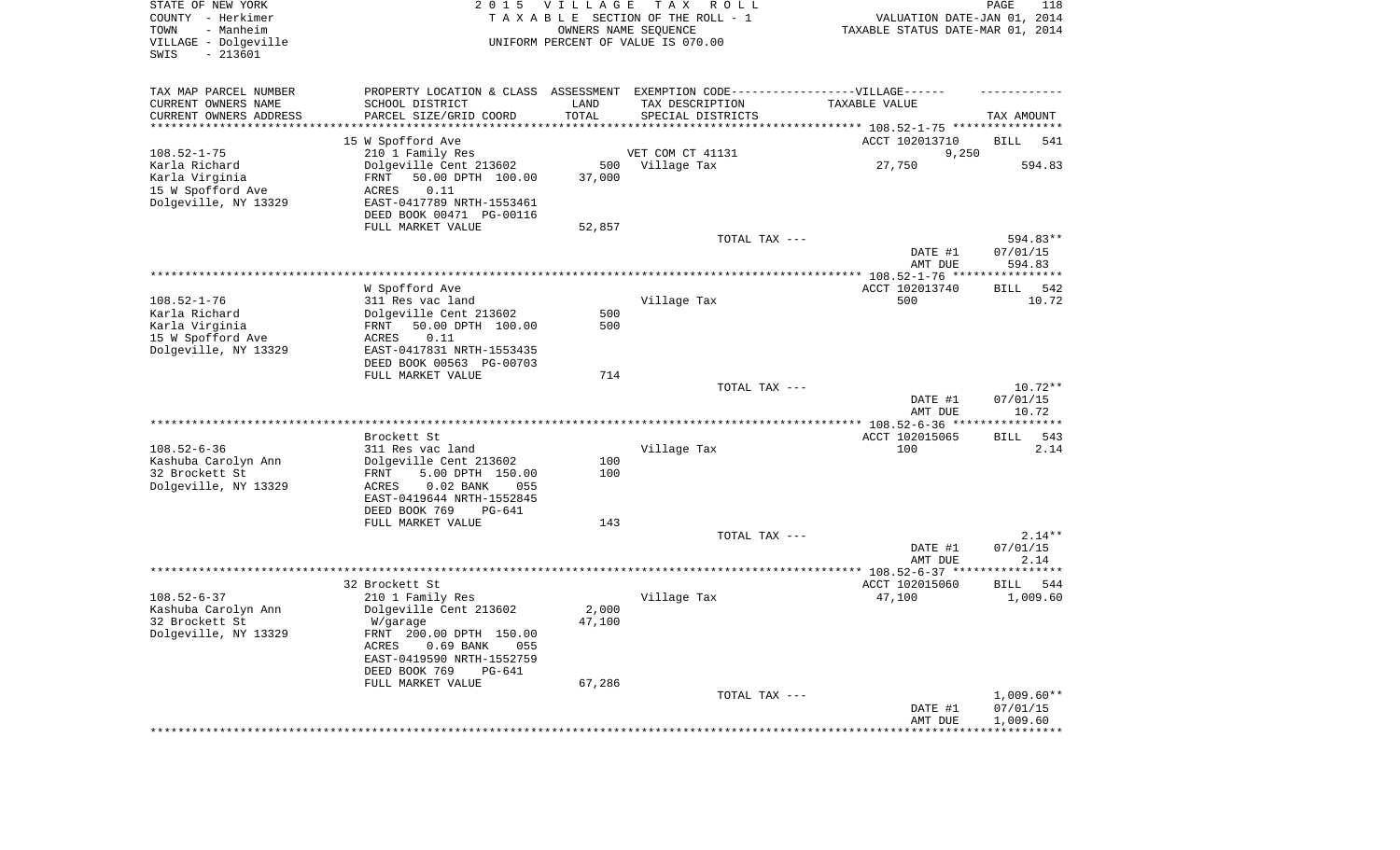| TAX MAP PARCEL NUMBER<br>PROPERTY LOCATION & CLASS ASSESSMENT EXEMPTION CODE-----------------VILLAGE------<br>CURRENT OWNERS NAME<br>SCHOOL DISTRICT<br>LAND<br>TAX DESCRIPTION<br>TAXABLE VALUE<br>TOTAL<br>CURRENT OWNERS ADDRESS<br>PARCEL SIZE/GRID COORD<br>SPECIAL DISTRICTS<br>TAX AMOUNT<br>*********************<br>***********<br>********************************* 108.51-1-10 ****************<br>ACCT 102018210<br>42 Spencer St<br>545<br>BILL<br>$108.51 - 1 - 10$<br>210 1 Family Res<br>Village Tax<br>68,500<br>1,468.32<br>Kawryga - Matt Jeanine<br>Dolgeville Cent 213602<br>900<br>Kawryga Theodore E<br>68,500<br>W/garage<br>42 Spencer St<br>FRNT<br>89.00 DPTH<br>Dolgeville, NY 13329<br>1.00<br>ACRES<br>EAST-0417679 NRTH-1554678<br>DEED BOOK 1119<br>PG-835<br>FULL MARKET VALUE<br>97,857<br>$1,468.32**$<br>TOTAL TAX ---<br>07/01/15<br>DATE #1<br>1,468.32<br>AMT DUE<br>6 Millers Grove Rd<br>BILL<br>546<br>$108.27 - 1 - 6.2$<br>210 1 Family Res<br>VET WAR CT 41121<br>6,300<br>Keil Eleanor<br>Dolgeville Cent 213602<br>1,000<br>Village Tax<br>50,700<br>1,086.77<br>6 Millers Grove Rd<br>57,000<br>W/carport<br>Dolgeville, NY 13329<br>FRNT<br>90.00 DPTH 230.00<br>ACRES<br>0.48<br>EAST-0416827 NRTH-1559001<br>DEED BOOK 868<br>$PG-245$<br>FULL MARKET VALUE<br>81,429<br>$1,086.77**$<br>TOTAL TAX ---<br>DATE #1<br>07/01/15<br>1,086.77<br>AMT DUE<br>ACCT 102010980<br>9-11 N Main St<br>547<br>BILL<br>$108.44 - 3 - 38$<br>484 1 use sm bld<br>Village Tax<br>29,000<br>621.62<br>Kinship Properties<br>Dolgeville Cent 213602<br>600<br>PO Box 298<br>FRNT<br>57.00 DPTH<br>29,000<br>95.00<br>St Johnsville, NY 13452<br>ACRES<br>0.04<br>EAST-0419879 NRTH-1555361<br>DEED BOOK 863<br>PG-167<br>FULL MARKET VALUE<br>41,429<br>621.62**<br>TOTAL TAX ---<br>07/01/15<br>DATE #1<br>621.62<br>AMT DUE<br>* * * * * *<br>69 N Helmer Ave<br>ACCT 102019890<br>548<br>BILL<br>8,102.54<br>$108.44 - 3 - 15$<br>484 1 use sm bld<br>378,000<br>Village Tax<br>Kinship Properties Inc<br>Dolgeville Cent 213602<br>2,500<br>80.00 DPTH 160.00<br>378,000<br>Kinneys Drugs<br>FRNT<br>PO Box 298<br>0.29<br>ACRES<br>St Johnsville, NY 13452<br>EAST-0419689 NRTH-1556167<br>DEED BOOK 881<br>$PG-55$<br>FULL MARKET VALUE<br>540,000<br>TOTAL TAX ---<br>$8,102.54**$<br>07/01/15<br>DATE #1<br>8,102.54<br>AMT DUE | STATE OF NEW YORK<br>COUNTY - Herkimer<br>TOWN<br>- Manheim<br>VILLAGE - Dolgeville<br>SWIS<br>$-213601$ | 2 0 1 5 | VILLAGE<br>OWNERS NAME SEQUENCE | T A X<br>R O L L<br>TAXABLE SECTION OF THE ROLL - 1<br>UNIFORM PERCENT OF VALUE IS 070.00 | VALUATION DATE-JAN 01, 2014<br>TAXABLE STATUS DATE-MAR 01, 2014 | PAGE<br>119 |
|----------------------------------------------------------------------------------------------------------------------------------------------------------------------------------------------------------------------------------------------------------------------------------------------------------------------------------------------------------------------------------------------------------------------------------------------------------------------------------------------------------------------------------------------------------------------------------------------------------------------------------------------------------------------------------------------------------------------------------------------------------------------------------------------------------------------------------------------------------------------------------------------------------------------------------------------------------------------------------------------------------------------------------------------------------------------------------------------------------------------------------------------------------------------------------------------------------------------------------------------------------------------------------------------------------------------------------------------------------------------------------------------------------------------------------------------------------------------------------------------------------------------------------------------------------------------------------------------------------------------------------------------------------------------------------------------------------------------------------------------------------------------------------------------------------------------------------------------------------------------------------------------------------------------------------------------------------------------------------------------------------------------------------------------------------------------------------------------------------------------------------------------------------------------------------------------------------------------------------------------------------------------------------------------------------------------------------------------------------------------------|----------------------------------------------------------------------------------------------------------|---------|---------------------------------|-------------------------------------------------------------------------------------------|-----------------------------------------------------------------|-------------|
|                                                                                                                                                                                                                                                                                                                                                                                                                                                                                                                                                                                                                                                                                                                                                                                                                                                                                                                                                                                                                                                                                                                                                                                                                                                                                                                                                                                                                                                                                                                                                                                                                                                                                                                                                                                                                                                                                                                                                                                                                                                                                                                                                                                                                                                                                                                                                                            |                                                                                                          |         |                                 |                                                                                           |                                                                 |             |
|                                                                                                                                                                                                                                                                                                                                                                                                                                                                                                                                                                                                                                                                                                                                                                                                                                                                                                                                                                                                                                                                                                                                                                                                                                                                                                                                                                                                                                                                                                                                                                                                                                                                                                                                                                                                                                                                                                                                                                                                                                                                                                                                                                                                                                                                                                                                                                            |                                                                                                          |         |                                 |                                                                                           |                                                                 |             |
|                                                                                                                                                                                                                                                                                                                                                                                                                                                                                                                                                                                                                                                                                                                                                                                                                                                                                                                                                                                                                                                                                                                                                                                                                                                                                                                                                                                                                                                                                                                                                                                                                                                                                                                                                                                                                                                                                                                                                                                                                                                                                                                                                                                                                                                                                                                                                                            |                                                                                                          |         |                                 |                                                                                           |                                                                 |             |
|                                                                                                                                                                                                                                                                                                                                                                                                                                                                                                                                                                                                                                                                                                                                                                                                                                                                                                                                                                                                                                                                                                                                                                                                                                                                                                                                                                                                                                                                                                                                                                                                                                                                                                                                                                                                                                                                                                                                                                                                                                                                                                                                                                                                                                                                                                                                                                            |                                                                                                          |         |                                 |                                                                                           |                                                                 |             |
|                                                                                                                                                                                                                                                                                                                                                                                                                                                                                                                                                                                                                                                                                                                                                                                                                                                                                                                                                                                                                                                                                                                                                                                                                                                                                                                                                                                                                                                                                                                                                                                                                                                                                                                                                                                                                                                                                                                                                                                                                                                                                                                                                                                                                                                                                                                                                                            |                                                                                                          |         |                                 |                                                                                           |                                                                 |             |
|                                                                                                                                                                                                                                                                                                                                                                                                                                                                                                                                                                                                                                                                                                                                                                                                                                                                                                                                                                                                                                                                                                                                                                                                                                                                                                                                                                                                                                                                                                                                                                                                                                                                                                                                                                                                                                                                                                                                                                                                                                                                                                                                                                                                                                                                                                                                                                            |                                                                                                          |         |                                 |                                                                                           |                                                                 |             |
|                                                                                                                                                                                                                                                                                                                                                                                                                                                                                                                                                                                                                                                                                                                                                                                                                                                                                                                                                                                                                                                                                                                                                                                                                                                                                                                                                                                                                                                                                                                                                                                                                                                                                                                                                                                                                                                                                                                                                                                                                                                                                                                                                                                                                                                                                                                                                                            |                                                                                                          |         |                                 |                                                                                           |                                                                 |             |
|                                                                                                                                                                                                                                                                                                                                                                                                                                                                                                                                                                                                                                                                                                                                                                                                                                                                                                                                                                                                                                                                                                                                                                                                                                                                                                                                                                                                                                                                                                                                                                                                                                                                                                                                                                                                                                                                                                                                                                                                                                                                                                                                                                                                                                                                                                                                                                            |                                                                                                          |         |                                 |                                                                                           |                                                                 |             |
|                                                                                                                                                                                                                                                                                                                                                                                                                                                                                                                                                                                                                                                                                                                                                                                                                                                                                                                                                                                                                                                                                                                                                                                                                                                                                                                                                                                                                                                                                                                                                                                                                                                                                                                                                                                                                                                                                                                                                                                                                                                                                                                                                                                                                                                                                                                                                                            |                                                                                                          |         |                                 |                                                                                           |                                                                 |             |
|                                                                                                                                                                                                                                                                                                                                                                                                                                                                                                                                                                                                                                                                                                                                                                                                                                                                                                                                                                                                                                                                                                                                                                                                                                                                                                                                                                                                                                                                                                                                                                                                                                                                                                                                                                                                                                                                                                                                                                                                                                                                                                                                                                                                                                                                                                                                                                            |                                                                                                          |         |                                 |                                                                                           |                                                                 |             |
|                                                                                                                                                                                                                                                                                                                                                                                                                                                                                                                                                                                                                                                                                                                                                                                                                                                                                                                                                                                                                                                                                                                                                                                                                                                                                                                                                                                                                                                                                                                                                                                                                                                                                                                                                                                                                                                                                                                                                                                                                                                                                                                                                                                                                                                                                                                                                                            |                                                                                                          |         |                                 |                                                                                           |                                                                 |             |
|                                                                                                                                                                                                                                                                                                                                                                                                                                                                                                                                                                                                                                                                                                                                                                                                                                                                                                                                                                                                                                                                                                                                                                                                                                                                                                                                                                                                                                                                                                                                                                                                                                                                                                                                                                                                                                                                                                                                                                                                                                                                                                                                                                                                                                                                                                                                                                            |                                                                                                          |         |                                 |                                                                                           |                                                                 |             |
|                                                                                                                                                                                                                                                                                                                                                                                                                                                                                                                                                                                                                                                                                                                                                                                                                                                                                                                                                                                                                                                                                                                                                                                                                                                                                                                                                                                                                                                                                                                                                                                                                                                                                                                                                                                                                                                                                                                                                                                                                                                                                                                                                                                                                                                                                                                                                                            |                                                                                                          |         |                                 |                                                                                           |                                                                 |             |
|                                                                                                                                                                                                                                                                                                                                                                                                                                                                                                                                                                                                                                                                                                                                                                                                                                                                                                                                                                                                                                                                                                                                                                                                                                                                                                                                                                                                                                                                                                                                                                                                                                                                                                                                                                                                                                                                                                                                                                                                                                                                                                                                                                                                                                                                                                                                                                            |                                                                                                          |         |                                 |                                                                                           |                                                                 |             |
|                                                                                                                                                                                                                                                                                                                                                                                                                                                                                                                                                                                                                                                                                                                                                                                                                                                                                                                                                                                                                                                                                                                                                                                                                                                                                                                                                                                                                                                                                                                                                                                                                                                                                                                                                                                                                                                                                                                                                                                                                                                                                                                                                                                                                                                                                                                                                                            |                                                                                                          |         |                                 |                                                                                           |                                                                 |             |
|                                                                                                                                                                                                                                                                                                                                                                                                                                                                                                                                                                                                                                                                                                                                                                                                                                                                                                                                                                                                                                                                                                                                                                                                                                                                                                                                                                                                                                                                                                                                                                                                                                                                                                                                                                                                                                                                                                                                                                                                                                                                                                                                                                                                                                                                                                                                                                            |                                                                                                          |         |                                 |                                                                                           |                                                                 |             |
|                                                                                                                                                                                                                                                                                                                                                                                                                                                                                                                                                                                                                                                                                                                                                                                                                                                                                                                                                                                                                                                                                                                                                                                                                                                                                                                                                                                                                                                                                                                                                                                                                                                                                                                                                                                                                                                                                                                                                                                                                                                                                                                                                                                                                                                                                                                                                                            |                                                                                                          |         |                                 |                                                                                           |                                                                 |             |
|                                                                                                                                                                                                                                                                                                                                                                                                                                                                                                                                                                                                                                                                                                                                                                                                                                                                                                                                                                                                                                                                                                                                                                                                                                                                                                                                                                                                                                                                                                                                                                                                                                                                                                                                                                                                                                                                                                                                                                                                                                                                                                                                                                                                                                                                                                                                                                            |                                                                                                          |         |                                 |                                                                                           |                                                                 |             |
|                                                                                                                                                                                                                                                                                                                                                                                                                                                                                                                                                                                                                                                                                                                                                                                                                                                                                                                                                                                                                                                                                                                                                                                                                                                                                                                                                                                                                                                                                                                                                                                                                                                                                                                                                                                                                                                                                                                                                                                                                                                                                                                                                                                                                                                                                                                                                                            |                                                                                                          |         |                                 |                                                                                           |                                                                 |             |
|                                                                                                                                                                                                                                                                                                                                                                                                                                                                                                                                                                                                                                                                                                                                                                                                                                                                                                                                                                                                                                                                                                                                                                                                                                                                                                                                                                                                                                                                                                                                                                                                                                                                                                                                                                                                                                                                                                                                                                                                                                                                                                                                                                                                                                                                                                                                                                            |                                                                                                          |         |                                 |                                                                                           |                                                                 |             |
|                                                                                                                                                                                                                                                                                                                                                                                                                                                                                                                                                                                                                                                                                                                                                                                                                                                                                                                                                                                                                                                                                                                                                                                                                                                                                                                                                                                                                                                                                                                                                                                                                                                                                                                                                                                                                                                                                                                                                                                                                                                                                                                                                                                                                                                                                                                                                                            |                                                                                                          |         |                                 |                                                                                           |                                                                 |             |
|                                                                                                                                                                                                                                                                                                                                                                                                                                                                                                                                                                                                                                                                                                                                                                                                                                                                                                                                                                                                                                                                                                                                                                                                                                                                                                                                                                                                                                                                                                                                                                                                                                                                                                                                                                                                                                                                                                                                                                                                                                                                                                                                                                                                                                                                                                                                                                            |                                                                                                          |         |                                 |                                                                                           |                                                                 |             |
|                                                                                                                                                                                                                                                                                                                                                                                                                                                                                                                                                                                                                                                                                                                                                                                                                                                                                                                                                                                                                                                                                                                                                                                                                                                                                                                                                                                                                                                                                                                                                                                                                                                                                                                                                                                                                                                                                                                                                                                                                                                                                                                                                                                                                                                                                                                                                                            |                                                                                                          |         |                                 |                                                                                           |                                                                 |             |
|                                                                                                                                                                                                                                                                                                                                                                                                                                                                                                                                                                                                                                                                                                                                                                                                                                                                                                                                                                                                                                                                                                                                                                                                                                                                                                                                                                                                                                                                                                                                                                                                                                                                                                                                                                                                                                                                                                                                                                                                                                                                                                                                                                                                                                                                                                                                                                            |                                                                                                          |         |                                 |                                                                                           |                                                                 |             |
|                                                                                                                                                                                                                                                                                                                                                                                                                                                                                                                                                                                                                                                                                                                                                                                                                                                                                                                                                                                                                                                                                                                                                                                                                                                                                                                                                                                                                                                                                                                                                                                                                                                                                                                                                                                                                                                                                                                                                                                                                                                                                                                                                                                                                                                                                                                                                                            |                                                                                                          |         |                                 |                                                                                           |                                                                 |             |
|                                                                                                                                                                                                                                                                                                                                                                                                                                                                                                                                                                                                                                                                                                                                                                                                                                                                                                                                                                                                                                                                                                                                                                                                                                                                                                                                                                                                                                                                                                                                                                                                                                                                                                                                                                                                                                                                                                                                                                                                                                                                                                                                                                                                                                                                                                                                                                            |                                                                                                          |         |                                 |                                                                                           |                                                                 |             |
|                                                                                                                                                                                                                                                                                                                                                                                                                                                                                                                                                                                                                                                                                                                                                                                                                                                                                                                                                                                                                                                                                                                                                                                                                                                                                                                                                                                                                                                                                                                                                                                                                                                                                                                                                                                                                                                                                                                                                                                                                                                                                                                                                                                                                                                                                                                                                                            |                                                                                                          |         |                                 |                                                                                           |                                                                 |             |
|                                                                                                                                                                                                                                                                                                                                                                                                                                                                                                                                                                                                                                                                                                                                                                                                                                                                                                                                                                                                                                                                                                                                                                                                                                                                                                                                                                                                                                                                                                                                                                                                                                                                                                                                                                                                                                                                                                                                                                                                                                                                                                                                                                                                                                                                                                                                                                            |                                                                                                          |         |                                 |                                                                                           |                                                                 |             |
|                                                                                                                                                                                                                                                                                                                                                                                                                                                                                                                                                                                                                                                                                                                                                                                                                                                                                                                                                                                                                                                                                                                                                                                                                                                                                                                                                                                                                                                                                                                                                                                                                                                                                                                                                                                                                                                                                                                                                                                                                                                                                                                                                                                                                                                                                                                                                                            |                                                                                                          |         |                                 |                                                                                           |                                                                 |             |
|                                                                                                                                                                                                                                                                                                                                                                                                                                                                                                                                                                                                                                                                                                                                                                                                                                                                                                                                                                                                                                                                                                                                                                                                                                                                                                                                                                                                                                                                                                                                                                                                                                                                                                                                                                                                                                                                                                                                                                                                                                                                                                                                                                                                                                                                                                                                                                            |                                                                                                          |         |                                 |                                                                                           |                                                                 |             |
|                                                                                                                                                                                                                                                                                                                                                                                                                                                                                                                                                                                                                                                                                                                                                                                                                                                                                                                                                                                                                                                                                                                                                                                                                                                                                                                                                                                                                                                                                                                                                                                                                                                                                                                                                                                                                                                                                                                                                                                                                                                                                                                                                                                                                                                                                                                                                                            |                                                                                                          |         |                                 |                                                                                           |                                                                 |             |
|                                                                                                                                                                                                                                                                                                                                                                                                                                                                                                                                                                                                                                                                                                                                                                                                                                                                                                                                                                                                                                                                                                                                                                                                                                                                                                                                                                                                                                                                                                                                                                                                                                                                                                                                                                                                                                                                                                                                                                                                                                                                                                                                                                                                                                                                                                                                                                            |                                                                                                          |         |                                 |                                                                                           |                                                                 |             |
|                                                                                                                                                                                                                                                                                                                                                                                                                                                                                                                                                                                                                                                                                                                                                                                                                                                                                                                                                                                                                                                                                                                                                                                                                                                                                                                                                                                                                                                                                                                                                                                                                                                                                                                                                                                                                                                                                                                                                                                                                                                                                                                                                                                                                                                                                                                                                                            |                                                                                                          |         |                                 |                                                                                           |                                                                 |             |
|                                                                                                                                                                                                                                                                                                                                                                                                                                                                                                                                                                                                                                                                                                                                                                                                                                                                                                                                                                                                                                                                                                                                                                                                                                                                                                                                                                                                                                                                                                                                                                                                                                                                                                                                                                                                                                                                                                                                                                                                                                                                                                                                                                                                                                                                                                                                                                            |                                                                                                          |         |                                 |                                                                                           |                                                                 |             |
|                                                                                                                                                                                                                                                                                                                                                                                                                                                                                                                                                                                                                                                                                                                                                                                                                                                                                                                                                                                                                                                                                                                                                                                                                                                                                                                                                                                                                                                                                                                                                                                                                                                                                                                                                                                                                                                                                                                                                                                                                                                                                                                                                                                                                                                                                                                                                                            |                                                                                                          |         |                                 |                                                                                           |                                                                 |             |
|                                                                                                                                                                                                                                                                                                                                                                                                                                                                                                                                                                                                                                                                                                                                                                                                                                                                                                                                                                                                                                                                                                                                                                                                                                                                                                                                                                                                                                                                                                                                                                                                                                                                                                                                                                                                                                                                                                                                                                                                                                                                                                                                                                                                                                                                                                                                                                            |                                                                                                          |         |                                 |                                                                                           |                                                                 |             |
|                                                                                                                                                                                                                                                                                                                                                                                                                                                                                                                                                                                                                                                                                                                                                                                                                                                                                                                                                                                                                                                                                                                                                                                                                                                                                                                                                                                                                                                                                                                                                                                                                                                                                                                                                                                                                                                                                                                                                                                                                                                                                                                                                                                                                                                                                                                                                                            |                                                                                                          |         |                                 |                                                                                           |                                                                 |             |
|                                                                                                                                                                                                                                                                                                                                                                                                                                                                                                                                                                                                                                                                                                                                                                                                                                                                                                                                                                                                                                                                                                                                                                                                                                                                                                                                                                                                                                                                                                                                                                                                                                                                                                                                                                                                                                                                                                                                                                                                                                                                                                                                                                                                                                                                                                                                                                            |                                                                                                          |         |                                 |                                                                                           |                                                                 |             |
|                                                                                                                                                                                                                                                                                                                                                                                                                                                                                                                                                                                                                                                                                                                                                                                                                                                                                                                                                                                                                                                                                                                                                                                                                                                                                                                                                                                                                                                                                                                                                                                                                                                                                                                                                                                                                                                                                                                                                                                                                                                                                                                                                                                                                                                                                                                                                                            |                                                                                                          |         |                                 |                                                                                           |                                                                 |             |
|                                                                                                                                                                                                                                                                                                                                                                                                                                                                                                                                                                                                                                                                                                                                                                                                                                                                                                                                                                                                                                                                                                                                                                                                                                                                                                                                                                                                                                                                                                                                                                                                                                                                                                                                                                                                                                                                                                                                                                                                                                                                                                                                                                                                                                                                                                                                                                            |                                                                                                          |         |                                 |                                                                                           |                                                                 |             |
|                                                                                                                                                                                                                                                                                                                                                                                                                                                                                                                                                                                                                                                                                                                                                                                                                                                                                                                                                                                                                                                                                                                                                                                                                                                                                                                                                                                                                                                                                                                                                                                                                                                                                                                                                                                                                                                                                                                                                                                                                                                                                                                                                                                                                                                                                                                                                                            |                                                                                                          |         |                                 |                                                                                           |                                                                 |             |
|                                                                                                                                                                                                                                                                                                                                                                                                                                                                                                                                                                                                                                                                                                                                                                                                                                                                                                                                                                                                                                                                                                                                                                                                                                                                                                                                                                                                                                                                                                                                                                                                                                                                                                                                                                                                                                                                                                                                                                                                                                                                                                                                                                                                                                                                                                                                                                            |                                                                                                          |         |                                 |                                                                                           |                                                                 |             |
|                                                                                                                                                                                                                                                                                                                                                                                                                                                                                                                                                                                                                                                                                                                                                                                                                                                                                                                                                                                                                                                                                                                                                                                                                                                                                                                                                                                                                                                                                                                                                                                                                                                                                                                                                                                                                                                                                                                                                                                                                                                                                                                                                                                                                                                                                                                                                                            |                                                                                                          |         |                                 |                                                                                           |                                                                 |             |
|                                                                                                                                                                                                                                                                                                                                                                                                                                                                                                                                                                                                                                                                                                                                                                                                                                                                                                                                                                                                                                                                                                                                                                                                                                                                                                                                                                                                                                                                                                                                                                                                                                                                                                                                                                                                                                                                                                                                                                                                                                                                                                                                                                                                                                                                                                                                                                            |                                                                                                          |         |                                 |                                                                                           |                                                                 |             |
|                                                                                                                                                                                                                                                                                                                                                                                                                                                                                                                                                                                                                                                                                                                                                                                                                                                                                                                                                                                                                                                                                                                                                                                                                                                                                                                                                                                                                                                                                                                                                                                                                                                                                                                                                                                                                                                                                                                                                                                                                                                                                                                                                                                                                                                                                                                                                                            |                                                                                                          |         |                                 |                                                                                           |                                                                 |             |
|                                                                                                                                                                                                                                                                                                                                                                                                                                                                                                                                                                                                                                                                                                                                                                                                                                                                                                                                                                                                                                                                                                                                                                                                                                                                                                                                                                                                                                                                                                                                                                                                                                                                                                                                                                                                                                                                                                                                                                                                                                                                                                                                                                                                                                                                                                                                                                            |                                                                                                          |         |                                 |                                                                                           |                                                                 |             |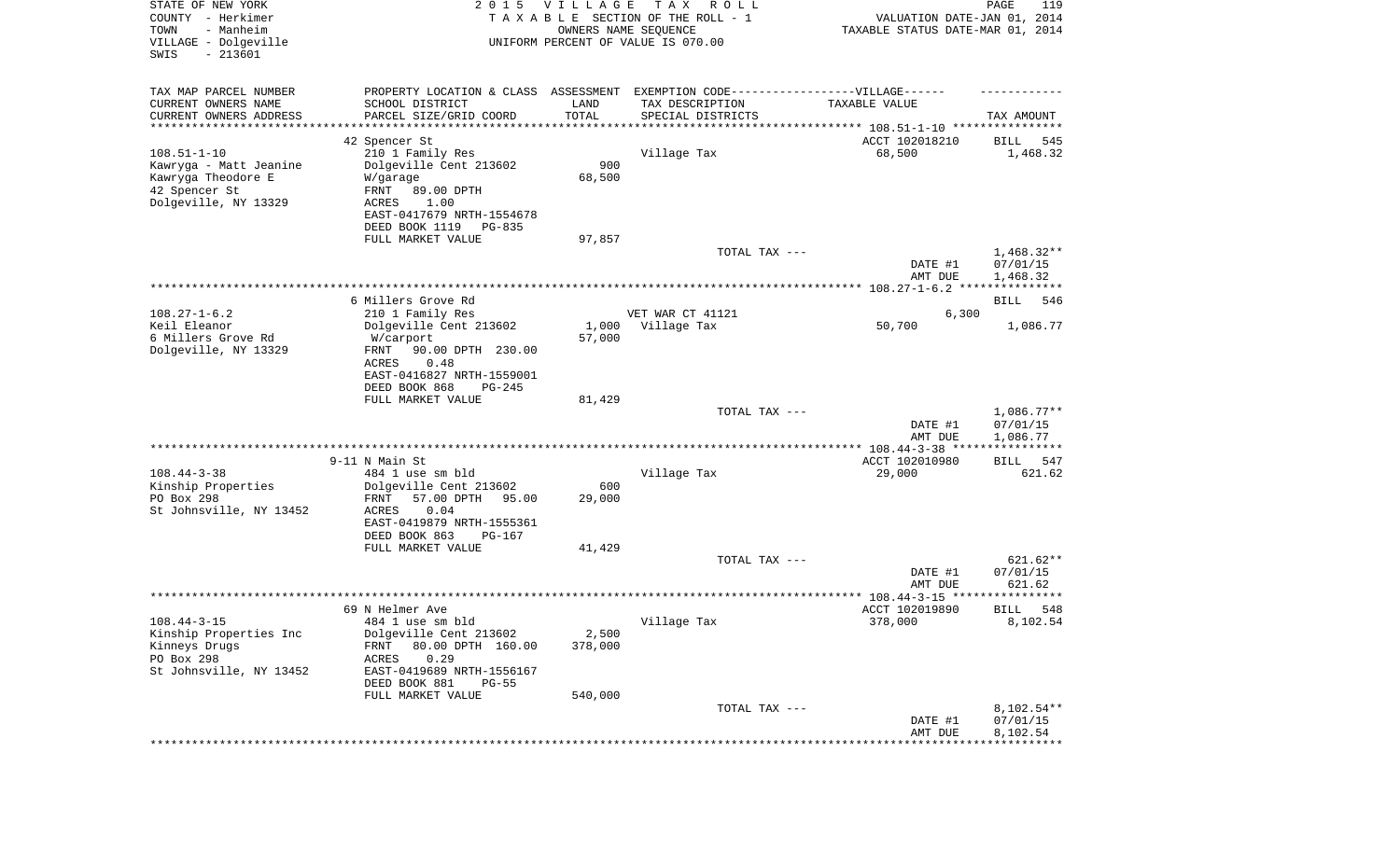| STATE OF NEW YORK<br>COUNTY - Herkimer<br>- Manheim<br>TOWN<br>VILLAGE - Dolgeville<br>$-213601$<br>SWIS |                                                                                                                                | 2015 VILLAGE<br>OWNERS NAME SEOUENCE | T A X<br>R O L L<br>TAXABLE SECTION OF THE ROLL - 1<br>UNIFORM PERCENT OF VALUE IS 070.00 | VALUATION DATE-JAN 01, 2014<br>TAXABLE STATUS DATE-MAR 01, 2014 | PAGE<br>120                          |
|----------------------------------------------------------------------------------------------------------|--------------------------------------------------------------------------------------------------------------------------------|--------------------------------------|-------------------------------------------------------------------------------------------|-----------------------------------------------------------------|--------------------------------------|
| TAX MAP PARCEL NUMBER                                                                                    | PROPERTY LOCATION & CLASS ASSESSMENT EXEMPTION CODE----------------VILLAGE------                                               |                                      |                                                                                           |                                                                 |                                      |
| CURRENT OWNERS NAME<br>CURRENT OWNERS ADDRESS                                                            | SCHOOL DISTRICT<br>PARCEL SIZE/GRID COORD                                                                                      | LAND<br>TOTAL                        | TAX DESCRIPTION<br>SPECIAL DISTRICTS                                                      | TAXABLE VALUE                                                   | TAX AMOUNT                           |
|                                                                                                          | 11 Howard St Ext                                                                                                               |                                      |                                                                                           | ACCT 102001050                                                  | 549<br>BILL                          |
| $108.52 - 5 - 20$<br>Kinship Properties Inc<br>PO Box 298                                                | 210 1 Family Res<br>Dolgeville Cent 213602<br>70.00 DPTH 134.00<br>FRNT                                                        | 700<br>18,000                        | Village Tax                                                                               | 18,000                                                          | 385.84                               |
| St Johnsville, NY 13452                                                                                  | 0.19<br><b>ACRES</b><br>EAST-0419343 NRTH-1554263<br>DEED BOOK 854<br>$PG-608$                                                 |                                      |                                                                                           |                                                                 |                                      |
|                                                                                                          | FULL MARKET VALUE                                                                                                              | 25,714                               |                                                                                           |                                                                 |                                      |
|                                                                                                          |                                                                                                                                |                                      | TOTAL TAX ---                                                                             | DATE #1<br>AMT DUE                                              | 385.84**<br>07/01/15<br>385.84       |
|                                                                                                          |                                                                                                                                |                                      |                                                                                           |                                                                 | *********                            |
| $108.52 - 5 - 74$<br>Kirchofer Gary                                                                      | 5 Winton Ln<br>210 1 Family Res<br>Dolgeville Cent 213602                                                                      | 500                                  | Village Tax                                                                               | ACCT 102027540<br>40,000                                        | 550<br>BILL<br>857.41                |
| Kirchofer Bonnie<br>5 Winton Ln<br>Dolgeville, NY 13329                                                  | W/garage<br>FRNT<br>53.00 DPTH 122.00<br>0.14<br>ACRES<br>EAST-0419550 NRTH-1554692<br>DEED BOOK 00627 PG-00406                | 40,000                               |                                                                                           |                                                                 |                                      |
|                                                                                                          | FULL MARKET VALUE                                                                                                              | 57,143                               |                                                                                           |                                                                 |                                      |
|                                                                                                          |                                                                                                                                |                                      | TOTAL TAX ---                                                                             |                                                                 | 857.41**                             |
|                                                                                                          |                                                                                                                                |                                      |                                                                                           | DATE #1<br>AMT DUE                                              | 07/01/15<br>857.41                   |
|                                                                                                          |                                                                                                                                |                                      |                                                                                           | ACCT 102004230                                                  |                                      |
| $108.44 - 1 - 15$<br>Klawonn Lorie                                                                       | 32 Elm St<br>210 1 Family Res<br>Dolgeville Cent 213602                                                                        | 500                                  | Village Tax                                                                               | 46,900                                                          | 551<br><b>BILL</b><br>1,005.32       |
| 32 Elm St                                                                                                | W/garage                                                                                                                       | 46,900                               |                                                                                           |                                                                 |                                      |
| Dolgeville, NY 13329                                                                                     | FRNT<br>50.00 DPTH 120.00<br><b>ACRES</b><br>$0.14$ BANK<br>135<br>EAST-0419251 NRTH-1556026<br>DEED BOOK 907<br><b>PG-150</b> |                                      |                                                                                           |                                                                 |                                      |
|                                                                                                          | FULL MARKET VALUE                                                                                                              | 67,000                               |                                                                                           |                                                                 |                                      |
|                                                                                                          |                                                                                                                                |                                      | TOTAL TAX ---                                                                             | DATE #1<br>AMT DUE                                              | $1,005.32**$<br>07/01/15<br>1,005.32 |
|                                                                                                          |                                                                                                                                |                                      |                                                                                           |                                                                 |                                      |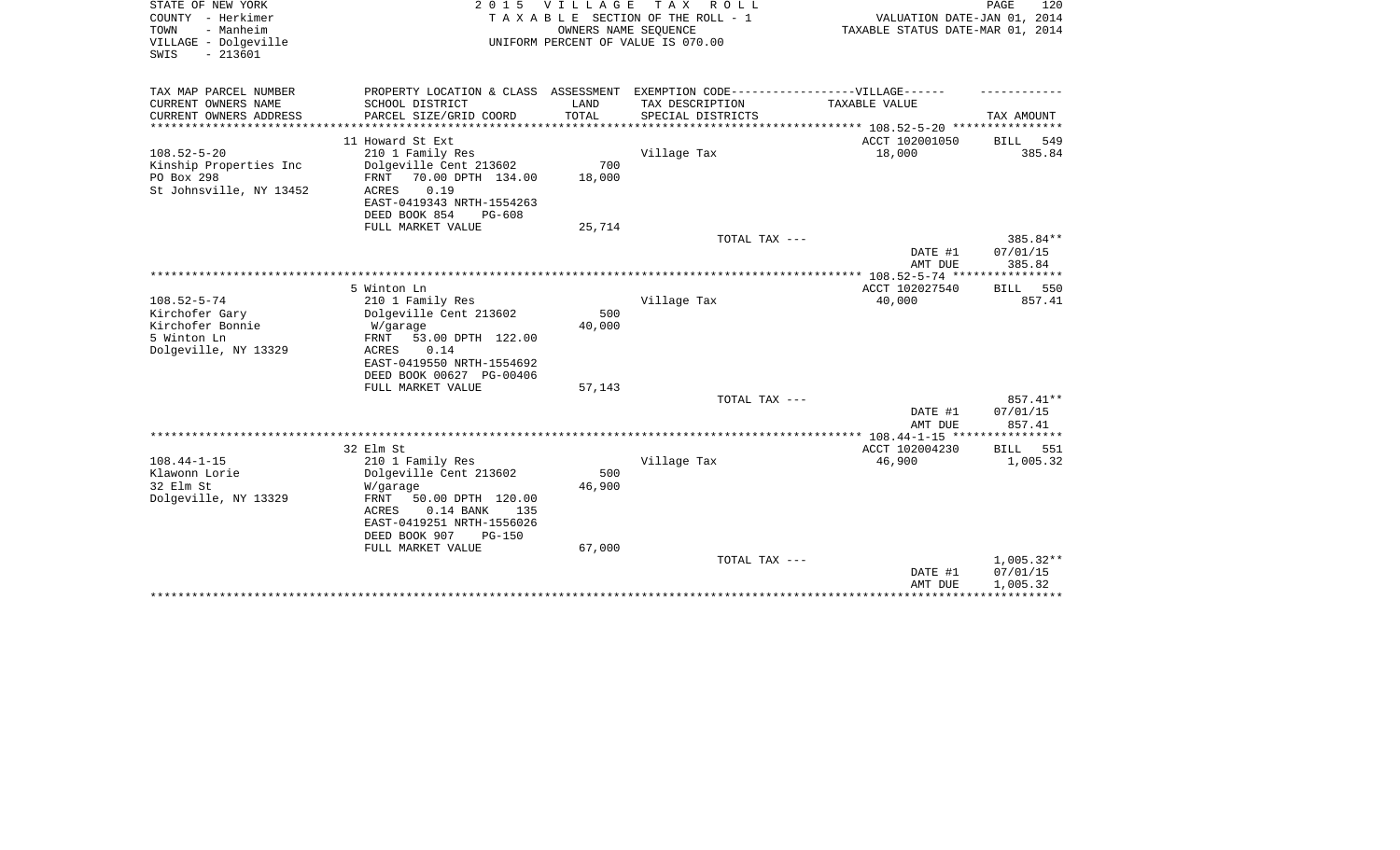| STATE OF NEW YORK    | 2015 VILLAGE TAX ROLL              | PAGE 121                         |
|----------------------|------------------------------------|----------------------------------|
| COUNTY - Herkimer    | TAXABLE SECTION OF THE ROLL - 1    | VALUATION DATE-JAN 01, 2014      |
| TOWN<br>- Manheim    |                                    | TAXABLE STATUS DATE-MAR 01, 2014 |
| VILLAGE - Dolgeville | UNIFORM PERCENT OF VALUE IS 070.00 | RPS155/V04/L015                  |
| - 213601<br>SWIS     |                                    | CURRENT DATE 5/06/2015           |
|                      |                                    |                                  |

## \*\*\* S P E C I A L D I S T R I C T S U M M A R Y \*\*\*

R O L L S U B S E C T I O N - - T O T A L S

| CODE | DISTRICT NAME      | TOTAL<br>PARCELS | EXTENSION<br>TYPE | EXTENSION<br>VALUE | AD VALOREM<br>VALUE | EXEMPT<br>AMOUNT | TAXABLE<br>VALUE | TOTAL<br>TAX |
|------|--------------------|------------------|-------------------|--------------------|---------------------|------------------|------------------|--------------|
|      | XC991 Water relevy | 1 MOVTAX         |                   | 3,849.04           |                     |                  | .849.04          | 3,849.04     |

## \*\*\* S C H O O L D I S T R I C T S U M M A R Y \*\*\*

| CODE   | DISTRICT NAME                    | TOTAL<br>PARCELS | ASSESSED<br>LAND | ASSESSED<br>TOTAL | EXEMPT<br>AMOUNT<br>----------- | TOTAL<br>TAXABLE<br>---------- |
|--------|----------------------------------|------------------|------------------|-------------------|---------------------------------|--------------------------------|
|        |                                  |                  |                  |                   | STAR AMOUNT                     | STAR TAXABLE                   |
|        | Dolgeville Central               | 478              | 677,800          | 20605,668         | 136,959                         | 20,468,709                     |
| 213602 |                                  |                  |                  |                   | 6664,310                        | 13,804,399                     |
|        | SUB-TOTAL                        | 478              | 677,800          | 20605,668         | 136,959                         | 20,468,709                     |
|        | $S \cup B - T \cup T A L (CONT)$ |                  |                  |                   | 6664,310                        | 13,804,399                     |
|        |                                  |                  |                  |                   |                                 |                                |
|        | TOTAL                            | 478              | 677,800          | 20605,668         | 136,959                         | 20,468,709                     |
|        | T O T A L (CONT)                 |                  |                  |                   | 6664,310                        | 13,804,399                     |

## \*\*\* S Y S T E M C O D E S S U M M A R Y \*\*\*

#### NO SYSTEM EXEMPTIONS AT THIS LEVEL

## \*\*\* E X E M P T I O N S U M M A R Y \*\*\*

|       |                | TOTAL   |         |
|-------|----------------|---------|---------|
| CODE  | DESCRIPTION    | PARCELS | VILLAGE |
| 41121 | VET WAR CT     | 24      | 145,305 |
| 41131 | VET COM CT     | 32      | 321,013 |
| 41141 | VET DIS CT     | 5       | 62,919  |
| 41151 | $CW$ 10 $VET/$ |         |         |
| 41161 | $CW$ 15 $VET/$ |         |         |
| 41720 | AG MKTS L      | 2       | 6,559   |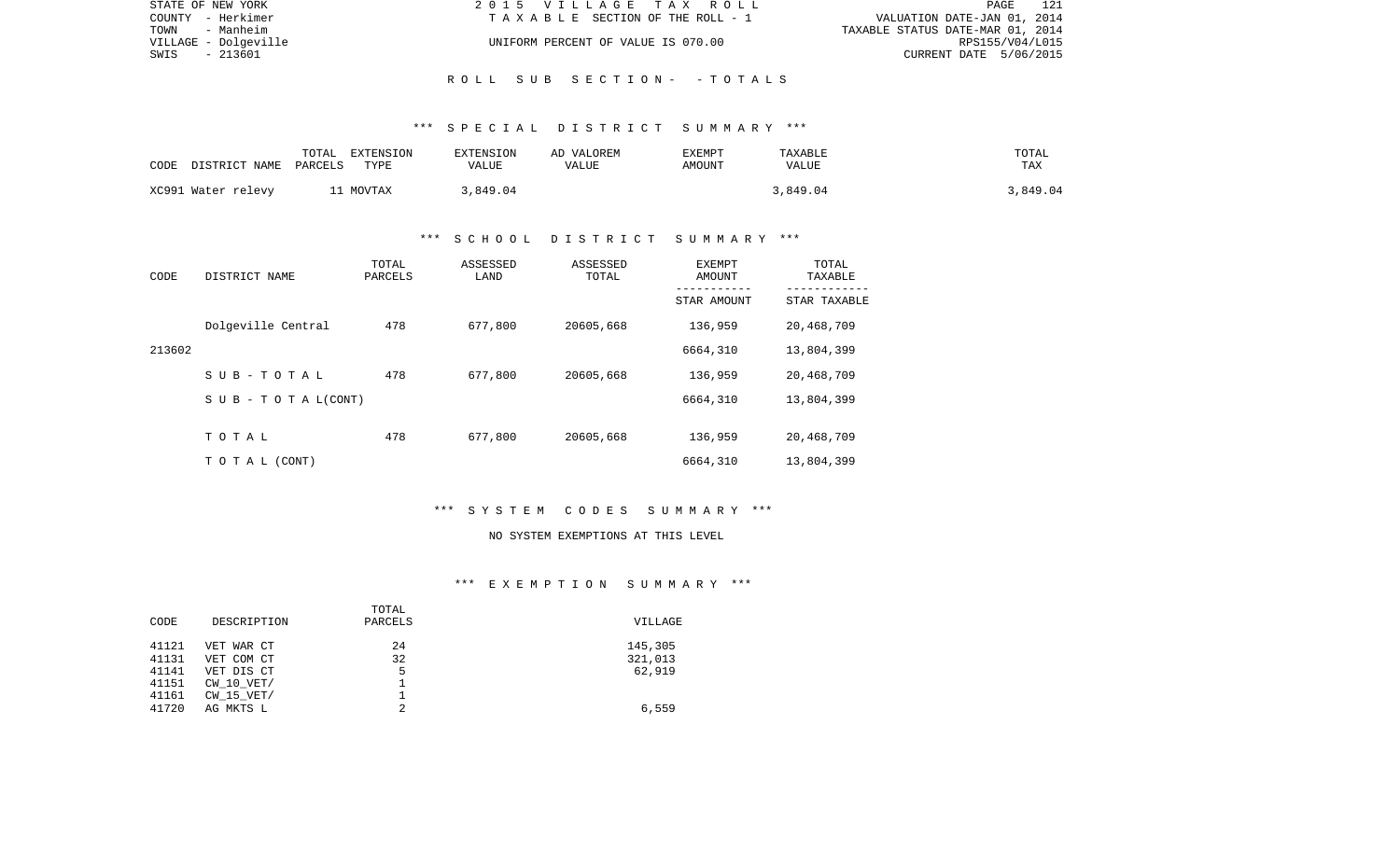| STATE OF NEW YORK    | 2015 VILLAGE TAX ROLL              | 122<br>PAGE                      |
|----------------------|------------------------------------|----------------------------------|
| COUNTY - Herkimer    | TAXABLE SECTION OF THE ROLL - 1    | VALUATION DATE-JAN 01, 2014      |
| TOWN - Manheim       |                                    | TAXABLE STATUS DATE-MAR 01, 2014 |
| VILLAGE - Dolgeville | UNIFORM PERCENT OF VALUE IS 070.00 | RPS155/V04/L015                  |
| SWIS - 213601        |                                    | CURRENT DATE 5/06/2015           |
|                      | ROLL SUB SECTION- - TOTALS         |                                  |

## \*\*\* E X E M P T I O N S U M M A R Y \*\*\*

| CODE  | DESCRIPTION | TOTAL<br>PARCELS | VILLAGE |
|-------|-------------|------------------|---------|
| 41800 | AGED-ALL    | h                | 127,250 |
|       | тотаь       | 71               | 663,046 |

#### \*\*\* G R A N D T O T A L S \*\*\*

| ROLL<br><b>SEC</b> | DESCRIPTION                               | TOTAL<br>PARCELS | ASSESSED<br>LAND | ASSESSED<br>TOTAL | <b>EXEMPT</b><br>AMOUNT | TOTAL<br>TAXABLE | TOTAL<br>TAX                         |
|--------------------|-------------------------------------------|------------------|------------------|-------------------|-------------------------|------------------|--------------------------------------|
|                    |                                           |                  |                  |                   | -----------             |                  |                                      |
|                    |                                           |                  |                  |                   | STAR AMOUNT             | STAR TAXABLE     |                                      |
|                    | Village Tax<br>SPEC DIST TAXES<br>TAXABLE | 478              | 677,800          | 20605,668         | 663,046                 | 19,942,622       | 427,476.17<br>3,849.04<br>431,325.21 |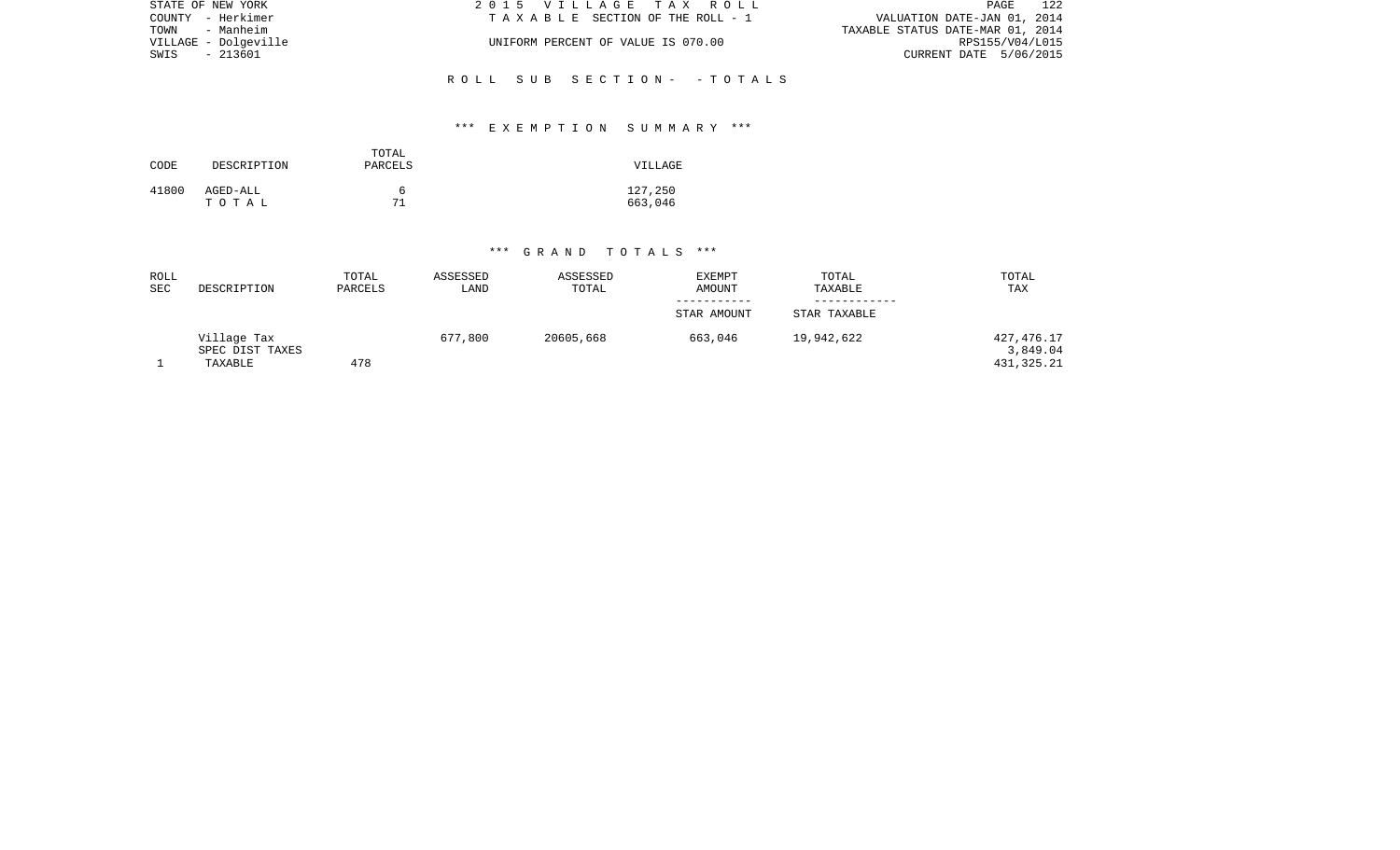| STATE OF NEW YORK<br>– Herkimer<br>COUNTY<br>- Manheim<br>TOWN<br>VILLAGE - Dolgeville<br>$-213601$<br>SWIS | 2 0 1 5<br>TAXABLE                                                                                                                                                                  | <b>VILLAGE</b>              | R O L L<br>T A X<br>SECTION OF THE ROLL - 1<br>OWNERS NAME SEQUENCE<br>UNIFORM PERCENT OF VALUE IS 070.00 | SUB-SECT - 1 VALUATION DATE-JAN 01, 2014<br>TAXABLE STATUS DATE-MAR 01, 2014 | 123<br>PAGE                      |
|-------------------------------------------------------------------------------------------------------------|-------------------------------------------------------------------------------------------------------------------------------------------------------------------------------------|-----------------------------|-----------------------------------------------------------------------------------------------------------|------------------------------------------------------------------------------|----------------------------------|
| TAX MAP PARCEL NUMBER<br>CURRENT OWNERS NAME<br>CURRENT OWNERS ADDRESS                                      | PROPERTY LOCATION & CLASS<br>SCHOOL DISTRICT<br>PARCEL SIZE/GRID COORD                                                                                                              | ASSESSMENT<br>LAND<br>TOTAL | TAX DESCRIPTION<br>SPECIAL DISTRICTS                                                                      | EXEMPTION CODE------------------VILLAGE------<br>TAXABLE VALUE               | TAX AMOUNT                       |
|                                                                                                             | 5 Millet Ln                                                                                                                                                                         |                             |                                                                                                           | ACCT 102000570                                                               | BILL 552                         |
| $108.52 - 2 - 60$<br>Kluge James<br>Kluge Judy<br>5 Millet Ln<br>Dolgeville, NY 13329                       | 210 1 Family Res<br>Dolgeville Cent 213602<br>W/garage<br>50.00 DPTH<br>60.00<br>FRNT<br>0.07<br>ACRES<br>EAST-0418736 NRTH-1553580<br>DEED BOOK 913<br>PG-133<br>FULL MARKET VALUE | 500<br>34,800<br>49,714     | Village Tax                                                                                               | 34,800                                                                       | 745.95                           |
|                                                                                                             |                                                                                                                                                                                     |                             | TOTAL TAX ---                                                                                             | DATE #1<br>AMT DUE                                                           | $745.95**$<br>07/01/15<br>745.95 |
|                                                                                                             |                                                                                                                                                                                     |                             |                                                                                                           |                                                                              |                                  |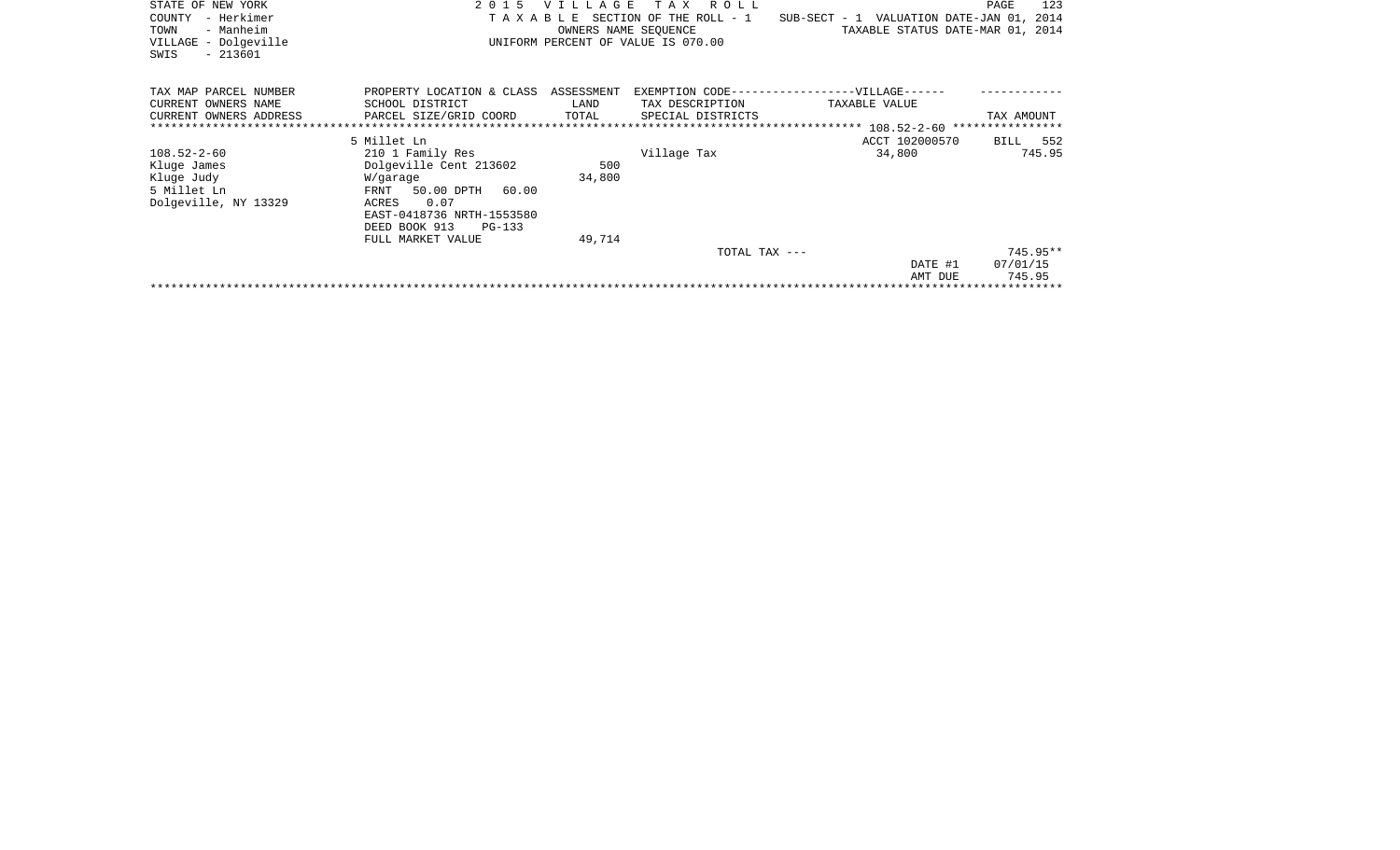|               | STATE OF NEW YORK    | 2015 VILLAGE TAX ROLL              | 124<br>PAGE                                                                    |
|---------------|----------------------|------------------------------------|--------------------------------------------------------------------------------|
|               | COUNTY - Herkimer    |                                    | T A X A B L E SECTION OF THE ROLL - 1 SUB-SECT - 1 VALUATION DATE-JAN 01, 2014 |
|               | TOWN - Manheim       |                                    | TAXABLE STATUS DATE-MAR 01, 2014                                               |
|               | VILLAGE - Dolgeville | UNIFORM PERCENT OF VALUE IS 070.00 | RPS155/V04/L015                                                                |
| SWIS - 213601 |                      |                                    | CURRENT DATE 5/06/2015                                                         |
|               |                      |                                    |                                                                                |

#### R O L L S U B S E C T I O N - 1 - T O T A L S

#### \*\*\* S P E C I A L D I S T R I C T S U M M A R Y \*\*\*

|      |                        |           | $\blacksquare$ | ∡∙NT⊂                           | 17 L<br>▵ | ∴XEMP" |                  | ----         |
|------|------------------------|-----------|----------------|---------------------------------|-----------|--------|------------------|--------------|
| CODE | $\Lambda T \Delta M^T$ | <b>DA</b> | <b>PVDT</b>    | $- - - - -$<br>$\cdots$<br>ALUP | ۰۰⊔⊔د.    | 550T   | ----<br>$\cdots$ | may<br>L LAS |

# NO SPECIAL DISTRICTS AT THIS LEVEL

#### \*\*\* S C H O O L D I S T R I C T S U M M A R Y \*\*\*

| CODE   | DISTRICT NAME                    | TOTAL<br>PARCELS | ASSESSED<br>LAND | ASSESSED<br>TOTAL | EXEMPT<br><b>AMOUNT</b> | TOTAL<br>TAXABLE |
|--------|----------------------------------|------------------|------------------|-------------------|-------------------------|------------------|
|        |                                  |                  |                  |                   | STAR AMOUNT             | STAR TAXABLE     |
|        | Dolgeville Central               | 1                | 500              | 34,800            |                         | 34,800           |
| 213602 |                                  |                  |                  |                   |                         | 34,800           |
|        | SUB-TOTAL                        | 1                | 500              | 34,800            |                         | 34,800           |
|        | $S \cup B - T \cup T A L (CONT)$ |                  |                  |                   |                         | 34,800           |
|        |                                  |                  |                  |                   |                         |                  |
|        | TOTAL                            | 1                | 500              | 34,800            |                         | 34,800           |
|        | T O T A L (CONT)                 |                  |                  |                   |                         | 34,800           |

\*\*\* S Y S T E M C O D E S S U M M A R Y \*\*\*

#### NO SYSTEM EXEMPTIONS AT THIS LEVEL

# \*\*\* E X E M P T I O N S U M M A R Y \*\*\*

# NO EXEMPTIONS AT THIS LEVEL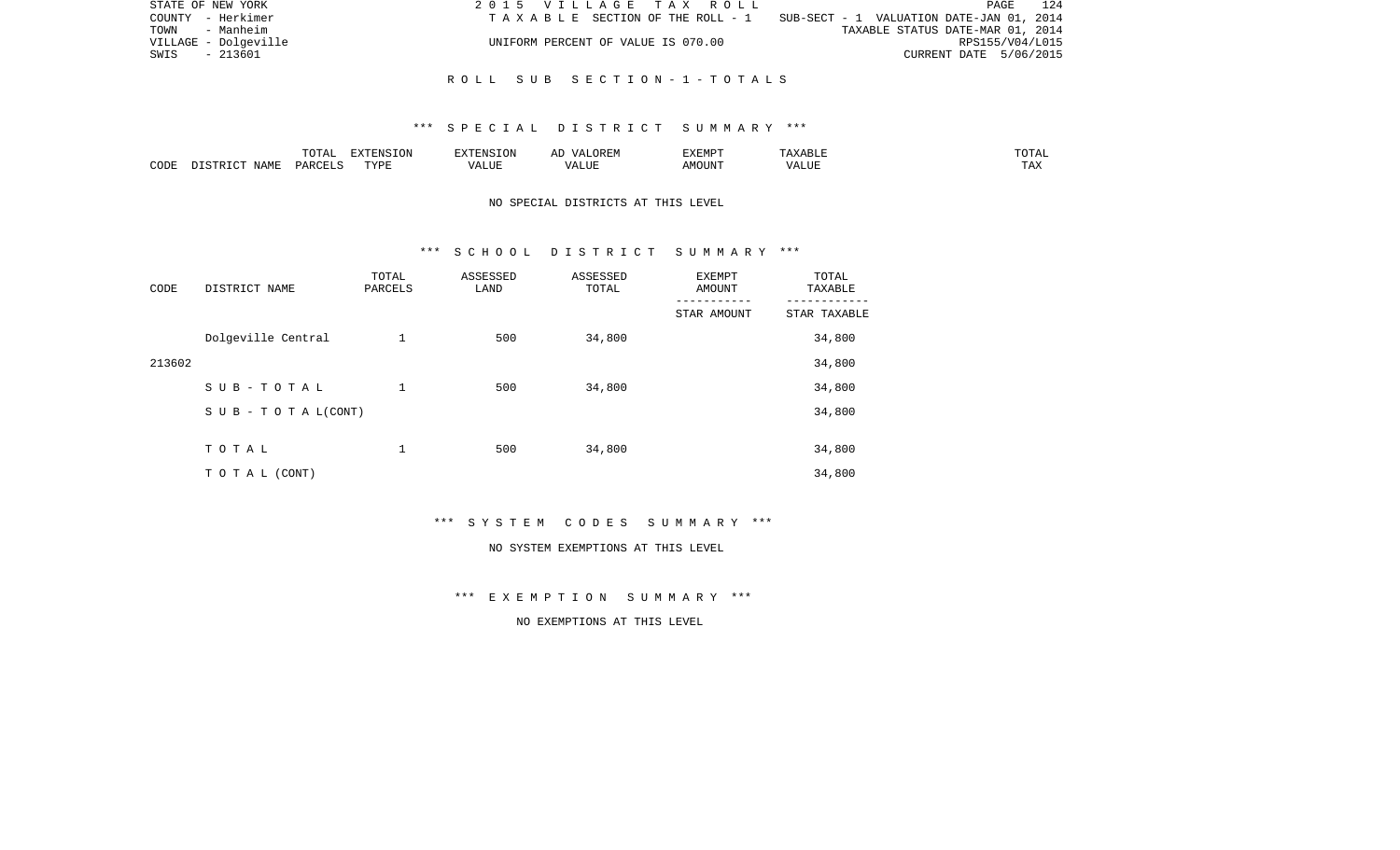|               | STATE OF NEW YORK    | 2015 VILLAGE TAX ROLL              | 125<br>PAGE                              |
|---------------|----------------------|------------------------------------|------------------------------------------|
|               | COUNTY - Herkimer    | TAXABLE SECTION OF THE ROLL - 1    | SUB-SECT - 1 VALUATION DATE-JAN 01, 2014 |
|               | TOWN - Manheim       |                                    | TAXABLE STATUS DATE-MAR 01, 2014         |
|               | VILLAGE - Dolgeville | UNIFORM PERCENT OF VALUE IS 070.00 | RPS155/V04/L015                          |
| SWIS - 213601 |                      |                                    | CURRENT DATE 5/06/2015                   |
|               |                      |                                    |                                          |

## R O L L S U B S E C T I O N - 1 - T O T A L S

#### \*\*\* G R A N D T O T A L S \*\*\*

| ROLL<br>SEC | DESCRIPTION                    | TOTAL<br>PARCELS | ASSESSED<br>LAND | ASSESSED<br>TOTAL | EXEMPT<br>AMOUNT | TOTAL<br>TAXABLE | TOTAL<br>TAX |
|-------------|--------------------------------|------------------|------------------|-------------------|------------------|------------------|--------------|
|             |                                |                  |                  |                   | STAR AMOUNT      | STAR TAXABLE     |              |
|             | Village Tax<br>SPEC DIST TAXES |                  | 500              | 34,800            |                  | 34,800           | 745.95       |
|             | TAXABLE                        |                  |                  |                   |                  |                  | 745.95       |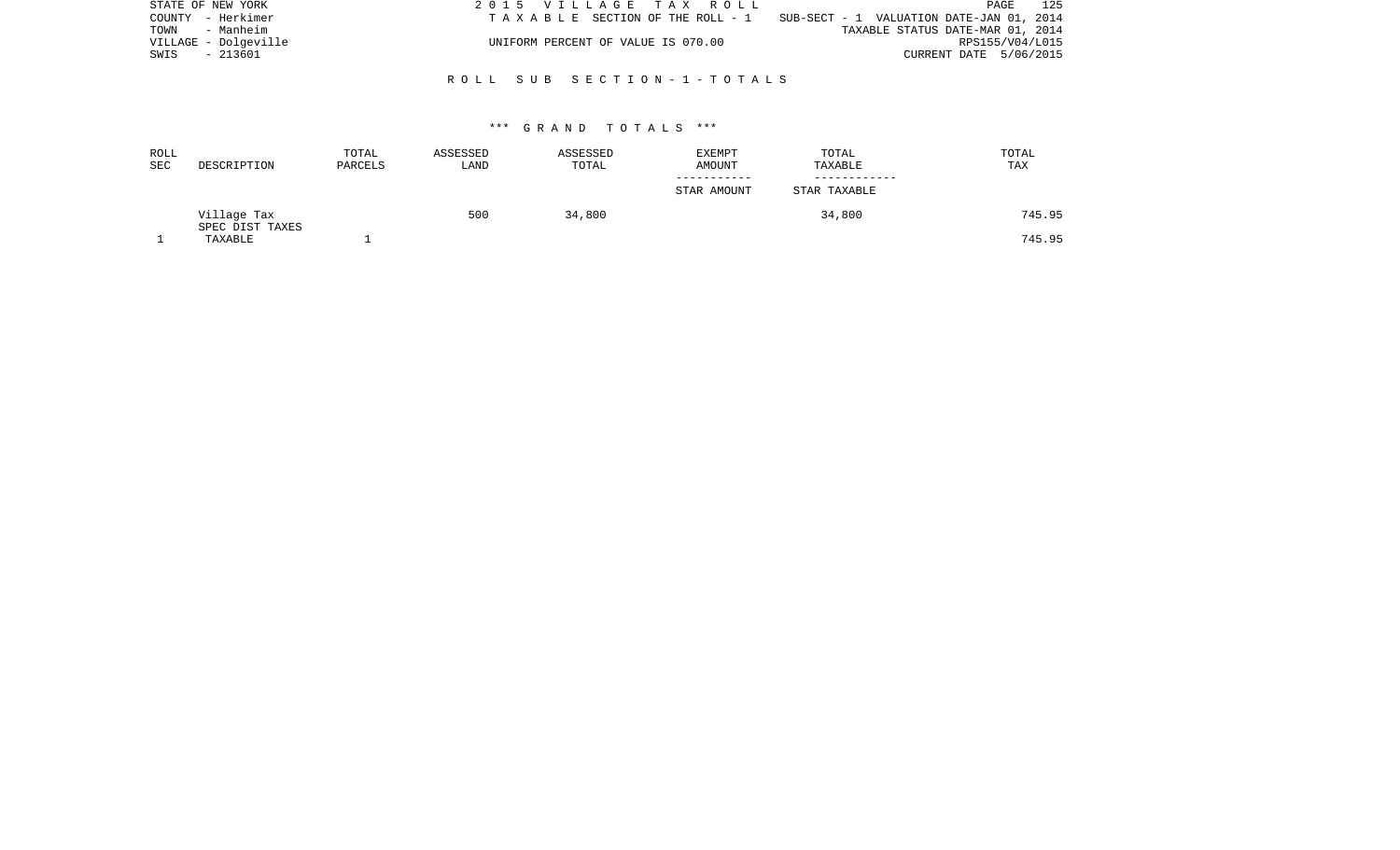| STATE OF NEW YORK<br>COUNTY - Herkimer<br>- Manheim<br>TOWN<br>VILLAGE - Dolgeville<br>$-213601$<br>SWIS | 2 0 1 5                                    | <b>VILLAGE</b> | T A X<br>R O L L<br>TAXABLE SECTION OF THE ROLL - 1<br>OWNERS NAME SEQUENCE<br>UNIFORM PERCENT OF VALUE IS 070.00 | VALUATION DATE-JAN 01, 2014<br>TAXABLE STATUS DATE-MAR 01, 2014 | PAGE<br>126       |
|----------------------------------------------------------------------------------------------------------|--------------------------------------------|----------------|-------------------------------------------------------------------------------------------------------------------|-----------------------------------------------------------------|-------------------|
| TAX MAP PARCEL NUMBER                                                                                    | PROPERTY LOCATION & CLASS ASSESSMENT       |                | EXEMPTION CODE------------------VILLAGE------                                                                     |                                                                 |                   |
| CURRENT OWNERS NAME                                                                                      | SCHOOL DISTRICT                            | LAND           | TAX DESCRIPTION                                                                                                   | TAXABLE VALUE                                                   |                   |
| CURRENT OWNERS ADDRESS<br>*********************                                                          | PARCEL SIZE/GRID COORD                     | TOTAL          | SPECIAL DISTRICTS                                                                                                 |                                                                 | TAX AMOUNT        |
|                                                                                                          | 7 Millet Ln                                |                |                                                                                                                   | ACCT 102016470                                                  | BILL<br>553       |
| $108.52 - 2 - 62$                                                                                        | 210 1 Family Res                           |                | VET COM CT 41131                                                                                                  | 9,500                                                           |                   |
| Kluge James                                                                                              | Dolgeville Cent 213602                     |                | 400 VET DIS CT 41141                                                                                              | 1,900                                                           |                   |
| Kluge Judy M                                                                                             | 37.70 DPTH 110.00<br>FRNT                  | 38,000         | Village Tax                                                                                                       | 26,600                                                          | 570.18            |
| 7 Millet Ln                                                                                              | ACRES<br>0.11                              |                |                                                                                                                   |                                                                 |                   |
| Dolgeville, NY 13329                                                                                     | EAST-0418792 NRTH-1553587                  |                |                                                                                                                   |                                                                 |                   |
|                                                                                                          | DEED BOOK 00661 PG-00279                   |                |                                                                                                                   |                                                                 |                   |
|                                                                                                          | FULL MARKET VALUE                          | 54,286         | TOTAL TAX ---                                                                                                     |                                                                 | 570.18**          |
|                                                                                                          |                                            |                |                                                                                                                   | DATE #1                                                         | 07/01/15          |
|                                                                                                          |                                            |                |                                                                                                                   | AMT DUE                                                         | 570.18            |
|                                                                                                          |                                            |                |                                                                                                                   |                                                                 |                   |
|                                                                                                          | 33 E Faville Ave                           |                |                                                                                                                   | ACCT 102007920                                                  | BILL<br>554       |
| $108.52 - 4 - 10$                                                                                        | 210 1 Family Res                           |                | Village Tax                                                                                                       | 49,000                                                          | 1,050.33          |
| Kluge James<br>Kluge Judy                                                                                | Dolgeville Cent 213602<br>W/garage         | 600<br>49,000  |                                                                                                                   |                                                                 |                   |
| 7 Millet Ln                                                                                              | 60.00 DPTH 100.00<br>FRNT                  |                |                                                                                                                   |                                                                 |                   |
| Dolgeville, NY 13329                                                                                     | ACRES<br>0.14                              |                |                                                                                                                   |                                                                 |                   |
|                                                                                                          | EAST-0419429 NRTH-1553395                  |                |                                                                                                                   |                                                                 |                   |
| PRIOR OWNER ON 3/01/2014                                                                                 | DEED BOOK 1557<br>PG-514                   |                |                                                                                                                   |                                                                 |                   |
| Kleist Josh C                                                                                            | FULL MARKET VALUE                          | 70,000         | TOTAL TAX ---                                                                                                     |                                                                 | $1,050.33**$      |
|                                                                                                          |                                            |                |                                                                                                                   | DATE #1                                                         | 07/01/15          |
|                                                                                                          |                                            |                |                                                                                                                   | AMT DUE                                                         | 1,050.33          |
|                                                                                                          |                                            |                |                                                                                                                   | ************ 108.59-3-11 ****************                       |                   |
|                                                                                                          | 24 Stewart St                              |                |                                                                                                                   | ACCT 102014160                                                  | 555<br>BILL       |
| $108.59 - 3 - 11$<br>Knapp Pauline M                                                                     | 210 1 Family Res<br>Dolgeville Cent 213602 |                | VET WAR CT 41121<br>1,500 Village Tax                                                                             | 6,300<br>73,100                                                 | 1,566.92          |
| 24 Stewart St                                                                                            | W/garage                                   | 79,400         |                                                                                                                   |                                                                 |                   |
| Dolgeville, NY 13329                                                                                     | FRNT 150.00 DPTH 150.00                    |                |                                                                                                                   |                                                                 |                   |
|                                                                                                          | ACRES<br>0.52                              |                |                                                                                                                   |                                                                 |                   |
|                                                                                                          | EAST-0416924 NRTH-1551583                  |                |                                                                                                                   |                                                                 |                   |
|                                                                                                          | DEED BOOK 1326<br>PG-86                    |                |                                                                                                                   |                                                                 |                   |
|                                                                                                          | FULL MARKET VALUE                          | 113,429        | TOTAL TAX ---                                                                                                     |                                                                 | $1,566.92**$      |
|                                                                                                          |                                            |                |                                                                                                                   | DATE #1                                                         | 07/01/15          |
|                                                                                                          |                                            |                |                                                                                                                   | AMT DUE                                                         | 1,566.92          |
|                                                                                                          |                                            |                |                                                                                                                   |                                                                 | ****              |
|                                                                                                          | 24 Stewart St                              |                |                                                                                                                   | ACCT 102014220                                                  | 556<br>BILL       |
| $108.59 - 3 - 18$<br>Knapp Thurman                                                                       | 311 Res vac land<br>Dolgeville Cent 213602 |                | Village Tax                                                                                                       | 1,400                                                           | 30.01             |
| Knapp Pauline M                                                                                          | FRNT 200.00 DPTH 150.00                    | 1,400<br>1,400 |                                                                                                                   |                                                                 |                   |
| 24 Stewart St                                                                                            | 0.69<br>ACRES                              |                |                                                                                                                   |                                                                 |                   |
| Dolgeville, NY 13329                                                                                     | EAST-0417121 NRTH-1551647                  |                |                                                                                                                   |                                                                 |                   |
|                                                                                                          | DEED BOOK 1326<br>PG-86                    |                |                                                                                                                   |                                                                 |                   |
|                                                                                                          | FULL MARKET VALUE                          | 2,000          |                                                                                                                   |                                                                 |                   |
|                                                                                                          |                                            |                | TOTAL TAX ---                                                                                                     |                                                                 | $30.01**$         |
|                                                                                                          |                                            |                |                                                                                                                   | DATE #1<br>AMT DUE                                              | 07/01/15<br>30.01 |
|                                                                                                          |                                            |                |                                                                                                                   |                                                                 | ***********       |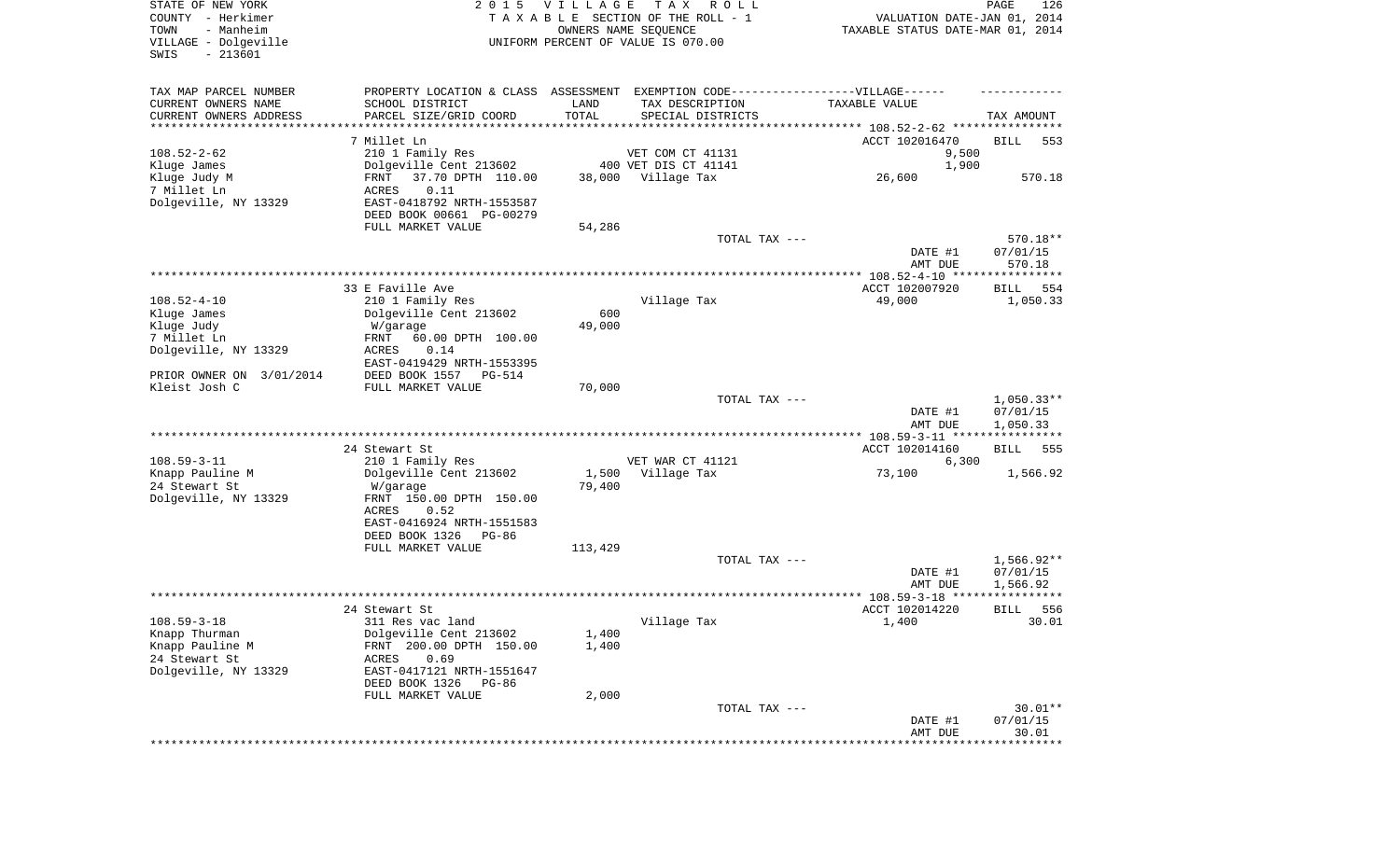| STATE OF NEW YORK<br>COUNTY - Herkimer<br>- Manheim<br>TOWN<br>VILLAGE - Dolgeville<br>SWIS<br>$-213601$ |                                                                                   | 2015 VILLAGE<br>OWNERS NAME SEQUENCE | T A X<br>R O L L<br>TAXABLE SECTION OF THE ROLL - 1<br>UNIFORM PERCENT OF VALUE IS 070.00 | VALUATION DATE-JAN 01, 2014<br>TAXABLE STATUS DATE-MAR 01, 2014 | PAGE<br>127        |
|----------------------------------------------------------------------------------------------------------|-----------------------------------------------------------------------------------|--------------------------------------|-------------------------------------------------------------------------------------------|-----------------------------------------------------------------|--------------------|
| TAX MAP PARCEL NUMBER                                                                                    | PROPERTY LOCATION & CLASS ASSESSMENT EXEMPTION CODE-----------------VILLAGE------ |                                      |                                                                                           |                                                                 |                    |
| CURRENT OWNERS NAME                                                                                      | SCHOOL DISTRICT                                                                   | LAND                                 | TAX DESCRIPTION                                                                           | TAXABLE VALUE                                                   |                    |
| CURRENT OWNERS ADDRESS<br>*********************                                                          | PARCEL SIZE/GRID COORD<br>********************                                    | TOTAL<br>* * * * * * * * * * *       | SPECIAL DISTRICTS                                                                         |                                                                 | TAX AMOUNT         |
|                                                                                                          | 6 S Helmer Ave                                                                    |                                      |                                                                                           | ACCT 102026610                                                  | <b>BILL</b><br>557 |
| $108.44 - 1 - 40$                                                                                        | 210 1 Family Res                                                                  |                                      | Village Tax                                                                               | 39,100                                                          | 838.12             |
| Koman Lori A                                                                                             | Dolgeville Cent 213602                                                            | 600                                  |                                                                                           |                                                                 |                    |
| 6 S Helmer Ave                                                                                           | 60.00 DPTH 100.00<br>FRNT                                                         | 39,100                               |                                                                                           |                                                                 |                    |
| Dolgeville, NY 13329                                                                                     | ACRES<br>0.14                                                                     |                                      |                                                                                           |                                                                 |                    |
|                                                                                                          | EAST-0419231 NRTH-1555813                                                         |                                      |                                                                                           |                                                                 |                    |
|                                                                                                          | DEED BOOK 1500<br>PG-176                                                          |                                      |                                                                                           |                                                                 |                    |
|                                                                                                          | FULL MARKET VALUE                                                                 | 55,857                               |                                                                                           |                                                                 |                    |
|                                                                                                          |                                                                                   |                                      | TOTAL TAX ---                                                                             |                                                                 | 838.12**           |
|                                                                                                          |                                                                                   |                                      |                                                                                           | DATE #1<br>AMT DUE                                              | 07/01/15<br>838.12 |
|                                                                                                          |                                                                                   |                                      |                                                                                           |                                                                 |                    |
|                                                                                                          | 151 S Main St                                                                     |                                      |                                                                                           | ACCT 102014640                                                  | 558<br>BILL        |
| $108.59 - 2 - 28$                                                                                        | 210 1 Family Res                                                                  |                                      | VET WAR CT 41121                                                                          | 6,300                                                           |                    |
| Kopp Edwin R                                                                                             | Dolgeville Cent 213602                                                            | 1,500                                | Village Tax                                                                               | 43,700                                                          | 936.72             |
| Brenda Kay                                                                                               | W/garage                                                                          | 50,000                               |                                                                                           |                                                                 |                    |
| 151 S Main St                                                                                            | FRNT 150.00 DPTH 135.00                                                           |                                      |                                                                                           |                                                                 |                    |
| Dolgeville, NY 13329                                                                                     | 0.46<br>ACRES<br>EAST-0417189 NRTH-1552327                                        |                                      |                                                                                           |                                                                 |                    |
|                                                                                                          | DEED BOOK 825<br>$PG-51$                                                          |                                      |                                                                                           |                                                                 |                    |
|                                                                                                          | FULL MARKET VALUE                                                                 | 71,429                               |                                                                                           |                                                                 |                    |
|                                                                                                          |                                                                                   |                                      | TOTAL TAX ---                                                                             |                                                                 | 936.72**           |
|                                                                                                          |                                                                                   |                                      |                                                                                           | DATE #1                                                         | 07/01/15           |
|                                                                                                          |                                                                                   |                                      |                                                                                           | AMT DUE                                                         | 936.72             |
|                                                                                                          | S Main St & Sullivan St                                                           |                                      |                                                                                           |                                                                 | 559<br>BILL        |
| $108.59 - 2 - 37$                                                                                        | 312 Vac w/imprv                                                                   |                                      | Village Tax                                                                               | 16,600                                                          | 355.83             |
| Kopp Edwin R                                                                                             | Dolgeville Cent 213602                                                            | 1,900                                |                                                                                           |                                                                 |                    |
| Brenda Kay                                                                                               | Barn                                                                              | 16,600                               |                                                                                           |                                                                 |                    |
| 151 S Main St                                                                                            | FRNT 135.00 DPTH 231.50                                                           |                                      |                                                                                           |                                                                 |                    |
| Dolgeville, NY 13329                                                                                     | ACRES<br>0.97                                                                     |                                      |                                                                                           |                                                                 |                    |
|                                                                                                          | EAST-0417419 NRTH-1552390                                                         |                                      |                                                                                           |                                                                 |                    |
|                                                                                                          | DEED BOOK 825<br><b>PG-51</b><br>FULL MARKET VALUE                                | 23,714                               |                                                                                           |                                                                 |                    |
|                                                                                                          |                                                                                   |                                      | TOTAL TAX ---                                                                             |                                                                 | 355.83**           |
|                                                                                                          |                                                                                   |                                      |                                                                                           | DATE #1                                                         | 07/01/15           |
|                                                                                                          |                                                                                   |                                      |                                                                                           | AMT DUE                                                         | 355.83             |
|                                                                                                          |                                                                                   |                                      |                                                                                           |                                                                 | ******             |
|                                                                                                          | S Main St                                                                         |                                      |                                                                                           | ACCT 102003780                                                  | 560<br>BILL        |
| $108.60 - 1 - 1.1$                                                                                       | 311 Res vac land<br>Dolgeville Cent 213602                                        |                                      | Village Tax                                                                               | 14,900                                                          | 319.39             |
| Kopp Edwin R<br>Kopp Brenda                                                                              | 21.70<br>ACRES                                                                    | 14,900<br>14,900                     |                                                                                           |                                                                 |                    |
| 151 S Main St                                                                                            | EAST-0417852 NRTH-1551773                                                         |                                      |                                                                                           |                                                                 |                    |
| Dolgeville, NY 13329                                                                                     | DEED BOOK 827<br>PG-678                                                           |                                      |                                                                                           |                                                                 |                    |
|                                                                                                          | FULL MARKET VALUE                                                                 | 21,286                               |                                                                                           |                                                                 |                    |
|                                                                                                          |                                                                                   |                                      | TOTAL TAX ---                                                                             |                                                                 | $319.39**$         |
|                                                                                                          |                                                                                   |                                      |                                                                                           | DATE #1                                                         | 07/01/15           |
|                                                                                                          |                                                                                   |                                      |                                                                                           | AMT DUE                                                         | 319.39             |
|                                                                                                          |                                                                                   |                                      |                                                                                           |                                                                 |                    |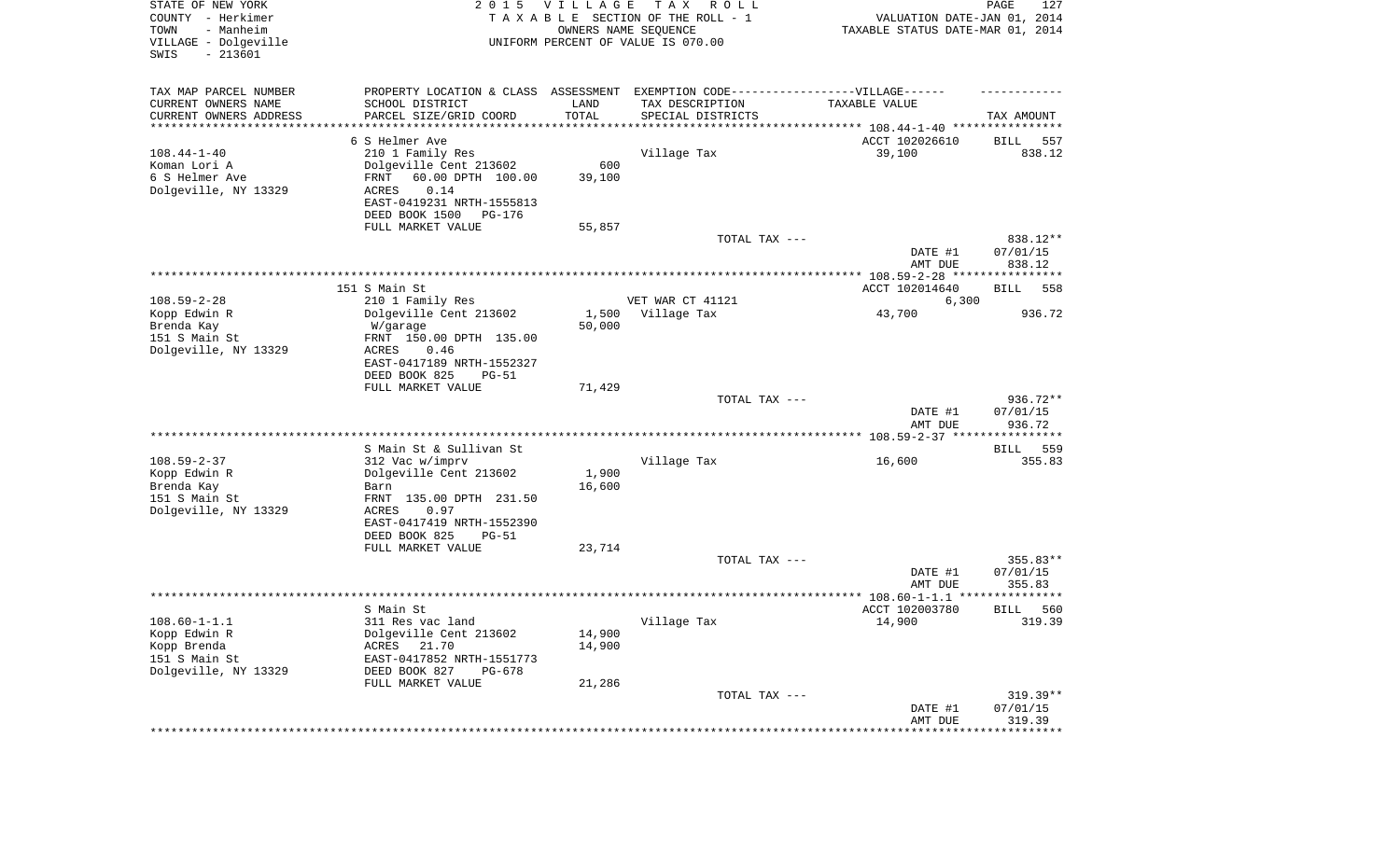| STATE OF NEW YORK<br>COUNTY - Herkimer<br>TOWN<br>- Manheim<br>VILLAGE - Dolgeville<br>SWIS<br>$-213601$ | 2 0 1 5                                                                          | <b>VILLAGE</b><br>OWNERS NAME SEQUENCE | T A X<br>R O L L<br>TAXABLE SECTION OF THE ROLL - 1<br>UNIFORM PERCENT OF VALUE IS 070.00 | VALUATION DATE-JAN 01, 2014<br>TAXABLE STATUS DATE-MAR 01, 2014 | PAGE<br>128                    |
|----------------------------------------------------------------------------------------------------------|----------------------------------------------------------------------------------|----------------------------------------|-------------------------------------------------------------------------------------------|-----------------------------------------------------------------|--------------------------------|
| TAX MAP PARCEL NUMBER                                                                                    | PROPERTY LOCATION & CLASS ASSESSMENT EXEMPTION CODE----------------VILLAGE------ |                                        |                                                                                           |                                                                 |                                |
| CURRENT OWNERS NAME<br>CURRENT OWNERS ADDRESS                                                            | SCHOOL DISTRICT<br>PARCEL SIZE/GRID COORD                                        | LAND<br>TOTAL                          | TAX DESCRIPTION                                                                           | TAXABLE VALUE                                                   | TAX AMOUNT                     |
| ***********************                                                                                  |                                                                                  |                                        | SPECIAL DISTRICTS                                                                         |                                                                 |                                |
|                                                                                                          | 10-12 Schuyler St                                                                |                                        |                                                                                           | ACCT 102019410                                                  | 561<br>BILL                    |
| $108.52 - 5 - 48$                                                                                        | 220 2 Family Res                                                                 |                                        | Village Tax                                                                               | 42,100                                                          | 902.43                         |
| Kothari Deepak                                                                                           | Dolgeville Cent 213602                                                           | 600                                    |                                                                                           |                                                                 |                                |
| Kothari Debra M<br>5 Jones Ave                                                                           | FRNT<br>60.00 DPTH 167.00<br>$0.23$ BANK<br>ACRES<br>184                         | 42,100                                 |                                                                                           |                                                                 |                                |
| Whitesboro, NY 13492                                                                                     | EAST-0419743 NRTH-1554255                                                        |                                        |                                                                                           |                                                                 |                                |
|                                                                                                          | DEED BOOK 1142<br>PG-142                                                         |                                        |                                                                                           |                                                                 |                                |
|                                                                                                          | FULL MARKET VALUE                                                                | 60,143                                 |                                                                                           |                                                                 |                                |
|                                                                                                          |                                                                                  |                                        | TOTAL TAX ---                                                                             | DATE #1                                                         | $902.43**$<br>07/01/15         |
|                                                                                                          |                                                                                  |                                        |                                                                                           | AMT DUE                                                         | 902.43                         |
|                                                                                                          | N Main St                                                                        |                                        |                                                                                           |                                                                 | 562<br>BILL                    |
| $108.36 - 4 - 4.1$                                                                                       | 312 Vac w/imprv                                                                  |                                        | Village Tax                                                                               | 500                                                             | 10.72                          |
| Kraszewski Justin A<br>170 N Main St                                                                     | Dolgeville Cent 213602                                                           | 500                                    |                                                                                           |                                                                 |                                |
| Dolgeville, NY 13329                                                                                     | 50.00 DPTH 150.00<br>FRNT<br>ACRES<br>$0.17$ BANK<br>935                         | 500                                    |                                                                                           |                                                                 |                                |
|                                                                                                          | EAST-0420351 NRTH-1557863                                                        |                                        |                                                                                           |                                                                 |                                |
|                                                                                                          | DEED BOOK 934<br><b>PG-193</b>                                                   |                                        |                                                                                           |                                                                 |                                |
|                                                                                                          | FULL MARKET VALUE                                                                | 714                                    |                                                                                           |                                                                 |                                |
|                                                                                                          |                                                                                  |                                        | TOTAL TAX ---                                                                             | DATE #1<br>AMT DUE                                              | $10.72**$<br>07/01/15<br>10.72 |
|                                                                                                          |                                                                                  |                                        |                                                                                           |                                                                 |                                |
|                                                                                                          | 170 N Main St                                                                    |                                        |                                                                                           |                                                                 | <b>BILL</b><br>563             |
| $108.36 - 4 - 4.2$                                                                                       | 210 1 Family Res                                                                 |                                        | Village Tax                                                                               | 33,900                                                          | 726.66                         |
| Kraszewski Justin A<br>170 N Main St                                                                     | Dolgeville Cent 213602<br>50.00 DPTH 150.00<br>FRNT                              | 500<br>33,900                          |                                                                                           |                                                                 |                                |
| Dolgeville, NY 13329                                                                                     | ACRES<br>$0.17$ BANK<br>935                                                      |                                        |                                                                                           |                                                                 |                                |
|                                                                                                          | EAST-0420341 NRTH-1557820                                                        |                                        |                                                                                           |                                                                 |                                |
|                                                                                                          | DEED BOOK 934<br><b>PG-193</b>                                                   |                                        |                                                                                           |                                                                 |                                |
|                                                                                                          | FULL MARKET VALUE                                                                | 48,429                                 | TOTAL TAX ---                                                                             |                                                                 | 726.66**                       |
|                                                                                                          |                                                                                  |                                        |                                                                                           | DATE #1                                                         | 07/01/15                       |
|                                                                                                          |                                                                                  |                                        |                                                                                           | AMT DUE                                                         | 726.66                         |
|                                                                                                          |                                                                                  |                                        |                                                                                           |                                                                 |                                |
| $108.52 - 5 - 8$                                                                                         | 60 Van Buren St<br>210 1 Family Res                                              |                                        | Village Tax                                                                               | ACCT 102014820<br>43,500                                        | BILL<br>564<br>932.44          |
| Krick Richard L                                                                                          | Dolgeville Cent 213602                                                           | 800                                    |                                                                                           |                                                                 |                                |
| Krick Dorothy L                                                                                          | W/barn                                                                           | 43,500                                 |                                                                                           |                                                                 |                                |
| 60 Van Buren St                                                                                          | 80.00 DPTH 150.30<br>FRNT                                                        |                                        |                                                                                           |                                                                 |                                |
| Dolgeville, NY 13329                                                                                     | ACRES<br>0.28<br>EAST-0420270 NRTH-1553558                                       |                                        |                                                                                           |                                                                 |                                |
|                                                                                                          | DEED BOOK 00600 PG-00159                                                         |                                        |                                                                                           |                                                                 |                                |
|                                                                                                          | FULL MARKET VALUE                                                                | 62,143                                 |                                                                                           |                                                                 |                                |
|                                                                                                          |                                                                                  |                                        | TOTAL TAX ---                                                                             |                                                                 | 932.44**                       |
|                                                                                                          |                                                                                  |                                        |                                                                                           | DATE #1<br>AMT DUE                                              | 07/01/15<br>932.44             |
|                                                                                                          |                                                                                  |                                        |                                                                                           | ***********************************                             |                                |
|                                                                                                          |                                                                                  |                                        |                                                                                           |                                                                 |                                |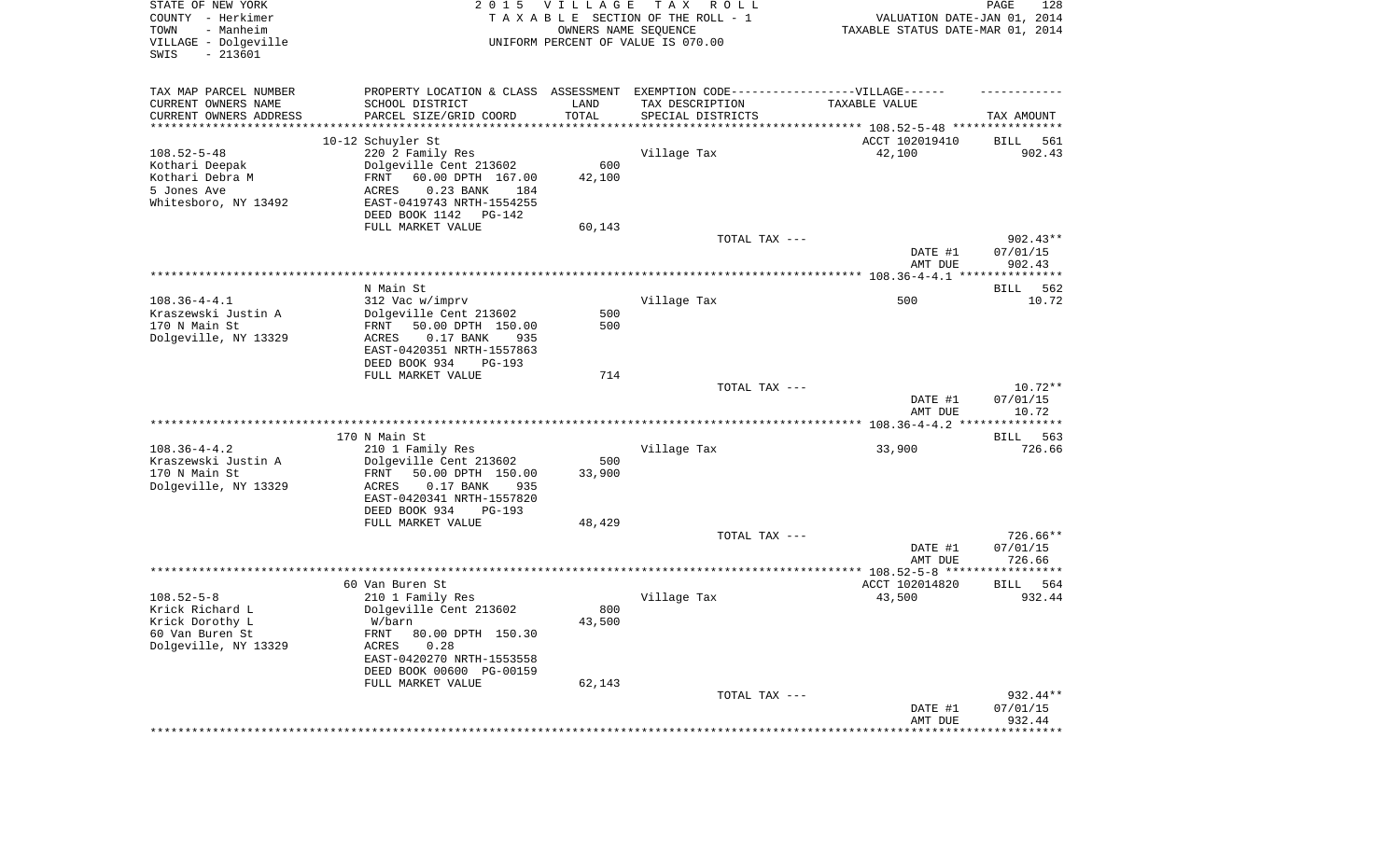| STATE OF NEW YORK<br>COUNTY - Herkimer<br>- Manheim<br>TOWN<br>VILLAGE - Dolgeville<br>SWIS<br>$-213601$ |                                                                                   | 2015 VILLAGE<br>OWNERS NAME SEQUENCE | T A X<br>R O L L<br>TAXABLE SECTION OF THE ROLL - 1<br>UNIFORM PERCENT OF VALUE IS 070.00 | VALUATION DATE-JAN 01, 2014<br>TAXABLE STATUS DATE-MAR 01, 2014 | PAGE<br>129                          |
|----------------------------------------------------------------------------------------------------------|-----------------------------------------------------------------------------------|--------------------------------------|-------------------------------------------------------------------------------------------|-----------------------------------------------------------------|--------------------------------------|
| TAX MAP PARCEL NUMBER                                                                                    | PROPERTY LOCATION & CLASS ASSESSMENT EXEMPTION CODE-----------------VILLAGE------ |                                      |                                                                                           |                                                                 |                                      |
| CURRENT OWNERS NAME                                                                                      | SCHOOL DISTRICT                                                                   | LAND                                 | TAX DESCRIPTION                                                                           | TAXABLE VALUE                                                   |                                      |
| CURRENT OWNERS ADDRESS<br>*********************                                                          | PARCEL SIZE/GRID COORD<br>****************                                        | TOTAL<br>* * * * * * * * * * *       | SPECIAL DISTRICTS                                                                         |                                                                 | TAX AMOUNT                           |
|                                                                                                          | S Main St                                                                         |                                      |                                                                                           | ACCT 102019770                                                  | 565<br>BILL                          |
| $108.59 - 2 - 16$                                                                                        | 449 Other Storag                                                                  |                                      | Village Tax                                                                               | 79,000                                                          | 1,693.39                             |
| KSF, LLC                                                                                                 | Dolgeville Cent 213602                                                            | 3,000                                |                                                                                           |                                                                 |                                      |
| Sharon Jablin                                                                                            | FRNT 200.00 DPTH 135.00                                                           | 79,000                               |                                                                                           |                                                                 |                                      |
| 161 E Chicago Ave                                                                                        | ACRES<br>0.62                                                                     |                                      |                                                                                           |                                                                 |                                      |
| Chicago, IL 60611                                                                                        | EAST-0416816 NRTH-1552283                                                         |                                      |                                                                                           |                                                                 |                                      |
|                                                                                                          | DEED BOOK 924<br>PG-377                                                           |                                      |                                                                                           |                                                                 |                                      |
|                                                                                                          | FULL MARKET VALUE                                                                 | 112,857                              |                                                                                           |                                                                 |                                      |
|                                                                                                          |                                                                                   |                                      | TOTAL TAX ---                                                                             | DATE #1<br>AMT DUE                                              | $1,693.39**$<br>07/01/15<br>1,693.39 |
|                                                                                                          |                                                                                   |                                      |                                                                                           |                                                                 |                                      |
|                                                                                                          | Stewart St                                                                        |                                      |                                                                                           | ACCT 102019860                                                  | 566<br>BILL                          |
| $108.59 - 2 - 17$                                                                                        | 311 Res vac land                                                                  |                                      | Village Tax                                                                               | 700                                                             | 15.00                                |
| KSF, LLC                                                                                                 | Dolgeville Cent 213602                                                            | 700                                  |                                                                                           |                                                                 |                                      |
| Sharon Jablin                                                                                            | FRNT 100.00 DPTH 150.00                                                           | 700                                  |                                                                                           |                                                                 |                                      |
| 161 E Chicago Ave                                                                                        | 0.34<br>ACRES                                                                     |                                      |                                                                                           |                                                                 |                                      |
| Chicago, IL 60611                                                                                        | EAST-0416857 NRTH-1552165<br>DEED BOOK 924<br>PG-377                              |                                      |                                                                                           |                                                                 |                                      |
|                                                                                                          | FULL MARKET VALUE                                                                 | 1,000                                |                                                                                           |                                                                 |                                      |
|                                                                                                          |                                                                                   |                                      | TOTAL TAX ---                                                                             |                                                                 | $15.00**$                            |
|                                                                                                          |                                                                                   |                                      |                                                                                           | DATE #1<br>AMT DUE                                              | 07/01/15<br>15.00                    |
|                                                                                                          | 9 Cavalli St                                                                      |                                      |                                                                                           | ACCT 102007410                                                  | BILL<br>567                          |
| $108.36 - 3 - 54$                                                                                        | 210 1 Family Res                                                                  |                                      | Village Tax                                                                               | 41,900                                                          | 898.14                               |
| Kuhnle Wilhelm                                                                                           | Dolgeville Cent 213602                                                            | 500                                  |                                                                                           |                                                                 |                                      |
| Kuhnle Rosina                                                                                            | W/garage                                                                          | 41,900                               |                                                                                           |                                                                 |                                      |
| 2708 Mandalay Beach Rd                                                                                   | FRNT<br>50.00 DPTH 100.00                                                         |                                      |                                                                                           |                                                                 |                                      |
| Wantagh, NY 11793                                                                                        | ACRES<br>0.11                                                                     |                                      |                                                                                           |                                                                 |                                      |
|                                                                                                          | EAST-0419892 NRTH-1557506<br>DEED BOOK 1124<br>PG-482                             |                                      |                                                                                           |                                                                 |                                      |
|                                                                                                          | FULL MARKET VALUE                                                                 | 59,857                               |                                                                                           |                                                                 |                                      |
|                                                                                                          |                                                                                   |                                      | TOTAL TAX ---                                                                             |                                                                 | 898.14**                             |
|                                                                                                          |                                                                                   |                                      |                                                                                           | DATE #1                                                         | 07/01/15                             |
|                                                                                                          |                                                                                   |                                      |                                                                                           | AMT DUE                                                         | 898.14                               |
|                                                                                                          |                                                                                   |                                      |                                                                                           |                                                                 |                                      |
|                                                                                                          | 21 Ransom St                                                                      |                                      |                                                                                           | ACCT 102015000                                                  | 568<br><b>BILL</b>                   |
| $108.52 - 6 - 6$                                                                                         | 210 1 Family Res<br>Dolgeville Cent 213602                                        |                                      | VET COM CT 41131                                                                          | 7,525<br>22,575                                                 | 483.90                               |
| Lacek Harold R<br>Lacek Annabelle                                                                        | W/garage                                                                          | 30,100                               | 300 Village Tax                                                                           |                                                                 |                                      |
| 21 Ransom St                                                                                             | FRNT<br>88.00 DPTH 150.00                                                         |                                      |                                                                                           |                                                                 |                                      |
| Dolgeville, NY 13329                                                                                     | 0.30<br>ACRES                                                                     |                                      |                                                                                           |                                                                 |                                      |
|                                                                                                          | EAST-0419484 NRTH-1552875                                                         |                                      |                                                                                           |                                                                 |                                      |
|                                                                                                          | DEED BOOK 00562 PG-00170                                                          |                                      |                                                                                           |                                                                 |                                      |
|                                                                                                          | FULL MARKET VALUE                                                                 | 43,000                               |                                                                                           |                                                                 |                                      |
|                                                                                                          |                                                                                   |                                      | TOTAL TAX ---                                                                             |                                                                 | 483.90**                             |
|                                                                                                          |                                                                                   |                                      |                                                                                           | DATE #1                                                         | 07/01/15<br>483.90                   |
|                                                                                                          |                                                                                   |                                      |                                                                                           | AMT DUE<br>**************************                           |                                      |
|                                                                                                          |                                                                                   |                                      |                                                                                           |                                                                 |                                      |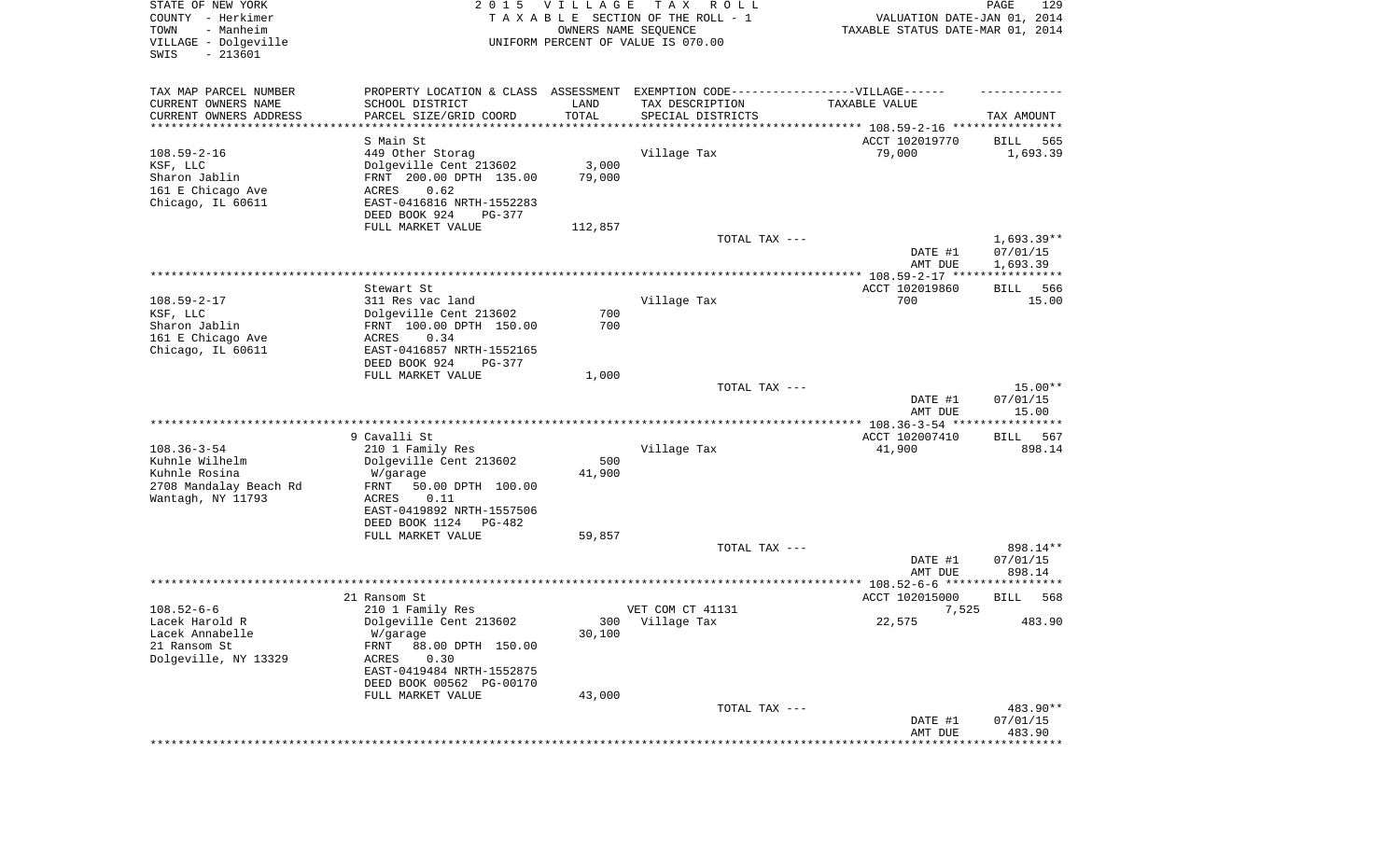| STATE OF NEW YORK<br>COUNTY - Herkimer<br>- Manheim<br>TOWN<br>VILLAGE - Dolgeville | 2 0 1 5                                                                           | VILLAGE<br>OWNERS NAME SEQUENCE | T A X<br>R O L L<br>TAXABLE SECTION OF THE ROLL - 1<br>UNIFORM PERCENT OF VALUE IS 070.00 | VALUATION DATE-JAN 01, 2014<br>TAXABLE STATUS DATE-MAR 01, 2014 | PAGE<br>130        |
|-------------------------------------------------------------------------------------|-----------------------------------------------------------------------------------|---------------------------------|-------------------------------------------------------------------------------------------|-----------------------------------------------------------------|--------------------|
| $-213601$<br>SWIS                                                                   |                                                                                   |                                 |                                                                                           |                                                                 |                    |
| TAX MAP PARCEL NUMBER                                                               | PROPERTY LOCATION & CLASS ASSESSMENT EXEMPTION CODE-----------------VILLAGE------ |                                 |                                                                                           |                                                                 |                    |
| CURRENT OWNERS NAME                                                                 | SCHOOL DISTRICT                                                                   | LAND                            | TAX DESCRIPTION                                                                           | TAXABLE VALUE                                                   |                    |
| CURRENT OWNERS ADDRESS<br>*********************                                     | PARCEL SIZE/GRID COORD                                                            | TOTAL<br>* * * * * * * * * * *  | SPECIAL DISTRICTS<br>********************************* 108.36-3-34 ****************       |                                                                 | TAX AMOUNT         |
|                                                                                     | 123 N Main St                                                                     |                                 |                                                                                           | ACCT 102012390                                                  | 569<br>BILL        |
| $108.36 - 3 - 34$                                                                   | 210 1 Family Res                                                                  |                                 | Village Tax                                                                               | 29,900                                                          | 640.92             |
| LaGrange Harold R                                                                   | Dolgeville Cent 213602                                                            | 900                             |                                                                                           |                                                                 |                    |
| 123 N Main St                                                                       | W/garage                                                                          | 29,900                          |                                                                                           |                                                                 |                    |
| Dolgeville, NY 13329                                                                | FRNT<br>92.00 DPTH 165.00<br>ACRES<br>0.22                                        |                                 |                                                                                           |                                                                 |                    |
|                                                                                     | EAST-0419932 NRTH-1556784                                                         |                                 |                                                                                           |                                                                 |                    |
|                                                                                     | DEED BOOK 924<br>$PG-44$                                                          |                                 |                                                                                           |                                                                 |                    |
|                                                                                     | FULL MARKET VALUE                                                                 | 42,714                          |                                                                                           |                                                                 |                    |
|                                                                                     |                                                                                   |                                 | TOTAL TAX ---                                                                             |                                                                 | 640.92**           |
|                                                                                     |                                                                                   |                                 |                                                                                           | DATE #1                                                         | 07/01/15<br>640.92 |
|                                                                                     |                                                                                   |                                 |                                                                                           | AMT DUE                                                         |                    |
|                                                                                     | 21 Brockett St                                                                    |                                 |                                                                                           | ACCT 102012540                                                  | BILL<br>570        |
| $108.52 - 5 - 2$                                                                    | 210 1 Family Res                                                                  |                                 | Village Tax                                                                               | 41,000                                                          | 878.85             |
| LaGrange Jessica                                                                    | Dolgeville Cent 213602                                                            | 400                             |                                                                                           |                                                                 |                    |
| 21 Brockett St<br>Dolgeville, NY 13329                                              | 44.00 DPTH 148.00<br>FRNT<br>ACRES<br>0.15                                        | 41,000                          |                                                                                           |                                                                 |                    |
|                                                                                     | EAST-0420078 NRTH-1553200                                                         |                                 |                                                                                           |                                                                 |                    |
| PRIOR OWNER ON 3/01/2014                                                            | DEED BOOK 1557<br>PG-410                                                          |                                 |                                                                                           |                                                                 |                    |
| Lovett Jodi E                                                                       | FULL MARKET VALUE                                                                 | 58,571                          |                                                                                           |                                                                 |                    |
|                                                                                     |                                                                                   |                                 | TOTAL TAX ---                                                                             |                                                                 | 878.85**           |
|                                                                                     |                                                                                   |                                 |                                                                                           | DATE #1<br>AMT DUE                                              | 07/01/15<br>878.85 |
|                                                                                     |                                                                                   |                                 |                                                                                           | ********** 108.44-2-35 *****************                        |                    |
|                                                                                     | 23 Slawson St                                                                     |                                 |                                                                                           | ACCT 102021870                                                  | 571<br>BILL        |
| $108.44 - 2 - 35$                                                                   | 210 1 Family Res                                                                  |                                 | Village Tax                                                                               | 50,000                                                          | 1,071.77           |
| Lallier Walter<br>Lallier Janet                                                     | Dolgeville Cent 213602                                                            | 500<br>50,000                   |                                                                                           |                                                                 |                    |
| 23 Slawson St                                                                       | W/garage<br>FRNT 150.00 DPTH 100.00                                               |                                 |                                                                                           |                                                                 |                    |
| Dolgeville, NY 13329                                                                | ACRES<br>0.40                                                                     |                                 |                                                                                           |                                                                 |                    |
|                                                                                     | EAST-0418469 NRTH-1555029                                                         |                                 |                                                                                           |                                                                 |                    |
|                                                                                     | DEED BOOK 00651 PG-00742                                                          |                                 |                                                                                           |                                                                 |                    |
|                                                                                     | FULL MARKET VALUE                                                                 | 71,429                          | TOTAL TAX ---                                                                             |                                                                 | 1,071.77**         |
|                                                                                     |                                                                                   |                                 |                                                                                           | DATE #1                                                         | 07/01/15           |
|                                                                                     |                                                                                   |                                 |                                                                                           | AMT DUE                                                         | 1,071.77           |
|                                                                                     |                                                                                   |                                 |                                                                                           | ******************* 108.36-2-26 ****                            | ****               |
|                                                                                     | 61 N Helmer Ave                                                                   |                                 |                                                                                           | ACCT 102020160                                                  | 572<br>BILL        |
| $108.36 - 2 - 26$<br>Lamanna John R                                                 | 210 1 Family Res<br>Dolgeville Cent 213602                                        | 1,000                           | Village Tax                                                                               | 44,800                                                          | 960.30             |
| Lamanna Sandra                                                                      | W Garage                                                                          | 44,800                          |                                                                                           |                                                                 |                    |
| 61 N Helmer Ave                                                                     | FRNT 100.00 DPTH 120.00                                                           |                                 |                                                                                           |                                                                 |                    |
| Dolgeville, NY 13329                                                                | 0.28<br>ACRES                                                                     |                                 |                                                                                           |                                                                 |                    |
|                                                                                     | EAST-0419538 NRTH-1557644                                                         |                                 |                                                                                           |                                                                 |                    |
|                                                                                     | DEED BOOK 00667 PG-00944<br>FULL MARKET VALUE                                     | 64,000                          |                                                                                           |                                                                 |                    |
|                                                                                     |                                                                                   |                                 | TOTAL TAX ---                                                                             |                                                                 | $960.30**$         |
|                                                                                     |                                                                                   |                                 |                                                                                           | DATE #1                                                         | 07/01/15           |
|                                                                                     |                                                                                   |                                 |                                                                                           | AMT DUE                                                         | 960.30             |
|                                                                                     |                                                                                   |                                 |                                                                                           |                                                                 |                    |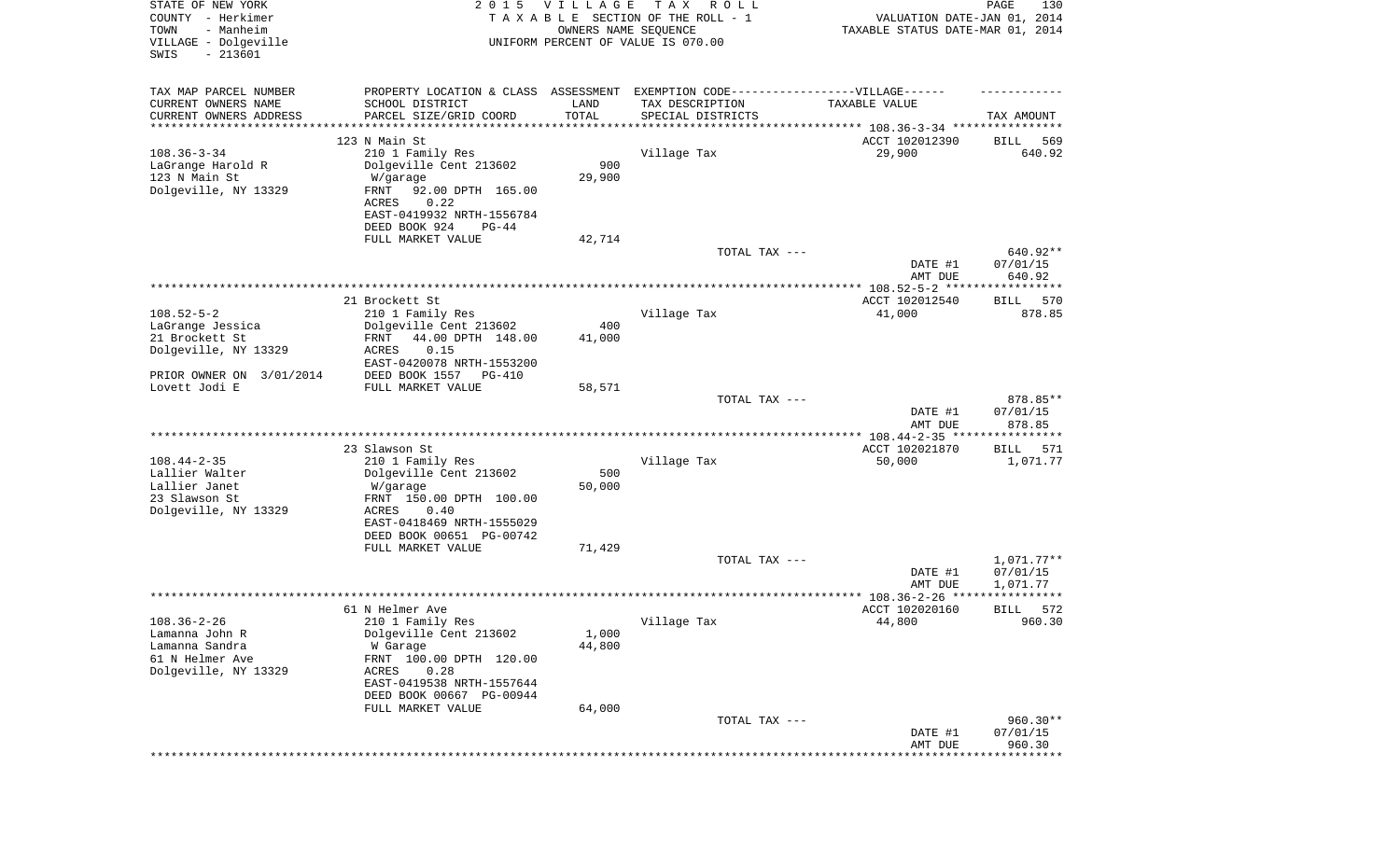| STATE OF NEW YORK<br>COUNTY - Herkimer<br>- Manheim<br>TOWN<br>VILLAGE - Dolgeville<br>SWIS<br>$-213601$ | 2 0 1 5                                                       | <b>VILLAGE</b><br>OWNERS NAME SEQUENCE | T A X<br>R O L L<br>TAXABLE SECTION OF THE ROLL - 1<br>UNIFORM PERCENT OF VALUE IS 070.00 | VALUATION DATE-JAN 01, 2014<br>TAXABLE STATUS DATE-MAR 01, 2014 | PAGE<br>131          |
|----------------------------------------------------------------------------------------------------------|---------------------------------------------------------------|----------------------------------------|-------------------------------------------------------------------------------------------|-----------------------------------------------------------------|----------------------|
| TAX MAP PARCEL NUMBER                                                                                    | PROPERTY LOCATION & CLASS ASSESSMENT                          |                                        | EXEMPTION CODE-----------------VILLAGE------                                              |                                                                 |                      |
| CURRENT OWNERS NAME                                                                                      | SCHOOL DISTRICT                                               | LAND                                   | TAX DESCRIPTION                                                                           | TAXABLE VALUE                                                   |                      |
| CURRENT OWNERS ADDRESS<br>*********************                                                          | PARCEL SIZE/GRID COORD<br>*********************************** | TOTAL                                  | SPECIAL DISTRICTS                                                                         |                                                                 | TAX AMOUNT           |
|                                                                                                          | N Helmer Ave                                                  |                                        |                                                                                           |                                                                 | 573<br>BILL          |
| $108.36 - 2 - 56$                                                                                        | 311 Res vac land                                              |                                        | Village Tax                                                                               | 300                                                             | 6.43                 |
| Lamanna John R                                                                                           | Dolgeville Cent 213602                                        | 300                                    |                                                                                           |                                                                 |                      |
| Lamanna Sandra                                                                                           | FRNT 100.00 DPTH<br>7.50                                      | 300                                    |                                                                                           |                                                                 |                      |
| N Helmer Ave<br>Dolgeville, NY 13329                                                                     | ACRES<br>0.02<br>EAST-0419474 NRTH-1557639                    |                                        |                                                                                           |                                                                 |                      |
|                                                                                                          | DEED BOOK 1091<br>PG-966                                      |                                        |                                                                                           |                                                                 |                      |
|                                                                                                          | FULL MARKET VALUE                                             | 429                                    |                                                                                           |                                                                 |                      |
|                                                                                                          |                                                               |                                        | TOTAL TAX ---                                                                             |                                                                 | $6.43**$             |
|                                                                                                          |                                                               |                                        |                                                                                           | DATE #1                                                         | 07/01/15             |
|                                                                                                          |                                                               |                                        |                                                                                           | AMT DUE                                                         | 6.43                 |
|                                                                                                          | 33 Van Buren St                                               |                                        |                                                                                           | ACCT 102020310                                                  | 574<br>BILL          |
| $108.52 - 5 - 97$                                                                                        | 210 1 Family Res                                              |                                        | Village Tax                                                                               | 52,000                                                          | 1,114.64             |
| Lamphere Charles R                                                                                       | Dolgeville Cent 213602                                        | 1,000                                  |                                                                                           |                                                                 |                      |
| 33 Van Buren St                                                                                          | W/barn                                                        | 52,000                                 |                                                                                           |                                                                 |                      |
| Dolgeville, NY 13329                                                                                     | FRNT<br>98.00 DPTH 173.00<br>ACRES<br>0.39                    |                                        |                                                                                           |                                                                 |                      |
|                                                                                                          | EAST-0420216 NRTH-1554200                                     |                                        |                                                                                           |                                                                 |                      |
|                                                                                                          | DEED BOOK 1526<br>PG-85                                       |                                        |                                                                                           |                                                                 |                      |
|                                                                                                          | FULL MARKET VALUE                                             | 74,286                                 |                                                                                           |                                                                 |                      |
|                                                                                                          |                                                               |                                        | TOTAL TAX ---                                                                             |                                                                 | 1,114.64**           |
|                                                                                                          |                                                               |                                        |                                                                                           | DATE #1<br>AMT DUE                                              | 07/01/15<br>1,114.64 |
|                                                                                                          | 20 Van Buren St                                               |                                        |                                                                                           | *************** 108.52-5-65 *****<br>ACCT 102030240             | ***********<br>575   |
| $108.52 - 5 - 65$                                                                                        | 220 2 Family Res                                              |                                        | Village Tax                                                                               | 43,100                                                          | BILL<br>923.86       |
| Lamphere Diane M                                                                                         | Dolgeville Cent 213602                                        | 1,000                                  |                                                                                           |                                                                 |                      |
| Johnson Phyllis                                                                                          | FRNT 103.00 DPTH 173.00                                       | 43,100                                 |                                                                                           |                                                                 |                      |
| 20 Van Buren St                                                                                          | ACRES<br>0.38                                                 |                                        |                                                                                           |                                                                 |                      |
| Dolgeville, NY 13329                                                                                     | EAST-0419855 NRTH-1554432                                     |                                        |                                                                                           |                                                                 |                      |
|                                                                                                          | DEED BOOK 687<br>PG-746<br>FULL MARKET VALUE                  | 61,571                                 |                                                                                           |                                                                 |                      |
|                                                                                                          |                                                               |                                        | TOTAL TAX ---                                                                             |                                                                 | 923.86**             |
|                                                                                                          |                                                               |                                        |                                                                                           | DATE #1                                                         | 07/01/15             |
|                                                                                                          |                                                               |                                        |                                                                                           | AMT DUE                                                         | 923.86               |
|                                                                                                          | 44 Elm St                                                     |                                        |                                                                                           | ACCT 102015120                                                  | 576<br><b>BILL</b>   |
| $108.44 - 1 - 22$                                                                                        | 210 1 Family Res                                              |                                        | Village Tax                                                                               | 38,700                                                          | 829.55               |
| Lamphere Elizabeth                                                                                       | Dolgeville Cent 213602                                        | 500                                    |                                                                                           |                                                                 |                      |
| 44 Elm St                                                                                                | W/garage                                                      | 38,700                                 |                                                                                           |                                                                 |                      |
| Dolgeville, NY 13329                                                                                     | FRNT<br>50.00 DPTH 240.00                                     |                                        |                                                                                           |                                                                 |                      |
|                                                                                                          | ACRES<br>0.28<br>EAST-0419008 NRTH-1556212                    |                                        |                                                                                           |                                                                 |                      |
|                                                                                                          | DEED BOOK 00580 PG-00436                                      |                                        |                                                                                           |                                                                 |                      |
|                                                                                                          | FULL MARKET VALUE                                             | 55,286                                 |                                                                                           |                                                                 |                      |
|                                                                                                          |                                                               |                                        | TOTAL TAX ---                                                                             |                                                                 | 829.55**             |
|                                                                                                          |                                                               |                                        |                                                                                           | DATE #1                                                         | 07/01/15             |
|                                                                                                          |                                                               |                                        |                                                                                           | AMT DUE                                                         | 829.55               |
|                                                                                                          |                                                               |                                        |                                                                                           |                                                                 |                      |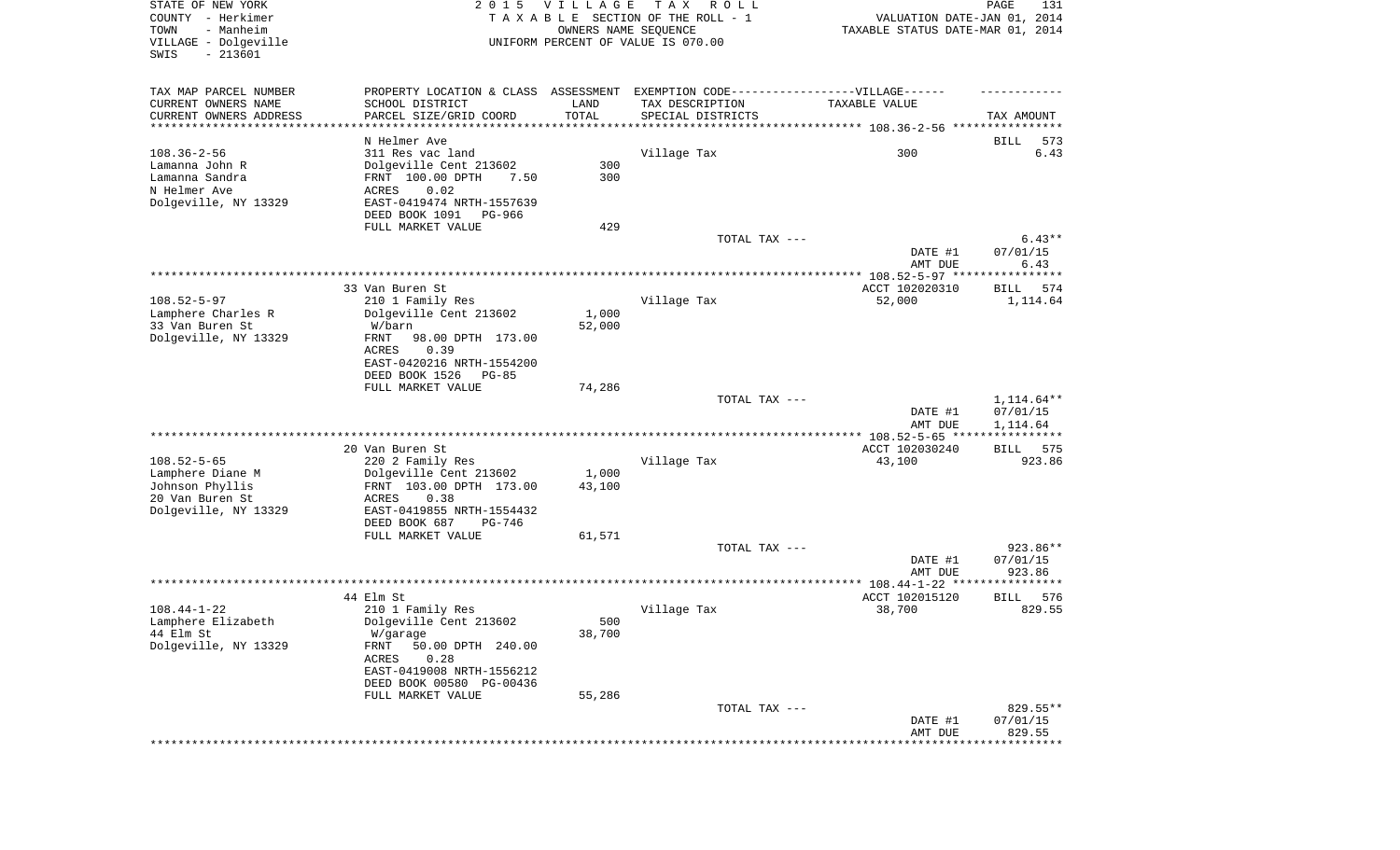| STATE OF NEW YORK<br>COUNTY - Herkimer<br>- Manheim<br>TOWN<br>VILLAGE - Dolgeville<br>SWIS<br>$-213601$ | 2 0 1 5                                                                                             | <b>VILLAGE</b>        | T A X<br>R O L L<br>TAXABLE SECTION OF THE ROLL - 1<br>OWNERS NAME SEQUENCE<br>UNIFORM PERCENT OF VALUE IS 070.00 | VALUATION DATE-JAN 01, 2014<br>TAXABLE STATUS DATE-MAR 01, 2014 | PAGE<br>132              |
|----------------------------------------------------------------------------------------------------------|-----------------------------------------------------------------------------------------------------|-----------------------|-------------------------------------------------------------------------------------------------------------------|-----------------------------------------------------------------|--------------------------|
| TAX MAP PARCEL NUMBER<br>CURRENT OWNERS NAME                                                             | PROPERTY LOCATION & CLASS ASSESSMENT EXEMPTION CODE----------------VILLAGE------<br>SCHOOL DISTRICT | LAND                  | TAX DESCRIPTION                                                                                                   | TAXABLE VALUE                                                   |                          |
| CURRENT OWNERS ADDRESS                                                                                   | PARCEL SIZE/GRID COORD                                                                              | TOTAL                 | SPECIAL DISTRICTS                                                                                                 |                                                                 | TAX AMOUNT               |
| **********************                                                                                   |                                                                                                     | * * * * * * * * * * * |                                                                                                                   |                                                                 |                          |
| $108.44 - 1 - 23$                                                                                        | Elm St<br>311 Res vac land                                                                          |                       |                                                                                                                   | ACCT 102017340<br>900                                           | 577<br>BILL<br>19.29     |
| Lamphere Elizabeth                                                                                       | Dolgeville Cent 213602                                                                              | 900                   | Village Tax                                                                                                       |                                                                 |                          |
| 44 Elm St                                                                                                | FRNT 165.00 DPTH 120.00                                                                             | 900                   |                                                                                                                   |                                                                 |                          |
| Dolgeville, NY 13329                                                                                     | <b>ACRES</b><br>0.45                                                                                |                       |                                                                                                                   |                                                                 |                          |
|                                                                                                          | EAST-0418888 NRTH-1556200                                                                           |                       |                                                                                                                   |                                                                 |                          |
|                                                                                                          | DEED BOOK 00640 PG-00779<br>FULL MARKET VALUE                                                       | 1,286                 |                                                                                                                   |                                                                 |                          |
|                                                                                                          |                                                                                                     |                       | TOTAL TAX ---                                                                                                     |                                                                 | $19.29**$                |
|                                                                                                          |                                                                                                     |                       |                                                                                                                   | DATE #1                                                         | 07/01/15                 |
|                                                                                                          |                                                                                                     |                       |                                                                                                                   | AMT DUE                                                         | 19.29                    |
|                                                                                                          |                                                                                                     |                       |                                                                                                                   |                                                                 |                          |
| $108.52 - 3 - 52$                                                                                        | 28-30 Spofford Sq<br>220 2 Family Res                                                               |                       | VET COM CT 41131                                                                                                  | ACCT 102029880<br>8,750                                         | BILL<br>578              |
| Lamphere Lisa                                                                                            | Dolgeville Cent 213602                                                                              | 900                   | Village Tax                                                                                                       | 26,250                                                          | 562.68                   |
| 785 Dairy Hill Rd                                                                                        | W/garage                                                                                            | 35,000                |                                                                                                                   |                                                                 |                          |
| Little Falls, NY 13365                                                                                   | 90.00 DPTH 100.00<br>FRNT                                                                           |                       |                                                                                                                   |                                                                 |                          |
|                                                                                                          | <b>ACRES</b><br>0.21<br>EAST-0418706 NRTH-1552915                                                   |                       |                                                                                                                   |                                                                 |                          |
|                                                                                                          | DEED BOOK 1554<br>PG-418                                                                            |                       |                                                                                                                   |                                                                 |                          |
|                                                                                                          | FULL MARKET VALUE                                                                                   | 50,000                |                                                                                                                   |                                                                 |                          |
|                                                                                                          |                                                                                                     |                       | TOTAL TAX ---                                                                                                     |                                                                 | 562.68**                 |
|                                                                                                          |                                                                                                     |                       |                                                                                                                   | DATE #1                                                         | 07/01/15                 |
|                                                                                                          |                                                                                                     |                       |                                                                                                                   | AMT DUE<br>*********** 108.36-2-25 *****************            | 562.68                   |
|                                                                                                          | 65 N Helmer Ave                                                                                     |                       |                                                                                                                   | ACCT 102015630                                                  | BILL<br>579              |
| $108.36 - 2 - 25$                                                                                        | 210 1 Family Res                                                                                    |                       | Village Tax                                                                                                       | 49,000                                                          | 1,050.33                 |
| LaPlatney Eric                                                                                           | Dolgeville Cent 213602                                                                              | 500                   |                                                                                                                   |                                                                 |                          |
| 65 N Helmer Ave                                                                                          | W/garage                                                                                            | 49,000                |                                                                                                                   |                                                                 |                          |
| Dolgeville, NY 13329                                                                                     | FRNT<br>50.00 DPTH 120.00<br>ACRES<br>0.17                                                          |                       |                                                                                                                   |                                                                 |                          |
|                                                                                                          | EAST-0419534 NRTH-1557732                                                                           |                       |                                                                                                                   |                                                                 |                          |
|                                                                                                          | DEED BOOK 1519<br>PG-768                                                                            |                       |                                                                                                                   |                                                                 |                          |
|                                                                                                          | FULL MARKET VALUE                                                                                   | 70,000                |                                                                                                                   |                                                                 |                          |
|                                                                                                          |                                                                                                     |                       | TOTAL TAX ---                                                                                                     | DATE #1                                                         | $1,050.33**$<br>07/01/15 |
|                                                                                                          |                                                                                                     |                       |                                                                                                                   | AMT DUE                                                         | 1,050.33                 |
|                                                                                                          |                                                                                                     |                       |                                                                                                                   | **************** 108.44-1-53 *****                              | *****                    |
|                                                                                                          | 36 S Helmer Ave                                                                                     |                       |                                                                                                                   | ACCT 102010110                                                  | 580<br>BILL              |
| $108.44 - 1 - 53$                                                                                        | 210 1 Family Res                                                                                    |                       | Village Tax                                                                                                       | 46,000                                                          | 986.02                   |
| Lasher Claude E<br>Lasher Kathleen P                                                                     | Dolgeville Cent 213602<br>W/garage                                                                  | 800<br>46,000         |                                                                                                                   |                                                                 |                          |
| 36 S Helmer Ave                                                                                          | FRNT<br>76.00 DPTH 150.00                                                                           |                       |                                                                                                                   |                                                                 |                          |
| Dolgeville, NY 13329                                                                                     | ACRES<br>0.26                                                                                       |                       |                                                                                                                   |                                                                 |                          |
|                                                                                                          | EAST-0418784 NRTH-1555100                                                                           |                       |                                                                                                                   |                                                                 |                          |
|                                                                                                          | DEED BOOK 1504<br>$PG-504$                                                                          |                       |                                                                                                                   |                                                                 |                          |
|                                                                                                          | FULL MARKET VALUE                                                                                   | 65,714                | TOTAL TAX ---                                                                                                     |                                                                 | 986.02**                 |
|                                                                                                          |                                                                                                     |                       |                                                                                                                   | DATE #1                                                         | 07/01/15                 |
|                                                                                                          |                                                                                                     |                       |                                                                                                                   | AMT DUE                                                         | 986.02                   |
|                                                                                                          |                                                                                                     |                       |                                                                                                                   |                                                                 | *********                |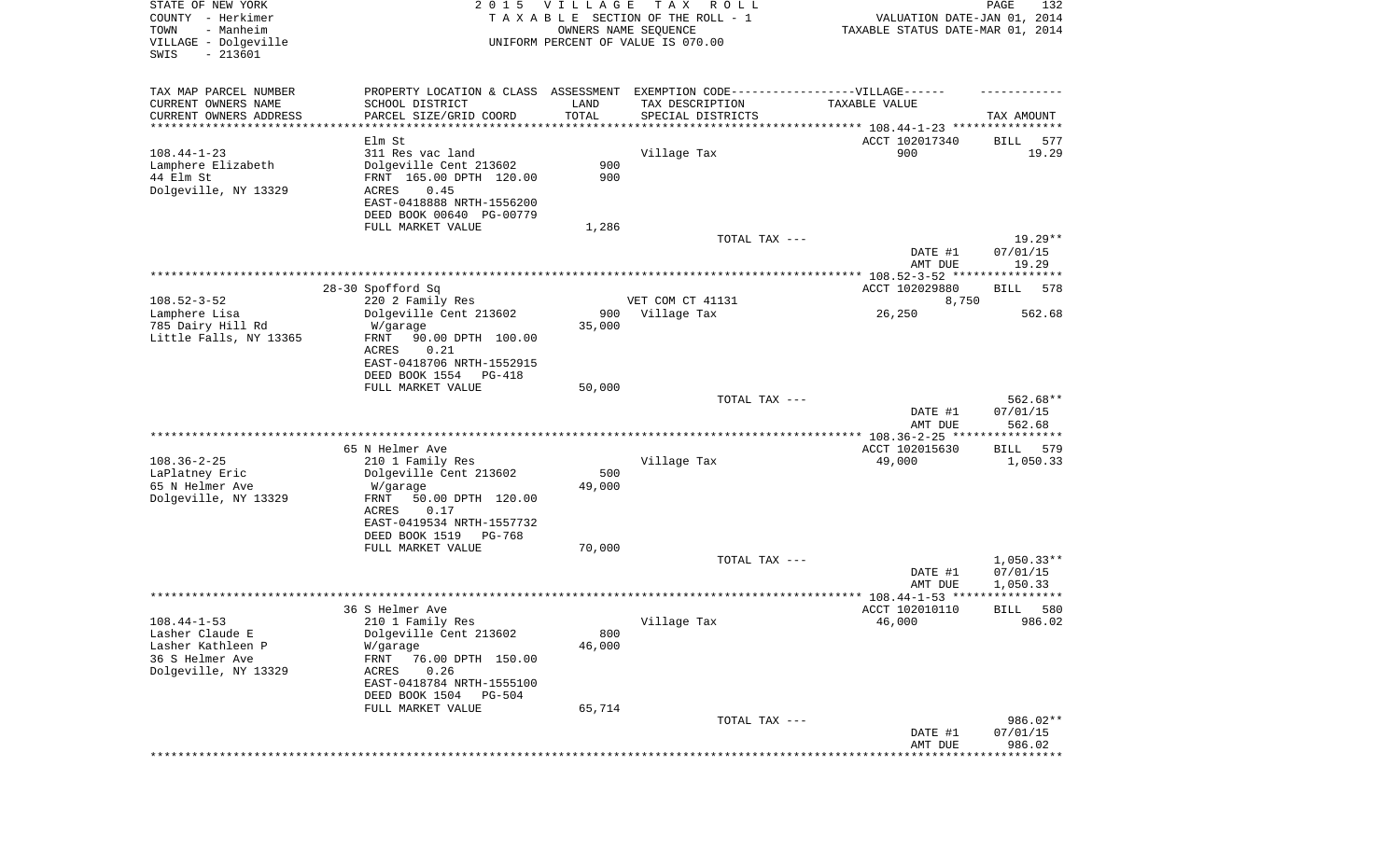| STATE OF NEW YORK<br>COUNTY - Herkimer<br>- Manheim<br>TOWN<br>VILLAGE - Dolgeville<br>SWIS<br>$-213601$ |                                                                                   | 2015 VILLAGE                   | T A X<br>R O L L<br>TAXABLE SECTION OF THE ROLL - 1<br>OWNERS NAME SEQUENCE<br>UNIFORM PERCENT OF VALUE IS 070.00 | VALUATION DATE-JAN 01, 2014<br>TAXABLE STATUS DATE-MAR 01, 2014 | PAGE<br>133          |
|----------------------------------------------------------------------------------------------------------|-----------------------------------------------------------------------------------|--------------------------------|-------------------------------------------------------------------------------------------------------------------|-----------------------------------------------------------------|----------------------|
| TAX MAP PARCEL NUMBER                                                                                    | PROPERTY LOCATION & CLASS ASSESSMENT EXEMPTION CODE-----------------VILLAGE------ |                                |                                                                                                                   |                                                                 |                      |
| CURRENT OWNERS NAME                                                                                      | SCHOOL DISTRICT                                                                   | LAND                           | TAX DESCRIPTION                                                                                                   | TAXABLE VALUE                                                   |                      |
| CURRENT OWNERS ADDRESS<br>*********************                                                          | PARCEL SIZE/GRID COORD<br>*******************                                     | TOTAL<br>* * * * * * * * * * * | SPECIAL DISTRICTS                                                                                                 |                                                                 | TAX AMOUNT           |
|                                                                                                          | Lamberson St                                                                      |                                |                                                                                                                   | ACCT 102003870                                                  | BILL<br>581          |
| $108.52 - 3 - 29$                                                                                        | 311 Res vac land                                                                  |                                | Village Tax                                                                                                       | 200                                                             | 4.29                 |
| Lasher James L Sr                                                                                        | Dolgeville Cent 213602                                                            | 200                            |                                                                                                                   |                                                                 |                      |
| 2518 River Rd                                                                                            | FRNT 111.00 DPTH<br>83.00                                                         | 200                            |                                                                                                                   |                                                                 |                      |
| Fort Plain, NY 13339                                                                                     | 0.09<br>ACRES                                                                     |                                |                                                                                                                   |                                                                 |                      |
|                                                                                                          | EAST-0419489 NRTH-1553918                                                         |                                |                                                                                                                   |                                                                 |                      |
|                                                                                                          | DEED BOOK 883<br>PG-418                                                           |                                |                                                                                                                   |                                                                 |                      |
|                                                                                                          | FULL MARKET VALUE                                                                 | 286                            |                                                                                                                   |                                                                 |                      |
|                                                                                                          |                                                                                   |                                | TOTAL TAX ---                                                                                                     | DATE #1                                                         | $4.29**$<br>07/01/15 |
|                                                                                                          |                                                                                   |                                |                                                                                                                   | AMT DUE                                                         | 4.29                 |
|                                                                                                          | 4 Rundell St                                                                      |                                |                                                                                                                   | ACCT 102003840                                                  | 582<br>BILL          |
| $108.52 - 3 - 30$                                                                                        | 220 2 Family Res                                                                  |                                | Village Tax                                                                                                       | 38,000                                                          | 814.54               |
| Lasher James L Sr                                                                                        | Dolgeville Cent 213602                                                            | 500                            |                                                                                                                   |                                                                 |                      |
| 2518 River Rd                                                                                            | W/garage                                                                          | 38,000                         |                                                                                                                   |                                                                 |                      |
| Fort Plain, NY 13339                                                                                     | 50.00 DPTH 125.00<br>FRNT                                                         |                                |                                                                                                                   |                                                                 |                      |
|                                                                                                          | ACRES<br>0.14                                                                     |                                |                                                                                                                   |                                                                 |                      |
|                                                                                                          | EAST-0419440 NRTH-1553883                                                         |                                |                                                                                                                   |                                                                 |                      |
|                                                                                                          | DEED BOOK 883<br>$PG-418$<br>FULL MARKET VALUE                                    | 54,286                         |                                                                                                                   |                                                                 |                      |
|                                                                                                          |                                                                                   |                                | TOTAL TAX ---                                                                                                     |                                                                 | 814.54**             |
|                                                                                                          |                                                                                   |                                |                                                                                                                   | DATE #1                                                         | 07/01/15             |
|                                                                                                          |                                                                                   |                                |                                                                                                                   | AMT DUE                                                         | 814.54               |
|                                                                                                          |                                                                                   |                                |                                                                                                                   | ************** 108.52-1-52 *****************                    |                      |
|                                                                                                          | 12 W Spofford Ave                                                                 |                                |                                                                                                                   | ACCT 102004890                                                  | BILL<br>583          |
| $108.52 - 1 - 52$<br>Lee Oliver D Jr                                                                     | 210 1 Family Res<br>Dolgeville Cent 213602                                        |                                | VET COM CT 41131<br>500 VET DIS CT 41141                                                                          | 10,500<br>17,115                                                |                      |
| Lee Martha                                                                                               | 50.00 DPTH 200.00<br>FRNT                                                         |                                | 48,900 Village Tax                                                                                                | 21,285                                                          | 456.25               |
| 12 W Spofford Ave                                                                                        | ACRES<br>0.23                                                                     |                                |                                                                                                                   |                                                                 |                      |
| Dolgeville, NY 13329                                                                                     | EAST-0417984 NRTH-1553592                                                         |                                |                                                                                                                   |                                                                 |                      |
|                                                                                                          | DEED BOOK 00634 PG-00018                                                          |                                |                                                                                                                   |                                                                 |                      |
|                                                                                                          | FULL MARKET VALUE                                                                 | 69,857                         |                                                                                                                   |                                                                 |                      |
|                                                                                                          |                                                                                   |                                | TOTAL TAX ---                                                                                                     |                                                                 | 456.25**             |
|                                                                                                          |                                                                                   |                                |                                                                                                                   | DATE #1                                                         | 07/01/15             |
|                                                                                                          |                                                                                   |                                |                                                                                                                   | AMT DUE                                                         | 456.25               |
|                                                                                                          | W Spofford Ave                                                                    |                                |                                                                                                                   | ACCT 102004920                                                  | 584<br><b>BILL</b>   |
| $108.52 - 1 - 73$                                                                                        | 311 Res vac land                                                                  |                                | VETFUND CT 41101                                                                                                  | 300                                                             |                      |
| Lee Oliver D Jr                                                                                          | Dolgeville Cent 213602                                                            |                                | 500 Village Tax                                                                                                   | 200                                                             | 4.29                 |
| Lee Martha                                                                                               | 50.00 DPTH 150.00<br>FRNT                                                         | 500                            |                                                                                                                   |                                                                 |                      |
| 12 W Spofford Ave                                                                                        | 0.17<br>ACRES                                                                     |                                |                                                                                                                   |                                                                 |                      |
| Dolgeville, NY 13329                                                                                     | EAST-0418013 NRTH-1553545                                                         |                                |                                                                                                                   |                                                                 |                      |
|                                                                                                          | DEED BOOK 00634 PG-00018                                                          |                                |                                                                                                                   |                                                                 |                      |
|                                                                                                          | FULL MARKET VALUE                                                                 | 714                            |                                                                                                                   |                                                                 | $4.29**$             |
|                                                                                                          |                                                                                   |                                | TOTAL TAX ---                                                                                                     | DATE #1                                                         | 07/01/15             |
|                                                                                                          |                                                                                   |                                |                                                                                                                   | AMT DUE                                                         | 4.29                 |
|                                                                                                          |                                                                                   |                                |                                                                                                                   |                                                                 |                      |
|                                                                                                          |                                                                                   |                                |                                                                                                                   |                                                                 |                      |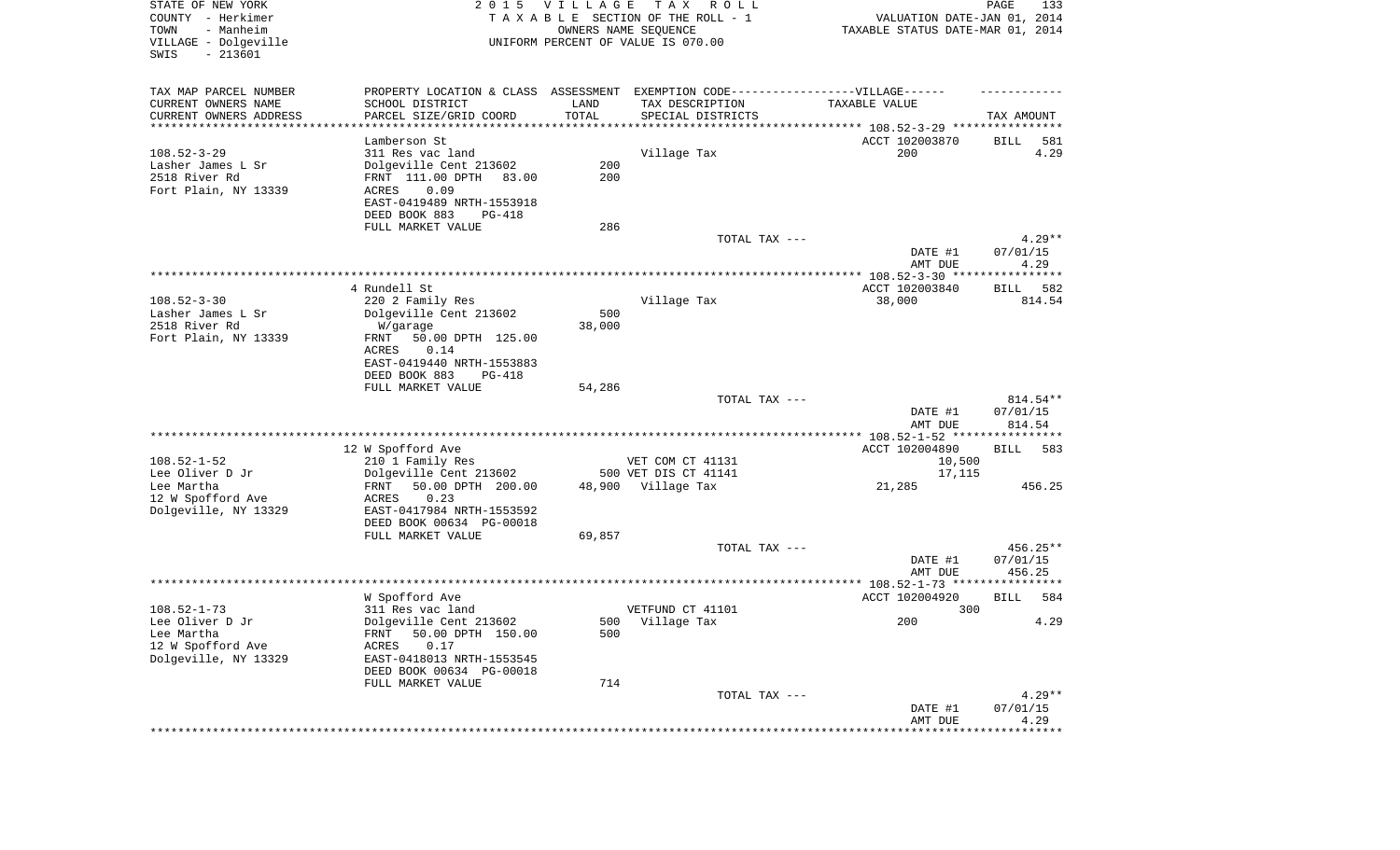| STATE OF NEW YORK<br>COUNTY - Herkimer<br>- Manheim<br>TOWN<br>VILLAGE - Dolgeville<br>SWIS<br>$-213601$ | 2 0 1 5                                                                                                                        | VILLAGE<br>OWNERS NAME SEQUENCE | T A X<br>R O L L<br>TAXABLE SECTION OF THE ROLL - 1<br>UNIFORM PERCENT OF VALUE IS 070.00 | VALUATION DATE-JAN 01, 2014<br>TAXABLE STATUS DATE-MAR 01, 2014 | PAGE<br>134                         |
|----------------------------------------------------------------------------------------------------------|--------------------------------------------------------------------------------------------------------------------------------|---------------------------------|-------------------------------------------------------------------------------------------|-----------------------------------------------------------------|-------------------------------------|
|                                                                                                          |                                                                                                                                |                                 |                                                                                           |                                                                 |                                     |
| TAX MAP PARCEL NUMBER<br>CURRENT OWNERS NAME<br>CURRENT OWNERS ADDRESS                                   | PROPERTY LOCATION & CLASS ASSESSMENT EXEMPTION CODE-----------------VILLAGE------<br>SCHOOL DISTRICT<br>PARCEL SIZE/GRID COORD | LAND<br>TOTAL                   | TAX DESCRIPTION<br>SPECIAL DISTRICTS                                                      | TAXABLE VALUE                                                   | TAX AMOUNT                          |
| ********************                                                                                     |                                                                                                                                | **********                      | ********************************* 108.52-1-35 ****************                            |                                                                 |                                     |
|                                                                                                          | 12 W Faville Ave                                                                                                               |                                 |                                                                                           | ACCT 102030510                                                  | 585<br>BILL                         |
| $108.52 - 1 - 35$<br>Lein Ronald<br>Lein Joan                                                            | 220 2 Family Res<br>Dolgeville Cent 213602<br>83.00 DPTH 117.00<br>FRNT                                                        | 800<br>28,000                   | Village Tax                                                                               | 28,000                                                          | 600.19                              |
| 225 Lyon Rd<br>Dolgeville, NY 13329                                                                      | 0.43<br>ACRES<br>EAST-0418284 NRTH-1554104                                                                                     |                                 |                                                                                           |                                                                 |                                     |
|                                                                                                          | DEED BOOK 780<br>$PG-92$                                                                                                       |                                 |                                                                                           |                                                                 |                                     |
|                                                                                                          | FULL MARKET VALUE                                                                                                              | 40,000                          |                                                                                           |                                                                 |                                     |
|                                                                                                          |                                                                                                                                |                                 | TOTAL TAX ---                                                                             | DATE #1<br>AMT DUE                                              | $600.19**$<br>07/01/15<br>600.19    |
|                                                                                                          |                                                                                                                                |                                 |                                                                                           |                                                                 |                                     |
|                                                                                                          | 40 Spencer St                                                                                                                  |                                 |                                                                                           | ACCT 102027330                                                  | 586<br>BILL                         |
| $108.51 - 1 - 11$<br>Lein Ronald R                                                                       | 210 1 Family Res<br>Dolgeville Cent 213602                                                                                     | 500                             | Village Tax                                                                               | 50,000                                                          | 1,071.77                            |
| Lein Barbara T                                                                                           | W/garage                                                                                                                       | 50,000                          |                                                                                           |                                                                 |                                     |
| 2815 Briarwood Dr                                                                                        | 50.00 DPTH 125.00<br>FRNT                                                                                                      |                                 |                                                                                           |                                                                 |                                     |
| Huntsville, AL 35801                                                                                     | ACRES<br>0.13                                                                                                                  |                                 |                                                                                           |                                                                 |                                     |
|                                                                                                          | EAST-0417742 NRTH-1554466<br>DEED BOOK 1382<br>PG-953                                                                          |                                 |                                                                                           |                                                                 |                                     |
|                                                                                                          | FULL MARKET VALUE                                                                                                              | 71,429                          |                                                                                           |                                                                 |                                     |
|                                                                                                          |                                                                                                                                |                                 | TOTAL TAX ---                                                                             |                                                                 | $1,071.77**$                        |
|                                                                                                          |                                                                                                                                |                                 |                                                                                           | DATE #1                                                         | 07/01/15                            |
|                                                                                                          |                                                                                                                                |                                 |                                                                                           | AMT DUE                                                         | 1,071.77<br>* * * * * * * * * * * * |
|                                                                                                          | 41-43 N Helmer Ave                                                                                                             |                                 |                                                                                           | ********** 108.36-2-52 ****<br>ACCT 102014970                   | 587<br>BILL                         |
| $108.36 - 2 - 52$                                                                                        | 220 2 Family Res                                                                                                               |                                 | Village Tax                                                                               | 65,000                                                          | 1,393.29                            |
| Leubner Family Trust Horst                                                                               | Dolgeville Cent 213602                                                                                                         | 600                             |                                                                                           |                                                                 |                                     |
| 6172 Krista Dr                                                                                           | W/barn                                                                                                                         | 65,000                          |                                                                                           |                                                                 |                                     |
| Spring Hill, FL 34609                                                                                    | FRNT<br>60.00 DPTH 127.00<br>ACRES<br>0.20                                                                                     |                                 |                                                                                           |                                                                 |                                     |
|                                                                                                          | EAST-0419565 NRTH-1557088                                                                                                      |                                 |                                                                                           |                                                                 |                                     |
|                                                                                                          | DEED BOOK 927<br>PG-381                                                                                                        |                                 |                                                                                           |                                                                 |                                     |
|                                                                                                          | FULL MARKET VALUE                                                                                                              | 92,857                          |                                                                                           |                                                                 |                                     |
|                                                                                                          |                                                                                                                                |                                 | TOTAL TAX ---                                                                             | DATE #1                                                         | $1,393.29**$<br>07/01/15            |
|                                                                                                          |                                                                                                                                |                                 |                                                                                           | AMT DUE                                                         | 1,393.29                            |
|                                                                                                          |                                                                                                                                |                                 |                                                                                           |                                                                 | * * * *                             |
|                                                                                                          | 135 N Main St                                                                                                                  |                                 |                                                                                           | ACCT 102015150                                                  | 588<br>BILL                         |
| $108.36 - 3 - 29$<br>Levonski Richard                                                                    | 210 1 Family Res<br>Dolgeville Cent 213602                                                                                     | 400                             | VET COM CT 41131<br>Village Tax                                                           | 7,625<br>22,875                                                 | 490.33                              |
| Levonski Ralene                                                                                          | W/barn                                                                                                                         | 30,500                          |                                                                                           |                                                                 |                                     |
| 135 N Main St                                                                                            | FRNT<br>35.00 DPTH 169.00                                                                                                      |                                 |                                                                                           |                                                                 |                                     |
| Dolgeville, NY 13329                                                                                     | ACRES<br>0.13                                                                                                                  |                                 |                                                                                           |                                                                 |                                     |
|                                                                                                          | EAST-0419981 NRTH-1557063                                                                                                      |                                 |                                                                                           |                                                                 |                                     |
|                                                                                                          | DEED BOOK 00610 PG-00814<br>FULL MARKET VALUE                                                                                  | 43,571                          |                                                                                           |                                                                 |                                     |
|                                                                                                          |                                                                                                                                |                                 | TOTAL TAX ---                                                                             |                                                                 | $490.33**$                          |
|                                                                                                          |                                                                                                                                |                                 |                                                                                           | DATE #1                                                         | 07/01/15                            |
|                                                                                                          |                                                                                                                                |                                 |                                                                                           | AMT DUE                                                         | 490.33                              |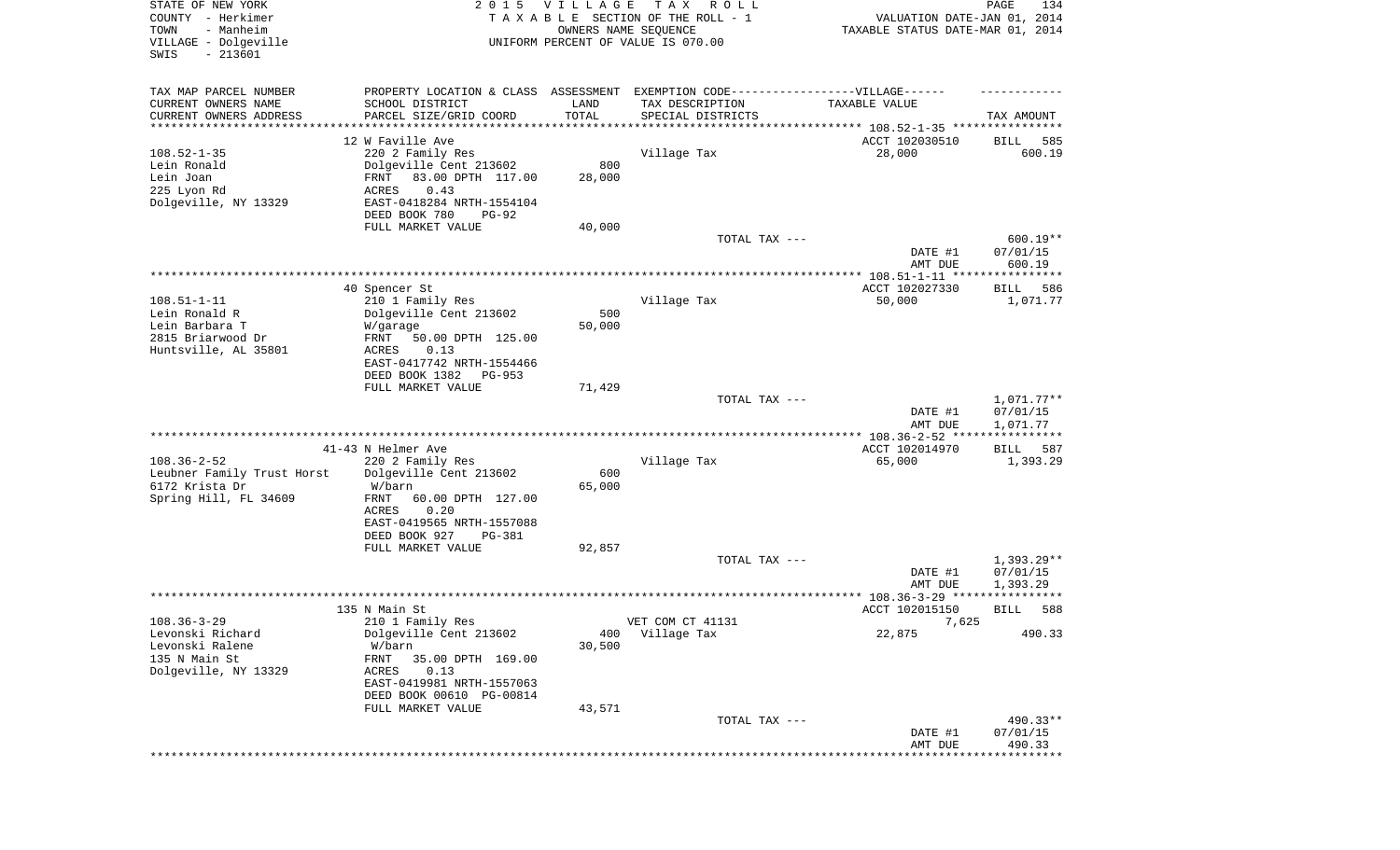| STATE OF NEW YORK<br>COUNTY - Herkimer<br>- Manheim<br>TOWN<br>VILLAGE - Dolgeville<br>$-213601$<br>SWIS | 2 0 1 5                                                     | <b>VILLAGE</b><br>OWNERS NAME SEQUENCE | T A X<br>R O L L<br>TAXABLE SECTION OF THE ROLL - 1<br>UNIFORM PERCENT OF VALUE IS 070.00 | VALUATION DATE-JAN 01, 2014<br>TAXABLE STATUS DATE-MAR 01, 2014 | PAGE<br>135        |
|----------------------------------------------------------------------------------------------------------|-------------------------------------------------------------|----------------------------------------|-------------------------------------------------------------------------------------------|-----------------------------------------------------------------|--------------------|
| TAX MAP PARCEL NUMBER                                                                                    | PROPERTY LOCATION & CLASS ASSESSMENT                        |                                        | EXEMPTION CODE-----------------VILLAGE------                                              |                                                                 |                    |
| CURRENT OWNERS NAME                                                                                      | SCHOOL DISTRICT                                             | LAND                                   | TAX DESCRIPTION                                                                           | TAXABLE VALUE                                                   |                    |
| CURRENT OWNERS ADDRESS<br>*********************                                                          | PARCEL SIZE/GRID COORD                                      | TOTAL<br>***********                   | SPECIAL DISTRICTS                                                                         |                                                                 | TAX AMOUNT         |
|                                                                                                          | 52 E Faville Ave                                            |                                        | ********************************** 108.52-6-32 ****************                           | ACCT 102014790                                                  | 589<br>BILL        |
| $108.52 - 6 - 32$                                                                                        | 210 1 Family Res                                            |                                        | Village Tax                                                                               | 44,100                                                          | 945.30             |
| Levonski Richard                                                                                         | Dolgeville Cent 213602                                      | 500                                    |                                                                                           |                                                                 |                    |
| Levonski Ralene<br>52 East Faville Ave                                                                   | W Garage<br>FRNT<br>50.00 DPTH 100.00                       | 44,100                                 |                                                                                           |                                                                 |                    |
| Dolgeville, NY 13329                                                                                     | $0.11$ BANK<br>ACRES<br>023                                 |                                        |                                                                                           |                                                                 |                    |
|                                                                                                          | EAST-0419786 NRTH-1552996                                   |                                        |                                                                                           |                                                                 |                    |
|                                                                                                          | DEED BOOK 874<br>$PG-43$                                    |                                        |                                                                                           |                                                                 |                    |
|                                                                                                          | FULL MARKET VALUE                                           | 63,000                                 | TOTAL TAX ---                                                                             |                                                                 | 945.30**           |
|                                                                                                          |                                                             |                                        |                                                                                           | DATE #1                                                         | 07/01/15           |
|                                                                                                          |                                                             |                                        |                                                                                           | AMT DUE                                                         | 945.30             |
|                                                                                                          | 6 Beaver St                                                 |                                        |                                                                                           | ACCT 102011730                                                  | BILL<br>590        |
| $108.44 - 2 - 28$                                                                                        | 210 1 Family Res                                            |                                        | VET COM CT 41131                                                                          | 10,500                                                          |                    |
| Lewandowski Richard<br>Lewandowski Ellen                                                                 | Dolgeville Cent 213602<br>W/garage                          | 500<br>46,300                          | Village Tax                                                                               | 35,800                                                          | 767.38             |
| 6 Beaver St                                                                                              | FRNT<br>49.50 DPTH<br>90.00                                 |                                        |                                                                                           |                                                                 |                    |
| Dolgeville, NY 13329                                                                                     | ACRES<br>$0.10$ BANK<br>135                                 |                                        |                                                                                           |                                                                 |                    |
|                                                                                                          | EAST-0418275 NRTH-1554734<br>DEED BOOK 773<br><b>PG-610</b> |                                        |                                                                                           |                                                                 |                    |
|                                                                                                          | FULL MARKET VALUE                                           | 66,143                                 |                                                                                           |                                                                 |                    |
|                                                                                                          |                                                             |                                        | TOTAL TAX ---                                                                             |                                                                 | 767.38**           |
|                                                                                                          |                                                             |                                        |                                                                                           | DATE #1<br>AMT DUE                                              | 07/01/15<br>767.38 |
|                                                                                                          |                                                             |                                        |                                                                                           |                                                                 |                    |
|                                                                                                          | 3 Horn St                                                   |                                        |                                                                                           | ACCT 102016170                                                  | BILL<br>591        |
| $108.36 - 1 - 33$<br>Lewandowski Shawn M                                                                 | 210 1 Family Res                                            | 500                                    | Village Tax                                                                               | 39,000                                                          | 835.98             |
| 3 Horn St                                                                                                | Dolgeville Cent 213602<br>W/garage                          | 39,000                                 |                                                                                           |                                                                 |                    |
| Dolgeville, NY 13329                                                                                     | <b>FRNT</b><br>50.00 DPTH 115.00                            |                                        |                                                                                           |                                                                 |                    |
|                                                                                                          | $0.13$ BANK<br>ACRES<br>135                                 |                                        |                                                                                           |                                                                 |                    |
|                                                                                                          | EAST-0419531 NRTH-1556876<br>DEED BOOK 906<br>PG-142        |                                        |                                                                                           |                                                                 |                    |
|                                                                                                          | FULL MARKET VALUE                                           | 55,714                                 |                                                                                           |                                                                 |                    |
|                                                                                                          |                                                             |                                        | TOTAL TAX ---                                                                             |                                                                 | 835.98**           |
|                                                                                                          |                                                             |                                        |                                                                                           | DATE #1<br>AMT DUE                                              | 07/01/15<br>835.98 |
|                                                                                                          |                                                             |                                        |                                                                                           |                                                                 |                    |
|                                                                                                          | 6-8 N Helmer Ave                                            |                                        |                                                                                           | ACCT 102010680                                                  | 592<br>BILL        |
| $108.44 - 3 - 17$<br>Licari Anthony                                                                      | 411 Apartment<br>Dolgeville Cent 213602                     | 600                                    | Village Tax                                                                               | 49,000                                                          | 1,050.33           |
| 54 E Main St                                                                                             | 411 W/garage                                                | 49,000                                 |                                                                                           |                                                                 |                    |
| St. Johnsville, NY 13452                                                                                 | 6-8 No. Helmer Ave                                          |                                        |                                                                                           |                                                                 |                    |
|                                                                                                          | 60.00 DPTH 220.00<br>FRNT<br>0.30<br>ACRES                  |                                        |                                                                                           |                                                                 |                    |
|                                                                                                          | EAST-0419559 NRTH-1555986                                   |                                        |                                                                                           |                                                                 |                    |
|                                                                                                          | DEED BOOK 1526<br>PG-67                                     |                                        |                                                                                           |                                                                 |                    |
|                                                                                                          | FULL MARKET VALUE                                           | 70,000                                 | TOTAL TAX ---                                                                             |                                                                 | $1,050.33**$       |
|                                                                                                          |                                                             |                                        |                                                                                           | DATE #1                                                         | 07/01/15           |
|                                                                                                          |                                                             |                                        |                                                                                           | AMT DUE                                                         | 1,050.33           |
|                                                                                                          |                                                             |                                        |                                                                                           |                                                                 |                    |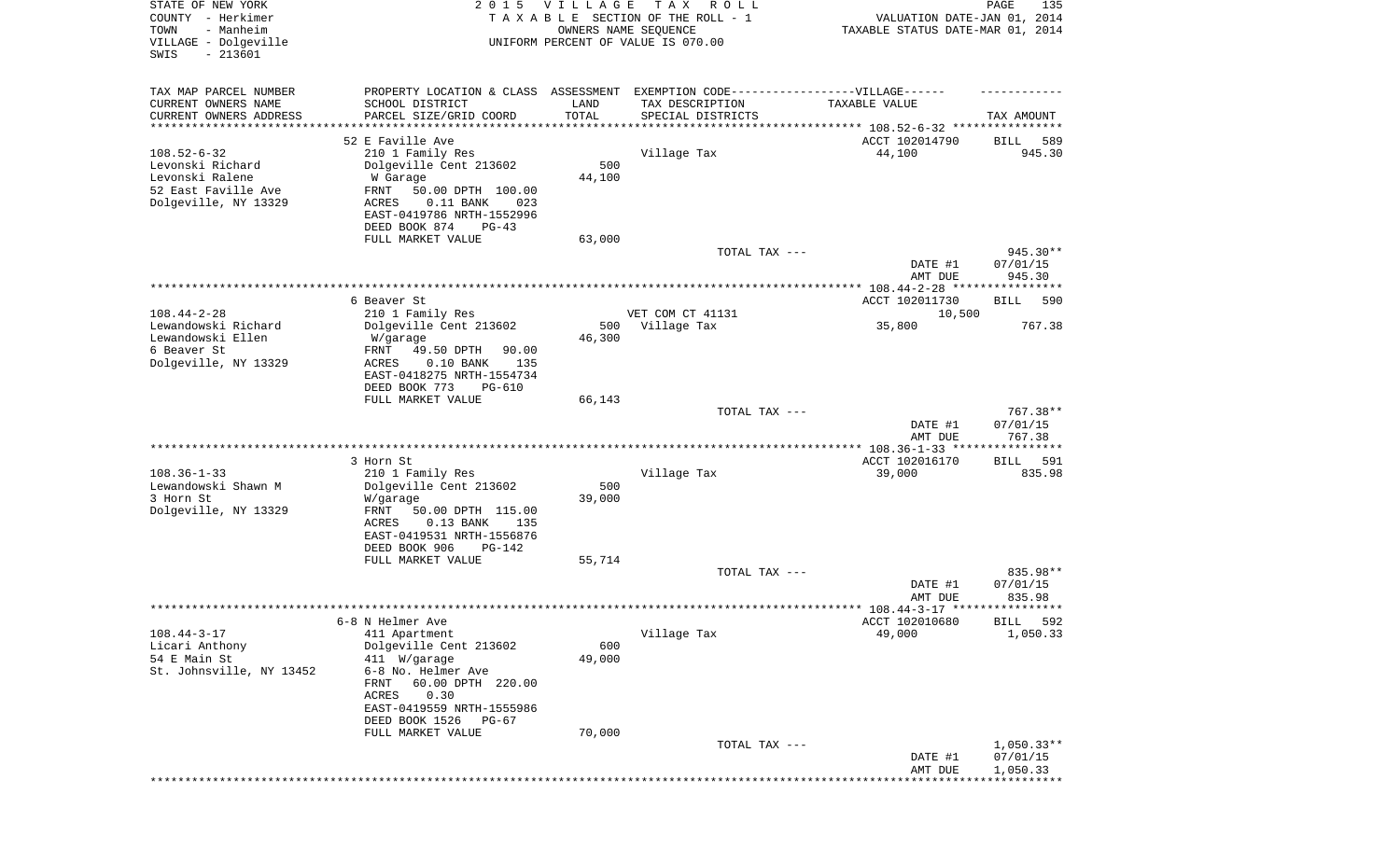| STATE OF NEW YORK<br>COUNTY - Herkimer<br>TOWN<br>- Manheim<br>VILLAGE - Dolgeville<br>SWIS<br>$-213601$ | 2 0 1 5                                            | <b>VILLAGE</b><br>OWNERS NAME SEQUENCE | T A X<br>R O L L<br>TAXABLE SECTION OF THE ROLL - 1<br>UNIFORM PERCENT OF VALUE IS 070.00            | VALUATION DATE-JAN 01, 2014<br>TAXABLE STATUS DATE-MAR 01, 2014 | PAGE<br>136             |
|----------------------------------------------------------------------------------------------------------|----------------------------------------------------|----------------------------------------|------------------------------------------------------------------------------------------------------|-----------------------------------------------------------------|-------------------------|
| TAX MAP PARCEL NUMBER<br>CURRENT OWNERS NAME                                                             | SCHOOL DISTRICT                                    | LAND                                   | PROPERTY LOCATION & CLASS ASSESSMENT EXEMPTION CODE-----------------VILLAGE------<br>TAX DESCRIPTION | TAXABLE VALUE                                                   |                         |
| CURRENT OWNERS ADDRESS<br>*********************                                                          | PARCEL SIZE/GRID COORD                             | TOTAL<br>***********                   | SPECIAL DISTRICTS                                                                                    |                                                                 | TAX AMOUNT              |
|                                                                                                          | Lamberson St                                       |                                        |                                                                                                      | ACCT 102015660                                                  | 593<br>BILL             |
| $108.52 - 5 - 19$                                                                                        | 454 Supermarket                                    |                                        | Village Tax                                                                                          | 185,000                                                         | 3,965.53                |
| Licari Carmen A                                                                                          | Dolgeville Cent 213602                             | 15,600                                 |                                                                                                      |                                                                 |                         |
| Licari Rhonda                                                                                            | FRNT 384.00 DPTH 175.00                            | 185,000                                |                                                                                                      |                                                                 |                         |
| 45 Averill St<br>St Johnsville, NY 13452                                                                 | ACRES<br>1.90<br>EAST-0419587 NRTH-1554113         |                                        |                                                                                                      |                                                                 |                         |
|                                                                                                          | DEED BOOK 891<br>PG-657                            |                                        |                                                                                                      |                                                                 |                         |
|                                                                                                          | FULL MARKET VALUE                                  | 264,286                                |                                                                                                      |                                                                 |                         |
|                                                                                                          |                                                    |                                        | TOTAL TAX ---                                                                                        |                                                                 | $3,965.53**$            |
|                                                                                                          |                                                    |                                        |                                                                                                      | DATE #1                                                         | 07/01/15                |
|                                                                                                          |                                                    |                                        |                                                                                                      | AMT DUE                                                         | 3,965.53                |
|                                                                                                          | 15 N Helmer Ave                                    |                                        |                                                                                                      | ACCT 102022710                                                  | 594<br>BILL             |
| $108.44 - 1 - 9$                                                                                         | 210 1 Family Res                                   |                                        | Village Tax                                                                                          | 85,500                                                          | 1,832.72                |
| Licari Family Holdings, LLC ET Dolgeville Cent 213602                                                    |                                                    | 900                                    |                                                                                                      |                                                                 |                         |
| Licari Salvatore J<br>15 N Helmer Ave                                                                    | W/garage<br>85.00 DPTH 150.00<br>FRNT              | 85,500                                 |                                                                                                      |                                                                 |                         |
| Dolgeville, NY 13329                                                                                     | 0.29<br>ACRES                                      |                                        |                                                                                                      |                                                                 |                         |
|                                                                                                          | EAST-0419417 NRTH-1556238                          |                                        |                                                                                                      |                                                                 |                         |
|                                                                                                          | DEED BOOK 942<br>$PG-35$                           |                                        |                                                                                                      |                                                                 |                         |
|                                                                                                          | FULL MARKET VALUE                                  | 122,143                                |                                                                                                      |                                                                 | 1,832.72**              |
|                                                                                                          |                                                    |                                        | TOTAL TAX ---                                                                                        | DATE #1                                                         | 07/01/15                |
|                                                                                                          |                                                    |                                        |                                                                                                      | AMT DUE                                                         | 1,832.72                |
|                                                                                                          |                                                    |                                        |                                                                                                      | *************** 108.44-1-10 *****************                   |                         |
|                                                                                                          | 9 N Helmer Ave                                     |                                        |                                                                                                      | ACCT 102030390                                                  | 595<br>BILL             |
| $108.44 - 1 - 10$<br>Licari Family Holdings, LLC ET Dolgeville Cent 213602                               | 220 2 Family Res                                   | 700                                    | Village Tax                                                                                          | 38,800                                                          | 831.69                  |
| Licari Salvatore J                                                                                       | FRNT<br>63.00 DPTH 150.00                          | 38,800                                 |                                                                                                      |                                                                 |                         |
| 15 N Helmer Ave                                                                                          | ACRES<br>0.24                                      |                                        |                                                                                                      |                                                                 |                         |
| Dolgeville, NY 13329                                                                                     | EAST-0419379 NRTH-1556175                          |                                        |                                                                                                      |                                                                 |                         |
|                                                                                                          | DEED BOOK 942<br>$PG-38$                           |                                        |                                                                                                      |                                                                 |                         |
|                                                                                                          | FULL MARKET VALUE                                  | 55,429                                 | TOTAL TAX ---                                                                                        |                                                                 | 831.69**                |
|                                                                                                          |                                                    |                                        |                                                                                                      | DATE #1                                                         | 07/01/15                |
|                                                                                                          |                                                    |                                        |                                                                                                      | AMT DUE                                                         | 831.69                  |
|                                                                                                          |                                                    |                                        |                                                                                                      |                                                                 | *************           |
| $108.44 - 3 - 11.11$                                                                                     | 18 N Helmer Ave<br>210 1 Family Res                |                                        | Village Tax                                                                                          | ACCT 102004380<br>52,200                                        | BILL<br>596<br>1,118.92 |
| Licari Salvatore J                                                                                       | Dolgeville Cent 213602                             | 700                                    |                                                                                                      |                                                                 |                         |
| 15 N Helmer Ave                                                                                          | 68.96 DPTH 125.00<br>FRNT                          | 52,200                                 |                                                                                                      |                                                                 |                         |
| Dolgeville, NY 13329                                                                                     | <b>ACRES</b><br>0.20                               |                                        |                                                                                                      |                                                                 |                         |
|                                                                                                          | EAST-0419622 NRTH-1556204<br>DEED BOOK 1283 PG-596 |                                        |                                                                                                      |                                                                 |                         |
|                                                                                                          | FULL MARKET VALUE                                  | 74,571                                 |                                                                                                      |                                                                 |                         |
|                                                                                                          |                                                    |                                        | TOTAL TAX ---                                                                                        |                                                                 | 1,118.92**              |
|                                                                                                          |                                                    |                                        |                                                                                                      | DATE #1                                                         | 07/01/15                |
|                                                                                                          |                                                    |                                        |                                                                                                      | AMT DUE<br>***********************************                  | 1,118.92                |
|                                                                                                          |                                                    |                                        |                                                                                                      |                                                                 |                         |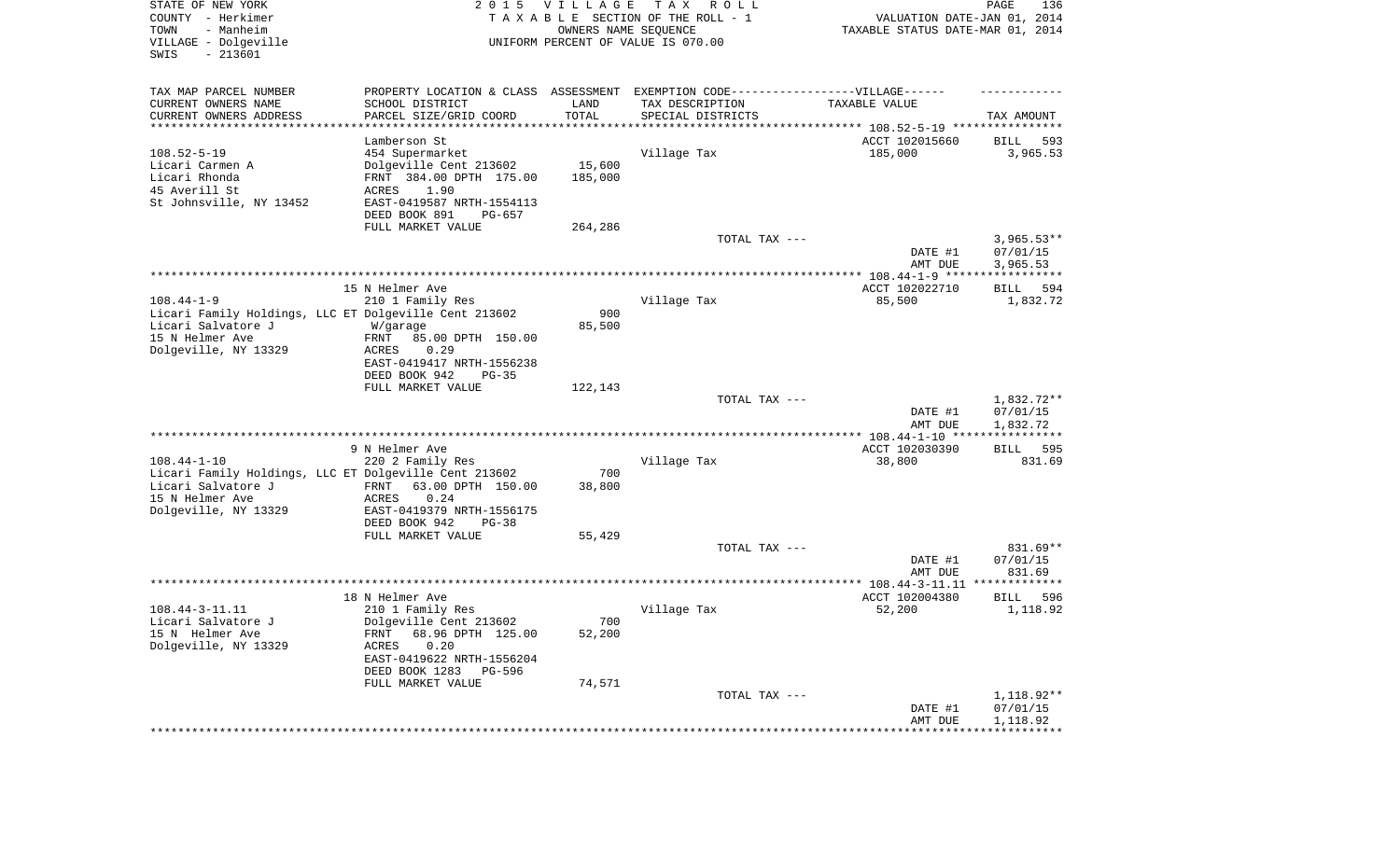| STATE OF NEW YORK<br>COUNTY - Herkimer<br>TOWN<br>- Manheim<br>VILLAGE - Dolgeville<br>SWIS<br>$-213601$ | 2 0 1 5                                                     | <b>VILLAGE</b><br>OWNERS NAME SEQUENCE | T A X<br>R O L L<br>TAXABLE SECTION OF THE ROLL - 1<br>UNIFORM PERCENT OF VALUE IS 070.00            | VALUATION DATE-JAN 01, 2014<br>TAXABLE STATUS DATE-MAR 01, 2014 | PAGE<br>137                 |
|----------------------------------------------------------------------------------------------------------|-------------------------------------------------------------|----------------------------------------|------------------------------------------------------------------------------------------------------|-----------------------------------------------------------------|-----------------------------|
| TAX MAP PARCEL NUMBER<br>CURRENT OWNERS NAME                                                             | SCHOOL DISTRICT                                             | LAND                                   | PROPERTY LOCATION & CLASS ASSESSMENT EXEMPTION CODE-----------------VILLAGE------<br>TAX DESCRIPTION | TAXABLE VALUE                                                   |                             |
| CURRENT OWNERS ADDRESS<br>********************                                                           | PARCEL SIZE/GRID COORD<br>* * * * * * * * * * * * * * * * * | TOTAL                                  | SPECIAL DISTRICTS                                                                                    |                                                                 | TAX AMOUNT                  |
|                                                                                                          | 117 W State St Ext                                          |                                        |                                                                                                      | ACCT 102012630                                                  | BILL<br>597                 |
| $108.36 - 1 - 3$                                                                                         | 210 1 Family Res                                            |                                        | VET WAR CT 41121                                                                                     | 6,300                                                           |                             |
| Link George                                                                                              | Dolgeville Cent 213602                                      | 2,800                                  | Village Tax                                                                                          | 50,200                                                          | 1,076.05                    |
| Link Theresa                                                                                             | Barn                                                        | 56,500                                 |                                                                                                      |                                                                 |                             |
| 117 W State St<br>Dolgeville, NY 13329                                                                   | ACRES<br>1.10<br>EAST-0418058 NRTH-1557376                  |                                        |                                                                                                      |                                                                 |                             |
|                                                                                                          | DEED BOOK 864<br>PG-294                                     |                                        |                                                                                                      |                                                                 |                             |
|                                                                                                          | FULL MARKET VALUE                                           | 80,714                                 |                                                                                                      |                                                                 |                             |
|                                                                                                          |                                                             |                                        | TOTAL TAX ---                                                                                        |                                                                 | $1,076.05**$                |
|                                                                                                          |                                                             |                                        |                                                                                                      | DATE #1<br>AMT DUE                                              | 07/01/15<br>1,076.05        |
|                                                                                                          |                                                             |                                        |                                                                                                      |                                                                 |                             |
|                                                                                                          | 21 Spofford Sq                                              |                                        |                                                                                                      | ACCT 102010290                                                  | 598<br>BILL                 |
| $108.52 - 3 - 49$                                                                                        | 210 1 Family Res                                            |                                        | Village Tax                                                                                          | 42,400                                                          | 908.86                      |
| Link Lisa A<br>21 Spofford Sq                                                                            | Dolgeville Cent 213602<br>W/garage                          | 500<br>42,400                          |                                                                                                      |                                                                 |                             |
| Dolgeville, NY 13329                                                                                     | 48.00 DPTH 135.00<br>FRNT                                   |                                        |                                                                                                      |                                                                 |                             |
|                                                                                                          | ACRES<br>0.20                                               |                                        |                                                                                                      |                                                                 |                             |
|                                                                                                          | EAST-0418836 NRTH-1553137                                   |                                        |                                                                                                      |                                                                 |                             |
|                                                                                                          | DEED BOOK 1350<br>PG-359<br>FULL MARKET VALUE               | 60,571                                 |                                                                                                      |                                                                 |                             |
|                                                                                                          |                                                             |                                        | TOTAL TAX ---                                                                                        |                                                                 | 908.86**                    |
|                                                                                                          |                                                             |                                        |                                                                                                      | DATE #1                                                         | 07/01/15                    |
|                                                                                                          |                                                             |                                        |                                                                                                      | AMT DUE                                                         | 908.86                      |
|                                                                                                          | 6 E Spofford Ave                                            |                                        |                                                                                                      | *********** 108.52-2-10 ***<br>ACCT 102001830                   | ************<br>599<br>BILL |
| $108.52 - 2 - 10$                                                                                        | 210 1 Family Res                                            |                                        | Village Tax                                                                                          | 55,600                                                          | 1,191.80                    |
| Link Paul E                                                                                              | Dolgeville Cent 213602                                      | 500                                    |                                                                                                      |                                                                 |                             |
| Link Brittney M                                                                                          | W/garage                                                    | 55,600                                 |                                                                                                      |                                                                 |                             |
| 6 E Spofford Ave                                                                                         | 50.00 DPTH 100.00<br>FRNT<br>ACRES<br>0.11                  |                                        |                                                                                                      |                                                                 |                             |
| Dolgeville, NY 13329                                                                                     | EAST-0418300 NRTH-1553154                                   |                                        |                                                                                                      |                                                                 |                             |
|                                                                                                          | DEED BOOK 1434<br>PG-923                                    |                                        |                                                                                                      |                                                                 |                             |
|                                                                                                          | FULL MARKET VALUE                                           | 79,429                                 |                                                                                                      |                                                                 |                             |
|                                                                                                          |                                                             |                                        | TOTAL TAX ---                                                                                        |                                                                 | 1,191.80**<br>07/01/15      |
|                                                                                                          |                                                             |                                        |                                                                                                      | DATE #1<br>AMT DUE                                              | 1,191.80                    |
|                                                                                                          |                                                             |                                        |                                                                                                      |                                                                 | * * * * * *                 |
|                                                                                                          | 1 Green St                                                  |                                        |                                                                                                      | ACCT 102004650                                                  | 600<br>BILL                 |
| $108.36 - 2 - 1$                                                                                         | 210 1 Family Res                                            |                                        | Village Tax                                                                                          | 30,500                                                          | 653.78                      |
| Little Andrew II<br>Little Julia                                                                         | Dolgeville Cent 213602<br>41.60 DPTH<br>FRNT<br>88.42       | 400<br>30,500                          |                                                                                                      |                                                                 |                             |
| 91 N Helmer Ave                                                                                          | 0.18<br>ACRES                                               |                                        |                                                                                                      |                                                                 |                             |
| Dolgeville, NY 13329                                                                                     | EAST-0419496 NRTH-1558609                                   |                                        |                                                                                                      |                                                                 |                             |
|                                                                                                          | DEED BOOK 910<br>PG-332                                     |                                        |                                                                                                      |                                                                 |                             |
|                                                                                                          | FULL MARKET VALUE                                           | 43,571                                 | TOTAL TAX ---                                                                                        |                                                                 | 653.78**                    |
|                                                                                                          |                                                             |                                        |                                                                                                      | DATE #1                                                         | 07/01/15                    |
|                                                                                                          |                                                             |                                        |                                                                                                      | AMT DUE                                                         | 653.78                      |
|                                                                                                          |                                                             |                                        |                                                                                                      |                                                                 | * * * * * * * * * * *       |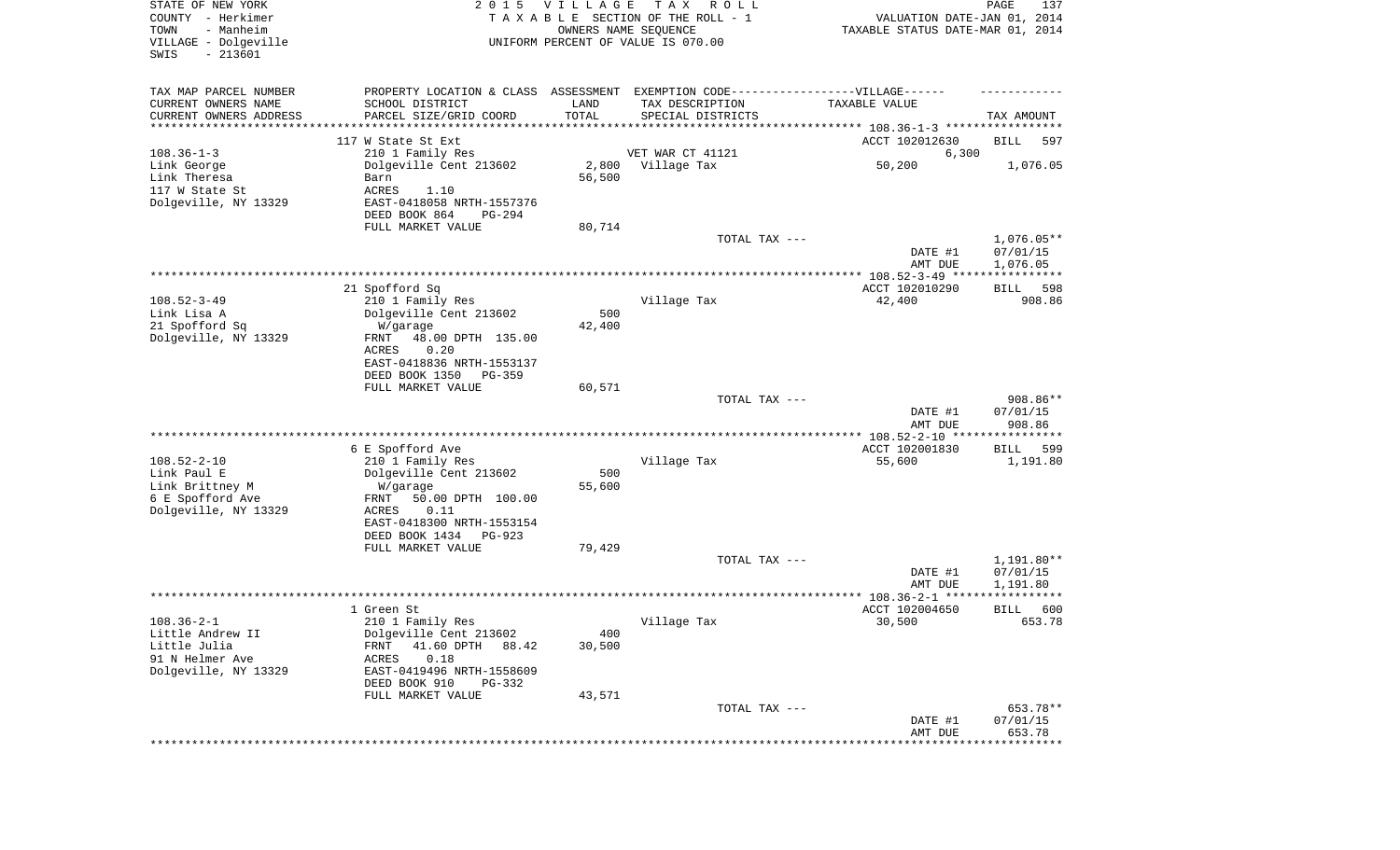| STATE OF NEW YORK<br>COUNTY - Herkimer<br>- Manheim<br>TOWN<br>VILLAGE - Dolgeville<br>$-213601$<br>SWIS |                                            | 2015 VILLAGE<br>OWNERS NAME SEQUENCE | TAX ROLL<br>TAXABLE SECTION OF THE ROLL - 1<br>UNIFORM PERCENT OF VALUE IS 070.00 | VALUATION DATE-JAN 01, 2014<br>TAXABLE STATUS DATE-MAR 01, 2014 | PAGE<br>138 |
|----------------------------------------------------------------------------------------------------------|--------------------------------------------|--------------------------------------|-----------------------------------------------------------------------------------|-----------------------------------------------------------------|-------------|
| TAX MAP PARCEL NUMBER                                                                                    |                                            |                                      | PROPERTY LOCATION & CLASS ASSESSMENT EXEMPTION CODE----------------VILLAGE------  |                                                                 |             |
| CURRENT OWNERS NAME<br>CURRENT OWNERS ADDRESS                                                            | SCHOOL DISTRICT<br>PARCEL SIZE/GRID COORD  | LAND<br>TOTAL                        | TAX DESCRIPTION<br>SPECIAL DISTRICTS                                              | TAXABLE VALUE                                                   | TAX AMOUNT  |
| **********************                                                                                   |                                            |                                      |                                                                                   |                                                                 |             |
|                                                                                                          | 91 N Helmer Ave                            |                                      |                                                                                   | ACCT 102004680                                                  | BILL<br>601 |
| $108.36 - 2 - 2$                                                                                         | 210 1 Family Res                           |                                      | Village Tax                                                                       | 44,000                                                          | 943.15      |
| Little Andrew II                                                                                         | Dolgeville Cent 213602                     | 500                                  |                                                                                   |                                                                 |             |
| Little Julia                                                                                             | FRNT<br>50.00 DPTH 155.00                  | 44,000                               |                                                                                   |                                                                 |             |
| 91 N Helmer Ave                                                                                          | ACRES<br>0.17                              |                                      |                                                                                   |                                                                 |             |
| Dolgeville, NY 13329                                                                                     | EAST-0419499 NRTH-1558554                  |                                      |                                                                                   |                                                                 |             |
|                                                                                                          | DEED BOOK 761<br>PG-244                    |                                      |                                                                                   |                                                                 |             |
|                                                                                                          | FULL MARKET VALUE                          | 62,857                               | TOTAL TAX ---                                                                     |                                                                 | 943.15**    |
|                                                                                                          |                                            |                                      |                                                                                   | DATE #1                                                         | 07/01/15    |
|                                                                                                          |                                            |                                      |                                                                                   | AMT DUE                                                         | 943.15      |
|                                                                                                          |                                            |                                      |                                                                                   |                                                                 |             |
|                                                                                                          | 16 S Main St                               |                                      |                                                                                   | ACCT 102025650                                                  | BILL<br>602 |
| $108.44 - 3 - 65.1$                                                                                      | 230 3 Family Res                           |                                      | 41800<br>AGED-ALL                                                                 | 12,500                                                          |             |
| Looman Elsie                                                                                             | Dolgeville Cent 213602                     | 1,000                                | Village Tax                                                                       | 12,500                                                          | 267.94      |
| 16 1/2 S Main St                                                                                         | 230                                        | 25,000                               | XC991 Water relevy                                                                | 1,462.74 MT M                                                   | 1,462.74    |
| Dolgeville, NY 13329                                                                                     | FRNT 213.00 DPTH<br>61.00                  |                                      |                                                                                   |                                                                 |             |
|                                                                                                          | ACRES<br>0.34                              |                                      |                                                                                   |                                                                 |             |
|                                                                                                          | EAST-0419593 NRTH-1555284                  |                                      |                                                                                   |                                                                 |             |
|                                                                                                          | DEED BOOK 897<br>PG-587                    |                                      |                                                                                   |                                                                 |             |
|                                                                                                          | FULL MARKET VALUE                          | 35,714                               |                                                                                   |                                                                 |             |
|                                                                                                          |                                            |                                      | TOTAL TAX ---                                                                     |                                                                 | 1,730.68**  |
|                                                                                                          |                                            |                                      |                                                                                   | DATE #1                                                         | 07/01/15    |
|                                                                                                          |                                            |                                      |                                                                                   | AMT DUE<br>************* 108.36-3-71 ****************           | 1,730.68    |
|                                                                                                          | 84 N Helmer Ave                            |                                      |                                                                                   | ACCT 102018390                                                  | BILL<br>603 |
| $108.36 - 3 - 71$                                                                                        | 311 Res vac land                           |                                      | Village Tax                                                                       | 200                                                             | 4.29        |
| Looman Robert A                                                                                          | Dolgeville Cent 213602                     | 200                                  |                                                                                   |                                                                 |             |
| Looman Brenda L                                                                                          | FRNT<br>50.00 DPTH 105.00                  | 200                                  |                                                                                   |                                                                 |             |
| 86 N Helmer Ave                                                                                          | ACRES<br>0.12                              |                                      |                                                                                   |                                                                 |             |
| Dolgeville, NY 13329                                                                                     | EAST-0419702 NRTH-1557956                  |                                      |                                                                                   |                                                                 |             |
|                                                                                                          | DEED BOOK 1539<br>PG-863                   |                                      |                                                                                   |                                                                 |             |
| PRIOR OWNER ON 3/01/2014                                                                                 | FULL MARKET VALUE                          | 286                                  |                                                                                   |                                                                 |             |
| Cool Marc P                                                                                              |                                            |                                      |                                                                                   |                                                                 |             |
|                                                                                                          |                                            |                                      | TOTAL TAX ---                                                                     |                                                                 | $4.29**$    |
|                                                                                                          |                                            |                                      |                                                                                   | DATE #1                                                         | 07/01/15    |
|                                                                                                          |                                            |                                      |                                                                                   | AMT DUE                                                         | 4.29        |
|                                                                                                          |                                            |                                      |                                                                                   |                                                                 | ******      |
|                                                                                                          | 86 N Helmer Ave                            |                                      |                                                                                   | ACCT 102018360                                                  | 604<br>BILL |
| $108.36 - 3 - 72$<br>Looman Robert A                                                                     | 210 1 Family Res<br>Dolgeville Cent 213602 | 500                                  | Village Tax                                                                       | 55,000                                                          | 1,178.94    |
| Looman Brenda L                                                                                          | W/carport                                  | 55,000                               |                                                                                   |                                                                 |             |
| 86 N Helmer Ave                                                                                          | 50.00 DPTH 105.00<br>FRNT                  |                                      |                                                                                   |                                                                 |             |
| Dolgeville, NY 13329                                                                                     | ACRES<br>0.12                              |                                      |                                                                                   |                                                                 |             |
|                                                                                                          | EAST-0419700 NRTH-1558007                  |                                      |                                                                                   |                                                                 |             |
| PRIOR OWNER ON 3/01/2014                                                                                 | DEED BOOK 1539<br>PG-863                   |                                      |                                                                                   |                                                                 |             |
| Cool Marc P                                                                                              | FULL MARKET VALUE                          | 78,571                               |                                                                                   |                                                                 |             |
|                                                                                                          |                                            |                                      | TOTAL TAX ---                                                                     |                                                                 | 1,178.94**  |
|                                                                                                          |                                            |                                      |                                                                                   | DATE #1                                                         | 07/01/15    |
|                                                                                                          |                                            |                                      |                                                                                   | AMT DUE                                                         | 1,178.94    |
|                                                                                                          |                                            |                                      |                                                                                   |                                                                 |             |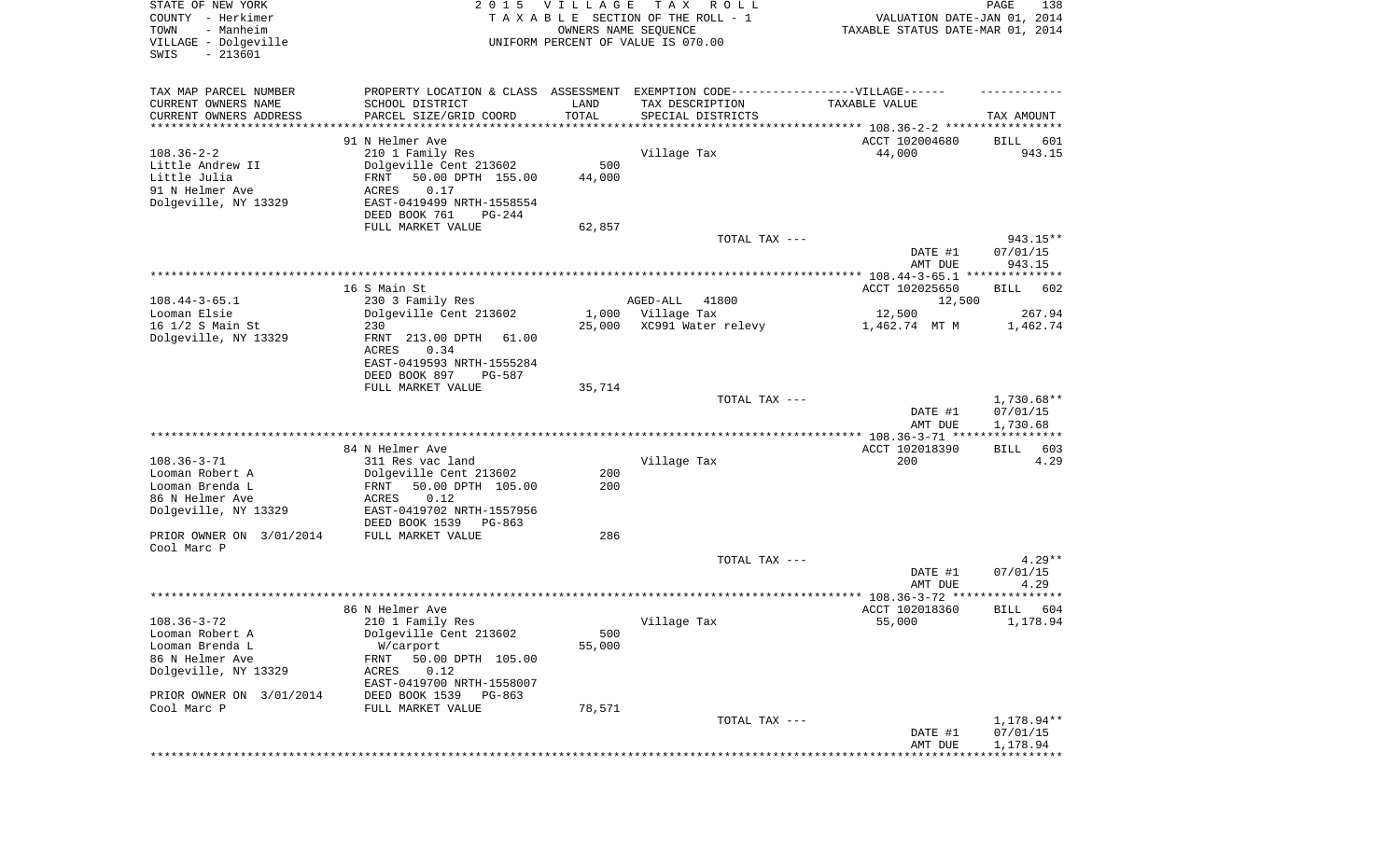| STATE OF NEW YORK<br>COUNTY - Herkimer<br>TOWN<br>- Manheim<br>VILLAGE - Dolgeville<br>SWIS<br>$-213601$ | 2015 VILLAGE                                                                      |        | T A X<br>R O L L<br>TAXABLE SECTION OF THE ROLL - 1<br>OWNERS NAME SEQUENCE<br>UNIFORM PERCENT OF VALUE IS 070.00 | VALUATION DATE-JAN 01, 2014<br>TAXABLE STATUS DATE-MAR 01, 2014 | PAGE<br>139        |
|----------------------------------------------------------------------------------------------------------|-----------------------------------------------------------------------------------|--------|-------------------------------------------------------------------------------------------------------------------|-----------------------------------------------------------------|--------------------|
| TAX MAP PARCEL NUMBER                                                                                    | PROPERTY LOCATION & CLASS ASSESSMENT EXEMPTION CODE-----------------VILLAGE------ |        |                                                                                                                   |                                                                 |                    |
| CURRENT OWNERS NAME                                                                                      | SCHOOL DISTRICT                                                                   | LAND   | TAX DESCRIPTION                                                                                                   | TAXABLE VALUE                                                   |                    |
| CURRENT OWNERS ADDRESS<br>*********************                                                          | PARCEL SIZE/GRID COORD                                                            | TOTAL  | SPECIAL DISTRICTS                                                                                                 |                                                                 | TAX AMOUNT         |
|                                                                                                          | Horn St                                                                           |        |                                                                                                                   |                                                                 | BILL<br>605        |
| $108.36 - 2 - 55$                                                                                        | 311 Res vac land                                                                  |        | Village Tax                                                                                                       | 100                                                             | 2.14               |
| Loucks Donna                                                                                             | Dolgeville Cent 213602                                                            | 100    |                                                                                                                   |                                                                 |                    |
| Loucks Leigh Anne                                                                                        | 15.00 DPTH 172.00<br>FRNT                                                         | 100    |                                                                                                                   |                                                                 |                    |
| 4 Horn St                                                                                                | ACRES<br>0.06                                                                     |        |                                                                                                                   |                                                                 |                    |
| Dolgeville, NY 13329                                                                                     | EAST-0419497 NRTH-1557148                                                         |        |                                                                                                                   |                                                                 |                    |
|                                                                                                          | DEED BOOK 943<br><b>PG-120</b><br>FULL MARKET VALUE                               | 143    |                                                                                                                   |                                                                 |                    |
|                                                                                                          |                                                                                   |        | TOTAL TAX ---                                                                                                     |                                                                 | $2.14**$           |
|                                                                                                          |                                                                                   |        |                                                                                                                   | DATE #1<br>AMT DUE                                              | 07/01/15<br>2.14   |
|                                                                                                          |                                                                                   |        |                                                                                                                   |                                                                 |                    |
|                                                                                                          | 4 Horn St                                                                         |        |                                                                                                                   | ACCT 102001620                                                  | BILL<br>606        |
| $108.36 - 2 - 47$                                                                                        | 220 2 Family Res                                                                  | 300    | VET COM CT 41131                                                                                                  | 10,500                                                          | 703.08             |
| Loucks Donna L<br>Loucks Leigh Anne                                                                      | Dolgeville Cent 213602<br>90.00 DPTH 172.00<br>FRNT                               | 43,300 | Village Tax                                                                                                       | 32,800                                                          |                    |
| 4 Horn St                                                                                                | 0.13<br>ACRES                                                                     |        |                                                                                                                   |                                                                 |                    |
| Dolgeville, NY 13329                                                                                     | EAST-0419462 NRTH-1557101                                                         |        |                                                                                                                   |                                                                 |                    |
|                                                                                                          | DEED BOOK 943<br><b>PG-120</b>                                                    |        |                                                                                                                   |                                                                 |                    |
|                                                                                                          | FULL MARKET VALUE                                                                 | 61,857 |                                                                                                                   |                                                                 |                    |
|                                                                                                          |                                                                                   |        | TOTAL TAX ---                                                                                                     |                                                                 | 703.08**           |
|                                                                                                          |                                                                                   |        |                                                                                                                   | DATE #1<br>AMT DUE                                              | 07/01/15<br>703.08 |
|                                                                                                          |                                                                                   |        |                                                                                                                   |                                                                 |                    |
|                                                                                                          | 16 E Faville Ave                                                                  |        |                                                                                                                   | ACCT 102016200                                                  | BILL<br>607        |
| $108.52 - 3 - 12$                                                                                        | 220 2 Family Res                                                                  |        | Village Tax                                                                                                       | 41,000                                                          | 878.85             |
| Loucks George S                                                                                          | Dolgeville Cent 213602                                                            | 1,000  |                                                                                                                   |                                                                 |                    |
| 28 Pennsylvania Ave                                                                                      | W/garage                                                                          | 41,000 |                                                                                                                   |                                                                 |                    |
| Johnstown, NY 12095                                                                                      | FRNT 100.00 DPTH 112.00<br>ACRES<br>0.28                                          |        |                                                                                                                   |                                                                 |                    |
|                                                                                                          | EAST-0418963 NRTH-1553475                                                         |        |                                                                                                                   |                                                                 |                    |
|                                                                                                          | DEED BOOK 851<br>$PG-41$                                                          |        |                                                                                                                   |                                                                 |                    |
|                                                                                                          | FULL MARKET VALUE                                                                 | 58,571 |                                                                                                                   |                                                                 |                    |
|                                                                                                          |                                                                                   |        | TOTAL TAX ---                                                                                                     |                                                                 | 878.85**           |
|                                                                                                          |                                                                                   |        |                                                                                                                   | DATE #1                                                         | 07/01/15           |
|                                                                                                          |                                                                                   |        |                                                                                                                   | AMT DUE                                                         | 878.85             |
|                                                                                                          | 23 S Main St                                                                      |        |                                                                                                                   | ACCT 102016230                                                  | BILL<br>608        |
| $108.52 - 5 - 80$                                                                                        | 210 1 Family Res                                                                  |        | Village Tax                                                                                                       | 26,000                                                          | 557.32             |
| Loucks Grant                                                                                             | Dolgeville Cent 213602                                                            | 400    |                                                                                                                   |                                                                 |                    |
| Loucks Tammy                                                                                             | W/barn                                                                            | 26,000 |                                                                                                                   |                                                                 |                    |
| 23 So Main St                                                                                            | FRNT<br>35.00 DPTH 158.00                                                         |        |                                                                                                                   |                                                                 |                    |
| Dolgeville, NY 13329                                                                                     | ACRES<br>0.18                                                                     |        |                                                                                                                   |                                                                 |                    |
|                                                                                                          | EAST-0419558 NRTH-1554844                                                         |        |                                                                                                                   |                                                                 |                    |
|                                                                                                          | DEED BOOK 854<br>PG-212<br>FULL MARKET VALUE                                      | 37,143 |                                                                                                                   |                                                                 |                    |
|                                                                                                          |                                                                                   |        | TOTAL TAX ---                                                                                                     |                                                                 | 557.32**           |
|                                                                                                          |                                                                                   |        |                                                                                                                   | DATE #1                                                         | 07/01/15           |
|                                                                                                          |                                                                                   |        |                                                                                                                   | AMT DUE                                                         | 557.32             |
|                                                                                                          |                                                                                   |        |                                                                                                                   |                                                                 | ********           |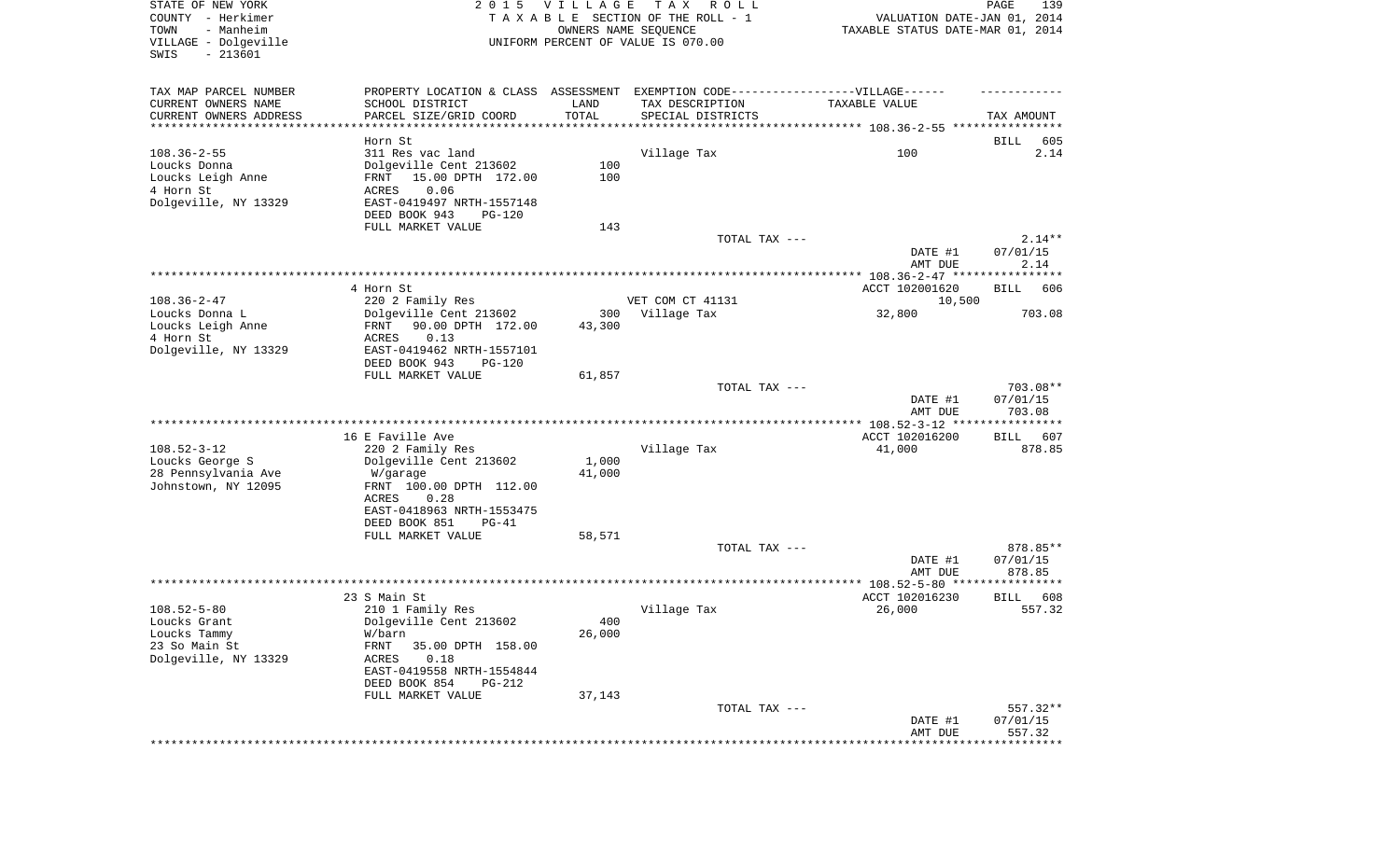|                                                  |                                  |                      | тах<br>TAXABLE SECTION OF THE ROLL - 1                                            | VALUATION DATE-JAN 01, 2014      | 140<br>PAGE             |  |  |
|--------------------------------------------------|----------------------------------|----------------------|-----------------------------------------------------------------------------------|----------------------------------|-------------------------|--|--|
| COUNTY - Herkimer<br>TOWN<br>- Manheim           |                                  | OWNERS NAME SEQUENCE |                                                                                   | TAXABLE STATUS DATE-MAR 01, 2014 |                         |  |  |
| VILLAGE - Dolgeville                             |                                  |                      | UNIFORM PERCENT OF VALUE IS 070.00                                                |                                  |                         |  |  |
| $-213601$<br>SWIS                                |                                  |                      |                                                                                   |                                  |                         |  |  |
|                                                  |                                  |                      |                                                                                   |                                  |                         |  |  |
| TAX MAP PARCEL NUMBER                            |                                  |                      | PROPERTY LOCATION & CLASS ASSESSMENT EXEMPTION CODE-----------------VILLAGE------ |                                  |                         |  |  |
| CURRENT OWNERS NAME                              | SCHOOL DISTRICT                  | LAND                 | TAX DESCRIPTION                                                                   | TAXABLE VALUE                    |                         |  |  |
| CURRENT OWNERS ADDRESS<br>********************** | PARCEL SIZE/GRID COORD           | TOTAL                | SPECIAL DISTRICTS                                                                 |                                  | TAX AMOUNT              |  |  |
|                                                  | S Main St                        |                      |                                                                                   | ACCT 102024570                   | 609<br>BILL             |  |  |
| $108.51 - 1 - 36$                                | 311 Res vac land                 |                      | Village Tax                                                                       | 400                              | 8.57                    |  |  |
| Lupoli John T Sr.                                | Dolgeville Cent 213602           | 400                  |                                                                                   |                                  |                         |  |  |
| Et. Al                                           | 57.00 DPTH 150.00<br>FRNT        | 400                  |                                                                                   |                                  |                         |  |  |
| 140 S Main St                                    | 0.20<br>ACRES                    |                      |                                                                                   |                                  |                         |  |  |
| Dolgeville, NY 13329                             | EAST-0417417 NRTH-1552882        |                      |                                                                                   |                                  |                         |  |  |
|                                                  | DEED BOOK 1362<br>PG-897         |                      |                                                                                   |                                  |                         |  |  |
|                                                  | FULL MARKET VALUE                | 571                  |                                                                                   |                                  |                         |  |  |
|                                                  |                                  |                      | TOTAL TAX ---                                                                     |                                  | $8.57**$                |  |  |
|                                                  |                                  |                      |                                                                                   | DATE #1                          | 07/01/15                |  |  |
|                                                  |                                  |                      |                                                                                   | AMT DUE                          | 8.57                    |  |  |
|                                                  |                                  |                      |                                                                                   |                                  | ***********             |  |  |
|                                                  | S Main St                        |                      |                                                                                   | ACCT 102024600                   | BILL<br>610             |  |  |
| $108.51 - 1 - 37$                                | 311 Res vac land                 |                      | Village Tax                                                                       | 400                              | 8.57                    |  |  |
| Lupoli John T Sr.                                | Dolgeville Cent 213602           | 400                  |                                                                                   |                                  |                         |  |  |
| Et. Al                                           | 57.00 DPTH 150.00<br>FRNT        | 400                  |                                                                                   |                                  |                         |  |  |
| 140 S Main St                                    | 0.20<br>ACRES                    |                      |                                                                                   |                                  |                         |  |  |
| Dolgeville, NY 13329                             | EAST-0417602 NRTH-1552801        |                      |                                                                                   |                                  |                         |  |  |
|                                                  | DEED BOOK 1362<br>PG-897         |                      |                                                                                   |                                  |                         |  |  |
|                                                  | FULL MARKET VALUE                | 571                  | TOTAL TAX ---                                                                     |                                  | $8.57**$                |  |  |
|                                                  |                                  |                      |                                                                                   | DATE #1                          | 07/01/15                |  |  |
|                                                  |                                  |                      |                                                                                   | AMT DUE                          | 8.57                    |  |  |
|                                                  |                                  |                      |                                                                                   |                                  |                         |  |  |
|                                                  | 140 S Main St                    |                      |                                                                                   | ACCT 102024630                   | BILL<br>611             |  |  |
| $108.51 - 1 - 38$                                | 210 1 Family Res                 |                      | Village Tax                                                                       | 39,900                           | 855.27                  |  |  |
| Lupoli John T Sr.                                | Dolgeville Cent 213602           | 600                  |                                                                                   |                                  |                         |  |  |
| 140 S Main St                                    | W/garage                         | 39,900               |                                                                                   |                                  |                         |  |  |
| Dolgeville, NY 13329                             | FRNT<br>60.00 DPTH 153.00        |                      |                                                                                   |                                  |                         |  |  |
|                                                  | 0.25<br>ACRES                    |                      |                                                                                   |                                  |                         |  |  |
|                                                  | EAST-0417651 NRTH-1552840        |                      |                                                                                   |                                  |                         |  |  |
|                                                  | DEED BOOK 1362<br>PG-897         |                      |                                                                                   |                                  |                         |  |  |
|                                                  | FULL MARKET VALUE                | 57,000               |                                                                                   |                                  |                         |  |  |
|                                                  |                                  |                      | TOTAL TAX ---                                                                     |                                  | 855.27**                |  |  |
|                                                  |                                  |                      |                                                                                   | DATE #1                          | 07/01/15                |  |  |
|                                                  |                                  |                      |                                                                                   | AMT DUE                          | 855.27                  |  |  |
|                                                  |                                  |                      |                                                                                   | ACCT 102027900                   | ***********             |  |  |
| $108.44 - 3 - 3$                                 | 5 W State St<br>210 1 Family Res |                      | Village Tax                                                                       | 92,300                           | BILL<br>612<br>1,978.48 |  |  |
| LuQuis Joshua J                                  | Dolgeville Cent 213602           | 600                  |                                                                                   |                                  |                         |  |  |
| LuQuis Sarah J                                   | W/garage                         | 92,300               |                                                                                   |                                  |                         |  |  |
| 5 W State St                                     | 55.00 DPTH 192.00<br>FRNT        |                      |                                                                                   |                                  |                         |  |  |
| Dolgeville, NY 13329                             | 0.55<br>ACRES                    |                      |                                                                                   |                                  |                         |  |  |
|                                                  | EAST-0419832 NRTH-1556312        |                      |                                                                                   |                                  |                         |  |  |
|                                                  | DEED BOOK 1429<br>PG-770         |                      |                                                                                   |                                  |                         |  |  |
|                                                  | FULL MARKET VALUE                | 131,857              |                                                                                   |                                  |                         |  |  |
|                                                  |                                  |                      |                                                                                   |                                  |                         |  |  |
|                                                  |                                  |                      | TOTAL TAX ---                                                                     |                                  | 1,978.48**              |  |  |
|                                                  |                                  |                      |                                                                                   | DATE #1                          | 07/01/15                |  |  |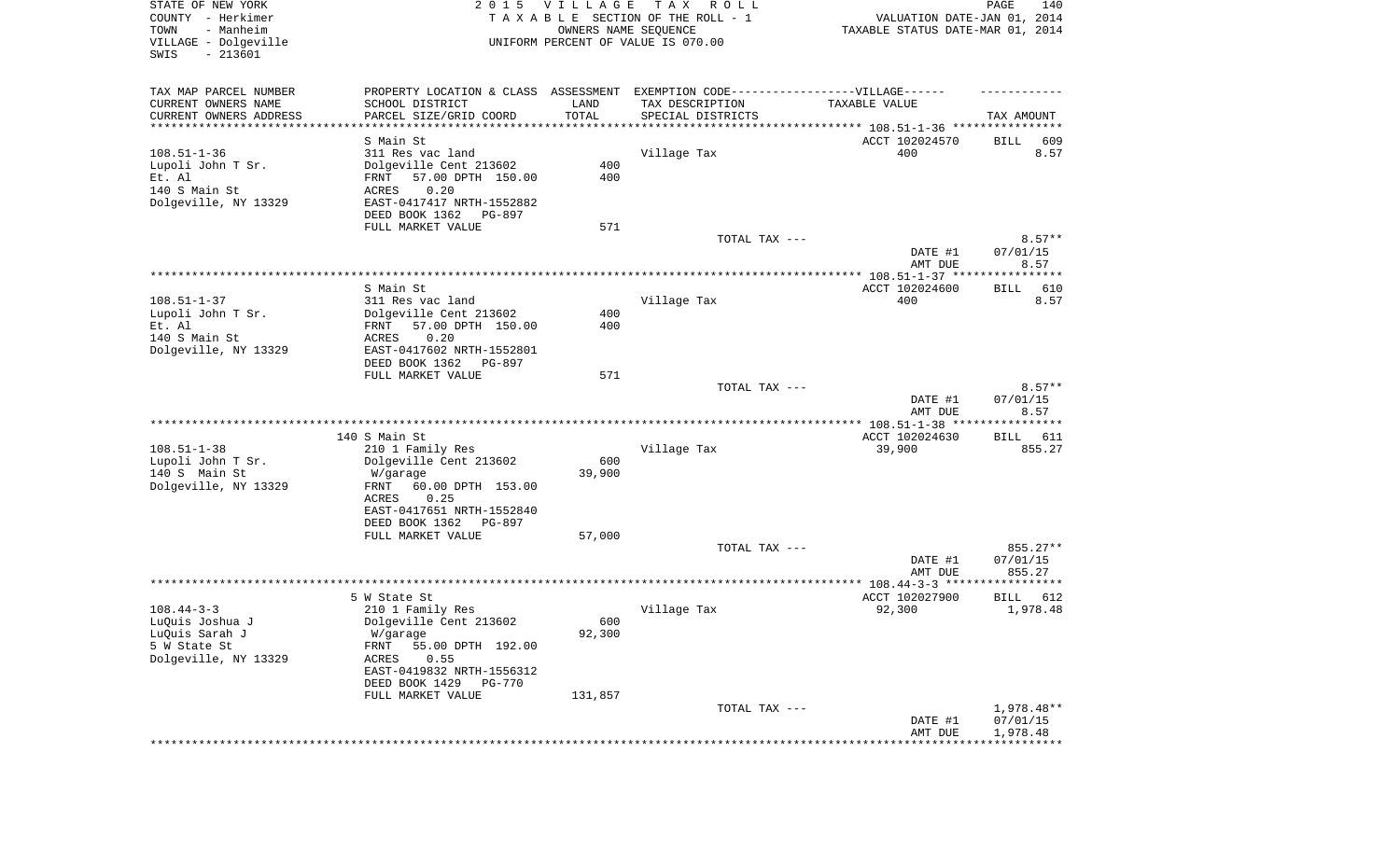| STATE OF NEW YORK<br>COUNTY - Herkimer<br>- Manheim<br>TOWN<br>VILLAGE - Dolgeville<br>$-213601$<br>SWIS | 2 0 1 5                                                  | <b>VILLAGE</b><br>OWNERS NAME SEQUENCE | T A X<br>R O L L<br>TAXABLE SECTION OF THE ROLL - 1<br>UNIFORM PERCENT OF VALUE IS 070.00 | VALUATION DATE-JAN 01, 2014<br>TAXABLE STATUS DATE-MAR 01, 2014 | PAGE<br>141                       |
|----------------------------------------------------------------------------------------------------------|----------------------------------------------------------|----------------------------------------|-------------------------------------------------------------------------------------------|-----------------------------------------------------------------|-----------------------------------|
| TAX MAP PARCEL NUMBER                                                                                    |                                                          |                                        | PROPERTY LOCATION & CLASS ASSESSMENT EXEMPTION CODE-----------------VILLAGE------         |                                                                 |                                   |
| CURRENT OWNERS NAME                                                                                      | SCHOOL DISTRICT                                          | LAND<br>TOTAL                          | TAX DESCRIPTION                                                                           | TAXABLE VALUE                                                   |                                   |
| CURRENT OWNERS ADDRESS<br>*********************                                                          | PARCEL SIZE/GRID COORD                                   | *************                          | SPECIAL DISTRICTS<br>************************************* 108.36-2-40 *****************  |                                                                 | TAX AMOUNT                        |
|                                                                                                          | 14 Mckinley Ave                                          |                                        |                                                                                           | ACCT 102026070                                                  | BILL<br>613                       |
| $108.36 - 2 - 40$                                                                                        | 210 1 Family Res                                         |                                        | Village Tax                                                                               | 87,500                                                          | 1,875.59                          |
| Luther Gary<br>Luther Ryan                                                                               | Dolgeville Cent 213602<br>W/garage                       | 2,000<br>87,500                        |                                                                                           |                                                                 |                                   |
| 14 Mckinley Ave                                                                                          | FRNT 200.00 DPTH 150.00                                  |                                        |                                                                                           |                                                                 |                                   |
| Dolgeville, NY 13329                                                                                     | ACRES<br>0.85                                            |                                        |                                                                                           |                                                                 |                                   |
|                                                                                                          | EAST-0418977 NRTH-1557461                                |                                        |                                                                                           |                                                                 |                                   |
|                                                                                                          | DEED BOOK 910<br><b>PG-510</b><br>FULL MARKET VALUE      | 125,000                                |                                                                                           |                                                                 |                                   |
|                                                                                                          |                                                          |                                        | TOTAL TAX ---                                                                             |                                                                 | $1,875.59**$                      |
|                                                                                                          |                                                          |                                        |                                                                                           | DATE #1                                                         | 07/01/15                          |
|                                                                                                          |                                                          |                                        |                                                                                           | AMT DUE                                                         | 1,875.59                          |
|                                                                                                          | 3 Gibson St                                              |                                        |                                                                                           | ACCT 102027480                                                  | BILL<br>614                       |
| $108.44 - 3 - 19$                                                                                        | 220 2 Family Res                                         |                                        | VET WAR CT 41121                                                                          | 6,300                                                           |                                   |
| Lyle Michael E                                                                                           | Dolgeville Cent 213602                                   | 600                                    | Village Tax                                                                               | 40,000                                                          | 857.41                            |
| Lyle Linda C                                                                                             | W/garage                                                 | 46,300                                 |                                                                                           |                                                                 |                                   |
| 3 Gibson St<br>Dolgeville, NY 13329                                                                      | FRNT<br>60.00 DPTH 120.00<br>ACRES<br>$0.17$ BANK<br>135 |                                        |                                                                                           |                                                                 |                                   |
|                                                                                                          | EAST-0419541 NRTH-1555890                                |                                        |                                                                                           |                                                                 |                                   |
|                                                                                                          | DEED BOOK 803<br>PG-363                                  |                                        |                                                                                           |                                                                 |                                   |
|                                                                                                          | FULL MARKET VALUE                                        | 66,143                                 |                                                                                           |                                                                 |                                   |
|                                                                                                          |                                                          |                                        | TOTAL TAX ---                                                                             | DATE #1                                                         | 857.41**<br>07/01/15              |
|                                                                                                          |                                                          |                                        |                                                                                           | AMT DUE                                                         | 857.41                            |
|                                                                                                          |                                                          |                                        |                                                                                           |                                                                 | ***********                       |
| $108.52 - 3 - 19$                                                                                        | 13 Howard St<br>210 1 Family Res                         |                                        | Village Tax                                                                               | ACCT 102021660<br>45,500                                        | 615<br>BILL<br>975.31             |
| Lynch April E                                                                                            | Dolgeville Cent 213602                                   | 700                                    |                                                                                           |                                                                 |                                   |
| 13 Howard St                                                                                             | W/garage                                                 | 45,500                                 |                                                                                           |                                                                 |                                   |
| Dolgeville, NY 13329                                                                                     | FRNT<br>66.00 DPTH 160.00                                |                                        |                                                                                           |                                                                 |                                   |
| PRIOR OWNER ON 3/01/2014                                                                                 | <b>ACRES</b><br>0.24<br>EAST-0419148 NRTH-1553701        |                                        |                                                                                           |                                                                 |                                   |
| Lynch James                                                                                              | DEED BOOK 1537<br>$PG-367$                               |                                        |                                                                                           |                                                                 |                                   |
|                                                                                                          | FULL MARKET VALUE                                        | 65,000                                 |                                                                                           |                                                                 |                                   |
|                                                                                                          |                                                          |                                        | TOTAL TAX ---                                                                             |                                                                 | 975.31**                          |
|                                                                                                          |                                                          |                                        |                                                                                           | DATE #1<br>AMT DUE                                              | 07/01/15<br>975.31                |
|                                                                                                          |                                                          |                                        |                                                                                           |                                                                 |                                   |
|                                                                                                          | 8-10 Spencer St                                          |                                        |                                                                                           | ACCT 102011610                                                  | BILL 616                          |
| $108.52 - 1 - 4$                                                                                         | 280 Res Multiple                                         |                                        | Village Tax                                                                               | 65,000                                                          | 1,393.29                          |
| Lynch James L Sr.<br>8 Spencer St                                                                        | Dolgeville Cent 213602<br>W Garages                      | 5,000<br>65,000                        |                                                                                           |                                                                 |                                   |
| Dolgeville, NY 13329                                                                                     | FRNT 181.00 DPTH 185.00                                  |                                        |                                                                                           |                                                                 |                                   |
|                                                                                                          | ACRES<br>0.63                                            |                                        |                                                                                           |                                                                 |                                   |
|                                                                                                          | EAST-0418672 NRTH-1554464                                |                                        |                                                                                           |                                                                 |                                   |
|                                                                                                          | DEED BOOK 906<br>$PG-403$<br>FULL MARKET VALUE           | 92,857                                 |                                                                                           |                                                                 |                                   |
|                                                                                                          |                                                          |                                        | TOTAL TAX ---                                                                             |                                                                 | $1,393.29**$                      |
|                                                                                                          |                                                          |                                        |                                                                                           | DATE #1                                                         | 07/01/15                          |
|                                                                                                          |                                                          |                                        |                                                                                           | AMT DUE                                                         | 1,393.29<br>* * * * * * * * * * * |
|                                                                                                          |                                                          |                                        |                                                                                           |                                                                 |                                   |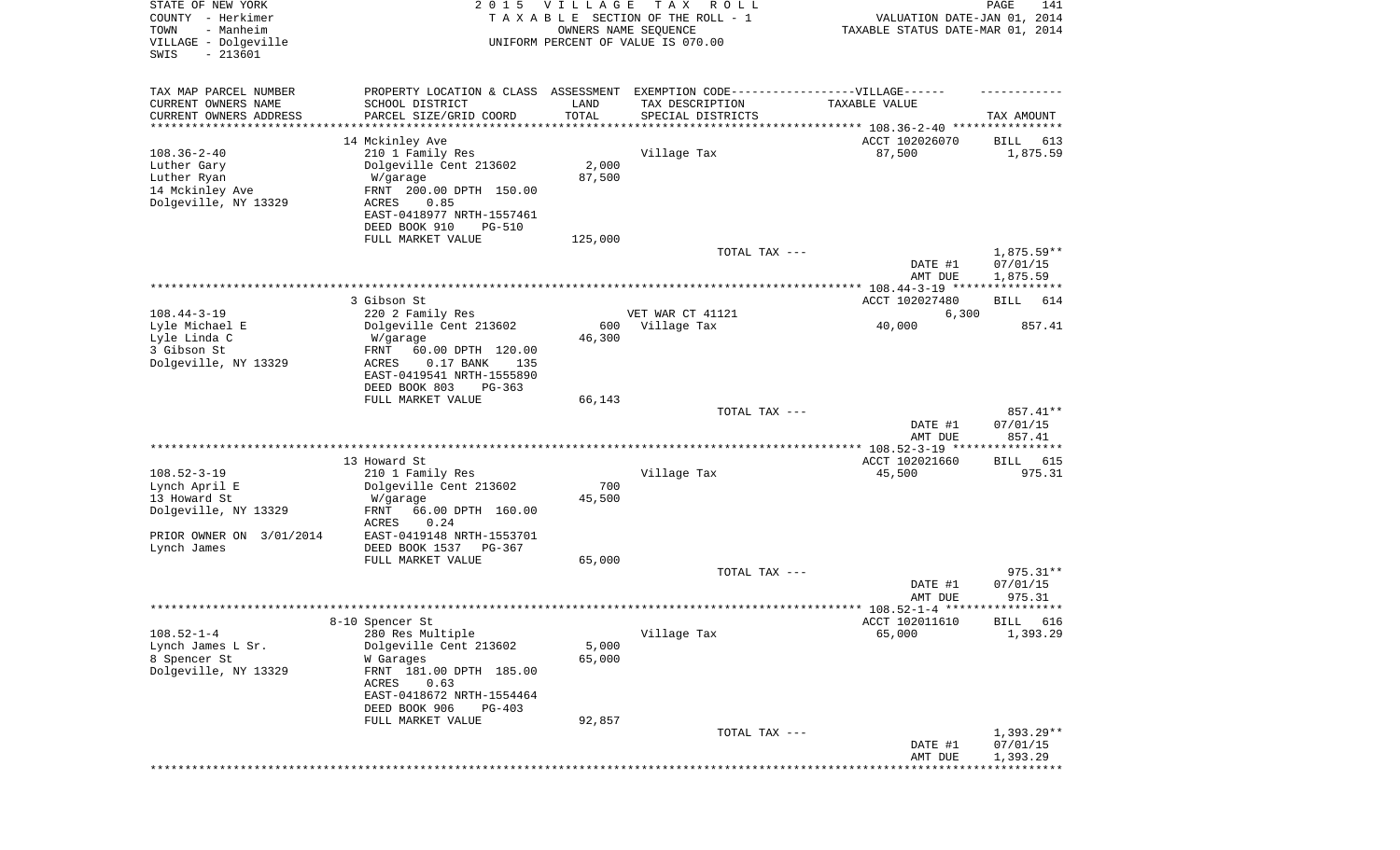| STATE OF NEW YORK<br>COUNTY - Herkimer<br>- Manheim<br>TOWN<br>VILLAGE - Dolgeville<br>SWIS<br>$-213601$ | 2 0 1 5                                                                          | <b>VILLAGE</b><br>OWNERS NAME SEQUENCE | T A X<br>R O L L<br>TAXABLE SECTION OF THE ROLL - 1<br>UNIFORM PERCENT OF VALUE IS 070.00 | VALUATION DATE-JAN 01, 2014<br>TAXABLE STATUS DATE-MAR 01, 2014 | 142<br>PAGE             |
|----------------------------------------------------------------------------------------------------------|----------------------------------------------------------------------------------|----------------------------------------|-------------------------------------------------------------------------------------------|-----------------------------------------------------------------|-------------------------|
| TAX MAP PARCEL NUMBER                                                                                    | PROPERTY LOCATION & CLASS ASSESSMENT EXEMPTION CODE----------------VILLAGE------ |                                        |                                                                                           |                                                                 |                         |
| CURRENT OWNERS NAME                                                                                      | SCHOOL DISTRICT                                                                  | LAND                                   | TAX DESCRIPTION                                                                           | TAXABLE VALUE                                                   |                         |
| CURRENT OWNERS ADDRESS<br>**********************                                                         | PARCEL SIZE/GRID COORD                                                           | TOTAL                                  | SPECIAL DISTRICTS                                                                         |                                                                 | TAX AMOUNT              |
|                                                                                                          | 4 Wolf St                                                                        |                                        |                                                                                           | ACCT 102004950                                                  | 617<br>BILL             |
| $108.36 - 2 - 24$                                                                                        | 210 1 Family Res                                                                 |                                        | Village Tax                                                                               | 31,900                                                          | 683.79                  |
| Lynch Marion C                                                                                           | Dolgeville Cent 213602                                                           | 900                                    |                                                                                           |                                                                 |                         |
| 4 Wolf St                                                                                                | 87.00 DPTH 150.00<br>FRNT                                                        | 31,900                                 |                                                                                           |                                                                 |                         |
| Dolgeville, NY 13329                                                                                     | ACRES<br>0.13                                                                    |                                        |                                                                                           |                                                                 |                         |
|                                                                                                          | EAST-0419441 NRTH-1557541<br>DEED BOOK 942<br>PG-574                             |                                        |                                                                                           |                                                                 |                         |
|                                                                                                          | FULL MARKET VALUE                                                                | 45,571                                 |                                                                                           |                                                                 |                         |
|                                                                                                          |                                                                                  |                                        | TOTAL TAX ---                                                                             |                                                                 | 683.79**                |
|                                                                                                          |                                                                                  |                                        |                                                                                           | DATE #1                                                         | 07/01/15                |
|                                                                                                          |                                                                                  |                                        |                                                                                           | AMT DUE                                                         | 683.79                  |
|                                                                                                          | 11 S Main St                                                                     |                                        |                                                                                           | ACCT 102014940                                                  | BILL<br>618             |
| $108.52 - 5 - 82$                                                                                        | 482 Det row bldg                                                                 |                                        | Village Tax                                                                               | 60,000                                                          | 1,286.12                |
| Lynch Wayne                                                                                              | Dolgeville Cent 213602                                                           | 1,000                                  |                                                                                           |                                                                 |                         |
| 206 Triumpho Rd                                                                                          | W/barn                                                                           | 60,000                                 |                                                                                           |                                                                 |                         |
| St. Johnsville, NY 13452                                                                                 | FRNT<br>75.00 DPTH 165.00                                                        |                                        |                                                                                           |                                                                 |                         |
| PRIOR OWNER ON 3/01/2014                                                                                 | <b>ACRES</b><br>0.23<br>EAST-0419657 NRTH-1554938                                |                                        |                                                                                           |                                                                 |                         |
| Brandow Larry J                                                                                          | DEED BOOK 1559<br>PG-397                                                         |                                        |                                                                                           |                                                                 |                         |
|                                                                                                          | FULL MARKET VALUE                                                                | 85,714                                 |                                                                                           |                                                                 |                         |
|                                                                                                          |                                                                                  |                                        | TOTAL TAX ---                                                                             |                                                                 | $1,286.12**$            |
|                                                                                                          |                                                                                  |                                        |                                                                                           | DATE #1                                                         | 07/01/15                |
|                                                                                                          |                                                                                  |                                        |                                                                                           | AMT DUE<br>**************** 108.52-5-54 ****                    | 1,286.12<br>*********** |
|                                                                                                          | 14 Mutchler St                                                                   |                                        |                                                                                           | ACCT 102016860                                                  | BILL 619                |
| $108.52 - 5 - 54$                                                                                        | 210 1 Family Res                                                                 |                                        | Village Tax                                                                               | 35,000                                                          | 750.24                  |
| Lyndon Lyon Greenhouses                                                                                  | Dolgeville Cent 213602                                                           | 2,100                                  |                                                                                           |                                                                 |                         |
| Attn: Sorano Paul                                                                                        | FRNT 251.90 DPTH                                                                 | 35,000                                 |                                                                                           |                                                                 |                         |
| 14 Mutchler St                                                                                           | ACRES<br>1.60                                                                    |                                        |                                                                                           |                                                                 |                         |
| Dolgeville, NY 13329                                                                                     | EAST-0419821 NRTH-1553798<br>DEED BOOK 00663 PG-00293                            |                                        |                                                                                           |                                                                 |                         |
|                                                                                                          | FULL MARKET VALUE                                                                | 50,000                                 |                                                                                           |                                                                 |                         |
|                                                                                                          |                                                                                  |                                        | TOTAL TAX ---                                                                             |                                                                 | $750.24**$              |
|                                                                                                          |                                                                                  |                                        |                                                                                           | DATE #1                                                         | 07/01/15                |
|                                                                                                          |                                                                                  |                                        |                                                                                           | AMT DUE                                                         | 750.24                  |
|                                                                                                          | Lamberson St & Dunckel St                                                        |                                        |                                                                                           |                                                                 | 620<br>BILL             |
| $108.52 - 5 - 99$                                                                                        | 311 Res vac land                                                                 |                                        | Village Tax                                                                               | 600                                                             | 12.86                   |
| Lyndon Lyon Greenhouses                                                                                  | Dolgeville Cent 213602                                                           | 600                                    |                                                                                           |                                                                 |                         |
| Attn: Sorano Paul                                                                                        | FRNT 96.00 DPTH 120.00                                                           | 600                                    |                                                                                           |                                                                 |                         |
| 14 Mutchler St<br>Dolgeville, NY 13329                                                                   | 0.32<br>ACRES                                                                    |                                        |                                                                                           |                                                                 |                         |
|                                                                                                          | EAST-0419797 NRTH-1553605<br>DEED BOOK 821<br>PG-660                             |                                        |                                                                                           |                                                                 |                         |
|                                                                                                          | FULL MARKET VALUE                                                                | 857                                    |                                                                                           |                                                                 |                         |
|                                                                                                          |                                                                                  |                                        | TOTAL TAX ---                                                                             |                                                                 | 12.86**                 |
|                                                                                                          |                                                                                  |                                        |                                                                                           | DATE #1                                                         | 07/01/15                |
|                                                                                                          |                                                                                  |                                        |                                                                                           | AMT DUE<br>*********************                                | 12.86<br>************** |
|                                                                                                          |                                                                                  |                                        |                                                                                           |                                                                 |                         |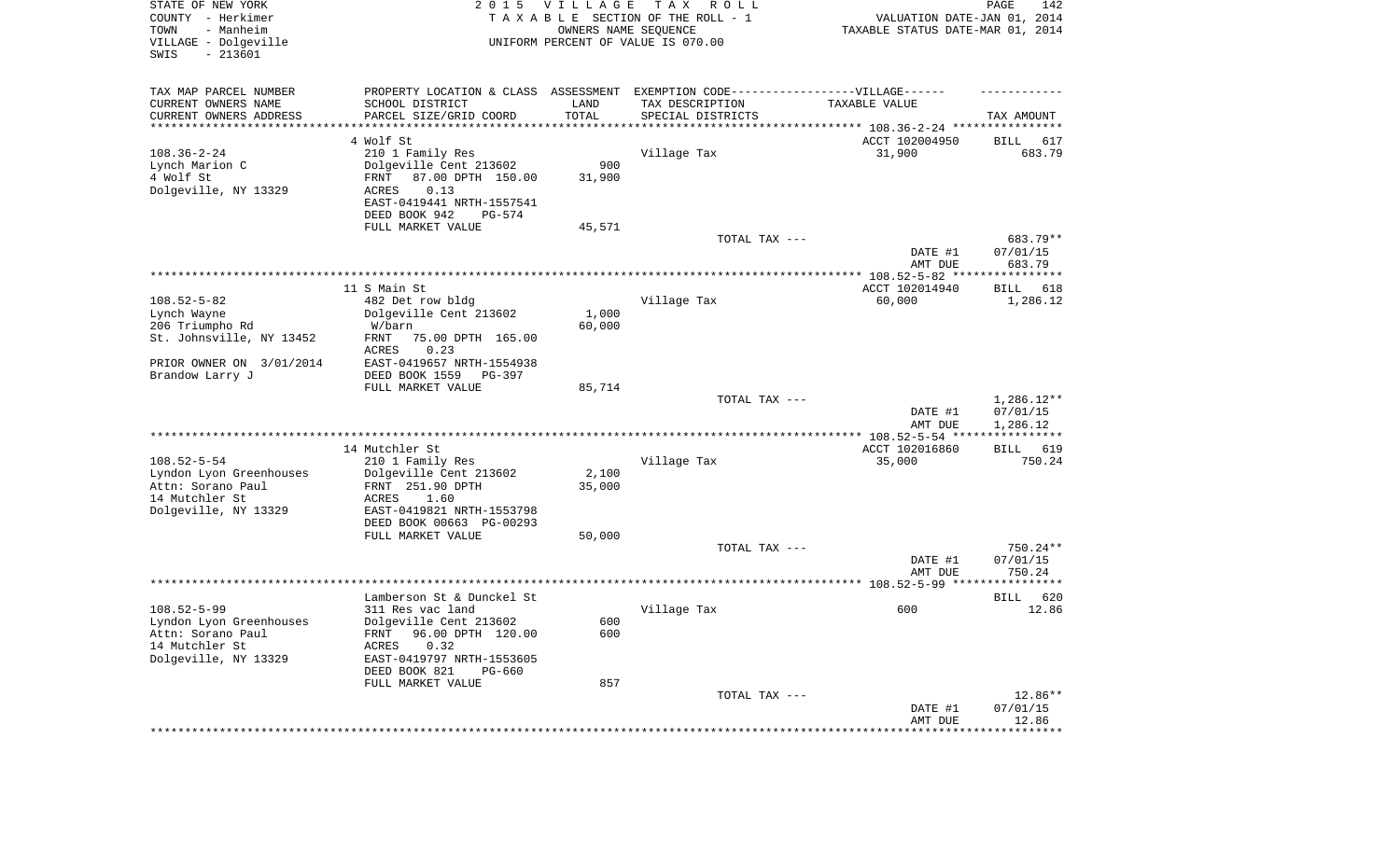| STATE OF NEW YORK<br>COUNTY - Herkimer<br>- Manheim<br>TOWN<br>VILLAGE - Dolgeville<br>SWIS<br>$-213601$ | 2 0 1 5                                                                           | VILLAGE<br>OWNERS NAME SEQUENCE | T A X<br>R O L L<br>TAXABLE SECTION OF THE ROLL - 1<br>UNIFORM PERCENT OF VALUE IS 070.00 | VALUATION DATE-JAN 01, 2014<br>TAXABLE STATUS DATE-MAR 01, 2014 | PAGE<br>143                 |
|----------------------------------------------------------------------------------------------------------|-----------------------------------------------------------------------------------|---------------------------------|-------------------------------------------------------------------------------------------|-----------------------------------------------------------------|-----------------------------|
| TAX MAP PARCEL NUMBER                                                                                    | PROPERTY LOCATION & CLASS ASSESSMENT EXEMPTION CODE-----------------VILLAGE------ |                                 |                                                                                           |                                                                 |                             |
| CURRENT OWNERS NAME                                                                                      | SCHOOL DISTRICT                                                                   | LAND                            | TAX DESCRIPTION                                                                           | TAXABLE VALUE                                                   |                             |
| CURRENT OWNERS ADDRESS                                                                                   | PARCEL SIZE/GRID COORD                                                            | TOTAL                           | SPECIAL DISTRICTS                                                                         |                                                                 | TAX AMOUNT                  |
| ********************                                                                                     | 39 E Faville Ave                                                                  |                                 |                                                                                           | ************************************ 108.52-4-25 *********      |                             |
| $108.52 - 4 - 25$                                                                                        | 220 2 Family Res                                                                  |                                 | Village Tax                                                                               | ACCT 102001440<br>47,000                                        | 621<br>BILL<br>1,007.46     |
| Lyon Alan                                                                                                | Dolgeville Cent 213602                                                            | 500                             |                                                                                           |                                                                 |                             |
| Lyon Carla                                                                                               | W/carport                                                                         | 47,000                          |                                                                                           |                                                                 |                             |
| 39 E Faville Ave                                                                                         | FRNT 100.00 DPTH<br>50.00                                                         |                                 |                                                                                           |                                                                 |                             |
| Dolgeville, NY 13329                                                                                     | ACRES<br>0.11                                                                     |                                 |                                                                                           |                                                                 |                             |
|                                                                                                          | EAST-0419563 NRTH-1553314                                                         |                                 |                                                                                           |                                                                 |                             |
|                                                                                                          | DEED BOOK 1321<br>PG-921                                                          |                                 |                                                                                           |                                                                 |                             |
|                                                                                                          | FULL MARKET VALUE                                                                 | 67,143                          | TOTAL TAX ---                                                                             |                                                                 | $1,007.46**$                |
|                                                                                                          |                                                                                   |                                 |                                                                                           | DATE #1                                                         | 07/01/15                    |
|                                                                                                          |                                                                                   |                                 |                                                                                           | AMT DUE                                                         | 1,007.46                    |
|                                                                                                          |                                                                                   |                                 |                                                                                           |                                                                 |                             |
|                                                                                                          | 10 Ransom St                                                                      |                                 |                                                                                           | ACCT 102022200                                                  | 622<br>BILL                 |
| $108.52 - 4 - 24$                                                                                        | 210 1 Family Res                                                                  |                                 | Village Tax                                                                               | 35,000                                                          | 750.24                      |
| Lyon Alan J<br>Hopkins Carla J                                                                           | Dolgeville Cent 213602<br>FRNT<br>50.00 DPTH 100.00                               | 500                             |                                                                                           |                                                                 |                             |
| 10 Ransom St                                                                                             | ACRES<br>0.11                                                                     | 35,000                          |                                                                                           |                                                                 |                             |
| Dolgeville, NY 13329                                                                                     | EAST-0419576 NRTH-1553392                                                         |                                 |                                                                                           |                                                                 |                             |
|                                                                                                          | DEED BOOK 1257<br>PG-562                                                          |                                 |                                                                                           |                                                                 |                             |
|                                                                                                          | FULL MARKET VALUE                                                                 | 50,000                          |                                                                                           |                                                                 |                             |
|                                                                                                          |                                                                                   |                                 | TOTAL TAX ---                                                                             |                                                                 | 750.24**                    |
|                                                                                                          |                                                                                   |                                 |                                                                                           | DATE #1<br>AMT DUE                                              | 07/01/15<br>750.24          |
|                                                                                                          |                                                                                   |                                 |                                                                                           | ************** 108.36-1-27 **                                   | ********                    |
|                                                                                                          | Horn St                                                                           |                                 |                                                                                           | ACCT 102018780                                                  | 623<br>BILL                 |
| $108.36 - 1 - 27$                                                                                        | 311 Res vac land                                                                  |                                 | Village Tax                                                                               | 300                                                             | 6.43                        |
| Lyon Bruce                                                                                               | Dolgeville Cent 213602                                                            | 300                             |                                                                                           |                                                                 |                             |
| Lyon Annette                                                                                             | 50.00 DPTH 120.00<br>FRNT                                                         | 300                             |                                                                                           |                                                                 |                             |
| 36 W State St                                                                                            | 0.16<br>ACRES<br>EAST-0419279 NRTH-1557029                                        |                                 |                                                                                           |                                                                 |                             |
| Dolgeville, NY 13329                                                                                     | DEED BOOK 818<br>PG-632                                                           |                                 |                                                                                           |                                                                 |                             |
|                                                                                                          | FULL MARKET VALUE                                                                 | 429                             |                                                                                           |                                                                 |                             |
|                                                                                                          |                                                                                   |                                 | TOTAL TAX ---                                                                             |                                                                 | $6.43**$                    |
|                                                                                                          |                                                                                   |                                 |                                                                                           | DATE #1                                                         | 07/01/15                    |
|                                                                                                          |                                                                                   |                                 |                                                                                           | AMT DUE                                                         | 6.43<br>* * * * * * * * * * |
|                                                                                                          | 36 W State St                                                                     |                                 |                                                                                           | ACCT 102018750                                                  | 624<br>BILL                 |
| $108.36 - 1 - 43$                                                                                        | 210 1 Family Res                                                                  |                                 | Village Tax                                                                               | 45,050                                                          | 965.66                      |
| Lyon Bruce                                                                                               | Dolgeville Cent 213602                                                            | 500                             |                                                                                           |                                                                 |                             |
| 36 W State St                                                                                            | W/garage                                                                          | 45,050                          |                                                                                           |                                                                 |                             |
| Dolgeville, NY 13329                                                                                     | FRNT<br>50.00 DPTH 110.00                                                         |                                 |                                                                                           |                                                                 |                             |
|                                                                                                          | ACRES<br>$0.13$ BANK<br>135                                                       |                                 |                                                                                           |                                                                 |                             |
|                                                                                                          | EAST-0419222 NRTH-1556931<br>DEED BOOK 818                                        |                                 |                                                                                           |                                                                 |                             |
|                                                                                                          | PG-632<br>FULL MARKET VALUE                                                       | 64,357                          |                                                                                           |                                                                 |                             |
|                                                                                                          |                                                                                   |                                 | TOTAL TAX ---                                                                             |                                                                 | $965.66**$                  |
|                                                                                                          |                                                                                   |                                 |                                                                                           | DATE #1                                                         | 07/01/15                    |
|                                                                                                          |                                                                                   |                                 |                                                                                           | AMT DUE                                                         | 965.66                      |
|                                                                                                          |                                                                                   |                                 |                                                                                           |                                                                 | * * * * * * * * * * * *     |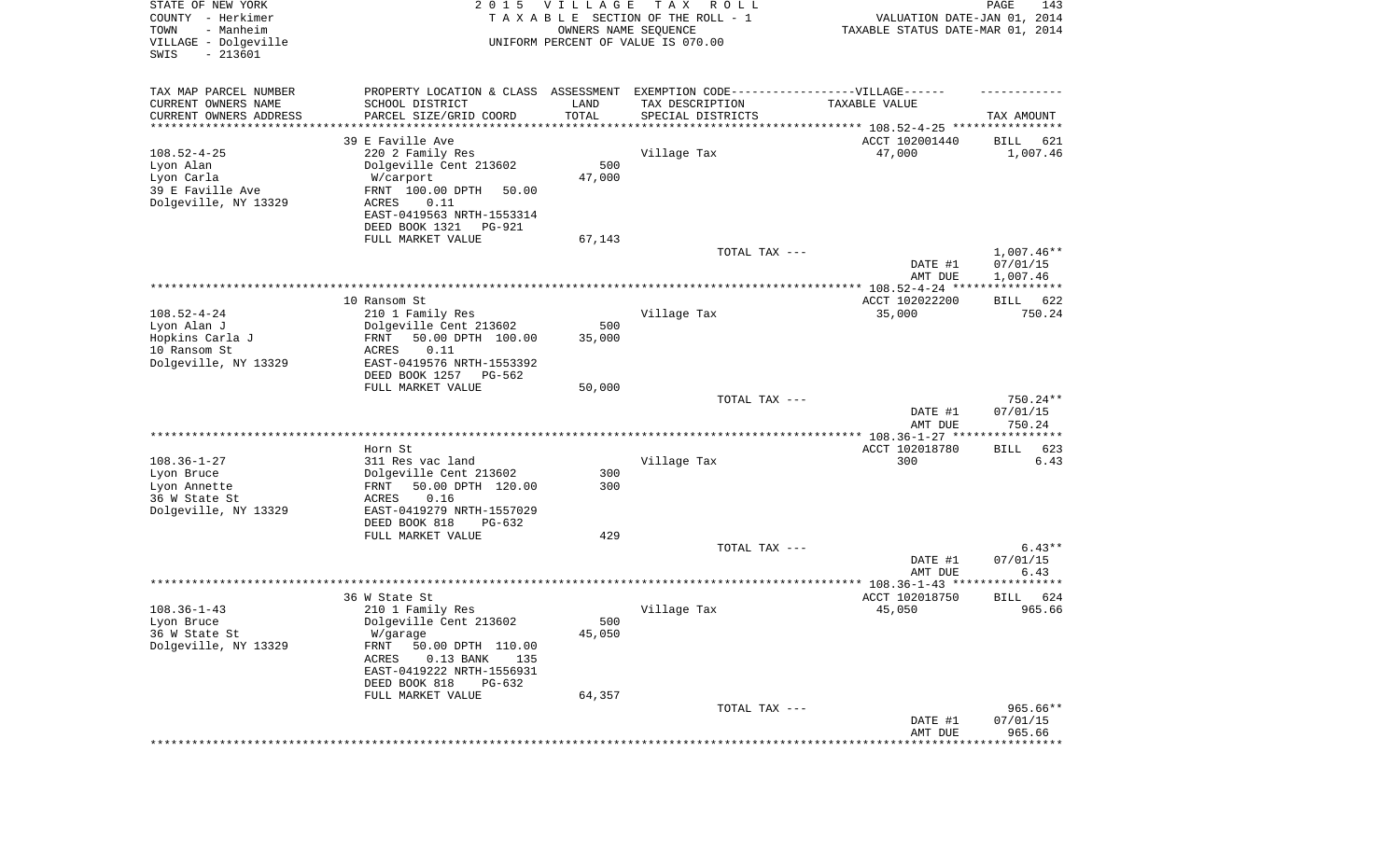| STATE OF NEW YORK<br>COUNTY - Herkimer<br>- Manheim<br>TOWN<br>VILLAGE - Dolgeville<br>$-213601$<br>SWIS | 2 0 1 5                                                     | <b>VILLAGE</b><br>OWNERS NAME SEQUENCE | T A X<br>R O L L<br>TAXABLE SECTION OF THE ROLL - 1<br>UNIFORM PERCENT OF VALUE IS 070.00 | VALUATION DATE-JAN 01, 2014<br>TAXABLE STATUS DATE-MAR 01, 2014 | PAGE<br>144                        |
|----------------------------------------------------------------------------------------------------------|-------------------------------------------------------------|----------------------------------------|-------------------------------------------------------------------------------------------|-----------------------------------------------------------------|------------------------------------|
| TAX MAP PARCEL NUMBER                                                                                    |                                                             |                                        | PROPERTY LOCATION & CLASS ASSESSMENT EXEMPTION CODE-----------------VILLAGE------         |                                                                 |                                    |
| CURRENT OWNERS NAME                                                                                      | SCHOOL DISTRICT                                             | LAND                                   | TAX DESCRIPTION                                                                           | TAXABLE VALUE                                                   |                                    |
| CURRENT OWNERS ADDRESS<br>*********************                                                          | PARCEL SIZE/GRID COORD<br>***********************           | TOTAL<br>**********                    | SPECIAL DISTRICTS                                                                         |                                                                 | TAX AMOUNT                         |
|                                                                                                          | 43 N Main St                                                |                                        |                                                                                           |                                                                 |                                    |
| $108.44 - 3 - 27$                                                                                        | 483 Converted Re                                            |                                        | Village Tax                                                                               | ACCT 102016560<br>39,000                                        | <b>BILL</b><br>625<br>835.98       |
| Lyon Daryl                                                                                               | Dolgeville Cent 213602                                      | 600                                    | XC991 Water relevy                                                                        | 325.06 MT M                                                     | 325.06                             |
| 676 Brockett Rd                                                                                          | 62.80 DPTH 178.80<br><b>FRNT</b>                            | 39,000                                 |                                                                                           |                                                                 |                                    |
| Dolgeville, NY 13329                                                                                     | 0.25<br><b>ACRES</b>                                        |                                        |                                                                                           |                                                                 |                                    |
|                                                                                                          | EAST-0419884 NRTH-1555782                                   |                                        |                                                                                           |                                                                 |                                    |
|                                                                                                          | DEED BOOK 1400<br>$PG-940$                                  |                                        |                                                                                           |                                                                 |                                    |
|                                                                                                          | FULL MARKET VALUE                                           | 55,714                                 |                                                                                           |                                                                 |                                    |
|                                                                                                          |                                                             |                                        | TOTAL TAX ---                                                                             |                                                                 | 1,161.04**                         |
|                                                                                                          |                                                             |                                        |                                                                                           | DATE #1<br>AMT DUE                                              | 07/01/15<br>1,161.04               |
|                                                                                                          |                                                             |                                        |                                                                                           |                                                                 | * * * * * * * * * * *              |
|                                                                                                          | 174 S Main St                                               |                                        |                                                                                           | ACCT 102016770                                                  | 626<br>BILL                        |
| $108.59 - 1 - 5.1$                                                                                       | 210 1 Family Res                                            |                                        | Village Tax                                                                               | 48,000                                                          | 1,028.89                           |
| Lyon Daryl K                                                                                             | Dolgeville Cent 213602                                      | 5,500                                  |                                                                                           |                                                                 |                                    |
| Lyon Julia L                                                                                             | W/garage                                                    | 48,000                                 |                                                                                           |                                                                 |                                    |
| 174 So Main St                                                                                           | ACRES<br>4.80                                               |                                        |                                                                                           |                                                                 |                                    |
| Dolgeville, NY 13329                                                                                     | EAST-0416623 NRTH-1552835<br>DEED BOOK 947<br><b>PG-207</b> |                                        |                                                                                           |                                                                 |                                    |
|                                                                                                          | FULL MARKET VALUE                                           | 68,571                                 |                                                                                           |                                                                 |                                    |
|                                                                                                          |                                                             |                                        | TOTAL TAX ---                                                                             |                                                                 | 1,028.89**                         |
|                                                                                                          |                                                             |                                        |                                                                                           | DATE #1                                                         | 07/01/15                           |
|                                                                                                          |                                                             |                                        |                                                                                           | AMT DUE                                                         | 1,028.89                           |
|                                                                                                          | 38 N Main St                                                |                                        |                                                                                           |                                                                 | * * * * * * * * * *<br>627<br>BILL |
| $108.44 - 4 - 12$                                                                                        | 481 Att row bldg                                            |                                        | Village Tax                                                                               | ACCT 102009120<br>25,000                                        | 535.88                             |
| Lyon Mathew                                                                                              | Dolgeville Cent 213602                                      | 1,800                                  |                                                                                           |                                                                 |                                    |
| Lyon Michael                                                                                             | 84.00 DPTH<br>FRNT<br>89.00                                 | 25,000                                 |                                                                                           |                                                                 |                                    |
| 123 S Main St                                                                                            | 0.13<br>ACRES                                               |                                        |                                                                                           |                                                                 |                                    |
| Dolgeville, NY 13329                                                                                     | EAST-0420044 NRTH-1555905                                   |                                        |                                                                                           |                                                                 |                                    |
|                                                                                                          | DEED BOOK 1188<br><b>PG-779</b>                             |                                        |                                                                                           |                                                                 |                                    |
|                                                                                                          | FULL MARKET VALUE                                           | 35,714                                 |                                                                                           |                                                                 | 535.88**                           |
|                                                                                                          |                                                             |                                        | TOTAL TAX ---                                                                             | DATE #1                                                         | 07/01/15                           |
|                                                                                                          |                                                             |                                        |                                                                                           | AMT DUE                                                         | 535.88                             |
|                                                                                                          |                                                             |                                        |                                                                                           |                                                                 | **********                         |
|                                                                                                          | 48 N Main St                                                |                                        |                                                                                           | ACCT 102012030                                                  | <b>BILL</b><br>628                 |
| $108.44 - 4 - 10$                                                                                        | 481 Att row bldg                                            |                                        | Village Tax                                                                               | 55,000                                                          | 1,178.94                           |
| Lyon Mathew A                                                                                            | Dolgeville Cent 213602                                      | 1,600                                  |                                                                                           |                                                                 |                                    |
| Lyon Michael<br>51 N Main St                                                                             | FRNT<br>64.00 DPTH<br>55.00<br><b>ACRES</b><br>0.08         | 55,000                                 |                                                                                           |                                                                 |                                    |
| Dolgeville, NY 13329                                                                                     | EAST-0420037 NRTH-1555972                                   |                                        |                                                                                           |                                                                 |                                    |
|                                                                                                          | DEED BOOK 1188<br>$PG-783$                                  |                                        |                                                                                           |                                                                 |                                    |
|                                                                                                          | FULL MARKET VALUE                                           | 78,571                                 |                                                                                           |                                                                 |                                    |
|                                                                                                          |                                                             |                                        | TOTAL TAX ---                                                                             |                                                                 | 1,178.94**                         |
|                                                                                                          |                                                             |                                        |                                                                                           | DATE #1                                                         | 07/01/15                           |
|                                                                                                          |                                                             |                                        |                                                                                           | AMT DUE                                                         | 1,178.94<br>* * * * * * * * * * *  |
|                                                                                                          |                                                             |                                        |                                                                                           |                                                                 |                                    |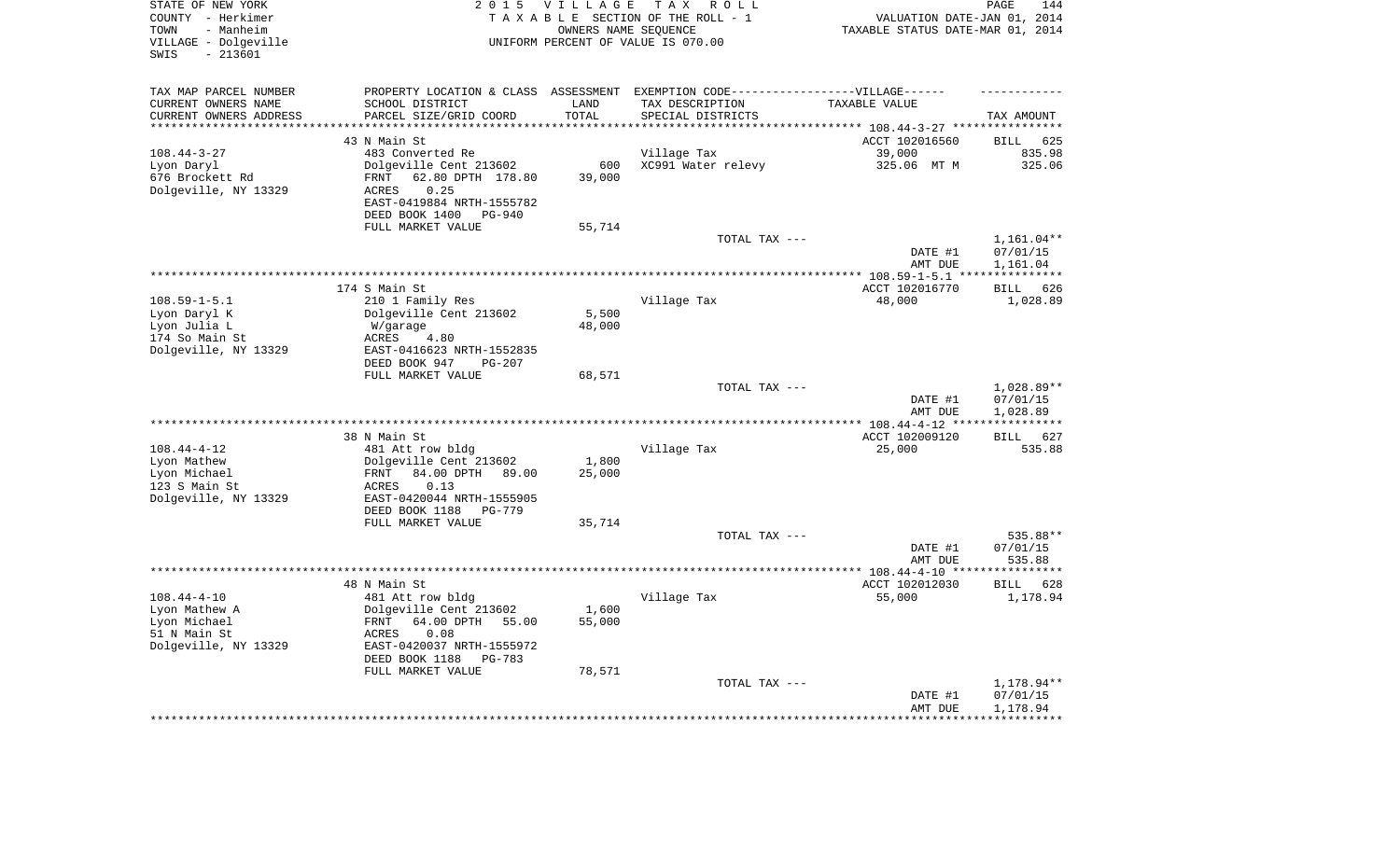| STATE OF NEW YORK<br>COUNTY - Herkimer<br>- Manheim<br>TOWN<br>VILLAGE - Dolgeville<br>SWIS<br>$-213601$ | 2 0 1 5                                                                          | <b>VILLAGE</b><br>OWNERS NAME SEQUENCE | T A X<br>R O L L<br>TAXABLE SECTION OF THE ROLL - 1<br>UNIFORM PERCENT OF VALUE IS 070.00 | VALUATION DATE-JAN 01, 2014<br>TAXABLE STATUS DATE-MAR 01, 2014 | PAGE<br>145           |
|----------------------------------------------------------------------------------------------------------|----------------------------------------------------------------------------------|----------------------------------------|-------------------------------------------------------------------------------------------|-----------------------------------------------------------------|-----------------------|
| TAX MAP PARCEL NUMBER                                                                                    | PROPERTY LOCATION & CLASS ASSESSMENT EXEMPTION CODE----------------VILLAGE------ |                                        |                                                                                           |                                                                 |                       |
| CURRENT OWNERS NAME<br>CURRENT OWNERS ADDRESS                                                            | SCHOOL DISTRICT<br>PARCEL SIZE/GRID COORD                                        | LAND<br>TOTAL                          | TAX DESCRIPTION<br>SPECIAL DISTRICTS                                                      | TAXABLE VALUE                                                   | TAX AMOUNT            |
| ********************                                                                                     |                                                                                  |                                        |                                                                                           |                                                                 |                       |
|                                                                                                          | 123 S Main St                                                                    |                                        |                                                                                           | ACCT 102029580                                                  | 629<br>BILL           |
| $108.52 - 2 - 2$                                                                                         | 210 1 Family Res                                                                 |                                        | Village Tax                                                                               | 45,000                                                          | 964.59                |
| Lyon Matthew T                                                                                           | Dolgeville Cent 213602                                                           | 1,300                                  |                                                                                           |                                                                 |                       |
| Lyon Rebecca                                                                                             | W/gar Apt.                                                                       | 45,000                                 |                                                                                           |                                                                 |                       |
| 123 S Main St                                                                                            | FRNT 132.39 DPTH 176.40                                                          |                                        |                                                                                           |                                                                 |                       |
| Dolgeville, NY 13329                                                                                     | ACRES<br>0.53<br>EAST-0417976 NRTH-1552819                                       |                                        |                                                                                           |                                                                 |                       |
|                                                                                                          | DEED BOOK 1344<br>PG-554                                                         |                                        |                                                                                           |                                                                 |                       |
|                                                                                                          | FULL MARKET VALUE                                                                | 64,286                                 |                                                                                           |                                                                 |                       |
|                                                                                                          |                                                                                  |                                        | TOTAL TAX ---                                                                             |                                                                 | $964.59**$            |
|                                                                                                          |                                                                                  |                                        |                                                                                           | DATE #1                                                         | 07/01/15              |
|                                                                                                          |                                                                                  |                                        |                                                                                           | AMT DUE                                                         | 964.59                |
|                                                                                                          |                                                                                  |                                        |                                                                                           |                                                                 |                       |
|                                                                                                          | REAR W Timmerman St                                                              |                                        |                                                                                           | ACCT 102016772                                                  | BILL<br>630           |
| $108.59 - 1 - 5.2$                                                                                       | 312 Vac w/imprv                                                                  |                                        | Village Tax                                                                               | 1,500                                                           | 32.15                 |
| Lyon Michael                                                                                             | Dolgeville Cent 213602                                                           | 700                                    |                                                                                           |                                                                 |                       |
| 9 W Timmerman St                                                                                         | FRNT 357.00 DPTH<br>94.00<br><b>ACRES</b><br>0.65                                | 1,500                                  |                                                                                           |                                                                 |                       |
| Dolgeville, NY 13329                                                                                     | EAST-0416318 NRTH-1552750                                                        |                                        |                                                                                           |                                                                 |                       |
|                                                                                                          | DEED BOOK 898<br>$PG-456$                                                        |                                        |                                                                                           |                                                                 |                       |
|                                                                                                          | FULL MARKET VALUE                                                                | 2,143                                  |                                                                                           |                                                                 |                       |
|                                                                                                          |                                                                                  |                                        | TOTAL TAX ---                                                                             |                                                                 | $32.15**$             |
|                                                                                                          |                                                                                  |                                        |                                                                                           | DATE #1                                                         | 07/01/15              |
|                                                                                                          |                                                                                  |                                        |                                                                                           | AMT DUE                                                         | 32.15                 |
|                                                                                                          |                                                                                  |                                        |                                                                                           | ************* 108.52-2-1 ******                                 | *******               |
|                                                                                                          | 129 S Main St                                                                    |                                        |                                                                                           | ACCT 102030300                                                  | 631<br>BILL           |
| $108.52 - 2 - 1$<br>Lyon Michael A                                                                       | 210 1 Family Res<br>Dolgeville Cent 213602                                       | 2,200                                  | Village Tax                                                                               | 42,800                                                          | 917.43                |
| 36 W State St                                                                                            | W/barn                                                                           | 42,800                                 |                                                                                           |                                                                 |                       |
| Dolgeville, NY 13329                                                                                     | <b>ACRES</b><br>2.00                                                             |                                        |                                                                                           |                                                                 |                       |
|                                                                                                          | EAST-0418005 NRTH-1552580                                                        |                                        |                                                                                           |                                                                 |                       |
|                                                                                                          | DEED BOOK 1210<br>$PG-623$                                                       |                                        |                                                                                           |                                                                 |                       |
|                                                                                                          | FULL MARKET VALUE                                                                | 61,143                                 |                                                                                           |                                                                 |                       |
|                                                                                                          |                                                                                  |                                        | TOTAL TAX ---                                                                             |                                                                 | $917.43**$            |
|                                                                                                          |                                                                                  |                                        |                                                                                           | DATE #1                                                         | 07/01/15              |
|                                                                                                          | **************                                                                   |                                        |                                                                                           | AMT DUE                                                         | 917.43                |
|                                                                                                          |                                                                                  |                                        |                                                                                           |                                                                 |                       |
| $108.59 - 1 - 4$                                                                                         | 9 W Timmerman St<br>210 1 Family Res                                             |                                        | Village Tax                                                                               | ACCT 102016950<br>38,000                                        | 632<br>BILL<br>814.54 |
| Lyon Michael M                                                                                           | Dolgeville Cent 213602                                                           | 1,500                                  |                                                                                           |                                                                 |                       |
| 9 W Timmerman St                                                                                         | W/garage                                                                         | 38,000                                 |                                                                                           |                                                                 |                       |
| Dolgeville, NY 13329                                                                                     | FRNT 150.00 DPTH 150.00                                                          |                                        |                                                                                           |                                                                 |                       |
|                                                                                                          | 0.52<br>ACRES                                                                    |                                        |                                                                                           |                                                                 |                       |
|                                                                                                          | EAST-0416449 NRTH-1552681                                                        |                                        |                                                                                           |                                                                 |                       |
|                                                                                                          | DEED BOOK 898<br>PG-456                                                          |                                        |                                                                                           |                                                                 |                       |
|                                                                                                          | FULL MARKET VALUE                                                                | 54,286                                 |                                                                                           |                                                                 |                       |
|                                                                                                          |                                                                                  |                                        | TOTAL TAX ---                                                                             |                                                                 | 814.54**              |
|                                                                                                          |                                                                                  |                                        |                                                                                           | DATE #1<br>AMT DUE                                              | 07/01/15<br>814.54    |
|                                                                                                          |                                                                                  |                                        |                                                                                           |                                                                 | **************        |
|                                                                                                          |                                                                                  |                                        |                                                                                           |                                                                 |                       |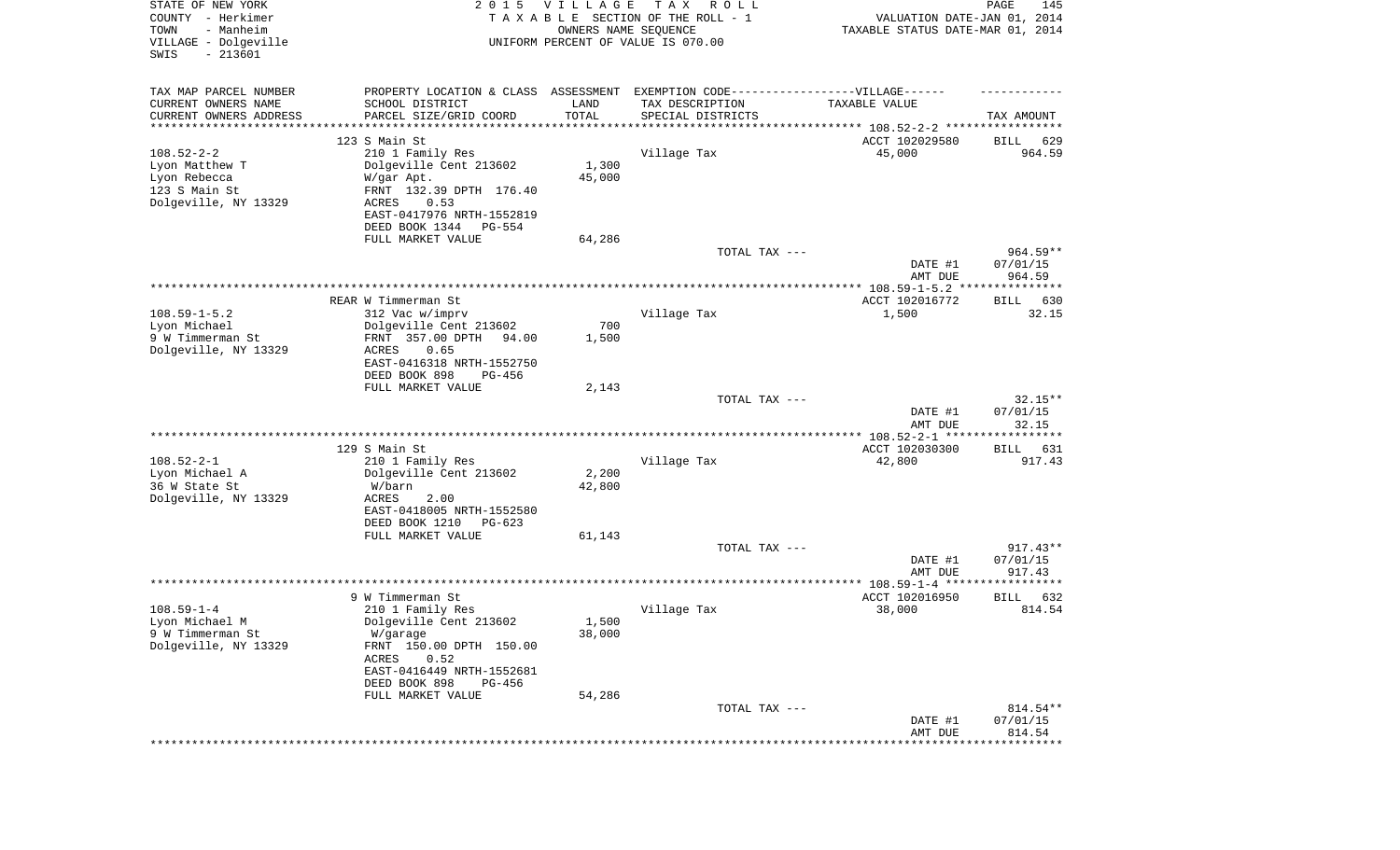| STATE OF NEW YORK<br>COUNTY - Herkimer<br>TOWN<br>- Manheim<br>VILLAGE - Dolgeville<br>SWIS<br>$-213601$ |                                                                                   | 2015 VILLAGE | T A X<br>R O L L<br>TAXABLE SECTION OF THE ROLL - 1<br>OWNERS NAME SEQUENCE<br>UNIFORM PERCENT OF VALUE IS 070.00 | VALUATION DATE-JAN 01, 2014<br>TAXABLE STATUS DATE-MAR 01, 2014 | PAGE<br>146          |
|----------------------------------------------------------------------------------------------------------|-----------------------------------------------------------------------------------|--------------|-------------------------------------------------------------------------------------------------------------------|-----------------------------------------------------------------|----------------------|
| TAX MAP PARCEL NUMBER                                                                                    | PROPERTY LOCATION & CLASS ASSESSMENT EXEMPTION CODE-----------------VILLAGE------ |              |                                                                                                                   |                                                                 |                      |
| CURRENT OWNERS NAME                                                                                      | SCHOOL DISTRICT                                                                   | LAND         | TAX DESCRIPTION                                                                                                   | TAXABLE VALUE                                                   |                      |
| CURRENT OWNERS ADDRESS<br>**********************                                                         | PARCEL SIZE/GRID COORD                                                            | TOTAL        | SPECIAL DISTRICTS                                                                                                 |                                                                 | TAX AMOUNT           |
|                                                                                                          | REAR Ransom St                                                                    |              |                                                                                                                   |                                                                 | 633<br>BILL          |
| $108.60 - 1 - 36$                                                                                        | 311 Res vac land                                                                  |              | Village Tax                                                                                                       | 1,300                                                           | 27.87                |
| Lyon Montgomery                                                                                          | Dolgeville Cent 213602                                                            | 1,300        |                                                                                                                   |                                                                 |                      |
| PO Box 125                                                                                               | FRNT 115.00 DPTH 568.00                                                           | 1,300        |                                                                                                                   |                                                                 |                      |
| Dolgeville, NY 13329                                                                                     | ACRES<br>1.35                                                                     |              |                                                                                                                   |                                                                 |                      |
|                                                                                                          | EAST-0418648 NRTH-1551159<br>DEED BOOK 855<br><b>PG-600</b>                       |              |                                                                                                                   |                                                                 |                      |
|                                                                                                          | FULL MARKET VALUE                                                                 | 1,857        |                                                                                                                   |                                                                 |                      |
|                                                                                                          |                                                                                   |              | TOTAL TAX ---                                                                                                     |                                                                 | $27.87**$            |
|                                                                                                          |                                                                                   |              |                                                                                                                   | DATE #1                                                         | 07/01/15             |
|                                                                                                          |                                                                                   |              |                                                                                                                   | AMT DUE                                                         | 27.87                |
|                                                                                                          | 10 W Timmerman St                                                                 |              |                                                                                                                   | ACCT 102027990                                                  | BILL<br>634          |
| $108.59 - 1 - 6$                                                                                         | 210 1 Family Res                                                                  |              | Village Tax                                                                                                       | 66,000                                                          | 1,414.73             |
| Lyon Richard J                                                                                           | Dolgeville Cent 213602                                                            | 1,000        |                                                                                                                   |                                                                 |                      |
| 10 Timmerman St                                                                                          |                                                                                   | 66,000       |                                                                                                                   |                                                                 |                      |
| Dolgeville, NY 13329                                                                                     | FRNT 100.00 DPTH 150.00                                                           |              |                                                                                                                   |                                                                 |                      |
|                                                                                                          | ACRES<br>0.34<br>EAST-0416628 NRTH-1552710                                        |              |                                                                                                                   |                                                                 |                      |
|                                                                                                          | DEED BOOK 1183<br>PG-675                                                          |              |                                                                                                                   |                                                                 |                      |
|                                                                                                          | FULL MARKET VALUE                                                                 | 94,286       |                                                                                                                   |                                                                 |                      |
|                                                                                                          |                                                                                   |              | TOTAL TAX ---                                                                                                     |                                                                 | $1,414.73**$         |
|                                                                                                          |                                                                                   |              |                                                                                                                   | DATE #1<br>AMT DUE                                              | 07/01/15<br>1,414.73 |
|                                                                                                          |                                                                                   |              |                                                                                                                   | ************* 108.52-2-50 *****                                 | ***********          |
|                                                                                                          | 12 Howard St                                                                      |              |                                                                                                                   | ACCT 102016890                                                  | <b>BILL</b><br>635   |
| $108.52 - 2 - 50$                                                                                        | 210 1 Family Res                                                                  |              | Village Tax                                                                                                       | 36,600                                                          | 784.53               |
| Lyon Shirley A                                                                                           | Dolgeville Cent 213602                                                            | 500          |                                                                                                                   |                                                                 |                      |
| Lyon Aretas J<br>Marilyn Williams POA                                                                    | 46.50 DPTH<br>75.00<br>FRNT<br>ACRES<br>0.08                                      | 36,600       |                                                                                                                   |                                                                 |                      |
| 106 S Main St                                                                                            | EAST-0419132 NRTH-1553991                                                         |              |                                                                                                                   |                                                                 |                      |
| Dolgeville, NY 13329                                                                                     | DEED BOOK 1510<br>PG-573                                                          |              |                                                                                                                   |                                                                 |                      |
|                                                                                                          | FULL MARKET VALUE                                                                 | 52,286       |                                                                                                                   |                                                                 |                      |
|                                                                                                          |                                                                                   |              | TOTAL TAX ---                                                                                                     |                                                                 | 784.53**             |
|                                                                                                          |                                                                                   |              |                                                                                                                   | DATE #1<br>AMT DUE                                              | 07/01/15<br>784.53   |
|                                                                                                          |                                                                                   |              |                                                                                                                   |                                                                 |                      |
|                                                                                                          | 170 S Main St                                                                     |              |                                                                                                                   | ACCT 102002700                                                  | 636<br>BILL          |
| $108.59 - 1 - 8$                                                                                         | 210 1 Family Res                                                                  |              | VET COM CT 41131                                                                                                  | 10,500                                                          |                      |
| Lyon Waldo A                                                                                             | Dolgeville Cent 213602<br>FRNT 85.00 DPTH 250.00                                  |              | 800 VET DIS CT 41141<br>44,500 Village Tax                                                                        | 21,000<br>13,000                                                | 278.66               |
| Lyon Donna A<br>170 N Main St                                                                            | ACRES<br>0.49                                                                     |              |                                                                                                                   |                                                                 |                      |
| Dolgeville, NY 13329                                                                                     | EAST-0416831 NRTH-1552535                                                         |              |                                                                                                                   |                                                                 |                      |
|                                                                                                          | DEED BOOK 917<br><b>PG-338</b>                                                    |              |                                                                                                                   |                                                                 |                      |
|                                                                                                          | FULL MARKET VALUE                                                                 | 63,571       |                                                                                                                   |                                                                 |                      |
|                                                                                                          |                                                                                   |              | TOTAL TAX ---                                                                                                     | DATE #1                                                         | 278.66**<br>07/01/15 |
|                                                                                                          |                                                                                   |              |                                                                                                                   | AMT DUE                                                         | 278.66               |
|                                                                                                          |                                                                                   |              |                                                                                                                   |                                                                 |                      |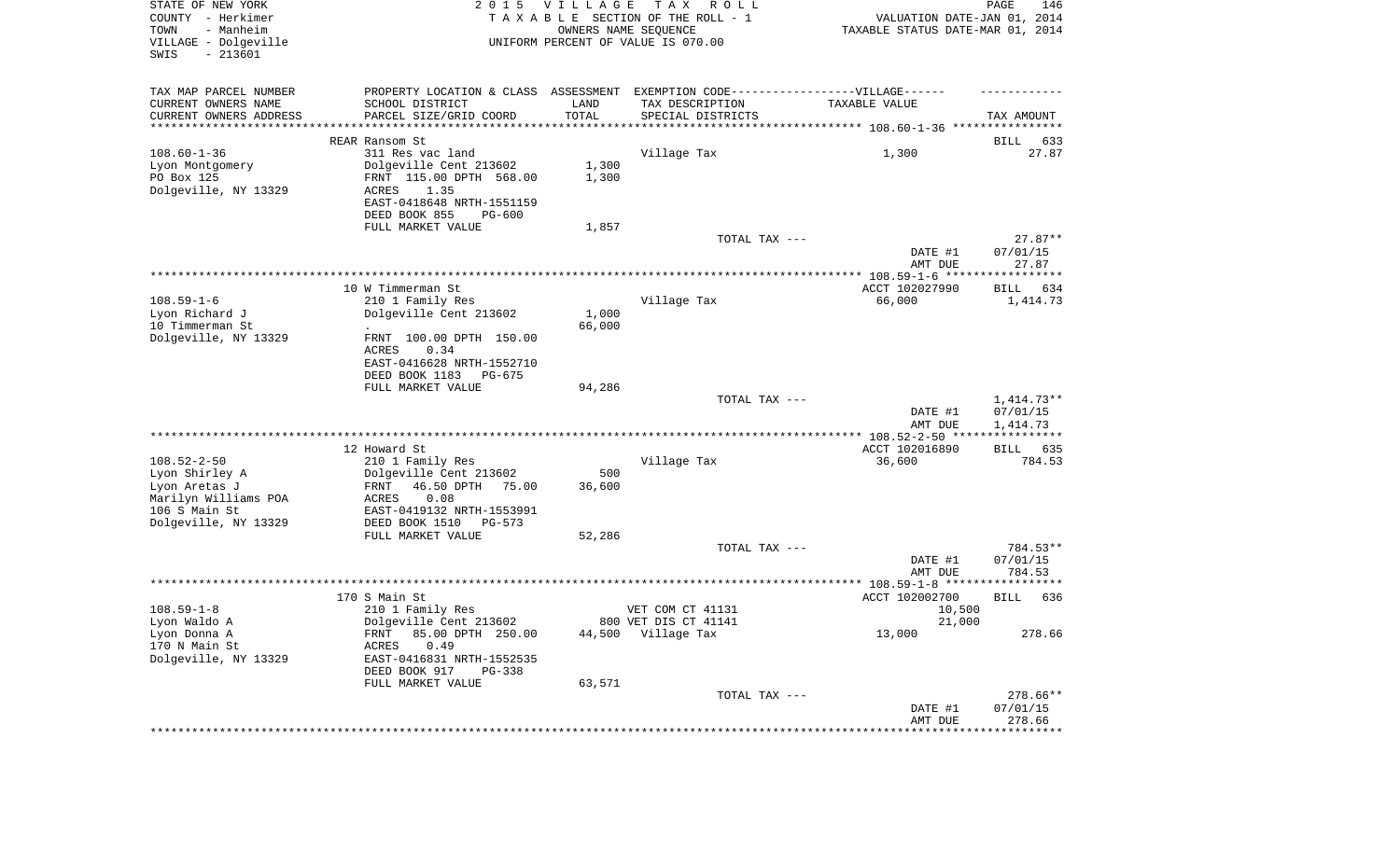| STATE OF NEW YORK<br>COUNTY - Herkimer<br>TOWN<br>- Manheim<br>VILLAGE - Dolgeville<br>SWIS<br>$-213601$ | 2 0 1 5                                                                          | <b>VILLAGE</b> | T A X<br>R O L L<br>TAXABLE SECTION OF THE ROLL - 1<br>OWNERS NAME SEQUENCE<br>UNIFORM PERCENT OF VALUE IS 070.00 | VALUATION DATE-JAN 01, 2014<br>TAXABLE STATUS DATE-MAR 01, 2014 | 147<br>PAGE             |
|----------------------------------------------------------------------------------------------------------|----------------------------------------------------------------------------------|----------------|-------------------------------------------------------------------------------------------------------------------|-----------------------------------------------------------------|-------------------------|
| TAX MAP PARCEL NUMBER                                                                                    | PROPERTY LOCATION & CLASS ASSESSMENT EXEMPTION CODE----------------VILLAGE------ |                |                                                                                                                   |                                                                 |                         |
| CURRENT OWNERS NAME                                                                                      | SCHOOL DISTRICT                                                                  | LAND           | TAX DESCRIPTION                                                                                                   | TAXABLE VALUE                                                   |                         |
| CURRENT OWNERS ADDRESS<br>********************                                                           | PARCEL SIZE/GRID COORD                                                           | TOTAL          | SPECIAL DISTRICTS                                                                                                 | ********************************** 108.44-3-8 ***************** | TAX AMOUNT              |
|                                                                                                          | 73 N Main St                                                                     |                |                                                                                                                   | ACCT 102029970                                                  | 637<br>BILL             |
| $108.44 - 3 - 8$                                                                                         | 482 Det row bldg                                                                 |                | Village Tax                                                                                                       | 60,000                                                          | 1,286.12                |
| M P E Properties                                                                                         | Dolgeville Cent 213602                                                           | 500            |                                                                                                                   |                                                                 |                         |
| 73 N Main St                                                                                             | 48.00 DPTH 200.00<br>FRNT                                                        | 60,000         |                                                                                                                   |                                                                 |                         |
| Dolgeville, NY 13329                                                                                     | 0.22<br><b>ACRES</b><br>EAST-0419863 NRTH-1556096                                |                |                                                                                                                   |                                                                 |                         |
|                                                                                                          | DEED BOOK 845<br>$PG-585$                                                        |                |                                                                                                                   |                                                                 |                         |
|                                                                                                          | FULL MARKET VALUE                                                                | 85,714         |                                                                                                                   |                                                                 |                         |
|                                                                                                          |                                                                                  |                | TOTAL TAX ---                                                                                                     |                                                                 | $1,286.12**$            |
|                                                                                                          |                                                                                  |                |                                                                                                                   | DATE #1<br>AMT DUE                                              | 07/01/15                |
|                                                                                                          |                                                                                  |                |                                                                                                                   |                                                                 | 1,286.12                |
|                                                                                                          | 46 Spencer St                                                                    |                |                                                                                                                   | ACCT 102017010                                                  | 638<br>BILL             |
| $108.51 - 1 - 9$                                                                                         | 210 1 Family Res                                                                 |                | Village Tax                                                                                                       | 71,900                                                          | 1,541.20                |
| Mack Nathan H<br>Mack Ann N                                                                              | Dolgeville Cent 213602                                                           | 1,400          |                                                                                                                   |                                                                 |                         |
| 46 Spencer St                                                                                            | W/garage<br>FRNT 110.16 DPTH                                                     | 71,900         |                                                                                                                   |                                                                 |                         |
| Dolgeville, NY 13329                                                                                     | <b>ACRES</b><br>1.30                                                             |                |                                                                                                                   |                                                                 |                         |
|                                                                                                          | EAST-0417581 NRTH-1554677                                                        |                |                                                                                                                   |                                                                 |                         |
|                                                                                                          | DEED BOOK 1286<br>PG-274                                                         |                |                                                                                                                   |                                                                 |                         |
|                                                                                                          | FULL MARKET VALUE                                                                | 102,714        | TOTAL TAX ---                                                                                                     |                                                                 | $1,541.20**$            |
|                                                                                                          |                                                                                  |                |                                                                                                                   | DATE #1                                                         | 07/01/15                |
|                                                                                                          |                                                                                  |                |                                                                                                                   | AMT DUE                                                         | 1,541.20                |
|                                                                                                          |                                                                                  |                |                                                                                                                   | ************ 108.59-3-6 *****                                   | ***********             |
| $108.59 - 3 - 6$                                                                                         | 25 E Timmerman St<br>210 1 Family Res                                            |                | Village Tax                                                                                                       | ACCT 102014520<br>63,100                                        | 639<br>BILL<br>1,352.57 |
| Maddocks Carmelita                                                                                       | Dolgeville Cent 213602                                                           | 1,000          |                                                                                                                   |                                                                 |                         |
| 25 E Timmerman St                                                                                        | FRNT 100.00 DPTH 150.00                                                          | 63,100         |                                                                                                                   |                                                                 |                         |
| Dolgeville, NY 13329-9011                                                                                | <b>ACRES</b><br>0.34                                                             |                |                                                                                                                   |                                                                 |                         |
|                                                                                                          | EAST-0416779 NRTH-1551549<br>DEED BOOK 1279<br>PG-151                            |                |                                                                                                                   |                                                                 |                         |
|                                                                                                          | FULL MARKET VALUE                                                                | 90,143         |                                                                                                                   |                                                                 |                         |
|                                                                                                          |                                                                                  |                | TOTAL TAX ---                                                                                                     |                                                                 | $1,352.57**$            |
|                                                                                                          |                                                                                  |                |                                                                                                                   | DATE #1                                                         | 07/01/15                |
|                                                                                                          |                                                                                  |                |                                                                                                                   | AMT DUE                                                         | 1,352.57                |
|                                                                                                          | 150 N Main St                                                                    |                |                                                                                                                   | ACCT 102012870                                                  | 640<br>BILL             |
| $108.36 - 4 - 11$                                                                                        | 210 1 Family Res                                                                 |                | Village Tax                                                                                                       | 26,000                                                          | 557.32                  |
| Madison Cathleen                                                                                         | Dolgeville Cent 213602                                                           | 500            |                                                                                                                   |                                                                 |                         |
| Madison Richard                                                                                          | FRNT 60.00 DPTH 221.00                                                           | 26,000         |                                                                                                                   |                                                                 |                         |
| 150 N Main St<br>Dolgeville, NY 13329                                                                    | ACRES<br>0.20<br>EAST-0420259 NRTH-1557273                                       |                |                                                                                                                   |                                                                 |                         |
|                                                                                                          | DEED BOOK 895<br>PG-629                                                          |                |                                                                                                                   |                                                                 |                         |
|                                                                                                          | FULL MARKET VALUE                                                                | 37,143         |                                                                                                                   |                                                                 |                         |
|                                                                                                          |                                                                                  |                | TOTAL TAX ---                                                                                                     |                                                                 | 557.32**                |
|                                                                                                          |                                                                                  |                |                                                                                                                   | DATE #1<br>AMT DUE                                              | 07/01/15<br>557.32      |
|                                                                                                          |                                                                                  |                |                                                                                                                   | ************************************                            |                         |
|                                                                                                          |                                                                                  |                |                                                                                                                   |                                                                 |                         |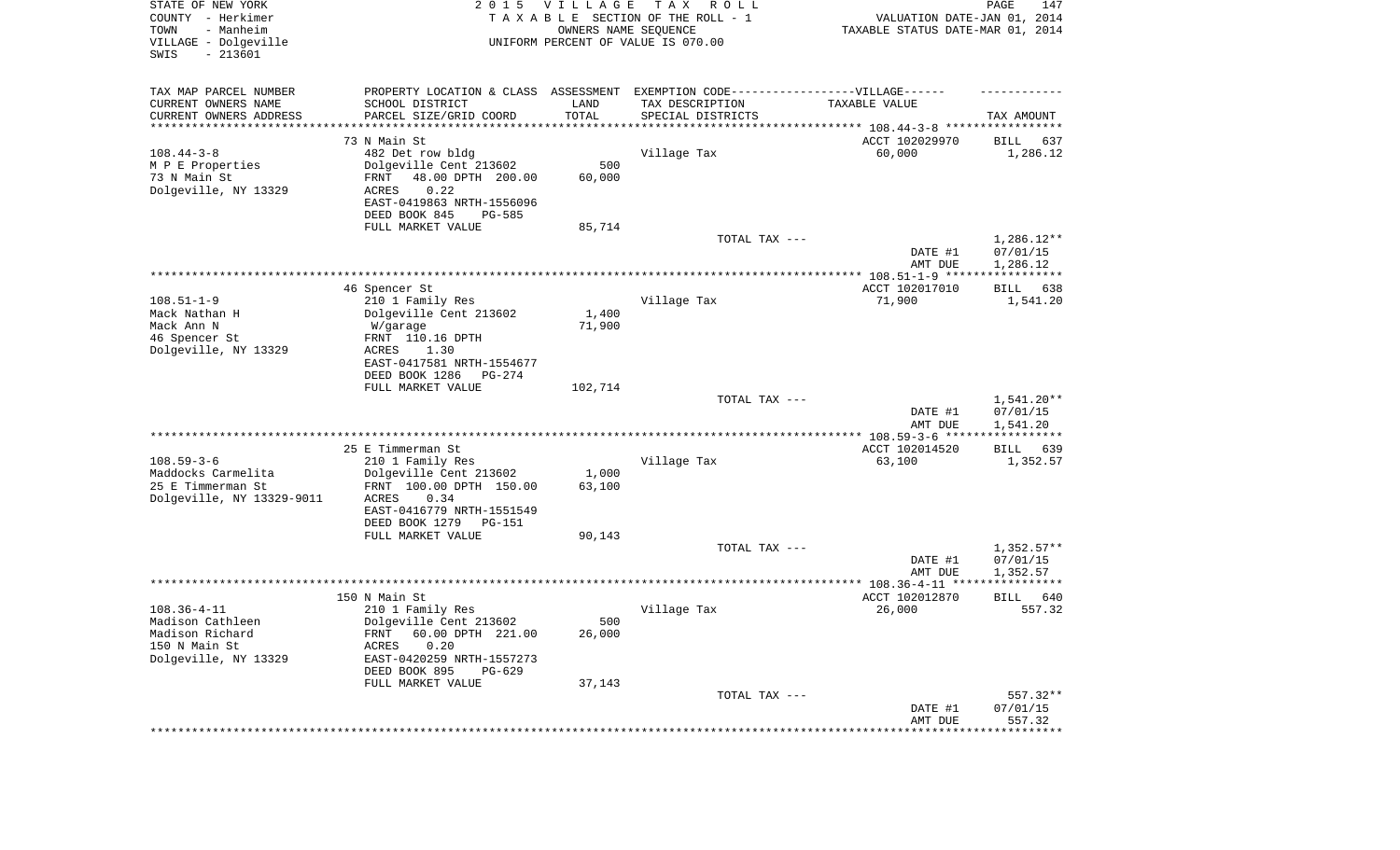| STATE OF NEW YORK<br>COUNTY - Herkimer<br>- Manheim<br>TOWN<br>VILLAGE - Dolgeville<br>$-213601$<br>SWIS | 2 0 1 5                                                 | <b>VILLAGE</b> | T A X<br>R O L L<br>TAXABLE SECTION OF THE ROLL - 1<br>OWNERS NAME SEQUENCE<br>UNIFORM PERCENT OF VALUE IS 070.00 | VALUATION DATE-JAN 01, 2014<br>TAXABLE STATUS DATE-MAR 01, 2014 | PAGE<br>148            |
|----------------------------------------------------------------------------------------------------------|---------------------------------------------------------|----------------|-------------------------------------------------------------------------------------------------------------------|-----------------------------------------------------------------|------------------------|
|                                                                                                          |                                                         |                |                                                                                                                   |                                                                 |                        |
| TAX MAP PARCEL NUMBER<br>CURRENT OWNERS NAME                                                             | PROPERTY LOCATION & CLASS ASSESSMENT<br>SCHOOL DISTRICT | LAND           | EXEMPTION CODE------------------VILLAGE------<br>TAX DESCRIPTION                                                  | TAXABLE VALUE                                                   |                        |
| CURRENT OWNERS ADDRESS<br>*********************                                                          | PARCEL SIZE/GRID COORD                                  | TOTAL          | SPECIAL DISTRICTS                                                                                                 | ***************************** 108.52-1-14 ****************      | TAX AMOUNT             |
|                                                                                                          | 55 S Helmer Ave                                         |                |                                                                                                                   | ACCT 102002310                                                  | BILL<br>641            |
| $108.52 - 1 - 14$                                                                                        | 210 1 Family Res                                        |                | Village Tax                                                                                                       | 45,000                                                          | 964.59                 |
| Madison Larry Sr.                                                                                        | Dolgeville Cent 213602                                  | 800            |                                                                                                                   |                                                                 |                        |
| Madison Donna J<br>55 S Helmer Ave                                                                       | W/garage<br>FRNT                                        | 45,000         |                                                                                                                   |                                                                 |                        |
| Dolgeville, NY 13329                                                                                     | 82.00 DPTH 129.00<br>0.25<br>ACRES                      |                |                                                                                                                   |                                                                 |                        |
|                                                                                                          | EAST-0418221 NRTH-1554224                               |                |                                                                                                                   |                                                                 |                        |
| PRIOR OWNER ON 3/01/2014                                                                                 | DEED BOOK 1557<br>PG-74                                 |                |                                                                                                                   |                                                                 |                        |
| Robinson Clayton                                                                                         | FULL MARKET VALUE                                       | 64,286         |                                                                                                                   |                                                                 |                        |
|                                                                                                          |                                                         |                | TOTAL TAX ---                                                                                                     | DATE #1                                                         | $964.59**$<br>07/01/15 |
|                                                                                                          |                                                         |                |                                                                                                                   | AMT DUE                                                         | 964.59                 |
|                                                                                                          |                                                         |                |                                                                                                                   |                                                                 |                        |
|                                                                                                          | 10 Wolf St                                              |                |                                                                                                                   | ACCT 102007740                                                  | BILL<br>642            |
| $108.36 - 2 - 21$                                                                                        | 210 1 Family Res                                        | 500            | VET WAR CT 41121                                                                                                  | 4,800                                                           | 583.04                 |
| Madison Milford<br>Madison Maryann                                                                       | Dolgeville Cent 213602<br>W/garage                      | 32,000         | Village Tax                                                                                                       | 27,200                                                          |                        |
| 10 Wolf St                                                                                               | 50.00 DPTH 150.00<br>FRNT                               |                |                                                                                                                   |                                                                 |                        |
| Dolgeville, NY 13329                                                                                     | <b>ACRES</b><br>0.17                                    |                |                                                                                                                   |                                                                 |                        |
|                                                                                                          | EAST-0419328 NRTH-1557649                               |                |                                                                                                                   |                                                                 |                        |
|                                                                                                          | DEED BOOK 00650 PG-00882<br>FULL MARKET VALUE           | 45,714         |                                                                                                                   |                                                                 |                        |
|                                                                                                          |                                                         |                | TOTAL TAX ---                                                                                                     |                                                                 | 583.04**               |
|                                                                                                          |                                                         |                |                                                                                                                   | DATE #1                                                         | 07/01/15               |
|                                                                                                          |                                                         |                |                                                                                                                   | AMT DUE                                                         | 583.04                 |
|                                                                                                          | 148 N Main St                                           |                |                                                                                                                   | ACCT 102014340                                                  | BILL<br>643            |
| $108.36 - 4 - 12$                                                                                        | 312 Vac w/imprv                                         |                | Village Tax                                                                                                       | 2,500                                                           | 53.59                  |
| Madison Richard J                                                                                        | Dolgeville Cent 213602                                  | 500            |                                                                                                                   |                                                                 |                        |
| Madison Cathleen A                                                                                       | W/garage                                                | 2,500          |                                                                                                                   |                                                                 |                        |
| 150 N Main St                                                                                            | FRNT<br>45.00 DPTH 209.00                               |                |                                                                                                                   |                                                                 |                        |
| Dolgeville, NY 13329                                                                                     | ACRES<br>0.21<br>EAST-0420247 NRTH-1557220              |                |                                                                                                                   |                                                                 |                        |
|                                                                                                          | DEED BOOK 1344<br>PG-263                                |                |                                                                                                                   |                                                                 |                        |
|                                                                                                          | FULL MARKET VALUE                                       | 3,571          |                                                                                                                   |                                                                 |                        |
|                                                                                                          |                                                         |                | TOTAL TAX ---                                                                                                     |                                                                 | $53.59**$              |
|                                                                                                          |                                                         |                |                                                                                                                   | DATE #1                                                         | 07/01/15<br>53.59      |
|                                                                                                          |                                                         |                |                                                                                                                   | AMT DUE                                                         |                        |
|                                                                                                          | 8 Rundell St                                            |                |                                                                                                                   | ACCT 102020610                                                  | BILL 644               |
| $108.52 - 3 - 32$                                                                                        | 210 1 Family Res                                        |                | Village Tax                                                                                                       | 38,800                                                          | 831.69                 |
| Madison Richard J                                                                                        | Dolgeville Cent 213602                                  | 500            |                                                                                                                   |                                                                 |                        |
| Madison Cathleen A<br>150 N Main St                                                                      | W/garage<br>FRNT<br>50.00 DPTH 130.00                   | 38,800         |                                                                                                                   |                                                                 |                        |
| Dolgeville, NY 13329                                                                                     | ACRES<br>0.15                                           |                |                                                                                                                   |                                                                 |                        |
|                                                                                                          | EAST-0419385 NRTH-1553796                               |                |                                                                                                                   |                                                                 |                        |
|                                                                                                          | DEED BOOK 1443<br>PG-96                                 |                |                                                                                                                   |                                                                 |                        |
|                                                                                                          | FULL MARKET VALUE                                       | 55,429         | TOTAL TAX ---                                                                                                     |                                                                 | 831.69**               |
|                                                                                                          |                                                         |                |                                                                                                                   | DATE #1                                                         | 07/01/15               |
|                                                                                                          |                                                         |                |                                                                                                                   | AMT DUE                                                         | 831.69                 |
|                                                                                                          |                                                         |                |                                                                                                                   | ******************************                                  |                        |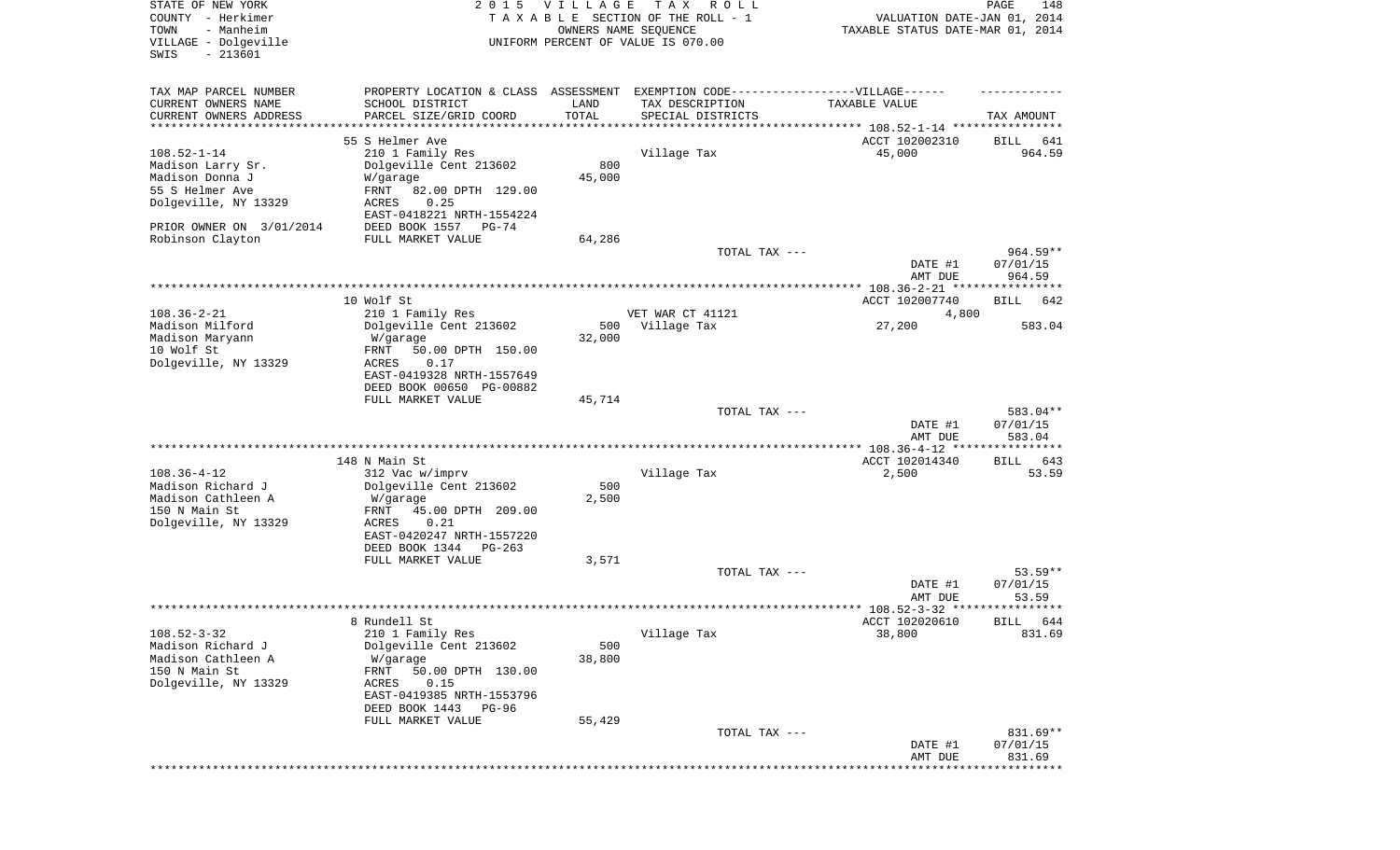| COUNTY - Herkimer<br>TOWN<br>- Manheim                   |                                                                                   |                      |                                    |                                  | PAGE               |
|----------------------------------------------------------|-----------------------------------------------------------------------------------|----------------------|------------------------------------|----------------------------------|--------------------|
|                                                          |                                                                                   |                      | TAXABLE SECTION OF THE ROLL - 1    | VALUATION DATE-JAN 01, 2014      |                    |
|                                                          |                                                                                   | OWNERS NAME SEQUENCE |                                    | TAXABLE STATUS DATE-MAR 01, 2014 |                    |
| VILLAGE - Dolgeville                                     |                                                                                   |                      | UNIFORM PERCENT OF VALUE IS 070.00 |                                  |                    |
| SWIS<br>$-213601$                                        |                                                                                   |                      |                                    |                                  |                    |
|                                                          |                                                                                   |                      |                                    |                                  |                    |
| TAX MAP PARCEL NUMBER                                    | PROPERTY LOCATION & CLASS ASSESSMENT EXEMPTION CODE-----------------VILLAGE------ |                      |                                    |                                  |                    |
| CURRENT OWNERS NAME                                      | SCHOOL DISTRICT                                                                   | LAND                 | TAX DESCRIPTION                    | TAXABLE VALUE                    |                    |
| CURRENT OWNERS ADDRESS                                   | PARCEL SIZE/GRID COORD                                                            | TOTAL                | SPECIAL DISTRICTS                  |                                  | TAX AMOUNT         |
| **********************                                   | ***********************                                                           |                      |                                    |                                  |                    |
|                                                          | Ransom                                                                            |                      |                                    |                                  | BILL 645           |
| $108.52 - 4 - 45$                                        | 311 Res vac land                                                                  |                      | Village Tax                        | 500                              | 10.72              |
| Madison Sally                                            | Dolgeville Cent 213602                                                            | 500                  |                                    |                                  |                    |
| 38 Ransom                                                | FRNT 150.00 DPTH 75.00                                                            | 500                  |                                    |                                  |                    |
| Dolgeville, NY 13329                                     | ACRES<br>0.25                                                                     |                      |                                    |                                  |                    |
|                                                          | EAST-0419091 NRTH-1552551                                                         |                      |                                    |                                  |                    |
|                                                          | FULL MARKET VALUE                                                                 | 714                  |                                    |                                  |                    |
|                                                          |                                                                                   |                      | TOTAL TAX ---                      |                                  | $10.72**$          |
|                                                          |                                                                                   |                      |                                    | DATE #1                          | 07/01/15           |
|                                                          |                                                                                   |                      |                                    | AMT DUE                          | 10.72              |
|                                                          |                                                                                   |                      |                                    |                                  |                    |
|                                                          | 38 Ransom St                                                                      |                      |                                    | ACCT 102029070                   | BILL 646           |
| $108.52 - 4 - 43$                                        | 210 1 Family Res                                                                  |                      | Village Tax                        | 37,800                           | 810.25             |
| Madison Sally A                                          | Dolgeville Cent 213602                                                            | 1,000                |                                    |                                  |                    |
| 38 Ransom St                                             | FRNT 100.00 DPTH 75.00                                                            | 37,800               |                                    |                                  |                    |
| Dolgeville, NY 13329                                     | 0.17<br>ACRES                                                                     |                      |                                    |                                  |                    |
|                                                          | EAST-0419151 NRTH-1552656                                                         |                      |                                    |                                  |                    |
|                                                          | DEED BOOK 826<br>$PG-407$                                                         |                      |                                    |                                  |                    |
|                                                          | FULL MARKET VALUE                                                                 | 54,000               |                                    |                                  |                    |
|                                                          |                                                                                   |                      | TOTAL TAX ---                      |                                  | 810.25**           |
|                                                          |                                                                                   |                      |                                    | DATE #1                          | 07/01/15           |
|                                                          |                                                                                   |                      |                                    | AMT DUE                          | 810.25             |
|                                                          |                                                                                   |                      |                                    |                                  |                    |
|                                                          | E Spofford Ave                                                                    |                      |                                    | ACCT 102029130                   | BILL 647           |
| $108.52 - 4 - 44$                                        | 311 Res vac land                                                                  |                      | Village Tax                        | 900                              | 19.29              |
| Madison Sally A                                          | Dolgeville Cent 213602                                                            | 900                  |                                    |                                  |                    |
| 38 Ransom St                                             | FRNT<br>75.00 DPTH 250.00                                                         | 900                  |                                    |                                  |                    |
| Dolgeville, NY 13329                                     | ACRES<br>0.43                                                                     |                      |                                    |                                  |                    |
|                                                          |                                                                                   |                      |                                    |                                  |                    |
|                                                          | EAST-0419051 NRTH-1552626                                                         |                      |                                    |                                  |                    |
|                                                          | DEED BOOK 826<br><b>PG-407</b>                                                    |                      |                                    |                                  |                    |
|                                                          | FULL MARKET VALUE                                                                 | 1,286                |                                    |                                  |                    |
|                                                          |                                                                                   |                      | TOTAL TAX ---                      |                                  |                    |
|                                                          |                                                                                   |                      |                                    |                                  | $19.29**$          |
|                                                          |                                                                                   |                      |                                    | DATE #1                          | 07/01/15           |
|                                                          |                                                                                   |                      |                                    | AMT DUE                          | 19.29              |
|                                                          |                                                                                   |                      |                                    |                                  |                    |
|                                                          | 13 Slawson St                                                                     |                      |                                    | ACCT 102000840                   | BILL 648           |
| $108.44 - 2 - 56$                                        | 210 1 Family Res                                                                  |                      | VET COM CT 41131                   | 10,000                           |                    |
|                                                          | Dolgeville Cent 213602                                                            | 500                  | Village Tax                        | 30,000                           | 643.06             |
|                                                          | W/garage                                                                          | 40,000               |                                    |                                  |                    |
|                                                          | FRNT<br>50.00 DPTH 100.00                                                         |                      |                                    |                                  |                    |
|                                                          | ACRES<br>$0.11$ BANK<br>135                                                       |                      |                                    |                                  |                    |
| Madison Scott D<br>13 Slawson St<br>Dolgeville, NY 13329 | EAST-0418742 NRTH-1554818                                                         |                      |                                    |                                  |                    |
|                                                          | DEED BOOK 851<br><b>PG-435</b>                                                    |                      |                                    |                                  |                    |
|                                                          | FULL MARKET VALUE                                                                 | 57,143               |                                    |                                  |                    |
|                                                          |                                                                                   |                      | TOTAL TAX ---                      |                                  | 643.06**           |
|                                                          |                                                                                   |                      |                                    | DATE #1<br>AMT DUE               | 07/01/15<br>643.06 |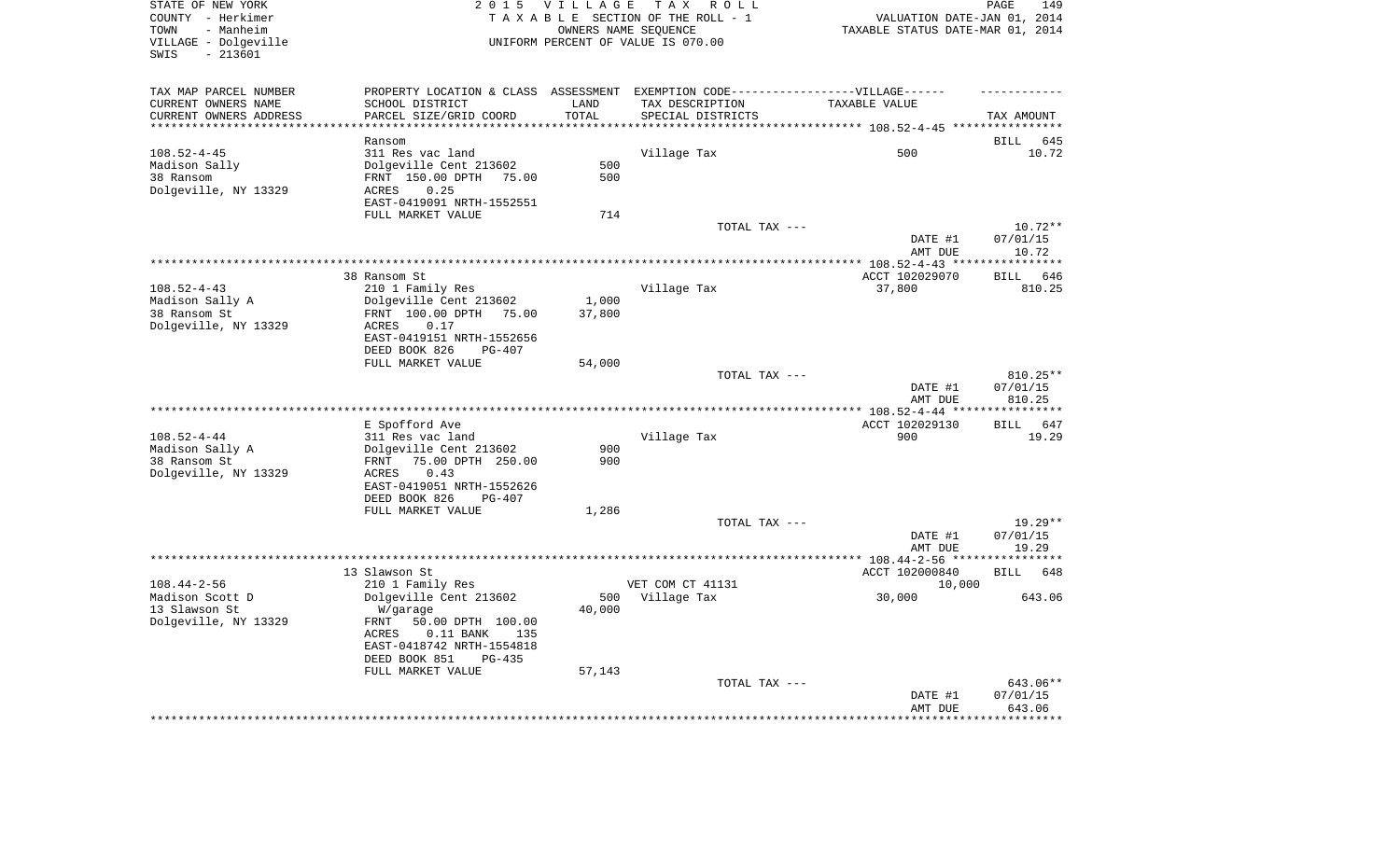| STATE OF NEW YORK<br>COUNTY - Herkimer<br>- Manheim<br>TOWN<br>VILLAGE - Dolgeville<br>SWIS<br>$-213601$ | 2 0 1 5                                                                          | V I L L A G E<br>OWNERS NAME SEQUENCE | T A X<br>R O L L<br>TAXABLE SECTION OF THE ROLL - 1<br>UNIFORM PERCENT OF VALUE IS 070.00 | VALUATION DATE-JAN 01, 2014<br>TAXABLE STATUS DATE-MAR 01, 2014 | 150<br>PAGE             |
|----------------------------------------------------------------------------------------------------------|----------------------------------------------------------------------------------|---------------------------------------|-------------------------------------------------------------------------------------------|-----------------------------------------------------------------|-------------------------|
| TAX MAP PARCEL NUMBER                                                                                    | PROPERTY LOCATION & CLASS ASSESSMENT EXEMPTION CODE----------------VILLAGE------ |                                       |                                                                                           |                                                                 |                         |
| CURRENT OWNERS NAME                                                                                      | SCHOOL DISTRICT                                                                  | LAND                                  | TAX DESCRIPTION                                                                           | TAXABLE VALUE                                                   |                         |
| CURRENT OWNERS ADDRESS<br>********************                                                           | PARCEL SIZE/GRID COORD                                                           | TOTAL<br>* * * * * * * * * * *        | SPECIAL DISTRICTS                                                                         | ********************************* 108.52-5-51 ****************  | TAX AMOUNT              |
|                                                                                                          | 17 Schuyler St                                                                   |                                       |                                                                                           | ACCT 102005880                                                  | 649<br>BILL             |
| $108.52 - 5 - 51$                                                                                        | 210 1 Family Res                                                                 |                                       | Village Tax                                                                               | 45,000                                                          | 964.59                  |
| Mahardy Matthew                                                                                          | Dolgeville Cent 213602                                                           | 800                                   |                                                                                           |                                                                 |                         |
| Mahardy William                                                                                          | W/garage                                                                         | 45,000                                |                                                                                           |                                                                 |                         |
| 17 Schuyler St                                                                                           | FRNT<br>78.00 DPTH 164.00                                                        |                                       |                                                                                           |                                                                 |                         |
| Dolgeville, NY 13329                                                                                     | 0.28<br>ACRES<br>EAST-0419798 NRTH-1554114                                       |                                       |                                                                                           |                                                                 |                         |
|                                                                                                          | DEED BOOK 1262<br>PG-722                                                         |                                       |                                                                                           |                                                                 |                         |
|                                                                                                          | FULL MARKET VALUE                                                                | 64,286                                |                                                                                           |                                                                 |                         |
|                                                                                                          |                                                                                  |                                       | TOTAL TAX ---                                                                             |                                                                 | $964.59**$              |
|                                                                                                          |                                                                                  |                                       |                                                                                           | DATE #1                                                         | 07/01/15                |
|                                                                                                          |                                                                                  |                                       |                                                                                           | AMT DUE                                                         | 964.59                  |
|                                                                                                          | 46 Stewart St                                                                    |                                       |                                                                                           |                                                                 | BILL<br>650             |
| $108.59 - 3 - 27.2$                                                                                      | 210 1 Family Res                                                                 |                                       | Village Tax                                                                               | 79,900                                                          | 1,712.68                |
| Mahardy William                                                                                          | Dolgeville Cent 213602                                                           | 2,500                                 |                                                                                           |                                                                 |                         |
| Mahardy Lydia                                                                                            | FRNT 253.00 DPTH 150.00                                                          | 79,900                                |                                                                                           |                                                                 |                         |
| 46 Stewart St<br>Dolgeville, NY 13329                                                                    | ACRES<br>0.87<br>EAST-0417001 NRTH-1551008                                       |                                       |                                                                                           |                                                                 |                         |
|                                                                                                          | DEED BOOK 860<br>PG-556                                                          |                                       |                                                                                           |                                                                 |                         |
|                                                                                                          | FULL MARKET VALUE                                                                | 114,143                               |                                                                                           |                                                                 |                         |
|                                                                                                          |                                                                                  |                                       | TOTAL TAX ---                                                                             |                                                                 | 1,712.68**              |
|                                                                                                          |                                                                                  |                                       |                                                                                           | DATE #1                                                         | 07/01/15                |
|                                                                                                          | **********************                                                           |                                       | ***********************************                                                       | AMT DUE<br>************* 108.52-2-25 ****                       | 1,712.68<br>*********** |
|                                                                                                          | 6 Millet Ln                                                                      |                                       |                                                                                           | ACCT 102021510                                                  | 651<br>BILL             |
| $108.52 - 2 - 25$                                                                                        | 210 1 Family Res                                                                 |                                       | Village Tax                                                                               | 31,500                                                          | 675.21                  |
| Maida Ricky                                                                                              | Dolgeville Cent 213602                                                           | 800                                   |                                                                                           |                                                                 |                         |
| Maida Pamela                                                                                             | 80.00 DPTH<br>60.00<br>FRNT                                                      | 31,500                                |                                                                                           |                                                                 |                         |
| 6 Millett Ln                                                                                             | <b>ACRES</b><br>0.11<br>EAST-0418691 NRTH-1553518                                |                                       |                                                                                           |                                                                 |                         |
| Dolgeville, NY 13329                                                                                     | DEED BOOK 890<br><b>PG-480</b>                                                   |                                       |                                                                                           |                                                                 |                         |
|                                                                                                          | FULL MARKET VALUE                                                                | 45,000                                |                                                                                           |                                                                 |                         |
|                                                                                                          |                                                                                  |                                       | TOTAL TAX ---                                                                             |                                                                 | $675.21**$              |
|                                                                                                          |                                                                                  |                                       |                                                                                           | DATE #1                                                         | 07/01/15                |
|                                                                                                          |                                                                                  |                                       |                                                                                           | AMT DUE                                                         | 675.21                  |
|                                                                                                          | 148 S Main St                                                                    |                                       |                                                                                           | ACCT 102029610                                                  | 652<br>BILL             |
| $108.59 - 1 - 21$                                                                                        | 210 1 Family Res                                                                 |                                       | Village Tax                                                                               | 41,000                                                          | 878.85                  |
| Mailman Stephen D                                                                                        | Dolgeville Cent 213602                                                           | 500                                   |                                                                                           |                                                                 |                         |
| Mailman Yvonne D                                                                                         | W Garage                                                                         | 41,000                                |                                                                                           |                                                                 |                         |
| 148 S Main St                                                                                            | FRNT<br>53.00 DPTH 175.00                                                        |                                       |                                                                                           |                                                                 |                         |
| Dolgeville, NY 13329                                                                                     | ACRES<br>0.21<br>EAST-0417461 NRTH-1552705                                       |                                       |                                                                                           |                                                                 |                         |
|                                                                                                          | DEED BOOK 1410<br>PG-981                                                         |                                       |                                                                                           |                                                                 |                         |
|                                                                                                          | FULL MARKET VALUE                                                                | 58,571                                |                                                                                           |                                                                 |                         |
|                                                                                                          |                                                                                  |                                       | TOTAL TAX ---                                                                             |                                                                 | 878.85**                |
|                                                                                                          |                                                                                  |                                       |                                                                                           | DATE #1                                                         | 07/01/15                |
|                                                                                                          |                                                                                  |                                       |                                                                                           | AMT DUE                                                         | 878.85                  |
|                                                                                                          |                                                                                  |                                       |                                                                                           |                                                                 |                         |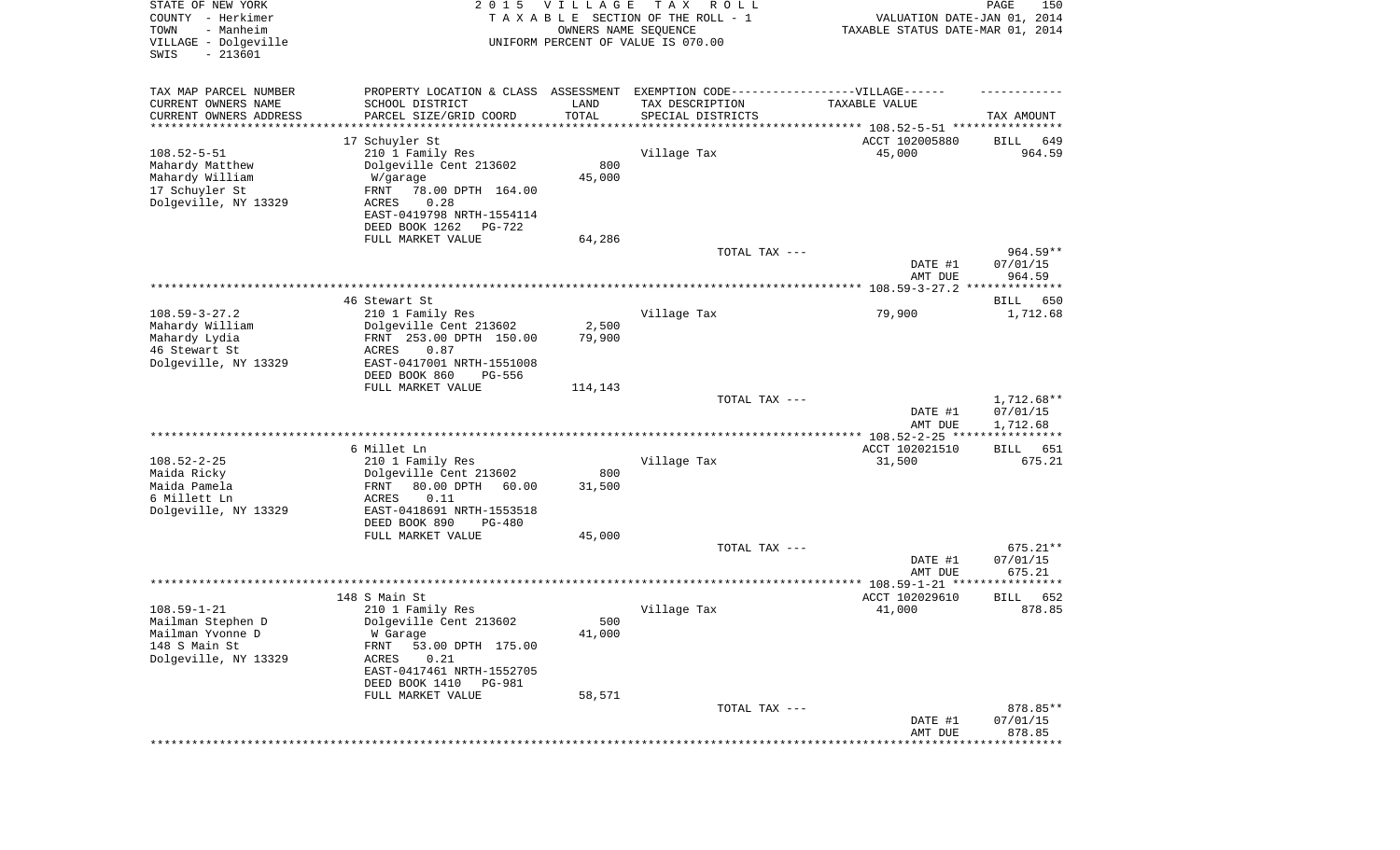| STATE OF NEW YORK<br>COUNTY - Herkimer<br>- Manheim<br>TOWN<br>VILLAGE - Dolgeville<br>SWIS<br>$-213601$                     | 2 0 1 5                                                                                                                                                                            | VILLAGE                 | TAX ROLL<br>TAXABLE SECTION OF THE ROLL - 1<br>OWNERS NAME SEQUENCE<br>UNIFORM PERCENT OF VALUE IS 070.00 | VALUATION DATE-JAN 01, 2014<br>TAXABLE STATUS DATE-MAR 01, 2014 | PAGE<br>151                        |
|------------------------------------------------------------------------------------------------------------------------------|------------------------------------------------------------------------------------------------------------------------------------------------------------------------------------|-------------------------|-----------------------------------------------------------------------------------------------------------|-----------------------------------------------------------------|------------------------------------|
| TAX MAP PARCEL NUMBER<br>CURRENT OWNERS NAME<br>CURRENT OWNERS ADDRESS<br>*********************                              | PROPERTY LOCATION & CLASS ASSESSMENT EXEMPTION CODE----------------VILLAGE------<br>SCHOOL DISTRICT<br>PARCEL SIZE/GRID COORD                                                      | LAND<br>TOTAL           | TAX DESCRIPTION<br>SPECIAL DISTRICTS                                                                      | TAXABLE VALUE                                                   | TAX AMOUNT                         |
| $108.36 - 3 - 24$<br>Mamrosh James<br>155 N Main St<br>Dolgeville, NY 13329                                                  | N Main St<br>312 Vac w/imprv<br>Dolgeville Cent 213602<br>FRNT 153.00 DPTH 207.00<br>ACRES<br>0.52<br>EAST-0420049 NRTH-1557315<br>DEED BOOK 841<br>$PG-17$<br>FULL MARKET VALUE   | 1,000<br>5,000<br>7,143 | Village Tax                                                                                               | ACCT 102006570<br>5,000                                         | BILL<br>653<br>107.18              |
|                                                                                                                              |                                                                                                                                                                                    |                         | TOTAL TAX ---                                                                                             | DATE #1<br>AMT DUE                                              | 107.18**<br>07/01/15<br>107.18     |
|                                                                                                                              |                                                                                                                                                                                    |                         |                                                                                                           |                                                                 |                                    |
| $108.36 - 3 - 22$<br>Mamrosh James K<br>155 N Main St<br>Dolgeville, NY 13329                                                | 155 N Main St<br>210 1 Family Res<br>Dolgeville Cent 213602<br>27.00 DPTH 100.00<br>FRNT<br>0.06<br>ACRES<br>EAST-0420084 NRTH-1557408<br>DEED BOOK 698<br>PG-396                  | 300<br>24,000           | Village Tax                                                                                               | ACCT 102024990<br>24,000                                        | 654<br>BILL<br>514.45              |
|                                                                                                                              | FULL MARKET VALUE                                                                                                                                                                  | 34,286                  | TOTAL TAX ---                                                                                             | DATE #1<br>AMT DUE                                              | $514.45**$<br>07/01/15<br>514.45   |
|                                                                                                                              |                                                                                                                                                                                    |                         |                                                                                                           |                                                                 |                                    |
| $108.36 - 1 - 55$<br>Mamrosh John J<br>Mamrosh Bonnie<br>65 W State St<br>Dolgeville, NY 13329                               | 65 W State St<br>210 1 Family Res<br>Dolgeville Cent 213602<br>W/garage<br>76.50 DPTH 125.00<br>FRNT<br>ACRES<br>0.22<br>EAST-0418518 NRTH-1557117                                 | 800<br>40,600           | VET COM CT 41131<br>Village Tax                                                                           | ACCT 102022620<br>10,150<br>30,450                              | BILL<br>655<br>652.70              |
|                                                                                                                              | DEED BOOK 00659 PG-00538<br>FULL MARKET VALUE                                                                                                                                      | 58,000                  | TOTAL TAX ---                                                                                             |                                                                 | 652.70**                           |
|                                                                                                                              |                                                                                                                                                                                    |                         |                                                                                                           | DATE #1<br>AMT DUE                                              | 07/01/15<br>652.70                 |
|                                                                                                                              |                                                                                                                                                                                    |                         |                                                                                                           |                                                                 |                                    |
| $108.44 - 3 - 7$<br>Manheim Auto Parts<br>Petkovsek Philip<br>Attn: Petkovsek Philip<br>79 N Main St<br>Dolgeville, NY 13329 | 79 N Main St<br>482 Det row bldg<br>Dolgeville Cent 213602<br>FRNT 43.00 DPTH 202.00<br>ACRES<br>0.24<br>EAST-0419862 NRTH-1556139<br>DEED BOOK 890<br>PG-499<br>FULL MARKET VALUE | 400<br>54,000<br>77,143 | Village Tax                                                                                               | ACCT 102006450<br>54,000                                        | BILL<br>656<br>1,157.51            |
|                                                                                                                              |                                                                                                                                                                                    |                         | TOTAL TAX ---                                                                                             | DATE #1<br>AMT DUE                                              | 1,157.51**<br>07/01/15<br>1,157.51 |
|                                                                                                                              |                                                                                                                                                                                    |                         |                                                                                                           | **************************************                          |                                    |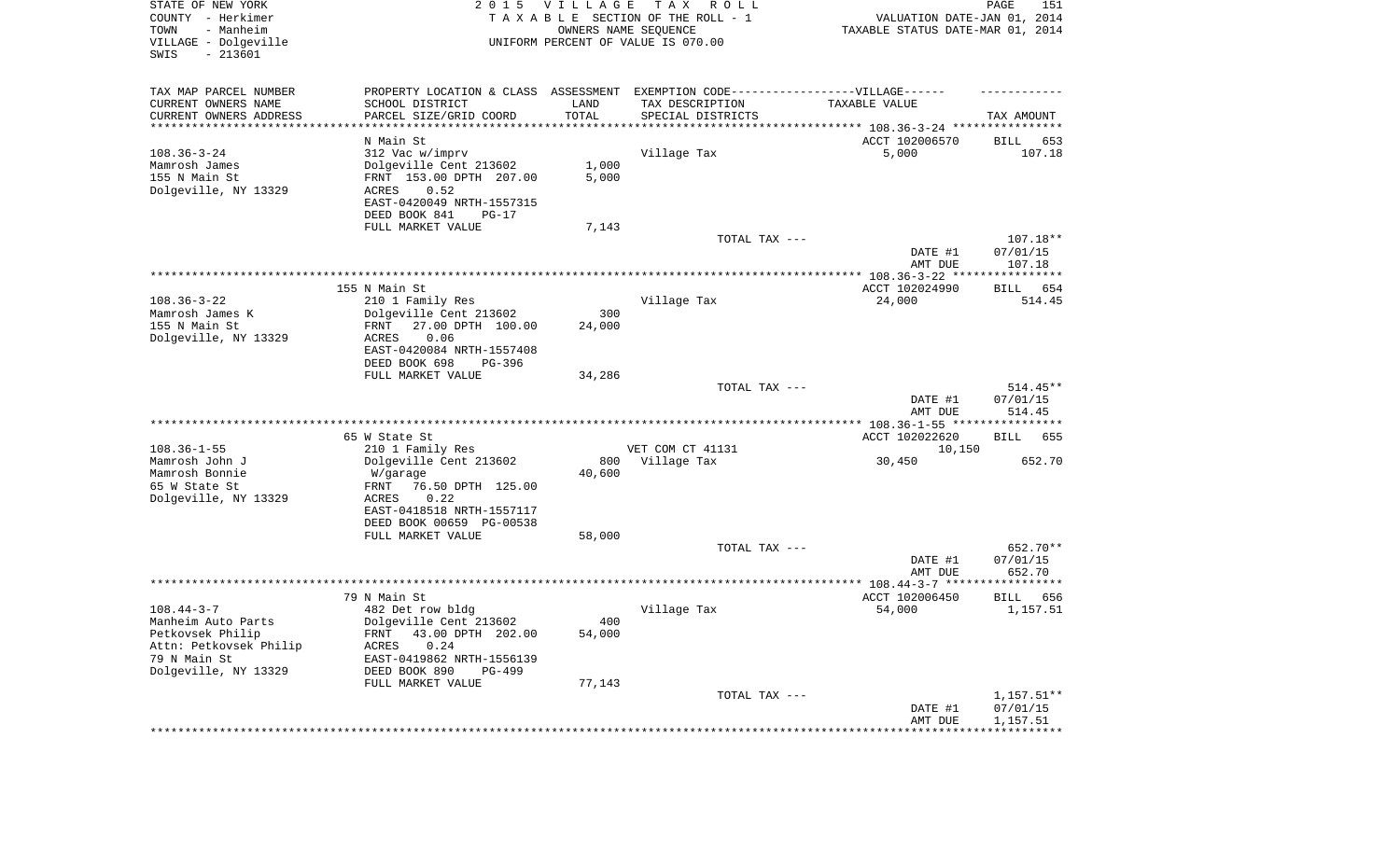| STATE OF NEW YORK<br>COUNTY - Herkimer<br>- Manheim<br>TOWN<br>VILLAGE - Dolgeville<br>$-213601$<br>SWIS | 2 0 1 5                                                                          | <b>VILLAGE</b> | T A X<br>R O L L<br>TAXABLE SECTION OF THE ROLL - 1<br>OWNERS NAME SEQUENCE<br>UNIFORM PERCENT OF VALUE IS 070.00 | VALUATION DATE-JAN 01, 2014<br>TAXABLE STATUS DATE-MAR 01, 2014 | PAGE<br>152                   |
|----------------------------------------------------------------------------------------------------------|----------------------------------------------------------------------------------|----------------|-------------------------------------------------------------------------------------------------------------------|-----------------------------------------------------------------|-------------------------------|
| TAX MAP PARCEL NUMBER                                                                                    | PROPERTY LOCATION & CLASS ASSESSMENT EXEMPTION CODE----------------VILLAGE------ |                |                                                                                                                   |                                                                 |                               |
| CURRENT OWNERS NAME<br>CURRENT OWNERS ADDRESS                                                            | SCHOOL DISTRICT<br>PARCEL SIZE/GRID COORD                                        | LAND<br>TOTAL  | TAX DESCRIPTION<br>SPECIAL DISTRICTS                                                                              | TAXABLE VALUE                                                   | TAX AMOUNT                    |
| ***********************                                                                                  |                                                                                  |                |                                                                                                                   |                                                                 |                               |
|                                                                                                          | 29-31 Slawson St                                                                 |                |                                                                                                                   | ACCT 102014250                                                  | BILL<br>657                   |
| $108.44 - 2 - 3$                                                                                         | 220 2 Family Res                                                                 |                | Village Tax                                                                                                       | 29,500                                                          | 632.34                        |
| Markwardt Donald F<br>29 Slawson St                                                                      | Dolgeville Cent 213602<br>W/garage                                               | 800<br>29,500  |                                                                                                                   |                                                                 |                               |
| Dolgeville, NY 13329                                                                                     | FRNT<br>80.00 DPTH 100.00                                                        |                |                                                                                                                   |                                                                 |                               |
|                                                                                                          | 0.18<br>ACRES                                                                    |                |                                                                                                                   |                                                                 |                               |
|                                                                                                          | EAST-0418369 NRTH-1555195                                                        |                |                                                                                                                   |                                                                 |                               |
|                                                                                                          | DEED BOOK 1529<br>PG-212                                                         |                |                                                                                                                   |                                                                 |                               |
|                                                                                                          | FULL MARKET VALUE                                                                | 42,143         | TOTAL TAX ---                                                                                                     |                                                                 | 632.34**                      |
|                                                                                                          |                                                                                  |                |                                                                                                                   | DATE #1                                                         | 07/01/15                      |
|                                                                                                          |                                                                                  |                |                                                                                                                   | AMT DUE                                                         | 632.34                        |
|                                                                                                          |                                                                                  |                |                                                                                                                   | ACCT 102007860                                                  |                               |
| $108.52 - 2 - 40$                                                                                        | 71 S Main St<br>210 1 Family Res                                                 |                | CW_15_VET/ 41162                                                                                                  |                                                                 | BILL<br>658<br>$\overline{0}$ |
| Marlo Hunter J                                                                                           | Dolgeville Cent 213602                                                           | 900            | Village Tax                                                                                                       | 141,600                                                         | 3,035.24                      |
| 71 S Main St                                                                                             | W/garage                                                                         | 141,600        |                                                                                                                   |                                                                 |                               |
| Dolgeville, NY 13329                                                                                     | FRNT<br>90.00 DPTH 195.00                                                        |                |                                                                                                                   |                                                                 |                               |
| PRIOR OWNER ON 3/01/2014                                                                                 | ACRES<br>0.40<br>EAST-0418968 NRTH-1554188                                       |                |                                                                                                                   |                                                                 |                               |
| Murnion Bart                                                                                             | DEED BOOK 1545<br>PG-743                                                         |                |                                                                                                                   |                                                                 |                               |
|                                                                                                          | FULL MARKET VALUE                                                                | 202,286        |                                                                                                                   |                                                                 |                               |
|                                                                                                          |                                                                                  |                | TOTAL TAX ---                                                                                                     |                                                                 | $3,035.24**$                  |
|                                                                                                          |                                                                                  |                |                                                                                                                   | DATE #1<br>AMT DUE                                              | 07/01/15<br>3,035.24          |
|                                                                                                          |                                                                                  |                |                                                                                                                   |                                                                 |                               |
|                                                                                                          | S Main St                                                                        |                |                                                                                                                   | ACCT 102007830                                                  | BILL 659                      |
| $108.52 - 2 - 41$                                                                                        | 311 Res vac land                                                                 |                | Village Tax                                                                                                       | 600                                                             | 12.86                         |
| Marlo Hunter J<br>71 S Main St                                                                           | Dolgeville Cent 213602<br>FRNT<br>90.00 DPTH 145.00                              | 600<br>600     |                                                                                                                   |                                                                 |                               |
| Dolgeville, NY 13329                                                                                     | ACRES<br>0.30                                                                    |                |                                                                                                                   |                                                                 |                               |
|                                                                                                          | EAST-0418996 NRTH-1554279                                                        |                |                                                                                                                   |                                                                 |                               |
| PRIOR OWNER ON 3/01/2014                                                                                 | DEED BOOK 1545<br>PG-743                                                         |                |                                                                                                                   |                                                                 |                               |
| Murnion Bart                                                                                             | FULL MARKET VALUE                                                                | 857            | TOTAL TAX ---                                                                                                     |                                                                 | $12.86**$                     |
|                                                                                                          |                                                                                  |                |                                                                                                                   | DATE #1                                                         | 07/01/15                      |
|                                                                                                          |                                                                                  |                |                                                                                                                   | AMT DUE                                                         | 12.86                         |
|                                                                                                          |                                                                                  |                |                                                                                                                   |                                                                 |                               |
| $108.44 - 2 - 18.1$                                                                                      | 13 Beaver St<br>210 1 Family Res                                                 |                | Village Tax                                                                                                       | ACCT 102002970<br>48,000                                        | 660<br>BILL<br>1,028.89       |
| Marshall Debra L                                                                                         | Dolgeville Cent 213602                                                           | 800            |                                                                                                                   |                                                                 |                               |
| 13 Beaver St                                                                                             | 210 W/garage                                                                     | 48,000         |                                                                                                                   |                                                                 |                               |
| Dolgeville, NY 13329                                                                                     | 13 Beaver St.                                                                    |                |                                                                                                                   |                                                                 |                               |
|                                                                                                          | FRNT 166.00 DPTH 108.00<br>$0.20$ BANK<br>135<br>ACRES                           |                |                                                                                                                   |                                                                 |                               |
|                                                                                                          | EAST-0418009 NRTH-1554777                                                        |                |                                                                                                                   |                                                                 |                               |
|                                                                                                          | DEED BOOK 942<br>$PG-395$                                                        |                |                                                                                                                   |                                                                 |                               |
|                                                                                                          | FULL MARKET VALUE                                                                | 68,571         |                                                                                                                   |                                                                 |                               |
|                                                                                                          |                                                                                  |                | TOTAL TAX ---                                                                                                     | DATE #1                                                         | 1,028.89**<br>07/01/15        |
|                                                                                                          |                                                                                  |                |                                                                                                                   | AMT DUE                                                         | 1,028.89                      |
|                                                                                                          |                                                                                  |                |                                                                                                                   |                                                                 | ******************            |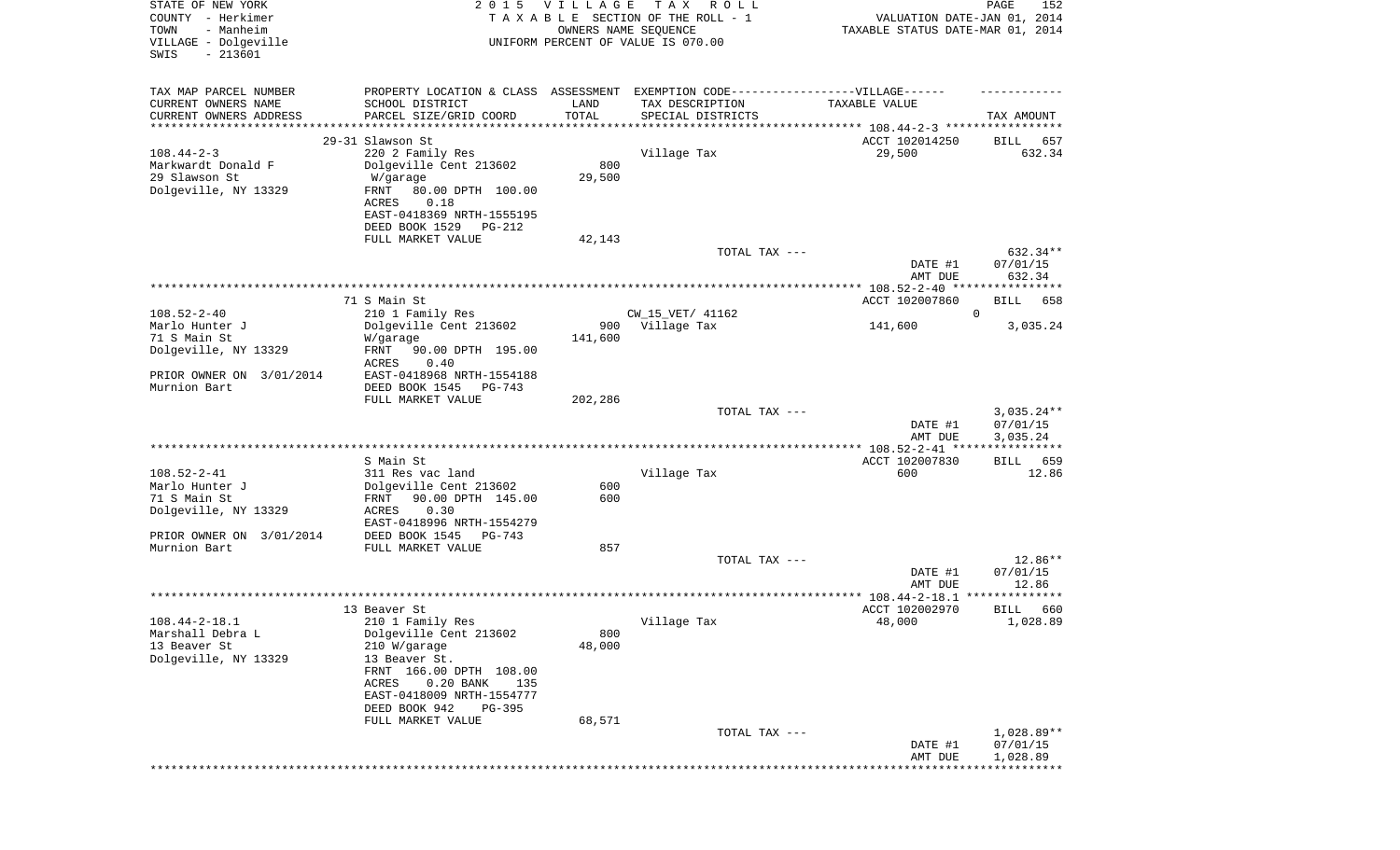| TAX MAP PARCEL NUMBER<br>PROPERTY LOCATION & CLASS ASSESSMENT EXEMPTION CODE-----------------VILLAGE------<br>CURRENT OWNERS NAME<br>SCHOOL DISTRICT<br>TAX DESCRIPTION<br>LAND<br>TAXABLE VALUE<br>TOTAL<br>CURRENT OWNERS ADDRESS<br>PARCEL SIZE/GRID COORD<br>SPECIAL DISTRICTS<br>TAX AMOUNT<br>*********************<br>******************<br>***********<br>34 Elm St<br>ACCT 102009270<br>BILL<br>661<br>857.41<br>$108.44 - 1 - 16$<br>210 1 Family Res<br>Village Tax<br>40,000<br>500<br>Martin Bruce T<br>Dolgeville Cent 213602<br>Martin Stephanie A<br>40,000<br>W/garage<br>3667 US Route 9<br>FRNT<br>50.00 DPTH 120.00<br>Hudson, NY 12534<br>0.14<br>ACRES<br>EAST-0419205 NRTH-1556048<br>DEED BOOK 1344<br>PG-816<br>FULL MARKET VALUE<br>57,143<br>TOTAL TAX ---<br>857.41**<br>DATE #1<br>07/01/15<br>857.41<br>AMT DUE<br>ACCT 102001260<br>98 S Main St<br>BILL<br>662<br>$108.52 - 1 - 30$<br>$\mathbf 0$<br>210 1 Family Res<br>CW_15_VET/ 41162<br>Dolgeville Cent 213602<br>Martyniuk Joseph<br>500<br>Village Tax<br>63,000<br>1,350.42<br>Martyniuk Adrienne<br>63,000<br>W/garage<br>98 So Main St<br>FRNT<br>50.00 DPTH 240.00<br>Dolgeville, NY 13329<br>ACRES<br>0.28<br>EAST-0418568 NRTH-1554069<br>DEED BOOK 1309<br><b>PG-734</b><br>FULL MARKET VALUE<br>90,000<br>$1,350.42**$<br>TOTAL TAX ---<br>DATE #1<br>07/01/15<br>AMT DUE<br>1,350.42<br>***************** 108.44-2-53 *****************<br>33 S Helmer Ave<br>ACCT 102007110<br>BILL<br>663<br>$108.44 - 2 - 53$<br>210 1 Family Res<br>VET COM CT 41131<br>10,250<br>Martyniuk Kornel<br>500 VET DIS CT 41141<br>Dolgeville Cent 213602<br>4,100<br>Martyniuk Roxanne<br>571.25<br>41,000 Village Tax<br>26,650<br>W Garage<br>33 S Helmer Ave<br>FRNT<br>50.00 DPTH 230.00<br>Dolgeville, NY 13329<br>ACRES<br>$0.25$ BANK<br>135<br>EAST-0418677 NRTH-1554633<br>DEED BOOK 709<br>$PG-173$<br>FULL MARKET VALUE<br>58,571<br>571.25**<br>TOTAL TAX ---<br>DATE #1<br>07/01/15<br>AMT DUE<br>571.25<br>ACCT 102028590<br>8 Snell St<br>BILL 664<br>$108.36 - 3 - 25$<br>Village Tax<br>210 1 Family Res<br>25,300<br>542.31<br>Martz Michael<br>Dolgeville Cent 213602<br>500<br>8 Snell St<br>FRNT<br>75.00 DPTH 100.00<br>25,300<br>Dolgeville, NY 13329-0128<br>ACRES<br>0.08<br>EAST-0419902 NRTH-1557311<br>DEED BOOK 1154<br>PG-453<br>36,143<br>FULL MARKET VALUE<br>542.31**<br>TOTAL TAX ---<br>DATE #1<br>07/01/15<br>542.31<br>AMT DUE<br>********* | STATE OF NEW YORK<br>COUNTY - Herkimer<br>- Manheim<br>TOWN<br>VILLAGE - Dolgeville<br>$-213601$<br>SWIS | 2 0 1 5 | <b>VILLAGE</b><br>OWNERS NAME SEQUENCE | T A X<br>R O L L<br>TAXABLE SECTION OF THE ROLL - 1<br>UNIFORM PERCENT OF VALUE IS 070.00 | VALUATION DATE-JAN 01, 2014<br>TAXABLE STATUS DATE-MAR 01, 2014 | 153<br>PAGE |
|-------------------------------------------------------------------------------------------------------------------------------------------------------------------------------------------------------------------------------------------------------------------------------------------------------------------------------------------------------------------------------------------------------------------------------------------------------------------------------------------------------------------------------------------------------------------------------------------------------------------------------------------------------------------------------------------------------------------------------------------------------------------------------------------------------------------------------------------------------------------------------------------------------------------------------------------------------------------------------------------------------------------------------------------------------------------------------------------------------------------------------------------------------------------------------------------------------------------------------------------------------------------------------------------------------------------------------------------------------------------------------------------------------------------------------------------------------------------------------------------------------------------------------------------------------------------------------------------------------------------------------------------------------------------------------------------------------------------------------------------------------------------------------------------------------------------------------------------------------------------------------------------------------------------------------------------------------------------------------------------------------------------------------------------------------------------------------------------------------------------------------------------------------------------------------------------------------------------------------------------------------------------------------------------------------------------------------------------------------------------------------------------------------------------------------------------------------------------|----------------------------------------------------------------------------------------------------------|---------|----------------------------------------|-------------------------------------------------------------------------------------------|-----------------------------------------------------------------|-------------|
|                                                                                                                                                                                                                                                                                                                                                                                                                                                                                                                                                                                                                                                                                                                                                                                                                                                                                                                                                                                                                                                                                                                                                                                                                                                                                                                                                                                                                                                                                                                                                                                                                                                                                                                                                                                                                                                                                                                                                                                                                                                                                                                                                                                                                                                                                                                                                                                                                                                                   |                                                                                                          |         |                                        |                                                                                           |                                                                 |             |
|                                                                                                                                                                                                                                                                                                                                                                                                                                                                                                                                                                                                                                                                                                                                                                                                                                                                                                                                                                                                                                                                                                                                                                                                                                                                                                                                                                                                                                                                                                                                                                                                                                                                                                                                                                                                                                                                                                                                                                                                                                                                                                                                                                                                                                                                                                                                                                                                                                                                   |                                                                                                          |         |                                        |                                                                                           |                                                                 |             |
|                                                                                                                                                                                                                                                                                                                                                                                                                                                                                                                                                                                                                                                                                                                                                                                                                                                                                                                                                                                                                                                                                                                                                                                                                                                                                                                                                                                                                                                                                                                                                                                                                                                                                                                                                                                                                                                                                                                                                                                                                                                                                                                                                                                                                                                                                                                                                                                                                                                                   |                                                                                                          |         |                                        |                                                                                           |                                                                 |             |
|                                                                                                                                                                                                                                                                                                                                                                                                                                                                                                                                                                                                                                                                                                                                                                                                                                                                                                                                                                                                                                                                                                                                                                                                                                                                                                                                                                                                                                                                                                                                                                                                                                                                                                                                                                                                                                                                                                                                                                                                                                                                                                                                                                                                                                                                                                                                                                                                                                                                   |                                                                                                          |         |                                        |                                                                                           |                                                                 |             |
|                                                                                                                                                                                                                                                                                                                                                                                                                                                                                                                                                                                                                                                                                                                                                                                                                                                                                                                                                                                                                                                                                                                                                                                                                                                                                                                                                                                                                                                                                                                                                                                                                                                                                                                                                                                                                                                                                                                                                                                                                                                                                                                                                                                                                                                                                                                                                                                                                                                                   |                                                                                                          |         |                                        |                                                                                           |                                                                 |             |
|                                                                                                                                                                                                                                                                                                                                                                                                                                                                                                                                                                                                                                                                                                                                                                                                                                                                                                                                                                                                                                                                                                                                                                                                                                                                                                                                                                                                                                                                                                                                                                                                                                                                                                                                                                                                                                                                                                                                                                                                                                                                                                                                                                                                                                                                                                                                                                                                                                                                   |                                                                                                          |         |                                        |                                                                                           |                                                                 |             |
|                                                                                                                                                                                                                                                                                                                                                                                                                                                                                                                                                                                                                                                                                                                                                                                                                                                                                                                                                                                                                                                                                                                                                                                                                                                                                                                                                                                                                                                                                                                                                                                                                                                                                                                                                                                                                                                                                                                                                                                                                                                                                                                                                                                                                                                                                                                                                                                                                                                                   |                                                                                                          |         |                                        |                                                                                           |                                                                 |             |
|                                                                                                                                                                                                                                                                                                                                                                                                                                                                                                                                                                                                                                                                                                                                                                                                                                                                                                                                                                                                                                                                                                                                                                                                                                                                                                                                                                                                                                                                                                                                                                                                                                                                                                                                                                                                                                                                                                                                                                                                                                                                                                                                                                                                                                                                                                                                                                                                                                                                   |                                                                                                          |         |                                        |                                                                                           |                                                                 |             |
|                                                                                                                                                                                                                                                                                                                                                                                                                                                                                                                                                                                                                                                                                                                                                                                                                                                                                                                                                                                                                                                                                                                                                                                                                                                                                                                                                                                                                                                                                                                                                                                                                                                                                                                                                                                                                                                                                                                                                                                                                                                                                                                                                                                                                                                                                                                                                                                                                                                                   |                                                                                                          |         |                                        |                                                                                           |                                                                 |             |
|                                                                                                                                                                                                                                                                                                                                                                                                                                                                                                                                                                                                                                                                                                                                                                                                                                                                                                                                                                                                                                                                                                                                                                                                                                                                                                                                                                                                                                                                                                                                                                                                                                                                                                                                                                                                                                                                                                                                                                                                                                                                                                                                                                                                                                                                                                                                                                                                                                                                   |                                                                                                          |         |                                        |                                                                                           |                                                                 |             |
|                                                                                                                                                                                                                                                                                                                                                                                                                                                                                                                                                                                                                                                                                                                                                                                                                                                                                                                                                                                                                                                                                                                                                                                                                                                                                                                                                                                                                                                                                                                                                                                                                                                                                                                                                                                                                                                                                                                                                                                                                                                                                                                                                                                                                                                                                                                                                                                                                                                                   |                                                                                                          |         |                                        |                                                                                           |                                                                 |             |
|                                                                                                                                                                                                                                                                                                                                                                                                                                                                                                                                                                                                                                                                                                                                                                                                                                                                                                                                                                                                                                                                                                                                                                                                                                                                                                                                                                                                                                                                                                                                                                                                                                                                                                                                                                                                                                                                                                                                                                                                                                                                                                                                                                                                                                                                                                                                                                                                                                                                   |                                                                                                          |         |                                        |                                                                                           |                                                                 |             |
|                                                                                                                                                                                                                                                                                                                                                                                                                                                                                                                                                                                                                                                                                                                                                                                                                                                                                                                                                                                                                                                                                                                                                                                                                                                                                                                                                                                                                                                                                                                                                                                                                                                                                                                                                                                                                                                                                                                                                                                                                                                                                                                                                                                                                                                                                                                                                                                                                                                                   |                                                                                                          |         |                                        |                                                                                           |                                                                 |             |
|                                                                                                                                                                                                                                                                                                                                                                                                                                                                                                                                                                                                                                                                                                                                                                                                                                                                                                                                                                                                                                                                                                                                                                                                                                                                                                                                                                                                                                                                                                                                                                                                                                                                                                                                                                                                                                                                                                                                                                                                                                                                                                                                                                                                                                                                                                                                                                                                                                                                   |                                                                                                          |         |                                        |                                                                                           |                                                                 |             |
|                                                                                                                                                                                                                                                                                                                                                                                                                                                                                                                                                                                                                                                                                                                                                                                                                                                                                                                                                                                                                                                                                                                                                                                                                                                                                                                                                                                                                                                                                                                                                                                                                                                                                                                                                                                                                                                                                                                                                                                                                                                                                                                                                                                                                                                                                                                                                                                                                                                                   |                                                                                                          |         |                                        |                                                                                           |                                                                 |             |
|                                                                                                                                                                                                                                                                                                                                                                                                                                                                                                                                                                                                                                                                                                                                                                                                                                                                                                                                                                                                                                                                                                                                                                                                                                                                                                                                                                                                                                                                                                                                                                                                                                                                                                                                                                                                                                                                                                                                                                                                                                                                                                                                                                                                                                                                                                                                                                                                                                                                   |                                                                                                          |         |                                        |                                                                                           |                                                                 |             |
|                                                                                                                                                                                                                                                                                                                                                                                                                                                                                                                                                                                                                                                                                                                                                                                                                                                                                                                                                                                                                                                                                                                                                                                                                                                                                                                                                                                                                                                                                                                                                                                                                                                                                                                                                                                                                                                                                                                                                                                                                                                                                                                                                                                                                                                                                                                                                                                                                                                                   |                                                                                                          |         |                                        |                                                                                           |                                                                 |             |
|                                                                                                                                                                                                                                                                                                                                                                                                                                                                                                                                                                                                                                                                                                                                                                                                                                                                                                                                                                                                                                                                                                                                                                                                                                                                                                                                                                                                                                                                                                                                                                                                                                                                                                                                                                                                                                                                                                                                                                                                                                                                                                                                                                                                                                                                                                                                                                                                                                                                   |                                                                                                          |         |                                        |                                                                                           |                                                                 |             |
|                                                                                                                                                                                                                                                                                                                                                                                                                                                                                                                                                                                                                                                                                                                                                                                                                                                                                                                                                                                                                                                                                                                                                                                                                                                                                                                                                                                                                                                                                                                                                                                                                                                                                                                                                                                                                                                                                                                                                                                                                                                                                                                                                                                                                                                                                                                                                                                                                                                                   |                                                                                                          |         |                                        |                                                                                           |                                                                 |             |
|                                                                                                                                                                                                                                                                                                                                                                                                                                                                                                                                                                                                                                                                                                                                                                                                                                                                                                                                                                                                                                                                                                                                                                                                                                                                                                                                                                                                                                                                                                                                                                                                                                                                                                                                                                                                                                                                                                                                                                                                                                                                                                                                                                                                                                                                                                                                                                                                                                                                   |                                                                                                          |         |                                        |                                                                                           |                                                                 |             |
|                                                                                                                                                                                                                                                                                                                                                                                                                                                                                                                                                                                                                                                                                                                                                                                                                                                                                                                                                                                                                                                                                                                                                                                                                                                                                                                                                                                                                                                                                                                                                                                                                                                                                                                                                                                                                                                                                                                                                                                                                                                                                                                                                                                                                                                                                                                                                                                                                                                                   |                                                                                                          |         |                                        |                                                                                           |                                                                 |             |
|                                                                                                                                                                                                                                                                                                                                                                                                                                                                                                                                                                                                                                                                                                                                                                                                                                                                                                                                                                                                                                                                                                                                                                                                                                                                                                                                                                                                                                                                                                                                                                                                                                                                                                                                                                                                                                                                                                                                                                                                                                                                                                                                                                                                                                                                                                                                                                                                                                                                   |                                                                                                          |         |                                        |                                                                                           |                                                                 |             |
|                                                                                                                                                                                                                                                                                                                                                                                                                                                                                                                                                                                                                                                                                                                                                                                                                                                                                                                                                                                                                                                                                                                                                                                                                                                                                                                                                                                                                                                                                                                                                                                                                                                                                                                                                                                                                                                                                                                                                                                                                                                                                                                                                                                                                                                                                                                                                                                                                                                                   |                                                                                                          |         |                                        |                                                                                           |                                                                 |             |
|                                                                                                                                                                                                                                                                                                                                                                                                                                                                                                                                                                                                                                                                                                                                                                                                                                                                                                                                                                                                                                                                                                                                                                                                                                                                                                                                                                                                                                                                                                                                                                                                                                                                                                                                                                                                                                                                                                                                                                                                                                                                                                                                                                                                                                                                                                                                                                                                                                                                   |                                                                                                          |         |                                        |                                                                                           |                                                                 |             |
|                                                                                                                                                                                                                                                                                                                                                                                                                                                                                                                                                                                                                                                                                                                                                                                                                                                                                                                                                                                                                                                                                                                                                                                                                                                                                                                                                                                                                                                                                                                                                                                                                                                                                                                                                                                                                                                                                                                                                                                                                                                                                                                                                                                                                                                                                                                                                                                                                                                                   |                                                                                                          |         |                                        |                                                                                           |                                                                 |             |
|                                                                                                                                                                                                                                                                                                                                                                                                                                                                                                                                                                                                                                                                                                                                                                                                                                                                                                                                                                                                                                                                                                                                                                                                                                                                                                                                                                                                                                                                                                                                                                                                                                                                                                                                                                                                                                                                                                                                                                                                                                                                                                                                                                                                                                                                                                                                                                                                                                                                   |                                                                                                          |         |                                        |                                                                                           |                                                                 |             |
|                                                                                                                                                                                                                                                                                                                                                                                                                                                                                                                                                                                                                                                                                                                                                                                                                                                                                                                                                                                                                                                                                                                                                                                                                                                                                                                                                                                                                                                                                                                                                                                                                                                                                                                                                                                                                                                                                                                                                                                                                                                                                                                                                                                                                                                                                                                                                                                                                                                                   |                                                                                                          |         |                                        |                                                                                           |                                                                 |             |
|                                                                                                                                                                                                                                                                                                                                                                                                                                                                                                                                                                                                                                                                                                                                                                                                                                                                                                                                                                                                                                                                                                                                                                                                                                                                                                                                                                                                                                                                                                                                                                                                                                                                                                                                                                                                                                                                                                                                                                                                                                                                                                                                                                                                                                                                                                                                                                                                                                                                   |                                                                                                          |         |                                        |                                                                                           |                                                                 |             |
|                                                                                                                                                                                                                                                                                                                                                                                                                                                                                                                                                                                                                                                                                                                                                                                                                                                                                                                                                                                                                                                                                                                                                                                                                                                                                                                                                                                                                                                                                                                                                                                                                                                                                                                                                                                                                                                                                                                                                                                                                                                                                                                                                                                                                                                                                                                                                                                                                                                                   |                                                                                                          |         |                                        |                                                                                           |                                                                 |             |
|                                                                                                                                                                                                                                                                                                                                                                                                                                                                                                                                                                                                                                                                                                                                                                                                                                                                                                                                                                                                                                                                                                                                                                                                                                                                                                                                                                                                                                                                                                                                                                                                                                                                                                                                                                                                                                                                                                                                                                                                                                                                                                                                                                                                                                                                                                                                                                                                                                                                   |                                                                                                          |         |                                        |                                                                                           |                                                                 |             |
|                                                                                                                                                                                                                                                                                                                                                                                                                                                                                                                                                                                                                                                                                                                                                                                                                                                                                                                                                                                                                                                                                                                                                                                                                                                                                                                                                                                                                                                                                                                                                                                                                                                                                                                                                                                                                                                                                                                                                                                                                                                                                                                                                                                                                                                                                                                                                                                                                                                                   |                                                                                                          |         |                                        |                                                                                           |                                                                 |             |
|                                                                                                                                                                                                                                                                                                                                                                                                                                                                                                                                                                                                                                                                                                                                                                                                                                                                                                                                                                                                                                                                                                                                                                                                                                                                                                                                                                                                                                                                                                                                                                                                                                                                                                                                                                                                                                                                                                                                                                                                                                                                                                                                                                                                                                                                                                                                                                                                                                                                   |                                                                                                          |         |                                        |                                                                                           |                                                                 |             |
|                                                                                                                                                                                                                                                                                                                                                                                                                                                                                                                                                                                                                                                                                                                                                                                                                                                                                                                                                                                                                                                                                                                                                                                                                                                                                                                                                                                                                                                                                                                                                                                                                                                                                                                                                                                                                                                                                                                                                                                                                                                                                                                                                                                                                                                                                                                                                                                                                                                                   |                                                                                                          |         |                                        |                                                                                           |                                                                 |             |
|                                                                                                                                                                                                                                                                                                                                                                                                                                                                                                                                                                                                                                                                                                                                                                                                                                                                                                                                                                                                                                                                                                                                                                                                                                                                                                                                                                                                                                                                                                                                                                                                                                                                                                                                                                                                                                                                                                                                                                                                                                                                                                                                                                                                                                                                                                                                                                                                                                                                   |                                                                                                          |         |                                        |                                                                                           |                                                                 |             |
|                                                                                                                                                                                                                                                                                                                                                                                                                                                                                                                                                                                                                                                                                                                                                                                                                                                                                                                                                                                                                                                                                                                                                                                                                                                                                                                                                                                                                                                                                                                                                                                                                                                                                                                                                                                                                                                                                                                                                                                                                                                                                                                                                                                                                                                                                                                                                                                                                                                                   |                                                                                                          |         |                                        |                                                                                           |                                                                 |             |
|                                                                                                                                                                                                                                                                                                                                                                                                                                                                                                                                                                                                                                                                                                                                                                                                                                                                                                                                                                                                                                                                                                                                                                                                                                                                                                                                                                                                                                                                                                                                                                                                                                                                                                                                                                                                                                                                                                                                                                                                                                                                                                                                                                                                                                                                                                                                                                                                                                                                   |                                                                                                          |         |                                        |                                                                                           |                                                                 |             |
|                                                                                                                                                                                                                                                                                                                                                                                                                                                                                                                                                                                                                                                                                                                                                                                                                                                                                                                                                                                                                                                                                                                                                                                                                                                                                                                                                                                                                                                                                                                                                                                                                                                                                                                                                                                                                                                                                                                                                                                                                                                                                                                                                                                                                                                                                                                                                                                                                                                                   |                                                                                                          |         |                                        |                                                                                           |                                                                 |             |
|                                                                                                                                                                                                                                                                                                                                                                                                                                                                                                                                                                                                                                                                                                                                                                                                                                                                                                                                                                                                                                                                                                                                                                                                                                                                                                                                                                                                                                                                                                                                                                                                                                                                                                                                                                                                                                                                                                                                                                                                                                                                                                                                                                                                                                                                                                                                                                                                                                                                   |                                                                                                          |         |                                        |                                                                                           |                                                                 |             |
|                                                                                                                                                                                                                                                                                                                                                                                                                                                                                                                                                                                                                                                                                                                                                                                                                                                                                                                                                                                                                                                                                                                                                                                                                                                                                                                                                                                                                                                                                                                                                                                                                                                                                                                                                                                                                                                                                                                                                                                                                                                                                                                                                                                                                                                                                                                                                                                                                                                                   |                                                                                                          |         |                                        |                                                                                           |                                                                 |             |
|                                                                                                                                                                                                                                                                                                                                                                                                                                                                                                                                                                                                                                                                                                                                                                                                                                                                                                                                                                                                                                                                                                                                                                                                                                                                                                                                                                                                                                                                                                                                                                                                                                                                                                                                                                                                                                                                                                                                                                                                                                                                                                                                                                                                                                                                                                                                                                                                                                                                   |                                                                                                          |         |                                        |                                                                                           |                                                                 |             |
|                                                                                                                                                                                                                                                                                                                                                                                                                                                                                                                                                                                                                                                                                                                                                                                                                                                                                                                                                                                                                                                                                                                                                                                                                                                                                                                                                                                                                                                                                                                                                                                                                                                                                                                                                                                                                                                                                                                                                                                                                                                                                                                                                                                                                                                                                                                                                                                                                                                                   |                                                                                                          |         |                                        |                                                                                           |                                                                 |             |
|                                                                                                                                                                                                                                                                                                                                                                                                                                                                                                                                                                                                                                                                                                                                                                                                                                                                                                                                                                                                                                                                                                                                                                                                                                                                                                                                                                                                                                                                                                                                                                                                                                                                                                                                                                                                                                                                                                                                                                                                                                                                                                                                                                                                                                                                                                                                                                                                                                                                   |                                                                                                          |         |                                        |                                                                                           |                                                                 |             |
|                                                                                                                                                                                                                                                                                                                                                                                                                                                                                                                                                                                                                                                                                                                                                                                                                                                                                                                                                                                                                                                                                                                                                                                                                                                                                                                                                                                                                                                                                                                                                                                                                                                                                                                                                                                                                                                                                                                                                                                                                                                                                                                                                                                                                                                                                                                                                                                                                                                                   |                                                                                                          |         |                                        |                                                                                           |                                                                 |             |
|                                                                                                                                                                                                                                                                                                                                                                                                                                                                                                                                                                                                                                                                                                                                                                                                                                                                                                                                                                                                                                                                                                                                                                                                                                                                                                                                                                                                                                                                                                                                                                                                                                                                                                                                                                                                                                                                                                                                                                                                                                                                                                                                                                                                                                                                                                                                                                                                                                                                   |                                                                                                          |         |                                        |                                                                                           |                                                                 |             |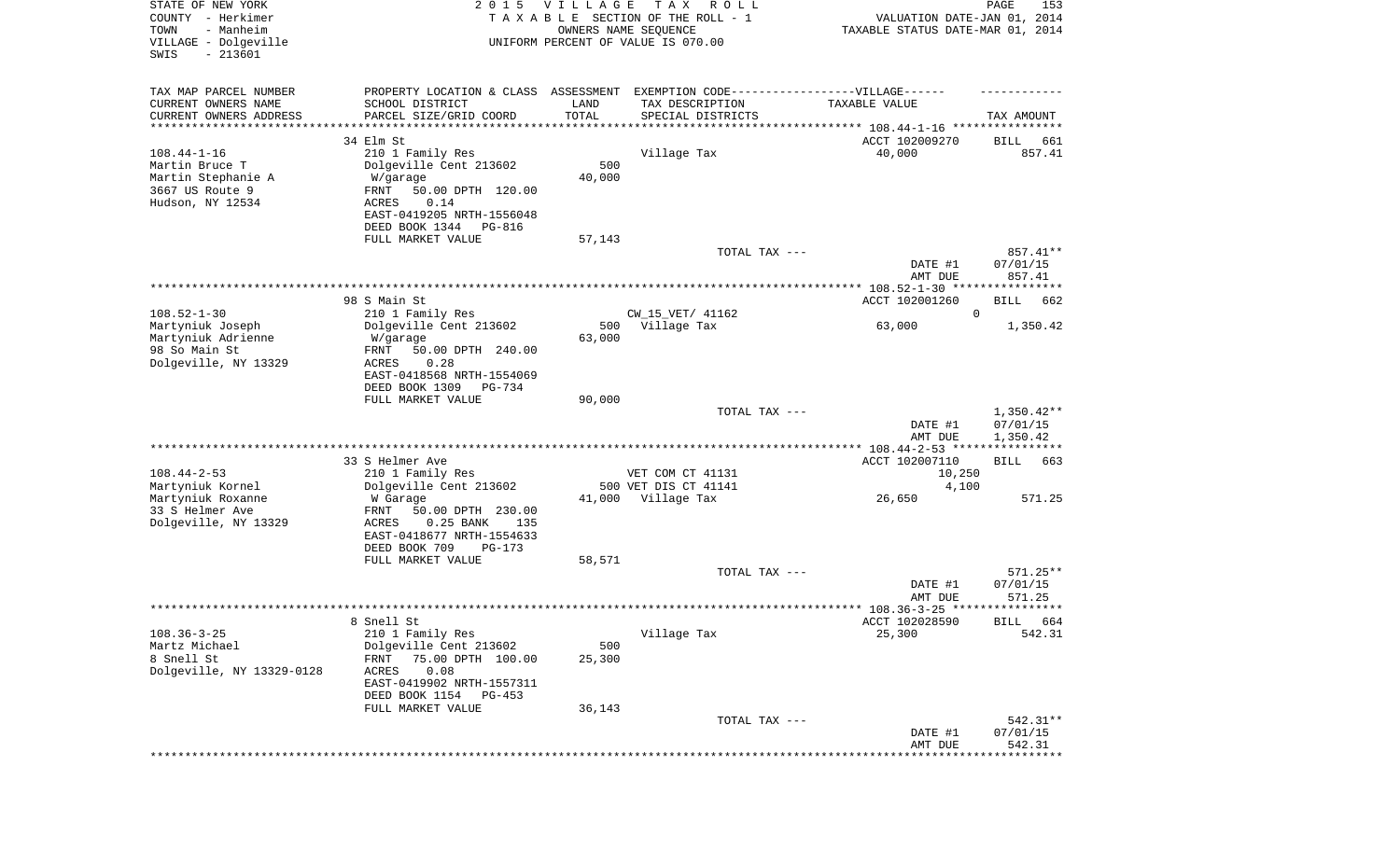| STATE OF NEW YORK<br>COUNTY - Herkimer<br>- Manheim<br>TOWN<br>VILLAGE - Dolgeville<br>$-213601$<br>SWIS | 2 0 1 5                                             | <b>VILLAGE</b><br>OWNERS NAME SEQUENCE | T A X<br>R O L L<br>TAXABLE SECTION OF THE ROLL - 1<br>UNIFORM PERCENT OF VALUE IS 070.00 | VALUATION DATE-JAN 01, 2014<br>TAXABLE STATUS DATE-MAR 01, 2014 | 154<br>PAGE           |
|----------------------------------------------------------------------------------------------------------|-----------------------------------------------------|----------------------------------------|-------------------------------------------------------------------------------------------|-----------------------------------------------------------------|-----------------------|
|                                                                                                          |                                                     |                                        |                                                                                           |                                                                 |                       |
| TAX MAP PARCEL NUMBER                                                                                    | PROPERTY LOCATION & CLASS ASSESSMENT                |                                        | EXEMPTION CODE-----------------VILLAGE------                                              |                                                                 |                       |
| CURRENT OWNERS NAME                                                                                      | SCHOOL DISTRICT                                     | LAND                                   | TAX DESCRIPTION                                                                           | TAXABLE VALUE                                                   |                       |
| CURRENT OWNERS ADDRESS<br>*********************                                                          | PARCEL SIZE/GRID COORD<br>*******************       | TOTAL<br>**********                    | SPECIAL DISTRICTS                                                                         |                                                                 | TAX AMOUNT            |
|                                                                                                          | 14 Lamberson St                                     |                                        |                                                                                           |                                                                 |                       |
| $108.52 - 2 - 45$                                                                                        | 220 2 Family Res                                    |                                        | Village Tax                                                                               | ACCT 102017790<br>40,500                                        | BILL<br>665<br>868.13 |
| Marucci Carl                                                                                             | Dolgeville Cent 213602                              | 700                                    |                                                                                           |                                                                 |                       |
| Marucci Yolanda                                                                                          | W/garage                                            | 40,500                                 |                                                                                           |                                                                 |                       |
| 339 William St                                                                                           | FRNT 117.00 DPTH<br>71.00                           |                                        |                                                                                           |                                                                 |                       |
| Herkimer, NY 13350                                                                                       | ACRES<br>0.08                                       |                                        |                                                                                           |                                                                 |                       |
|                                                                                                          | EAST-0419245 NRTH-1554154                           |                                        |                                                                                           |                                                                 |                       |
|                                                                                                          | DEED BOOK 1186<br>PG-950                            |                                        |                                                                                           |                                                                 |                       |
|                                                                                                          | FULL MARKET VALUE                                   | 57,857                                 |                                                                                           |                                                                 |                       |
|                                                                                                          |                                                     |                                        | TOTAL TAX ---                                                                             |                                                                 | 868.13**              |
|                                                                                                          |                                                     |                                        |                                                                                           | DATE #1                                                         | 07/01/15              |
|                                                                                                          |                                                     |                                        |                                                                                           | AMT DUE                                                         | 868.13                |
|                                                                                                          | 4 Howard St                                         |                                        |                                                                                           | ACCT 102008700                                                  | 666<br>BILL           |
| $108.52 - 2 - 46$                                                                                        | 312 Vac w/imprv                                     |                                        | Village Tax                                                                               | 1,000                                                           | 21.44                 |
| Marucci Carl A                                                                                           | Dolgeville Cent 213602                              | 200                                    |                                                                                           |                                                                 |                       |
| 339 William St                                                                                           | W/garage                                            | 1,000                                  |                                                                                           |                                                                 |                       |
| Herkimer, NY 13350                                                                                       | FRNT<br>20.00 DPTH<br>75.00                         |                                        |                                                                                           |                                                                 |                       |
|                                                                                                          | <b>ACRES</b><br>0.03                                |                                        |                                                                                           |                                                                 |                       |
|                                                                                                          | EAST-0419224 NRTH-1554126                           |                                        |                                                                                           |                                                                 |                       |
|                                                                                                          | DEED BOOK 1449<br>PG-372                            |                                        |                                                                                           |                                                                 |                       |
|                                                                                                          | FULL MARKET VALUE                                   | 1,429                                  |                                                                                           |                                                                 |                       |
|                                                                                                          |                                                     |                                        | TOTAL TAX ---                                                                             | DATE #1                                                         | $21.44**$<br>07/01/15 |
|                                                                                                          |                                                     |                                        |                                                                                           | AMT DUE                                                         | 21.44                 |
|                                                                                                          |                                                     |                                        |                                                                                           | ***************** 108.36-2-54 *****************                 |                       |
|                                                                                                          | 37 N Helmer Ave                                     |                                        |                                                                                           | ACCT 102017820                                                  | BILL<br>667           |
| $108.36 - 2 - 54$                                                                                        | 210 1 Family Res                                    |                                        | VET WAR CT 41121                                                                          | 6,300                                                           |                       |
| Masala Angeline                                                                                          | Dolgeville Cent 213602                              | 600                                    | Village Tax                                                                               | 42,700                                                          | 915.29                |
| 37 N Helmer Ave                                                                                          | W/garage                                            | 49,000                                 |                                                                                           |                                                                 |                       |
| Dolgeville, NY 13329                                                                                     | FRNT<br>60.00 DPTH<br>92.00                         |                                        |                                                                                           |                                                                 |                       |
|                                                                                                          | ACRES<br>0.13                                       |                                        |                                                                                           |                                                                 |                       |
|                                                                                                          | EAST-0419608 NRTH-1556991                           |                                        |                                                                                           |                                                                 |                       |
|                                                                                                          | DEED BOOK 891<br><b>PG-590</b><br>FULL MARKET VALUE | 70,000                                 |                                                                                           |                                                                 |                       |
|                                                                                                          |                                                     |                                        | TOTAL TAX ---                                                                             |                                                                 | 915.29**              |
|                                                                                                          |                                                     |                                        |                                                                                           | DATE #1                                                         | 07/01/15              |
|                                                                                                          |                                                     |                                        |                                                                                           | AMT DUE                                                         | 915.29                |
|                                                                                                          |                                                     |                                        |                                                                                           |                                                                 |                       |
|                                                                                                          | 39 N Helmer Ave                                     |                                        |                                                                                           | ACCT 102006930                                                  | BILL 668              |
| $108.36 - 2 - 53$                                                                                        | 210 1 Family Res                                    |                                        | Village Tax                                                                               | 45,000                                                          | 964.59                |
| Masala Anthony                                                                                           | Dolgeville Cent 213602                              | 500                                    |                                                                                           |                                                                 |                       |
| 37 N Helmer Ave                                                                                          | FRNT<br>50.00 DPTH 120.00                           | 45,000                                 |                                                                                           |                                                                 |                       |
| Dolgeville, NY 13329                                                                                     | ACRES<br>0.13                                       |                                        |                                                                                           |                                                                 |                       |
|                                                                                                          | EAST-0419571 NRTH-1557031                           |                                        |                                                                                           |                                                                 |                       |
|                                                                                                          | DEED BOOK 1316<br>$PG-407$                          | 64,286                                 |                                                                                           |                                                                 |                       |
|                                                                                                          | FULL MARKET VALUE                                   |                                        | TOTAL TAX ---                                                                             |                                                                 | 964.59**              |
|                                                                                                          |                                                     |                                        |                                                                                           | DATE #1                                                         | 07/01/15              |
|                                                                                                          |                                                     |                                        |                                                                                           | AMT DUE                                                         | 964.59                |
|                                                                                                          |                                                     |                                        |                                                                                           |                                                                 | * * * * * * * * *     |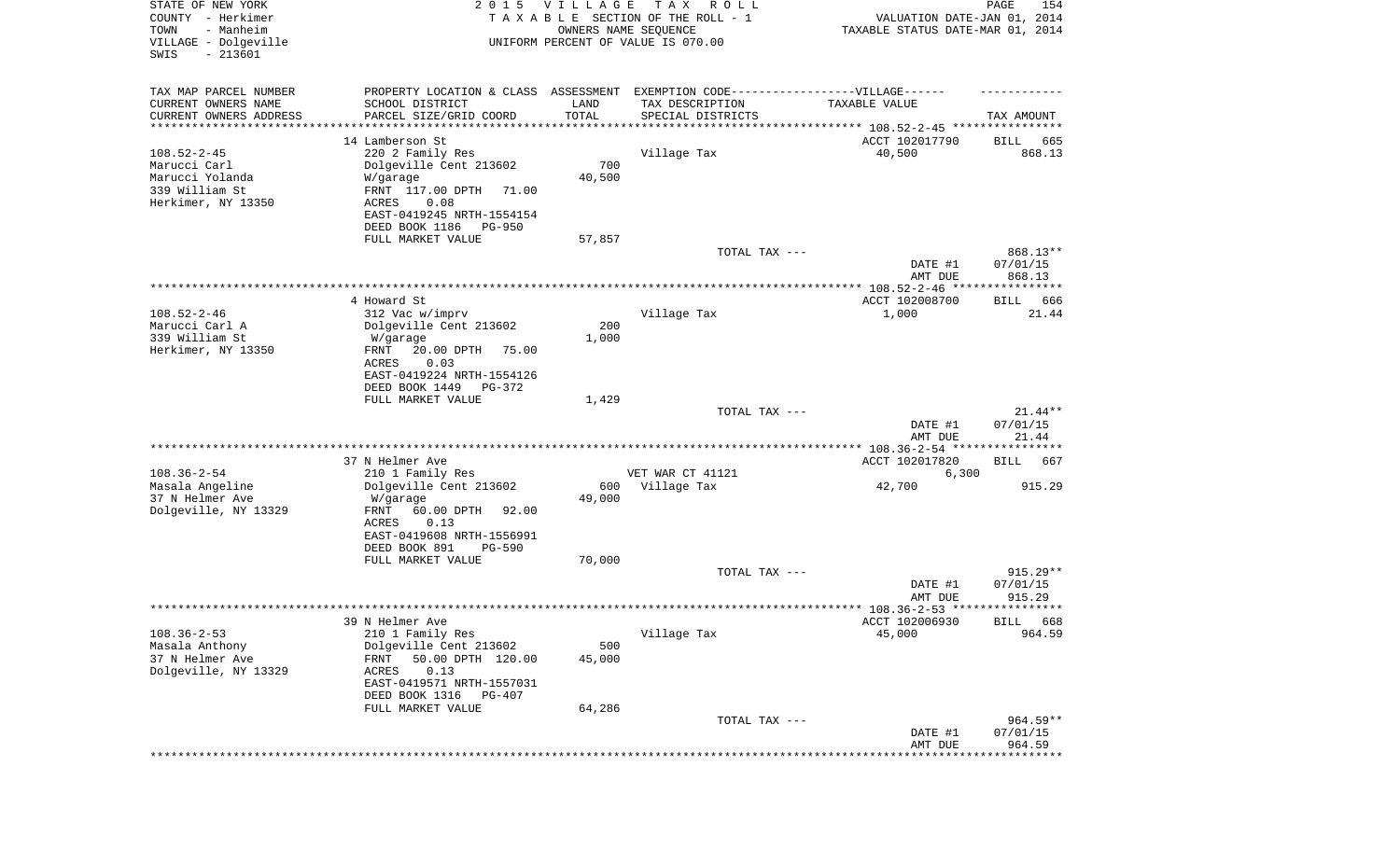| STATE OF NEW YORK<br>COUNTY - Herkimer<br>TOWN<br>- Manheim<br>VILLAGE - Dolgeville<br>SWIS<br>$-213601$ | 2 0 1 5                                                                          | <b>VILLAGE</b><br>OWNERS NAME SEQUENCE | T A X<br>R O L L<br>TAXABLE SECTION OF THE ROLL - 1<br>UNIFORM PERCENT OF VALUE IS 070.00 | VALUATION DATE-JAN 01, 2014<br>TAXABLE STATUS DATE-MAR 01, 2014      | PAGE<br>155              |
|----------------------------------------------------------------------------------------------------------|----------------------------------------------------------------------------------|----------------------------------------|-------------------------------------------------------------------------------------------|----------------------------------------------------------------------|--------------------------|
| TAX MAP PARCEL NUMBER                                                                                    | PROPERTY LOCATION & CLASS ASSESSMENT EXEMPTION CODE----------------VILLAGE------ |                                        |                                                                                           |                                                                      |                          |
| CURRENT OWNERS NAME                                                                                      | SCHOOL DISTRICT                                                                  | LAND                                   | TAX DESCRIPTION                                                                           | TAXABLE VALUE                                                        |                          |
| CURRENT OWNERS ADDRESS<br>*********************                                                          | PARCEL SIZE/GRID COORD                                                           | TOTAL                                  | SPECIAL DISTRICTS                                                                         | ************************************** 108.44-2-29 ***************** | TAX AMOUNT               |
|                                                                                                          | 13 Cline St                                                                      |                                        |                                                                                           | ACCT 102013410                                                       | 669<br>BILL              |
| $108.44 - 2 - 29$                                                                                        | 210 1 Family Res                                                                 |                                        | Village Tax                                                                               | 40,500                                                               | 868.13                   |
| Masin Robert C                                                                                           | Dolgeville Cent 213602                                                           | 500                                    |                                                                                           |                                                                      |                          |
| 1511 Rte. 22 Ste 293                                                                                     | W/garage                                                                         | 40,500                                 |                                                                                           |                                                                      |                          |
| Brewerton, NY 10509                                                                                      | FRNT<br>50.00 DPTH 150.00<br>0.17<br>ACRES                                       |                                        |                                                                                           |                                                                      |                          |
|                                                                                                          | EAST-0418286 NRTH-1554821                                                        |                                        |                                                                                           |                                                                      |                          |
|                                                                                                          | DEED BOOK 1193<br>PG-993                                                         |                                        |                                                                                           |                                                                      |                          |
|                                                                                                          | FULL MARKET VALUE                                                                | 57,857                                 |                                                                                           |                                                                      |                          |
|                                                                                                          |                                                                                  |                                        | TOTAL TAX ---                                                                             |                                                                      | 868.13**                 |
|                                                                                                          |                                                                                  |                                        |                                                                                           | DATE #1                                                              | 07/01/15<br>868.13       |
|                                                                                                          |                                                                                  |                                        |                                                                                           | AMT DUE                                                              |                          |
|                                                                                                          | 15 Beaver St                                                                     |                                        |                                                                                           | ACCT 102003390                                                       | BILL<br>670              |
| $108.44 - 2 - 17$                                                                                        | 210 1 Family Res                                                                 |                                        | Village Tax                                                                               | 65,000                                                               | 1,393.29                 |
| Maxwell Robert                                                                                           | Dolgeville Cent 213602                                                           | 800                                    |                                                                                           |                                                                      |                          |
| Maxwell Cathie<br>15 Beaver St                                                                           | W/garage<br>75.00 DPTH 100.00<br>FRNT                                            | 65,000                                 |                                                                                           |                                                                      |                          |
| Dolgeville, NY 13329                                                                                     | 0.17<br>ACRES                                                                    |                                        |                                                                                           |                                                                      |                          |
|                                                                                                          | EAST-0417964 NRTH-1554829                                                        |                                        |                                                                                           |                                                                      |                          |
|                                                                                                          | DEED BOOK 816<br>$PG-83$                                                         |                                        |                                                                                           |                                                                      |                          |
|                                                                                                          | FULL MARKET VALUE                                                                | 92,857                                 |                                                                                           |                                                                      |                          |
|                                                                                                          |                                                                                  |                                        | TOTAL TAX ---                                                                             | DATE #1                                                              | $1,393.29**$<br>07/01/15 |
|                                                                                                          |                                                                                  |                                        |                                                                                           | AMT DUE                                                              | 1,393.29                 |
|                                                                                                          |                                                                                  |                                        |                                                                                           |                                                                      | ***********              |
|                                                                                                          | 60 W State St                                                                    |                                        |                                                                                           | ACCT 102027150                                                       | BILL<br>671              |
| $108.36 - 1 - 54$                                                                                        | 210 1 Family Res                                                                 |                                        | Village Tax                                                                               | 41,200                                                               | 883.13                   |
| Mayton Joy B<br>60 W State St                                                                            | Dolgeville Cent 213602<br>FRNT<br>90.00 DPTH 103.10                              | 900<br>41,200                          |                                                                                           |                                                                      |                          |
| Dolgeville, NY 13329                                                                                     | ACRES<br>0.21                                                                    |                                        |                                                                                           |                                                                      |                          |
|                                                                                                          | EAST-0418783 NRTH-1557178                                                        |                                        |                                                                                           |                                                                      |                          |
|                                                                                                          | DEED BOOK 931<br>$PG-370$                                                        |                                        |                                                                                           |                                                                      |                          |
|                                                                                                          | FULL MARKET VALUE                                                                | 58,857                                 |                                                                                           |                                                                      |                          |
|                                                                                                          |                                                                                  |                                        | TOTAL TAX ---                                                                             | DATE #1                                                              | 883.13**<br>07/01/15     |
|                                                                                                          |                                                                                  |                                        |                                                                                           | AMT DUE                                                              | 883.13                   |
|                                                                                                          |                                                                                  |                                        |                                                                                           | ***************** 108.44-2-42 *********                              | *****                    |
|                                                                                                          | 44 S Helmer Ave                                                                  |                                        |                                                                                           | ACCT 102006360                                                       | 672<br>BILL              |
| $108.44 - 2 - 42$                                                                                        | 411 Apartment                                                                    |                                        | Village Tax                                                                               | 60,000                                                               | 1,286.12                 |
| McCarthy Alfred<br>21 E Timmerman St                                                                     | Dolgeville Cent 213602<br>50.00 DPTH 150.00<br>FRNT                              | 500<br>60,000                          |                                                                                           |                                                                      |                          |
| Dolgeville, NY 13329                                                                                     | ACRES<br>0.17                                                                    |                                        |                                                                                           |                                                                      |                          |
|                                                                                                          | EAST-0418495 NRTH-1554817                                                        |                                        |                                                                                           |                                                                      |                          |
|                                                                                                          | DEED BOOK 00649 PG-00289                                                         |                                        |                                                                                           |                                                                      |                          |
|                                                                                                          | FULL MARKET VALUE                                                                | 85,714                                 | TOTAL TAX ---                                                                             |                                                                      |                          |
|                                                                                                          |                                                                                  |                                        |                                                                                           | DATE #1                                                              | $1,286.12**$<br>07/01/15 |
|                                                                                                          |                                                                                  |                                        |                                                                                           | AMT DUE                                                              | 1,286.12                 |
|                                                                                                          |                                                                                  |                                        |                                                                                           |                                                                      |                          |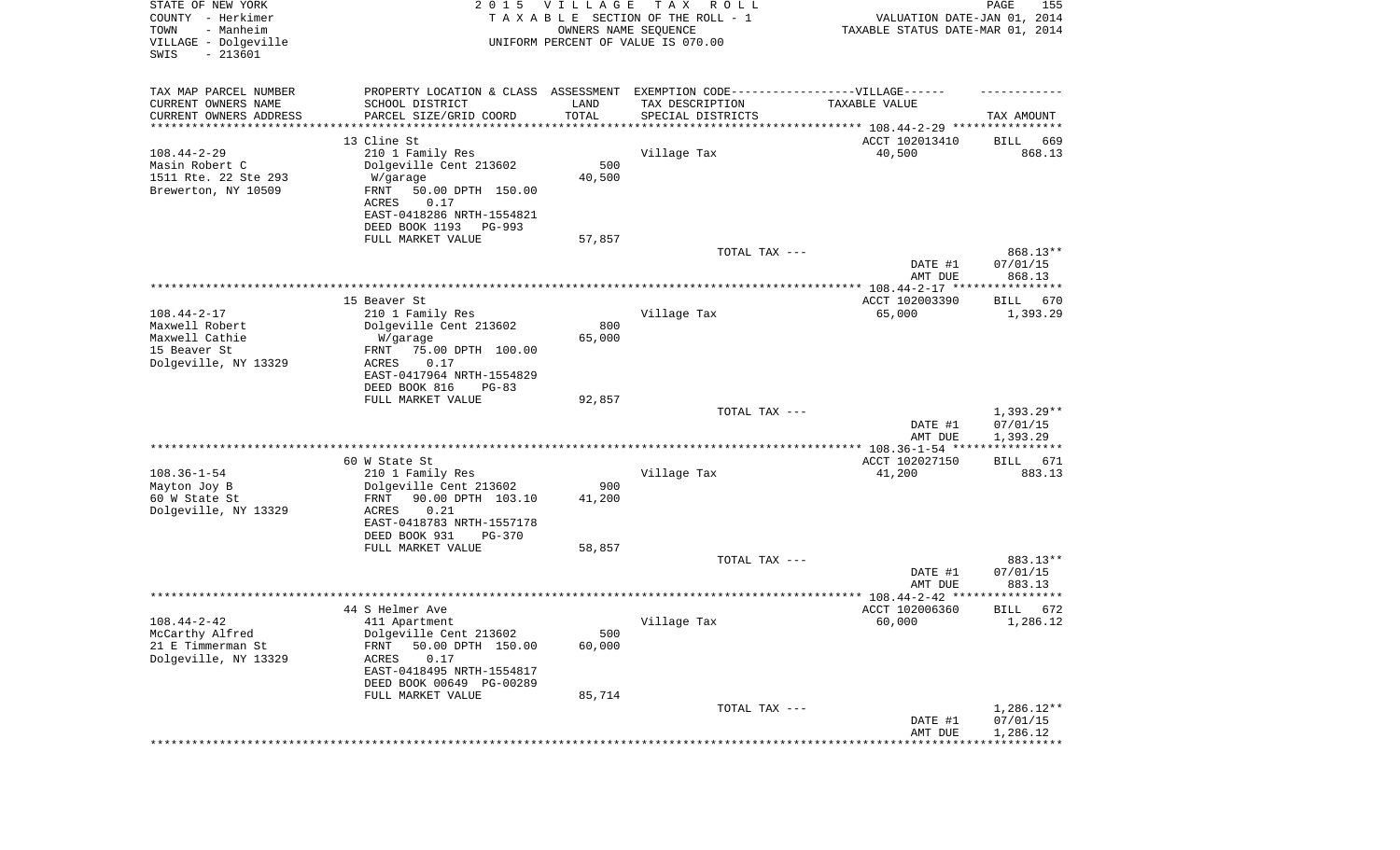| STATE OF NEW YORK<br>COUNTY - Herkimer<br>- Manheim<br>TOWN<br>VILLAGE - Dolgeville<br>SWIS<br>$-213601$ | 2 0 1 5                                             | VILLAGE<br>OWNERS NAME SEQUENCE | T A X<br>R O L L<br>TAXABLE SECTION OF THE ROLL - 1<br>UNIFORM PERCENT OF VALUE IS 070.00 | VALUATION DATE-JAN 01, 2014<br>TAXABLE STATUS DATE-MAR 01, 2014 | PAGE<br>156                          |
|----------------------------------------------------------------------------------------------------------|-----------------------------------------------------|---------------------------------|-------------------------------------------------------------------------------------------|-----------------------------------------------------------------|--------------------------------------|
|                                                                                                          |                                                     |                                 |                                                                                           |                                                                 |                                      |
| TAX MAP PARCEL NUMBER                                                                                    |                                                     |                                 | PROPERTY LOCATION & CLASS ASSESSMENT EXEMPTION CODE----------------VILLAGE------          |                                                                 |                                      |
| CURRENT OWNERS NAME<br>CURRENT OWNERS ADDRESS                                                            | SCHOOL DISTRICT<br>PARCEL SIZE/GRID COORD           | LAND<br>TOTAL                   | TAX DESCRIPTION<br>SPECIAL DISTRICTS                                                      | TAXABLE VALUE                                                   | TAX AMOUNT                           |
| ********************                                                                                     |                                                     |                                 |                                                                                           |                                                                 |                                      |
|                                                                                                          | 1 Brayton Ct                                        |                                 |                                                                                           | ACCT 102001680                                                  | BILL<br>673                          |
| $108.59 - 1 - 10$                                                                                        | 210 1 Family Res                                    |                                 | Village Tax                                                                               | 95,000                                                          | 2,036.35                             |
| McGowan Mark A<br>McGowan Jennifer M                                                                     | Dolgeville Cent 213602<br>FRNT 137.60 DPTH<br>90.10 | 1,400<br>95,000                 |                                                                                           |                                                                 |                                      |
| 1 Brayton Ct                                                                                             | ACRES<br>0.29                                       |                                 |                                                                                           |                                                                 |                                      |
| Dolgeville, NY 13329                                                                                     | EAST-0417093 NRTH-1552513                           |                                 |                                                                                           |                                                                 |                                      |
|                                                                                                          | DEED BOOK 1379<br>PG-591                            |                                 |                                                                                           |                                                                 |                                      |
|                                                                                                          | FULL MARKET VALUE                                   | 135,714                         |                                                                                           |                                                                 |                                      |
|                                                                                                          |                                                     |                                 | TOTAL TAX ---                                                                             | DATE #1                                                         | $2,036.35**$<br>07/01/15             |
|                                                                                                          |                                                     |                                 |                                                                                           | AMT DUE                                                         | 2,036.35                             |
|                                                                                                          |                                                     |                                 |                                                                                           |                                                                 |                                      |
|                                                                                                          | 5 Howard St                                         |                                 |                                                                                           | ACCT 102001350                                                  | 674<br>BILL                          |
| $108.52 - 3 - 23$                                                                                        | 210 1 Family Res                                    |                                 | Village Tax                                                                               | 46,000                                                          | 986.02                               |
| McGowan Peter<br>McGowan Miya                                                                            | Dolgeville Cent 213602<br>W/garage                  | 700<br>46,000                   |                                                                                           |                                                                 |                                      |
| 166 Lyons Rd                                                                                             | FRNT<br>66.00 DPTH 165.00                           |                                 |                                                                                           |                                                                 |                                      |
| Dolgeville, NY 13329                                                                                     | ACRES<br>$0.25$ BANK<br>800                         |                                 |                                                                                           |                                                                 |                                      |
|                                                                                                          | EAST-0419295 NRTH-1553925                           |                                 |                                                                                           |                                                                 |                                      |
|                                                                                                          | DEED BOOK 901<br>PG-657<br>FULL MARKET VALUE        | 65,714                          |                                                                                           |                                                                 |                                      |
|                                                                                                          |                                                     |                                 | TOTAL TAX ---                                                                             |                                                                 | 986.02**                             |
|                                                                                                          |                                                     |                                 |                                                                                           | DATE #1                                                         | 07/01/15                             |
|                                                                                                          |                                                     |                                 |                                                                                           | AMT DUE                                                         | 986.02                               |
|                                                                                                          | 18 W Faville Ave                                    |                                 |                                                                                           | ************ 108.52-1-38 ****<br>ACCT 102015360                 | * * * * * * * * * * *<br>675<br>BILL |
| $108.52 - 1 - 38$                                                                                        | 210 1 Family Res                                    |                                 | Village Tax                                                                               | 58,000                                                          | 1,243.25                             |
| Mckinney James H                                                                                         | Dolgeville Cent 213602                              | 900                             | XC991 Water relevy                                                                        | 14.78 MT M                                                      | 14.78                                |
| Mckinney Debra                                                                                           | W Garage                                            | 58,000                          |                                                                                           |                                                                 |                                      |
| 18 W Faville Ave                                                                                         | FRNT 140.00 DPTH<br>90.00                           |                                 |                                                                                           |                                                                 |                                      |
| Dolgeville, NY 13329                                                                                     | <b>ACRES</b><br>0.29<br>EAST-0418034 NRTH-1554230   |                                 |                                                                                           |                                                                 |                                      |
|                                                                                                          | DEED BOOK 831<br>PG-732                             |                                 |                                                                                           |                                                                 |                                      |
|                                                                                                          | FULL MARKET VALUE                                   | 82,857                          |                                                                                           |                                                                 |                                      |
|                                                                                                          |                                                     |                                 | TOTAL TAX ---                                                                             |                                                                 | $1,258.03**$                         |
|                                                                                                          |                                                     |                                 |                                                                                           | DATE #1                                                         | 07/01/15                             |
|                                                                                                          |                                                     |                                 |                                                                                           | AMT DUE                                                         | 1,258.03<br>******                   |
|                                                                                                          | 121 N Main St                                       |                                 |                                                                                           | ACCT 102006810                                                  | 676<br>BILL                          |
| $108.36 - 3 - 35$                                                                                        | 210 1 Family Res                                    |                                 | Village Tax                                                                               | 32,000                                                          | 685.93                               |
| Metot Jeffrey J                                                                                          | Dolgeville Cent 213602                              | 1,100                           |                                                                                           |                                                                 |                                      |
| 1374 Snellsbush Rd                                                                                       | W/garage<br>FRNT 109.00 DPTH 145.00                 | 32,000                          |                                                                                           |                                                                 |                                      |
| Little Falls, NY 13365                                                                                   | 0.10<br>ACRES                                       |                                 |                                                                                           |                                                                 |                                      |
|                                                                                                          | EAST-0419930 NRTH-1556702                           |                                 |                                                                                           |                                                                 |                                      |
|                                                                                                          | DEED BOOK 1276<br>PG-68                             |                                 |                                                                                           |                                                                 |                                      |
|                                                                                                          | FULL MARKET VALUE                                   | 45,714                          |                                                                                           |                                                                 |                                      |
|                                                                                                          |                                                     |                                 | TOTAL TAX ---                                                                             | DATE #1                                                         | 685.93**<br>07/01/15                 |
|                                                                                                          |                                                     |                                 |                                                                                           | AMT DUE                                                         | 685.93                               |
|                                                                                                          |                                                     |                                 |                                                                                           |                                                                 | * * * * * * * * *                    |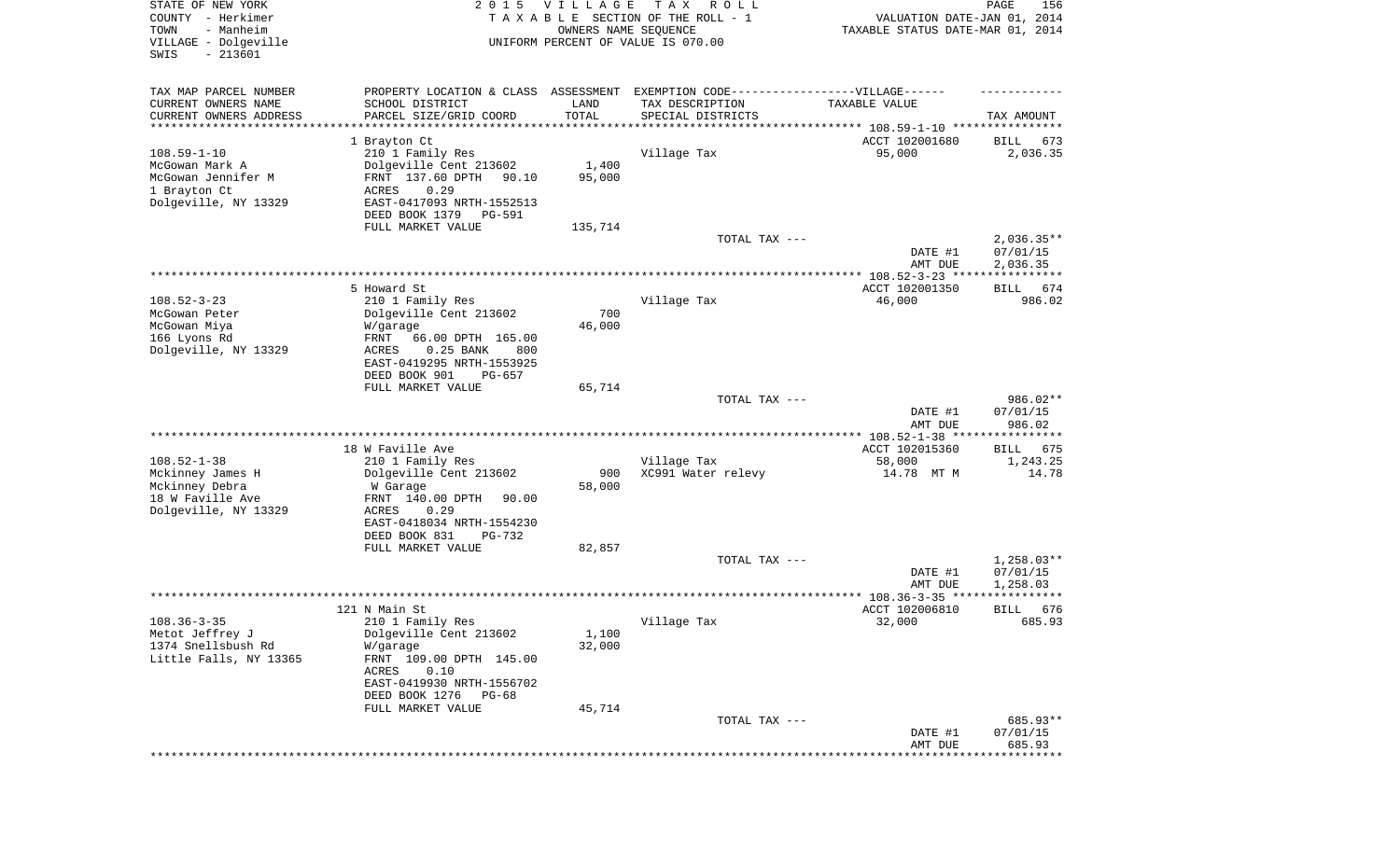| STATE OF NEW YORK<br>COUNTY - Herkimer<br>- Manheim<br>TOWN<br>VILLAGE - Dolgeville<br>$-213601$<br>SWIS | 2 0 1 5                                                                           | VILLAGE<br>OWNERS NAME SEQUENCE | T A X<br>R O L L<br>TAXABLE SECTION OF THE ROLL - 1<br>UNIFORM PERCENT OF VALUE IS 070.00 | VALUATION DATE-JAN 01, 2014<br>TAXABLE STATUS DATE-MAR 01, 2014 | PAGE<br>157          |
|----------------------------------------------------------------------------------------------------------|-----------------------------------------------------------------------------------|---------------------------------|-------------------------------------------------------------------------------------------|-----------------------------------------------------------------|----------------------|
|                                                                                                          |                                                                                   |                                 |                                                                                           |                                                                 |                      |
| TAX MAP PARCEL NUMBER                                                                                    | PROPERTY LOCATION & CLASS ASSESSMENT EXEMPTION CODE-----------------VILLAGE------ |                                 |                                                                                           |                                                                 |                      |
| CURRENT OWNERS NAME                                                                                      | SCHOOL DISTRICT                                                                   | LAND                            | TAX DESCRIPTION                                                                           | TAXABLE VALUE                                                   |                      |
| CURRENT OWNERS ADDRESS<br>*********************                                                          | PARCEL SIZE/GRID COORD                                                            | TOTAL                           | SPECIAL DISTRICTS                                                                         |                                                                 | TAX AMOUNT           |
|                                                                                                          | 8 E Faville Ave                                                                   |                                 |                                                                                           | ACCT 102009540                                                  | BILL<br>677          |
| $108.52 - 2 - 30$                                                                                        | 210 1 Family Res                                                                  |                                 | VET COM CT 41131                                                                          | 8,800                                                           |                      |
| Millard Frank                                                                                            | Dolgeville Cent 213602                                                            | 800                             | Village Tax                                                                               | 26,400                                                          | 565.89               |
| Millard Renee                                                                                            | W/garage                                                                          | 35,200                          |                                                                                           |                                                                 |                      |
| 8 E Faville Ave                                                                                          | 80.00 DPTH<br>FRNT<br>54.00                                                       |                                 |                                                                                           |                                                                 |                      |
| Dolgeville, NY 13329                                                                                     | 0.10<br>ACRES<br>EAST-0418705 NRTH-1553659                                        |                                 |                                                                                           |                                                                 |                      |
|                                                                                                          | DEED BOOK 00640 PG-00544                                                          |                                 |                                                                                           |                                                                 |                      |
|                                                                                                          | FULL MARKET VALUE                                                                 | 50,286                          |                                                                                           |                                                                 |                      |
|                                                                                                          |                                                                                   |                                 | TOTAL TAX ---                                                                             |                                                                 | 565.89**             |
|                                                                                                          |                                                                                   |                                 |                                                                                           | DATE #1                                                         | 07/01/15             |
|                                                                                                          |                                                                                   |                                 |                                                                                           | AMT DUE                                                         | 565.89               |
|                                                                                                          | 5 Cline St                                                                        |                                 |                                                                                           | ACCT 102026730                                                  | BILL<br>678          |
| $108.44 - 2 - 32$                                                                                        | 210 1 Family Res                                                                  |                                 | Village Tax                                                                               | 58,000                                                          | 1,243.25             |
| Miller Family Trust                                                                                      | Dolgeville Cent 213602                                                            | 500                             |                                                                                           |                                                                 |                      |
| 5 Cline St                                                                                               | W/garage                                                                          | 58,000                          |                                                                                           |                                                                 |                      |
| Dolgeville, NY 13329                                                                                     | FRNT<br>50.00 DPTH 150.00<br>ACRES<br>0.17                                        |                                 |                                                                                           |                                                                 |                      |
|                                                                                                          | EAST-0418427 NRTH-1554959                                                         |                                 |                                                                                           |                                                                 |                      |
|                                                                                                          | DEED BOOK 1186<br>$PG-87$                                                         |                                 |                                                                                           |                                                                 |                      |
|                                                                                                          | FULL MARKET VALUE                                                                 | 82,857                          |                                                                                           |                                                                 |                      |
|                                                                                                          |                                                                                   |                                 | TOTAL TAX ---                                                                             |                                                                 | $1,243.25**$         |
|                                                                                                          |                                                                                   |                                 |                                                                                           | DATE #1<br>AMT DUE                                              | 07/01/15<br>1,243.25 |
|                                                                                                          |                                                                                   |                                 |                                                                                           |                                                                 | ***********          |
|                                                                                                          | 39 Millers Grove Rd                                                               |                                 |                                                                                           |                                                                 | BILL 679             |
| $108.27 - 1 - 12$                                                                                        | 270 Mfg housing                                                                   |                                 | Village Tax                                                                               | 37,000                                                          | 793.11               |
| Miller Harold<br>Paddock Esther M                                                                        | Dolgeville Cent 213602<br>FRNT 210.00 DPTH 500.00                                 | 5,000<br>37,000                 |                                                                                           |                                                                 |                      |
| 39 Millers Grove Rd                                                                                      | EAST-0416841 NRTH-1558478                                                         |                                 |                                                                                           |                                                                 |                      |
| Dolgeville, NY 13329                                                                                     | DEED BOOK 938<br>PG-66                                                            |                                 |                                                                                           |                                                                 |                      |
|                                                                                                          | FULL MARKET VALUE                                                                 | 52,857                          |                                                                                           |                                                                 |                      |
| PRIOR OWNER ON 3/01/2014                                                                                 |                                                                                   |                                 |                                                                                           |                                                                 |                      |
| Mamrosh Martha M                                                                                         |                                                                                   |                                 | TOTAL TAX ---                                                                             |                                                                 | 793.11**             |
|                                                                                                          |                                                                                   |                                 |                                                                                           | DATE #1                                                         | 07/01/15             |
|                                                                                                          |                                                                                   |                                 |                                                                                           | AMT DUE                                                         | 793.11               |
|                                                                                                          |                                                                                   |                                 |                                                                                           |                                                                 |                      |
|                                                                                                          | 102-104 N Helmer Ave                                                              |                                 |                                                                                           | ACCT 102016800                                                  | BILL 680             |
| $108.36 - 3 - 1$<br>Miller James                                                                         | 411 Apartment<br>Dolgeville Cent 213602                                           | 1,100                           | Village Tax                                                                               | 50,500                                                          | 1,082.48             |
| Miller Patricia                                                                                          | FRNT 110.00 DPTH 125.00                                                           | 50,500                          |                                                                                           |                                                                 |                      |
| PO Box 536                                                                                               | 0.18<br>ACRES                                                                     |                                 |                                                                                           |                                                                 |                      |
| Newport, NY 13416                                                                                        | EAST-0419677 NRTH-1558504                                                         |                                 |                                                                                           |                                                                 |                      |
|                                                                                                          | DEED BOOK 746<br>$PG-68$                                                          |                                 |                                                                                           |                                                                 |                      |
|                                                                                                          | FULL MARKET VALUE                                                                 | 72,143                          | TOTAL TAX ---                                                                             |                                                                 | 1,082.48**           |
|                                                                                                          |                                                                                   |                                 |                                                                                           | DATE #1                                                         | 07/01/15             |
|                                                                                                          |                                                                                   |                                 |                                                                                           | AMT DUE                                                         | 1,082.48             |
|                                                                                                          |                                                                                   |                                 |                                                                                           |                                                                 |                      |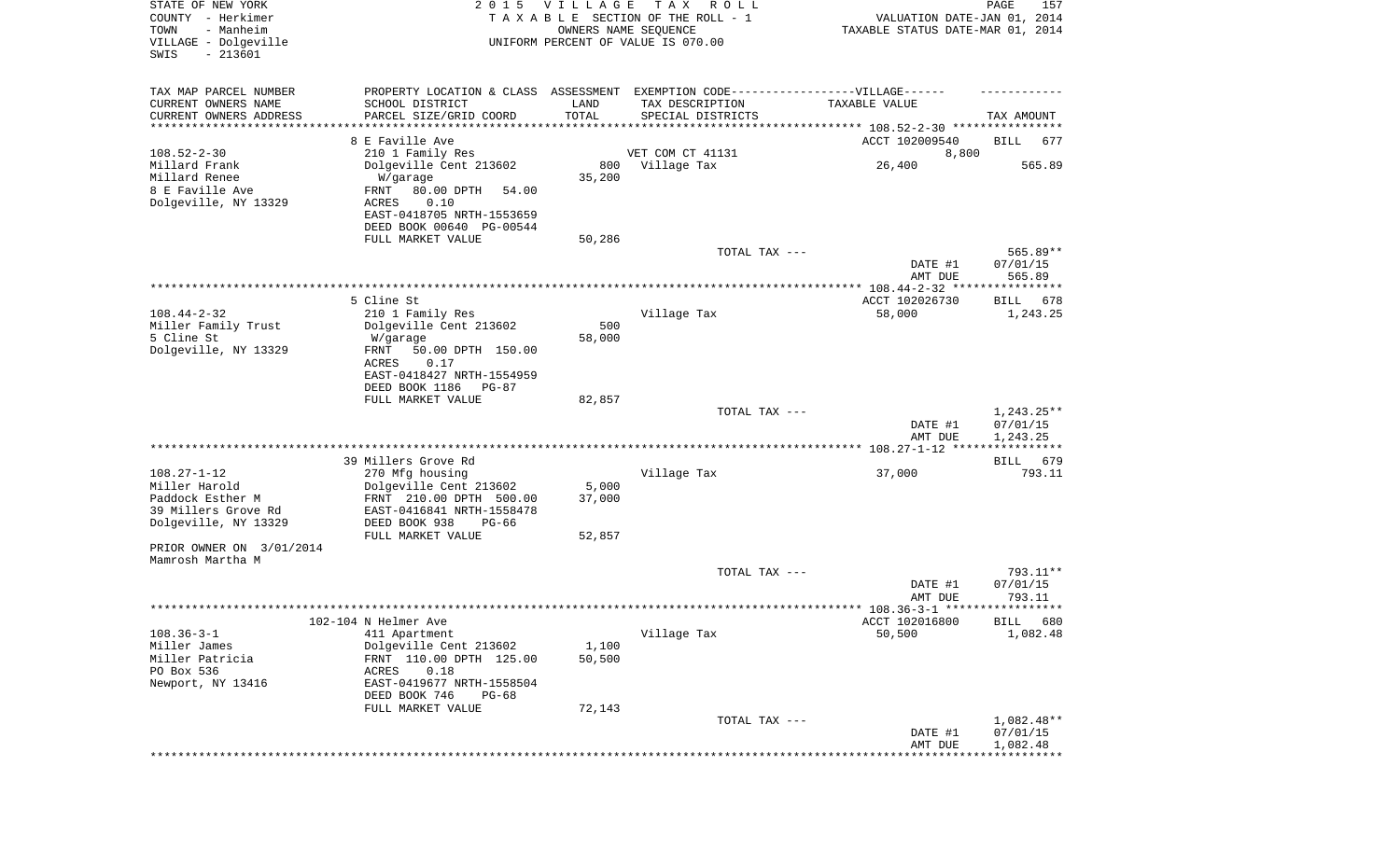| STATE OF NEW YORK<br>COUNTY - Herkimer<br>TOWN<br>- Manheim<br>VILLAGE - Dolgeville<br>SWIS<br>$-213601$ |                                                                                   | 2015 VILLAGE  | T A X<br>R O L L<br>TAXABLE SECTION OF THE ROLL - 1<br>OWNERS NAME SEQUENCE<br>UNIFORM PERCENT OF VALUE IS 070.00 | VALUATION DATE-JAN 01, 2014<br>TAXABLE STATUS DATE-MAR 01, 2014 | PAGE<br>158           |
|----------------------------------------------------------------------------------------------------------|-----------------------------------------------------------------------------------|---------------|-------------------------------------------------------------------------------------------------------------------|-----------------------------------------------------------------|-----------------------|
| TAX MAP PARCEL NUMBER                                                                                    | PROPERTY LOCATION & CLASS ASSESSMENT EXEMPTION CODE-----------------VILLAGE------ |               |                                                                                                                   |                                                                 |                       |
| CURRENT OWNERS NAME                                                                                      | SCHOOL DISTRICT                                                                   | LAND          | TAX DESCRIPTION                                                                                                   | TAXABLE VALUE                                                   |                       |
| CURRENT OWNERS ADDRESS<br>***********************                                                        | PARCEL SIZE/GRID COORD                                                            | TOTAL         | SPECIAL DISTRICTS                                                                                                 |                                                                 | TAX AMOUNT            |
|                                                                                                          | Cline St                                                                          |               |                                                                                                                   |                                                                 | 681<br>BILL           |
| $108.44 - 2 - 18.2$                                                                                      | 311 Res vac land                                                                  |               | Village Tax                                                                                                       | 100                                                             | 2.14                  |
| Miller Jamie G                                                                                           | Dolgeville Cent 213602                                                            | 100           |                                                                                                                   |                                                                 |                       |
| 22 Cline St                                                                                              | FRNT<br>4.50 DPTH<br>64.00                                                        | 100           |                                                                                                                   |                                                                 |                       |
| Dolgeville, NY 13329                                                                                     | ACRES<br>0.01<br>EAST-0418009 NRTH-1554720                                        |               |                                                                                                                   |                                                                 |                       |
|                                                                                                          | DEED BOOK 1379<br>PG-165                                                          |               |                                                                                                                   |                                                                 |                       |
|                                                                                                          | FULL MARKET VALUE                                                                 | 143           |                                                                                                                   |                                                                 |                       |
|                                                                                                          |                                                                                   |               | TOTAL TAX ---                                                                                                     |                                                                 | $2.14**$              |
|                                                                                                          |                                                                                   |               |                                                                                                                   | DATE #1<br>AMT DUE                                              | 07/01/15<br>2.14      |
|                                                                                                          |                                                                                   |               |                                                                                                                   |                                                                 |                       |
|                                                                                                          | 22 Cline St                                                                       |               |                                                                                                                   | ACCT 102016980                                                  | <b>BILL</b><br>682    |
| $108.44 - 2 - 19.1$                                                                                      | 210 1 Family Res                                                                  |               | VET COM CT 41131                                                                                                  | 10,500                                                          |                       |
| Miller Jamie G<br>22 Cline St                                                                            | Dolgeville Cent 213602<br>W Garage                                                | 400<br>44,900 | Village Tax                                                                                                       | 34,400                                                          | 737.37                |
| Dolgeville, NY 13329                                                                                     | FRNT<br>50.00 DPTH 166.00                                                         |               |                                                                                                                   |                                                                 |                       |
|                                                                                                          | ACRES<br>0.26                                                                     |               |                                                                                                                   |                                                                 |                       |
|                                                                                                          | EAST-0417944 NRTH-1554780                                                         |               |                                                                                                                   |                                                                 |                       |
|                                                                                                          | DEED BOOK 1379<br>PG-165<br>FULL MARKET VALUE                                     |               |                                                                                                                   |                                                                 |                       |
|                                                                                                          |                                                                                   | 64,143        | TOTAL TAX ---                                                                                                     |                                                                 | $737.37**$            |
|                                                                                                          |                                                                                   |               |                                                                                                                   | DATE #1<br>AMT DUE                                              | 07/01/15<br>737.37    |
|                                                                                                          |                                                                                   |               |                                                                                                                   | ************ 108.52-5-33 ****************                       |                       |
|                                                                                                          | 6 Winton Ln                                                                       |               |                                                                                                                   | ACCT 102019950                                                  | 683<br>BILL           |
| $108.52 - 5 - 33$                                                                                        | 210 1 Family Res                                                                  |               | Village Tax                                                                                                       | 31,200                                                          | 668.78                |
| Miller Jamie G<br>22 Cline St                                                                            | Dolgeville Cent 213602<br>W/garage                                                | 400<br>31,200 |                                                                                                                   |                                                                 |                       |
| Dolgeville, NY 13329                                                                                     | FRNT<br>43.00 DPTH 164.00                                                         |               |                                                                                                                   |                                                                 |                       |
|                                                                                                          | ACRES<br>0.15                                                                     |               |                                                                                                                   |                                                                 |                       |
|                                                                                                          | EAST-0419367 NRTH-1554578                                                         |               |                                                                                                                   |                                                                 |                       |
|                                                                                                          | DEED BOOK 1183 PG-987<br>FULL MARKET VALUE                                        | 44,571        |                                                                                                                   |                                                                 |                       |
|                                                                                                          |                                                                                   |               | TOTAL TAX ---                                                                                                     |                                                                 | 668.78**              |
|                                                                                                          |                                                                                   |               |                                                                                                                   | DATE #1                                                         | 07/01/15              |
|                                                                                                          |                                                                                   |               |                                                                                                                   | AMT DUE                                                         | 668.78                |
|                                                                                                          | 10 Gibson St                                                                      |               |                                                                                                                   | ACCT 102002370                                                  | * * * * * *           |
| $108.44 - 3 - 41$                                                                                        | 220 2 Family Res                                                                  |               | Village Tax                                                                                                       | 39,000                                                          | 684<br>BILL<br>835.98 |
| Miller Nicholas M Jr                                                                                     | Dolgeville Cent 213602                                                            | 600           |                                                                                                                   |                                                                 |                       |
| 8 Gibson St                                                                                              | 60.00 DPTH<br>FRNT<br>80.00                                                       | 39,000        |                                                                                                                   |                                                                 |                       |
| Dolgeville, NY 13329                                                                                     | 0.11<br>ACRES                                                                     |               |                                                                                                                   |                                                                 |                       |
|                                                                                                          | EAST-0419718 NRTH-1555644<br>DEED BOOK 816<br>$PG-204$                            |               |                                                                                                                   |                                                                 |                       |
|                                                                                                          | FULL MARKET VALUE                                                                 | 55,714        |                                                                                                                   |                                                                 |                       |
|                                                                                                          |                                                                                   |               | TOTAL TAX ---                                                                                                     |                                                                 | 835.98**              |
|                                                                                                          |                                                                                   |               |                                                                                                                   | DATE #1                                                         | 07/01/15              |
|                                                                                                          |                                                                                   |               |                                                                                                                   | AMT DUE                                                         | 835.98<br>*********** |
|                                                                                                          |                                                                                   |               |                                                                                                                   |                                                                 |                       |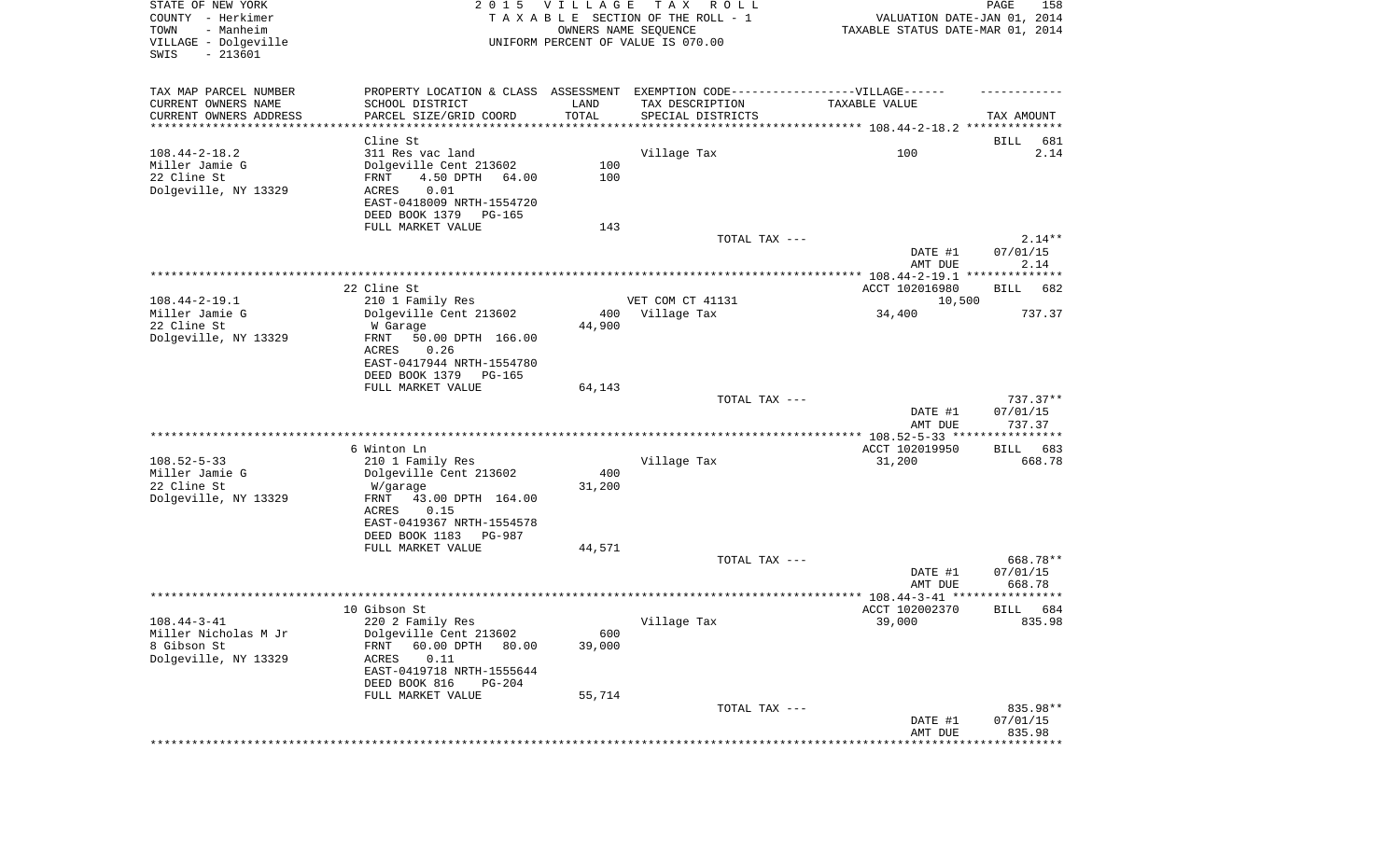| STATE OF NEW YORK<br>COUNTY - Herkimer<br>TOWN<br>- Manheim<br>VILLAGE - Dolgeville<br>SWIS<br>$-213601$ | 2 0 1 5                                                                           | VILLAGE<br>OWNERS NAME SEQUENCE | T A X<br>R O L L<br>TAXABLE SECTION OF THE ROLL - 1<br>UNIFORM PERCENT OF VALUE IS 070.00 | VALUATION DATE-JAN 01, 2014<br>TAXABLE STATUS DATE-MAR 01, 2014 | PAGE<br>159            |
|----------------------------------------------------------------------------------------------------------|-----------------------------------------------------------------------------------|---------------------------------|-------------------------------------------------------------------------------------------|-----------------------------------------------------------------|------------------------|
| TAX MAP PARCEL NUMBER                                                                                    | PROPERTY LOCATION & CLASS ASSESSMENT EXEMPTION CODE-----------------VILLAGE------ |                                 |                                                                                           |                                                                 |                        |
| CURRENT OWNERS NAME<br>CURRENT OWNERS ADDRESS                                                            | SCHOOL DISTRICT<br>PARCEL SIZE/GRID COORD                                         | LAND<br>TOTAL                   | TAX DESCRIPTION<br>SPECIAL DISTRICTS                                                      | TAXABLE VALUE                                                   | TAX AMOUNT             |
| *********************                                                                                    |                                                                                   |                                 |                                                                                           |                                                                 |                        |
|                                                                                                          | 19 Spencer St                                                                     |                                 |                                                                                           | ACCT 102017220                                                  | BILL<br>685            |
| $108.52 - 1 - 16$                                                                                        | 220 2 Family Res                                                                  |                                 | Village Tax                                                                               | 18,000                                                          | 385.84                 |
| Miller Nicholas M Jr                                                                                     | Dolgeville Cent 213602                                                            | 400                             |                                                                                           |                                                                 |                        |
| 8 Gibson St<br>Dolgeville, NY 13329                                                                      | FRNT<br>40.00 DPTH 183.00<br>ACRES<br>0.16                                        | 18,000                          |                                                                                           |                                                                 |                        |
|                                                                                                          | EAST-0418287 NRTH-1554263                                                         |                                 |                                                                                           |                                                                 |                        |
|                                                                                                          | DEED BOOK 00611 PG-00491                                                          |                                 |                                                                                           |                                                                 |                        |
|                                                                                                          | FULL MARKET VALUE                                                                 | 25,714                          |                                                                                           |                                                                 |                        |
|                                                                                                          |                                                                                   |                                 | TOTAL TAX ---                                                                             | DATE #1                                                         | 385.84**<br>07/01/15   |
|                                                                                                          |                                                                                   |                                 |                                                                                           | AMT DUE                                                         | 385.84                 |
|                                                                                                          |                                                                                   |                                 |                                                                                           |                                                                 |                        |
| $108.36 - 2 - 34$                                                                                        | 13-15 Wolf St<br>411 Apartment                                                    |                                 | Village Tax                                                                               | ACCT 102013650<br>36,000                                        | 686<br>BILL<br>771.67  |
| Miller Nicholas M Jr.                                                                                    | Dolgeville Cent 213602                                                            | 500                             |                                                                                           |                                                                 |                        |
| 8 Gibson St                                                                                              | 50.00 DPTH 155.00<br>FRNT                                                         | 36,000                          |                                                                                           |                                                                 |                        |
| Dolgeville, NY 13329                                                                                     | 0.17<br>ACRES<br>EAST-0419351 NRTH-1557390                                        |                                 |                                                                                           |                                                                 |                        |
| PRIOR OWNER ON 3/01/2014                                                                                 | DEED BOOK 1559<br><b>PG-795</b>                                                   |                                 |                                                                                           |                                                                 |                        |
| Miller Agnes I                                                                                           | FULL MARKET VALUE                                                                 | 51,429                          |                                                                                           |                                                                 |                        |
|                                                                                                          |                                                                                   |                                 | TOTAL TAX ---                                                                             | DATE #1                                                         | $771.67**$<br>07/01/15 |
|                                                                                                          |                                                                                   |                                 |                                                                                           | AMT DUE                                                         | 771.67                 |
|                                                                                                          | 8 Gibson St                                                                       |                                 |                                                                                           | ACCT 102018420                                                  | BILL<br>687            |
| $108.44 - 3 - 42$                                                                                        | 220 2 Family Res                                                                  |                                 | Village Tax                                                                               | 48,000                                                          | 1,028.89               |
| Miller Nicholas M Jr.                                                                                    | Dolgeville Cent 213602                                                            | 800                             |                                                                                           |                                                                 |                        |
| 8 Gibson St                                                                                              | W/garage                                                                          | 48,000                          |                                                                                           |                                                                 |                        |
| Dolgeville, NY 13329                                                                                     | 77.00 DPTH 113.00<br>FRNT<br><b>ACRES</b><br>0.19                                 |                                 |                                                                                           |                                                                 |                        |
| PRIOR OWNER ON 3/01/2014                                                                                 | EAST-0419627 NRTH-1555669                                                         |                                 |                                                                                           |                                                                 |                        |
| Miller Nicholas                                                                                          | DEED BOOK 1559<br>PG-798                                                          |                                 |                                                                                           |                                                                 |                        |
|                                                                                                          | FULL MARKET VALUE                                                                 | 68,571                          |                                                                                           |                                                                 |                        |
|                                                                                                          |                                                                                   |                                 | TOTAL TAX ---                                                                             | DATE #1                                                         | 1,028.89**<br>07/01/15 |
|                                                                                                          |                                                                                   |                                 |                                                                                           | AMT DUE                                                         | 1,028.89               |
|                                                                                                          |                                                                                   |                                 |                                                                                           |                                                                 |                        |
| $108.52 - 5 - 34$                                                                                        | 8 Winton Ln                                                                       |                                 | VET COM CT 41131                                                                          | ACCT 102027780                                                  | 688<br>BILL            |
| Miller Theodore                                                                                          | 210 1 Family Res<br>Dolgeville Cent 213602                                        |                                 | 400 Village Tax                                                                           | 8,725<br>26,175                                                 | 561.07                 |
| Miller Kathleen                                                                                          | FRNT 41.00 DPTH 164.00                                                            | 34,900                          |                                                                                           |                                                                 |                        |
| 8 Winton Ln                                                                                              | 0.15<br>ACRES                                                                     |                                 |                                                                                           |                                                                 |                        |
| Dolgeville, NY 13329                                                                                     | EAST-0419428 NRTH-1554571                                                         |                                 |                                                                                           |                                                                 |                        |
| PRIOR OWNER ON 3/01/2014                                                                                 | DEED BOOK 1560 PG-1<br>FULL MARKET VALUE                                          | 49,857                          |                                                                                           |                                                                 |                        |
| Miller Theodore B                                                                                        |                                                                                   |                                 |                                                                                           |                                                                 |                        |
|                                                                                                          |                                                                                   |                                 | TOTAL TAX ---                                                                             |                                                                 | 561.07**               |
|                                                                                                          |                                                                                   |                                 |                                                                                           | DATE #1                                                         | 07/01/15               |
|                                                                                                          |                                                                                   |                                 |                                                                                           | AMT DUE<br>****************************                         | 561.07                 |
|                                                                                                          |                                                                                   |                                 |                                                                                           |                                                                 |                        |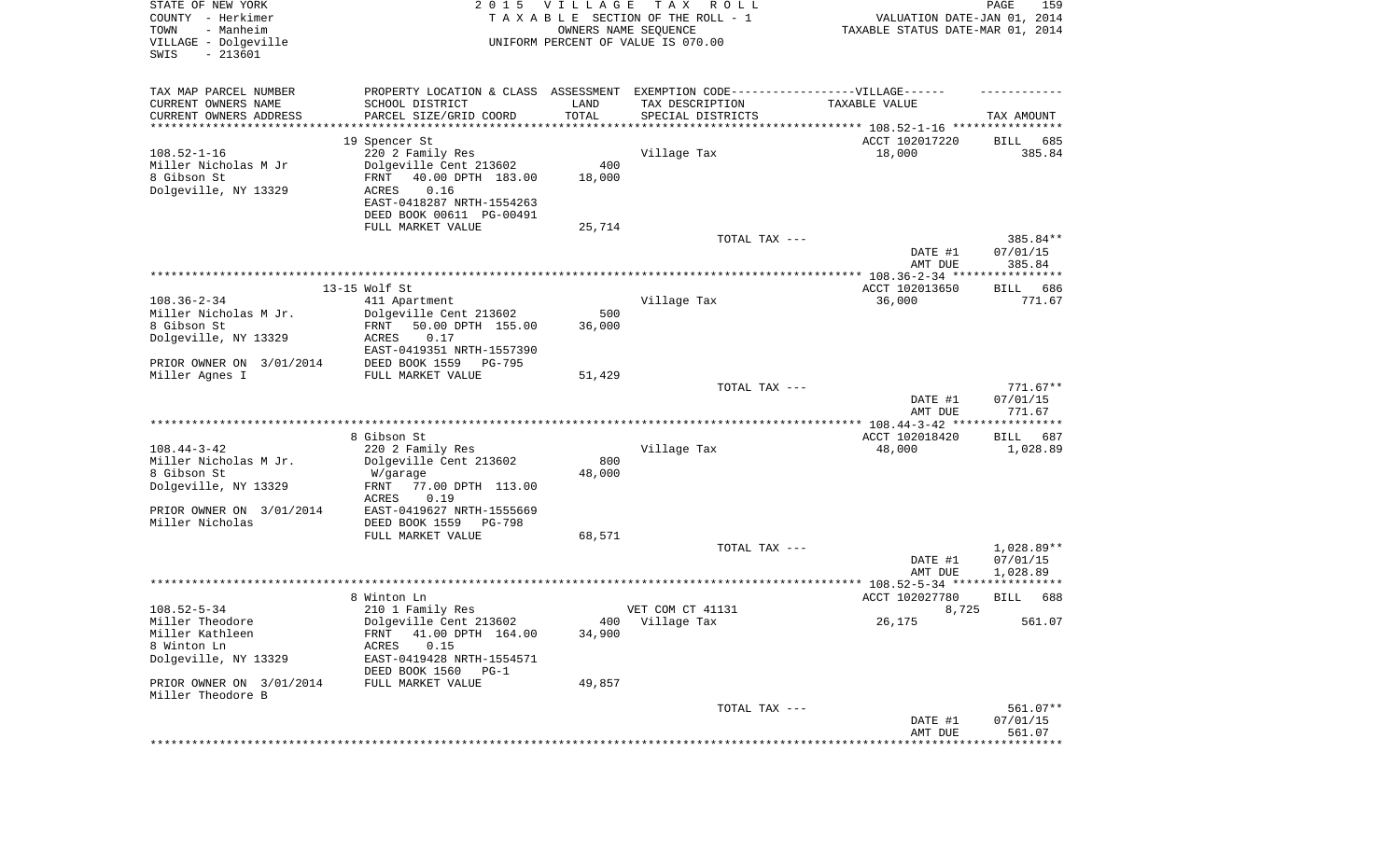| STATE OF NEW YORK<br>COUNTY - Herkimer<br>TOWN<br>- Manheim<br>VILLAGE - Dolgeville<br>$-213601$<br>SWIS | 2 0 1 5                                                                          | <b>VILLAGE</b><br>OWNERS NAME SEQUENCE | TAX ROLL<br>TAXABLE SECTION OF THE ROLL - 1<br>UNIFORM PERCENT OF VALUE IS 070.00 | VALUATION DATE-JAN 01, 2014<br>TAXABLE STATUS DATE-MAR 01, 2014 | PAGE<br>160                          |
|----------------------------------------------------------------------------------------------------------|----------------------------------------------------------------------------------|----------------------------------------|-----------------------------------------------------------------------------------|-----------------------------------------------------------------|--------------------------------------|
| TAX MAP PARCEL NUMBER                                                                                    | PROPERTY LOCATION & CLASS ASSESSMENT EXEMPTION CODE----------------VILLAGE------ |                                        |                                                                                   |                                                                 |                                      |
| CURRENT OWNERS NAME                                                                                      | SCHOOL DISTRICT                                                                  | LAND                                   | TAX DESCRIPTION                                                                   | TAXABLE VALUE                                                   |                                      |
| CURRENT OWNERS ADDRESS<br>**********************                                                         | PARCEL SIZE/GRID COORD                                                           | TOTAL<br>* * * * * * * * * * *         | SPECIAL DISTRICTS                                                                 |                                                                 | TAX AMOUNT                           |
|                                                                                                          | Wolf St                                                                          |                                        |                                                                                   | ACCT 102011070                                                  | BILL<br>689                          |
| $108.36 - 1 - 11$                                                                                        | 471 Funeral home                                                                 |                                        | Village Tax                                                                       | 60,000                                                          | 1,286.12                             |
| Miller-Plonka Noelle                                                                                     | Dolgeville Cent 213602                                                           | 800                                    |                                                                                   |                                                                 |                                      |
| 30 Wolf St                                                                                               | 75.40 DPTH 115.00<br>FRNT                                                        | 60,000                                 |                                                                                   |                                                                 |                                      |
| Dolgeville, NY 13329                                                                                     | 0.20<br>ACRES                                                                    |                                        |                                                                                   |                                                                 |                                      |
|                                                                                                          | EAST-0418957 NRTH-1557831                                                        |                                        |                                                                                   |                                                                 |                                      |
| PRIOR OWNER ON 3/01/2014                                                                                 | DEED BOOK 1536<br>PG-481                                                         |                                        |                                                                                   |                                                                 |                                      |
| Plonka Christopher J                                                                                     | FULL MARKET VALUE                                                                | 85,714                                 |                                                                                   |                                                                 |                                      |
|                                                                                                          |                                                                                  |                                        | TOTAL TAX ---                                                                     | DATE #1<br>AMT DUE                                              | $1,286.12**$<br>07/01/15<br>1,286.12 |
|                                                                                                          |                                                                                  |                                        |                                                                                   |                                                                 |                                      |
|                                                                                                          | 7 Gibson St                                                                      |                                        |                                                                                   | ACCT 102023160                                                  | 690<br>BILL                          |
| $108.44 - 3 - 21$                                                                                        | 220 2 Family Res                                                                 |                                        | Village Tax                                                                       | 47,100                                                          | 1,009.60                             |
| Miller-Plonka Noelle                                                                                     | Dolgeville Cent 213602                                                           | 600                                    |                                                                                   |                                                                 |                                      |
| 7 Gibson St                                                                                              | W/garage                                                                         | 47,100                                 |                                                                                   |                                                                 |                                      |
| Dolgeville, NY 13329                                                                                     | 60.00 DPTH 204.50<br>FRNT                                                        |                                        |                                                                                   |                                                                 |                                      |
|                                                                                                          | ACRES<br>0.26                                                                    |                                        |                                                                                   |                                                                 |                                      |
|                                                                                                          | EAST-0419661 NRTH-1555859<br>DEED BOOK 1361                                      |                                        |                                                                                   |                                                                 |                                      |
|                                                                                                          | PG-53<br>FULL MARKET VALUE                                                       | 67,286                                 |                                                                                   |                                                                 |                                      |
|                                                                                                          |                                                                                  |                                        | TOTAL TAX ---                                                                     |                                                                 | $1,009.60**$                         |
|                                                                                                          |                                                                                  |                                        |                                                                                   | DATE #1<br>AMT DUE                                              | 07/01/15<br>1,009.60                 |
|                                                                                                          |                                                                                  |                                        |                                                                                   | *************** 108.44-4-16 *****                               | ***********                          |
|                                                                                                          | 26 N Main St                                                                     |                                        |                                                                                   | ACCT 102021450                                                  | BILL 691                             |
| $108.44 - 4 - 16$                                                                                        | 484 1 use sm bld                                                                 |                                        | Village Tax                                                                       | 79,500                                                          | 1,704.11                             |
| Mirabito Fuel Group<br>PO Box 5306                                                                       | Dolgeville Cent 213602<br>80.00 DPTH 175.00<br>FRNT                              | 1,800<br>79,500                        |                                                                                   |                                                                 |                                      |
| Binghamton, NY 13902                                                                                     | ACRES<br>0.32                                                                    |                                        |                                                                                   |                                                                 |                                      |
|                                                                                                          | EAST-0420087 NRTH-1555682                                                        |                                        |                                                                                   |                                                                 |                                      |
|                                                                                                          | DEED BOOK 1267<br>PG-744                                                         |                                        |                                                                                   |                                                                 |                                      |
|                                                                                                          | FULL MARKET VALUE                                                                | 113,571                                |                                                                                   |                                                                 |                                      |
|                                                                                                          |                                                                                  |                                        | TOTAL TAX ---                                                                     |                                                                 | $1,704.11**$                         |
|                                                                                                          |                                                                                  |                                        |                                                                                   | DATE #1                                                         | 07/01/15                             |
|                                                                                                          |                                                                                  |                                        |                                                                                   | AMT DUE                                                         | 1,704.11                             |
|                                                                                                          | 17 Schuyler St                                                                   |                                        |                                                                                   | ACCT 102005850                                                  |                                      |
| $108.52 - 5 - 60$                                                                                        | 210 1 Family Res                                                                 |                                        | Village Tax                                                                       | 49,500                                                          | BILL<br>692<br>1,061.05              |
| Miracle Maria C                                                                                          | Dolgeville Cent 213602                                                           | 800                                    |                                                                                   |                                                                 |                                      |
| Delucco Angela M                                                                                         | FRNT 75.00 DPTH 190.00                                                           | 49,500                                 |                                                                                   |                                                                 |                                      |
| 26B Lake St                                                                                              | ACRES<br>0.30                                                                    |                                        |                                                                                   |                                                                 |                                      |
| Somerville, MA 02143                                                                                     | EAST-0419980 NRTH-1554197                                                        |                                        |                                                                                   |                                                                 |                                      |
|                                                                                                          | DEED BOOK 1284<br>PG-230                                                         |                                        |                                                                                   |                                                                 |                                      |
|                                                                                                          | FULL MARKET VALUE                                                                | 70,714                                 |                                                                                   |                                                                 |                                      |
|                                                                                                          |                                                                                  |                                        | TOTAL TAX ---                                                                     |                                                                 | 1,061.05**                           |
|                                                                                                          |                                                                                  |                                        |                                                                                   | DATE #1<br>AMT DUE                                              | 07/01/15<br>1,061.05                 |
|                                                                                                          |                                                                                  |                                        |                                                                                   | **********************************                              |                                      |
|                                                                                                          |                                                                                  |                                        |                                                                                   |                                                                 |                                      |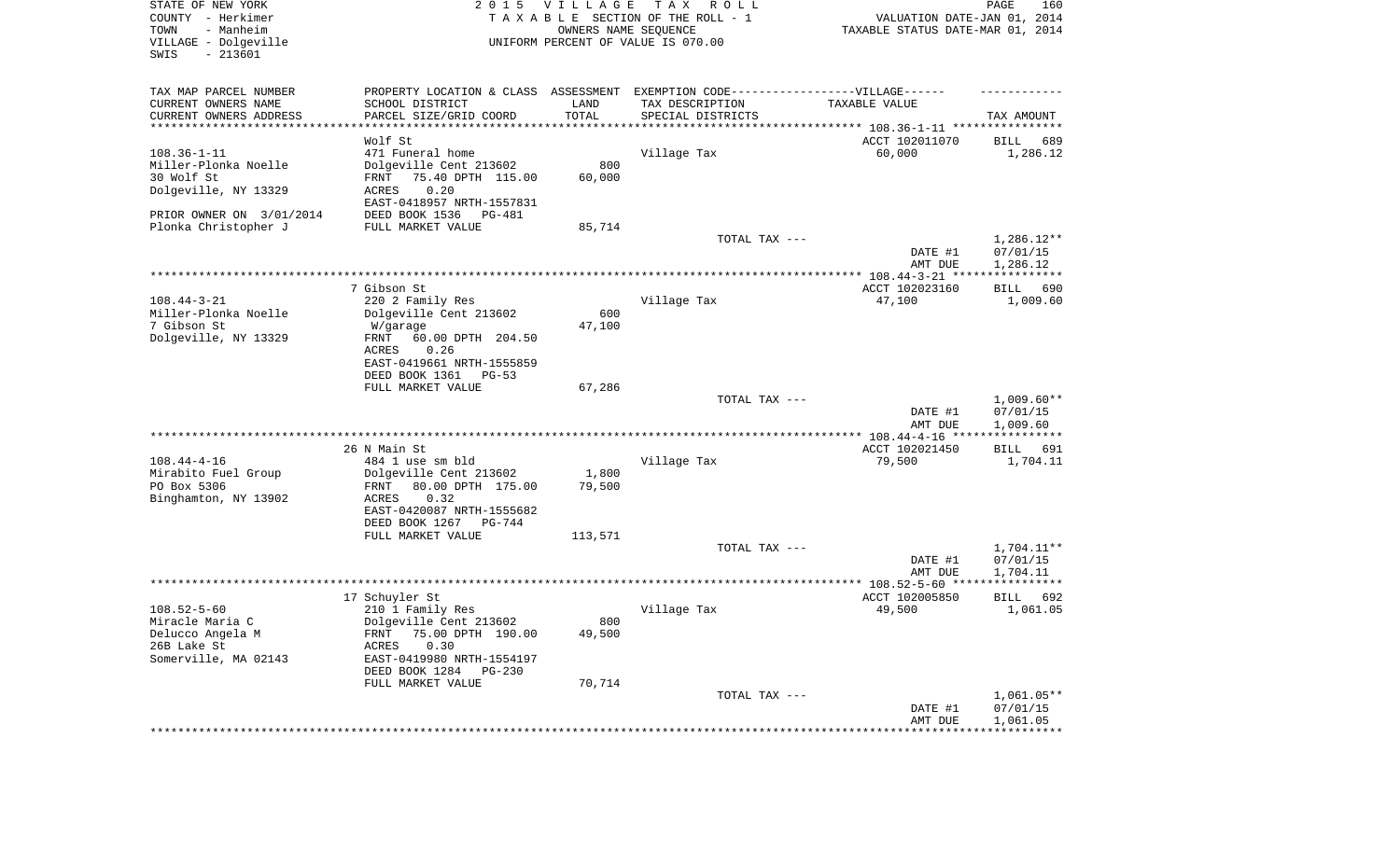| STATE OF NEW YORK<br>COUNTY - Herkimer<br>- Manheim<br>TOWN<br>VILLAGE - Dolgeville<br>SWIS<br>$-213601$ |                                                                                   | 2015 VILLAGE<br>OWNERS NAME SEQUENCE | T A X<br>R O L L<br>TAXABLE SECTION OF THE ROLL - 1<br>UNIFORM PERCENT OF VALUE IS 070.00 | VALUATION DATE-JAN 01, 2014<br>TAXABLE STATUS DATE-MAR 01, 2014 | $\mathop{\mathtt{PAGE}}$<br>161 |
|----------------------------------------------------------------------------------------------------------|-----------------------------------------------------------------------------------|--------------------------------------|-------------------------------------------------------------------------------------------|-----------------------------------------------------------------|---------------------------------|
| TAX MAP PARCEL NUMBER                                                                                    | PROPERTY LOCATION & CLASS ASSESSMENT EXEMPTION CODE-----------------VILLAGE------ |                                      |                                                                                           |                                                                 |                                 |
| CURRENT OWNERS NAME                                                                                      | SCHOOL DISTRICT                                                                   | LAND                                 | TAX DESCRIPTION                                                                           | TAXABLE VALUE                                                   |                                 |
| CURRENT OWNERS ADDRESS<br>*******************                                                            | PARCEL SIZE/GRID COORD                                                            | TOTAL                                | SPECIAL DISTRICTS                                                                         |                                                                 | TAX AMOUNT                      |
|                                                                                                          |                                                                                   |                                      |                                                                                           | ********************************* 108.52-5-45 ****************  |                                 |
| $108.52 - 5 - 45$                                                                                        | 2 Schuyler St<br>210 1 Family Res                                                 |                                      | Village Tax                                                                               | ACCT 102020100<br>35,000                                        | BILL<br>693<br>750.24           |
| Molinaro Linda                                                                                           | Dolgeville Cent 213602                                                            | 600                                  |                                                                                           |                                                                 |                                 |
| 2130 Walton Way                                                                                          | W/garage                                                                          | 35,000                               |                                                                                           |                                                                 |                                 |
| Augusta, GA 30904                                                                                        | FRNT<br>58.00 DPTH 176.00                                                         |                                      |                                                                                           |                                                                 |                                 |
|                                                                                                          | 0.21<br>ACRES                                                                     |                                      |                                                                                           |                                                                 |                                 |
|                                                                                                          | EAST-0419654 NRTH-1554389                                                         |                                      |                                                                                           |                                                                 |                                 |
|                                                                                                          | DEED BOOK 1274<br>PG-373                                                          |                                      |                                                                                           |                                                                 |                                 |
|                                                                                                          | FULL MARKET VALUE                                                                 | 50,000                               |                                                                                           |                                                                 |                                 |
|                                                                                                          |                                                                                   |                                      | TOTAL TAX ---                                                                             |                                                                 | 750.24**                        |
|                                                                                                          |                                                                                   |                                      |                                                                                           | DATE #1<br>AMT DUE                                              | 07/01/15<br>750.24              |
|                                                                                                          |                                                                                   |                                      |                                                                                           |                                                                 |                                 |
|                                                                                                          | Elm St                                                                            |                                      |                                                                                           | ACCT 102009840                                                  | 694<br>BILL                     |
| $108.44 - 3 - 57$                                                                                        | 331 Com vac w/im                                                                  |                                      | Village Tax                                                                               | 2,000                                                           | 42.87                           |
| Molinaro Michael<br>Molinaro Ronald                                                                      | Dolgeville Cent 213602<br>97.23                                                   | 1,900                                |                                                                                           |                                                                 |                                 |
| 14 Valley Brook Dr                                                                                       | FRNT 188.37 DPTH<br>ACRES<br>0.31                                                 | 2,000                                |                                                                                           |                                                                 |                                 |
| Little Falls, NY 13365                                                                                   | EAST-0419561 NRTH-1555517                                                         |                                      |                                                                                           |                                                                 |                                 |
|                                                                                                          | DEED BOOK 894<br>PG-546                                                           |                                      |                                                                                           |                                                                 |                                 |
|                                                                                                          | FULL MARKET VALUE                                                                 | 2,857                                |                                                                                           |                                                                 |                                 |
|                                                                                                          |                                                                                   |                                      | TOTAL TAX ---                                                                             |                                                                 | 42.87**                         |
|                                                                                                          |                                                                                   |                                      |                                                                                           | DATE #1                                                         | 07/01/15                        |
|                                                                                                          |                                                                                   |                                      |                                                                                           | AMT DUE<br>********** 108.44-3-58 **                            | 42.87<br>* * * * * * * * * * *  |
|                                                                                                          | $11-13$ Elm St                                                                    |                                      |                                                                                           | ACCT 102018510                                                  | 695<br>BILL                     |
| $108.44 - 3 - 58$                                                                                        | 483 Converted Re                                                                  |                                      | Village Tax                                                                               | 45,000                                                          | 964.59                          |
| Molinaro Ronald                                                                                          | Dolgeville Cent 213602                                                            | 600                                  |                                                                                           |                                                                 |                                 |
| Molinaro Michael                                                                                         | $\bullet$                                                                         | 45,000                               |                                                                                           |                                                                 |                                 |
| 14 Valley Brook Dr                                                                                       | 55.92 DPTH 101.50<br>FRNT                                                         |                                      |                                                                                           |                                                                 |                                 |
| Little Falls, NY 13365                                                                                   | ACRES<br>0.14                                                                     |                                      |                                                                                           |                                                                 |                                 |
|                                                                                                          | EAST-0419619 NRTH-1555430                                                         |                                      |                                                                                           |                                                                 |                                 |
|                                                                                                          | DEED BOOK 810<br>PG-317<br>FULL MARKET VALUE                                      | 64,286                               |                                                                                           |                                                                 |                                 |
|                                                                                                          |                                                                                   |                                      | TOTAL TAX ---                                                                             |                                                                 | 964.59**                        |
|                                                                                                          |                                                                                   |                                      |                                                                                           | DATE #1                                                         | 07/01/15                        |
|                                                                                                          |                                                                                   |                                      |                                                                                           | AMT DUE                                                         | 964.59                          |
|                                                                                                          |                                                                                   |                                      |                                                                                           | ******************* 108.44-2-10 ****                            | * * * * * *                     |
|                                                                                                          | 14 Cline St                                                                       |                                      |                                                                                           | ACCT 102025080                                                  | 696<br>BILL                     |
| $108.44 - 2 - 10$                                                                                        | 210 1 Family Res                                                                  |                                      | Village Tax                                                                               | 34,300                                                          | 735.23                          |
| Montana Alvin Jr.                                                                                        | Dolgeville Cent 213602                                                            | 500                                  |                                                                                           |                                                                 |                                 |
| 14 Cline St<br>Dolgeville, NY 13329                                                                      | 50.00 DPTH 150.00<br><b>FRNT</b><br>0.16<br>ACRES                                 | 34,300                               |                                                                                           |                                                                 |                                 |
|                                                                                                          | EAST-0418148 NRTH-1554962                                                         |                                      |                                                                                           |                                                                 |                                 |
|                                                                                                          | DEED BOOK 1362<br>PG-574                                                          |                                      |                                                                                           |                                                                 |                                 |
|                                                                                                          | FULL MARKET VALUE                                                                 | 49,000                               |                                                                                           |                                                                 |                                 |
|                                                                                                          |                                                                                   |                                      | TOTAL TAX ---                                                                             |                                                                 | 735.23**                        |
|                                                                                                          |                                                                                   |                                      |                                                                                           | DATE #1                                                         | 07/01/15                        |
|                                                                                                          |                                                                                   |                                      |                                                                                           | AMT DUE                                                         | 735.23                          |
|                                                                                                          |                                                                                   |                                      |                                                                                           |                                                                 | * * * * * * * * *               |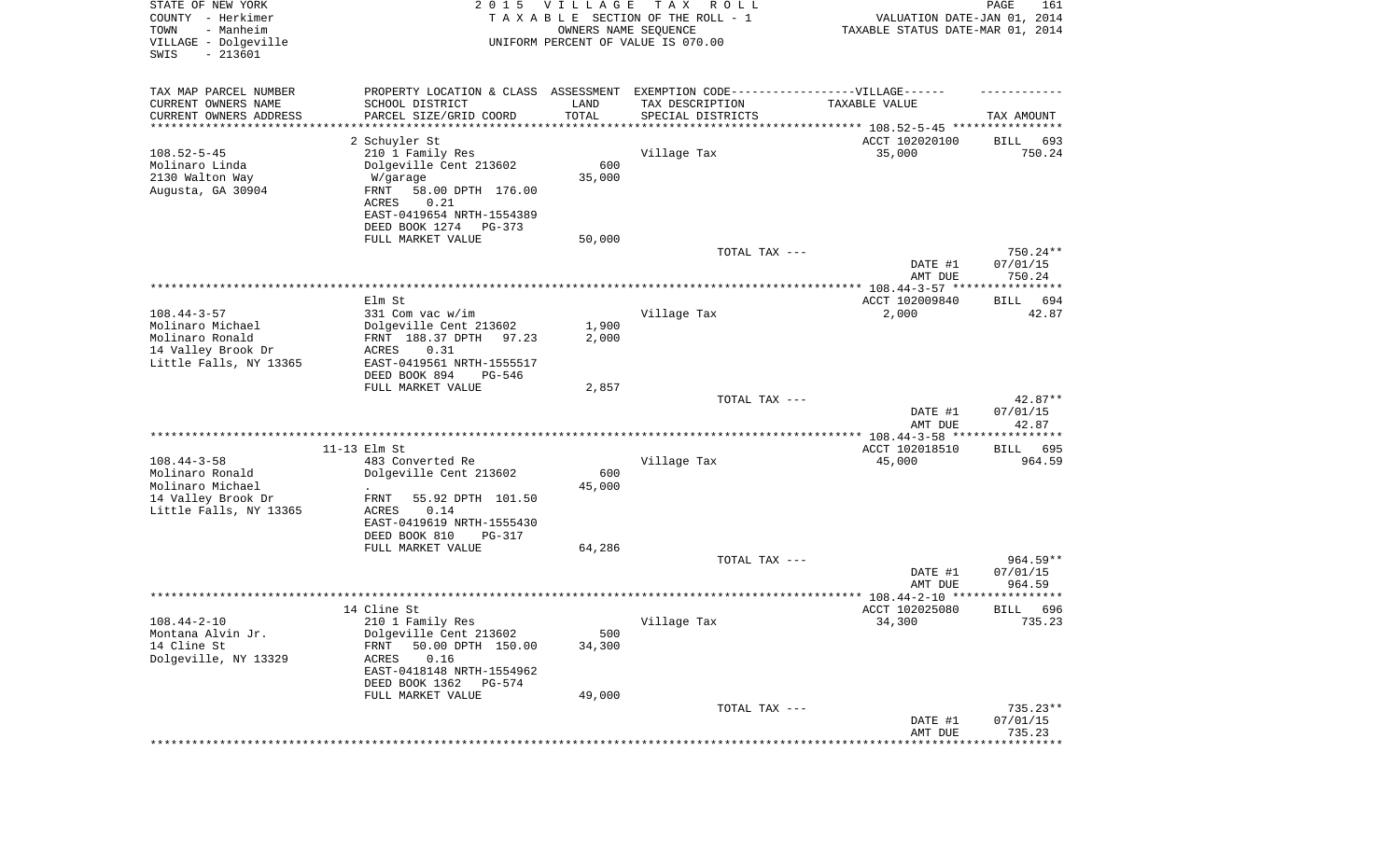| STATE OF NEW YORK<br>COUNTY - Herkimer<br>TOWN<br>- Manheim<br>VILLAGE - Dolgeville<br>SWIS<br>$-213601$ | 2 0 1 5                                                                          | <b>VILLAGE</b>           | T A X<br>R O L L<br>TAXABLE SECTION OF THE ROLL - 1<br>OWNERS NAME SEQUENCE<br>UNIFORM PERCENT OF VALUE IS 070.00 | VALUATION DATE-JAN 01, 2014<br>TAXABLE STATUS DATE-MAR 01, 2014 | PAGE<br>162              |
|----------------------------------------------------------------------------------------------------------|----------------------------------------------------------------------------------|--------------------------|-------------------------------------------------------------------------------------------------------------------|-----------------------------------------------------------------|--------------------------|
| TAX MAP PARCEL NUMBER                                                                                    | PROPERTY LOCATION & CLASS ASSESSMENT EXEMPTION CODE----------------VILLAGE------ |                          |                                                                                                                   |                                                                 |                          |
| CURRENT OWNERS NAME                                                                                      | SCHOOL DISTRICT                                                                  | LAND                     | TAX DESCRIPTION                                                                                                   | TAXABLE VALUE                                                   |                          |
| CURRENT OWNERS ADDRESS<br>*********************                                                          | PARCEL SIZE/GRID COORD                                                           | TOTAL<br>*************** | SPECIAL DISTRICTS                                                                                                 |                                                                 | TAX AMOUNT               |
|                                                                                                          | 4-6 Brockett St                                                                  |                          |                                                                                                                   | ACCT 102015480                                                  | 697<br>BILL              |
| $108.52 - 6 - 21$                                                                                        | 411 Apartment                                                                    |                          | Village Tax                                                                                                       | 35,000                                                          | 750.24                   |
| Moonans Inc                                                                                              | Dolgeville Cent 213602                                                           | 800                      |                                                                                                                   |                                                                 |                          |
| PO Box 433                                                                                               | 84.00 DPTH 121.30<br>FRNT                                                        | 35,000                   |                                                                                                                   |                                                                 |                          |
| Boonville, NY 13009                                                                                      | 0.25<br>ACRES<br>EAST-0419932 NRTH-1553478                                       |                          |                                                                                                                   |                                                                 |                          |
|                                                                                                          | DEED BOOK 768<br>PG-440                                                          |                          |                                                                                                                   |                                                                 |                          |
|                                                                                                          | FULL MARKET VALUE                                                                | 50,000                   |                                                                                                                   |                                                                 |                          |
|                                                                                                          |                                                                                  |                          | TOTAL TAX ---                                                                                                     |                                                                 | 750.24**                 |
|                                                                                                          |                                                                                  |                          |                                                                                                                   | DATE #1                                                         | 07/01/15                 |
|                                                                                                          |                                                                                  |                          |                                                                                                                   | AMT DUE                                                         | 750.24                   |
|                                                                                                          | 7 Elm St                                                                         |                          |                                                                                                                   | ACCT 102003150                                                  | BILL<br>698              |
| $108.44 - 3 - 60$                                                                                        | 210 1 Family Res                                                                 |                          | CW_10_VET/ 41151                                                                                                  |                                                                 | $\mathbf 0$              |
| Moore Daniel L                                                                                           | Dolgeville Cent 213602                                                           | 400                      | Village Tax                                                                                                       | 35,900                                                          | 769.53                   |
| Moore Dawn A<br>7 Elm St                                                                                 | 43.00 DPTH<br>FRNT<br>99.00<br>124                                               | 35,900                   |                                                                                                                   |                                                                 |                          |
| Dolgeville, NY 13329                                                                                     | $0.10$ BANK<br>ACRES<br>EAST-0419688 NRTH-1555341                                |                          |                                                                                                                   |                                                                 |                          |
|                                                                                                          | DEED BOOK 856<br><b>PG-703</b>                                                   |                          |                                                                                                                   |                                                                 |                          |
|                                                                                                          | FULL MARKET VALUE                                                                | 51,286                   |                                                                                                                   |                                                                 |                          |
|                                                                                                          |                                                                                  |                          | TOTAL TAX ---                                                                                                     |                                                                 | $769.53**$               |
|                                                                                                          |                                                                                  |                          |                                                                                                                   | DATE #1<br>AMT DUE                                              | 07/01/15<br>769.53       |
|                                                                                                          |                                                                                  |                          |                                                                                                                   |                                                                 |                          |
|                                                                                                          | 35 S Main St                                                                     |                          |                                                                                                                   | ACCT 102014100                                                  | <b>BILL</b><br>699       |
| $108.52 - 5 - 78$                                                                                        | 483 Converted Re                                                                 |                          | Village Tax                                                                                                       | 14,000                                                          | 300.09                   |
| Moore Scott A                                                                                            | Dolgeville Cent 213602<br>78.00                                                  | 300                      |                                                                                                                   |                                                                 |                          |
| 35 South Main St<br>Dolgeville, NY 13329                                                                 | 25.00 DPTH<br>FRNT<br>ACRES<br>0.03                                              | 14,000                   |                                                                                                                   |                                                                 |                          |
|                                                                                                          | EAST-0419445 NRTH-1554806                                                        |                          |                                                                                                                   |                                                                 |                          |
|                                                                                                          | DEED BOOK 894<br>$PG-408$                                                        |                          |                                                                                                                   |                                                                 |                          |
|                                                                                                          | FULL MARKET VALUE                                                                | 20,000                   |                                                                                                                   |                                                                 |                          |
|                                                                                                          |                                                                                  |                          | TOTAL TAX ---                                                                                                     | DATE #1                                                         | $300.09**$<br>07/01/15   |
|                                                                                                          |                                                                                  |                          |                                                                                                                   | AMT DUE                                                         | 300.09                   |
|                                                                                                          |                                                                                  |                          |                                                                                                                   |                                                                 |                          |
|                                                                                                          | 11 Ransom St                                                                     |                          |                                                                                                                   | ACCT 102000270                                                  | 700<br>BILL              |
| $108.52 - 6 - 12$<br>Moore Tracy L                                                                       | 210 1 Family Res<br>Dolgeville Cent 213602                                       | 1,000                    | Village Tax                                                                                                       | 33,000                                                          | 707.36                   |
| 11 Ransom St                                                                                             | W/garage                                                                         | 33,000                   |                                                                                                                   |                                                                 |                          |
| Dolgeville, NY 13329                                                                                     | FRNT 100.00 DPTH<br>50.00                                                        |                          |                                                                                                                   |                                                                 |                          |
|                                                                                                          | ACRES<br>0.17                                                                    |                          |                                                                                                                   |                                                                 |                          |
|                                                                                                          | EAST-0419569 NRTH-1553123                                                        |                          |                                                                                                                   |                                                                 |                          |
|                                                                                                          | DEED BOOK 1406 PG-872<br>FULL MARKET VALUE                                       | 47,143                   |                                                                                                                   |                                                                 |                          |
|                                                                                                          |                                                                                  |                          | TOTAL TAX ---                                                                                                     |                                                                 | $707.36**$               |
|                                                                                                          |                                                                                  |                          |                                                                                                                   | DATE #1                                                         | 07/01/15                 |
|                                                                                                          |                                                                                  |                          |                                                                                                                   | AMT DUE<br>*********************                                | 707.36<br>************** |
|                                                                                                          |                                                                                  |                          |                                                                                                                   |                                                                 |                          |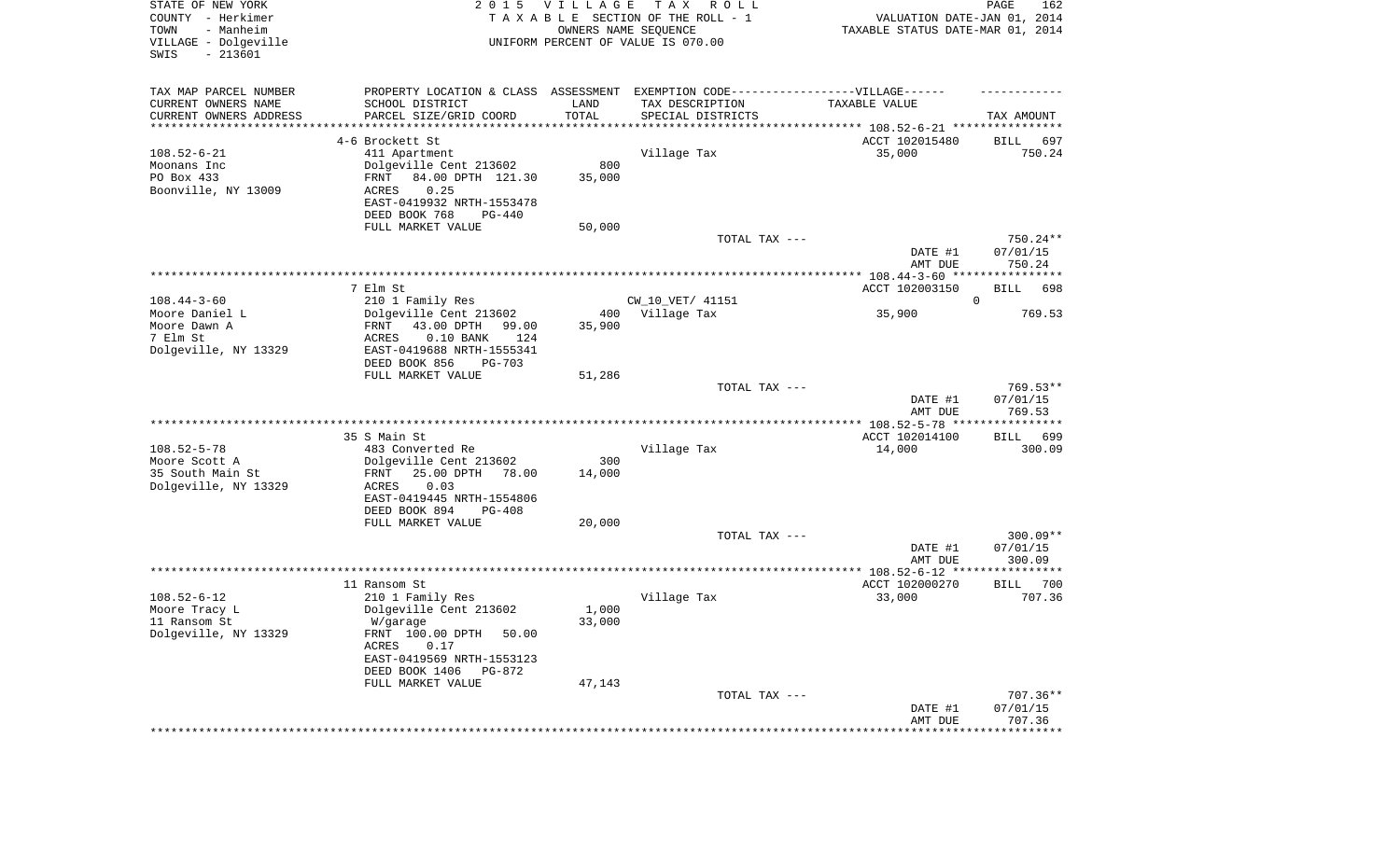| STATE OF NEW YORK<br>COUNTY - Herkimer<br>- Manheim<br>TOWN<br>VILLAGE - Dolgeville<br>$-213601$<br>SWIS | 2 0 1 5                                       | VILLAGE<br>OWNERS NAME SEQUENCE | T A X<br>R O L L<br>TAXABLE SECTION OF THE ROLL - 1<br>UNIFORM PERCENT OF VALUE IS 070.00 | VALUATION DATE-JAN 01, 2014<br>TAXABLE STATUS DATE-MAR 01, 2014   | $\mathop{\mathtt{PAGE}}$<br>163 |
|----------------------------------------------------------------------------------------------------------|-----------------------------------------------|---------------------------------|-------------------------------------------------------------------------------------------|-------------------------------------------------------------------|---------------------------------|
| TAX MAP PARCEL NUMBER                                                                                    | PROPERTY LOCATION & CLASS ASSESSMENT          |                                 | EXEMPTION CODE-----------------VILLAGE------                                              |                                                                   |                                 |
| CURRENT OWNERS NAME                                                                                      | SCHOOL DISTRICT                               | LAND                            | TAX DESCRIPTION                                                                           | TAXABLE VALUE                                                     |                                 |
| CURRENT OWNERS ADDRESS<br>*********************                                                          | PARCEL SIZE/GRID COORD                        | TOTAL                           | SPECIAL DISTRICTS                                                                         |                                                                   | TAX AMOUNT                      |
|                                                                                                          | 9 Horn St                                     |                                 |                                                                                           |                                                                   |                                 |
| $108.36 - 1 - 29$                                                                                        | 210 1 Family Res                              |                                 | VET WAR CT 41121                                                                          | ACCT 102008790<br>5,310                                           | BILL<br>701                     |
| Mornelli Silvio R                                                                                        | Dolgeville Cent 213602                        |                                 | 1,000 Village Tax                                                                         | 30,090                                                            | 644.99                          |
| Schwartz Barbara                                                                                         | W/garage                                      | 35,400                          |                                                                                           |                                                                   |                                 |
| 9 Horn St                                                                                                | FRNT 100.00 DPTH 120.00                       |                                 |                                                                                           |                                                                   |                                 |
| Dolgeville, NY 13329                                                                                     | $0.17$ BANK<br>ACRES<br>023                   |                                 |                                                                                           |                                                                   |                                 |
|                                                                                                          | EAST-0419395 NRTH-1556988                     |                                 |                                                                                           |                                                                   |                                 |
|                                                                                                          | DEED BOOK 1449<br>PG-591                      |                                 |                                                                                           |                                                                   |                                 |
|                                                                                                          | FULL MARKET VALUE                             | 50,571                          |                                                                                           |                                                                   | 644.99**                        |
|                                                                                                          |                                               |                                 | TOTAL TAX ---                                                                             | DATE #1                                                           | 07/01/15                        |
|                                                                                                          |                                               |                                 |                                                                                           | AMT DUE                                                           | 644.99                          |
|                                                                                                          |                                               |                                 |                                                                                           |                                                                   |                                 |
|                                                                                                          | N Main St                                     |                                 |                                                                                           |                                                                   | BILL<br>702                     |
| $108.36 - 4 - 2.2$                                                                                       | 311 Res vac land                              |                                 | Village Tax                                                                               | 1,200                                                             | 25.72                           |
| Morse Edwin M                                                                                            | Dolgeville Cent 213602                        | 1,200                           |                                                                                           |                                                                   |                                 |
| 172 N Main St                                                                                            | 35.00 DPTH 250.00<br>FRNT                     | 1,200                           |                                                                                           |                                                                   |                                 |
| Dolgeville, NY 13329                                                                                     | ACRES<br>0.47<br>EAST-0420434 NRTH-1557691    |                                 |                                                                                           |                                                                   |                                 |
|                                                                                                          | DEED BOOK 900<br><b>PG-177</b>                |                                 |                                                                                           |                                                                   |                                 |
|                                                                                                          | FULL MARKET VALUE                             | 1,714                           |                                                                                           |                                                                   |                                 |
|                                                                                                          |                                               |                                 | TOTAL TAX ---                                                                             |                                                                   | $25.72**$                       |
|                                                                                                          |                                               |                                 |                                                                                           | DATE #1                                                           | 07/01/15                        |
|                                                                                                          |                                               |                                 |                                                                                           | AMT DUE                                                           | 25.72                           |
|                                                                                                          | N Main St                                     |                                 |                                                                                           | ***************** 108.36-4-5 ******************<br>ACCT 102006150 | 703<br>BILL                     |
| $108.36 - 4 - 5$                                                                                         | 311 Res vac land                              |                                 | Village Tax                                                                               | 300                                                               | 6.43                            |
| Morse Edwin M                                                                                            | Dolgeville Cent 213602                        | 300                             |                                                                                           |                                                                   |                                 |
| 172 N Main St                                                                                            | 50.00 DPTH 150.00<br>FRNT                     | 300                             |                                                                                           |                                                                   |                                 |
| Dolgeville, NY 13329                                                                                     | ACRES<br>0.17                                 |                                 |                                                                                           |                                                                   |                                 |
|                                                                                                          | EAST-0420334 NRTH-1557768                     |                                 |                                                                                           |                                                                   |                                 |
|                                                                                                          | DEED BOOK 900<br>PG-180                       |                                 |                                                                                           |                                                                   |                                 |
|                                                                                                          | FULL MARKET VALUE                             | 429                             | TOTAL TAX ---                                                                             |                                                                   | $6.43**$                        |
|                                                                                                          |                                               |                                 |                                                                                           | DATE #1                                                           | 07/01/15                        |
|                                                                                                          |                                               |                                 |                                                                                           | AMT DUE                                                           | 6.43                            |
|                                                                                                          |                                               |                                 |                                                                                           |                                                                   |                                 |
|                                                                                                          | 172 N Main St                                 |                                 |                                                                                           | ACCT 102006120                                                    | 704<br><b>BILL</b>              |
| $108.36 - 4 - 6$                                                                                         | 210 1 Family Res                              |                                 | Village Tax                                                                               | 35,000                                                            | 750.24                          |
| Morse Edwin M                                                                                            | Dolgeville Cent 213602                        | 600                             |                                                                                           |                                                                   |                                 |
| 172 N Main St<br>Dolgeville, NY 13329                                                                    | Garage & Carport<br>FRNT<br>63.00 DPTH 150.00 | 35,000                          |                                                                                           |                                                                   |                                 |
|                                                                                                          | 0.18<br>ACRES                                 |                                 |                                                                                           |                                                                   |                                 |
|                                                                                                          | EAST-0420310 NRTH-1557722                     |                                 |                                                                                           |                                                                   |                                 |
|                                                                                                          | DEED BOOK 900<br><b>PG-180</b>                |                                 |                                                                                           |                                                                   |                                 |
|                                                                                                          | FULL MARKET VALUE                             | 50,000                          |                                                                                           |                                                                   |                                 |
|                                                                                                          |                                               |                                 | TOTAL TAX ---                                                                             |                                                                   | $750.24**$                      |
|                                                                                                          |                                               |                                 |                                                                                           | DATE #1                                                           | 07/01/15                        |
|                                                                                                          |                                               |                                 |                                                                                           | AMT DUE                                                           | 750.24<br>* * * * * * * *       |
|                                                                                                          |                                               |                                 |                                                                                           |                                                                   |                                 |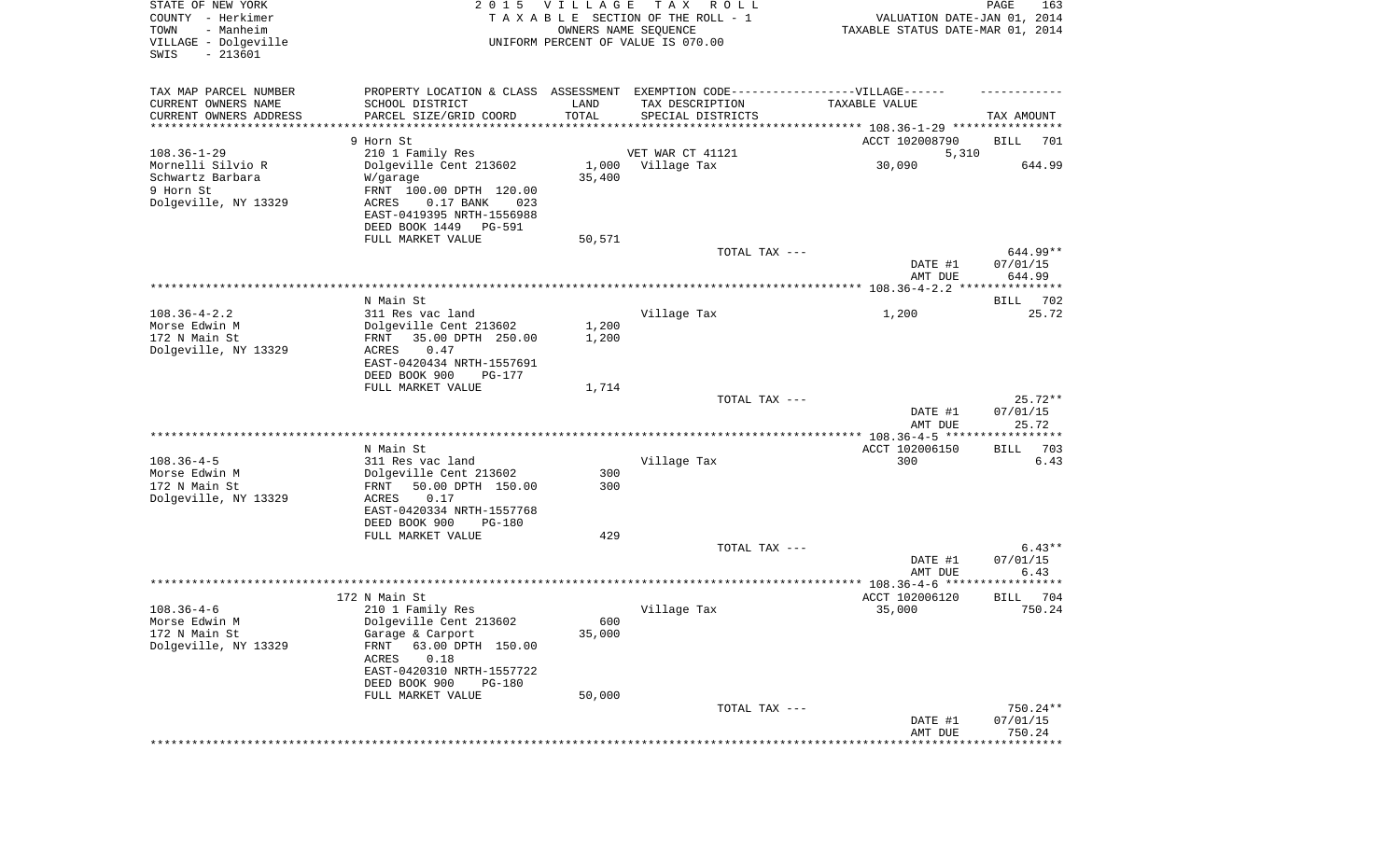| STATE OF NEW YORK<br>COUNTY - Herkimer<br>- Manheim<br>TOWN<br>VILLAGE - Dolgeville<br>$-213601$<br>SWIS | 2 0 1 5                                                                           | VILLAGE<br>OWNERS NAME SEQUENCE | T A X<br>R O L L<br>TAXABLE SECTION OF THE ROLL - 1<br>UNIFORM PERCENT OF VALUE IS 070.00 | VALUATION DATE-JAN 01, 2014<br>TAXABLE STATUS DATE-MAR 01, 2014 | PAGE<br>164            |
|----------------------------------------------------------------------------------------------------------|-----------------------------------------------------------------------------------|---------------------------------|-------------------------------------------------------------------------------------------|-----------------------------------------------------------------|------------------------|
| TAX MAP PARCEL NUMBER                                                                                    | PROPERTY LOCATION & CLASS ASSESSMENT EXEMPTION CODE-----------------VILLAGE------ |                                 |                                                                                           |                                                                 |                        |
| CURRENT OWNERS NAME                                                                                      | SCHOOL DISTRICT                                                                   | LAND                            | TAX DESCRIPTION                                                                           | TAXABLE VALUE                                                   |                        |
| CURRENT OWNERS ADDRESS                                                                                   | PARCEL SIZE/GRID COORD                                                            | TOTAL                           | SPECIAL DISTRICTS                                                                         |                                                                 | TAX AMOUNT             |
| ********************                                                                                     |                                                                                   | * * * * * * * * * * *           |                                                                                           | ********************************* 108.36-3-31 ****************  |                        |
| $108.36 - 3 - 31$                                                                                        | 131 N Main St<br>210 1 Family Res                                                 |                                 | Village Tax                                                                               | ACCT 102019650<br>29,500                                        | 705<br>BILL<br>632.34  |
| Morse Frank E                                                                                            | Dolgeville Cent 213602                                                            | 500                             |                                                                                           |                                                                 |                        |
| Morse Katherine                                                                                          | W/garage                                                                          | 29,500                          |                                                                                           |                                                                 |                        |
| 131 N Main St                                                                                            | FRNT<br>50.00 DPTH 162.00                                                         |                                 |                                                                                           |                                                                 |                        |
| Dolgeville, NY 13329                                                                                     | 0.17<br>ACRES                                                                     |                                 |                                                                                           |                                                                 |                        |
|                                                                                                          | EAST-0419964 NRTH-1556971                                                         |                                 |                                                                                           |                                                                 |                        |
|                                                                                                          | DEED BOOK 00654 PG-00073                                                          |                                 |                                                                                           |                                                                 |                        |
|                                                                                                          | FULL MARKET VALUE                                                                 | 42,143                          | TOTAL TAX ---                                                                             |                                                                 | 632.34**               |
|                                                                                                          |                                                                                   |                                 |                                                                                           | DATE #1                                                         | 07/01/15               |
|                                                                                                          |                                                                                   |                                 |                                                                                           | AMT DUE                                                         | 632.34                 |
|                                                                                                          |                                                                                   |                                 |                                                                                           |                                                                 |                        |
|                                                                                                          | 152 N Main St                                                                     |                                 |                                                                                           | ACCT 102012840                                                  | 706<br>BILL            |
| $108.36 - 4 - 10$                                                                                        | 210 1 Family Res                                                                  |                                 | Village Tax                                                                               | 32,000                                                          | 685.93                 |
| Morse Sarah Evelyn<br>64 W Main St                                                                       | Dolgeville Cent 213602<br>52.00 DPTH 225.00<br>FRNT                               | 500<br>32,000                   | XC991 Water relevy                                                                        | 396.00 MT M                                                     | 396.00                 |
| Mohawk, NY 13407                                                                                         | ACRES<br>0.27                                                                     |                                 |                                                                                           |                                                                 |                        |
|                                                                                                          | EAST-0420303 NRTH-1557333                                                         |                                 |                                                                                           |                                                                 |                        |
|                                                                                                          | DEED BOOK 900<br>$PG-304$                                                         |                                 |                                                                                           |                                                                 |                        |
|                                                                                                          | FULL MARKET VALUE                                                                 | 45,714                          |                                                                                           |                                                                 |                        |
|                                                                                                          |                                                                                   |                                 | TOTAL TAX ---                                                                             |                                                                 | 1,081.93**             |
|                                                                                                          |                                                                                   |                                 |                                                                                           | DATE #1<br>AMT DUE                                              | 07/01/15<br>1,081.93   |
|                                                                                                          |                                                                                   |                                 |                                                                                           | ************** 108.52-6-14 ****                                 | ************           |
|                                                                                                          | 41-43 E Faville Ave                                                               |                                 |                                                                                           | ACCT 102028470                                                  | 707<br>BILL            |
| $108.52 - 6 - 14$                                                                                        | 220 2 Family Res                                                                  |                                 | Village Tax                                                                               | 40,800                                                          | 874.56                 |
| Mosher Brayton Jr                                                                                        | Dolgeville Cent 213602                                                            | 500                             |                                                                                           |                                                                 |                        |
| Mosher Cynthia                                                                                           | FRNT<br>50.00 DPTH 100.00                                                         | 40,800                          |                                                                                           |                                                                 |                        |
| 41-43 E Faville Ave<br>Dolgeville, NY 13329                                                              | ACRES<br>$0.11$ BANK<br>184<br>EAST-0419666 NRTH-1553225                          |                                 |                                                                                           |                                                                 |                        |
|                                                                                                          | DEED BOOK 850<br>PG-432                                                           |                                 |                                                                                           |                                                                 |                        |
|                                                                                                          | FULL MARKET VALUE                                                                 | 58,286                          |                                                                                           |                                                                 |                        |
|                                                                                                          |                                                                                   |                                 | TOTAL TAX ---                                                                             |                                                                 | 874.56**               |
|                                                                                                          |                                                                                   |                                 |                                                                                           | DATE #1                                                         | 07/01/15               |
|                                                                                                          |                                                                                   |                                 |                                                                                           | AMT DUE                                                         | 874.56<br>************ |
|                                                                                                          | 4 Cline St                                                                        |                                 |                                                                                           | ACCT 102017730                                                  | 708<br><b>BILL</b>     |
| $108.44 - 2 - 5$                                                                                         | 210 1 Family Res                                                                  |                                 | Village Tax                                                                               | 36,700                                                          | 786.68                 |
| Mosher Brett                                                                                             | Dolgeville Cent 213602                                                            | 500                             |                                                                                           |                                                                 |                        |
| Mosher Loretta N                                                                                         | W/garage                                                                          | 36,700                          |                                                                                           |                                                                 |                        |
| 29 Beaver St                                                                                             | FRNT<br>50.00 DPTH 300.00                                                         |                                 |                                                                                           |                                                                 |                        |
| Dolgeville, NY 13329                                                                                     | 0.34<br>ACRES                                                                     |                                 |                                                                                           |                                                                 |                        |
|                                                                                                          | EAST-0418272 NRTH-1555191<br>DEED BOOK 1393 PG-228                                |                                 |                                                                                           |                                                                 |                        |
|                                                                                                          | FULL MARKET VALUE                                                                 | 52,429                          |                                                                                           |                                                                 |                        |
|                                                                                                          |                                                                                   |                                 | TOTAL TAX ---                                                                             |                                                                 | 786.68**               |
|                                                                                                          |                                                                                   |                                 |                                                                                           | DATE #1                                                         | 07/01/15               |
|                                                                                                          |                                                                                   |                                 |                                                                                           | AMT DUE                                                         | 786.68                 |
|                                                                                                          |                                                                                   |                                 |                                                                                           |                                                                 | ************           |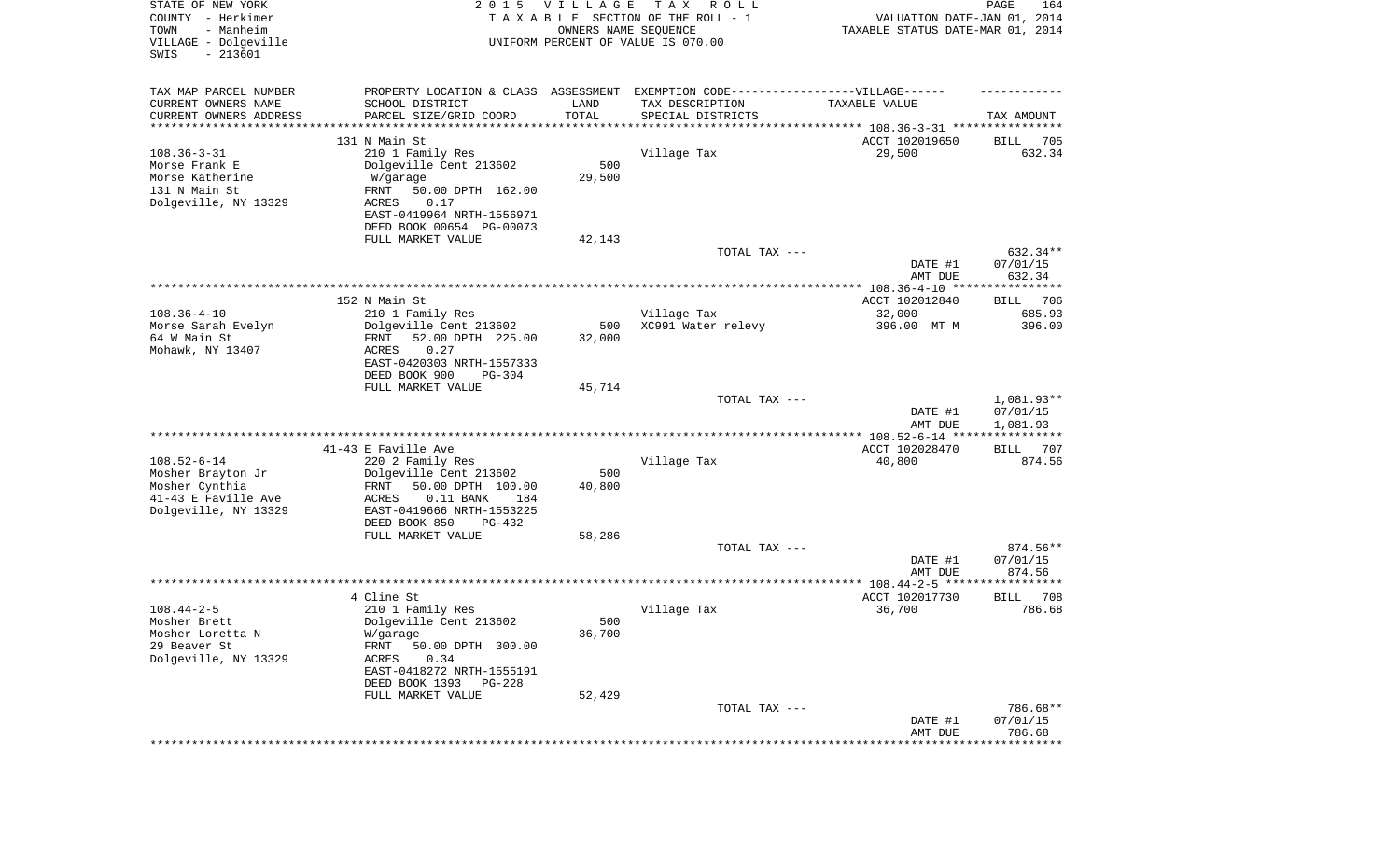| STATE OF NEW YORK<br>COUNTY - Herkimer<br>TOWN<br>- Manheim<br>VILLAGE - Dolgeville<br>SWIS<br>$-213601$ |                                                                                  | 2015 VILLAGE         | T A X<br>R O L L<br>TAXABLE SECTION OF THE ROLL - 1<br>OWNERS NAME SEQUENCE<br>UNIFORM PERCENT OF VALUE IS 070.00 | VALUATION DATE-JAN 01, 2014<br>TAXABLE STATUS DATE-MAR 01, 2014 | PAGE<br>165          |
|----------------------------------------------------------------------------------------------------------|----------------------------------------------------------------------------------|----------------------|-------------------------------------------------------------------------------------------------------------------|-----------------------------------------------------------------|----------------------|
| TAX MAP PARCEL NUMBER                                                                                    | PROPERTY LOCATION & CLASS ASSESSMENT EXEMPTION CODE----------------VILLAGE------ |                      |                                                                                                                   |                                                                 |                      |
| CURRENT OWNERS NAME                                                                                      | SCHOOL DISTRICT                                                                  | LAND                 | TAX DESCRIPTION                                                                                                   | TAXABLE VALUE                                                   |                      |
| CURRENT OWNERS ADDRESS<br>*********************                                                          | PARCEL SIZE/GRID COORD                                                           | TOTAL<br>*********** | SPECIAL DISTRICTS                                                                                                 | ********************************* 108.43-1-9.4 ***************  | TAX AMOUNT           |
|                                                                                                          | 29 Beaver St                                                                     |                      |                                                                                                                   | ACCT 102009960                                                  | BILL<br>709          |
| $108.43 - 1 - 9.4$                                                                                       | 210 1 Family Res                                                                 |                      | Village Tax                                                                                                       | 112,500                                                         | 2,411.47             |
| Mosher Brett A                                                                                           | Dolgeville Cent 213602                                                           | 1,700                |                                                                                                                   |                                                                 |                      |
| Mosher Loretta N                                                                                         | FRNT 270.00 DPTH 180.00                                                          | 112,500              |                                                                                                                   |                                                                 |                      |
| 29 Beaver St                                                                                             | ACRES<br>0.84                                                                    |                      |                                                                                                                   |                                                                 |                      |
| Dolgeville, NY 13329                                                                                     | EAST-0417727 NRTH-1554990                                                        |                      |                                                                                                                   |                                                                 |                      |
|                                                                                                          | DEED BOOK 1230<br>PG-773                                                         |                      |                                                                                                                   |                                                                 |                      |
|                                                                                                          | FULL MARKET VALUE                                                                | 160,714              | TOTAL TAX ---                                                                                                     |                                                                 | $2,411.47**$         |
|                                                                                                          |                                                                                  |                      |                                                                                                                   | DATE #1<br>AMT DUE                                              | 07/01/15<br>2,411.47 |
|                                                                                                          |                                                                                  |                      |                                                                                                                   |                                                                 |                      |
|                                                                                                          | 89 Van Buren St                                                                  |                      |                                                                                                                   | ACCT 102018690                                                  | <b>BILL</b><br>710   |
| $108.52 - 6 - 56$                                                                                        | 210 1 Family Res                                                                 |                      | VET COM CT 41131                                                                                                  | 10,500                                                          |                      |
| Mosher Kurt A                                                                                            | Dolgeville Cent 213602                                                           | 1,800                | Village Tax                                                                                                       | 31,500                                                          | 675.21               |
| Mosher Helen L                                                                                           | FRNT 175.00 DPTH 102.00                                                          | 42,000               |                                                                                                                   |                                                                 |                      |
| 89 Van Buren St<br>Dolgeville, NY 13329                                                                  | 0.39<br>ACRES<br>EAST-0420649 NRTH-1552820                                       |                      |                                                                                                                   |                                                                 |                      |
|                                                                                                          | DEED BOOK 1396<br>PG-674                                                         |                      |                                                                                                                   |                                                                 |                      |
|                                                                                                          | FULL MARKET VALUE                                                                | 60,000               |                                                                                                                   |                                                                 |                      |
|                                                                                                          |                                                                                  |                      | TOTAL TAX ---                                                                                                     |                                                                 | 675.21**             |
|                                                                                                          |                                                                                  |                      |                                                                                                                   | DATE #1<br>AMT DUE                                              | 07/01/15<br>675.21   |
|                                                                                                          |                                                                                  |                      |                                                                                                                   |                                                                 |                      |
| $108.52 - 2 - 52$                                                                                        | 14 Howard St                                                                     |                      | VET COM CT 41131                                                                                                  | ACCT 102018810                                                  | <b>BILL</b><br>711   |
| Mosher Shirley J                                                                                         | 210 1 Family Res<br>Dolgeville Cent 213602                                       | 700                  | Village Tax                                                                                                       | 10,500<br>41,500                                                | 889.57               |
| et. al                                                                                                   | W/garage                                                                         | 52,000               |                                                                                                                   |                                                                 |                      |
| 14 Howard St                                                                                             | FRNT<br>66.00 DPTH 110.00                                                        |                      |                                                                                                                   |                                                                 |                      |
| Dolgeville, NY 13329                                                                                     | ACRES<br>0.17                                                                    |                      |                                                                                                                   |                                                                 |                      |
|                                                                                                          | EAST-0419085 NRTH-1553948                                                        |                      |                                                                                                                   |                                                                 |                      |
|                                                                                                          | DEED BOOK 1363<br>PG-601                                                         |                      |                                                                                                                   |                                                                 |                      |
|                                                                                                          | FULL MARKET VALUE                                                                | 74,286               |                                                                                                                   |                                                                 |                      |
|                                                                                                          |                                                                                  |                      | TOTAL TAX ---                                                                                                     | DATE #1                                                         | 889.57**<br>07/01/15 |
|                                                                                                          |                                                                                  |                      |                                                                                                                   | AMT DUE                                                         | 889.57               |
|                                                                                                          |                                                                                  |                      |                                                                                                                   |                                                                 |                      |
|                                                                                                          | 22 Slawson St                                                                    |                      |                                                                                                                   | ACCT 102005190                                                  | 712<br>BILL          |
| $108.44 - 1 - 57$                                                                                        | 210 1 Family Res                                                                 |                      | Village Tax                                                                                                       | 39,600                                                          | 848.84               |
| Mosier Patricia                                                                                          | Dolgeville Cent 213602                                                           | 500                  |                                                                                                                   |                                                                 |                      |
| 22 Slawson St                                                                                            | W/garage                                                                         | 39,600               |                                                                                                                   |                                                                 |                      |
| Dolgeville, NY 13329                                                                                     | <b>FRNT</b><br>50.00 DPTH 150.00<br>ACRES<br>135                                 |                      |                                                                                                                   |                                                                 |                      |
|                                                                                                          | $0.17$ BANK<br>EAST-0418673 NRTH-1555128                                         |                      |                                                                                                                   |                                                                 |                      |
|                                                                                                          | DEED BOOK 00646 PG-00339                                                         |                      |                                                                                                                   |                                                                 |                      |
|                                                                                                          | FULL MARKET VALUE                                                                | 56,571               |                                                                                                                   |                                                                 |                      |
|                                                                                                          |                                                                                  |                      | TOTAL TAX ---                                                                                                     |                                                                 | 848.84**             |
|                                                                                                          |                                                                                  |                      |                                                                                                                   | DATE #1                                                         | 07/01/15             |
|                                                                                                          |                                                                                  |                      |                                                                                                                   | AMT DUE                                                         | 848.84               |
|                                                                                                          |                                                                                  |                      |                                                                                                                   |                                                                 |                      |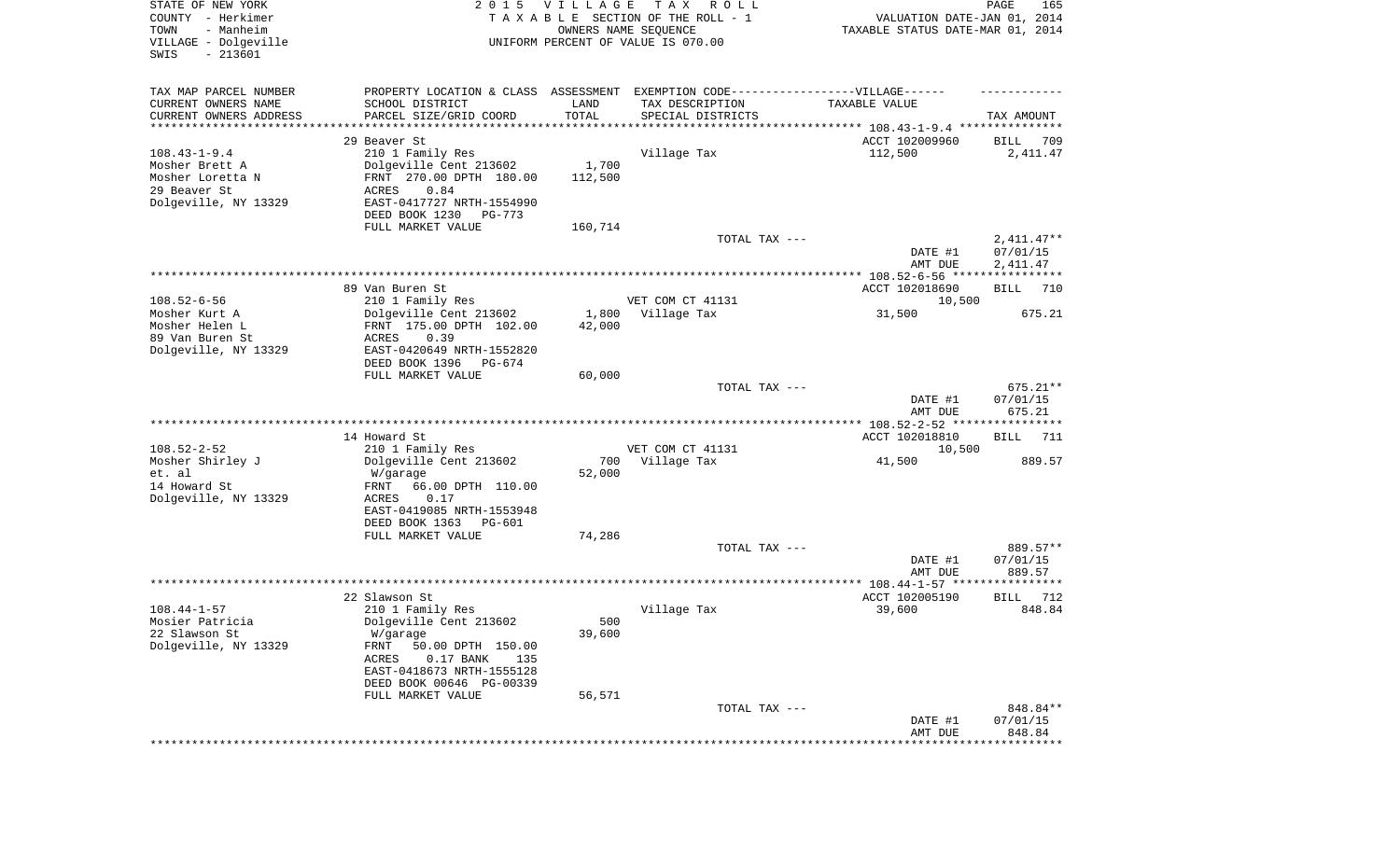| STATE OF NEW YORK<br>COUNTY - Herkimer<br>TOWN<br>- Manheim<br>VILLAGE - Dolgeville<br>SWIS<br>$-213601$ | 2 0 1 5                                               | VILLAGE<br>OWNERS NAME SEQUENCE | T A X<br>R O L L<br>TAXABLE SECTION OF THE ROLL - 1<br>UNIFORM PERCENT OF VALUE IS 070.00 | VALUATION DATE-JAN 01, 2014<br>TAXABLE STATUS DATE-MAR 01, 2014  | PAGE<br>166             |
|----------------------------------------------------------------------------------------------------------|-------------------------------------------------------|---------------------------------|-------------------------------------------------------------------------------------------|------------------------------------------------------------------|-------------------------|
| TAX MAP PARCEL NUMBER                                                                                    | PROPERTY LOCATION & CLASS ASSESSMENT                  |                                 | EXEMPTION CODE------------------VILLAGE------                                             |                                                                  |                         |
| CURRENT OWNERS NAME                                                                                      | SCHOOL DISTRICT                                       | LAND                            | TAX DESCRIPTION                                                                           | TAXABLE VALUE                                                    |                         |
| CURRENT OWNERS ADDRESS<br>********************                                                           | PARCEL SIZE/GRID COORD                                | TOTAL                           | SPECIAL DISTRICTS                                                                         | **************************** 108.52-5-62 *****************       | TAX AMOUNT              |
|                                                                                                          | 26 Van Buren St                                       |                                 |                                                                                           | ACCT 102018840                                                   | BILL<br>713             |
| $108.52 - 5 - 62$                                                                                        | 210 1 Family Res                                      |                                 | VET WAR CT 41121                                                                          | 6,300                                                            |                         |
| Mowers Joan                                                                                              | Dolgeville Cent 213602                                | 800                             | Village Tax                                                                               | 49,700                                                           | 1,065.33                |
| 26 Vanburen St                                                                                           | W/garage                                              | 56,000                          |                                                                                           |                                                                  |                         |
| Dolgeville, NY 13329                                                                                     | FRNT<br>77.70 DPTH 157.60                             |                                 |                                                                                           |                                                                  |                         |
|                                                                                                          | 0.28<br>ACRES                                         |                                 |                                                                                           |                                                                  |                         |
|                                                                                                          | EAST-0419919 NRTH-1554318<br>DEED BOOK 855<br>PG-583  |                                 |                                                                                           |                                                                  |                         |
|                                                                                                          | FULL MARKET VALUE                                     | 80,000                          |                                                                                           |                                                                  |                         |
|                                                                                                          |                                                       |                                 | TOTAL TAX ---                                                                             |                                                                  | $1,065.33**$            |
|                                                                                                          |                                                       |                                 |                                                                                           | DATE #1                                                          | 07/01/15                |
|                                                                                                          |                                                       |                                 |                                                                                           | AMT DUE                                                          | 1,065.33                |
|                                                                                                          | 82 N Helmer Ave                                       |                                 |                                                                                           | ***************** 108.36-3-70 ****************<br>ACCT 102019110 | BILL<br>714             |
| $108.36 - 3 - 70$                                                                                        | 210 1 Family Res                                      |                                 | Village Tax                                                                               | 47,000                                                           | 1,007.46                |
| Mowers Nathan                                                                                            | Dolgeville Cent 213602                                | 900                             |                                                                                           |                                                                  |                         |
| 82 N Helmer Ave                                                                                          | FRNT<br>89.00 DPTH 112.50                             | 47,000                          |                                                                                           |                                                                  |                         |
| Dolgeville, NY 13329                                                                                     | ACRES<br>0.21                                         |                                 |                                                                                           |                                                                  |                         |
|                                                                                                          | EAST-0419707 NRTH-1557888<br>DEED BOOK 1349<br>PG-870 |                                 |                                                                                           |                                                                  |                         |
|                                                                                                          | FULL MARKET VALUE                                     | 67,143                          |                                                                                           |                                                                  |                         |
|                                                                                                          |                                                       |                                 | TOTAL TAX ---                                                                             |                                                                  | $1,007.46**$            |
|                                                                                                          |                                                       |                                 |                                                                                           | DATE #1                                                          | 07/01/15                |
|                                                                                                          |                                                       |                                 |                                                                                           | AMT DUE                                                          | 1,007.46                |
|                                                                                                          | N Main St                                             |                                 | *******************************                                                           | ************ 108.44-3-6.1 ****************<br>ACCT 102021390     |                         |
| $108.44 - 3 - 6.1$                                                                                       | 484 1 use sm bld                                      |                                 | Village Tax                                                                               | 10,000                                                           | BILL<br>715<br>214.35   |
| MPE Properties                                                                                           | Dolgeville Cent 213602                                | 400                             |                                                                                           |                                                                  |                         |
| 73 N Main St                                                                                             | Storage                                               | 10,000                          |                                                                                           |                                                                  |                         |
| Dolgeville, NY 13329                                                                                     | FRNT<br>44.00 DPTH 119.00                             |                                 |                                                                                           |                                                                  |                         |
|                                                                                                          | ACRES<br>0.16                                         |                                 |                                                                                           |                                                                  |                         |
|                                                                                                          | EAST-0419870 NRTH-1556220<br>DEED BOOK 926<br>PG-423  |                                 |                                                                                           |                                                                  |                         |
|                                                                                                          | FULL MARKET VALUE                                     | 14,286                          |                                                                                           |                                                                  |                         |
|                                                                                                          |                                                       |                                 | TOTAL TAX ---                                                                             |                                                                  | $214.35**$              |
|                                                                                                          |                                                       |                                 |                                                                                           | DATE #1                                                          | 07/01/15                |
|                                                                                                          |                                                       |                                 |                                                                                           | AMT DUE                                                          | 214.35                  |
|                                                                                                          |                                                       |                                 |                                                                                           | ***************** 108.52-5-3 **********                          | ******                  |
| $108.52 - 5 - 3$                                                                                         | 19 Brockett St<br>210 1 Family Res                    |                                 | Village Tax                                                                               | ACCT 102030420<br>50,300                                         | 716<br>BILL<br>1,078.20 |
| Mueller William                                                                                          | Dolgeville Cent 213602                                | 500                             |                                                                                           |                                                                  |                         |
| Mueller Niceta                                                                                           | 47.00 DPTH 148.00<br>FRNT                             | 50,300                          |                                                                                           |                                                                  |                         |
| 19 Brockett St                                                                                           | 0.14<br>ACRES                                         |                                 |                                                                                           |                                                                  |                         |
| Dolgeville, NY 13329-3894                                                                                | EAST-0420108 NRTH-1553230                             |                                 |                                                                                           |                                                                  |                         |
|                                                                                                          | DEED BOOK 00658 PG-00937<br>FULL MARKET VALUE         | 71,857                          |                                                                                           |                                                                  |                         |
|                                                                                                          |                                                       |                                 | TOTAL TAX ---                                                                             |                                                                  | $1,078.20**$            |
|                                                                                                          |                                                       |                                 |                                                                                           | DATE #1                                                          | 07/01/15                |
|                                                                                                          |                                                       |                                 |                                                                                           | AMT DUE                                                          | 1,078.20                |
|                                                                                                          |                                                       |                                 |                                                                                           |                                                                  |                         |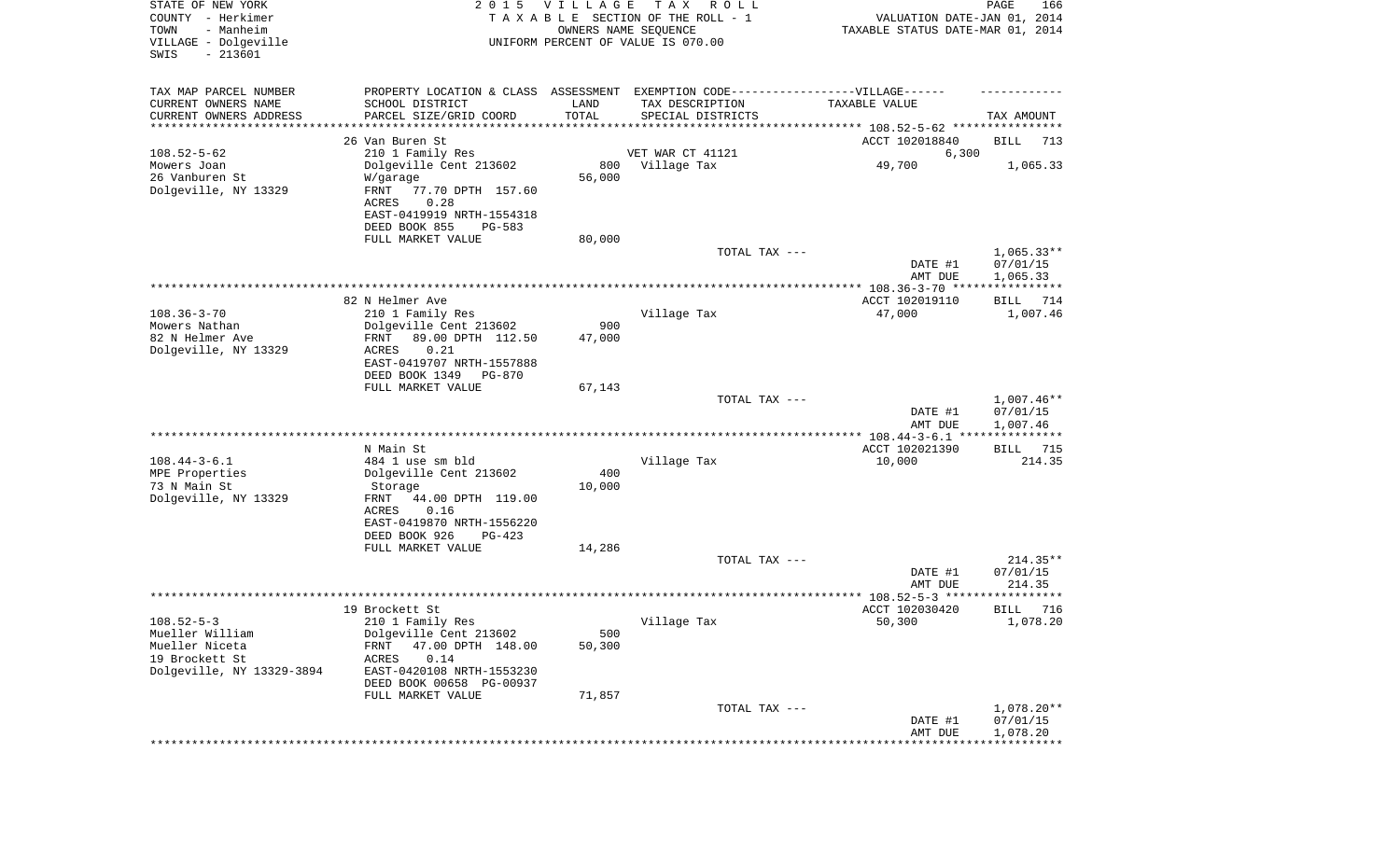| STATE OF NEW YORK<br>COUNTY - Herkimer<br>TOWN<br>- Manheim<br>VILLAGE - Dolgeville<br>SWIS<br>$-213601$ | 2 0 1 5                                                                                                                                                                                                   | <b>VILLAGE</b>            | T A X<br>R O L L<br>TAXABLE SECTION OF THE ROLL - 1<br>OWNERS NAME SEQUENCE<br>UNIFORM PERCENT OF VALUE IS 070.00                                                                            | VALUATION DATE-JAN 01, 2014<br>TAXABLE STATUS DATE-MAR 01, 2014 | PAGE<br>167                          |
|----------------------------------------------------------------------------------------------------------|-----------------------------------------------------------------------------------------------------------------------------------------------------------------------------------------------------------|---------------------------|----------------------------------------------------------------------------------------------------------------------------------------------------------------------------------------------|-----------------------------------------------------------------|--------------------------------------|
| TAX MAP PARCEL NUMBER<br>CURRENT OWNERS NAME<br>CURRENT OWNERS ADDRESS<br>********************           | SCHOOL DISTRICT<br>PARCEL SIZE/GRID COORD                                                                                                                                                                 | LAND<br>TOTAL             | PROPERTY LOCATION & CLASS ASSESSMENT EXEMPTION CODE----------------VILLAGE------<br>TAX DESCRIPTION<br>SPECIAL DISTRICTS<br>*********************************** 108.52-5-89 **************** | TAXABLE VALUE                                                   | TAX AMOUNT                           |
| $108.52 - 5 - 89$                                                                                        | 11-13 Van Buren St                                                                                                                                                                                        |                           |                                                                                                                                                                                              | ACCT 102023070<br>45,000                                        | 717<br>BILL<br>964.59                |
| Muro Peter J<br>Muro Celeste<br>163-20 19th Avenue<br>Whitestone, NY 11357                               | 411 Apartment<br>Dolgeville Cent 213602<br>80.00 DPTH 110.00<br>FRNT<br>0.21<br>ACRES<br>EAST-0419937 NRTH-1554661<br>DEED BOOK 1431<br>PG-862                                                            | 800<br>45,000             | Village Tax<br>XC991 Water relevy                                                                                                                                                            | 396.00 MT M                                                     | 396.00                               |
|                                                                                                          | FULL MARKET VALUE                                                                                                                                                                                         | 64,286                    |                                                                                                                                                                                              |                                                                 |                                      |
|                                                                                                          |                                                                                                                                                                                                           |                           | TOTAL TAX ---                                                                                                                                                                                | DATE #1<br>AMT DUE                                              | $1,360.59**$<br>07/01/15<br>1,360.59 |
|                                                                                                          |                                                                                                                                                                                                           |                           |                                                                                                                                                                                              |                                                                 |                                      |
| $108.36 - 2 - 16$<br>Murphy James P<br>Murphy Amy L<br>26 Mckinley Ave<br>Dolgeville, NY 13329           | 26 Mckinley Ave<br>210 1 Family Res<br>Dolgeville Cent 213602<br>W/garage<br>FRNT 100.00 DPTH 139.00<br>ACRES<br>0.30<br>EAST-0419146 NRTH-1557818                                                        | 1,000<br>38,200           | Village Tax                                                                                                                                                                                  | ACCT 102007140<br>38,200                                        | 718<br>BILL<br>818.83                |
|                                                                                                          | DEED BOOK 1363<br>PG-106                                                                                                                                                                                  |                           |                                                                                                                                                                                              |                                                                 |                                      |
|                                                                                                          | FULL MARKET VALUE                                                                                                                                                                                         | 54,571                    | TOTAL TAX ---                                                                                                                                                                                | DATE #1<br>AMT DUE                                              | 818.83**<br>07/01/15<br>818.83       |
|                                                                                                          |                                                                                                                                                                                                           |                           |                                                                                                                                                                                              | *************** 108.52-1-19 *****************                   |                                      |
| $108.52 - 1 - 19$<br>Musella Anna<br>13 Spencer St<br>Dolgeville, NY 13329                               | 13 Spencer St<br>220 2 Family Res<br>Dolgeville Cent 213602<br>W/garage<br>FRNT<br>38.00 DPTH 225.00<br>ACRES<br>0.23<br>EAST-0418440 NRTH-1554252                                                        | 400<br>34,000             | AGED-ALL<br>41800<br>Village Tax                                                                                                                                                             | ACCT 102019050<br>17,000<br>17,000                              | 719<br>BILL<br>364.40                |
|                                                                                                          | DEED BOOK 00561 PG-00754<br>FULL MARKET VALUE                                                                                                                                                             | 48,571                    |                                                                                                                                                                                              |                                                                 |                                      |
|                                                                                                          |                                                                                                                                                                                                           |                           | TOTAL TAX ---                                                                                                                                                                                | DATE #1<br>AMT DUE                                              | 364.40**<br>07/01/15<br>364.40       |
|                                                                                                          |                                                                                                                                                                                                           |                           |                                                                                                                                                                                              |                                                                 |                                      |
| $108.59 - 1 - 13$<br>Nagele Lawrence S<br>7 Brayton Ct<br>Dolgeville, NY 13329                           | 7 Brayton Ct<br>210 1 Family Res<br>Dolgeville Cent 213602<br>W/garage<br>FRNT 170.00 DPTH<br>90.00<br>ACRES<br>0.35<br>EAST-0417060 NRTH-1552828<br>DEED BOOK 1436<br><b>PG-930</b><br>FULL MARKET VALUE | 1,700<br>56,300<br>80,429 | Village Tax                                                                                                                                                                                  | ACCT 102010950<br>56,300                                        | 720<br>BILL<br>1,206.81              |
|                                                                                                          |                                                                                                                                                                                                           |                           | TOTAL TAX ---                                                                                                                                                                                |                                                                 | 1,206.81**                           |
|                                                                                                          |                                                                                                                                                                                                           |                           |                                                                                                                                                                                              | DATE #1<br>AMT DUE                                              | 07/01/15<br>1,206.81                 |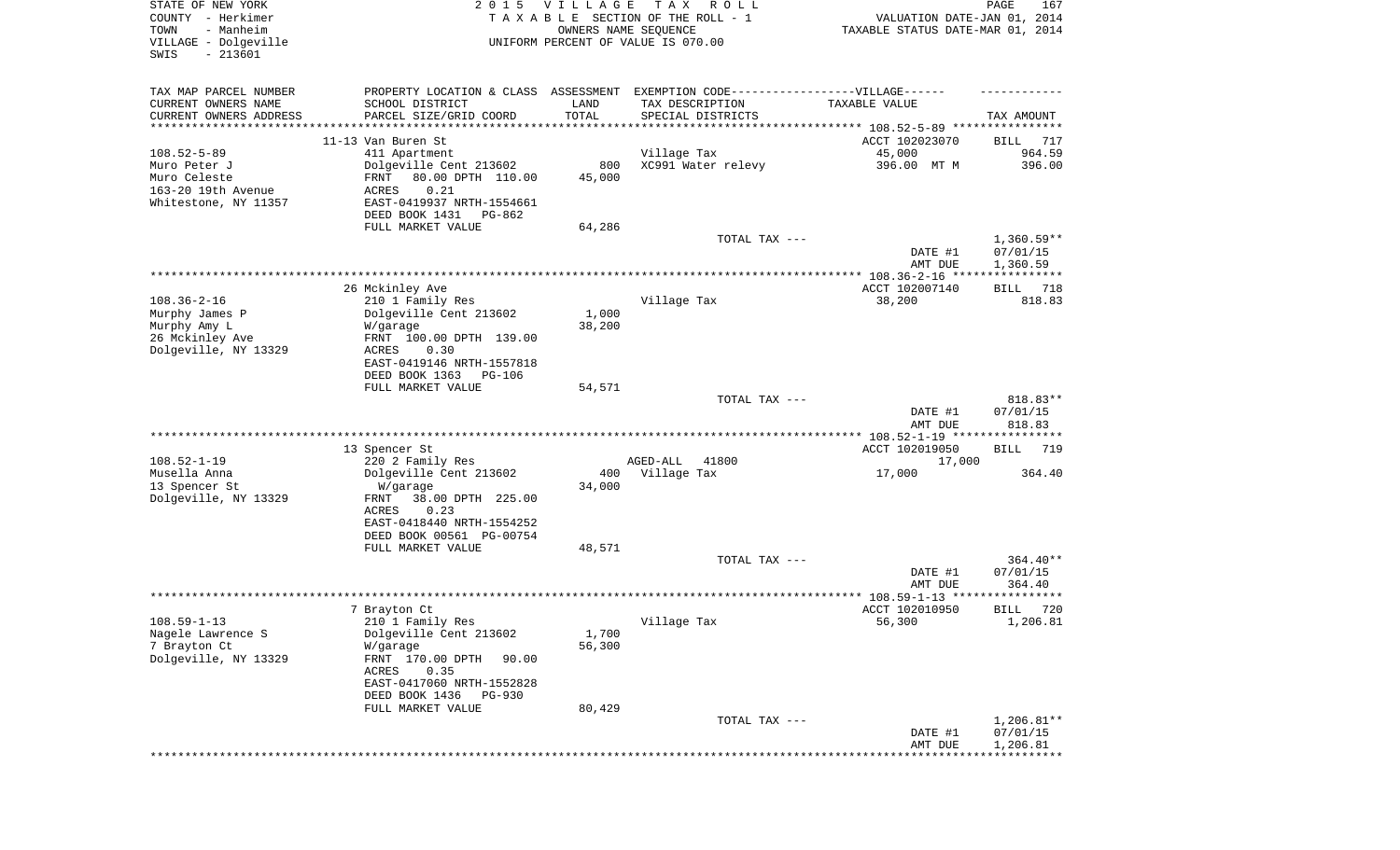| STATE OF NEW YORK<br>COUNTY - Herkimer<br>- Manheim<br>TOWN<br>VILLAGE - Dolgeville<br>$-213601$<br>SWIS | 2 0 1 5                                              | <b>VILLAGE</b><br>OWNERS NAME SEQUENCE | T A X<br>R O L L<br>TAXABLE SECTION OF THE ROLL - 1<br>UNIFORM PERCENT OF VALUE IS 070.00 | VALUATION DATE-JAN 01, 2014<br>TAXABLE STATUS DATE-MAR 01, 2014 | PAGE<br>168             |
|----------------------------------------------------------------------------------------------------------|------------------------------------------------------|----------------------------------------|-------------------------------------------------------------------------------------------|-----------------------------------------------------------------|-------------------------|
| TAX MAP PARCEL NUMBER                                                                                    | PROPERTY LOCATION & CLASS ASSESSMENT                 |                                        | EXEMPTION CODE-----------------VILLAGE------                                              |                                                                 |                         |
| CURRENT OWNERS NAME                                                                                      | SCHOOL DISTRICT                                      | LAND                                   | TAX DESCRIPTION                                                                           | TAXABLE VALUE                                                   |                         |
| CURRENT OWNERS ADDRESS<br>*********************                                                          | PARCEL SIZE/GRID COORD                               | TOTAL<br>* * * * * * * * * * *         | SPECIAL DISTRICTS                                                                         |                                                                 | TAX AMOUNT              |
|                                                                                                          | 18 Rundell St                                        |                                        |                                                                                           | ACCT 102026400                                                  | BILL<br>721             |
| $108.52 - 3 - 37$                                                                                        | 210 1 Family Res                                     |                                        | Village Tax                                                                               | 47,500                                                          | 1,018.18                |
| Nagle John                                                                                               | Dolgeville Cent 213602                               | 500                                    |                                                                                           |                                                                 |                         |
| Nagle Bernadette<br>18 Rundell St                                                                        | W/garage<br>FRNT<br>50.00 DPTH 143.00                | 47,500                                 |                                                                                           |                                                                 |                         |
| Dolgeville, NY 13329                                                                                     | 0.16<br>ACRES                                        |                                        |                                                                                           |                                                                 |                         |
|                                                                                                          | EAST-0419250 NRTH-1553586                            |                                        |                                                                                           |                                                                 |                         |
|                                                                                                          | DEED BOOK 776<br>PG-544                              |                                        |                                                                                           |                                                                 |                         |
|                                                                                                          | FULL MARKET VALUE                                    | 67,857                                 | TOTAL TAX ---                                                                             |                                                                 | 1,018.18**              |
|                                                                                                          |                                                      |                                        |                                                                                           | DATE #1                                                         | 07/01/15                |
|                                                                                                          |                                                      |                                        |                                                                                           | AMT DUE                                                         | 1,018.18                |
|                                                                                                          | 6 Cavalli St                                         |                                        |                                                                                           | ACCT 102022890                                                  | 722<br>BILL             |
| $108.36 - 3 - 18$                                                                                        | 210 1 Family Res                                     |                                        | VET WAR CT 41121                                                                          | 6,300                                                           |                         |
| Nagle Olga M                                                                                             | Dolgeville Cent 213602                               | 500                                    | Village Tax                                                                               | 39,100                                                          | 838.12                  |
| Young James F                                                                                            | W/garage                                             | 45,400                                 |                                                                                           |                                                                 |                         |
| 6 Cavalli St<br>Dolgeville, NY 13329                                                                     | FRNT<br>50.00 DPTH 100.00<br>ACRES<br>0.17           |                                        |                                                                                           |                                                                 |                         |
|                                                                                                          | EAST-0420008 NRTH-1557659                            |                                        |                                                                                           |                                                                 |                         |
|                                                                                                          | DEED BOOK 1285<br><b>PG-160</b>                      |                                        |                                                                                           |                                                                 |                         |
|                                                                                                          | FULL MARKET VALUE                                    | 64,857                                 |                                                                                           |                                                                 |                         |
|                                                                                                          |                                                      |                                        | TOTAL TAX ---                                                                             | DATE #1                                                         | 838.12**<br>07/01/15    |
|                                                                                                          |                                                      |                                        |                                                                                           | AMT DUE                                                         | 838.12                  |
|                                                                                                          |                                                      |                                        |                                                                                           |                                                                 |                         |
| $108.52 - 1 - 42$                                                                                        | 17 W Faville Ave<br>210 1 Family Res                 |                                        | Village Tax                                                                               | ACCT 102008610<br>121,200                                       | 723<br>BILL<br>2,597.96 |
| Nagle Paul                                                                                               | Dolgeville Cent 213602                               | 1,800                                  |                                                                                           |                                                                 |                         |
| Nagle Karen                                                                                              | W/garage                                             | 121,200                                |                                                                                           |                                                                 |                         |
| 17 W Faville Ave                                                                                         | FRNT 175.00 DPTH 200.00                              |                                        |                                                                                           |                                                                 |                         |
| Dolgeville, NY 13329-3110                                                                                | ACRES<br>0.80<br>EAST-0417884 NRTH-1554062           |                                        |                                                                                           |                                                                 |                         |
|                                                                                                          | DEED BOOK 864<br>$PG-143$                            |                                        |                                                                                           |                                                                 |                         |
|                                                                                                          | FULL MARKET VALUE                                    | 173,143                                |                                                                                           |                                                                 |                         |
|                                                                                                          |                                                      |                                        | TOTAL TAX ---                                                                             |                                                                 | $2,597.96**$            |
|                                                                                                          |                                                      |                                        |                                                                                           | DATE #1<br>AMT DUE                                              | 07/01/15<br>2,597.96    |
|                                                                                                          |                                                      |                                        |                                                                                           |                                                                 |                         |
|                                                                                                          | 17 Wolf St                                           |                                        |                                                                                           | ACCT 102019380                                                  | BILL 724                |
| $108.36 - 2 - 35$                                                                                        | 210 1 Family Res<br>Dolgeville Cent 213602           |                                        | VET COM CT 41131                                                                          | 10,500                                                          | 722.37                  |
| Nagle Susan C<br>17 Wolf St                                                                              | W/barn                                               | 500<br>44,200                          | Village Tax                                                                               | 33,700                                                          |                         |
| Dolgeville, NY 13329                                                                                     | FRNT<br>50.00 DPTH 155.00                            |                                        |                                                                                           |                                                                 |                         |
|                                                                                                          | <b>ACRES</b><br>0.17                                 |                                        |                                                                                           |                                                                 |                         |
|                                                                                                          | EAST-0419306 NRTH-1557416<br>DEED BOOK 876<br>PG-670 |                                        |                                                                                           |                                                                 |                         |
|                                                                                                          | FULL MARKET VALUE                                    | 63,143                                 |                                                                                           |                                                                 |                         |
|                                                                                                          |                                                      |                                        | TOTAL TAX ---                                                                             |                                                                 | $722.37**$              |
|                                                                                                          |                                                      |                                        |                                                                                           | DATE #1                                                         | 07/01/15                |
|                                                                                                          |                                                      |                                        |                                                                                           | AMT DUE                                                         | 722.37<br>*********     |
|                                                                                                          |                                                      |                                        |                                                                                           |                                                                 |                         |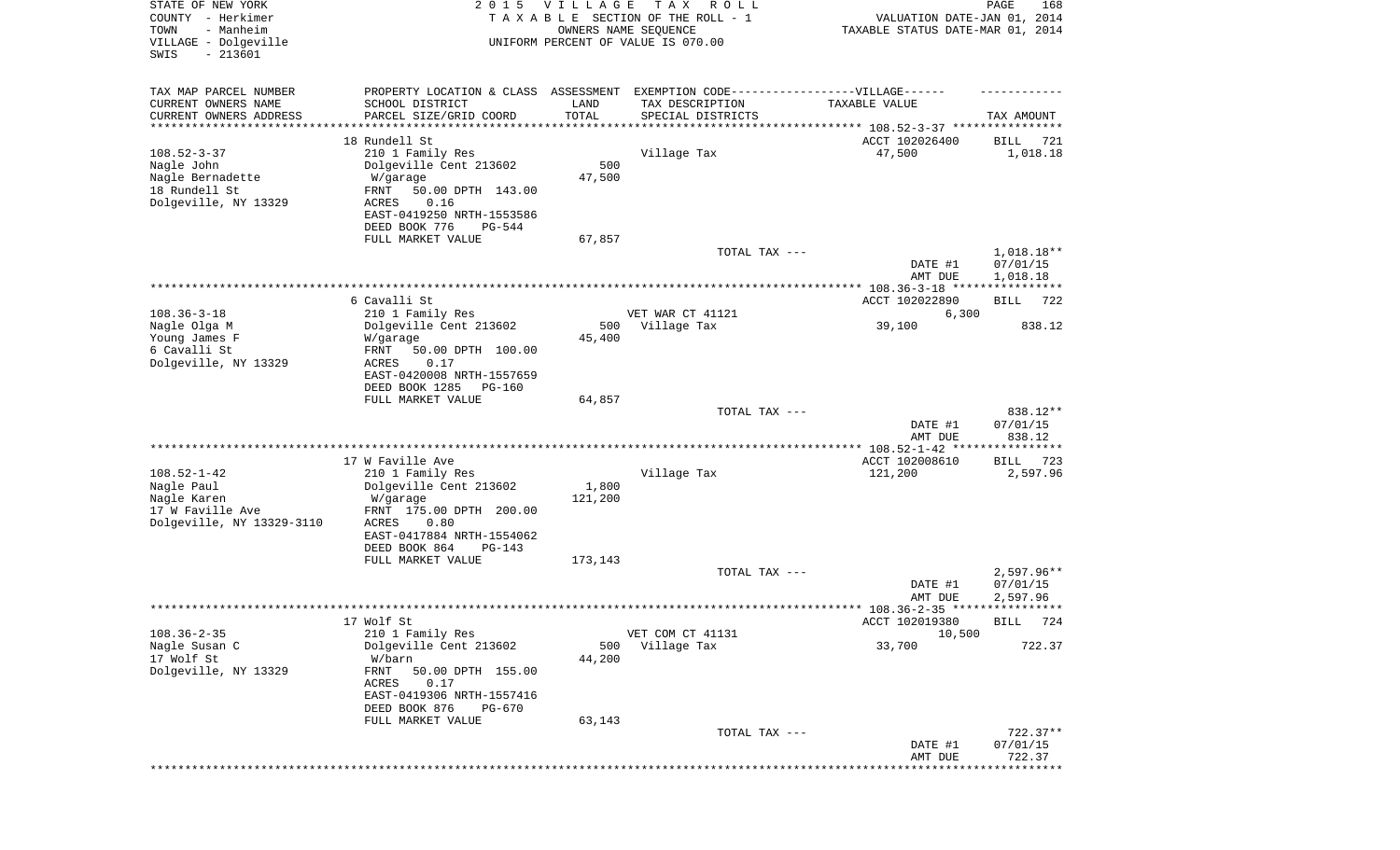| TOWN<br>- Manheim<br>VILLAGE - Dolgeville<br>$-213601$<br>SWIS |                                                                                   |         | TAXABLE SECTION OF THE ROLL - 1<br>OWNERS NAME SEQUENCE<br>UNIFORM PERCENT OF VALUE IS 070.00 | VALUATION DATE-JAN 01, 2014<br>TAXABLE STATUS DATE-MAR 01, 2014 |                               |
|----------------------------------------------------------------|-----------------------------------------------------------------------------------|---------|-----------------------------------------------------------------------------------------------|-----------------------------------------------------------------|-------------------------------|
|                                                                |                                                                                   |         |                                                                                               |                                                                 |                               |
| TAX MAP PARCEL NUMBER                                          | PROPERTY LOCATION & CLASS ASSESSMENT EXEMPTION CODE-----------------VILLAGE------ |         |                                                                                               |                                                                 |                               |
| CURRENT OWNERS NAME                                            | SCHOOL DISTRICT                                                                   | LAND    | TAX DESCRIPTION                                                                               | TAXABLE VALUE                                                   |                               |
| CURRENT OWNERS ADDRESS                                         | PARCEL SIZE/GRID COORD                                                            | TOTAL   | SPECIAL DISTRICTS                                                                             |                                                                 | TAX AMOUNT                    |
| ************************                                       |                                                                                   |         |                                                                                               |                                                                 |                               |
|                                                                | off Timmerman                                                                     |         |                                                                                               |                                                                 | <b>BILL</b><br>725            |
| $108.59 - 3 - 29$                                              | 323 Vacant rural                                                                  |         | Village Tax                                                                                   | 500                                                             | 10.72                         |
| Naizby Adrianna                                                | Dolgeville Cent 213602                                                            | 500     |                                                                                               |                                                                 |                               |
| Naizby Brenda                                                  | ACRES<br>0.52                                                                     | 500     |                                                                                               |                                                                 |                               |
| 11 Stewart St                                                  | EAST-0416725 NRTH-1551190                                                         | 714     |                                                                                               |                                                                 |                               |
| Dolgeville, NY 13329                                           | FULL MARKET VALUE                                                                 |         | TOTAL TAX ---                                                                                 |                                                                 | $10.72**$                     |
|                                                                |                                                                                   |         |                                                                                               | DATE #1                                                         | 07/01/15                      |
|                                                                |                                                                                   |         |                                                                                               | AMT DUE                                                         | 10.72                         |
|                                                                |                                                                                   |         |                                                                                               |                                                                 | **********                    |
|                                                                | 11 Stewart St                                                                     |         |                                                                                               | ACCT 102020520                                                  | 726<br>BILL                   |
| $108.59 - 2 - 22$                                              | 210 1 Family Res                                                                  |         | Village Tax                                                                                   | 53,000                                                          | 1,136.07                      |
| Naizby Brenda                                                  | Dolgeville Cent 213602                                                            | 1,000   |                                                                                               |                                                                 |                               |
| 11 Stewart St                                                  | W/garage                                                                          | 53,000  |                                                                                               |                                                                 |                               |
| Dolgeville, NY 13329                                           | FRNT 100.00 DPTH 150.00                                                           |         |                                                                                               |                                                                 |                               |
|                                                                | 0.34<br>ACRES                                                                     |         |                                                                                               |                                                                 |                               |
|                                                                | EAST-0417071 NRTH-1552044                                                         |         |                                                                                               |                                                                 |                               |
|                                                                | DEED BOOK 771<br>$PG-92$                                                          |         |                                                                                               |                                                                 |                               |
|                                                                | FULL MARKET VALUE                                                                 | 75,714  |                                                                                               |                                                                 |                               |
|                                                                |                                                                                   |         |                                                                                               |                                                                 |                               |
|                                                                |                                                                                   |         | TOTAL TAX ---                                                                                 |                                                                 |                               |
|                                                                |                                                                                   |         |                                                                                               | DATE #1                                                         | 07/01/15                      |
|                                                                |                                                                                   |         |                                                                                               | AMT DUE                                                         | 1,136.07                      |
|                                                                |                                                                                   |         |                                                                                               |                                                                 |                               |
|                                                                | Stewart St                                                                        |         |                                                                                               |                                                                 | BILL                          |
| $108.59 - 3 - 15.1$                                            | 311 Res vac land                                                                  |         | Village Tax                                                                                   | 6,800                                                           |                               |
| Naizby Brenda                                                  | Dolgeville Cent 213602                                                            | 6,800   |                                                                                               |                                                                 |                               |
| 11 Stewart St                                                  | FRNT 2173.00 DPTH                                                                 | 6,800   |                                                                                               |                                                                 | $1,136.07**$<br>727<br>145.76 |
| Dolgeville, NY 13329                                           | ACRES<br>6.80                                                                     |         |                                                                                               |                                                                 |                               |
|                                                                | EAST-0416856 NRTH-1551157                                                         |         |                                                                                               |                                                                 |                               |
|                                                                | DEED BOOK 1166<br>PG-241                                                          |         |                                                                                               |                                                                 |                               |
|                                                                | FULL MARKET VALUE                                                                 | 9,714   |                                                                                               |                                                                 |                               |
|                                                                |                                                                                   |         | TOTAL TAX ---                                                                                 |                                                                 | 145.76**                      |
|                                                                |                                                                                   |         |                                                                                               | DATE #1                                                         | 07/01/15                      |
|                                                                |                                                                                   |         |                                                                                               | AMT DUE                                                         | 145.76                        |
|                                                                | 27 W Faville Ave                                                                  |         |                                                                                               | ACCT 102016290                                                  | 728<br>BILL                   |
| $108.51 - 1 - 13$                                              |                                                                                   |         |                                                                                               | 96,000                                                          |                               |
|                                                                | 210 1 Family Res                                                                  | 1,500   | Village Tax                                                                                   |                                                                 |                               |
| Nancy Lumley Living Trust<br>27 W Faville Ave                  | Dolgeville Cent 213602<br>W/garage                                                | 96,000  |                                                                                               |                                                                 |                               |
| Dolgeville, NY 13329                                           | FRNT 155.00 DPTH 250.00                                                           |         |                                                                                               |                                                                 |                               |
|                                                                | <b>ACRES</b><br>0.88                                                              |         |                                                                                               |                                                                 |                               |
|                                                                | EAST-0417630 NRTH-1554188                                                         |         |                                                                                               |                                                                 |                               |
|                                                                | DEED BOOK 1396<br>PG-788                                                          |         |                                                                                               |                                                                 |                               |
|                                                                | FULL MARKET VALUE                                                                 | 137,143 |                                                                                               |                                                                 |                               |
|                                                                |                                                                                   |         | TOTAL TAX ---                                                                                 |                                                                 | 2,057.79<br>$2,057.79**$      |
|                                                                |                                                                                   |         |                                                                                               | DATE #1<br>AMT DUE                                              | 07/01/15<br>2,057.79          |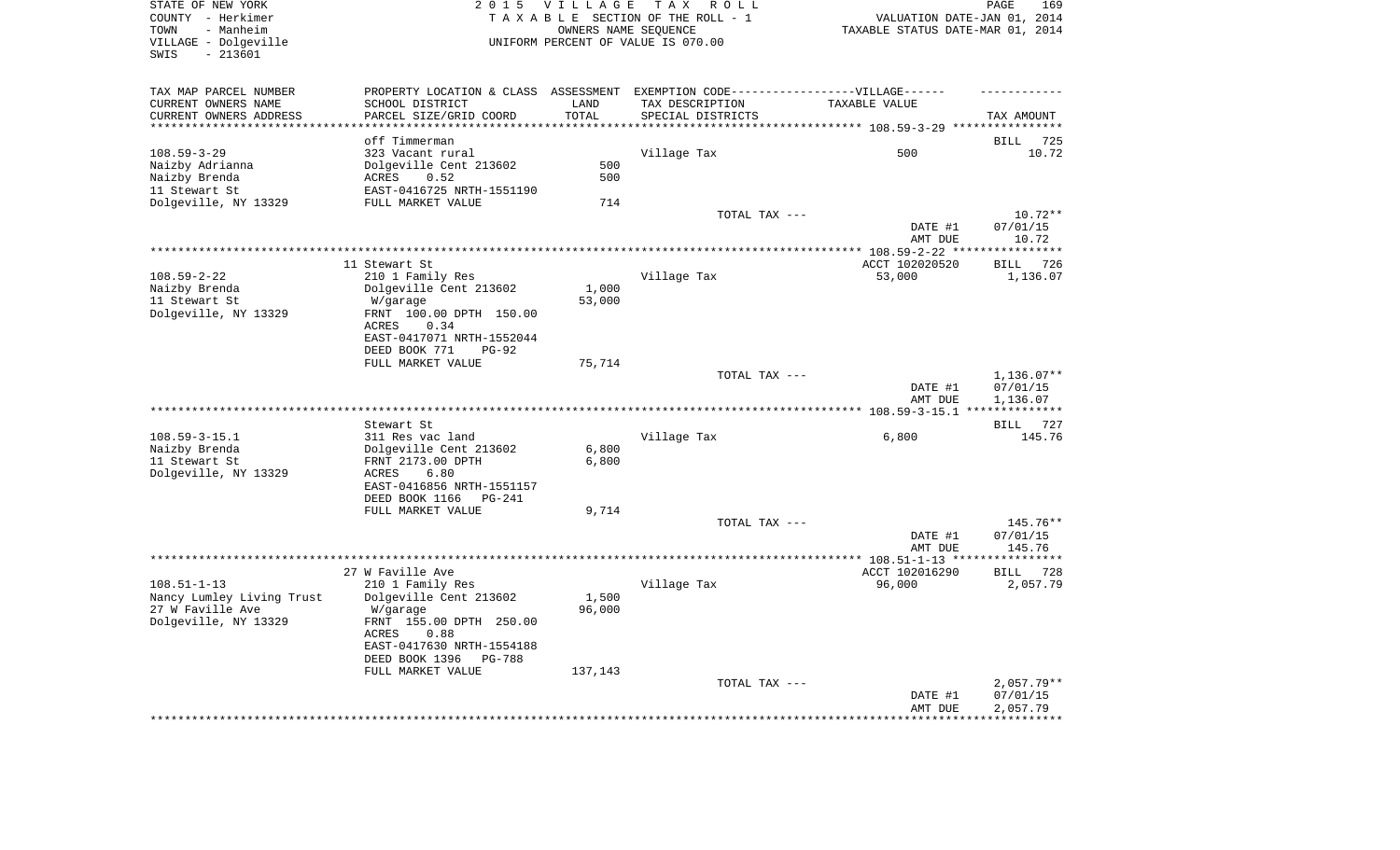| STATE OF NEW YORK<br>COUNTY - Herkimer<br>TOWN<br>- Manheim<br>VILLAGE - Dolgeville<br>SWIS<br>$-213601$ | 2 0 1 5                                                                                                                                                                                               | <b>VILLAGE</b><br>OWNERS NAME SEQUENCE | T A X<br>R O L L<br>TAXABLE SECTION OF THE ROLL - 1<br>UNIFORM PERCENT OF VALUE IS 070.00              | VALUATION DATE-JAN 01, 2014<br>TAXABLE STATUS DATE-MAR 01, 2014 | PAGE<br>170                        |
|----------------------------------------------------------------------------------------------------------|-------------------------------------------------------------------------------------------------------------------------------------------------------------------------------------------------------|----------------------------------------|--------------------------------------------------------------------------------------------------------|-----------------------------------------------------------------|------------------------------------|
| TAX MAP PARCEL NUMBER<br>CURRENT OWNERS NAME<br>CURRENT OWNERS ADDRESS<br>*********************          | PROPERTY LOCATION & CLASS ASSESSMENT EXEMPTION CODE----------------VILLAGE------<br>SCHOOL DISTRICT<br>PARCEL SIZE/GRID COORD                                                                         | LAND<br>TOTAL<br>* * * * * * * * * * * | TAX DESCRIPTION<br>SPECIAL DISTRICTS<br>********************************* 108.44-2-44 **************** | TAXABLE VALUE                                                   | TAX AMOUNT                         |
| $108.44 - 2 - 44$<br>Napier William<br>Napier Lori<br>48 S Helmer Ave<br>Dolgeville, NY 13329            | 48 S Helmer Ave<br>210 1 Family Res<br>Dolgeville Cent 213602<br>W-Garage<br>FRNT<br>50.00 DPTH 150.00<br>ACRES<br>0.17<br>EAST-0418424 NRTH-1554746<br>DEED BOOK 1120<br>PG-551<br>FULL MARKET VALUE | 500<br>43,200<br>61,714                | Village Tax                                                                                            | ACCT 102014280<br>43,200                                        | 729<br>BILL<br>926.01              |
|                                                                                                          |                                                                                                                                                                                                       |                                        | TOTAL TAX ---                                                                                          |                                                                 | 926.01**                           |
|                                                                                                          |                                                                                                                                                                                                       |                                        |                                                                                                        | DATE #1<br>AMT DUE                                              | 07/01/15<br>926.01                 |
|                                                                                                          |                                                                                                                                                                                                       |                                        |                                                                                                        |                                                                 |                                    |
| $108.36 - 2 - 17$<br>Nash Jerimiah J<br>Nash Kelly<br>22 Mckinley Ave<br>Dolgeville, NY 13329            | 22 Mckinley Ave<br>210 1 Family Res<br>Dolgeville Cent 213602<br>75.00 DPTH 130.00<br>FRNT<br>ACRES<br>0.22<br>EAST-0419105 NRTH-1557749                                                              | 800<br>43,500                          | Village Tax                                                                                            | ACCT 102025530<br>43,500                                        | BILL 730<br>932.44                 |
|                                                                                                          | DEED BOOK 1444<br><b>PG-955</b><br>FULL MARKET VALUE                                                                                                                                                  | 62,143                                 | TOTAL TAX ---                                                                                          | DATE #1<br>AMT DUE                                              | 932.44**<br>07/01/15<br>932.44     |
|                                                                                                          |                                                                                                                                                                                                       |                                        |                                                                                                        | ************ 108.52-5-77 *****************                      |                                    |
| $108.52 - 5 - 77$<br>Near Alexandria<br>James Labate<br>3215 State Rte. 5<br>Frankfort, NY 13340         | 37 S Main St<br>210 1 Family Res<br>Dolgeville Cent 213602<br>-garage -Beauty Shop<br>45.00 DPTH<br>78.00<br>FRNT<br>ACRES<br>0.08<br>EAST-0419426 NRTH-1554783<br>DEED BOOK 737<br>PG-329            | 600<br>49,700                          | Village Tax                                                                                            | ACCT 102000450<br>49,700                                        | <b>BILL</b><br>731<br>1,065.33     |
|                                                                                                          | FULL MARKET VALUE                                                                                                                                                                                     | 71,000                                 | TOTAL TAX ---                                                                                          | DATE #1<br>AMT DUE                                              | $1,065.33**$<br>07/01/15           |
|                                                                                                          |                                                                                                                                                                                                       |                                        |                                                                                                        |                                                                 | 1,065.33<br>*****                  |
| $108.44 - 1 - 13$<br>Near Joyce<br>Near David<br>3 N Helmer Ave<br>Dolgeville, NY 13329                  | 3 N Helmer Ave<br>210 1 Family Res<br>Dolgeville Cent 213602<br>W/garage<br>FRNT<br>60.00 DPTH 100.00<br>0.14<br>ACRES<br>EAST-0419329 NRTH-1556025<br>DEED BOOK 823<br><b>PG-72</b>                  | 600<br>63,100                          | VET COM CT 41131<br>Village Tax                                                                        | ACCT 102008850<br>10,500<br>52,600                              | 732<br>BILL<br>1,127.50            |
|                                                                                                          | FULL MARKET VALUE                                                                                                                                                                                     | 90,143                                 | TOTAL TAX ---                                                                                          | DATE #1<br>AMT DUE<br>***************                           | 1,127.50**<br>07/01/15<br>1,127.50 |
|                                                                                                          |                                                                                                                                                                                                       |                                        |                                                                                                        |                                                                 |                                    |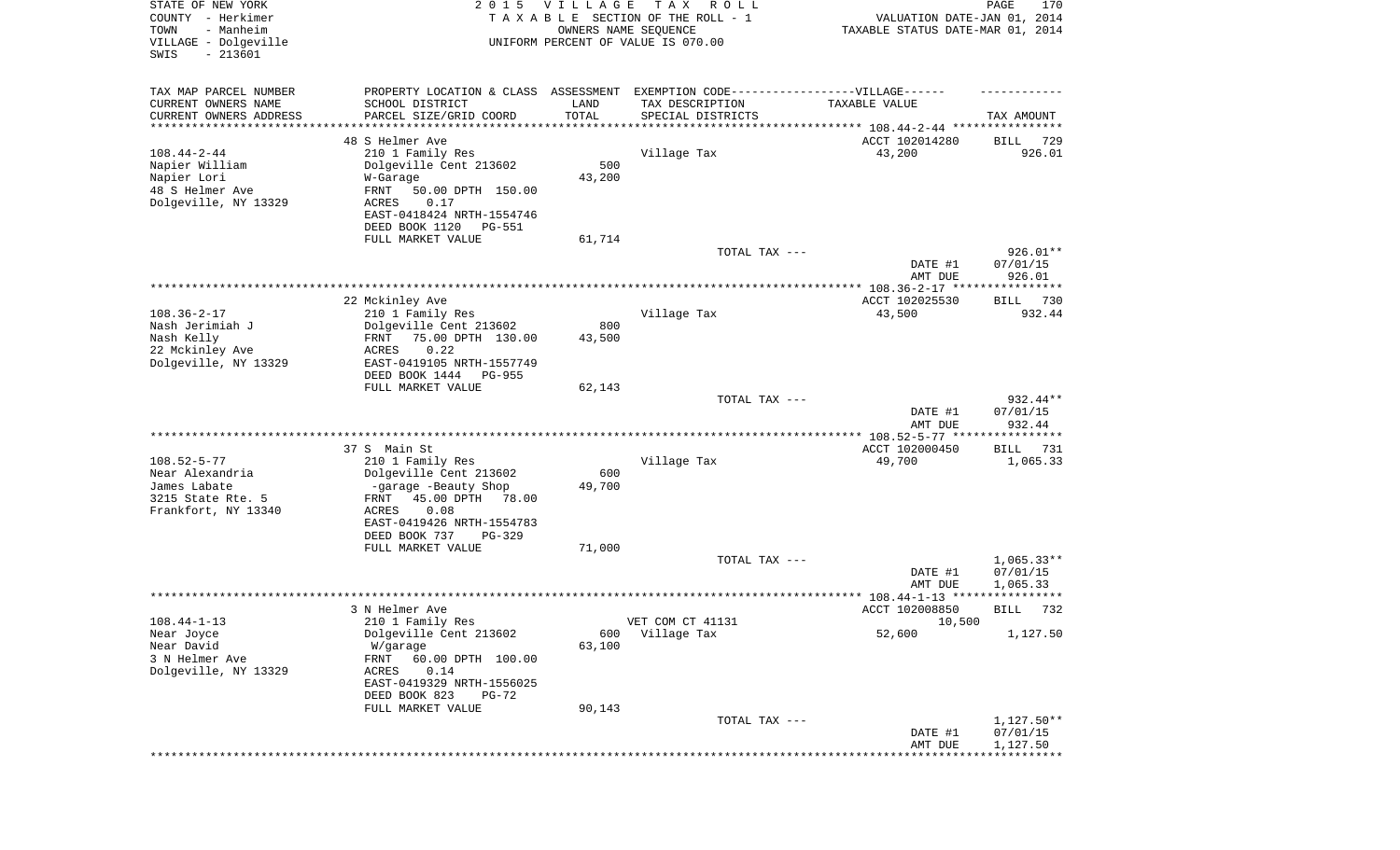| STATE OF NEW YORK<br>COUNTY - Herkimer<br>TOWN<br>- Manheim<br>VILLAGE - Dolgeville<br>SWIS<br>$-213601$ | 2 0 1 5                                                 | VILLAGE<br>OWNERS NAME SEQUENCE | T A X<br>R O L L<br>TAXABLE SECTION OF THE ROLL - 1<br>UNIFORM PERCENT OF VALUE IS 070.00 | VALUATION DATE-JAN 01, 2014<br>TAXABLE STATUS DATE-MAR 01, 2014 | $\mathop{\mathtt{PAGE}}$<br>171 |
|----------------------------------------------------------------------------------------------------------|---------------------------------------------------------|---------------------------------|-------------------------------------------------------------------------------------------|-----------------------------------------------------------------|---------------------------------|
| TAX MAP PARCEL NUMBER<br>CURRENT OWNERS NAME                                                             | PROPERTY LOCATION & CLASS ASSESSMENT<br>SCHOOL DISTRICT | LAND                            | EXEMPTION CODE------------------VILLAGE------<br>TAX DESCRIPTION                          | TAXABLE VALUE                                                   |                                 |
| CURRENT OWNERS ADDRESS<br>********************                                                           | PARCEL SIZE/GRID COORD<br>*******************           | TOTAL                           | SPECIAL DISTRICTS                                                                         |                                                                 | TAX AMOUNT                      |
|                                                                                                          | 21 E Timmerman St                                       |                                 |                                                                                           | ACCT 102019470                                                  | BILL<br>733                     |
| $108.59 - 3 - 7$                                                                                         | 210 1 Family Res                                        |                                 | VET WAR CT 41121                                                                          | 6,300                                                           |                                 |
| Near-McCarthy Living Trust Jac Dolgeville Cent 213602                                                    |                                                         |                                 | 1,000 Village Tax                                                                         | 53,200                                                          | 1,140.36                        |
| Near Robert                                                                                              | W Garage                                                | 59,500                          |                                                                                           |                                                                 |                                 |
| 21 E Timmerman St<br>Dolgeville, NY 13329                                                                | FRNT 100.00 DPTH 150.00<br>ACRES<br>0.34                |                                 |                                                                                           |                                                                 |                                 |
|                                                                                                          | EAST-0416767 NRTH-1551647                               |                                 |                                                                                           |                                                                 |                                 |
|                                                                                                          | DEED BOOK 1141<br>PG-16                                 |                                 |                                                                                           |                                                                 |                                 |
|                                                                                                          | FULL MARKET VALUE                                       | 85,000                          |                                                                                           |                                                                 |                                 |
|                                                                                                          |                                                         |                                 | TOTAL TAX ---                                                                             |                                                                 | $1,140.36**$                    |
|                                                                                                          |                                                         |                                 |                                                                                           | DATE #1<br>AMT DUE                                              | 07/01/15<br>1,140.36            |
|                                                                                                          |                                                         |                                 |                                                                                           |                                                                 |                                 |
|                                                                                                          | 11 W Faville Ave                                        |                                 |                                                                                           | ACCT 102026760                                                  | BILL<br>734                     |
| $108.52 - 1 - 59$<br>Neely Sandra                                                                        | 210 1 Family Res<br>Dolgeville Cent 213602              | 800                             | Village Tax                                                                               | 61,300                                                          | 1,313.98                        |
| 11 W Faville Ave                                                                                         | W/garage                                                | 61,300                          |                                                                                           |                                                                 |                                 |
| Dolgeville, NY 13329                                                                                     | 75.00 DPTH 155.00<br>FRNT                               |                                 |                                                                                           |                                                                 |                                 |
|                                                                                                          | ACRES<br>0.26                                           |                                 |                                                                                           |                                                                 |                                 |
|                                                                                                          | EAST-0418126 NRTH-1553951<br>DEED BOOK 695              |                                 |                                                                                           |                                                                 |                                 |
|                                                                                                          | PG-473<br>FULL MARKET VALUE                             | 87,571                          |                                                                                           |                                                                 |                                 |
|                                                                                                          |                                                         |                                 | TOTAL TAX ---                                                                             |                                                                 | 1,313.98**                      |
|                                                                                                          |                                                         |                                 |                                                                                           | DATE #1                                                         | 07/01/15                        |
|                                                                                                          |                                                         |                                 |                                                                                           | AMT DUE                                                         | 1,313.98                        |
|                                                                                                          | 122 S Main St                                           |                                 |                                                                                           | ACCT 102022650                                                  | BILL<br>735                     |
| $108.52 - 1 - 80$                                                                                        | 210 1 Family Res                                        |                                 | Village Tax                                                                               | 132,000                                                         | 2,829.46                        |
| Nocella Richard A Jr.                                                                                    | Dolgeville Cent 213602                                  | 1,100                           |                                                                                           |                                                                 |                                 |
| 122 S Main St<br>Dolgeville, NY 13329                                                                    | FRNT 108.00 DPTH 180.00<br>ACRES<br>0.45                | 132,000                         |                                                                                           |                                                                 |                                 |
|                                                                                                          | EAST-0418052 NRTH-1553305                               |                                 |                                                                                           |                                                                 |                                 |
|                                                                                                          | DEED BOOK 914<br>PG-311                                 |                                 |                                                                                           |                                                                 |                                 |
|                                                                                                          | FULL MARKET VALUE                                       | 188,571                         |                                                                                           |                                                                 |                                 |
|                                                                                                          |                                                         |                                 | TOTAL TAX ---                                                                             | DATE #1                                                         | $2,829.46**$                    |
|                                                                                                          |                                                         |                                 |                                                                                           | AMT DUE                                                         | 07/01/15<br>2,829.46            |
|                                                                                                          |                                                         |                                 |                                                                                           |                                                                 | * * * * *                       |
|                                                                                                          | Howard St                                               |                                 |                                                                                           | ACCT 102011250                                                  | 736<br>BILL                     |
| $108.52 - 2 - 69$<br>Noonan Richard                                                                      | 311 Res vac land<br>Dolgeville Cent 213602              |                                 | Village Tax                                                                               | 200                                                             | 4.29                            |
| Noonan Ann                                                                                               | 50.00 DPTH<br>FRNT<br>95.00                             | 200<br>200                      |                                                                                           |                                                                 |                                 |
| 40 Howard St                                                                                             | 0.11<br><b>ACRES</b>                                    |                                 |                                                                                           |                                                                 |                                 |
| Dolgeville, NY 13329                                                                                     | EAST-0418634 NRTH-1553233                               |                                 |                                                                                           |                                                                 |                                 |
|                                                                                                          | DEED BOOK 00571 PG-00897                                |                                 |                                                                                           |                                                                 |                                 |
|                                                                                                          | FULL MARKET VALUE                                       | 286                             | TOTAL TAX ---                                                                             |                                                                 | $4.29**$                        |
|                                                                                                          |                                                         |                                 |                                                                                           | DATE #1                                                         | 07/01/15                        |
|                                                                                                          |                                                         |                                 |                                                                                           | AMT DUE                                                         | 4.29                            |
|                                                                                                          |                                                         |                                 |                                                                                           |                                                                 |                                 |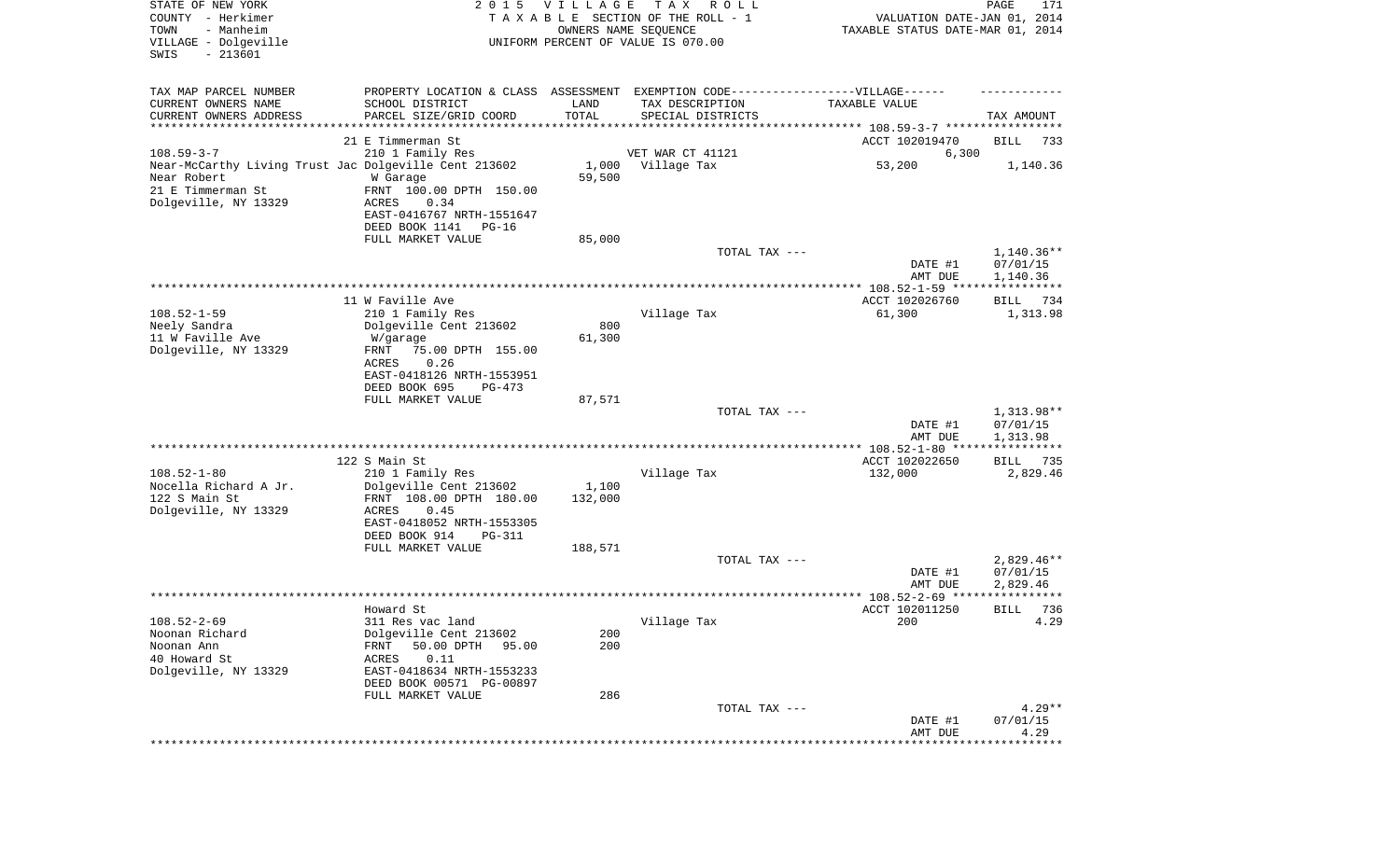| STATE OF NEW YORK<br>COUNTY - Herkimer<br>- Manheim<br>TOWN<br>VILLAGE - Dolgeville<br>$-213601$ | 2 0 1 5                                                                           | VILLAGE<br>OWNERS NAME SEQUENCE | T A X<br>R O L L<br>TAXABLE SECTION OF THE ROLL - 1<br>UNIFORM PERCENT OF VALUE IS 070.00 | VALUATION DATE-JAN 01, 2014<br>TAXABLE STATUS DATE-MAR 01, 2014 | PAGE<br>172             |
|--------------------------------------------------------------------------------------------------|-----------------------------------------------------------------------------------|---------------------------------|-------------------------------------------------------------------------------------------|-----------------------------------------------------------------|-------------------------|
| SWIS                                                                                             |                                                                                   |                                 |                                                                                           |                                                                 |                         |
| TAX MAP PARCEL NUMBER                                                                            | PROPERTY LOCATION & CLASS ASSESSMENT EXEMPTION CODE-----------------VILLAGE------ |                                 |                                                                                           |                                                                 |                         |
| CURRENT OWNERS NAME<br>CURRENT OWNERS ADDRESS                                                    | SCHOOL DISTRICT<br>PARCEL SIZE/GRID COORD                                         | LAND<br>TOTAL                   | TAX DESCRIPTION<br>SPECIAL DISTRICTS                                                      | TAXABLE VALUE                                                   | TAX AMOUNT              |
| *********************                                                                            |                                                                                   |                                 |                                                                                           |                                                                 |                         |
|                                                                                                  | 40 Howard St                                                                      |                                 |                                                                                           | ACCT 102011220                                                  | BILL<br>737             |
| $108.52 - 2 - 68$                                                                                | 210 1 Family Res                                                                  |                                 | VET WAR CT 41121                                                                          | 6,300                                                           |                         |
| Noonan Richard A<br>Noonan Ann E                                                                 | Dolgeville Cent 213602                                                            | 500<br>45,500                   | Village Tax                                                                               | 39,200                                                          | 840.26                  |
| 40 Howard St                                                                                     | W/garage<br>FRNT<br>50.00 DPTH<br>94.00                                           |                                 |                                                                                           |                                                                 |                         |
| Dolgeville, NY 13329                                                                             | 0.11<br>ACRES                                                                     |                                 |                                                                                           |                                                                 |                         |
|                                                                                                  | EAST-0418661 NRTH-1553276                                                         |                                 |                                                                                           |                                                                 |                         |
|                                                                                                  | DEED BOOK 1200<br>PG-147                                                          |                                 |                                                                                           |                                                                 |                         |
|                                                                                                  | FULL MARKET VALUE                                                                 | 65,000                          | TOTAL TAX ---                                                                             |                                                                 | 840.26**                |
|                                                                                                  |                                                                                   |                                 |                                                                                           | DATE #1                                                         | 07/01/15                |
|                                                                                                  |                                                                                   |                                 |                                                                                           | AMT DUE                                                         | 840.26                  |
|                                                                                                  |                                                                                   |                                 |                                                                                           |                                                                 |                         |
| $108.36 - 3 - 3$                                                                                 | 17 Green St<br>210 1 Family Res                                                   |                                 | Village Tax                                                                               | ACCT 102025950<br>75,200                                        | BILL<br>738<br>1,611.93 |
| Norani Lori                                                                                      | Dolgeville Cent 213602                                                            | 300                             |                                                                                           |                                                                 |                         |
| 17 Green St                                                                                      | W/garage                                                                          | 75,200                          |                                                                                           |                                                                 |                         |
| Dolgeville, NY 13329                                                                             | FRNT 300.00 DPTH 150.00                                                           |                                 |                                                                                           |                                                                 |                         |
|                                                                                                  | ACRES<br>1.03<br>EAST-0419998 NRTH-1558259                                        |                                 |                                                                                           |                                                                 |                         |
|                                                                                                  | DEED BOOK 1430<br>PG-465                                                          |                                 |                                                                                           |                                                                 |                         |
|                                                                                                  | FULL MARKET VALUE                                                                 | 107,429                         |                                                                                           |                                                                 |                         |
|                                                                                                  |                                                                                   |                                 | TOTAL TAX ---                                                                             |                                                                 | $1,611.93**$            |
|                                                                                                  |                                                                                   |                                 |                                                                                           | DATE #1<br>AMT DUE                                              | 07/01/15<br>1,611.93    |
|                                                                                                  |                                                                                   |                                 |                                                                                           |                                                                 | ***********             |
|                                                                                                  | Arnold St                                                                         |                                 |                                                                                           | ACCT 102025890                                                  | 739<br>BILL             |
| $108.36 - 3 - 7$                                                                                 | 311 Res vac land                                                                  |                                 | Village Tax                                                                               | 1,700                                                           | 36.44                   |
| Norani Lori<br>17 Green St                                                                       | Dolgeville Cent 213602<br>5 Lots                                                  | 1,700<br>1,700                  |                                                                                           |                                                                 |                         |
| Dolgeville, NY 13329                                                                             | FRNT 250.00 DPTH 150.00                                                           |                                 |                                                                                           |                                                                 |                         |
|                                                                                                  | ACRES<br>0.86                                                                     |                                 |                                                                                           |                                                                 |                         |
|                                                                                                  | EAST-0419987 NRTH-1558096                                                         |                                 |                                                                                           |                                                                 |                         |
|                                                                                                  | DEED BOOK 1430<br>PG-465<br>FULL MARKET VALUE                                     | 2,429                           |                                                                                           |                                                                 |                         |
|                                                                                                  |                                                                                   |                                 | TOTAL TAX ---                                                                             |                                                                 | $36.44**$               |
|                                                                                                  |                                                                                   |                                 |                                                                                           | DATE #1                                                         | 07/01/15                |
|                                                                                                  |                                                                                   |                                 |                                                                                           | AMT DUE                                                         | 36.44                   |
|                                                                                                  | Arnold St                                                                         |                                 |                                                                                           | ACCT 102004260                                                  | BILL 740                |
| $108.36 - 3 - 75$                                                                                | 311 Res vac land                                                                  |                                 | Village Tax                                                                               | 300                                                             | 6.43                    |
| Norani Lori                                                                                      | Dolgeville Cent 213602                                                            | 300                             |                                                                                           |                                                                 |                         |
| 17 Green St                                                                                      | FRNT<br>50.00 DPTH 150.00                                                         | 300                             |                                                                                           |                                                                 |                         |
| Dolgeville, NY 13329                                                                             | ACRES<br>0.17<br>EAST-0419857 NRTH-1558173                                        |                                 |                                                                                           |                                                                 |                         |
|                                                                                                  | DEED BOOK 1430<br>PG-465                                                          |                                 |                                                                                           |                                                                 |                         |
|                                                                                                  | FULL MARKET VALUE                                                                 | 429                             |                                                                                           |                                                                 |                         |
|                                                                                                  |                                                                                   |                                 | TOTAL TAX ---                                                                             |                                                                 | $6.43**$                |
|                                                                                                  |                                                                                   |                                 |                                                                                           | DATE #1<br>AMT DUE                                              | 07/01/15<br>6.43        |
|                                                                                                  |                                                                                   |                                 |                                                                                           |                                                                 | ********                |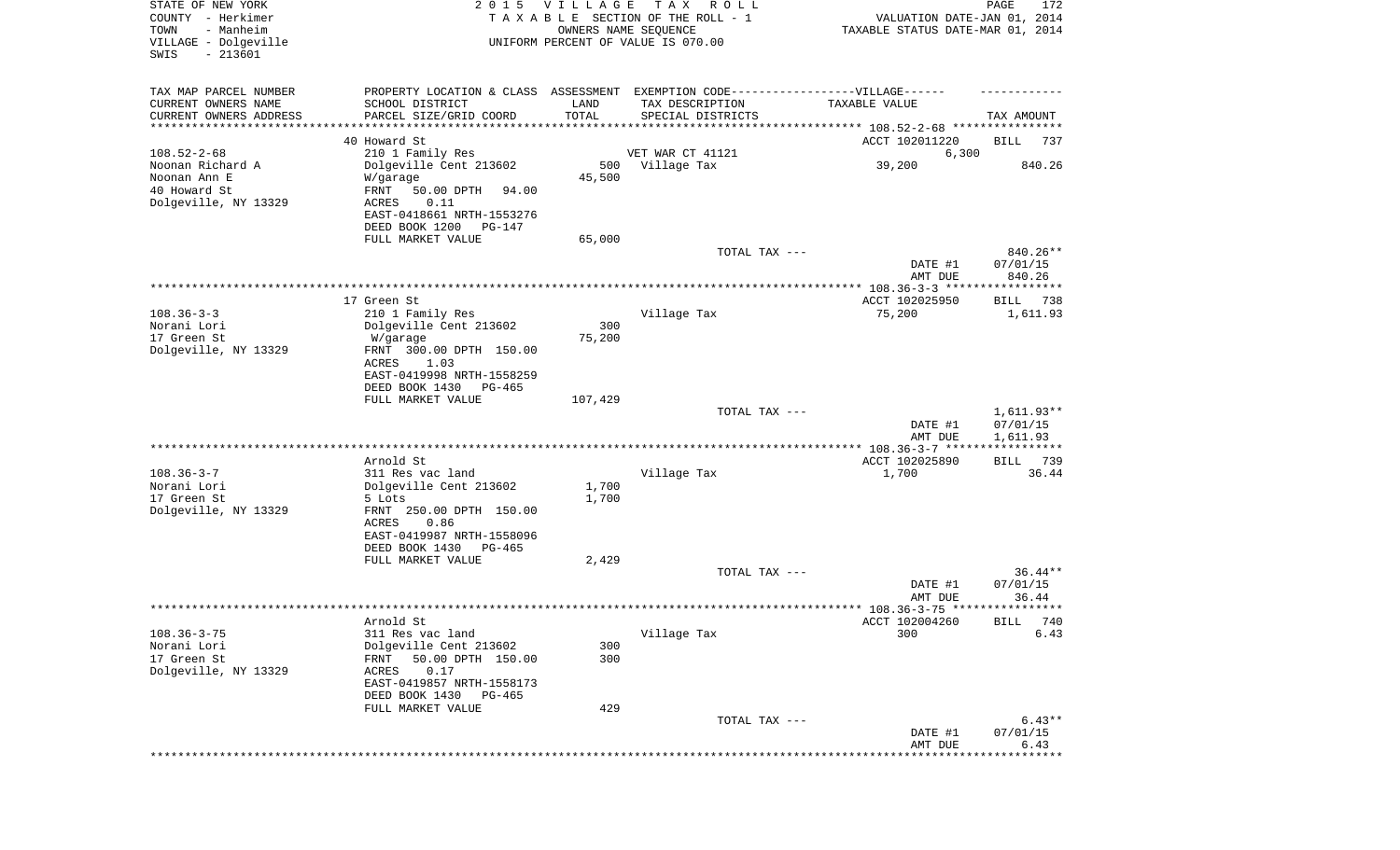| STATE OF NEW YORK<br>COUNTY - Herkimer<br>TOWN<br>- Manheim<br>VILLAGE - Dolgeville<br>$-213601$<br>SWIS | 2 0 1 5                                               | <b>VILLAGE</b><br>OWNERS NAME SEQUENCE | TAX ROLL<br>TAXABLE SECTION OF THE ROLL - 1<br>UNIFORM PERCENT OF VALUE IS 070.00 | VALUATION DATE-JAN 01, 2014<br>TAXABLE STATUS DATE-MAR 01, 2014 | PAGE<br>173             |
|----------------------------------------------------------------------------------------------------------|-------------------------------------------------------|----------------------------------------|-----------------------------------------------------------------------------------|-----------------------------------------------------------------|-------------------------|
|                                                                                                          |                                                       |                                        |                                                                                   |                                                                 |                         |
| TAX MAP PARCEL NUMBER                                                                                    | PROPERTY LOCATION & CLASS ASSESSMENT                  |                                        | EXEMPTION CODE-----------------VILLAGE------                                      |                                                                 |                         |
| CURRENT OWNERS NAME                                                                                      | SCHOOL DISTRICT                                       | LAND                                   | TAX DESCRIPTION                                                                   | TAXABLE VALUE                                                   |                         |
| CURRENT OWNERS ADDRESS                                                                                   | PARCEL SIZE/GRID COORD                                | TOTAL                                  | SPECIAL DISTRICTS                                                                 |                                                                 | TAX AMOUNT              |
| *********************                                                                                    |                                                       |                                        |                                                                                   |                                                                 |                         |
|                                                                                                          | 19 Ransom St                                          |                                        |                                                                                   |                                                                 | BILL<br>741<br>557.32   |
| $108.52 - 6 - 7.1$<br>Norani Lori L                                                                      | 210 1 Family Res<br>Dolgeville Cent 213602            | 300                                    | Village Tax                                                                       | 26,000                                                          |                         |
| 17 Green St                                                                                              | W/carport                                             | 26,000                                 |                                                                                   |                                                                 |                         |
| Dolgeville, NY 13329                                                                                     | FRNT<br>56.00 DPTH 150.00                             |                                        |                                                                                   |                                                                 |                         |
|                                                                                                          | 0.19<br>ACRES                                         |                                        |                                                                                   |                                                                 |                         |
|                                                                                                          | EAST-0419535 NRTH-1552956                             |                                        |                                                                                   |                                                                 |                         |
|                                                                                                          | DEED BOOK 1240<br>PG-768                              |                                        |                                                                                   |                                                                 |                         |
|                                                                                                          | FULL MARKET VALUE                                     | 37,143                                 |                                                                                   |                                                                 |                         |
|                                                                                                          |                                                       |                                        | TOTAL TAX ---                                                                     |                                                                 | 557.32**                |
|                                                                                                          |                                                       |                                        |                                                                                   | DATE #1                                                         | 07/01/15                |
|                                                                                                          |                                                       |                                        |                                                                                   | AMT DUE                                                         | 557.32                  |
|                                                                                                          | 152 N Helmer Ave                                      |                                        |                                                                                   | ACCT 102012960                                                  | BILL 742                |
| $108.28 - 1 - 12$                                                                                        | 700 Industrial                                        |                                        | Village Tax                                                                       | 1672,692                                                        | 35,854.66               |
| North Hudson Woodcraft Corp.                                                                             | Dolgeville Cent 213602                                | 35,000                                 |                                                                                   |                                                                 |                         |
| PO Box 192                                                                                               | Industrial Development                                | 1672,692                               |                                                                                   |                                                                 |                         |
| Dolgeville, NY 13329                                                                                     | 1m Exempt 10%/Year                                    |                                        |                                                                                   |                                                                 |                         |
|                                                                                                          | ACRES<br>29.10                                        |                                        |                                                                                   |                                                                 |                         |
|                                                                                                          | EAST-0419902 NRTH-1560178                             |                                        |                                                                                   |                                                                 |                         |
|                                                                                                          | DEED BOOK 1428<br>PG-444                              |                                        |                                                                                   |                                                                 |                         |
|                                                                                                          | FULL MARKET VALUE                                     | 2389,560                               |                                                                                   |                                                                 |                         |
|                                                                                                          |                                                       |                                        | TOTAL TAX ---                                                                     | DATE #1                                                         | 35,854.66**<br>07/01/15 |
|                                                                                                          |                                                       |                                        |                                                                                   | AMT DUE                                                         | 35,854.66               |
|                                                                                                          |                                                       |                                        |                                                                                   |                                                                 |                         |
|                                                                                                          | 15 E Spofford Ave                                     |                                        |                                                                                   | ACCT 102020130                                                  | BILL<br>743             |
| $108.52 - 3 - 50$                                                                                        | 210 1 Family Res                                      |                                        | VET COM CT 41131                                                                  | 9,750                                                           |                         |
| Novogurski Rosemary                                                                                      | Dolgeville Cent 213602                                |                                        | 900 AGED-ALL<br>41800                                                             | 14,625                                                          |                         |
| 15 E Spofford Ave                                                                                        | W/garage                                              |                                        | 39,000 Village Tax                                                                | 14,625                                                          | 313.49                  |
| Dolgeville, NY 13329                                                                                     | FRNT<br>90.00 DPTH 100.00                             |                                        |                                                                                   |                                                                 |                         |
|                                                                                                          | ACRES<br>0.21                                         |                                        |                                                                                   |                                                                 |                         |
|                                                                                                          | EAST-0418792 NRTH-1553052<br>DEED BOOK 00479 PG-00262 |                                        |                                                                                   |                                                                 |                         |
|                                                                                                          | FULL MARKET VALUE                                     | 55,714                                 |                                                                                   |                                                                 |                         |
|                                                                                                          |                                                       |                                        | TOTAL TAX ---                                                                     |                                                                 | $313.49**$              |
|                                                                                                          |                                                       |                                        |                                                                                   | DATE #1                                                         | 07/01/15                |
|                                                                                                          |                                                       |                                        |                                                                                   | AMT DUE                                                         | 313.49                  |
|                                                                                                          |                                                       |                                        |                                                                                   |                                                                 |                         |
|                                                                                                          | 82 S Main St                                          |                                        |                                                                                   | ACCT 102013350                                                  | BILL 744                |
| $108.52 - 1 - 2$                                                                                         | 210 1 Family Res                                      |                                        | Village Tax                                                                       | 85,000                                                          | 1,822.00                |
| O'Brien Charles                                                                                          | Dolgeville Cent 213602                                | 1,300                                  | XC991 Water relevy                                                                | 198.00 MT M                                                     | 198.00                  |
| O'Brien Rosalie<br>7405 Wescott Dr                                                                       | W/garage                                              | 85,000                                 |                                                                                   |                                                                 |                         |
| Port Richey, FL 34668                                                                                    | FRNT 128.05 DPTH 170.00<br>0.61<br>ACRES              |                                        |                                                                                   |                                                                 |                         |
|                                                                                                          | EAST-0418836 NRTH-1554446                             |                                        |                                                                                   |                                                                 |                         |
|                                                                                                          | DEED BOOK 1193<br>PG-257                              |                                        |                                                                                   |                                                                 |                         |
|                                                                                                          | FULL MARKET VALUE                                     | 121,429                                |                                                                                   |                                                                 |                         |
|                                                                                                          |                                                       |                                        | TOTAL TAX ---                                                                     |                                                                 | $2,020.00**$            |
|                                                                                                          |                                                       |                                        |                                                                                   | DATE #1                                                         | 07/01/15                |
|                                                                                                          |                                                       |                                        |                                                                                   | AMT DUE                                                         | 2,020.00                |
|                                                                                                          |                                                       |                                        |                                                                                   |                                                                 | ***********             |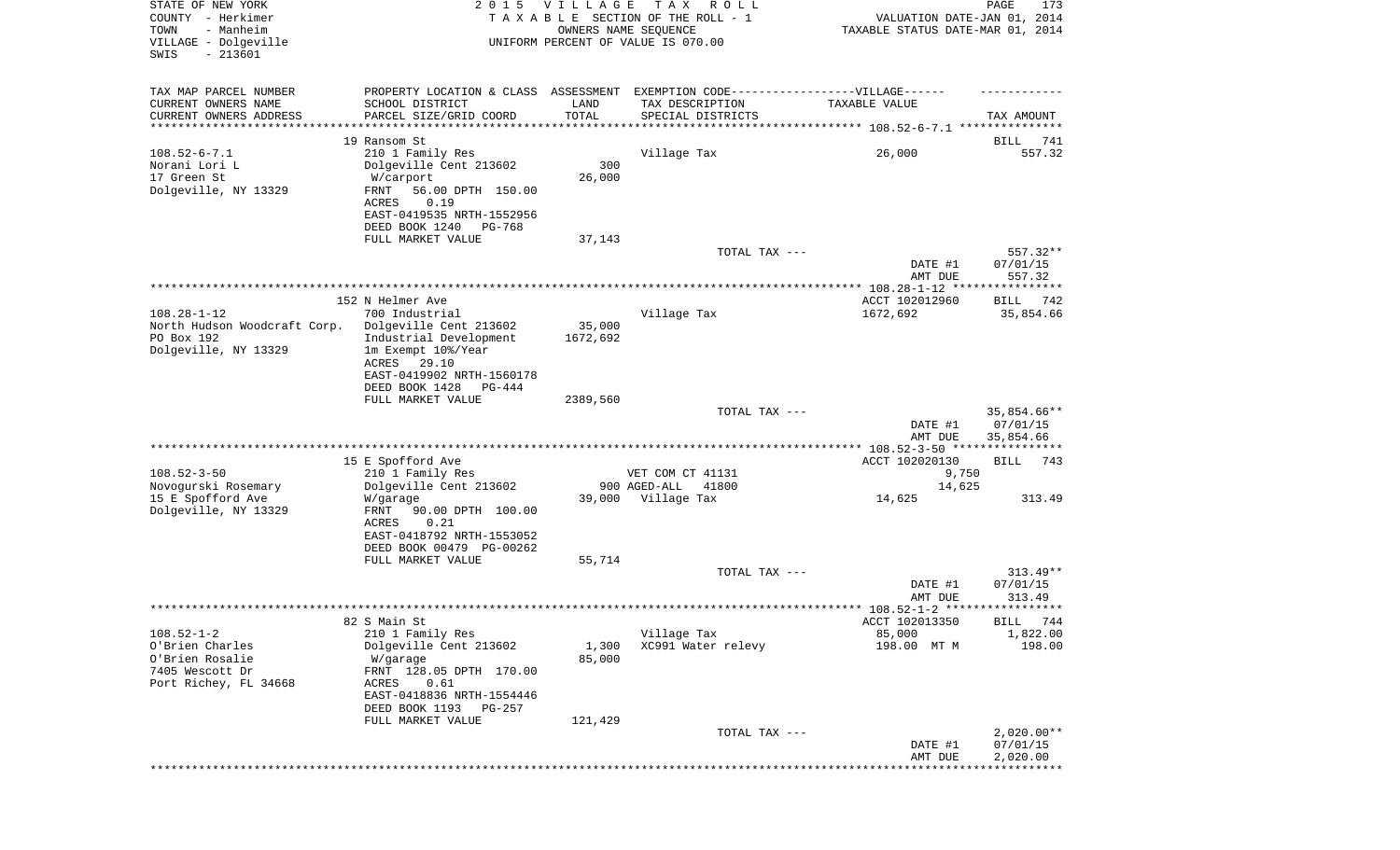| STATE OF NEW YORK<br>COUNTY - Herkimer<br>- Manheim<br>TOWN<br>VILLAGE - Dolgeville<br>SWIS<br>$-213601$ | 2 0 1 5                                                                                             | V I L L A G E | T A X<br>R O L L<br>TAXABLE SECTION OF THE ROLL - 1<br>OWNERS NAME SEQUENCE<br>UNIFORM PERCENT OF VALUE IS 070.00 | VALUATION DATE-JAN 01, 2014<br>TAXABLE STATUS DATE-MAR 01, 2014 | PAGE<br>174             |
|----------------------------------------------------------------------------------------------------------|-----------------------------------------------------------------------------------------------------|---------------|-------------------------------------------------------------------------------------------------------------------|-----------------------------------------------------------------|-------------------------|
| TAX MAP PARCEL NUMBER<br>CURRENT OWNERS NAME                                                             | PROPERTY LOCATION & CLASS ASSESSMENT EXEMPTION CODE----------------VILLAGE------<br>SCHOOL DISTRICT | LAND          | TAX DESCRIPTION                                                                                                   | TAXABLE VALUE                                                   |                         |
| CURRENT OWNERS ADDRESS                                                                                   | PARCEL SIZE/GRID COORD                                                                              | TOTAL         | SPECIAL DISTRICTS                                                                                                 |                                                                 | TAX AMOUNT              |
| ********************                                                                                     |                                                                                                     |               |                                                                                                                   |                                                                 |                         |
| $108.59 - 1 - 12$                                                                                        | 5 Brayton Ct<br>210 1 Family Res                                                                    |               | Village Tax                                                                                                       | ACCT 102021000<br>52,000                                        | 745<br>BILL<br>1,114.64 |
| Olds Rachel<br>Youker Jeremy                                                                             | Dolgeville Cent 213602                                                                              | 900<br>52,000 |                                                                                                                   |                                                                 |                         |
| 5 Brayton Ct                                                                                             | W/garage<br>85.00 DPTH<br>FRNT<br>90.00                                                             |               |                                                                                                                   |                                                                 |                         |
| Dolgeville, NY 13329                                                                                     | ACRES<br>0.18                                                                                       |               |                                                                                                                   |                                                                 |                         |
|                                                                                                          | EAST-0417072 NRTH-1552703<br>DEED BOOK 1404<br>PG-726                                               |               |                                                                                                                   |                                                                 |                         |
|                                                                                                          | FULL MARKET VALUE                                                                                   | 74,286        |                                                                                                                   |                                                                 |                         |
|                                                                                                          |                                                                                                     |               | TOTAL TAX ---                                                                                                     |                                                                 | 1,114.64**              |
|                                                                                                          |                                                                                                     |               |                                                                                                                   | DATE #1<br>AMT DUE                                              | 07/01/15<br>1,114.64    |
|                                                                                                          |                                                                                                     |               |                                                                                                                   | ***************** 108.44-2-13 ****************                  |                         |
|                                                                                                          | 16 Beaver St                                                                                        |               |                                                                                                                   | ACCT 102020280                                                  | BILL<br>746             |
| $108.44 - 2 - 13$                                                                                        | 210 1 Family Res                                                                                    |               | Village Tax                                                                                                       | 50,000                                                          | 1,071.77                |
| Ortlieb Charles W<br>Ortlieb Marie                                                                       | Dolgeville Cent 213602<br>W/garage                                                                  | 500<br>50,000 |                                                                                                                   |                                                                 |                         |
| 16 Beaver St                                                                                             | 50.00 DPTH 190.00<br>FRNT                                                                           |               |                                                                                                                   |                                                                 |                         |
| Dolgeville, NY 13329                                                                                     | ACRES<br>0.22                                                                                       |               |                                                                                                                   |                                                                 |                         |
|                                                                                                          | EAST-0418067 NRTH-1555024                                                                           |               |                                                                                                                   |                                                                 |                         |
|                                                                                                          | DEED BOOK 00621 PG-00947<br>FULL MARKET VALUE                                                       | 71,429        |                                                                                                                   |                                                                 |                         |
|                                                                                                          |                                                                                                     |               | TOTAL TAX ---                                                                                                     |                                                                 | $1,071.77**$            |
|                                                                                                          |                                                                                                     |               |                                                                                                                   | DATE #1                                                         | 07/01/15                |
|                                                                                                          |                                                                                                     |               | ***********************************                                                                               | AMT DUE<br>**************** 108.52-3-38 ****                    | 1,071.77<br>*********** |
|                                                                                                          | 19 E Faville Ave                                                                                    |               |                                                                                                                   | ACCT 102008970                                                  | BILL<br>747             |
| $108.52 - 3 - 38$                                                                                        | 210 1 Family Res                                                                                    |               | Village Tax                                                                                                       | 44,900                                                          | 962.45                  |
| Ortlieb Edward                                                                                           | Dolgeville Cent 213602                                                                              | 500           |                                                                                                                   |                                                                 |                         |
| Ortlieb Sandra<br>19 E Faville Ave                                                                       | FRNT<br>53.00 DPTH 100.00<br>ACRES<br>0.12                                                          | 44,900        |                                                                                                                   |                                                                 |                         |
| Dolgeville, NY 13329                                                                                     | EAST-0419174 NRTH-1553545                                                                           |               |                                                                                                                   |                                                                 |                         |
|                                                                                                          | DEED BOOK 00634 PG-00489                                                                            |               |                                                                                                                   |                                                                 |                         |
|                                                                                                          | FULL MARKET VALUE                                                                                   | 64,143        |                                                                                                                   |                                                                 |                         |
|                                                                                                          |                                                                                                     |               | TOTAL TAX ---                                                                                                     | DATE #1                                                         | $962.45**$<br>07/01/15  |
|                                                                                                          |                                                                                                     |               |                                                                                                                   | AMT DUE                                                         | 962.45                  |
|                                                                                                          |                                                                                                     |               |                                                                                                                   | ***************** 108.44-2-8 *********                          | ****                    |
|                                                                                                          | 10 Cline St                                                                                         |               |                                                                                                                   | ACCT 102020490                                                  | 748<br>BILL             |
| $108.44 - 2 - 8$<br>Ortlieb Gertrude                                                                     | 210 1 Family Res<br>Dolgeville Cent 213602                                                          |               | VET WAR CT 41121<br>500 CLERGY<br>41400                                                                           | 5,760<br>1,500                                                  |                         |
| 10 Cline St                                                                                              | W/garage                                                                                            | 39,900        | Village Tax                                                                                                       | 32,640                                                          | 699.65                  |
| Dolgeville, NY 13329                                                                                     | 50.00 DPTH 300.00<br>FRNT                                                                           |               |                                                                                                                   |                                                                 |                         |
|                                                                                                          | 0.34<br>ACRES                                                                                       |               |                                                                                                                   |                                                                 |                         |
|                                                                                                          | EAST-0418165 NRTH-1555088<br>DEED BOOK 00600 PG-00900                                               |               |                                                                                                                   |                                                                 |                         |
|                                                                                                          | FULL MARKET VALUE                                                                                   | 57,000        |                                                                                                                   |                                                                 |                         |
|                                                                                                          |                                                                                                     |               | TOTAL TAX ---                                                                                                     |                                                                 | 699.65**                |
|                                                                                                          |                                                                                                     |               |                                                                                                                   | DATE #1                                                         | 07/01/15                |
|                                                                                                          |                                                                                                     |               |                                                                                                                   | AMT DUE<br>***************************                          | 699.65                  |
|                                                                                                          |                                                                                                     |               |                                                                                                                   |                                                                 |                         |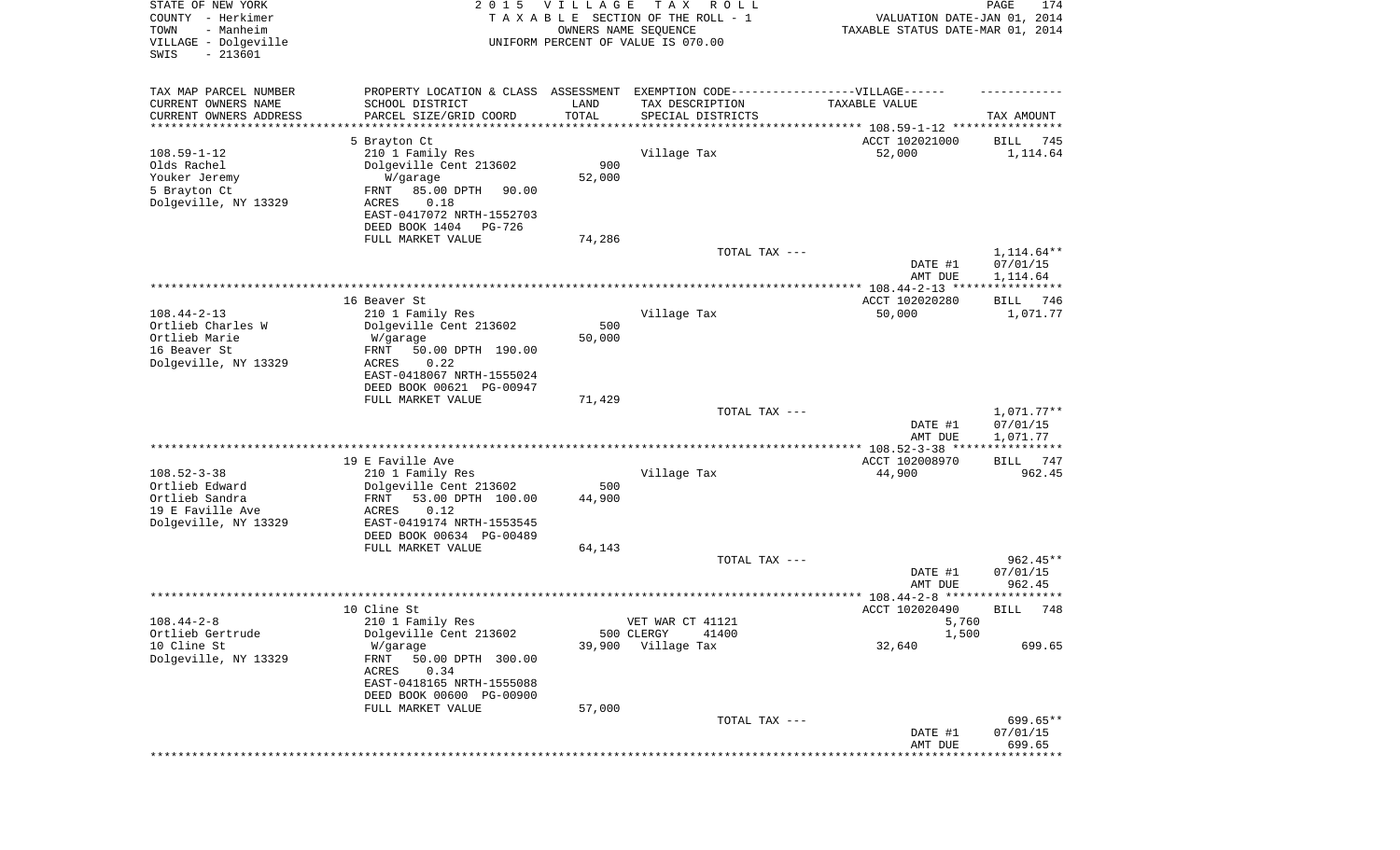| STATE OF NEW YORK<br>COUNTY - Herkimer<br>- Manheim<br>TOWN<br>VILLAGE - Dolgeville<br>SWIS<br>$-213601$ | 2 0 1 5                                                                                                                 | VILLAGE<br>OWNERS NAME SEQUENCE | T A X<br>R O L L<br>TAXABLE SECTION OF THE ROLL - 1<br>UNIFORM PERCENT OF VALUE IS 070.00 | VALUATION DATE-JAN 01, 2014<br>TAXABLE STATUS DATE-MAR 01, 2014 | PAGE<br>175          |
|----------------------------------------------------------------------------------------------------------|-------------------------------------------------------------------------------------------------------------------------|---------------------------------|-------------------------------------------------------------------------------------------|-----------------------------------------------------------------|----------------------|
| TAX MAP PARCEL NUMBER                                                                                    | PROPERTY LOCATION & CLASS ASSESSMENT EXEMPTION CODE-----------------VILLAGE------                                       |                                 |                                                                                           |                                                                 |                      |
| CURRENT OWNERS NAME<br>CURRENT OWNERS ADDRESS                                                            | SCHOOL DISTRICT<br>PARCEL SIZE/GRID COORD                                                                               | LAND<br>TOTAL                   | TAX DESCRIPTION<br>SPECIAL DISTRICTS                                                      | TAXABLE VALUE                                                   | TAX AMOUNT           |
| ********************                                                                                     |                                                                                                                         |                                 |                                                                                           |                                                                 |                      |
|                                                                                                          | 36 Howard St                                                                                                            |                                 |                                                                                           | ACCT 102027240                                                  | 749<br>BILL          |
| $108.52 - 2 - 67$<br>Ortlieb Tracy A                                                                     | 210 1 Family Res                                                                                                        | 1,000                           | Village Tax<br>XC991 Water relevy                                                         | 50,000<br>396.00 MT M                                           | 1,071.77<br>396.00   |
| 36 Howard St                                                                                             | Dolgeville Cent 213602<br>W/barn                                                                                        | 50,000                          |                                                                                           |                                                                 |                      |
| Dolgeville, NY 13329                                                                                     | FRNT 100.00 DPTH<br>94.00<br><b>ACRES</b><br>$0.21$ BANK<br>135<br>EAST-0418700 NRTH-1553341<br>DEED BOOK 920<br>PG-598 |                                 |                                                                                           |                                                                 |                      |
|                                                                                                          | FULL MARKET VALUE                                                                                                       | 71,429                          |                                                                                           |                                                                 |                      |
|                                                                                                          |                                                                                                                         |                                 | TOTAL TAX ---                                                                             |                                                                 | $1,467.77**$         |
|                                                                                                          |                                                                                                                         |                                 |                                                                                           | DATE #1<br>AMT DUE                                              | 07/01/15<br>1,467.77 |
|                                                                                                          |                                                                                                                         |                                 |                                                                                           |                                                                 |                      |
|                                                                                                          | 17 N Helmer Ave                                                                                                         |                                 |                                                                                           | ACCT 102029280                                                  | 750<br>BILL          |
| $108.44 - 1 - 8$                                                                                         | 210 1 Family Res                                                                                                        |                                 | Village Tax                                                                               | 67,600                                                          | 1,449.03             |
| Osinaga Victor                                                                                           | Dolgeville Cent 213602                                                                                                  | 600                             |                                                                                           |                                                                 |                      |
| Osinaga Alicia                                                                                           | W/carport                                                                                                               | 67,600                          |                                                                                           |                                                                 |                      |
| 17 N Helmer Ave                                                                                          | 60.00 DPTH 150.00<br>FRNT<br>ACRES<br>0.21                                                                              |                                 |                                                                                           |                                                                 |                      |
| Dolgeville, NY 13329                                                                                     | EAST-0419441 NRTH-1556301                                                                                               |                                 |                                                                                           |                                                                 |                      |
|                                                                                                          | DEED BOOK 690<br>PG-698                                                                                                 |                                 |                                                                                           |                                                                 |                      |
|                                                                                                          | FULL MARKET VALUE                                                                                                       | 96,571                          |                                                                                           |                                                                 |                      |
|                                                                                                          |                                                                                                                         |                                 | TOTAL TAX ---                                                                             |                                                                 | $1,449.03**$         |
|                                                                                                          |                                                                                                                         |                                 |                                                                                           | DATE #1                                                         | 07/01/15             |
|                                                                                                          |                                                                                                                         |                                 |                                                                                           | AMT DUE                                                         | 1,449.03             |
|                                                                                                          |                                                                                                                         |                                 |                                                                                           |                                                                 |                      |
|                                                                                                          | 32 S Helmer Ave                                                                                                         |                                 |                                                                                           | ACCT 102002130                                                  | 751<br>BILL          |
| $108.44 - 1 - 51$<br>Owen Terry Lee                                                                      | 210 1 Family Res<br>Dolgeville Cent 213602                                                                              | 500                             | Village Tax                                                                               | 43,100                                                          | 923.86               |
| Owen Elizabeth                                                                                           | FRNT<br>50.00 DPTH 150.00                                                                                               | 43,100                          |                                                                                           |                                                                 |                      |
| 32 S Helmer Ave                                                                                          | ACRES<br>0.17                                                                                                           |                                 |                                                                                           |                                                                 |                      |
| Dolgeville, NY 13329                                                                                     | EAST-0418849 NRTH-1555196                                                                                               |                                 |                                                                                           |                                                                 |                      |
|                                                                                                          | DEED BOOK 00643 PG-00997                                                                                                |                                 |                                                                                           |                                                                 |                      |
|                                                                                                          | FULL MARKET VALUE                                                                                                       | 61,571                          |                                                                                           |                                                                 |                      |
|                                                                                                          |                                                                                                                         |                                 | TOTAL TAX ---                                                                             |                                                                 | 923.86**             |
|                                                                                                          |                                                                                                                         |                                 |                                                                                           | DATE #1                                                         | 07/01/15             |
|                                                                                                          |                                                                                                                         |                                 |                                                                                           | AMT DUE                                                         | 923.86<br>*****      |
|                                                                                                          | 6 Rundell St                                                                                                            |                                 |                                                                                           | ACCT 102003900                                                  | 752<br>BILL          |
| $108.52 - 3 - 31$                                                                                        | 210 1 Family Res                                                                                                        |                                 | Village Tax                                                                               | 29,000                                                          | 621.62               |
| Palmeter Fred                                                                                            | Dolgeville Cent 213602                                                                                                  | 500                             |                                                                                           |                                                                 |                      |
| Palmeter Robin                                                                                           | W/garage                                                                                                                | 29,000                          |                                                                                           |                                                                 |                      |
| 6 Rundell St                                                                                             | FRNT<br>50.00 DPTH 127.00                                                                                               |                                 |                                                                                           |                                                                 |                      |
| Dolgeville, NY 13329                                                                                     | ACRES<br>0.15                                                                                                           |                                 |                                                                                           |                                                                 |                      |
|                                                                                                          | EAST-0419412 NRTH-1553842                                                                                               |                                 |                                                                                           |                                                                 |                      |
|                                                                                                          | DEED BOOK 1394 PG-724<br>FULL MARKET VALUE                                                                              | 41,429                          |                                                                                           |                                                                 |                      |
|                                                                                                          |                                                                                                                         |                                 | TOTAL TAX ---                                                                             |                                                                 | 621.62**             |
|                                                                                                          |                                                                                                                         |                                 |                                                                                           | DATE #1<br>AMT DUE                                              | 07/01/15<br>621.62   |
|                                                                                                          |                                                                                                                         |                                 |                                                                                           |                                                                 |                      |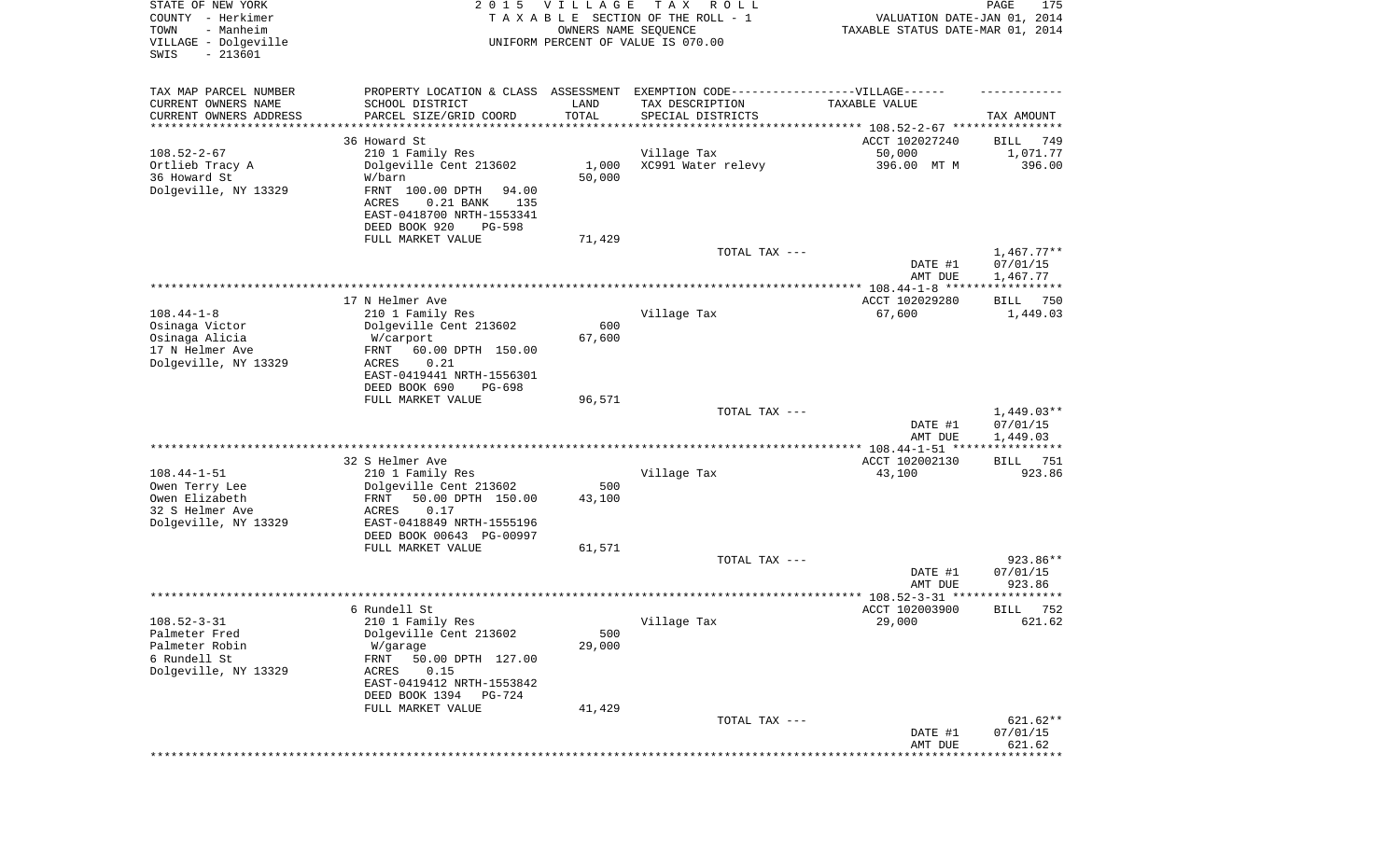| STATE OF NEW YORK<br>COUNTY - Herkimer<br>- Manheim<br>TOWN<br>VILLAGE - Dolgeville<br>$-213601$<br>SWIS       | 2 0 1 5                                                                                                                                                     | <b>VILLAGE</b><br>OWNERS NAME SEQUENCE | T A X<br>R O L L<br>TAXABLE SECTION OF THE ROLL - 1<br>UNIFORM PERCENT OF VALUE IS 070.00 | VALUATION DATE-JAN 01, 2014<br>TAXABLE STATUS DATE-MAR 01, 2014 | 176<br>PAGE                    |
|----------------------------------------------------------------------------------------------------------------|-------------------------------------------------------------------------------------------------------------------------------------------------------------|----------------------------------------|-------------------------------------------------------------------------------------------|-----------------------------------------------------------------|--------------------------------|
| TAX MAP PARCEL NUMBER<br>CURRENT OWNERS NAME<br>CURRENT OWNERS ADDRESS                                         | PROPERTY LOCATION & CLASS ASSESSMENT<br>SCHOOL DISTRICT<br>PARCEL SIZE/GRID COORD                                                                           | LAND<br>TOTAL                          | EXEMPTION CODE------------------VILLAGE------<br>TAX DESCRIPTION<br>SPECIAL DISTRICTS     | TAXABLE VALUE                                                   | TAX AMOUNT                     |
| *********************                                                                                          |                                                                                                                                                             | ***********                            |                                                                                           |                                                                 |                                |
| $108.52 - 6 - 27$<br>Palmeter Raymond J<br>Palmeter Christine L<br>20 Brockett St<br>Dolgeville, NY 13329-9708 | 20 Brockett St<br>210 1 Family Res<br>Dolgeville Cent 213602<br>W/barn<br>FRNT 100.00 DPTH 100.00<br>ACRES<br>0.23 BANK<br>135<br>EAST-0419851 NRTH-1553146 | 1,000<br>36,500                        | Village Tax                                                                               | ACCT 102020550<br>36,500                                        | 753<br>BILL<br>782.39          |
|                                                                                                                | DEED BOOK 896<br>PG-688                                                                                                                                     |                                        |                                                                                           |                                                                 |                                |
|                                                                                                                | FULL MARKET VALUE                                                                                                                                           | 52,143                                 | TOTAL TAX ---                                                                             |                                                                 | 782.39**                       |
|                                                                                                                |                                                                                                                                                             |                                        |                                                                                           | DATE #1<br>AMT DUE                                              | 07/01/15<br>782.39             |
|                                                                                                                |                                                                                                                                                             |                                        |                                                                                           |                                                                 |                                |
|                                                                                                                | 11 Cline St                                                                                                                                                 |                                        |                                                                                           | ACCT 102026850                                                  | 754<br>BILL                    |
| $108.44 - 2 - 30$<br>Parasella Joseph<br>Parasella Linda                                                       | 210 1 Family Res<br>Dolgeville Cent 213602<br>W/garage                                                                                                      | 500<br>35,500                          | Village Tax                                                                               | 35,500                                                          | 760.95                         |
| 11 Cline St<br>Dolgeville, NY 13329                                                                            | FRNT<br>50.00 DPTH 150.00<br>ACRES<br>0.17<br>EAST-0418320 NRTH-1554855<br>DEED BOOK 811<br>PG-702                                                          |                                        |                                                                                           |                                                                 |                                |
|                                                                                                                | FULL MARKET VALUE                                                                                                                                           | 50,714                                 |                                                                                           |                                                                 |                                |
|                                                                                                                |                                                                                                                                                             |                                        | TOTAL TAX ---                                                                             | DATE #1<br>AMT DUE                                              | 760.95**<br>07/01/15<br>760.95 |
|                                                                                                                |                                                                                                                                                             |                                        |                                                                                           |                                                                 | ***********                    |
| $108.36 - 2 - 18$<br>Parese Thomas                                                                             | 16 Wolf St<br>210 1 Family Res<br>Dolgeville Cent 213602                                                                                                    | 500                                    | Village Tax                                                                               | ACCT 102020760<br>38,500                                        | BILL 755<br>825.26             |
| Laureen Parese<br>6687 Lowell Rd<br>Rome, NY 13440                                                             | W/garage<br>FRNT<br>57.50 DPTH 150.00<br>ACRES<br>0.17<br>EAST-0419203 NRTH-1557724                                                                         | 38,500                                 |                                                                                           |                                                                 |                                |
|                                                                                                                | DEED BOOK 801<br>PG-269                                                                                                                                     |                                        |                                                                                           |                                                                 |                                |
|                                                                                                                | FULL MARKET VALUE                                                                                                                                           | 55,000                                 | TOTAL TAX ---                                                                             |                                                                 | 825.26**                       |
|                                                                                                                |                                                                                                                                                             |                                        |                                                                                           | DATE #1<br>AMT DUE                                              | 07/01/15<br>825.26             |
|                                                                                                                |                                                                                                                                                             |                                        |                                                                                           |                                                                 |                                |
| $108.52 - 6 - 23$                                                                                              | Brockett St<br>312 Vac w/imprv                                                                                                                              |                                        | Village Tax                                                                               | ACCT 102002910<br>1,500                                         | 756<br>BILL<br>32.15           |
| Parisi Daniel Rev<br>14 Brockett St<br>Dolgeville, NY 13329                                                    | Dolgeville Cent 213602<br>Garage<br>FRNT<br>50.00 DPTH 150.00<br>ACRES<br>0.17<br>EAST-0419940 NRTH-1553349<br>DEED BOOK 00661 PG-00141                     | 300<br>1,500                           |                                                                                           |                                                                 |                                |
|                                                                                                                | FULL MARKET VALUE                                                                                                                                           | 2,143                                  |                                                                                           |                                                                 |                                |
|                                                                                                                |                                                                                                                                                             |                                        | TOTAL TAX ---                                                                             | DATE #1<br>AMT DUE                                              | $32.15**$<br>07/01/15<br>32.15 |
|                                                                                                                |                                                                                                                                                             |                                        |                                                                                           |                                                                 | **********                     |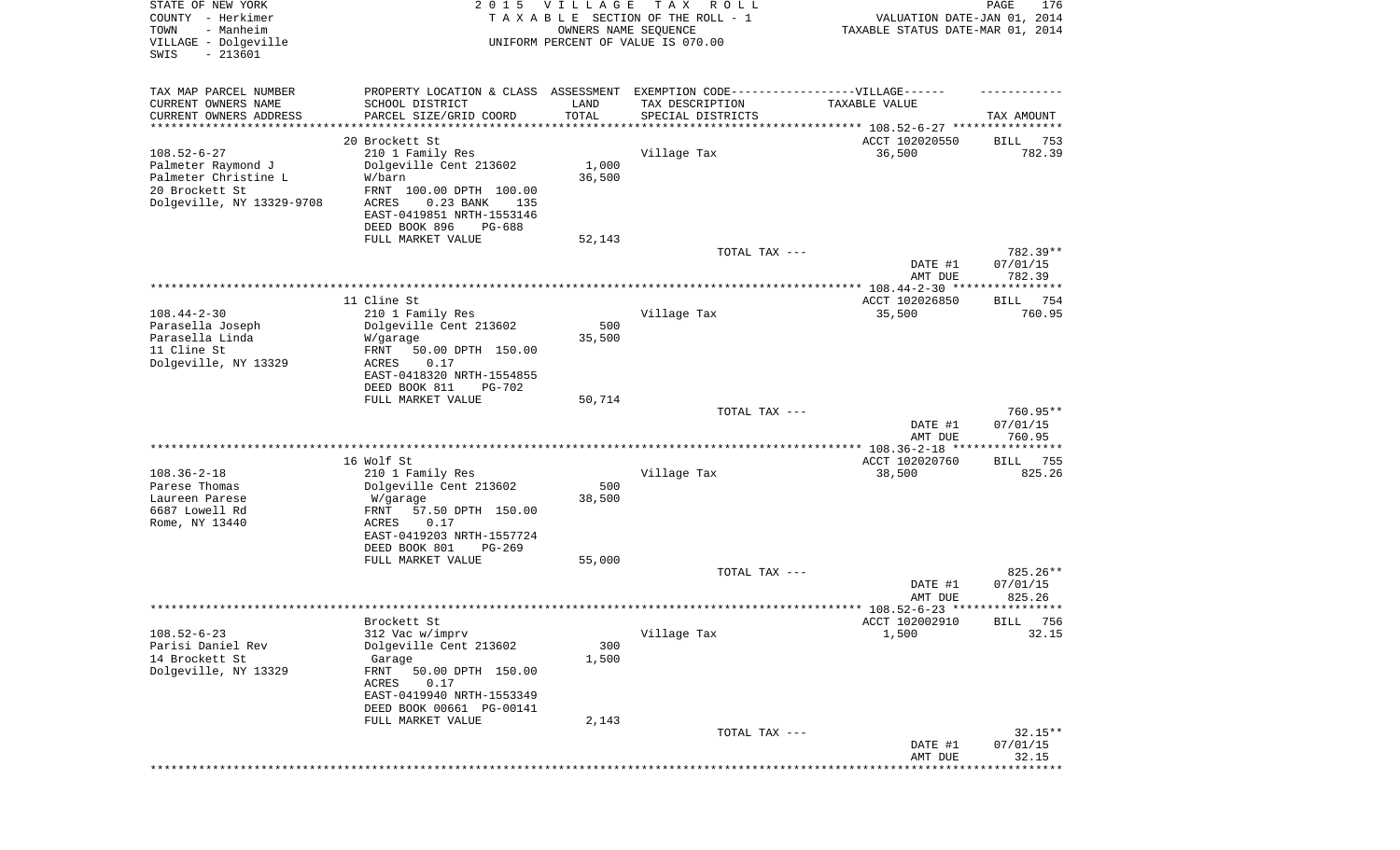| STATE OF NEW YORK<br>COUNTY - Herkimer<br>- Manheim<br>TOWN<br>VILLAGE - Dolgeville<br>$-213601$<br>SWIS | 2 0 1 5                                                 | VILLAGE       | TAX ROLL<br>TAXABLE SECTION OF THE ROLL - 1<br>OWNERS NAME SEQUENCE<br>UNIFORM PERCENT OF VALUE IS 070.00 | VALUATION DATE-JAN 01, 2014<br>TAXABLE STATUS DATE-MAR 01, 2014 | PAGE<br>177                    |
|----------------------------------------------------------------------------------------------------------|---------------------------------------------------------|---------------|-----------------------------------------------------------------------------------------------------------|-----------------------------------------------------------------|--------------------------------|
| TAX MAP PARCEL NUMBER<br>CURRENT OWNERS NAME                                                             | PROPERTY LOCATION & CLASS ASSESSMENT<br>SCHOOL DISTRICT | LAND          | EXEMPTION CODE------------------VILLAGE------<br>TAX DESCRIPTION                                          | TAXABLE VALUE                                                   |                                |
| CURRENT OWNERS ADDRESS                                                                                   | PARCEL SIZE/GRID COORD                                  | TOTAL         | SPECIAL DISTRICTS                                                                                         |                                                                 | TAX AMOUNT                     |
| **********************                                                                                   | 14 Brockett St                                          |               |                                                                                                           | ACCT 102002880                                                  | <b>BILL</b><br>757             |
| $108.52 - 6 - 24$                                                                                        | 210 1 Family Res                                        |               | CLERGY<br>41400                                                                                           | 1,500                                                           |                                |
| Parisi Daniel Rev                                                                                        | Dolgeville Cent 213602                                  | 500           | Village Tax                                                                                               | 53,000                                                          | 1,136.07                       |
| 14 Brockett St                                                                                           | FRNT<br>50.00 DPTH 150.00                               | 54,500        |                                                                                                           |                                                                 |                                |
| Dolgeville, NY 13329                                                                                     | EAST-0419918 NRTH-1553308<br>DEED BOOK 00661 PG-00141   |               |                                                                                                           |                                                                 |                                |
|                                                                                                          | FULL MARKET VALUE                                       | 77,857        |                                                                                                           |                                                                 | $1,136.07**$                   |
|                                                                                                          |                                                         |               | TOTAL TAX ---                                                                                             | DATE #1<br>AMT DUE                                              | 07/01/15<br>1,136.07           |
|                                                                                                          |                                                         |               |                                                                                                           |                                                                 |                                |
|                                                                                                          | 36 Winton Ln                                            |               |                                                                                                           | ACCT 102002760                                                  | <b>BILL</b><br>758             |
| $108.52 - 5 - 67$                                                                                        | 210 1 Family Res                                        |               | Village Tax                                                                                               | 22,000                                                          | 471.58                         |
| Parisi Susan M<br>19 Park Ave                                                                            | Dolgeville Cent 213602<br>41.00 DPTH<br>FRNT<br>51.54   | 400<br>22,000 |                                                                                                           |                                                                 |                                |
| Dolgeville, NY 13329                                                                                     | 0.05<br>ACRES                                           |               |                                                                                                           |                                                                 |                                |
|                                                                                                          | EAST-0419849 NRTH-1554515                               |               |                                                                                                           |                                                                 |                                |
|                                                                                                          | DEED BOOK 1524<br>PG-656<br>FULL MARKET VALUE           | 31,429        |                                                                                                           |                                                                 |                                |
|                                                                                                          |                                                         |               | TOTAL TAX ---                                                                                             |                                                                 | 471.58**                       |
|                                                                                                          |                                                         |               |                                                                                                           | DATE #1<br>AMT DUE                                              | 07/01/15<br>471.58             |
|                                                                                                          |                                                         |               | ************************                                                                                  | ************ 108.44-3-9 ****                                    | **********                     |
| $108.44 - 3 - 9$                                                                                         | 71 N Main St<br>462 Branch bank                         |               | Village Tax                                                                                               | ACCT 102000690<br>325,000                                       | 759<br><b>BILL</b><br>6,966.47 |
| Partner's Trust Bank                                                                                     | Dolgeville Cent 213602                                  | 10,000        |                                                                                                           |                                                                 |                                |
| M&T Bank                                                                                                 | FRNT 109.00 DPTH 199.00                                 | 325,000       |                                                                                                           |                                                                 |                                |
| One M&T Plaza Corporate Servic ACRES                                                                     | 0.45                                                    |               |                                                                                                           |                                                                 |                                |
| Buffalo, NY 14203                                                                                        | EAST-0419875 NRTH-1556018<br>DEED BOOK 774<br>PG-496    |               |                                                                                                           |                                                                 |                                |
|                                                                                                          | FULL MARKET VALUE                                       | 464,286       |                                                                                                           |                                                                 |                                |
|                                                                                                          |                                                         |               | TOTAL TAX ---                                                                                             |                                                                 | $6,966.47**$                   |
|                                                                                                          |                                                         |               |                                                                                                           | DATE #1<br>AMT DUE                                              | 07/01/15<br>6,966.47           |
|                                                                                                          |                                                         |               |                                                                                                           |                                                                 | * * * * * * * * * * * *        |
|                                                                                                          | 146 S Main St                                           |               |                                                                                                           | ACCT 102007710                                                  | 760<br>BILL                    |
| $108.59 - 1 - 22$                                                                                        | 210 1 Family Res                                        |               | Village Tax                                                                                               | 51,200                                                          | 1,097.49                       |
| Patrick Richard<br>Patrick Patricia                                                                      | Dolgeville Cent 213602<br>W/garage                      | 500<br>51,200 |                                                                                                           |                                                                 |                                |
| 146 S Main St                                                                                            | FRNT<br>53.00 DPTH 175.00                               |               |                                                                                                           |                                                                 |                                |
| Dolgeville, NY 13329                                                                                     | ACRES<br>0.21                                           |               |                                                                                                           |                                                                 |                                |
|                                                                                                          | EAST-0417506 NRTH-1552737<br>$PG-404$                   |               |                                                                                                           |                                                                 |                                |
|                                                                                                          | DEED BOOK 781<br>FULL MARKET VALUE                      | 73,143        |                                                                                                           |                                                                 |                                |
|                                                                                                          |                                                         |               | TOTAL TAX ---                                                                                             |                                                                 | $1,097.49**$                   |
|                                                                                                          |                                                         |               |                                                                                                           | DATE #1                                                         | 07/01/15                       |
|                                                                                                          |                                                         |               |                                                                                                           | AMT DUE                                                         | 1,097.49                       |
|                                                                                                          |                                                         |               |                                                                                                           |                                                                 |                                |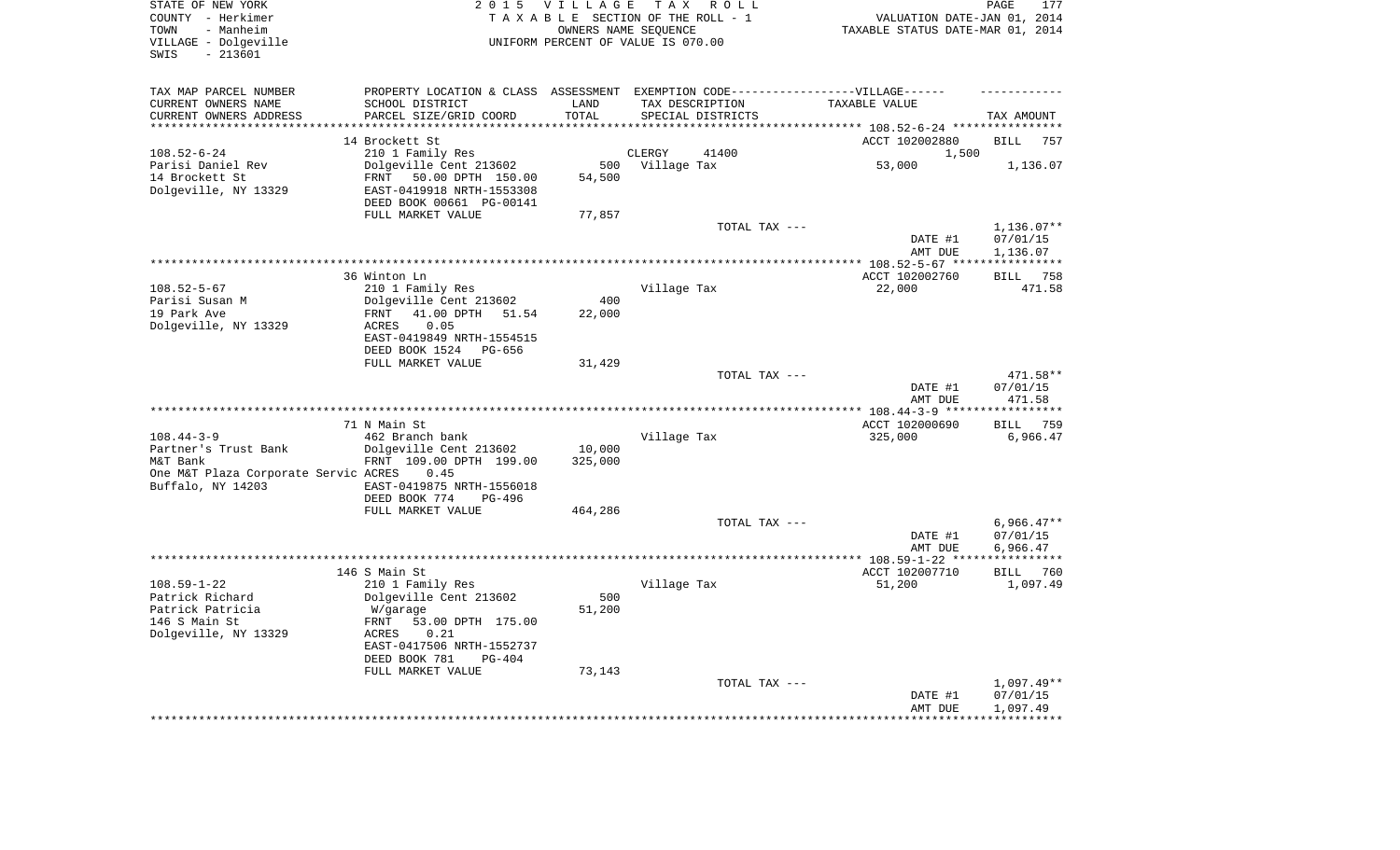| STATE OF NEW YORK<br>COUNTY - Herkimer<br>- Manheim<br>TOWN<br>VILLAGE - Dolgeville<br>$-213601$<br>SWIS | 2 0 1 5                                                         | <b>VILLAGE</b><br>OWNERS NAME SEQUENCE | T A X<br>R O L L<br>TAXABLE SECTION OF THE ROLL - 1<br>UNIFORM PERCENT OF VALUE IS 070.00 | VALUATION DATE-JAN 01, 2014<br>TAXABLE STATUS DATE-MAR 01, 2014 | PAGE<br>178          |
|----------------------------------------------------------------------------------------------------------|-----------------------------------------------------------------|----------------------------------------|-------------------------------------------------------------------------------------------|-----------------------------------------------------------------|----------------------|
| TAX MAP PARCEL NUMBER                                                                                    | PROPERTY LOCATION & CLASS ASSESSMENT                            |                                        | EXEMPTION CODE------------------VILLAGE------                                             |                                                                 |                      |
| CURRENT OWNERS NAME<br>CURRENT OWNERS ADDRESS                                                            | SCHOOL DISTRICT<br>PARCEL SIZE/GRID COORD                       | LAND<br>TOTAL                          | TAX DESCRIPTION<br>SPECIAL DISTRICTS                                                      | TAXABLE VALUE                                                   | TAX AMOUNT           |
| *********************                                                                                    |                                                                 | * * * * * * * * * * *                  |                                                                                           |                                                                 |                      |
|                                                                                                          | 14 W Faville Ave                                                |                                        |                                                                                           | ACCT 102020640                                                  | 761<br>BILL          |
| $108.52 - 1 - 36$                                                                                        | 210 1 Family Res                                                |                                        | Village Tax                                                                               | 53,000                                                          | 1,136.07             |
| Patterson David C<br>Patterson Roxanne P                                                                 | Dolgeville Cent 213602<br>W/garage                              | 900<br>53,000                          |                                                                                           |                                                                 |                      |
| 14 W Faville Ave                                                                                         | FRNT<br>85.00 DPTH 117.00                                       |                                        |                                                                                           |                                                                 |                      |
| Dolgeville, NY 13329                                                                                     | ACRES<br>0.14                                                   |                                        |                                                                                           |                                                                 |                      |
|                                                                                                          | EAST-0418195 NRTH-1554115                                       |                                        |                                                                                           |                                                                 |                      |
|                                                                                                          | DEED BOOK 1119<br>PG-914                                        |                                        |                                                                                           |                                                                 |                      |
|                                                                                                          | FULL MARKET VALUE                                               | 75,714                                 | TOTAL TAX ---                                                                             |                                                                 | $1,136.07**$         |
|                                                                                                          |                                                                 |                                        |                                                                                           | DATE #1                                                         | 07/01/15             |
|                                                                                                          |                                                                 |                                        |                                                                                           | AMT DUE                                                         | 1,136.07             |
|                                                                                                          | 54 S Helmer Ave                                                 |                                        |                                                                                           | ACCT 102025140                                                  |                      |
| $108.44 - 2 - 49$                                                                                        | 210 1 Family Res                                                |                                        | Village Tax                                                                               | 73,100                                                          | BILL 762<br>1,566.92 |
| Peeler James E                                                                                           | Dolgeville Cent 213602                                          | 500                                    |                                                                                           |                                                                 |                      |
| PO Box 254                                                                                               | W/garage                                                        | 73,100                                 |                                                                                           |                                                                 |                      |
| Dolgeville, NY 13329                                                                                     | 50.00 DPTH<br>FRNT<br>90.00                                     |                                        |                                                                                           |                                                                 |                      |
| PRIOR OWNER ON 3/01/2014                                                                                 | ACRES<br>0.16<br>EAST-0418375 NRTH-1554628                      |                                        |                                                                                           |                                                                 |                      |
| Johnson Christopher                                                                                      | DEED BOOK 1551<br>PG-760                                        |                                        |                                                                                           |                                                                 |                      |
|                                                                                                          | FULL MARKET VALUE                                               | 104,429                                |                                                                                           |                                                                 |                      |
|                                                                                                          |                                                                 |                                        | TOTAL TAX ---                                                                             |                                                                 | $1,566.92**$         |
|                                                                                                          |                                                                 |                                        |                                                                                           | DATE #1<br>AMT DUE                                              | 07/01/15<br>1,566.92 |
|                                                                                                          |                                                                 |                                        |                                                                                           |                                                                 | ***********          |
|                                                                                                          | 13 Rundell St                                                   |                                        |                                                                                           | ACCT 102030210                                                  | 763<br>BILL          |
| $108.52 - 4 - 14$                                                                                        | 210 1 Family Res                                                | 500                                    | Village Tax                                                                               | 30,100                                                          | 645.20               |
| Pelchy Colleen<br>13 Rundell St                                                                          | Dolgeville Cent 213602<br>W/garage                              | 30,100                                 |                                                                                           |                                                                 |                      |
| Dolgeville, NY 13329                                                                                     | FRNT<br>50.00 DPTH 150.00                                       |                                        |                                                                                           |                                                                 |                      |
|                                                                                                          | ACRES<br>0.17                                                   |                                        |                                                                                           |                                                                 |                      |
|                                                                                                          | EAST-0419456 NRTH-1553521                                       |                                        |                                                                                           |                                                                 |                      |
|                                                                                                          | DEED BOOK 1399<br>PG-236<br>FULL MARKET VALUE                   | 43,000                                 |                                                                                           |                                                                 |                      |
|                                                                                                          |                                                                 |                                        | TOTAL TAX ---                                                                             |                                                                 | 645.20**             |
|                                                                                                          |                                                                 |                                        |                                                                                           | DATE #1                                                         | 07/01/15             |
|                                                                                                          |                                                                 |                                        |                                                                                           | AMT DUE                                                         | 645.20               |
|                                                                                                          | 16 W Faville Ave                                                |                                        |                                                                                           | ACCT 102007260                                                  | BILL 764             |
| $108.52 - 1 - 37$                                                                                        | 210 1 Family Res                                                |                                        | Village Tax                                                                               | 37,900                                                          | 812.40               |
| Pentland Kathrine                                                                                        | Dolgeville Cent 213602                                          | 600                                    |                                                                                           |                                                                 |                      |
| 16 W Faville Ave                                                                                         | W/garage                                                        | 37,900                                 |                                                                                           |                                                                 |                      |
| Dolgeville, NY 13329                                                                                     | FRNT<br>55.00 DPTH 100.00<br><b>ACRES</b><br>$0.13$ BANK<br>135 |                                        |                                                                                           |                                                                 |                      |
|                                                                                                          | EAST-0418150 NRTH-1554149                                       |                                        |                                                                                           |                                                                 |                      |
|                                                                                                          | DEED BOOK 706<br>PG-606                                         |                                        |                                                                                           |                                                                 |                      |
|                                                                                                          | FULL MARKET VALUE                                               | 54,143                                 |                                                                                           |                                                                 |                      |
|                                                                                                          |                                                                 |                                        | TOTAL TAX ---                                                                             | DATE #1                                                         | 812.40**<br>07/01/15 |
|                                                                                                          |                                                                 |                                        |                                                                                           | AMT DUE                                                         | 812.40               |
|                                                                                                          |                                                                 |                                        |                                                                                           | * * * * * * * * * * * * * * * *                                 | *********            |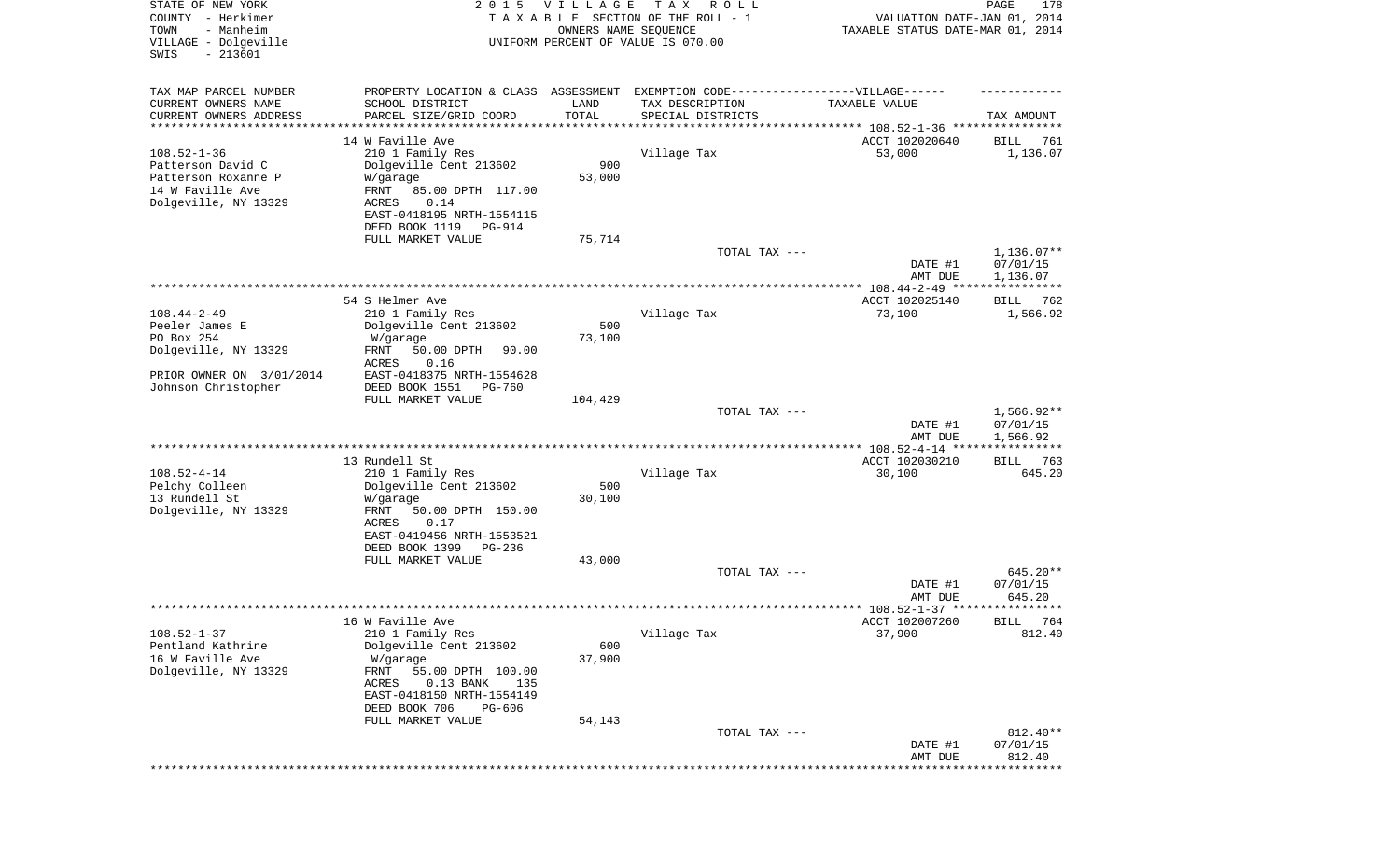| STATE OF NEW YORK<br>COUNTY - Herkimer<br>- Manheim<br>TOWN<br>VILLAGE - Dolgeville<br>SWIS<br>$-213601$ |                                                                                                                                                                                            | 2015 VILLAGE<br>OWNERS NAME SEQUENCE | T A X<br>ROLL<br>TAXABLE SECTION OF THE ROLL - 1<br>UNIFORM PERCENT OF VALUE IS 070.00 | VALUATION DATE-JAN 01, 2014<br>TAXABLE STATUS DATE-MAR 01, 2014 | PAGE<br>179                          |
|----------------------------------------------------------------------------------------------------------|--------------------------------------------------------------------------------------------------------------------------------------------------------------------------------------------|--------------------------------------|----------------------------------------------------------------------------------------|-----------------------------------------------------------------|--------------------------------------|
| TAX MAP PARCEL NUMBER<br>CURRENT OWNERS NAME                                                             | PROPERTY LOCATION & CLASS ASSESSMENT EXEMPTION CODE-----------------VILLAGE------<br>SCHOOL DISTRICT                                                                                       | LAND                                 | TAX DESCRIPTION                                                                        | TAXABLE VALUE                                                   |                                      |
| CURRENT OWNERS ADDRESS<br>********************                                                           | PARCEL SIZE/GRID COORD<br>****************                                                                                                                                                 | TOTAL<br>* * * * * * * * * * *       | SPECIAL DISTRICTS<br>********************************* 108.52-1-7 *****************    |                                                                 | TAX AMOUNT                           |
|                                                                                                          | 18 Spencer St                                                                                                                                                                              |                                      |                                                                                        | ACCT 102006420                                                  | 765<br>BILL                          |
| $108.52 - 1 - 7$<br>Perez-Jordan Henry R<br>18 Spencer St<br>Dolgeville, NY 13329                        | 220 2 Family Res<br>Dolgeville Cent 213602<br>W/garage<br>97.70 DPTH<br>FRNT<br>96.00<br>ACRES<br>0.20<br>EAST-0418442 NRTH-1554443<br>DEED BOOK 1360<br>PG-114                            | 1,000<br>22,000                      | Village Tax                                                                            | 22,000                                                          | 471.58                               |
|                                                                                                          | FULL MARKET VALUE                                                                                                                                                                          | 31,429                               |                                                                                        |                                                                 |                                      |
|                                                                                                          |                                                                                                                                                                                            |                                      | TOTAL TAX ---                                                                          | DATE #1                                                         | 471.58**<br>07/01/15                 |
|                                                                                                          |                                                                                                                                                                                            |                                      |                                                                                        | AMT DUE                                                         | 471.58                               |
|                                                                                                          | Spencer St                                                                                                                                                                                 |                                      |                                                                                        | ACCT 102018540                                                  | 766<br>BILL<br>6.43                  |
| $108.52 - 1 - 8$<br>Perez-Jordan Henry R<br>18 Spencer St<br>Dolgeville, NY 13329                        | 311 Res vac land<br>Dolgeville Cent 213602<br>FRNT 112.00 DPTH<br>81.00<br>ACRES<br>0.13<br>EAST-0418359 NRTH-1554443                                                                      | 300<br>300                           | Village Tax                                                                            | 300                                                             |                                      |
|                                                                                                          | DEED BOOK 1360<br>PG-114<br>FULL MARKET VALUE                                                                                                                                              | 429                                  |                                                                                        |                                                                 |                                      |
|                                                                                                          |                                                                                                                                                                                            |                                      | TOTAL TAX ---                                                                          | DATE #1<br>AMT DUE                                              | $6.43**$<br>07/01/15<br>6.43         |
|                                                                                                          |                                                                                                                                                                                            |                                      |                                                                                        | ************* 108.59-1-7 *****                                  | **********                           |
| $108.59 - 1 - 7$<br>Perkins Thomas E Jr.<br>Perkins Rebecca I<br>8 W Timmerman St<br>Dolgeville, NY      | 8 W Timmerman St<br>210 1 Family Res<br>Dolgeville Cent 213602<br>W/garage<br>FRNT 100.00 DPTH 150.00<br>ACRES<br>0.34 BANK<br>135<br>EAST-0416632 NRTH-1552615<br>DEED BOOK 928<br>PG-662 | 1,000<br>49,700                      | Village Tax                                                                            | ACCT 102001290<br>49,700                                        | 767<br>BILL<br>1,065.33              |
|                                                                                                          | FULL MARKET VALUE                                                                                                                                                                          | 71,000                               |                                                                                        |                                                                 |                                      |
|                                                                                                          |                                                                                                                                                                                            |                                      | TOTAL TAX ---                                                                          | DATE #1<br>AMT DUE                                              | $1,065.33**$<br>07/01/15<br>1,065.33 |
|                                                                                                          |                                                                                                                                                                                            |                                      |                                                                                        |                                                                 | * * * * * *                          |
| $108.36 - 3 - 73$<br>Perkins Todd<br>6028 St. Rte. 167<br>Little Falls, NY 13365                         | 88 N Helmer Ave<br>210 1 Family Res<br>Dolgeville Cent 213602<br>W/carport<br>57.50 DPTH 145.00<br>FRNT<br>ACRES<br>0.19<br>EAST-0419694 NRTH-1558057<br>DEED BOOK 1296<br>PG-108          | 500<br>37,000                        | Village Tax                                                                            | ACCT 102004290<br>37,000                                        | 768<br>BILL<br>793.11                |
|                                                                                                          | FULL MARKET VALUE                                                                                                                                                                          | 52,857                               |                                                                                        |                                                                 |                                      |
|                                                                                                          |                                                                                                                                                                                            |                                      | TOTAL TAX ---                                                                          | DATE #1<br>AMT DUE                                              | 793.11**<br>07/01/15<br>793.11       |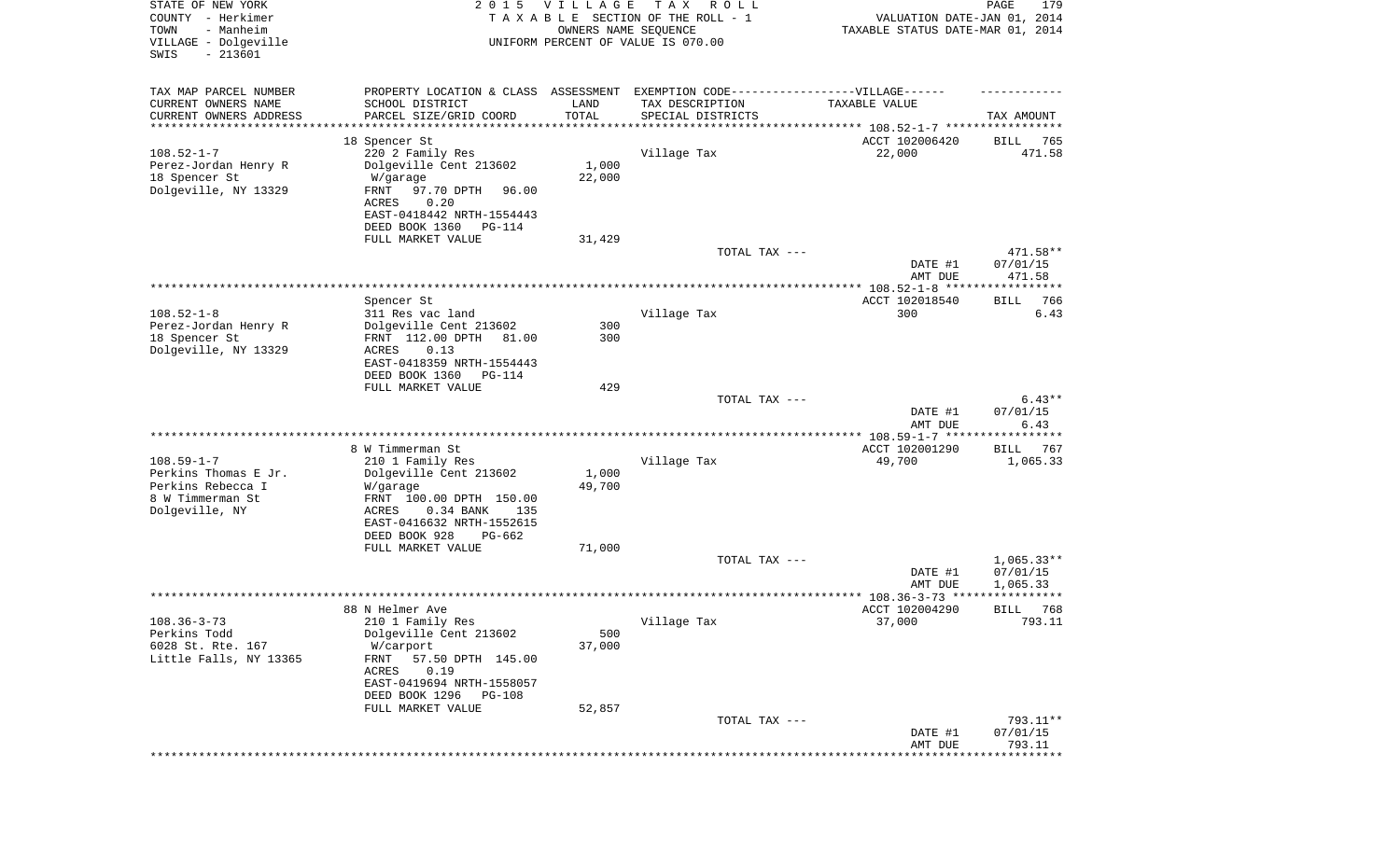| STATE OF NEW YORK<br>COUNTY - Herkimer<br>- Manheim<br>TOWN<br>VILLAGE - Dolgeville<br>$-213601$<br>SWIS | 2 0 1 5                                                      | <b>VILLAGE</b> | T A X<br>ROLL<br>TAXABLE SECTION OF THE ROLL - 1<br>OWNERS NAME SEQUENCE<br>UNIFORM PERCENT OF VALUE IS 070.00 | VALUATION DATE-JAN 01, 2014<br>TAXABLE STATUS DATE-MAR 01, 2014 | PAGE<br>180                |
|----------------------------------------------------------------------------------------------------------|--------------------------------------------------------------|----------------|----------------------------------------------------------------------------------------------------------------|-----------------------------------------------------------------|----------------------------|
| TAX MAP PARCEL NUMBER                                                                                    |                                                              |                | PROPERTY LOCATION & CLASS ASSESSMENT EXEMPTION CODE-----------------VILLAGE------                              |                                                                 |                            |
| CURRENT OWNERS NAME                                                                                      | SCHOOL DISTRICT                                              | LAND           | TAX DESCRIPTION                                                                                                | TAXABLE VALUE                                                   |                            |
| CURRENT OWNERS ADDRESS                                                                                   | PARCEL SIZE/GRID COORD                                       | TOTAL          | SPECIAL DISTRICTS                                                                                              |                                                                 | TAX AMOUNT                 |
| ********************                                                                                     | ******************                                           | ********       |                                                                                                                | ************** 108.52-2-42 ****                                 | ************               |
|                                                                                                          | 4 Lamberson St                                               |                |                                                                                                                | ACCT 102026940                                                  | <b>BILL</b><br>769         |
| $108.52 - 2 - 42$                                                                                        | 210 1 Family Res                                             |                | Village Tax                                                                                                    | 33,700                                                          | 722.37                     |
| Perkins Todd<br>6028 St. Rte. 167                                                                        | Dolgeville Cent 213602<br>W/garage                           | 500<br>33,700  |                                                                                                                |                                                                 |                            |
| Little Falls, NY 13365                                                                                   | 50.00 DPTH<br>FRNT<br>90.00<br><b>ACRES</b><br>0.10          |                |                                                                                                                |                                                                 |                            |
|                                                                                                          | EAST-0419075 NRTH-1554232<br>DEED BOOK 1322<br><b>PG-907</b> |                |                                                                                                                |                                                                 |                            |
|                                                                                                          | FULL MARKET VALUE                                            | 48,143         |                                                                                                                |                                                                 |                            |
|                                                                                                          |                                                              |                | TOTAL TAX ---                                                                                                  |                                                                 | 722.37**                   |
|                                                                                                          |                                                              |                |                                                                                                                | DATE #1<br>AMT DUE                                              | 07/01/15<br>722.37         |
|                                                                                                          |                                                              |                | *******************                                                                                            | * $108.52 - 3 - 55$ **                                          | *********                  |
|                                                                                                          | 36 Spofford Sq                                               |                |                                                                                                                | ACCT 102023940                                                  | 770<br><b>BILL</b>         |
| $108.52 - 3 - 55$                                                                                        | 210 1 Family Res                                             |                | VET COM CT 41131                                                                                               | 9,250                                                           |                            |
| Petkovsek Stephen<br>36 Spofford Sq                                                                      | Dolgeville Cent 213602<br>FRNT 274.00 DPTH                   | 37,000         | 1,700 VET DIS CT 41141<br>Village Tax                                                                          | 1,850<br>25,900                                                 | 555.17                     |
| Dolgeville, NY 13329                                                                                     | 1.70<br>ACRES                                                |                |                                                                                                                |                                                                 |                            |
|                                                                                                          | EAST-0418607 NRTH-1552654<br>DEED BOOK 878<br>$PG-386$       |                |                                                                                                                |                                                                 |                            |
|                                                                                                          | FULL MARKET VALUE                                            | 52,857         |                                                                                                                |                                                                 |                            |
|                                                                                                          |                                                              |                | TOTAL TAX ---                                                                                                  |                                                                 | 555.17**                   |
| ***********************                                                                                  |                                                              |                |                                                                                                                | DATE #1<br>AMT DUE                                              | 07/01/15<br>555.17         |
|                                                                                                          |                                                              |                |                                                                                                                | **************** 108.51-1-19 ***                                | ********                   |
| $108.51 - 1 - 19$                                                                                        | E Faville Ave & Spencer S<br>311 Res vac land                |                | Village Tax                                                                                                    | ACCT 102016320<br>400                                           | <b>BILL</b><br>771<br>8.57 |
| Petley Brent                                                                                             | Dolgeville Cent 213602                                       | 400            |                                                                                                                |                                                                 |                            |
| 47 Spencer St<br>Dolgeville, NY 13329                                                                    | 95.00 DPTH 200.00<br>FRNT<br>0.21<br>ACRES                   | 400            |                                                                                                                |                                                                 |                            |
|                                                                                                          | EAST-0417561 NRTH-1554278<br>DEED BOOK 1556<br>PG-526        |                |                                                                                                                |                                                                 |                            |
|                                                                                                          | FULL MARKET VALUE                                            | 571            |                                                                                                                |                                                                 |                            |
|                                                                                                          |                                                              |                | TOTAL TAX ---                                                                                                  | DATE #1                                                         | $8.57**$<br>07/01/15       |
|                                                                                                          |                                                              |                |                                                                                                                | AMT DUE                                                         | 8.57                       |
|                                                                                                          |                                                              |                | ********************                                                                                           | $** 108.36 - 1 - 5.2$ *                                         |                            |
|                                                                                                          | Wolf St                                                      |                |                                                                                                                | ACCT 102012570                                                  | 772<br><b>BILL</b>         |
| $108.36 - 1 - 5.2$                                                                                       | 311 Res vac land                                             |                | Village Tax                                                                                                    | 2,500                                                           | 53.59                      |
| Petley Brent C<br>1 N Helmer Ave                                                                         | Dolgeville Cent 213602<br>ACRES<br>2.80                      | 2,500<br>2,500 |                                                                                                                |                                                                 |                            |
| Dolgeville, NY 13329                                                                                     | EAST-0418509 NRTH-1557773                                    |                |                                                                                                                |                                                                 |                            |
|                                                                                                          | DEED BOOK 1481<br>$PG-134$                                   |                |                                                                                                                |                                                                 |                            |
|                                                                                                          | FULL MARKET VALUE                                            | 3,571          |                                                                                                                |                                                                 |                            |
|                                                                                                          |                                                              |                | TOTAL TAX ---                                                                                                  | DATE #1                                                         | $53.59**$<br>07/01/15      |
|                                                                                                          |                                                              |                |                                                                                                                | AMT DUE                                                         | 53.59                      |
|                                                                                                          |                                                              |                |                                                                                                                |                                                                 |                            |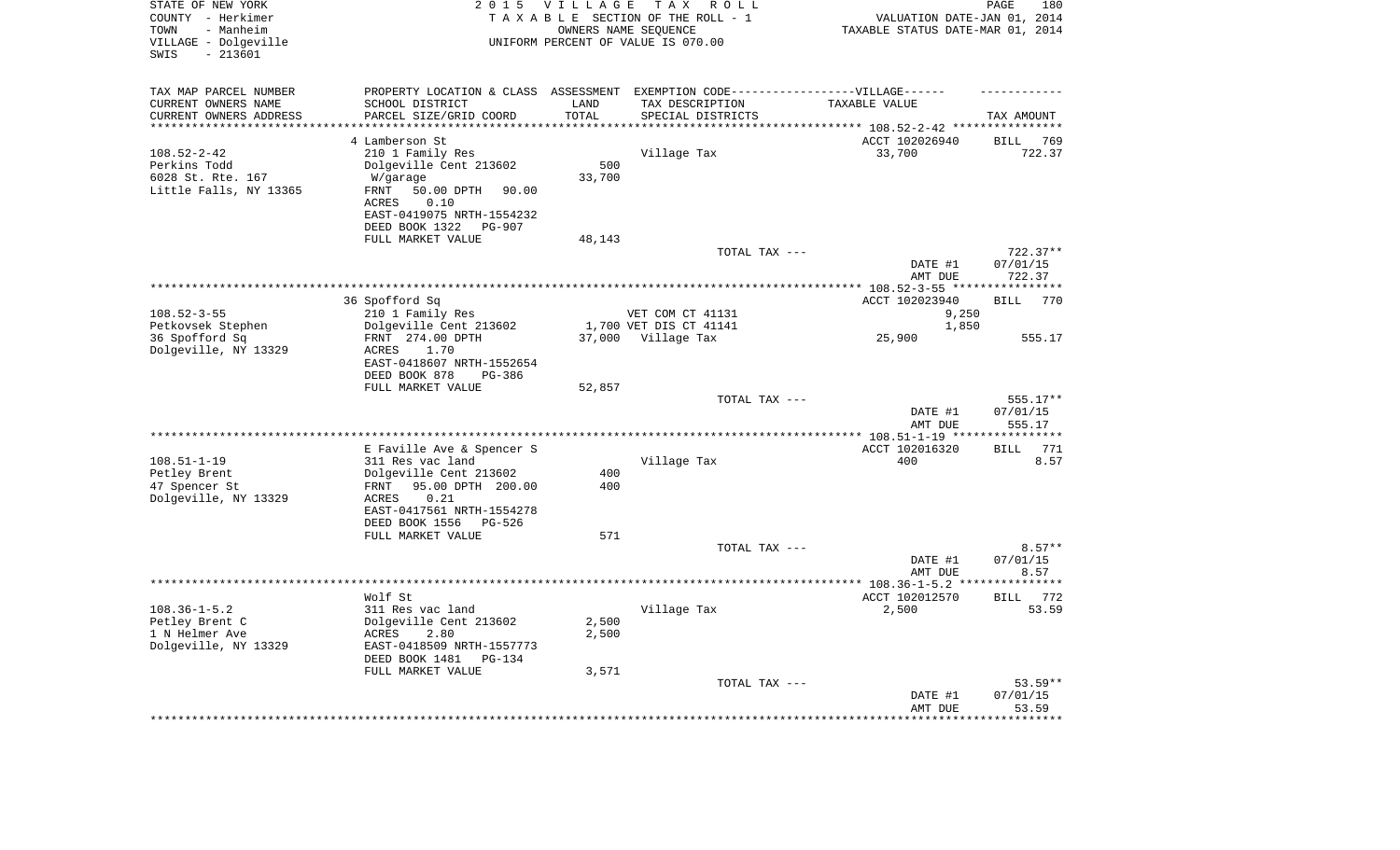| STATE OF NEW YORK<br>COUNTY - Herkimer<br>- Manheim<br>TOWN<br>VILLAGE - Dolgeville | 2 0 1 5                                                                           | VILLAGE<br>OWNERS NAME SEQUENCE | TAX ROLL<br>TAXABLE SECTION OF THE ROLL - 1<br>UNIFORM PERCENT OF VALUE IS 070.00 | VALUATION DATE-JAN 01, 2014<br>TAXABLE STATUS DATE-MAR 01, 2014 | PAGE<br>181            |
|-------------------------------------------------------------------------------------|-----------------------------------------------------------------------------------|---------------------------------|-----------------------------------------------------------------------------------|-----------------------------------------------------------------|------------------------|
| $-213601$<br>SWIS                                                                   |                                                                                   |                                 |                                                                                   |                                                                 |                        |
| TAX MAP PARCEL NUMBER                                                               | PROPERTY LOCATION & CLASS ASSESSMENT EXEMPTION CODE-----------------VILLAGE------ |                                 |                                                                                   |                                                                 |                        |
| CURRENT OWNERS NAME<br>CURRENT OWNERS ADDRESS                                       | SCHOOL DISTRICT<br>PARCEL SIZE/GRID COORD                                         | LAND<br>TOTAL                   | TAX DESCRIPTION<br>SPECIAL DISTRICTS                                              | TAXABLE VALUE                                                   | TAX AMOUNT             |
| *********************                                                               |                                                                                   |                                 |                                                                                   |                                                                 |                        |
|                                                                                     | 47 Spencer St                                                                     |                                 |                                                                                   | ACCT 102028620                                                  | BILL<br>773            |
| $108.51 - 1 - 20$<br>Petley Brent C                                                 | 210 1 Family Res                                                                  | 3,900                           | Village Tax                                                                       | 64,300                                                          | 1,378.29               |
| 47 Spencer St                                                                       | Dolgeville Cent 213602<br>W/garage                                                | 64,300                          |                                                                                   |                                                                 |                        |
| Dolgeville, NY 13329                                                                | 1.50<br>ACRES                                                                     |                                 |                                                                                   |                                                                 |                        |
|                                                                                     | EAST-0417427 NRTH-1554228                                                         |                                 |                                                                                   |                                                                 |                        |
|                                                                                     | DEED BOOK 1523<br>PG-248                                                          |                                 |                                                                                   |                                                                 |                        |
|                                                                                     | FULL MARKET VALUE                                                                 | 91,857                          |                                                                                   |                                                                 |                        |
|                                                                                     |                                                                                   |                                 | TOTAL TAX ---                                                                     | DATE #1                                                         | 1,378.29**<br>07/01/15 |
|                                                                                     |                                                                                   |                                 |                                                                                   | AMT DUE                                                         | 1,378.29               |
|                                                                                     |                                                                                   |                                 |                                                                                   |                                                                 |                        |
|                                                                                     | Wolf St                                                                           |                                 |                                                                                   | ACCT 102012570                                                  | 774<br>BILL            |
| $108.36 - 1 - 5.1$                                                                  | 312 Vac w/imprv                                                                   |                                 | Village Tax                                                                       | 6,000                                                           | 128.61                 |
| Petley Richard<br>Petley Donna                                                      | Dolgeville Cent 213602<br>ACRES<br>6.20                                           | 5,000<br>6,000                  |                                                                                   |                                                                 |                        |
| 32 Wolf St                                                                          | EAST-0418607 NRTH-1558236                                                         |                                 |                                                                                   |                                                                 |                        |
| Dolgeville, NY 13329                                                                | DEED BOOK 763<br>$PG-623$                                                         |                                 |                                                                                   |                                                                 |                        |
|                                                                                     | FULL MARKET VALUE                                                                 | 8,571                           |                                                                                   |                                                                 |                        |
|                                                                                     |                                                                                   |                                 | TOTAL TAX ---                                                                     |                                                                 | 128.61**               |
|                                                                                     |                                                                                   |                                 |                                                                                   | DATE #1<br>AMT DUE                                              | 07/01/15<br>128.61     |
|                                                                                     |                                                                                   |                                 |                                                                                   |                                                                 |                        |
|                                                                                     | 32 Wolf St                                                                        |                                 |                                                                                   | ACCT 102012600                                                  | BILL<br>775            |
| $108.36 - 1 - 9$                                                                    | 210 1 Family Res                                                                  |                                 | VET WAR CT 41121                                                                  | 5,250                                                           |                        |
| Petley Richard                                                                      | Dolgeville Cent 213602                                                            | 900                             | Village Tax                                                                       | 29,750                                                          | 637.70                 |
| Petley Donna<br>32 Wolf St                                                          | W/garage<br>88.00 DPTH 150.40<br>FRNT                                             | 35,000                          |                                                                                   |                                                                 |                        |
| Dolgeville, NY 13329                                                                | ACRES<br>0.32                                                                     |                                 |                                                                                   |                                                                 |                        |
|                                                                                     | EAST-0418887 NRTH-1557923                                                         |                                 |                                                                                   |                                                                 |                        |
|                                                                                     | DEED BOOK 763<br>$PG-623$                                                         |                                 |                                                                                   |                                                                 |                        |
|                                                                                     | FULL MARKET VALUE                                                                 | 50,000                          |                                                                                   |                                                                 |                        |
|                                                                                     |                                                                                   |                                 | TOTAL TAX ---                                                                     | DATE #1                                                         | 637.70**<br>07/01/15   |
|                                                                                     |                                                                                   |                                 |                                                                                   | AMT DUE                                                         | 637.70                 |
|                                                                                     |                                                                                   |                                 |                                                                                   |                                                                 |                        |
|                                                                                     | off wolf St N                                                                     |                                 |                                                                                   |                                                                 | 776<br>BILL            |
| $108.36 - 1 - 65.2$                                                                 | 311 Res vac land                                                                  |                                 | Village Tax                                                                       | 300                                                             | 6.43                   |
| Petley Richard<br>Petley Donna                                                      | Dolgeville Cent 213602<br>Rr Row                                                  | 300<br>300                      |                                                                                   |                                                                 |                        |
| 32 Wolf St                                                                          | FRNT 100.00 DPTH 150.00                                                           |                                 |                                                                                   |                                                                 |                        |
| Dolgeville, NY 13329                                                                | ACRES<br>0.30                                                                     |                                 |                                                                                   |                                                                 |                        |
|                                                                                     | EAST-0418811 NRTH-1557975                                                         |                                 |                                                                                   |                                                                 |                        |
|                                                                                     | DEED BOOK 1351<br>PG-839                                                          |                                 |                                                                                   |                                                                 |                        |
|                                                                                     | FULL MARKET VALUE                                                                 | 429                             | TOTAL TAX ---                                                                     |                                                                 | $6.43**$               |
|                                                                                     |                                                                                   |                                 |                                                                                   | DATE #1                                                         | 07/01/15               |
|                                                                                     |                                                                                   |                                 |                                                                                   | AMT DUE                                                         | 6.43                   |
|                                                                                     |                                                                                   |                                 |                                                                                   |                                                                 |                        |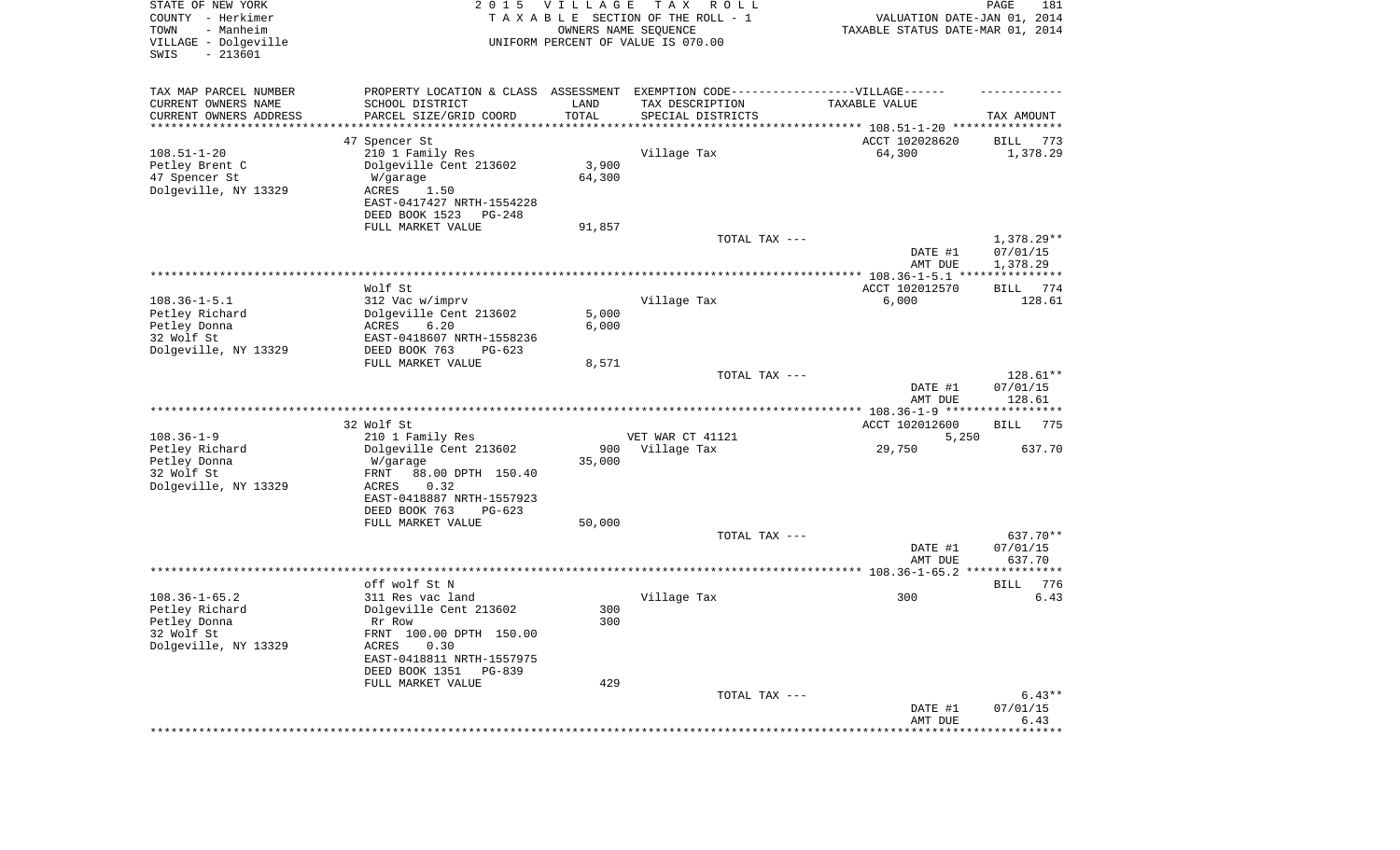| STATE OF NEW YORK<br>COUNTY - Herkimer<br>- Manheim<br>TOWN<br>VILLAGE - Dolgeville<br>$-213601$<br>SWIS | 2 0 1 5                                                                                                                                                          | <b>VILLAGE</b><br>OWNERS NAME SEQUENCE | T A X<br>ROLL<br>TAXABLE SECTION OF THE ROLL - 1<br>UNIFORM PERCENT OF VALUE IS 070.00 | VALUATION DATE-JAN 01, 2014<br>TAXABLE STATUS DATE-MAR 01, 2014 | PAGE<br>182                        |
|----------------------------------------------------------------------------------------------------------|------------------------------------------------------------------------------------------------------------------------------------------------------------------|----------------------------------------|----------------------------------------------------------------------------------------|-----------------------------------------------------------------|------------------------------------|
| TAX MAP PARCEL NUMBER<br>CURRENT OWNERS NAME<br>CURRENT OWNERS ADDRESS                                   | PROPERTY LOCATION & CLASS ASSESSMENT EXEMPTION CODE-----------------VILLAGE------<br>SCHOOL DISTRICT<br>PARCEL SIZE/GRID COORD                                   | LAND<br>TOTAL                          | TAX DESCRIPTION<br>SPECIAL DISTRICTS                                                   | TAXABLE VALUE                                                   | TAX AMOUNT                         |
| *********************                                                                                    | *******************                                                                                                                                              | *********                              |                                                                                        |                                                                 |                                    |
| $108.44 - 1 - 1$<br>Phoenix Footwear Group<br>5937 Darwin Ct Ste 109<br>Carlsbad, CA 92008-7363          | W State St & Oak St<br>311 Res vac land<br>Dolgeville Cent 213602<br>ACRES<br>31.00<br>EAST-0418556 NRTH-1556398<br>DEED BOOK 00214 PG-00549                     | 19,500<br>19,500                       | Village Tax                                                                            | ACCT 102009810<br>19,500                                        | BILL<br>777<br>417.99              |
|                                                                                                          | FULL MARKET VALUE                                                                                                                                                | 27,857                                 |                                                                                        |                                                                 |                                    |
|                                                                                                          |                                                                                                                                                                  |                                        | TOTAL TAX ---                                                                          | DATE #1<br>AMT DUE                                              | 417.99**<br>07/01/15<br>417.99     |
|                                                                                                          |                                                                                                                                                                  |                                        |                                                                                        |                                                                 |                                    |
| $108.59 - 2 - 24$<br>Piehler Marion<br>Doubrava Christine                                                | 3 Stewart St<br>210 1 Family Res<br>Dolgeville Cent 213602<br>FRNT 100.00 DPTH 150.00                                                                            | 1,000<br>46,000                        | VET COM CT 41131<br>Village Tax                                                        | ACCT 102021780<br>10,500<br>35,500                              | <b>BILL</b><br>778<br>760.95       |
| 3 Stewart St<br>Dolgeville, NY 13329                                                                     | <b>ACRES</b><br>0.34<br>EAST-0417056 NRTH-1552143<br>DEED BOOK 849<br>$PG-144$<br>FULL MARKET VALUE                                                              | 65,714                                 |                                                                                        |                                                                 |                                    |
|                                                                                                          |                                                                                                                                                                  |                                        | TOTAL TAX ---                                                                          |                                                                 | 760.95**                           |
|                                                                                                          |                                                                                                                                                                  |                                        |                                                                                        | DATE #1<br>AMT DUE                                              | 07/01/15<br>760.95<br>*********    |
|                                                                                                          | 5 E Spofford Ave                                                                                                                                                 |                                        |                                                                                        | ACCT 102007170                                                  | <b>BILL</b><br>779                 |
| $108.52 - 2 - 17$<br>Pierce James<br>Pierce Kimberly<br>5 East Spofford Ave<br>Dolgeville, NY 13329      | 210 1 Family Res<br>Dolgeville Cent 213602<br><b>FRNT</b><br>50.00 DPTH 100.00<br>ACRES<br>$0.11$ BANK<br>055<br>EAST-0418444 NRTH-1553261                       | 500<br>60,000                          | Village Tax                                                                            | 60,000                                                          | 1,286.12                           |
|                                                                                                          | DEED BOOK 850<br><b>PG-297</b>                                                                                                                                   |                                        |                                                                                        |                                                                 |                                    |
|                                                                                                          | FULL MARKET VALUE                                                                                                                                                | 85,714                                 |                                                                                        |                                                                 |                                    |
|                                                                                                          |                                                                                                                                                                  |                                        | TOTAL TAX ---                                                                          | DATE #1<br>AMT DUE                                              | 1,286.12**<br>07/01/15<br>1,286.12 |
|                                                                                                          |                                                                                                                                                                  |                                        |                                                                                        |                                                                 | * * * * * * * * * * *              |
| $108.36 - 3 - 55$<br>Pierce Robert<br>Pierce Evelyn<br>11 Cavalli St<br>Dolgeville, NY 13329             | 11 Cavalli St<br>210 1 Family Res<br>Dolgeville Cent 213602<br>W/garage<br>FRNT<br>50.00 DPTH 100.00<br>$0.11$ BANK<br>ACRES<br>135<br>EAST-0419850 NRTH-1557531 | 500<br>31,400                          | Village Tax                                                                            | ACCT 102019560<br>31,400                                        | 780<br>BILL<br>673.07              |
|                                                                                                          | DEED BOOK 00667 PG-00298                                                                                                                                         |                                        |                                                                                        |                                                                 |                                    |
|                                                                                                          | FULL MARKET VALUE                                                                                                                                                | 44,857                                 | TOTAL TAX ---                                                                          | DATE #1<br>AMT DUE                                              | 673.07**<br>07/01/15<br>673.07     |
|                                                                                                          |                                                                                                                                                                  |                                        |                                                                                        | ************                                                    | *********                          |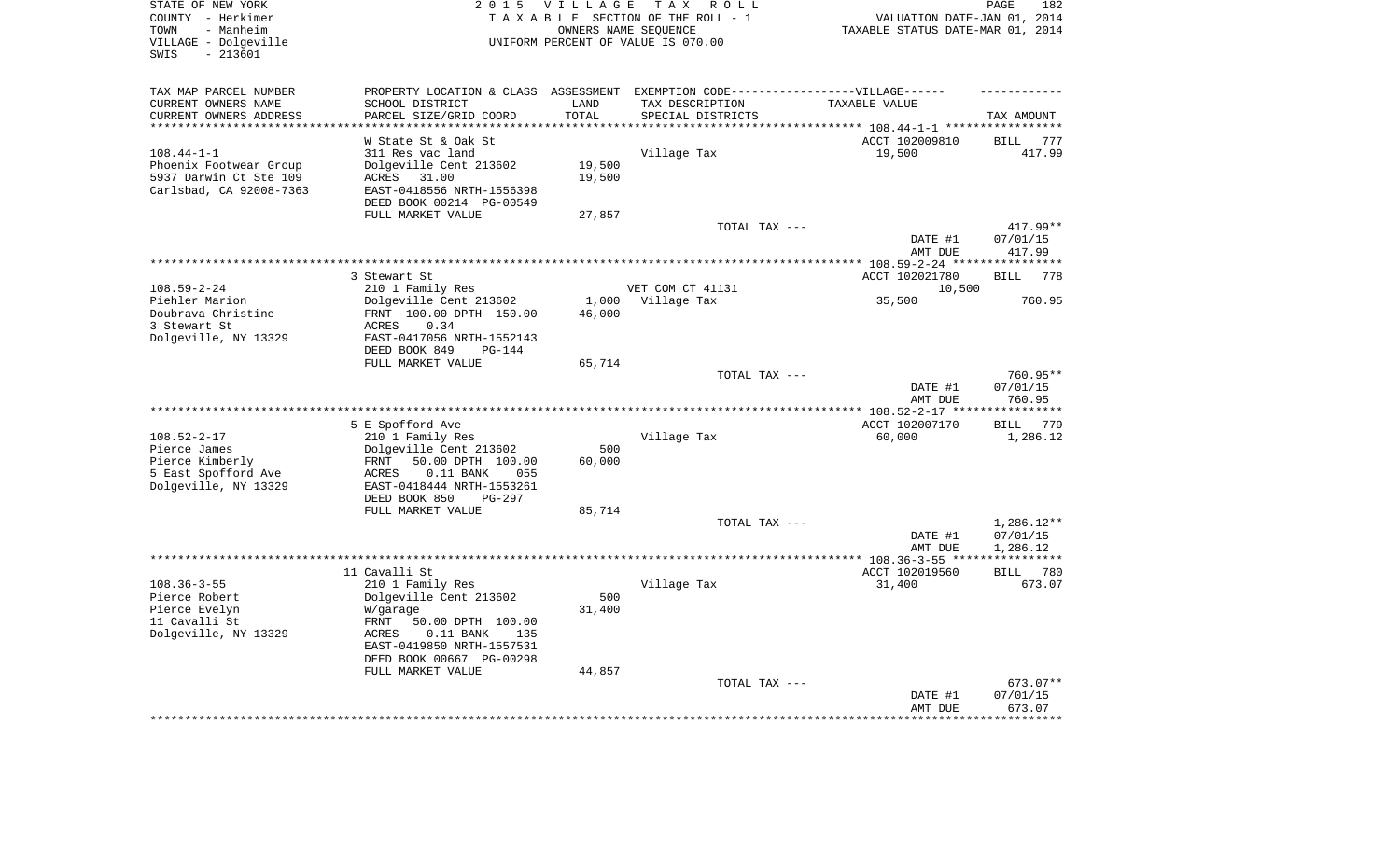| STATE OF NEW YORK<br>COUNTY - Herkimer<br>- Manheim<br>TOWN<br>VILLAGE - Dolgeville<br>$-213601$ | 2 0 1 5                                    | <b>VILLAGE</b>    | T A X<br>R O L L<br>TAXABLE SECTION OF THE ROLL - 1<br>OWNERS NAME SEQUENCE<br>UNIFORM PERCENT OF VALUE IS 070.00 | VALUATION DATE-JAN 01, 2014<br>TAXABLE STATUS DATE-MAR 01, 2014 | PAGE<br>183              |
|--------------------------------------------------------------------------------------------------|--------------------------------------------|-------------------|-------------------------------------------------------------------------------------------------------------------|-----------------------------------------------------------------|--------------------------|
| SWIS                                                                                             |                                            |                   |                                                                                                                   |                                                                 |                          |
| TAX MAP PARCEL NUMBER                                                                            | PROPERTY LOCATION & CLASS ASSESSMENT       |                   | EXEMPTION CODE------------------VILLAGE------                                                                     |                                                                 |                          |
| CURRENT OWNERS NAME                                                                              | SCHOOL DISTRICT                            | LAND              | TAX DESCRIPTION                                                                                                   | TAXABLE VALUE                                                   |                          |
| CURRENT OWNERS ADDRESS                                                                           | PARCEL SIZE/GRID COORD                     | TOTAL             | SPECIAL DISTRICTS                                                                                                 |                                                                 | TAX AMOUNT               |
| *******************                                                                              |                                            | * * * * * * * * * | ****************                                                                                                  | *********** 108.36-3-57 *****************                       |                          |
|                                                                                                  | REAR Cavalli St                            |                   |                                                                                                                   | ACCT 102023100                                                  | <b>BILL</b><br>781       |
| $108.36 - 3 - 57$                                                                                | 312 Vac w/imprv                            |                   | Village Tax                                                                                                       | 200                                                             | 4.29                     |
| Pierce Robert K                                                                                  | Dolgeville Cent 213602                     | 100               |                                                                                                                   |                                                                 |                          |
| Pierce Evelyn                                                                                    | 52.00 DPTH<br>FRNT<br>39.00                | 200               |                                                                                                                   |                                                                 |                          |
| 11 Cavalli St<br>Dolgeville, NY 13329                                                            | 0.03<br>ACRES<br>EAST-0419800 NRTH-1557526 |                   |                                                                                                                   |                                                                 |                          |
|                                                                                                  | DEED BOOK 844<br>PG-361                    |                   |                                                                                                                   |                                                                 |                          |
|                                                                                                  | FULL MARKET VALUE                          | 286               |                                                                                                                   |                                                                 |                          |
|                                                                                                  |                                            |                   | TOTAL TAX ---                                                                                                     |                                                                 | $4.29**$                 |
|                                                                                                  |                                            |                   |                                                                                                                   | DATE #1                                                         | 07/01/15                 |
|                                                                                                  |                                            |                   |                                                                                                                   | AMT DUE                                                         | 4.29                     |
|                                                                                                  |                                            |                   | **********************                                                                                            | ** $108.43 - 1 - 7$ ***                                         |                          |
|                                                                                                  | 35 Beaver St Ext                           |                   |                                                                                                                   | ACCT 102009990                                                  | 782<br>BILL              |
| $108.43 - 1 - 7$                                                                                 | 210 1 Family Res                           |                   | Village Tax                                                                                                       | 42,000                                                          | 900.28                   |
| Pike Properties LLC                                                                              | Dolgeville Cent 213602                     | 2,200             |                                                                                                                   |                                                                 |                          |
| 31 Russet Rd                                                                                     | FRNT 223.00 DPTH 126.00                    | 42,000            |                                                                                                                   |                                                                 |                          |
| Billerica, MA 01821                                                                              | 0.64<br>ACRES                              |                   |                                                                                                                   |                                                                 |                          |
|                                                                                                  | EAST-0417385 NRTH-1555164                  |                   |                                                                                                                   |                                                                 |                          |
|                                                                                                  | DEED BOOK 1328<br>PG-610                   |                   |                                                                                                                   |                                                                 |                          |
|                                                                                                  | FULL MARKET VALUE                          | 60,000            | TOTAL TAX ---                                                                                                     |                                                                 | 900.28**                 |
|                                                                                                  |                                            |                   |                                                                                                                   | DATE #1                                                         | 07/01/15                 |
|                                                                                                  |                                            |                   |                                                                                                                   | AMT DUE                                                         | 900.28                   |
|                                                                                                  |                                            |                   |                                                                                                                   | ** 108.43-1-9.2 *                                               | *********                |
|                                                                                                  | Beaver St                                  |                   |                                                                                                                   | ACCT 102009960                                                  | 783<br><b>BILL</b>       |
| $108.43 - 1 - 9.2$                                                                               | 311 Res vac land                           |                   | Village Tax                                                                                                       | 1,200                                                           | 25.72                    |
| Pike Properties LLC                                                                              | Dolgeville Cent 213602                     | 1,200             |                                                                                                                   |                                                                 |                          |
| 31 Russet Rd                                                                                     | FRNT 210.00 DPTH 130.00                    | 1,200             |                                                                                                                   |                                                                 |                          |
| Billerica, MA 01821                                                                              | ACRES<br>0.60                              |                   |                                                                                                                   |                                                                 |                          |
|                                                                                                  | EAST-0417424 NRTH-1554999                  |                   |                                                                                                                   |                                                                 |                          |
|                                                                                                  | DEED BOOK 1328<br><b>PG-610</b>            |                   |                                                                                                                   |                                                                 |                          |
|                                                                                                  | FULL MARKET VALUE                          | 1,714             |                                                                                                                   |                                                                 |                          |
|                                                                                                  |                                            |                   | TOTAL TAX ---                                                                                                     |                                                                 | $25.72**$                |
|                                                                                                  |                                            |                   |                                                                                                                   | DATE #1                                                         | 07/01/15                 |
|                                                                                                  |                                            |                   |                                                                                                                   | AMT DUE<br>********** 108.44-3-77 ***                           | 25.72<br>* * * * * * * * |
|                                                                                                  | 10 Slawson St                              |                   |                                                                                                                   | ACCT 102016110                                                  | <b>BILL</b><br>784       |
| $108.44 - 3 - 77$                                                                                | 210 1 Family Res                           |                   | Village Tax                                                                                                       | 52,000                                                          | 1,114.64                 |
| Ploss Gerry                                                                                      | Dolgeville Cent 213602                     | 500               |                                                                                                                   |                                                                 |                          |
| Ploss Donna                                                                                      | W/garages                                  | 52,000            |                                                                                                                   |                                                                 |                          |
| 10 Slawson St                                                                                    | FRNT<br>50.00 DPTH 151.00                  |                   |                                                                                                                   |                                                                 |                          |
| Dolgeville, NY 13329                                                                             | ACRES<br>$0.20$ BANK<br>135                |                   |                                                                                                                   |                                                                 |                          |
|                                                                                                  | EAST-0418930 NRTH-1554866                  |                   |                                                                                                                   |                                                                 |                          |
|                                                                                                  | FULL MARKET VALUE                          | 74,286            |                                                                                                                   |                                                                 |                          |
|                                                                                                  |                                            |                   | TOTAL TAX ---                                                                                                     |                                                                 | $1,114.64**$             |
|                                                                                                  |                                            |                   |                                                                                                                   | DATE #1                                                         | 07/01/15                 |
|                                                                                                  |                                            |                   |                                                                                                                   | AMT DUE                                                         | 1,114.64                 |
|                                                                                                  |                                            |                   |                                                                                                                   |                                                                 |                          |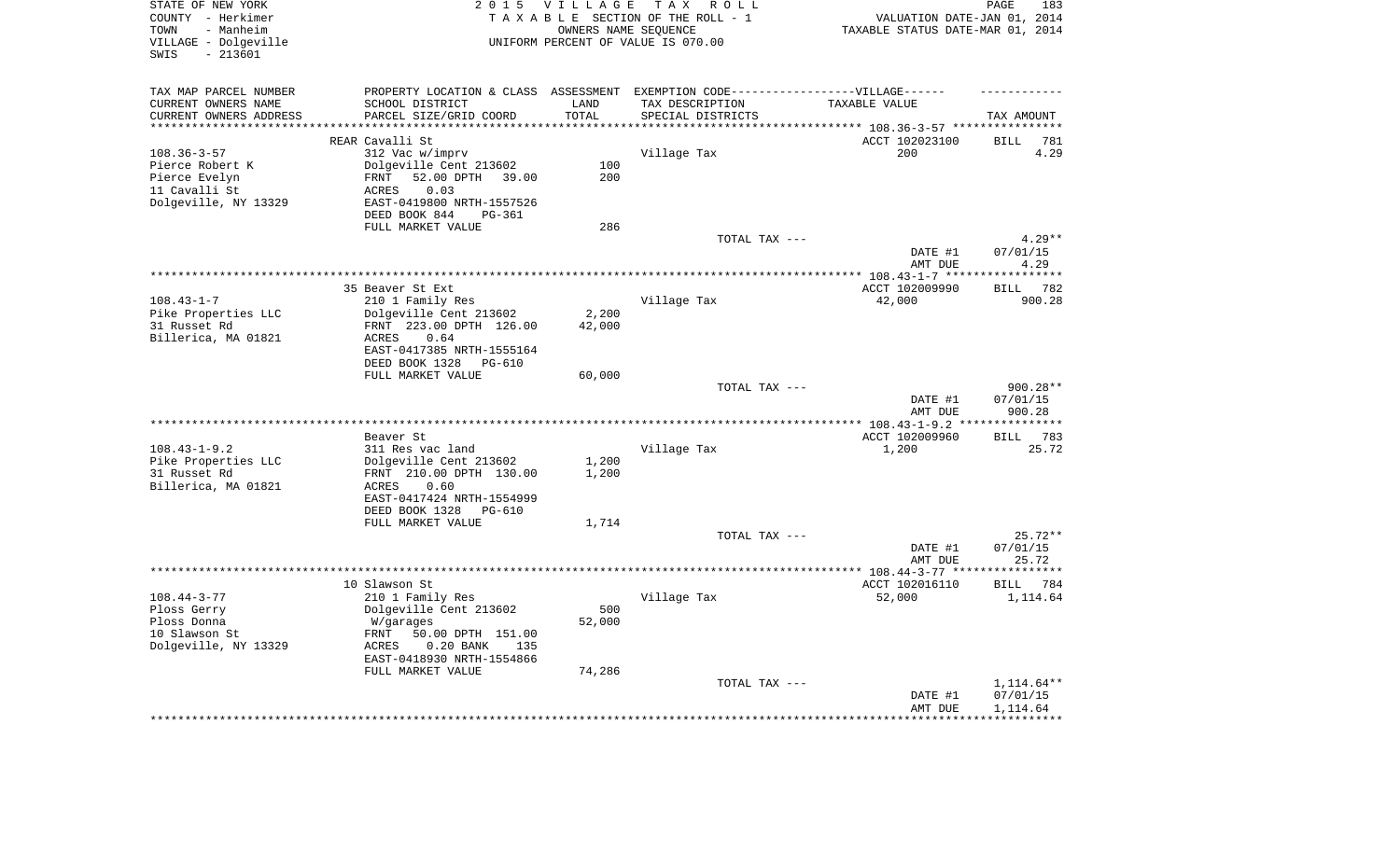| STATE OF NEW YORK<br>COUNTY - Herkimer<br>- Manheim<br>TOWN<br>VILLAGE - Dolgeville<br>SWIS<br>$-213601$ |                                                       | 2015 VILLAGE  | T A X<br>R O L L<br>TAXABLE SECTION OF THE ROLL - 1<br>OWNERS NAME SEQUENCE<br>UNIFORM PERCENT OF VALUE IS 070.00 | VALUATION DATE-JAN 01, 2014<br>TAXABLE STATUS DATE-MAR 01, 2014 | PAGE<br>184          |
|----------------------------------------------------------------------------------------------------------|-------------------------------------------------------|---------------|-------------------------------------------------------------------------------------------------------------------|-----------------------------------------------------------------|----------------------|
| TAX MAP PARCEL NUMBER                                                                                    |                                                       |               | PROPERTY LOCATION & CLASS ASSESSMENT EXEMPTION CODE----------------VILLAGE------                                  |                                                                 |                      |
| CURRENT OWNERS NAME                                                                                      | SCHOOL DISTRICT                                       | LAND          | TAX DESCRIPTION                                                                                                   | TAXABLE VALUE                                                   |                      |
| CURRENT OWNERS ADDRESS<br>********************                                                           | PARCEL SIZE/GRID COORD                                | TOTAL         | SPECIAL DISTRICTS                                                                                                 |                                                                 | TAX AMOUNT           |
|                                                                                                          | 7 Dunckel St                                          |               |                                                                                                                   | ACCT 102012930                                                  | 785<br>BILL          |
| $108.52 - 5 - 15$                                                                                        | 210 1 Family Res                                      |               | Village Tax                                                                                                       | 38,600                                                          | 827.40               |
| Ploss Jeromy M                                                                                           | Dolgeville Cent 213602                                | 1,200         | XC991 Water relevy                                                                                                | 424.06 MT M                                                     | 424.06               |
| 7 Dunckel St                                                                                             | FRNT 115.00 DPTH 150.00                               | 38,600        |                                                                                                                   |                                                                 |                      |
| Dolgeville, NY 13329                                                                                     | ACRES<br>0.31                                         |               |                                                                                                                   |                                                                 |                      |
|                                                                                                          | EAST-0419916 NRTH-1553650<br>DEED BOOK 1219<br>PG-938 |               |                                                                                                                   |                                                                 |                      |
|                                                                                                          | FULL MARKET VALUE                                     | 55,143        |                                                                                                                   |                                                                 |                      |
|                                                                                                          |                                                       |               | TOTAL TAX ---                                                                                                     |                                                                 | $1,251.46**$         |
|                                                                                                          |                                                       |               |                                                                                                                   | DATE #1<br>AMT DUE                                              | 07/01/15<br>1,251.46 |
|                                                                                                          |                                                       |               |                                                                                                                   |                                                                 |                      |
|                                                                                                          | 11 Schuyler St                                        |               | VET COM CT 41131                                                                                                  | ACCT 102029940                                                  | <b>BILL</b><br>786   |
| $108.52 - 5 - 63$<br>Pohleven Elizabeth                                                                  | 210 1 Family Res<br>Dolgeville Cent 213602            | 600           | Village Tax                                                                                                       | 9,500<br>28,500                                                 | 610.91               |
| 11 Schuyler St                                                                                           | FRNT<br>60.00 DPTH<br>73.00                           | 38,000        |                                                                                                                   |                                                                 |                      |
| Dolgeville, NY 13329                                                                                     | 0.09<br>ACRES                                         |               |                                                                                                                   |                                                                 |                      |
|                                                                                                          | EAST-0419858 NRTH-1554338                             |               |                                                                                                                   |                                                                 |                      |
| PRIOR OWNER ON 3/01/2014                                                                                 | DEED BOOK 835<br>$PG-118$                             |               |                                                                                                                   |                                                                 |                      |
| Pohleven Louis                                                                                           | FULL MARKET VALUE                                     | 54,286        |                                                                                                                   |                                                                 | $610.91**$           |
|                                                                                                          |                                                       |               | TOTAL TAX ---                                                                                                     | DATE #1                                                         | 07/01/15             |
|                                                                                                          |                                                       |               |                                                                                                                   | AMT DUE                                                         | 610.91               |
|                                                                                                          |                                                       |               |                                                                                                                   |                                                                 |                      |
|                                                                                                          | Cline St                                              |               |                                                                                                                   | ACCT 102003330                                                  | <b>BILL</b><br>787   |
| $108.44 - 2 - 20$<br>Pohleven Michael                                                                    | 312 Vac w/imprv<br>Dolgeville Cent 213602             | 1,200         | Village Tax                                                                                                       | 6,000                                                           | 128.61               |
| 46 Sarah Cir                                                                                             | Garage                                                | 6,000         |                                                                                                                   |                                                                 |                      |
| Spencerport, NY 14559                                                                                    | FRNT<br>86.00 DPTH 150.00                             |               |                                                                                                                   |                                                                 |                      |
|                                                                                                          | ACRES<br>0.59                                         |               |                                                                                                                   |                                                                 |                      |
|                                                                                                          | EAST-0417835 NRTH-1554709                             |               |                                                                                                                   |                                                                 |                      |
|                                                                                                          | DEED BOOK 1375<br>PG-464                              |               |                                                                                                                   |                                                                 |                      |
|                                                                                                          | FULL MARKET VALUE                                     | 8,571         | TOTAL TAX ---                                                                                                     |                                                                 | 128.61**             |
|                                                                                                          |                                                       |               |                                                                                                                   | DATE #1                                                         | 07/01/15             |
|                                                                                                          |                                                       |               |                                                                                                                   | AMT DUE                                                         | 128.61               |
|                                                                                                          |                                                       |               |                                                                                                                   |                                                                 |                      |
|                                                                                                          | 5 N Helmer Ave                                        |               |                                                                                                                   | ACCT 102030360                                                  | 788<br><b>BILL</b>   |
| $108.44 - 1 - 12$                                                                                        | 210 1 Family Res                                      |               | Village Tax                                                                                                       | 11,750                                                          | 251.86               |
| Pohlig Robert<br>5 N Helmer Ave                                                                          | Dolgeville Cent 213602<br>W/barn                      | 900<br>11,750 |                                                                                                                   |                                                                 |                      |
| Dolgeville, NY 13329                                                                                     | FRNT<br>85.00 DPTH 150.00                             |               |                                                                                                                   |                                                                 |                      |
|                                                                                                          | ACRES<br>$0.29$ BANK<br>135                           |               |                                                                                                                   |                                                                 |                      |
|                                                                                                          | EAST-0419347 NRTH-1556104                             |               |                                                                                                                   |                                                                 |                      |
|                                                                                                          | DEED BOOK 934<br>$PG-87$                              |               |                                                                                                                   |                                                                 |                      |
|                                                                                                          | FULL MARKET VALUE                                     | 16,786        | TOTAL TAX ---                                                                                                     |                                                                 | 251.86**             |
|                                                                                                          |                                                       |               |                                                                                                                   | DATE #1                                                         | 07/01/15             |
|                                                                                                          |                                                       |               |                                                                                                                   | AMT DUE                                                         | 251.86               |
|                                                                                                          |                                                       |               |                                                                                                                   |                                                                 | ************         |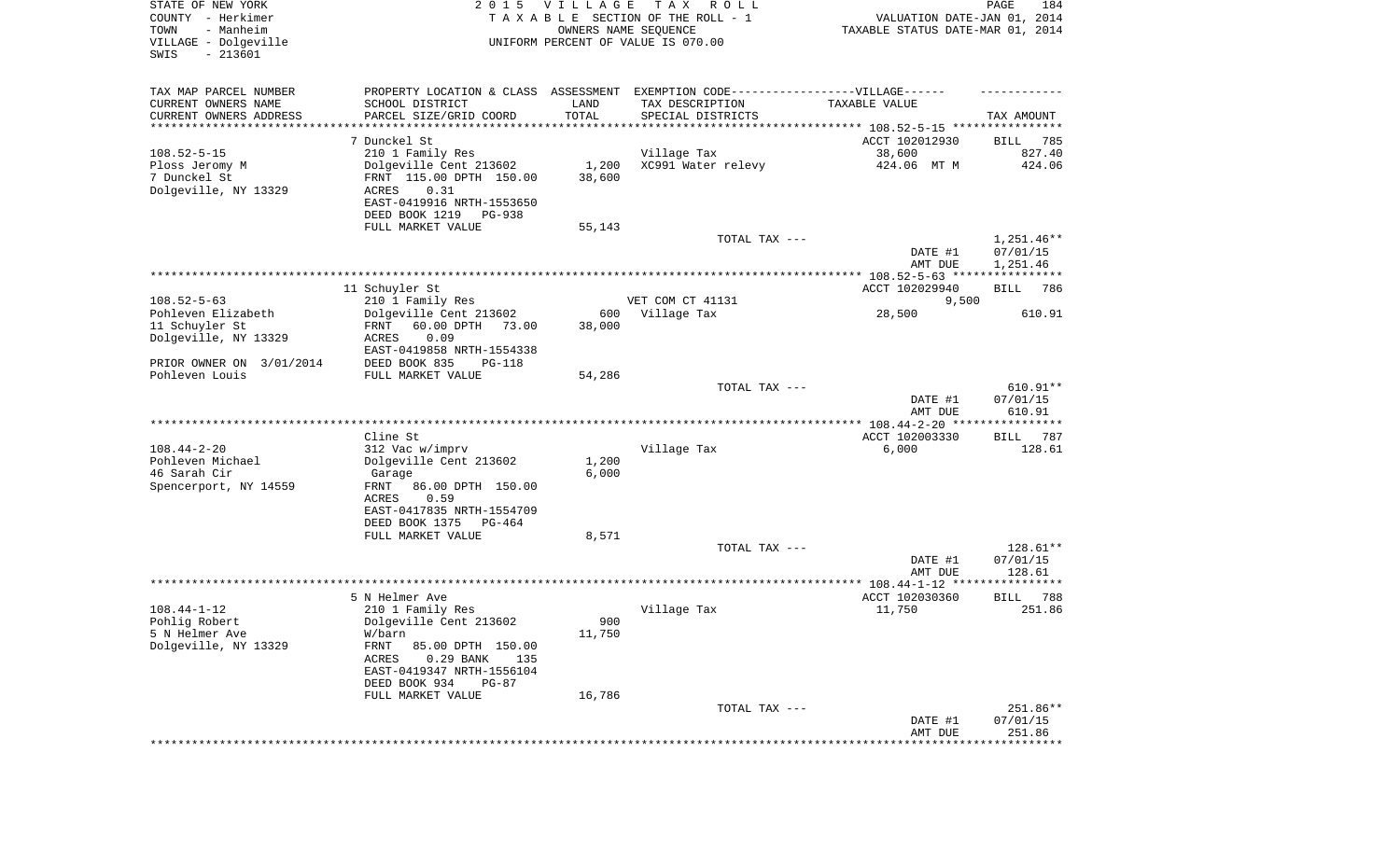| STATE OF NEW YORK<br>COUNTY - Herkimer<br>- Manheim<br>TOWN<br>VILLAGE - Dolgeville<br>SWIS<br>$-213601$ | 2 0 1 5                                                                          | VILLAGE<br>OWNERS NAME SEQUENCE | TAX ROLL<br>TAXABLE SECTION OF THE ROLL - 1<br>UNIFORM PERCENT OF VALUE IS 070.00 | VALUATION DATE-JAN 01, 2014<br>TAXABLE STATUS DATE-MAR 01, 2014 | PAGE<br>185            |
|----------------------------------------------------------------------------------------------------------|----------------------------------------------------------------------------------|---------------------------------|-----------------------------------------------------------------------------------|-----------------------------------------------------------------|------------------------|
| TAX MAP PARCEL NUMBER                                                                                    | PROPERTY LOCATION & CLASS ASSESSMENT EXEMPTION CODE----------------VILLAGE------ |                                 |                                                                                   |                                                                 |                        |
| CURRENT OWNERS NAME                                                                                      | SCHOOL DISTRICT                                                                  | LAND                            | TAX DESCRIPTION                                                                   | TAXABLE VALUE                                                   |                        |
| CURRENT OWNERS ADDRESS<br>********************                                                           | PARCEL SIZE/GRID COORD                                                           | TOTAL                           | SPECIAL DISTRICTS                                                                 |                                                                 | TAX AMOUNT             |
|                                                                                                          | 40 S Helmer Ave                                                                  |                                 |                                                                                   | ACCT 102012780                                                  | 789<br>BILL            |
| $108.44 - 2 - 40$                                                                                        | 210 1 Family Res                                                                 |                                 | Village Tax                                                                       | 35,600                                                          | 763.10                 |
| Pointon Morton V II                                                                                      | Dolgeville Cent 213602                                                           | 500                             |                                                                                   |                                                                 |                        |
| PO Box 251                                                                                               | W/garage                                                                         | 35,600                          |                                                                                   |                                                                 |                        |
| Dolgeville, NY 13329                                                                                     | FRNT<br>50.00 DPTH 150.00<br>0.17                                                |                                 |                                                                                   |                                                                 |                        |
|                                                                                                          | ACRES<br>EAST-0418567 NRTH-1554887                                               |                                 |                                                                                   |                                                                 |                        |
|                                                                                                          | DEED BOOK 1097<br>PG-313                                                         |                                 |                                                                                   |                                                                 |                        |
|                                                                                                          | FULL MARKET VALUE                                                                | 50,857                          |                                                                                   |                                                                 |                        |
|                                                                                                          |                                                                                  |                                 | TOTAL TAX ---                                                                     |                                                                 | 763.10**               |
|                                                                                                          |                                                                                  |                                 |                                                                                   | DATE #1                                                         | 07/01/15               |
|                                                                                                          |                                                                                  |                                 |                                                                                   | AMT DUE                                                         | 763.10                 |
|                                                                                                          | 122 N Main St                                                                    |                                 |                                                                                   | ACCT 102010320                                                  | BILL 790               |
| $108.36 - 4 - 22$                                                                                        | 210 1 Family Res                                                                 |                                 | Village Tax                                                                       | 20,200                                                          | 432.99                 |
| Pollard Scott                                                                                            | Dolgeville Cent 213602                                                           | 300                             |                                                                                   |                                                                 |                        |
| Pollard Mary                                                                                             | 30.00 DPTH<br>FRNT<br>92.00                                                      | 20,200                          |                                                                                   |                                                                 |                        |
| 120 N Main St<br>Dolgeville, NY 13329                                                                    | 0.06<br>ACRES<br>EAST-0420087 NRTH-1556724                                       |                                 |                                                                                   |                                                                 |                        |
|                                                                                                          | DEED BOOK 723<br>$PG-29$                                                         |                                 |                                                                                   |                                                                 |                        |
|                                                                                                          | FULL MARKET VALUE                                                                | 28,857                          |                                                                                   |                                                                 |                        |
|                                                                                                          |                                                                                  |                                 | TOTAL TAX ---                                                                     |                                                                 | 432.99**               |
|                                                                                                          |                                                                                  |                                 |                                                                                   | DATE #1<br>AMT DUE                                              | 07/01/15<br>432.99     |
|                                                                                                          |                                                                                  |                                 |                                                                                   | ************* 108.36-4-23 ****************                      |                        |
|                                                                                                          | 120 N Main St                                                                    |                                 |                                                                                   | ACCT 102001530                                                  | 791<br>BILL            |
| $108.36 - 4 - 23$                                                                                        | 210 1 Family Res                                                                 |                                 | Village Tax                                                                       | 21,100                                                          | 452.28                 |
| Pollard Scott                                                                                            | Dolgeville Cent 213602                                                           | 300                             | XC991 Water relevy                                                                | 162.53 MT M                                                     | 162.53                 |
| Pollard Mary<br>15 W State St                                                                            | 85.00 DPTH<br>81.00<br>FRNT<br>ACRES<br>0.16                                     | 21,100                          |                                                                                   |                                                                 |                        |
| Dolgeville, NY 13329                                                                                     | EAST-0420076 NRTH-1556697                                                        |                                 |                                                                                   |                                                                 |                        |
|                                                                                                          | DEED BOOK 899<br>PG-418                                                          |                                 |                                                                                   |                                                                 |                        |
|                                                                                                          | FULL MARKET VALUE                                                                | 30,143                          |                                                                                   |                                                                 |                        |
|                                                                                                          |                                                                                  |                                 | TOTAL TAX ---                                                                     |                                                                 | 614.81**               |
|                                                                                                          |                                                                                  |                                 |                                                                                   | DATE #1<br>AMT DUE                                              | 07/01/15<br>614.81     |
|                                                                                                          |                                                                                  |                                 |                                                                                   |                                                                 |                        |
|                                                                                                          | 15-17 W State St                                                                 |                                 |                                                                                   | ACCT 102017250                                                  | 792<br>BILL            |
| $108.44 - 1 - 5$                                                                                         | 220 2 Family Res                                                                 |                                 | Village Tax                                                                       | 44,800                                                          | 960.30                 |
| Pollard Scott A                                                                                          | Dolgeville Cent 213602                                                           | 800                             |                                                                                   |                                                                 |                        |
| Pollard Mary L<br>15 W State St                                                                          | W/garage & Barn<br>78.00 DPTH 185.00<br>FRNT                                     | 44,800                          |                                                                                   |                                                                 |                        |
| Dolgeville, NY 13329                                                                                     | 0.32<br>ACRES                                                                    |                                 |                                                                                   |                                                                 |                        |
|                                                                                                          | EAST-0419499 NRTH-1556527                                                        |                                 |                                                                                   |                                                                 |                        |
|                                                                                                          | DEED BOOK 1234<br>PG-247                                                         |                                 |                                                                                   |                                                                 |                        |
|                                                                                                          | FULL MARKET VALUE                                                                | 64,000                          |                                                                                   |                                                                 |                        |
|                                                                                                          |                                                                                  |                                 | TOTAL TAX ---                                                                     |                                                                 | $960.30**$<br>07/01/15 |
|                                                                                                          |                                                                                  |                                 |                                                                                   | DATE #1<br>AMT DUE                                              | 960.30                 |
|                                                                                                          |                                                                                  |                                 |                                                                                   |                                                                 | *********              |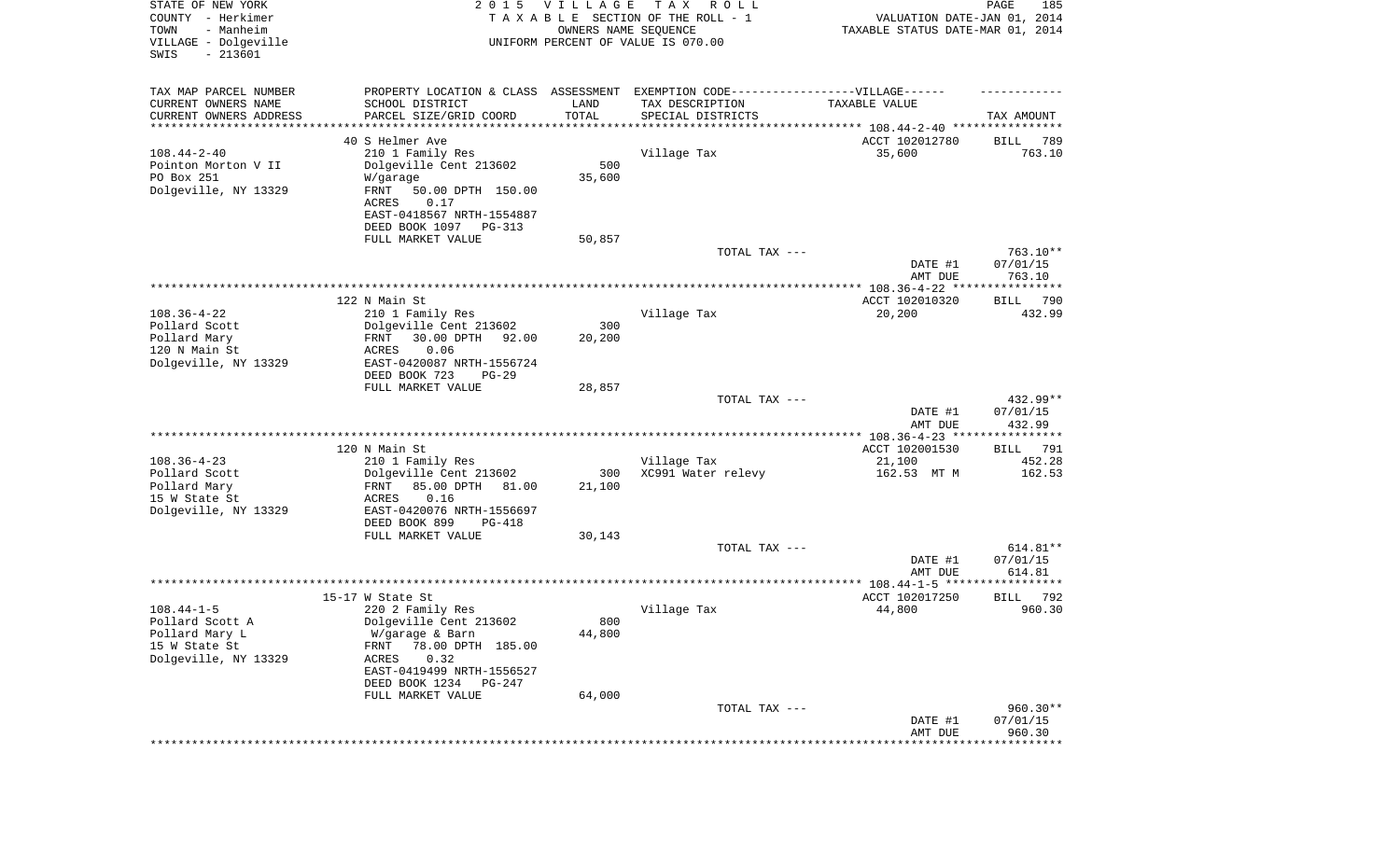| STATE OF NEW YORK<br>COUNTY - Herkimer<br>- Manheim<br>TOWN<br>VILLAGE - Dolgeville<br>$-213601$<br>SWIS | 2 0 1 5                                                                                              | VILLAGE        | T A X<br>R O L L<br>TAXABLE SECTION OF THE ROLL - 1<br>OWNERS NAME SEQUENCE<br>UNIFORM PERCENT OF VALUE IS 070.00 | VALUATION DATE-JAN 01, 2014<br>TAXABLE STATUS DATE-MAR 01, 2014 | $\mathop{\mathtt{PAGE}}$<br>186 |
|----------------------------------------------------------------------------------------------------------|------------------------------------------------------------------------------------------------------|----------------|-------------------------------------------------------------------------------------------------------------------|-----------------------------------------------------------------|---------------------------------|
| TAX MAP PARCEL NUMBER<br>CURRENT OWNERS NAME                                                             | PROPERTY LOCATION & CLASS ASSESSMENT EXEMPTION CODE-----------------VILLAGE------<br>SCHOOL DISTRICT | LAND           | TAX DESCRIPTION                                                                                                   | TAXABLE VALUE                                                   |                                 |
| CURRENT OWNERS ADDRESS                                                                                   | PARCEL SIZE/GRID COORD                                                                               | TOTAL          | SPECIAL DISTRICTS                                                                                                 |                                                                 | TAX AMOUNT                      |
| *********************                                                                                    |                                                                                                      | **********     |                                                                                                                   |                                                                 |                                 |
|                                                                                                          | 18 Sullivan St                                                                                       |                |                                                                                                                   | ACCT 102020220                                                  | BILL<br>793                     |
| $108.59 - 3 - 21$<br>Prestigiacomo Joseph V                                                              | 210 1 Family Res<br>Dolgeville Cent 213602                                                           | 1,000          | VET COM CT 41131<br>Village Tax                                                                                   | 5,000<br>15,000                                                 | 321.53                          |
| 18 Sullivan St                                                                                           | FRNT 100.00 DPTH 150.00                                                                              | 20,000         |                                                                                                                   |                                                                 |                                 |
| Dolgeville, NY 13329                                                                                     | ACRES<br>0.34                                                                                        |                |                                                                                                                   |                                                                 |                                 |
|                                                                                                          | EAST-0417255 NRTH-1551812                                                                            |                |                                                                                                                   |                                                                 |                                 |
|                                                                                                          | DEED BOOK 1257<br>PG-801<br>FULL MARKET VALUE                                                        | 28,571         |                                                                                                                   |                                                                 |                                 |
|                                                                                                          |                                                                                                      |                | TOTAL TAX ---                                                                                                     |                                                                 | $321.53**$                      |
|                                                                                                          |                                                                                                      |                |                                                                                                                   | DATE #1                                                         | 07/01/15                        |
|                                                                                                          |                                                                                                      |                |                                                                                                                   | AMT DUE                                                         | 321.53                          |
|                                                                                                          |                                                                                                      |                |                                                                                                                   |                                                                 |                                 |
| $108.44 - 2 - 21$                                                                                        | Cline St<br>312 Vac w/imprv                                                                          |                | Village Tax                                                                                                       | ACCT 102010440<br>2,000                                         | 794<br>BILL<br>42.87            |
| Prestigiacomo Theresa                                                                                    | Dolgeville Cent 213602                                                                               | 300            |                                                                                                                   |                                                                 |                                 |
| 26 Cline St                                                                                              | Garage                                                                                               | 2,000          |                                                                                                                   |                                                                 |                                 |
| Dolgeville, NY 13329                                                                                     | 50.00 DPTH 150.00<br>FRNT                                                                            |                |                                                                                                                   |                                                                 |                                 |
|                                                                                                          | ACRES<br>0.17<br>EAST-0417882 NRTH-1554595                                                           |                |                                                                                                                   |                                                                 |                                 |
|                                                                                                          | DEED BOOK 1261<br>PG-628                                                                             |                |                                                                                                                   |                                                                 |                                 |
|                                                                                                          | FULL MARKET VALUE                                                                                    | 2,857          |                                                                                                                   |                                                                 |                                 |
|                                                                                                          |                                                                                                      |                | TOTAL TAX ---                                                                                                     |                                                                 | $42.87**$                       |
|                                                                                                          |                                                                                                      |                |                                                                                                                   | DATE #1                                                         | 07/01/15                        |
|                                                                                                          |                                                                                                      |                | ********************************                                                                                  | AMT DUE<br>*********** 108.44-2-22 ****************             | 42.87                           |
|                                                                                                          | 26 Cline St                                                                                          |                |                                                                                                                   | ACCT 102010410                                                  | <b>BILL</b><br>795              |
| $108.44 - 2 - 22$                                                                                        | 210 1 Family Res                                                                                     |                | Village Tax                                                                                                       | 63,100                                                          | 1,352.57                        |
| Prestigiacomo Theresa                                                                                    | Dolgeville Cent 213602                                                                               | 500            |                                                                                                                   |                                                                 |                                 |
| 26 Cline St<br>Dolgeville, NY 13329                                                                      | FRNT<br>50.00 DPTH 150.00<br>ACRES<br>0.17                                                           | 63,100         |                                                                                                                   |                                                                 |                                 |
|                                                                                                          | EAST-0417857 NRTH-1554552                                                                            |                |                                                                                                                   |                                                                 |                                 |
|                                                                                                          | DEED BOOK 1261<br>PG-628                                                                             |                |                                                                                                                   |                                                                 |                                 |
|                                                                                                          | FULL MARKET VALUE                                                                                    | 90,143         |                                                                                                                   |                                                                 |                                 |
|                                                                                                          |                                                                                                      |                | TOTAL TAX ---                                                                                                     |                                                                 | $1,352.57**$<br>07/01/15        |
|                                                                                                          |                                                                                                      |                |                                                                                                                   | DATE #1<br>AMT DUE                                              | 1,352.57                        |
|                                                                                                          |                                                                                                      |                |                                                                                                                   |                                                                 |                                 |
|                                                                                                          | Cline St                                                                                             |                |                                                                                                                   | ACCT 102010470                                                  | 796<br><b>BILL</b>              |
| $108.44 - 2 - 23$                                                                                        | 311 Res vac land                                                                                     |                | Village Tax                                                                                                       | 1,000                                                           | 21.44                           |
| Prestigiacomo Theresa<br>26 Cline St                                                                     | Dolgeville Cent 213602<br>63.00 DPTH 190.00<br>FRNT                                                  | 1,000<br>1,000 |                                                                                                                   |                                                                 |                                 |
| Dolgeville, NY 13329                                                                                     | ACRES<br>0.48                                                                                        |                |                                                                                                                   |                                                                 |                                 |
|                                                                                                          | EAST-0417769 NRTH-1554553                                                                            |                |                                                                                                                   |                                                                 |                                 |
|                                                                                                          | DEED BOOK 1261<br>PG-628                                                                             |                |                                                                                                                   |                                                                 |                                 |
|                                                                                                          | FULL MARKET VALUE                                                                                    | 1,429          | TOTAL TAX ---                                                                                                     |                                                                 | $21.44**$                       |
|                                                                                                          |                                                                                                      |                |                                                                                                                   | DATE #1                                                         | 07/01/15                        |
|                                                                                                          |                                                                                                      |                |                                                                                                                   | AMT DUE                                                         | 21.44                           |
|                                                                                                          |                                                                                                      |                |                                                                                                                   | *******************                                             | **************                  |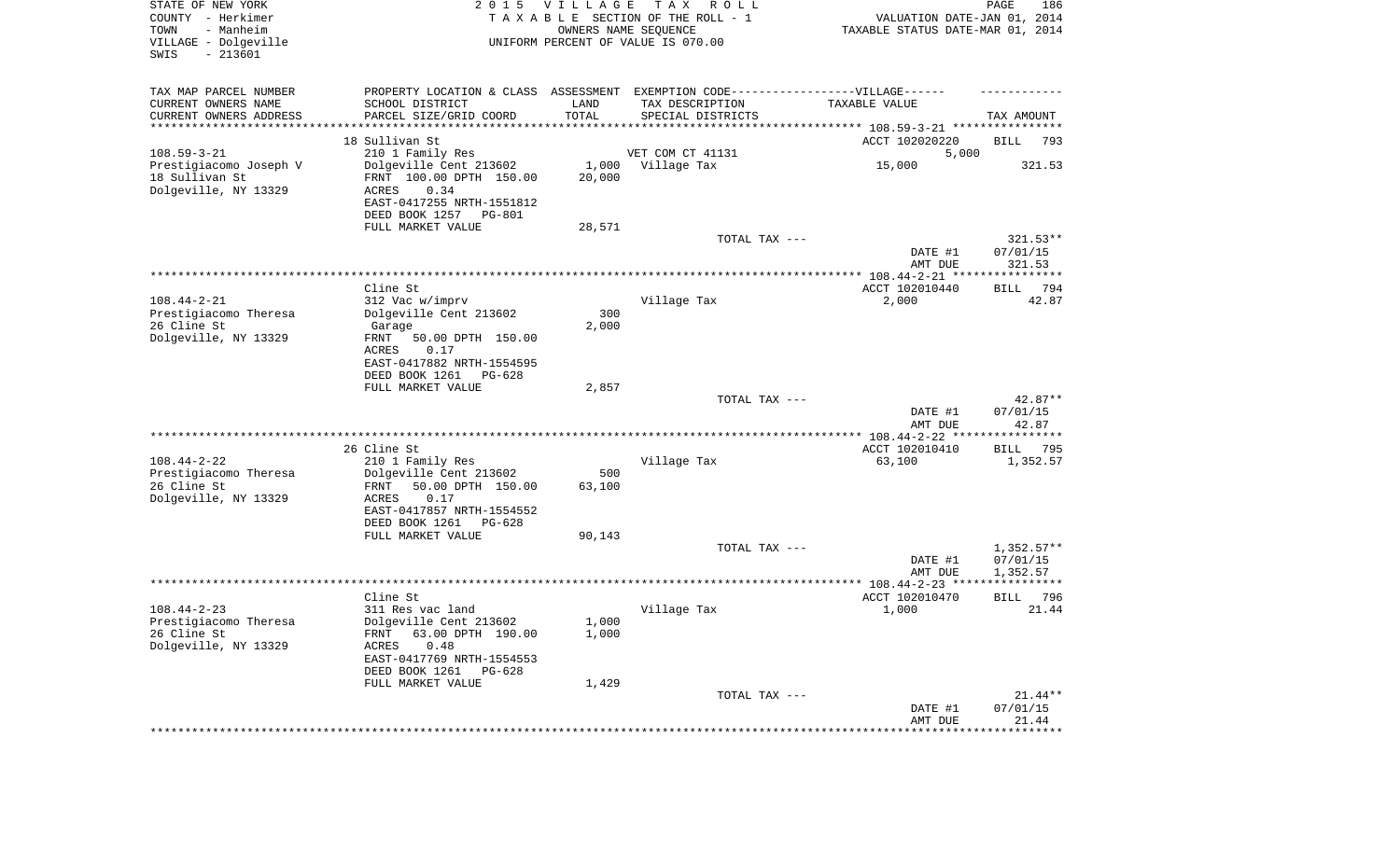| STATE OF NEW YORK<br>COUNTY - Herkimer<br>TOWN<br>- Manheim<br>VILLAGE - Dolgeville<br>SWIS<br>$-213601$ | 2 0 1 5                                                                                              | VILLAGE<br>OWNERS NAME SEQUENCE | T A X<br>R O L L<br>TAXABLE SECTION OF THE ROLL - 1<br>UNIFORM PERCENT OF VALUE IS 070.00 | VALUATION DATE-JAN 01, 2014<br>TAXABLE STATUS DATE-MAR 01, 2014 | PAGE<br>187           |
|----------------------------------------------------------------------------------------------------------|------------------------------------------------------------------------------------------------------|---------------------------------|-------------------------------------------------------------------------------------------|-----------------------------------------------------------------|-----------------------|
| TAX MAP PARCEL NUMBER<br>CURRENT OWNERS NAME                                                             | PROPERTY LOCATION & CLASS ASSESSMENT EXEMPTION CODE-----------------VILLAGE------<br>SCHOOL DISTRICT | LAND                            | TAX DESCRIPTION                                                                           | TAXABLE VALUE                                                   |                       |
| CURRENT OWNERS ADDRESS<br>********************                                                           | PARCEL SIZE/GRID COORD                                                                               | TOTAL<br>* * * * * * * * * * *  | SPECIAL DISTRICTS                                                                         | ********************************* 108.52-5-84 ****************  | TAX AMOUNT            |
|                                                                                                          | 10 Van Buren St                                                                                      |                                 |                                                                                           | ACCT 102030430                                                  | 797<br>BILL           |
| $108.52 - 5 - 84$                                                                                        | 210 1 Family Res                                                                                     |                                 | Village Tax                                                                               | 75,000                                                          | 1,607.65              |
| Prestigiacomo Vincent W                                                                                  | Dolgeville Cent 213602                                                                               | 500                             |                                                                                           |                                                                 |                       |
| Prestigiacomo Susan                                                                                      | W/barn                                                                                               | 75,000                          |                                                                                           |                                                                 |                       |
| 10 Van Buren St<br>Dolgeville, NY 13329                                                                  | FRNT<br>65.00 DPTH 184.00<br>ACRES<br>$0.28$ BANK<br>935                                             |                                 |                                                                                           |                                                                 |                       |
|                                                                                                          | EAST-0419694 NRTH-1554736                                                                            |                                 |                                                                                           |                                                                 |                       |
|                                                                                                          | DEED BOOK 928<br>PG-412                                                                              |                                 |                                                                                           |                                                                 |                       |
|                                                                                                          | FULL MARKET VALUE                                                                                    | 107,143                         |                                                                                           |                                                                 |                       |
|                                                                                                          |                                                                                                      |                                 | TOTAL TAX ---                                                                             |                                                                 | $1,607.65**$          |
|                                                                                                          |                                                                                                      |                                 |                                                                                           | DATE #1<br>AMT DUE                                              | 07/01/15<br>1,607.65  |
|                                                                                                          |                                                                                                      |                                 |                                                                                           |                                                                 |                       |
|                                                                                                          | 14 S Helmer Ave                                                                                      |                                 |                                                                                           | ACCT 102012990                                                  | BILL<br>798           |
| $108.44 - 1 - 43$                                                                                        | 210 1 Family Res                                                                                     |                                 | Village Tax                                                                               | 50,200                                                          | 1,076.05              |
| Primeau James<br>Primeau Penny                                                                           | Dolgeville Cent 213602<br>FRNT 120.00 DPTH 150.00                                                    | 1,200<br>50,200                 |                                                                                           |                                                                 |                       |
| 14 So Helmer Ave                                                                                         | ACRES<br>0.41                                                                                        |                                 |                                                                                           |                                                                 |                       |
| Dolgeville, NY 13329                                                                                     | EAST-0419121 NRTH-1555630                                                                            |                                 |                                                                                           |                                                                 |                       |
|                                                                                                          | DEED BOOK 815<br>PG-291                                                                              |                                 |                                                                                           |                                                                 |                       |
|                                                                                                          | FULL MARKET VALUE                                                                                    | 71,714                          | TOTAL TAX ---                                                                             |                                                                 | $1,076.05**$          |
|                                                                                                          |                                                                                                      |                                 |                                                                                           | DATE #1                                                         | 07/01/15              |
|                                                                                                          |                                                                                                      |                                 |                                                                                           | AMT DUE                                                         | 1,076.05              |
|                                                                                                          |                                                                                                      |                                 |                                                                                           | ************ 108.44-3-54 ****                                   | ***********           |
| $108.44 - 3 - 54$                                                                                        | 9 Baker St<br>220 2 Family Res                                                                       |                                 | Village Tax                                                                               | ACCT 102000870<br>34,800                                        | 799<br>BILL<br>745.95 |
| Primeau James                                                                                            | Dolgeville Cent 213602                                                                               | 1,300                           |                                                                                           |                                                                 |                       |
| Primeau Penny                                                                                            | W/garage                                                                                             | 34,800                          |                                                                                           |                                                                 |                       |
| 14 S Helmer Ave                                                                                          | FRNT 134.00 DPTH 114.00                                                                              |                                 |                                                                                           |                                                                 |                       |
| Dolgeville, NY 13329                                                                                     | ACRES<br>0.31<br>EAST-0419377 NRTH-1555517                                                           |                                 |                                                                                           |                                                                 |                       |
|                                                                                                          | DEED BOOK 707<br>PG-120                                                                              |                                 |                                                                                           |                                                                 |                       |
|                                                                                                          | FULL MARKET VALUE                                                                                    | 49,714                          |                                                                                           |                                                                 |                       |
|                                                                                                          |                                                                                                      |                                 | TOTAL TAX ---                                                                             |                                                                 | 745.95**              |
|                                                                                                          |                                                                                                      |                                 |                                                                                           | DATE #1                                                         | 07/01/15              |
|                                                                                                          |                                                                                                      |                                 |                                                                                           | AMT DUE                                                         | 745.95<br>*****       |
|                                                                                                          | 11 Baker St                                                                                          |                                 |                                                                                           | ACCT 102027210                                                  | 800<br>BILL           |
| $108.44 - 3 - 53$                                                                                        | 411 Apartment                                                                                        |                                 | Village Tax                                                                               | 37,500                                                          | 803.82                |
| Primeau James E                                                                                          | Dolgeville Cent 213602                                                                               | 500                             |                                                                                           |                                                                 |                       |
| 14 S Helmer Ave<br>Dolgeville, NY 13329                                                                  | 50.00 DPTH 108.00<br>FRNT<br>ACRES<br>0.26                                                           | 37,500                          |                                                                                           |                                                                 |                       |
|                                                                                                          | EAST-0419270 NRTH-1555504                                                                            |                                 |                                                                                           |                                                                 |                       |
|                                                                                                          | DEED BOOK 677<br>PG-741                                                                              |                                 |                                                                                           |                                                                 |                       |
|                                                                                                          | FULL MARKET VALUE                                                                                    | 53,571                          |                                                                                           |                                                                 |                       |
|                                                                                                          |                                                                                                      |                                 | TOTAL TAX ---                                                                             | DATE #1                                                         | 803.82**<br>07/01/15  |
|                                                                                                          |                                                                                                      |                                 |                                                                                           | AMT DUE                                                         | 803.82                |
|                                                                                                          |                                                                                                      |                                 |                                                                                           |                                                                 | ***********           |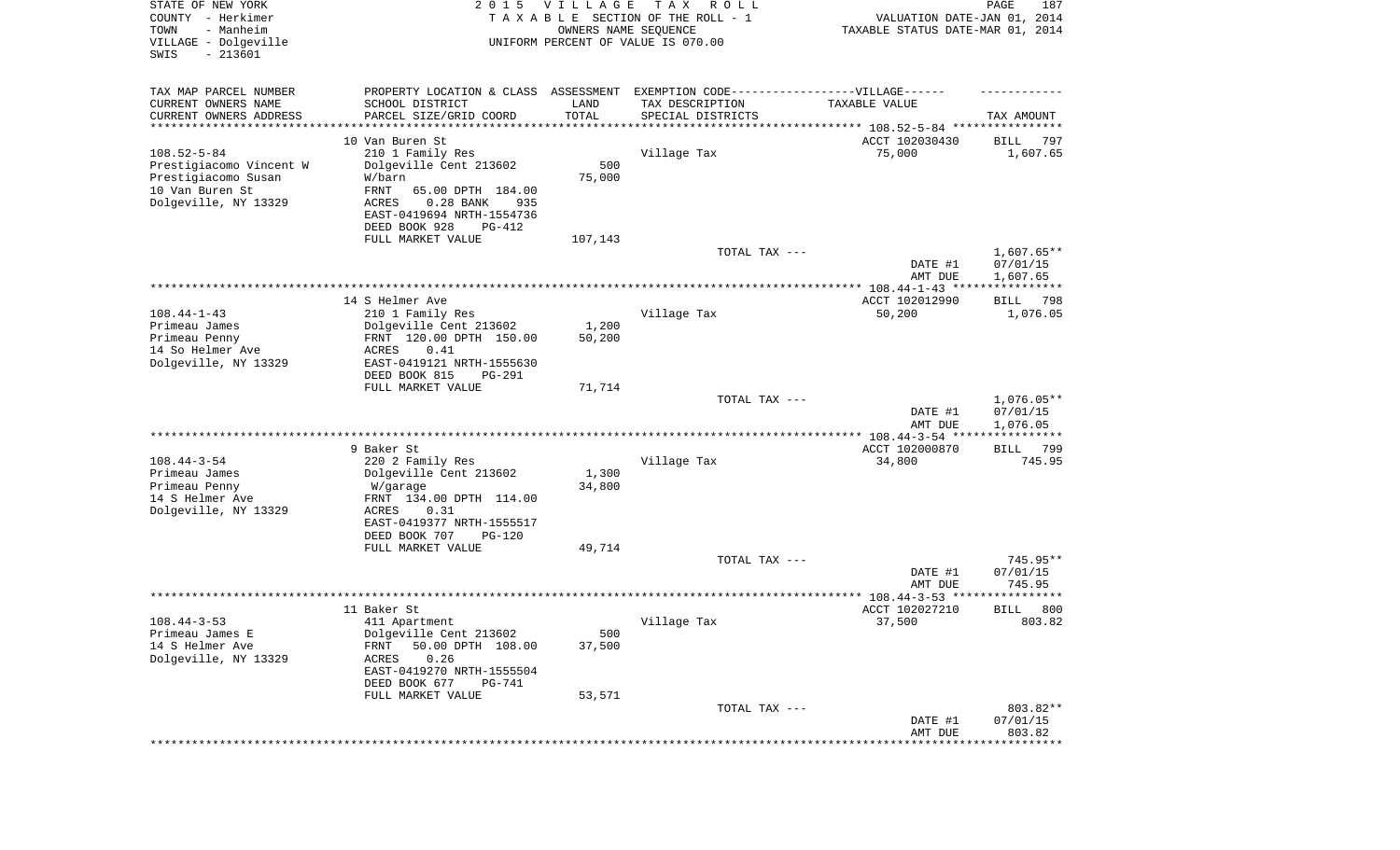|                                                                               |                                                                                   |                      |                                                                                  |                                                       | **********            |
|-------------------------------------------------------------------------------|-----------------------------------------------------------------------------------|----------------------|----------------------------------------------------------------------------------|-------------------------------------------------------|-----------------------|
|                                                                               |                                                                                   |                      |                                                                                  | DATE #1<br>AMT DUE                                    | 07/01/15<br>975.31    |
|                                                                               | FULL MARKET VALUE                                                                 | 65,000               | TOTAL TAX ---                                                                    |                                                       | $975.31**$            |
|                                                                               | ACRES<br>0.60<br>EAST-0419069 NRTH-1555747<br>DEED BOOK 902<br>PG-651             |                      |                                                                                  |                                                       |                       |
| $108.44 - 1 - 42$<br>Ouinn Melanie<br>10 S Helmer Ave<br>Dolgeville, NY 13329 | 210 1 Family Res<br>Dolgeville Cent 213602<br>W/barn<br>FRNT<br>60.00 DPTH 300.00 | 600<br>45,500        | Village Tax                                                                      | 45,500                                                | 975.31                |
|                                                                               | 10 S Helmer Ave                                                                   |                      |                                                                                  | ACCT 102007290                                        | BILL 804              |
|                                                                               |                                                                                   |                      |                                                                                  | AMT DUE                                               | 2,657.98              |
|                                                                               |                                                                                   |                      |                                                                                  | DATE #1                                               | 07/01/15              |
|                                                                               | FULL MARKET VALUE                                                                 | 177,143              | TOTAL TAX ---                                                                    |                                                       | $2,657.98**$          |
|                                                                               | EAST-0419569 NRTH-1555152<br>DEED BOOK 813<br>PG-574                              |                      |                                                                                  |                                                       |                       |
| 24 S Main St<br>Dolgeville, NY 13329                                          | FRNT 116.00 DPTH 188.00<br>ACRES<br>0.57 BANK<br>023                              |                      |                                                                                  |                                                       |                       |
| Puznowski Mary E                                                              | W/garage                                                                          | 124,000              |                                                                                  |                                                       |                       |
| $108.44 - 3 - 68$<br>Puznowski Paul W                                         | 483 Converted Re<br>Dolgeville Cent 213602                                        | 1,980                | Village Tax                                                                      | 124,000                                               | 2,657.98              |
|                                                                               | 24 S Main St                                                                      |                      |                                                                                  | ***************** 108.44-3-68 *****<br>ACCT 102017310 | 803<br>BILL           |
|                                                                               |                                                                                   |                      |                                                                                  | DATE #1<br>AMT DUE                                    | 07/01/15<br>855.27    |
|                                                                               |                                                                                   |                      | TOTAL TAX ---                                                                    |                                                       | 855.27**              |
|                                                                               | DEED BOOK 794<br><b>PG-536</b><br>FULL MARKET VALUE                               | 57,000               |                                                                                  |                                                       |                       |
| Dolgeville, NY 13329                                                          | ACRES<br>0.17<br>EAST-0416718 NRTH-1552069                                        |                      |                                                                                  |                                                       |                       |
| 1258 Barker Rd                                                                | 50.00 DPTH 150.00<br>FRNT                                                         |                      |                                                                                  |                                                       |                       |
| Purpura Anthony<br>Robotham Gordon                                            | Dolgeville Cent 213602<br>W/garage                                                | 500<br>39,900        |                                                                                  |                                                       |                       |
| $108.59 - 2 - 13$                                                             | 5 E Timmerman St<br>210 1 Family Res                                              |                      | Village Tax                                                                      | ACCT 102022530<br>39,900                              | 802<br>BILL<br>855.27 |
|                                                                               |                                                                                   |                      |                                                                                  |                                                       |                       |
|                                                                               |                                                                                   |                      |                                                                                  | DATE #1<br>AMT DUE                                    | 07/01/15<br>846.69    |
|                                                                               | FULL MARKET VALUE                                                                 | 71,429               | TOTAL TAX ---                                                                    |                                                       | 846.69**              |
|                                                                               | DEED BOOK 00641 PG-00004                                                          |                      |                                                                                  |                                                       |                       |
| Dolgeville, NY 13329                                                          | 0.17<br>ACRES<br>EAST-0419791 NRTH-1553382                                        |                      |                                                                                  |                                                       |                       |
| Provorse Kathleen<br>3 Ransom St                                              | W/garage<br>FRNT<br>50.00 DPTH 150.00                                             | 50,000               |                                                                                  |                                                       |                       |
| Provorse Charles                                                              | Dolgeville Cent 213602                                                            | 500                  | Village Tax                                                                      | 39,500                                                | 846.69                |
| $108.52 - 6 - 18$                                                             | 3 Ransom St<br>210 1 Family Res                                                   |                      | VET COM CT 41131                                                                 | ACCT 102021270<br>10,500                              | BILL<br>801           |
| CURRENT OWNERS ADDRESS<br>*********************                               | PARCEL SIZE/GRID COORD                                                            | TOTAL                | SPECIAL DISTRICTS                                                                |                                                       | TAX AMOUNT            |
| CURRENT OWNERS NAME                                                           | SCHOOL DISTRICT                                                                   | LAND                 | TAX DESCRIPTION                                                                  | TAXABLE VALUE                                         |                       |
| TAX MAP PARCEL NUMBER                                                         |                                                                                   |                      | PROPERTY LOCATION & CLASS ASSESSMENT EXEMPTION CODE----------------VILLAGE------ |                                                       |                       |
| SWIS<br>$-213601$                                                             |                                                                                   |                      |                                                                                  |                                                       |                       |
| - Manheim<br>TOWN<br>VILLAGE - Dolgeville                                     |                                                                                   | OWNERS NAME SEQUENCE | UNIFORM PERCENT OF VALUE IS 070.00                                               | TAXABLE STATUS DATE-MAR 01, 2014                      |                       |
| COUNTY - Herkimer                                                             |                                                                                   |                      | TAXABLE SECTION OF THE ROLL - 1                                                  | VALUATION DATE-JAN 01, 2014                           |                       |
| STATE OF NEW YORK                                                             | 2 0 1 5                                                                           | <b>VILLAGE</b>       | T A X<br>R O L L                                                                 |                                                       | PAGE<br>188           |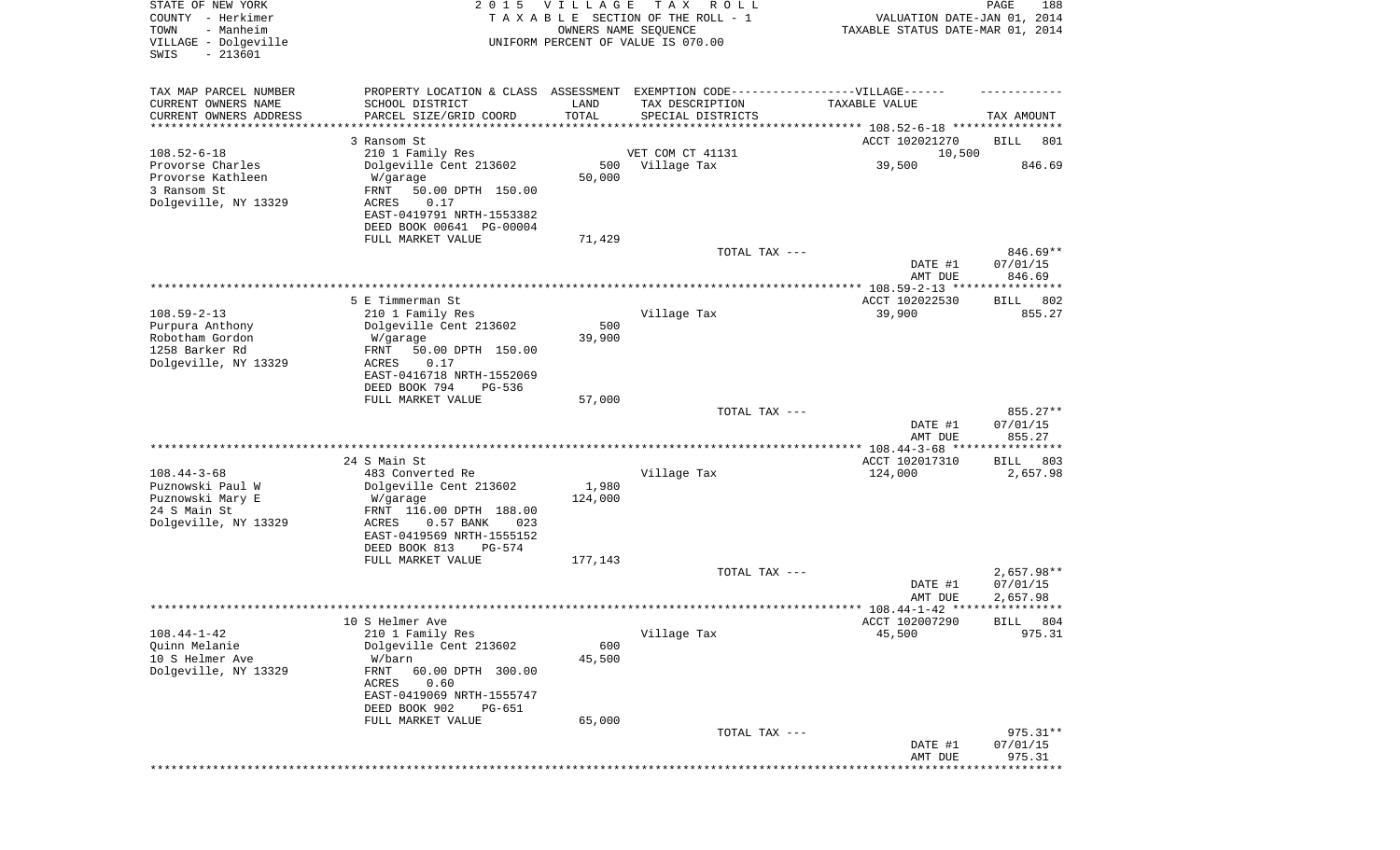| STATE OF NEW YORK<br>COUNTY - Herkimer<br>- Manheim<br>TOWN<br>VILLAGE - Dolgeville<br>SWIS<br>$-213601$ |                                                                                  | 2015 VILLAGE<br>OWNERS NAME SEQUENCE | T A X<br>R O L L<br>TAXABLE SECTION OF THE ROLL - 1<br>UNIFORM PERCENT OF VALUE IS 070.00 | VALUATION DATE-JAN 01, 2014<br>TAXABLE STATUS DATE-MAR 01, 2014 | PAGE<br>189              |
|----------------------------------------------------------------------------------------------------------|----------------------------------------------------------------------------------|--------------------------------------|-------------------------------------------------------------------------------------------|-----------------------------------------------------------------|--------------------------|
| TAX MAP PARCEL NUMBER                                                                                    | PROPERTY LOCATION & CLASS ASSESSMENT EXEMPTION CODE----------------VILLAGE------ |                                      |                                                                                           |                                                                 |                          |
| CURRENT OWNERS NAME                                                                                      | SCHOOL DISTRICT                                                                  | LAND                                 | TAX DESCRIPTION                                                                           | TAXABLE VALUE                                                   |                          |
| CURRENT OWNERS ADDRESS<br>********************                                                           | PARCEL SIZE/GRID COORD                                                           | TOTAL                                | SPECIAL DISTRICTS                                                                         |                                                                 | TAX AMOUNT               |
|                                                                                                          | 125 W State St                                                                   |                                      |                                                                                           | ACCT 102021480                                                  | 805<br>BILL              |
| $108.36 - 1 - 2.1$                                                                                       | 270 Mfg housing                                                                  |                                      | Village Tax                                                                               | 33,000                                                          | 707.36                   |
| Rachon Helen M                                                                                           | Dolgeville Cent 213602                                                           | 1,800                                |                                                                                           |                                                                 |                          |
| 125 W State St                                                                                           | FRNT 184.60 DPTH 211.00                                                          | 33,000                               |                                                                                           |                                                                 |                          |
| Dolgeville, NY 13329                                                                                     | 0.82<br>ACRES<br>EAST-0381178 NRTH-1132840                                       |                                      |                                                                                           |                                                                 |                          |
|                                                                                                          | DEED BOOK 902<br>PG-592                                                          |                                      |                                                                                           |                                                                 |                          |
|                                                                                                          | FULL MARKET VALUE                                                                | 47,143                               |                                                                                           |                                                                 |                          |
|                                                                                                          |                                                                                  |                                      | TOTAL TAX ---                                                                             |                                                                 | $707.36**$               |
|                                                                                                          |                                                                                  |                                      |                                                                                           | DATE #1<br>AMT DUE                                              | 07/01/15<br>707.36       |
|                                                                                                          |                                                                                  |                                      |                                                                                           |                                                                 |                          |
|                                                                                                          | 65 S Helmer Ave                                                                  |                                      |                                                                                           | ACCT 102028440                                                  | BILL<br>806              |
| $108.52 - 1 - 54$                                                                                        | 210 1 Family Res                                                                 |                                      | Village Tax                                                                               | 65,200                                                          | 1,397.58                 |
| Rachon John V Sr.<br>Rachon Jacqueline Z                                                                 | Dolgeville Cent 213602<br>W/garage                                               | 1,000<br>65,200                      |                                                                                           |                                                                 |                          |
| 65 S Helmer Ave                                                                                          | FRNT 100.00 DPTH 200.00                                                          |                                      |                                                                                           |                                                                 |                          |
| Dolgeville, NY 13329                                                                                     | ACRES<br>0.46                                                                    |                                      |                                                                                           |                                                                 |                          |
|                                                                                                          | EAST-0417998 NRTH-1553760<br>DEED BOOK 1160<br>PG-162                            |                                      |                                                                                           |                                                                 |                          |
|                                                                                                          | FULL MARKET VALUE                                                                | 93,143                               |                                                                                           |                                                                 |                          |
|                                                                                                          |                                                                                  |                                      | TOTAL TAX ---                                                                             |                                                                 | $1,397.58**$             |
|                                                                                                          |                                                                                  |                                      |                                                                                           | DATE #1                                                         | 07/01/15                 |
|                                                                                                          |                                                                                  |                                      |                                                                                           | AMT DUE<br>************* 108.52-1-62 ****                       | 1,397.58<br>************ |
|                                                                                                          | 3 W Faville Ave                                                                  |                                      |                                                                                           | ACCT 102015240                                                  | 807<br>BILL              |
| $108.52 - 1 - 62$                                                                                        | 210 1 Family Res                                                                 |                                      | Village Tax                                                                               | 50,100                                                          | 1,073.91                 |
| Randall Brian                                                                                            | Dolgeville Cent 213602                                                           | 1,000                                |                                                                                           |                                                                 |                          |
| Randall Michele<br>PO Box 173                                                                            | W Barn                                                                           | 50,100                               |                                                                                           |                                                                 |                          |
| Dolgeville, NY 13329                                                                                     | FRNT 100.50 DPTH<br>74.50<br>ACRES<br>0.16                                       |                                      |                                                                                           |                                                                 |                          |
|                                                                                                          | EAST-0418368 NRTH-1553853                                                        |                                      |                                                                                           |                                                                 |                          |
|                                                                                                          | DEED BOOK 746<br>$PG-31$                                                         |                                      |                                                                                           |                                                                 |                          |
|                                                                                                          | FULL MARKET VALUE                                                                | 71,571                               | TOTAL TAX ---                                                                             |                                                                 | 1,073.91**               |
|                                                                                                          |                                                                                  |                                      |                                                                                           | DATE #1                                                         | 07/01/15                 |
|                                                                                                          |                                                                                  |                                      |                                                                                           | AMT DUE                                                         | 1,073.91                 |
|                                                                                                          |                                                                                  |                                      |                                                                                           |                                                                 | ****                     |
|                                                                                                          | 45 W State St                                                                    |                                      |                                                                                           | ACCT 102018870                                                  | 808<br>BILL              |
| $108.36 - 1 - 59$<br>Randall Terry Jr.                                                                   | 220 2 Family Res<br>Dolgeville Cent 213602                                       | 900                                  | Village Tax                                                                               | 35,000                                                          | 750.24                   |
| 160 King Rd                                                                                              | 90.00 DPTH 144.00<br>FRNT                                                        | 35,000                               |                                                                                           |                                                                 |                          |
| Dolgeville, NY 13329                                                                                     | 0.30<br>ACRES                                                                    |                                      |                                                                                           |                                                                 |                          |
|                                                                                                          | EAST-0418924 NRTH-1556879                                                        |                                      |                                                                                           |                                                                 |                          |
|                                                                                                          | DEED BOOK 1442<br>PG-426<br>FULL MARKET VALUE                                    | 50,000                               |                                                                                           |                                                                 |                          |
|                                                                                                          |                                                                                  |                                      | TOTAL TAX ---                                                                             |                                                                 | 750.24**                 |
|                                                                                                          |                                                                                  |                                      |                                                                                           | DATE #1                                                         | 07/01/15                 |
|                                                                                                          |                                                                                  |                                      |                                                                                           | AMT DUE                                                         | 750.24<br>**********     |
|                                                                                                          |                                                                                  |                                      |                                                                                           |                                                                 |                          |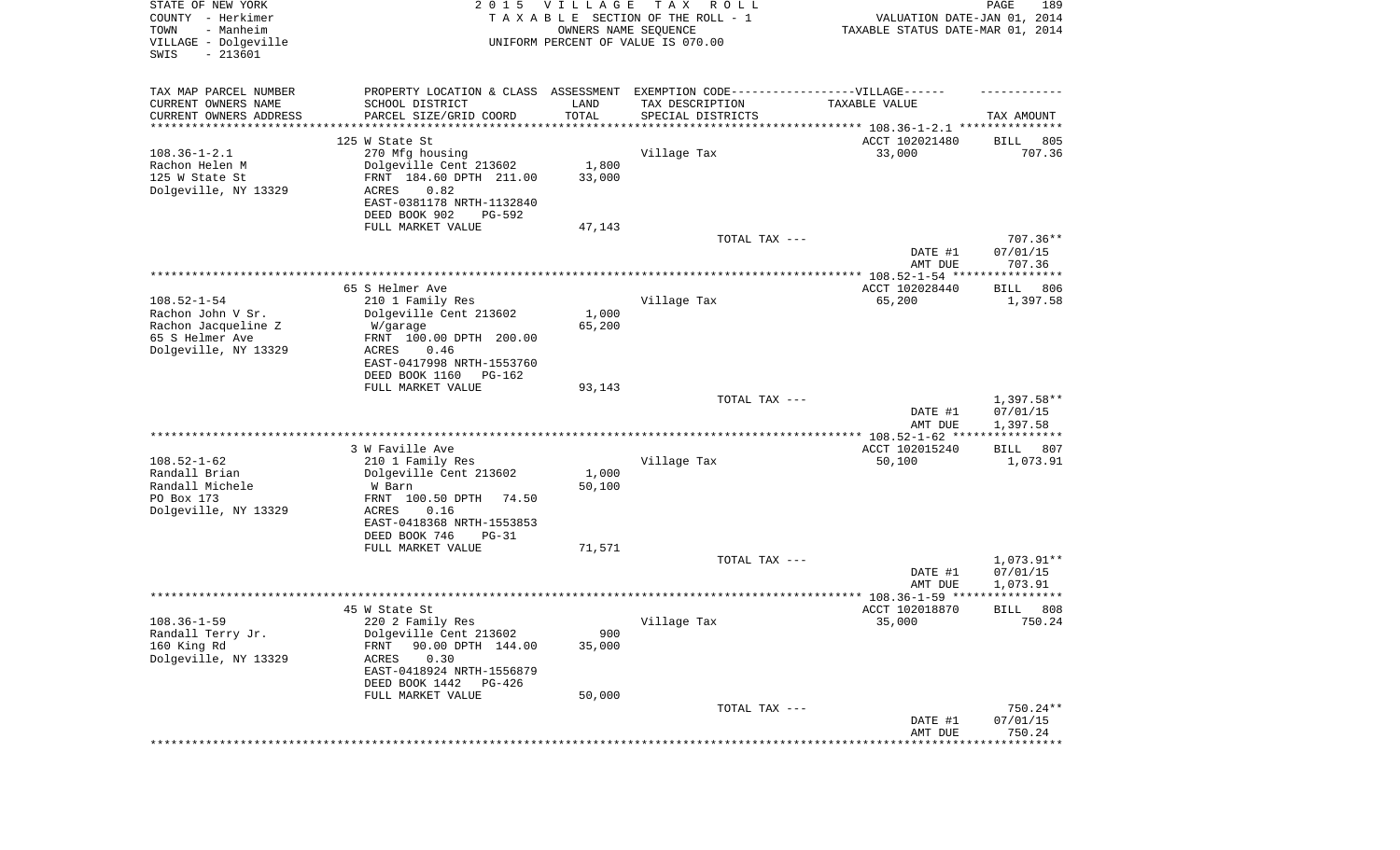| STATE OF NEW YORK<br>COUNTY - Herkimer<br>- Manheim<br>TOWN<br>VILLAGE - Dolgeville<br>SWIS<br>$-213601$ | 2 0 1 5                                                                                           | VILLAGE<br>OWNERS NAME SEQUENCE | TAX ROLL<br>TAXABLE SECTION OF THE ROLL - 1<br>UNIFORM PERCENT OF VALUE IS 070.00                                                                           | VALUATION DATE-JAN 01, 2014<br>TAXABLE STATUS DATE-MAR 01, 2014 | 190<br>PAGE                       |
|----------------------------------------------------------------------------------------------------------|---------------------------------------------------------------------------------------------------|---------------------------------|-------------------------------------------------------------------------------------------------------------------------------------------------------------|-----------------------------------------------------------------|-----------------------------------|
| TAX MAP PARCEL NUMBER<br>CURRENT OWNERS NAME<br>CURRENT OWNERS ADDRESS<br>*********************          | PROPERTY LOCATION & CLASS ASSESSMENT<br>SCHOOL DISTRICT<br>PARCEL SIZE/GRID COORD                 | LAND<br>TOTAL<br>*************  | EXEMPTION CODE------------------VILLAGE------<br>TAX DESCRIPTION<br>SPECIAL DISTRICTS<br>************************************* 108.52-3-53 **************** | TAXABLE VALUE                                                   | TAX AMOUNT                        |
|                                                                                                          | 32 Spofford Sq                                                                                    |                                 |                                                                                                                                                             | ACCT 102004710                                                  | 809<br>BILL                       |
| $108.52 - 3 - 53$<br>Rankins James E<br>Rankins Joy N<br>32 Spofford Sq                                  | 210 1 Family Res<br>Dolgeville Cent 213602<br>W/barn                                              | 1,000<br>48,900                 | Village Tax                                                                                                                                                 | 48,900                                                          | 1,048.19                          |
| Dolgeville, NY 13329                                                                                     | FRNT 100.00 DPTH 145.00<br>ACRES<br>0.42<br>EAST-0418652 NRTH-1552790<br>DEED BOOK 1197<br>PG-912 |                                 |                                                                                                                                                             |                                                                 |                                   |
|                                                                                                          | FULL MARKET VALUE                                                                                 | 69,857                          |                                                                                                                                                             |                                                                 |                                   |
|                                                                                                          |                                                                                                   |                                 | TOTAL TAX ---                                                                                                                                               | DATE #1                                                         | $1,048.19**$<br>07/01/15          |
|                                                                                                          |                                                                                                   |                                 |                                                                                                                                                             | AMT DUE                                                         | 1,048.19<br>* * * * * * * * * * * |
|                                                                                                          | Howard St                                                                                         |                                 |                                                                                                                                                             | ACCT 102004740                                                  | 810<br>BILL                       |
| $108.52 - 3 - 2$<br>Rankins Timothy                                                                      | 311 Res vac land<br>Dolgeville Cent 213602                                                        | 100                             | Village Tax                                                                                                                                                 | 100                                                             | 2.14                              |
| 32 Spofford Sq<br>Dolgeville, NY 13329                                                                   | 45.00 DPTH<br>83.00<br>FRNT<br>ACRES<br>0.09<br>EAST-0418546 NRTH-1552811                         | 100                             |                                                                                                                                                             |                                                                 |                                   |
|                                                                                                          | DEED BOOK 842<br>PG-251<br>FULL MARKET VALUE                                                      | 143                             |                                                                                                                                                             |                                                                 |                                   |
|                                                                                                          |                                                                                                   |                                 | TOTAL TAX ---                                                                                                                                               |                                                                 | $2.14**$                          |
|                                                                                                          |                                                                                                   |                                 |                                                                                                                                                             | DATE #1<br>AMT DUE                                              | 07/01/15<br>2.14                  |
|                                                                                                          |                                                                                                   |                                 |                                                                                                                                                             | ******                                                          | ***********                       |
| $108.28 - 1 - 4$                                                                                         | N Helmer Ave Ext<br>710 Manufacture                                                               |                                 | Village Tax                                                                                                                                                 | ACCT 102019230<br>155,000                                       | 811<br>BILL<br>3,322.47           |
| Rawlings Sporting Goods Co                                                                               | Dolgeville Cent 213602                                                                            | 9,100                           |                                                                                                                                                             |                                                                 |                                   |
| 510 Maryville University DrSte ACRES<br>St Louis, MO 63141                                               | 10.25<br>EAST-0419345 NRTH-1559425                                                                | 155,000                         |                                                                                                                                                             |                                                                 |                                   |
|                                                                                                          | DEED BOOK 820<br><b>PG-98</b><br>FULL MARKET VALUE                                                | 221,429                         |                                                                                                                                                             |                                                                 |                                   |
|                                                                                                          |                                                                                                   |                                 | TOTAL TAX ---                                                                                                                                               |                                                                 | $3,322.47**$                      |
|                                                                                                          |                                                                                                   |                                 |                                                                                                                                                             | DATE #1<br>AMT DUE                                              | 07/01/15<br>3,322.47              |
|                                                                                                          |                                                                                                   |                                 |                                                                                                                                                             |                                                                 | ***********                       |
| $108.36 - 2 - 7$                                                                                         | 52 Mckinley Ave<br>710 Manufacture                                                                |                                 | Village Tax                                                                                                                                                 | ACCT 102000090<br>1155,000                                      | 812<br>BILL<br>24,757.77          |
| Rawlings Sporting Goods Co.<br>510 Maryville University DrSte 710<br>St Louis, MO 63141                  | Dolgeville Cent 213602<br>52 Mckinley Ave                                                         | $6,200$<br>1155,000             |                                                                                                                                                             |                                                                 |                                   |
|                                                                                                          | ACRES<br>2.10<br>EAST-0419358 NRTH-1558134<br>DEED BOOK 830<br><b>PG-98</b>                       |                                 |                                                                                                                                                             |                                                                 |                                   |
|                                                                                                          | FULL MARKET VALUE                                                                                 | 1650,000                        | TOTAL TAX ---                                                                                                                                               |                                                                 | 24,757.77**                       |
|                                                                                                          |                                                                                                   |                                 |                                                                                                                                                             | DATE #1<br>AMT DUE                                              | 07/01/15<br>24,757.77             |
|                                                                                                          |                                                                                                   |                                 |                                                                                                                                                             |                                                                 |                                   |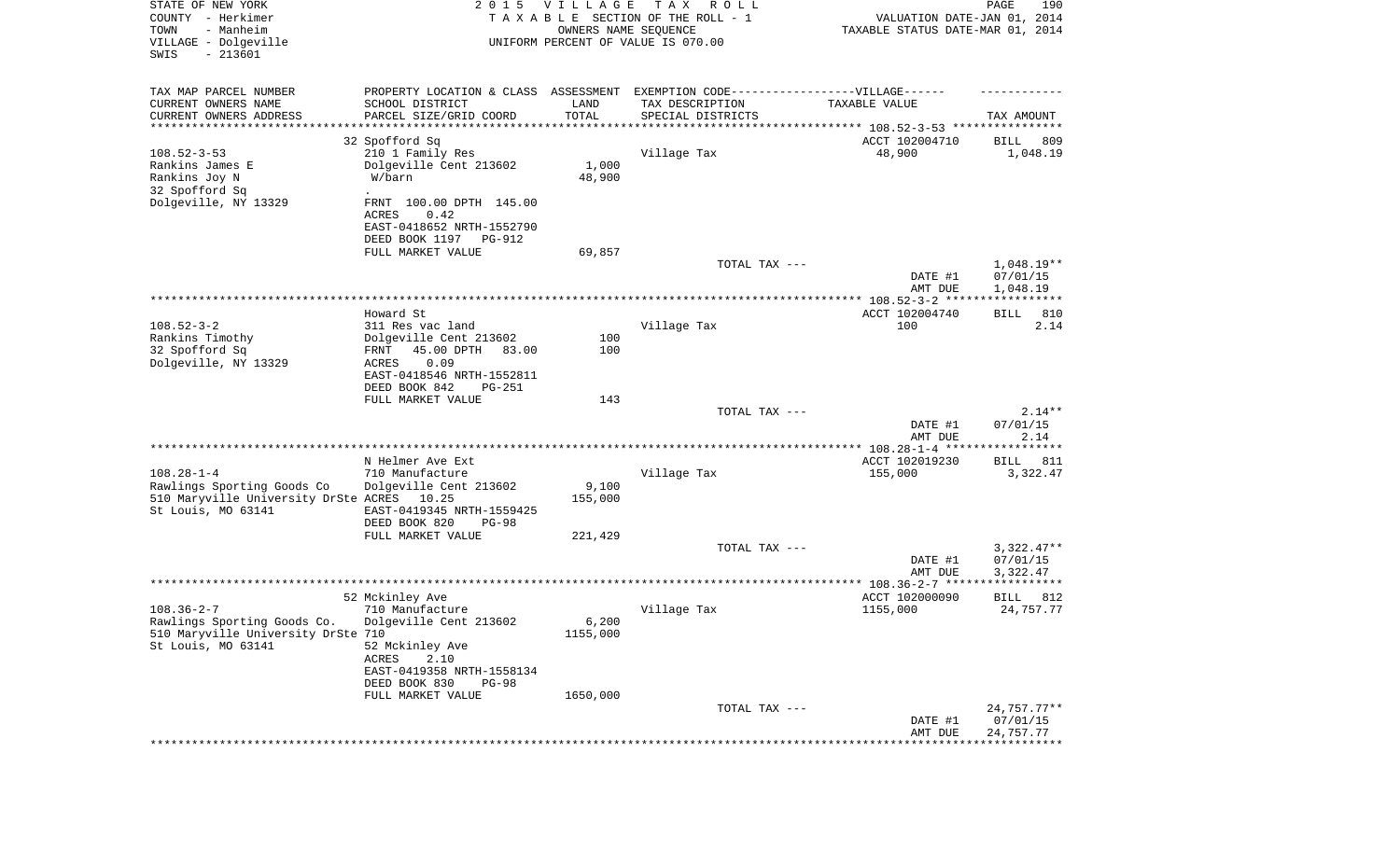| STATE OF NEW YORK<br>COUNTY - Herkimer<br>- Manheim<br>TOWN<br>VILLAGE - Dolgeville<br>$-213601$<br>SWIS                 | 2 0 1 5                                                                                                                                                    | <b>VILLAGE</b><br>OWNERS NAME SEQUENCE | T A X<br>R O L L<br>TAXABLE SECTION OF THE ROLL - 1<br>UNIFORM PERCENT OF VALUE IS 070.00           | VALUATION DATE-JAN 01, 2014<br>TAXABLE STATUS DATE-MAR 01, 2014 | 191<br>PAGE                       |
|--------------------------------------------------------------------------------------------------------------------------|------------------------------------------------------------------------------------------------------------------------------------------------------------|----------------------------------------|-----------------------------------------------------------------------------------------------------|-----------------------------------------------------------------|-----------------------------------|
| TAX MAP PARCEL NUMBER<br>CURRENT OWNERS NAME                                                                             | SCHOOL DISTRICT                                                                                                                                            | LAND<br>TOTAL                          | PROPERTY LOCATION & CLASS ASSESSMENT EXEMPTION CODE----------------VILLAGE------<br>TAX DESCRIPTION | TAXABLE VALUE                                                   |                                   |
| CURRENT OWNERS ADDRESS<br>*********************                                                                          | PARCEL SIZE/GRID COORD                                                                                                                                     | *************                          | SPECIAL DISTRICTS<br>************************************* 108.36-2-12 *****************            |                                                                 | TAX AMOUNT                        |
|                                                                                                                          | Cavalli St                                                                                                                                                 |                                        |                                                                                                     | ACCT 102000120                                                  | BILL<br>813                       |
| $108.36 - 2 - 12$<br>Rawlings Sporting Goods Co.<br>510 Maryville University DrSte 438-Parking Lot<br>St Louis, MO 63141 | 438 Parking lot<br>Dolgeville Cent 213602<br>Cavalli St<br>FRNT 100.00 DPTH 150.00<br>ACRES<br>0.38<br>EAST-0419339 NRTH-1557815<br>DEED BOOK 820<br>PG-98 | 700<br>700                             | Village Tax                                                                                         | 700                                                             | 15.00                             |
|                                                                                                                          | FULL MARKET VALUE                                                                                                                                          | 1,000                                  |                                                                                                     |                                                                 |                                   |
|                                                                                                                          |                                                                                                                                                            |                                        | TOTAL TAX ---                                                                                       | DATE #1                                                         | $15.00**$<br>07/01/15             |
|                                                                                                                          |                                                                                                                                                            |                                        |                                                                                                     | AMT DUE                                                         | 15.00                             |
|                                                                                                                          | 35 E Faville Ave                                                                                                                                           |                                        |                                                                                                     | ACCT 102019080                                                  | 814<br>BILL                       |
| $108.52 - 4 - 27$<br>Ray Robin                                                                                           | 210 1 Family Res                                                                                                                                           | 500                                    | Village Tax                                                                                         | 45,000                                                          | 964.59                            |
| 35 E Faville Ave                                                                                                         | Dolgeville Cent 213602<br>W/garage                                                                                                                         | 45,000                                 |                                                                                                     |                                                                 |                                   |
| Dolgeville, NY 13329                                                                                                     | FRNT<br>50.00 DPTH 150.00<br>ACRES<br>0.17<br>EAST-0419490 NRTH-1553384<br>DEED BOOK 1305<br>PG-35                                                         |                                        |                                                                                                     |                                                                 |                                   |
|                                                                                                                          | FULL MARKET VALUE                                                                                                                                          | 64,286                                 |                                                                                                     |                                                                 |                                   |
|                                                                                                                          |                                                                                                                                                            |                                        | TOTAL TAX ---                                                                                       | DATE #1<br>AMT DUE                                              | $964.59**$<br>07/01/15<br>964.59  |
|                                                                                                                          |                                                                                                                                                            |                                        |                                                                                                     | *************** 108.52-2-44 *****                               | ***********                       |
| $108.52 - 2 - 44$                                                                                                        | 10 Lamberson St<br>220 2 Family Res                                                                                                                        |                                        | Village Tax                                                                                         | ACCT 102027720<br>38,000                                        | 815<br>BILL<br>814.54             |
| Regensburger Jeffrey W                                                                                                   | Dolgeville Cent 213602                                                                                                                                     | 600                                    |                                                                                                     |                                                                 |                                   |
| 3 Roslyn Ave<br>Selden, NY 11784                                                                                         | FRNT<br>55.30 DPTH 125.00<br>ACRES<br>0.15<br>EAST-0419168 NRTH-1554159                                                                                    | 38,000                                 |                                                                                                     |                                                                 |                                   |
|                                                                                                                          | DEED BOOK 1252<br>PG-548                                                                                                                                   |                                        |                                                                                                     |                                                                 |                                   |
|                                                                                                                          | FULL MARKET VALUE                                                                                                                                          | 54,286                                 |                                                                                                     |                                                                 |                                   |
|                                                                                                                          |                                                                                                                                                            |                                        | TOTAL TAX ---                                                                                       | DATE #1<br>AMT DUE                                              | 814.54**<br>07/01/15<br>814.54    |
|                                                                                                                          |                                                                                                                                                            |                                        |                                                                                                     |                                                                 | BILL 816                          |
| $108.51 - 1 - 6$                                                                                                         | 66 Spencer St<br>210 1 Family Res                                                                                                                          |                                        | Village Tax                                                                                         | ACCT 102029670<br>64,000                                        | 1,371.86                          |
| Reimer William A                                                                                                         | Dolgeville Cent 213602                                                                                                                                     | 6,300                                  |                                                                                                     |                                                                 |                                   |
| Reimer Rosemary                                                                                                          | 210                                                                                                                                                        | 64,000                                 |                                                                                                     |                                                                 |                                   |
| 66 Spencer St<br>Dolgeville, NY 13329                                                                                    | 66 Spencer St.<br>ACRES<br>4.30<br>EAST-0417097 NRTH-1554713                                                                                               |                                        |                                                                                                     |                                                                 |                                   |
|                                                                                                                          | DEED BOOK 1279<br>PG-919                                                                                                                                   |                                        |                                                                                                     |                                                                 |                                   |
|                                                                                                                          | FULL MARKET VALUE                                                                                                                                          | 91,429                                 | TOTAL TAX ---                                                                                       | DATE #1                                                         | 1,371.86**<br>07/01/15            |
|                                                                                                                          |                                                                                                                                                            |                                        |                                                                                                     | AMT DUE                                                         | 1,371.86<br>* * * * * * * * * * * |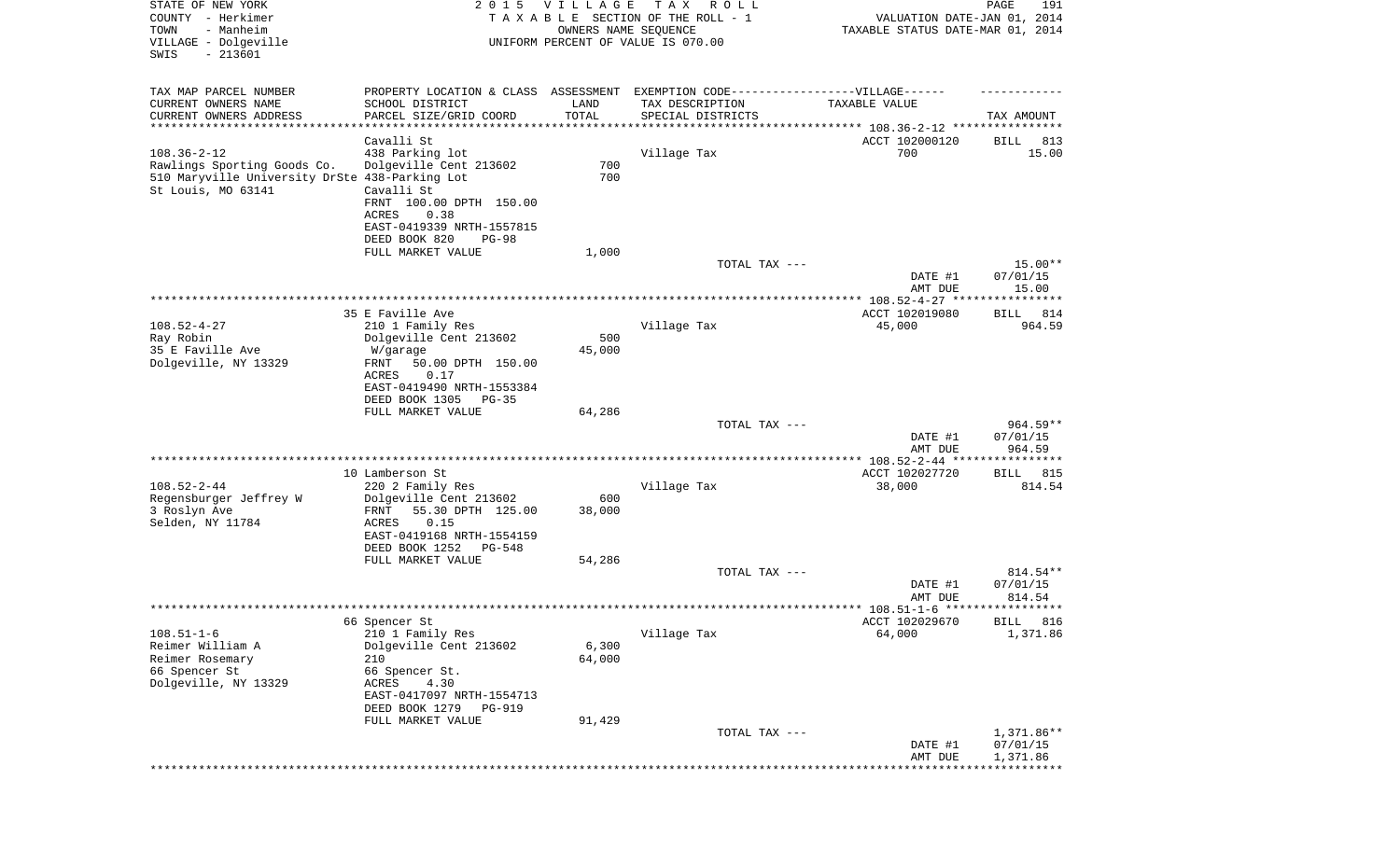| STATE OF NEW YORK<br>COUNTY - Herkimer<br>TOWN<br>- Manheim<br>VILLAGE - Dolgeville<br>$-213601$<br>SWIS | 2 0 1 5                                                                                                                                                                                                     | <b>VILLAGE</b>                         | T A X<br>R O L L<br>TAXABLE SECTION OF THE ROLL - 1<br>OWNERS NAME SEQUENCE<br>UNIFORM PERCENT OF VALUE IS 070.00 | VALUATION DATE-JAN 01, 2014<br>TAXABLE STATUS DATE-MAR 01, 2014                 | 192<br>PAGE                          |
|----------------------------------------------------------------------------------------------------------|-------------------------------------------------------------------------------------------------------------------------------------------------------------------------------------------------------------|----------------------------------------|-------------------------------------------------------------------------------------------------------------------|---------------------------------------------------------------------------------|--------------------------------------|
| TAX MAP PARCEL NUMBER<br>CURRENT OWNERS NAME<br>CURRENT OWNERS ADDRESS<br>*********************          | PROPERTY LOCATION & CLASS ASSESSMENT EXEMPTION CODE-----------------VILLAGE------<br>SCHOOL DISTRICT<br>PARCEL SIZE/GRID COORD<br>****************                                                          | LAND<br>TOTAL<br>* * * * * * * * * * * | TAX DESCRIPTION<br>SPECIAL DISTRICTS                                                                              | TAXABLE VALUE<br>********************************* 108.59-1-1 ***************** | TAX AMOUNT                           |
|                                                                                                          | S Main St                                                                                                                                                                                                   |                                        |                                                                                                                   | ACCT 102015780                                                                  | 817<br>BILL                          |
| $108.59 - 1 - 1$<br>Reise Rene J<br>Landry Peter<br>184 So Main St<br>Dolgeville, NY 13329               | 311 Res vac land<br>Dolgeville Cent 213602<br>43.00 DPTH 250.00<br>FRNT<br>0.22<br><b>ACRES</b><br>EAST-0416326 NRTH-1552446<br>DEED BOOK 943<br>PG-69                                                      | 400<br>400                             | Village Tax                                                                                                       | 400                                                                             | 8.57                                 |
|                                                                                                          | FULL MARKET VALUE                                                                                                                                                                                           | 571                                    |                                                                                                                   |                                                                                 |                                      |
|                                                                                                          |                                                                                                                                                                                                             |                                        | TOTAL TAX ---                                                                                                     | DATE #1<br>AMT DUE                                                              | $8.57**$<br>07/01/15<br>8.57         |
|                                                                                                          |                                                                                                                                                                                                             |                                        |                                                                                                                   |                                                                                 | ***********                          |
| $108.59 - 1 - 2$                                                                                         | 184 S Main St                                                                                                                                                                                               |                                        |                                                                                                                   | ACCT 102015750                                                                  | BILL<br>818                          |
| Reise Rene J<br>Landry Peter<br>186 So Main St<br>Dolgeville, NY 13329                                   | 210 1 Family Res<br>Dolgeville Cent 213602<br>W/garage<br>FRNT 100.00 DPTH 250.00<br><b>ACRES</b><br>0.57<br>EAST-0416395 NRTH-1552459<br>DEED BOOK 943<br>$PG-69$                                          | 1,000<br>72,000                        | Village Tax                                                                                                       | 72,000                                                                          | 1,543.34                             |
|                                                                                                          | FULL MARKET VALUE                                                                                                                                                                                           | 102,857                                |                                                                                                                   |                                                                                 |                                      |
|                                                                                                          |                                                                                                                                                                                                             |                                        | TOTAL TAX ---                                                                                                     | DATE #1<br>AMT DUE                                                              | $1,543.34**$<br>07/01/15<br>1,543.34 |
|                                                                                                          |                                                                                                                                                                                                             |                                        |                                                                                                                   | ************ 108.52-3-7 *****                                                   | * * * * * * * * * * *                |
| $108.52 - 3 - 7$<br>Reynolds William G<br>Reynolds Christine<br>33 Howard St<br>Dolgeville, NY 13329     | Howard St<br>312 Vac w/imprv<br>Dolgeville Cent 213602<br>312<br>Howard St<br>FRNT 150.00 DPTH<br>87.00<br>$0.30$ BANK<br>135<br>ACRES<br>EAST-0418732 NRTH-1553119<br>DEED BOOK 709<br><b>PG-751</b>       | 1,500<br>4,700                         | Village Tax                                                                                                       | ACCT 102011370<br>4,700                                                         | <b>BILL</b><br>819<br>100.75         |
|                                                                                                          | FULL MARKET VALUE                                                                                                                                                                                           | 6,714                                  |                                                                                                                   |                                                                                 |                                      |
|                                                                                                          |                                                                                                                                                                                                             |                                        | TOTAL TAX ---                                                                                                     | DATE #1<br>AMT DUE                                                              | $100.75**$<br>07/01/15<br>100.75     |
|                                                                                                          |                                                                                                                                                                                                             |                                        |                                                                                                                   |                                                                                 |                                      |
| $108.52 - 3 - 8$                                                                                         | 33 Howard St                                                                                                                                                                                                |                                        | Village Tax                                                                                                       | ACCT 102025050<br>67,500                                                        | <b>BILL</b> 820<br>1,446.88          |
| Reynolds William G<br>Reynolds Christine<br>33 Howard St<br>Dolgeville, NY 13329                         | 210 1 Family Res<br>Dolgeville Cent 213602<br>210<br>33 Howard St.<br>FRNT 100.00 DPTH<br>87.00<br>$0.20$ BANK<br>135<br>ACRES<br>EAST-0418795 NRTH-1553226<br>DEED BOOK 690<br>PG-517<br>FULL MARKET VALUE | 1,000<br>67,500<br>96,429              |                                                                                                                   |                                                                                 |                                      |
|                                                                                                          |                                                                                                                                                                                                             |                                        | TOTAL TAX ---                                                                                                     | DATE #1<br>AMT DUE                                                              | $1,446.88**$<br>07/01/15<br>1,446.88 |
|                                                                                                          |                                                                                                                                                                                                             |                                        |                                                                                                                   |                                                                                 |                                      |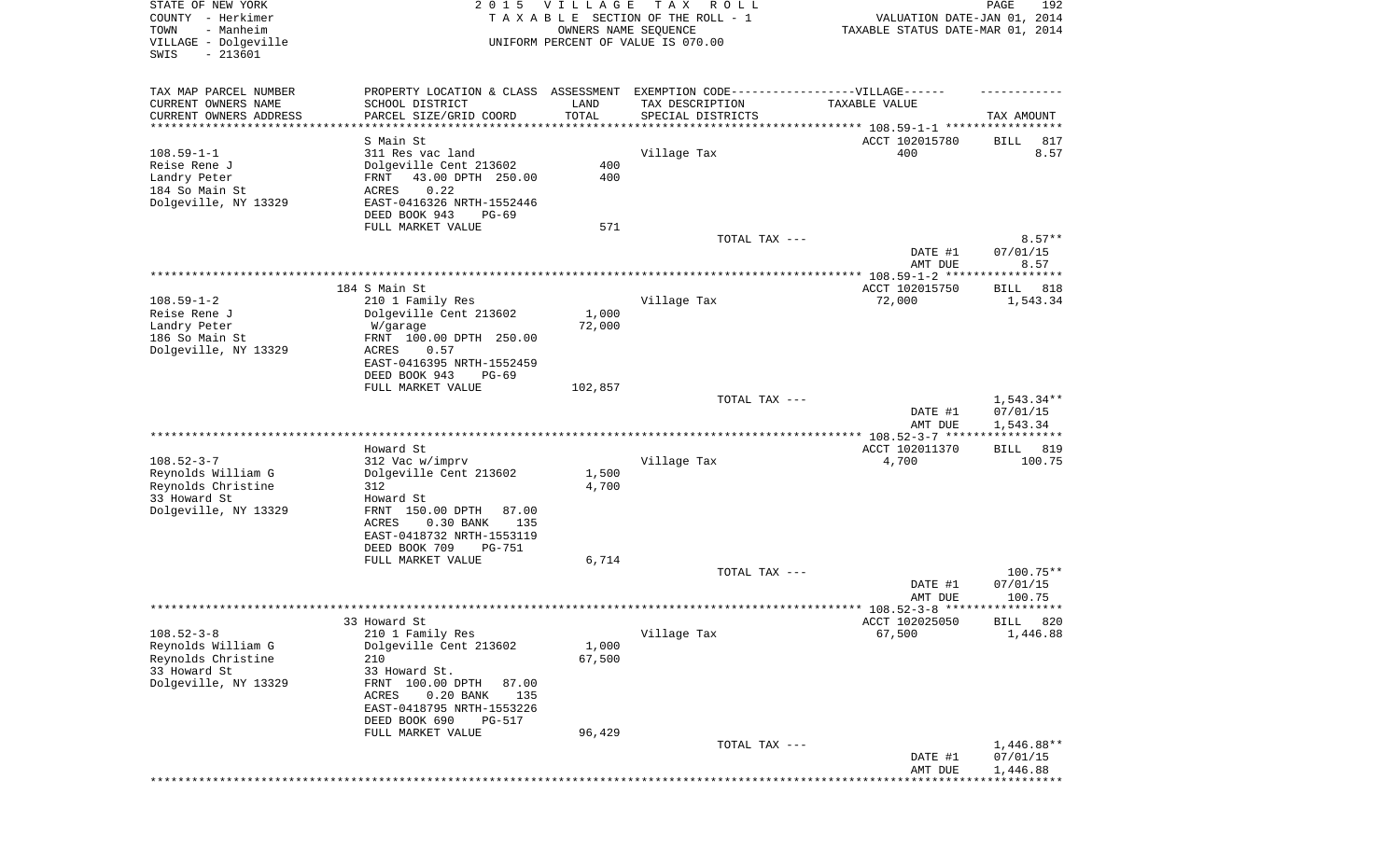| STATE OF NEW YORK<br>COUNTY - Herkimer<br>- Manheim<br>TOWN<br>VILLAGE - Dolgeville<br>SWIS<br>$-213601$ |                                                                                  | 2015 VILLAGE         | T A X<br>R O L L<br>TAXABLE SECTION OF THE ROLL - 1<br>OWNERS NAME SEQUENCE<br>UNIFORM PERCENT OF VALUE IS 070.00 | VALUATION DATE-JAN 01, 2014<br>TAXABLE STATUS DATE-MAR 01, 2014 | PAGE<br>193                    |
|----------------------------------------------------------------------------------------------------------|----------------------------------------------------------------------------------|----------------------|-------------------------------------------------------------------------------------------------------------------|-----------------------------------------------------------------|--------------------------------|
| TAX MAP PARCEL NUMBER                                                                                    | PROPERTY LOCATION & CLASS ASSESSMENT EXEMPTION CODE----------------VILLAGE------ |                      |                                                                                                                   |                                                                 |                                |
| CURRENT OWNERS NAME                                                                                      | SCHOOL DISTRICT                                                                  | LAND                 | TAX DESCRIPTION                                                                                                   | TAXABLE VALUE                                                   |                                |
| CURRENT OWNERS ADDRESS<br>*********************                                                          | PARCEL SIZE/GRID COORD                                                           | TOTAL<br>*********** | SPECIAL DISTRICTS                                                                                                 |                                                                 | TAX AMOUNT                     |
|                                                                                                          | 73 S Helmer Ave                                                                  |                      |                                                                                                                   | ACCT 102004140                                                  | BILL<br>821                    |
| $108.52 - 1 - 50$                                                                                        | 220 2 Family Res                                                                 |                      | Village Tax                                                                                                       | 43,000                                                          | 921.72                         |
| Riesel Caryn S                                                                                           | Dolgeville Cent 213602                                                           | 1,000                |                                                                                                                   |                                                                 |                                |
| 670 E Monroe St Bldg K8                                                                                  | FRNT 100.00 DPTH<br>75.00                                                        | 43,000               |                                                                                                                   |                                                                 |                                |
| Little Falls, NY 13365                                                                                   | ACRES<br>0.17                                                                    |                      |                                                                                                                   |                                                                 |                                |
|                                                                                                          | EAST-0417831 NRTH-1553627<br>DEED BOOK 1108<br>PG-537                            |                      |                                                                                                                   |                                                                 |                                |
|                                                                                                          | FULL MARKET VALUE                                                                | 61,429               |                                                                                                                   |                                                                 |                                |
|                                                                                                          |                                                                                  |                      | TOTAL TAX ---                                                                                                     |                                                                 | 921.72**                       |
|                                                                                                          |                                                                                  |                      |                                                                                                                   | DATE #1                                                         | 07/01/15                       |
|                                                                                                          |                                                                                  |                      |                                                                                                                   | AMT DUE                                                         | 921.72                         |
|                                                                                                          | 30 N Helmer Ave                                                                  |                      |                                                                                                                   | ACCT 102003600                                                  | <b>BILL</b><br>822             |
| $108.36 - 3 - 42$                                                                                        | 210 1 Family Res                                                                 |                      | VET COM CT 41131                                                                                                  | 10,500                                                          |                                |
| Riolo Mary                                                                                               | Dolgeville Cent 213602                                                           | 500                  | Village Tax                                                                                                       | 31,500                                                          | 675.21                         |
| Goss Coleen                                                                                              | FRNT<br>50.00 DPTH 138.50                                                        | 42,000               |                                                                                                                   |                                                                 |                                |
| Coleen Goss<br>2219 Ryder St                                                                             | 0.16<br>ACRES<br>EAST-0419781 NRTH-1556763                                       |                      |                                                                                                                   |                                                                 |                                |
| Brooklyn, NY 11234                                                                                       | DEED BOOK 929<br>$PG-22$                                                         |                      |                                                                                                                   |                                                                 |                                |
|                                                                                                          | FULL MARKET VALUE                                                                | 60,000               |                                                                                                                   |                                                                 |                                |
|                                                                                                          |                                                                                  |                      | TOTAL TAX ---                                                                                                     | DATE #1<br>AMT DUE                                              | 675.21**<br>07/01/15<br>675.21 |
|                                                                                                          |                                                                                  |                      |                                                                                                                   |                                                                 |                                |
|                                                                                                          | Spofford Ave                                                                     |                      |                                                                                                                   |                                                                 | <b>BILL</b><br>823             |
| $108.52 - 1 - 86.2$                                                                                      | 311 Res vac land                                                                 |                      | Village Tax                                                                                                       | 100                                                             | 2.14                           |
| Robert & Nancy Lumley Living T Dolgeville Cent 213602<br>27 W Faville Ave                                | 5.00 DPTH 250.00<br>FRNT                                                         | 100<br>100           |                                                                                                                   |                                                                 |                                |
| Dolgeville, NY 13329                                                                                     | ACRES<br>0.03                                                                    |                      |                                                                                                                   |                                                                 |                                |
|                                                                                                          | EAST-0417706 NRTH-1554175                                                        |                      |                                                                                                                   |                                                                 |                                |
|                                                                                                          | DEED BOOK 1396<br><b>PG-792</b>                                                  |                      |                                                                                                                   |                                                                 |                                |
|                                                                                                          | FULL MARKET VALUE                                                                | 143                  | TOTAL TAX ---                                                                                                     |                                                                 | $2.14**$                       |
|                                                                                                          |                                                                                  |                      |                                                                                                                   | DATE #1                                                         | 07/01/15                       |
|                                                                                                          |                                                                                  |                      |                                                                                                                   | AMT DUE                                                         | 2.14                           |
|                                                                                                          |                                                                                  |                      |                                                                                                                   |                                                                 |                                |
| $108.36 - 3 - 38$                                                                                        | 6 W State St<br>210 1 Family Res                                                 |                      | VET COM CT 41131                                                                                                  | ACCT 102009300<br>10,500                                        | 824<br>BILL                    |
| Roberts Brian                                                                                            | Dolgeville Cent 213602                                                           | 1,000                | Village Tax                                                                                                       | 87,500                                                          | 1,875.59                       |
| Roberts Diane                                                                                            | W/garage                                                                         | 98,000               |                                                                                                                   |                                                                 |                                |
| 6 W State St                                                                                             | FRNT 98.37 DPTH 199.00                                                           |                      |                                                                                                                   |                                                                 |                                |
| PO Box 247<br>Dolgeville, NY 13329                                                                       | 0.55<br>ACRES<br>EAST-0419886 NRTH-1556649                                       |                      |                                                                                                                   |                                                                 |                                |
|                                                                                                          | DEED BOOK 683<br>PG-187                                                          |                      |                                                                                                                   |                                                                 |                                |
|                                                                                                          | FULL MARKET VALUE                                                                | 140,000              |                                                                                                                   |                                                                 |                                |
|                                                                                                          |                                                                                  |                      | TOTAL TAX ---                                                                                                     |                                                                 | $1,875.59**$                   |
|                                                                                                          |                                                                                  |                      |                                                                                                                   | DATE #1                                                         | 07/01/15                       |
|                                                                                                          |                                                                                  |                      |                                                                                                                   | AMT DUE<br>**********************************                   | 1,875.59                       |
|                                                                                                          |                                                                                  |                      |                                                                                                                   |                                                                 |                                |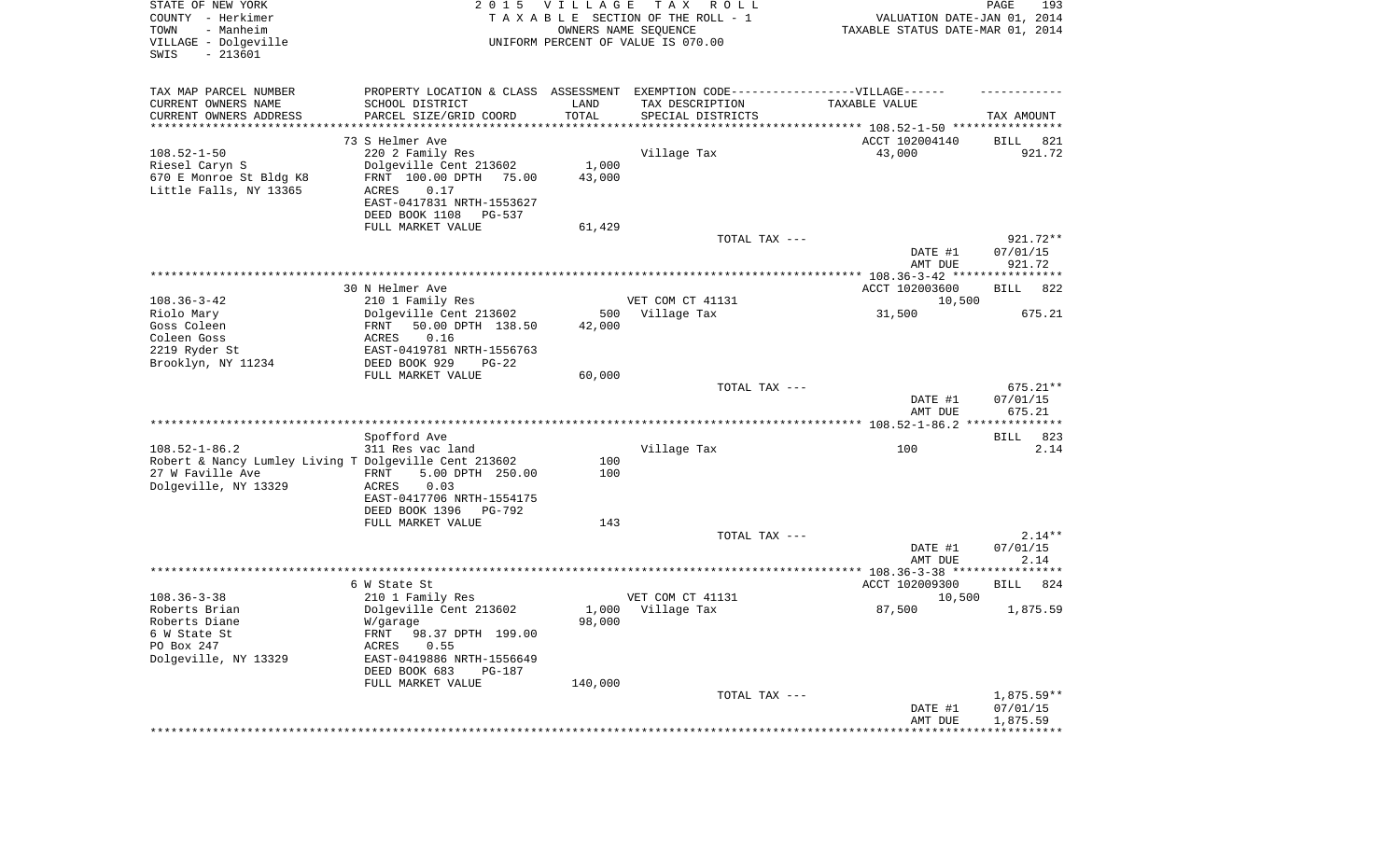| TAX MAP PARCEL NUMBER<br>PROPERTY LOCATION & CLASS ASSESSMENT EXEMPTION CODE----------------VILLAGE------<br>CURRENT OWNERS NAME<br>SCHOOL DISTRICT<br>TAX DESCRIPTION<br>LAND<br>TAXABLE VALUE<br>TOTAL<br>CURRENT OWNERS ADDRESS<br>PARCEL SIZE/GRID COORD<br>SPECIAL DISTRICTS<br>TAX AMOUNT<br>*********************<br>****************<br>11 W Spofford Ave<br>825<br>ACCT 102019140<br>BILL<br>$108.52 - 1 - 77$<br>835.98<br>210 1 Family Res<br>Village Tax<br>39,000<br>700<br>Roberts Elizabeth<br>Dolgeville Cent 213602<br>11 W Spofford Ave<br>39,000<br>W/garage<br>Dolgeville, NY 13329<br>FRNT<br>70.00 DPTH 100.00<br>$0.16$ BANK<br>ACRES<br>135<br>EAST-0417875 NRTH-1553410<br>DEED BOOK 702<br>PG-324<br>FULL MARKET VALUE<br>55,714<br>835.98**<br>TOTAL TAX ---<br>07/01/15<br>DATE #1<br>835.98<br>AMT DUE<br>68 N Main St<br>ACCT 102021630<br>BILL 826<br>$108.44 - 4 - 6$<br>Village Tax<br>45,000<br>482 Det row bldg<br>964.59<br>Rockwell Douglas<br>Dolgeville Cent 213602<br>1,600<br>PO Box 301<br>FRNT<br>60.00 DPTH<br>48.00<br>45,000<br>Salisbury Center, NY 13454<br>ACRES<br>0.07<br>EAST-0420031 NRTH-1556114<br>DEED BOOK 891<br>$PG-273$<br>FULL MARKET VALUE<br>64,286<br>$964.59**$<br>TOTAL TAX ---<br>07/01/15<br>DATE #1<br>964.59<br>AMT DUE<br>************ 108.44-3-82 *****************<br>12 Slawson St<br>ACCT 102011100<br><b>BILL</b><br>827<br>$108.44 - 3 - 82$<br>Village Tax<br>210 1 Family Res<br>44,000<br>943.15<br>500<br>Rockwell Jaclyn R<br>Dolgeville Cent 213602<br>12 Slawson St<br>44,000<br>W/garage<br>Dolgeville, NY 13329<br>FRNT<br>53.00 DPTH 120.00<br>ACRES<br>0.15<br>EAST-0418885 NRTH-1554896<br>DEED BOOK 1198<br>PG-374<br>FULL MARKET VALUE<br>62,857<br>943.15**<br>TOTAL TAX ---<br>DATE #1<br>07/01/15<br>AMT DUE<br>943.15<br>***************** 108.52-6-1 **********<br>* * * * * *<br>ACCT 102020040<br>33 Ransom St<br>828<br>BILL<br>72,000<br>1,543.34<br>$108.52 - 6 - 1$<br>210 1 Family Res<br>Village Tax<br>Rockwell Richard R<br>Dolgeville Cent 213602<br>1,000<br>Rockwell Carrie A<br>72,000<br>W/garage<br>33 Ransom St<br>FRNT 100.00 DPTH 150.00<br>Dolgeville, NY 13329<br>0.34<br>ACRES<br>EAST-0419385 NRTH-1552708<br>DEED BOOK 914<br>PG-540<br>FULL MARKET VALUE<br>102,857<br>$1,543.34**$<br>TOTAL TAX ---<br>DATE #1<br>07/01/15<br>1,543.34<br>AMT DUE | STATE OF NEW YORK<br>COUNTY - Herkimer<br>- Manheim<br>TOWN<br>VILLAGE - Dolgeville<br>$-213601$<br>SWIS | 2 0 1 5 | VILLAGE<br>OWNERS NAME SEQUENCE | T A X<br>R O L L<br>TAXABLE SECTION OF THE ROLL - 1<br>UNIFORM PERCENT OF VALUE IS 070.00 | VALUATION DATE-JAN 01, 2014<br>TAXABLE STATUS DATE-MAR 01, 2014 | PAGE<br>194 |
|-----------------------------------------------------------------------------------------------------------------------------------------------------------------------------------------------------------------------------------------------------------------------------------------------------------------------------------------------------------------------------------------------------------------------------------------------------------------------------------------------------------------------------------------------------------------------------------------------------------------------------------------------------------------------------------------------------------------------------------------------------------------------------------------------------------------------------------------------------------------------------------------------------------------------------------------------------------------------------------------------------------------------------------------------------------------------------------------------------------------------------------------------------------------------------------------------------------------------------------------------------------------------------------------------------------------------------------------------------------------------------------------------------------------------------------------------------------------------------------------------------------------------------------------------------------------------------------------------------------------------------------------------------------------------------------------------------------------------------------------------------------------------------------------------------------------------------------------------------------------------------------------------------------------------------------------------------------------------------------------------------------------------------------------------------------------------------------------------------------------------------------------------------------------------------------------------------------------------------------------------------------------------------------------------------------------------------------------------------------------------------|----------------------------------------------------------------------------------------------------------|---------|---------------------------------|-------------------------------------------------------------------------------------------|-----------------------------------------------------------------|-------------|
|                                                                                                                                                                                                                                                                                                                                                                                                                                                                                                                                                                                                                                                                                                                                                                                                                                                                                                                                                                                                                                                                                                                                                                                                                                                                                                                                                                                                                                                                                                                                                                                                                                                                                                                                                                                                                                                                                                                                                                                                                                                                                                                                                                                                                                                                                                                                                                             |                                                                                                          |         |                                 |                                                                                           |                                                                 |             |
|                                                                                                                                                                                                                                                                                                                                                                                                                                                                                                                                                                                                                                                                                                                                                                                                                                                                                                                                                                                                                                                                                                                                                                                                                                                                                                                                                                                                                                                                                                                                                                                                                                                                                                                                                                                                                                                                                                                                                                                                                                                                                                                                                                                                                                                                                                                                                                             |                                                                                                          |         |                                 |                                                                                           |                                                                 |             |
|                                                                                                                                                                                                                                                                                                                                                                                                                                                                                                                                                                                                                                                                                                                                                                                                                                                                                                                                                                                                                                                                                                                                                                                                                                                                                                                                                                                                                                                                                                                                                                                                                                                                                                                                                                                                                                                                                                                                                                                                                                                                                                                                                                                                                                                                                                                                                                             |                                                                                                          |         |                                 |                                                                                           |                                                                 |             |
|                                                                                                                                                                                                                                                                                                                                                                                                                                                                                                                                                                                                                                                                                                                                                                                                                                                                                                                                                                                                                                                                                                                                                                                                                                                                                                                                                                                                                                                                                                                                                                                                                                                                                                                                                                                                                                                                                                                                                                                                                                                                                                                                                                                                                                                                                                                                                                             |                                                                                                          |         |                                 |                                                                                           |                                                                 |             |
|                                                                                                                                                                                                                                                                                                                                                                                                                                                                                                                                                                                                                                                                                                                                                                                                                                                                                                                                                                                                                                                                                                                                                                                                                                                                                                                                                                                                                                                                                                                                                                                                                                                                                                                                                                                                                                                                                                                                                                                                                                                                                                                                                                                                                                                                                                                                                                             |                                                                                                          |         |                                 |                                                                                           |                                                                 |             |
|                                                                                                                                                                                                                                                                                                                                                                                                                                                                                                                                                                                                                                                                                                                                                                                                                                                                                                                                                                                                                                                                                                                                                                                                                                                                                                                                                                                                                                                                                                                                                                                                                                                                                                                                                                                                                                                                                                                                                                                                                                                                                                                                                                                                                                                                                                                                                                             |                                                                                                          |         |                                 |                                                                                           |                                                                 |             |
|                                                                                                                                                                                                                                                                                                                                                                                                                                                                                                                                                                                                                                                                                                                                                                                                                                                                                                                                                                                                                                                                                                                                                                                                                                                                                                                                                                                                                                                                                                                                                                                                                                                                                                                                                                                                                                                                                                                                                                                                                                                                                                                                                                                                                                                                                                                                                                             |                                                                                                          |         |                                 |                                                                                           |                                                                 |             |
|                                                                                                                                                                                                                                                                                                                                                                                                                                                                                                                                                                                                                                                                                                                                                                                                                                                                                                                                                                                                                                                                                                                                                                                                                                                                                                                                                                                                                                                                                                                                                                                                                                                                                                                                                                                                                                                                                                                                                                                                                                                                                                                                                                                                                                                                                                                                                                             |                                                                                                          |         |                                 |                                                                                           |                                                                 |             |
|                                                                                                                                                                                                                                                                                                                                                                                                                                                                                                                                                                                                                                                                                                                                                                                                                                                                                                                                                                                                                                                                                                                                                                                                                                                                                                                                                                                                                                                                                                                                                                                                                                                                                                                                                                                                                                                                                                                                                                                                                                                                                                                                                                                                                                                                                                                                                                             |                                                                                                          |         |                                 |                                                                                           |                                                                 |             |
|                                                                                                                                                                                                                                                                                                                                                                                                                                                                                                                                                                                                                                                                                                                                                                                                                                                                                                                                                                                                                                                                                                                                                                                                                                                                                                                                                                                                                                                                                                                                                                                                                                                                                                                                                                                                                                                                                                                                                                                                                                                                                                                                                                                                                                                                                                                                                                             |                                                                                                          |         |                                 |                                                                                           |                                                                 |             |
|                                                                                                                                                                                                                                                                                                                                                                                                                                                                                                                                                                                                                                                                                                                                                                                                                                                                                                                                                                                                                                                                                                                                                                                                                                                                                                                                                                                                                                                                                                                                                                                                                                                                                                                                                                                                                                                                                                                                                                                                                                                                                                                                                                                                                                                                                                                                                                             |                                                                                                          |         |                                 |                                                                                           |                                                                 |             |
|                                                                                                                                                                                                                                                                                                                                                                                                                                                                                                                                                                                                                                                                                                                                                                                                                                                                                                                                                                                                                                                                                                                                                                                                                                                                                                                                                                                                                                                                                                                                                                                                                                                                                                                                                                                                                                                                                                                                                                                                                                                                                                                                                                                                                                                                                                                                                                             |                                                                                                          |         |                                 |                                                                                           |                                                                 |             |
|                                                                                                                                                                                                                                                                                                                                                                                                                                                                                                                                                                                                                                                                                                                                                                                                                                                                                                                                                                                                                                                                                                                                                                                                                                                                                                                                                                                                                                                                                                                                                                                                                                                                                                                                                                                                                                                                                                                                                                                                                                                                                                                                                                                                                                                                                                                                                                             |                                                                                                          |         |                                 |                                                                                           |                                                                 |             |
|                                                                                                                                                                                                                                                                                                                                                                                                                                                                                                                                                                                                                                                                                                                                                                                                                                                                                                                                                                                                                                                                                                                                                                                                                                                                                                                                                                                                                                                                                                                                                                                                                                                                                                                                                                                                                                                                                                                                                                                                                                                                                                                                                                                                                                                                                                                                                                             |                                                                                                          |         |                                 |                                                                                           |                                                                 |             |
|                                                                                                                                                                                                                                                                                                                                                                                                                                                                                                                                                                                                                                                                                                                                                                                                                                                                                                                                                                                                                                                                                                                                                                                                                                                                                                                                                                                                                                                                                                                                                                                                                                                                                                                                                                                                                                                                                                                                                                                                                                                                                                                                                                                                                                                                                                                                                                             |                                                                                                          |         |                                 |                                                                                           |                                                                 |             |
|                                                                                                                                                                                                                                                                                                                                                                                                                                                                                                                                                                                                                                                                                                                                                                                                                                                                                                                                                                                                                                                                                                                                                                                                                                                                                                                                                                                                                                                                                                                                                                                                                                                                                                                                                                                                                                                                                                                                                                                                                                                                                                                                                                                                                                                                                                                                                                             |                                                                                                          |         |                                 |                                                                                           |                                                                 |             |
|                                                                                                                                                                                                                                                                                                                                                                                                                                                                                                                                                                                                                                                                                                                                                                                                                                                                                                                                                                                                                                                                                                                                                                                                                                                                                                                                                                                                                                                                                                                                                                                                                                                                                                                                                                                                                                                                                                                                                                                                                                                                                                                                                                                                                                                                                                                                                                             |                                                                                                          |         |                                 |                                                                                           |                                                                 |             |
|                                                                                                                                                                                                                                                                                                                                                                                                                                                                                                                                                                                                                                                                                                                                                                                                                                                                                                                                                                                                                                                                                                                                                                                                                                                                                                                                                                                                                                                                                                                                                                                                                                                                                                                                                                                                                                                                                                                                                                                                                                                                                                                                                                                                                                                                                                                                                                             |                                                                                                          |         |                                 |                                                                                           |                                                                 |             |
|                                                                                                                                                                                                                                                                                                                                                                                                                                                                                                                                                                                                                                                                                                                                                                                                                                                                                                                                                                                                                                                                                                                                                                                                                                                                                                                                                                                                                                                                                                                                                                                                                                                                                                                                                                                                                                                                                                                                                                                                                                                                                                                                                                                                                                                                                                                                                                             |                                                                                                          |         |                                 |                                                                                           |                                                                 |             |
|                                                                                                                                                                                                                                                                                                                                                                                                                                                                                                                                                                                                                                                                                                                                                                                                                                                                                                                                                                                                                                                                                                                                                                                                                                                                                                                                                                                                                                                                                                                                                                                                                                                                                                                                                                                                                                                                                                                                                                                                                                                                                                                                                                                                                                                                                                                                                                             |                                                                                                          |         |                                 |                                                                                           |                                                                 |             |
|                                                                                                                                                                                                                                                                                                                                                                                                                                                                                                                                                                                                                                                                                                                                                                                                                                                                                                                                                                                                                                                                                                                                                                                                                                                                                                                                                                                                                                                                                                                                                                                                                                                                                                                                                                                                                                                                                                                                                                                                                                                                                                                                                                                                                                                                                                                                                                             |                                                                                                          |         |                                 |                                                                                           |                                                                 |             |
|                                                                                                                                                                                                                                                                                                                                                                                                                                                                                                                                                                                                                                                                                                                                                                                                                                                                                                                                                                                                                                                                                                                                                                                                                                                                                                                                                                                                                                                                                                                                                                                                                                                                                                                                                                                                                                                                                                                                                                                                                                                                                                                                                                                                                                                                                                                                                                             |                                                                                                          |         |                                 |                                                                                           |                                                                 |             |
|                                                                                                                                                                                                                                                                                                                                                                                                                                                                                                                                                                                                                                                                                                                                                                                                                                                                                                                                                                                                                                                                                                                                                                                                                                                                                                                                                                                                                                                                                                                                                                                                                                                                                                                                                                                                                                                                                                                                                                                                                                                                                                                                                                                                                                                                                                                                                                             |                                                                                                          |         |                                 |                                                                                           |                                                                 |             |
|                                                                                                                                                                                                                                                                                                                                                                                                                                                                                                                                                                                                                                                                                                                                                                                                                                                                                                                                                                                                                                                                                                                                                                                                                                                                                                                                                                                                                                                                                                                                                                                                                                                                                                                                                                                                                                                                                                                                                                                                                                                                                                                                                                                                                                                                                                                                                                             |                                                                                                          |         |                                 |                                                                                           |                                                                 |             |
|                                                                                                                                                                                                                                                                                                                                                                                                                                                                                                                                                                                                                                                                                                                                                                                                                                                                                                                                                                                                                                                                                                                                                                                                                                                                                                                                                                                                                                                                                                                                                                                                                                                                                                                                                                                                                                                                                                                                                                                                                                                                                                                                                                                                                                                                                                                                                                             |                                                                                                          |         |                                 |                                                                                           |                                                                 |             |
|                                                                                                                                                                                                                                                                                                                                                                                                                                                                                                                                                                                                                                                                                                                                                                                                                                                                                                                                                                                                                                                                                                                                                                                                                                                                                                                                                                                                                                                                                                                                                                                                                                                                                                                                                                                                                                                                                                                                                                                                                                                                                                                                                                                                                                                                                                                                                                             |                                                                                                          |         |                                 |                                                                                           |                                                                 |             |
|                                                                                                                                                                                                                                                                                                                                                                                                                                                                                                                                                                                                                                                                                                                                                                                                                                                                                                                                                                                                                                                                                                                                                                                                                                                                                                                                                                                                                                                                                                                                                                                                                                                                                                                                                                                                                                                                                                                                                                                                                                                                                                                                                                                                                                                                                                                                                                             |                                                                                                          |         |                                 |                                                                                           |                                                                 |             |
|                                                                                                                                                                                                                                                                                                                                                                                                                                                                                                                                                                                                                                                                                                                                                                                                                                                                                                                                                                                                                                                                                                                                                                                                                                                                                                                                                                                                                                                                                                                                                                                                                                                                                                                                                                                                                                                                                                                                                                                                                                                                                                                                                                                                                                                                                                                                                                             |                                                                                                          |         |                                 |                                                                                           |                                                                 |             |
|                                                                                                                                                                                                                                                                                                                                                                                                                                                                                                                                                                                                                                                                                                                                                                                                                                                                                                                                                                                                                                                                                                                                                                                                                                                                                                                                                                                                                                                                                                                                                                                                                                                                                                                                                                                                                                                                                                                                                                                                                                                                                                                                                                                                                                                                                                                                                                             |                                                                                                          |         |                                 |                                                                                           |                                                                 |             |
|                                                                                                                                                                                                                                                                                                                                                                                                                                                                                                                                                                                                                                                                                                                                                                                                                                                                                                                                                                                                                                                                                                                                                                                                                                                                                                                                                                                                                                                                                                                                                                                                                                                                                                                                                                                                                                                                                                                                                                                                                                                                                                                                                                                                                                                                                                                                                                             |                                                                                                          |         |                                 |                                                                                           |                                                                 |             |
|                                                                                                                                                                                                                                                                                                                                                                                                                                                                                                                                                                                                                                                                                                                                                                                                                                                                                                                                                                                                                                                                                                                                                                                                                                                                                                                                                                                                                                                                                                                                                                                                                                                                                                                                                                                                                                                                                                                                                                                                                                                                                                                                                                                                                                                                                                                                                                             |                                                                                                          |         |                                 |                                                                                           |                                                                 |             |
|                                                                                                                                                                                                                                                                                                                                                                                                                                                                                                                                                                                                                                                                                                                                                                                                                                                                                                                                                                                                                                                                                                                                                                                                                                                                                                                                                                                                                                                                                                                                                                                                                                                                                                                                                                                                                                                                                                                                                                                                                                                                                                                                                                                                                                                                                                                                                                             |                                                                                                          |         |                                 |                                                                                           |                                                                 |             |
|                                                                                                                                                                                                                                                                                                                                                                                                                                                                                                                                                                                                                                                                                                                                                                                                                                                                                                                                                                                                                                                                                                                                                                                                                                                                                                                                                                                                                                                                                                                                                                                                                                                                                                                                                                                                                                                                                                                                                                                                                                                                                                                                                                                                                                                                                                                                                                             |                                                                                                          |         |                                 |                                                                                           |                                                                 |             |
|                                                                                                                                                                                                                                                                                                                                                                                                                                                                                                                                                                                                                                                                                                                                                                                                                                                                                                                                                                                                                                                                                                                                                                                                                                                                                                                                                                                                                                                                                                                                                                                                                                                                                                                                                                                                                                                                                                                                                                                                                                                                                                                                                                                                                                                                                                                                                                             |                                                                                                          |         |                                 |                                                                                           |                                                                 |             |
|                                                                                                                                                                                                                                                                                                                                                                                                                                                                                                                                                                                                                                                                                                                                                                                                                                                                                                                                                                                                                                                                                                                                                                                                                                                                                                                                                                                                                                                                                                                                                                                                                                                                                                                                                                                                                                                                                                                                                                                                                                                                                                                                                                                                                                                                                                                                                                             |                                                                                                          |         |                                 |                                                                                           |                                                                 |             |
|                                                                                                                                                                                                                                                                                                                                                                                                                                                                                                                                                                                                                                                                                                                                                                                                                                                                                                                                                                                                                                                                                                                                                                                                                                                                                                                                                                                                                                                                                                                                                                                                                                                                                                                                                                                                                                                                                                                                                                                                                                                                                                                                                                                                                                                                                                                                                                             |                                                                                                          |         |                                 |                                                                                           |                                                                 |             |
|                                                                                                                                                                                                                                                                                                                                                                                                                                                                                                                                                                                                                                                                                                                                                                                                                                                                                                                                                                                                                                                                                                                                                                                                                                                                                                                                                                                                                                                                                                                                                                                                                                                                                                                                                                                                                                                                                                                                                                                                                                                                                                                                                                                                                                                                                                                                                                             |                                                                                                          |         |                                 |                                                                                           |                                                                 |             |
|                                                                                                                                                                                                                                                                                                                                                                                                                                                                                                                                                                                                                                                                                                                                                                                                                                                                                                                                                                                                                                                                                                                                                                                                                                                                                                                                                                                                                                                                                                                                                                                                                                                                                                                                                                                                                                                                                                                                                                                                                                                                                                                                                                                                                                                                                                                                                                             |                                                                                                          |         |                                 |                                                                                           |                                                                 |             |
|                                                                                                                                                                                                                                                                                                                                                                                                                                                                                                                                                                                                                                                                                                                                                                                                                                                                                                                                                                                                                                                                                                                                                                                                                                                                                                                                                                                                                                                                                                                                                                                                                                                                                                                                                                                                                                                                                                                                                                                                                                                                                                                                                                                                                                                                                                                                                                             |                                                                                                          |         |                                 |                                                                                           |                                                                 |             |
|                                                                                                                                                                                                                                                                                                                                                                                                                                                                                                                                                                                                                                                                                                                                                                                                                                                                                                                                                                                                                                                                                                                                                                                                                                                                                                                                                                                                                                                                                                                                                                                                                                                                                                                                                                                                                                                                                                                                                                                                                                                                                                                                                                                                                                                                                                                                                                             |                                                                                                          |         |                                 |                                                                                           |                                                                 |             |
|                                                                                                                                                                                                                                                                                                                                                                                                                                                                                                                                                                                                                                                                                                                                                                                                                                                                                                                                                                                                                                                                                                                                                                                                                                                                                                                                                                                                                                                                                                                                                                                                                                                                                                                                                                                                                                                                                                                                                                                                                                                                                                                                                                                                                                                                                                                                                                             |                                                                                                          |         |                                 |                                                                                           |                                                                 |             |
|                                                                                                                                                                                                                                                                                                                                                                                                                                                                                                                                                                                                                                                                                                                                                                                                                                                                                                                                                                                                                                                                                                                                                                                                                                                                                                                                                                                                                                                                                                                                                                                                                                                                                                                                                                                                                                                                                                                                                                                                                                                                                                                                                                                                                                                                                                                                                                             |                                                                                                          |         |                                 |                                                                                           |                                                                 |             |
|                                                                                                                                                                                                                                                                                                                                                                                                                                                                                                                                                                                                                                                                                                                                                                                                                                                                                                                                                                                                                                                                                                                                                                                                                                                                                                                                                                                                                                                                                                                                                                                                                                                                                                                                                                                                                                                                                                                                                                                                                                                                                                                                                                                                                                                                                                                                                                             |                                                                                                          |         |                                 |                                                                                           |                                                                 |             |
|                                                                                                                                                                                                                                                                                                                                                                                                                                                                                                                                                                                                                                                                                                                                                                                                                                                                                                                                                                                                                                                                                                                                                                                                                                                                                                                                                                                                                                                                                                                                                                                                                                                                                                                                                                                                                                                                                                                                                                                                                                                                                                                                                                                                                                                                                                                                                                             |                                                                                                          |         |                                 |                                                                                           |                                                                 |             |
|                                                                                                                                                                                                                                                                                                                                                                                                                                                                                                                                                                                                                                                                                                                                                                                                                                                                                                                                                                                                                                                                                                                                                                                                                                                                                                                                                                                                                                                                                                                                                                                                                                                                                                                                                                                                                                                                                                                                                                                                                                                                                                                                                                                                                                                                                                                                                                             |                                                                                                          |         |                                 |                                                                                           |                                                                 |             |
|                                                                                                                                                                                                                                                                                                                                                                                                                                                                                                                                                                                                                                                                                                                                                                                                                                                                                                                                                                                                                                                                                                                                                                                                                                                                                                                                                                                                                                                                                                                                                                                                                                                                                                                                                                                                                                                                                                                                                                                                                                                                                                                                                                                                                                                                                                                                                                             |                                                                                                          |         |                                 |                                                                                           |                                                                 |             |
|                                                                                                                                                                                                                                                                                                                                                                                                                                                                                                                                                                                                                                                                                                                                                                                                                                                                                                                                                                                                                                                                                                                                                                                                                                                                                                                                                                                                                                                                                                                                                                                                                                                                                                                                                                                                                                                                                                                                                                                                                                                                                                                                                                                                                                                                                                                                                                             |                                                                                                          |         |                                 |                                                                                           |                                                                 |             |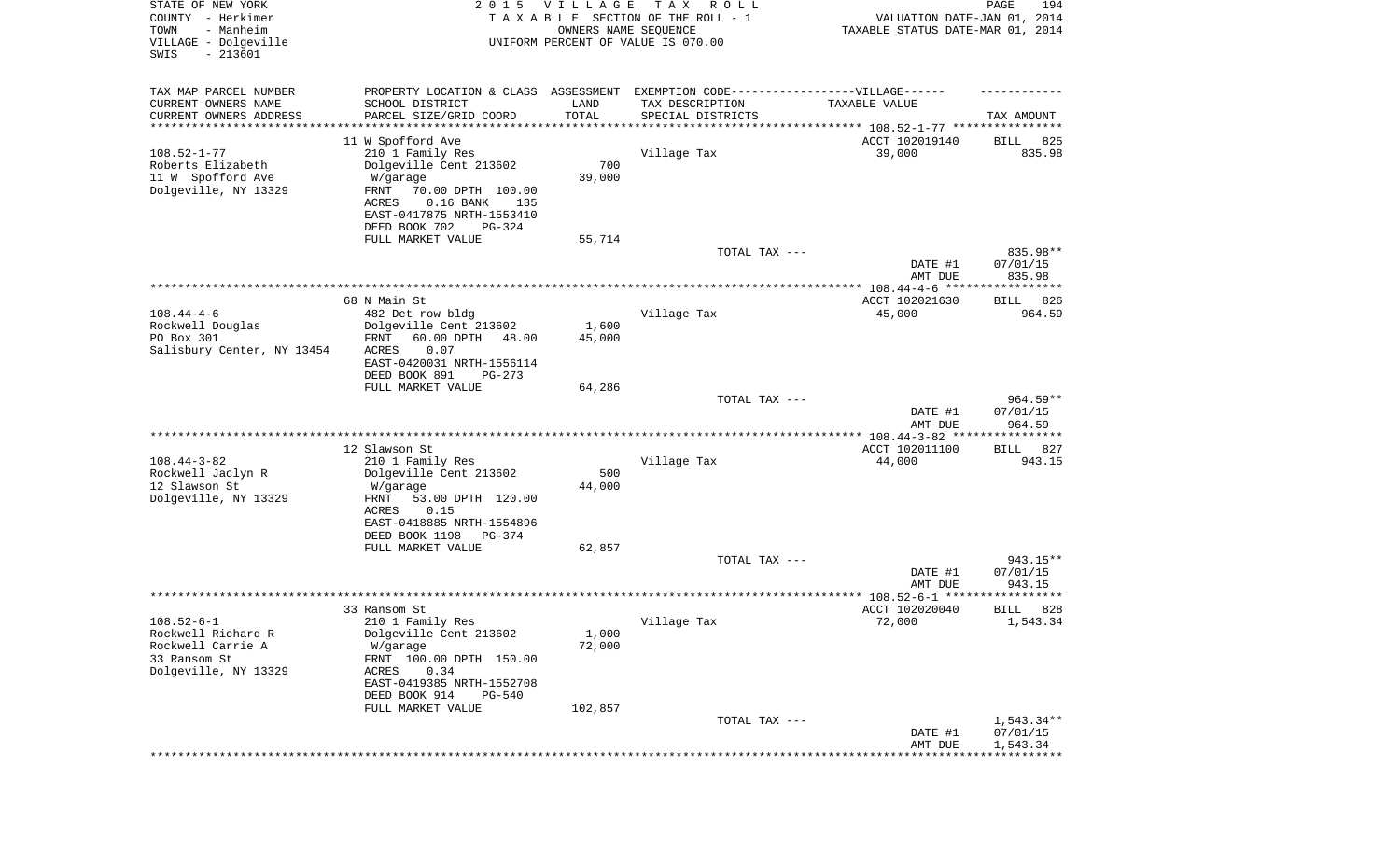| TAX MAP PARCEL NUMBER<br>PROPERTY LOCATION & CLASS ASSESSMENT EXEMPTION CODE-----------------VILLAGE------<br>CURRENT OWNERS NAME<br>SCHOOL DISTRICT<br>LAND<br>TAX DESCRIPTION<br>TAXABLE VALUE<br>TOTAL<br>CURRENT OWNERS ADDRESS<br>PARCEL SIZE/GRID COORD<br>SPECIAL DISTRICTS<br>TAX AMOUNT<br>********************<br>*********<br>********************************* 108.52-1-53 ****************<br>69 S Helmer Ave<br>ACCT 102026100<br>829<br>BILL<br>$108.52 - 1 - 53$<br>210 1 Family Res<br>Village Tax<br>70,100<br>1,502.61<br>Rockwell Sharon E<br>Dolgeville Cent 213602<br>1,000<br>69 S Helmer Ave<br>70,100<br>W Garage<br>Dolgeville, NY 13329<br>FRNT 100.00 DPTH 150.00<br>ACRES<br>0.29<br>EAST-0417924 NRTH-1553687<br>DEED BOOK 795<br>PG-254<br>FULL MARKET VALUE<br>100,143<br>$1,502.61**$<br>TOTAL TAX ---<br>07/01/15<br>DATE #1<br>1,502.61<br>AMT DUE<br>66 W State St<br>ACCT 102012810<br>BILL<br>830<br>$108.36 - 1 - 17$<br>752.38<br>210 1 Family Res<br>Village Tax<br>35,100<br>700<br>Rosenberger Michaela<br>Dolgeville Cent 213602<br>66 W State St<br>FRNT<br>73.40 DPTH 175.20<br>35,100<br>Dolgeville, NY 13329<br>ACRES<br>0.22<br>EAST-0418557 NRTH-1557299<br>DEED BOOK 1200<br>PG-166<br>FULL MARKET VALUE<br>50,143<br>752.38**<br>TOTAL TAX ---<br>07/01/15<br>DATE #1<br>AMT DUE<br>752.38<br>********** 108.52-1-71 ****************<br>6 W Spofford Ave<br>ACCT 102023640<br>831<br>BILL<br>$108.52 - 1 - 71$<br>Village Tax<br>210 1 Family Res<br>53,600<br>1,148.93<br>Ruggiero Elaine<br>500<br>Dolgeville Cent 213602<br>6 W Spofford Ave<br>53,600<br>W/garage<br>Dolgeville, NY 13329<br>FRNT 100.00 DPTH 150.00<br>ACRES<br>$0.30$ BANK<br>124<br>EAST-0418099 NRTH-1553495<br>DEED BOOK 814<br>PG-137<br>FULL MARKET VALUE<br>76,571<br>1,148.93**<br>TOTAL TAX ---<br>DATE #1<br>07/01/15<br>AMT DUE<br>1,148.93<br>42 Elm St<br>ACCT 102008550<br>832<br>BILL<br>37,600<br>805.97<br>210 1 Family Res<br>Village Tax<br>$108.44 - 1 - 21$<br>Rulison Wanita<br>Dolgeville Cent 213602<br>500<br>76 Elder St<br>W/garage<br>37,600<br>Schenectady, NY 12304<br>50.00 DPTH 240.00<br>FRNT<br>0.28<br>ACRES<br>EAST-0419051 NRTH-1556192<br>DEED BOOK 1182<br>PG-111<br>FULL MARKET VALUE<br>53,714<br>805.97**<br>TOTAL TAX ---<br>DATE #1<br>07/01/15<br>805.97<br>AMT DUE<br>************************* | STATE OF NEW YORK<br>COUNTY - Herkimer<br>- Manheim<br>TOWN<br>VILLAGE - Dolgeville<br>$-213601$<br>SWIS | 2 0 1 5 | VILLAGE<br>OWNERS NAME SEQUENCE | T A X<br>R O L L<br>TAXABLE SECTION OF THE ROLL - 1<br>UNIFORM PERCENT OF VALUE IS 070.00 | VALUATION DATE-JAN 01, 2014<br>TAXABLE STATUS DATE-MAR 01, 2014 | PAGE<br>195 |
|-------------------------------------------------------------------------------------------------------------------------------------------------------------------------------------------------------------------------------------------------------------------------------------------------------------------------------------------------------------------------------------------------------------------------------------------------------------------------------------------------------------------------------------------------------------------------------------------------------------------------------------------------------------------------------------------------------------------------------------------------------------------------------------------------------------------------------------------------------------------------------------------------------------------------------------------------------------------------------------------------------------------------------------------------------------------------------------------------------------------------------------------------------------------------------------------------------------------------------------------------------------------------------------------------------------------------------------------------------------------------------------------------------------------------------------------------------------------------------------------------------------------------------------------------------------------------------------------------------------------------------------------------------------------------------------------------------------------------------------------------------------------------------------------------------------------------------------------------------------------------------------------------------------------------------------------------------------------------------------------------------------------------------------------------------------------------------------------------------------------------------------------------------------------------------------------------------------------------------------------------------------------------------------------------------------------------------------------------------------------------|----------------------------------------------------------------------------------------------------------|---------|---------------------------------|-------------------------------------------------------------------------------------------|-----------------------------------------------------------------|-------------|
|                                                                                                                                                                                                                                                                                                                                                                                                                                                                                                                                                                                                                                                                                                                                                                                                                                                                                                                                                                                                                                                                                                                                                                                                                                                                                                                                                                                                                                                                                                                                                                                                                                                                                                                                                                                                                                                                                                                                                                                                                                                                                                                                                                                                                                                                                                                                                                         |                                                                                                          |         |                                 |                                                                                           |                                                                 |             |
|                                                                                                                                                                                                                                                                                                                                                                                                                                                                                                                                                                                                                                                                                                                                                                                                                                                                                                                                                                                                                                                                                                                                                                                                                                                                                                                                                                                                                                                                                                                                                                                                                                                                                                                                                                                                                                                                                                                                                                                                                                                                                                                                                                                                                                                                                                                                                                         |                                                                                                          |         |                                 |                                                                                           |                                                                 |             |
|                                                                                                                                                                                                                                                                                                                                                                                                                                                                                                                                                                                                                                                                                                                                                                                                                                                                                                                                                                                                                                                                                                                                                                                                                                                                                                                                                                                                                                                                                                                                                                                                                                                                                                                                                                                                                                                                                                                                                                                                                                                                                                                                                                                                                                                                                                                                                                         |                                                                                                          |         |                                 |                                                                                           |                                                                 |             |
|                                                                                                                                                                                                                                                                                                                                                                                                                                                                                                                                                                                                                                                                                                                                                                                                                                                                                                                                                                                                                                                                                                                                                                                                                                                                                                                                                                                                                                                                                                                                                                                                                                                                                                                                                                                                                                                                                                                                                                                                                                                                                                                                                                                                                                                                                                                                                                         |                                                                                                          |         |                                 |                                                                                           |                                                                 |             |
|                                                                                                                                                                                                                                                                                                                                                                                                                                                                                                                                                                                                                                                                                                                                                                                                                                                                                                                                                                                                                                                                                                                                                                                                                                                                                                                                                                                                                                                                                                                                                                                                                                                                                                                                                                                                                                                                                                                                                                                                                                                                                                                                                                                                                                                                                                                                                                         |                                                                                                          |         |                                 |                                                                                           |                                                                 |             |
|                                                                                                                                                                                                                                                                                                                                                                                                                                                                                                                                                                                                                                                                                                                                                                                                                                                                                                                                                                                                                                                                                                                                                                                                                                                                                                                                                                                                                                                                                                                                                                                                                                                                                                                                                                                                                                                                                                                                                                                                                                                                                                                                                                                                                                                                                                                                                                         |                                                                                                          |         |                                 |                                                                                           |                                                                 |             |
|                                                                                                                                                                                                                                                                                                                                                                                                                                                                                                                                                                                                                                                                                                                                                                                                                                                                                                                                                                                                                                                                                                                                                                                                                                                                                                                                                                                                                                                                                                                                                                                                                                                                                                                                                                                                                                                                                                                                                                                                                                                                                                                                                                                                                                                                                                                                                                         |                                                                                                          |         |                                 |                                                                                           |                                                                 |             |
|                                                                                                                                                                                                                                                                                                                                                                                                                                                                                                                                                                                                                                                                                                                                                                                                                                                                                                                                                                                                                                                                                                                                                                                                                                                                                                                                                                                                                                                                                                                                                                                                                                                                                                                                                                                                                                                                                                                                                                                                                                                                                                                                                                                                                                                                                                                                                                         |                                                                                                          |         |                                 |                                                                                           |                                                                 |             |
|                                                                                                                                                                                                                                                                                                                                                                                                                                                                                                                                                                                                                                                                                                                                                                                                                                                                                                                                                                                                                                                                                                                                                                                                                                                                                                                                                                                                                                                                                                                                                                                                                                                                                                                                                                                                                                                                                                                                                                                                                                                                                                                                                                                                                                                                                                                                                                         |                                                                                                          |         |                                 |                                                                                           |                                                                 |             |
|                                                                                                                                                                                                                                                                                                                                                                                                                                                                                                                                                                                                                                                                                                                                                                                                                                                                                                                                                                                                                                                                                                                                                                                                                                                                                                                                                                                                                                                                                                                                                                                                                                                                                                                                                                                                                                                                                                                                                                                                                                                                                                                                                                                                                                                                                                                                                                         |                                                                                                          |         |                                 |                                                                                           |                                                                 |             |
|                                                                                                                                                                                                                                                                                                                                                                                                                                                                                                                                                                                                                                                                                                                                                                                                                                                                                                                                                                                                                                                                                                                                                                                                                                                                                                                                                                                                                                                                                                                                                                                                                                                                                                                                                                                                                                                                                                                                                                                                                                                                                                                                                                                                                                                                                                                                                                         |                                                                                                          |         |                                 |                                                                                           |                                                                 |             |
|                                                                                                                                                                                                                                                                                                                                                                                                                                                                                                                                                                                                                                                                                                                                                                                                                                                                                                                                                                                                                                                                                                                                                                                                                                                                                                                                                                                                                                                                                                                                                                                                                                                                                                                                                                                                                                                                                                                                                                                                                                                                                                                                                                                                                                                                                                                                                                         |                                                                                                          |         |                                 |                                                                                           |                                                                 |             |
|                                                                                                                                                                                                                                                                                                                                                                                                                                                                                                                                                                                                                                                                                                                                                                                                                                                                                                                                                                                                                                                                                                                                                                                                                                                                                                                                                                                                                                                                                                                                                                                                                                                                                                                                                                                                                                                                                                                                                                                                                                                                                                                                                                                                                                                                                                                                                                         |                                                                                                          |         |                                 |                                                                                           |                                                                 |             |
|                                                                                                                                                                                                                                                                                                                                                                                                                                                                                                                                                                                                                                                                                                                                                                                                                                                                                                                                                                                                                                                                                                                                                                                                                                                                                                                                                                                                                                                                                                                                                                                                                                                                                                                                                                                                                                                                                                                                                                                                                                                                                                                                                                                                                                                                                                                                                                         |                                                                                                          |         |                                 |                                                                                           |                                                                 |             |
|                                                                                                                                                                                                                                                                                                                                                                                                                                                                                                                                                                                                                                                                                                                                                                                                                                                                                                                                                                                                                                                                                                                                                                                                                                                                                                                                                                                                                                                                                                                                                                                                                                                                                                                                                                                                                                                                                                                                                                                                                                                                                                                                                                                                                                                                                                                                                                         |                                                                                                          |         |                                 |                                                                                           |                                                                 |             |
|                                                                                                                                                                                                                                                                                                                                                                                                                                                                                                                                                                                                                                                                                                                                                                                                                                                                                                                                                                                                                                                                                                                                                                                                                                                                                                                                                                                                                                                                                                                                                                                                                                                                                                                                                                                                                                                                                                                                                                                                                                                                                                                                                                                                                                                                                                                                                                         |                                                                                                          |         |                                 |                                                                                           |                                                                 |             |
|                                                                                                                                                                                                                                                                                                                                                                                                                                                                                                                                                                                                                                                                                                                                                                                                                                                                                                                                                                                                                                                                                                                                                                                                                                                                                                                                                                                                                                                                                                                                                                                                                                                                                                                                                                                                                                                                                                                                                                                                                                                                                                                                                                                                                                                                                                                                                                         |                                                                                                          |         |                                 |                                                                                           |                                                                 |             |
|                                                                                                                                                                                                                                                                                                                                                                                                                                                                                                                                                                                                                                                                                                                                                                                                                                                                                                                                                                                                                                                                                                                                                                                                                                                                                                                                                                                                                                                                                                                                                                                                                                                                                                                                                                                                                                                                                                                                                                                                                                                                                                                                                                                                                                                                                                                                                                         |                                                                                                          |         |                                 |                                                                                           |                                                                 |             |
|                                                                                                                                                                                                                                                                                                                                                                                                                                                                                                                                                                                                                                                                                                                                                                                                                                                                                                                                                                                                                                                                                                                                                                                                                                                                                                                                                                                                                                                                                                                                                                                                                                                                                                                                                                                                                                                                                                                                                                                                                                                                                                                                                                                                                                                                                                                                                                         |                                                                                                          |         |                                 |                                                                                           |                                                                 |             |
|                                                                                                                                                                                                                                                                                                                                                                                                                                                                                                                                                                                                                                                                                                                                                                                                                                                                                                                                                                                                                                                                                                                                                                                                                                                                                                                                                                                                                                                                                                                                                                                                                                                                                                                                                                                                                                                                                                                                                                                                                                                                                                                                                                                                                                                                                                                                                                         |                                                                                                          |         |                                 |                                                                                           |                                                                 |             |
|                                                                                                                                                                                                                                                                                                                                                                                                                                                                                                                                                                                                                                                                                                                                                                                                                                                                                                                                                                                                                                                                                                                                                                                                                                                                                                                                                                                                                                                                                                                                                                                                                                                                                                                                                                                                                                                                                                                                                                                                                                                                                                                                                                                                                                                                                                                                                                         |                                                                                                          |         |                                 |                                                                                           |                                                                 |             |
|                                                                                                                                                                                                                                                                                                                                                                                                                                                                                                                                                                                                                                                                                                                                                                                                                                                                                                                                                                                                                                                                                                                                                                                                                                                                                                                                                                                                                                                                                                                                                                                                                                                                                                                                                                                                                                                                                                                                                                                                                                                                                                                                                                                                                                                                                                                                                                         |                                                                                                          |         |                                 |                                                                                           |                                                                 |             |
|                                                                                                                                                                                                                                                                                                                                                                                                                                                                                                                                                                                                                                                                                                                                                                                                                                                                                                                                                                                                                                                                                                                                                                                                                                                                                                                                                                                                                                                                                                                                                                                                                                                                                                                                                                                                                                                                                                                                                                                                                                                                                                                                                                                                                                                                                                                                                                         |                                                                                                          |         |                                 |                                                                                           |                                                                 |             |
|                                                                                                                                                                                                                                                                                                                                                                                                                                                                                                                                                                                                                                                                                                                                                                                                                                                                                                                                                                                                                                                                                                                                                                                                                                                                                                                                                                                                                                                                                                                                                                                                                                                                                                                                                                                                                                                                                                                                                                                                                                                                                                                                                                                                                                                                                                                                                                         |                                                                                                          |         |                                 |                                                                                           |                                                                 |             |
|                                                                                                                                                                                                                                                                                                                                                                                                                                                                                                                                                                                                                                                                                                                                                                                                                                                                                                                                                                                                                                                                                                                                                                                                                                                                                                                                                                                                                                                                                                                                                                                                                                                                                                                                                                                                                                                                                                                                                                                                                                                                                                                                                                                                                                                                                                                                                                         |                                                                                                          |         |                                 |                                                                                           |                                                                 |             |
|                                                                                                                                                                                                                                                                                                                                                                                                                                                                                                                                                                                                                                                                                                                                                                                                                                                                                                                                                                                                                                                                                                                                                                                                                                                                                                                                                                                                                                                                                                                                                                                                                                                                                                                                                                                                                                                                                                                                                                                                                                                                                                                                                                                                                                                                                                                                                                         |                                                                                                          |         |                                 |                                                                                           |                                                                 |             |
|                                                                                                                                                                                                                                                                                                                                                                                                                                                                                                                                                                                                                                                                                                                                                                                                                                                                                                                                                                                                                                                                                                                                                                                                                                                                                                                                                                                                                                                                                                                                                                                                                                                                                                                                                                                                                                                                                                                                                                                                                                                                                                                                                                                                                                                                                                                                                                         |                                                                                                          |         |                                 |                                                                                           |                                                                 |             |
|                                                                                                                                                                                                                                                                                                                                                                                                                                                                                                                                                                                                                                                                                                                                                                                                                                                                                                                                                                                                                                                                                                                                                                                                                                                                                                                                                                                                                                                                                                                                                                                                                                                                                                                                                                                                                                                                                                                                                                                                                                                                                                                                                                                                                                                                                                                                                                         |                                                                                                          |         |                                 |                                                                                           |                                                                 |             |
|                                                                                                                                                                                                                                                                                                                                                                                                                                                                                                                                                                                                                                                                                                                                                                                                                                                                                                                                                                                                                                                                                                                                                                                                                                                                                                                                                                                                                                                                                                                                                                                                                                                                                                                                                                                                                                                                                                                                                                                                                                                                                                                                                                                                                                                                                                                                                                         |                                                                                                          |         |                                 |                                                                                           |                                                                 |             |
|                                                                                                                                                                                                                                                                                                                                                                                                                                                                                                                                                                                                                                                                                                                                                                                                                                                                                                                                                                                                                                                                                                                                                                                                                                                                                                                                                                                                                                                                                                                                                                                                                                                                                                                                                                                                                                                                                                                                                                                                                                                                                                                                                                                                                                                                                                                                                                         |                                                                                                          |         |                                 |                                                                                           |                                                                 |             |
|                                                                                                                                                                                                                                                                                                                                                                                                                                                                                                                                                                                                                                                                                                                                                                                                                                                                                                                                                                                                                                                                                                                                                                                                                                                                                                                                                                                                                                                                                                                                                                                                                                                                                                                                                                                                                                                                                                                                                                                                                                                                                                                                                                                                                                                                                                                                                                         |                                                                                                          |         |                                 |                                                                                           |                                                                 |             |
|                                                                                                                                                                                                                                                                                                                                                                                                                                                                                                                                                                                                                                                                                                                                                                                                                                                                                                                                                                                                                                                                                                                                                                                                                                                                                                                                                                                                                                                                                                                                                                                                                                                                                                                                                                                                                                                                                                                                                                                                                                                                                                                                                                                                                                                                                                                                                                         |                                                                                                          |         |                                 |                                                                                           |                                                                 |             |
|                                                                                                                                                                                                                                                                                                                                                                                                                                                                                                                                                                                                                                                                                                                                                                                                                                                                                                                                                                                                                                                                                                                                                                                                                                                                                                                                                                                                                                                                                                                                                                                                                                                                                                                                                                                                                                                                                                                                                                                                                                                                                                                                                                                                                                                                                                                                                                         |                                                                                                          |         |                                 |                                                                                           |                                                                 |             |
|                                                                                                                                                                                                                                                                                                                                                                                                                                                                                                                                                                                                                                                                                                                                                                                                                                                                                                                                                                                                                                                                                                                                                                                                                                                                                                                                                                                                                                                                                                                                                                                                                                                                                                                                                                                                                                                                                                                                                                                                                                                                                                                                                                                                                                                                                                                                                                         |                                                                                                          |         |                                 |                                                                                           |                                                                 |             |
|                                                                                                                                                                                                                                                                                                                                                                                                                                                                                                                                                                                                                                                                                                                                                                                                                                                                                                                                                                                                                                                                                                                                                                                                                                                                                                                                                                                                                                                                                                                                                                                                                                                                                                                                                                                                                                                                                                                                                                                                                                                                                                                                                                                                                                                                                                                                                                         |                                                                                                          |         |                                 |                                                                                           |                                                                 |             |
|                                                                                                                                                                                                                                                                                                                                                                                                                                                                                                                                                                                                                                                                                                                                                                                                                                                                                                                                                                                                                                                                                                                                                                                                                                                                                                                                                                                                                                                                                                                                                                                                                                                                                                                                                                                                                                                                                                                                                                                                                                                                                                                                                                                                                                                                                                                                                                         |                                                                                                          |         |                                 |                                                                                           |                                                                 |             |
|                                                                                                                                                                                                                                                                                                                                                                                                                                                                                                                                                                                                                                                                                                                                                                                                                                                                                                                                                                                                                                                                                                                                                                                                                                                                                                                                                                                                                                                                                                                                                                                                                                                                                                                                                                                                                                                                                                                                                                                                                                                                                                                                                                                                                                                                                                                                                                         |                                                                                                          |         |                                 |                                                                                           |                                                                 |             |
|                                                                                                                                                                                                                                                                                                                                                                                                                                                                                                                                                                                                                                                                                                                                                                                                                                                                                                                                                                                                                                                                                                                                                                                                                                                                                                                                                                                                                                                                                                                                                                                                                                                                                                                                                                                                                                                                                                                                                                                                                                                                                                                                                                                                                                                                                                                                                                         |                                                                                                          |         |                                 |                                                                                           |                                                                 |             |
|                                                                                                                                                                                                                                                                                                                                                                                                                                                                                                                                                                                                                                                                                                                                                                                                                                                                                                                                                                                                                                                                                                                                                                                                                                                                                                                                                                                                                                                                                                                                                                                                                                                                                                                                                                                                                                                                                                                                                                                                                                                                                                                                                                                                                                                                                                                                                                         |                                                                                                          |         |                                 |                                                                                           |                                                                 |             |
|                                                                                                                                                                                                                                                                                                                                                                                                                                                                                                                                                                                                                                                                                                                                                                                                                                                                                                                                                                                                                                                                                                                                                                                                                                                                                                                                                                                                                                                                                                                                                                                                                                                                                                                                                                                                                                                                                                                                                                                                                                                                                                                                                                                                                                                                                                                                                                         |                                                                                                          |         |                                 |                                                                                           |                                                                 |             |
|                                                                                                                                                                                                                                                                                                                                                                                                                                                                                                                                                                                                                                                                                                                                                                                                                                                                                                                                                                                                                                                                                                                                                                                                                                                                                                                                                                                                                                                                                                                                                                                                                                                                                                                                                                                                                                                                                                                                                                                                                                                                                                                                                                                                                                                                                                                                                                         |                                                                                                          |         |                                 |                                                                                           |                                                                 |             |
|                                                                                                                                                                                                                                                                                                                                                                                                                                                                                                                                                                                                                                                                                                                                                                                                                                                                                                                                                                                                                                                                                                                                                                                                                                                                                                                                                                                                                                                                                                                                                                                                                                                                                                                                                                                                                                                                                                                                                                                                                                                                                                                                                                                                                                                                                                                                                                         |                                                                                                          |         |                                 |                                                                                           |                                                                 |             |
|                                                                                                                                                                                                                                                                                                                                                                                                                                                                                                                                                                                                                                                                                                                                                                                                                                                                                                                                                                                                                                                                                                                                                                                                                                                                                                                                                                                                                                                                                                                                                                                                                                                                                                                                                                                                                                                                                                                                                                                                                                                                                                                                                                                                                                                                                                                                                                         |                                                                                                          |         |                                 |                                                                                           |                                                                 |             |
|                                                                                                                                                                                                                                                                                                                                                                                                                                                                                                                                                                                                                                                                                                                                                                                                                                                                                                                                                                                                                                                                                                                                                                                                                                                                                                                                                                                                                                                                                                                                                                                                                                                                                                                                                                                                                                                                                                                                                                                                                                                                                                                                                                                                                                                                                                                                                                         |                                                                                                          |         |                                 |                                                                                           |                                                                 |             |
|                                                                                                                                                                                                                                                                                                                                                                                                                                                                                                                                                                                                                                                                                                                                                                                                                                                                                                                                                                                                                                                                                                                                                                                                                                                                                                                                                                                                                                                                                                                                                                                                                                                                                                                                                                                                                                                                                                                                                                                                                                                                                                                                                                                                                                                                                                                                                                         |                                                                                                          |         |                                 |                                                                                           |                                                                 |             |
|                                                                                                                                                                                                                                                                                                                                                                                                                                                                                                                                                                                                                                                                                                                                                                                                                                                                                                                                                                                                                                                                                                                                                                                                                                                                                                                                                                                                                                                                                                                                                                                                                                                                                                                                                                                                                                                                                                                                                                                                                                                                                                                                                                                                                                                                                                                                                                         |                                                                                                          |         |                                 |                                                                                           |                                                                 |             |
|                                                                                                                                                                                                                                                                                                                                                                                                                                                                                                                                                                                                                                                                                                                                                                                                                                                                                                                                                                                                                                                                                                                                                                                                                                                                                                                                                                                                                                                                                                                                                                                                                                                                                                                                                                                                                                                                                                                                                                                                                                                                                                                                                                                                                                                                                                                                                                         |                                                                                                          |         |                                 |                                                                                           |                                                                 |             |
|                                                                                                                                                                                                                                                                                                                                                                                                                                                                                                                                                                                                                                                                                                                                                                                                                                                                                                                                                                                                                                                                                                                                                                                                                                                                                                                                                                                                                                                                                                                                                                                                                                                                                                                                                                                                                                                                                                                                                                                                                                                                                                                                                                                                                                                                                                                                                                         |                                                                                                          |         |                                 |                                                                                           |                                                                 |             |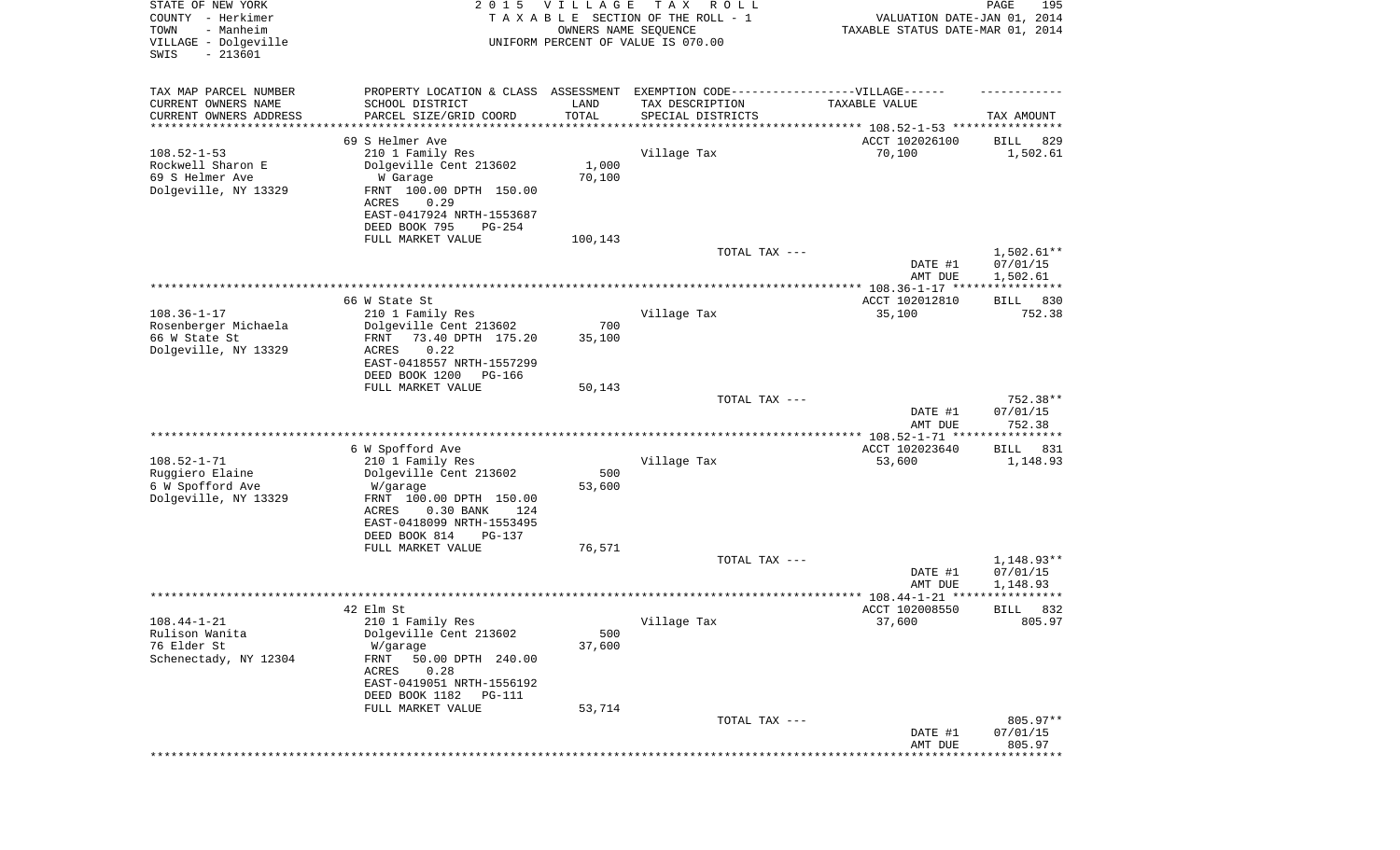| STATE OF NEW YORK<br>COUNTY - Herkimer<br>- Manheim<br>TOWN<br>VILLAGE - Dolgeville<br>SWIS<br>$-213601$ |                                                                                   | 2015 VILLAGE<br>OWNERS NAME SEQUENCE | T A X<br>R O L L<br>TAXABLE SECTION OF THE ROLL - 1<br>UNIFORM PERCENT OF VALUE IS 070.00 | VALUATION DATE-JAN 01, 2014<br>TAXABLE STATUS DATE-MAR 01, 2014 | PAGE<br>196            |
|----------------------------------------------------------------------------------------------------------|-----------------------------------------------------------------------------------|--------------------------------------|-------------------------------------------------------------------------------------------|-----------------------------------------------------------------|------------------------|
| TAX MAP PARCEL NUMBER                                                                                    | PROPERTY LOCATION & CLASS ASSESSMENT EXEMPTION CODE-----------------VILLAGE------ |                                      |                                                                                           |                                                                 |                        |
| CURRENT OWNERS NAME<br>CURRENT OWNERS ADDRESS                                                            | SCHOOL DISTRICT<br>PARCEL SIZE/GRID COORD                                         | LAND<br>TOTAL                        | TAX DESCRIPTION<br>SPECIAL DISTRICTS                                                      | TAXABLE VALUE                                                   | TAX AMOUNT             |
| ********************                                                                                     | * * * * * * * * * * * * * * * *                                                   | * * * * * * * * * * *                |                                                                                           | ********************************* 108.52-5-73 ****************  |                        |
|                                                                                                          | 9 Winton Ln                                                                       |                                      |                                                                                           | ACCT 102005790                                                  | 833<br>BILL            |
| $108.52 - 5 - 73$                                                                                        | 210 1 Family Res                                                                  |                                      | Village Tax                                                                               | 38,100                                                          | 816.69                 |
| Ruppert Priscilla                                                                                        | Dolgeville Cent 213602                                                            | 500                                  |                                                                                           |                                                                 |                        |
| 9 Winton Ln<br>Dolgeville, NY 13329                                                                      | 45.00 DPTH 115.00<br>FRNT<br>0.12<br>ACRES                                        | 38,100                               |                                                                                           |                                                                 |                        |
|                                                                                                          | EAST-0419574 NRTH-1554650                                                         |                                      |                                                                                           |                                                                 |                        |
|                                                                                                          | DEED BOOK 934<br>PG-182                                                           |                                      |                                                                                           |                                                                 |                        |
|                                                                                                          | FULL MARKET VALUE                                                                 | 54,429                               |                                                                                           |                                                                 |                        |
|                                                                                                          |                                                                                   |                                      | TOTAL TAX ---                                                                             |                                                                 | $816.69**$<br>07/01/15 |
|                                                                                                          |                                                                                   |                                      |                                                                                           | DATE #1<br>AMT DUE                                              | 816.69                 |
|                                                                                                          |                                                                                   |                                      |                                                                                           |                                                                 |                        |
|                                                                                                          | 15 W Faville Ave                                                                  |                                      |                                                                                           | ACCT 102011880                                                  | 834<br>BILL            |
| $108.52 - 1 - 57$                                                                                        | 210 1 Family Res                                                                  |                                      | VET WAR CT 41121                                                                          | 6,300                                                           |                        |
| Rzeszot Edward<br>Rzeszot Carol A                                                                        | Dolgeville Cent 213602<br>Garage                                                  | 800<br>65,400                        | Village Tax                                                                               | 59,100                                                          | 1,266.83               |
| 15 W Faville Ave                                                                                         | 75.00 DPTH 150.00<br>FRNT                                                         |                                      |                                                                                           |                                                                 |                        |
| Dolgeville, NY 13329                                                                                     | ACRES<br>0.26                                                                     |                                      |                                                                                           |                                                                 |                        |
|                                                                                                          | EAST-0418063 NRTH-1554010                                                         |                                      |                                                                                           |                                                                 |                        |
|                                                                                                          | DEED BOOK 1327<br>PG-798                                                          |                                      |                                                                                           |                                                                 |                        |
|                                                                                                          | FULL MARKET VALUE                                                                 | 93,429                               | TOTAL TAX ---                                                                             |                                                                 | $1,266.83**$           |
|                                                                                                          |                                                                                   |                                      |                                                                                           | DATE #1                                                         | 07/01/15               |
|                                                                                                          |                                                                                   |                                      |                                                                                           | AMT DUE                                                         | 1,266.83               |
|                                                                                                          |                                                                                   |                                      |                                                                                           | ************* 108.52-2-54 *****************                     |                        |
| $108.52 - 2 - 54$                                                                                        | 18 Howard St<br>220 2 Family Res                                                  |                                      | Village Tax                                                                               | ACCT 102030540<br>39,500                                        | 835<br>BILL<br>846.69  |
| Sage Serena                                                                                              | Dolgeville Cent 213602                                                            | 700                                  |                                                                                           |                                                                 |                        |
| PO Box 46144                                                                                             | W/barn                                                                            | 39,500                               |                                                                                           |                                                                 |                        |
| Kansas City, MO 64134                                                                                    | FRNT<br>66.00 DPTH 138.70                                                         |                                      |                                                                                           |                                                                 |                        |
|                                                                                                          | ACRES<br>0.19                                                                     |                                      |                                                                                           |                                                                 |                        |
|                                                                                                          | EAST-0419003 NRTH-1553841<br>DEED BOOK 914<br>$PG-36$                             |                                      |                                                                                           |                                                                 |                        |
|                                                                                                          | FULL MARKET VALUE                                                                 | 56,429                               |                                                                                           |                                                                 |                        |
|                                                                                                          |                                                                                   |                                      | TOTAL TAX ---                                                                             |                                                                 | 846.69**               |
|                                                                                                          |                                                                                   |                                      |                                                                                           | DATE #1                                                         | 07/01/15               |
|                                                                                                          |                                                                                   |                                      |                                                                                           | AMT DUE                                                         | 846.69<br>******       |
|                                                                                                          | 34 S Helmer Ave                                                                   |                                      |                                                                                           | ACCT 102004980                                                  | 836<br>BILL            |
| $108.44 - 1 - 52$                                                                                        | 210 1 Family Res                                                                  |                                      | Village Tax                                                                               | 44,000                                                          | 943.15                 |
| Salek Larry                                                                                              | Dolgeville Cent 213602                                                            | 500                                  |                                                                                           |                                                                 |                        |
| 34 S Helmer Ave                                                                                          | W/garage                                                                          | 44,000                               |                                                                                           |                                                                 |                        |
| Dolgeville, NY 13329                                                                                     | FRNT<br>50.00 DPTH 150.00<br>ACRES<br>0.17                                        |                                      |                                                                                           |                                                                 |                        |
|                                                                                                          | EAST-0418817 NRTH-1555156                                                         |                                      |                                                                                           |                                                                 |                        |
|                                                                                                          | DEED BOOK 828<br>PG-657                                                           |                                      |                                                                                           |                                                                 |                        |
|                                                                                                          | FULL MARKET VALUE                                                                 | 62,857                               |                                                                                           |                                                                 |                        |
|                                                                                                          |                                                                                   |                                      | TOTAL TAX ---                                                                             |                                                                 | 943.15**               |
|                                                                                                          |                                                                                   |                                      |                                                                                           | DATE #1<br>AMT DUE                                              | 07/01/15<br>943.15     |
|                                                                                                          |                                                                                   |                                      |                                                                                           |                                                                 |                        |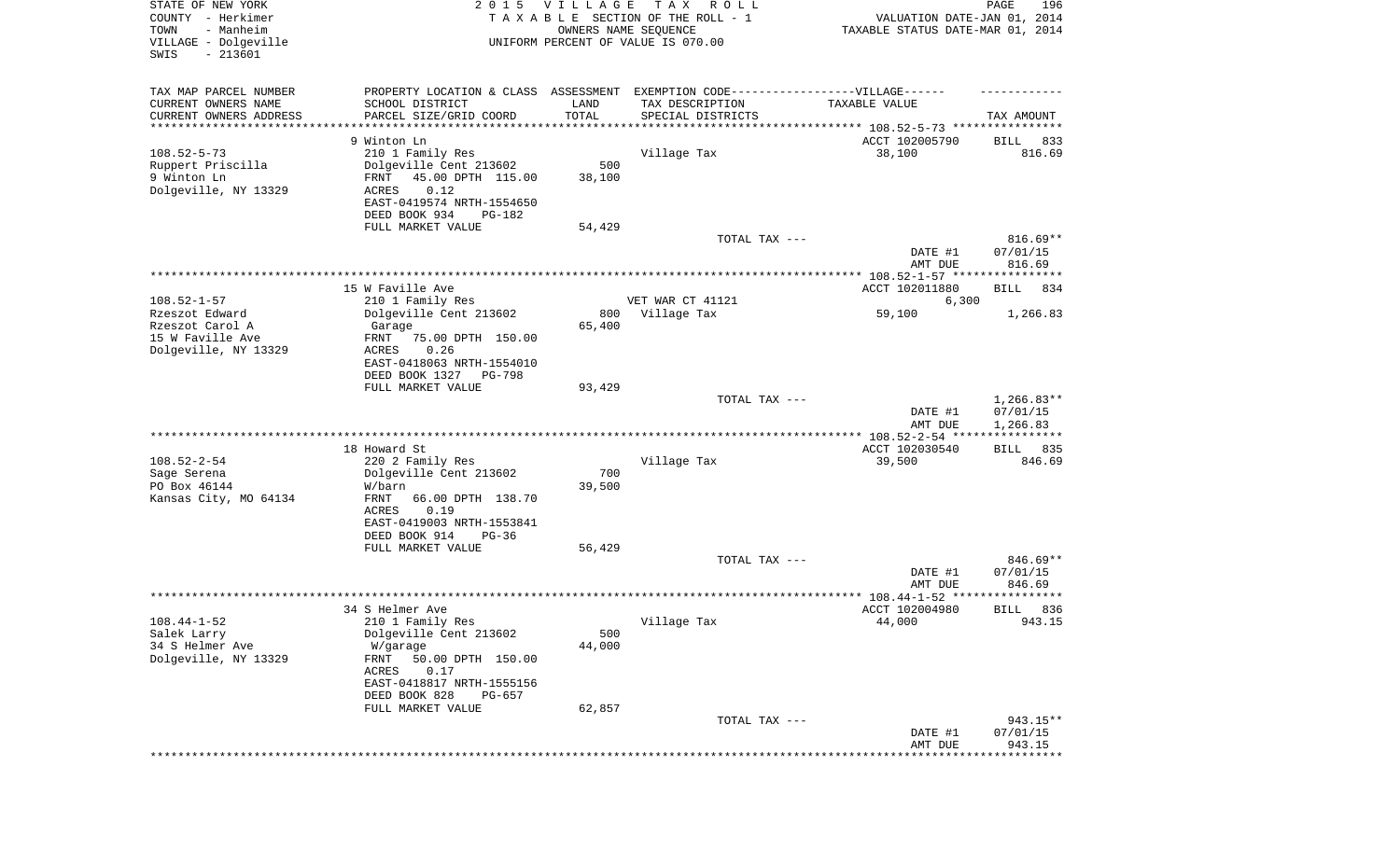| STATE OF NEW YORK<br>COUNTY - Herkimer<br>- Manheim<br>TOWN<br>VILLAGE - Dolgeville<br>$-213601$<br>SWIS | 2 0 1 5                                                                          | <b>VILLAGE</b><br>OWNERS NAME SEQUENCE | T A X<br>R O L L<br>TAXABLE SECTION OF THE ROLL - 1<br>UNIFORM PERCENT OF VALUE IS 070.00 | VALUATION DATE-JAN 01, 2014<br>TAXABLE STATUS DATE-MAR 01, 2014 | 197<br>PAGE           |
|----------------------------------------------------------------------------------------------------------|----------------------------------------------------------------------------------|----------------------------------------|-------------------------------------------------------------------------------------------|-----------------------------------------------------------------|-----------------------|
|                                                                                                          |                                                                                  |                                        |                                                                                           |                                                                 |                       |
| TAX MAP PARCEL NUMBER                                                                                    | PROPERTY LOCATION & CLASS ASSESSMENT EXEMPTION CODE----------------VILLAGE------ |                                        |                                                                                           |                                                                 |                       |
| CURRENT OWNERS NAME<br>CURRENT OWNERS ADDRESS                                                            | SCHOOL DISTRICT<br>PARCEL SIZE/GRID COORD                                        | LAND<br>TOTAL                          | TAX DESCRIPTION<br>SPECIAL DISTRICTS                                                      | TAXABLE VALUE                                                   | TAX AMOUNT            |
| *********************                                                                                    | *******************                                                              |                                        |                                                                                           |                                                                 |                       |
|                                                                                                          | 16 Slawson St                                                                    |                                        |                                                                                           | ACCT 102002730                                                  | 837<br>BILL           |
| $108.44 - 1 - 54$                                                                                        | 210 1 Family Res                                                                 |                                        | Village Tax                                                                               | 46,000                                                          | 986.02                |
| Sandling Jason E                                                                                         | Dolgeville Cent 213602                                                           | 500                                    |                                                                                           |                                                                 |                       |
| Sandling Marcia J                                                                                        | W/garage                                                                         | 46,000                                 |                                                                                           |                                                                 |                       |
| 16 Slawson St                                                                                            | FRNT<br>50.00 DPTH 100.00                                                        |                                        |                                                                                           |                                                                 |                       |
| Dolgeville, NY 13329                                                                                     | 0.11<br>ACRES<br>EAST-0418760 NRTH-1555007                                       |                                        |                                                                                           |                                                                 |                       |
|                                                                                                          | DEED BOOK 1446<br>PG-948                                                         |                                        |                                                                                           |                                                                 |                       |
|                                                                                                          | FULL MARKET VALUE                                                                | 65,714                                 |                                                                                           |                                                                 |                       |
|                                                                                                          |                                                                                  |                                        | TOTAL TAX ---                                                                             |                                                                 | 986.02**              |
|                                                                                                          |                                                                                  |                                        |                                                                                           | DATE #1                                                         | 07/01/15              |
|                                                                                                          |                                                                                  |                                        |                                                                                           | AMT DUE                                                         | 986.02                |
|                                                                                                          |                                                                                  |                                        |                                                                                           |                                                                 |                       |
| $108.59 - 3 - 17$                                                                                        | 19 Stewart St                                                                    |                                        |                                                                                           | ACCT 102023400                                                  | BILL<br>838           |
| Saracino Rosalie                                                                                         | 210 1 Family Res<br>Dolgeville Cent 213602                                       | 500                                    | 41800<br>AGED-ALL<br>Village Tax                                                          | 26,200<br>26,200                                                | 561.60                |
| Saracino Michael J                                                                                       | W Garage                                                                         | 52,400                                 |                                                                                           |                                                                 |                       |
| 19 Stewart St                                                                                            | FRNT 100.00 DPTH 150.00                                                          |                                        |                                                                                           |                                                                 |                       |
| Dolgeville, NY 13329                                                                                     | ACRES<br>0.17                                                                    |                                        |                                                                                           |                                                                 |                       |
|                                                                                                          | EAST-0417106 NRTH-1551794                                                        |                                        |                                                                                           |                                                                 |                       |
|                                                                                                          | DEED BOOK 1386<br>PG-351                                                         |                                        |                                                                                           |                                                                 |                       |
|                                                                                                          | FULL MARKET VALUE                                                                | 74,857                                 |                                                                                           |                                                                 |                       |
|                                                                                                          |                                                                                  |                                        | TOTAL TAX ---                                                                             | DATE #1                                                         | 561.60**<br>07/01/15  |
|                                                                                                          |                                                                                  |                                        |                                                                                           | AMT DUE                                                         | 561.60                |
|                                                                                                          |                                                                                  |                                        |                                                                                           |                                                                 |                       |
|                                                                                                          | 70 Van Buren St                                                                  |                                        |                                                                                           | ACCT 102023460                                                  | 839<br>BILL           |
| $108.52 - 5 - 6$                                                                                         | 210 1 Family Res                                                                 |                                        | Village Tax                                                                               | 40,000                                                          | 857.41                |
| Sarpen Kathleen J                                                                                        | Dolgeville Cent 213602                                                           | 1,600                                  |                                                                                           |                                                                 |                       |
| PO Box 87                                                                                                | W/barn                                                                           | 40,000                                 |                                                                                           |                                                                 |                       |
| Dolgeville, NY 13329                                                                                     | FRNT 160.00 DPTH 260.00<br>ACRES<br>0.86                                         |                                        |                                                                                           |                                                                 |                       |
|                                                                                                          | EAST-0420316 NRTH-1553309                                                        |                                        |                                                                                           |                                                                 |                       |
|                                                                                                          | DEED BOOK 903<br>$PG-227$                                                        |                                        |                                                                                           |                                                                 |                       |
|                                                                                                          | FULL MARKET VALUE                                                                | 57,143                                 |                                                                                           |                                                                 |                       |
|                                                                                                          |                                                                                  |                                        | TOTAL TAX ---                                                                             |                                                                 | 857.41**              |
|                                                                                                          |                                                                                  |                                        |                                                                                           | DATE #1                                                         | 07/01/15              |
|                                                                                                          |                                                                                  |                                        |                                                                                           | AMT DUE                                                         | 857.41                |
|                                                                                                          | 58 E Faville Ave                                                                 |                                        |                                                                                           | ACCT 102027870                                                  | BILL 840              |
| $108.52 - 6 - 40$                                                                                        | 210 1 Family Res                                                                 |                                        | Village Tax                                                                               | 73,500                                                          | 1,575.49              |
| Sarpen Kathleen J                                                                                        | Dolgeville Cent 213602                                                           | 4,100                                  |                                                                                           |                                                                 |                       |
| PO Box 87                                                                                                | W/garage                                                                         | 73,500                                 |                                                                                           |                                                                 |                       |
| Dolgeville, NY 13329                                                                                     | ACRES<br>3.10 BANK<br>135                                                        |                                        |                                                                                           |                                                                 |                       |
|                                                                                                          | EAST-0419864 NRTH-1552655                                                        |                                        |                                                                                           |                                                                 |                       |
|                                                                                                          | DEED BOOK 872<br>PG-661                                                          |                                        |                                                                                           |                                                                 |                       |
|                                                                                                          | FULL MARKET VALUE                                                                | 105,000                                |                                                                                           |                                                                 | $1,575.49**$          |
|                                                                                                          |                                                                                  |                                        | TOTAL TAX ---                                                                             | DATE #1                                                         | 07/01/15              |
|                                                                                                          |                                                                                  |                                        |                                                                                           | AMT DUE                                                         | 1,575.49              |
|                                                                                                          |                                                                                  |                                        |                                                                                           |                                                                 | * * * * * * * * * * * |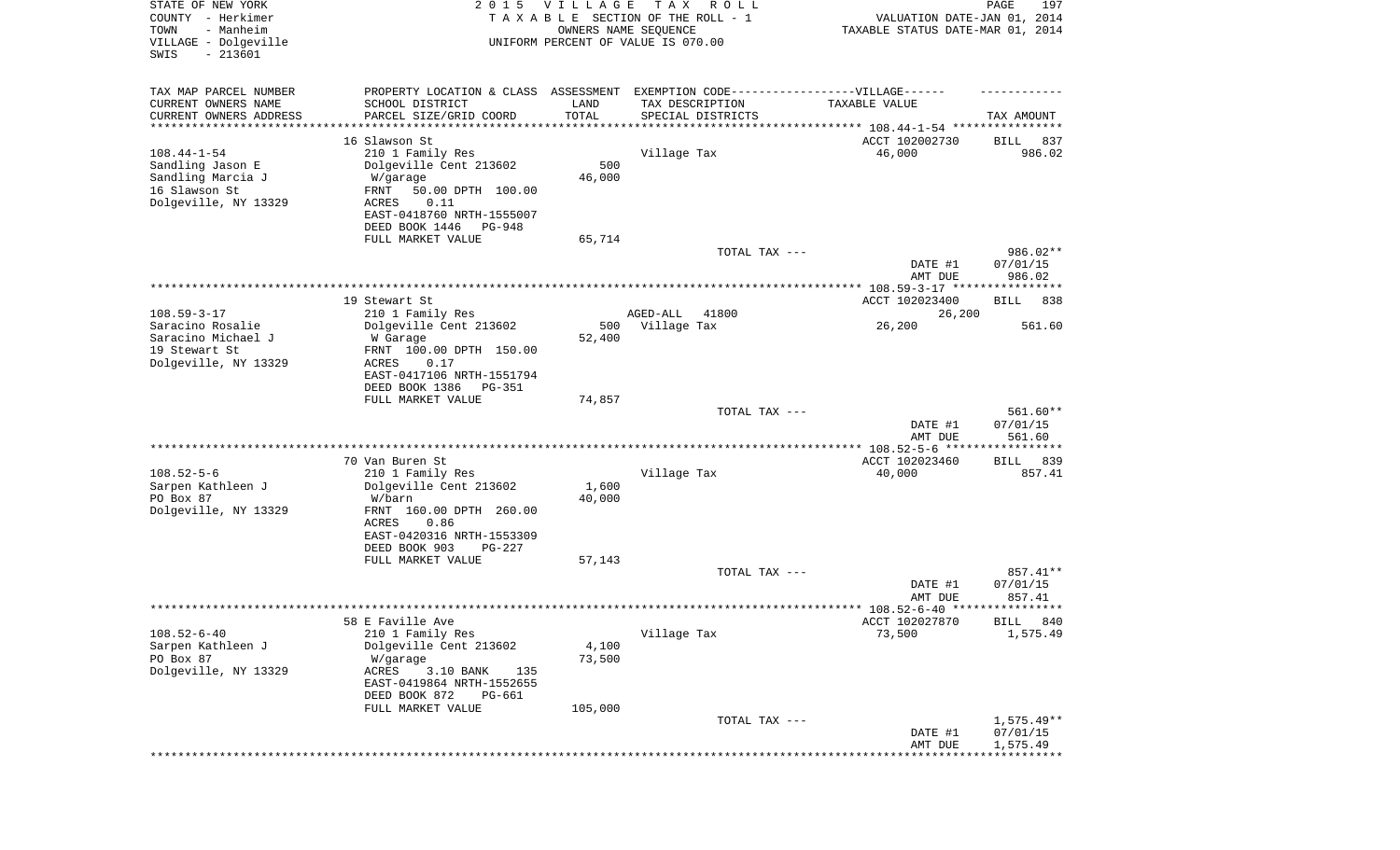| STATE OF NEW YORK<br>COUNTY - Herkimer          | 2 0 1 5                                                                          |                     | VILLAGE TAX ROLL<br>T A X A B L E SECTION OF THE ROLL - 1 | VALUATION DATE-JAN 01, 2014                                | 198<br>PAGE           |
|-------------------------------------------------|----------------------------------------------------------------------------------|---------------------|-----------------------------------------------------------|------------------------------------------------------------|-----------------------|
| TOWN<br>- Manheim                               |                                                                                  |                     | OWNERS NAME SEQUENCE                                      | TAXABLE STATUS DATE-MAR 01, 2014                           |                       |
| VILLAGE - Dolgeville<br>SWIS<br>$-213601$       |                                                                                  |                     | UNIFORM PERCENT OF VALUE IS 070.00                        |                                                            |                       |
| TAX MAP PARCEL NUMBER                           | PROPERTY LOCATION & CLASS ASSESSMENT EXEMPTION CODE----------------VILLAGE------ |                     |                                                           |                                                            |                       |
| CURRENT OWNERS NAME                             | SCHOOL DISTRICT                                                                  | LAND                | TAX DESCRIPTION                                           | TAXABLE VALUE                                              |                       |
| CURRENT OWNERS ADDRESS<br>********************* | PARCEL SIZE/GRID COORD                                                           | TOTAL<br>********** | SPECIAL DISTRICTS                                         |                                                            | TAX AMOUNT            |
|                                                 | Ward St                                                                          |                     |                                                           | ********** 108.60-1-9 ******************<br>ACCT 102004050 | BILL 841              |
| $108.60 - 1 - 9$                                | 311 Res vac land                                                                 |                     | Village Tax                                               | 800                                                        | 17.15                 |
| Sarpen William                                  | Dolgeville Cent 213602                                                           | 800                 |                                                           |                                                            |                       |
| 46 Vanburen St                                  | FRNT 120.00 DPTH 150.00                                                          | 800                 |                                                           |                                                            |                       |
| Dolgeville, NY 13329                            | ACRES<br>0.39                                                                    |                     |                                                           |                                                            |                       |
|                                                 | EAST-0418933 NRTH-1551270                                                        |                     |                                                           |                                                            |                       |
|                                                 | FULL MARKET VALUE                                                                | 1,143               | TOTAL TAX ---                                             |                                                            | $17.15**$             |
|                                                 |                                                                                  |                     |                                                           | DATE #1                                                    | 07/01/15              |
|                                                 |                                                                                  |                     |                                                           | AMT DUE                                                    | 17.15                 |
|                                                 |                                                                                  |                     |                                                           |                                                            |                       |
|                                                 | Ward St & Menge                                                                  |                     |                                                           |                                                            | BILL 842              |
| $108.60 - 1 - 11$                               | 311 Res vac land                                                                 |                     | Village Tax                                               | 2,100                                                      | 45.01                 |
| Sarpen William<br>46 Van Buren St               | Dolgeville Cent 213602<br>FRNT 125.00 DPTH 150.00                                | 2,100<br>2,100      |                                                           |                                                            |                       |
| Dolgeville, NY 13329                            | 1.10<br>ACRES                                                                    |                     |                                                           |                                                            |                       |
|                                                 | EAST-0418806 NRTH-1551504                                                        |                     |                                                           |                                                            |                       |
|                                                 | DEED BOOK 856<br><b>PG-592</b>                                                   |                     |                                                           |                                                            |                       |
|                                                 | FULL MARKET VALUE                                                                | 3,000               |                                                           |                                                            |                       |
|                                                 |                                                                                  |                     | TOTAL TAX ---                                             |                                                            | 45.01**               |
|                                                 |                                                                                  |                     |                                                           | DATE #1<br>AMT DUE                                         | 07/01/15<br>45.01     |
|                                                 |                                                                                  |                     |                                                           |                                                            | **********            |
|                                                 | Fenner St                                                                        |                     |                                                           | ACCT 102003000                                             | BILL 843              |
| $108.60 - 1 - 21$                               | 312 Vac w/imprv                                                                  |                     | Village Tax                                               | 14,900                                                     | 319.39                |
| Sarpen William                                  | Dolgeville Cent 213602                                                           | 10,100              |                                                           |                                                            |                       |
| 46 Van Buren St<br>Dolgeville, NY 13329         | FRNT 1038.00 DPTH<br>ACRES<br>10.90                                              | 14,900              |                                                           |                                                            |                       |
|                                                 | EAST-0419441 NRTH-1551204                                                        |                     |                                                           |                                                            |                       |
|                                                 | DEED BOOK 900<br><b>PG-186</b>                                                   |                     |                                                           |                                                            |                       |
|                                                 | FULL MARKET VALUE                                                                | 21,286              |                                                           |                                                            |                       |
|                                                 |                                                                                  |                     | TOTAL TAX ---                                             |                                                            | $319.39**$            |
|                                                 |                                                                                  |                     |                                                           | DATE #1<br>AMT DUE                                         | 07/01/15<br>319.39    |
|                                                 |                                                                                  |                     |                                                           |                                                            | * * * * * * * * * * * |
|                                                 | 66 Van Buren St                                                                  |                     |                                                           | ACCT 102011970                                             | BILL 844              |
| $108.52 - 5 - 7$                                | 210 1 Family Res                                                                 |                     | Village Tax                                               | 55,000                                                     | 1,178.94              |
| Sarpen William P                                | Dolgeville Cent 213602                                                           | 1,000               |                                                           |                                                            |                       |
| PO Box 1                                        | W/garage                                                                         | 55,000              |                                                           |                                                            |                       |
| Dolgeville, NY 13329                            | FRNT 100.00 DPTH 287.00<br>ACRES<br>0.75                                         |                     |                                                           |                                                            |                       |
|                                                 | EAST-0420235 NRTH-1553444                                                        |                     |                                                           |                                                            |                       |
|                                                 | DEED BOOK 1134<br>PG-577                                                         |                     |                                                           |                                                            |                       |
|                                                 | FULL MARKET VALUE                                                                | 78,571              |                                                           |                                                            |                       |
|                                                 |                                                                                  |                     | TOTAL TAX ---                                             |                                                            | 1,178.94**            |
|                                                 |                                                                                  |                     |                                                           | DATE #1<br>AMT DUE                                         | 07/01/15<br>1,178.94  |
|                                                 |                                                                                  |                     |                                                           |                                                            |                       |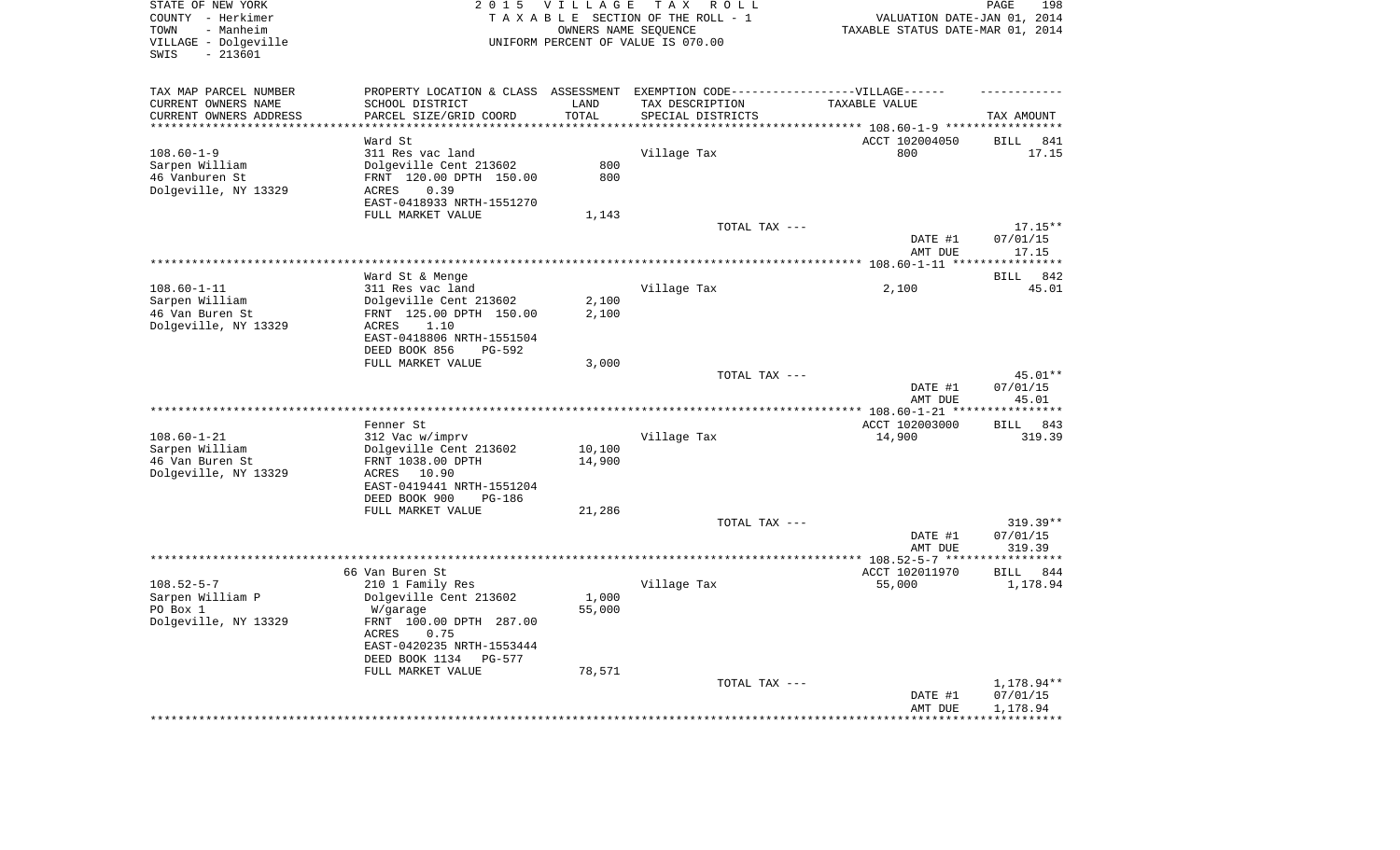| STATE OF NEW YORK<br>COUNTY - Herkimer<br>- Manheim<br>TOWN<br>VILLAGE - Dolgeville<br>SWIS<br>$-213601$ | 2 0 1 5                                                                           | VILLAGE<br>OWNERS NAME SEQUENCE | T A X<br>R O L L<br>TAXABLE SECTION OF THE ROLL - 1<br>UNIFORM PERCENT OF VALUE IS 070.00 | VALUATION DATE-JAN 01, 2014<br>TAXABLE STATUS DATE-MAR 01, 2014 | PAGE<br>199      |
|----------------------------------------------------------------------------------------------------------|-----------------------------------------------------------------------------------|---------------------------------|-------------------------------------------------------------------------------------------|-----------------------------------------------------------------|------------------|
| TAX MAP PARCEL NUMBER                                                                                    | PROPERTY LOCATION & CLASS ASSESSMENT EXEMPTION CODE-----------------VILLAGE------ |                                 |                                                                                           |                                                                 |                  |
| CURRENT OWNERS NAME                                                                                      | SCHOOL DISTRICT                                                                   | LAND                            | TAX DESCRIPTION                                                                           | TAXABLE VALUE                                                   |                  |
| CURRENT OWNERS ADDRESS<br>*********************                                                          | PARCEL SIZE/GRID COORD                                                            | TOTAL<br>**********             | SPECIAL DISTRICTS                                                                         |                                                                 | TAX AMOUNT       |
|                                                                                                          | 46 Van Buren St                                                                   |                                 |                                                                                           | ACCT 102008040                                                  | BILL<br>845      |
| $108.52 - 5 - 12$                                                                                        | 210 1 Family Res                                                                  |                                 | VET WAR CT 41121                                                                          | 6,195                                                           |                  |
| Sarpen William P                                                                                         | Dolgeville Cent 213602                                                            |                                 | 1,200 Village Tax                                                                         | 35,105                                                          | 752.49           |
| 46 Vanburen                                                                                              | W/garage                                                                          | 41,300                          |                                                                                           |                                                                 |                  |
| Dolgeville, NY 13329                                                                                     | FRNT 120.00 DPTH 208.00                                                           |                                 |                                                                                           |                                                                 |                  |
|                                                                                                          | ACRES<br>0.66                                                                     |                                 |                                                                                           |                                                                 |                  |
|                                                                                                          | EAST-0420160 NRTH-1553864                                                         |                                 |                                                                                           |                                                                 |                  |
|                                                                                                          | DEED BOOK 782<br>PG-382<br>FULL MARKET VALUE                                      | 59,000                          |                                                                                           |                                                                 |                  |
|                                                                                                          |                                                                                   |                                 | TOTAL TAX ---                                                                             |                                                                 | 752.49**         |
|                                                                                                          |                                                                                   |                                 |                                                                                           | DATE #1                                                         | 07/01/15         |
|                                                                                                          |                                                                                   |                                 |                                                                                           | AMT DUE                                                         | 752.49           |
|                                                                                                          |                                                                                   |                                 |                                                                                           |                                                                 |                  |
|                                                                                                          | Fenner St                                                                         |                                 |                                                                                           |                                                                 | 846<br>BILL      |
| $108.60 - 1 - 35$                                                                                        | 311 Res vac land                                                                  | 100                             | Village Tax                                                                               | 100                                                             | 2.14             |
| Sarpen William P<br>46 Van Buren St                                                                      | Dolgeville Cent 213602<br>50.00 DPTH 105.00<br>FRNT                               | 100                             |                                                                                           |                                                                 |                  |
| Dolgeville, NY 13329                                                                                     | ACRES<br>0.11                                                                     |                                 |                                                                                           |                                                                 |                  |
|                                                                                                          | EAST-0418853 NRTH-1550976                                                         |                                 |                                                                                           |                                                                 |                  |
|                                                                                                          | DEED BOOK 786<br>PG-646                                                           |                                 |                                                                                           |                                                                 |                  |
|                                                                                                          | FULL MARKET VALUE                                                                 | 143                             |                                                                                           |                                                                 |                  |
|                                                                                                          |                                                                                   |                                 | TOTAL TAX ---                                                                             |                                                                 | $2.14**$         |
|                                                                                                          |                                                                                   |                                 |                                                                                           | DATE #1<br>AMT DUE                                              | 07/01/15<br>2.14 |
|                                                                                                          |                                                                                   |                                 |                                                                                           | ************ 108.52-5-95 *********                              | ******           |
|                                                                                                          | 29 Van Buren St                                                                   |                                 |                                                                                           | ACCT 102020340                                                  | 847<br>BILL      |
| $108.52 - 5 - 95$                                                                                        | 210 1 Family Res                                                                  |                                 | Village Tax                                                                               | 29,500                                                          | 632.34           |
| Sarpen William P Sr.                                                                                     | Dolgeville Cent 213602                                                            | 1,000                           |                                                                                           |                                                                 |                  |
| PO Box 1                                                                                                 | FRNT 120.00 DPTH 160.00                                                           | 29,500                          |                                                                                           |                                                                 |                  |
| Dolgeville, NY 13329                                                                                     | ACRES<br>0.45<br>EAST-0420171 NRTH-1554297                                        |                                 |                                                                                           |                                                                 |                  |
|                                                                                                          | DEED BOOK 1306<br>PG-175                                                          |                                 |                                                                                           |                                                                 |                  |
|                                                                                                          | FULL MARKET VALUE                                                                 | 42,143                          |                                                                                           |                                                                 |                  |
|                                                                                                          |                                                                                   |                                 | TOTAL TAX ---                                                                             |                                                                 | 632.34**         |
|                                                                                                          |                                                                                   |                                 |                                                                                           | DATE #1                                                         | 07/01/15         |
|                                                                                                          |                                                                                   |                                 |                                                                                           | AMT DUE                                                         | 632.34           |
|                                                                                                          | 41 E Spofford Ave                                                                 |                                 |                                                                                           | ACCT 102016500                                                  | BILL<br>848      |
| $108.52 - 4 - 42$                                                                                        | 210 1 Family Res                                                                  |                                 | Village Tax                                                                               | 47,500                                                          | 1,018.18         |
| Scharpou Edward H II                                                                                     | Dolgeville Cent 213602                                                            | 800                             |                                                                                           |                                                                 |                  |
| 41 E Spofford Ave                                                                                        | W Garage                                                                          | 47,500                          |                                                                                           |                                                                 |                  |
| Dolgeville, NY 13329                                                                                     | FRNT<br>75.00 DPTH<br>50.00                                                       |                                 |                                                                                           |                                                                 |                  |
|                                                                                                          | ACRES<br>0.09                                                                     |                                 |                                                                                           |                                                                 |                  |
| PRIOR OWNER ON 3/01/2014<br>Mastromoro Gail                                                              | EAST-0419161 NRTH-1552810<br>DEED BOOK 1542<br>$PG-469$                           |                                 |                                                                                           |                                                                 |                  |
|                                                                                                          | FULL MARKET VALUE                                                                 | 67,857                          |                                                                                           |                                                                 |                  |
|                                                                                                          |                                                                                   |                                 | TOTAL TAX ---                                                                             |                                                                 | $1,018.18**$     |
|                                                                                                          |                                                                                   |                                 |                                                                                           | DATE #1                                                         | 07/01/15         |
|                                                                                                          |                                                                                   |                                 |                                                                                           | AMT DUE                                                         | 1,018.18         |
|                                                                                                          |                                                                                   |                                 |                                                                                           |                                                                 |                  |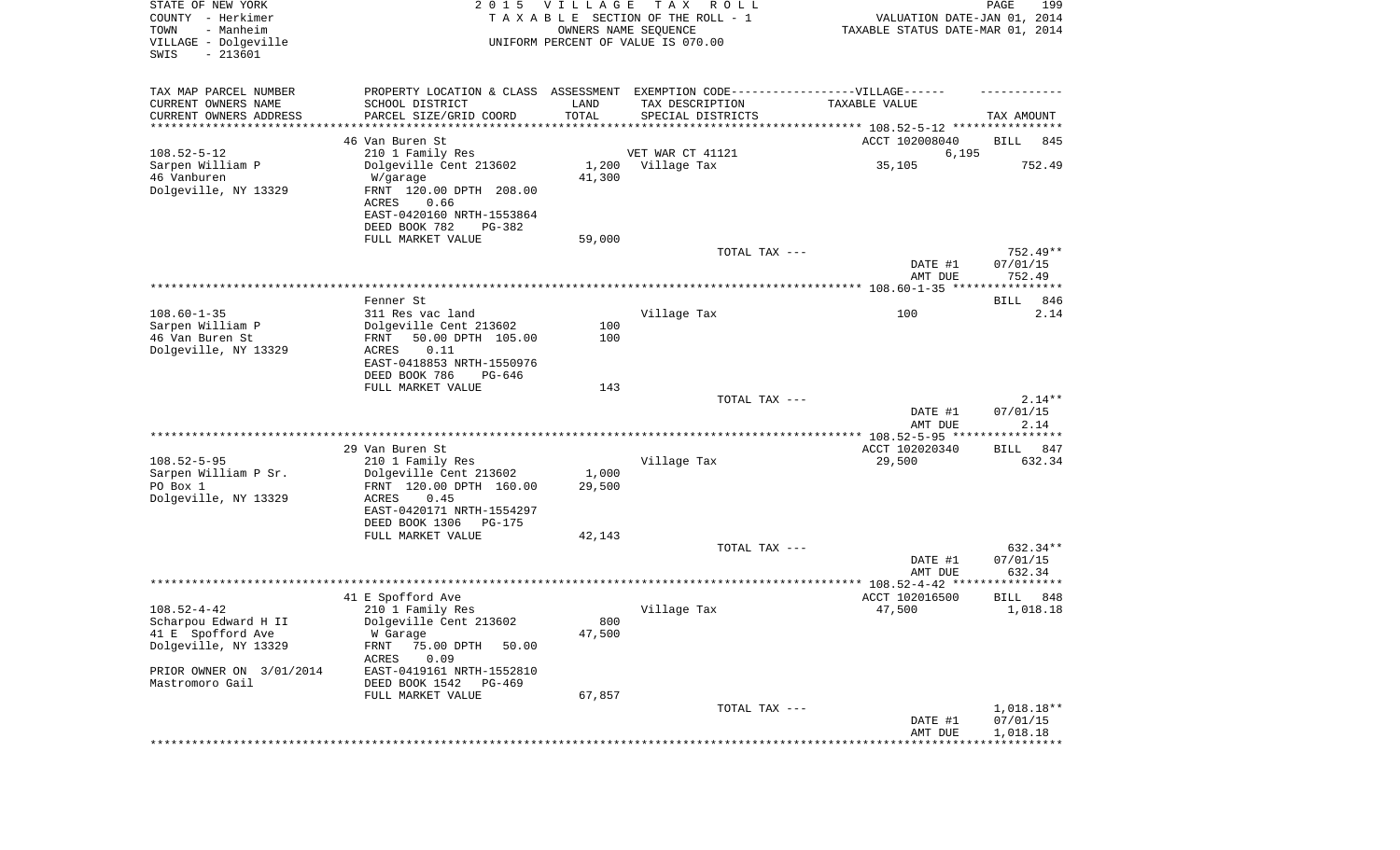| STATE OF NEW YORK<br>COUNTY - Herkimer<br>- Manheim<br>TOWN<br>VILLAGE - Dolgeville | 2 0 1 5                                                                           | VILLAGE             | T A X<br>R O L L<br>TAXABLE SECTION OF THE ROLL - 1<br>OWNERS NAME SEQUENCE<br>UNIFORM PERCENT OF VALUE IS 070.00 | VALUATION DATE-JAN 01, 2014<br>TAXABLE STATUS DATE-MAR 01, 2014 | PAGE<br>200        |
|-------------------------------------------------------------------------------------|-----------------------------------------------------------------------------------|---------------------|-------------------------------------------------------------------------------------------------------------------|-----------------------------------------------------------------|--------------------|
| $-213601$<br>SWIS                                                                   |                                                                                   |                     |                                                                                                                   |                                                                 |                    |
| TAX MAP PARCEL NUMBER                                                               | PROPERTY LOCATION & CLASS ASSESSMENT EXEMPTION CODE-----------------VILLAGE------ |                     |                                                                                                                   |                                                                 |                    |
| CURRENT OWNERS NAME                                                                 | SCHOOL DISTRICT                                                                   | LAND                | TAX DESCRIPTION                                                                                                   | TAXABLE VALUE                                                   |                    |
| CURRENT OWNERS ADDRESS<br>********************                                      | PARCEL SIZE/GRID COORD                                                            | TOTAL<br>********** | SPECIAL DISTRICTS                                                                                                 |                                                                 | TAX AMOUNT         |
|                                                                                     | 7 Sullivan St                                                                     |                     |                                                                                                                   | ACCT 102003750                                                  | 849<br>BILL        |
| $108.59 - 2 - 35$                                                                   | 210 1 Family Res                                                                  |                     | Village Tax                                                                                                       | 40,000                                                          | 857.41             |
| Scherneck Lutz U                                                                    | Dolgeville Cent 213602                                                            | 1,300               |                                                                                                                   |                                                                 |                    |
| 5 Sullivan St                                                                       | W/garage                                                                          | 40,000              |                                                                                                                   |                                                                 |                    |
| Dolgeville, NY 13329                                                                | FRNT 125.00 DPTH 125.00<br>ACRES<br>0.36                                          |                     |                                                                                                                   |                                                                 |                    |
|                                                                                     | EAST-0417387 NRTH-1552197                                                         |                     |                                                                                                                   |                                                                 |                    |
|                                                                                     | DEED BOOK 677<br>PG-137                                                           |                     |                                                                                                                   |                                                                 |                    |
|                                                                                     | FULL MARKET VALUE                                                                 | 57,143              |                                                                                                                   |                                                                 |                    |
|                                                                                     |                                                                                   |                     | TOTAL TAX ---                                                                                                     |                                                                 | 857.41**           |
|                                                                                     |                                                                                   |                     |                                                                                                                   | DATE #1<br>AMT DUE                                              | 07/01/15<br>857.41 |
|                                                                                     |                                                                                   |                     |                                                                                                                   |                                                                 |                    |
|                                                                                     | 32 Slawson St                                                                     |                     |                                                                                                                   | ACCT 102030000                                                  | 850<br>BILL        |
| $108.44 - 1 - 61$                                                                   | 210 1 Family Res                                                                  |                     | VET COM CT 41131                                                                                                  | 8,000                                                           |                    |
| Schubbe Jane                                                                        | Dolgeville Cent 213602                                                            | 500                 | Village Tax                                                                                                       | 24,000                                                          | 514.45             |
| 32 Slawson St<br>Dolgeville, NY 13329                                               | 50.00 DPTH<br>FRNT<br>50.00<br>ACRES<br>0.11                                      | 32,000              |                                                                                                                   |                                                                 |                    |
|                                                                                     | EAST-0418483 NRTH-1555295                                                         |                     |                                                                                                                   |                                                                 |                    |
|                                                                                     | DEED BOOK 00552 PG-00282                                                          |                     |                                                                                                                   |                                                                 |                    |
|                                                                                     | FULL MARKET VALUE                                                                 | 45,714              |                                                                                                                   |                                                                 |                    |
|                                                                                     |                                                                                   |                     | TOTAL TAX ---                                                                                                     |                                                                 | $514.45**$         |
|                                                                                     |                                                                                   |                     |                                                                                                                   | DATE #1<br>AMT DUE                                              | 07/01/15<br>514.45 |
|                                                                                     |                                                                                   |                     |                                                                                                                   | ********** 108.36-1-46 *****************                        |                    |
|                                                                                     | 42 W State St                                                                     |                     |                                                                                                                   | ACCT 102003300                                                  | 851<br>BILL        |
| $108.36 - 1 - 46$                                                                   | 210 1 Family Res                                                                  |                     | Village Tax                                                                                                       | 52,600                                                          | 1,127.50           |
| Schuyler Rose<br>42 W State St                                                      | Dolgeville Cent 213602                                                            | 400<br>52,600       |                                                                                                                   |                                                                 |                    |
| Dolgeville, NY 13329                                                                | W/garage<br>FRNT<br>37.50 DPTH 235.00                                             |                     |                                                                                                                   |                                                                 |                    |
|                                                                                     | ACRES<br>0.20                                                                     |                     |                                                                                                                   |                                                                 |                    |
|                                                                                     | EAST-0419141 NRTH-1557040                                                         |                     |                                                                                                                   |                                                                 |                    |
|                                                                                     | DEED BOOK 1197 PG-706                                                             |                     |                                                                                                                   |                                                                 |                    |
|                                                                                     | FULL MARKET VALUE                                                                 | 75,143              | TOTAL TAX ---                                                                                                     |                                                                 | $1,127.50**$       |
|                                                                                     |                                                                                   |                     |                                                                                                                   | DATE #1                                                         | 07/01/15           |
|                                                                                     |                                                                                   |                     |                                                                                                                   | AMT DUE                                                         | 1,127.50           |
|                                                                                     |                                                                                   |                     |                                                                                                                   |                                                                 | * * * *            |
|                                                                                     | 29 Wolf St                                                                        |                     |                                                                                                                   | ACCT 102023880                                                  | 852<br>BILL        |
| $108.36 - 2 - 39$<br>Seeley Jeff                                                    | 210 1 Family Res<br>Dolgeville Cent 213602                                        | 1,800               | Village Tax                                                                                                       | 37,300                                                          | 799.54             |
| Seeley Gary                                                                         | W/garage                                                                          | 37,300              |                                                                                                                   |                                                                 |                    |
| 1016 Military Rd                                                                    | FRNT 110.00 DPTH 176.00                                                           |                     |                                                                                                                   |                                                                 |                    |
| Little Falls, NY 13365                                                              | 0.44<br>ACRES                                                                     |                     |                                                                                                                   |                                                                 |                    |
|                                                                                     | EAST-0419050 NRTH-1557598                                                         |                     |                                                                                                                   |                                                                 |                    |
|                                                                                     | DEED BOOK 898<br>$PG-80$<br>FULL MARKET VALUE                                     | 53,286              |                                                                                                                   |                                                                 |                    |
|                                                                                     |                                                                                   |                     | TOTAL TAX ---                                                                                                     |                                                                 | 799.54**           |
|                                                                                     |                                                                                   |                     |                                                                                                                   | DATE #1                                                         | 07/01/15           |
|                                                                                     |                                                                                   |                     |                                                                                                                   | AMT DUE                                                         | 799.54             |
|                                                                                     |                                                                                   |                     |                                                                                                                   | **************************                                      |                    |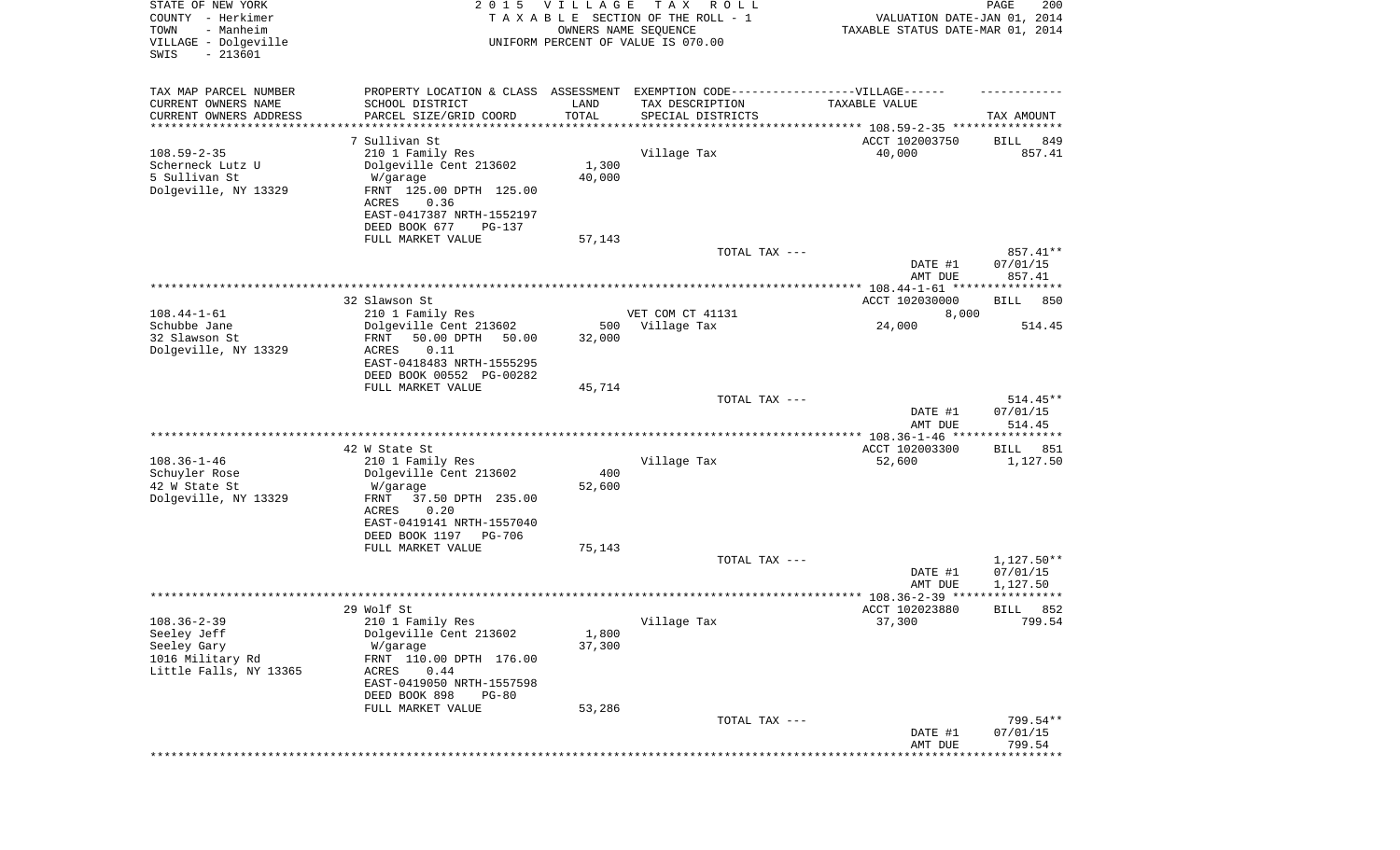| STATE OF NEW YORK<br>COUNTY - Herkimer<br>- Manheim<br>TOWN<br>VILLAGE - Dolgeville<br>$-213601$<br>SWIS | <b>VILLAGE</b><br>T A X<br>2 0 1 5<br>R O L L<br>TAXABLE SECTION OF THE ROLL - 1<br>OWNERS NAME SEQUENCE<br>UNIFORM PERCENT OF VALUE IS 070.00                                  |                                        |                                                                                       | VALUATION DATE-JAN 01, 2014<br>TAXABLE STATUS DATE-MAR 01, 2014 | PAGE<br>201                        |
|----------------------------------------------------------------------------------------------------------|---------------------------------------------------------------------------------------------------------------------------------------------------------------------------------|----------------------------------------|---------------------------------------------------------------------------------------|-----------------------------------------------------------------|------------------------------------|
| TAX MAP PARCEL NUMBER<br>CURRENT OWNERS NAME<br>CURRENT OWNERS ADDRESS<br>*********************          | PROPERTY LOCATION & CLASS ASSESSMENT<br>SCHOOL DISTRICT<br>PARCEL SIZE/GRID COORD                                                                                               | LAND<br>TOTAL<br>* * * * * * * * * * * | EXEMPTION CODE------------------VILLAGE------<br>TAX DESCRIPTION<br>SPECIAL DISTRICTS | TAXABLE VALUE                                                   | TAX AMOUNT                         |
|                                                                                                          | 22 Howard St                                                                                                                                                                    |                                        |                                                                                       | ACCT 102025770                                                  | 853<br>BILL                        |
| $108.52 - 2 - 56$<br>Seeley Theresa<br>Pelan Frank J<br>22 Howard St<br>Dolgeville, NY 13329             | 210 1 Family Res<br>Dolgeville Cent 213602<br>W/garage<br>FRNT<br>66.00 DPTH<br>82.50<br>ACRES<br>0.13<br>EAST-0418954 NRTH-1553716<br>DEED BOOK 1430<br>PG-825                 | 700<br>34,000                          | Village Tax                                                                           | 34,000                                                          | 728.80                             |
|                                                                                                          | FULL MARKET VALUE                                                                                                                                                               | 48,571                                 | TOTAL TAX ---                                                                         |                                                                 | 728.80**                           |
|                                                                                                          |                                                                                                                                                                                 |                                        |                                                                                       | DATE #1                                                         | 07/01/15                           |
|                                                                                                          |                                                                                                                                                                                 |                                        |                                                                                       | AMT DUE                                                         | 728.80                             |
|                                                                                                          | 21 Rundell St                                                                                                                                                                   |                                        |                                                                                       | ACCT 102014070                                                  | 854<br>BILL                        |
| $108.52 - 4 - 5$<br>Sels Robert L<br>Sels Vanita<br>750 Beach St<br>Reading Pa, NY 19605                 | 210 1 Family Res<br>Dolgeville Cent 213602<br>W/garage<br>FRNT 100.00 DPTH 150.00<br>ACRES<br>0.34<br>EAST-0419254 NRTH-1553189                                                 | 800<br>52,000                          | Village Tax                                                                           | 52,000                                                          | 1,114.64                           |
|                                                                                                          | DEED BOOK 860<br>$PG-67$                                                                                                                                                        |                                        |                                                                                       |                                                                 |                                    |
|                                                                                                          | FULL MARKET VALUE                                                                                                                                                               | 74,286                                 | TOTAL TAX ---                                                                         | DATE #1<br>AMT DUE                                              | 1,114.64**<br>07/01/15<br>1,114.64 |
|                                                                                                          |                                                                                                                                                                                 |                                        |                                                                                       |                                                                 | ***********                        |
| $108.52 - 5 - 49$<br>Serow Joshua D<br>14 Schuyler St<br>Dolgeville, NY 13329                            | 14 Schuyler St<br>210 1 Family Res<br>Dolgeville Cent 213602<br>W/garage<br>FRNT<br>40.00 DPTH 170.00<br>ACRES<br>0.16<br>EAST-0419757 NRTH-1554202<br>DEED BOOK 1430<br>PG-179 | 400<br>35,100                          | Village Tax                                                                           | ACCT 102006060<br>35,100                                        | 855<br>BILL<br>752.38              |
|                                                                                                          | FULL MARKET VALUE                                                                                                                                                               | 50,143                                 |                                                                                       |                                                                 |                                    |
|                                                                                                          |                                                                                                                                                                                 |                                        | TOTAL TAX ---                                                                         | DATE #1<br>AMT DUE                                              | 752.38**<br>07/01/15<br>752.38     |
|                                                                                                          |                                                                                                                                                                                 |                                        |                                                                                       |                                                                 |                                    |
| $108.36 - 2 - 44$                                                                                        | 16 Horn St<br>210 1 Family Res                                                                                                                                                  |                                        | VET COM CT 41131                                                                      | ACCT 102024240                                                  | BILL 856                           |
| Sheppard Robert<br>16 Horn St<br>Dolgeville, NY 13329                                                    | Dolgeville Cent 213602<br>-garage<br>FRNT 100.00 DPTH 150.00<br>ACRES<br>0.34 BANK<br>135<br>EAST-0419245 NRTH-1557274<br>DEED BOOK 783<br>PG-67                                | 1,000<br>48,800                        | Village Tax                                                                           | 10,500<br>38,300                                                | 820.97                             |
|                                                                                                          | FULL MARKET VALUE                                                                                                                                                               | 69,714                                 |                                                                                       |                                                                 |                                    |
|                                                                                                          |                                                                                                                                                                                 |                                        | TOTAL TAX ---                                                                         | DATE #1<br>AMT DUE                                              | 820.97**<br>07/01/15<br>820.97     |
|                                                                                                          |                                                                                                                                                                                 |                                        |                                                                                       |                                                                 | ********                           |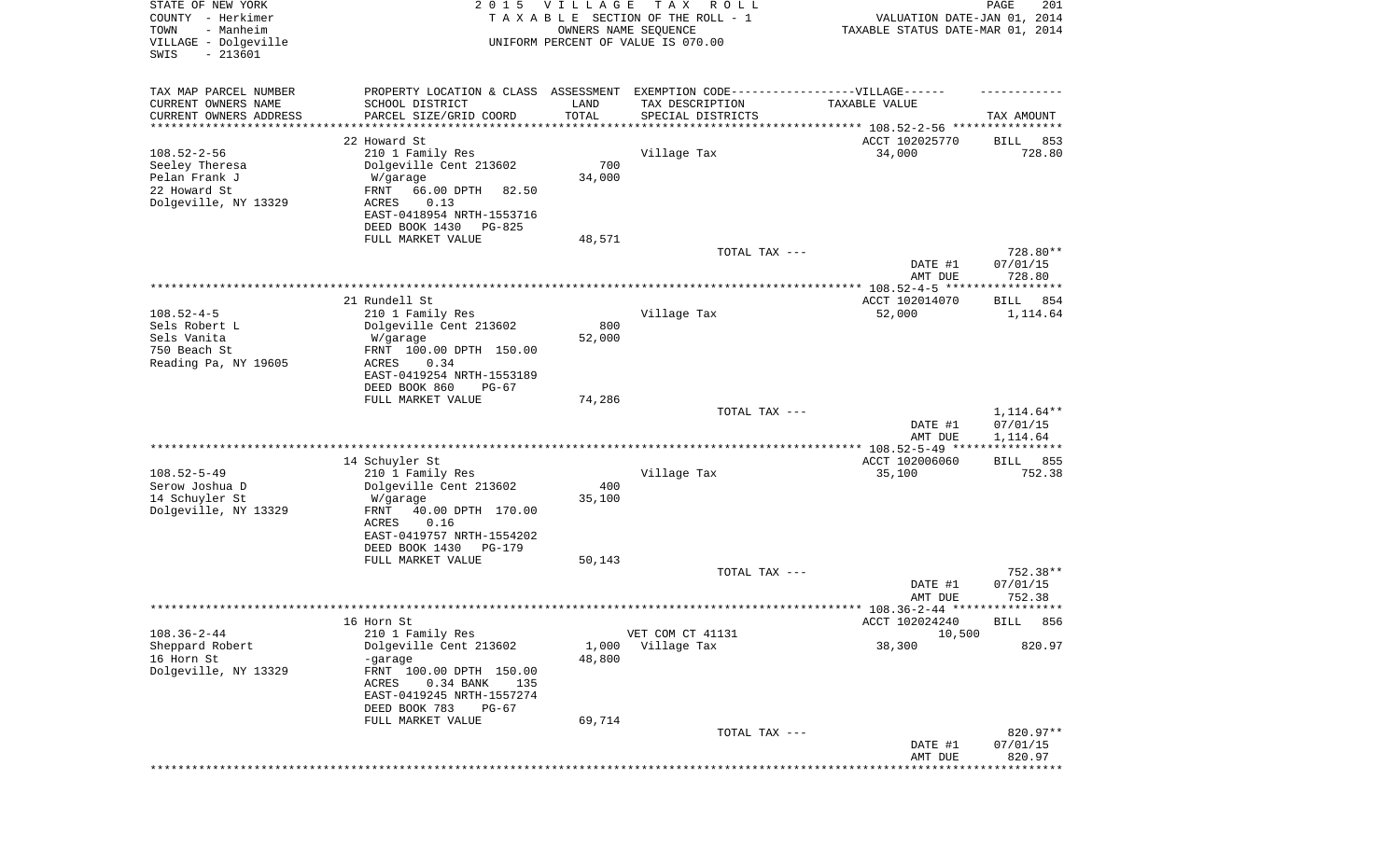| STATE OF NEW YORK<br>COUNTY - Herkimer<br>- Manheim<br>TOWN<br>VILLAGE - Dolgeville<br>SWIS<br>$-213601$ |                                           | 2015 VILLAGE  | T A X<br>R O L L<br>TAXABLE SECTION OF THE ROLL - 1<br>OWNERS NAME SEQUENCE<br>UNIFORM PERCENT OF VALUE IS 070.00 | VALUATION DATE-JAN 01, 2014<br>TAXABLE STATUS DATE-MAR 01, 2014 | PAGE<br>202                    |
|----------------------------------------------------------------------------------------------------------|-------------------------------------------|---------------|-------------------------------------------------------------------------------------------------------------------|-----------------------------------------------------------------|--------------------------------|
| TAX MAP PARCEL NUMBER                                                                                    |                                           |               | PROPERTY LOCATION & CLASS ASSESSMENT EXEMPTION CODE-----------------VILLAGE------                                 |                                                                 |                                |
| CURRENT OWNERS NAME<br>CURRENT OWNERS ADDRESS                                                            | SCHOOL DISTRICT<br>PARCEL SIZE/GRID COORD | LAND<br>TOTAL | TAX DESCRIPTION<br>SPECIAL DISTRICTS                                                                              | TAXABLE VALUE                                                   | TAX AMOUNT                     |
| ********************                                                                                     |                                           |               |                                                                                                                   |                                                                 |                                |
|                                                                                                          | 1 Stewart St                              |               |                                                                                                                   | ACCT 102001920                                                  | 857<br>BILL                    |
| $108.59 - 2 - 25$                                                                                        | 451 Reg shop ctr                          |               | Village Tax                                                                                                       | 225,000                                                         | 4,822.94                       |
| Sherburne DG LLC                                                                                         | Dolgeville Cent 213602                    | 15,000        |                                                                                                                   |                                                                 |                                |
| 4500 Pewter Ln Bldg 4                                                                                    | FRNT 150.00 DPTH 185.00                   | 225,000       |                                                                                                                   |                                                                 |                                |
| Manlius, NY 13104                                                                                        | ACRES<br>0.64                             |               |                                                                                                                   |                                                                 |                                |
|                                                                                                          | EAST-0417049 NRTH-1552280                 |               |                                                                                                                   |                                                                 |                                |
|                                                                                                          | DEED BOOK 1225<br>PG-579                  |               |                                                                                                                   |                                                                 |                                |
|                                                                                                          | FULL MARKET VALUE                         | 321,429       |                                                                                                                   |                                                                 |                                |
|                                                                                                          |                                           |               | TOTAL TAX ---                                                                                                     |                                                                 | $4,822.94**$<br>07/01/15       |
|                                                                                                          |                                           |               |                                                                                                                   | DATE #1<br>AMT DUE                                              | 4,822.94                       |
|                                                                                                          |                                           |               |                                                                                                                   |                                                                 |                                |
|                                                                                                          | 178 W State St Ext                        |               |                                                                                                                   | ACCT 102016830                                                  | 858<br>BILL                    |
| $108.35 - 1 - 3$                                                                                         | 210 1 Family Res                          |               | Village Tax                                                                                                       | 24,800                                                          | 531.60                         |
| Shibley David H                                                                                          | Dolgeville Cent 213602                    | 2,000         | XC991 Water relevy                                                                                                | 5.78 MT M                                                       | 5.78                           |
| Shibley Myrtle                                                                                           | W Garage                                  | 24,800        |                                                                                                                   |                                                                 |                                |
| 178 W State St Ext                                                                                       | FRNT 2500.00 DPTH                         |               |                                                                                                                   |                                                                 |                                |
| Dolgeville, NY 13329                                                                                     | ACRES<br>1.00                             |               |                                                                                                                   |                                                                 |                                |
|                                                                                                          | EAST-0417305 NRTH-1558539                 |               |                                                                                                                   |                                                                 |                                |
|                                                                                                          | DEED BOOK 1459<br><b>PG-851</b>           |               |                                                                                                                   |                                                                 |                                |
|                                                                                                          | FULL MARKET VALUE                         | 35,429        |                                                                                                                   |                                                                 |                                |
|                                                                                                          |                                           |               | TOTAL TAX ---                                                                                                     | DATE #1<br>AMT DUE                                              | 537.38**<br>07/01/15<br>537.38 |
|                                                                                                          |                                           |               |                                                                                                                   | *********** 108.52-4-7 ******************                       |                                |
|                                                                                                          | 28 E Faville Ave                          |               |                                                                                                                   | ACCT 102013890                                                  | 859<br>BILL                    |
| $108.52 - 4 - 7$                                                                                         | 210 1 Family Res                          |               | VET COM CT 41131                                                                                                  | 10,075                                                          |                                |
| Shue Joanne                                                                                              | Dolgeville Cent 213602                    | 500           | Village Tax                                                                                                       | 30,225                                                          | 647.88                         |
| Steenburg John                                                                                           | W/garage                                  | 40,300        |                                                                                                                   |                                                                 |                                |
| 28 E Faville Ave                                                                                         | FRNT<br>50.00 DPTH 106.00                 |               |                                                                                                                   |                                                                 |                                |
| Dolgeville, NY 13329                                                                                     | ACRES<br>0.12                             |               |                                                                                                                   |                                                                 |                                |
|                                                                                                          | EAST-0419263 NRTH-1553301                 |               |                                                                                                                   |                                                                 |                                |
|                                                                                                          | DEED BOOK 1118<br>PG-679                  |               |                                                                                                                   |                                                                 |                                |
|                                                                                                          | FULL MARKET VALUE                         | 57,571        |                                                                                                                   |                                                                 |                                |
|                                                                                                          |                                           |               | TOTAL TAX ---                                                                                                     |                                                                 | 647.88**                       |
|                                                                                                          |                                           |               |                                                                                                                   | DATE #1                                                         | 07/01/15                       |
|                                                                                                          |                                           |               |                                                                                                                   | AMT DUE                                                         | 647.88<br>*****                |
|                                                                                                          | 34 Winton Ln                              |               |                                                                                                                   | ACCT 102006300                                                  | 860<br>BILL                    |
| $108.52 - 5 - 66$                                                                                        | 210 1 Family Res                          |               | Village Tax                                                                                                       | 41,600                                                          | 891.71                         |
| Shults Jack Deforest                                                                                     | Dolgeville Cent 213602                    | 900           | XC991 Water relevy                                                                                                | 162.53 MT M                                                     | 162.53                         |
| 458 Hopson Rd                                                                                            | 88.51 DPTH<br>FRNT<br>57.80               | 41,600        |                                                                                                                   |                                                                 |                                |
| Dolgeville, NY 13329                                                                                     | 0.11<br>ACRES                             |               |                                                                                                                   |                                                                 |                                |
|                                                                                                          | EAST-0419793 NRTH-1554483                 |               |                                                                                                                   |                                                                 |                                |
|                                                                                                          | DEED BOOK 1110<br>PG-826                  |               |                                                                                                                   |                                                                 |                                |
|                                                                                                          | FULL MARKET VALUE                         | 59,429        |                                                                                                                   |                                                                 |                                |
|                                                                                                          |                                           |               | TOTAL TAX ---                                                                                                     |                                                                 | $1,054.24**$                   |
|                                                                                                          |                                           |               |                                                                                                                   | DATE #1                                                         | 07/01/15                       |
|                                                                                                          |                                           |               |                                                                                                                   | AMT DUE                                                         | 1,054.24                       |
|                                                                                                          |                                           |               |                                                                                                                   |                                                                 |                                |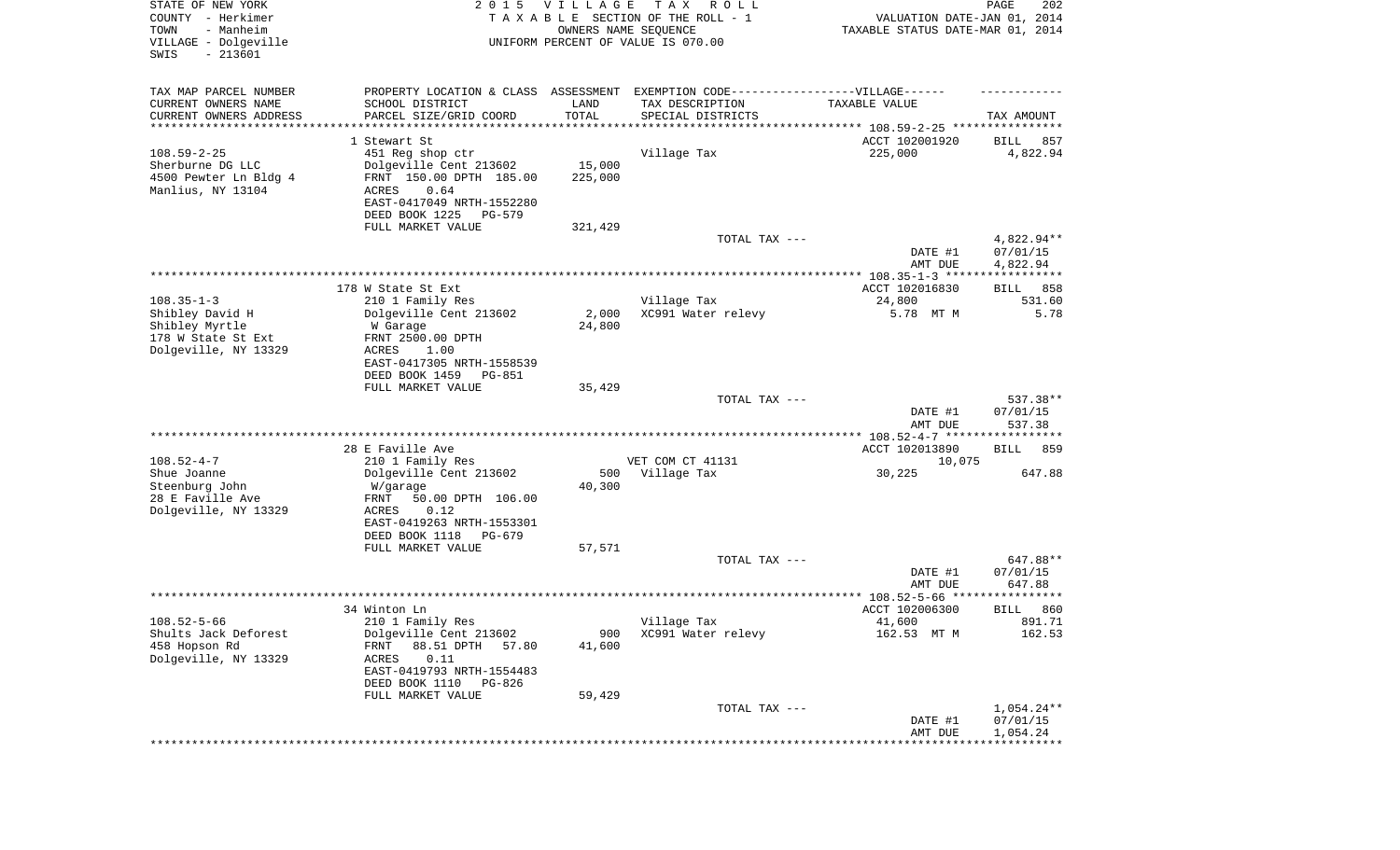| STATE OF NEW YORK<br>COUNTY - Herkimer<br>TOWN<br>- Manheim<br>VILLAGE - Dolgeville<br>SWIS<br>$-213601$ | 2 0 1 5                                              | <b>VILLAGE</b><br>OWNERS NAME SEQUENCE | T A X<br>R O L L<br>TAXABLE SECTION OF THE ROLL - 1<br>UNIFORM PERCENT OF VALUE IS 070.00 | VALUATION DATE-JAN 01, 2014<br>TAXABLE STATUS DATE-MAR 01, 2014 | 203<br>PAGE            |
|----------------------------------------------------------------------------------------------------------|------------------------------------------------------|----------------------------------------|-------------------------------------------------------------------------------------------|-----------------------------------------------------------------|------------------------|
| TAX MAP PARCEL NUMBER                                                                                    | PROPERTY LOCATION & CLASS ASSESSMENT                 |                                        | EXEMPTION CODE-----------------VILLAGE------                                              |                                                                 |                        |
| CURRENT OWNERS NAME                                                                                      | SCHOOL DISTRICT                                      | LAND                                   | TAX DESCRIPTION                                                                           | TAXABLE VALUE                                                   |                        |
| CURRENT OWNERS ADDRESS<br>********************                                                           | PARCEL SIZE/GRID COORD                               | TOTAL                                  | SPECIAL DISTRICTS                                                                         |                                                                 | TAX AMOUNT             |
|                                                                                                          | 97 S Main St                                         |                                        |                                                                                           | ACCT 102012450                                                  | 861<br>BILL            |
| $108.52 - 2 - 27$                                                                                        | 220 2 Family Res                                     |                                        | Village Tax                                                                               | 40,300                                                          | 863.84                 |
| Shults Manley                                                                                            | Dolgeville Cent 213602                               | 600                                    |                                                                                           |                                                                 |                        |
| Shults Karen                                                                                             | W/garage                                             | 40,300                                 |                                                                                           |                                                                 |                        |
| 3928 Elk Creek Rd                                                                                        | FRNT<br>60.00 DPTH 165.00                            |                                        |                                                                                           |                                                                 |                        |
| Delhi, NY 13753                                                                                          | 0.23<br>ACRES<br>EAST-0418615 NRTH-1553647           |                                        |                                                                                           |                                                                 |                        |
|                                                                                                          | DEED BOOK 704<br>PG-354                              |                                        |                                                                                           |                                                                 |                        |
|                                                                                                          | FULL MARKET VALUE                                    | 57,571                                 |                                                                                           |                                                                 |                        |
|                                                                                                          |                                                      |                                        | TOTAL TAX ---                                                                             |                                                                 | 863.84**               |
|                                                                                                          |                                                      |                                        |                                                                                           | DATE #1<br>AMT DUE                                              | 07/01/15<br>863.84     |
|                                                                                                          | 93 S Main St                                         |                                        |                                                                                           | ACCT 102006720                                                  |                        |
| $108.52 - 2 - 28$                                                                                        | 411 Apartment                                        |                                        | Village Tax                                                                               | 63,500                                                          | BILL 862<br>1,361.14   |
| Shults Manley E                                                                                          | Dolgeville Cent 213602                               | 500                                    |                                                                                           |                                                                 |                        |
| Shults Karen D                                                                                           | W/garage                                             | 63,500                                 |                                                                                           |                                                                 |                        |
| 3928 Elk Creek Rd                                                                                        | 50.00 DPTH<br>FRNT<br>80.00                          |                                        |                                                                                           |                                                                 |                        |
| Delhi, NY 13753                                                                                          | 0.10<br>ACRES                                        |                                        |                                                                                           |                                                                 |                        |
|                                                                                                          | EAST-0418593 NRTH-1553725                            |                                        |                                                                                           |                                                                 |                        |
|                                                                                                          | DEED BOOK 692<br>PG-58<br>FULL MARKET VALUE          | 90,714                                 |                                                                                           |                                                                 |                        |
|                                                                                                          |                                                      |                                        | TOTAL TAX ---                                                                             |                                                                 | $1,361.14**$           |
|                                                                                                          |                                                      |                                        |                                                                                           | DATE #1                                                         | 07/01/15               |
|                                                                                                          |                                                      |                                        |                                                                                           | AMT DUE                                                         | 1,361.14               |
|                                                                                                          |                                                      |                                        |                                                                                           |                                                                 | ***********            |
| $108.52 - 2 - 66$                                                                                        | 34 Howard St                                         |                                        | Village Tax                                                                               | ACCT 102003540<br>32,900                                        | 863<br>BILL<br>705.22  |
| Shults Manly                                                                                             | 220 2 Family Res<br>Dolgeville Cent 213602           | 700                                    |                                                                                           |                                                                 |                        |
| Shults Karen                                                                                             | FRNT<br>65.20 DPTH<br>93.00                          | 32,900                                 |                                                                                           |                                                                 |                        |
| 3928 Elk Creek Rd                                                                                        | ACRES<br>0.14                                        |                                        |                                                                                           |                                                                 |                        |
| Delhi, NY 13753                                                                                          | EAST-0418743 NRTH-1553415                            |                                        |                                                                                           |                                                                 |                        |
|                                                                                                          | DEED BOOK 704<br>PG-356                              |                                        |                                                                                           |                                                                 |                        |
|                                                                                                          | FULL MARKET VALUE                                    | 47,000                                 |                                                                                           |                                                                 |                        |
|                                                                                                          |                                                      |                                        | TOTAL TAX ---                                                                             | DATE #1                                                         | $705.22**$<br>07/01/15 |
|                                                                                                          |                                                      |                                        |                                                                                           | AMT DUE                                                         | 705.22                 |
|                                                                                                          |                                                      |                                        |                                                                                           | ******************** 108.27-1-3 ******************              |                        |
|                                                                                                          | Millers Grove Rd                                     |                                        |                                                                                           | ACCT 102017610                                                  | 864<br>BILL            |
| $108.27 - 1 - 3$                                                                                         | 311 Res vac land                                     |                                        | Village Tax                                                                               | 19,400                                                          | 415.84                 |
| Shults Manly E                                                                                           | Dolgeville Cent 213602                               | 19,400                                 |                                                                                           |                                                                 |                        |
| Shults Karen<br>3928 Elk Creek Rd                                                                        | 30.70<br>ACRES                                       | 19,400                                 |                                                                                           |                                                                 |                        |
| Delhi, NY 13753                                                                                          | EAST-0417678 NRTH-1559573<br>DEED BOOK 906<br>PG-434 |                                        |                                                                                           |                                                                 |                        |
|                                                                                                          | FULL MARKET VALUE                                    | 27,714                                 |                                                                                           |                                                                 |                        |
|                                                                                                          |                                                      |                                        | TOTAL TAX ---                                                                             |                                                                 | $415.84**$             |
|                                                                                                          |                                                      |                                        |                                                                                           | DATE #1                                                         | 07/01/15               |
|                                                                                                          |                                                      |                                        |                                                                                           | AMT DUE                                                         | 415.84                 |
|                                                                                                          |                                                      |                                        |                                                                                           |                                                                 |                        |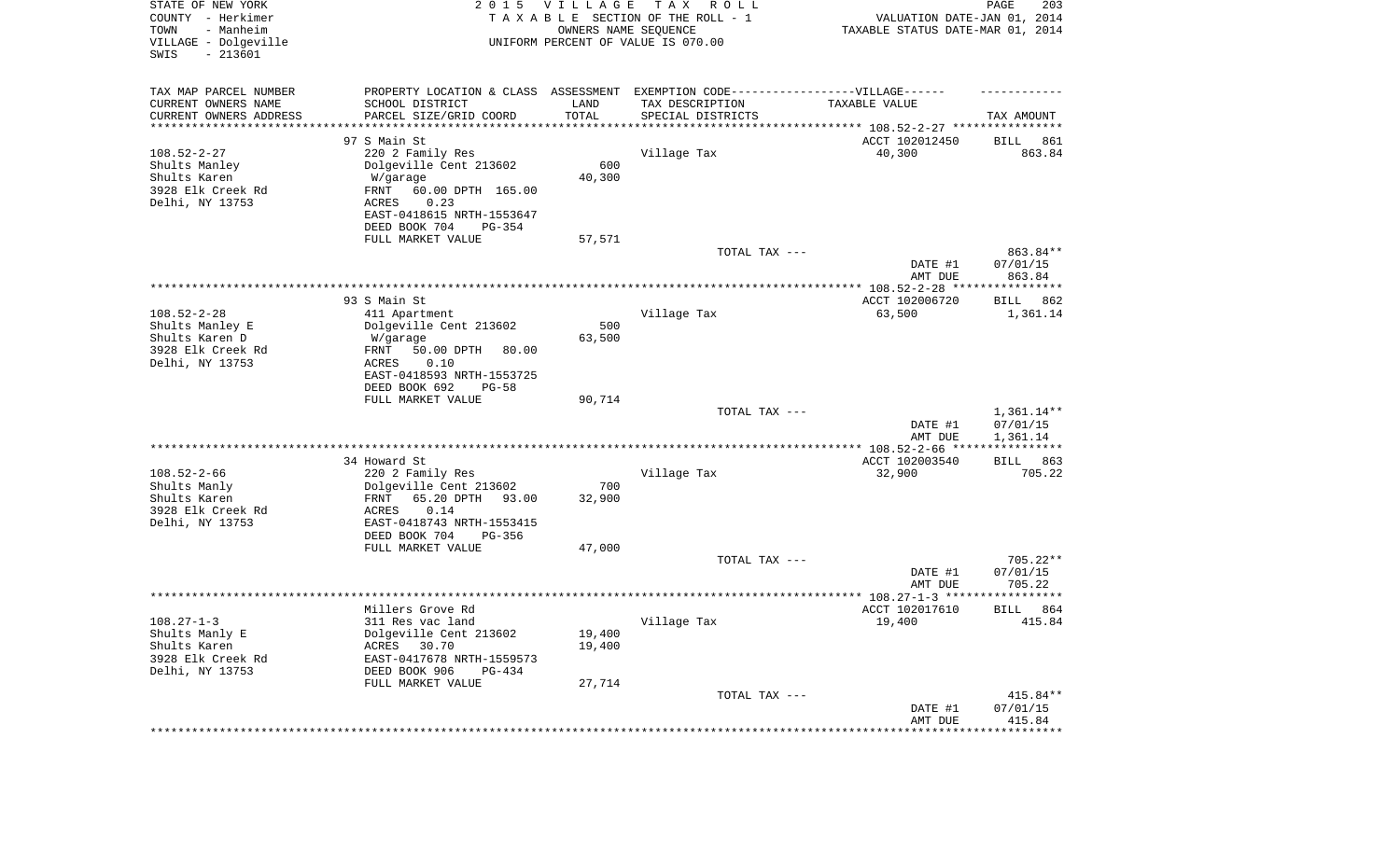| STATE OF NEW YORK<br>COUNTY - Herkimer<br>TOWN<br>- Manheim<br>VILLAGE - Dolgeville<br>SWIS<br>$-213601$ | 2 0 1 5                                           | VILLAGE<br>OWNERS NAME SEQUENCE | T A X<br>R O L L<br>TAXABLE SECTION OF THE ROLL - 1<br>UNIFORM PERCENT OF VALUE IS 070.00            | VALUATION DATE-JAN 01, 2014<br>TAXABLE STATUS DATE-MAR 01, 2014 | 204<br>PAGE           |
|----------------------------------------------------------------------------------------------------------|---------------------------------------------------|---------------------------------|------------------------------------------------------------------------------------------------------|-----------------------------------------------------------------|-----------------------|
| TAX MAP PARCEL NUMBER<br>CURRENT OWNERS NAME                                                             | SCHOOL DISTRICT                                   | LAND                            | PROPERTY LOCATION & CLASS ASSESSMENT EXEMPTION CODE-----------------VILLAGE------<br>TAX DESCRIPTION | TAXABLE VALUE                                                   |                       |
| CURRENT OWNERS ADDRESS                                                                                   | PARCEL SIZE/GRID COORD                            | TOTAL                           | SPECIAL DISTRICTS                                                                                    |                                                                 | TAX AMOUNT            |
| **********************                                                                                   | 20 E Timmerman St                                 |                                 |                                                                                                      | ACCT 102024360                                                  | 865<br>BILL           |
| $108.59 - 3 - 3$                                                                                         | 210 1 Family Res                                  |                                 | Village Tax                                                                                          | 44,400                                                          | 951.73                |
| Shuster Daniel R                                                                                         | Dolgeville Cent 213602                            | 1,000                           |                                                                                                      |                                                                 |                       |
| Shuster<br>20 E Timmerman St                                                                             | W/garage                                          | 44,400                          |                                                                                                      |                                                                 |                       |
| Dolgeville, NY 13329                                                                                     | FRNT 100.00 DPTH 125.00<br>ACRES<br>0.28          |                                 |                                                                                                      |                                                                 |                       |
|                                                                                                          | EAST-0416585 NRTH-1551627                         |                                 |                                                                                                      |                                                                 |                       |
|                                                                                                          | DEED BOOK 1278<br>PG-53                           |                                 |                                                                                                      |                                                                 |                       |
|                                                                                                          | FULL MARKET VALUE                                 | 63,429                          | TOTAL TAX ---                                                                                        |                                                                 | 951.73**              |
|                                                                                                          |                                                   |                                 |                                                                                                      | DATE #1                                                         | 07/01/15              |
|                                                                                                          |                                                   |                                 |                                                                                                      | AMT DUE                                                         | 951.73                |
|                                                                                                          | S Main St & Winton Ln                             |                                 |                                                                                                      | ACCT 102024420                                                  | 866<br>BILL           |
| $108.52 - 2 - 6$                                                                                         | 311 Res vac land                                  |                                 | Village Tax                                                                                          | 200                                                             | 4.29                  |
| Sicara John J                                                                                            | Dolgeville Cent 213602                            | 200                             |                                                                                                      |                                                                 |                       |
| Sicara Bonnie E<br>115 S Main St                                                                         | 311                                               | 200                             |                                                                                                      |                                                                 |                       |
| Dolgeville, NY 13329                                                                                     | S Main & Winton Rear<br>60.00 DPTH 107.00<br>FRNT |                                 |                                                                                                      |                                                                 |                       |
|                                                                                                          | ACRES<br>0.15                                     |                                 |                                                                                                      |                                                                 |                       |
|                                                                                                          | EAST-0418255 NRTH-1553020                         |                                 |                                                                                                      |                                                                 |                       |
|                                                                                                          | DEED BOOK 1154<br>PG-145<br>FULL MARKET VALUE     | 286                             |                                                                                                      |                                                                 |                       |
|                                                                                                          |                                                   |                                 | TOTAL TAX ---                                                                                        |                                                                 | $4.29**$              |
|                                                                                                          |                                                   |                                 |                                                                                                      | DATE #1                                                         | 07/01/15              |
|                                                                                                          |                                                   |                                 |                                                                                                      | AMT DUE                                                         | 4.29<br>********      |
|                                                                                                          | 115 S Main St                                     |                                 |                                                                                                      | ACCT 102024390                                                  | 867<br>BILL           |
| $108.52 - 2 - 8$                                                                                         | 220 2 Family Res                                  |                                 | Village Tax                                                                                          | 40,000                                                          | 857.41                |
| Sicara John J                                                                                            | Dolgeville Cent 213602                            | 600                             |                                                                                                      |                                                                 |                       |
| Sicara Bonnie E<br>115 S Main St                                                                         | 60.00 DPTH 110.00<br>FRNT<br>0.15<br>ACRES        | 40,000                          |                                                                                                      |                                                                 |                       |
| Dolgeville, NY 13329                                                                                     | EAST-0418197 NRTH-1553124                         |                                 |                                                                                                      |                                                                 |                       |
|                                                                                                          | DEED BOOK 1154<br>PG-145                          |                                 |                                                                                                      |                                                                 |                       |
|                                                                                                          | FULL MARKET VALUE                                 | 57,143                          | TOTAL TAX ---                                                                                        |                                                                 | 857.41**              |
|                                                                                                          |                                                   |                                 |                                                                                                      | DATE #1                                                         | 07/01/15              |
|                                                                                                          |                                                   |                                 |                                                                                                      | AMT DUE                                                         | 857.41                |
|                                                                                                          |                                                   |                                 |                                                                                                      |                                                                 | BILL 868              |
| $108.36 - 3 - 46$                                                                                        | 38 N Helmer Ave<br>210 1 Family Res               |                                 | Village Tax                                                                                          | ACCT 102025410<br>56,600                                        | 1,213.24              |
| Sicara Michael                                                                                           | Dolgeville Cent 213602                            | 500                             |                                                                                                      |                                                                 |                       |
| 38 N Helmer Ave                                                                                          | W/garages                                         | 56,600                          |                                                                                                      |                                                                 |                       |
| Dolgeville, NY 13329                                                                                     | 50.00 DPTH 170.00<br>FRNT<br>ACRES<br>0.12        |                                 |                                                                                                      |                                                                 |                       |
|                                                                                                          | EAST-0419756 NRTH-1556962                         |                                 |                                                                                                      |                                                                 |                       |
|                                                                                                          | DEED BOOK 1293<br>PG-838                          |                                 |                                                                                                      |                                                                 |                       |
|                                                                                                          | FULL MARKET VALUE                                 | 80,857                          | TOTAL TAX ---                                                                                        |                                                                 | 1,213.24**            |
|                                                                                                          |                                                   |                                 |                                                                                                      | DATE #1                                                         | 07/01/15              |
|                                                                                                          |                                                   |                                 |                                                                                                      | AMT DUE                                                         | 1,213.24              |
|                                                                                                          |                                                   |                                 |                                                                                                      |                                                                 | * * * * * * * * * * * |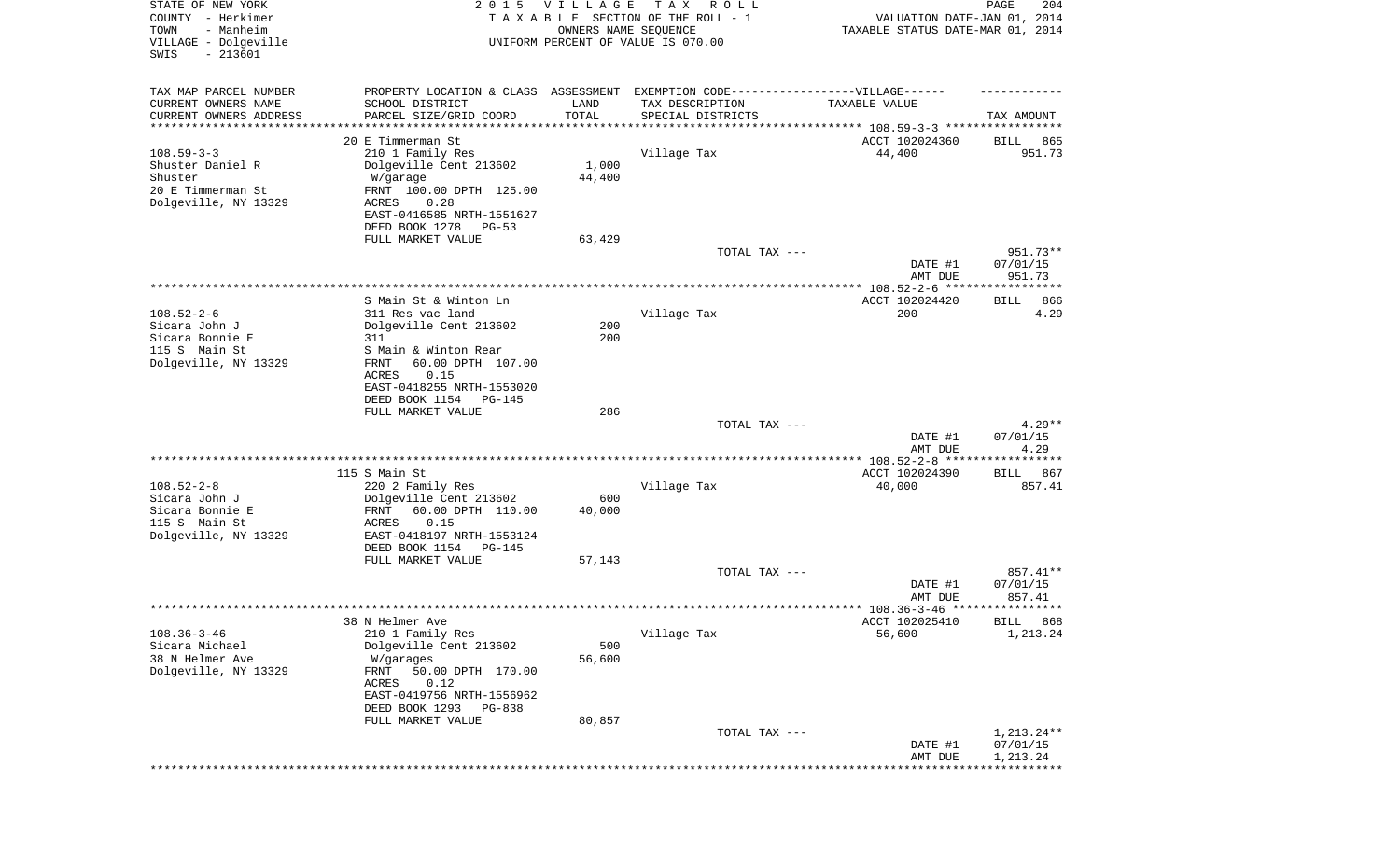| STATE OF NEW YORK<br>COUNTY - Herkimer<br>- Manheim<br>TOWN<br>VILLAGE - Dolgeville<br>$-213601$<br>SWIS |                                                          | 2015 VILLAGE  | TAX ROLL<br>TAXABLE SECTION OF THE ROLL - 1<br>OWNERS NAME SEQUENCE<br>UNIFORM PERCENT OF VALUE IS 070.00 | TAXABLE STATUS DATE-MAR 01, 2014                                                 | PAGE<br>205<br>VALUATION DATE-JAN 01, 2014 |
|----------------------------------------------------------------------------------------------------------|----------------------------------------------------------|---------------|-----------------------------------------------------------------------------------------------------------|----------------------------------------------------------------------------------|--------------------------------------------|
| TAX MAP PARCEL NUMBER                                                                                    |                                                          |               |                                                                                                           | PROPERTY LOCATION & CLASS ASSESSMENT EXEMPTION CODE----------------VILLAGE------ |                                            |
| CURRENT OWNERS NAME                                                                                      | SCHOOL DISTRICT                                          | LAND          | TAX DESCRIPTION                                                                                           | TAXABLE VALUE                                                                    |                                            |
| CURRENT OWNERS ADDRESS<br>**********************                                                         | PARCEL SIZE/GRID COORD<br>*******************            | TOTAL         | SPECIAL DISTRICTS                                                                                         |                                                                                  | TAX AMOUNT                                 |
|                                                                                                          | 40 Elm St                                                |               |                                                                                                           | ACCT 102024450                                                                   | BILL<br>869                                |
| $108.44 - 1 - 20$                                                                                        | 210 1 Family Res                                         |               | VET COM CT 41131                                                                                          |                                                                                  | 7,325                                      |
| Sidoran Edna                                                                                             | Dolgeville Cent 213602                                   |               | 500 VET DIS CT 41141                                                                                      |                                                                                  | 1,465                                      |
| Sidoran Michael                                                                                          | W/garage                                                 |               | 29,300 AGED-ALL<br>41800                                                                                  |                                                                                  | 10,255                                     |
| 40 Elm St                                                                                                | 50.00 DPTH 220.00<br>FRNT                                |               | Village Tax                                                                                               | 10,255                                                                           | 219.82                                     |
| Dolgeville, NY 13329                                                                                     | 0.25<br>ACRES<br>EAST-0419089 NRTH-1556159               |               |                                                                                                           |                                                                                  |                                            |
|                                                                                                          | DEED BOOK 765<br>PG-674                                  |               |                                                                                                           |                                                                                  |                                            |
|                                                                                                          | FULL MARKET VALUE                                        | 41,857        |                                                                                                           | TOTAL TAX ---                                                                    | $219.82**$                                 |
|                                                                                                          |                                                          |               |                                                                                                           | DATE #1                                                                          | 07/01/15                                   |
|                                                                                                          |                                                          |               |                                                                                                           | AMT DUE                                                                          | 219.82                                     |
|                                                                                                          |                                                          |               |                                                                                                           |                                                                                  |                                            |
|                                                                                                          | Horn St                                                  |               |                                                                                                           | ACCT 102028170                                                                   | BILL<br>870                                |
| $108.36 - 2 - 41$                                                                                        | 312 Vac w/imprv                                          |               | Village Tax                                                                                               | 12,000                                                                           | 257.22                                     |
| Silvernail Gary<br>22 Horn St                                                                            | Dolgeville Cent 213602<br>Garage                         | 300<br>12,000 |                                                                                                           |                                                                                  |                                            |
| Dolgeville, NY 13329                                                                                     | FRNT<br>50.00 DPTH 150.00                                |               |                                                                                                           |                                                                                  |                                            |
|                                                                                                          | ACRES<br>$0.17$ BANK<br>135                              |               |                                                                                                           |                                                                                  |                                            |
|                                                                                                          | EAST-0419089 NRTH-1557364                                |               |                                                                                                           |                                                                                  |                                            |
|                                                                                                          | DEED BOOK 811<br>$PG-349$                                |               |                                                                                                           |                                                                                  |                                            |
|                                                                                                          | FULL MARKET VALUE                                        | 17,143        |                                                                                                           |                                                                                  |                                            |
|                                                                                                          |                                                          |               |                                                                                                           | TOTAL TAX ---<br>DATE #1                                                         | $257.22**$<br>07/01/15                     |
|                                                                                                          |                                                          |               |                                                                                                           | AMT DUE                                                                          | 257.22                                     |
|                                                                                                          |                                                          |               |                                                                                                           |                                                                                  |                                            |
|                                                                                                          | 22 Horn St                                               |               |                                                                                                           |                                                                                  | 871<br>BILL                                |
| $108.36 - 2 - 42$                                                                                        | 210 1 Family Res                                         |               | Village Tax                                                                                               | 58,000                                                                           | 1,243.25                                   |
| Silvernail Gary                                                                                          | Dolgeville Cent 213602                                   | 500           |                                                                                                           |                                                                                  |                                            |
| 22 Horn St<br>Dolgeville, NY 13329                                                                       | FRNT<br>50.00 DPTH 150.00<br>ACRES<br>$0.17$ BANK<br>135 | 58,000        |                                                                                                           |                                                                                  |                                            |
|                                                                                                          | EAST-0419134 NRTH-1557339                                |               |                                                                                                           |                                                                                  |                                            |
|                                                                                                          | DEED BOOK 811<br>PG-349                                  |               |                                                                                                           |                                                                                  |                                            |
|                                                                                                          | FULL MARKET VALUE                                        | 82,857        |                                                                                                           |                                                                                  |                                            |
|                                                                                                          |                                                          |               |                                                                                                           | TOTAL TAX ---                                                                    | $1,243.25**$                               |
|                                                                                                          |                                                          |               |                                                                                                           | DATE #1                                                                          | 07/01/15                                   |
|                                                                                                          |                                                          |               |                                                                                                           | AMT DUE                                                                          | 1,243.25<br>****                           |
|                                                                                                          | 20 Horn St                                               |               |                                                                                                           |                                                                                  | 872<br>BILL                                |
| $108.36 - 2 - 43$                                                                                        | 311 Res vac land                                         |               | Village Tax                                                                                               | 300                                                                              | 6.43                                       |
| Silvernail Gary                                                                                          | Dolgeville Cent 213602                                   | 300           |                                                                                                           |                                                                                  |                                            |
| 22 Horn St                                                                                               | FRNT<br>50.00 DPTH 150.00                                | 300           |                                                                                                           |                                                                                  |                                            |
| Dolgeville, NY 13329                                                                                     | $0.17$ BANK<br>ACRES<br>135                              |               |                                                                                                           |                                                                                  |                                            |
|                                                                                                          | EAST-0419178 NRTH-1557311                                |               |                                                                                                           |                                                                                  |                                            |
|                                                                                                          | DEED BOOK 811<br>$PG-349$<br>FULL MARKET VALUE           | 429           |                                                                                                           |                                                                                  |                                            |
|                                                                                                          |                                                          |               |                                                                                                           | TOTAL TAX ---                                                                    | $6.43**$                                   |
|                                                                                                          |                                                          |               |                                                                                                           | DATE #1                                                                          | 07/01/15                                   |
|                                                                                                          |                                                          |               |                                                                                                           | AMT DUE                                                                          | 6.43                                       |
|                                                                                                          |                                                          |               |                                                                                                           |                                                                                  |                                            |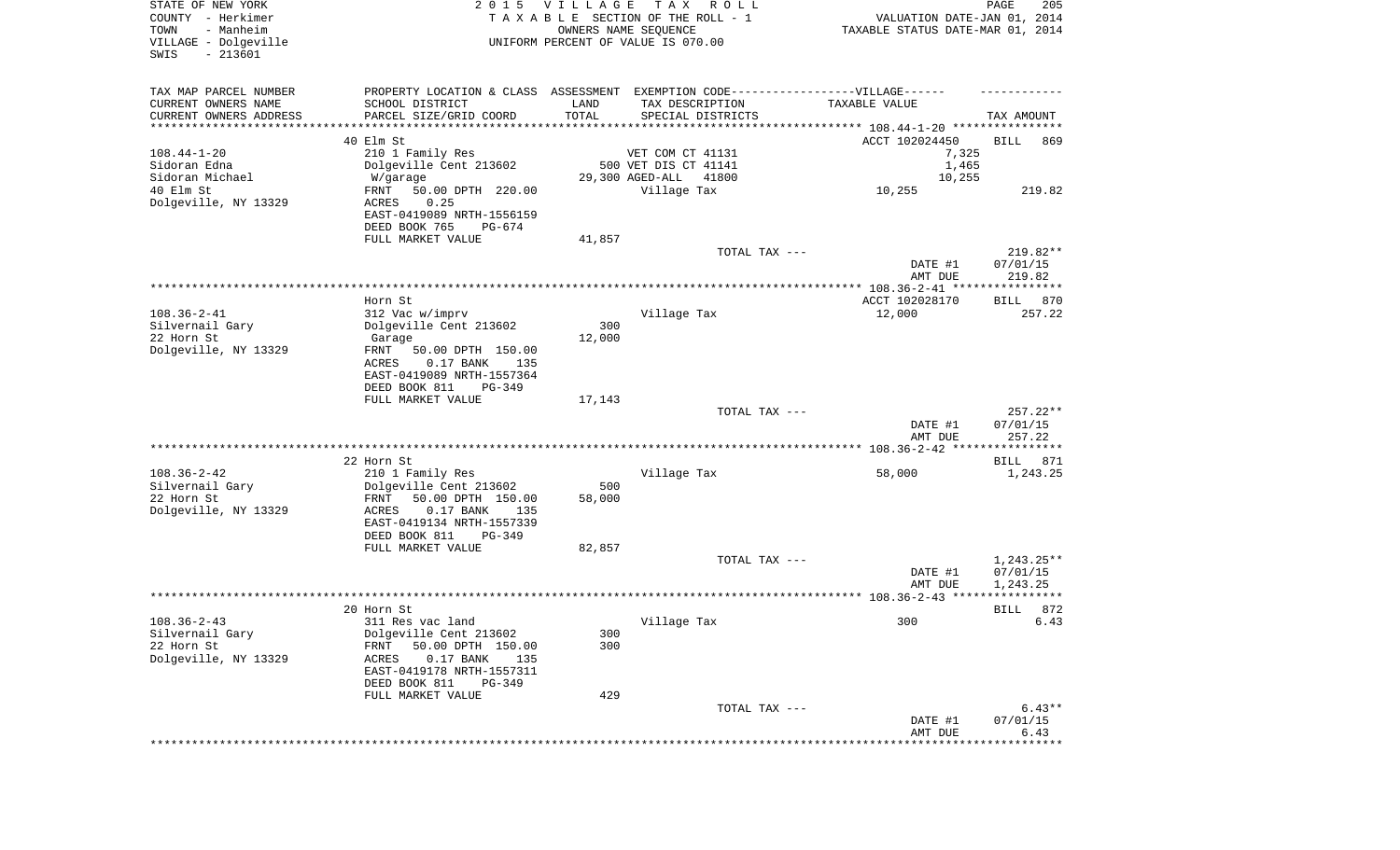| STATE OF NEW YORK<br>COUNTY - Herkimer<br>- Manheim<br>TOWN<br>VILLAGE - Dolgeville<br>$-213601$<br>SWIS | 2 0 1 5                                                                                                                                                                 | VILLAGE         | T A X<br>R O L L<br>TAXABLE SECTION OF THE ROLL - 1<br>OWNERS NAME SEQUENCE<br>UNIFORM PERCENT OF VALUE IS 070.00 | VALUATION DATE-JAN 01, 2014<br>TAXABLE STATUS DATE-MAR 01, 2014       | PAGE<br>206                          |
|----------------------------------------------------------------------------------------------------------|-------------------------------------------------------------------------------------------------------------------------------------------------------------------------|-----------------|-------------------------------------------------------------------------------------------------------------------|-----------------------------------------------------------------------|--------------------------------------|
| TAX MAP PARCEL NUMBER<br>CURRENT OWNERS NAME<br>CURRENT OWNERS ADDRESS<br>********************           | PROPERTY LOCATION & CLASS ASSESSMENT EXEMPTION CODE-----------------VILLAGE------<br>SCHOOL DISTRICT<br>PARCEL SIZE/GRID COORD                                          | LAND<br>TOTAL   | TAX DESCRIPTION<br>SPECIAL DISTRICTS                                                                              | TAXABLE VALUE<br>**************************** 108.43-1-4 ************ | TAX AMOUNT                           |
| $108.43 - 1 - 4$                                                                                         | 30 1/2 Beaver St                                                                                                                                                        |                 | VET COM CT 41131                                                                                                  | ACCT 102024720                                                        | BILL<br>873                          |
| Silvernail John<br>30 1/2 Beaver St<br>Dolgeville, NY 13329                                              | 210 1 Family Res<br>Dolgeville Cent 213602<br>W/garage<br>FRNT 228.00 DPTH 138.00<br>2.00 BANK<br>ACRES<br>135<br>EAST-0417323 NRTH-1555301<br>DEED BOOK 00590 PG-00663 | 3,000<br>85,000 | Village Tax                                                                                                       | 10,500<br>74,500                                                      | 1,596.93                             |
|                                                                                                          | FULL MARKET VALUE                                                                                                                                                       | 121,429         |                                                                                                                   |                                                                       |                                      |
|                                                                                                          |                                                                                                                                                                         |                 | TOTAL TAX ---                                                                                                     | DATE #1<br>AMT DUE                                                    | $1,596.93**$<br>07/01/15<br>1,596.93 |
|                                                                                                          | 30 Beaver St                                                                                                                                                            |                 |                                                                                                                   | ACCT 102024510                                                        | 874<br>BILL                          |
| $108.43 - 1 - 5$<br>Silvernail John<br>Silvernail Carolyn<br>30 1/2 Beaver St<br>Dolgeville, NY 13329    | 311 Res vac land<br>Dolgeville Cent 213602<br>50.00 DPTH 125.00<br>FRNT<br>ACRES<br>0.14<br>EAST-0417668 NRTH-1555318<br>DEED BOOK 00660 PG-00989                       | 300<br>300      | Village Tax                                                                                                       | 300                                                                   | 6.43                                 |
|                                                                                                          | FULL MARKET VALUE                                                                                                                                                       | 429             |                                                                                                                   |                                                                       |                                      |
|                                                                                                          |                                                                                                                                                                         |                 | TOTAL TAX ---                                                                                                     | DATE #1<br>AMT DUE                                                    | $6.43**$<br>07/01/15<br>6.43         |
|                                                                                                          | Beaver St                                                                                                                                                               |                 |                                                                                                                   | ************* 108.43-1-8 **********<br>ACCT 102024540                 | *******<br>875<br>BILL               |
| $108.43 - 1 - 8$<br>Silvernail John<br>Silvernail Carolyn<br>30 1/2 Beaver St<br>Dolgeville, NY 13329    | 311 Res vac land<br>Dolgeville Cent 213602<br>FRNT 300.00 DPTH 126.90<br>0.87<br>ACRES<br>EAST-0417139 NRTH-1555154<br>DEED BOOK 00660 PG-00989                         | 1,700<br>1,700  | Village Tax                                                                                                       | 1,700                                                                 | 36.44                                |
|                                                                                                          | FULL MARKET VALUE                                                                                                                                                       | 2,429           | TOTAL TAX ---                                                                                                     | DATE #1                                                               | $36.44**$<br>07/01/15                |
|                                                                                                          |                                                                                                                                                                         |                 |                                                                                                                   | AMT DUE                                                               | 36.44                                |
| $108.43 - 1 - 9.1$<br>Silvernail John<br>Silvernail Carolyn<br>30 1/2 Beaver St<br>Dolgeville, NY 13329  | Beaver St<br>311 Res vac land<br>Dolgeville Cent 213602<br>FRNT 170.00 DPTH 130.00<br><b>ACRES</b><br>0.25<br>EAST-0417278 NRTH-1554985<br>DEED BOOK 779<br>PG-531      | 500<br>500      | Village Tax                                                                                                       | ACCT 102009960<br>500                                                 | 876<br>BILL<br>10.72                 |
|                                                                                                          | FULL MARKET VALUE                                                                                                                                                       | 714             | TOTAL TAX ---                                                                                                     | DATE #1<br>AMT DUE                                                    | $10.72**$<br>07/01/15<br>10.72       |
|                                                                                                          |                                                                                                                                                                         |                 |                                                                                                                   |                                                                       | **************                       |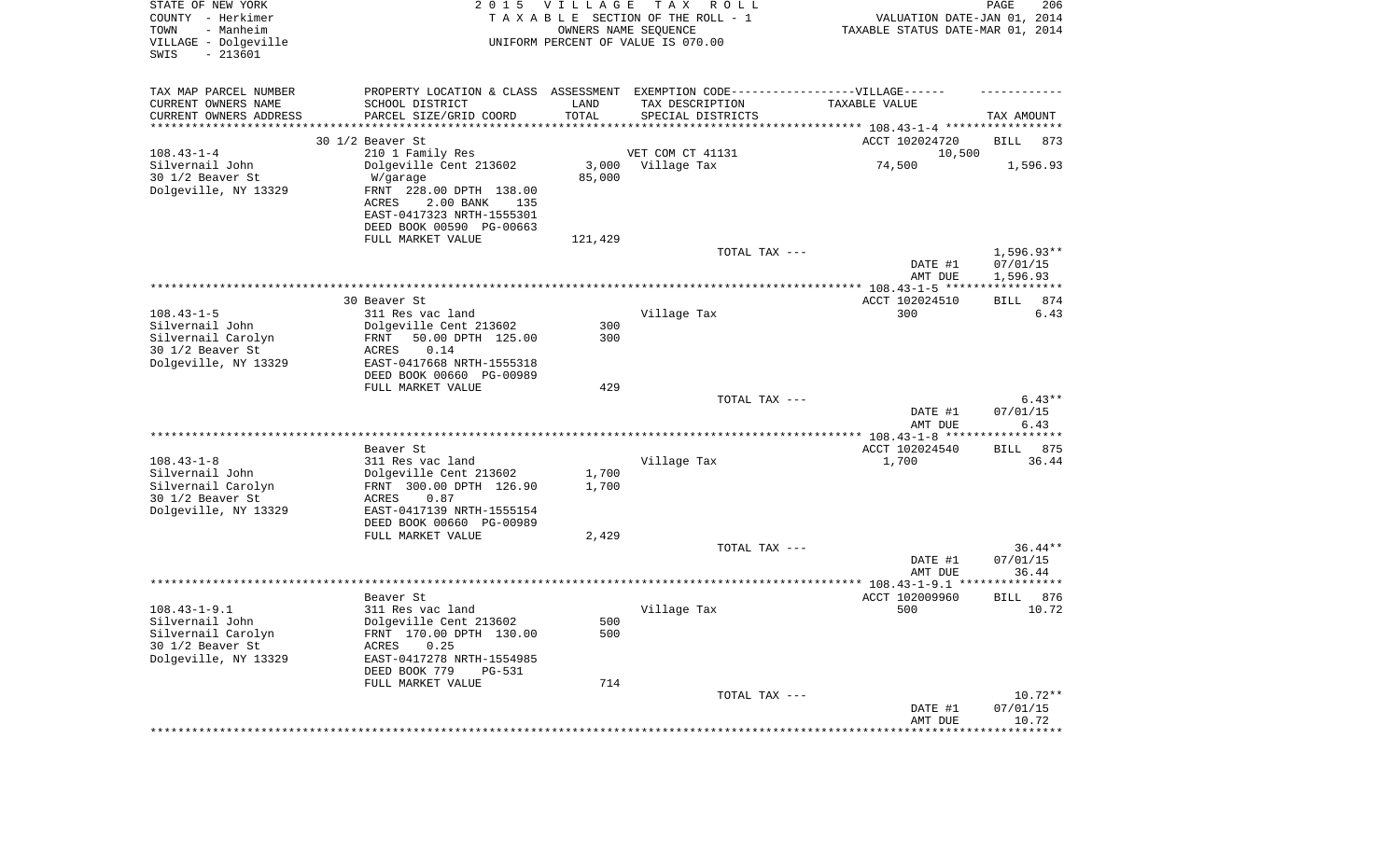| STATE OF NEW YORK<br>COUNTY - Herkimer<br>TOWN<br>- Manheim<br>VILLAGE - Dolgeville | 2 0 1 5                                                                           | <b>VILLAGE</b> | T A X<br>R O L L<br>TAXABLE SECTION OF THE ROLL - 1<br>OWNERS NAME SEQUENCE<br>UNIFORM PERCENT OF VALUE IS 070.00 | VALUATION DATE-JAN 01, 2014<br>TAXABLE STATUS DATE-MAR 01, 2014 | PAGE<br>207           |
|-------------------------------------------------------------------------------------|-----------------------------------------------------------------------------------|----------------|-------------------------------------------------------------------------------------------------------------------|-----------------------------------------------------------------|-----------------------|
| SWIS<br>$-213601$                                                                   |                                                                                   |                |                                                                                                                   |                                                                 |                       |
| TAX MAP PARCEL NUMBER                                                               | PROPERTY LOCATION & CLASS ASSESSMENT EXEMPTION CODE-----------------VILLAGE------ |                |                                                                                                                   |                                                                 |                       |
| CURRENT OWNERS NAME                                                                 | SCHOOL DISTRICT                                                                   | LAND           | TAX DESCRIPTION                                                                                                   | TAXABLE VALUE                                                   |                       |
| CURRENT OWNERS ADDRESS<br>*********************                                     | PARCEL SIZE/GRID COORD                                                            | TOTAL          | SPECIAL DISTRICTS                                                                                                 |                                                                 | TAX AMOUNT            |
|                                                                                     | Beaver St                                                                         |                |                                                                                                                   | ACCT 102009960                                                  | BILL<br>877           |
| $108.43 - 1 - 10$                                                                   | 311 Res vac land                                                                  |                | Village Tax                                                                                                       | 1,300                                                           | 27.87                 |
| Silvernail John                                                                     | Dolgeville Cent 213602                                                            | 1,300          |                                                                                                                   |                                                                 |                       |
| Silvernail Carolyn<br>30 1/2 Beaver St                                              | FRNT 215.00 DPTH 125.00<br>ACRES<br>0.63                                          | 1,300          |                                                                                                                   |                                                                 |                       |
| Dolgeville, NY 13329                                                                | EAST-0417696 NRTH-1555197                                                         |                |                                                                                                                   |                                                                 |                       |
|                                                                                     | DEED BOOK 660<br>PG-989                                                           |                |                                                                                                                   |                                                                 |                       |
|                                                                                     | FULL MARKET VALUE                                                                 | 1,857          |                                                                                                                   |                                                                 |                       |
|                                                                                     |                                                                                   |                | TOTAL TAX ---                                                                                                     |                                                                 | $27.87**$             |
|                                                                                     |                                                                                   |                |                                                                                                                   | DATE #1<br>AMT DUE                                              | 07/01/15<br>27.87     |
|                                                                                     |                                                                                   |                |                                                                                                                   |                                                                 |                       |
|                                                                                     | 22 W Faville Ave                                                                  |                |                                                                                                                   | ACCT 102024690                                                  | BILL<br>878           |
| $108.52 - 1 - 39$                                                                   | 210 1 Family Res                                                                  |                | VET COM CT 41131                                                                                                  | 10,500                                                          |                       |
| Silvernail Norman<br>22 W Faville Ave                                               | Dolgeville Cent 213602                                                            | 300<br>58,000  | Village Tax                                                                                                       | 47,500                                                          | 1,018.18              |
| Dolgeville, NY 13329                                                                | W/garage<br>FRNT 220.00 DPTH 105.00                                               |                |                                                                                                                   |                                                                 |                       |
|                                                                                     | ACRES<br>0.32                                                                     |                |                                                                                                                   |                                                                 |                       |
|                                                                                     | EAST-0417922 NRTH-1554291                                                         |                |                                                                                                                   |                                                                 |                       |
|                                                                                     | DEED BOOK 855<br><b>PG-550</b>                                                    |                |                                                                                                                   |                                                                 |                       |
|                                                                                     | FULL MARKET VALUE                                                                 | 82,857         | TOTAL TAX ---                                                                                                     |                                                                 | $1,018.18**$          |
|                                                                                     |                                                                                   |                |                                                                                                                   | DATE #1                                                         | 07/01/15              |
|                                                                                     |                                                                                   |                |                                                                                                                   | AMT DUE                                                         | 1,018.18              |
|                                                                                     |                                                                                   |                |                                                                                                                   | *************** 108.44-3-62 *****                               | ***********           |
| $108.44 - 3 - 62$                                                                   | 6 S Main St<br>482 Det row bldg                                                   |                | Village Tax                                                                                                       | ACCT 102005730<br>39,000                                        | 879<br>BILL<br>835.98 |
| Simpson Bruce A                                                                     | Dolgeville Cent 213602                                                            | 1,500          |                                                                                                                   |                                                                 |                       |
| 87 Ramshorn Rd                                                                      | 48.00 DPTH<br>60.00<br>FRNT                                                       | 39,000         |                                                                                                                   |                                                                 |                       |
| Dudley, MA 01571                                                                    | ACRES<br>0.07                                                                     |                |                                                                                                                   |                                                                 |                       |
|                                                                                     | EAST-0419772 NRTH-1555241                                                         |                |                                                                                                                   |                                                                 |                       |
|                                                                                     | DEED BOOK 1376<br>PG-350<br>FULL MARKET VALUE                                     | 55,714         |                                                                                                                   |                                                                 |                       |
|                                                                                     |                                                                                   |                | TOTAL TAX ---                                                                                                     |                                                                 | 835.98**              |
|                                                                                     |                                                                                   |                |                                                                                                                   | DATE #1                                                         | 07/01/15              |
|                                                                                     |                                                                                   |                |                                                                                                                   | AMT DUE                                                         | 835.98                |
|                                                                                     | 19 Wolf St                                                                        |                |                                                                                                                   | ACCT 102019350                                                  | 880<br><b>BILL</b>    |
| $108.36 - 2 - 36$                                                                   | 210 1 Family Res                                                                  |                | Village Tax                                                                                                       | 34,800                                                          | 745.95                |
| Siver Rodney                                                                        | Dolgeville Cent 213602                                                            | 500            |                                                                                                                   |                                                                 |                       |
| 19 Wolf St                                                                          | 50.00 DPTH 155.00<br>FRNT                                                         | 34,800         |                                                                                                                   |                                                                 |                       |
| Dolgeville, NY 13329                                                                | $0.17$ BANK<br>055<br>ACRES                                                       |                |                                                                                                                   |                                                                 |                       |
|                                                                                     | EAST-0419268 NRTH-1557445<br>DEED BOOK 861<br>PG-316                              |                |                                                                                                                   |                                                                 |                       |
|                                                                                     | FULL MARKET VALUE                                                                 | 49,714         |                                                                                                                   |                                                                 |                       |
|                                                                                     |                                                                                   |                | TOTAL TAX ---                                                                                                     |                                                                 | 745.95**              |
|                                                                                     |                                                                                   |                |                                                                                                                   | DATE #1                                                         | 07/01/15              |
|                                                                                     |                                                                                   |                |                                                                                                                   | AMT DUE<br>***********************************                  | 745.95                |
|                                                                                     |                                                                                   |                |                                                                                                                   |                                                                 |                       |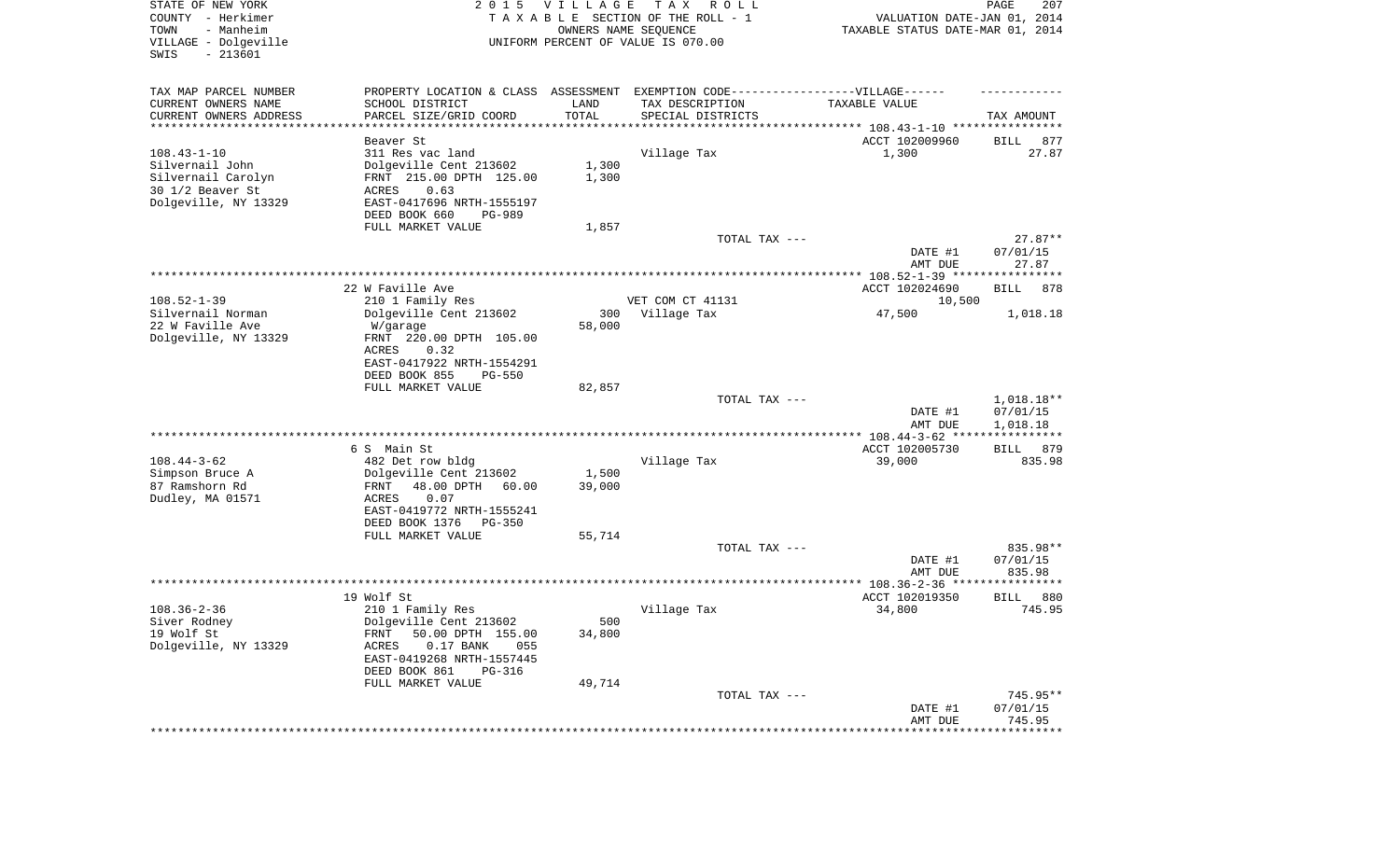| STATE OF NEW YORK<br>COUNTY - Herkimer<br>TOWN<br>- Manheim<br>VILLAGE - Dolgeville<br>SWIS<br>$-213601$ | 2 0 1 5                                                                           | <b>VILLAGE</b><br>OWNERS NAME SEQUENCE | T A X<br>R O L L<br>TAXABLE SECTION OF THE ROLL - 1<br>UNIFORM PERCENT OF VALUE IS 070.00 | VALUATION DATE-JAN 01, 2014<br>TAXABLE STATUS DATE-MAR 01, 2014 | PAGE<br>208                 |
|----------------------------------------------------------------------------------------------------------|-----------------------------------------------------------------------------------|----------------------------------------|-------------------------------------------------------------------------------------------|-----------------------------------------------------------------|-----------------------------|
| TAX MAP PARCEL NUMBER                                                                                    | PROPERTY LOCATION & CLASS ASSESSMENT EXEMPTION CODE-----------------VILLAGE------ |                                        |                                                                                           |                                                                 |                             |
| CURRENT OWNERS NAME                                                                                      | SCHOOL DISTRICT                                                                   | LAND                                   | TAX DESCRIPTION                                                                           | TAXABLE VALUE                                                   |                             |
| CURRENT OWNERS ADDRESS<br>*********************                                                          | PARCEL SIZE/GRID COORD                                                            | TOTAL                                  | SPECIAL DISTRICTS                                                                         |                                                                 | TAX AMOUNT                  |
|                                                                                                          | 7 Wolf St                                                                         |                                        |                                                                                           | ACCT 102022830                                                  | 881<br>BILL                 |
| $108.36 - 2 - 32$                                                                                        | 210 1 Family Res                                                                  |                                        | Village Tax                                                                               | 40,300                                                          | 863.84                      |
| Siver Ronald                                                                                             | Dolgeville Cent 213602                                                            | 500                                    |                                                                                           |                                                                 |                             |
| Siver Erma                                                                                               | W/garage                                                                          | 40,300                                 |                                                                                           |                                                                 |                             |
| 7 Wolf St                                                                                                | FRNT<br>50.00 DPTH 155.00                                                         |                                        |                                                                                           |                                                                 |                             |
| Dolgeville, NY 13329                                                                                     | ACRES<br>0.17                                                                     |                                        |                                                                                           |                                                                 |                             |
|                                                                                                          | EAST-0419428 NRTH-1557336                                                         |                                        |                                                                                           |                                                                 |                             |
|                                                                                                          | DEED BOOK 755<br>$PG-273$                                                         |                                        |                                                                                           |                                                                 |                             |
|                                                                                                          | FULL MARKET VALUE                                                                 | 57,571                                 | TOTAL TAX ---                                                                             |                                                                 | 863.84**                    |
|                                                                                                          |                                                                                   |                                        |                                                                                           | DATE #1                                                         | 07/01/15                    |
|                                                                                                          |                                                                                   |                                        |                                                                                           | AMT DUE                                                         | 863.84                      |
|                                                                                                          |                                                                                   |                                        |                                                                                           |                                                                 |                             |
|                                                                                                          | 229 W State St                                                                    |                                        |                                                                                           | ACCT 102018300                                                  | BILL<br>882                 |
| $108.27 - 1 - 8$                                                                                         | 210 1 Family Res                                                                  |                                        | Village Tax                                                                               | 63,400                                                          | 1,359.00                    |
| Skidmore Sheila                                                                                          | Dolgeville Cent 213602                                                            | 2,900                                  |                                                                                           |                                                                 |                             |
| PO Box 553                                                                                               | W Garage<br><b>ACRES</b>                                                          | 63,400                                 |                                                                                           |                                                                 |                             |
| Yaphank, NY 11980                                                                                        | 1.90<br>EAST-0416371 NRTH-1558877                                                 |                                        |                                                                                           |                                                                 |                             |
|                                                                                                          | DEED BOOK 1113<br>$PG-308$                                                        |                                        |                                                                                           |                                                                 |                             |
|                                                                                                          | FULL MARKET VALUE                                                                 | 90,571                                 |                                                                                           |                                                                 |                             |
|                                                                                                          |                                                                                   |                                        | TOTAL TAX ---                                                                             |                                                                 | $1,359.00**$                |
|                                                                                                          |                                                                                   |                                        |                                                                                           | DATE #1                                                         | 07/01/15                    |
|                                                                                                          |                                                                                   |                                        |                                                                                           | AMT DUE                                                         | 1,359.00<br>***********     |
|                                                                                                          | 7 Lamberson St                                                                    |                                        |                                                                                           | ************ 108.52-5-23 ****<br>ACCT 102015180                 | <b>BILL</b><br>883          |
| $108.52 - 5 - 23$                                                                                        | 220 2 Family Res                                                                  |                                        | Village Tax                                                                               | 30,700                                                          | 658.06                      |
| Smith Eleisha                                                                                            | Dolgeville Cent 213602                                                            | 500                                    |                                                                                           |                                                                 |                             |
| 7 Lamberson St                                                                                           | 46.00 DPTH<br>66.00<br>FRNT                                                       | 30,700                                 |                                                                                           |                                                                 |                             |
| Dolgeville, NY 13329                                                                                     | <b>ACRES</b><br>0.06                                                              |                                        |                                                                                           |                                                                 |                             |
|                                                                                                          | EAST-0419204 NRTH-1554310                                                         |                                        |                                                                                           |                                                                 |                             |
|                                                                                                          | DEED BOOK 1206<br>PG-180                                                          |                                        |                                                                                           |                                                                 |                             |
|                                                                                                          | FULL MARKET VALUE                                                                 | 43,857                                 |                                                                                           |                                                                 |                             |
|                                                                                                          |                                                                                   |                                        | TOTAL TAX ---                                                                             | DATE #1                                                         | 658.06**<br>07/01/15        |
|                                                                                                          |                                                                                   |                                        |                                                                                           | AMT DUE                                                         | 658.06                      |
|                                                                                                          |                                                                                   |                                        |                                                                                           |                                                                 | **********                  |
|                                                                                                          | 132 N Main St                                                                     |                                        |                                                                                           | ACCT 102010530                                                  | 884<br><b>BILL</b>          |
| $108.36 - 4 - 18$                                                                                        | 210 1 Family Res                                                                  |                                        | Village Tax                                                                               | 36,000                                                          | 771.67                      |
| Smith Erica F                                                                                            | Dolgeville Cent 213602                                                            | 600                                    |                                                                                           |                                                                 |                             |
| 132 N Main St                                                                                            | W/garage                                                                          | 36,000                                 |                                                                                           |                                                                 |                             |
| Dolgeville, NY 13329                                                                                     | FRNT<br>60.00 DPTH 133.00                                                         |                                        |                                                                                           |                                                                 |                             |
|                                                                                                          | ACRES<br>0.18<br>EAST-0420156 NRTH-1556945                                        |                                        |                                                                                           |                                                                 |                             |
|                                                                                                          | DEED BOOK 1459<br><b>PG-182</b>                                                   |                                        |                                                                                           |                                                                 |                             |
|                                                                                                          | FULL MARKET VALUE                                                                 | 51,429                                 |                                                                                           |                                                                 |                             |
|                                                                                                          |                                                                                   |                                        | TOTAL TAX ---                                                                             |                                                                 | $771.67**$                  |
|                                                                                                          |                                                                                   |                                        |                                                                                           | DATE #1                                                         | 07/01/15                    |
|                                                                                                          |                                                                                   |                                        |                                                                                           | AMT DUE                                                         | 771.67                      |
|                                                                                                          |                                                                                   |                                        |                                                                                           |                                                                 | * * * * * * * * * * * * * * |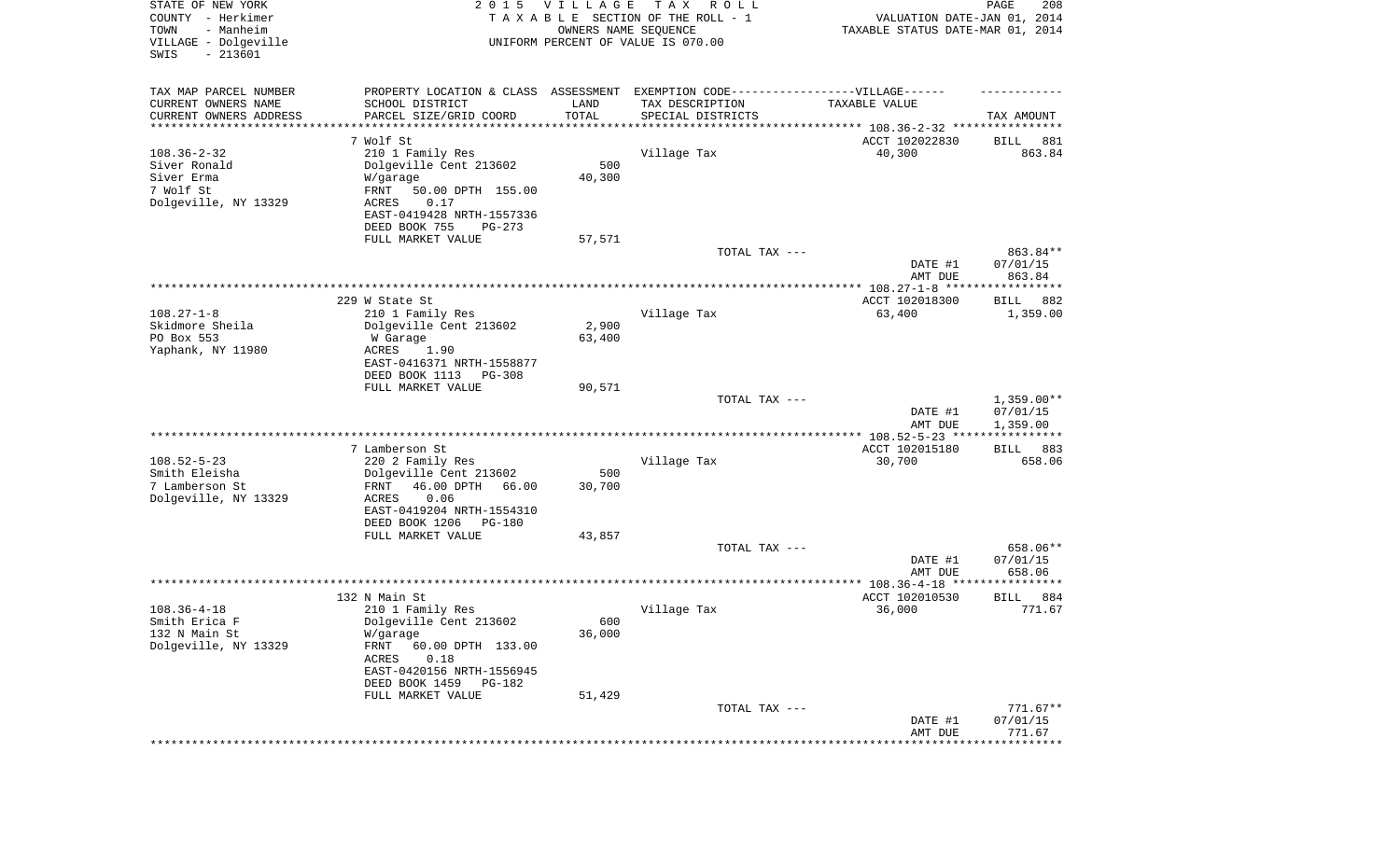| STATE OF NEW YORK<br>COUNTY - Herkimer<br>- Manheim<br>TOWN<br>VILLAGE - Dolgeville<br>$-213601$<br>SWIS | 2 0 1 5                                                                           | VILLAGE<br>OWNERS NAME SEQUENCE | T A X<br>R O L L<br>TAXABLE SECTION OF THE ROLL - 1<br>UNIFORM PERCENT OF VALUE IS 070.00 | VALUATION DATE-JAN 01, 2014<br>TAXABLE STATUS DATE-MAR 01, 2014 | PAGE<br>209        |
|----------------------------------------------------------------------------------------------------------|-----------------------------------------------------------------------------------|---------------------------------|-------------------------------------------------------------------------------------------|-----------------------------------------------------------------|--------------------|
| TAX MAP PARCEL NUMBER                                                                                    | PROPERTY LOCATION & CLASS ASSESSMENT EXEMPTION CODE-----------------VILLAGE------ |                                 |                                                                                           |                                                                 |                    |
| CURRENT OWNERS NAME<br>CURRENT OWNERS ADDRESS                                                            | SCHOOL DISTRICT<br>PARCEL SIZE/GRID COORD                                         | LAND<br>TOTAL                   | TAX DESCRIPTION<br>SPECIAL DISTRICTS                                                      | TAXABLE VALUE                                                   | TAX AMOUNT         |
| *********************                                                                                    |                                                                                   | * * * * * * * * * * *           |                                                                                           |                                                                 |                    |
|                                                                                                          | 29 W State St                                                                     |                                 |                                                                                           | ACCT 102000060                                                  | 885<br>BILL        |
| $108.36 - 1 - 63$                                                                                        | 210 1 Family Res                                                                  |                                 | Village Tax                                                                               | 48,800                                                          | 1,046.04           |
| Smith Jeremy<br>Smith Kristen L                                                                          | Dolgeville Cent 213602                                                            | 600                             |                                                                                           |                                                                 |                    |
| 29 W State St                                                                                            | W/barn<br>FRNT<br>58.00 DPTH 131.60                                               | 48,800                          |                                                                                           |                                                                 |                    |
| Dolgeville, NY 13329                                                                                     | ACRES<br>0.17                                                                     |                                 |                                                                                           |                                                                 |                    |
|                                                                                                          | EAST-0419210 NRTH-1556736                                                         |                                 |                                                                                           |                                                                 |                    |
|                                                                                                          | DEED BOOK 1500<br>PG-394                                                          |                                 |                                                                                           |                                                                 |                    |
|                                                                                                          | FULL MARKET VALUE                                                                 | 69,714                          |                                                                                           |                                                                 |                    |
|                                                                                                          |                                                                                   |                                 | TOTAL TAX ---                                                                             |                                                                 | $1,046.04**$       |
|                                                                                                          |                                                                                   |                                 |                                                                                           | DATE #1                                                         | 07/01/15           |
|                                                                                                          |                                                                                   |                                 |                                                                                           | AMT DUE                                                         | 1,046.04           |
|                                                                                                          |                                                                                   |                                 |                                                                                           |                                                                 |                    |
|                                                                                                          | 6 Wolf St                                                                         |                                 |                                                                                           | ACCT 102019500                                                  | 886<br>BILL        |
| $108.36 - 2 - 23$                                                                                        | 210 1 Family Res                                                                  |                                 | Village Tax                                                                               | 45,700                                                          | 979.59             |
| Smith Jeremy                                                                                             | Dolgeville Cent 213602                                                            | 500                             |                                                                                           |                                                                 |                    |
| 29 W State St                                                                                            | 50.00 DPTH 150.00<br>FRNT                                                         | 45,700                          |                                                                                           |                                                                 |                    |
| Dolgeville, NY 13329                                                                                     | ACRES<br>0.16                                                                     |                                 |                                                                                           |                                                                 |                    |
|                                                                                                          | EAST-0419410 NRTH-1557590<br>DEED BOOK 1226<br><b>PG-150</b>                      |                                 |                                                                                           |                                                                 |                    |
|                                                                                                          | FULL MARKET VALUE                                                                 | 65,286                          |                                                                                           |                                                                 |                    |
|                                                                                                          |                                                                                   |                                 | TOTAL TAX ---                                                                             |                                                                 | 979.59**           |
|                                                                                                          |                                                                                   |                                 |                                                                                           | DATE #1                                                         | 07/01/15           |
|                                                                                                          |                                                                                   |                                 |                                                                                           | AMT DUE                                                         | 979.59             |
|                                                                                                          |                                                                                   |                                 |                                                                                           | ************ 108.44-2-37 *****************                      |                    |
|                                                                                                          | 19 Slawson St                                                                     |                                 |                                                                                           | ACCT 102013680                                                  | <b>BILL</b><br>887 |
| $108.44 - 2 - 37$                                                                                        | 210 1 Family Res                                                                  |                                 | Village Tax                                                                               | 48,000                                                          | 1,028.89           |
| Smith Lisa M                                                                                             | Dolgeville Cent 213602                                                            | 500                             |                                                                                           |                                                                 |                    |
| Darrow Debra K                                                                                           | W/garage                                                                          | 48,000                          |                                                                                           |                                                                 |                    |
| 19 Slawson St                                                                                            | FRNT<br>50.00 DPTH 100.00                                                         |                                 |                                                                                           |                                                                 |                    |
| Dolgeville, NY 13329                                                                                     | ACRES<br>0.17                                                                     |                                 |                                                                                           |                                                                 |                    |
|                                                                                                          | EAST-0418588 NRTH-1554973                                                         |                                 |                                                                                           |                                                                 |                    |
| PRIOR OWNER ON 3/01/2014<br>Hodge Dorothy D                                                              | DEED BOOK 1554<br>PG-140<br>FULL MARKET VALUE                                     | 68,571                          |                                                                                           |                                                                 |                    |
|                                                                                                          |                                                                                   |                                 | TOTAL TAX ---                                                                             |                                                                 | 1,028.89**         |
|                                                                                                          |                                                                                   |                                 |                                                                                           | DATE #1                                                         | 07/01/15           |
|                                                                                                          |                                                                                   |                                 |                                                                                           | AMT DUE                                                         | 1,028.89           |
|                                                                                                          |                                                                                   |                                 |                                                                                           | **************** 108.52-4-23 *****                              | * * * * *          |
|                                                                                                          | 6 Ransom St                                                                       |                                 |                                                                                           | ACCT 102003450                                                  | 888<br>BILL        |
| $108.52 - 4 - 23$                                                                                        | 220 2 Family Res                                                                  |                                 | Village Tax                                                                               | 56,800                                                          | 1,217.53           |
| Smith Monte                                                                                              | Dolgeville Cent 213602                                                            | 500                             |                                                                                           |                                                                 |                    |
| Smith Lynda                                                                                              | W/garage                                                                          | 56,800                          |                                                                                           |                                                                 |                    |
| 6 Ransom St                                                                                              | FRNT<br>50.00 DPTH 149.00                                                         |                                 |                                                                                           |                                                                 |                    |
| Dolgeville, NY 13329                                                                                     | 0.17<br>ACRES                                                                     |                                 |                                                                                           |                                                                 |                    |
|                                                                                                          | EAST-0419580 NRTH-1553446                                                         |                                 |                                                                                           |                                                                 |                    |
|                                                                                                          | DEED BOOK 00633 PG-00284                                                          |                                 |                                                                                           |                                                                 |                    |
|                                                                                                          | FULL MARKET VALUE                                                                 | 81,143                          | TOTAL TAX ---                                                                             |                                                                 | $1,217.53**$       |
|                                                                                                          |                                                                                   |                                 |                                                                                           | DATE #1                                                         | 07/01/15           |
|                                                                                                          |                                                                                   |                                 |                                                                                           | AMT DUE                                                         | 1,217.53           |
|                                                                                                          |                                                                                   |                                 |                                                                                           |                                                                 |                    |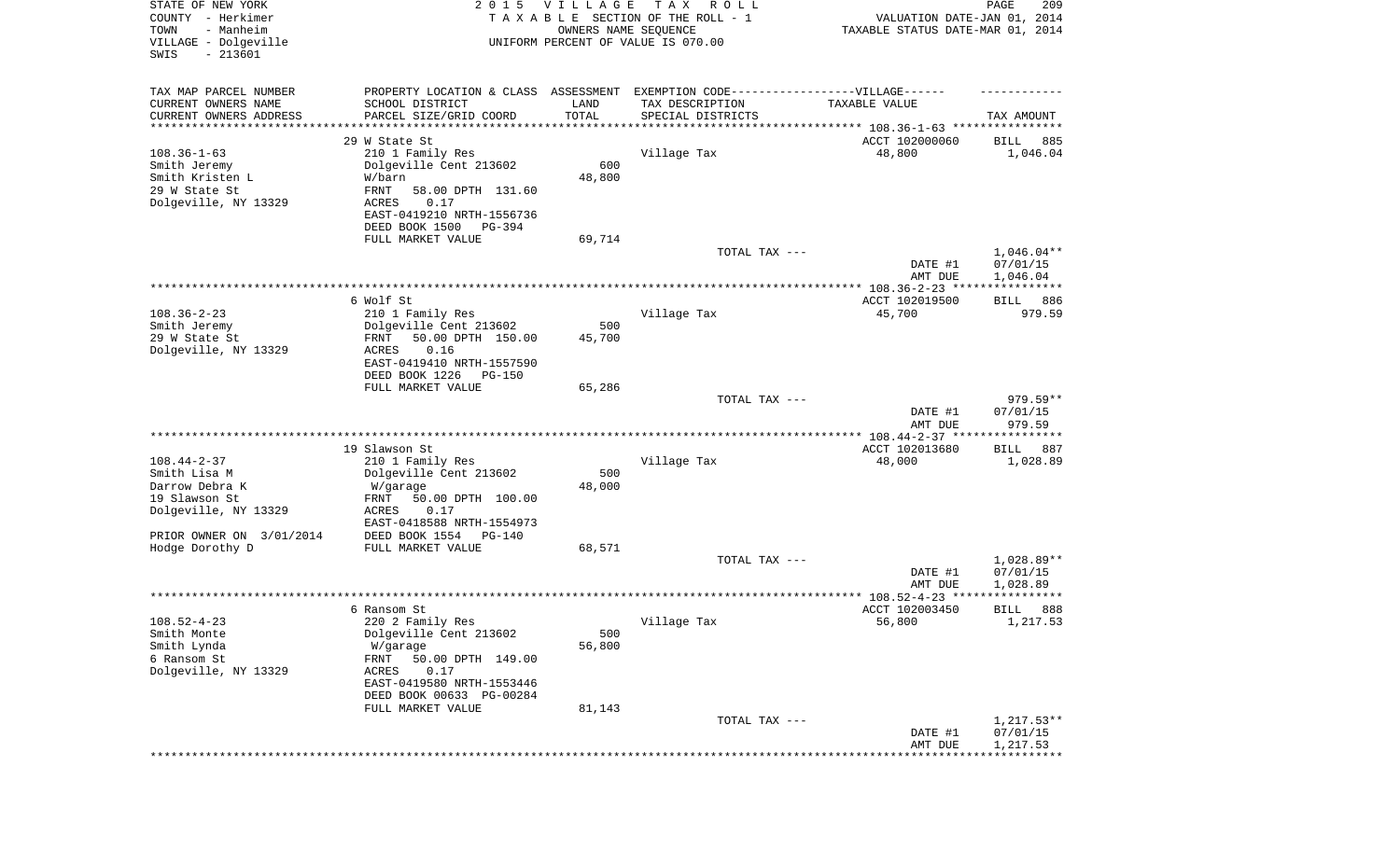| STATE OF NEW YORK<br>COUNTY - Herkimer<br>- Manheim<br>TOWN<br>VILLAGE - Dolgeville<br>$-213601$<br>SWIS | 2 0 1 5                                                                                             | V I L L A G E | T A X<br>R O L L<br>TAXABLE SECTION OF THE ROLL - 1<br>OWNERS NAME SEQUENCE<br>UNIFORM PERCENT OF VALUE IS 070.00 | VALUATION DATE-JAN 01, 2014<br>TAXABLE STATUS DATE-MAR 01, 2014 | PAGE<br>210          |
|----------------------------------------------------------------------------------------------------------|-----------------------------------------------------------------------------------------------------|---------------|-------------------------------------------------------------------------------------------------------------------|-----------------------------------------------------------------|----------------------|
| TAX MAP PARCEL NUMBER<br>CURRENT OWNERS NAME                                                             | PROPERTY LOCATION & CLASS ASSESSMENT EXEMPTION CODE----------------VILLAGE------<br>SCHOOL DISTRICT | LAND          | TAX DESCRIPTION                                                                                                   | TAXABLE VALUE                                                   |                      |
| CURRENT OWNERS ADDRESS                                                                                   | PARCEL SIZE/GRID COORD                                                                              | TOTAL         | SPECIAL DISTRICTS                                                                                                 |                                                                 | TAX AMOUNT           |
| ********************                                                                                     |                                                                                                     |               |                                                                                                                   |                                                                 |                      |
| $108.44 - 2 - 24$                                                                                        | 9 Beaver St<br>210 1 Family Res                                                                     |               | VET WAR CT 41121                                                                                                  | ACCT 102011430<br>6,300                                         | BILL<br>889          |
| Smith Raymond&Joyce                                                                                      | Dolgeville Cent 213602                                                                              | 900           | Village Tax                                                                                                       | 43,700                                                          | 936.72               |
| Et al                                                                                                    | W/garage                                                                                            | 50,000        |                                                                                                                   |                                                                 |                      |
| 9 Beaver St                                                                                              | FRNT<br>90.00 DPTH 170.00                                                                           |               |                                                                                                                   |                                                                 |                      |
| Dolgeville, NY 13329                                                                                     | 0.29<br>ACRES                                                                                       |               |                                                                                                                   |                                                                 |                      |
|                                                                                                          | EAST-0418104 NRTH-1554658<br>DEED BOOK 1393<br>PG-124                                               |               |                                                                                                                   |                                                                 |                      |
|                                                                                                          | FULL MARKET VALUE                                                                                   | 71,429        |                                                                                                                   |                                                                 |                      |
|                                                                                                          |                                                                                                     |               | TOTAL TAX ---                                                                                                     |                                                                 | $936.72**$           |
|                                                                                                          |                                                                                                     |               |                                                                                                                   | DATE #1                                                         | 07/01/15             |
|                                                                                                          |                                                                                                     |               |                                                                                                                   | AMT DUE                                                         | 936.72               |
|                                                                                                          | 23 E Faville Ave                                                                                    |               |                                                                                                                   | ACCT 102007470                                                  | 890<br>BILL          |
| $108.52 - 3 - 40$                                                                                        | 210 1 Family Res                                                                                    |               | Village Tax                                                                                                       | 20,000                                                          | 428.71               |
| Smith Todd P                                                                                             | Dolgeville Cent 213602                                                                              | 600           |                                                                                                                   |                                                                 |                      |
| 23 E Faville Ave                                                                                         | FRNT<br>60.00 DPTH 100.00<br>0.14                                                                   | 20,000        |                                                                                                                   |                                                                 |                      |
| Dolgeville, NY 13329                                                                                     | ACRES<br>EAST-0419248 NRTH-1553500                                                                  |               |                                                                                                                   |                                                                 |                      |
|                                                                                                          | DEED BOOK 922<br><b>PG-516</b>                                                                      |               |                                                                                                                   |                                                                 |                      |
|                                                                                                          | FULL MARKET VALUE                                                                                   | 28,571        |                                                                                                                   |                                                                 |                      |
|                                                                                                          |                                                                                                     |               | TOTAL TAX ---                                                                                                     |                                                                 | 428.71**             |
|                                                                                                          |                                                                                                     |               |                                                                                                                   | DATE #1<br>AMT DUE                                              | 07/01/15<br>428.71   |
|                                                                                                          |                                                                                                     |               |                                                                                                                   | ************** 108.36-3-6 ******************                    |                      |
|                                                                                                          | 177 N Main St                                                                                       |               |                                                                                                                   | ACCT 102006870                                                  | 891<br>BILL          |
| $108.36 - 3 - 6$                                                                                         | 210 1 Family Res                                                                                    |               | Village Tax                                                                                                       | 44,500                                                          | 953.87               |
| Snell Crystal<br>177 N Main St                                                                           | Dolgeville Cent 213602<br>FRNT<br>55.00 DPTH 190.00                                                 | 600<br>44,500 |                                                                                                                   |                                                                 |                      |
| Dolgeville, NY 13329                                                                                     | ACRES<br>0.21                                                                                       |               |                                                                                                                   |                                                                 |                      |
|                                                                                                          | EAST-0420179 NRTH-1558094                                                                           |               |                                                                                                                   |                                                                 |                      |
|                                                                                                          | DEED BOOK 929<br>PG-416                                                                             |               |                                                                                                                   |                                                                 |                      |
|                                                                                                          | FULL MARKET VALUE                                                                                   | 63,571        |                                                                                                                   |                                                                 |                      |
|                                                                                                          |                                                                                                     |               | TOTAL TAX ---                                                                                                     | DATE #1                                                         | 953.87**<br>07/01/15 |
|                                                                                                          |                                                                                                     |               |                                                                                                                   | AMT DUE                                                         | 953.87               |
|                                                                                                          |                                                                                                     |               |                                                                                                                   |                                                                 | **********           |
|                                                                                                          | N Main St                                                                                           |               |                                                                                                                   | ACCT 102006900                                                  | 892<br>BILL          |
| $108.36 - 3 - 9$<br>Snell Crystal                                                                        | 311 Res vac land<br>Dolgeville Cent 213602                                                          | 300           | Village Tax                                                                                                       | 300                                                             | 6.43                 |
| 177 N Main St                                                                                            | 46.01 DPTH 160.00<br>FRNT                                                                           | 300           |                                                                                                                   |                                                                 |                      |
| Dolgeville, NY 13329                                                                                     | 0.17<br>ACRES                                                                                       |               |                                                                                                                   |                                                                 |                      |
|                                                                                                          | EAST-0420181 NRTH-1558033                                                                           |               |                                                                                                                   |                                                                 |                      |
|                                                                                                          | DEED BOOK 929<br>PG-416                                                                             |               |                                                                                                                   |                                                                 |                      |
|                                                                                                          | FULL MARKET VALUE                                                                                   | 429           | TOTAL TAX ---                                                                                                     |                                                                 | $6.43**$             |
|                                                                                                          |                                                                                                     |               |                                                                                                                   | DATE #1                                                         | 07/01/15             |
|                                                                                                          |                                                                                                     |               |                                                                                                                   | AMT DUE                                                         | 6.43                 |
|                                                                                                          |                                                                                                     |               |                                                                                                                   |                                                                 |                      |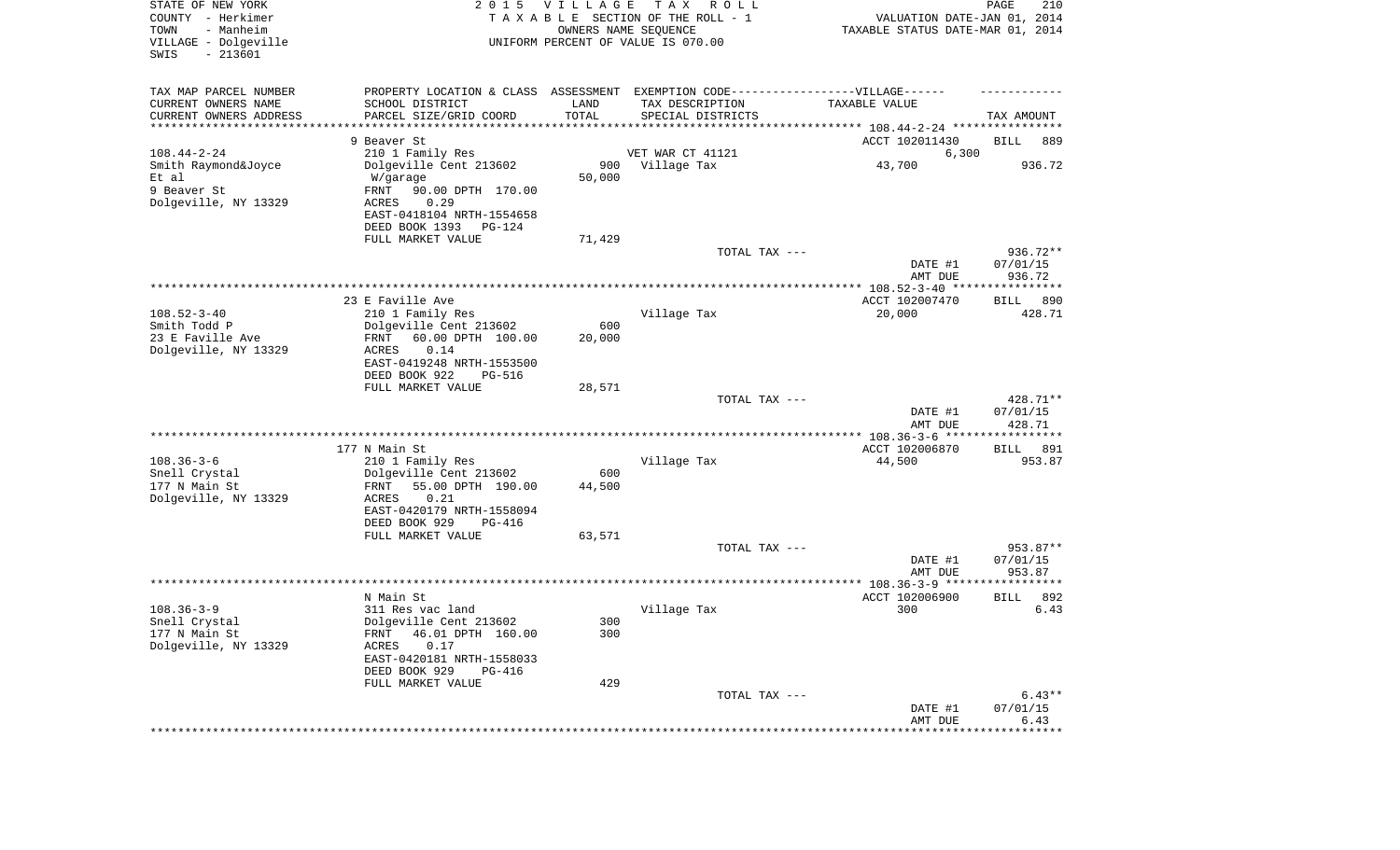| TAX MAP PARCEL NUMBER<br>PROPERTY LOCATION & CLASS ASSESSMENT EXEMPTION CODE----------------VILLAGE------<br>CURRENT OWNERS NAME<br>LAND<br>TAX DESCRIPTION<br>SCHOOL DISTRICT<br>TAXABLE VALUE<br>TOTAL<br>CURRENT OWNERS ADDRESS<br>PARCEL SIZE/GRID COORD<br>SPECIAL DISTRICTS<br>TAX AMOUNT<br>*********************<br>* * * * * * * * * * *<br>8 S Main St<br>ACCT 102026280<br>893<br>BILL<br>$108.44 - 3 - 63$<br>482 Det row bldg<br>Village Tax<br>36,000<br>771.67<br>1,500<br>Snyder Gerard J<br>Dolgeville Cent 213602<br>PO Box 146<br>50.00 DPTH<br>36,000<br>FRNT<br>70.00<br>Dolgeville, NY 13329<br>0.08<br>ACRES<br>EAST-0419731 NRTH-1555211<br>DEED BOOK 778<br>$PG-455$<br>FULL MARKET VALUE<br>51,429<br>TOTAL TAX ---<br>$771.67**$<br>DATE #1<br>07/01/15<br>AMT DUE<br>771.67<br>50 S Helmer Ave<br>ACCT 102014310<br>894<br>BILL<br>$108.44 - 2 - 45$<br>220 2 Family Res<br>Village Tax<br>38,300<br>820.97<br>Dolgeville Cent 213602<br>500<br>Sonnenschein Dana<br>Jones Louie M<br>38,300<br>W/garage<br>50 S Helmer Ave<br>50.00 DPTH 150.00<br>FRNT<br>Dolgeville, NY 13329<br><b>ACRES</b><br>0.17<br>EAST-0418390 NRTH-1554713<br>DEED BOOK 1414<br>PG-158<br>FULL MARKET VALUE<br>54,714<br>820.97**<br>TOTAL TAX ---<br>07/01/15<br>DATE #1<br>820.97<br>AMT DUE<br>************ 108.44-4-14 *****************<br>ACCT 102011010<br>30 N Main St<br>895<br>BILL<br>$108.44 - 4 - 14$<br>210 1 Family Res<br>Village Tax<br>12,600<br>270.08<br>Sonshine Outreach Services<br>XC991 Water relevy<br>Dolgeville Cent 213602<br>1,500<br>396.00 MT M<br>396.00<br>30 N Main St<br>46.30 DPTH 113.00<br>12,600<br>FRNT<br>Dolgeville, NY 13329<br><b>ACRES</b><br>0.11<br>EAST-0420063 NRTH-1555786<br>DEED BOOK 1533<br>PG-256<br>FULL MARKET VALUE<br>18,000<br>TOTAL TAX ---<br>666.08**<br>07/01/15<br>DATE #1<br>AMT DUE<br>666.08<br>29 Ransom St<br>ACCT 102000630<br>896<br>BILL<br>$108.52 - 6 - 3$<br>220 2 Family Res<br>Village Tax<br>51,000<br>1,093.20<br>500<br>Dolgeville Cent 213602<br>Sorano Kathleen M<br>29 Ransom St<br>FRNT 50.00 DPTH 150.00<br>51,000<br>Dolgeville, NY 13329<br>ACRES<br>0.17<br>EAST-0419426 NRTH-1552773<br>DEED BOOK 1378<br>PG-581<br>FULL MARKET VALUE<br>72,857<br>$1,093.20**$<br>TOTAL TAX ---<br>DATE #1<br>07/01/15<br>AMT DUE<br>1,093.20<br>*********************************** | STATE OF NEW YORK<br>COUNTY - Herkimer<br>TOWN<br>- Manheim<br>VILLAGE - Dolgeville<br>SWIS<br>$-213601$ | 2 0 1 5 | <b>VILLAGE</b><br>OWNERS NAME SEQUENCE | T A X<br>R O L L<br>TAXABLE SECTION OF THE ROLL - 1<br>UNIFORM PERCENT OF VALUE IS 070.00 | VALUATION DATE-JAN 01, 2014<br>TAXABLE STATUS DATE-MAR 01, 2014 | 211<br>PAGE |
|-------------------------------------------------------------------------------------------------------------------------------------------------------------------------------------------------------------------------------------------------------------------------------------------------------------------------------------------------------------------------------------------------------------------------------------------------------------------------------------------------------------------------------------------------------------------------------------------------------------------------------------------------------------------------------------------------------------------------------------------------------------------------------------------------------------------------------------------------------------------------------------------------------------------------------------------------------------------------------------------------------------------------------------------------------------------------------------------------------------------------------------------------------------------------------------------------------------------------------------------------------------------------------------------------------------------------------------------------------------------------------------------------------------------------------------------------------------------------------------------------------------------------------------------------------------------------------------------------------------------------------------------------------------------------------------------------------------------------------------------------------------------------------------------------------------------------------------------------------------------------------------------------------------------------------------------------------------------------------------------------------------------------------------------------------------------------------------------------------------------------------------------------------------------------------------------------------------------------------------------------------------------------------------------------------------------------------------------------------------------------|----------------------------------------------------------------------------------------------------------|---------|----------------------------------------|-------------------------------------------------------------------------------------------|-----------------------------------------------------------------|-------------|
|                                                                                                                                                                                                                                                                                                                                                                                                                                                                                                                                                                                                                                                                                                                                                                                                                                                                                                                                                                                                                                                                                                                                                                                                                                                                                                                                                                                                                                                                                                                                                                                                                                                                                                                                                                                                                                                                                                                                                                                                                                                                                                                                                                                                                                                                                                                                                                         |                                                                                                          |         |                                        |                                                                                           |                                                                 |             |
|                                                                                                                                                                                                                                                                                                                                                                                                                                                                                                                                                                                                                                                                                                                                                                                                                                                                                                                                                                                                                                                                                                                                                                                                                                                                                                                                                                                                                                                                                                                                                                                                                                                                                                                                                                                                                                                                                                                                                                                                                                                                                                                                                                                                                                                                                                                                                                         |                                                                                                          |         |                                        |                                                                                           |                                                                 |             |
|                                                                                                                                                                                                                                                                                                                                                                                                                                                                                                                                                                                                                                                                                                                                                                                                                                                                                                                                                                                                                                                                                                                                                                                                                                                                                                                                                                                                                                                                                                                                                                                                                                                                                                                                                                                                                                                                                                                                                                                                                                                                                                                                                                                                                                                                                                                                                                         |                                                                                                          |         |                                        |                                                                                           |                                                                 |             |
|                                                                                                                                                                                                                                                                                                                                                                                                                                                                                                                                                                                                                                                                                                                                                                                                                                                                                                                                                                                                                                                                                                                                                                                                                                                                                                                                                                                                                                                                                                                                                                                                                                                                                                                                                                                                                                                                                                                                                                                                                                                                                                                                                                                                                                                                                                                                                                         |                                                                                                          |         |                                        |                                                                                           |                                                                 |             |
|                                                                                                                                                                                                                                                                                                                                                                                                                                                                                                                                                                                                                                                                                                                                                                                                                                                                                                                                                                                                                                                                                                                                                                                                                                                                                                                                                                                                                                                                                                                                                                                                                                                                                                                                                                                                                                                                                                                                                                                                                                                                                                                                                                                                                                                                                                                                                                         |                                                                                                          |         |                                        |                                                                                           |                                                                 |             |
|                                                                                                                                                                                                                                                                                                                                                                                                                                                                                                                                                                                                                                                                                                                                                                                                                                                                                                                                                                                                                                                                                                                                                                                                                                                                                                                                                                                                                                                                                                                                                                                                                                                                                                                                                                                                                                                                                                                                                                                                                                                                                                                                                                                                                                                                                                                                                                         |                                                                                                          |         |                                        |                                                                                           |                                                                 |             |
|                                                                                                                                                                                                                                                                                                                                                                                                                                                                                                                                                                                                                                                                                                                                                                                                                                                                                                                                                                                                                                                                                                                                                                                                                                                                                                                                                                                                                                                                                                                                                                                                                                                                                                                                                                                                                                                                                                                                                                                                                                                                                                                                                                                                                                                                                                                                                                         |                                                                                                          |         |                                        |                                                                                           |                                                                 |             |
|                                                                                                                                                                                                                                                                                                                                                                                                                                                                                                                                                                                                                                                                                                                                                                                                                                                                                                                                                                                                                                                                                                                                                                                                                                                                                                                                                                                                                                                                                                                                                                                                                                                                                                                                                                                                                                                                                                                                                                                                                                                                                                                                                                                                                                                                                                                                                                         |                                                                                                          |         |                                        |                                                                                           |                                                                 |             |
|                                                                                                                                                                                                                                                                                                                                                                                                                                                                                                                                                                                                                                                                                                                                                                                                                                                                                                                                                                                                                                                                                                                                                                                                                                                                                                                                                                                                                                                                                                                                                                                                                                                                                                                                                                                                                                                                                                                                                                                                                                                                                                                                                                                                                                                                                                                                                                         |                                                                                                          |         |                                        |                                                                                           |                                                                 |             |
|                                                                                                                                                                                                                                                                                                                                                                                                                                                                                                                                                                                                                                                                                                                                                                                                                                                                                                                                                                                                                                                                                                                                                                                                                                                                                                                                                                                                                                                                                                                                                                                                                                                                                                                                                                                                                                                                                                                                                                                                                                                                                                                                                                                                                                                                                                                                                                         |                                                                                                          |         |                                        |                                                                                           |                                                                 |             |
|                                                                                                                                                                                                                                                                                                                                                                                                                                                                                                                                                                                                                                                                                                                                                                                                                                                                                                                                                                                                                                                                                                                                                                                                                                                                                                                                                                                                                                                                                                                                                                                                                                                                                                                                                                                                                                                                                                                                                                                                                                                                                                                                                                                                                                                                                                                                                                         |                                                                                                          |         |                                        |                                                                                           |                                                                 |             |
|                                                                                                                                                                                                                                                                                                                                                                                                                                                                                                                                                                                                                                                                                                                                                                                                                                                                                                                                                                                                                                                                                                                                                                                                                                                                                                                                                                                                                                                                                                                                                                                                                                                                                                                                                                                                                                                                                                                                                                                                                                                                                                                                                                                                                                                                                                                                                                         |                                                                                                          |         |                                        |                                                                                           |                                                                 |             |
|                                                                                                                                                                                                                                                                                                                                                                                                                                                                                                                                                                                                                                                                                                                                                                                                                                                                                                                                                                                                                                                                                                                                                                                                                                                                                                                                                                                                                                                                                                                                                                                                                                                                                                                                                                                                                                                                                                                                                                                                                                                                                                                                                                                                                                                                                                                                                                         |                                                                                                          |         |                                        |                                                                                           |                                                                 |             |
|                                                                                                                                                                                                                                                                                                                                                                                                                                                                                                                                                                                                                                                                                                                                                                                                                                                                                                                                                                                                                                                                                                                                                                                                                                                                                                                                                                                                                                                                                                                                                                                                                                                                                                                                                                                                                                                                                                                                                                                                                                                                                                                                                                                                                                                                                                                                                                         |                                                                                                          |         |                                        |                                                                                           |                                                                 |             |
|                                                                                                                                                                                                                                                                                                                                                                                                                                                                                                                                                                                                                                                                                                                                                                                                                                                                                                                                                                                                                                                                                                                                                                                                                                                                                                                                                                                                                                                                                                                                                                                                                                                                                                                                                                                                                                                                                                                                                                                                                                                                                                                                                                                                                                                                                                                                                                         |                                                                                                          |         |                                        |                                                                                           |                                                                 |             |
|                                                                                                                                                                                                                                                                                                                                                                                                                                                                                                                                                                                                                                                                                                                                                                                                                                                                                                                                                                                                                                                                                                                                                                                                                                                                                                                                                                                                                                                                                                                                                                                                                                                                                                                                                                                                                                                                                                                                                                                                                                                                                                                                                                                                                                                                                                                                                                         |                                                                                                          |         |                                        |                                                                                           |                                                                 |             |
|                                                                                                                                                                                                                                                                                                                                                                                                                                                                                                                                                                                                                                                                                                                                                                                                                                                                                                                                                                                                                                                                                                                                                                                                                                                                                                                                                                                                                                                                                                                                                                                                                                                                                                                                                                                                                                                                                                                                                                                                                                                                                                                                                                                                                                                                                                                                                                         |                                                                                                          |         |                                        |                                                                                           |                                                                 |             |
|                                                                                                                                                                                                                                                                                                                                                                                                                                                                                                                                                                                                                                                                                                                                                                                                                                                                                                                                                                                                                                                                                                                                                                                                                                                                                                                                                                                                                                                                                                                                                                                                                                                                                                                                                                                                                                                                                                                                                                                                                                                                                                                                                                                                                                                                                                                                                                         |                                                                                                          |         |                                        |                                                                                           |                                                                 |             |
|                                                                                                                                                                                                                                                                                                                                                                                                                                                                                                                                                                                                                                                                                                                                                                                                                                                                                                                                                                                                                                                                                                                                                                                                                                                                                                                                                                                                                                                                                                                                                                                                                                                                                                                                                                                                                                                                                                                                                                                                                                                                                                                                                                                                                                                                                                                                                                         |                                                                                                          |         |                                        |                                                                                           |                                                                 |             |
|                                                                                                                                                                                                                                                                                                                                                                                                                                                                                                                                                                                                                                                                                                                                                                                                                                                                                                                                                                                                                                                                                                                                                                                                                                                                                                                                                                                                                                                                                                                                                                                                                                                                                                                                                                                                                                                                                                                                                                                                                                                                                                                                                                                                                                                                                                                                                                         |                                                                                                          |         |                                        |                                                                                           |                                                                 |             |
|                                                                                                                                                                                                                                                                                                                                                                                                                                                                                                                                                                                                                                                                                                                                                                                                                                                                                                                                                                                                                                                                                                                                                                                                                                                                                                                                                                                                                                                                                                                                                                                                                                                                                                                                                                                                                                                                                                                                                                                                                                                                                                                                                                                                                                                                                                                                                                         |                                                                                                          |         |                                        |                                                                                           |                                                                 |             |
|                                                                                                                                                                                                                                                                                                                                                                                                                                                                                                                                                                                                                                                                                                                                                                                                                                                                                                                                                                                                                                                                                                                                                                                                                                                                                                                                                                                                                                                                                                                                                                                                                                                                                                                                                                                                                                                                                                                                                                                                                                                                                                                                                                                                                                                                                                                                                                         |                                                                                                          |         |                                        |                                                                                           |                                                                 |             |
|                                                                                                                                                                                                                                                                                                                                                                                                                                                                                                                                                                                                                                                                                                                                                                                                                                                                                                                                                                                                                                                                                                                                                                                                                                                                                                                                                                                                                                                                                                                                                                                                                                                                                                                                                                                                                                                                                                                                                                                                                                                                                                                                                                                                                                                                                                                                                                         |                                                                                                          |         |                                        |                                                                                           |                                                                 |             |
|                                                                                                                                                                                                                                                                                                                                                                                                                                                                                                                                                                                                                                                                                                                                                                                                                                                                                                                                                                                                                                                                                                                                                                                                                                                                                                                                                                                                                                                                                                                                                                                                                                                                                                                                                                                                                                                                                                                                                                                                                                                                                                                                                                                                                                                                                                                                                                         |                                                                                                          |         |                                        |                                                                                           |                                                                 |             |
|                                                                                                                                                                                                                                                                                                                                                                                                                                                                                                                                                                                                                                                                                                                                                                                                                                                                                                                                                                                                                                                                                                                                                                                                                                                                                                                                                                                                                                                                                                                                                                                                                                                                                                                                                                                                                                                                                                                                                                                                                                                                                                                                                                                                                                                                                                                                                                         |                                                                                                          |         |                                        |                                                                                           |                                                                 |             |
|                                                                                                                                                                                                                                                                                                                                                                                                                                                                                                                                                                                                                                                                                                                                                                                                                                                                                                                                                                                                                                                                                                                                                                                                                                                                                                                                                                                                                                                                                                                                                                                                                                                                                                                                                                                                                                                                                                                                                                                                                                                                                                                                                                                                                                                                                                                                                                         |                                                                                                          |         |                                        |                                                                                           |                                                                 |             |
|                                                                                                                                                                                                                                                                                                                                                                                                                                                                                                                                                                                                                                                                                                                                                                                                                                                                                                                                                                                                                                                                                                                                                                                                                                                                                                                                                                                                                                                                                                                                                                                                                                                                                                                                                                                                                                                                                                                                                                                                                                                                                                                                                                                                                                                                                                                                                                         |                                                                                                          |         |                                        |                                                                                           |                                                                 |             |
|                                                                                                                                                                                                                                                                                                                                                                                                                                                                                                                                                                                                                                                                                                                                                                                                                                                                                                                                                                                                                                                                                                                                                                                                                                                                                                                                                                                                                                                                                                                                                                                                                                                                                                                                                                                                                                                                                                                                                                                                                                                                                                                                                                                                                                                                                                                                                                         |                                                                                                          |         |                                        |                                                                                           |                                                                 |             |
|                                                                                                                                                                                                                                                                                                                                                                                                                                                                                                                                                                                                                                                                                                                                                                                                                                                                                                                                                                                                                                                                                                                                                                                                                                                                                                                                                                                                                                                                                                                                                                                                                                                                                                                                                                                                                                                                                                                                                                                                                                                                                                                                                                                                                                                                                                                                                                         |                                                                                                          |         |                                        |                                                                                           |                                                                 |             |
|                                                                                                                                                                                                                                                                                                                                                                                                                                                                                                                                                                                                                                                                                                                                                                                                                                                                                                                                                                                                                                                                                                                                                                                                                                                                                                                                                                                                                                                                                                                                                                                                                                                                                                                                                                                                                                                                                                                                                                                                                                                                                                                                                                                                                                                                                                                                                                         |                                                                                                          |         |                                        |                                                                                           |                                                                 |             |
|                                                                                                                                                                                                                                                                                                                                                                                                                                                                                                                                                                                                                                                                                                                                                                                                                                                                                                                                                                                                                                                                                                                                                                                                                                                                                                                                                                                                                                                                                                                                                                                                                                                                                                                                                                                                                                                                                                                                                                                                                                                                                                                                                                                                                                                                                                                                                                         |                                                                                                          |         |                                        |                                                                                           |                                                                 |             |
|                                                                                                                                                                                                                                                                                                                                                                                                                                                                                                                                                                                                                                                                                                                                                                                                                                                                                                                                                                                                                                                                                                                                                                                                                                                                                                                                                                                                                                                                                                                                                                                                                                                                                                                                                                                                                                                                                                                                                                                                                                                                                                                                                                                                                                                                                                                                                                         |                                                                                                          |         |                                        |                                                                                           |                                                                 |             |
|                                                                                                                                                                                                                                                                                                                                                                                                                                                                                                                                                                                                                                                                                                                                                                                                                                                                                                                                                                                                                                                                                                                                                                                                                                                                                                                                                                                                                                                                                                                                                                                                                                                                                                                                                                                                                                                                                                                                                                                                                                                                                                                                                                                                                                                                                                                                                                         |                                                                                                          |         |                                        |                                                                                           |                                                                 |             |
|                                                                                                                                                                                                                                                                                                                                                                                                                                                                                                                                                                                                                                                                                                                                                                                                                                                                                                                                                                                                                                                                                                                                                                                                                                                                                                                                                                                                                                                                                                                                                                                                                                                                                                                                                                                                                                                                                                                                                                                                                                                                                                                                                                                                                                                                                                                                                                         |                                                                                                          |         |                                        |                                                                                           |                                                                 |             |
|                                                                                                                                                                                                                                                                                                                                                                                                                                                                                                                                                                                                                                                                                                                                                                                                                                                                                                                                                                                                                                                                                                                                                                                                                                                                                                                                                                                                                                                                                                                                                                                                                                                                                                                                                                                                                                                                                                                                                                                                                                                                                                                                                                                                                                                                                                                                                                         |                                                                                                          |         |                                        |                                                                                           |                                                                 |             |
|                                                                                                                                                                                                                                                                                                                                                                                                                                                                                                                                                                                                                                                                                                                                                                                                                                                                                                                                                                                                                                                                                                                                                                                                                                                                                                                                                                                                                                                                                                                                                                                                                                                                                                                                                                                                                                                                                                                                                                                                                                                                                                                                                                                                                                                                                                                                                                         |                                                                                                          |         |                                        |                                                                                           |                                                                 |             |
|                                                                                                                                                                                                                                                                                                                                                                                                                                                                                                                                                                                                                                                                                                                                                                                                                                                                                                                                                                                                                                                                                                                                                                                                                                                                                                                                                                                                                                                                                                                                                                                                                                                                                                                                                                                                                                                                                                                                                                                                                                                                                                                                                                                                                                                                                                                                                                         |                                                                                                          |         |                                        |                                                                                           |                                                                 |             |
|                                                                                                                                                                                                                                                                                                                                                                                                                                                                                                                                                                                                                                                                                                                                                                                                                                                                                                                                                                                                                                                                                                                                                                                                                                                                                                                                                                                                                                                                                                                                                                                                                                                                                                                                                                                                                                                                                                                                                                                                                                                                                                                                                                                                                                                                                                                                                                         |                                                                                                          |         |                                        |                                                                                           |                                                                 |             |
|                                                                                                                                                                                                                                                                                                                                                                                                                                                                                                                                                                                                                                                                                                                                                                                                                                                                                                                                                                                                                                                                                                                                                                                                                                                                                                                                                                                                                                                                                                                                                                                                                                                                                                                                                                                                                                                                                                                                                                                                                                                                                                                                                                                                                                                                                                                                                                         |                                                                                                          |         |                                        |                                                                                           |                                                                 |             |
|                                                                                                                                                                                                                                                                                                                                                                                                                                                                                                                                                                                                                                                                                                                                                                                                                                                                                                                                                                                                                                                                                                                                                                                                                                                                                                                                                                                                                                                                                                                                                                                                                                                                                                                                                                                                                                                                                                                                                                                                                                                                                                                                                                                                                                                                                                                                                                         |                                                                                                          |         |                                        |                                                                                           |                                                                 |             |
|                                                                                                                                                                                                                                                                                                                                                                                                                                                                                                                                                                                                                                                                                                                                                                                                                                                                                                                                                                                                                                                                                                                                                                                                                                                                                                                                                                                                                                                                                                                                                                                                                                                                                                                                                                                                                                                                                                                                                                                                                                                                                                                                                                                                                                                                                                                                                                         |                                                                                                          |         |                                        |                                                                                           |                                                                 |             |
|                                                                                                                                                                                                                                                                                                                                                                                                                                                                                                                                                                                                                                                                                                                                                                                                                                                                                                                                                                                                                                                                                                                                                                                                                                                                                                                                                                                                                                                                                                                                                                                                                                                                                                                                                                                                                                                                                                                                                                                                                                                                                                                                                                                                                                                                                                                                                                         |                                                                                                          |         |                                        |                                                                                           |                                                                 |             |
|                                                                                                                                                                                                                                                                                                                                                                                                                                                                                                                                                                                                                                                                                                                                                                                                                                                                                                                                                                                                                                                                                                                                                                                                                                                                                                                                                                                                                                                                                                                                                                                                                                                                                                                                                                                                                                                                                                                                                                                                                                                                                                                                                                                                                                                                                                                                                                         |                                                                                                          |         |                                        |                                                                                           |                                                                 |             |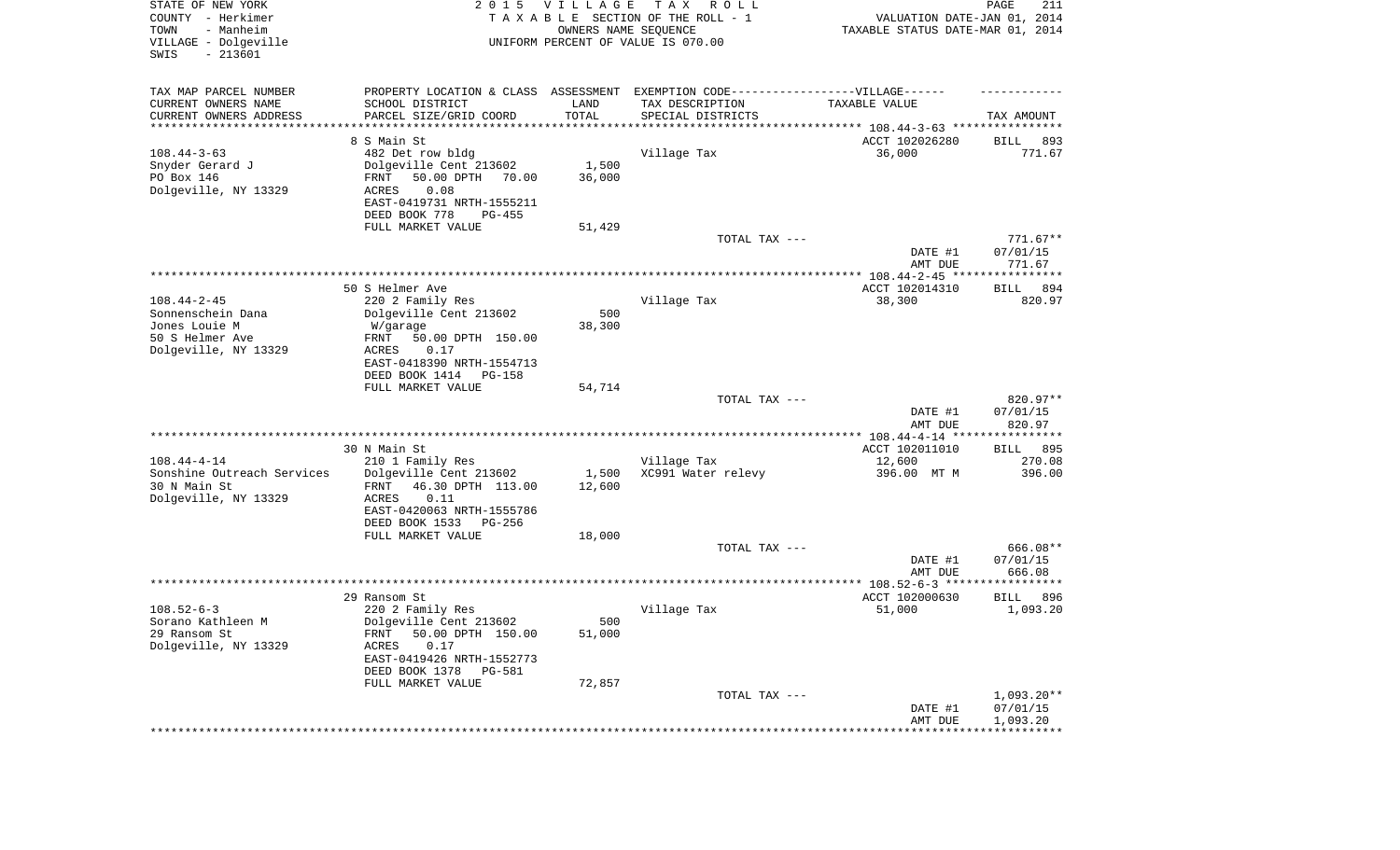| STATE OF NEW YORK<br>COUNTY - Herkimer<br>- Manheim<br>TOWN<br>VILLAGE - Dolgeville<br>SWIS<br>$-213601$ | 2 0 1 5                                                                           | <b>VILLAGE</b><br>OWNERS NAME SEQUENCE | T A X<br>R O L L<br>TAXABLE SECTION OF THE ROLL - 1<br>UNIFORM PERCENT OF VALUE IS 070.00 | VALUATION DATE-JAN 01, 2014<br>TAXABLE STATUS DATE-MAR 01, 2014 | 212<br>PAGE                  |
|----------------------------------------------------------------------------------------------------------|-----------------------------------------------------------------------------------|----------------------------------------|-------------------------------------------------------------------------------------------|-----------------------------------------------------------------|------------------------------|
| TAX MAP PARCEL NUMBER                                                                                    | PROPERTY LOCATION & CLASS ASSESSMENT EXEMPTION CODE-----------------VILLAGE------ |                                        |                                                                                           |                                                                 |                              |
| CURRENT OWNERS NAME                                                                                      | SCHOOL DISTRICT                                                                   | LAND                                   | TAX DESCRIPTION                                                                           | TAXABLE VALUE                                                   |                              |
| CURRENT OWNERS ADDRESS<br>**********************                                                         | PARCEL SIZE/GRID COORD                                                            | TOTAL<br>***********                   | SPECIAL DISTRICTS                                                                         |                                                                 | TAX AMOUNT                   |
|                                                                                                          | Ransom St                                                                         |                                        |                                                                                           | ACCT 102000660                                                  | BILL<br>897                  |
| $108.52 - 6 - 4$                                                                                         | 311 Res vac land                                                                  |                                        | Village Tax                                                                               | 300                                                             | 6.43                         |
| Sorano Kathleen M                                                                                        | Dolgeville Cent 213602                                                            | 300                                    |                                                                                           |                                                                 |                              |
| 29 Ransom St                                                                                             | 50.00 DPTH 150.00<br>FRNT                                                         | 300                                    |                                                                                           |                                                                 |                              |
| Dolgeville, NY 13329                                                                                     | ACRES<br>0.17                                                                     |                                        |                                                                                           |                                                                 |                              |
|                                                                                                          | EAST-0419450 NRTH-1552814                                                         |                                        |                                                                                           |                                                                 |                              |
|                                                                                                          | DEED BOOK 1378<br>PG-581                                                          |                                        |                                                                                           |                                                                 |                              |
|                                                                                                          | FULL MARKET VALUE                                                                 | 429                                    |                                                                                           |                                                                 |                              |
|                                                                                                          |                                                                                   |                                        | TOTAL TAX ---                                                                             | DATE #1<br>AMT DUE                                              | $6.43**$<br>07/01/15<br>6.43 |
|                                                                                                          |                                                                                   |                                        |                                                                                           |                                                                 |                              |
|                                                                                                          | 22 Schuyler St                                                                    |                                        |                                                                                           | ACCT 102030180                                                  | <b>BILL</b><br>898           |
| $108.52 - 5 - 53$                                                                                        | 210 1 Family Res                                                                  |                                        | VET WAR CT 41121                                                                          | 4,800                                                           |                              |
| Sorano Philip                                                                                            | Dolgeville Cent 213602                                                            | 900                                    | Village Tax                                                                               | 27,200                                                          | 583.04                       |
| Sorano Betty                                                                                             | W/garage                                                                          | 32,000                                 |                                                                                           |                                                                 |                              |
| 22 Schuyler St                                                                                           | 90.00 DPTH 151.00<br>FRNT                                                         |                                        |                                                                                           |                                                                 |                              |
| Dolgeville, NY 13329                                                                                     | ACRES<br>0.31<br>EAST-0419831 NRTH-1554029                                        |                                        |                                                                                           |                                                                 |                              |
|                                                                                                          | DEED BOOK 866<br>$PG-475$                                                         |                                        |                                                                                           |                                                                 |                              |
|                                                                                                          | FULL MARKET VALUE                                                                 | 45,714                                 |                                                                                           |                                                                 |                              |
|                                                                                                          |                                                                                   |                                        | TOTAL TAX ---                                                                             |                                                                 | 583.04**                     |
|                                                                                                          |                                                                                   |                                        |                                                                                           | DATE #1                                                         | 07/01/15                     |
|                                                                                                          |                                                                                   |                                        |                                                                                           | AMT DUE                                                         | 583.04                       |
|                                                                                                          |                                                                                   |                                        |                                                                                           | *************** 108.28-1-3 ******************                   |                              |
| $108.28 - 1 - 3$                                                                                         | 187 N Helmer Ave<br>322 Rural vac>10                                              |                                        | Village Tax                                                                               | ACCT 102024960<br>28,600                                        | 899<br>BILL<br>613.05        |
| Soukup Charles                                                                                           | Dolgeville Cent 213602                                                            | 28,600                                 |                                                                                           |                                                                 |                              |
| 1 S Main St                                                                                              | FRNT 5000.00 DPTH                                                                 | 28,600                                 |                                                                                           |                                                                 |                              |
| Dolgeville, NY 13329                                                                                     | ACRES<br>49.10                                                                    |                                        |                                                                                           |                                                                 |                              |
|                                                                                                          | EAST-0418730 NRTH-1559601                                                         |                                        |                                                                                           |                                                                 |                              |
|                                                                                                          | DEED BOOK 1302<br>PG-632                                                          |                                        |                                                                                           |                                                                 |                              |
|                                                                                                          | FULL MARKET VALUE                                                                 | 40,857                                 |                                                                                           |                                                                 |                              |
|                                                                                                          |                                                                                   |                                        | TOTAL TAX ---                                                                             | DATE #1                                                         | 613.05**                     |
|                                                                                                          |                                                                                   |                                        |                                                                                           | AMT DUE                                                         | 07/01/15<br>613.05           |
|                                                                                                          |                                                                                   |                                        |                                                                                           |                                                                 | **************               |
|                                                                                                          | 68 W State St                                                                     |                                        |                                                                                           | ACCT 102010170                                                  | 900<br>BILL                  |
| $108.36 - 1 - 15.2$                                                                                      | 210 1 Family Res                                                                  |                                        | Village Tax                                                                               | 30,500                                                          | 653.78                       |
| Soukup Charles D                                                                                         | Dolgeville Cent 213602                                                            | 1,200                                  |                                                                                           |                                                                 |                              |
| 68 W State St                                                                                            | W/garage                                                                          | 30,500                                 |                                                                                           |                                                                 |                              |
| Dolgeville, NY 13329                                                                                     | FRNT 128.00 DPTH 189.00                                                           |                                        |                                                                                           |                                                                 |                              |
|                                                                                                          | 0.43<br>ACRES                                                                     |                                        |                                                                                           |                                                                 |                              |
|                                                                                                          | EAST-0418508 NRTH-1557359<br>DEED BOOK 1373<br>PG-753                             |                                        |                                                                                           |                                                                 |                              |
|                                                                                                          | FULL MARKET VALUE                                                                 | 43,571                                 |                                                                                           |                                                                 |                              |
|                                                                                                          |                                                                                   |                                        | TOTAL TAX ---                                                                             |                                                                 | 653.78**                     |
|                                                                                                          |                                                                                   |                                        |                                                                                           | DATE #1                                                         | 07/01/15                     |
|                                                                                                          |                                                                                   |                                        |                                                                                           | AMT DUE                                                         | 653.78                       |
|                                                                                                          |                                                                                   |                                        |                                                                                           |                                                                 | *************                |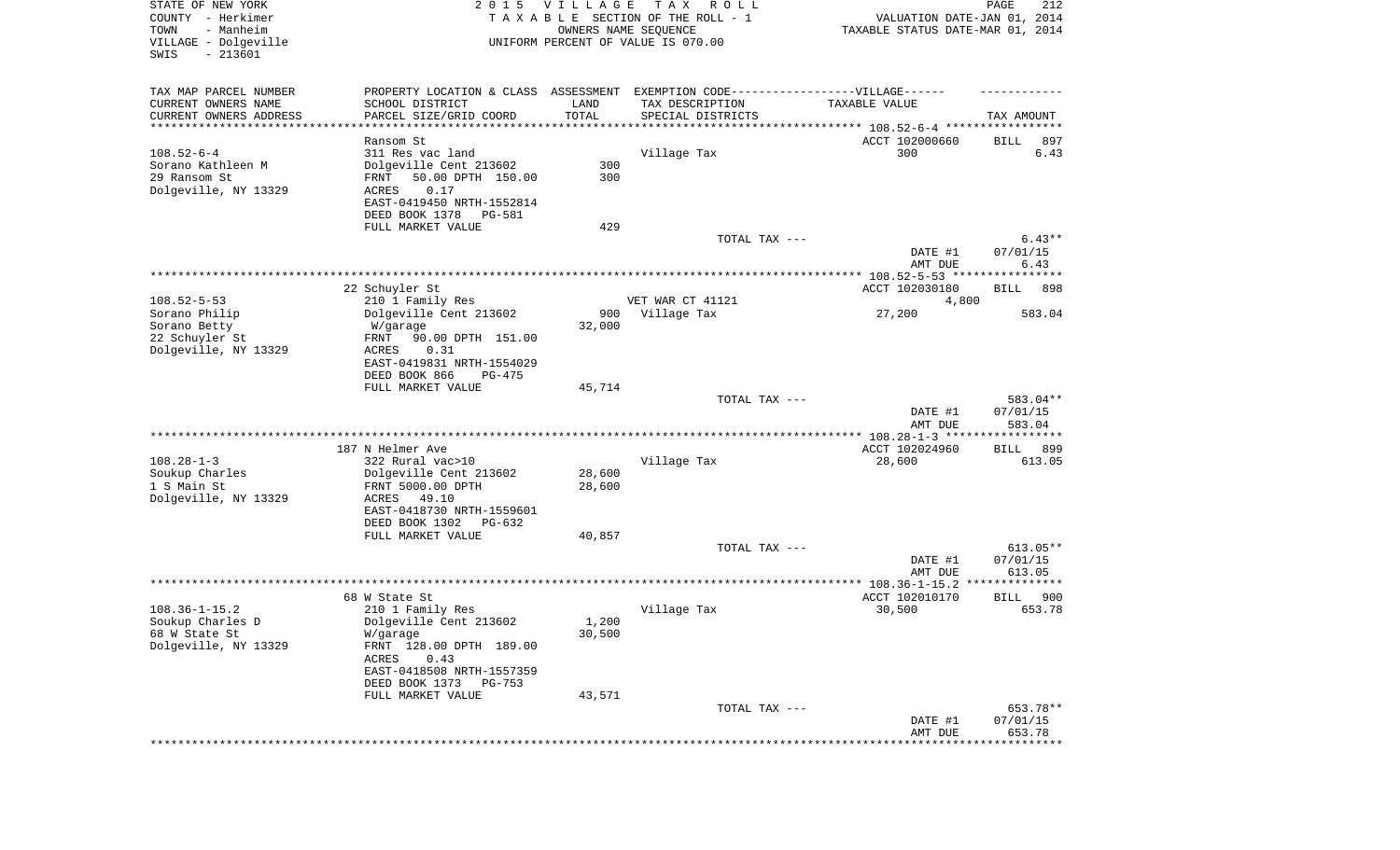| STATE OF NEW YORK<br>COUNTY - Herkimer<br>- Manheim<br>TOWN<br>VILLAGE - Dolgeville<br>SWIS<br>$-213601$ | 2 0 1 5                                                                           | V I L L A G E<br>OWNERS NAME SEQUENCE | T A X<br>R O L L<br>TAXABLE SECTION OF THE ROLL - 1<br>UNIFORM PERCENT OF VALUE IS 070.00 | VALUATION DATE-JAN 01, 2014<br>TAXABLE STATUS DATE-MAR 01, 2014 | PAGE<br>213             |
|----------------------------------------------------------------------------------------------------------|-----------------------------------------------------------------------------------|---------------------------------------|-------------------------------------------------------------------------------------------|-----------------------------------------------------------------|-------------------------|
| TAX MAP PARCEL NUMBER                                                                                    | PROPERTY LOCATION & CLASS ASSESSMENT EXEMPTION CODE-----------------VILLAGE------ |                                       |                                                                                           |                                                                 |                         |
| CURRENT OWNERS NAME                                                                                      | SCHOOL DISTRICT                                                                   | LAND<br>TOTAL                         | TAX DESCRIPTION                                                                           | TAXABLE VALUE                                                   |                         |
| CURRENT OWNERS ADDRESS<br>*********************                                                          | PARCEL SIZE/GRID COORD                                                            | **********                            | SPECIAL DISTRICTS                                                                         | ********************************* 108.52-1-70.1 **************  | TAX AMOUNT              |
|                                                                                                          | 120 S Main St                                                                     |                                       |                                                                                           | ACCT 102009630                                                  | <b>BILL</b><br>901      |
| $108.52 - 1 - 70.1$                                                                                      | 210 1 Family Res                                                                  |                                       | Village Tax                                                                               | 126,800                                                         | 2,718.00                |
| Sparks Henry R                                                                                           | Dolgeville Cent 213602                                                            | 1,300                                 |                                                                                           |                                                                 |                         |
| Sparks Linda                                                                                             | W/garage                                                                          | 126,800                               |                                                                                           |                                                                 |                         |
| 15 Acorn St<br>E. Northport, NY 11731                                                                    | FRNT 150.00 DPTH 150.00<br>ACRES<br>0.43                                          |                                       |                                                                                           |                                                                 |                         |
|                                                                                                          | EAST-0418182 NRTH-1553557                                                         |                                       |                                                                                           |                                                                 |                         |
|                                                                                                          | DEED BOOK 1403<br>PG-744                                                          |                                       |                                                                                           |                                                                 |                         |
|                                                                                                          | FULL MARKET VALUE                                                                 | 181,143                               |                                                                                           |                                                                 |                         |
|                                                                                                          |                                                                                   |                                       | TOTAL TAX ---                                                                             |                                                                 | $2,718.00**$            |
|                                                                                                          |                                                                                   |                                       |                                                                                           | DATE #1<br>AMT DUE                                              | 07/01/15<br>2,718.00    |
|                                                                                                          |                                                                                   |                                       |                                                                                           |                                                                 |                         |
|                                                                                                          | 5 Gibson St                                                                       |                                       |                                                                                           | ACCT 102019320                                                  | BILL<br>902             |
| $108.44 - 3 - 20$                                                                                        | 210 1 Family Res                                                                  |                                       | Village Tax                                                                               | 45,000                                                          | 964.59                  |
| Spinner James                                                                                            | Dolgeville Cent 213602                                                            | 600                                   |                                                                                           |                                                                 |                         |
| 5 Gibson St<br>Dolgeville, NY 13329                                                                      | W/garage<br>60.00 DPTH 146.00<br>FRNT                                             | 45,000                                |                                                                                           |                                                                 |                         |
|                                                                                                          | ACRES<br>0.20                                                                     |                                       |                                                                                           |                                                                 |                         |
|                                                                                                          | EAST-0419600 NRTH-1555873                                                         |                                       |                                                                                           |                                                                 |                         |
|                                                                                                          | DEED BOOK 709<br>PG-741                                                           |                                       |                                                                                           |                                                                 |                         |
|                                                                                                          | FULL MARKET VALUE                                                                 | 64,286                                |                                                                                           |                                                                 |                         |
|                                                                                                          |                                                                                   |                                       | TOTAL TAX ---                                                                             | DATE #1                                                         | $964.59**$<br>07/01/15  |
|                                                                                                          |                                                                                   |                                       |                                                                                           | AMT DUE                                                         | 964.59                  |
|                                                                                                          |                                                                                   |                                       |                                                                                           |                                                                 |                         |
|                                                                                                          | 53 Elm St                                                                         |                                       |                                                                                           | ACCT 102026160                                                  | 903<br>BILL             |
| $108.44 - 1 - 33$<br>Spinner Phyllis J                                                                   | 210 1 Family Res<br>Dolgeville Cent 213602                                        | 500                                   | Village Tax                                                                               | 46,700                                                          | 1,001.03                |
| 53 Elm St                                                                                                | FRNT<br>50.00 DPTH 120.00                                                         | 46,700                                |                                                                                           |                                                                 |                         |
| Dolgeville, NY 13329                                                                                     | ACRES<br>0.14                                                                     |                                       |                                                                                           |                                                                 |                         |
|                                                                                                          | EAST-0418945 NRTH-1555982                                                         |                                       |                                                                                           |                                                                 |                         |
|                                                                                                          | DEED BOOK 745<br>$PG-31$                                                          |                                       |                                                                                           |                                                                 |                         |
|                                                                                                          | FULL MARKET VALUE                                                                 | 66,714                                | TOTAL TAX ---                                                                             |                                                                 | $1,001.03**$            |
|                                                                                                          |                                                                                   |                                       |                                                                                           | DATE #1                                                         | 07/01/15                |
|                                                                                                          |                                                                                   |                                       |                                                                                           | AMT DUE                                                         | 1,001.03                |
|                                                                                                          |                                                                                   |                                       |                                                                                           |                                                                 | * * * * * *             |
|                                                                                                          | 30 Van Buren St                                                                   |                                       |                                                                                           | ACCT 102010770                                                  | 904<br>BILL             |
| $108.52 - 5 - 61$<br>Spoor Elizabeth                                                                     | 210 1 Family Res<br>Dolgeville Cent 213602                                        | 500                                   | Village Tax                                                                               | 30,000                                                          | 643.06                  |
| 30 Van Buren St                                                                                          | 51.00 DPTH 175.00<br><b>FRNT</b>                                                  | 30,000                                |                                                                                           |                                                                 |                         |
| Dolgeville, NY 13329                                                                                     | 0.19<br>ACRES                                                                     |                                       |                                                                                           |                                                                 |                         |
|                                                                                                          | EAST-0419955 NRTH-1554248                                                         |                                       |                                                                                           |                                                                 |                         |
|                                                                                                          | DEED BOOK 898<br>PG-446                                                           |                                       |                                                                                           |                                                                 |                         |
|                                                                                                          | FULL MARKET VALUE                                                                 | 42,857                                | TOTAL TAX ---                                                                             |                                                                 | 643.06**                |
|                                                                                                          |                                                                                   |                                       |                                                                                           | DATE #1                                                         | 07/01/15                |
|                                                                                                          |                                                                                   |                                       |                                                                                           | AMT DUE                                                         | 643.06                  |
|                                                                                                          |                                                                                   |                                       |                                                                                           |                                                                 | * * * * * * * * * * * * |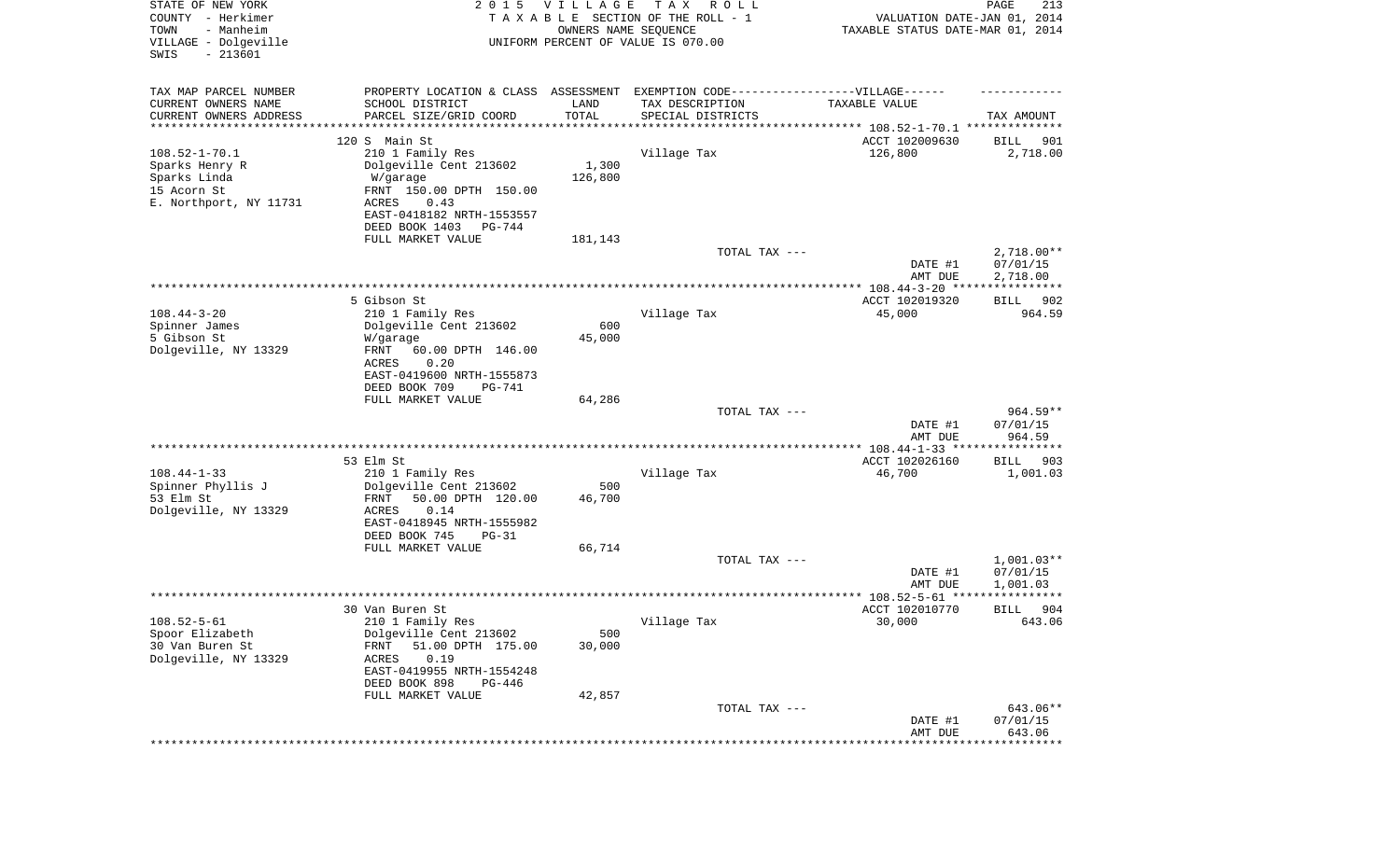| STATE OF NEW YORK<br>COUNTY - Herkimer<br>- Manheim<br>TOWN<br>VILLAGE - Dolgeville<br>$-213601$<br>SWIS | 2 0 1 5                                                                          | VILLAGE<br>OWNERS NAME SEQUENCE | T A X<br>R O L L<br>TAXABLE SECTION OF THE ROLL - 1<br>UNIFORM PERCENT OF VALUE IS 070.00 | VALUATION DATE-JAN 01, 2014<br>TAXABLE STATUS DATE-MAR 01, 2014 | PAGE<br>214           |
|----------------------------------------------------------------------------------------------------------|----------------------------------------------------------------------------------|---------------------------------|-------------------------------------------------------------------------------------------|-----------------------------------------------------------------|-----------------------|
| TAX MAP PARCEL NUMBER                                                                                    | PROPERTY LOCATION & CLASS ASSESSMENT EXEMPTION CODE----------------VILLAGE------ |                                 |                                                                                           |                                                                 |                       |
| CURRENT OWNERS NAME<br>CURRENT OWNERS ADDRESS                                                            | SCHOOL DISTRICT<br>PARCEL SIZE/GRID COORD                                        | LAND<br>TOTAL                   | TAX DESCRIPTION<br>SPECIAL DISTRICTS                                                      | TAXABLE VALUE                                                   | TAX AMOUNT            |
| *********************                                                                                    | *******************                                                              | * * * * * * * * * * *           |                                                                                           |                                                                 |                       |
|                                                                                                          | 38 Van Buren St                                                                  |                                 |                                                                                           | ACCT 102025320                                                  | 905<br>BILL           |
| $108.52 - 5 - 58$                                                                                        | 210 1 Family Res                                                                 |                                 | Village Tax                                                                               | 72,000                                                          | 1,543.34              |
| Stacy Nicholas W                                                                                         | Dolgeville Cent 213602                                                           | 600                             |                                                                                           |                                                                 |                       |
| 38 Van Buren St                                                                                          | W/garage                                                                         | 72,000                          |                                                                                           |                                                                 |                       |
| Dolgeville, NY 13329                                                                                     | FRNT<br>62.10 DPTH 210.00<br>0.30<br>ACRES                                       |                                 |                                                                                           |                                                                 |                       |
|                                                                                                          | EAST-0420028 NRTH-1554089                                                        |                                 |                                                                                           |                                                                 |                       |
|                                                                                                          | DEED BOOK 1285<br>PG-801                                                         |                                 |                                                                                           |                                                                 |                       |
|                                                                                                          | FULL MARKET VALUE                                                                | 102,857                         |                                                                                           |                                                                 |                       |
|                                                                                                          |                                                                                  |                                 | TOTAL TAX ---                                                                             |                                                                 | 1,543.34**            |
|                                                                                                          |                                                                                  |                                 |                                                                                           | DATE #1                                                         | 07/01/15              |
|                                                                                                          |                                                                                  |                                 |                                                                                           | AMT DUE                                                         | 1,543.34              |
|                                                                                                          |                                                                                  |                                 |                                                                                           |                                                                 |                       |
| $108.59 - 3 - 2$                                                                                         | 18 E Timmerman St<br>210 1 Family Res                                            |                                 | Village Tax                                                                               | ACCT 102011040<br>42,600                                        | 906<br>BILL<br>913.14 |
| Stallman Cindy M                                                                                         | Dolgeville Cent 213602                                                           | 1,000                           |                                                                                           |                                                                 |                       |
| 18 E Timmerman St                                                                                        | W/garage                                                                         | 42,600                          |                                                                                           |                                                                 |                       |
| Dolgeville, NY 13329                                                                                     | FRNT 100.00 DPTH 120.00                                                          |                                 |                                                                                           |                                                                 |                       |
|                                                                                                          | ACRES<br>0.28                                                                    |                                 |                                                                                           |                                                                 |                       |
|                                                                                                          | EAST-0416574 NRTH-1551725                                                        |                                 |                                                                                           |                                                                 |                       |
|                                                                                                          | DEED BOOK 1372<br>PG-787                                                         |                                 |                                                                                           |                                                                 |                       |
|                                                                                                          | FULL MARKET VALUE                                                                | 60,857                          |                                                                                           |                                                                 |                       |
|                                                                                                          |                                                                                  |                                 | TOTAL TAX ---                                                                             | DATE #1                                                         | 913.14**<br>07/01/15  |
|                                                                                                          |                                                                                  |                                 |                                                                                           | AMT DUE                                                         | 913.14                |
|                                                                                                          |                                                                                  |                                 |                                                                                           |                                                                 |                       |
|                                                                                                          | 26 Slawson St                                                                    |                                 |                                                                                           | ACCT 102019020                                                  | 907<br>BILL           |
| $108.44 - 1 - 58$                                                                                        | 210 1 Family Res                                                                 |                                 | Village Tax                                                                               | 35,900                                                          | 769.53                |
| Stalnaker Linda                                                                                          | Dolgeville Cent 213602                                                           | 500                             |                                                                                           |                                                                 |                       |
| Karla Edward                                                                                             | W/barn                                                                           | 35,900                          |                                                                                           |                                                                 |                       |
| 2 Cline St<br>Dolgeville, NY 13329                                                                       | FRNT<br>50.00 DPTH 160.00<br>ACRES<br>0.18                                       |                                 |                                                                                           |                                                                 |                       |
|                                                                                                          | EAST-0418640 NRTH-1555166                                                        |                                 |                                                                                           |                                                                 |                       |
|                                                                                                          | DEED BOOK 1346<br>PG-599                                                         |                                 |                                                                                           |                                                                 |                       |
|                                                                                                          | FULL MARKET VALUE                                                                | 51,286                          |                                                                                           |                                                                 |                       |
|                                                                                                          |                                                                                  |                                 | TOTAL TAX ---                                                                             |                                                                 | $769.53**$            |
|                                                                                                          |                                                                                  |                                 |                                                                                           | DATE #1                                                         | 07/01/15              |
|                                                                                                          |                                                                                  |                                 |                                                                                           | AMT DUE                                                         | 769.53                |
|                                                                                                          |                                                                                  |                                 |                                                                                           | ACCT 102028860                                                  | 908<br><b>BILL</b>    |
| $108.44 - 1 - 60$                                                                                        | 2 Cline St<br>210 1 Family Res                                                   |                                 | Village Tax                                                                               | 35,900                                                          | 769.53                |
| Stalnaker Mark A                                                                                         | Dolgeville Cent 213602                                                           | 1,000                           |                                                                                           |                                                                 |                       |
| Stalnaker Linda                                                                                          | FRNT 100.00 DPTH 125.00                                                          | 35,900                          |                                                                                           |                                                                 |                       |
| 2 Cline St                                                                                               | $0.47$ BANK<br>ACRES<br>135                                                      |                                 |                                                                                           |                                                                 |                       |
| Dolgeville, NY 13329                                                                                     | EAST-0418561 NRTH-1555305                                                        |                                 |                                                                                           |                                                                 |                       |
|                                                                                                          | DEED BOOK 855<br>$PG-200$                                                        |                                 |                                                                                           |                                                                 |                       |
|                                                                                                          | FULL MARKET VALUE                                                                | 51,286                          |                                                                                           |                                                                 |                       |
|                                                                                                          |                                                                                  |                                 | TOTAL TAX ---                                                                             | DATE #1                                                         | 769.53**<br>07/01/15  |
|                                                                                                          |                                                                                  |                                 |                                                                                           | AMT DUE                                                         | 769.53                |
|                                                                                                          |                                                                                  |                                 |                                                                                           |                                                                 | *********             |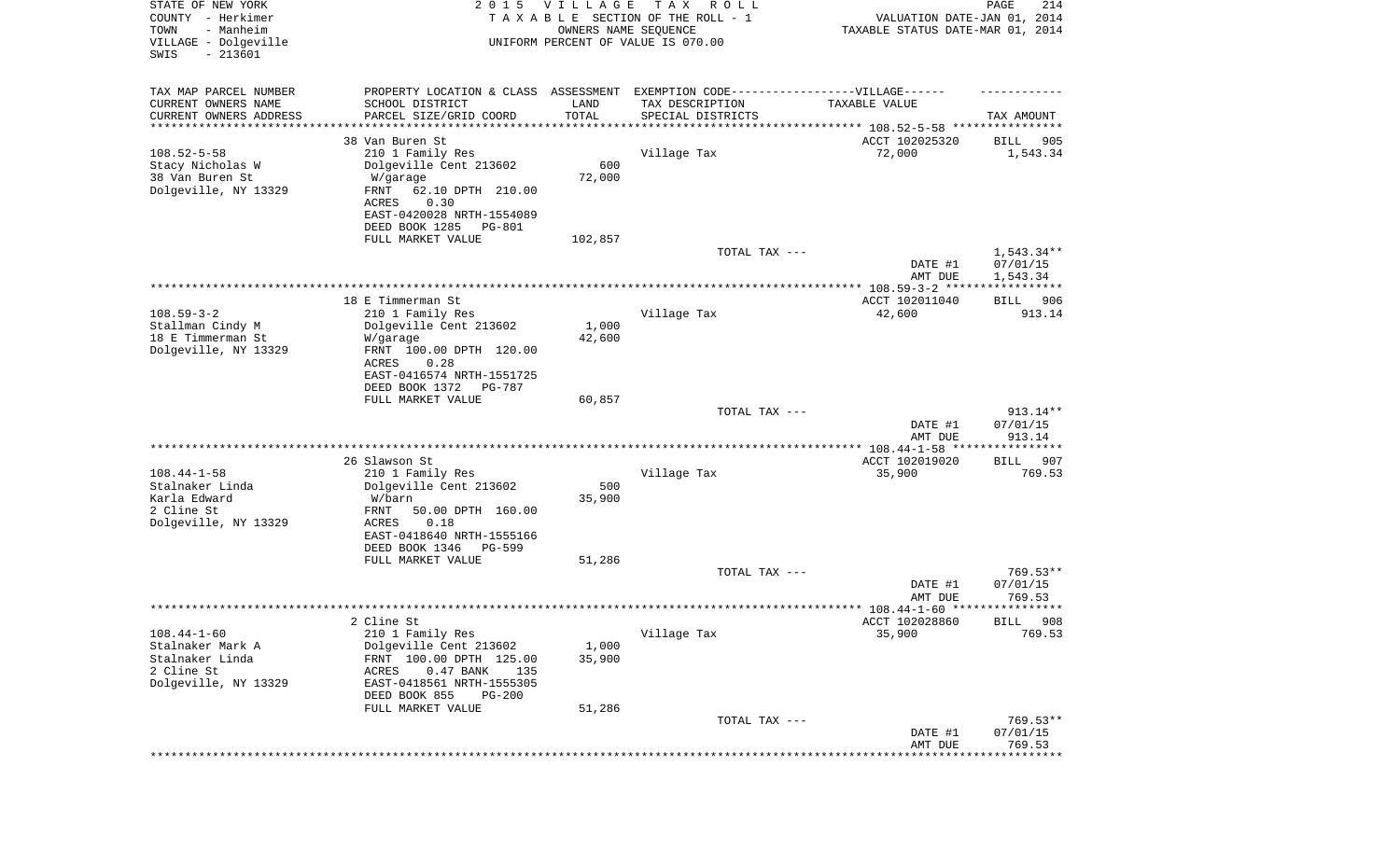| STATE OF NEW YORK<br>COUNTY - Herkimer<br>- Manheim<br>TOWN<br>VILLAGE - Dolgeville<br>$-213601$<br>SWIS   | 2 0 1 5                                                                                                                                                                                    | <b>VILLAGE</b>          | T A X<br>R O L L<br>TAXABLE SECTION OF THE ROLL - 1<br>OWNERS NAME SEQUENCE<br>UNIFORM PERCENT OF VALUE IS 070.00 | VALUATION DATE-JAN 01, 2014<br>TAXABLE STATUS DATE-MAR 01, 2014 | PAGE<br>215                    |
|------------------------------------------------------------------------------------------------------------|--------------------------------------------------------------------------------------------------------------------------------------------------------------------------------------------|-------------------------|-------------------------------------------------------------------------------------------------------------------|-----------------------------------------------------------------|--------------------------------|
| TAX MAP PARCEL NUMBER<br>CURRENT OWNERS NAME<br>CURRENT OWNERS ADDRESS                                     | PROPERTY LOCATION & CLASS ASSESSMENT EXEMPTION CODE-----------------VILLAGE------<br>SCHOOL DISTRICT<br>PARCEL SIZE/GRID COORD                                                             | LAND<br>TOTAL           | TAX DESCRIPTION<br>SPECIAL DISTRICTS                                                                              | TAXABLE VALUE                                                   | TAX AMOUNT                     |
| ********************                                                                                       |                                                                                                                                                                                            | *******                 |                                                                                                                   | *************************** 108.44-4-7 *****                    | * * * * * * * * * * * *        |
| $108.44 - 4 - 7$<br>Staring Fred D Jr<br>Staring Debra M<br>66 N Main St<br>Dolgeville, NY 13329           | 66 N Main St<br>482 Det row bldg<br>Dolgeville Cent 213602<br>30.00 DPTH 48.00<br><b>FRNT</b><br>0.03<br>ACRES<br>EAST-0420033 NRTH-1556067<br>DEED BOOK 1534<br>$PG-624$                  | 1,300<br>26,500         | Village Tax                                                                                                       | ACCT 102001230<br>26,500                                        | <b>BILL</b><br>909<br>568.04   |
| PRIOR OWNER ON 3/01/2014                                                                                   | FULL MARKET VALUE                                                                                                                                                                          | 37,857                  |                                                                                                                   |                                                                 |                                |
| Jaquay Gina M                                                                                              |                                                                                                                                                                                            |                         | TOTAL TAX ---                                                                                                     | DATE #1                                                         | 568.04**<br>07/01/15           |
|                                                                                                            |                                                                                                                                                                                            |                         |                                                                                                                   | AMT DUE                                                         | 568.04                         |
|                                                                                                            |                                                                                                                                                                                            |                         |                                                                                                                   | ** $108.44 - 3 - 79$ **                                         |                                |
|                                                                                                            | 23 Cramer Ln                                                                                                                                                                               |                         |                                                                                                                   | ACCT 102002460                                                  | 910<br>BILL                    |
| $108.44 - 3 - 79$<br>Staring Lawrence D<br>Staring Melanie G<br>164 County Hwy. 104<br>Stratford, NY 13470 | 220 2 Family Res<br>Dolgeville Cent 213602<br>60.00 DPTH 121.00<br>FRNT<br>0.15<br>ACRES<br>EAST-0418996 NRTH-1554939                                                                      | 700<br>30,600           | Village Tax                                                                                                       | 30,600                                                          | 655.92                         |
|                                                                                                            | DEED BOOK 1405<br><b>PG-990</b>                                                                                                                                                            |                         |                                                                                                                   |                                                                 |                                |
|                                                                                                            | FULL MARKET VALUE                                                                                                                                                                          | 43,714                  |                                                                                                                   |                                                                 |                                |
|                                                                                                            |                                                                                                                                                                                            |                         | TOTAL TAX ---                                                                                                     | DATE #1<br>AMT DUE                                              | 655.92**<br>07/01/15<br>655.92 |
|                                                                                                            |                                                                                                                                                                                            |                         |                                                                                                                   |                                                                 | *********                      |
|                                                                                                            | St Rte 29                                                                                                                                                                                  |                         |                                                                                                                   | ACCT 102025980                                                  | <b>BILL</b><br>911             |
| $108.28 - 1 - 1$<br>Steciak John<br>Steciak Christine<br>2687 St Route 29<br>Dolgeville, NY 13329          | 311 Res vac land<br>Dolgeville Cent 213602<br>ACRES<br>4.00<br>EAST-0418073 NRTH-1560632<br>DEED BOOK 00549 PG-00684<br>FULL MARKET VALUE                                                  | 2,000<br>2,000<br>2,857 | Village Tax                                                                                                       | 2,000                                                           | 42.87                          |
|                                                                                                            |                                                                                                                                                                                            |                         | TOTAL TAX ---                                                                                                     |                                                                 | $42.87**$                      |
|                                                                                                            |                                                                                                                                                                                            |                         |                                                                                                                   | DATE #1<br>AMT DUE                                              | 07/01/15<br>42.87              |
|                                                                                                            |                                                                                                                                                                                            |                         |                                                                                                                   |                                                                 | *********                      |
| $108.36 - 1 - 13$<br>Steciak John R<br>2687 St Rte 29<br>Dolgeville, NY 13329                              | 15 Mckinley Ave<br>311 Res vac land<br>Dolgeville Cent 213602<br>FRNT<br>50.00 DPTH 115.00<br>0.21<br>ACRES<br>EAST-0418774 NRTH-1557509<br>DEED BOOK 561<br>$PG-486$<br>FULL MARKET VALUE | 400<br>400<br>571       | Village Tax                                                                                                       | ACCT 102025920<br>400                                           | <b>BILL</b><br>912<br>8.57     |
|                                                                                                            |                                                                                                                                                                                            |                         | TOTAL TAX ---                                                                                                     |                                                                 | $8.57**$                       |
|                                                                                                            |                                                                                                                                                                                            |                         |                                                                                                                   | DATE #1<br>AMT DUE                                              | 07/01/15<br>8.57               |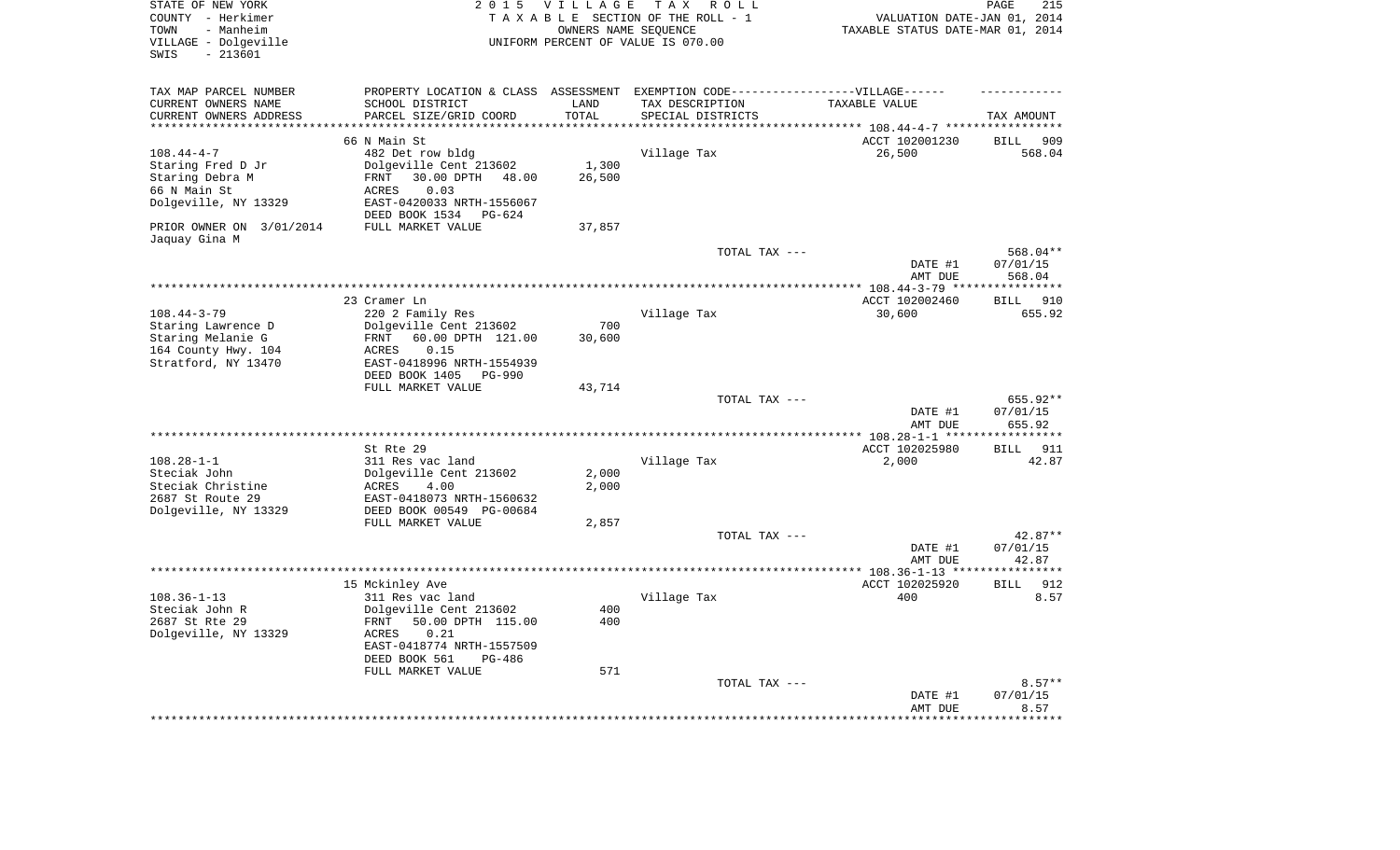| STATE OF NEW YORK<br>COUNTY - Herkimer<br>- Manheim<br>TOWN<br>VILLAGE - Dolgeville<br>SWIS<br>$-213601$ | 2 0 1 5                                                                          | <b>VILLAGE</b><br>OWNERS NAME SEQUENCE | T A X<br>R O L L<br>TAXABLE SECTION OF THE ROLL - 1<br>UNIFORM PERCENT OF VALUE IS 070.00 | VALUATION DATE-JAN 01, 2014<br>TAXABLE STATUS DATE-MAR 01, 2014     | 216<br>PAGE                    |
|----------------------------------------------------------------------------------------------------------|----------------------------------------------------------------------------------|----------------------------------------|-------------------------------------------------------------------------------------------|---------------------------------------------------------------------|--------------------------------|
| TAX MAP PARCEL NUMBER                                                                                    | PROPERTY LOCATION & CLASS ASSESSMENT EXEMPTION CODE----------------VILLAGE------ |                                        |                                                                                           |                                                                     |                                |
| CURRENT OWNERS NAME                                                                                      | SCHOOL DISTRICT                                                                  | LAND                                   | TAX DESCRIPTION                                                                           | TAXABLE VALUE                                                       |                                |
| CURRENT OWNERS ADDRESS<br>********************                                                           | PARCEL SIZE/GRID COORD                                                           | TOTAL<br>* * * * * * * * * * *         | SPECIAL DISTRICTS                                                                         | ************************************* 108.52-2-71 ***************** | TAX AMOUNT                     |
|                                                                                                          | 11 E Spofford Ave                                                                |                                        |                                                                                           | ACCT 102028200                                                      | BILL<br>913                    |
| $108.52 - 2 - 71$                                                                                        | 220 2 Family Res                                                                 |                                        | Village Tax                                                                               | 42,000                                                              | 900.28                         |
| Steele Gerald T                                                                                          | Dolgeville Cent 213602                                                           | 500                                    |                                                                                           |                                                                     |                                |
| 11 E Spofford Ave<br>Dolgeville, NY 13329                                                                | FRNT 200.00 DPTH 100.00<br>0.22<br><b>ACRES</b>                                  | 42,000                                 |                                                                                           |                                                                     |                                |
|                                                                                                          | EAST-0418597 NRTH-1553171                                                        |                                        |                                                                                           |                                                                     |                                |
|                                                                                                          | DEED BOOK 919<br>$PG-450$                                                        |                                        |                                                                                           |                                                                     |                                |
|                                                                                                          | FULL MARKET VALUE                                                                | 60,000                                 |                                                                                           |                                                                     |                                |
|                                                                                                          |                                                                                  |                                        | TOTAL TAX ---                                                                             | DATE #1<br>AMT DUE                                                  | 900.28**<br>07/01/15<br>900.28 |
|                                                                                                          |                                                                                  |                                        |                                                                                           |                                                                     |                                |
|                                                                                                          | 169 N Main St                                                                    |                                        |                                                                                           | ACCT 102026130                                                      | 914<br>BILL                    |
| $108.36 - 3 - 13$                                                                                        | 210 1 Family Res                                                                 | 500                                    | Village Tax                                                                               | 40,000                                                              | 857.41                         |
| Stegich Norma J<br>Cool Michele                                                                          | Dolgeville Cent 213602<br>W/lg Barn                                              | 40,000                                 |                                                                                           |                                                                     |                                |
| 192 Stahl Rd                                                                                             | 53.00 DPTH 140.00<br>FRNT                                                        |                                        |                                                                                           |                                                                     |                                |
| Dolgeville, NY 13329                                                                                     | <b>ACRES</b><br>0.19                                                             |                                        |                                                                                           |                                                                     |                                |
|                                                                                                          | EAST-0420149 NRTH-1557805<br>DEED BOOK 1145<br>$PG-450$                          |                                        |                                                                                           |                                                                     |                                |
|                                                                                                          | FULL MARKET VALUE                                                                | 57,143                                 |                                                                                           |                                                                     |                                |
|                                                                                                          |                                                                                  |                                        | TOTAL TAX ---                                                                             |                                                                     | 857.41**                       |
|                                                                                                          |                                                                                  |                                        |                                                                                           | DATE #1<br>AMT DUE                                                  | 07/01/15<br>857.41             |
|                                                                                                          | 42-44 Van Buren St                                                               |                                        |                                                                                           | ************ 108.52-5-56 *****************<br>ACCT 102023790        | <b>BILL</b><br>915             |
| $108.52 - 5 - 56$                                                                                        | 210 1 Family Res                                                                 |                                        | Village Tax                                                                               | 32,000                                                              | 685.93                         |
| Sterusky David                                                                                           | Dolgeville Cent 213602                                                           | 800                                    |                                                                                           |                                                                     |                                |
| PO Box 103<br>Dolgeville, NY 13329                                                                       | 82.00 DPTH 160.00<br>FRNT<br>0.28<br><b>ACRES</b>                                | 32,000                                 |                                                                                           |                                                                     |                                |
|                                                                                                          | EAST-0420105 NRTH-1553979                                                        |                                        |                                                                                           |                                                                     |                                |
|                                                                                                          | DEED BOOK 1172<br>PG-306                                                         |                                        |                                                                                           |                                                                     |                                |
|                                                                                                          | FULL MARKET VALUE                                                                | 45,714                                 |                                                                                           |                                                                     |                                |
|                                                                                                          |                                                                                  |                                        | TOTAL TAX ---                                                                             | DATE #1                                                             | 685.93**<br>07/01/15           |
|                                                                                                          |                                                                                  |                                        |                                                                                           | AMT DUE                                                             | 685.93                         |
|                                                                                                          |                                                                                  |                                        |                                                                                           |                                                                     | **********                     |
|                                                                                                          | 1 Dunckel St                                                                     |                                        |                                                                                           | ACCT 102026880                                                      | 916<br>BILL                    |
| $108.52 - 6 - 20$<br>Stewart Carol                                                                       | 210 1 Family Res<br>Dolgeville Cent 213602                                       | 1,000                                  | Village Tax                                                                               | 54,300                                                              | 1,163.94                       |
| 1 Dunckel St                                                                                             | W/garage                                                                         | 54,300                                 |                                                                                           |                                                                     |                                |
| Dolgeville, NY 13329                                                                                     | FRNT 100.00 DPTH 150.00                                                          |                                        |                                                                                           |                                                                     |                                |
|                                                                                                          | ACRES<br>0.12                                                                    |                                        |                                                                                           |                                                                     |                                |
|                                                                                                          | EAST-0419825 NRTH-1553450<br>DEED BOOK 00485 PG-00318                            |                                        |                                                                                           |                                                                     |                                |
|                                                                                                          | FULL MARKET VALUE                                                                | 77,571                                 |                                                                                           |                                                                     |                                |
|                                                                                                          |                                                                                  |                                        | TOTAL TAX ---                                                                             |                                                                     | 1,163.94**                     |
|                                                                                                          |                                                                                  |                                        |                                                                                           | DATE #1                                                             | 07/01/15                       |
|                                                                                                          |                                                                                  |                                        |                                                                                           | AMT DUE                                                             | 1,163.94                       |
|                                                                                                          |                                                                                  |                                        |                                                                                           |                                                                     |                                |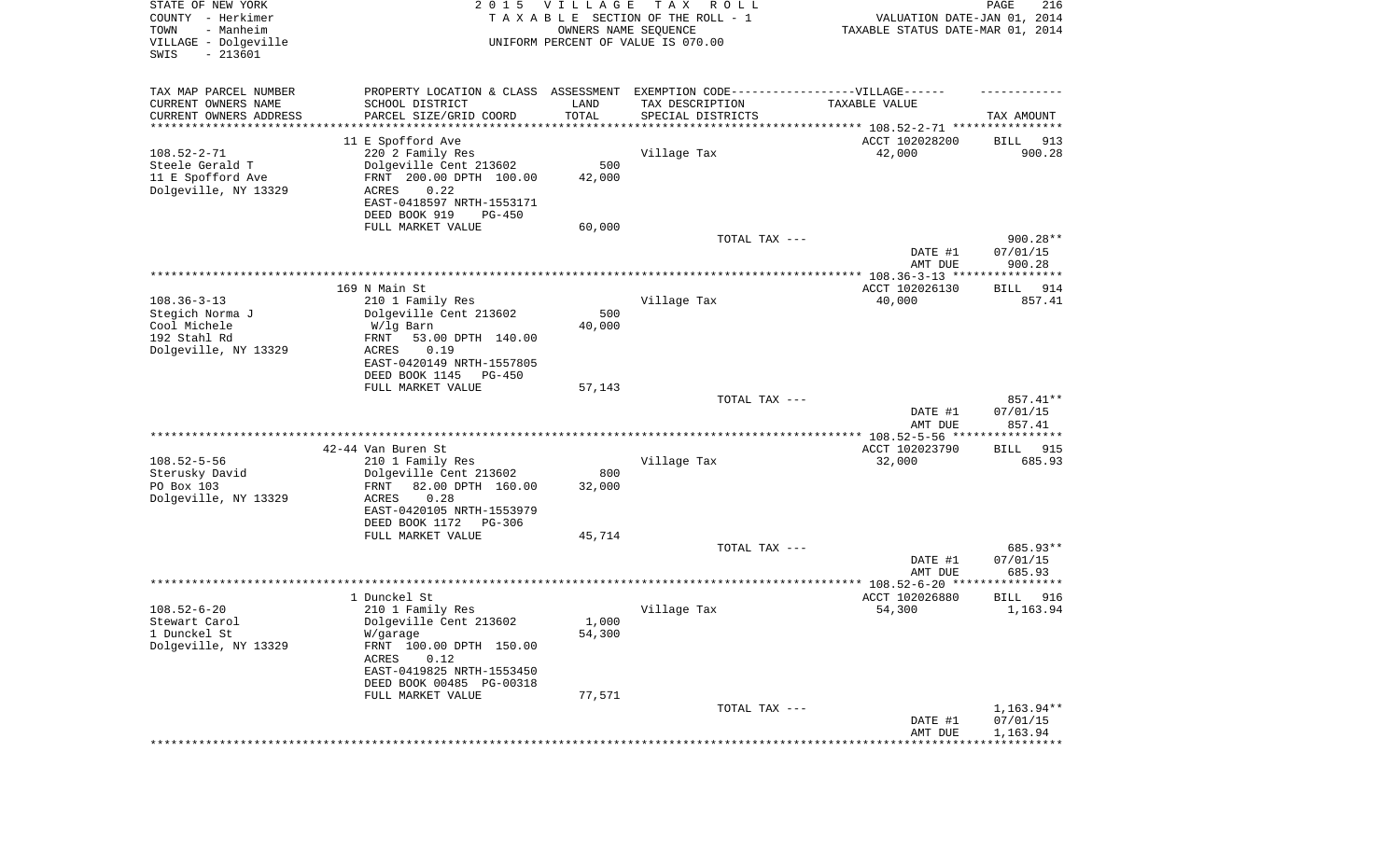| STATE OF NEW YORK<br>COUNTY - Herkimer<br>- Manheim<br>TOWN |                                            |            | 2015 VILLAGE TAX ROLL<br>TAXABLE SECTION OF THE ROLL - 1<br>OWNERS NAME SEOUENCE  | VALUATION DATE-JAN 01, 2014<br>TAXABLE STATUS DATE-MAR 01, 2014 | PAGE<br>217           |
|-------------------------------------------------------------|--------------------------------------------|------------|-----------------------------------------------------------------------------------|-----------------------------------------------------------------|-----------------------|
| VILLAGE - Dolgeville<br>- 213601<br>SWIS                    |                                            |            | UNIFORM PERCENT OF VALUE IS 070.00                                                |                                                                 |                       |
| TAX MAP PARCEL NUMBER                                       |                                            |            | PROPERTY LOCATION & CLASS ASSESSMENT EXEMPTION CODE-----------------VILLAGE------ |                                                                 |                       |
| CURRENT OWNERS NAME                                         | SCHOOL DISTRICT                            | LAND       | TAX DESCRIPTION                                                                   | TAXABLE VALUE                                                   |                       |
| CURRENT OWNERS ADDRESS                                      | PARCEL SIZE/GRID COORD                     | TOTAL      | SPECIAL DISTRICTS                                                                 |                                                                 | TAX AMOUNT            |
|                                                             |                                            | ********** |                                                                                   | ************************** 108.52-5-68 ***********              |                       |
| $108.52 - 5 - 68$                                           | 18 Van Buren St<br>220 2 Family Res        |            | Village Tax                                                                       | ACCT 102016530<br>32,000                                        | BILL<br>917<br>685.93 |
| Stewart Florine E                                           | Dolgeville Cent 213602                     | 300        |                                                                                   |                                                                 |                       |
| 18 Van Buren St                                             | FRNT 31.00 DPTH 48.00                      | 32,000     |                                                                                   |                                                                 |                       |
| Dolgeville, NY 13329                                        | 0.03<br>ACRES                              |            |                                                                                   |                                                                 |                       |
|                                                             | EAST-0419882 NRTH-1554534                  |            |                                                                                   |                                                                 |                       |
|                                                             | DEED BOOK 688<br>$PG-607$                  |            |                                                                                   |                                                                 |                       |
|                                                             | FULL MARKET VALUE                          | 45,714     |                                                                                   |                                                                 |                       |
|                                                             |                                            |            | TOTAL TAX ---                                                                     | DATE #1                                                         | 685.93**<br>07/01/15  |
|                                                             |                                            |            |                                                                                   | AMT DUE                                                         | 685.93                |
|                                                             |                                            |            |                                                                                   |                                                                 |                       |
|                                                             | Main St                                    |            |                                                                                   |                                                                 | BILL 918              |
| $108.44 - 3 - 6.3$                                          | 323 Vacant rural                           |            | Village Tax                                                                       | 500                                                             | 10.72                 |
| Stewart's Shop Corp.                                        | Dolgeville Cent 213602                     | 500        |                                                                                   |                                                                 |                       |
| PO Box 435<br>Saratoga Springs, NY 12020                    | ACRES<br>0.03<br>EAST-0419872 NRTH-1556259 | 500        |                                                                                   |                                                                 |                       |
|                                                             | DEED BOOK 1237 PG-860                      | 714        |                                                                                   |                                                                 |                       |
|                                                             | FULL MARKET VALUE                          |            | TOTAL TAX ---                                                                     |                                                                 | $10.72**$             |
|                                                             |                                            |            |                                                                                   | DATE #1<br>AMT DUE                                              | 07/01/15<br>10.72     |
|                                                             |                                            |            |                                                                                   |                                                                 |                       |
|                                                             | 99 N Main St                               |            |                                                                                   | ACCT 102007950                                                  | <b>BILL</b><br>919    |
| $108.44 - 3 - 4$                                            | 331 Com vac w/im                           |            | Village Tax                                                                       | 50,000                                                          | 1,071.77              |
| Stewart's Shops Corp<br>PO Box 435                          | Dolgeville Cent 213602<br>FRNT             | 20,000     |                                                                                   |                                                                 |                       |
| Saratoga Springs, NY 12866                                  | 58.00 DPTH 102.58<br>0.15<br>ACRES         | 50,000     |                                                                                   |                                                                 |                       |
|                                                             | EAST-0419913 NRTH-1556361                  |            |                                                                                   |                                                                 |                       |
|                                                             | DEED BOOK 1321 PG-535                      |            |                                                                                   |                                                                 |                       |
|                                                             | FULL MARKET VALUE                          | 71,429     |                                                                                   |                                                                 |                       |
|                                                             |                                            |            | TOTAL TAX ---                                                                     |                                                                 | 1,071.77**            |
|                                                             |                                            |            |                                                                                   | DATE #1                                                         | 07/01/15              |
|                                                             |                                            |            |                                                                                   | AMT DUE                                                         | 1,071.77              |
|                                                             | N Main St                                  |            |                                                                                   | ACCT 102007980                                                  | BILL 920              |
| $108.44 - 3 - 5$                                            | 486 Mini-mart                              |            | Village Tax                                                                       | 195,000                                                         | 4,179.88              |
| Stewart's Shops Corp                                        | Dolgeville Cent 213602                     | 800        |                                                                                   |                                                                 |                       |
| PO Box 435                                                  | FRNT 74.85 DPTH 103.10                     | 195,000    |                                                                                   |                                                                 |                       |
| Saratoga Springs, NY 12866                                  | 0.20<br>ACRES<br>EAST-0419911 NRTH-1556292 |            |                                                                                   |                                                                 |                       |
|                                                             | DEED BOOK 1360<br>PG-679                   |            |                                                                                   |                                                                 |                       |
|                                                             | FULL MARKET VALUE                          | 278,571    |                                                                                   |                                                                 |                       |
|                                                             |                                            |            | TOTAL TAX ---                                                                     |                                                                 | 4,179.88**            |
|                                                             |                                            |            |                                                                                   | DATE #1                                                         | 07/01/15              |
|                                                             |                                            |            |                                                                                   | AMT DUE                                                         | 4,179.88              |
|                                                             |                                            |            |                                                                                   |                                                                 |                       |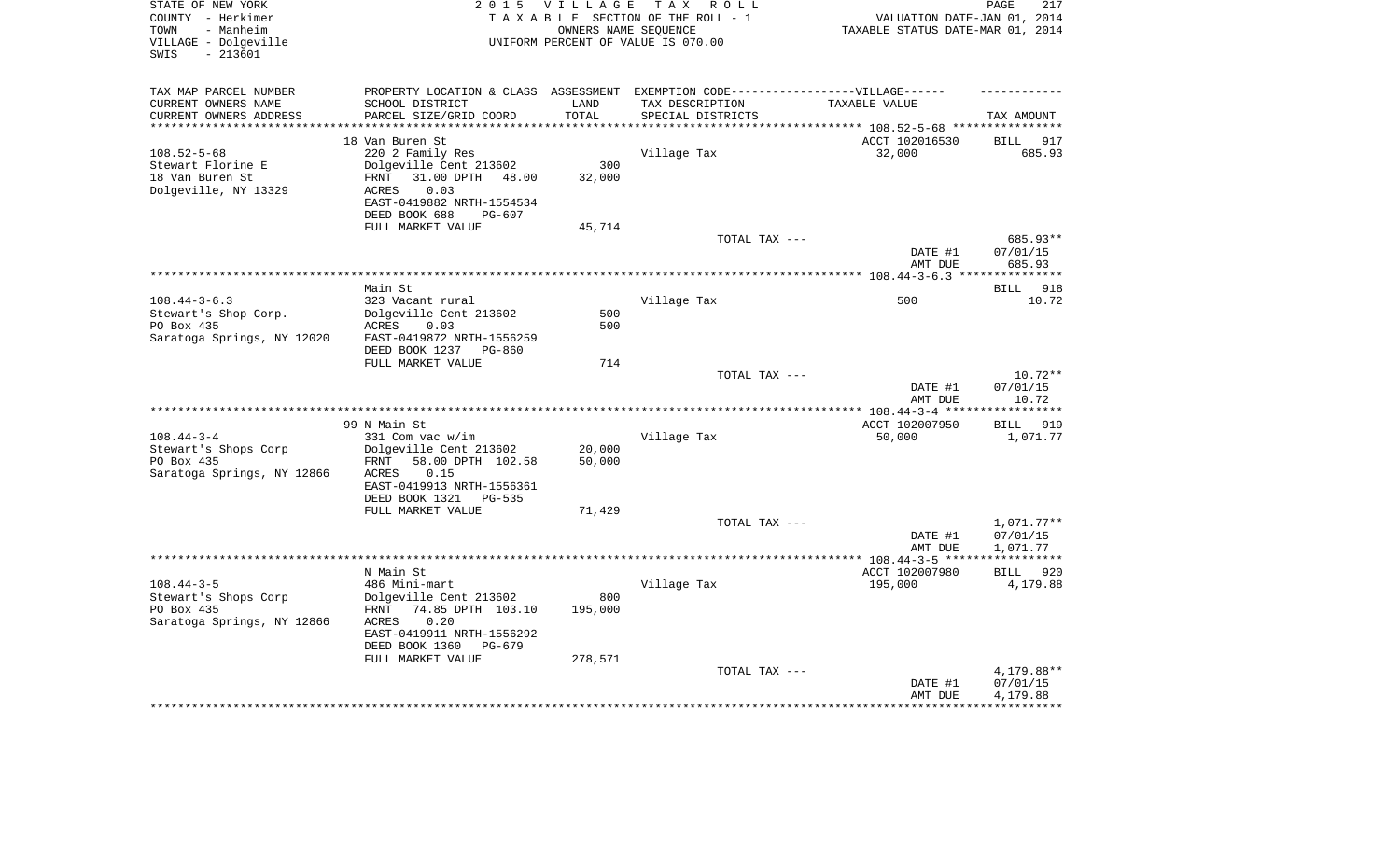| STATE OF NEW YORK<br>COUNTY - Herkimer<br>- Manheim<br>TOWN<br>VILLAGE - Dolgeville<br>$-213601$<br>SWIS | 2 0 1 5                                              | <b>VILLAGE</b><br>OWNERS NAME SEQUENCE | T A X<br>R O L L<br>TAXABLE SECTION OF THE ROLL - 1<br>UNIFORM PERCENT OF VALUE IS 070.00 | VALUATION DATE-JAN 01, 2014<br>TAXABLE STATUS DATE-MAR 01, 2014 | PAGE<br>218                  |
|----------------------------------------------------------------------------------------------------------|------------------------------------------------------|----------------------------------------|-------------------------------------------------------------------------------------------|-----------------------------------------------------------------|------------------------------|
| TAX MAP PARCEL NUMBER                                                                                    |                                                      |                                        | PROPERTY LOCATION & CLASS ASSESSMENT EXEMPTION CODE-----------------VILLAGE------         |                                                                 |                              |
| CURRENT OWNERS NAME                                                                                      | SCHOOL DISTRICT                                      | LAND                                   | TAX DESCRIPTION                                                                           | TAXABLE VALUE                                                   |                              |
| CURRENT OWNERS ADDRESS                                                                                   | PARCEL SIZE/GRID COORD<br>************************** | TOTAL<br>*********                     | SPECIAL DISTRICTS                                                                         |                                                                 | TAX AMOUNT                   |
| **********************                                                                                   |                                                      |                                        |                                                                                           |                                                                 |                              |
| $108.52 - 1 - 83$                                                                                        | 128 S Main St<br>210 1 Family Res                    |                                        | Village Tax                                                                               | ACCT 102021960<br>39,000                                        | <b>BILL</b><br>921<br>835.98 |
| Stone Michael                                                                                            | Dolgeville Cent 213602                               | 600                                    |                                                                                           |                                                                 |                              |
| Stone Suzanne                                                                                            | W/garage                                             | 39,000                                 |                                                                                           |                                                                 |                              |
| 128 S Main St                                                                                            | 60.00 DPTH 273.00<br>FRNT                            |                                        |                                                                                           |                                                                 |                              |
| Dolgeville, NY 13329                                                                                     | ACRES<br>0.38                                        |                                        |                                                                                           |                                                                 |                              |
|                                                                                                          | EAST-0417914 NRTH-1553170                            |                                        |                                                                                           |                                                                 |                              |
|                                                                                                          | DEED BOOK 699<br>PG-882                              |                                        |                                                                                           |                                                                 |                              |
|                                                                                                          | FULL MARKET VALUE                                    | 55,714                                 |                                                                                           |                                                                 |                              |
|                                                                                                          |                                                      |                                        | TOTAL TAX ---                                                                             |                                                                 | 835.98**                     |
|                                                                                                          |                                                      |                                        |                                                                                           | DATE #1                                                         | 07/01/15                     |
|                                                                                                          |                                                      |                                        |                                                                                           | AMT DUE                                                         | 835.98<br>*********          |
|                                                                                                          | 2 E Spofford Ave                                     |                                        |                                                                                           | ACCT 102017520                                                  | 922<br>BILL                  |
| $108.52 - 2 - 12$                                                                                        | 210 1 Family Res                                     |                                        | Village Tax                                                                               | 50,000                                                          | 1,071.77                     |
| Strobel Alfred L                                                                                         | Dolgeville Cent 213602                               | 500                                    |                                                                                           |                                                                 |                              |
| Strobel Nancy J                                                                                          | W/garages                                            | 50,000                                 |                                                                                           |                                                                 |                              |
| 2 E Spofford Ave                                                                                         | FRNT 100.00 DPTH 101.00                              |                                        |                                                                                           |                                                                 |                              |
| Dolgeville, NY 13329                                                                                     | 0.23<br>ACRES                                        |                                        |                                                                                           |                                                                 |                              |
|                                                                                                          | EAST-0418239 NRTH-1553191                            |                                        |                                                                                           |                                                                 |                              |
|                                                                                                          | DEED BOOK 1116<br>$PG-975$                           |                                        |                                                                                           |                                                                 |                              |
|                                                                                                          | FULL MARKET VALUE                                    | 71,429                                 |                                                                                           |                                                                 |                              |
|                                                                                                          |                                                      |                                        | TOTAL TAX ---                                                                             |                                                                 | 1,071.77**                   |
|                                                                                                          |                                                      |                                        |                                                                                           | DATE #1<br>AMT DUE                                              | 07/01/15<br>1,071.77         |
|                                                                                                          |                                                      |                                        | *************************                                                                 | ** 108.52-5-50 **                                               | **********                   |
|                                                                                                          | 16 Schuyler St                                       |                                        |                                                                                           | ACCT 102006090                                                  | BILL 923                     |
| $108.52 - 5 - 50$                                                                                        | 220 2 Family Res                                     |                                        | Village Tax                                                                               | 36,400                                                          | 780.24                       |
| Strube David                                                                                             | Dolgeville Cent 213602                               | 400                                    |                                                                                           |                                                                 |                              |
| PO Box 161                                                                                               | 40.00 DPTH 170.00<br>FRNT                            | 36,400                                 |                                                                                           |                                                                 |                              |
| Stratford, NY 13470                                                                                      | 0.15<br><b>ACRES</b>                                 |                                        |                                                                                           |                                                                 |                              |
|                                                                                                          | EAST-0419778 NRTH-1554169                            |                                        |                                                                                           |                                                                 |                              |
|                                                                                                          | DEED BOOK 1189<br>$PG-740$                           |                                        |                                                                                           |                                                                 |                              |
|                                                                                                          | FULL MARKET VALUE                                    | 52,000                                 |                                                                                           |                                                                 | 780.24**                     |
|                                                                                                          |                                                      |                                        | TOTAL TAX ---                                                                             | DATE #1                                                         | 07/01/15                     |
|                                                                                                          |                                                      |                                        |                                                                                           | AMT DUE                                                         | 780.24                       |
|                                                                                                          |                                                      |                                        |                                                                                           |                                                                 | *******                      |
|                                                                                                          | Spofford Square                                      |                                        |                                                                                           |                                                                 | 924<br>BILL                  |
| $108.52 - 4 - 39.1$                                                                                      | 310 Res Vac                                          |                                        | Village Tax                                                                               | 500                                                             | 10.72                        |
| Sullivan Denis                                                                                           | Dolgeville Cent 213602                               | 500                                    |                                                                                           |                                                                 |                              |
| 28 Ransom St                                                                                             | ACRES<br>0.17                                        | 500                                    |                                                                                           |                                                                 |                              |
| Dolgeville, NY 13329                                                                                     | EAST-0419250 NRTH-1552962                            |                                        |                                                                                           |                                                                 |                              |
|                                                                                                          | FULL MARKET VALUE                                    | 714                                    |                                                                                           |                                                                 |                              |
|                                                                                                          |                                                      |                                        | TOTAL TAX ---                                                                             |                                                                 | $10.72**$                    |
|                                                                                                          |                                                      |                                        |                                                                                           | DATE #1<br>AMT DUE                                              | 07/01/15<br>10.72            |
|                                                                                                          |                                                      |                                        |                                                                                           | ***********                                                     | * * * * * * * * * * *        |
|                                                                                                          |                                                      |                                        |                                                                                           |                                                                 |                              |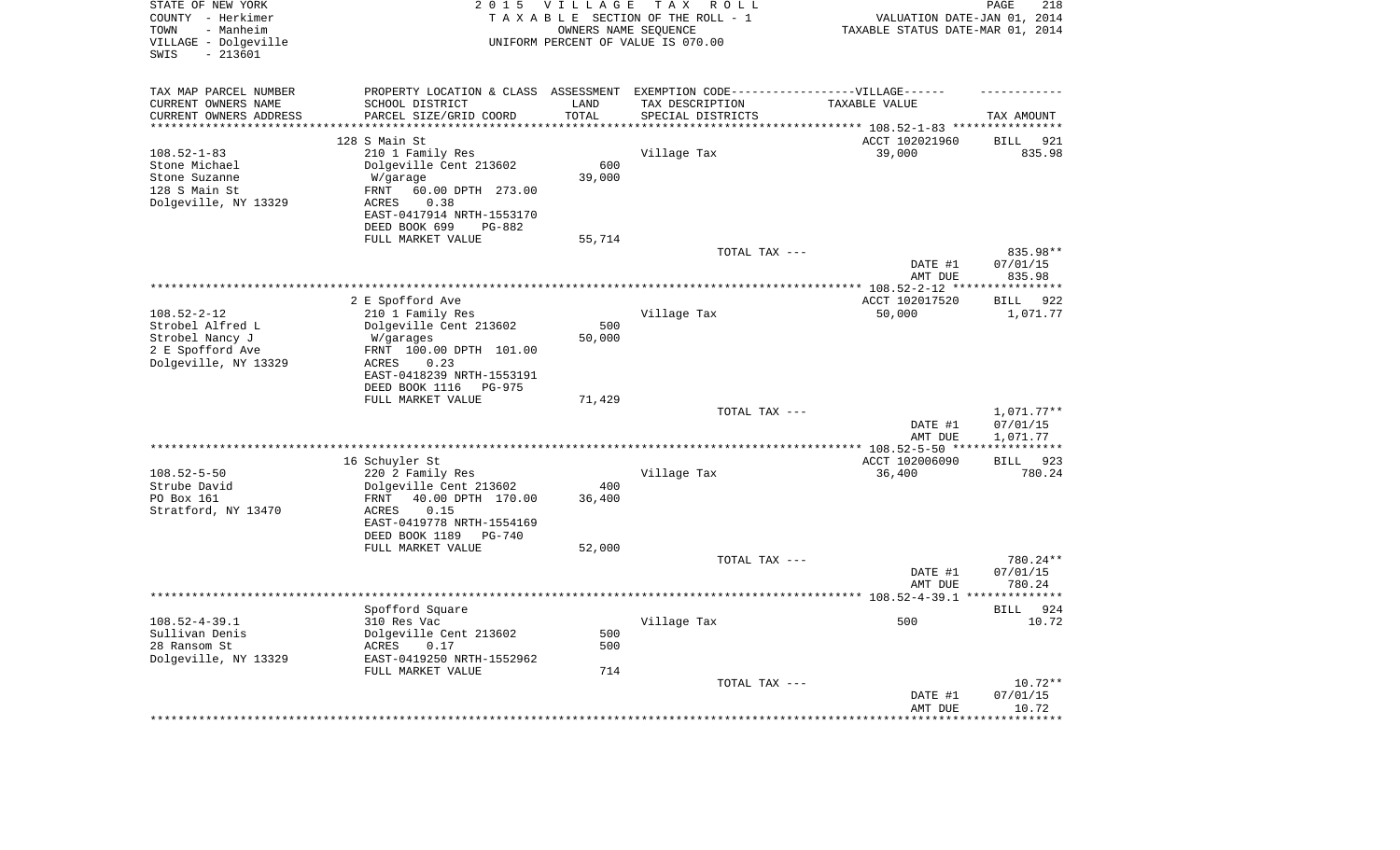| STATE OF NEW YORK<br>COUNTY - Herkimer<br>- Manheim<br>TOWN<br>VILLAGE - Dolgeville<br>$-213601$<br>SWIS | 2 0 1 5                                                                                                                                                                              | VILLAGE       | T A X<br>R O L L<br>TAXABLE SECTION OF THE ROLL - 1<br>OWNERS NAME SEQUENCE<br>UNIFORM PERCENT OF VALUE IS 070.00         | VALUATION DATE-JAN 01, 2014<br>TAXABLE STATUS DATE-MAR 01, 2014 | PAGE<br>219                        |
|----------------------------------------------------------------------------------------------------------|--------------------------------------------------------------------------------------------------------------------------------------------------------------------------------------|---------------|---------------------------------------------------------------------------------------------------------------------------|-----------------------------------------------------------------|------------------------------------|
| TAX MAP PARCEL NUMBER<br>CURRENT OWNERS NAME<br>CURRENT OWNERS ADDRESS<br>********************           | SCHOOL DISTRICT<br>PARCEL SIZE/GRID COORD<br>*****************                                                                                                                       | LAND<br>TOTAL | PROPERTY LOCATION & CLASS ASSESSMENT EXEMPTION CODE-----------------VILLAGE------<br>TAX DESCRIPTION<br>SPECIAL DISTRICTS | TAXABLE VALUE                                                   | TAX AMOUNT                         |
| $108.52 - 3 - 14$<br>Swartz Kenneth<br>Swartz Lorraine<br>17 E Faville Ave<br>Dolgeville, NY 13329       | 17 E Faville Ave<br>210 1 Family Res<br>Dolgeville Cent 213602<br>W/garage<br>FRNT 150.00 DPTH<br>60.00<br>ACRES<br>0.30                                                             | 42,100        | VET COM CT 41131<br>600 VET DIS CT 41141<br>Village Tax                                                                   | ACCT 102026430<br>10,500<br>20,840<br>10,760                    | <b>BILL</b><br>925<br>230.64       |
|                                                                                                          | EAST-0419133 NRTH-1553583<br>DEED BOOK 1384<br>PG-792<br>FULL MARKET VALUE                                                                                                           | 60,143        | TOTAL TAX ---                                                                                                             | DATE #1<br>AMT DUE                                              | 230.64**<br>07/01/15<br>230.64     |
|                                                                                                          |                                                                                                                                                                                      |               |                                                                                                                           |                                                                 |                                    |
| $108.44 - 1 - 14$<br>Swartz Terry<br>7141 College Hill Rd<br>Clinton, NY 13323                           | 1 N Helmer Ave<br>483 Converted Re<br>Dolgeville Cent 213602<br>W/garage<br>FRNT<br>60.00 DPTH 100.00<br>ACRES<br>0.14                                                               | 600<br>48,000 | Village Tax                                                                                                               | ACCT 102006990<br>48,000                                        | 926<br>BILL<br>1,028.89            |
|                                                                                                          | EAST-0419307 NRTH-1555965<br>DEED BOOK 1113 PG-202<br>FULL MARKET VALUE                                                                                                              | 68,571        | TOTAL TAX ---                                                                                                             | DATE #1<br>AMT DUE                                              | 1,028.89**<br>07/01/15<br>1,028.89 |
|                                                                                                          |                                                                                                                                                                                      |               |                                                                                                                           |                                                                 |                                    |
| $108.44 - 1 - 49$<br>Syke Betty J<br>Burdick Cindy L<br>26 S Helmer Ave<br>Dolgeville, NY 13329          | 26 S Helmer Ave<br>210 1 Family Res<br>Dolgeville Cent 213602<br>W/garage<br>FRNT<br>50.00 DPTH 100.00<br>ACRES<br>0.12<br>EAST-0418939 NRTH-1555256                                 | 700<br>39,000 | VET COM CT 41131<br>Village Tax                                                                                           | ACCT 102026640<br>9,750<br>29,250                               | 927<br>BILL<br>626.98              |
|                                                                                                          | DEED BOOK 917<br>PG-596<br>FULL MARKET VALUE                                                                                                                                         | 55,714        | TOTAL TAX ---                                                                                                             | DATE #1                                                         | 626.98**<br>07/01/15               |
|                                                                                                          |                                                                                                                                                                                      |               |                                                                                                                           | AMT DUE                                                         | 626.98                             |
| $108.36 - 3 - 45$<br>Taylor Robert M<br>Taylor Lori E<br>107 County Hwy 107<br>St. Johnsville, NY 13452  | 36 N Helmer Ave<br>230 3 Family Res<br>Dolgeville Cent 213602<br>230 W/garage<br>50.00 DPTH 162.00<br>FRNT<br>0.12<br>ACRES<br>EAST-0419759 NRTH-1556913<br>DEED BOOK 1287<br>PG-163 | 500<br>68,000 | Village Tax                                                                                                               | ACCT 102018450<br>68,000                                        | 928<br><b>BILL</b><br>1,457.60     |
|                                                                                                          | FULL MARKET VALUE                                                                                                                                                                    | 97,143        | TOTAL TAX ---                                                                                                             | DATE #1                                                         | $1,457.60**$<br>07/01/15           |
|                                                                                                          |                                                                                                                                                                                      |               |                                                                                                                           | AMT DUE<br>******************************                       | 1,457.60                           |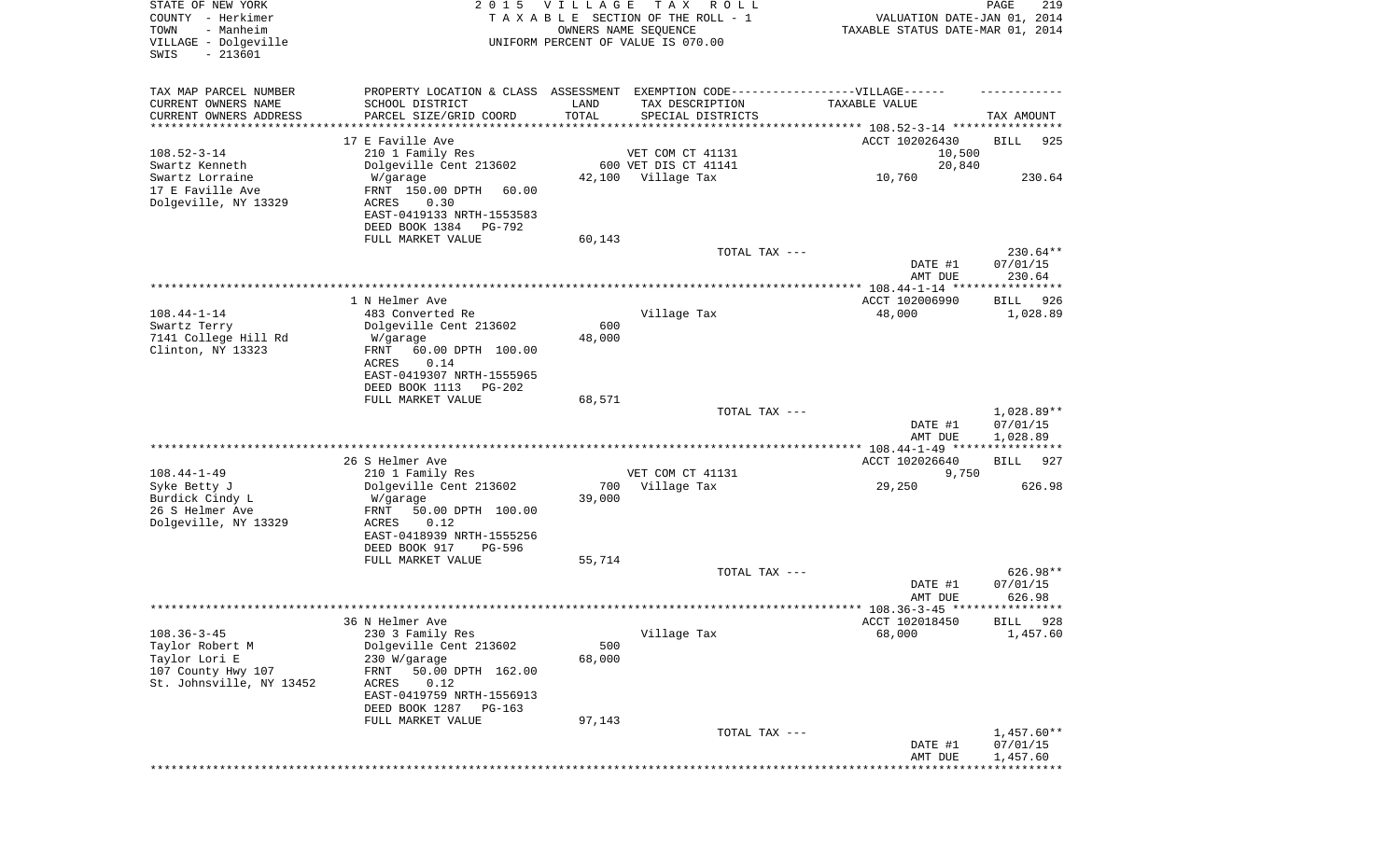| STATE OF NEW YORK<br>COUNTY - Herkimer<br>- Manheim<br>TOWN<br>VILLAGE - Dolgeville<br>SWIS<br>$-213601$                                                       | 2 0 1 5                                                                                                                                                             | <b>VILLAGE</b><br>OWNERS NAME SEQUENCE | T A X<br>R O L L<br>TAXABLE SECTION OF THE ROLL - 1<br>UNIFORM PERCENT OF VALUE IS 070.00 | VALUATION DATE-JAN 01, 2014<br>TAXABLE STATUS DATE-MAR 01, 2014                       | PAGE<br>220                    |
|----------------------------------------------------------------------------------------------------------------------------------------------------------------|---------------------------------------------------------------------------------------------------------------------------------------------------------------------|----------------------------------------|-------------------------------------------------------------------------------------------|---------------------------------------------------------------------------------------|--------------------------------|
| TAX MAP PARCEL NUMBER<br>CURRENT OWNERS NAME<br>CURRENT OWNERS ADDRESS<br>*********************                                                                | PROPERTY LOCATION & CLASS ASSESSMENT EXEMPTION CODE----------------VILLAGE------<br>SCHOOL DISTRICT<br>PARCEL SIZE/GRID COORD                                       | LAND<br>TOTAL<br>**********            | TAX DESCRIPTION<br>SPECIAL DISTRICTS                                                      | TAXABLE VALUE<br>************************************** 108.52-4-37 ***************** | TAX AMOUNT                     |
|                                                                                                                                                                | 26 Ransom St                                                                                                                                                        |                                        |                                                                                           | ACCT 102016650                                                                        | 929<br>BILL                    |
| $108.52 - 4 - 37$<br>Tennant Travis<br>Tennant Amanda<br>26 Ransom St<br>Dolgeville, NY 13329                                                                  | 210 1 Family Res<br>Dolgeville Cent 213602<br>FRNT<br>50.00 DPTH<br>75.00<br>0.09<br><b>ACRES</b><br>EAST-0419325 NRTH-1552943<br>DEED BOOK 1560<br>PG-759          | 500<br>32,500                          | Village Tax                                                                               | 32,500                                                                                | 696.65                         |
| PRIOR OWNER ON 3/01/2014                                                                                                                                       | FULL MARKET VALUE                                                                                                                                                   | 46,429                                 |                                                                                           |                                                                                       |                                |
| Rockwell Dirk                                                                                                                                                  |                                                                                                                                                                     |                                        | TOTAL TAX ---                                                                             | DATE #1<br>AMT DUE                                                                    | 696.65**<br>07/01/15<br>696.65 |
|                                                                                                                                                                |                                                                                                                                                                     |                                        |                                                                                           |                                                                                       |                                |
| $108.52 - 1 - 20$<br>Tenney Kenneth<br>Tenney Carol<br>11 Spencer St<br>Dolgeville, NY 13329                                                                   | 11 Spencer St<br>210 1 Family Res<br>Dolgeville Cent 213602<br>FRNT<br>40.00 DPTH 225.00<br>ACRES<br>0.19<br>EAST-0418481 NRTH-1554259<br>DEED BOOK 854<br>$PG-339$ | 400<br>42,000                          | Village Tax                                                                               | ACCT 102027360<br>42,000                                                              | BILL<br>930<br>900.28          |
|                                                                                                                                                                | FULL MARKET VALUE                                                                                                                                                   | 60,000                                 | TOTAL TAX ---                                                                             | DATE #1                                                                               | $900.28**$<br>07/01/15         |
|                                                                                                                                                                |                                                                                                                                                                     |                                        |                                                                                           | AMT DUE                                                                               | 900.28                         |
|                                                                                                                                                                |                                                                                                                                                                     |                                        |                                                                                           | ************* 108.36-3-5 ******************                                           |                                |
| $108.36 - 3 - 5$<br>Test Deborah A<br>179 N Main St<br>Dolgeville, NY 13329                                                                                    | 179 N Main St<br>210 1 Family Res<br>Dolgeville Cent 213602<br>FRNT 100.00 DPTH 170.00<br><b>BANK</b><br>135<br>EAST-0420196 NRTH-1558143                           | 500<br>32,000                          | Village Tax                                                                               | ACCT 102005970<br>32,000                                                              | 931<br>BILL<br>685.93          |
|                                                                                                                                                                | DEED BOOK 903<br>$PG-68$<br>FULL MARKET VALUE                                                                                                                       | 45,714                                 |                                                                                           |                                                                                       |                                |
|                                                                                                                                                                |                                                                                                                                                                     |                                        | TOTAL TAX ---                                                                             | DATE #1<br>AMT DUE                                                                    | 685.93**<br>07/01/15<br>685.93 |
|                                                                                                                                                                |                                                                                                                                                                     |                                        |                                                                                           |                                                                                       |                                |
| $108.52 - 3 - 9$<br>Thompson Irrevocable Trust Ger Dolgeville Cent 213602<br>Darling Lynne<br>23 Howard St<br>Dolgeville, NY 13329<br>PRIOR OWNER ON 3/01/2014 | 29 Howard St<br>311 Res vac land<br>52.00 DPTH 165.00<br>FRNT<br>0.19<br><b>ACRES</b><br>EAST-0418865 NRTH-1553272<br>DEED BOOK 1555<br>PG-318<br>FULL MARKET VALUE | 600<br>600<br>857                      | Village Tax                                                                               | ACCT 102017400<br>600                                                                 | 932<br>BILL<br>12.86           |
| Thompson Gerald                                                                                                                                                |                                                                                                                                                                     |                                        | TOTAL TAX ---                                                                             | DATE #1<br>AMT DUE                                                                    | 12.86**<br>07/01/15<br>12.86   |
|                                                                                                                                                                |                                                                                                                                                                     |                                        |                                                                                           |                                                                                       | ********                       |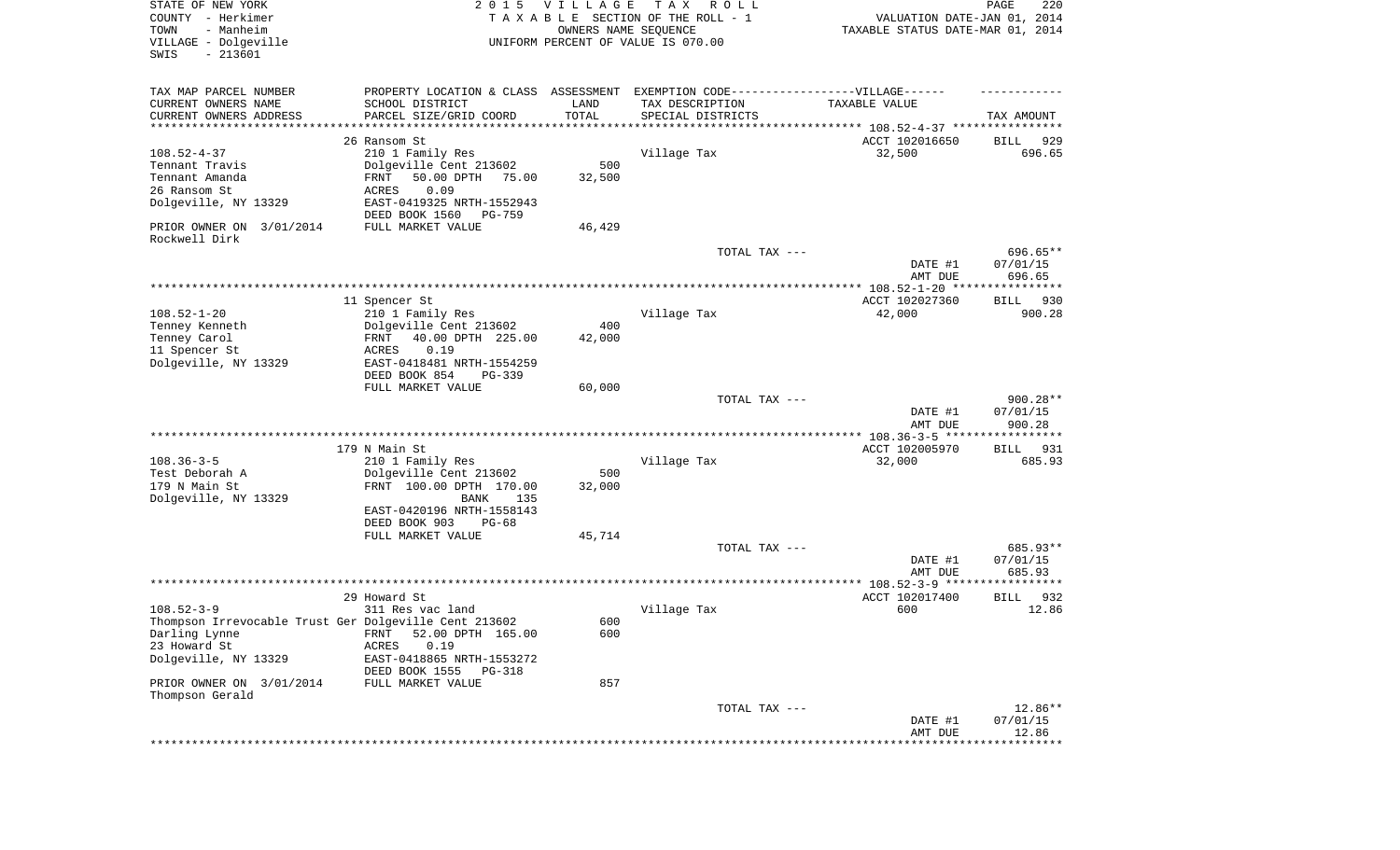| STATE OF NEW YORK<br>COUNTY - Herkimer<br>- Manheim<br>TOWN<br>VILLAGE - Dolgeville<br>SWIS<br>$-213601$ | 2 0 1 5                                                                                             | <b>VILLAGE</b> | T A X<br>R O L L<br>TAXABLE SECTION OF THE ROLL - 1<br>OWNERS NAME SEQUENCE<br>UNIFORM PERCENT OF VALUE IS 070.00 | VALUATION DATE-JAN 01, 2014<br>TAXABLE STATUS DATE-MAR 01, 2014 | PAGE<br>221                 |
|----------------------------------------------------------------------------------------------------------|-----------------------------------------------------------------------------------------------------|----------------|-------------------------------------------------------------------------------------------------------------------|-----------------------------------------------------------------|-----------------------------|
| TAX MAP PARCEL NUMBER<br>CURRENT OWNERS NAME                                                             | PROPERTY LOCATION & CLASS ASSESSMENT EXEMPTION CODE----------------VILLAGE------<br>SCHOOL DISTRICT | LAND           | TAX DESCRIPTION                                                                                                   | TAXABLE VALUE                                                   |                             |
| CURRENT OWNERS ADDRESS<br>************************                                                       | PARCEL SIZE/GRID COORD                                                                              | TOTAL          | SPECIAL DISTRICTS                                                                                                 |                                                                 | TAX AMOUNT                  |
|                                                                                                          | 25 Howard St                                                                                        |                |                                                                                                                   |                                                                 |                             |
| $108.52 - 3 - 10$                                                                                        | 220 2 Family Res                                                                                    |                | Village Tax                                                                                                       | ACCT 102008010<br>40,200                                        | BILL<br>933<br>861.70       |
| Thompson Irrevocable Trust Ger Dolgeville Cent 213602                                                    |                                                                                                     | 500            |                                                                                                                   |                                                                 |                             |
| Darling Lynne                                                                                            | W/garage                                                                                            | 40,200         |                                                                                                                   |                                                                 |                             |
| 23 Howard St                                                                                             | FRNT<br>50.00 DPTH 163.00                                                                           |                |                                                                                                                   |                                                                 |                             |
| Dolgeville, NY 13329                                                                                     | 0.18<br>ACRES                                                                                       |                |                                                                                                                   |                                                                 |                             |
|                                                                                                          | EAST-0418891 NRTH-1553316                                                                           |                |                                                                                                                   |                                                                 |                             |
| PRIOR OWNER ON 3/01/2014                                                                                 | DEED BOOK 1555<br>PG-318                                                                            |                |                                                                                                                   |                                                                 |                             |
| Thompson Gerald                                                                                          | FULL MARKET VALUE                                                                                   | 57,429         |                                                                                                                   |                                                                 |                             |
|                                                                                                          |                                                                                                     |                | TOTAL TAX ---                                                                                                     | DATE #1                                                         | 861.70**<br>07/01/15        |
|                                                                                                          |                                                                                                     |                |                                                                                                                   | AMT DUE                                                         | 861.70                      |
|                                                                                                          |                                                                                                     |                |                                                                                                                   |                                                                 |                             |
|                                                                                                          | 23 Howard St                                                                                        |                |                                                                                                                   | ACCT 102027630                                                  | 934<br>BILL                 |
| $108.52 - 3 - 11$                                                                                        | 220 2 Family Res                                                                                    |                | Village Tax                                                                                                       | 44,000                                                          | 943.15                      |
| Thompson Irrevocable Trust Ger Dolgeville Cent 213602                                                    |                                                                                                     | 900            |                                                                                                                   |                                                                 |                             |
| Darling Lynne                                                                                            | W/garage                                                                                            | 44,000         |                                                                                                                   |                                                                 |                             |
| 23 Howard St<br>Dolgeville, NY 13329                                                                     | FRNT<br>90.00 DPTH 160.00<br>ACRES<br>0.33                                                          |                |                                                                                                                   |                                                                 |                             |
|                                                                                                          | EAST-0418932 NRTH-1553376                                                                           |                |                                                                                                                   |                                                                 |                             |
| PRIOR OWNER ON 3/01/2014                                                                                 | DEED BOOK 1555<br>PG-318                                                                            |                |                                                                                                                   |                                                                 |                             |
| Thompson Ruth Ann                                                                                        | FULL MARKET VALUE                                                                                   | 62,857         |                                                                                                                   |                                                                 |                             |
|                                                                                                          |                                                                                                     |                | TOTAL TAX ---                                                                                                     |                                                                 | 943.15**                    |
|                                                                                                          |                                                                                                     |                |                                                                                                                   | DATE #1                                                         | 07/01/15                    |
|                                                                                                          |                                                                                                     |                |                                                                                                                   | AMT DUE                                                         | 943.15                      |
|                                                                                                          | 121 S Main St                                                                                       |                |                                                                                                                   | ACCT 102026790                                                  | BILL<br>935                 |
| $108.52 - 2 - 4$                                                                                         | 210 1 Family Res                                                                                    |                | VET COM CT 41131                                                                                                  | 10,500                                                          |                             |
| Timian Arnold R                                                                                          | Dolgeville Cent 213602                                                                              | 1,100          | Village Tax                                                                                                       | 62,300                                                          | 1,335.42                    |
| Timian Barbara                                                                                           | W/garage                                                                                            | 72,800         |                                                                                                                   |                                                                 |                             |
| 121 S Main St                                                                                            | FRNT 107.41 DPTH 149.25                                                                             |                |                                                                                                                   |                                                                 |                             |
| Dolgeville, NY 13329                                                                                     | ACRES<br>0.47<br>EAST-0418074 NRTH-1552934                                                          |                |                                                                                                                   |                                                                 |                             |
|                                                                                                          | DEED BOOK 00562 PG-00044                                                                            |                |                                                                                                                   |                                                                 |                             |
|                                                                                                          | FULL MARKET VALUE                                                                                   | 104,000        |                                                                                                                   |                                                                 |                             |
|                                                                                                          |                                                                                                     |                | TOTAL TAX ---                                                                                                     |                                                                 | $1,335.42**$                |
|                                                                                                          |                                                                                                     |                |                                                                                                                   | DATE #1                                                         | 07/01/15                    |
|                                                                                                          |                                                                                                     |                |                                                                                                                   | AMT DUE                                                         | 1,335.42                    |
|                                                                                                          |                                                                                                     |                |                                                                                                                   |                                                                 |                             |
| $108.52 - 2 - 5$                                                                                         | S Main Rear St<br>312 Vac w/imprv                                                                   |                | Village Tax                                                                                                       | ACCT 102026820<br>2,200                                         | 936<br><b>BILL</b><br>47.16 |
| Timian Arnold R                                                                                          | Dolgeville Cent 213602                                                                              | 2,200          |                                                                                                                   |                                                                 |                             |
| Timian Barbara                                                                                           | 1.40<br><b>ACRES</b>                                                                                | 2,200          |                                                                                                                   |                                                                 |                             |
| 121 S Main St                                                                                            | EAST-0418156 NRTH-1552831                                                                           |                |                                                                                                                   |                                                                 |                             |
| Dolgeville, NY 13329                                                                                     | DEED BOOK 00562 PG-00044                                                                            |                |                                                                                                                   |                                                                 |                             |
|                                                                                                          | FULL MARKET VALUE                                                                                   | 3,143          |                                                                                                                   |                                                                 |                             |
|                                                                                                          |                                                                                                     |                | TOTAL TAX ---                                                                                                     |                                                                 | $47.16**$                   |
|                                                                                                          |                                                                                                     |                |                                                                                                                   | DATE #1<br>AMT DUE                                              | 07/01/15<br>47.16           |
|                                                                                                          |                                                                                                     |                |                                                                                                                   |                                                                 | ***********                 |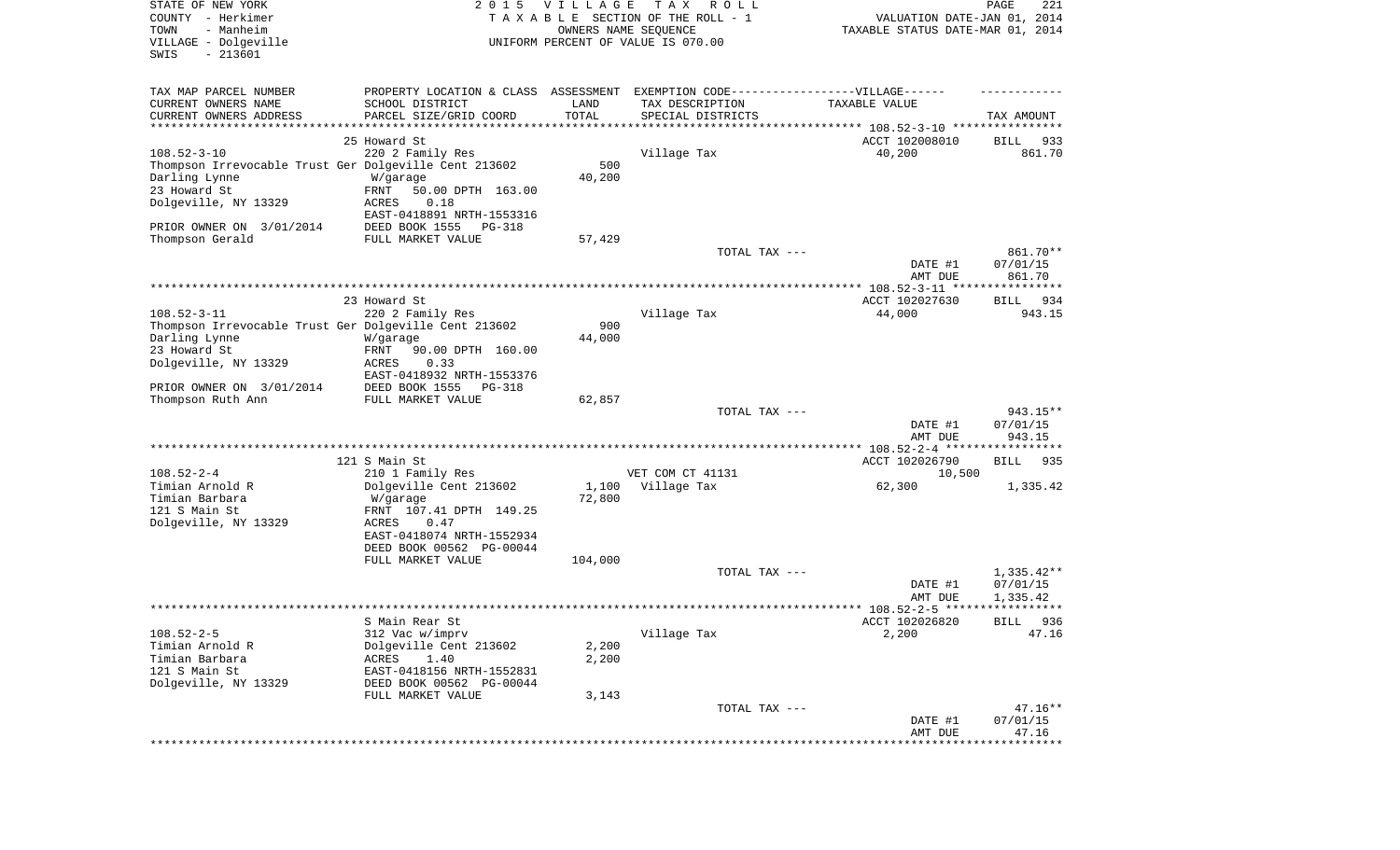| STATE OF NEW YORK<br>COUNTY - Herkimer<br>- Manheim<br>TOWN<br>VILLAGE - Dolgeville<br>SWIS<br>$-213601$ | 2 0 1 5                                                                           | VILLAGE<br>OWNERS NAME SEQUENCE | T A X<br>R O L L<br>TAXABLE SECTION OF THE ROLL - 1<br>UNIFORM PERCENT OF VALUE IS 070.00 | VALUATION DATE-JAN 01, 2014<br>TAXABLE STATUS DATE-MAR 01, 2014 | PAGE<br>222                  |
|----------------------------------------------------------------------------------------------------------|-----------------------------------------------------------------------------------|---------------------------------|-------------------------------------------------------------------------------------------|-----------------------------------------------------------------|------------------------------|
| TAX MAP PARCEL NUMBER                                                                                    | PROPERTY LOCATION & CLASS ASSESSMENT EXEMPTION CODE-----------------VILLAGE------ |                                 |                                                                                           |                                                                 |                              |
| CURRENT OWNERS NAME                                                                                      | SCHOOL DISTRICT                                                                   | LAND                            | TAX DESCRIPTION                                                                           | TAXABLE VALUE                                                   |                              |
| CURRENT OWNERS ADDRESS<br>*********************                                                          | PARCEL SIZE/GRID COORD<br>****************                                        | TOTAL<br>* * * * * * * * * * *  | SPECIAL DISTRICTS                                                                         | ********************************* 108.52-2-7 *****************  | TAX AMOUNT                   |
|                                                                                                          | S Main St                                                                         |                                 |                                                                                           | ACCT 102006270                                                  | BILL<br>937                  |
| $108.52 - 2 - 7$                                                                                         | 311 Res vac land                                                                  |                                 | Village Tax                                                                               | 600                                                             | 12.86                        |
| Timian Arnold R                                                                                          | Dolgeville Cent 213602                                                            | 600                             |                                                                                           |                                                                 |                              |
| Timian Barbara Ann                                                                                       | FRNT 120.00 DPTH 114.10                                                           | 600                             |                                                                                           |                                                                 |                              |
| 121 S Main St                                                                                            | ACRES<br>0.31                                                                     |                                 |                                                                                           |                                                                 |                              |
| Dolgeville, NY 13329                                                                                     | EAST-0418149 NRTH-1553047                                                         |                                 |                                                                                           |                                                                 |                              |
|                                                                                                          | DEED BOOK 00664 PG-00242                                                          |                                 |                                                                                           |                                                                 |                              |
|                                                                                                          | FULL MARKET VALUE                                                                 | 857                             |                                                                                           |                                                                 |                              |
|                                                                                                          |                                                                                   |                                 | TOTAL TAX ---                                                                             | DATE #1<br>AMT DUE                                              | 12.86**<br>07/01/15<br>12.86 |
|                                                                                                          |                                                                                   |                                 |                                                                                           |                                                                 |                              |
|                                                                                                          | 24 Ransom St                                                                      |                                 |                                                                                           | ACCT 102027300                                                  | 938<br>BILL                  |
| $108.52 - 4 - 34$                                                                                        | 210 1 Family Res                                                                  |                                 | Village Tax                                                                               | 56,300                                                          | 1,206.81                     |
| Toher John & Cheyrl                                                                                      | Dolgeville Cent 213602                                                            | 500                             |                                                                                           |                                                                 |                              |
| Pierce James&Kimberly                                                                                    | W/garage                                                                          | 56,300                          |                                                                                           |                                                                 |                              |
| 24 Ransom St                                                                                             | FRNT<br>50.00 DPTH 150.00                                                         |                                 |                                                                                           |                                                                 |                              |
| Dolgeville, NY 13329                                                                                     | ACRES<br>0.17<br>EAST-0419321 NRTH-1553003                                        |                                 |                                                                                           |                                                                 |                              |
|                                                                                                          | DEED BOOK 1449<br>PG-916                                                          |                                 |                                                                                           |                                                                 |                              |
|                                                                                                          | FULL MARKET VALUE                                                                 | 80,429                          |                                                                                           |                                                                 |                              |
|                                                                                                          |                                                                                   |                                 | TOTAL TAX ---                                                                             |                                                                 | $1,206.81**$                 |
|                                                                                                          |                                                                                   |                                 |                                                                                           | DATE #1<br>AMT DUE                                              | 07/01/15<br>1,206.81         |
|                                                                                                          |                                                                                   |                                 |                                                                                           | ************ 108.52-6-52 ****                                   | * * * * * * * * * * * *      |
| $108.52 - 6 - 52$                                                                                        | 72 Van Buren St                                                                   |                                 |                                                                                           | ACCT 102008640                                                  | 939<br>BILL<br>750.24        |
| Tooly Clark                                                                                              | 210 1 Family Res<br>Dolgeville Cent 213602                                        | 500                             | Village Tax                                                                               | 35,000                                                          |                              |
| Tooly Irene                                                                                              | W/garage                                                                          | 35,000                          |                                                                                           |                                                                 |                              |
| 72 Van Buren St                                                                                          | FRNT 354.00 DPTH 245.00                                                           |                                 |                                                                                           |                                                                 |                              |
| Dolgeville, NY 13329                                                                                     | ACRES<br>0.28                                                                     |                                 |                                                                                           |                                                                 |                              |
|                                                                                                          | EAST-0420377 NRTH-1553141                                                         |                                 |                                                                                           |                                                                 |                              |
|                                                                                                          | DEED BOOK 00624 PG-00599                                                          |                                 |                                                                                           |                                                                 |                              |
|                                                                                                          | FULL MARKET VALUE                                                                 | 50,000                          |                                                                                           |                                                                 |                              |
|                                                                                                          |                                                                                   |                                 | TOTAL TAX ---                                                                             | DATE #1                                                         | 750.24**                     |
|                                                                                                          |                                                                                   |                                 |                                                                                           | AMT DUE                                                         | 07/01/15<br>750.24           |
|                                                                                                          |                                                                                   |                                 |                                                                                           |                                                                 |                              |
|                                                                                                          | Barker Rd                                                                         |                                 |                                                                                           |                                                                 | 940<br>BILL                  |
| $108.59 - 3 - 28$                                                                                        | 311 Res vac land                                                                  |                                 | Village Tax                                                                               | 4,000                                                           | 85.74                        |
| Tracy Bernard                                                                                            | Dolgeville Cent 213602                                                            | 4,000                           |                                                                                           |                                                                 |                              |
| Tracy Elizabeth                                                                                          | FRNT 147.00 DPTH                                                                  | 4,000                           |                                                                                           |                                                                 |                              |
| 1010 Barker Rd                                                                                           | 3.00<br>ACRES                                                                     |                                 |                                                                                           |                                                                 |                              |
| Dolgeville, NY 13329                                                                                     | EAST-0417036 NRTH-1550817                                                         |                                 |                                                                                           |                                                                 |                              |
|                                                                                                          | DEED BOOK 772<br>$PG-643$<br>FULL MARKET VALUE                                    | 5,714                           |                                                                                           |                                                                 |                              |
|                                                                                                          |                                                                                   |                                 | TOTAL TAX ---                                                                             |                                                                 | 85.74**                      |
|                                                                                                          |                                                                                   |                                 |                                                                                           | DATE #1                                                         | 07/01/15                     |
|                                                                                                          |                                                                                   |                                 |                                                                                           | AMT DUE                                                         | 85.74                        |
|                                                                                                          |                                                                                   |                                 |                                                                                           |                                                                 |                              |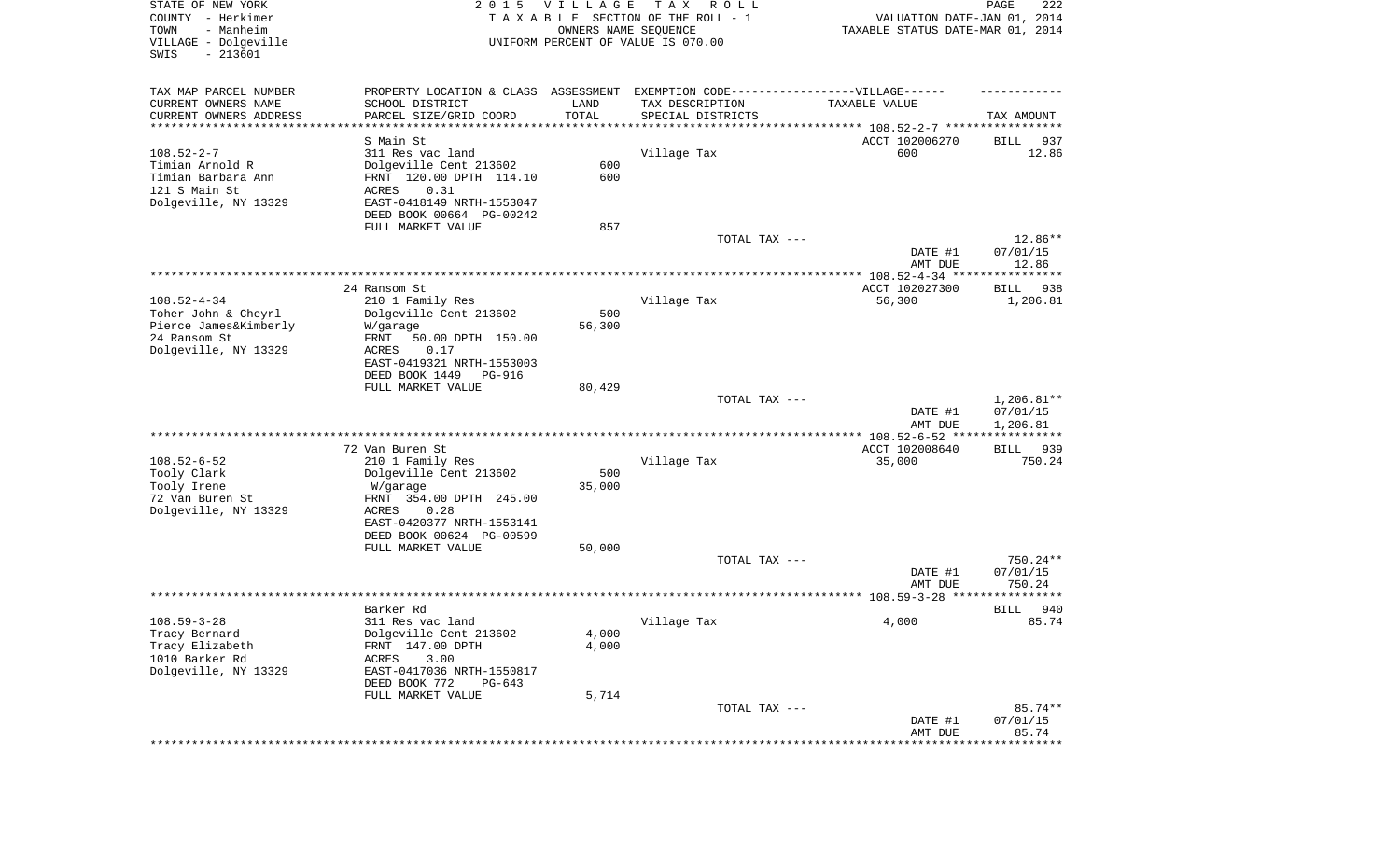| STATE OF NEW YORK<br>COUNTY - Herkimer<br>- Manheim<br>TOWN | 2 0 1 5                                               | <b>VILLAGE</b><br>OWNERS NAME SEQUENCE | T A X<br>R O L L<br>TAXABLE SECTION OF THE ROLL - 1 | VALUATION DATE-JAN 01, 2014<br>TAXABLE STATUS DATE-MAR 01, 2014 | 223<br>PAGE        |
|-------------------------------------------------------------|-------------------------------------------------------|----------------------------------------|-----------------------------------------------------|-----------------------------------------------------------------|--------------------|
| VILLAGE - Dolgeville<br>$-213601$<br>SWIS                   |                                                       |                                        | UNIFORM PERCENT OF VALUE IS 070.00                  |                                                                 |                    |
| TAX MAP PARCEL NUMBER                                       | PROPERTY LOCATION & CLASS ASSESSMENT                  |                                        | EXEMPTION CODE-----------------VILLAGE------        |                                                                 |                    |
| CURRENT OWNERS NAME                                         | SCHOOL DISTRICT                                       | LAND                                   | TAX DESCRIPTION                                     | TAXABLE VALUE                                                   |                    |
| CURRENT OWNERS ADDRESS                                      | PARCEL SIZE/GRID COORD                                | TOTAL                                  | SPECIAL DISTRICTS                                   |                                                                 | TAX AMOUNT         |
| *********************                                       |                                                       |                                        |                                                     |                                                                 |                    |
|                                                             | 9 Lamberson St                                        |                                        |                                                     | ACCT 102003480                                                  | BILL<br>941        |
| $108.52 - 5 - 22$<br>Travis Janet A                         | 210 1 Family Res<br>Dolgeville Cent 213602            | 300                                    | Village Tax                                         | 42,000                                                          | 900.28             |
| 9 Lamberson St                                              | W Garage                                              | 42,000                                 |                                                     |                                                                 |                    |
| Dolgeville, NY 13329                                        | FRNT<br>30.00 DPTH<br>66.00                           |                                        |                                                     |                                                                 |                    |
|                                                             | ACRES<br>0.06                                         |                                        |                                                     |                                                                 |                    |
|                                                             | EAST-0419237 NRTH-1554287                             |                                        |                                                     |                                                                 |                    |
|                                                             | DEED BOOK 1428<br>PG-713                              |                                        |                                                     |                                                                 |                    |
|                                                             | FULL MARKET VALUE                                     | 60,000                                 |                                                     |                                                                 |                    |
|                                                             |                                                       |                                        | TOTAL TAX ---                                       |                                                                 | 900.28**           |
|                                                             |                                                       |                                        |                                                     | DATE #1                                                         | 07/01/15<br>900.28 |
|                                                             |                                                       |                                        |                                                     | AMT DUE                                                         |                    |
|                                                             | 10 Winton Ln                                          |                                        |                                                     | ACCT 102027120                                                  | BILL 942           |
| $108.52 - 5 - 35$                                           | 210 1 Family Res                                      |                                        | Village Tax                                         | 46,000                                                          | 986.02             |
| Tripodi Eufemia A                                           | Dolgeville Cent 213602                                | 500                                    |                                                     |                                                                 |                    |
| 10 Winton Ln                                                | W/garage                                              | 46,000                                 |                                                     |                                                                 |                    |
| Dolgeville, NY 13329                                        | FRNT<br>50.00 DPTH 100.00                             |                                        |                                                     |                                                                 |                    |
|                                                             | ACRES<br>0.11                                         |                                        |                                                     |                                                                 |                    |
|                                                             | EAST-0419475 NRTH-1554546<br>PG-952                   |                                        |                                                     |                                                                 |                    |
|                                                             | DEED BOOK 1390<br>FULL MARKET VALUE                   | 65,714                                 |                                                     |                                                                 |                    |
|                                                             |                                                       |                                        | TOTAL TAX ---                                       |                                                                 | 986.02**           |
|                                                             |                                                       |                                        |                                                     | DATE #1                                                         | 07/01/15           |
|                                                             |                                                       |                                        |                                                     | AMT DUE                                                         | 986.02             |
|                                                             |                                                       |                                        |                                                     |                                                                 |                    |
|                                                             | 32 Howard St                                          |                                        |                                                     | ACCT 102022770                                                  | BILL<br>943        |
| $108.52 - 2 - 65$<br>Tripodi Vincent                        | 210 1 Family Res                                      | 600                                    | Village Tax                                         | 22,000                                                          | 471.58             |
| 151 Merritt Pl                                              | Dolgeville Cent 213602<br>W/carport                   | 22,000                                 |                                                     |                                                                 |                    |
| New Hartford, NY 13413                                      | <b>FRNT</b><br>61.60 DPTH 108.00                      |                                        |                                                     |                                                                 |                    |
|                                                             | ACRES<br>0.15                                         |                                        |                                                     |                                                                 |                    |
|                                                             | EAST-0418769 NRTH-1553470                             |                                        |                                                     |                                                                 |                    |
|                                                             | DEED BOOK 870<br><b>PG-117</b>                        |                                        |                                                     |                                                                 |                    |
|                                                             | FULL MARKET VALUE                                     | 31,429                                 |                                                     |                                                                 |                    |
|                                                             |                                                       |                                        | TOTAL TAX ---                                       |                                                                 | 471.58**           |
|                                                             |                                                       |                                        |                                                     | DATE #1<br>AMT DUE                                              | 07/01/15<br>471.58 |
|                                                             |                                                       |                                        |                                                     |                                                                 |                    |
|                                                             | 14 E Spofford Ave                                     |                                        |                                                     | ACCT 102030630                                                  | BILL 944           |
| $108.52 - 2 - 72$                                           | 210 1 Family Res                                      |                                        | Village Tax                                         | 36,000                                                          | 771.67             |
| Trumble Horatio                                             | Dolgeville Cent 213602                                | 800                                    |                                                     |                                                                 |                    |
| 14 E Spofford Ave                                           | 80.00 DPTH 100.00<br>FRNT                             | 36,000                                 |                                                     |                                                                 |                    |
| Dolgeville, NY 13329                                        | 0.18<br>ACRES                                         |                                        |                                                     |                                                                 |                    |
|                                                             | EAST-0418487 NRTH-1553043<br>DEED BOOK 1466<br>PG-528 |                                        |                                                     |                                                                 |                    |
|                                                             | FULL MARKET VALUE                                     | 51,429                                 |                                                     |                                                                 |                    |
|                                                             |                                                       |                                        | TOTAL TAX ---                                       |                                                                 | $771.67**$         |
|                                                             |                                                       |                                        |                                                     | DATE #1                                                         | 07/01/15           |
|                                                             |                                                       |                                        |                                                     | AMT DUE                                                         | 771.67             |
|                                                             |                                                       |                                        |                                                     |                                                                 | ********           |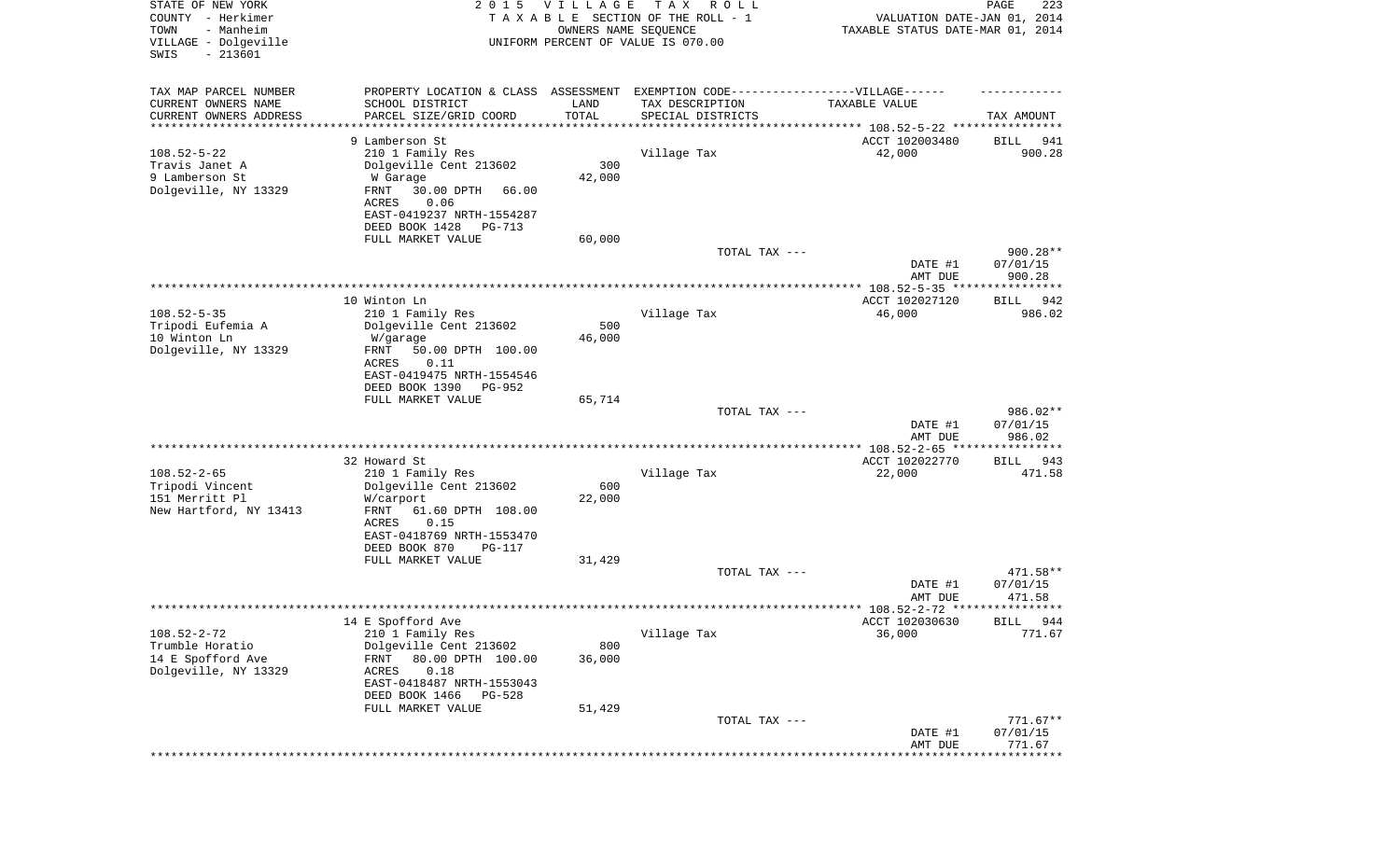| STATE OF NEW YORK<br>COUNTY - Herkimer<br>TOWN<br>- Manheim<br>VILLAGE - Dolgeville<br>SWIS<br>$-213601$ | 2 0 1 5                                                                          | <b>VILLAGE</b> | T A X<br>R O L L<br>TAXABLE SECTION OF THE ROLL - 1<br>OWNERS NAME SEQUENCE<br>UNIFORM PERCENT OF VALUE IS 070.00 | VALUATION DATE-JAN 01, 2014<br>TAXABLE STATUS DATE-MAR 01, 2014 | 224<br>PAGE          |
|----------------------------------------------------------------------------------------------------------|----------------------------------------------------------------------------------|----------------|-------------------------------------------------------------------------------------------------------------------|-----------------------------------------------------------------|----------------------|
| TAX MAP PARCEL NUMBER                                                                                    | PROPERTY LOCATION & CLASS ASSESSMENT EXEMPTION CODE----------------VILLAGE------ |                |                                                                                                                   |                                                                 |                      |
| CURRENT OWNERS NAME<br>CURRENT OWNERS ADDRESS                                                            | SCHOOL DISTRICT<br>PARCEL SIZE/GRID COORD                                        | LAND<br>TOTAL  | TAX DESCRIPTION                                                                                                   | TAXABLE VALUE                                                   | TAX AMOUNT           |
| **********************                                                                                   |                                                                                  |                | SPECIAL DISTRICTS                                                                                                 |                                                                 |                      |
|                                                                                                          | Barker Rd                                                                        |                |                                                                                                                   | ACCT 102003780                                                  | 945<br>BILL          |
| $108.60 - 1 - 1.3$                                                                                       | 330 Vacant comm                                                                  |                | Village Tax                                                                                                       | 12,000                                                          | 257.22               |
| Tumble Forms                                                                                             | Dolgeville Cent 213602                                                           | 12,000         |                                                                                                                   |                                                                 |                      |
| 1013 Barker Rd                                                                                           | <b>ACRES</b><br>5.50                                                             | 12,000         |                                                                                                                   |                                                                 |                      |
| Dolgeville, NY 13329                                                                                     | EAST-0417886 NRTH-1550979                                                        |                |                                                                                                                   |                                                                 |                      |
|                                                                                                          | DEED BOOK 787<br>$PG-243$<br>FULL MARKET VALUE                                   | 17,143         |                                                                                                                   |                                                                 |                      |
|                                                                                                          |                                                                                  |                | TOTAL TAX ---                                                                                                     |                                                                 | $257.22**$           |
|                                                                                                          |                                                                                  |                |                                                                                                                   | DATE #1                                                         | 07/01/15             |
|                                                                                                          |                                                                                  |                |                                                                                                                   | AMT DUE                                                         | 257.22               |
|                                                                                                          |                                                                                  |                |                                                                                                                   |                                                                 |                      |
|                                                                                                          | 23 Winton Ln                                                                     |                |                                                                                                                   | ACCT 102017040                                                  | 946<br>BILL          |
| $108.52 - 5 - 87$<br>Tunnicliffe Charles                                                                 | 210 1 Family Res                                                                 | 600            | Village Tax                                                                                                       | 36,500                                                          | 782.39               |
| Tunnicliffe Barbara                                                                                      | Dolgeville Cent 213602<br>W/garage                                               | 36,500         |                                                                                                                   |                                                                 |                      |
| 21 Winton Ln                                                                                             | 60.00 DPTH<br>FRNT<br>59.00                                                      |                |                                                                                                                   |                                                                 |                      |
| Dolgeville, NY 13329                                                                                     | 0.10<br>ACRES                                                                    |                |                                                                                                                   |                                                                 |                      |
|                                                                                                          | EAST-0419729 NRTH-1554553                                                        |                |                                                                                                                   |                                                                 |                      |
|                                                                                                          | DEED BOOK 763<br>$PG-138$                                                        |                |                                                                                                                   |                                                                 |                      |
|                                                                                                          | FULL MARKET VALUE                                                                | 52,143         | TOTAL TAX ---                                                                                                     |                                                                 | 782.39**             |
|                                                                                                          |                                                                                  |                |                                                                                                                   | DATE #1                                                         | 07/01/15             |
|                                                                                                          |                                                                                  |                |                                                                                                                   | AMT DUE                                                         | 782.39               |
|                                                                                                          |                                                                                  |                |                                                                                                                   |                                                                 |                      |
|                                                                                                          | 21 Winton Ln                                                                     |                |                                                                                                                   | ACCT 102021570                                                  | BILL<br>947          |
| $108.52 - 5 - 69$                                                                                        | 210 1 Family Res                                                                 |                | Village Tax                                                                                                       | 31,400                                                          | 673.07               |
| Tunnicliffe Charles P<br>Tunnicliffe Barbara                                                             | Dolgeville Cent 213602                                                           | 500<br>31,400  |                                                                                                                   |                                                                 |                      |
| 21 Winton Ln                                                                                             | W/carport<br>50.00 DPTH<br>90.00<br>FRNT                                         |                |                                                                                                                   |                                                                 |                      |
| Dolgeville, NY 13329                                                                                     | <b>ACRES</b><br>0.09                                                             |                |                                                                                                                   |                                                                 |                      |
|                                                                                                          | EAST-0419678 NRTH-1554533                                                        |                |                                                                                                                   |                                                                 |                      |
|                                                                                                          | DEED BOOK 912<br>PG-656                                                          |                |                                                                                                                   |                                                                 |                      |
|                                                                                                          | FULL MARKET VALUE                                                                | 44,857         |                                                                                                                   |                                                                 |                      |
|                                                                                                          |                                                                                  |                | TOTAL TAX ---                                                                                                     | DATE #1                                                         | 673.07**<br>07/01/15 |
|                                                                                                          |                                                                                  |                |                                                                                                                   | AMT DUE                                                         | 673.07               |
|                                                                                                          |                                                                                  |                |                                                                                                                   |                                                                 |                      |
|                                                                                                          | N Main St                                                                        |                |                                                                                                                   | ACCT 102009930                                                  | 948<br>BILL          |
| $108.36 - 4 - 2.1$                                                                                       | 311 Res vac land                                                                 |                | Village Tax                                                                                                       | 2,500                                                           | 53.59                |
| Tyoe Stephanie L                                                                                         | Dolgeville Cent 213602                                                           | 2,500          |                                                                                                                   |                                                                 |                      |
| 180 N Main St<br>Dolgeville, NY 13329                                                                    | FRNT 50.00 DPTH 299.00<br>ACRES<br>0.70                                          | 2,500          |                                                                                                                   |                                                                 |                      |
|                                                                                                          | EAST-0420462 NRTH-1557863                                                        |                |                                                                                                                   |                                                                 |                      |
|                                                                                                          | DEED BOOK 1349<br>PG-213                                                         |                |                                                                                                                   |                                                                 |                      |
|                                                                                                          | FULL MARKET VALUE                                                                | 3,571          |                                                                                                                   |                                                                 |                      |
|                                                                                                          |                                                                                  |                | TOTAL TAX ---                                                                                                     |                                                                 | $53.59**$            |
|                                                                                                          |                                                                                  |                |                                                                                                                   | DATE #1                                                         | 07/01/15             |
|                                                                                                          |                                                                                  |                |                                                                                                                   | AMT DUE<br>*************************************                | 53.59                |
|                                                                                                          |                                                                                  |                |                                                                                                                   |                                                                 |                      |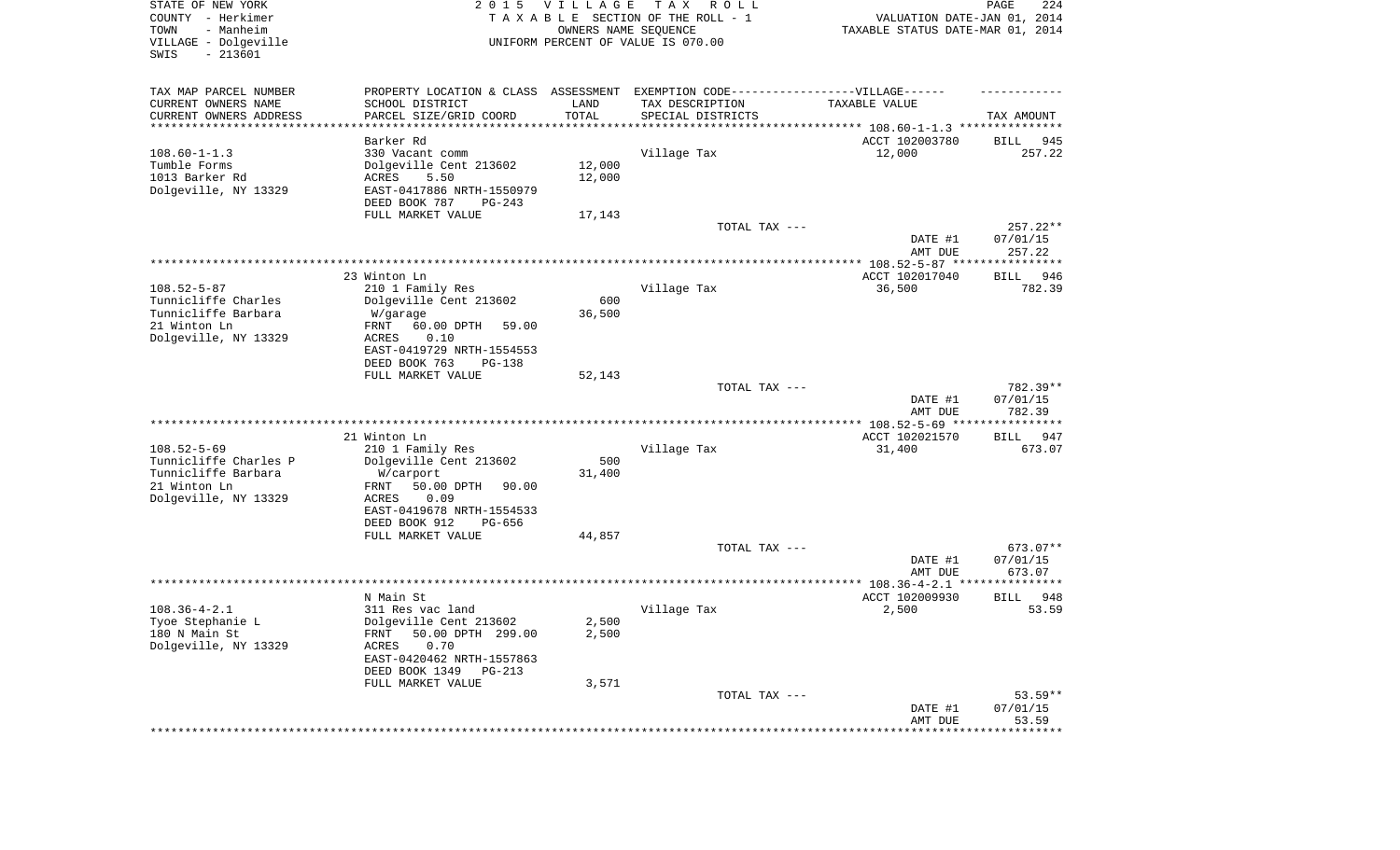| TAX MAP PARCEL NUMBER                         | PROPERTY LOCATION & CLASS ASSESSMENT EXEMPTION CODE----------------VILLAGE------ |                 |                                      |                                       |                          |
|-----------------------------------------------|----------------------------------------------------------------------------------|-----------------|--------------------------------------|---------------------------------------|--------------------------|
| CURRENT OWNERS NAME<br>CURRENT OWNERS ADDRESS | SCHOOL DISTRICT<br>PARCEL SIZE/GRID COORD                                        | LAND<br>TOTAL   | TAX DESCRIPTION<br>SPECIAL DISTRICTS | TAXABLE VALUE                         | TAX AMOUNT               |
| *********************                         |                                                                                  |                 |                                      |                                       |                          |
|                                               | 180 N Main St                                                                    |                 |                                      |                                       | 949<br>BILL              |
| $108.36 - 4 - 2.3$                            | 210 1 Family Res                                                                 |                 | Village Tax                          | 85,000                                | 1,822.00                 |
| Tyoe Stephanie L<br>180 N Main St             | Dolgeville Cent 213602<br>FRNT 200.00 DPTH                                       | 5,100<br>85,000 |                                      |                                       |                          |
| Dolgeville, NY 13329                          | ACRES<br>1.10                                                                    |                 |                                      |                                       |                          |
|                                               | EAST-0420444 NRTH-1557991                                                        |                 |                                      |                                       |                          |
|                                               | DEED BOOK 854<br>PG-275                                                          |                 |                                      |                                       |                          |
|                                               | FULL MARKET VALUE                                                                | 121,429         | TOTAL TAX ---                        |                                       | 1,822.00**               |
|                                               |                                                                                  |                 |                                      | DATE #1                               | 07/01/15                 |
|                                               |                                                                                  |                 |                                      | AMT DUE                               | 1,822.00                 |
|                                               | 19 S Main St                                                                     |                 |                                      | ACCT 102023280                        | 950                      |
| $108.52 - 5 - 81$                             | 483 Converted Re                                                                 |                 | Village Tax                          | 110,000                               | BILL<br>2,357.88         |
| Vaillancourt Donald T                         | Dolgeville Cent 213602                                                           | 1,900           |                                      |                                       |                          |
| 19 S Main St                                  | -garage & Hotel                                                                  | 110,000         |                                      |                                       |                          |
| Dolgeville, NY 13329                          | 90.00 DPTH 154.00<br>FRNT<br>ACRES<br>0.28                                       |                 |                                      |                                       |                          |
|                                               | EAST-0419596 NRTH-1554889                                                        |                 |                                      |                                       |                          |
|                                               | DEED BOOK 1442<br>PG-256                                                         |                 |                                      |                                       |                          |
|                                               | FULL MARKET VALUE                                                                | 157,143         |                                      |                                       |                          |
|                                               |                                                                                  |                 | TOTAL TAX ---                        | DATE #1                               | $2,357.88**$<br>07/01/15 |
|                                               |                                                                                  |                 |                                      | AMT DUE                               | 2,357.88                 |
|                                               |                                                                                  |                 |                                      | **************** 108.44-2-6 ******    | ***********              |
| $108.44 - 2 - 6$                              | 6 Cline St<br>210 1 Family Res                                                   |                 | Village Tax                          | ACCT 102006660<br>29,500              | 951<br>BILL<br>632.34    |
| Vance Michael J                               | Dolgeville Cent 213602                                                           | 500             |                                      |                                       |                          |
| 6 Cline St                                    | 50.00 DPTH 300.00<br>FRNT                                                        | 29,500          |                                      |                                       |                          |
| Dolgeville, NY 13329                          | ACRES<br>0.34                                                                    |                 |                                      |                                       |                          |
|                                               | EAST-0418237 NRTH-1555158<br>DEED BOOK 896<br>PG-396                             |                 |                                      |                                       |                          |
|                                               | FULL MARKET VALUE                                                                | 42,143          |                                      |                                       |                          |
|                                               |                                                                                  |                 | TOTAL TAX ---                        |                                       | 632.34**                 |
|                                               |                                                                                  |                 |                                      | DATE #1                               | 07/01/15                 |
|                                               |                                                                                  |                 |                                      | AMT DUE                               | 632.34                   |
|                                               | 6 Howard St Ext                                                                  |                 |                                      | ACCT 102018180                        | 952<br>BILL              |
| $108.52 - 5 - 38$                             | 210 1 Family Res                                                                 |                 | Village Tax                          | 25,800                                | 553.03                   |
| Vanslyke Scott                                | Dolgeville Cent 213602                                                           | 400             |                                      |                                       |                          |
| Vanslyke Pamela<br>6 Howard St Ext            | FRNT 35.60 DPTH 102.30<br>ACRES<br>$0.08$ BANK<br>171                            | 25,800          |                                      |                                       |                          |
| Dolgeville, NY 13329                          | EAST-0419386 NRTH-1554451                                                        |                 |                                      |                                       |                          |
|                                               | DEED BOOK 807<br>$PG-230$                                                        |                 |                                      |                                       |                          |
|                                               | FULL MARKET VALUE                                                                | 36,857          |                                      |                                       |                          |
|                                               |                                                                                  |                 | TOTAL TAX ---                        | DATE #1                               | 553.03**<br>07/01/15     |
|                                               |                                                                                  |                 |                                      | AMT DUE                               | 553.03                   |
|                                               |                                                                                  |                 |                                      | ************************************* |                          |
|                                               |                                                                                  |                 |                                      |                                       |                          |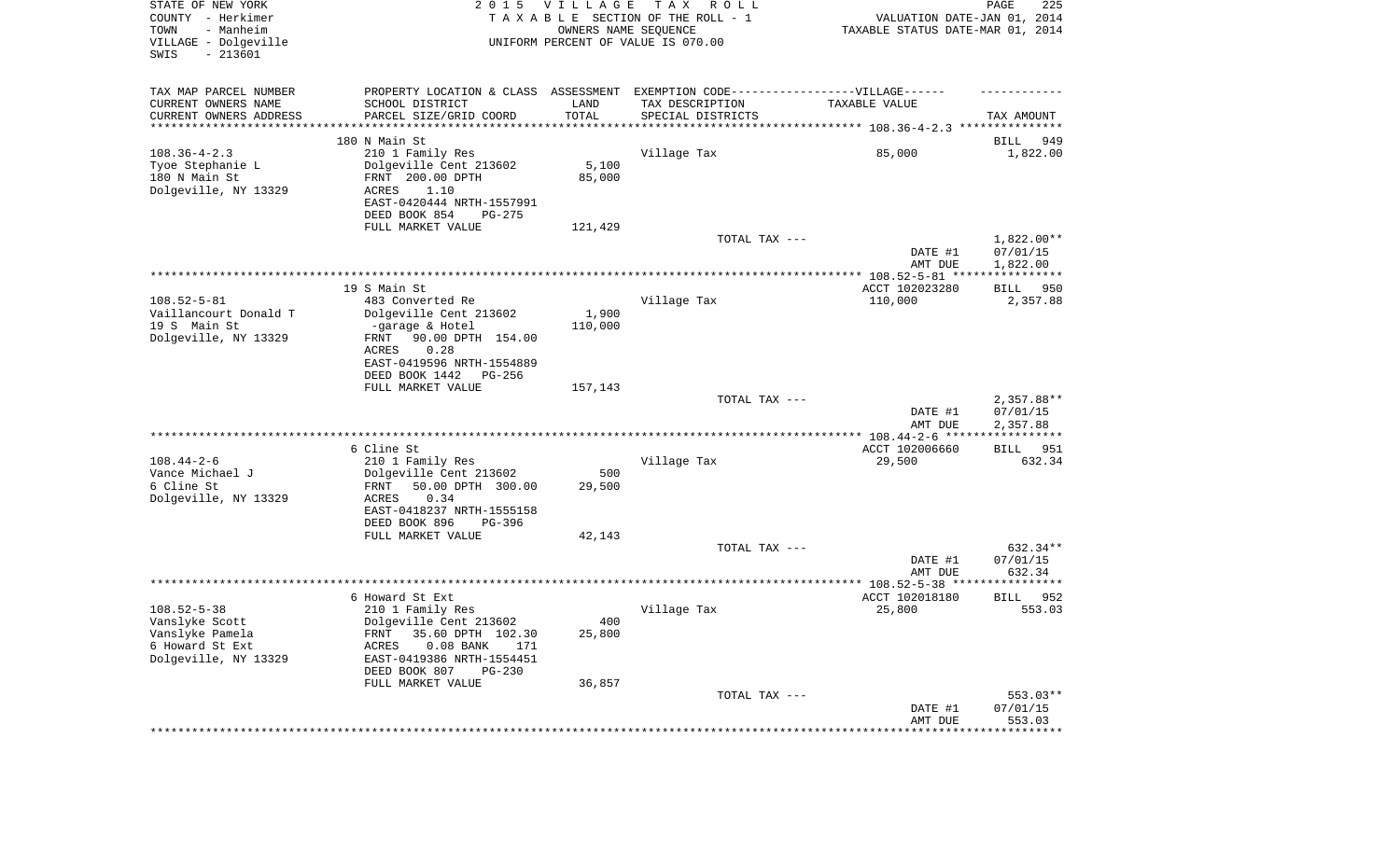| STATE OF NEW YORK<br>COUNTY - Herkimer<br>- Manheim<br>TOWN<br>VILLAGE - Dolgeville<br>SWIS<br>$-213601$ | 2 0 1 5                                                | <b>VILLAGE</b><br>OWNERS NAME SEQUENCE | T A X<br>R O L L<br>TAXABLE SECTION OF THE ROLL - 1<br>UNIFORM PERCENT OF VALUE IS 070.00 | VALUATION DATE-JAN 01, 2014<br>TAXABLE STATUS DATE-MAR 01, 2014 | 226<br>PAGE            |
|----------------------------------------------------------------------------------------------------------|--------------------------------------------------------|----------------------------------------|-------------------------------------------------------------------------------------------|-----------------------------------------------------------------|------------------------|
| TAX MAP PARCEL NUMBER                                                                                    | PROPERTY LOCATION & CLASS ASSESSMENT                   |                                        | EXEMPTION CODE------------------VILLAGE------                                             |                                                                 |                        |
| CURRENT OWNERS NAME                                                                                      | SCHOOL DISTRICT                                        | LAND                                   | TAX DESCRIPTION                                                                           | TAXABLE VALUE                                                   |                        |
| CURRENT OWNERS ADDRESS<br>*********************                                                          | PARCEL SIZE/GRID COORD                                 | TOTAL<br>* * * * * * * * * * *         | SPECIAL DISTRICTS                                                                         |                                                                 | TAX AMOUNT             |
|                                                                                                          | 10 Stewart St                                          |                                        |                                                                                           | ACCT 102018930                                                  | 953<br>BILL            |
| $108.59 - 2 - 18$                                                                                        | 210 1 Family Res                                       |                                        | Village Tax                                                                               | 40,000                                                          | 857.41                 |
| Varvaro Michael J                                                                                        | Dolgeville Cent 213602                                 | 1,000                                  |                                                                                           |                                                                 |                        |
| Varvaro Patricia A                                                                                       | W/garage                                               | 40,000                                 |                                                                                           |                                                                 |                        |
| 10 Stewart St<br>Dolgeville, NY 13329                                                                    | FRNT 100.00 DPTH 150.00<br>ACRES<br>0.34               |                                        |                                                                                           |                                                                 |                        |
|                                                                                                          | EAST-0416871 NRTH-1552063                              |                                        |                                                                                           |                                                                 |                        |
|                                                                                                          | DEED BOOK 1339<br>PG-393                               |                                        |                                                                                           |                                                                 |                        |
|                                                                                                          | FULL MARKET VALUE                                      | 57,143                                 |                                                                                           |                                                                 |                        |
|                                                                                                          |                                                        |                                        | TOTAL TAX ---                                                                             | DATE #1                                                         | 857.41**<br>07/01/15   |
|                                                                                                          |                                                        |                                        |                                                                                           | AMT DUE                                                         | 857.41                 |
|                                                                                                          |                                                        |                                        |                                                                                           |                                                                 |                        |
| $108.52 - 5 - 47$                                                                                        | 8 Schuyler St<br>210 1 Family Res                      |                                        | VET WAR CT 41121                                                                          | ACCT 102002670                                                  | 954<br>BILL            |
| Vazquez Harry                                                                                            | Dolgeville Cent 213602                                 | 400                                    | Village Tax                                                                               | 4,800<br>27,200                                                 | 583.04                 |
| PO Box 30                                                                                                | 37.00 DPTH 135.00<br>FRNT                              | 32,000                                 |                                                                                           |                                                                 |                        |
| Dolgeville, NY 13329                                                                                     | ACRES<br>0.14                                          |                                        |                                                                                           |                                                                 |                        |
|                                                                                                          | EAST-0419717 NRTH-1554298<br>DEED BOOK 843<br>$PG-74$  |                                        |                                                                                           |                                                                 |                        |
|                                                                                                          | FULL MARKET VALUE                                      | 45,714                                 |                                                                                           |                                                                 |                        |
|                                                                                                          |                                                        |                                        | TOTAL TAX ---                                                                             |                                                                 | 583.04**               |
|                                                                                                          |                                                        |                                        |                                                                                           | DATE #1<br>AMT DUE                                              | 07/01/15<br>583.04     |
|                                                                                                          | 41 W State St                                          |                                        |                                                                                           | *************** 108.36-1-60 *****************<br>ACCT 102002400 | 955<br>BILL            |
| $108.36 - 1 - 60$                                                                                        | 411 Apartment                                          |                                        | Village Tax                                                                               | 49,000                                                          | 1,050.33               |
| Vedder Erin R                                                                                            | Dolgeville Cent 213602                                 | 800                                    |                                                                                           |                                                                 |                        |
| Vedder Todd N                                                                                            | 411                                                    | 49,000                                 |                                                                                           |                                                                 |                        |
| 881 Seely Rd<br>Stratford, NY 13470                                                                      | 44 W State St.<br><b>FRNT</b><br>78.00 DPTH 144.00     |                                        |                                                                                           |                                                                 |                        |
|                                                                                                          | ACRES<br>0.26                                          |                                        |                                                                                           |                                                                 |                        |
|                                                                                                          | EAST-0418999 NRTH-1556840                              |                                        |                                                                                           |                                                                 |                        |
|                                                                                                          | DEED BOOK 1295<br>PG-446                               |                                        |                                                                                           |                                                                 |                        |
|                                                                                                          | FULL MARKET VALUE                                      | 70,000                                 | TOTAL TAX ---                                                                             |                                                                 | $1,050.33**$           |
|                                                                                                          |                                                        |                                        |                                                                                           | DATE #1                                                         | 07/01/15               |
|                                                                                                          |                                                        |                                        |                                                                                           | AMT DUE                                                         | 1,050.33               |
|                                                                                                          | 108 S Main St                                          |                                        |                                                                                           | ACCT 102000750                                                  | 956<br>BILL            |
| $108.52 - 1 - 64$                                                                                        | 210 1 Family Res                                       |                                        | Village Tax                                                                               | 51,600                                                          | 1,106.06               |
| Vedder Patrick N                                                                                         | Dolgeville Cent 213602                                 | 500                                    |                                                                                           |                                                                 |                        |
| 108 So Main St                                                                                           | W/garage                                               | 51,600                                 |                                                                                           |                                                                 |                        |
| Dolgeville, NY 13329                                                                                     | FRNT<br>49.00 DPTH 208.17<br>ACRES<br>0.23 BANK<br>012 |                                        |                                                                                           |                                                                 |                        |
|                                                                                                          | EAST-0418379 NRTH-1553769                              |                                        |                                                                                           |                                                                 |                        |
|                                                                                                          | DEED BOOK 947<br><b>PG-154</b>                         |                                        |                                                                                           |                                                                 |                        |
|                                                                                                          | FULL MARKET VALUE                                      | 73,714                                 |                                                                                           |                                                                 |                        |
|                                                                                                          |                                                        |                                        | TOTAL TAX ---                                                                             | DATE #1                                                         | 1,106.06**<br>07/01/15 |
|                                                                                                          |                                                        |                                        |                                                                                           | AMT DUE                                                         | 1,106.06               |
|                                                                                                          |                                                        |                                        |                                                                                           |                                                                 | * * * * * * * * * * *  |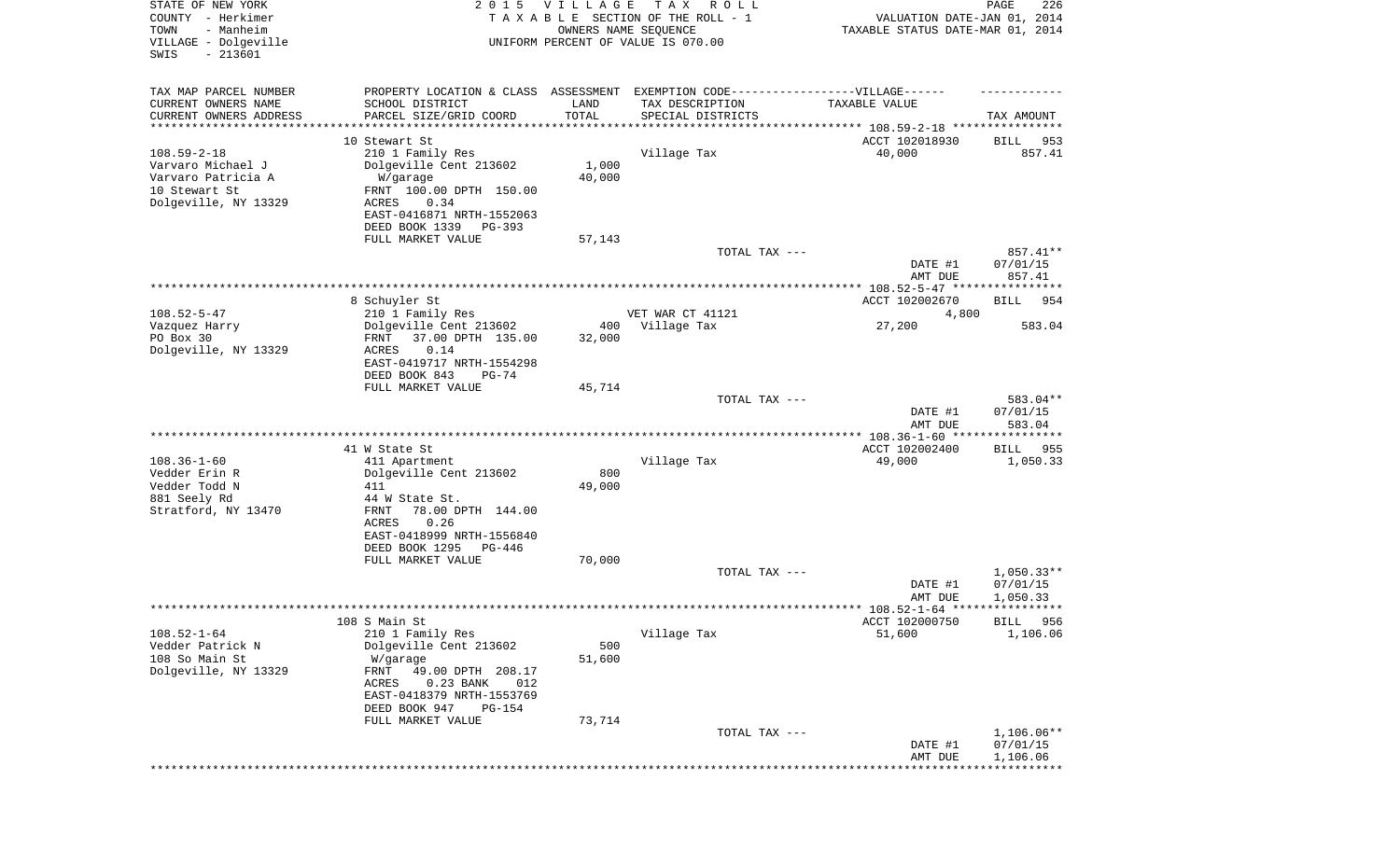| STATE OF NEW YORK<br>COUNTY - Herkimer<br>TOWN<br>- Manheim<br>VILLAGE - Dolgeville | 2 0 1 5                                                                          | VILLAGE<br>OWNERS NAME SEQUENCE | TAX ROLL<br>TAXABLE SECTION OF THE ROLL - 1<br>UNIFORM PERCENT OF VALUE IS 070.00 | VALUATION DATE-JAN 01, 2014<br>TAXABLE STATUS DATE-MAR 01, 2014              | PAGE<br>227              |
|-------------------------------------------------------------------------------------|----------------------------------------------------------------------------------|---------------------------------|-----------------------------------------------------------------------------------|------------------------------------------------------------------------------|--------------------------|
| $-213601$<br>SWIS                                                                   |                                                                                  |                                 |                                                                                   |                                                                              |                          |
| TAX MAP PARCEL NUMBER                                                               | PROPERTY LOCATION & CLASS ASSESSMENT EXEMPTION CODE----------------VILLAGE------ |                                 |                                                                                   |                                                                              |                          |
| CURRENT OWNERS NAME                                                                 | SCHOOL DISTRICT                                                                  | LAND                            | TAX DESCRIPTION                                                                   | TAXABLE VALUE                                                                |                          |
| CURRENT OWNERS ADDRESS<br>***************                                           | PARCEL SIZE/GRID COORD                                                           | TOTAL                           | SPECIAL DISTRICTS                                                                 |                                                                              | TAX AMOUNT               |
|                                                                                     | Millers Grove Rd                                                                 |                                 |                                                                                   | ***************************** 108.27-1-2 *****************<br>ACCT 102010500 | BILL<br>957              |
| $108.27 - 1 - 2$                                                                    | 311 Res vac land                                                                 |                                 | Village Tax                                                                       | 3,300                                                                        | 70.74                    |
| Vedder Todd N                                                                       | Dolgeville Cent 213602                                                           | 3,300                           |                                                                                   |                                                                              |                          |
| Vedder Erin R                                                                       | ACRES<br>2.30                                                                    | 3,300                           |                                                                                   |                                                                              |                          |
| 881 Seely Rd                                                                        | EAST-0417432 NRTH-1560564                                                        |                                 |                                                                                   |                                                                              |                          |
| Stratford, NY 13470                                                                 | DEED BOOK 1418<br>PG-228                                                         |                                 |                                                                                   |                                                                              |                          |
|                                                                                     | FULL MARKET VALUE                                                                | 4,714                           | TOTAL TAX ---                                                                     |                                                                              | $70.74**$                |
|                                                                                     |                                                                                  |                                 |                                                                                   | DATE #1                                                                      | 07/01/15                 |
|                                                                                     |                                                                                  |                                 |                                                                                   | AMT DUE                                                                      | 70.74                    |
|                                                                                     |                                                                                  |                                 |                                                                                   |                                                                              |                          |
| $108.52 - 6 - 15$                                                                   | 9 Ransom St<br>210 1 Family Res                                                  |                                 | Village Tax                                                                       | ACCT 102010590<br>32,400                                                     | 958<br>BILL<br>694.50    |
| Vickers Tanya                                                                       | Dolgeville Cent 213602                                                           | 500                             |                                                                                   |                                                                              |                          |
| 321 Irondale Rd                                                                     | W/barn                                                                           | 32,400                          |                                                                                   |                                                                              |                          |
| Salisbury Ctr, NY 13454                                                             | FRNT<br>50.00 DPTH 100.00                                                        |                                 |                                                                                   |                                                                              |                          |
|                                                                                     | ACRES<br>0.11                                                                    |                                 |                                                                                   |                                                                              |                          |
|                                                                                     | EAST-0419692 NRTH-1553269<br>DEED BOOK 1519<br>PG-505                            |                                 |                                                                                   |                                                                              |                          |
|                                                                                     | FULL MARKET VALUE                                                                | 46,286                          |                                                                                   |                                                                              |                          |
|                                                                                     |                                                                                  |                                 | TOTAL TAX ---                                                                     |                                                                              | 694.50**                 |
|                                                                                     |                                                                                  |                                 |                                                                                   | DATE #1                                                                      | 07/01/15                 |
|                                                                                     |                                                                                  |                                 |                                                                                   | AMT DUE                                                                      | 694.50                   |
|                                                                                     | 19 W State St                                                                    |                                 |                                                                                   | ACCT 102019920                                                               | BILL<br>959              |
| $108.44 - 1 - 4$                                                                    | 210 1 Family Res                                                                 |                                 | Village Tax                                                                       | 57,000                                                                       | 1,221.81                 |
| Village of Dolgeville                                                               | Dolgeville Cent 213602                                                           | 800                             |                                                                                   |                                                                              |                          |
| 500 E Main St                                                                       | W/garage                                                                         | 57,000                          |                                                                                   |                                                                              |                          |
| Dolgeville, NY 13329                                                                | FRNT<br>78.00 DPTH 204.00<br>ACRES<br>0.32                                       |                                 |                                                                                   |                                                                              |                          |
| PRIOR OWNER ON 3/01/2014                                                            | EAST-0419426 NRTH-1556554                                                        |                                 |                                                                                   |                                                                              |                          |
| Brockman Leonard H                                                                  | DEED BOOK 1542<br>PG-500                                                         |                                 |                                                                                   |                                                                              |                          |
|                                                                                     | FULL MARKET VALUE                                                                | 81,429                          |                                                                                   |                                                                              |                          |
|                                                                                     |                                                                                  |                                 | TOTAL TAX ---                                                                     | DATE #1                                                                      | $1,221.81**$<br>07/01/15 |
|                                                                                     |                                                                                  |                                 |                                                                                   | AMT DUE                                                                      | 1,221.81                 |
|                                                                                     |                                                                                  |                                 |                                                                                   |                                                                              |                          |
|                                                                                     | 8 Howard St Ext                                                                  |                                 |                                                                                   | ACCT 102027810                                                               | 960<br>BILL              |
| $108.52 - 5 - 39$                                                                   | 210 1 Family Res                                                                 |                                 | Village Tax                                                                       | 34,300                                                                       | 735.23                   |
| Viscusie Joseph P<br>Viscusie Nadine                                                | Dolgeville Cent 213602<br>W/garage                                               | 400<br>34,300                   |                                                                                   |                                                                              |                          |
| 8 Howard St Ext                                                                     | 43.00 DPTH 102.30<br>FRNT                                                        |                                 |                                                                                   |                                                                              |                          |
| Dolgeville, NY 13329                                                                | ACRES<br>0.10                                                                    |                                 |                                                                                   |                                                                              |                          |
|                                                                                     | EAST-0419365 NRTH-1554415                                                        |                                 |                                                                                   |                                                                              |                          |
|                                                                                     | DEED BOOK 894<br>PG-217<br>FULL MARKET VALUE                                     | 49,000                          |                                                                                   |                                                                              |                          |
|                                                                                     |                                                                                  |                                 | TOTAL TAX ---                                                                     |                                                                              | $735.23**$               |
|                                                                                     |                                                                                  |                                 |                                                                                   | DATE #1                                                                      | 07/01/15                 |
|                                                                                     |                                                                                  |                                 |                                                                                   | AMT DUE                                                                      | 735.23                   |
|                                                                                     |                                                                                  |                                 |                                                                                   |                                                                              |                          |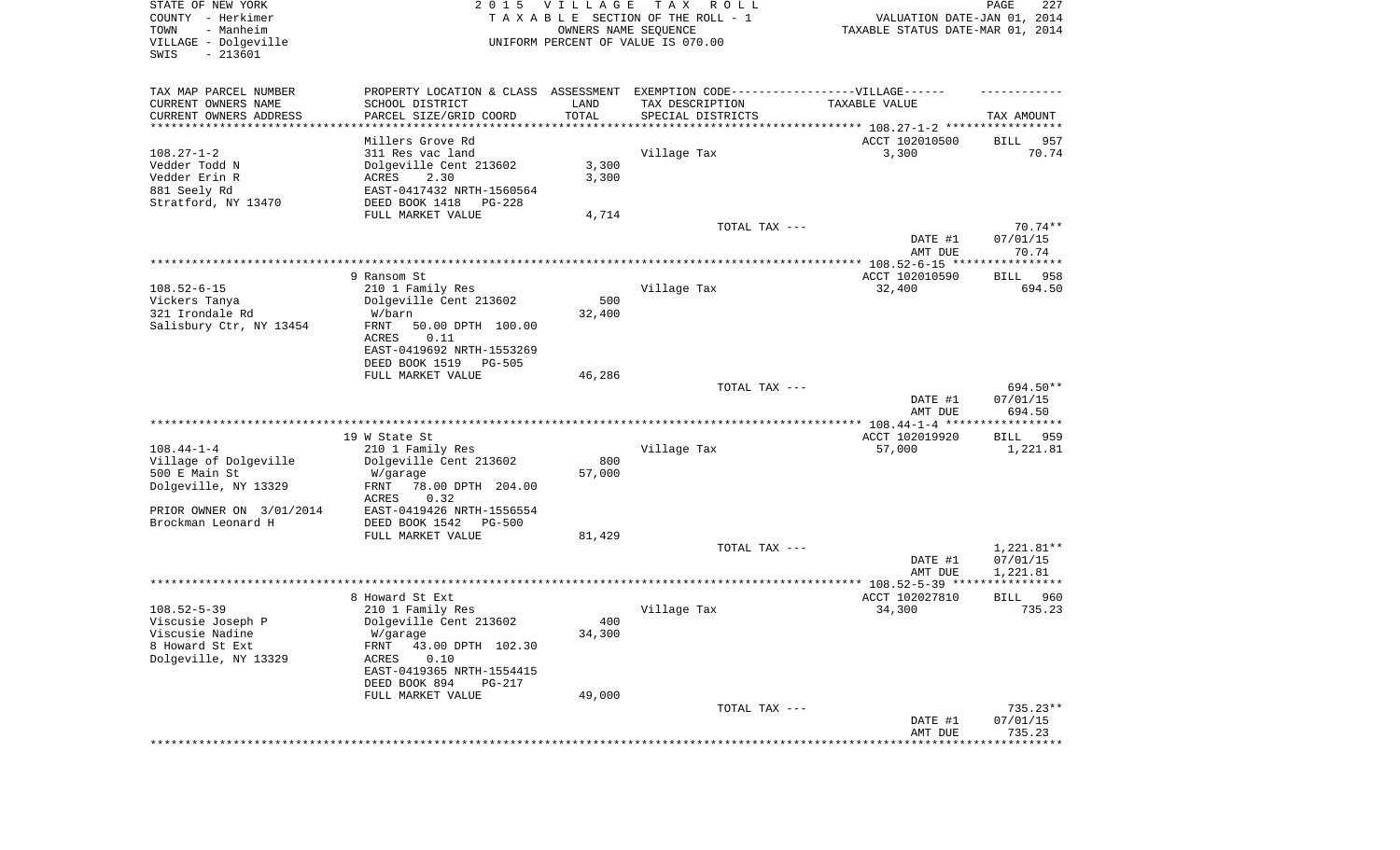| STATE OF NEW YORK<br>COUNTY - Herkimer<br>- Manheim<br>TOWN<br>VILLAGE - Dolgeville<br>$-213601$<br>SWIS | 2 0 1 5                                    | <b>VILLAGE</b> | T A X<br>R O L L<br>TAXABLE SECTION OF THE ROLL - 1<br>OWNERS NAME SEQUENCE<br>UNIFORM PERCENT OF VALUE IS 070.00 | VALUATION DATE-JAN 01, 2014<br>TAXABLE STATUS DATE-MAR 01, 2014 | PAGE<br>228              |
|----------------------------------------------------------------------------------------------------------|--------------------------------------------|----------------|-------------------------------------------------------------------------------------------------------------------|-----------------------------------------------------------------|--------------------------|
| TAX MAP PARCEL NUMBER                                                                                    | PROPERTY LOCATION & CLASS ASSESSMENT       |                | EXEMPTION CODE------------------VILLAGE------                                                                     |                                                                 |                          |
| CURRENT OWNERS NAME                                                                                      | SCHOOL DISTRICT                            | LAND           | TAX DESCRIPTION                                                                                                   | TAXABLE VALUE                                                   |                          |
| CURRENT OWNERS ADDRESS                                                                                   | PARCEL SIZE/GRID COORD                     | TOTAL          | SPECIAL DISTRICTS                                                                                                 |                                                                 | TAX AMOUNT               |
| *********************                                                                                    |                                            |                |                                                                                                                   |                                                                 |                          |
| $108.52 - 2 - 49$                                                                                        | 10 Howard St<br>210 1 Family Res           |                | VET WAR CT 41121                                                                                                  | ACCT 102029550<br>6,300                                         | BILL<br>961              |
| Voorhees Brian                                                                                           | Dolgeville Cent 213602                     |                | 500 VET DIS CT 41141                                                                                              | 2,485                                                           |                          |
| Chong Mi                                                                                                 | FRNT<br>46.50 DPTH<br>75.00                | 49,700         | Village Tax                                                                                                       | 40,915                                                          | 877.03                   |
| 10 Howard St                                                                                             | $0.08$ BANK<br>ACRES<br>135                |                |                                                                                                                   |                                                                 |                          |
| Dolgeville, NY 13329                                                                                     | EAST-0419157 NRTH-1554023                  |                |                                                                                                                   |                                                                 |                          |
|                                                                                                          | DEED BOOK 803<br>PG-188                    |                |                                                                                                                   |                                                                 |                          |
|                                                                                                          | FULL MARKET VALUE                          | 71,000         | TOTAL TAX ---                                                                                                     |                                                                 | 877.03**                 |
|                                                                                                          |                                            |                |                                                                                                                   | DATE #1<br>AMT DUE                                              | 07/01/15<br>877.03       |
|                                                                                                          |                                            |                |                                                                                                                   |                                                                 |                          |
|                                                                                                          | 9 Wolf St                                  |                |                                                                                                                   | ACCT 102002100                                                  | BILL<br>962              |
| $108.36 - 2 - 33$                                                                                        | 220 2 Family Res                           |                | Village Tax                                                                                                       | 47,200                                                          | 1,011.75                 |
| Voorhees Douglas                                                                                         | Dolgeville Cent 213602                     | 500            |                                                                                                                   |                                                                 |                          |
| Voorhees Kathy<br>9 Wolf St                                                                              | FRNT<br>50.00 DPTH 150.00<br>0.17<br>ACRES | 47,200         |                                                                                                                   |                                                                 |                          |
| Dolgeville, NY 13329                                                                                     | EAST-0419392 NRTH-1557366                  |                |                                                                                                                   |                                                                 |                          |
|                                                                                                          | DEED BOOK 895<br>PG-569                    |                |                                                                                                                   |                                                                 |                          |
|                                                                                                          | FULL MARKET VALUE                          | 67,429         |                                                                                                                   |                                                                 |                          |
|                                                                                                          |                                            |                | TOTAL TAX ---                                                                                                     | DATE #1                                                         | $1,011.75**$<br>07/01/15 |
|                                                                                                          |                                            |                |                                                                                                                   | AMT DUE                                                         | 1,011.75                 |
|                                                                                                          | 17 Spencer St                              |                |                                                                                                                   | ACCT 102019200                                                  | <b>BILL</b><br>963       |
| $108.52 - 1 - 17$                                                                                        | 210 1 Family Res                           |                | VET WAR CT 41121                                                                                                  | 5,655                                                           |                          |
| Wagner Walter                                                                                            | Dolgeville Cent 213602                     |                | 500 VET DIS CT 41141                                                                                              | 18,662                                                          |                          |
| Wagner Harma                                                                                             | W/carport                                  |                | 37,700 Village Tax                                                                                                | 13,383                                                          | 286.87                   |
| 17 Spencer St                                                                                            | 50.00 DPTH 180.00<br>FRNT                  |                |                                                                                                                   |                                                                 |                          |
| Dolgeville, NY 13329                                                                                     | ACRES<br>0.20<br>EAST-0418337 NRTH-1554265 |                |                                                                                                                   |                                                                 |                          |
|                                                                                                          | DEED BOOK 710<br><b>PG-109</b>             |                |                                                                                                                   |                                                                 |                          |
|                                                                                                          | FULL MARKET VALUE                          | 53,857         |                                                                                                                   |                                                                 |                          |
|                                                                                                          |                                            |                | TOTAL TAX ---                                                                                                     |                                                                 | 286.87**                 |
|                                                                                                          |                                            |                |                                                                                                                   | DATE #1                                                         | 07/01/15                 |
|                                                                                                          |                                            |                |                                                                                                                   | AMT DUE                                                         | 286.87                   |
|                                                                                                          | 26 Brockett St                             |                |                                                                                                                   | ACCT 102029430                                                  | 964<br>BILL              |
| $108.52 - 6 - 33$                                                                                        | 210 1 Family Res                           |                | Village Tax                                                                                                       | 35,000                                                          | 750.24                   |
| Walrath Dean A                                                                                           | Dolgeville Cent 213602                     | 500            |                                                                                                                   |                                                                 |                          |
| Walrath Kathie L                                                                                         | W/garage                                   | 35,000         |                                                                                                                   |                                                                 |                          |
| 26 Brockett St                                                                                           | FRNT<br>50.00 DPTH 150.00                  |                |                                                                                                                   |                                                                 |                          |
| Dolgeville, NY 13329                                                                                     | ACRES<br>0.17<br>EAST-0419708 NRTH-1552953 |                |                                                                                                                   |                                                                 |                          |
|                                                                                                          | DEED BOOK 1124 PG-448                      |                |                                                                                                                   |                                                                 |                          |
|                                                                                                          | FULL MARKET VALUE                          | 50,000         |                                                                                                                   |                                                                 |                          |
|                                                                                                          |                                            |                | TOTAL TAX ---                                                                                                     |                                                                 | $750.24**$               |
|                                                                                                          |                                            |                |                                                                                                                   | DATE #1                                                         | 07/01/15                 |
|                                                                                                          |                                            |                |                                                                                                                   | AMT DUE                                                         | 750.24                   |
|                                                                                                          |                                            |                |                                                                                                                   |                                                                 |                          |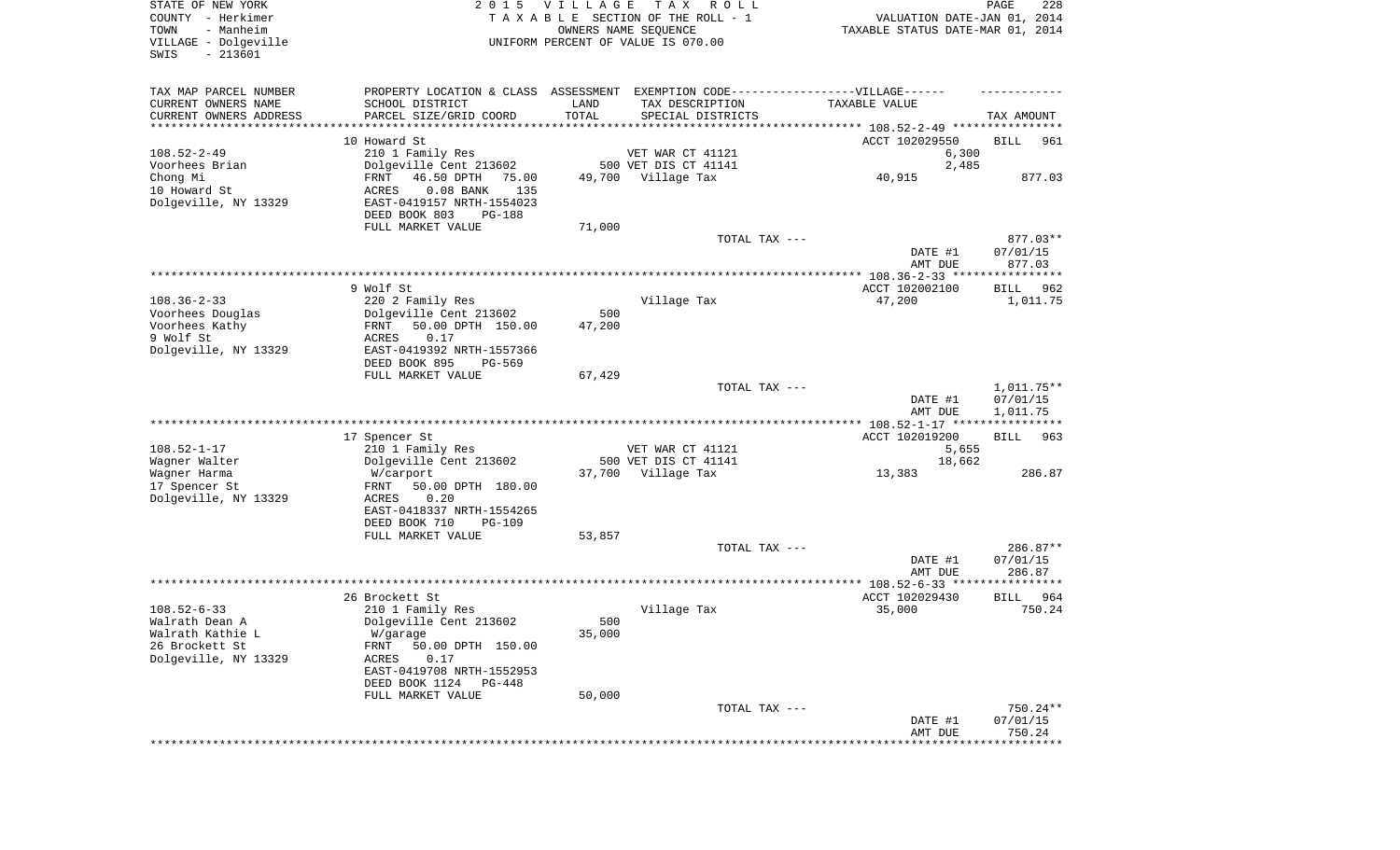| STATE OF NEW YORK<br>COUNTY - Herkimer<br>TOWN<br>- Manheim |                                                                                   | 2015 VILLAGE<br>OWNERS NAME SEQUENCE | T A X<br>R O L L<br>TAXABLE SECTION OF THE ROLL - 1 | VALUATION DATE-JAN 01, 2014<br>TAXABLE STATUS DATE-MAR 01, 2014 | 229<br>PAGE        |
|-------------------------------------------------------------|-----------------------------------------------------------------------------------|--------------------------------------|-----------------------------------------------------|-----------------------------------------------------------------|--------------------|
| VILLAGE - Dolgeville<br>SWIS<br>$-213601$                   |                                                                                   |                                      | UNIFORM PERCENT OF VALUE IS 070.00                  |                                                                 |                    |
| TAX MAP PARCEL NUMBER                                       | PROPERTY LOCATION & CLASS ASSESSMENT EXEMPTION CODE-----------------VILLAGE------ |                                      |                                                     |                                                                 |                    |
| CURRENT OWNERS NAME                                         | SCHOOL DISTRICT                                                                   | LAND                                 | TAX DESCRIPTION                                     | TAXABLE VALUE                                                   |                    |
| CURRENT OWNERS ADDRESS<br>********************              | PARCEL SIZE/GRID COORD                                                            | TOTAL                                | SPECIAL DISTRICTS                                   | ***************************** 108.52-6-34 ****************      | TAX AMOUNT         |
|                                                             | Brockett St                                                                       |                                      |                                                     | ACCT 102029460                                                  | BILL<br>965        |
| $108.52 - 6 - 34$                                           | 311 Res vac land                                                                  |                                      | Village Tax                                         | 300                                                             | 6.43               |
| Walrath Dean A                                              | Dolgeville Cent 213602                                                            | 300                                  |                                                     |                                                                 |                    |
| Walrath Kathie L                                            | 50.00 DPTH 150.00<br>FRNT                                                         | 300                                  |                                                     |                                                                 |                    |
| 26 Brockett St                                              | ACRES<br>0.17                                                                     |                                      |                                                     |                                                                 |                    |
| Dolgeville, NY 13329                                        | EAST-0419681 NRTH-1552910                                                         |                                      |                                                     |                                                                 |                    |
|                                                             | DEED BOOK 1124<br>PG-448                                                          |                                      |                                                     |                                                                 |                    |
|                                                             | FULL MARKET VALUE                                                                 | 429                                  | TOTAL TAX ---                                       |                                                                 | $6.43**$           |
|                                                             |                                                                                   |                                      |                                                     | DATE #1<br>AMT DUE                                              | 07/01/15<br>6.43   |
|                                                             |                                                                                   |                                      |                                                     |                                                                 |                    |
|                                                             | Brockett St                                                                       |                                      |                                                     | ACCT 102029490                                                  | 966<br>BILL        |
| $108.52 - 6 - 35$                                           | 311 Res vac land                                                                  |                                      | Village Tax                                         | 300                                                             | 6.43               |
| Walrath Dean A                                              | Dolgeville Cent 213602                                                            | 300                                  |                                                     |                                                                 |                    |
| Walrath Kathie L                                            | 45.00 DPTH 150.00<br>FRNT                                                         | 300                                  |                                                     |                                                                 |                    |
| 26 Brockett St                                              | 0.15<br>ACRES                                                                     |                                      |                                                     |                                                                 |                    |
| Dolgeville, NY 13329                                        | EAST-0419655 NRTH-1552865<br>DEED BOOK 1124<br>PG-448                             |                                      |                                                     |                                                                 |                    |
|                                                             | FULL MARKET VALUE                                                                 | 429                                  |                                                     |                                                                 |                    |
|                                                             |                                                                                   |                                      | TOTAL TAX ---                                       |                                                                 | $6.43**$           |
|                                                             |                                                                                   |                                      |                                                     | DATE #1                                                         | 07/01/15           |
|                                                             |                                                                                   |                                      |                                                     | AMT DUE                                                         | 6.43               |
|                                                             | 20 Lamberson St                                                                   |                                      |                                                     | ACCT 102008940                                                  | BILL<br>967        |
| $108.52 - 3 - 27$                                           | 210 1 Family Res                                                                  |                                      | Village Tax                                         | 25,000                                                          | 535.88             |
| Walsh Thomas M                                              | Dolgeville Cent 213602                                                            | 400                                  |                                                     |                                                                 |                    |
| Walsh Jean T                                                | W/garage                                                                          | 25,000                               |                                                     |                                                                 |                    |
| 228 Main St                                                 | FRNT<br>40.00 DPTH<br>74.00                                                       |                                      |                                                     |                                                                 |                    |
| Jordanville, NY 13361-2730                                  | ACRES<br>0.08                                                                     |                                      |                                                     |                                                                 |                    |
|                                                             | EAST-0419412 NRTH-1554002                                                         |                                      |                                                     |                                                                 |                    |
|                                                             | DEED BOOK 762<br>$PG-51$                                                          |                                      |                                                     |                                                                 |                    |
|                                                             | FULL MARKET VALUE                                                                 | 35,714                               |                                                     |                                                                 |                    |
|                                                             |                                                                                   |                                      | TOTAL TAX ---                                       |                                                                 | 535.88**           |
|                                                             |                                                                                   |                                      |                                                     | DATE #1<br>AMT DUE                                              | 07/01/15<br>535.88 |
|                                                             |                                                                                   |                                      |                                                     |                                                                 |                    |
|                                                             | 18 Slawson St                                                                     |                                      |                                                     | ACCT 102028020                                                  | 968<br>BILL        |
| $108.44 - 1 - 55$                                           | 210 1 Family Res                                                                  |                                      | Village Tax                                         | 45,000                                                          | 964.59             |
| Walter Harold                                               | Dolgeville Cent 213602                                                            | 500                                  |                                                     |                                                                 |                    |
| Robert Walter                                               | W/carport                                                                         | 45,000                               |                                                     |                                                                 |                    |
| 1865 Princess Ln                                            | 50.00 DPTH<br>FRNT<br>91.00                                                       |                                      |                                                     |                                                                 |                    |
| Lillian, AL 36549                                           | 0.10<br>ACRES                                                                     |                                      |                                                     |                                                                 |                    |
|                                                             | EAST-0418724 NRTH-1555039                                                         |                                      |                                                     |                                                                 |                    |
|                                                             | DEED BOOK 00649 PG-00457                                                          | 64,286                               |                                                     |                                                                 |                    |
|                                                             | FULL MARKET VALUE                                                                 |                                      | TOTAL TAX ---                                       |                                                                 | $964.59**$         |
|                                                             |                                                                                   |                                      |                                                     | DATE #1                                                         | 07/01/15           |
|                                                             |                                                                                   |                                      |                                                     | AMT DUE                                                         | 964.59             |
|                                                             |                                                                                   |                                      |                                                     |                                                                 |                    |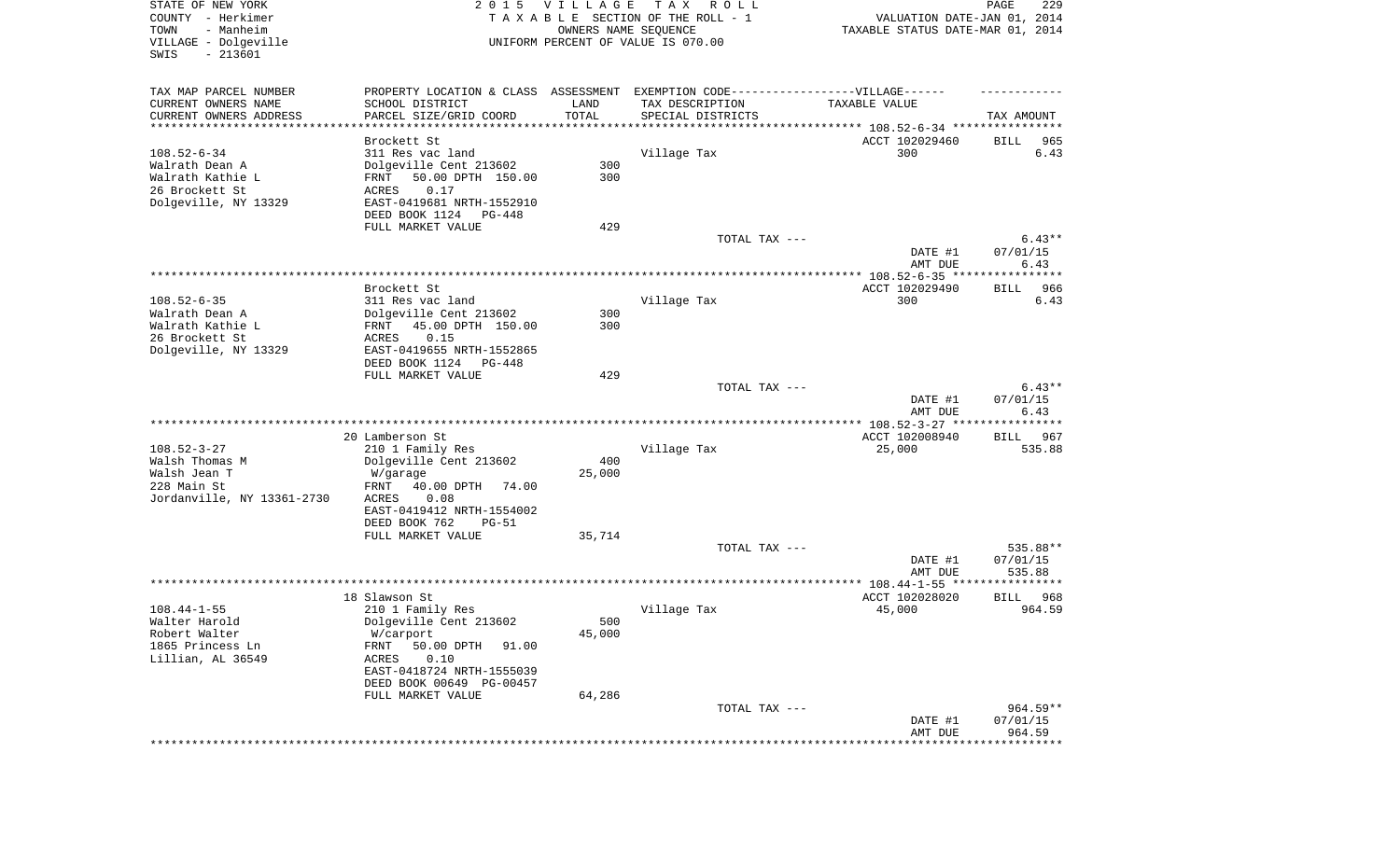| STATE OF NEW YORK<br>COUNTY - Herkimer<br>- Manheim<br>TOWN<br>VILLAGE - Dolgeville<br>SWIS<br>$-213601$ |                                                                                   | 2015 VILLAGE<br>OWNERS NAME SEQUENCE | T A X<br>R O L L<br>TAXABLE SECTION OF THE ROLL - 1<br>UNIFORM PERCENT OF VALUE IS 070.00 | VALUATION DATE-JAN 01, 2014<br>TAXABLE STATUS DATE-MAR 01, 2014 | PAGE<br>230            |
|----------------------------------------------------------------------------------------------------------|-----------------------------------------------------------------------------------|--------------------------------------|-------------------------------------------------------------------------------------------|-----------------------------------------------------------------|------------------------|
| TAX MAP PARCEL NUMBER                                                                                    | PROPERTY LOCATION & CLASS ASSESSMENT EXEMPTION CODE-----------------VILLAGE------ |                                      |                                                                                           |                                                                 |                        |
| CURRENT OWNERS NAME                                                                                      | SCHOOL DISTRICT                                                                   | LAND                                 | TAX DESCRIPTION                                                                           | TAXABLE VALUE                                                   |                        |
| CURRENT OWNERS ADDRESS<br>********************                                                           | PARCEL SIZE/GRID COORD<br>* * * * * * * * * * * * * * * * *                       | TOTAL<br>* * * * * * * * * * *       | SPECIAL DISTRICTS                                                                         | ********************************* 108.52-1-79 ****************  | TAX AMOUNT             |
|                                                                                                          | 7 W Spofford Ave                                                                  |                                      |                                                                                           | ACCT 102014400                                                  | 969<br>BILL            |
| $108.52 - 1 - 79$                                                                                        | 210 1 Family Res                                                                  |                                      | Village Tax                                                                               | 50,500                                                          | 1,082.48               |
| Weaver Scott R                                                                                           | Dolgeville Cent 213602                                                            | 900                                  |                                                                                           |                                                                 |                        |
| Weaver Leann N                                                                                           | W/garage                                                                          | 50,500                               |                                                                                           |                                                                 |                        |
| 7 W Spofford Ave                                                                                         | FRNT<br>90.00 DPTH 100.00                                                         |                                      |                                                                                           |                                                                 |                        |
| Dolgeville, NY 13329                                                                                     | ACRES<br>0.21                                                                     |                                      |                                                                                           |                                                                 |                        |
|                                                                                                          | EAST-0417940 NRTH-1553368                                                         |                                      |                                                                                           |                                                                 |                        |
|                                                                                                          | DEED BOOK 858<br>PG-277<br>FULL MARKET VALUE                                      | 72,143                               |                                                                                           |                                                                 |                        |
|                                                                                                          |                                                                                   |                                      | TOTAL TAX ---                                                                             |                                                                 | 1,082.48**             |
|                                                                                                          |                                                                                   |                                      |                                                                                           | DATE #1                                                         | 07/01/15               |
|                                                                                                          |                                                                                   |                                      |                                                                                           | AMT DUE                                                         | 1,082.48               |
|                                                                                                          |                                                                                   |                                      |                                                                                           |                                                                 |                        |
| $108.52 - 1 - 43$                                                                                        | S Helmer Ave<br>311 Res vac land                                                  |                                      | Village Tax                                                                               | ACCT 102019710<br>600                                           | 970<br>BILL<br>12.86   |
| Wein Fred                                                                                                | Dolgeville Cent 213602                                                            | 600                                  |                                                                                           |                                                                 |                        |
| Wein Claudia-Trust                                                                                       | FRNT 100.00 DPTH 120.00                                                           | 600                                  |                                                                                           |                                                                 |                        |
| 63 S Helmer Ave                                                                                          | ACRES<br>0.28                                                                     |                                      |                                                                                           |                                                                 |                        |
| Dolgeville, NY 13329                                                                                     | EAST-0417829 NRTH-1553918                                                         |                                      |                                                                                           |                                                                 |                        |
|                                                                                                          | DEED BOOK 893<br>$PG-149$                                                         |                                      |                                                                                           |                                                                 |                        |
|                                                                                                          | FULL MARKET VALUE                                                                 | 857                                  | TOTAL TAX ---                                                                             |                                                                 | 12.86**                |
|                                                                                                          |                                                                                   |                                      |                                                                                           | DATE #1                                                         | 07/01/15               |
|                                                                                                          |                                                                                   |                                      |                                                                                           | AMT DUE                                                         | 12.86                  |
|                                                                                                          |                                                                                   |                                      |                                                                                           | ************* 108.52-1-55 *****************                     |                        |
|                                                                                                          | 63 S Helmer Ave                                                                   |                                      |                                                                                           | ACCT 102028350                                                  | 971<br>BILL            |
| $108.52 - 1 - 55$                                                                                        | 210 1 Family Res                                                                  |                                      | VET COM CT 41131                                                                          | 10,500                                                          |                        |
| Wein Fred<br>Wein Claudia-Trust                                                                          | Dolgeville Cent 213602                                                            |                                      | 1,000 Village Tax                                                                         | 72,100                                                          | 1,545.49               |
| 63 S Helmer Ave                                                                                          | W/garage<br>FRNT 100.00 DPTH 200.00                                               | 82,600                               |                                                                                           |                                                                 |                        |
| Dolgeville, NY 13329                                                                                     | ACRES<br>0.46                                                                     |                                      |                                                                                           |                                                                 |                        |
|                                                                                                          | EAST-0418050 NRTH-1553843                                                         |                                      |                                                                                           |                                                                 |                        |
|                                                                                                          | DEED BOOK 893<br>PG-147                                                           |                                      |                                                                                           |                                                                 |                        |
|                                                                                                          | FULL MARKET VALUE                                                                 | 118,000                              |                                                                                           |                                                                 |                        |
|                                                                                                          |                                                                                   |                                      | TOTAL TAX ---                                                                             |                                                                 | $1,545.49**$           |
|                                                                                                          |                                                                                   |                                      |                                                                                           | DATE #1<br>AMT DUE                                              | 07/01/15<br>1,545.49   |
|                                                                                                          |                                                                                   |                                      |                                                                                           |                                                                 | ****                   |
|                                                                                                          | 143 N Main St                                                                     |                                      |                                                                                           | ACCT 102001710                                                  | 972<br>BILL            |
| $108.36 - 3 - 26$                                                                                        | 220 2 Family Res                                                                  |                                      | Village Tax                                                                               | 24,000                                                          | 514.45                 |
| Welch Johnathan                                                                                          | Dolgeville Cent 213602                                                            | 500                                  |                                                                                           |                                                                 |                        |
| 143 N Main St                                                                                            | 48.00 DPTH 207.00<br><b>FRNT</b>                                                  | 24,000                               |                                                                                           |                                                                 |                        |
| Dolgeville, NY 13329                                                                                     | 0.22<br>ACRES<br>EAST-0419995 NRTH-1557221                                        |                                      |                                                                                           |                                                                 |                        |
|                                                                                                          | DEED BOOK 1491<br>PG-128                                                          |                                      |                                                                                           |                                                                 |                        |
|                                                                                                          | FULL MARKET VALUE                                                                 | 34,286                               |                                                                                           |                                                                 |                        |
|                                                                                                          |                                                                                   |                                      | TOTAL TAX ---                                                                             |                                                                 | $514.45**$             |
|                                                                                                          |                                                                                   |                                      |                                                                                           | DATE #1                                                         | 07/01/15               |
|                                                                                                          |                                                                                   |                                      |                                                                                           | AMT DUE                                                         | 514.45<br>************ |
|                                                                                                          |                                                                                   |                                      |                                                                                           |                                                                 |                        |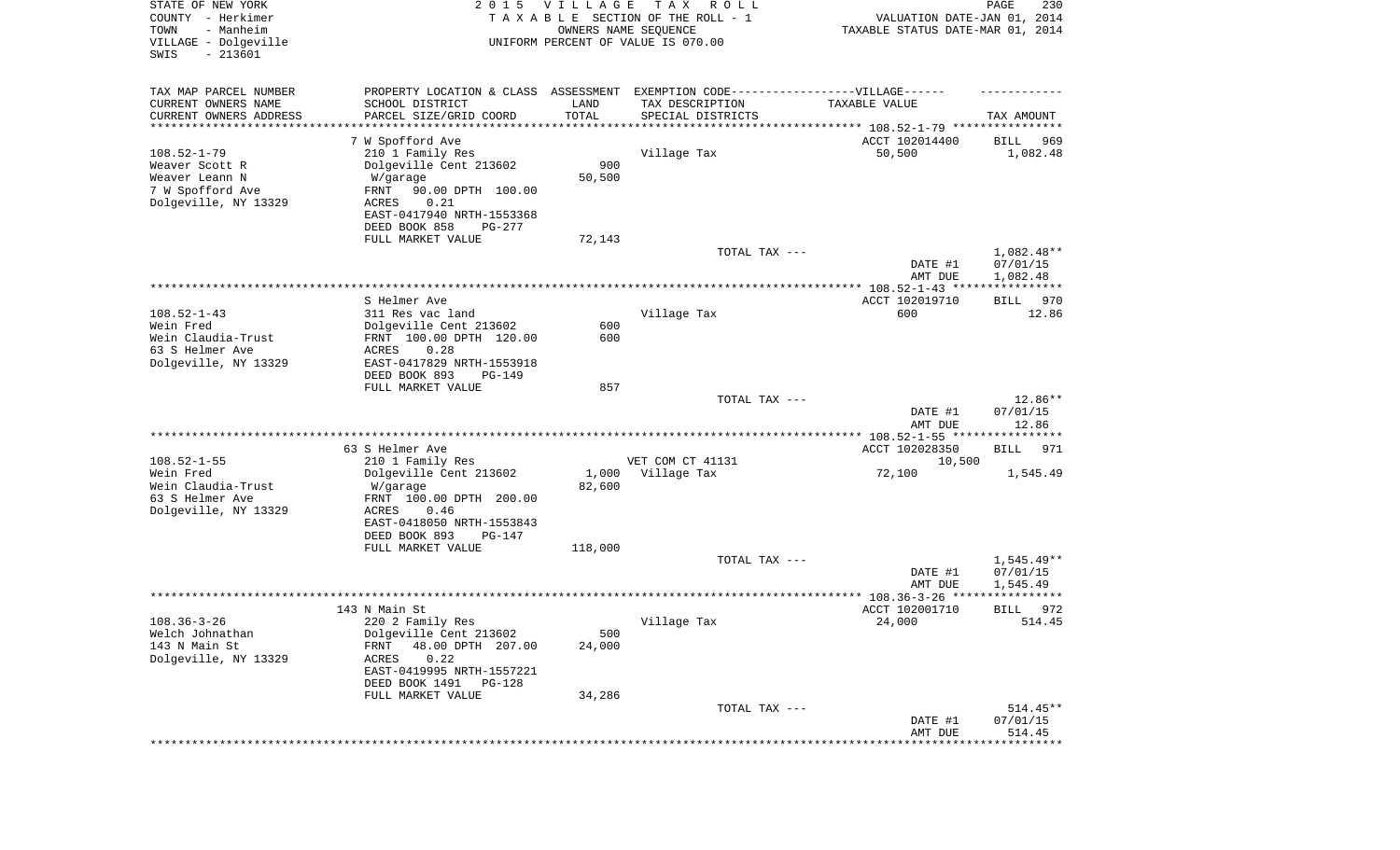| STATE OF NEW YORK<br>COUNTY - Herkimer<br>- Manheim<br>TOWN<br>VILLAGE - Dolgeville<br>SWIS<br>$-213601$ |                                                                                  | 2015 VILLAGE         | T A X<br>R O L L<br>TAXABLE SECTION OF THE ROLL - 1<br>OWNERS NAME SEQUENCE<br>UNIFORM PERCENT OF VALUE IS 070.00 | VALUATION DATE-JAN 01, 2014<br>TAXABLE STATUS DATE-MAR 01, 2014 | PAGE<br>231              |
|----------------------------------------------------------------------------------------------------------|----------------------------------------------------------------------------------|----------------------|-------------------------------------------------------------------------------------------------------------------|-----------------------------------------------------------------|--------------------------|
| TAX MAP PARCEL NUMBER                                                                                    | PROPERTY LOCATION & CLASS ASSESSMENT EXEMPTION CODE----------------VILLAGE------ |                      |                                                                                                                   |                                                                 |                          |
| CURRENT OWNERS NAME                                                                                      | SCHOOL DISTRICT                                                                  | LAND                 | TAX DESCRIPTION                                                                                                   | TAXABLE VALUE                                                   |                          |
| CURRENT OWNERS ADDRESS<br>*********************                                                          | PARCEL SIZE/GRID COORD<br>************************                               | TOTAL<br>*********** | SPECIAL DISTRICTS                                                                                                 |                                                                 | TAX AMOUNT               |
|                                                                                                          | 103 S Main St                                                                    |                      |                                                                                                                   |                                                                 | 973<br>BILL              |
| $108.52 - 2 - 22.2$                                                                                      | 312 Vac w/imprv                                                                  |                      | Village Tax                                                                                                       | 5,000                                                           | 107.18                   |
| Wheeler Sharon                                                                                           | Dolgeville Cent 213602                                                           | 4,500                |                                                                                                                   |                                                                 |                          |
| 101 S Main St                                                                                            | 66.00 DPTH 152.00<br>FRNT                                                        | 5,000                |                                                                                                                   |                                                                 |                          |
| Dolgeville, NY 13329                                                                                     | 0.23<br>ACRES<br>EAST-0418480 NRTH-1553491                                       |                      |                                                                                                                   |                                                                 |                          |
|                                                                                                          | DEED BOOK 931<br>$PG-330$                                                        |                      |                                                                                                                   |                                                                 |                          |
|                                                                                                          | FULL MARKET VALUE                                                                | 7,143                |                                                                                                                   |                                                                 |                          |
|                                                                                                          |                                                                                  |                      | TOTAL TAX ---                                                                                                     |                                                                 | 107.18**                 |
|                                                                                                          |                                                                                  |                      |                                                                                                                   | DATE #1                                                         | 07/01/15<br>107.18       |
|                                                                                                          |                                                                                  |                      |                                                                                                                   | AMT DUE                                                         |                          |
|                                                                                                          | 101 S Main St                                                                    |                      |                                                                                                                   | ACCT 102005280                                                  | BILL<br>974              |
| $108.52 - 2 - 23$                                                                                        | 210 1 Family Res                                                                 |                      | 41800<br>AGED-ALL                                                                                                 | 18,500                                                          |                          |
| Wheeler Sharon                                                                                           | Dolgeville Cent 213602                                                           | 700                  | Village Tax                                                                                                       | 18,500                                                          | 396.55                   |
| 101 S Main St<br>Dolgeville, NY 13329                                                                    | 60.00 DPTH 297.00<br>FRNT<br>ACRES<br>0.45                                       | 37,000               |                                                                                                                   |                                                                 |                          |
|                                                                                                          | EAST-0418579 NRTH-1553512                                                        |                      |                                                                                                                   |                                                                 |                          |
|                                                                                                          | DEED BOOK 1530<br>PG-826                                                         |                      |                                                                                                                   |                                                                 |                          |
|                                                                                                          | FULL MARKET VALUE                                                                | 52,857               |                                                                                                                   |                                                                 |                          |
|                                                                                                          |                                                                                  |                      | TOTAL TAX ---                                                                                                     | DATE #1                                                         | 396.55**<br>07/01/15     |
|                                                                                                          |                                                                                  |                      |                                                                                                                   | AMT DUE                                                         | 396.55                   |
|                                                                                                          | 34 N Helmer Ave                                                                  |                      |                                                                                                                   | ACCT 102022140                                                  | BILL 975                 |
| $108.36 - 3 - 44$                                                                                        | 220 2 Family Res                                                                 |                      | Village Tax                                                                                                       | 30,100                                                          | 645.20                   |
| Widowski Thomas                                                                                          | Dolgeville Cent 213602                                                           | 500                  | XC991 Water relevy                                                                                                | 551.10 MT M                                                     | 551.10                   |
| 219 Gunther Rd<br>Central Square, NY 13036                                                               | W/garage<br>FRNT<br>50.00 DPTH 157.00                                            | 30,100               |                                                                                                                   |                                                                 |                          |
|                                                                                                          | ACRES<br>0.12                                                                    |                      |                                                                                                                   |                                                                 |                          |
|                                                                                                          | EAST-0419764 NRTH-1556863                                                        |                      |                                                                                                                   |                                                                 |                          |
|                                                                                                          | DEED BOOK 1526<br>PG-100                                                         |                      |                                                                                                                   |                                                                 |                          |
|                                                                                                          | FULL MARKET VALUE                                                                | 43,000               |                                                                                                                   |                                                                 |                          |
|                                                                                                          |                                                                                  |                      | TOTAL TAX ---                                                                                                     | DATE #1                                                         | $1,196.30**$<br>07/01/15 |
|                                                                                                          |                                                                                  |                      |                                                                                                                   | AMT DUE                                                         | 1,196.30                 |
|                                                                                                          |                                                                                  |                      |                                                                                                                   |                                                                 |                          |
|                                                                                                          | W Faville Ave                                                                    |                      |                                                                                                                   |                                                                 | 976<br>BILL              |
| $108.52 - 1 - 85$<br>Wilbur Laurence                                                                     | 312 Vac w/imprv<br>Dolgeville Cent 213602                                        | 400                  | Village Tax                                                                                                       | 10,000                                                          | 214.35                   |
| Wilbur Pamela                                                                                            | 45.00 DPTH 200.00<br>FRNT                                                        | 10,000               |                                                                                                                   |                                                                 |                          |
| 23 W Faville Ave                                                                                         | 0.21<br>ACRES                                                                    |                      |                                                                                                                   |                                                                 |                          |
| Dolgeville, NY 13329                                                                                     | EAST-0417726 NRTH-1554157                                                        |                      |                                                                                                                   |                                                                 |                          |
|                                                                                                          | DEED BOOK 772<br>$PG-80$                                                         |                      |                                                                                                                   |                                                                 |                          |
|                                                                                                          | FULL MARKET VALUE                                                                | 14,286               | TOTAL TAX ---                                                                                                     |                                                                 | $214.35**$               |
|                                                                                                          |                                                                                  |                      |                                                                                                                   | DATE #1                                                         | 07/01/15                 |
|                                                                                                          |                                                                                  |                      |                                                                                                                   | AMT DUE                                                         | 214.35                   |
|                                                                                                          |                                                                                  |                      |                                                                                                                   |                                                                 |                          |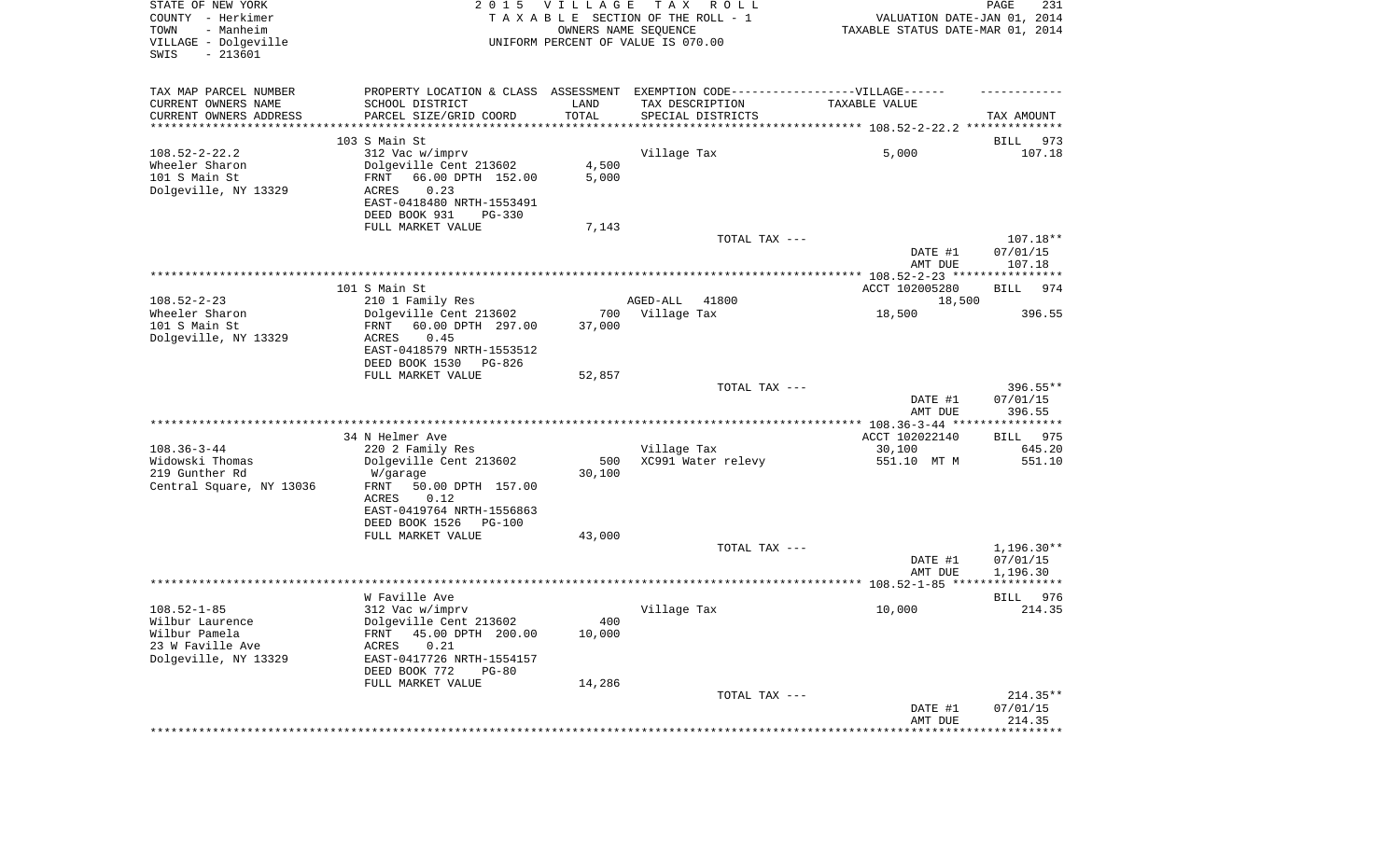| STATE OF NEW YORK<br>COUNTY - Herkimer<br>- Manheim<br>TOWN<br>VILLAGE - Dolgeville<br>$-213601$<br>SWIS | 2 0 1 5                                                                          | VILLAGE<br>OWNERS NAME SEQUENCE | T A X<br>R O L L<br>TAXABLE SECTION OF THE ROLL - 1<br>UNIFORM PERCENT OF VALUE IS 070.00 | VALUATION DATE-JAN 01, 2014<br>TAXABLE STATUS DATE-MAR 01, 2014 | PAGE<br>232              |
|----------------------------------------------------------------------------------------------------------|----------------------------------------------------------------------------------|---------------------------------|-------------------------------------------------------------------------------------------|-----------------------------------------------------------------|--------------------------|
| TAX MAP PARCEL NUMBER                                                                                    | PROPERTY LOCATION & CLASS ASSESSMENT EXEMPTION CODE----------------VILLAGE------ |                                 |                                                                                           |                                                                 |                          |
| CURRENT OWNERS NAME                                                                                      | SCHOOL DISTRICT                                                                  | LAND                            | TAX DESCRIPTION                                                                           | TAXABLE VALUE                                                   |                          |
| CURRENT OWNERS ADDRESS<br>********************                                                           | PARCEL SIZE/GRID COORD                                                           | TOTAL                           | SPECIAL DISTRICTS                                                                         |                                                                 | TAX AMOUNT               |
|                                                                                                          | 23 W Faville Ave                                                                 |                                 |                                                                                           | ACCT 102026010                                                  | BILL<br>977              |
| $108.52 - 1 - 41$                                                                                        | 210 1 Family Res                                                                 |                                 | VET COM CT 41131                                                                          | 10,500                                                          |                          |
| Wilbur Laurence K                                                                                        | Dolgeville Cent 213602                                                           | 800                             | Village Tax                                                                               | 74,500                                                          | 1,596.93                 |
| Wilbur Pamela<br>23 W Faville Ave                                                                        | FRNT<br>75.00 DPTH 200.00<br>0.34                                                | 85,000                          |                                                                                           |                                                                 |                          |
| Dolgeville, NY 13329                                                                                     | ACRES<br>EAST-0417779 NRTH-1554123                                               |                                 |                                                                                           |                                                                 |                          |
|                                                                                                          | DEED BOOK 772<br>$PG-80$                                                         |                                 |                                                                                           |                                                                 |                          |
|                                                                                                          | FULL MARKET VALUE                                                                | 121,429                         |                                                                                           |                                                                 |                          |
|                                                                                                          |                                                                                  |                                 | TOTAL TAX ---                                                                             |                                                                 | $1,596.93**$<br>07/01/15 |
|                                                                                                          |                                                                                  |                                 |                                                                                           | DATE #1<br>AMT DUE                                              | 1,596.93                 |
|                                                                                                          |                                                                                  |                                 |                                                                                           |                                                                 |                          |
|                                                                                                          | 8 E Spofford Ave                                                                 |                                 |                                                                                           | ACCT 102012510                                                  | 978<br>BILL              |
| $108.52 - 2 - 9$                                                                                         | 210 1 Family Res                                                                 |                                 | Village Tax                                                                               | 75,000                                                          | 1,607.65                 |
| Wilcox Brian C<br>Wilcox Carrie M                                                                        | Dolgeville Cent 213602<br>W/ Garage                                              | 500<br>75,000                   |                                                                                           |                                                                 |                          |
| 8 Spofford Ave                                                                                           | FRNT 150.00 DPTH                                                                 |                                 |                                                                                           |                                                                 |                          |
| Dolgeville, NY 13329                                                                                     | ACRES<br>2.80 BANK<br>800                                                        |                                 |                                                                                           |                                                                 |                          |
|                                                                                                          | EAST-0418313 NRTH-1552859                                                        |                                 |                                                                                           |                                                                 |                          |
|                                                                                                          | DEED BOOK 897<br>PG-451<br>FULL MARKET VALUE                                     | 107,143                         |                                                                                           |                                                                 |                          |
|                                                                                                          |                                                                                  |                                 | TOTAL TAX ---                                                                             |                                                                 | $1,607.65**$             |
|                                                                                                          |                                                                                  |                                 |                                                                                           | DATE #1<br>AMT DUE                                              | 07/01/15<br>1,607.65     |
|                                                                                                          |                                                                                  |                                 |                                                                                           | *********** 108.52-3-25 ****                                    | ************             |
|                                                                                                          | 16 Lamberson St                                                                  |                                 |                                                                                           | ACCT 102009240                                                  | 979<br><b>BILL</b>       |
| $108.52 - 3 - 25$<br>Wilhelm's LLC                                                                       | 210 1 Family Res<br>Dolgeville Cent 213602                                       | 600                             | Village Tax                                                                               | 32,000                                                          | 685.93                   |
| 2708 Mandalay Beach Rd                                                                                   | W/garage                                                                         | 32,000                          |                                                                                           |                                                                 |                          |
| Wantagh, NY 11793                                                                                        | FRNT<br>62.00 DPTH 110.00                                                        |                                 |                                                                                           |                                                                 |                          |
|                                                                                                          | ACRES<br>0.14                                                                    |                                 |                                                                                           |                                                                 |                          |
|                                                                                                          | EAST-0419332 NRTH-1554076<br>DEED BOOK 1288<br>PG-333                            |                                 |                                                                                           |                                                                 |                          |
|                                                                                                          | FULL MARKET VALUE                                                                | 45,714                          |                                                                                           |                                                                 |                          |
|                                                                                                          |                                                                                  |                                 | TOTAL TAX ---                                                                             |                                                                 | 685.93**                 |
|                                                                                                          |                                                                                  |                                 |                                                                                           | DATE #1                                                         | 07/01/15                 |
|                                                                                                          |                                                                                  |                                 |                                                                                           | AMT DUE                                                         | 685.93                   |
|                                                                                                          | 47-49 N Helmer Ave                                                               |                                 |                                                                                           |                                                                 | 980<br>BILL              |
| $108.36 - 2 - 50$                                                                                        | 280 Res Multiple                                                                 |                                 | Village Tax                                                                               | 58,900                                                          | 1,262.54                 |
| Wilhelm's Two Dolgeville                                                                                 | Dolgeville Cent 213602                                                           | 1,200                           |                                                                                           |                                                                 |                          |
| 2708 Mandalay Beach Rd                                                                                   | FRNT 336.00 DPTH 120.00<br><b>ACRES</b>                                          | 58,900                          |                                                                                           |                                                                 |                          |
| Wantagh, NY 11793                                                                                        | 0.40<br>EAST-0419557 NRTH-1557227                                                |                                 |                                                                                           |                                                                 |                          |
|                                                                                                          | DEED BOOK 1460<br>$PG-58$                                                        |                                 |                                                                                           |                                                                 |                          |
|                                                                                                          | FULL MARKET VALUE                                                                | 84,143                          |                                                                                           |                                                                 |                          |
|                                                                                                          |                                                                                  |                                 | TOTAL TAX ---                                                                             |                                                                 | $1,262.54**$             |
|                                                                                                          |                                                                                  |                                 |                                                                                           | DATE #1<br>AMT DUE                                              | 07/01/15<br>1,262.54     |
|                                                                                                          |                                                                                  |                                 |                                                                                           |                                                                 |                          |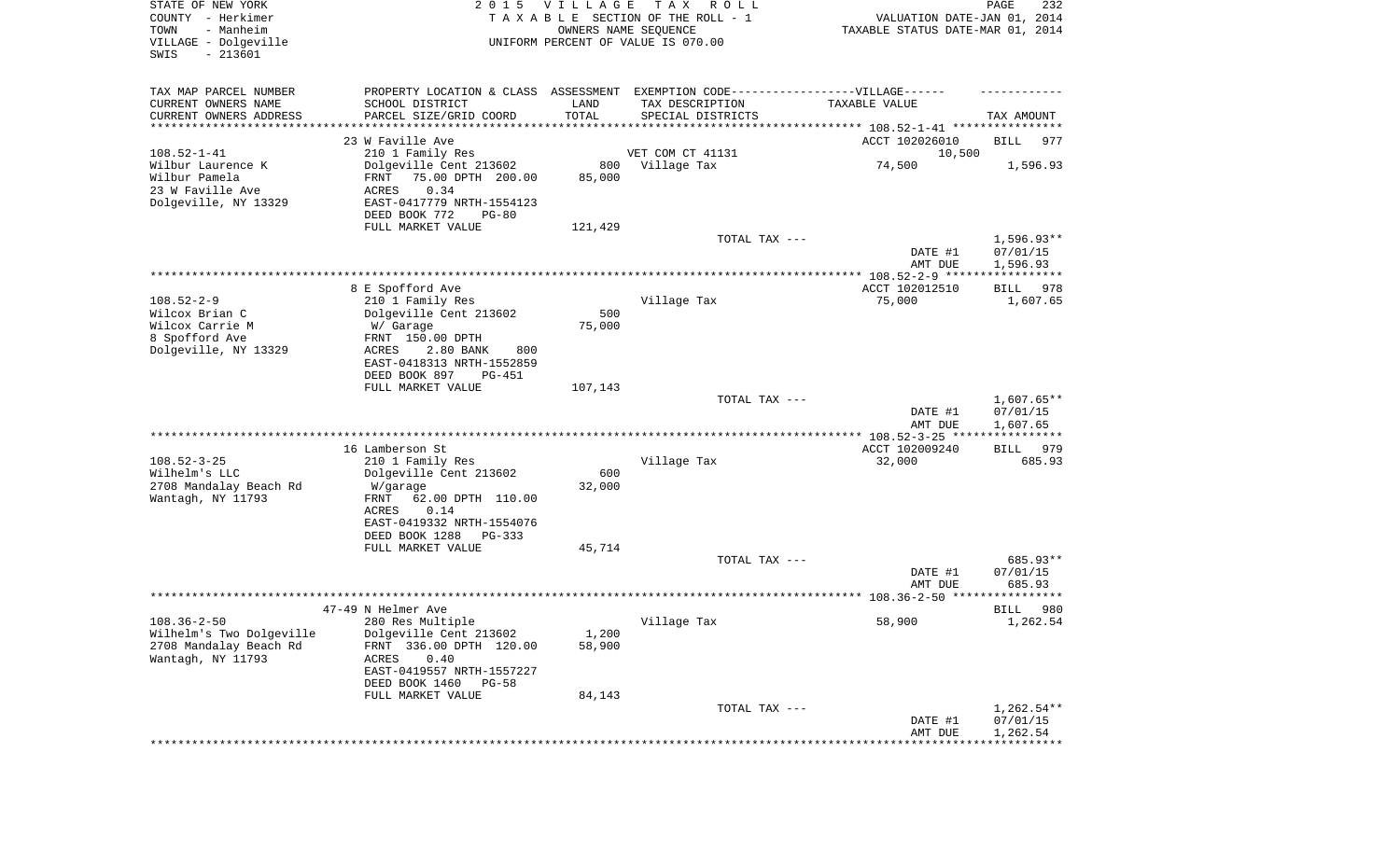| STATE OF NEW YORK<br>COUNTY - Herkimer<br>- Manheim<br>TOWN<br>VILLAGE - Dolgeville<br>$-213601$<br>SWIS | 2 0 1 5                                                                                                                                                                        | VILLAGE         | T A X<br>R O L L<br>TAXABLE SECTION OF THE ROLL - 1<br>OWNERS NAME SEQUENCE<br>UNIFORM PERCENT OF VALUE IS 070.00 | VALUATION DATE-JAN 01, 2014<br>TAXABLE STATUS DATE-MAR 01, 2014 | PAGE<br>233                        |
|----------------------------------------------------------------------------------------------------------|--------------------------------------------------------------------------------------------------------------------------------------------------------------------------------|-----------------|-------------------------------------------------------------------------------------------------------------------|-----------------------------------------------------------------|------------------------------------|
| TAX MAP PARCEL NUMBER<br>CURRENT OWNERS NAME<br>CURRENT OWNERS ADDRESS                                   | PROPERTY LOCATION & CLASS ASSESSMENT EXEMPTION CODE-----------------VILLAGE------<br>SCHOOL DISTRICT<br>PARCEL SIZE/GRID COORD                                                 | LAND<br>TOTAL   | TAX DESCRIPTION<br>SPECIAL DISTRICTS                                                                              | TAXABLE VALUE                                                   | TAX AMOUNT                         |
| *********************                                                                                    | ********************                                                                                                                                                           |                 |                                                                                                                   |                                                                 |                                    |
| $108.52 - 4 - 22$<br>Williams David N<br>Williams Jennifer N<br>135 W State St<br>Dolgeville, NY 13329   | 36 Lamberson St<br>220 2 Family Res<br>Dolgeville Cent 213602<br>W/garage<br>FRNT 216.00 DPTH 149.00<br>ACRES<br>0.37<br>EAST-0419633 NRTH-1553515<br>DEED BOOK 1222<br>PG-108 | 500<br>51,500   | Village Tax                                                                                                       | ACCT 102003240<br>51,500                                        | 981<br>BILL<br>1,103.92            |
|                                                                                                          | FULL MARKET VALUE                                                                                                                                                              | 73,571          |                                                                                                                   |                                                                 |                                    |
|                                                                                                          |                                                                                                                                                                                |                 | TOTAL TAX ---                                                                                                     | DATE #1<br>AMT DUE                                              | 1,103.92**<br>07/01/15<br>1,103.92 |
|                                                                                                          |                                                                                                                                                                                |                 |                                                                                                                   |                                                                 |                                    |
|                                                                                                          | 135 W State St                                                                                                                                                                 |                 |                                                                                                                   | ACCT 102010710                                                  | 982<br>BILL                        |
| $108.36 - 1 - 1.2$                                                                                       | 210 1 Family Res                                                                                                                                                               |                 | VET COM CT 41131                                                                                                  | 10,500                                                          |                                    |
| Williams David W<br>Williams Jennifer M                                                                  | Dolgeville Cent 213602                                                                                                                                                         | 1,800           | Village Tax                                                                                                       | 81,200                                                          | 1,740.55                           |
| 135 W State St<br>Dolgeville, NY 13329                                                                   | FRNT 183.00 DPTH 213.00<br>ACRES<br>0.93<br>EAST-0417780 NRTH-1557680<br>DEED BOOK 1543<br>PG-281                                                                              | 91,700          |                                                                                                                   |                                                                 |                                    |
| PRIOR OWNER ON 3/01/2014<br>Madison Robert                                                               | FULL MARKET VALUE                                                                                                                                                              | 131,000         |                                                                                                                   |                                                                 |                                    |
|                                                                                                          |                                                                                                                                                                                |                 | TOTAL TAX ---                                                                                                     | DATE #1<br>AMT DUE                                              | 1,740.55**<br>07/01/15<br>1,740.55 |
|                                                                                                          | 41 Cavalli St                                                                                                                                                                  |                 |                                                                                                                   | ACCT 102028980                                                  | 983<br>BILL                        |
| $108.36 - 1 - 8$                                                                                         | 210 1 Family Res                                                                                                                                                               |                 | 41800<br>AGED-ALL                                                                                                 | 24,500                                                          |                                    |
| Williams Esther M<br>Williams & Ellsworth Laurie, e W/garage                                             | Dolgeville Cent 213602                                                                                                                                                         | 2,200<br>49,000 | Village Tax                                                                                                       | 24,500                                                          | 525.16                             |
| 41 Cavalli St<br>Dolgeville, NY 13329                                                                    | FRNT<br>75.00 DPTH 215.00<br>ACRES<br>0.53<br>EAST-0418983 NRTH-1558053<br>DEED BOOK 1475<br>PG-149                                                                            |                 |                                                                                                                   |                                                                 |                                    |
|                                                                                                          | FULL MARKET VALUE                                                                                                                                                              | 70,000          |                                                                                                                   |                                                                 |                                    |
|                                                                                                          |                                                                                                                                                                                |                 | TOTAL TAX ---                                                                                                     | DATE #1<br>AMT DUE                                              | $525.16**$<br>07/01/15<br>525.16   |
|                                                                                                          |                                                                                                                                                                                |                 |                                                                                                                   |                                                                 |                                    |
|                                                                                                          | Mckinley Ave                                                                                                                                                                   |                 |                                                                                                                   | ACCT 102029010                                                  | 984<br><b>BILL</b>                 |
| $108.36 - 1 - 10$                                                                                        | 311 Res vac land                                                                                                                                                               |                 | Village Tax                                                                                                       | 800                                                             | 17.15                              |
| Williams Esther R                                                                                        | Dolgeville Cent 213602                                                                                                                                                         | 800             |                                                                                                                   |                                                                 |                                    |
| 41 Cavalli St<br>Dolgeville, NY 13329                                                                    | FRNT 150.40 DPTH 115.00<br>0.40<br>ACRES<br>EAST-0419018 NRTH-1557932                                                                                                          | 800             |                                                                                                                   |                                                                 |                                    |
|                                                                                                          | DEED BOOK 821<br>PG-231                                                                                                                                                        |                 |                                                                                                                   |                                                                 |                                    |
|                                                                                                          | FULL MARKET VALUE                                                                                                                                                              | 1,143           |                                                                                                                   |                                                                 |                                    |
|                                                                                                          |                                                                                                                                                                                |                 | TOTAL TAX ---                                                                                                     | DATE #1<br>AMT DUE                                              | $17.15**$<br>07/01/15<br>17.15     |
|                                                                                                          |                                                                                                                                                                                |                 |                                                                                                                   |                                                                 | **********                         |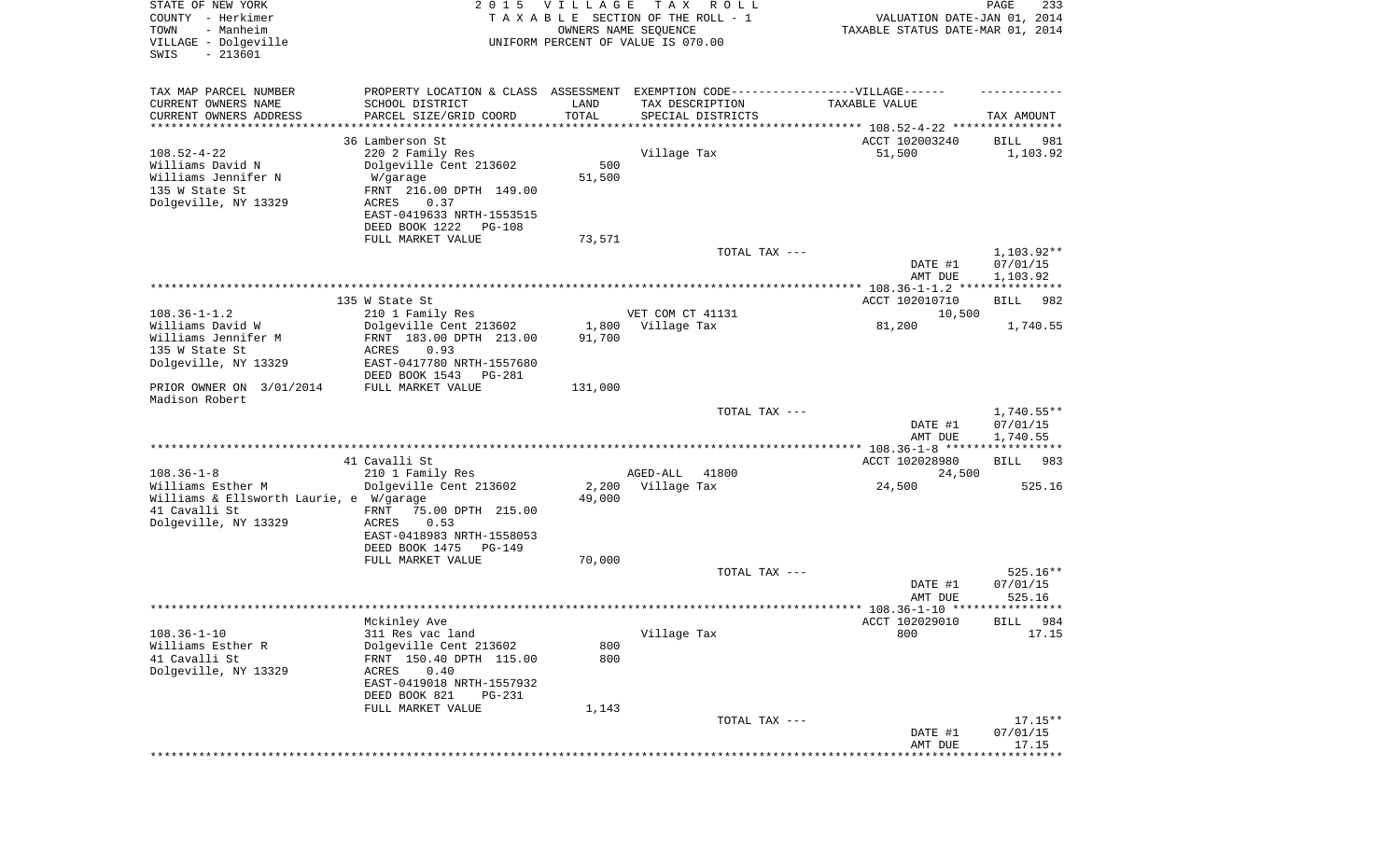| STATE OF NEW YORK<br>COUNTY - Herkimer<br>- Manheim<br>TOWN<br>VILLAGE - Dolgeville<br>SWIS<br>$-213601$ | 2 0 1 5                                                                           | VILLAGE<br>OWNERS NAME SEQUENCE | T A X<br>R O L L<br>TAXABLE SECTION OF THE ROLL - 1<br>UNIFORM PERCENT OF VALUE IS 070.00 | VALUATION DATE-JAN 01, 2014<br>TAXABLE STATUS DATE-MAR 01, 2014                  | PAGE<br>234            |
|----------------------------------------------------------------------------------------------------------|-----------------------------------------------------------------------------------|---------------------------------|-------------------------------------------------------------------------------------------|----------------------------------------------------------------------------------|------------------------|
| TAX MAP PARCEL NUMBER                                                                                    | PROPERTY LOCATION & CLASS ASSESSMENT EXEMPTION CODE-----------------VILLAGE------ |                                 |                                                                                           |                                                                                  |                        |
| CURRENT OWNERS NAME                                                                                      | SCHOOL DISTRICT                                                                   | LAND                            | TAX DESCRIPTION                                                                           | TAXABLE VALUE                                                                    |                        |
| CURRENT OWNERS ADDRESS<br>********************                                                           | PARCEL SIZE/GRID COORD                                                            | TOTAL<br>* * * * * * * * * * *  | SPECIAL DISTRICTS                                                                         |                                                                                  | TAX AMOUNT             |
|                                                                                                          | 3 Lamberson St                                                                    |                                 |                                                                                           | ********************************* 108.52-5-25 ****************<br>ACCT 102023340 |                        |
| $108.52 - 5 - 25$                                                                                        | 220 2 Family Res                                                                  |                                 | Village Tax                                                                               | 24,000                                                                           | BILL<br>985<br>514.45  |
| Williams Gregory L                                                                                       | Dolgeville Cent 213602                                                            | 500                             |                                                                                           |                                                                                  |                        |
| Williams Marilyn R                                                                                       | W/barn                                                                            | 24,000                          |                                                                                           |                                                                                  |                        |
| 106 S Main St                                                                                            | FRNT<br>50.00 DPTH 206.00                                                         |                                 |                                                                                           |                                                                                  |                        |
| Dolgeville, NY 13329                                                                                     | ACRES<br>0.25                                                                     |                                 |                                                                                           |                                                                                  |                        |
|                                                                                                          | EAST-0419184 NRTH-1554412<br>DEED BOOK 1252<br>PG-246                             |                                 |                                                                                           |                                                                                  |                        |
|                                                                                                          | FULL MARKET VALUE                                                                 | 34,286                          |                                                                                           |                                                                                  |                        |
|                                                                                                          |                                                                                   |                                 | TOTAL TAX ---                                                                             |                                                                                  | $514.45**$             |
|                                                                                                          |                                                                                   |                                 |                                                                                           | DATE #1                                                                          | 07/01/15               |
|                                                                                                          |                                                                                   |                                 |                                                                                           | AMT DUE                                                                          | 514.45                 |
|                                                                                                          | 5 Lamberson St                                                                    |                                 |                                                                                           | ACCT 102001740                                                                   | BILL<br>986            |
| $108.52 - 5 - 24$                                                                                        | 210 1 Family Res                                                                  |                                 | Village Tax                                                                               | 25,000                                                                           | 535.88                 |
| Williams Heath                                                                                           | Dolgeville Cent 213602                                                            | 300                             |                                                                                           |                                                                                  |                        |
| 106 S Main St                                                                                            | 27.00 DPTH 134.00<br>FRNT                                                         | 25,000                          |                                                                                           |                                                                                  |                        |
| Dolgeville, NY 13329                                                                                     | $0.07$ BANK<br>ACRES<br>813                                                       |                                 |                                                                                           |                                                                                  |                        |
|                                                                                                          | EAST-0419187 NRTH-1554357<br>DEED BOOK 1187<br>PG-777                             |                                 |                                                                                           |                                                                                  |                        |
|                                                                                                          | FULL MARKET VALUE                                                                 | 35,714                          |                                                                                           |                                                                                  |                        |
|                                                                                                          |                                                                                   |                                 | TOTAL TAX ---                                                                             |                                                                                  | 535.88**               |
|                                                                                                          |                                                                                   |                                 |                                                                                           | DATE #1                                                                          | 07/01/15               |
|                                                                                                          |                                                                                   |                                 |                                                                                           | AMT DUE                                                                          | 535.88                 |
|                                                                                                          | 106 S Main St                                                                     |                                 |                                                                                           | ************* 108.52-1-63 *****************<br>ACCT 102017460                    | 987<br>BILL            |
| $108.52 - 1 - 63$                                                                                        | 210 1 Family Res                                                                  |                                 | Village Tax                                                                               | 52,900                                                                           | 1,133.93               |
| Williams Marilyn R                                                                                       | Dolgeville Cent 213602                                                            | 800                             |                                                                                           |                                                                                  |                        |
| 106 S Main St                                                                                            | W/garage                                                                          | 52,900                          |                                                                                           |                                                                                  |                        |
| Dolgeville, NY 13329                                                                                     | FRNT<br>83.00 DPTH 110.00                                                         |                                 |                                                                                           |                                                                                  |                        |
|                                                                                                          | ACRES<br>0.20<br>EAST-0418450 NRTH-1553790                                        |                                 |                                                                                           |                                                                                  |                        |
|                                                                                                          | DEED BOOK 691<br>PG-971                                                           |                                 |                                                                                           |                                                                                  |                        |
|                                                                                                          | FULL MARKET VALUE                                                                 | 75,571                          |                                                                                           |                                                                                  |                        |
|                                                                                                          |                                                                                   |                                 | TOTAL TAX ---                                                                             |                                                                                  | $1,133.93**$           |
|                                                                                                          |                                                                                   |                                 |                                                                                           | DATE #1                                                                          | 07/01/15               |
|                                                                                                          |                                                                                   |                                 |                                                                                           | AMT DUE                                                                          | 1,133.93<br>****       |
|                                                                                                          | 37 W State St                                                                     |                                 |                                                                                           | ACCT 102011340                                                                   | 988<br>BILL            |
| $108.36 - 1 - 61$                                                                                        | 220 2 Family Res                                                                  |                                 | Village Tax                                                                               | 37,700                                                                           | 808.11                 |
| Williams Martha Louise                                                                                   | Dolgeville Cent 213602                                                            | 800                             |                                                                                           |                                                                                  |                        |
| Dreusike Tina M                                                                                          | 78.00 DPTH 144.00<br><b>FRNT</b>                                                  | 37,700                          |                                                                                           |                                                                                  |                        |
| 37 W State St<br>Dolgeville, NY 13329                                                                    | <b>ACRES</b><br>$0.26$ BANK<br>135<br>EAST-0419062 NRTH-1556803                   |                                 |                                                                                           |                                                                                  |                        |
|                                                                                                          | DEED BOOK 1463 PG-522                                                             |                                 |                                                                                           |                                                                                  |                        |
|                                                                                                          | FULL MARKET VALUE                                                                 | 53,857                          |                                                                                           |                                                                                  |                        |
|                                                                                                          |                                                                                   |                                 | TOTAL TAX ---                                                                             |                                                                                  | 808.11**               |
|                                                                                                          |                                                                                   |                                 |                                                                                           | DATE #1                                                                          | 07/01/15               |
|                                                                                                          |                                                                                   |                                 |                                                                                           | AMT DUE                                                                          | 808.11<br>************ |
|                                                                                                          |                                                                                   |                                 |                                                                                           |                                                                                  |                        |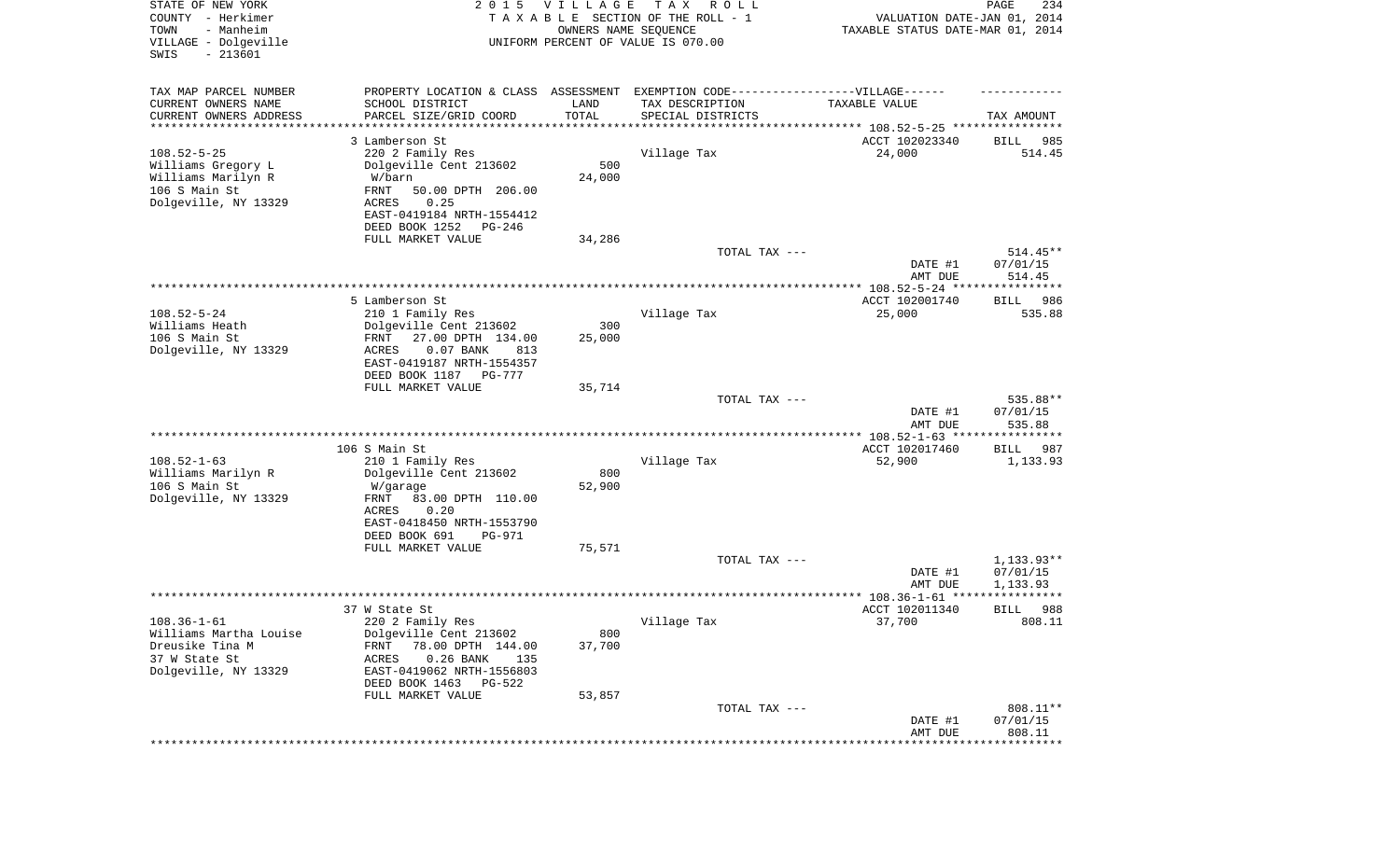| STATE OF NEW YORK<br>COUNTY - Herkimer<br>- Manheim<br>TOWN<br>VILLAGE - Dolgeville<br>SWIS<br>$-213601$ | 2 0 1 5                                                                                              | VILLAGE<br>OWNERS NAME SEQUENCE | T A X<br>R O L L<br>TAXABLE SECTION OF THE ROLL - 1<br>UNIFORM PERCENT OF VALUE IS 070.00 | VALUATION DATE-JAN 01, 2014<br>TAXABLE STATUS DATE-MAR 01, 2014 | PAGE<br>235           |
|----------------------------------------------------------------------------------------------------------|------------------------------------------------------------------------------------------------------|---------------------------------|-------------------------------------------------------------------------------------------|-----------------------------------------------------------------|-----------------------|
| TAX MAP PARCEL NUMBER<br>CURRENT OWNERS NAME                                                             | PROPERTY LOCATION & CLASS ASSESSMENT EXEMPTION CODE-----------------VILLAGE------<br>SCHOOL DISTRICT | LAND                            | TAX DESCRIPTION                                                                           | TAXABLE VALUE                                                   |                       |
| CURRENT OWNERS ADDRESS<br>********************                                                           | PARCEL SIZE/GRID COORD                                                                               | TOTAL<br>* * * * * * * * * * *  | SPECIAL DISTRICTS                                                                         |                                                                 | TAX AMOUNT            |
|                                                                                                          |                                                                                                      |                                 |                                                                                           |                                                                 |                       |
| $108.52 - 2 - 15$                                                                                        | 1 E Spofford Ave<br>210 1 Family Res                                                                 |                                 | Village Tax                                                                               | ACCT 102011670<br>44,500                                        | 989<br>BILL<br>953.87 |
| Williams Steven R                                                                                        | Dolgeville Cent 213602                                                                               | 500                             |                                                                                           |                                                                 |                       |
| 1 E Spofford Ave                                                                                         | W/garage                                                                                             | 44,500                          |                                                                                           |                                                                 |                       |
| Dolgeville, NY                                                                                           | 50.00 DPTH 100.00<br>FRNT                                                                            |                                 |                                                                                           |                                                                 |                       |
|                                                                                                          | 0.11<br>ACRES                                                                                        |                                 |                                                                                           |                                                                 |                       |
|                                                                                                          | EAST-0418361 NRTH-1553308                                                                            |                                 |                                                                                           |                                                                 |                       |
|                                                                                                          | DEED BOOK 944<br>PG-413                                                                              |                                 |                                                                                           |                                                                 |                       |
|                                                                                                          | FULL MARKET VALUE                                                                                    | 63,571                          |                                                                                           |                                                                 |                       |
|                                                                                                          |                                                                                                      |                                 | TOTAL TAX ---                                                                             |                                                                 | 953.87**              |
|                                                                                                          |                                                                                                      |                                 |                                                                                           | DATE #1<br>AMT DUE                                              | 07/01/15<br>953.87    |
|                                                                                                          |                                                                                                      |                                 |                                                                                           |                                                                 |                       |
|                                                                                                          | 55 N Helmer Ave                                                                                      |                                 |                                                                                           | ACCT 102002850                                                  | BILL<br>990           |
| $108.36 - 2 - 30$                                                                                        | 210 1 Family Res                                                                                     |                                 | Village Tax                                                                               | 54,000                                                          | 1,157.51              |
| Williams Terry W                                                                                         | Dolgeville Cent 213602                                                                               | 1,200                           |                                                                                           |                                                                 |                       |
| Williams Joanne                                                                                          | W/garage                                                                                             | 54,000                          |                                                                                           |                                                                 |                       |
| 55 N Helmer Ave                                                                                          | FRNT 115.00 DPTH 150.00                                                                              |                                 |                                                                                           |                                                                 |                       |
| Dolgeville, NY 13329                                                                                     | ACRES<br>$0.18$ BANK<br>135<br>EAST-0419558 NRTH-1557462                                             |                                 |                                                                                           |                                                                 |                       |
|                                                                                                          | DEED BOOK 00648 PG-00383                                                                             |                                 |                                                                                           |                                                                 |                       |
|                                                                                                          | FULL MARKET VALUE                                                                                    | 77,143                          |                                                                                           |                                                                 |                       |
|                                                                                                          |                                                                                                      |                                 | TOTAL TAX ---                                                                             |                                                                 | $1,157.51**$          |
|                                                                                                          |                                                                                                      |                                 |                                                                                           | DATE #1                                                         | 07/01/15              |
|                                                                                                          |                                                                                                      |                                 |                                                                                           | AMT DUE                                                         | 1,157.51              |
|                                                                                                          | Horn St                                                                                              |                                 |                                                                                           | ACCT 102001470                                                  | 991                   |
| $108.36 - 1 - 25$                                                                                        | 311 Res vac land                                                                                     |                                 | Village Tax                                                                               | 200                                                             | BILL<br>4.29          |
| Williams-Herringshaw Sarah E                                                                             | Dolgeville Cent 213602                                                                               | 200                             |                                                                                           |                                                                 |                       |
| Herringshaw Rick A                                                                                       | FRNT<br>37.50 DPTH 122.00                                                                            | 200                             |                                                                                           |                                                                 |                       |
| 40 W State St                                                                                            | ACRES<br>0.11                                                                                        |                                 |                                                                                           |                                                                 |                       |
| Dolgeville, NY 13329                                                                                     | EAST-0419211 NRTH-1557065                                                                            |                                 |                                                                                           |                                                                 |                       |
|                                                                                                          | DEED BOOK 1184<br>PG-886                                                                             |                                 |                                                                                           |                                                                 |                       |
|                                                                                                          | FULL MARKET VALUE                                                                                    | 286                             |                                                                                           |                                                                 | $4.29**$              |
|                                                                                                          |                                                                                                      |                                 | TOTAL TAX ---                                                                             | DATE #1                                                         | 07/01/15              |
|                                                                                                          |                                                                                                      |                                 |                                                                                           | AMT DUE                                                         | 4.29                  |
|                                                                                                          |                                                                                                      |                                 |                                                                                           |                                                                 | * * * * * *           |
|                                                                                                          | 40 W State St                                                                                        |                                 |                                                                                           | ACCT 102001500                                                  | 992<br>BILL           |
| $108.36 - 1 - 45$                                                                                        | 210 1 Family Res                                                                                     |                                 | Village Tax                                                                               | 49,000                                                          | 1,050.33              |
| Williams-Herringshaw Sarah E                                                                             | Dolgeville Cent 213602                                                                               | 400                             | XC991 Water relevy                                                                        | 14.78 MT M                                                      | 14.78                 |
| Herringshaw Rick A<br>40 W State St                                                                      | 37.50 DPTH 110.00<br><b>FRNT</b><br>ACRES<br>0.10                                                    | 49,000                          |                                                                                           |                                                                 |                       |
| Dolgeville, NY 13329                                                                                     | EAST-0419147 NRTH-1556974                                                                            |                                 |                                                                                           |                                                                 |                       |
|                                                                                                          | DEED BOOK 1184<br>PG-886                                                                             |                                 |                                                                                           |                                                                 |                       |
|                                                                                                          | FULL MARKET VALUE                                                                                    | 70,000                          |                                                                                           |                                                                 |                       |
|                                                                                                          |                                                                                                      |                                 | TOTAL TAX ---                                                                             |                                                                 | $1,065.11**$          |
|                                                                                                          |                                                                                                      |                                 |                                                                                           | DATE #1                                                         | 07/01/15              |
|                                                                                                          |                                                                                                      |                                 |                                                                                           | AMT DUE                                                         | 1,065.11              |
|                                                                                                          |                                                                                                      |                                 |                                                                                           |                                                                 |                       |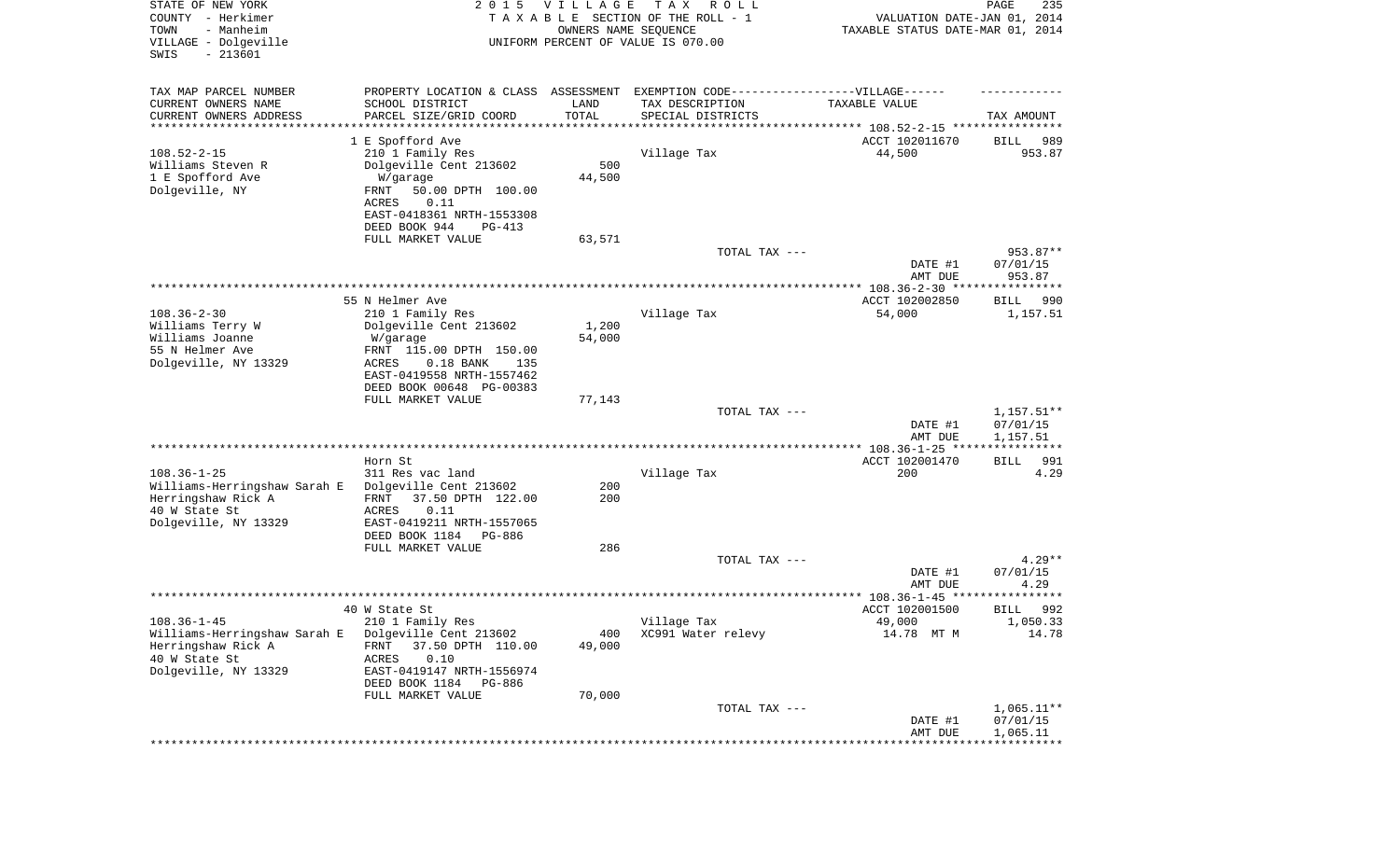| STATE OF NEW YORK<br>COUNTY - Herkimer<br>- Manheim<br>TOWN<br>VILLAGE - Dolgeville<br>SWIS<br>$-213601$ | 2 0 1 5                                                                          | <b>VILLAGE</b><br>OWNERS NAME SEQUENCE | T A X<br>R O L L<br>TAXABLE SECTION OF THE ROLL - 1<br>UNIFORM PERCENT OF VALUE IS 070.00 | VALUATION DATE-JAN 01, 2014<br>TAXABLE STATUS DATE-MAR 01, 2014 | PAGE<br>236            |
|----------------------------------------------------------------------------------------------------------|----------------------------------------------------------------------------------|----------------------------------------|-------------------------------------------------------------------------------------------|-----------------------------------------------------------------|------------------------|
| TAX MAP PARCEL NUMBER                                                                                    | PROPERTY LOCATION & CLASS ASSESSMENT EXEMPTION CODE----------------VILLAGE------ |                                        |                                                                                           |                                                                 |                        |
| CURRENT OWNERS NAME                                                                                      | SCHOOL DISTRICT                                                                  | LAND                                   | TAX DESCRIPTION                                                                           | TAXABLE VALUE                                                   |                        |
| CURRENT OWNERS ADDRESS<br>********************                                                           | PARCEL SIZE/GRID COORD                                                           | TOTAL                                  | SPECIAL DISTRICTS                                                                         |                                                                 | TAX AMOUNT             |
|                                                                                                          | 65 E Faville Ave                                                                 |                                        |                                                                                           | ACCT 102023220                                                  | BILL<br>993            |
| $108.52 - 6 - 45$                                                                                        | 210 1 Family Res                                                                 |                                        | Village Tax                                                                               | 41,000                                                          | 878.85                 |
| Willis Kathy                                                                                             | Dolgeville Cent 213602                                                           | 1,000                                  |                                                                                           |                                                                 |                        |
| Kogut Stephanie                                                                                          | 95.00 DPTH 150.00<br>FRNT                                                        | 41,000                                 |                                                                                           |                                                                 |                        |
| 65 East Faville Ave                                                                                      | <b>ACRES</b><br>0.33                                                             |                                        |                                                                                           |                                                                 |                        |
| Dolgeville, NY 13329                                                                                     | EAST-0420313 NRTH-1552903<br>DEED BOOK 766<br>$PG-43$                            |                                        |                                                                                           |                                                                 |                        |
|                                                                                                          | FULL MARKET VALUE                                                                | 58,571                                 |                                                                                           |                                                                 |                        |
|                                                                                                          |                                                                                  |                                        | TOTAL TAX ---                                                                             |                                                                 | 878.85**               |
|                                                                                                          |                                                                                  |                                        |                                                                                           | DATE #1                                                         | 07/01/15               |
|                                                                                                          |                                                                                  |                                        |                                                                                           | AMT DUE                                                         | 878.85                 |
|                                                                                                          | 14 Spencer St                                                                    |                                        |                                                                                           | ACCT 102023250                                                  | 994<br>BILL            |
| $108.52 - 1 - 6$                                                                                         | 210 1 Family Res                                                                 |                                        | Village Tax                                                                               | 46,600                                                          | 998.89                 |
| Wilson Brian W                                                                                           | Dolgeville Cent 213602                                                           | 700                                    | XC991 Water relevy                                                                        | 396.00 MT M                                                     | 396.00                 |
| Wilson Leah R                                                                                            | 71.00 DPTH<br>FRNT<br>96.00                                                      | 46,600                                 |                                                                                           |                                                                 |                        |
| 14 Spencer St                                                                                            | 0.14<br>ACRES<br>EAST-0418531 NRTH-1554429                                       |                                        |                                                                                           |                                                                 |                        |
| Dolgeville, NY 13329                                                                                     | DEED BOOK 1155<br>PG-141                                                         |                                        |                                                                                           |                                                                 |                        |
|                                                                                                          | FULL MARKET VALUE                                                                | 66,571                                 |                                                                                           |                                                                 |                        |
|                                                                                                          |                                                                                  |                                        | TOTAL TAX ---                                                                             |                                                                 | 1,394.89**             |
|                                                                                                          |                                                                                  |                                        |                                                                                           | DATE #1<br>AMT DUE                                              | 07/01/15<br>1,394.89   |
|                                                                                                          |                                                                                  |                                        |                                                                                           |                                                                 |                        |
|                                                                                                          | 5 Beaver St                                                                      |                                        |                                                                                           | ACCT 102015450                                                  | BILL<br>995            |
| $108.44 - 2 - 26$                                                                                        | 210 1 Family Res                                                                 |                                        | Village Tax                                                                               | 47,000                                                          | 1,007.46               |
| Winston Catherine                                                                                        | Dolgeville Cent 213602                                                           | 1,500                                  |                                                                                           |                                                                 |                        |
| 5 Beaver St<br>Dolgeville, NY 13329                                                                      | W/garage<br>FRNT 147.50 DPTH 110.00                                              | 47,000                                 |                                                                                           |                                                                 |                        |
|                                                                                                          | ACRES<br>0.29                                                                    |                                        |                                                                                           |                                                                 |                        |
|                                                                                                          | EAST-0418234 NRTH-1554550                                                        |                                        |                                                                                           |                                                                 |                        |
|                                                                                                          | DEED BOOK 1147<br><b>PG-938</b>                                                  |                                        |                                                                                           |                                                                 |                        |
|                                                                                                          | FULL MARKET VALUE                                                                | 67,143                                 |                                                                                           |                                                                 |                        |
|                                                                                                          |                                                                                  |                                        | TOTAL TAX ---                                                                             | DATE #1                                                         | 1,007.46**<br>07/01/15 |
|                                                                                                          |                                                                                  |                                        |                                                                                           | AMT DUE                                                         | 1,007.46               |
|                                                                                                          |                                                                                  |                                        |                                                                                           |                                                                 |                        |
|                                                                                                          | 3 Brayton Ct                                                                     |                                        |                                                                                           | ACCT 102013020                                                  | 996<br>BILL            |
| $108.59 - 1 - 11$                                                                                        | 210 1 Family Res                                                                 |                                        | Village Tax                                                                               | 50,000                                                          | 1,071.77               |
| Wohnsen Richard<br>Wohnsen Kristine                                                                      | Dolgeville Cent 213602<br>W/garage                                               | 900<br>50,000                          |                                                                                           |                                                                 |                        |
| 3 Brayton Ct                                                                                             | FRNT<br>87.00 DPTH<br>90.00                                                      |                                        |                                                                                           |                                                                 |                        |
| Dolgeville, NY 13329                                                                                     | 055<br>ACRES<br>$0.18$ BANK                                                      |                                        |                                                                                           |                                                                 |                        |
|                                                                                                          | EAST-0417080 NRTH-1552619                                                        |                                        |                                                                                           |                                                                 |                        |
|                                                                                                          | DEED BOOK 777<br>PG-177                                                          |                                        |                                                                                           |                                                                 |                        |
|                                                                                                          | FULL MARKET VALUE                                                                | 71,429                                 | TOTAL TAX ---                                                                             |                                                                 | 1,071.77**             |
|                                                                                                          |                                                                                  |                                        |                                                                                           | DATE #1                                                         | 07/01/15               |
|                                                                                                          |                                                                                  |                                        |                                                                                           | AMT DUE                                                         | 1,071.77               |
|                                                                                                          |                                                                                  |                                        |                                                                                           |                                                                 | **********             |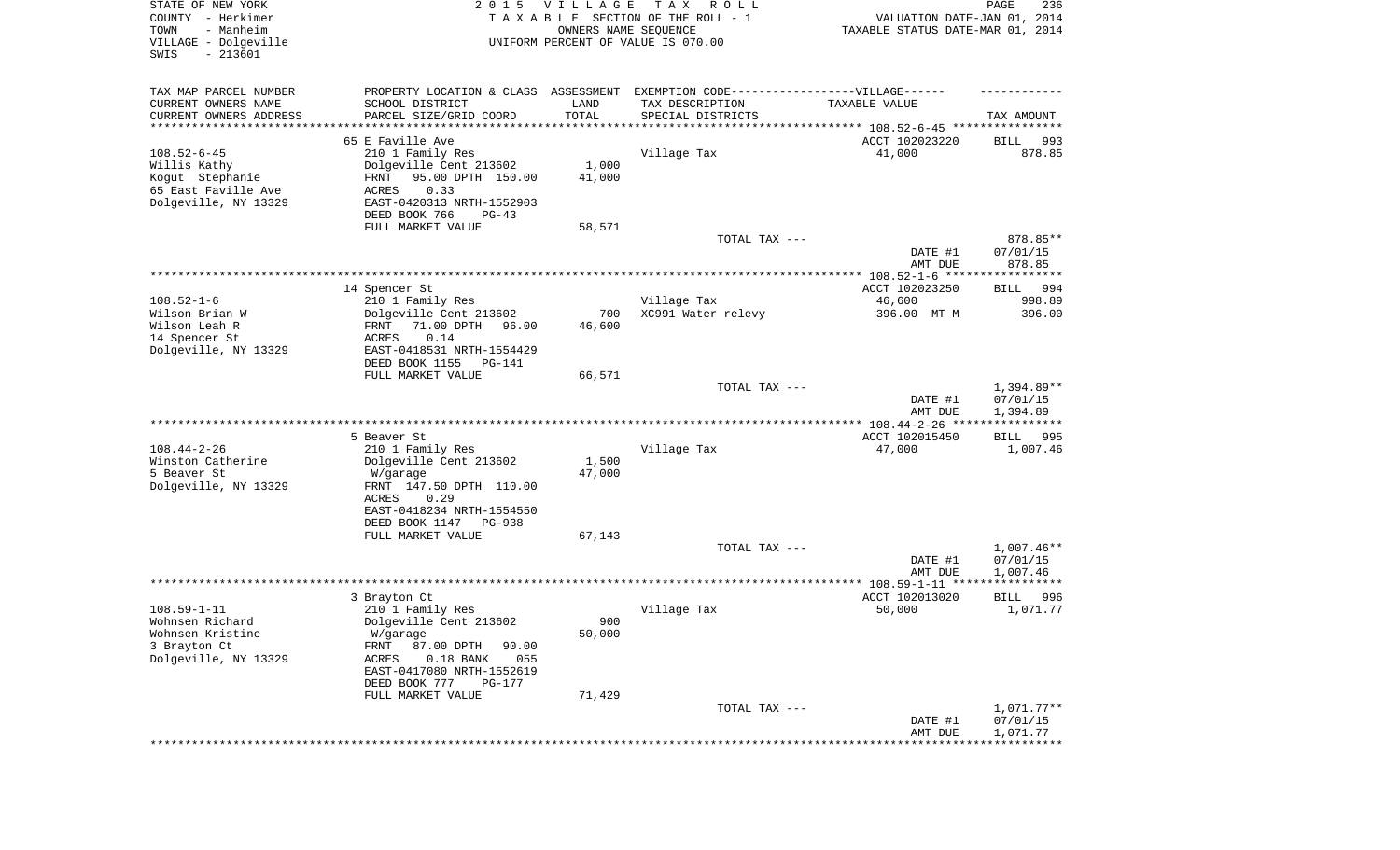| STATE OF NEW YORK<br>COUNTY - Herkimer<br>- Manheim<br>TOWN<br>VILLAGE - Dolgeville<br>SWIS<br>$-213601$ | 2 0 1 5                                                                           | <b>VILLAGE</b>  | T A X<br>R O L L<br>TAXABLE SECTION OF THE ROLL - 1<br>OWNERS NAME SEQUENCE<br>UNIFORM PERCENT OF VALUE IS 070.00 | VALUATION DATE-JAN 01, 2014<br>TAXABLE STATUS DATE-MAR 01, 2014 | PAGE<br>237          |
|----------------------------------------------------------------------------------------------------------|-----------------------------------------------------------------------------------|-----------------|-------------------------------------------------------------------------------------------------------------------|-----------------------------------------------------------------|----------------------|
| TAX MAP PARCEL NUMBER                                                                                    | PROPERTY LOCATION & CLASS ASSESSMENT EXEMPTION CODE-----------------VILLAGE------ |                 |                                                                                                                   |                                                                 |                      |
| CURRENT OWNERS NAME<br>CURRENT OWNERS ADDRESS                                                            | SCHOOL DISTRICT<br>PARCEL SIZE/GRID COORD                                         | LAND<br>TOTAL   | TAX DESCRIPTION<br>SPECIAL DISTRICTS                                                                              | TAXABLE VALUE                                                   | TAX AMOUNT           |
| *********************                                                                                    |                                                                                   |                 |                                                                                                                   |                                                                 |                      |
|                                                                                                          | 8 Brockett St                                                                     |                 |                                                                                                                   | ACCT 102022170                                                  | 997<br>BILL          |
| $108.52 - 6 - 22$<br>Wolter David K                                                                      | 210 1 Family Res<br>Dolgeville Cent 213602                                        | 700             | Village Tax<br>XC991 Water relevy                                                                                 | 20,000<br>198.00 MT M                                           | 428.71<br>198.00     |
| 3319 Oakland Ave                                                                                         | W/garage                                                                          | 20,000          |                                                                                                                   |                                                                 |                      |
| Minneapolis, MN 55407                                                                                    | FRNT<br>73.00 DPTH 130.00<br>0.24<br>ACRES                                        |                 |                                                                                                                   |                                                                 |                      |
|                                                                                                          | EAST-0420001 NRTH-1553404<br>DEED BOOK 1118<br>PG-271                             |                 |                                                                                                                   |                                                                 |                      |
|                                                                                                          | FULL MARKET VALUE                                                                 | 28,571          |                                                                                                                   |                                                                 |                      |
|                                                                                                          |                                                                                   |                 | TOTAL TAX ---                                                                                                     |                                                                 | 626.71**             |
|                                                                                                          |                                                                                   |                 |                                                                                                                   | DATE #1                                                         | 07/01/15             |
|                                                                                                          |                                                                                   |                 |                                                                                                                   | AMT DUE                                                         | 626.71               |
|                                                                                                          | 30 E Timmerman St                                                                 |                 |                                                                                                                   | ACCT 102009480                                                  | BILL<br>998          |
| $108.59 - 3 - 4$                                                                                         | 210 1 Family Res                                                                  |                 | VET COM CT 41131                                                                                                  | 10,000                                                          |                      |
| Wright Dianne<br>30 Timmerman St                                                                         | Dolgeville Cent 213602<br>FRNT 250.00 DPTH 125.00                                 | 2,500<br>40,000 | Village Tax                                                                                                       | 30,000                                                          | 643.06               |
| Dolgeville, NY 13329                                                                                     | ACRES<br>0.72                                                                     |                 |                                                                                                                   |                                                                 |                      |
|                                                                                                          | EAST-0416599 NRTH-1551477<br>DEED BOOK 926<br>PG-474                              |                 |                                                                                                                   |                                                                 |                      |
|                                                                                                          | FULL MARKET VALUE                                                                 | 57,143          |                                                                                                                   |                                                                 |                      |
|                                                                                                          |                                                                                   |                 | TOTAL TAX ---                                                                                                     |                                                                 | 643.06**             |
|                                                                                                          |                                                                                   |                 |                                                                                                                   | DATE #1<br>AMT DUE                                              | 07/01/15<br>643.06   |
|                                                                                                          |                                                                                   |                 |                                                                                                                   | **************** 108.36-3-52 *****************                  |                      |
|                                                                                                          | 5 Snell St                                                                        |                 |                                                                                                                   | ACCT 102029250                                                  | <b>BILL</b><br>999   |
| $108.36 - 3 - 52$                                                                                        | 210 1 Family Res                                                                  |                 | VET COM CT 41131                                                                                                  | 8,225                                                           |                      |
| Wright Duane                                                                                             | Dolgeville Cent 213602                                                            |                 | 1,200 VET DIS CT 41141                                                                                            | 8,225                                                           |                      |
| 5 Snell St<br>Dolgeville, NY 13329                                                                       | FRNT 131.00 DPTH<br>91.00<br>ACRES<br>0.13                                        |                 | 32,900 Village Tax                                                                                                | 16,450                                                          | 352.61               |
|                                                                                                          | EAST-0419823 NRTH-1557385<br>DEED BOOK 844<br>PG-249                              |                 |                                                                                                                   |                                                                 |                      |
|                                                                                                          | FULL MARKET VALUE                                                                 | 47,000          |                                                                                                                   |                                                                 |                      |
|                                                                                                          |                                                                                   |                 | TOTAL TAX ---                                                                                                     |                                                                 | 352.61**             |
|                                                                                                          |                                                                                   |                 |                                                                                                                   | DATE #1                                                         | 07/01/15             |
|                                                                                                          |                                                                                   |                 |                                                                                                                   | AMT DUE                                                         | 352.61               |
|                                                                                                          |                                                                                   |                 |                                                                                                                   |                                                                 |                      |
| $108.52 - 1 - 25$                                                                                        | S Main St & Spencer St<br>432 Gas station                                         |                 | Village Tax                                                                                                       | ACCT 102010200<br>20,000                                        | BILL 1000<br>428.71  |
| Wright Mathew D Sr.                                                                                      | Dolgeville Cent 213602                                                            | 1,100           |                                                                                                                   |                                                                 |                      |
| 86 S Main St                                                                                             | 432                                                                               | 20,000          |                                                                                                                   |                                                                 |                      |
| Dolgeville, NY 13329                                                                                     | Main & Spencer                                                                    |                 |                                                                                                                   |                                                                 |                      |
|                                                                                                          | FRNT 104.53 DPTH<br>99.00<br>0.18<br>ACRES                                        |                 |                                                                                                                   |                                                                 |                      |
|                                                                                                          | EAST-0418791 NRTH-1554284                                                         |                 |                                                                                                                   |                                                                 |                      |
|                                                                                                          | DEED BOOK 1427<br><b>PG-419</b>                                                   |                 |                                                                                                                   |                                                                 |                      |
|                                                                                                          | FULL MARKET VALUE                                                                 | 28,571          |                                                                                                                   |                                                                 |                      |
|                                                                                                          |                                                                                   |                 | TOTAL TAX ---                                                                                                     | DATE #1                                                         | 428.71**<br>07/01/15 |
|                                                                                                          |                                                                                   |                 |                                                                                                                   | AMT DUE                                                         | 428.71               |
|                                                                                                          |                                                                                   |                 |                                                                                                                   |                                                                 | **********           |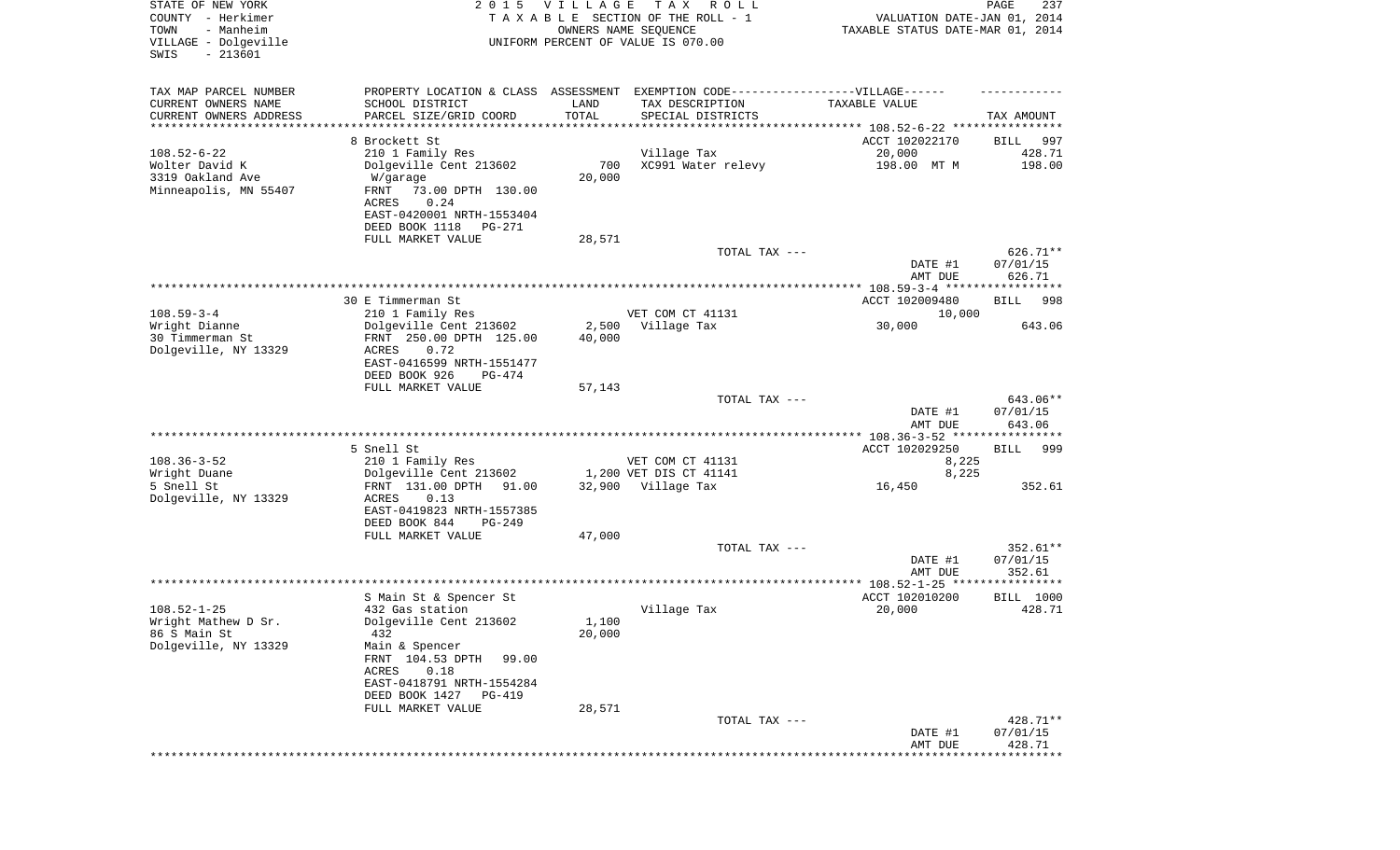| STATE OF NEW YORK<br>COUNTY - Herkimer        | 2 0 1 5                                                                           | <b>VILLAGE</b>       | TAX ROLL<br>TAXABLE SECTION OF THE ROLL - 1 | VALUATION DATE-JAN 01, 2014           | PAGE<br>238            |
|-----------------------------------------------|-----------------------------------------------------------------------------------|----------------------|---------------------------------------------|---------------------------------------|------------------------|
| - Manheim<br>TOWN                             |                                                                                   | OWNERS NAME SEOUENCE |                                             | TAXABLE STATUS DATE-MAR 01, 2014      |                        |
| VILLAGE - Dolgeville<br>$-213601$<br>SWIS     |                                                                                   |                      | UNIFORM PERCENT OF VALUE IS 070.00          |                                       |                        |
|                                               |                                                                                   |                      |                                             |                                       |                        |
| TAX MAP PARCEL NUMBER                         | PROPERTY LOCATION & CLASS ASSESSMENT EXEMPTION CODE-----------------VILLAGE------ |                      |                                             |                                       |                        |
| CURRENT OWNERS NAME<br>CURRENT OWNERS ADDRESS | SCHOOL DISTRICT<br>PARCEL SIZE/GRID COORD                                         | LAND<br>TOTAL        | TAX DESCRIPTION<br>SPECIAL DISTRICTS        | TAXABLE VALUE                         |                        |
|                                               |                                                                                   |                      |                                             | ******* 108.52-1-68 ***************** | TAX AMOUNT             |
|                                               | 116 S Main St                                                                     |                      |                                             | ACCT 102029340                        | BILL 1001              |
| $108.52 - 1 - 68$                             | 220 2 Family Res                                                                  |                      | Village Tax                                 | 56,600                                | 1,213.24               |
| Yanney Family Trust                           | Dolgeville Cent 213602                                                            | 800                  |                                             |                                       |                        |
| Yanney John Trustee                           | W Garage & Barn                                                                   | 56,600               |                                             |                                       |                        |
| 116 S Main St                                 | 75.00 DPTH 303.00<br>FRNT                                                         |                      |                                             |                                       |                        |
| Dolgeville, NY 13329                          | ACRES<br>0.52                                                                     |                      |                                             |                                       |                        |
|                                               | EAST-0418198 NRTH-1553564                                                         |                      |                                             |                                       |                        |
| PRIOR OWNER ON 3/01/2014                      | DEED BOOK 1547<br>$PG-493$                                                        |                      |                                             |                                       |                        |
| Yanney Gail & John                            | FULL MARKET VALUE                                                                 | 80,857               |                                             |                                       |                        |
|                                               |                                                                                   |                      | TOTAL TAX ---                               | DATE #1                               | 1,213.24**<br>07/01/15 |
|                                               |                                                                                   |                      |                                             | AMT DUE                               | 1,213.24               |
|                                               |                                                                                   |                      |                                             |                                       | ***********            |
|                                               | Mckinley Ave                                                                      |                      |                                             | ACCT 102010140                        | BILL 1002              |
| $108.36 - 1 - 14$                             | 311 Res vac land                                                                  |                      | Village Tax                                 | 300                                   | 6.43                   |
| Youker Harold                                 | Dolgeville Cent 213602                                                            | 300                  |                                             |                                       |                        |
| 683 Stewart Landing Rd                        | 50.00 DPTH 100.00<br>FRNT                                                         | 300                  |                                             |                                       |                        |
| Stratford, NY 13470                           | 0.13<br>ACRES                                                                     |                      |                                             |                                       |                        |
|                                               | EAST-0418753 NRTH-1557453                                                         |                      |                                             |                                       |                        |
|                                               | DEED BOOK 712<br><b>PG-129</b>                                                    | 429                  |                                             |                                       |                        |
|                                               | FULL MARKET VALUE                                                                 |                      | TOTAL TAX ---                               |                                       | $6.43**$               |
|                                               |                                                                                   |                      |                                             | DATE #1                               | 07/01/15               |
|                                               |                                                                                   |                      |                                             | AMT DUE                               | 6.43                   |
|                                               |                                                                                   |                      |                                             |                                       |                        |
|                                               | OFF Mckinley Ave                                                                  |                      |                                             |                                       | BILL 1003              |
| $108.36 - 1 - 15.1$                           | 311 Res vac land                                                                  |                      | Village Tax                                 | 200                                   | 4.29                   |
| Youker Harold C                               | Dolgeville Cent 213602                                                            | 200                  |                                             |                                       |                        |
| 683 Stewart Landing Rd                        | ACRES<br>0.42                                                                     | 200                  |                                             |                                       |                        |
| Stratford, NY 13470                           | EAST-0418645 NRTH-1557488                                                         |                      |                                             |                                       |                        |
|                                               | FULL MARKET VALUE                                                                 | 286                  |                                             |                                       |                        |
|                                               |                                                                                   |                      | TOTAL TAX ---                               |                                       | $4.29**$               |
|                                               |                                                                                   |                      |                                             | DATE #1<br>AMT DUE                    | 07/01/15<br>4.29       |
|                                               |                                                                                   |                      | ***********************                     | $* 108.36 - 1 - 26$ **                | ******                 |
|                                               | Horn St                                                                           |                      |                                             | ACCT 102018990                        | <b>BILL</b> 1004       |
| $108.36 - 1 - 26$                             | 311 Res vac land                                                                  |                      | Village Tax                                 | 200                                   | 4.29                   |
| Youker Lowell                                 | Dolgeville Cent 213602                                                            | 200                  |                                             |                                       |                        |
| 38 W State St                                 | 37.50 DPTH 122.00<br>FRNT                                                         | 200                  |                                             |                                       |                        |
| Dolgeville, NY 13329                          | 0.10<br>ACRES                                                                     |                      |                                             |                                       |                        |
|                                               | EAST-0419239 NRTH-1557053                                                         |                      |                                             |                                       |                        |
|                                               | DEED BOOK 897<br>$PG-30$                                                          |                      |                                             |                                       |                        |
|                                               | FULL MARKET VALUE                                                                 | 286                  |                                             |                                       |                        |
|                                               |                                                                                   |                      | TOTAL TAX ---                               | DATE #1                               | $4.29**$<br>07/01/15   |
|                                               |                                                                                   |                      |                                             | AMT DUE                               | 4.29                   |
|                                               |                                                                                   |                      |                                             |                                       |                        |
|                                               |                                                                                   |                      |                                             |                                       |                        |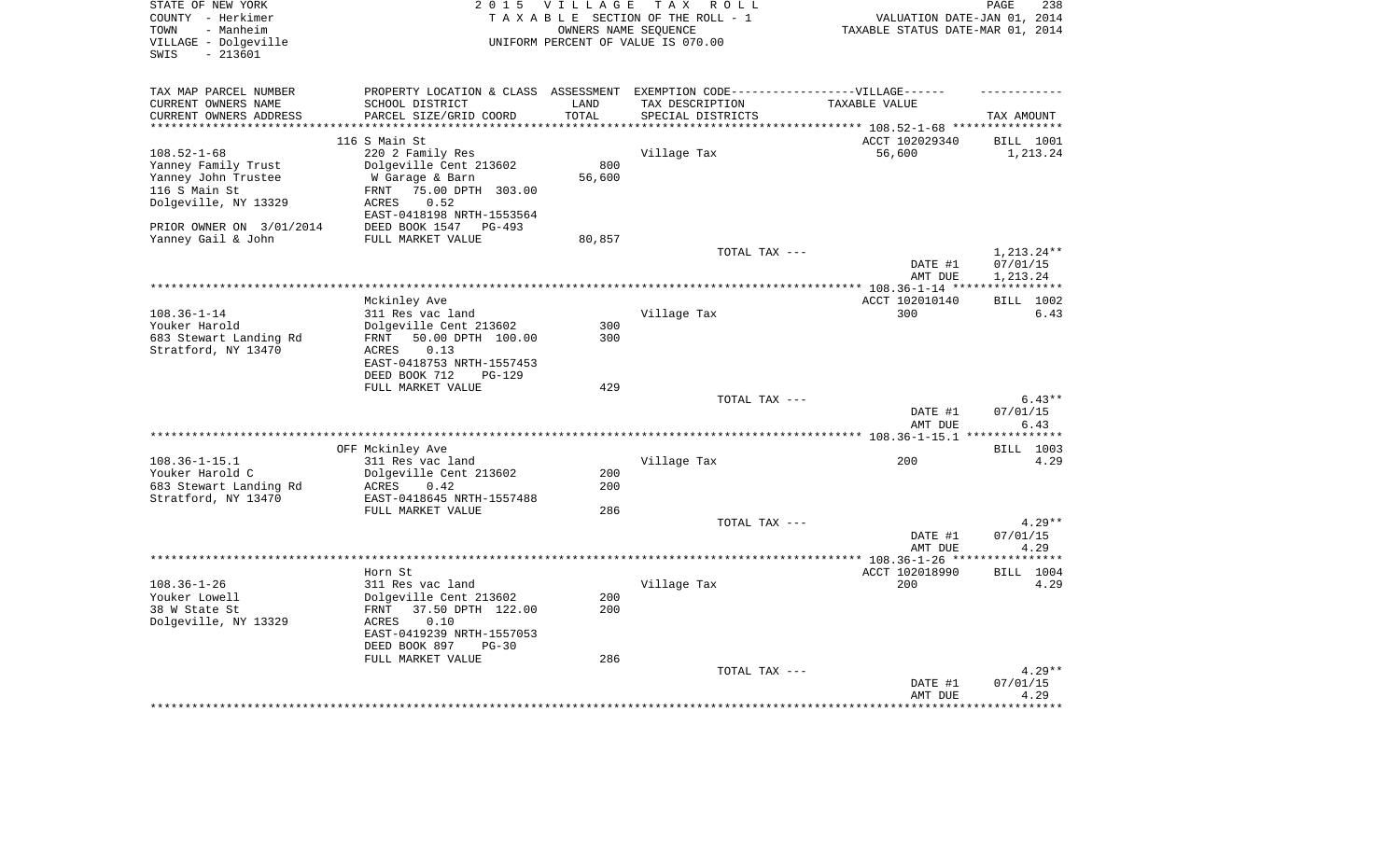| STATE OF NEW YORK<br>COUNTY - Herkimer<br>- Manheim<br>TOWN<br>VILLAGE - Dolgeville<br>$-213601$<br>SWIS | 2 0 1 5                                                                                                                                                                                       | <b>VILLAGE</b><br>OWNERS NAME SEQUENCE | T A X<br>R O L L<br>TAXABLE SECTION OF THE ROLL - 1<br>UNIFORM PERCENT OF VALUE IS 070.00 | VALUATION DATE-JAN 01, 2014<br>TAXABLE STATUS DATE-MAR 01, 2014 | PAGE<br>239                        |
|----------------------------------------------------------------------------------------------------------|-----------------------------------------------------------------------------------------------------------------------------------------------------------------------------------------------|----------------------------------------|-------------------------------------------------------------------------------------------|-----------------------------------------------------------------|------------------------------------|
| TAX MAP PARCEL NUMBER<br>CURRENT OWNERS NAME<br>CURRENT OWNERS ADDRESS<br>*********************          | PROPERTY LOCATION & CLASS ASSESSMENT<br>SCHOOL DISTRICT<br>PARCEL SIZE/GRID COORD                                                                                                             | LAND<br>TOTAL<br>* * * * * * * * * *   | EXEMPTION CODE------------------VILLAGE------<br>TAX DESCRIPTION<br>SPECIAL DISTRICTS     | TAXABLE VALUE                                                   | TAX AMOUNT                         |
| $108.36 - 1 - 44$<br>Youker Lowell<br>Dodge Karen<br>72 N Helmer Ave<br>Dolgeville, NY 13329             | 38 W State St<br>210 1 Family Res<br>Dolgeville Cent 213602<br>37.50 DPTH 110.00<br>FRNT<br>ACRES<br>0.10<br>EAST-0419182 NRTH-1556956<br>DEED BOOK 1171<br>PG-412<br>FULL MARKET VALUE       | 400<br>37,000<br>52,857                | Village Tax                                                                               | ACCT 102018960<br>37,000                                        | BILL 1005<br>793.11                |
|                                                                                                          |                                                                                                                                                                                               |                                        | TOTAL TAX ---                                                                             | DATE #1<br>AMT DUE                                              | 793.11**<br>07/01/15<br>793.11     |
| $108.52 - 4 - 31$<br>Youker Marjorie<br>18 Ransom St<br>Dolgeville, NY 13329                             | 18 Ransom St.<br>210 1 Family Res<br>Dolgeville Cent 213602<br>50.00 DPTH 150.00<br>FRNT<br>0.17<br>ACRES                                                                                     | 500<br>43,900                          | Village Tax                                                                               | ACCT 102002520<br>43,900                                        | BILL 1006<br>941.01                |
|                                                                                                          | EAST-0419394 NRTH-1553130<br>DEED BOOK 692<br>$PG-265$<br>FULL MARKET VALUE                                                                                                                   | 62,714                                 | TOTAL TAX ---                                                                             | DATE #1                                                         | 941.01**<br>07/01/15               |
|                                                                                                          |                                                                                                                                                                                               |                                        |                                                                                           | AMT DUE                                                         | 941.01                             |
| $108.36 - 1 - 28$<br>Youker Maxine<br>Maxwell Cathie Y<br>34 W State St<br>Dolgeville, NY 13329          | Horn St<br>311 Res vac land<br>Dolgeville Cent 213602<br>50.00 DPTH 120.00<br>FRNT<br>ACRES<br>0.12<br>EAST-0419321 NRTH-1557005<br>DEED BOOK 1505<br>PG-582                                  | 200<br>200                             | Village Tax                                                                               | ACCT 102029790<br>200                                           | BILL 1007<br>4.29                  |
|                                                                                                          | FULL MARKET VALUE                                                                                                                                                                             | 286                                    | TOTAL TAX ---                                                                             | DATE #1                                                         | $4.29**$<br>07/01/15               |
|                                                                                                          |                                                                                                                                                                                               |                                        |                                                                                           | AMT DUE                                                         | 4.29                               |
| $108.36 - 1 - 42$<br>Youker Maxine<br>Maxwell Cathie Y<br>34 W State St<br>Dolgeville, NY 13329          | 34 W State St<br>210 1 Family Res<br>Dolgeville Cent 213602<br>W/garage<br>FRNT 50.00 DPTH 110.00<br>ACRES<br>0.13<br>EAST-0419265 NRTH-1556906<br>DEED BOOK 1505 PG-582<br>FULL MARKET VALUE | 500<br>52,000<br>74,286                | Village Tax                                                                               | ACCT 102029760<br>52,000                                        | <b>BILL</b> 1008<br>1,114.64       |
|                                                                                                          |                                                                                                                                                                                               |                                        | TOTAL TAX ---<br>**********************************                                       | DATE #1<br>AMT DUE<br>**********************************        | 1,114.64**<br>07/01/15<br>1,114.64 |
|                                                                                                          |                                                                                                                                                                                               |                                        |                                                                                           |                                                                 |                                    |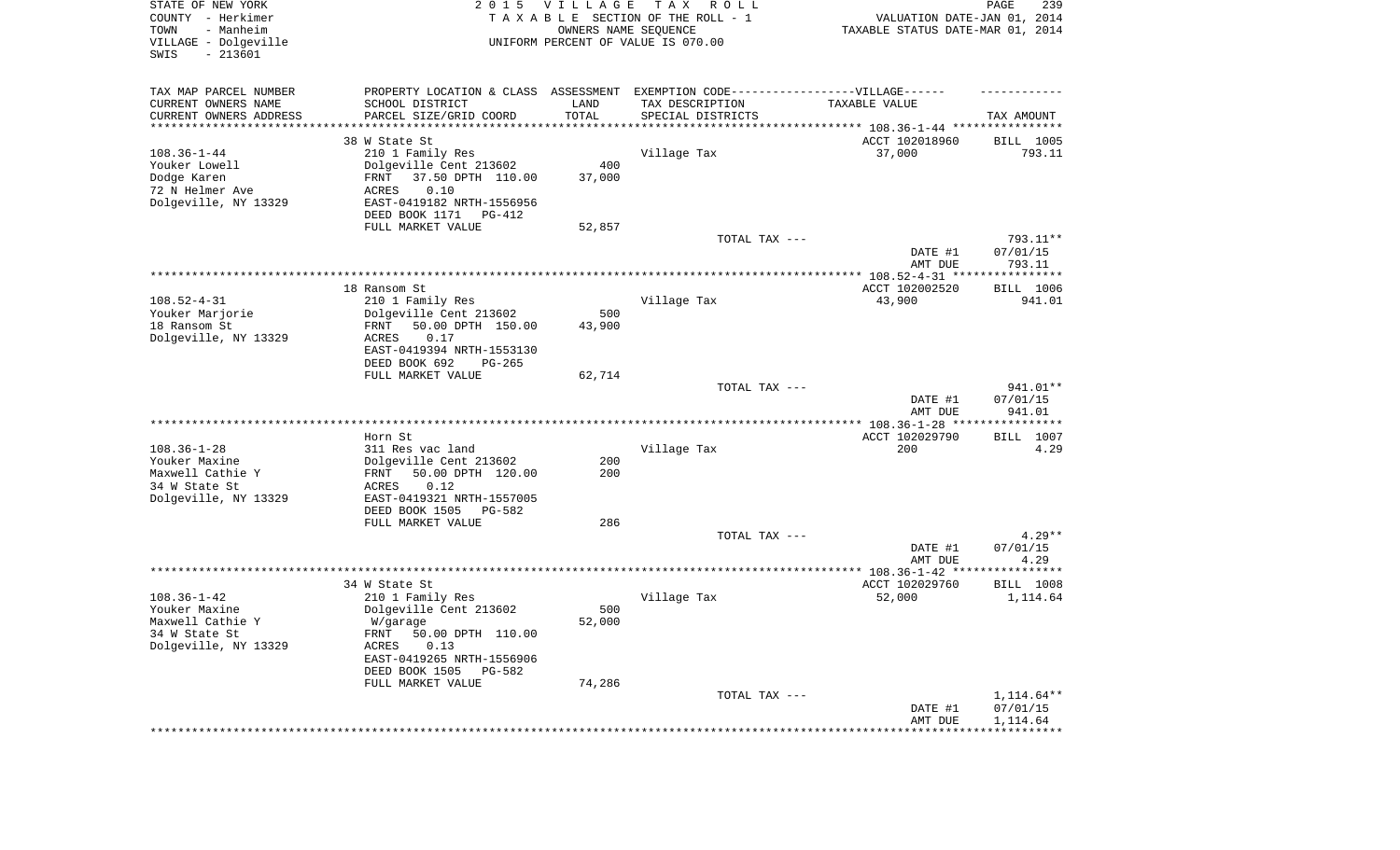| STATE OF NEW YORK<br>COUNTY - Herkimer<br>- Manheim<br>TOWN<br>VILLAGE - Dolgeville<br>SWIS<br>$-213601$ | 2 0 1 5                                                                          | <b>VILLAGE</b><br>OWNERS NAME SEQUENCE | T A X<br>R O L L<br>TAXABLE SECTION OF THE ROLL - 1<br>UNIFORM PERCENT OF VALUE IS 070.00 | VALUATION DATE-JAN 01, 2014<br>TAXABLE STATUS DATE-MAR 01, 2014 | PAGE<br>240           |
|----------------------------------------------------------------------------------------------------------|----------------------------------------------------------------------------------|----------------------------------------|-------------------------------------------------------------------------------------------|-----------------------------------------------------------------|-----------------------|
| TAX MAP PARCEL NUMBER                                                                                    | PROPERTY LOCATION & CLASS ASSESSMENT EXEMPTION CODE----------------VILLAGE------ |                                        |                                                                                           |                                                                 |                       |
| CURRENT OWNERS NAME<br>CURRENT OWNERS ADDRESS                                                            | SCHOOL DISTRICT<br>PARCEL SIZE/GRID COORD                                        | LAND<br>TOTAL                          | TAX DESCRIPTION<br>SPECIAL DISTRICTS                                                      | TAXABLE VALUE                                                   | TAX AMOUNT            |
| ********************                                                                                     |                                                                                  |                                        |                                                                                           |                                                                 |                       |
|                                                                                                          | 34 Slawson St                                                                    |                                        |                                                                                           | ACCT 102029810                                                  | BILL 1009             |
| $108.44 - 1 - 63$                                                                                        | 210 1 Family Res                                                                 |                                        | VET WAR CT 41121                                                                          | 6,300                                                           |                       |
| Youker Naomi<br>34 Slawson St                                                                            | Dolgeville Cent 213602<br>W/garage & Carport                                     | 1,700<br>53,000                        | Village Tax                                                                               | 46,700                                                          | 1,001.03              |
| Dolgeville, NY 13329                                                                                     | FRNT 168.00 DPTH 240.00<br>ACRES<br>0.85                                         |                                        |                                                                                           |                                                                 |                       |
|                                                                                                          | EAST-0418451 NRTH-1555377<br>DEED BOOK 1530<br>$PG-623$                          |                                        |                                                                                           |                                                                 |                       |
|                                                                                                          | FULL MARKET VALUE                                                                | 75,714                                 |                                                                                           |                                                                 |                       |
|                                                                                                          |                                                                                  |                                        | TOTAL TAX ---                                                                             |                                                                 | $1,001.03**$          |
|                                                                                                          |                                                                                  |                                        |                                                                                           | DATE #1                                                         | 07/01/15              |
|                                                                                                          |                                                                                  |                                        |                                                                                           | AMT DUE                                                         | 1,001.03              |
|                                                                                                          | 35 Slawson St                                                                    |                                        |                                                                                           | ACCT 102008400                                                  | BILL 1010             |
| $108.44 - 2 - 2$                                                                                         | 210 1 Family Res                                                                 |                                        | Village Tax                                                                               | 40,200                                                          | 861.70                |
| Youker Roy H                                                                                             | Dolgeville Cent 213602                                                           | 800                                    |                                                                                           |                                                                 |                       |
| Youker Naomi<br>34 Slawson St                                                                            | W/garage<br>FRNT                                                                 | 40,200                                 |                                                                                           |                                                                 |                       |
| Dolgeville, NY 13329                                                                                     | 80.00 DPTH 100.00<br>ACRES<br>0.18                                               |                                        |                                                                                           |                                                                 |                       |
|                                                                                                          | EAST-0418315 NRTH-1555257                                                        |                                        |                                                                                           |                                                                 |                       |
|                                                                                                          | DEED BOOK 685<br>$PG-226$                                                        |                                        |                                                                                           |                                                                 |                       |
|                                                                                                          | FULL MARKET VALUE                                                                | 57,429                                 |                                                                                           |                                                                 |                       |
|                                                                                                          |                                                                                  |                                        | TOTAL TAX ---                                                                             | DATE #1                                                         | 861.70**<br>07/01/15  |
|                                                                                                          |                                                                                  |                                        |                                                                                           | AMT DUE                                                         | 861.70                |
|                                                                                                          |                                                                                  |                                        |                                                                                           |                                                                 | * * * * * * * * * * * |
|                                                                                                          | 79 Spencer St                                                                    |                                        |                                                                                           | ACCT 102006630                                                  | BILL 1011             |
| $108.51 - 1 - 4$<br>Zilkowski Daniel A                                                                   | 210 1 Family Res<br>Dolgeville Cent 213602                                       | 1,000                                  | Village Tax                                                                               | 47,700                                                          | 1,022.46              |
| Zilkowski Joanne L                                                                                       | W Garage                                                                         | 47,700                                 |                                                                                           |                                                                 |                       |
| 79 Spencer St                                                                                            | FRNT 100.00 DPTH 153.00                                                          |                                        |                                                                                           |                                                                 |                       |
| Dolgeville, NY 13329                                                                                     | ACRES<br>0.35                                                                    |                                        |                                                                                           |                                                                 |                       |
|                                                                                                          | EAST-0416805 NRTH-1554289                                                        |                                        |                                                                                           |                                                                 |                       |
|                                                                                                          | DEED BOOK 1315<br><b>PG-938</b><br>FULL MARKET VALUE                             | 68,143                                 |                                                                                           |                                                                 |                       |
|                                                                                                          |                                                                                  |                                        | TOTAL TAX ---                                                                             |                                                                 | 1,022.46**            |
|                                                                                                          |                                                                                  |                                        |                                                                                           | DATE #1                                                         | 07/01/15              |
|                                                                                                          |                                                                                  |                                        |                                                                                           | AMT DUE                                                         | 1,022.46              |
|                                                                                                          |                                                                                  |                                        |                                                                                           |                                                                 | BILL 1012             |
| $108.52 - 1 - 74$                                                                                        | 17 W Spofford Ave<br>210 1 Family Res                                            |                                        | Village Tax                                                                               | ACCT 102023010<br>47,100                                        | 1,009.60              |
| Zipp Joan B                                                                                              | Dolgeville Cent 213602                                                           | 500                                    |                                                                                           |                                                                 |                       |
| Brundage Donald J                                                                                        | 50.00 DPTH 100.00<br>FRNT                                                        | 47,100                                 |                                                                                           |                                                                 |                       |
| 17 W Spofford Ave                                                                                        | 0.11<br>ACRES                                                                    |                                        |                                                                                           |                                                                 |                       |
| Dolgeville, NY 13329                                                                                     | EAST-0417745 NRTH-1553487<br>DEED BOOK 1078<br>PG-310                            |                                        |                                                                                           |                                                                 |                       |
|                                                                                                          | FULL MARKET VALUE                                                                | 67,286                                 |                                                                                           |                                                                 |                       |
|                                                                                                          |                                                                                  |                                        | TOTAL TAX ---                                                                             |                                                                 | $1,009.60**$          |
|                                                                                                          |                                                                                  |                                        |                                                                                           | DATE #1                                                         | 07/01/15              |
|                                                                                                          |                                                                                  |                                        |                                                                                           | AMT DUE                                                         | 1,009.60              |
|                                                                                                          |                                                                                  |                                        |                                                                                           |                                                                 |                       |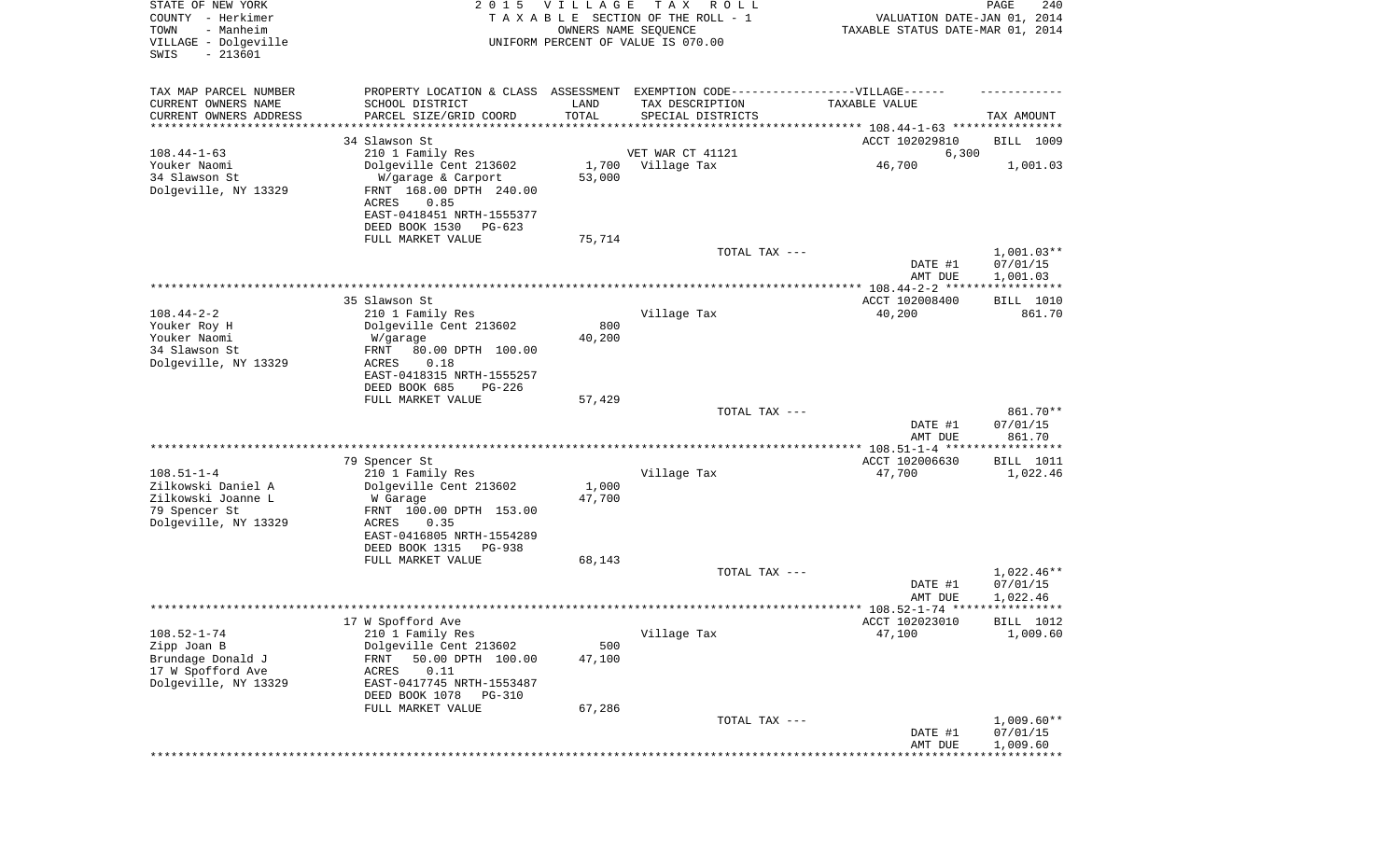| STATE OF NEW YORK    | 2015 VILLAGE TAX ROLL                 | 241<br>PAGE                      |
|----------------------|---------------------------------------|----------------------------------|
| COUNTY - Herkimer    | T A X A B L E SECTION OF THE ROLL - 1 | VALUATION DATE-JAN 01, 2014      |
| TOWN<br>- Manheim    |                                       | TAXABLE STATUS DATE-MAR 01, 2014 |
| VILLAGE - Dolgeville |                                       | RPS155/V04/L015                  |
| - 213601<br>SWIS     |                                       | CURRENT DATE 5/06/2015           |
|                      |                                       |                                  |
|                      | ROLL SUB SECTION- - TOTALS            |                                  |

# \*\*\* S P E C I A L D I S T R I C T S U M M A R Y \*\*\*

| CODE | DISTRICT NAME      | TOTAL<br>PARCELS | EXTENSION<br>TYPE | EXTENSION<br>VALUE | AD VALOREM<br>VALUE | <b>EXEMPT</b><br>AMOUNT | TAXABLE<br>VALUE | TOTAL<br>TAX |
|------|--------------------|------------------|-------------------|--------------------|---------------------|-------------------------|------------------|--------------|
|      | XC991 Water relevy |                  | 16 MOVTAX         | 5,499.36           |                     |                         | 5,499.36         | 5,499.36     |

## \*\*\* S C H O O L D I S T R I C T S U M M A R Y \*\*\*

| CODE   | DISTRICT NAME                    | TOTAL<br>PARCELS | ASSESSED<br>LAND | ASSESSED<br>TOTAL | EXEMPT<br>AMOUNT<br>---------- | TOTAL<br>TAXABLE<br>----------- |
|--------|----------------------------------|------------------|------------------|-------------------|--------------------------------|---------------------------------|
|        |                                  |                  |                  |                   | STAR AMOUNT                    | STAR TAXABLE                    |
|        | Dolgeville Central               | 460              | 611,780          | 21221,992         | 236,600                        | 20,985,392                      |
| 213602 |                                  |                  |                  |                   | 6770,900                       | 14, 214, 492                    |
|        | SUB-TOTAL                        | 460              | 611,780          | 21221,992         | 236,600                        | 20,985,392                      |
|        | $S \cup B - T \cup T A L (CONT)$ |                  |                  |                   | 6770,900                       | 14, 214, 492                    |
|        |                                  |                  |                  |                   |                                |                                 |
|        | TOTAL                            | 460              | 611,780          | 21221,992         | 236,600                        | 20,985,392                      |
|        | TO TAL (CONT)                    |                  |                  |                   | 6770,900                       | 14, 214, 492                    |

### \*\*\* S Y S T E M C O D E S S U M M A R Y \*\*\*

#### NO SYSTEM EXEMPTIONS AT THIS LEVEL

# \*\*\* E X E M P T I O N S U M M A R Y \*\*\*

|       |                | TOTAL   |         |
|-------|----------------|---------|---------|
| CODE  | DESCRIPTION    | PARCELS | VILLAGE |
| 41101 | VETFUND CT     |         | 300     |
| 41121 | VET WAR CT     | 21      | 124,470 |
| 41131 | VET COM CT     | 40      | 388,700 |
| 41141 | VET DIS CT     | 10      | 97,642  |
| 41151 | $CW$ 10 $VET/$ |         |         |
| 41162 | CW 15 VET/     | 2       |         |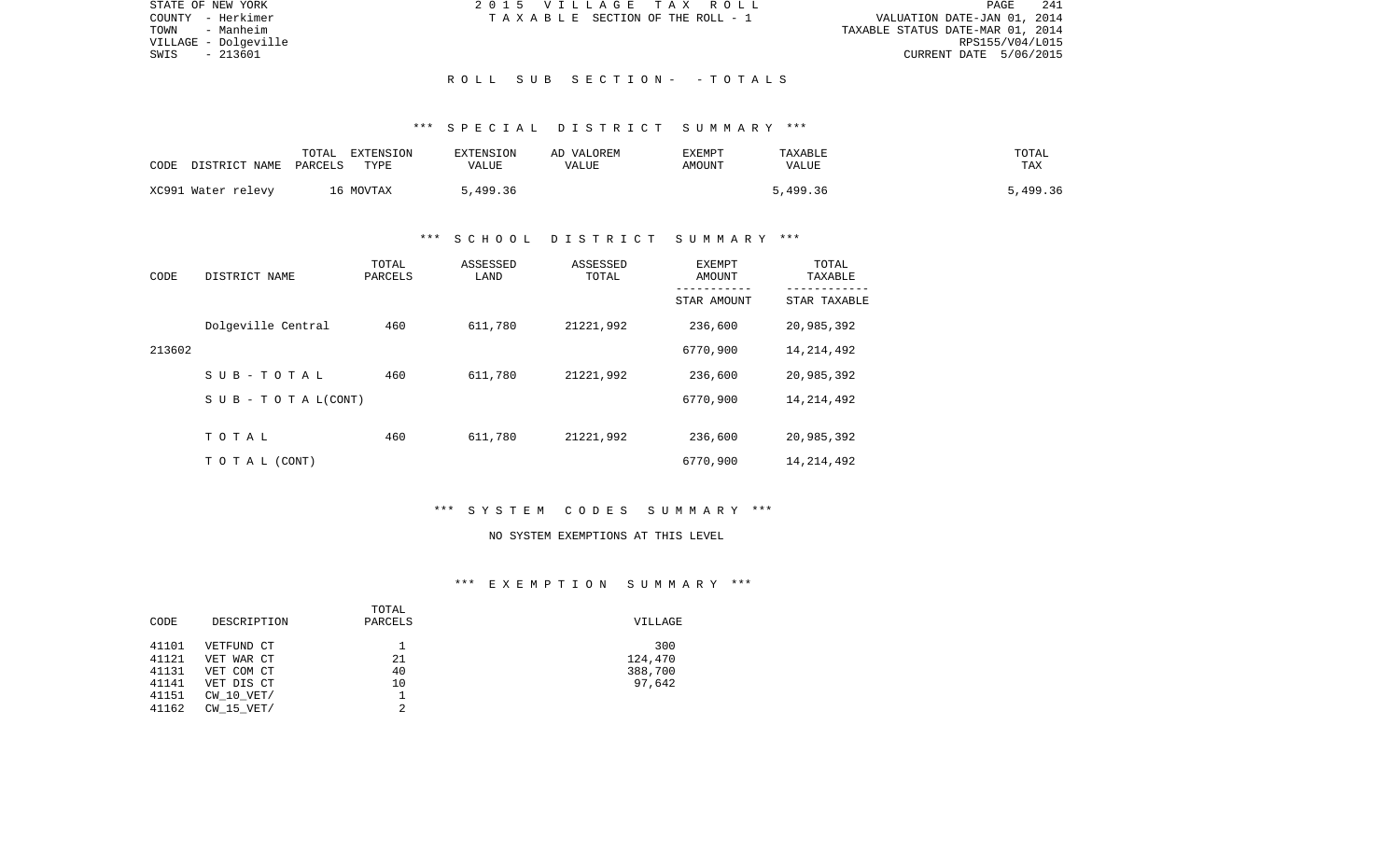| STATE OF NEW YORK    | 2015 VILLAGE TAX ROLL           | 242<br>PAGE                      |
|----------------------|---------------------------------|----------------------------------|
| COUNTY - Herkimer    | TAXABLE SECTION OF THE ROLL - 1 | VALUATION DATE-JAN 01, 2014      |
| TOWN<br>- Manheim    |                                 | TAXABLE STATUS DATE-MAR 01, 2014 |
| VILLAGE - Dolgeville |                                 | RPS155/V04/L015                  |
| - 213601<br>SWIS     |                                 | CURRENT DATE 5/06/2015           |
|                      |                                 |                                  |
|                      | ROLL SUB SECTION- - TOTALS      |                                  |

# \*\*\* E X E M P T I O N S U M M A R Y \*\*\*

| CODE           | DESCRIPTION        | TOTAL<br>PARCELS | VILLAGE          |
|----------------|--------------------|------------------|------------------|
| 41400<br>41800 | CLERGY<br>AGED-ALL | 2<br>7           | 3,000<br>123,580 |
|                | TOTAL              | 84               | 737,692          |

| ROLL<br><b>SEC</b> | DESCRIPTION     | TOTAL<br>PARCELS | ASSESSED<br>LAND | ASSESSED<br>TOTAL | <b>EXEMPT</b><br>AMOUNT | TOTAL<br>TAXABLE | TOTAL<br>TAX |
|--------------------|-----------------|------------------|------------------|-------------------|-------------------------|------------------|--------------|
|                    |                 |                  |                  |                   | -----------             |                  |              |
|                    |                 |                  |                  |                   | STAR AMOUNT             | STAR TAXABLE     |              |
|                    | Village Tax     |                  | 611,780          | 21221,992         | 737,692                 | 20,484,300       | 439,087.24   |
|                    | SPEC DIST TAXES |                  |                  |                   |                         |                  | 5,499.36     |
|                    | TAXABLE         | 460              |                  |                   |                         |                  | 444,586.60   |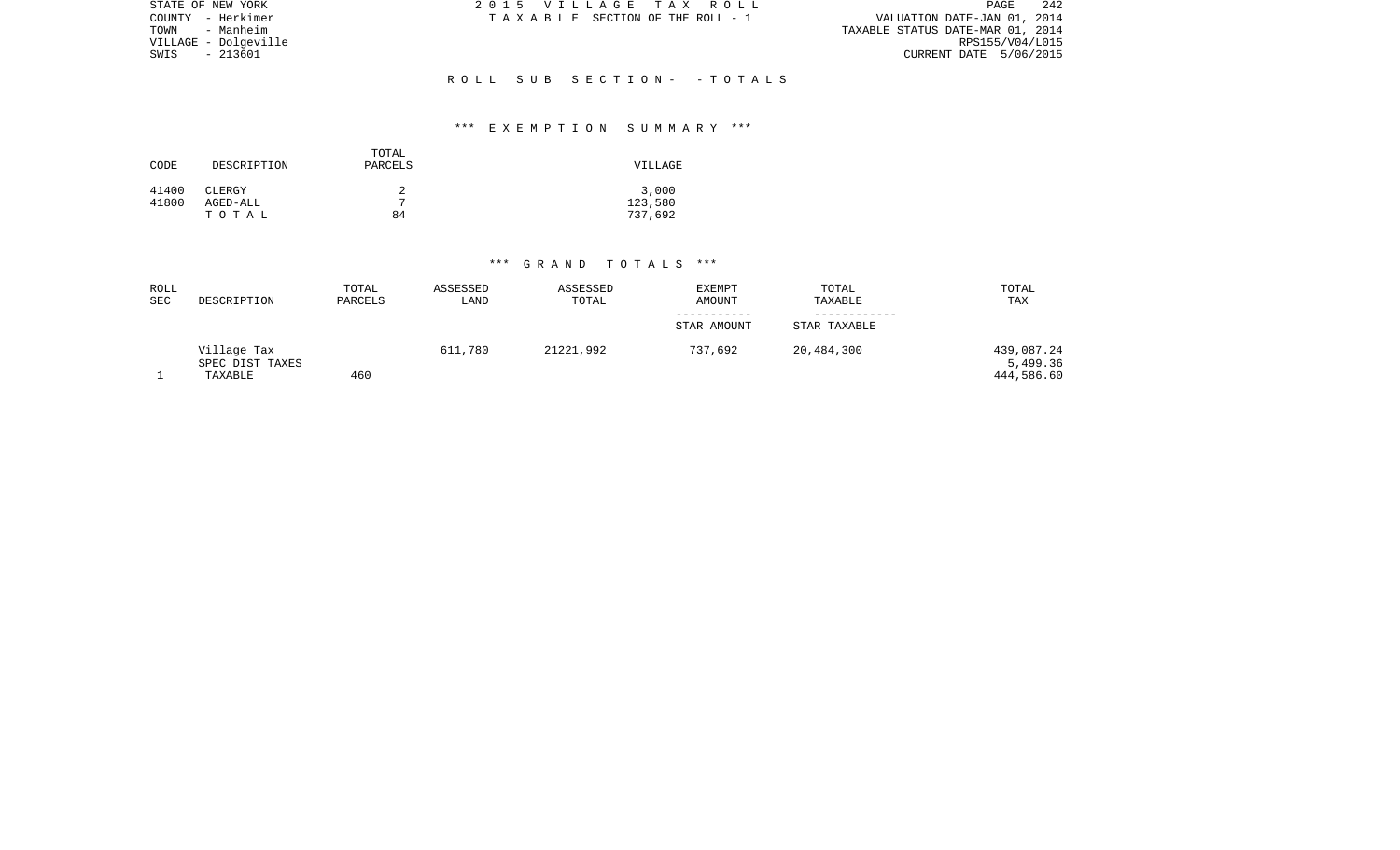| STATE OF NEW YORK    | 2015 VILLAGE TAX ROLL            | PAGE                        | 243 |
|----------------------|----------------------------------|-----------------------------|-----|
| COUNTY - Herkimer    | TAXABLE SECTION OF THE ROLL - 1  | VALUATION DATE-JAN 01, 2014 |     |
| TOWN<br>- Manheim    | TAXABLE STATUS DATE-MAR 01, 2014 |                             |     |
| VILLAGE - Dolgeville |                                  | RPS155/V04/L015             |     |
| SWIS<br>- 213601     |                                  | CURRENT DATE 5/06/2015      |     |
|                      |                                  |                             |     |

### R O L L S E C T I O N T O T A L S

### \*\*\* S P E C I A L D I S T R I C T S U M M A R Y \*\*\*

| CODE | DISTRICT NAME      | TOTAL<br>PARCELS | EXTENSION<br>TYPE | EXTENSION<br>VALUE | AD VALOREM<br>VALUE | <b>EXEMPT</b><br>AMOUNT | TAXABLE<br>VALUE | TOTAL<br>TAX |
|------|--------------------|------------------|-------------------|--------------------|---------------------|-------------------------|------------------|--------------|
|      | XC991 Water relevy |                  | 27 MOVTAX         | 9,348.40           |                     |                         | 9,348.40         | 9,348.40     |

### \*\*\* S C H O O L D I S T R I C T S U M M A R Y \*\*\*

| CODE   | DISTRICT NAME                    | TOTAL<br>PARCELS | ASSESSED<br>LAND | ASSESSED<br>TOTAL | EXEMPT<br>AMOUNT<br>---------- | TOTAL<br>TAXABLE<br>----------- |
|--------|----------------------------------|------------------|------------------|-------------------|--------------------------------|---------------------------------|
|        |                                  |                  |                  |                   | STAR AMOUNT                    | STAR TAXABLE                    |
|        | Dolgeville Central               | 939              | 1290,080         | 41862,460         | 373,559                        | 41,488,901                      |
| 213602 |                                  |                  |                  |                   | 13435,210                      | 28,053,691                      |
|        | SUB-TOTAL                        | 939              | 1290,080         | 41862,460         | 373,559                        | 41,488,901                      |
|        | $S \cup B - T \cup T A L (CONT)$ |                  |                  |                   | 13435,210                      | 28,053,691                      |
|        |                                  |                  |                  |                   |                                |                                 |
|        | TOTAL                            | 939              | 1290,080         | 41862,460         | 373,559                        | 41,488,901                      |
|        | TO TAL (CONT)                    |                  |                  |                   | 13435,210                      | 28,053,691                      |

### \*\*\* S Y S T E M C O D E S S U M M A R Y \*\*\*

#### NO SYSTEM EXEMPTIONS AT THIS LEVEL

# \*\*\* E X E M P T I O N S U M M A R Y \*\*\*

|       |                | TOTAL   |         |
|-------|----------------|---------|---------|
| CODE  | DESCRIPTION    | PARCELS | VILLAGE |
| 41101 | VETFUND CT     |         | 300     |
| 41121 | VET WAR CT     | 45      | 269,775 |
| 41131 | VET COM CT     | 72      | 709,713 |
| 41141 | VET DIS CT     | 15      | 160,561 |
| 41151 | $CW$ 10 $VET/$ | 2       |         |
| 41161 | CW 15 VET/     |         |         |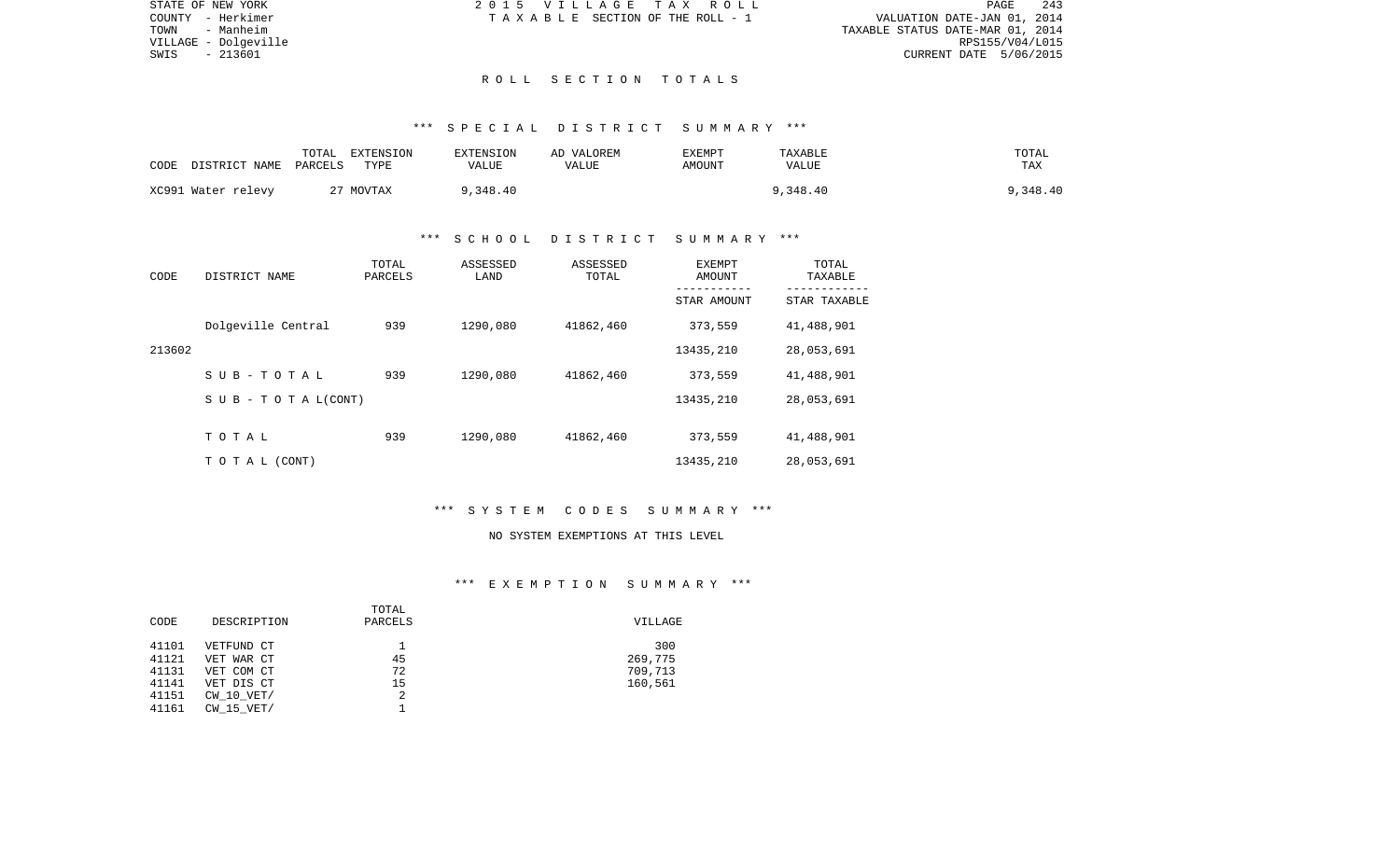| STATE OF NEW YORK    | 2015 VILLAGE TAX ROLL           | 244<br>PAGE                      |
|----------------------|---------------------------------|----------------------------------|
| COUNTY - Herkimer    | TAXABLE SECTION OF THE ROLL - 1 | VALUATION DATE-JAN 01, 2014      |
| TOWN<br>- Manheim    |                                 | TAXABLE STATUS DATE-MAR 01, 2014 |
| VILLAGE - Dolgeville |                                 | RPS155/V04/L015                  |
| SWIS<br>- 213601     |                                 | CURRENT DATE 5/06/2015           |
|                      |                                 |                                  |
|                      | ROLL SECTION TOTALS             |                                  |

# \*\*\* E X E M P T I O N S U M M A R Y \*\*\*

|       |                | TOTAL   |          |
|-------|----------------|---------|----------|
| CODE  | DESCRIPTION    | PARCELS | VILLAGE  |
|       |                |         |          |
| 41162 | $CW$ 15 $VET/$ | 2       |          |
| 41400 | CLERGY         | 2       | 3,000    |
| 41720 | AG MKTS L      | 2       | 6,559    |
| 41800 | AGED-ALL       | 13      | 250,830  |
|       | TOTAL          | 155     | 1400,738 |
|       |                |         |          |

| ROLL<br>SEC | DESCRIPTION                               | TOTAL<br>PARCELS | ASSESSED<br>LAND | ASSESSED<br>TOTAL | <b>EXEMPT</b><br>AMOUNT | TOTAL<br>TAXABLE | TOTAL<br>TAX                         |
|-------------|-------------------------------------------|------------------|------------------|-------------------|-------------------------|------------------|--------------------------------------|
|             |                                           |                  |                  |                   | STAR AMOUNT             | STAR TAXABLE     |                                      |
|             |                                           |                  |                  |                   |                         |                  |                                      |
|             | Village Tax<br>SPEC DIST TAXES<br>TAXABLE | 939              | 1290,080         | 41862,460         | 1,400,738               | 40,461,722       | 867,309.36<br>9,348.40<br>876,657.76 |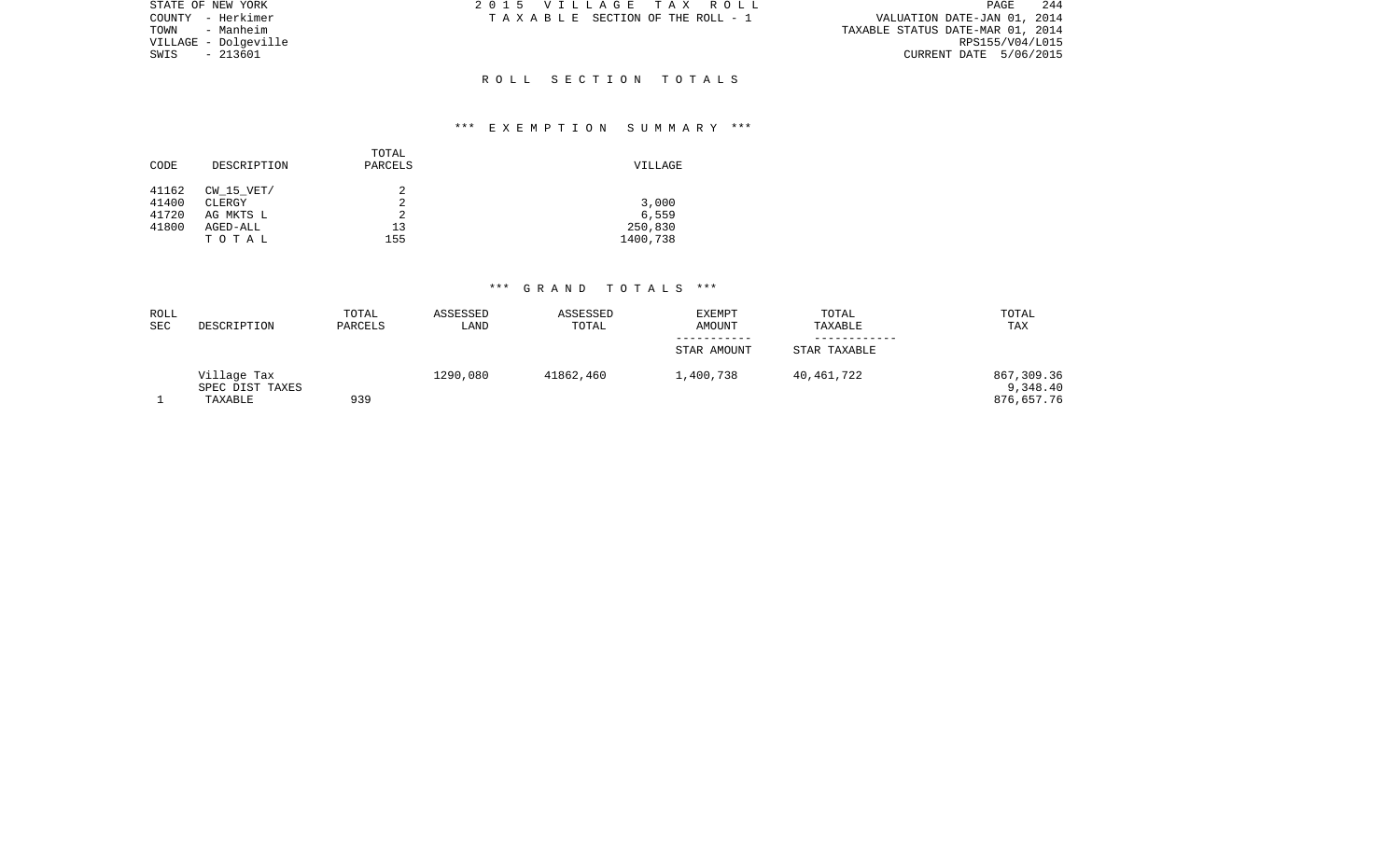| STATE OF NEW YORK         | 2 0 1 5                | <b>VILLAGE</b>  | T A X<br>R O L L                                                                  |                                  | PAGE<br>245             |
|---------------------------|------------------------|-----------------|-----------------------------------------------------------------------------------|----------------------------------|-------------------------|
| COUNTY - Herkimer         |                        |                 | SPECIAL FRANCHISE SECTION OF THE ROLL - 5                                         | VALUATION DATE-JAN 01, 2014      |                         |
| - Manheim<br>TOWN         |                        |                 | OWNERS NAME SEOUENCE                                                              | TAXABLE STATUS DATE-MAR 01, 2014 |                         |
| VILLAGE - Dolgeville      |                        |                 | UNIFORM PERCENT OF VALUE IS 070.00                                                |                                  |                         |
| $-213601$<br>SWIS         |                        |                 |                                                                                   |                                  |                         |
|                           |                        |                 |                                                                                   |                                  |                         |
| TAX MAP PARCEL NUMBER     |                        |                 | PROPERTY LOCATION & CLASS ASSESSMENT EXEMPTION CODE-----------------VILLAGE------ |                                  |                         |
| CURRENT OWNERS NAME       | SCHOOL DISTRICT        | LAND            | TAX DESCRIPTION                                                                   | TAXABLE VALUE                    |                         |
| CURRENT OWNERS ADDRESS    | PARCEL SIZE/GRID COORD | TOTAL           | SPECIAL DISTRICTS                                                                 |                                  | TAX AMOUNT              |
| *************             |                        | *************** | ********************************** 555._4_1 *******************                   |                                  |                         |
|                           | LINES                  |                 |                                                                                   | ACCT 102500030                   | BILL 1013               |
| $555. - 4 - 1$            | 861 Elec & gas         |                 | Village Tax                                                                       | 1067,862                         | 22,889.94               |
| National Grid             | Dolgeville Cent 213602 | $\Omega$        |                                                                                   |                                  |                         |
| Real Estate Tax Dept      | $8 - 1993$             | 1067,862        |                                                                                   |                                  |                         |
| 300 Erie Blvd W           | Spec.franchise         |                 |                                                                                   |                                  |                         |
| Syracuse, NY 13202        | Village                |                 |                                                                                   |                                  |                         |
|                           | DEED BOOK 00000        |                 |                                                                                   |                                  |                         |
|                           | FULL MARKET VALUE      | 1525,517        |                                                                                   |                                  |                         |
|                           |                        |                 | TOTAL TAX ---                                                                     |                                  | 22,889.94**             |
|                           |                        |                 |                                                                                   | DATE #1                          | 07/01/15                |
|                           |                        |                 |                                                                                   | AMT DUE                          | 22,889.94               |
|                           |                        |                 |                                                                                   |                                  |                         |
|                           | CABLES                 |                 |                                                                                   | ACCT 102500090                   | BILL 1014               |
| $555. - 6 - 1$            | 869 Television         |                 | Village Tax                                                                       | 46,764                           | 1,002.40                |
| Time Warner Cable - DTS   | Dolgeville Cent 213602 | $\Omega$        |                                                                                   |                                  |                         |
| PO Box 7467               | $8 - 1993$             | 46,764          |                                                                                   |                                  |                         |
| Charolotte, NC 28241-7467 | Spec Fran 1997         |                 |                                                                                   |                                  |                         |
|                           | Village                |                 |                                                                                   |                                  |                         |
|                           | FULL MARKET VALUE      | 66,806          |                                                                                   |                                  |                         |
|                           |                        |                 | TOTAL TAX ---                                                                     |                                  | $1,002.40**$            |
|                           |                        |                 |                                                                                   | DATE #1                          | 07/01/15                |
|                           |                        |                 |                                                                                   | AMT DUE                          | 1,002.40                |
|                           |                        |                 |                                                                                   |                                  | * * * * * * * * * * * * |
|                           | WIRES                  |                 |                                                                                   | ACCT 102500060                   | BILL 1015               |
| $555. - 3 - 1$            | 866 Telephone          |                 | Village Tax                                                                       | 119,778                          | 2,567.48                |
| Verizon New York Inc.     | Dolgeville Cent 213602 | 0               |                                                                                   |                                  |                         |
| $C/O$ Duff & Phelps       | $8 - 1993$             | 119,778         |                                                                                   |                                  |                         |
| PO Box 2749               | Spec.franchise         |                 |                                                                                   |                                  |                         |
| Addison, TX 75001         | Village                |                 |                                                                                   |                                  |                         |
|                           | DEED BOOK 00000        |                 |                                                                                   |                                  |                         |
|                           | FULL MARKET VALUE      | 171,111         |                                                                                   |                                  |                         |
|                           |                        |                 | TOTAL TAX ---                                                                     |                                  | $2,567.48**$            |
|                           |                        |                 |                                                                                   | DATE #1                          | 07/01/15                |
|                           |                        |                 |                                                                                   | AMT DUE                          | 2,567.48                |
|                           |                        |                 |                                                                                   |                                  |                         |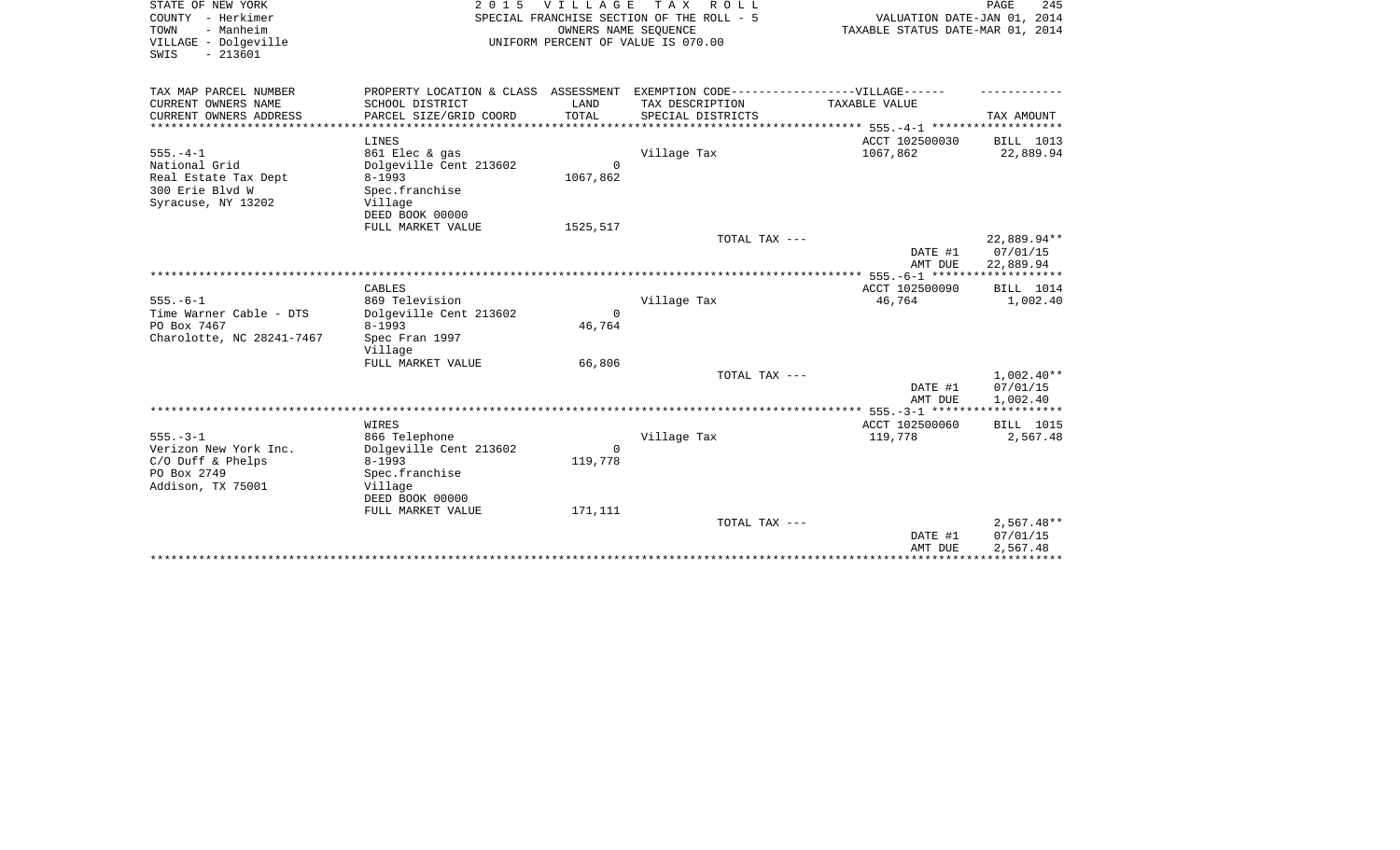| STATE OF NEW YORK    | 2015 VILLAGE TAX ROLL                     | 246<br>PAGE                      |
|----------------------|-------------------------------------------|----------------------------------|
| COUNTY - Herkimer    | SPECIAL FRANCHISE SECTION OF THE ROLL - 5 | VALUATION DATE-JAN 01, 2014      |
| TOWN<br>- Manheim    |                                           | TAXABLE STATUS DATE-MAR 01, 2014 |
| VILLAGE - Dolgeville |                                           | RPS155/V04/L015                  |
| SWIS<br>- 213601     |                                           | CURRENT DATE 5/06/2015           |
|                      |                                           |                                  |
|                      | ROLL SUB SECTION- -TOTALS                 |                                  |

### \*\*\* S P E C I A L D I S T R I C T S U M M A R Y \*\*\*

|      |      | <b>momm</b><br>◡∸⊷          | $\blacksquare$<br>N L'<br>LUN |                     |              | <b>EXEMPT</b> | . .            | ◡--                   |
|------|------|-----------------------------|-------------------------------|---------------------|--------------|---------------|----------------|-----------------------|
| CODE | NAME | $\alpha$ DORT $\beta$<br>◡▵ | FVDI                          | $\cdots$<br>ALILI P | י י<br>7 O T | )UN           | ----<br>יש שבא | m 7<br>L <i>L</i> 14. |

# NO SPECIAL DISTRICTS AT THIS LEVEL

### \*\*\* S C H O O L D I S T R I C T S U M M A R Y \*\*\*

| CODE   | DISTRICT NAME      | TOTAL<br>PARCELS | ASSESSED<br>LAND | ASSESSED<br>TOTAL | EXEMPT<br>AMOUNT | TOTAL<br>TAXABLE |
|--------|--------------------|------------------|------------------|-------------------|------------------|------------------|
|        |                    |                  |                  |                   | STAR AMOUNT      | STAR TAXABLE     |
|        | Dolgeville Central | 3                |                  | 1234,404          |                  | 1,234,404        |
| 213602 |                    |                  |                  |                   |                  | 1,234,404        |
|        | SUB-TOTAL          | 3                |                  | 1234,404          |                  | 1,234,404        |
|        | SUB - TO TAL(CONT) |                  |                  |                   |                  | 1,234,404        |
|        |                    |                  |                  |                   |                  |                  |
|        | TOTAL              | 3                |                  | 1234,404          |                  | 1,234,404        |
|        | T O T A L (CONT)   |                  |                  |                   |                  | 1,234,404        |

\*\*\* S Y S T E M C O D E S S U M M A R Y \*\*\*

#### NO SYSTEM EXEMPTIONS AT THIS LEVEL

\*\*\* E X E M P T I O N S U M M A R Y \*\*\*

NO EXEMPTIONS AT THIS LEVEL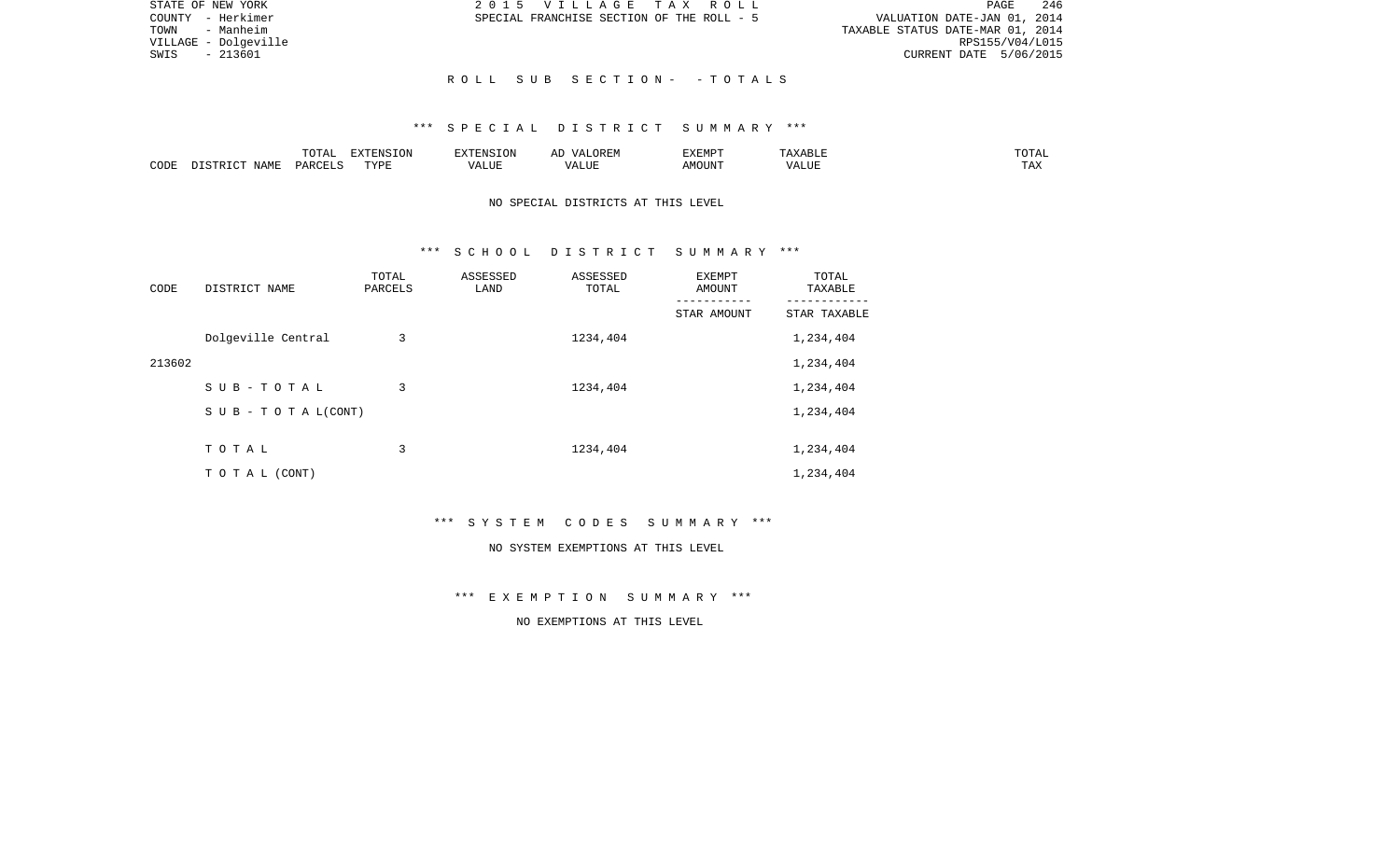| STATE OF NEW YORK    | 2015 VILLAGE TAX ROLL                     | -247<br>PAGE                     |
|----------------------|-------------------------------------------|----------------------------------|
| - Herkimer<br>COUNTY | SPECIAL FRANCHISE SECTION OF THE ROLL - 5 | VALUATION DATE-JAN 01, 2014      |
| - Manheim<br>TOWN    |                                           | TAXABLE STATUS DATE-MAR 01, 2014 |
| VILLAGE - Dolgeville |                                           | RPS155/V04/L015                  |
| - 213601<br>SWIS     |                                           | CURRENT DATE 5/06/2015           |
|                      |                                           |                                  |
|                      | ROLL SUB SECTION- - TOTALS                |                                  |
|                      |                                           |                                  |

| ROLL       |                                | TOTAL   | ASSESSED | ASSESSED | EXEMPT      | TOTAL        | TOTAL     |
|------------|--------------------------------|---------|----------|----------|-------------|--------------|-----------|
| <b>SEC</b> | DESCRIPTION                    | PARCELS | LAND     | TOTAL    | AMOUNT      | TAXABLE      | TAX       |
|            |                                |         |          |          | STAR AMOUNT | STAR TAXABLE |           |
|            | Village Tax<br>SPEC DIST TAXES |         |          | 1234,404 |             | 1,234,404    | 26,459.82 |
|            | SPECIAL FRANCHISE              |         |          |          |             |              | 26,459.82 |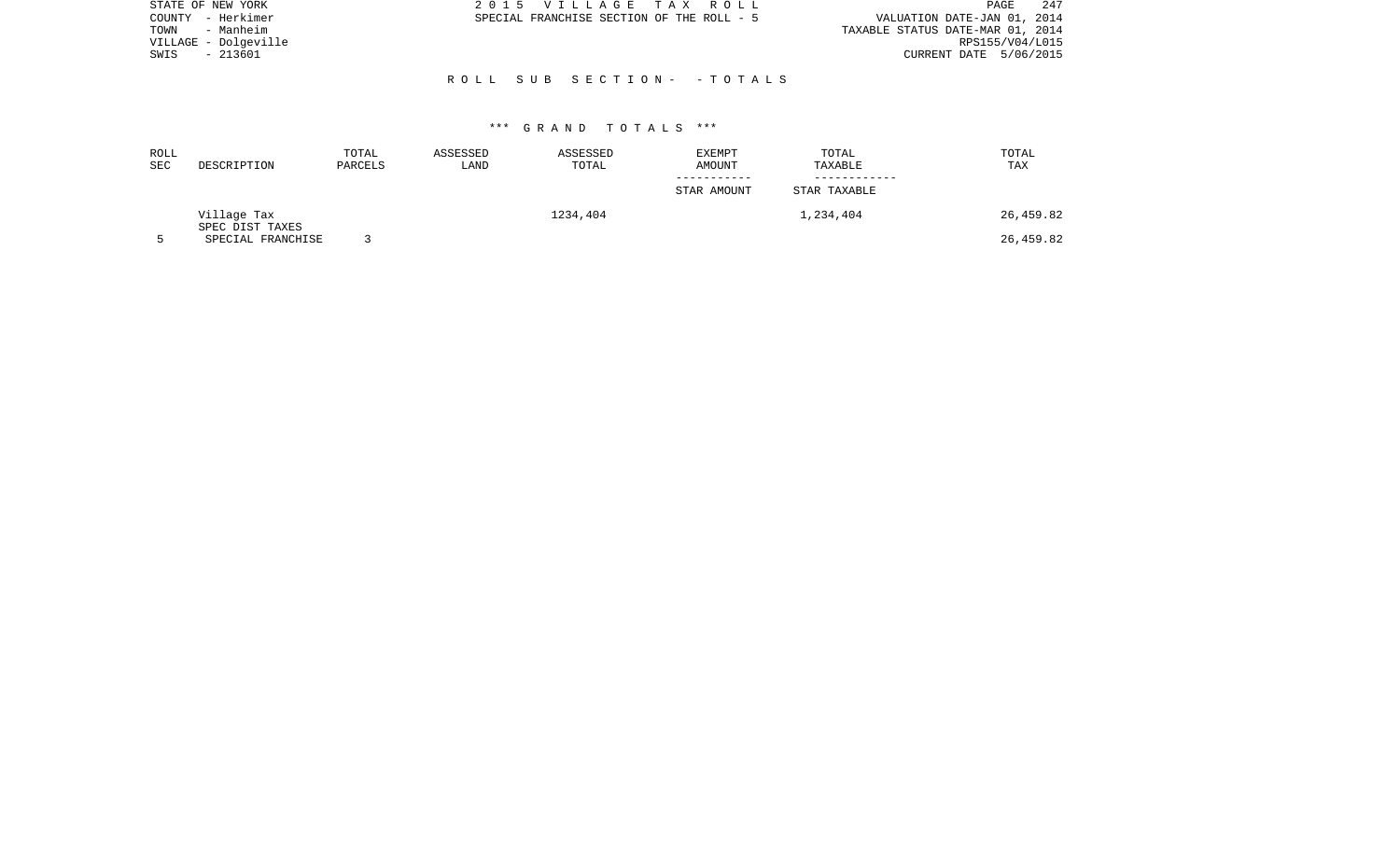|  | E TAX ROLL           |  |                                  |                             |  | PAGE. | 2.48            |
|--|----------------------|--|----------------------------------|-----------------------------|--|-------|-----------------|
|  | ION OF THE ROLL - 5" |  |                                  | VALUATION DATE-JAN 01, 2014 |  |       |                 |
|  |                      |  | TAXABLE STATUS DATE-MAR 01, 2014 |                             |  |       |                 |
|  |                      |  |                                  |                             |  |       | RPS155/V04/L015 |
|  |                      |  |                                  | CURRENT DATE 5/06/2015      |  |       |                 |

STATE OF NEW YORK  $2015$  V I L L A G COUNTY - Herkimer SPECIAL FRANCHISE SECT TOWN - Manheim VILLAGE - Dolgeville  $SWIS$  - 213601

#### R O L L S E C T I O N T O T A L S

#### \*\*\* S P E C I A L D I S T R I C T S U M M A R Y \*\*\*

|      |                               | <b>TOTA</b><br>- ∪ + ד | EXTENSION | ATAYA T QY<br>$\pm 1$ | )REM<br>$\Lambda$ / $\Delta$ . | EXEMP <sup>T</sup> | maxzanti       | $T \cap T \cap T$<br>UTAL: |
|------|-------------------------------|------------------------|-----------|-----------------------|--------------------------------|--------------------|----------------|----------------------------|
| CODE | $\Lambda$ $\Delta$ M $\Gamma$ | $C$ $T$ $T$ $C$<br>DAR | TYPE<br>. | /ALUE                 | $\sqrt{ }$<br>⊔∪r              | ™OUN'I             | T T T<br>ʻALU. | $- - - -$<br>⊥AA           |

# NO SPECIAL DISTRICTS AT THIS LEVEL

#### \*\*\* S C H O O L D I S T R I C T S U M M A R Y \*\*\*

| CODE   | DISTRICT NAME                    | TOTAL<br>PARCELS | ASSESSED<br>LAND | ASSESSED<br>TOTAL | EXEMPT<br>AMOUNT | TOTAL<br>TAXABLE |
|--------|----------------------------------|------------------|------------------|-------------------|------------------|------------------|
|        |                                  |                  |                  |                   | STAR AMOUNT      | STAR TAXABLE     |
|        | Dolgeville Central               | 3                |                  | 1234,404          |                  | 1,234,404        |
| 213602 |                                  |                  |                  |                   |                  | 1,234,404        |
|        | SUB-TOTAL                        | 3                |                  | 1234,404          |                  | 1,234,404        |
|        | $S \cup B - T \cup T A L (CONT)$ |                  |                  |                   |                  | 1,234,404        |
|        |                                  |                  |                  |                   |                  |                  |
|        | TOTAL                            | 3                |                  | 1234,404          |                  | 1,234,404        |
|        | T O T A L (CONT)                 |                  |                  |                   |                  | 1,234,404        |

\*\*\* S Y S T E M C O D E S S U M M A R Y \*\*\*

#### NO SYSTEM EXEMPTIONS AT THIS LEVEL

\*\*\* E X E M P T I O N S U M M A R Y \*\*\*

# NO EXEMPTIONS AT THIS LEVEL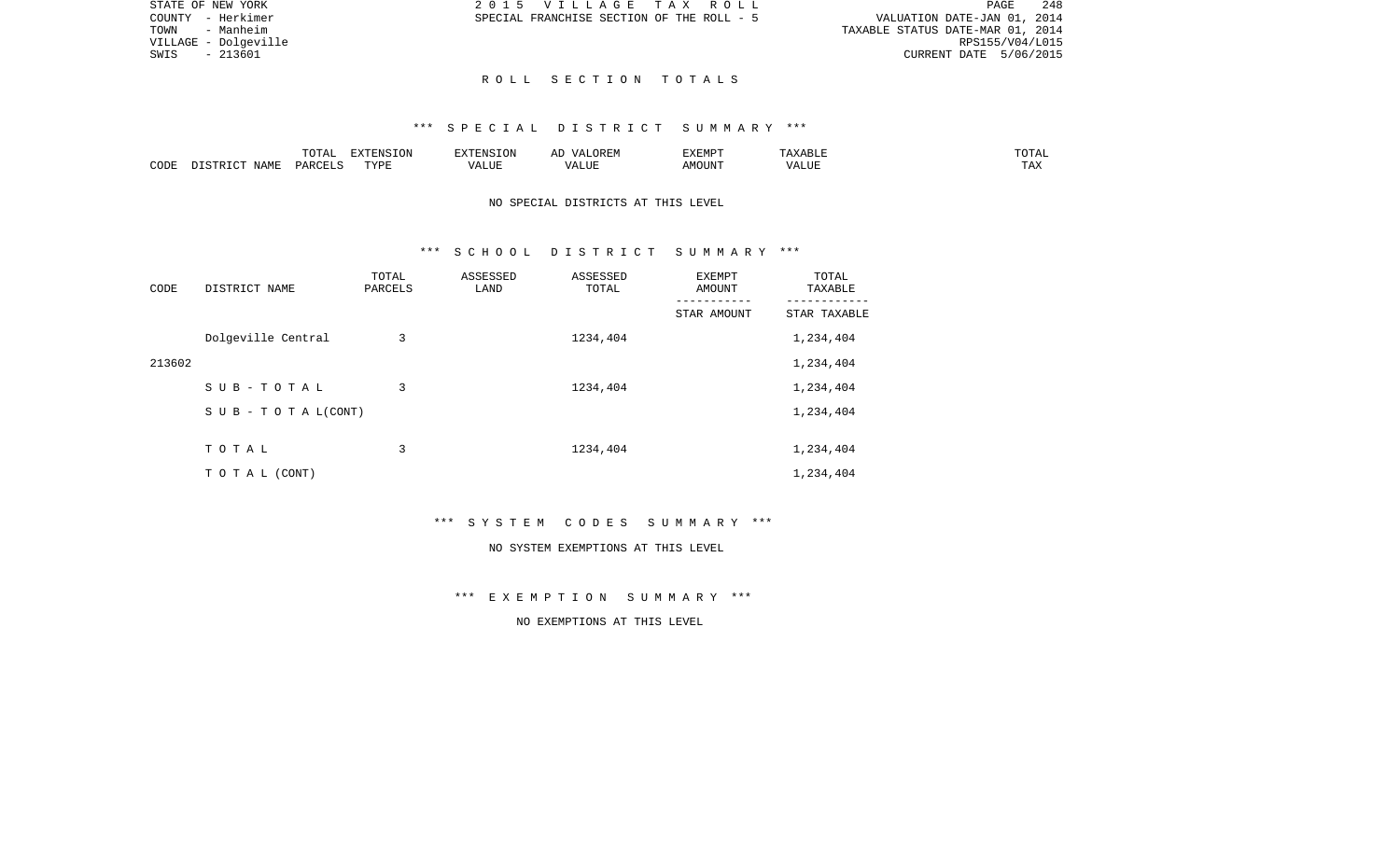| STATE OF NEW YORK    | 2015 VILLAGE TAX ROLL                     | 249<br>PAGE                      |
|----------------------|-------------------------------------------|----------------------------------|
| COUNTY - Herkimer    | SPECIAL FRANCHISE SECTION OF THE ROLL - 5 | VALUATION DATE-JAN 01, 2014      |
| - Manheim<br>TOWN    |                                           | TAXABLE STATUS DATE-MAR 01, 2014 |
| VILLAGE - Dolgeville |                                           | RPS155/V04/L015                  |
| - 213601<br>SWIS     |                                           | CURRENT DATE 5/06/2015           |
|                      |                                           |                                  |
|                      | ROLL SECTION TOTALS                       |                                  |

| ROLL<br><b>SEC</b> | DESCRIPTION                          | TOTAL<br>PARCELS | ASSESSED<br>LAND | ASSESSED<br>TOTAL | EXEMPT<br>AMOUNT | TOTAL<br>TAXABLE | TOTAL<br>TAX |
|--------------------|--------------------------------------|------------------|------------------|-------------------|------------------|------------------|--------------|
|                    |                                      |                  |                  |                   |                  |                  |              |
|                    |                                      |                  |                  |                   | STAR AMOUNT      | STAR TAXABLE     |              |
|                    | Village Tax                          |                  |                  | 1234,404          |                  | 1,234,404        | 26,459.82    |
|                    | SPEC DIST TAXES<br>SPECIAL FRANCHISE |                  |                  |                   |                  |                  | 26,459.82    |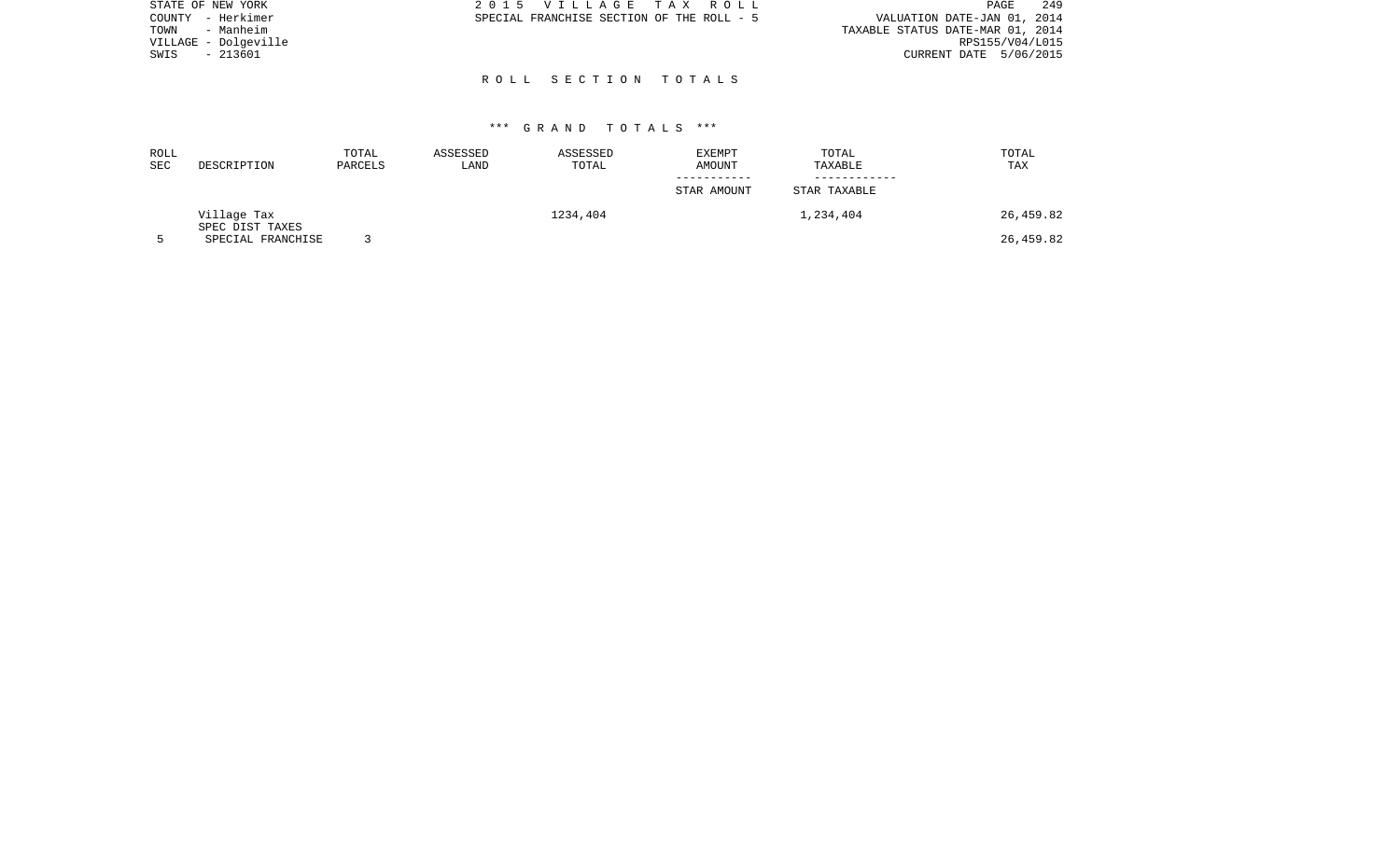| STATE OF NEW YORK<br>COUNTY - Herkimer                | 2 0 1 5                                                                           | VILLAGE                          | TAX ROLL<br>UTILITY & R.R. SECTION OF THE ROLL - 6 | VALUATION DATE-JAN 01, 2014                              | PAGE<br>250           |
|-------------------------------------------------------|-----------------------------------------------------------------------------------|----------------------------------|----------------------------------------------------|----------------------------------------------------------|-----------------------|
| - Manheim<br>TOWN                                     |                                                                                   | TAXABLE STATUS DATE-MAR 01, 2014 |                                                    |                                                          |                       |
| VILLAGE - Dolgeville<br>$-213601$<br>SWIS             | UNIFORM PERCENT OF VALUE IS 070.00                                                |                                  |                                                    |                                                          |                       |
| TAX MAP PARCEL NUMBER                                 | PROPERTY LOCATION & CLASS ASSESSMENT EXEMPTION CODE-----------------VILLAGE------ |                                  |                                                    |                                                          |                       |
| CURRENT OWNERS NAME                                   | SCHOOL DISTRICT                                                                   | LAND                             | TAX DESCRIPTION                                    | TAXABLE VALUE                                            |                       |
| CURRENT OWNERS ADDRESS                                | PARCEL SIZE/GRID COORD                                                            | TOTAL                            | SPECIAL DISTRICTS                                  |                                                          | TAX AMOUNT            |
| *******************                                   |                                                                                   | **********                       |                                                    | *************************** 108.60-1-31 **************** |                       |
|                                                       | OFF Van Buren St Ext                                                              |                                  |                                                    |                                                          | BILL 1016             |
| $108.60 - 1 - 31$                                     | 312 Vac w/imprv                                                                   |                                  | Village Tax                                        | 36,000                                                   | 771.67                |
| Fortisus Energy Corp.<br>1111 West Georgia St Fl 10th | Dolgeville Cent 213602<br>Diana-Dolgeville Hydro                                  | 2,500<br>36,000                  |                                                    |                                                          |                       |
| Vancouver, BC, Canada                                 | Control House Area                                                                |                                  |                                                    |                                                          |                       |
| V6E4M3                                                | ACRES<br>1.20                                                                     |                                  |                                                    |                                                          |                       |
|                                                       | EAST-0420922 NRTH-1551600                                                         |                                  |                                                    |                                                          |                       |
|                                                       | FULL MARKET VALUE                                                                 | 51,429                           |                                                    |                                                          |                       |
|                                                       |                                                                                   |                                  | TOTAL TAX ---                                      |                                                          | $771.67**$            |
|                                                       |                                                                                   |                                  |                                                    | DATE #1<br>AMT DUE                                       | 07/01/15<br>771.67    |
|                                                       |                                                                                   |                                  |                                                    | ACCT 102030750                                           |                       |
| $999.102 - 3 - 7.5$                                   | DAM E CANADA Crk<br>874 Elec-hydro                                                |                                  | Village Tax                                        | 302,000                                                  | BILL 1017<br>6,473.46 |
| Fortisus Energy Corp.                                 | Dolgeville Cent 213602                                                            | $\overline{0}$                   |                                                    |                                                          |                       |
| 1111 West Georgia St Fl 10th                          | Diana-Dolgeville Hydro                                                            | 302,000                          |                                                    |                                                          |                       |
| Vancouver, BC, Canada                                 | Water Rights From E C Crk                                                         |                                  |                                                    |                                                          |                       |
| V6E4M3                                                | DEED BOOK 00639 PG-00830                                                          |                                  |                                                    |                                                          |                       |
|                                                       | FULL MARKET VALUE                                                                 | 431,429                          | TOTAL TAX ---                                      |                                                          | $6,473.46**$          |
|                                                       |                                                                                   |                                  |                                                    | DATE #1                                                  | 07/01/15              |
|                                                       |                                                                                   |                                  |                                                    | AMT DUE                                                  | 6,473.46              |
|                                                       |                                                                                   |                                  |                                                    | *************** 636.1-9999-132.35-1884 *****             |                       |
|                                                       | POWER LINES                                                                       |                                  |                                                    | ACCT 102300180                                           | BILL 1018             |
| 636.1-9999-132.35-1884<br>National Grid               | 884 Elec Dist Out                                                                 | $\mathbf 0$                      | Village Tax                                        | 129,701                                                  | 2,780.18              |
| Real Estate Tax Dept                                  | Dolgeville Cent 213602<br>Location #888888                                        | 129,701                          |                                                    |                                                          |                       |
| 300 Erie Blvd W                                       | App Factor 1.0000                                                                 |                                  |                                                    |                                                          |                       |
| Syracuse, NY 13202                                    | Poles Wires Cables Etc                                                            |                                  |                                                    |                                                          |                       |
|                                                       | DEED BOOK 00000                                                                   |                                  |                                                    |                                                          |                       |
|                                                       | FULL MARKET VALUE                                                                 | 185,287                          |                                                    |                                                          |                       |
|                                                       |                                                                                   |                                  | TOTAL TAX ---                                      |                                                          | 2,780.18**            |
|                                                       |                                                                                   |                                  |                                                    | DATE #1<br>AMT DUE                                       | 07/01/15<br>2,780.18  |
|                                                       |                                                                                   |                                  | **************************************             | ************** 636.1-9999-132.35-2884 *****              |                       |
|                                                       | GAS LINES                                                                         |                                  |                                                    | ACCT 102300150                                           | BILL 1019             |
| 636.1-9999-132.35-2884                                | 885 Gas Outside Pla                                                               |                                  | Village Tax                                        | 43,481                                                   | 932.03                |
| National Grid                                         | Dolgeville Cent 213602                                                            | $\mathbf 0$                      |                                                    |                                                          |                       |
| Real Estate Tax Dept<br>132350                        | Location # 888888<br>App Factor 1.0000                                            | 43,481                           |                                                    |                                                          |                       |
| 300 Erie Blvd W                                       | Gas Mains (Outside)                                                               |                                  |                                                    |                                                          |                       |
| Syracuse, NY 13202                                    | DEED BOOK 00000                                                                   |                                  |                                                    |                                                          |                       |
|                                                       | FULL MARKET VALUE                                                                 | 62,116                           |                                                    |                                                          |                       |
|                                                       |                                                                                   |                                  | TOTAL TAX ---                                      |                                                          | 932.03**              |
|                                                       |                                                                                   |                                  |                                                    | DATE #1<br>AMT DUE                                       | 07/01/15              |
|                                                       |                                                                                   |                                  |                                                    |                                                          | 932.03                |
|                                                       |                                                                                   |                                  |                                                    |                                                          |                       |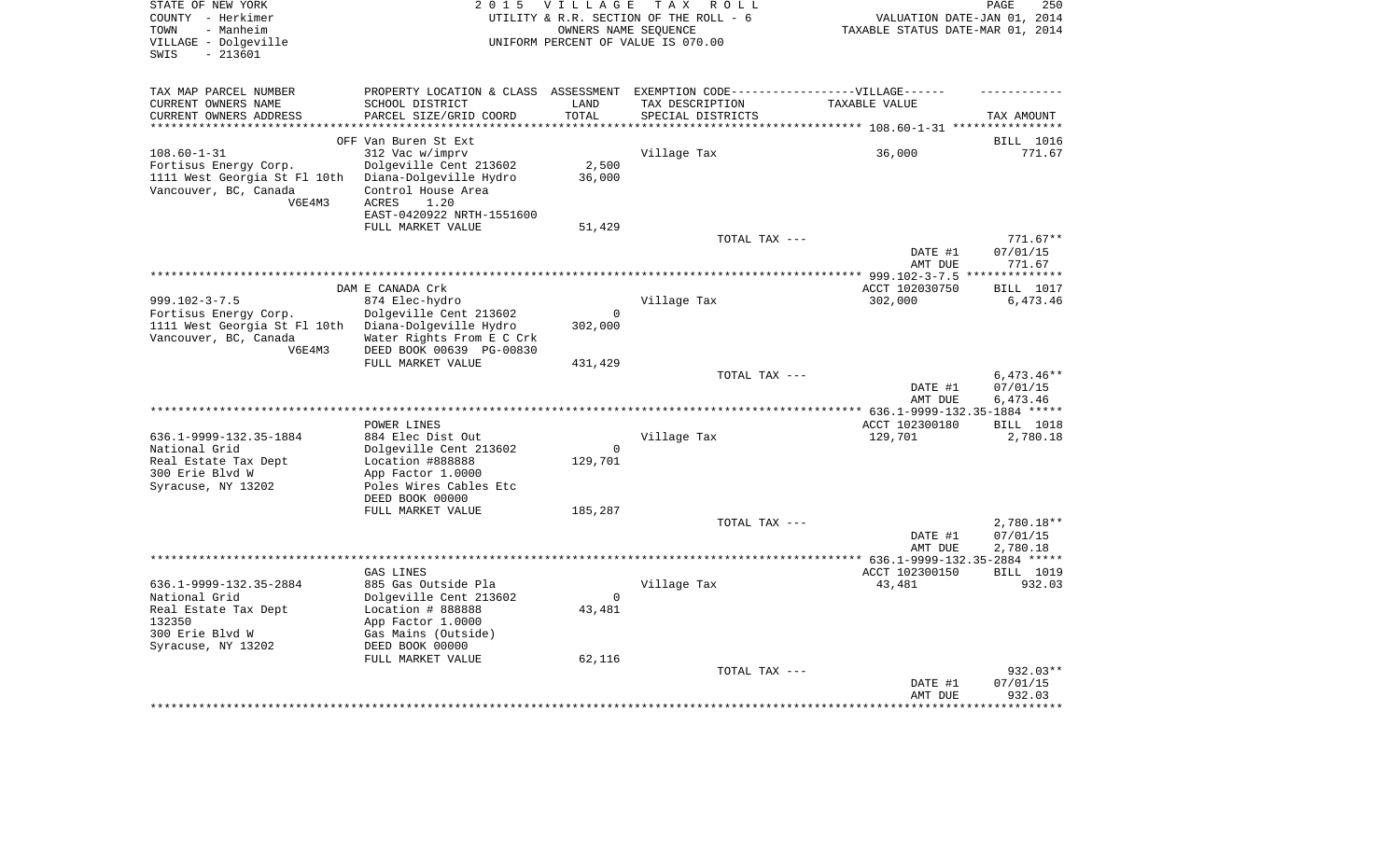| STATE OF NEW YORK      | 2015                                   | <b>VILLAGE</b> | T A X<br>R O L L                              |                                  | PAGE<br>251 |
|------------------------|----------------------------------------|----------------|-----------------------------------------------|----------------------------------|-------------|
| COUNTY - Herkimer      | UTILITY & R.R. SECTION OF THE ROLL - 6 |                |                                               | VALUATION DATE-JAN 01, 2014      |             |
| - Manheim<br>TOWN      | OWNERS NAME SEOUENCE                   |                |                                               | TAXABLE STATUS DATE-MAR 01, 2014 |             |
| VILLAGE - Dolgeville   | UNIFORM PERCENT OF VALUE IS 070.00     |                |                                               |                                  |             |
| SWIS<br>$-213601$      |                                        |                |                                               |                                  |             |
|                        |                                        |                |                                               |                                  |             |
|                        |                                        |                |                                               |                                  |             |
| TAX MAP PARCEL NUMBER  | PROPERTY LOCATION & CLASS ASSESSMENT   |                | EXEMPTION CODE------------------VILLAGE------ |                                  |             |
| CURRENT OWNERS NAME    | SCHOOL DISTRICT                        | LAND           | TAX DESCRIPTION                               | TAXABLE VALUE                    |             |
| CURRENT OWNERS ADDRESS | PARCEL SIZE/GRID COORD                 | TOTAL          | SPECIAL DISTRICTS                             |                                  | TAX AMOUNT  |
|                        |                                        |                |                                               |                                  |             |
|                        | 18 S Helmer Ave                        |                |                                               | ACCT 102300120                   | BILL 1020   |
| $108.44 - 1 - 44$      | 831 Tele Comm                          |                | Village Tax                                   | 36,197                           | 775.89      |
| Verizon New York Inc.  | Dolgeville Cent 213602                 | 2,000          |                                               |                                  |             |
| Duff & Phelps          | 831 Loc.# 080021                       | 36,197         |                                               |                                  |             |
| PO Box 2749            | 18 So Helmer Ave.                      |                |                                               |                                  |             |
| Addison, TX 75001      | 60.00 DPTH 150.00<br>FRNT              |                |                                               |                                  |             |
|                        | ACRES<br>0.11                          |                |                                               |                                  |             |
|                        | EAST-0419099 NRTH-1555546              |                |                                               |                                  |             |
|                        | FULL MARKET VALUE                      | 51,710         |                                               |                                  |             |
|                        |                                        |                | TOTAL TAX ---                                 |                                  | $775.89**$  |
|                        |                                        |                |                                               | DATE #1                          | 07/01/15    |
|                        |                                        |                |                                               | AMT DUE                          | 775.89      |
|                        |                                        |                |                                               |                                  |             |
|                        | LINES                                  |                |                                               | ACCT 102300060                   | BILL 1021   |
| 636.1-9999-631.9-1884  | 836 Telecom. eq.                       |                | Village Tax                                   | 12,044                           | 258.17      |
| Verizon New York Inc.  | Dolgeville Cent 213602                 | $\Omega$       |                                               |                                  |             |
| $C/O$ Duff & Phelps    | Location # 888888                      | 12,044         |                                               |                                  |             |
| PO Box 2749            | App Factor 1.0000                      |                |                                               |                                  |             |
| Addison, TX 75001      | Poles Wires Cables Etc                 |                |                                               |                                  |             |
|                        | DEED BOOK 00000                        |                |                                               |                                  |             |
|                        | FULL MARKET VALUE                      | 17,206         |                                               |                                  |             |
|                        |                                        |                | TOTAL TAX ---                                 |                                  | $258.17**$  |
|                        |                                        |                |                                               | DATE #1                          | 07/01/15    |
|                        |                                        |                |                                               | AMT DUE                          | 258.17      |
|                        |                                        |                |                                               |                                  |             |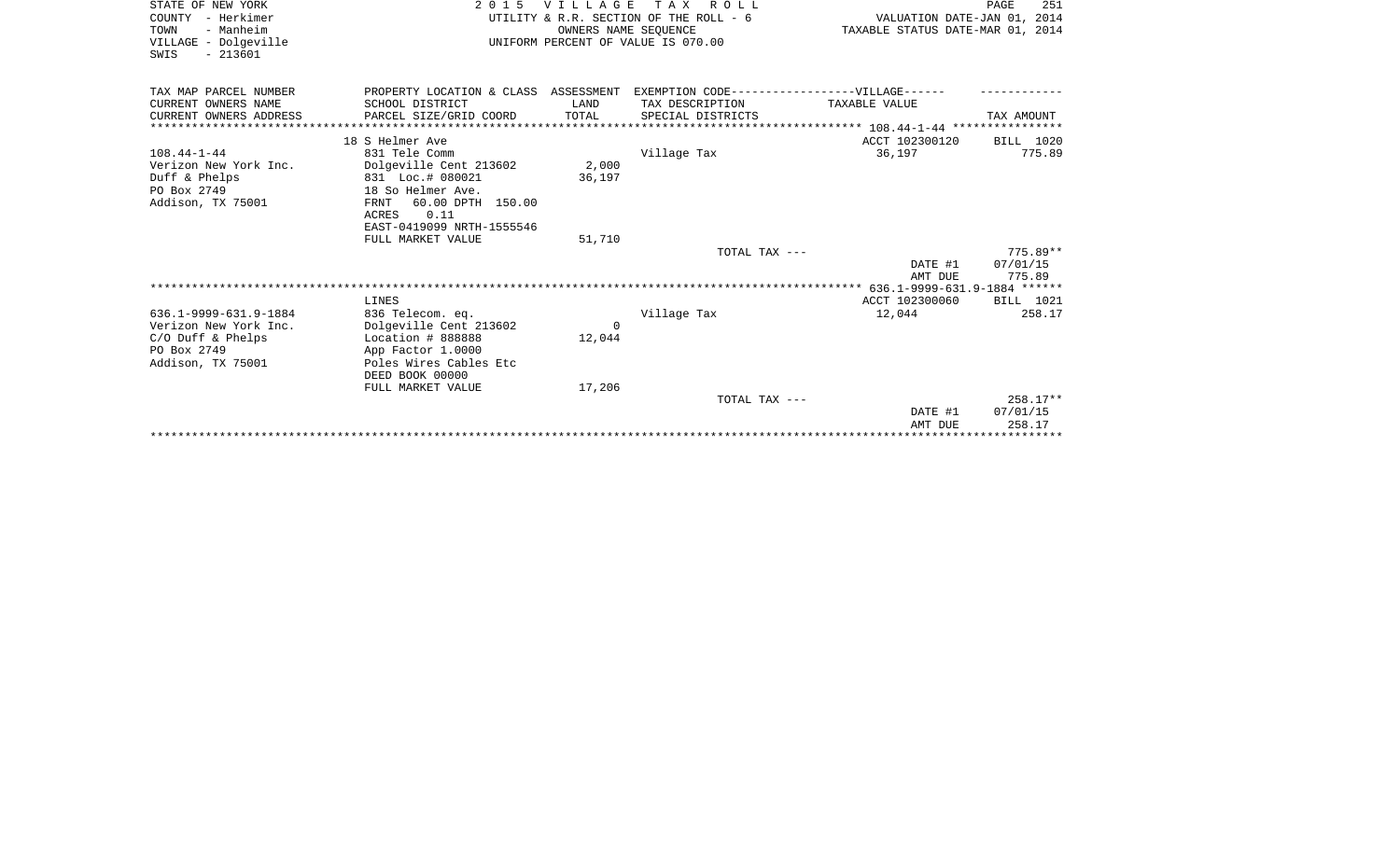| STATE OF NEW YORK    | 2015 VILLAGE TAX ROLL                  | 252<br>PAGE                      |
|----------------------|----------------------------------------|----------------------------------|
| COUNTY - Herkimer    | UTILITY & R.R. SECTION OF THE ROLL - 6 | VALUATION DATE-JAN 01, 2014      |
| TOWN - Manheim       |                                        | TAXABLE STATUS DATE-MAR 01, 2014 |
| VILLAGE - Dolgeville | UNIFORM PERCENT OF VALUE IS 070.00     | RPS155/V04/L015                  |
| - 213601<br>SWIS     |                                        | CURRENT DATE 5/06/2015           |
|                      |                                        |                                  |
|                      | ROLL SUB SECTION- -TOTALS              |                                  |

|      |       | <b><u>noma</u></b><br>- ∪ + ד | EXTENSION |                | ---<br>'X FIVIP | ----         |
|------|-------|-------------------------------|-----------|----------------|-----------------|--------------|
| CODE | √Т∆МП | DAR'                          | TVDI<br>. | . <del>.</del> |                 | may<br>L LAS |

# NO SPECIAL DISTRICTS AT THIS LEVEL

#### \*\*\* S C H O O L D I S T R I C T S U M M A R Y \*\*\*

| CODE   | DISTRICT NAME                    | TOTAL<br>PARCELS | ASSESSED<br>LAND | ASSESSED<br>TOTAL | EXEMPT<br>AMOUNT | TOTAL<br>TAXABLE |
|--------|----------------------------------|------------------|------------------|-------------------|------------------|------------------|
|        |                                  |                  |                  |                   | STAR AMOUNT      | STAR TAXABLE     |
|        | Dolgeville Central               | 6                | 4,500            | 559,423           |                  | 559,423          |
| 213602 |                                  |                  |                  |                   |                  | 559,423          |
|        | SUB-TOTAL                        | 6                | 4,500            | 559,423           |                  | 559,423          |
|        | $S \cup B - T \cup T A L (CONT)$ |                  |                  |                   |                  | 559,423          |
|        |                                  |                  |                  |                   |                  |                  |
|        | TOTAL                            | 6                | 4,500            | 559,423           |                  | 559,423          |
|        | T O T A L (CONT)                 |                  |                  |                   |                  | 559,423          |

\*\*\* S Y S T E M C O D E S S U M M A R Y \*\*\*

#### NO SYSTEM EXEMPTIONS AT THIS LEVEL

\*\*\* E X E M P T I O N S U M M A R Y \*\*\*

NO EXEMPTIONS AT THIS LEVEL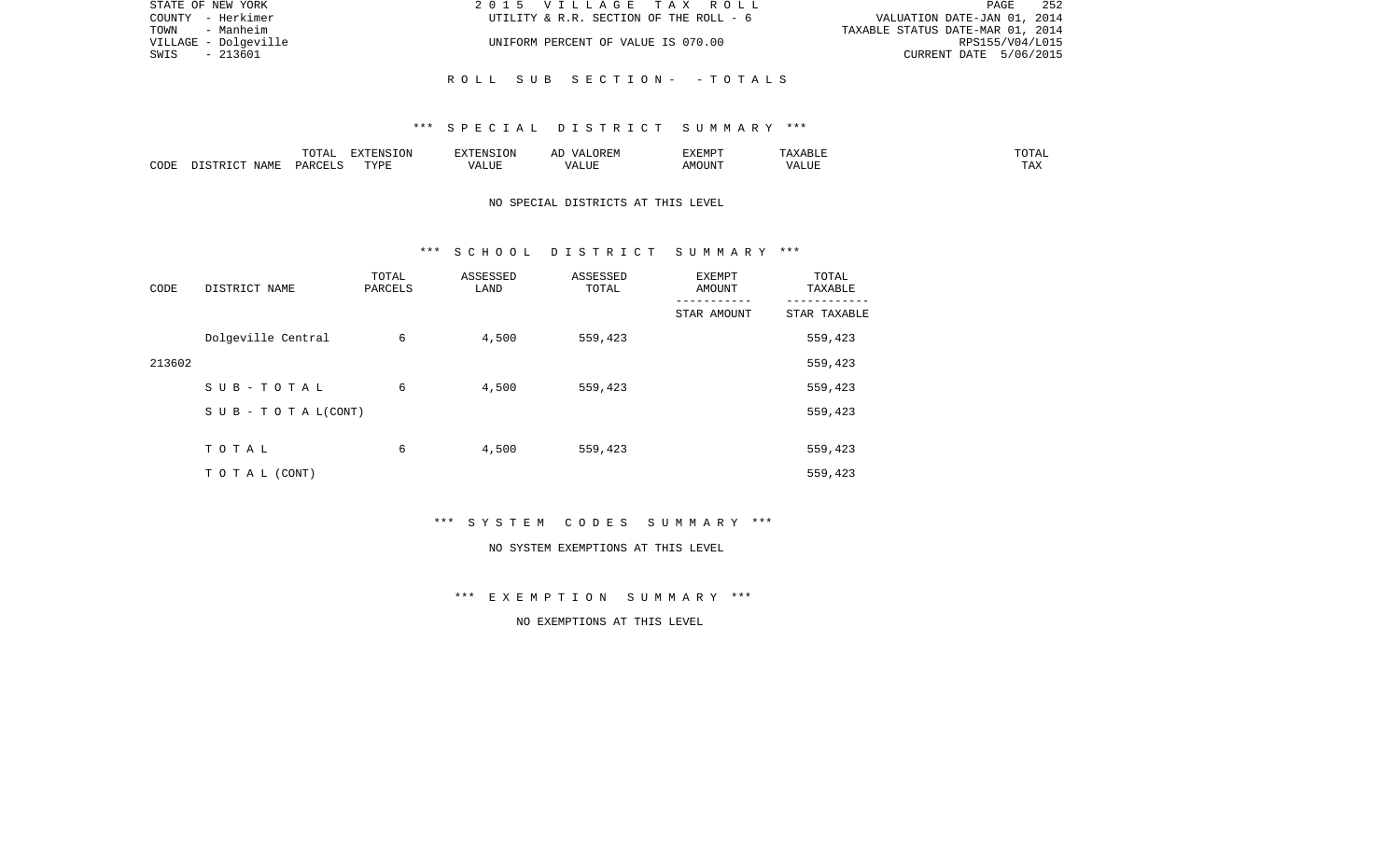| STATE OF NEW YORK    | 2015 VILLAGE TAX ROLL                  | 253<br>PAGE                      |
|----------------------|----------------------------------------|----------------------------------|
| COUNTY - Herkimer    | UTILITY & R.R. SECTION OF THE ROLL - 6 | VALUATION DATE-JAN 01, 2014      |
| TOWN<br>- Manheim    |                                        | TAXABLE STATUS DATE-MAR 01, 2014 |
| VILLAGE - Dolgeville | UNIFORM PERCENT OF VALUE IS 070.00     | RPS155/V04/L015                  |
| - 213601<br>SWIS     |                                        | CURRENT DATE 5/06/2015           |
|                      |                                        |                                  |
|                      | ROLL SUB SECTION- -TOTALS              |                                  |

| ROLL<br><b>SEC</b> | DESCRIPTION                    | TOTAL<br>PARCELS | ASSESSED<br>LAND | ASSESSED<br>TOTAL | EXEMPT<br>AMOUNT | TOTAL<br>TAXABLE | TOTAL<br>TAX |
|--------------------|--------------------------------|------------------|------------------|-------------------|------------------|------------------|--------------|
|                    |                                |                  |                  |                   | STAR AMOUNT      | STAR TAXABLE     |              |
|                    | Village Tax<br>SPEC DIST TAXES |                  | 4,500            | 559,423           |                  | 559,423          | 11,991.40    |
|                    | UTILITIES & N.C.               |                  |                  |                   |                  |                  | 11,991.40    |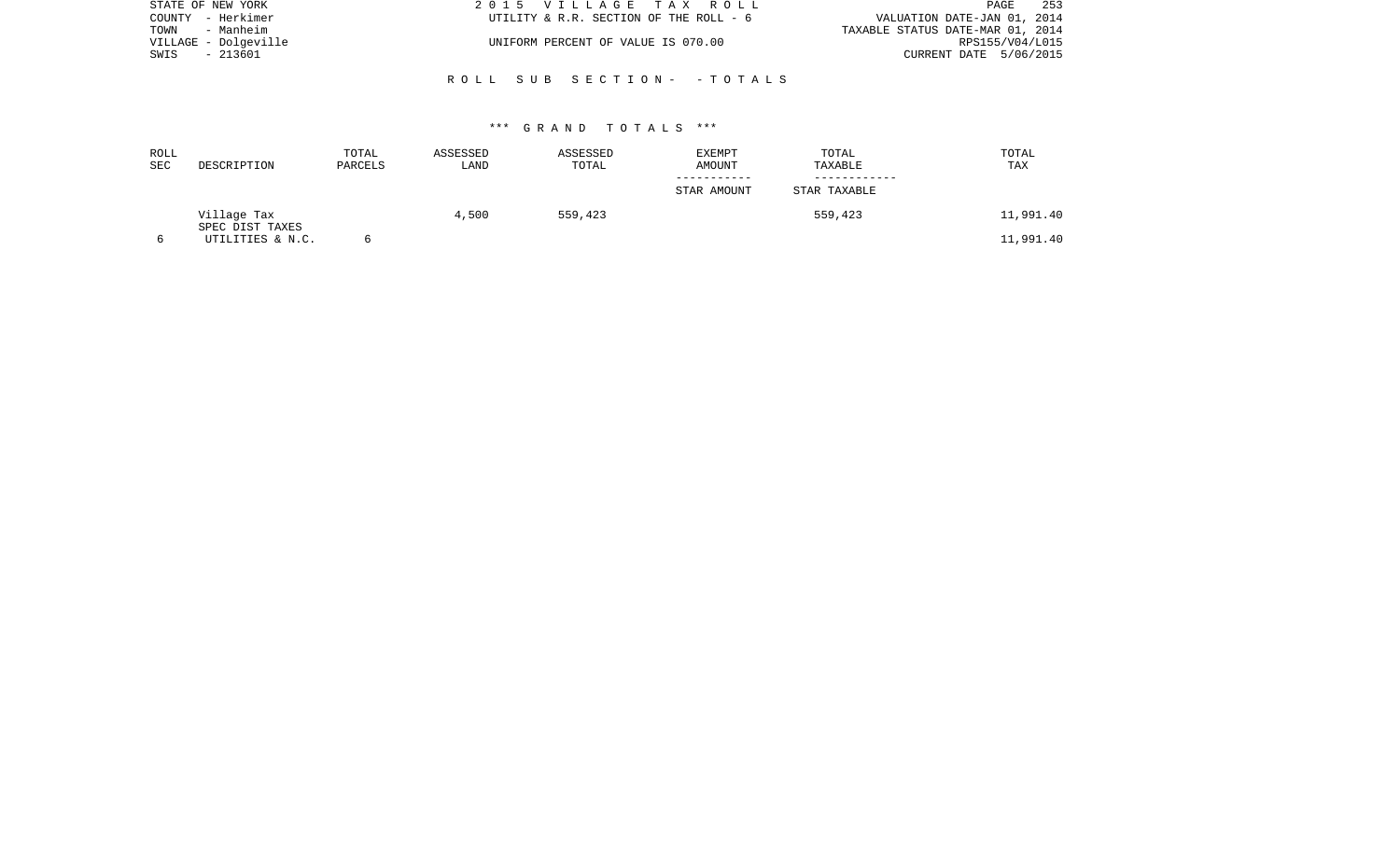| STATE OF NEW YORK    | 2015 VILLAGE TAX ROLL                  | -254<br>PAGE                     |
|----------------------|----------------------------------------|----------------------------------|
| COUNTY - Herkimer    | UTILITY & R.R. SECTION OF THE ROLL - 6 | VALUATION DATE-JAN 01, 2014      |
| TOWN<br>- Manheim    |                                        | TAXABLE STATUS DATE-MAR 01, 2014 |
| VILLAGE - Dolgeville | UNIFORM PERCENT OF VALUE IS 070.00     | RPS155/V04/L015                  |
| - 213601<br>SWIS     |                                        | CURRENT DATE 5/06/2015           |
|                      |                                        |                                  |

R O L L S E C T I O N T O T A L S

|      |      | $\neg \land \dots \land$<br>$\cdots$<br>. שנת | <b>EXTENSION</b> |                      | $\frac{1}{2}$<br>$\cdots$ | ت ا   | ШP | ------<br>LOTAT     |
|------|------|-----------------------------------------------|------------------|----------------------|---------------------------|-------|----|---------------------|
| CODE | NAMF | <b>PARCEL</b>                                 | TVDF             | الالماسد<br>$\cdots$ | LUI                       | IOUN' |    | <b>TIRES</b><br>IΑΛ |

# NO SPECIAL DISTRICTS AT THIS LEVEL

#### \*\*\* S C H O O L D I S T R I C T S U M M A R Y \*\*\*

| CODE   | DISTRICT NAME                    | TOTAL<br>PARCELS | ASSESSED<br>LAND | ASSESSED<br>TOTAL | EXEMPT<br>AMOUNT | TOTAL<br>TAXABLE |
|--------|----------------------------------|------------------|------------------|-------------------|------------------|------------------|
|        |                                  |                  |                  |                   | STAR AMOUNT      | STAR TAXABLE     |
|        | Dolgeville Central               | 6                | 4,500            | 559,423           |                  | 559,423          |
| 213602 |                                  |                  |                  |                   |                  | 559,423          |
|        | SUB-TOTAL                        | 6                | 4,500            | 559,423           |                  | 559,423          |
|        | $S \cup B - T \cup T A L (CONT)$ |                  |                  |                   |                  | 559,423          |
|        |                                  |                  |                  |                   |                  |                  |
|        | TOTAL                            | 6                | 4,500            | 559,423           |                  | 559,423          |
|        | T O T A L (CONT)                 |                  |                  |                   |                  | 559,423          |

\*\*\* S Y S T E M C O D E S S U M M A R Y \*\*\*

#### NO SYSTEM EXEMPTIONS AT THIS LEVEL

\*\*\* E X E M P T I O N S U M M A R Y \*\*\*

NO EXEMPTIONS AT THIS LEVEL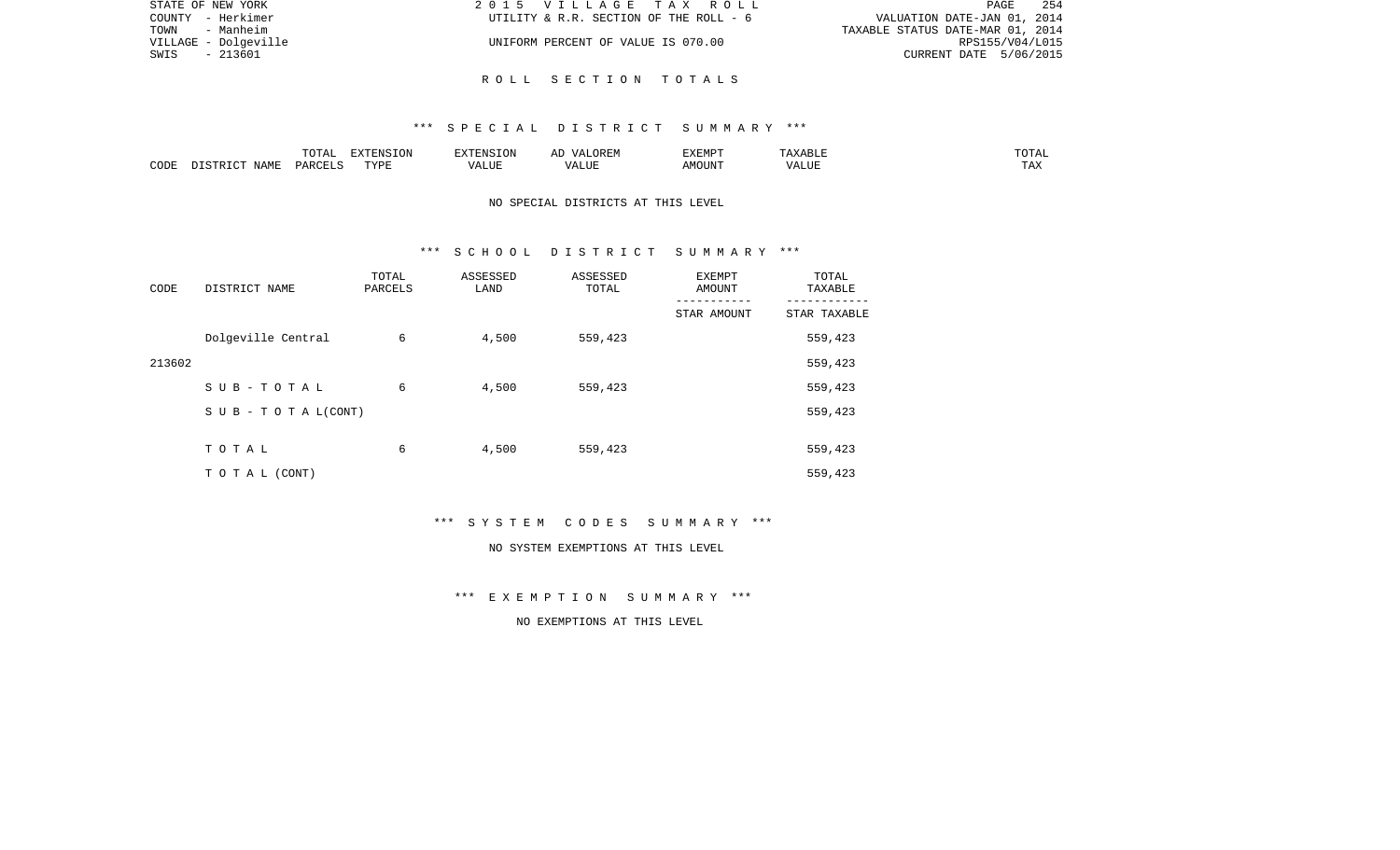| STATE OF NEW YORK    | 2015 VILLAGE TAX ROLL                  | 255<br>PAGE                      |
|----------------------|----------------------------------------|----------------------------------|
| COUNTY - Herkimer    | UTILITY & R.R. SECTION OF THE ROLL - 6 | VALUATION DATE-JAN 01, 2014      |
| TOWN<br>- Manheim    |                                        | TAXABLE STATUS DATE-MAR 01, 2014 |
| VILLAGE - Dolgeville | UNIFORM PERCENT OF VALUE IS 070.00     | RPS155/V04/L015                  |
| - 213601<br>SWIS     |                                        | CURRENT DATE 5/06/2015           |
|                      |                                        |                                  |
|                      | ROLL SECTION TOTALS                    |                                  |

| ROLL<br>SEC | DESCRIPTION                    | TOTAL<br>PARCELS | ASSESSED<br>LAND | ASSESSED<br>TOTAL | EXEMPT<br>AMOUNT | TOTAL<br>TAXABLE | TOTAL<br>TAX |
|-------------|--------------------------------|------------------|------------------|-------------------|------------------|------------------|--------------|
|             |                                |                  |                  |                   | STAR AMOUNT      | STAR TAXABLE     |              |
|             | Village Tax<br>SPEC DIST TAXES |                  | 4,500            | 559,423           |                  | 559,423          | 11,991.40    |
|             | UTILITIES & N.C.               |                  |                  |                   |                  |                  | 11,991.40    |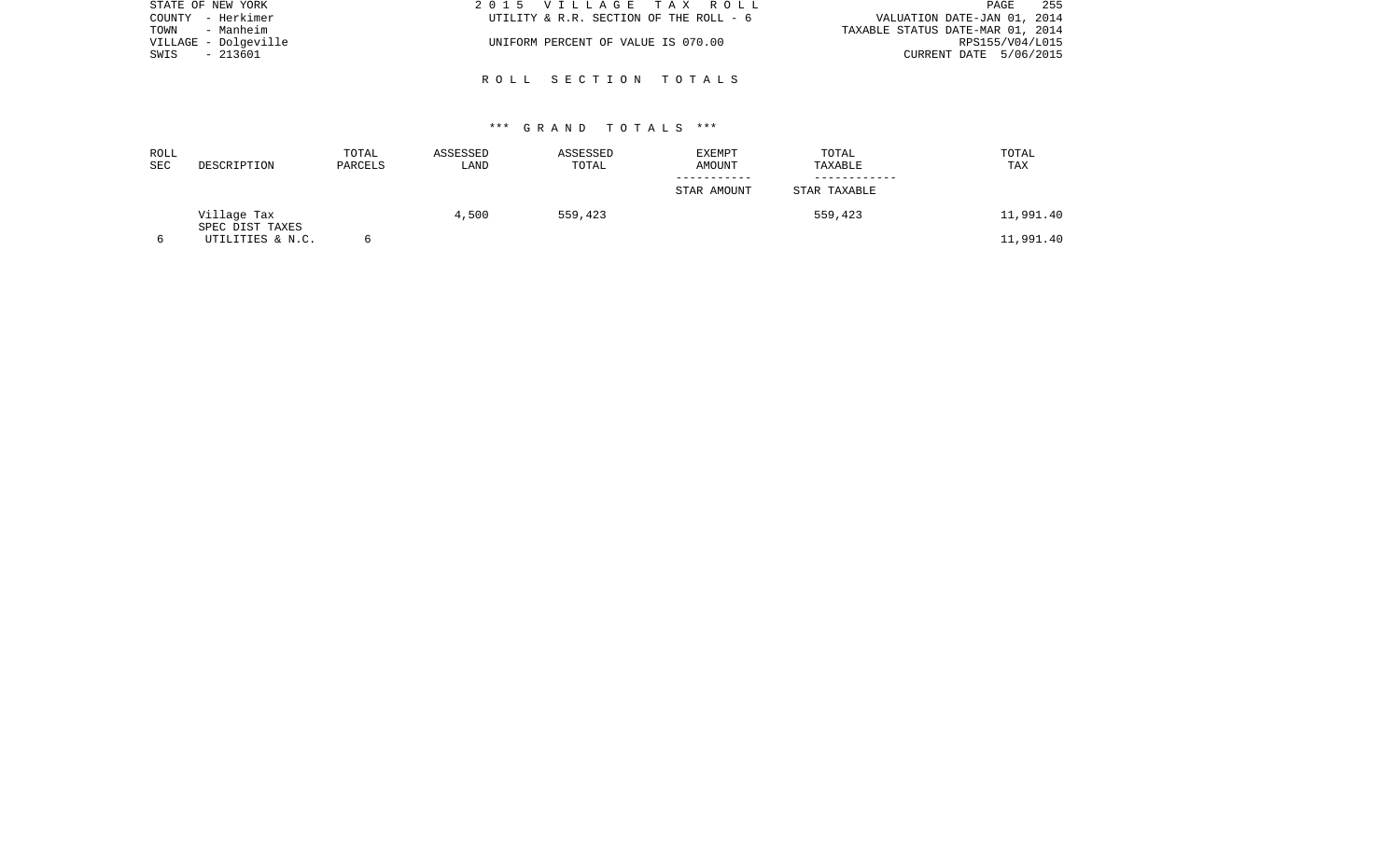| STATE OF NEW YORK<br>COUNTY - Herkimer<br>- Manheim<br>TOWN<br>VILLAGE - Dolgeville | 2 0 1 5                                                                          | <b>VILLAGE</b>   | T A X<br>R O L L<br>WHOLLY EXEMPT SECTION OF THE ROLL - 8<br>OWNERS NAME SEQUENCE<br>UNIFORM PERCENT OF VALUE IS 070.00 | VALUATION DATE-JAN 01, 2014<br>TAXABLE STATUS DATE-MAR 01, 2014 | PAGE<br>256 |
|-------------------------------------------------------------------------------------|----------------------------------------------------------------------------------|------------------|-------------------------------------------------------------------------------------------------------------------------|-----------------------------------------------------------------|-------------|
| $-213601$<br>SWIS                                                                   |                                                                                  |                  |                                                                                                                         |                                                                 |             |
| TAX MAP PARCEL NUMBER                                                               | PROPERTY LOCATION & CLASS ASSESSMENT EXEMPTION CODE----------------VILLAGE------ |                  |                                                                                                                         |                                                                 |             |
| CURRENT OWNERS NAME                                                                 | SCHOOL DISTRICT                                                                  | LAND             | TAX DESCRIPTION                                                                                                         | TAXABLE VALUE                                                   |             |
| CURRENT OWNERS ADDRESS                                                              | PARCEL SIZE/GRID COORD<br>**********************                                 | TOTAL            | SPECIAL DISTRICTS                                                                                                       |                                                                 | TAX AMOUNT  |
|                                                                                     | W State St Ext                                                                   |                  |                                                                                                                         | ACCT 102030432                                                  |             |
| $108.36 - 1 - 4$                                                                    | 695 Cemetery                                                                     |                  | MUN OWNED 13100                                                                                                         | 28,800                                                          |             |
| Dolgeville Cemetary Assoc                                                           | Dolgeville Cent 213602                                                           | 12,000           | Village Tax                                                                                                             | 0.00                                                            | 0.00        |
| 41 N Main St                                                                        | ACRES 18.90                                                                      | 28,800           |                                                                                                                         |                                                                 |             |
| Dolgeville, NY 13329                                                                | EAST-0417998 NRTH-1558210<br>DEED BOOK 00492 PG-00114                            |                  |                                                                                                                         |                                                                 |             |
|                                                                                     | FULL MARKET VALUE                                                                | 41,143           |                                                                                                                         |                                                                 |             |
|                                                                                     |                                                                                  |                  | TOTAL TAX ---                                                                                                           |                                                                 | $0.00**$    |
|                                                                                     |                                                                                  |                  |                                                                                                                         | ********** 108.36-1-12 ****************                         |             |
|                                                                                     | Wolf St                                                                          |                  |                                                                                                                         | ACCT 102030124                                                  |             |
| $108.36 - 1 - 12$                                                                   | 615 Educatn fac                                                                  |                  | MUN OWNED 13100                                                                                                         | 205,000                                                         |             |
| Dolgeville Central School Bus Dolgeville Cent 213602<br>Slawson St                  | Bus Garage For School                                                            | 2,500<br>205,000 | Village Tax                                                                                                             | 0.00                                                            | 0.00        |
| Dolgeville, NY 13329                                                                | FRNT 248.00 DPTH 189.00                                                          |                  |                                                                                                                         |                                                                 |             |
|                                                                                     | 1.00<br>ACRES                                                                    |                  |                                                                                                                         |                                                                 |             |
|                                                                                     | EAST-0418824 NRTH-1557676                                                        |                  |                                                                                                                         |                                                                 |             |
|                                                                                     | DEED BOOK 865<br>PG-637                                                          |                  |                                                                                                                         |                                                                 |             |
|                                                                                     | FULL MARKET VALUE                                                                | 292,857          |                                                                                                                         |                                                                 | $0.00**$    |
|                                                                                     |                                                                                  |                  | TOTAL TAX ---                                                                                                           |                                                                 |             |
|                                                                                     | Slawson St                                                                       |                  |                                                                                                                         | ACCT 102030128                                                  |             |
| $108.43 - 1 - 3$                                                                    | 612 School                                                                       |                  | MUN OWNED 13100                                                                                                         | 2600,000                                                        |             |
| Dolgeville Central School High Dolgeville Cent 213602                               |                                                                                  | 50,000           | Village Tax                                                                                                             | 0.00                                                            | 0.00        |
| Slawson St                                                                          | 51 Acr Addition Complete                                                         | 2600,000         |                                                                                                                         |                                                                 |             |
| Dolgeville, NY 13329                                                                | 52.00<br>ACRES<br>EAST-0417571 NRTH-1556132                                      |                  |                                                                                                                         |                                                                 |             |
|                                                                                     | DEED BOOK 00419 PG-00412                                                         |                  |                                                                                                                         |                                                                 |             |
|                                                                                     | FULL MARKET VALUE                                                                | 3714,286         |                                                                                                                         |                                                                 |             |
|                                                                                     |                                                                                  |                  | TOTAL TAX ---                                                                                                           |                                                                 | $0.00**$    |
|                                                                                     |                                                                                  |                  |                                                                                                                         |                                                                 |             |
|                                                                                     | 5 Elm St                                                                         |                  |                                                                                                                         | ACCT 102015574                                                  |             |
| $108.44 - 3 - 61$                                                                   | 620 Religious                                                                    |                  | NON PROF 9 25300                                                                                                        | 96,000<br>0.00                                                  | 0.00        |
| Dolgeville Christian Fellowshi Dolgeville Cent 213602<br>5 Elm St                   | 75.00 DPTH 128.60<br>FRNT                                                        | 1,800<br>96,000  | Village Tax                                                                                                             |                                                                 |             |
| Dolgeville, NY 13329                                                                | 0.28<br>ACRES                                                                    |                  |                                                                                                                         |                                                                 |             |
|                                                                                     | EAST-0419696 NRTH-1555288                                                        |                  |                                                                                                                         |                                                                 |             |
|                                                                                     | DEED BOOK 874<br>$PG-70$                                                         |                  |                                                                                                                         |                                                                 |             |
|                                                                                     | FULL MARKET VALUE                                                                | 137,143          |                                                                                                                         |                                                                 |             |
|                                                                                     |                                                                                  |                  | TOTAL TAX ---                                                                                                           |                                                                 | $0.00**$    |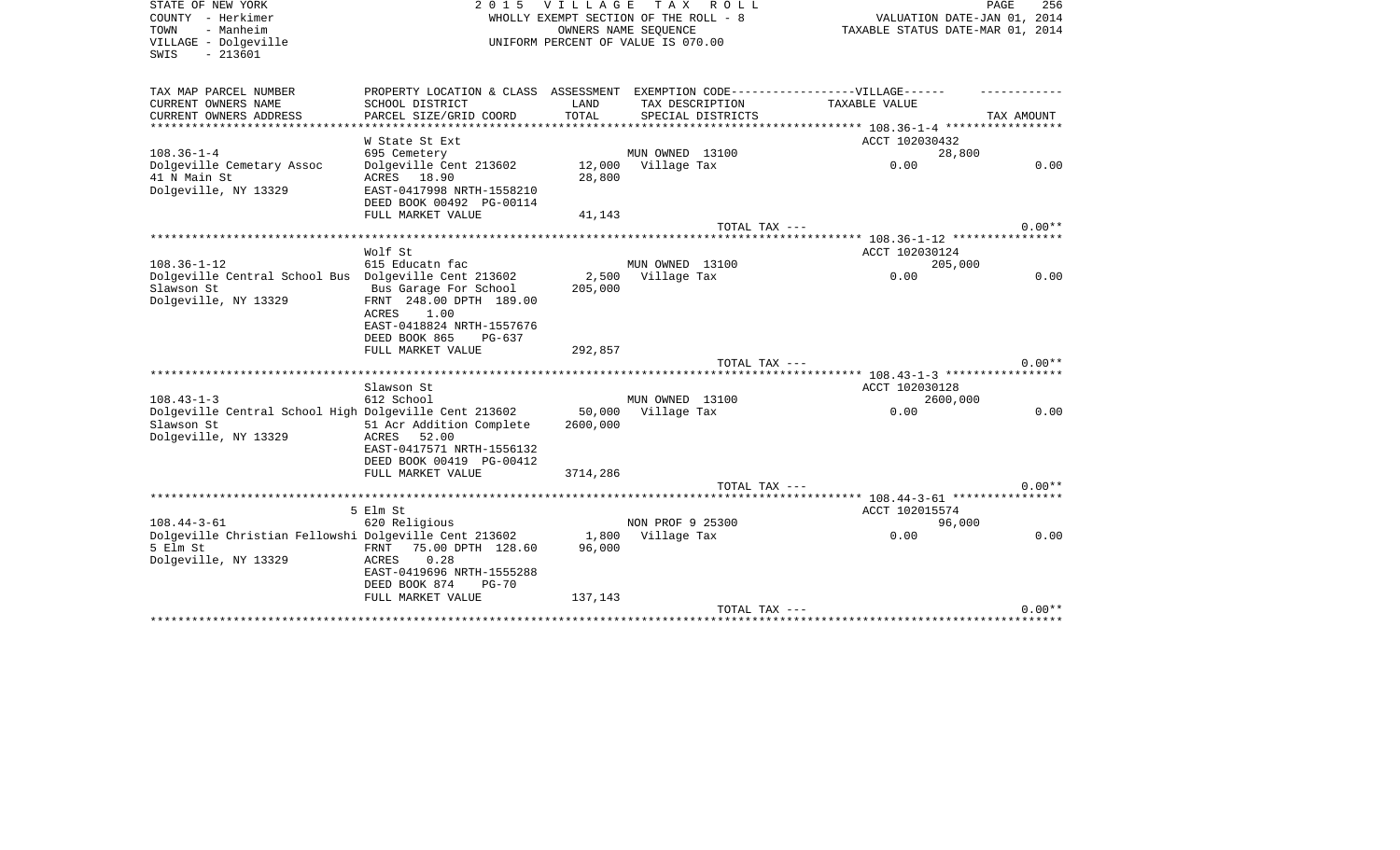| STATE OF NEW YORK                            | 2 0 1 5                                             | <b>VILLAGE</b> | T A X<br>R O L L                                              |                                          | PAGE<br>257                 |
|----------------------------------------------|-----------------------------------------------------|----------------|---------------------------------------------------------------|------------------------------------------|-----------------------------|
| COUNTY - Herkimer<br>- Manheim<br>TOWN       |                                                     |                | WHOLLY EXEMPT SECTION OF THE ROLL - 8<br>OWNERS NAME SEQUENCE | TAXABLE STATUS DATE-MAR 01, 2014         | VALUATION DATE-JAN 01, 2014 |
| VILLAGE - Dolgeville                         |                                                     |                | UNIFORM PERCENT OF VALUE IS 070.00                            |                                          |                             |
| $-213601$<br>SWIS                            |                                                     |                |                                                               |                                          |                             |
|                                              |                                                     |                |                                                               |                                          |                             |
| TAX MAP PARCEL NUMBER                        | PROPERTY LOCATION & CLASS ASSESSMENT                |                | EXEMPTION CODE-----------------VILLAGE------                  |                                          |                             |
| CURRENT OWNERS NAME                          | SCHOOL DISTRICT                                     | LAND           | TAX DESCRIPTION                                               | TAXABLE VALUE                            |                             |
| CURRENT OWNERS ADDRESS<br>****************   | PARCEL SIZE/GRID COORD                              | TOTAL          | SPECIAL DISTRICTS                                             |                                          | TAX AMOUNT                  |
|                                              | S Main St & Lamberson St                            |                |                                                               | ACCT 102024210                           |                             |
| $108.52 - 5 - 26$                            | 311 Res vac land                                    |                | MUN OWNED 13100                                               |                                          | 600                         |
| Dolgeville Housing Authority                 | Dolgeville Cent 213602                              | 600            | Village Tax                                                   | 0.00                                     | 0.00                        |
| 53 S Main St                                 | 62.00 DPTH 138.00<br>FRNT                           | 600            |                                                               |                                          |                             |
| Dolgeville, NY 13329                         | 0.20<br>ACRES                                       |                |                                                               |                                          |                             |
|                                              | EAST-0419054 NRTH-1554397                           |                |                                                               |                                          |                             |
|                                              | DEED BOOK 684<br><b>PG-831</b>                      |                |                                                               |                                          |                             |
|                                              | FULL MARKET VALUE                                   | 857            |                                                               |                                          |                             |
|                                              |                                                     |                | TOTAL TAX ---                                                 |                                          | $0.00**$                    |
|                                              |                                                     |                |                                                               | ***** 108.52-5-27 ****************       |                             |
|                                              | 63 S Main St                                        |                |                                                               | ACCT 102010830                           |                             |
| $108.52 - 5 - 27$                            | 311 Res vac land                                    |                | MUN OWNED 13100                                               |                                          | 400                         |
| Dolgeville Housing Authority                 | Dolgeville Cent 213602                              | 400            | Village Tax                                                   | 0.00                                     | 0.00                        |
| 53 S Main St                                 | FRNT<br>72.00 DPTH 142.00                           | 400            |                                                               |                                          |                             |
| Dolgeville, NY 13329                         | ACRES<br>0.21                                       |                |                                                               |                                          |                             |
|                                              | EAST-0419090 NRTH-1554448                           |                |                                                               |                                          |                             |
|                                              | DEED BOOK 768<br><b>PG-711</b><br>FULL MARKET VALUE | 571            |                                                               |                                          |                             |
|                                              |                                                     |                | TOTAL TAX ---                                                 |                                          | $0.00**$                    |
|                                              |                                                     |                | *****************                                             | ********** 108.52-5-28 ***************** |                             |
|                                              | S Main St                                           |                |                                                               | ACCT 102017580                           |                             |
| $108.52 - 5 - 28$                            | 330 Vacant comm                                     |                | MUN OWNED 13100                                               |                                          | 300                         |
| Dolgeville Housing Authority                 | Dolgeville Cent 213602                              | 300            | Village Tax                                                   | 0.00                                     | 0.00                        |
| 53 S Main St                                 | 55.00 DPTH 142.00<br>FRNT                           | 300            |                                                               |                                          |                             |
| Dolgeville, NY 13329                         | 0.13<br>ACRES                                       |                |                                                               |                                          |                             |
|                                              | EAST-0419124 NRTH-1554497                           |                |                                                               |                                          |                             |
|                                              | DEED BOOK 00666 PG-00286                            |                |                                                               |                                          |                             |
|                                              | FULL MARKET VALUE                                   | 429            |                                                               |                                          |                             |
|                                              |                                                     |                | TOTAL TAX ---                                                 |                                          | $0.00**$                    |
|                                              |                                                     |                |                                                               |                                          |                             |
|                                              | S Main St                                           |                |                                                               | ACCT 102015210                           |                             |
| $108.52 - 5 - 29$                            | 330 Vacant comm                                     |                | MUN OWNED 13100                                               |                                          | 800                         |
| Dolgeville Housing Authority<br>53 S Main St | Dolgeville Cent 213602                              | 800<br>800     | Village Tax                                                   | 0.00                                     | 0.00                        |
| Dolgeville, NY 13329                         | 75.00 DPTH 135.00<br>FRNT<br>0.19<br>ACRES          |                |                                                               |                                          |                             |
|                                              | EAST-0419161 NRTH-1554533                           |                |                                                               |                                          |                             |
|                                              | DEED BOOK 00659 PG-00833                            |                |                                                               |                                          |                             |
|                                              | FULL MARKET VALUE                                   | 1,143          |                                                               |                                          |                             |
|                                              |                                                     |                | TOTAL TAX ---                                                 |                                          | $0.00**$                    |
|                                              |                                                     |                |                                                               |                                          |                             |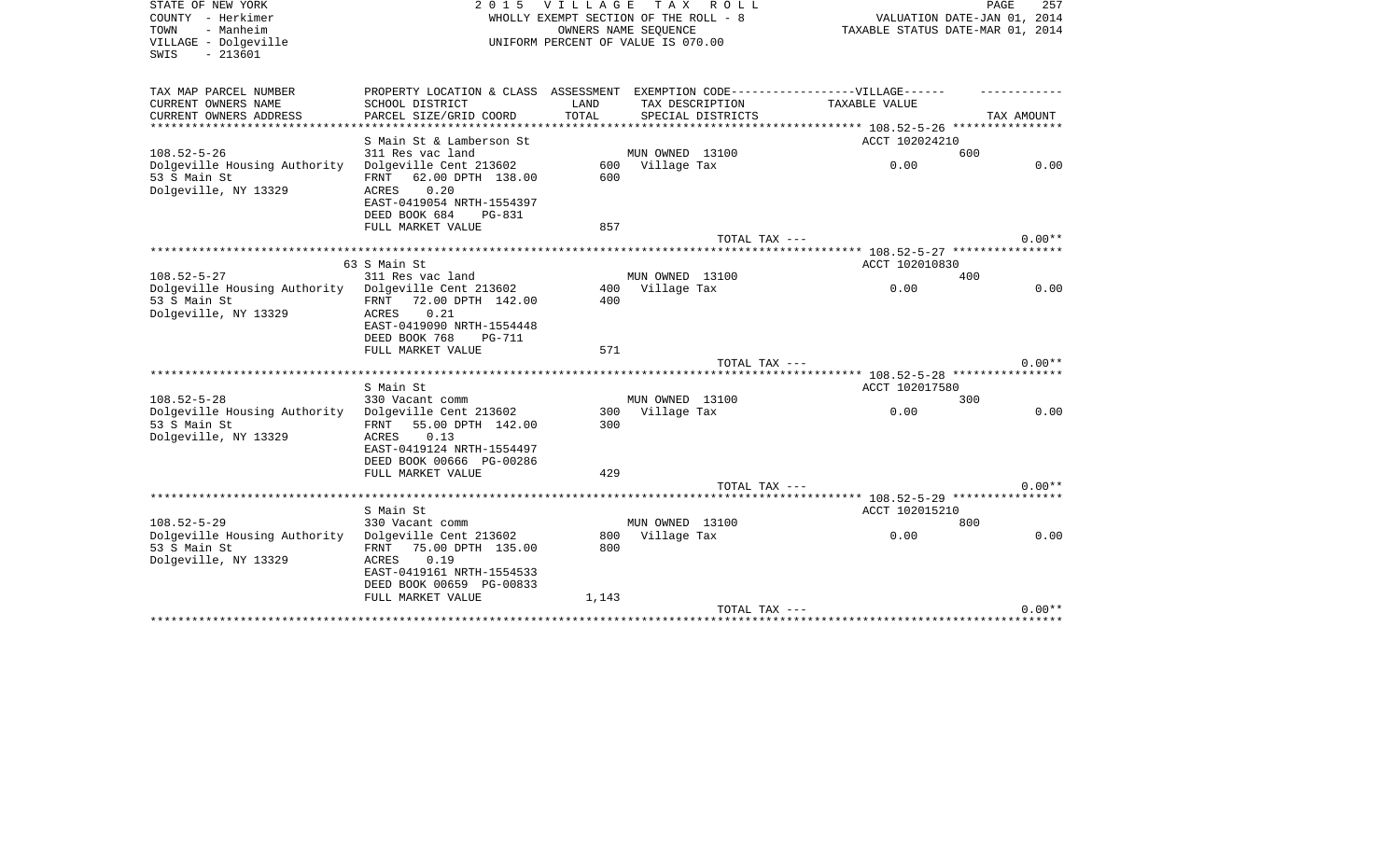| STATE OF NEW YORK<br>COUNTY - Herkimer<br>- Manheim<br>TOWN | 2 0 1 5                                              | <b>VILLAGE</b>     | TAX ROLL<br>WHOLLY EXEMPT SECTION OF THE ROLL - 8<br>OWNERS NAME SEQUENCE |               |                                                                  | 258<br>PAGE<br>VALUATION DATE-JAN 01, 2014<br>TAXABLE STATUS DATE-MAR 01, 2014 |
|-------------------------------------------------------------|------------------------------------------------------|--------------------|---------------------------------------------------------------------------|---------------|------------------------------------------------------------------|--------------------------------------------------------------------------------|
| VILLAGE - Dolgeville<br>$-213601$<br>SWIS                   |                                                      |                    | UNIFORM PERCENT OF VALUE IS 070.00                                        |               |                                                                  |                                                                                |
| TAX MAP PARCEL NUMBER                                       | PROPERTY LOCATION & CLASS ASSESSMENT                 |                    |                                                                           |               | EXEMPTION CODE------------------VILLAGE------                    |                                                                                |
| CURRENT OWNERS NAME                                         | SCHOOL DISTRICT                                      | LAND               | TAX DESCRIPTION                                                           |               | TAXABLE VALUE                                                    |                                                                                |
| CURRENT OWNERS ADDRESS                                      | PARCEL SIZE/GRID COORD                               | TOTAL              | SPECIAL DISTRICTS                                                         |               |                                                                  | TAX AMOUNT                                                                     |
|                                                             | 53 S Main St                                         | ****************** |                                                                           |               | **************** 108.52-5-30 *****************<br>ACCT 102020730 |                                                                                |
| $108.52 - 5 - 30$                                           | 633 Aged - home                                      |                    | MUN OWNED 13100                                                           |               |                                                                  | 538,500                                                                        |
| Dolgeville Housing Authority                                | Dolgeville Cent 213602                               |                    | 19,000 Village Tax                                                        |               | 0.00                                                             | 0.00                                                                           |
| 53 S Main St                                                | 90.00 DPTH 205.00<br>FRNT                            | 538,500            |                                                                           |               |                                                                  |                                                                                |
| Dolgeville, NY 13329                                        | 0.46<br>ACRES                                        |                    |                                                                           |               |                                                                  |                                                                                |
|                                                             | EAST-0419243 NRTH-1554549                            |                    |                                                                           |               |                                                                  |                                                                                |
|                                                             | DEED BOOK 00659 PG-00835<br>FULL MARKET VALUE        | 769,286            |                                                                           |               |                                                                  |                                                                                |
|                                                             |                                                      |                    |                                                                           | TOTAL TAX --- |                                                                  | $0.00**$                                                                       |
|                                                             | *************************                            |                    |                                                                           |               | ******* 108.52-5-31 ****************                             |                                                                                |
|                                                             | S Main St                                            |                    |                                                                           |               | ACCT 102029370                                                   |                                                                                |
| $108.52 - 5 - 31$                                           | 653 Govt pk lot                                      |                    | MUN OWNED 13100                                                           |               |                                                                  | 1,200                                                                          |
| Dolgeville Housing Authority<br>53 S Main St                | Dolgeville Cent 213602<br>FRNT 50.00 DPTH 100.00     | 1,200              | 1,200 Village Tax                                                         |               | 0.00                                                             | 0.00                                                                           |
| Dolgeville, NY 13329                                        | 0.11<br>ACRES                                        |                    |                                                                           |               |                                                                  |                                                                                |
|                                                             | EAST-0419271 NRTH-1554639                            |                    |                                                                           |               |                                                                  |                                                                                |
|                                                             | DEED BOOK 00659 PG-00831                             |                    |                                                                           |               |                                                                  |                                                                                |
|                                                             | FULL MARKET VALUE                                    | 1,714              |                                                                           |               |                                                                  |                                                                                |
|                                                             |                                                      |                    |                                                                           | TOTAL TAX --- |                                                                  | $0.00**$                                                                       |
|                                                             | S Main St                                            |                    |                                                                           |               | ACCT 102030188                                                   |                                                                                |
| $108.44 - 3 - 71$                                           | 534 Social org.                                      |                    | NON PROF 9 25300                                                          |               |                                                                  | 185,000                                                                        |
| Dolgeville Masonic Lodge #796 Dolgeville Cent 213602        |                                                      | 1,400              | Village Tax                                                               |               | 0.00                                                             | 0.00                                                                           |
| Main St                                                     |                                                      | 185,000            |                                                                           |               |                                                                  |                                                                                |
| Dolgeville, NY 13329                                        | FRNT 120.00 DPTH 228.80<br>0.68<br>ACRES             |                    |                                                                           |               |                                                                  |                                                                                |
|                                                             | EAST-0419422 NRTH-1555022                            |                    |                                                                           |               |                                                                  |                                                                                |
|                                                             | DEED BOOK 00321 PG-00364                             |                    |                                                                           |               |                                                                  |                                                                                |
|                                                             | FULL MARKET VALUE                                    | 264,286            |                                                                           |               |                                                                  |                                                                                |
|                                                             |                                                      |                    |                                                                           | TOTAL TAX --- |                                                                  | $0.00**$                                                                       |
|                                                             |                                                      |                    |                                                                           |               |                                                                  |                                                                                |
| $108.44 - 4 - 17$                                           | 24 N Main St<br>611 Library                          |                    | MUN OWNED 13100                                                           |               | ACCT 102020250                                                   | 400,000                                                                        |
| Dolgeville Public library                                   | Dolgeville Cent 213602                               |                    | 1,500 Village Tax                                                         |               | 0.00                                                             | 0.00                                                                           |
| 24 N Main St                                                | Library                                              | 400,000            |                                                                           |               |                                                                  |                                                                                |
| Dolgeville, NY 13329                                        | FRNT<br>50.34 DPTH 85.00                             |                    |                                                                           |               |                                                                  |                                                                                |
|                                                             | ACRES<br>0.10                                        |                    |                                                                           |               |                                                                  |                                                                                |
|                                                             | EAST-0420055 NRTH-1555572<br>DEED BOOK 917<br>PG-625 |                    |                                                                           |               |                                                                  |                                                                                |
|                                                             | FULL MARKET VALUE                                    | 571,429            |                                                                           |               |                                                                  |                                                                                |
|                                                             |                                                      |                    |                                                                           | TOTAL TAX --- |                                                                  | $0.00**$                                                                       |
|                                                             |                                                      |                    |                                                                           |               |                                                                  |                                                                                |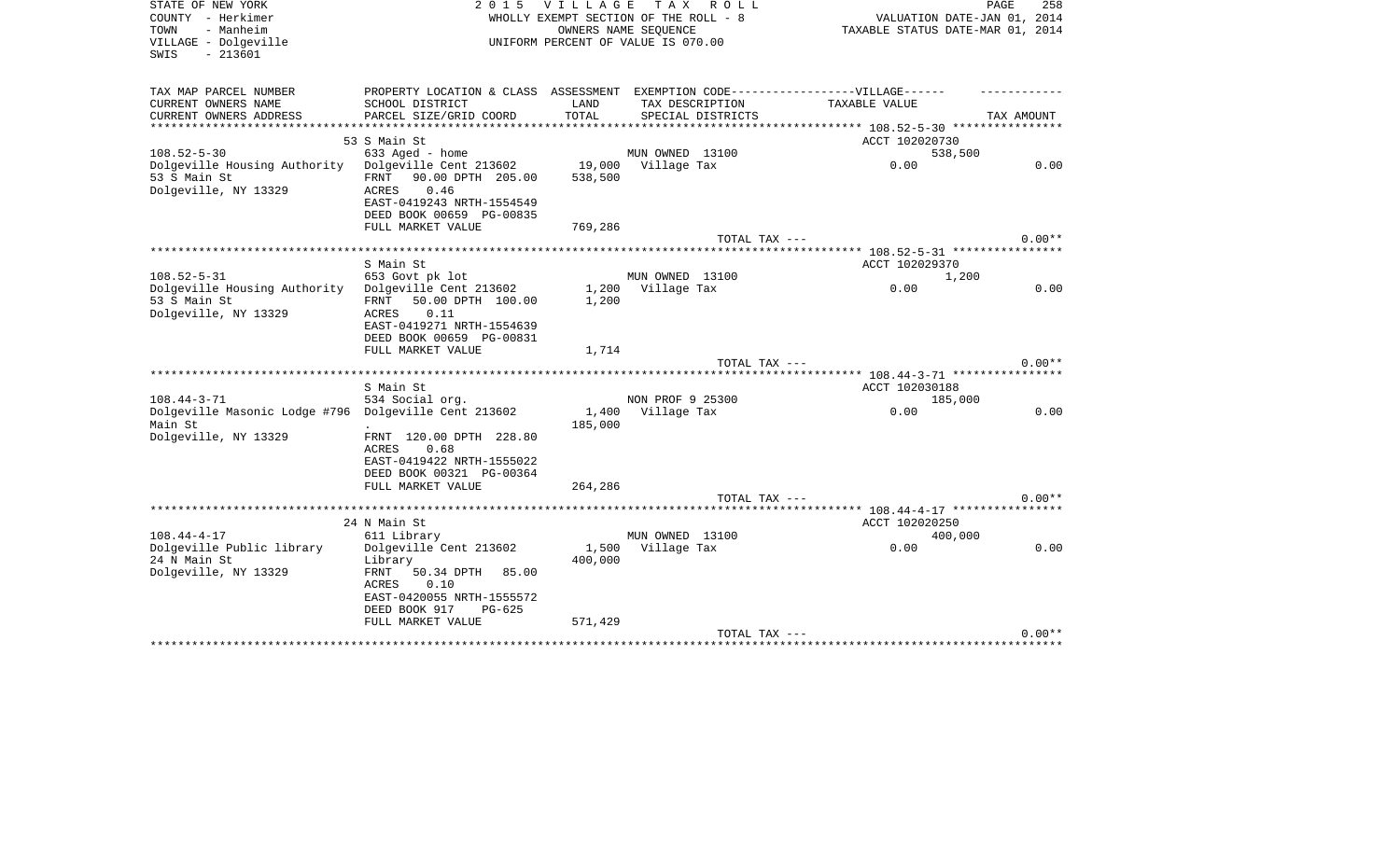| STATE OF NEW YORK<br>COUNTY - Herkimer<br>- Manheim<br>TOWN<br>VILLAGE - Dolgeville<br>$-213601$<br>SWIS   | 2 0 1 5                                                                                                                     | <b>VILLAGE</b>       | TAX ROLL<br>WHOLLY EXEMPT SECTION OF THE ROLL - 8<br>OWNERS NAME SEQUENCE<br>UNIFORM PERCENT OF VALUE IS 070.00 | TAXABLE STATUS DATE-MAR 01, 2014            | PAGE<br>259<br>VALUATION DATE-JAN 01, 2014 |
|------------------------------------------------------------------------------------------------------------|-----------------------------------------------------------------------------------------------------------------------------|----------------------|-----------------------------------------------------------------------------------------------------------------|---------------------------------------------|--------------------------------------------|
| TAX MAP PARCEL NUMBER                                                                                      | PROPERTY LOCATION & CLASS ASSESSMENT EXEMPTION CODE-----------------VILLAGE------                                           |                      |                                                                                                                 |                                             |                                            |
| CURRENT OWNERS NAME                                                                                        | SCHOOL DISTRICT                                                                                                             | LAND                 | TAX DESCRIPTION                                                                                                 | TAXABLE VALUE                               |                                            |
| CURRENT OWNERS ADDRESS<br>* * * * * * * * * * * * * * * * *                                                | PARCEL SIZE/GRID COORD<br>******************                                                                                | TOTAL<br>*********** | SPECIAL DISTRICTS                                                                                               | ************* 108.44-1-29 ***************** | TAX AMOUNT                                 |
|                                                                                                            | S Helmer Ave & Fink St                                                                                                      |                      |                                                                                                                 | ACCT 102021990                              |                                            |
| $108.44 - 1 - 29$                                                                                          | 311 Res vac land                                                                                                            |                      | VLG/OTHER 13650                                                                                                 |                                             | 3,700                                      |
| Dolgeville Volunteer Fire Dept Dolgeville Cent 213602<br>20 S Helmer Ave<br>Dolgeville, NY 13329           | <b>ACRES</b><br>2.70<br>EAST-0418847 NRTH-1555580                                                                           | 3,700<br>3,700       | Village Tax                                                                                                     | 0.00                                        | 0.00                                       |
|                                                                                                            | DEED BOOK 784<br>PG-618                                                                                                     |                      |                                                                                                                 |                                             |                                            |
|                                                                                                            | FULL MARKET VALUE                                                                                                           | 5,286                | TOTAL TAX ---                                                                                                   |                                             | $0.00**$                                   |
|                                                                                                            |                                                                                                                             |                      |                                                                                                                 |                                             |                                            |
|                                                                                                            | 20-22 S Helmer Ave                                                                                                          |                      |                                                                                                                 | ACCT 102030189                              |                                            |
| $108.44 - 1 - 45$                                                                                          | 662 Police/fire                                                                                                             |                      | NON PROF 9 25300                                                                                                | 115,000                                     |                                            |
| Dolgeville Volunteer Fire Dept Dolgeville Cent 213602<br>20 S Helmer Ave                                   | Dolgeville Fire Dept.                                                                                                       | 1,700<br>115,000     | Village Tax                                                                                                     | 0.00                                        | 0.00                                       |
| Dolgeville, NY 13329                                                                                       | FRNT 165.00 DPTH 200.00<br><b>ACRES</b><br>0.63<br>EAST-0419043 NRTH-1555475<br>DEED BOOK 784<br>$PG-622$                   |                      |                                                                                                                 |                                             |                                            |
|                                                                                                            | FULL MARKET VALUE                                                                                                           | 164,286              |                                                                                                                 |                                             |                                            |
|                                                                                                            | **************************                                                                                                  |                      | TOTAL TAX ---                                                                                                   |                                             | $0.00**$                                   |
|                                                                                                            | 16 N Main St                                                                                                                |                      |                                                                                                                 | ACCT 102023850                              |                                            |
| $108.44 - 4 - 19$                                                                                          | 311 Res vac land                                                                                                            |                      | MUN OWNED 13100                                                                                                 |                                             | 2,000                                      |
| Dolgeville-Manheim Public Libr Dolgeville Cent 213602<br>26 1/2 N Main St<br>Dolgeville, NY 13329          | 50.00 DPTH<br>FRNT<br>45.00<br>0.05<br>ACRES<br>EAST-0420030 NRTH-1555492                                                   | 2,000<br>2,000       | Village Tax                                                                                                     | 0.00                                        | 0.00                                       |
|                                                                                                            | DEED BOOK 895<br>$PG-210$<br>FULL MARKET VALUE                                                                              | 2,857                |                                                                                                                 |                                             |                                            |
|                                                                                                            |                                                                                                                             |                      | $TOTAL$ $TAX$ $---$                                                                                             |                                             | $0.00**$                                   |
|                                                                                                            |                                                                                                                             |                      |                                                                                                                 | ********* 108.52-5-94 *****************     |                                            |
|                                                                                                            | 27 Van Buren St                                                                                                             |                      |                                                                                                                 | ACCT 102000420                              |                                            |
| $108.52 - 5 - 94$                                                                                          | 632 Benevolent                                                                                                              |                      | NYS HOSP<br>12100                                                                                               | 144,500                                     |                                            |
| Facilities Development<br>Attn: Ofc of Mental Retardatio W/barn<br>27 Van Buren St<br>Dolgeville, NY 13329 | Dolgeville Cent 213602<br>FRNT 120.00 DPTH 160.00<br>0.42<br>ACRES<br>EAST-0420109 NRTH-1554400<br>DEED BOOK 00633 PG-00470 | 1,200<br>144,500     | Village Tax                                                                                                     | 0.00                                        | 0.00                                       |
|                                                                                                            | FULL MARKET VALUE                                                                                                           | 206,429              | TOTAL TAX ---                                                                                                   |                                             | $0.00**$                                   |
|                                                                                                            |                                                                                                                             |                      |                                                                                                                 |                                             |                                            |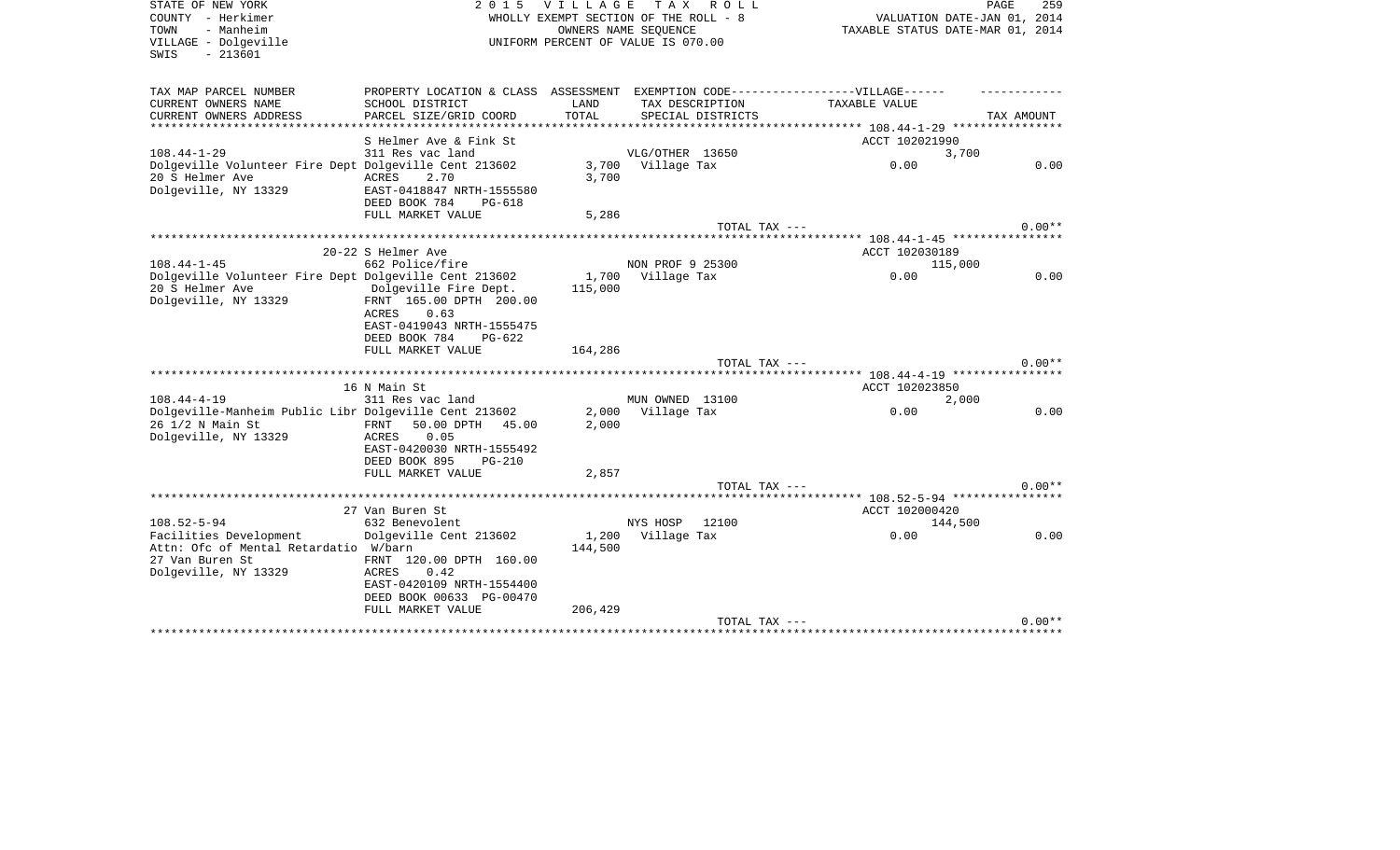| STATE OF NEW YORK          | 2 0 1 5                                                                          | V I L L A G E | T A X<br>R O L L                      |                                      | 260<br>PAGE |
|----------------------------|----------------------------------------------------------------------------------|---------------|---------------------------------------|--------------------------------------|-------------|
| COUNTY - Herkimer          |                                                                                  |               | WHOLLY EXEMPT SECTION OF THE ROLL - 8 | VALUATION DATE-JAN 01, 2014          |             |
| TOWN<br>- Manheim          |                                                                                  |               | OWNERS NAME SEQUENCE                  | TAXABLE STATUS DATE-MAR 01, 2014     |             |
| VILLAGE - Dolgeville       |                                                                                  |               | UNIFORM PERCENT OF VALUE IS 070.00    |                                      |             |
| SWIS<br>$-213601$          |                                                                                  |               |                                       |                                      |             |
|                            |                                                                                  |               |                                       |                                      |             |
|                            |                                                                                  |               |                                       |                                      |             |
| TAX MAP PARCEL NUMBER      | PROPERTY LOCATION & CLASS ASSESSMENT EXEMPTION CODE----------------VILLAGE------ |               |                                       |                                      |             |
| CURRENT OWNERS NAME        | SCHOOL DISTRICT                                                                  | LAND          | TAX DESCRIPTION                       | TAXABLE VALUE                        |             |
| CURRENT OWNERS ADDRESS     | PARCEL SIZE/GRID COORD                                                           | TOTAL         | SPECIAL DISTRICTS                     |                                      | TAX AMOUNT  |
| ************************   | **********************                                                           |               |                                       |                                      |             |
|                            | Van Buren St                                                                     |               |                                       | ACCT 102030429                       |             |
| $108.52 - 5 - 86$          | 620 Religious                                                                    |               | NON PROF 9 25300                      | 56,000                               |             |
| Grace Baptist              | Dolgeville Cent 213602                                                           | 1,100         | Village Tax                           | 0.00                                 | 0.00        |
| PO Box 355                 | FRNT 110.00 DPTH 170.00                                                          | 56,000        |                                       |                                      |             |
| Salisbury Center, NY 13454 | 0.36<br>ACRES                                                                    |               |                                       |                                      |             |
|                            | EAST-0419749 NRTH-1554675                                                        |               |                                       |                                      |             |
|                            | DEED BOOK 810<br>PG-560                                                          |               |                                       |                                      |             |
|                            | FULL MARKET VALUE                                                                | 80,000        |                                       |                                      |             |
|                            |                                                                                  |               | TOTAL TAX ---                         |                                      | $0.00**$    |
|                            |                                                                                  |               |                                       |                                      |             |
|                            | 9 Gibson St                                                                      |               |                                       | ACCT 102002220                       |             |
| $108.44 - 3 - 22$          | 642 Health bldg                                                                  |               | NP HOSP<br>25210                      | 120,000                              |             |
| Little Falls Hospital      | Dolgeville Cent 213602                                                           | 600           | Village Tax                           | 0.00                                 | 0.00        |
| 140 Burwell St             | 60.00 DPTH 171.60<br>FRNT                                                        | 120,000       |                                       |                                      |             |
|                            |                                                                                  |               |                                       |                                      |             |
| Little Falls, NY 13365     | 0.23<br>ACRES                                                                    |               |                                       |                                      |             |
|                            | EAST-0419715 NRTH-1555834                                                        |               |                                       |                                      |             |
|                            | DEED BOOK 690<br>PG-728                                                          |               |                                       |                                      |             |
|                            | FULL MARKET VALUE                                                                | 171,429       |                                       |                                      |             |
|                            |                                                                                  |               | TOTAL TAX ---                         |                                      | $0.00**$    |
|                            |                                                                                  |               |                                       | ****** 108.44-1-7 ****************** |             |
|                            | N Helmer Ave                                                                     |               |                                       | ACCT 102030368                       |             |
| $108.44 - 1 - 7$           | 620 Religious                                                                    |               | NON PROF 9 25300                      | 237,200                              |             |
| Methodist Church           | Dolgeville Cent 213602                                                           | 5,000         | Village Tax                           | 0.00                                 | 0.00        |
| State St                   | 95.00 DPTH 150.00<br>FRNT                                                        | 237,200       |                                       |                                      |             |
| Dolgeville, NY 13329       | 0.35<br>ACRES                                                                    |               |                                       |                                      |             |
|                            | EAST-0419474 NRTH-1556370                                                        |               |                                       |                                      |             |
|                            | FULL MARKET VALUE                                                                | 338,857       |                                       |                                      |             |
|                            |                                                                                  |               | TOTAL TAX ---                         |                                      | $0.00**$    |
|                            | ******************                                                               |               |                                       |                                      |             |
|                            | W State St                                                                       |               |                                       | ACCT 102030398                       |             |
| $108.44 - 1 - 6$           | 210 1 Family Res                                                                 |               | NON PROF 9 25300                      | 71,900                               |             |
| Methodist Church Parsonage | Dolgeville Cent 213602                                                           | 800           | Village Tax                           | 0.00                                 | 0.00        |
| State St                   | Methodist Parsonage 210                                                          | 71,900        |                                       |                                      |             |
| Dolgeville, NY 13329       | 75.00 DPTH 186.00<br>FRNT                                                        |               |                                       |                                      |             |
|                            | ACRES<br>0.34                                                                    |               |                                       |                                      |             |
|                            | EAST-0419564 NRTH-1556487                                                        |               |                                       |                                      |             |
|                            | FULL MARKET VALUE                                                                | 102,714       |                                       |                                      |             |
|                            |                                                                                  |               | TOTAL TAX ---                         |                                      | $0.00**$    |
|                            |                                                                                  |               |                                       |                                      |             |
|                            |                                                                                  |               |                                       |                                      |             |
|                            | 32 Spencer St                                                                    |               |                                       | ACCT 102030428                       |             |
| $108.52 - 1 - 11$          | 620 Religious                                                                    |               | NON PROF 9 25300                      | 158,000                              |             |
| New Hope                   | Dolgeville Cent 213602                                                           | 1,200         | Village Tax                           | 0.00                                 | 0.00        |
| 32 Spencer St              | W/garage                                                                         | 158,000       |                                       |                                      |             |
| Dolgeville, NY 13329       | FRNT 115.92 DPTH 235.00                                                          |               |                                       |                                      |             |
|                            | 0.57<br>ACRES                                                                    |               |                                       |                                      |             |
|                            | EAST-0418005 NRTH-1554500                                                        |               |                                       |                                      |             |
|                            | DEED BOOK 689<br>PG-913                                                          |               |                                       |                                      |             |
|                            | FULL MARKET VALUE                                                                | 225,714       |                                       |                                      |             |
|                            |                                                                                  |               | TOTAL TAX ---                         |                                      | $0.00**$    |
|                            |                                                                                  |               | ***********************               |                                      |             |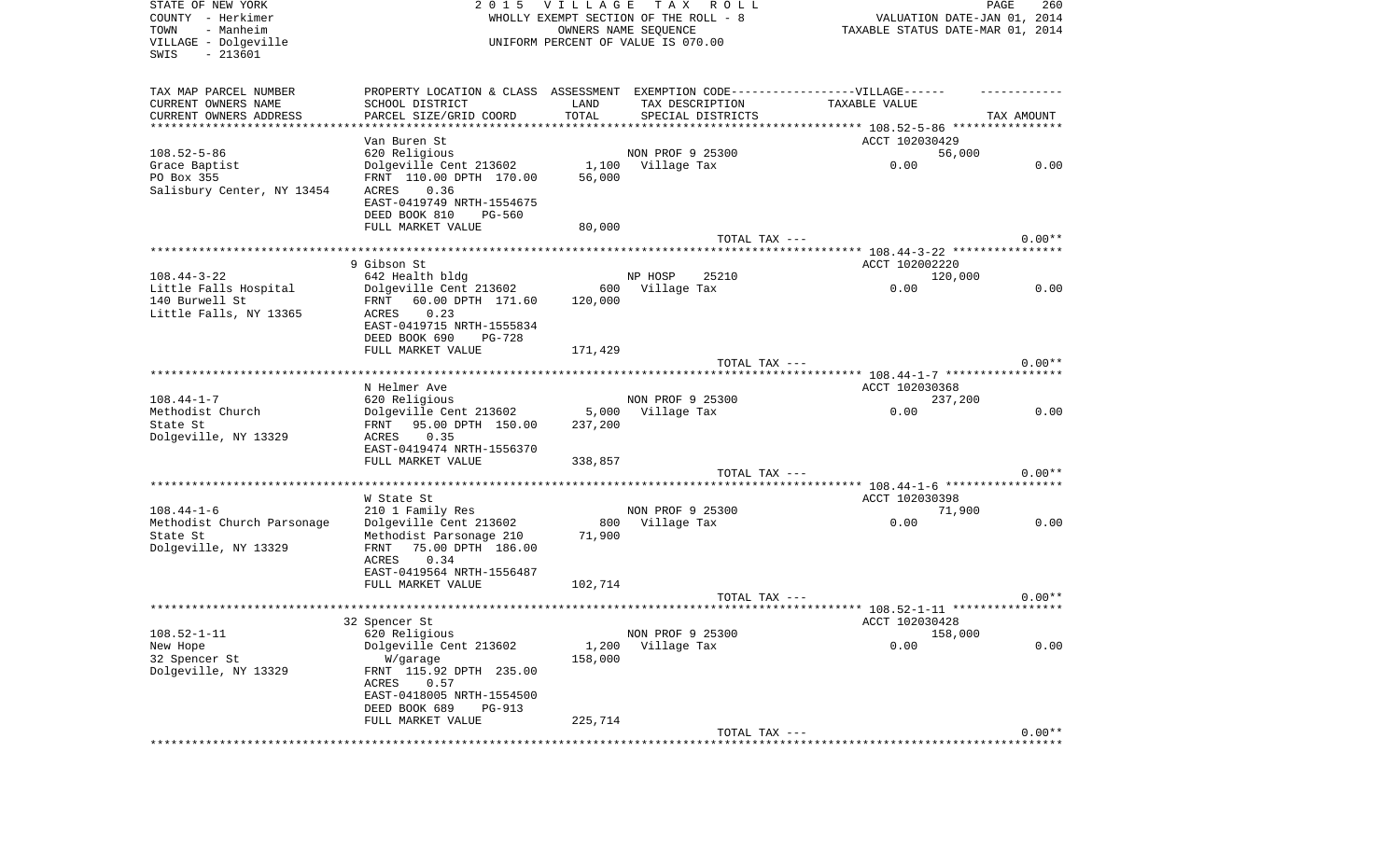| STATE OF NEW YORK<br>COUNTY - Herkimer                         | 2 0 1 5                                    | <b>VILLAGE</b> | TAX ROLL<br>WHOLLY EXEMPT SECTION OF THE ROLL - 8          | VALUATION DATE-JAN 01, 2014                                    | PAGE<br>261 |
|----------------------------------------------------------------|--------------------------------------------|----------------|------------------------------------------------------------|----------------------------------------------------------------|-------------|
| - Manheim<br>TOWN<br>VILLAGE - Dolgeville<br>$-213601$<br>SWIS |                                            |                | OWNERS NAME SEQUENCE<br>UNIFORM PERCENT OF VALUE IS 070.00 | TAXABLE STATUS DATE-MAR 01, 2014                               |             |
| TAX MAP PARCEL NUMBER                                          | PROPERTY LOCATION & CLASS ASSESSMENT       |                |                                                            | EXEMPTION CODE------------------VILLAGE------                  |             |
| CURRENT OWNERS NAME                                            | SCHOOL DISTRICT                            | LAND           | TAX DESCRIPTION                                            | TAXABLE VALUE                                                  |             |
| CURRENT OWNERS ADDRESS                                         | PARCEL SIZE/GRID COORD                     | TOTAL          | SPECIAL DISTRICTS                                          |                                                                | TAX AMOUNT  |
| ***********************                                        |                                            |                |                                                            |                                                                |             |
| $108.60 - 1 - 1.2$                                             | Sullivan St<br>642 Health bldg             |                |                                                            |                                                                |             |
| Rome Development Center                                        | Dolgeville Cent 213602                     | 6,100          | NYS HOSP<br>12100<br>Village Tax                           | 473,100<br>0.00                                                | 0.00        |
| Hostel No 2748                                                 | ACRES<br>5.11                              | 473,100        |                                                            |                                                                |             |
| 75 Sullivan St                                                 | EAST-0417842 NRTH-1551168                  |                |                                                            |                                                                |             |
| Dolgeville, NY 13329                                           | DEED BOOK 509<br>PG-310                    |                |                                                            |                                                                |             |
|                                                                | FULL MARKET VALUE                          | 675,857        |                                                            |                                                                |             |
|                                                                |                                            |                | TOTAL TAX ---                                              |                                                                | $0.00**$    |
|                                                                |                                            |                |                                                            |                                                                |             |
|                                                                | 75 N Helmer Ave                            |                |                                                            | ACCT 102017490                                                 |             |
| $108.36 - 2 - 9$                                               | 642 Health bldg                            |                | NON PROF 9 25300                                           | 55,800                                                         |             |
| S&S Volunteer Ambulance Servic Dolgeville Cent 213602          |                                            | 2,000          | Village Tax                                                | 0.00                                                           | 0.00        |
| 75 N Helmer Ave                                                | Ambulance Garage                           | 55,800         |                                                            |                                                                |             |
| Dolgeville, NY 13329                                           | FRNT 200.00 DPTH<br>67.00                  |                |                                                            |                                                                |             |
|                                                                | ACRES<br>0.56                              |                |                                                            |                                                                |             |
|                                                                | EAST-0419521 NRTH-1558079                  |                |                                                            |                                                                |             |
|                                                                | DEED BOOK 1403<br>PG-740                   |                |                                                            |                                                                |             |
|                                                                | FULL MARKET VALUE                          | 79,714         |                                                            |                                                                | $0.00**$    |
|                                                                |                                            |                | TOTAL TAX ---                                              | **************************** 108.35-1-4 *****************      |             |
|                                                                | W State St Ext                             |                |                                                            | ACCT 102030433                                                 |             |
| $108.35 - 1 - 4$                                               | 695 Cemetery                               |                | MUN OWNED 13100                                            | 10,200                                                         |             |
| St Josephs Cemetary                                            | Dolgeville Cent 213602                     | 10,000         | Village Tax                                                | 0.00                                                           | 0.00        |
| Helmer Ave                                                     | 4.80<br><b>ACRES</b>                       | 10,200         |                                                            |                                                                |             |
| Dolgeville, NY 13329                                           | EAST-0417577 NRTH-1558528                  |                |                                                            |                                                                |             |
|                                                                | DEED BOOK 00225 PG-00157                   |                |                                                            |                                                                |             |
|                                                                | FULL MARKET VALUE                          | 14,571         |                                                            |                                                                |             |
|                                                                |                                            |                | TOTAL TAX ---                                              |                                                                | $0.00**$    |
|                                                                |                                            |                |                                                            | ******************************** 108.36-1-37 ***************** |             |
|                                                                | N Helmer Ave                               |                |                                                            | ACCT 102030308                                                 |             |
| $108.36 - 1 - 37$                                              | 620 Religious                              |                | NON PROF 9 25300                                           | 280,000                                                        |             |
| St Josephs Church                                              | Dolgeville Cent 213602                     | 800            | Village Tax                                                | 0.00                                                           | 0.00        |
| Helmer Ave                                                     | FRNT 200.00 DPTH 65.00                     | 280,000        |                                                            |                                                                |             |
| Dolgeville, NY 13329                                           | 0.27<br>ACRES<br>EAST-0419575 NRTH-1556705 |                |                                                            |                                                                |             |
|                                                                | FULL MARKET VALUE                          | 400,000        |                                                            |                                                                |             |
|                                                                |                                            |                | TOTAL TAX ---                                              |                                                                | $0.00**$    |
|                                                                |                                            |                |                                                            |                                                                |             |
|                                                                | 31 N Helmer Ave                            |                |                                                            | ACCT 102030309                                                 |             |
| $108.36 - 1 - 36$                                              | 210 1 Family Res                           |                | NON PROF 9 25300                                           | 180,700                                                        |             |
| St Josephs Church Parsonage                                    | Dolgeville Cent 213602                     | 1,000          | Village Tax                                                | 0.00                                                           | 0.00        |
| Helmer Ave                                                     | FRNT 103.00 DPTH 159.00                    | 180,700        |                                                            |                                                                |             |
| Dolgeville, NY 13329                                           | ACRES<br>0.15                              |                |                                                            |                                                                |             |
|                                                                | EAST-0419595 NRTH-1556769                  |                |                                                            |                                                                |             |
|                                                                | FULL MARKET VALUE                          | 258,143        |                                                            |                                                                |             |
|                                                                |                                            |                | TOTAL TAX ---                                              |                                                                | $0.00**$    |
|                                                                |                                            |                |                                                            |                                                                |             |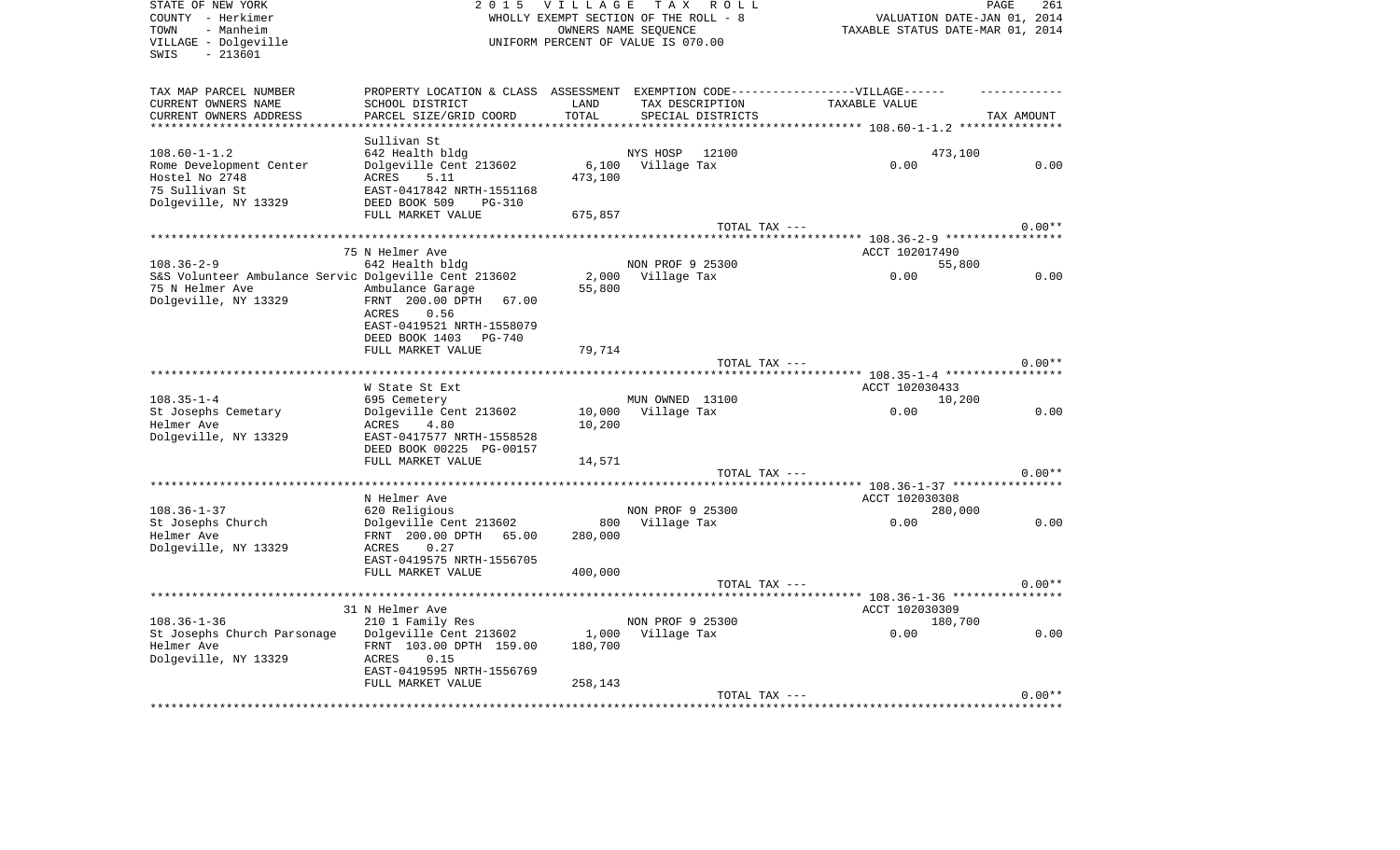| STATE OF NEW YORK<br>COUNTY - Herkimer<br>- Manheim<br>TOWN<br>VILLAGE - Dolgeville<br>$-213601$<br>SWIS | 2 0 1 5                                                                          | VILLAGE       | TAX ROLL<br>WHOLLY EXEMPT SECTION OF THE ROLL - 8<br>OWNERS NAME SEQUENCE<br>UNIFORM PERCENT OF VALUE IS 070.00 |                                          | PAGE<br>262<br>VALUATION DATE-JAN 01, 2014<br>TAXABLE STATUS DATE-MAR 01, 2014 |
|----------------------------------------------------------------------------------------------------------|----------------------------------------------------------------------------------|---------------|-----------------------------------------------------------------------------------------------------------------|------------------------------------------|--------------------------------------------------------------------------------|
| TAX MAP PARCEL NUMBER                                                                                    | PROPERTY LOCATION & CLASS ASSESSMENT EXEMPTION CODE----------------VILLAGE------ |               |                                                                                                                 |                                          |                                                                                |
| CURRENT OWNERS NAME<br>CURRENT OWNERS ADDRESS                                                            | SCHOOL DISTRICT<br>PARCEL SIZE/GRID COORD                                        | LAND<br>TOTAL | TAX DESCRIPTION<br>SPECIAL DISTRICTS                                                                            | TAXABLE VALUE                            | TAX AMOUNT                                                                     |
| ************************                                                                                 |                                                                                  |               |                                                                                                                 |                                          |                                                                                |
| $108.43 - 1 - 1$                                                                                         | THRU VILLAGE<br>311 Res vac land                                                 |               | MUN OWNED 13100                                                                                                 | ACCT 102098713                           | 1,850                                                                          |
| Town of Manheim                                                                                          | Dolgeville Cent 213602                                                           |               | 1,850 Village Tax                                                                                               | 0.00                                     | 0.00                                                                           |
| 6356 St. Rte. 167                                                                                        | Rr Rt Way                                                                        | 1,850         |                                                                                                                 |                                          |                                                                                |
| Dolgeville, NY 13329                                                                                     | ACRES 3.70                                                                       |               |                                                                                                                 |                                          |                                                                                |
|                                                                                                          | EAST-0416199 NRTH-1555807                                                        |               |                                                                                                                 |                                          |                                                                                |
|                                                                                                          | DEED BOOK 1208 PG-189                                                            |               |                                                                                                                 |                                          |                                                                                |
|                                                                                                          | FULL MARKET VALUE                                                                | 2,643         | TOTAL TAX ---                                                                                                   |                                          | $0.00**$                                                                       |
|                                                                                                          |                                                                                  |               |                                                                                                                 |                                          |                                                                                |
|                                                                                                          | Spencer St                                                                       |               |                                                                                                                 |                                          |                                                                                |
| $108.43 - 1 - 11.2$                                                                                      | 311 Res vac land                                                                 |               | MUN OWNED 13100                                                                                                 |                                          | 18,300                                                                         |
| Town of Manheim                                                                                          | Dolgeville Cent 213602                                                           |               | 18,300 Village Tax                                                                                              | 0.00                                     | 0.00                                                                           |
| 6356 St. Rte. 167                                                                                        | ACRES 25.60                                                                      | 18,300        |                                                                                                                 |                                          |                                                                                |
| Dolgeville, NY 13329                                                                                     | EAST-0416073 NRTH-1556312<br>DEED BOOK 1208 PG-189                               |               |                                                                                                                 |                                          |                                                                                |
|                                                                                                          | FULL MARKET VALUE                                                                | 26,143        |                                                                                                                 |                                          |                                                                                |
|                                                                                                          |                                                                                  |               | TOTAL TAX ---                                                                                                   |                                          | $0.00**$                                                                       |
|                                                                                                          |                                                                                  |               |                                                                                                                 |                                          |                                                                                |
|                                                                                                          | E Faville Ave                                                                    |               |                                                                                                                 | ACCT 102030278                           |                                                                                |
| $108.52 - 3 - 41$<br>United Lutheran                                                                     | 620 Religious<br>Dolgeville Cent 213602                                          |               | NON PROF 9 25300<br>500 Village Tax                                                                             | 0.00                                     | 90,500<br>0.00                                                                 |
| Presbyterian Parish                                                                                      | 50.00 DPTH 106.00<br>FRNT                                                        | 90,500        |                                                                                                                 |                                          |                                                                                |
| P 0 Box 43                                                                                               | 0.12<br>ACRES                                                                    |               |                                                                                                                 |                                          |                                                                                |
| Dolgeville, NY 13329                                                                                     | EAST-0419168 NRTH-1553356                                                        |               |                                                                                                                 |                                          |                                                                                |
|                                                                                                          | FULL MARKET VALUE                                                                | 129,286       |                                                                                                                 |                                          |                                                                                |
|                                                                                                          |                                                                                  |               | TOTAL TAX ---                                                                                                   | ********** 108.52-5-32 ***************** | $0.00**$                                                                       |
|                                                                                                          | 41 S Main St                                                                     |               |                                                                                                                 | ACCT 102030458                           |                                                                                |
| $108.52 - 5 - 32$                                                                                        | 652 Govt bldgs                                                                   |               | MUN OWNED 13100                                                                                                 |                                          | 413,400                                                                        |
| US Post Office                                                                                           | Dolgeville Cent 213602                                                           | 1,200         | Village Tax                                                                                                     | 0.00                                     | 0.00                                                                           |
| 41 S Main St                                                                                             | FRNT 120.00 DPTH 136.00                                                          | 413,400       |                                                                                                                 |                                          |                                                                                |
| Dolgeville, NY 13329                                                                                     | ACRES<br>0.37                                                                    |               |                                                                                                                 |                                          |                                                                                |
|                                                                                                          | EAST-0419344 NRTH-1554686<br>DEED BOOK 00000                                     |               |                                                                                                                 |                                          |                                                                                |
|                                                                                                          | FULL MARKET VALUE                                                                | 590,571       |                                                                                                                 |                                          |                                                                                |
|                                                                                                          |                                                                                  |               | TOTAL TAX ---                                                                                                   |                                          | $0.00**$                                                                       |
|                                                                                                          |                                                                                  |               |                                                                                                                 |                                          |                                                                                |
|                                                                                                          | THRU VILLAGE N                                                                   |               |                                                                                                                 |                                          |                                                                                |
| $108.36 - 1 - 65.1$<br>Village Of Dolgeville                                                             | 311 Res vac land<br>Dolgeville Cent 213602                                       |               | MUN OWNED 13100<br>2,000 Village Tax                                                                            | 0.00                                     | 2,000<br>0.00                                                                  |
| 41 N Main St                                                                                             | Rr Row                                                                           | 2,000         |                                                                                                                 |                                          |                                                                                |
| Dolgeville, NY 13329                                                                                     | FRNT 320.00 DPTH                                                                 |               |                                                                                                                 |                                          |                                                                                |
|                                                                                                          | 4.70<br>ACRES                                                                    |               |                                                                                                                 |                                          |                                                                                |
|                                                                                                          | EAST-0418440 NRTH-1557412                                                        |               |                                                                                                                 |                                          |                                                                                |
|                                                                                                          | DEED BOOK 841<br>PG-529<br>FULL MARKET VALUE                                     | 2,857         |                                                                                                                 |                                          |                                                                                |
|                                                                                                          |                                                                                  |               | TOTAL TAX ---                                                                                                   |                                          | $0.00**$                                                                       |
|                                                                                                          |                                                                                  |               |                                                                                                                 |                                          |                                                                                |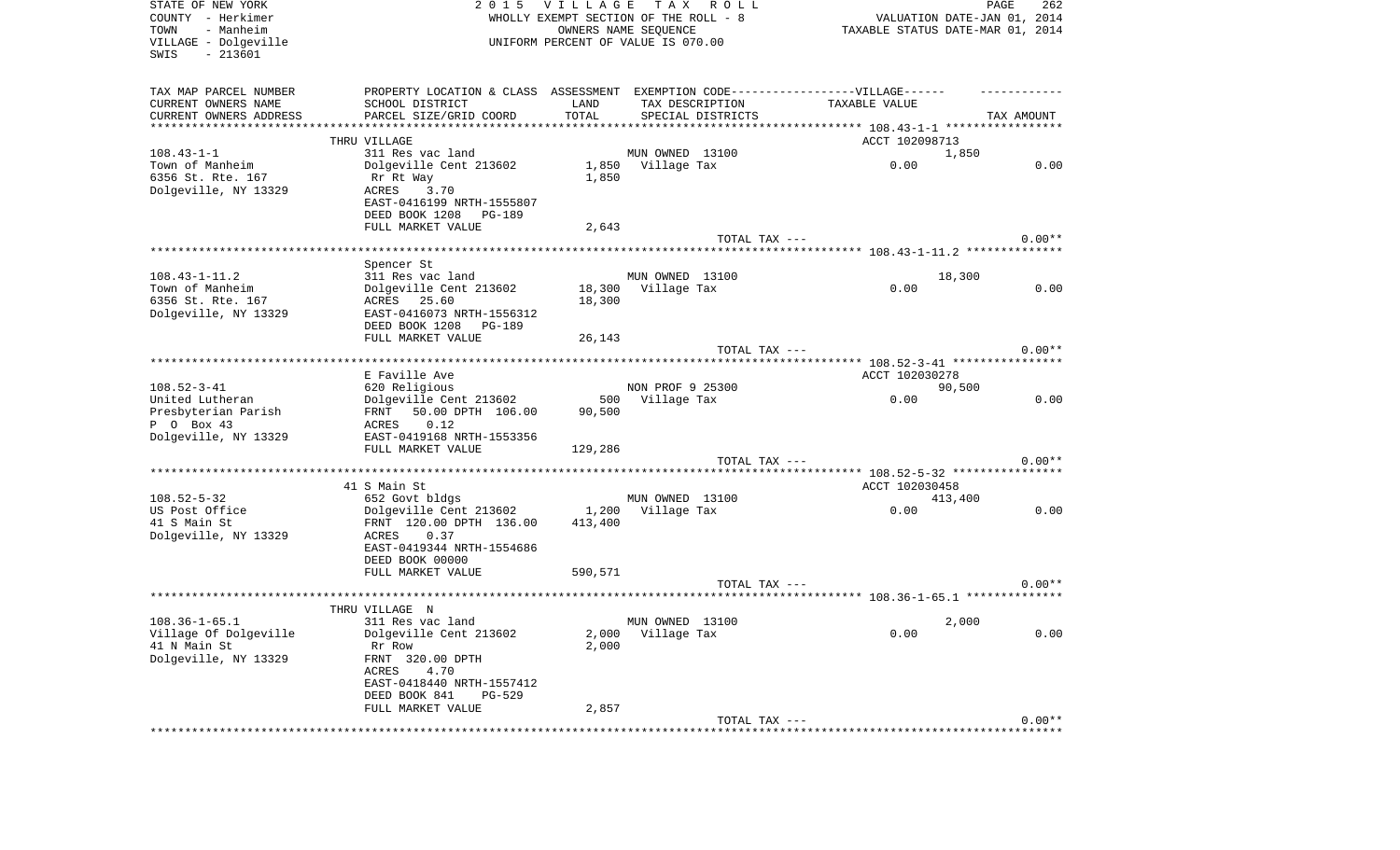| STATE OF NEW YORK<br>COUNTY - Herkimer<br>- Manheim<br>TOWN<br>VILLAGE - Dolgeville<br>$-213601$<br>SWIS | 2 0 1 5                                               | <b>VILLAGE</b><br>WHOLLY EXEMPT SECTION OF THE ROLL - 8<br>UNIFORM PERCENT OF VALUE IS 070.00 | OWNERS NAME SEOUENCE | TAX ROLL                             |                                                                                   | PAGE<br>263<br>VALUATION DATE-JAN 01, 2014<br>TAXABLE STATUS DATE-MAR 01, 2014 |
|----------------------------------------------------------------------------------------------------------|-------------------------------------------------------|-----------------------------------------------------------------------------------------------|----------------------|--------------------------------------|-----------------------------------------------------------------------------------|--------------------------------------------------------------------------------|
| TAX MAP PARCEL NUMBER                                                                                    |                                                       | LAND                                                                                          |                      |                                      | PROPERTY LOCATION & CLASS ASSESSMENT EXEMPTION CODE-----------------VILLAGE------ |                                                                                |
| CURRENT OWNERS NAME<br>CURRENT OWNERS ADDRESS                                                            | SCHOOL DISTRICT<br>PARCEL SIZE/GRID COORD             | TOTAL                                                                                         |                      | TAX DESCRIPTION<br>SPECIAL DISTRICTS | TAXABLE VALUE                                                                     | TAX AMOUNT                                                                     |
|                                                                                                          |                                                       |                                                                                               |                      |                                      |                                                                                   |                                                                                |
| Horn St                                                                                                  |                                                       |                                                                                               |                      |                                      | ACCT 102030518                                                                    |                                                                                |
| $108.36 - 2 - 46$                                                                                        | 651 Highway gar                                       |                                                                                               | MUN OWNED 13100      |                                      |                                                                                   | 203,700                                                                        |
| Village Of Dolgeville                                                                                    | Dolgeville Cent 213602                                |                                                                                               | 1,900 Village Tax    |                                      | 0.00                                                                              | 0.00                                                                           |
| 41 No Main St<br>Dolgeville, NY 13329<br>ACRES                                                           | Highway Garage Dpw<br>FRNT 200.00 DPTH 150.00<br>0.55 | 203,700                                                                                       |                      |                                      |                                                                                   |                                                                                |
|                                                                                                          | EAST-0419373 NRTH-1557194                             |                                                                                               |                      |                                      |                                                                                   |                                                                                |
|                                                                                                          | FULL MARKET VALUE                                     | 291,000                                                                                       |                      |                                      |                                                                                   |                                                                                |
|                                                                                                          |                                                       |                                                                                               |                      | TOTAL TAX ---                        |                                                                                   | $0.00**$                                                                       |
| N Main St                                                                                                |                                                       |                                                                                               |                      |                                      | ACCT 102006600                                                                    |                                                                                |
| $108.36 - 4 - 17$                                                                                        | 311 Res vac land                                      |                                                                                               | MUN OWNED 13100      |                                      |                                                                                   | 400                                                                            |
| Village Of Dolgeville                                                                                    | Dolgeville Cent 213602                                | 400                                                                                           | Village Tax          |                                      | 0.00                                                                              | 0.00                                                                           |
| 41 N Main St<br>FRNT                                                                                     | 60.00 DPTH 150.00                                     | 400                                                                                           |                      |                                      |                                                                                   |                                                                                |
| Dolgeville, NY 13329<br>ACRES                                                                            | 0.20                                                  |                                                                                               |                      |                                      |                                                                                   |                                                                                |
|                                                                                                          | EAST-0420173 NRTH-1557002<br>DEED BOOK 00655 PG-00530 |                                                                                               |                      |                                      |                                                                                   |                                                                                |
|                                                                                                          | FULL MARKET VALUE                                     | 571                                                                                           |                      |                                      |                                                                                   |                                                                                |
|                                                                                                          |                                                       |                                                                                               |                      | TOTAL TAX ---                        |                                                                                   | $0.00**$                                                                       |
|                                                                                                          |                                                       |                                                                                               |                      |                                      |                                                                                   |                                                                                |
| S Main St                                                                                                |                                                       |                                                                                               |                      |                                      | ACCT 102030690                                                                    |                                                                                |
| $108.44 - 2 - 61$<br>Village Of Dolgeville                                                               | 681 Culture bldg                                      |                                                                                               | MUN OWNED 13100      |                                      | 0.00                                                                              | 24,500<br>0.00                                                                 |
| 41 N Main St                                                                                             | Dolgeville Cent 213602<br>Historical Society          | 300<br>24,500                                                                                 | Village Tax          |                                      |                                                                                   |                                                                                |
| Dolgeville, NY 13329<br>FRNT                                                                             | 30.00 DPTH 102.00                                     |                                                                                               |                      |                                      |                                                                                   |                                                                                |
| ACRES                                                                                                    | 0.09                                                  |                                                                                               |                      |                                      |                                                                                   |                                                                                |
|                                                                                                          | EAST-0418995 NRTH-1554600                             |                                                                                               |                      |                                      |                                                                                   |                                                                                |
|                                                                                                          | DEED BOOK 00630 PG-00396                              |                                                                                               |                      |                                      |                                                                                   |                                                                                |
|                                                                                                          | FULL MARKET VALUE                                     | 35,000                                                                                        |                      | TOTAL TAX ---                        |                                                                                   | $0.00**$                                                                       |
|                                                                                                          |                                                       |                                                                                               |                      |                                      | ********* 108.44-3-14 *****************                                           |                                                                                |
| REAR N Helmer Ave                                                                                        |                                                       |                                                                                               |                      |                                      | ACCT 102004410                                                                    |                                                                                |
| $108.44 - 3 - 14$                                                                                        | 653 Govt pk lot                                       |                                                                                               | MUN OWNED 13100      |                                      |                                                                                   | 1,500                                                                          |
| Village Of Dolgeville                                                                                    | Dolgeville Cent 213602                                |                                                                                               | 1,000 Village Tax    |                                      | 0.00                                                                              | 0.00                                                                           |
| 41 N Main St<br>Dolgeville, NY 13329                                                                     | Church Alley-Gov Park Lot<br>FRNT 160.00 DPTH         | 1,500                                                                                         |                      |                                      |                                                                                   |                                                                                |
| <b>ACRES</b>                                                                                             | 1.10                                                  |                                                                                               |                      |                                      |                                                                                   |                                                                                |
|                                                                                                          | EAST-0419721 NRTH-1556051                             |                                                                                               |                      |                                      |                                                                                   |                                                                                |
|                                                                                                          | DEED BOOK 00654 PG-00325                              |                                                                                               |                      |                                      |                                                                                   |                                                                                |
|                                                                                                          | FULL MARKET VALUE                                     | 2,143                                                                                         |                      |                                      |                                                                                   |                                                                                |
|                                                                                                          |                                                       |                                                                                               |                      | TOTAL TAX ---                        |                                                                                   | $0.00**$                                                                       |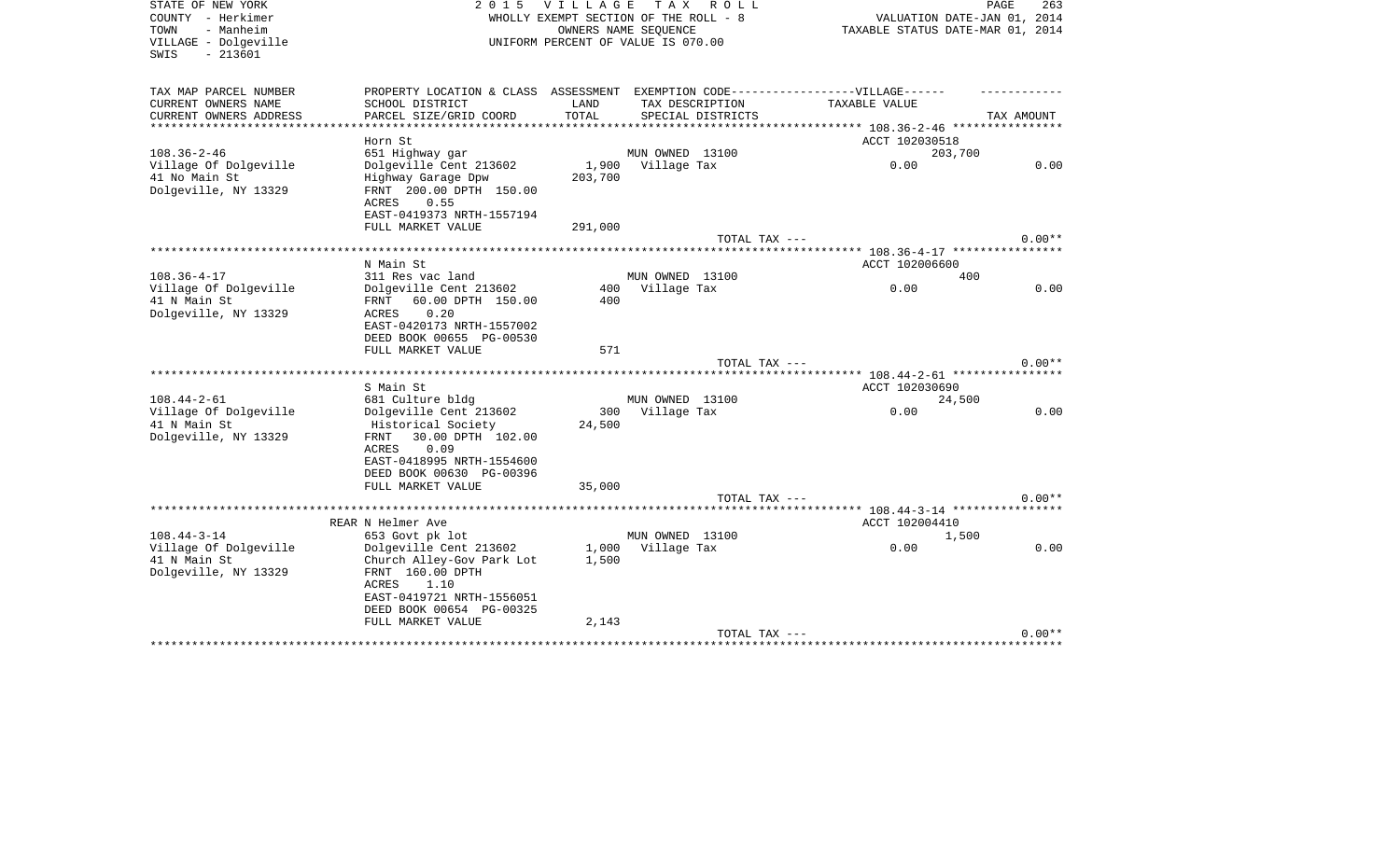| STATE OF NEW YORK<br>COUNTY - Herkimer<br>- Manheim<br>TOWN<br>VILLAGE - Dolgeville<br>$-213601$<br>SWIS | 2 0 1 5                                                                           | <b>VILLAGE</b> | TAX ROLL<br>WHOLLY EXEMPT SECTION OF THE ROLL - 8<br>OWNERS NAME SEQUENCE<br>UNIFORM PERCENT OF VALUE IS 070.00 | VALUATION DATE-JAN 01, 2014<br>TAXABLE STATUS DATE-MAR 01, 2014 | PAGE<br>264 |
|----------------------------------------------------------------------------------------------------------|-----------------------------------------------------------------------------------|----------------|-----------------------------------------------------------------------------------------------------------------|-----------------------------------------------------------------|-------------|
| TAX MAP PARCEL NUMBER                                                                                    | PROPERTY LOCATION & CLASS ASSESSMENT EXEMPTION CODE-----------------VILLAGE------ |                |                                                                                                                 |                                                                 |             |
| CURRENT OWNERS NAME<br>CURRENT OWNERS ADDRESS                                                            | SCHOOL DISTRICT<br>PARCEL SIZE/GRID COORD                                         | LAND<br>TOTAL  | TAX DESCRIPTION<br>SPECIAL DISTRICTS                                                                            | TAXABLE VALUE                                                   | TAX AMOUNT  |
| *********************                                                                                    | ***********************                                                           |                | ************************************                                                                            | *********** 108.44-3-28 *****************                       |             |
|                                                                                                          | 41 N Main St                                                                      |                |                                                                                                                 | ACCT 102030488                                                  |             |
| $108.44 - 3 - 28$                                                                                        | 652 Govt bldgs                                                                    |                | MUN OWNED 13100                                                                                                 | 192,500                                                         |             |
| Village Of Dolgeville                                                                                    | Dolgeville Cent 213602                                                            | 1,700          | Village Tax                                                                                                     | 0.00                                                            | 0.00        |
| 41 No Main St                                                                                            | Govt Bldgs                                                                        | 192,500        |                                                                                                                 |                                                                 |             |
| Dolgeville, NY 13329                                                                                     | FRNT<br>72.00 DPTH 197.00<br>ACRES<br>0.26                                        |                |                                                                                                                 |                                                                 |             |
|                                                                                                          | EAST-0419884 NRTH-1555721                                                         |                |                                                                                                                 |                                                                 |             |
|                                                                                                          | FULL MARKET VALUE                                                                 | 275,000        |                                                                                                                 |                                                                 |             |
|                                                                                                          |                                                                                   |                | TOTAL TAX ---                                                                                                   |                                                                 | $0.00**$    |
|                                                                                                          |                                                                                   |                |                                                                                                                 | *************************** 108.44-3-30 ****************        |             |
|                                                                                                          | Gibson St                                                                         |                |                                                                                                                 | ACCT 102030548                                                  |             |
| $108.44 - 3 - 30$<br>Village Of Dolgeville                                                               | 438 Parking lot<br>Dolgeville Cent 213602                                         |                | MUN OWNED 13100<br>4,700 Village Tax                                                                            | 4,700<br>0.00                                                   | 0.00        |
| 41 N Main St                                                                                             | Parking Lot                                                                       | 4,700          |                                                                                                                 |                                                                 |             |
| Dolgeville, NY 13329                                                                                     | FRNT 98.00 DPTH 92.00                                                             |                |                                                                                                                 |                                                                 |             |
|                                                                                                          | 0.19<br>ACRES                                                                     |                |                                                                                                                 |                                                                 |             |
|                                                                                                          | EAST-0419807 NRTH-1555604                                                         |                |                                                                                                                 |                                                                 |             |
|                                                                                                          | FULL MARKET VALUE                                                                 | 6,714          |                                                                                                                 |                                                                 |             |
|                                                                                                          |                                                                                   |                | TOTAL TAX ---                                                                                                   |                                                                 | $0.00**$    |
|                                                                                                          | N Main St & Elm St Cor                                                            |                |                                                                                                                 | ACCT 102088714                                                  |             |
| $108.44 - 3 - 39$                                                                                        | 593 Picnic site                                                                   |                | MUN OWNED 13100                                                                                                 | 300                                                             |             |
| Village Of Dolgeville                                                                                    | Dolgeville Cent 213602                                                            |                | 300 Village Tax                                                                                                 | 0.00                                                            | 0.00        |
| 41 N Main St                                                                                             | Helterline Park                                                                   | 300            |                                                                                                                 |                                                                 |             |
| Dolgeville, NY 13329                                                                                     | 73.50 DPTH 104.00<br>FRNT                                                         |                |                                                                                                                 |                                                                 |             |
|                                                                                                          | <b>ACRES</b><br>0.14                                                              |                |                                                                                                                 |                                                                 |             |
|                                                                                                          | EAST-0419842 NRTH-1555328                                                         | 429            |                                                                                                                 |                                                                 |             |
|                                                                                                          | FULL MARKET VALUE                                                                 |                | TOTAL TAX ---                                                                                                   |                                                                 | $0.00**$    |
|                                                                                                          |                                                                                   |                |                                                                                                                 | ******* 108.44-3-69 *****************                           |             |
|                                                                                                          | S Helmer Ave                                                                      |                |                                                                                                                 | ACCT 102030638                                                  |             |
| $108.44 - 3 - 69$                                                                                        | 591 Playground                                                                    |                | MUN OWNED 13100                                                                                                 | 84,950                                                          |             |
| Village Of Dolgeville                                                                                    | Dolgeville Cent 213602                                                            |                | 2,900 Village Tax                                                                                               | 0.00                                                            | 0.00        |
| 41 N Main St                                                                                             | Playground                                                                        | 84,950         |                                                                                                                 |                                                                 |             |
| Dolgeville, NY 13329                                                                                     | FRNT 245.00 DPTH                                                                  |                |                                                                                                                 |                                                                 |             |
|                                                                                                          | ACRES<br>4.28<br>EAST-0419241 NRTH-1555240                                        |                |                                                                                                                 |                                                                 |             |
|                                                                                                          | DEED BOOK 00000                                                                   |                |                                                                                                                 |                                                                 |             |
|                                                                                                          | FULL MARKET VALUE                                                                 | 121,357        |                                                                                                                 |                                                                 |             |
|                                                                                                          |                                                                                   |                | TOTAL TAX ---                                                                                                   |                                                                 | $0.00**$    |
|                                                                                                          |                                                                                   |                |                                                                                                                 | ************************                                        |             |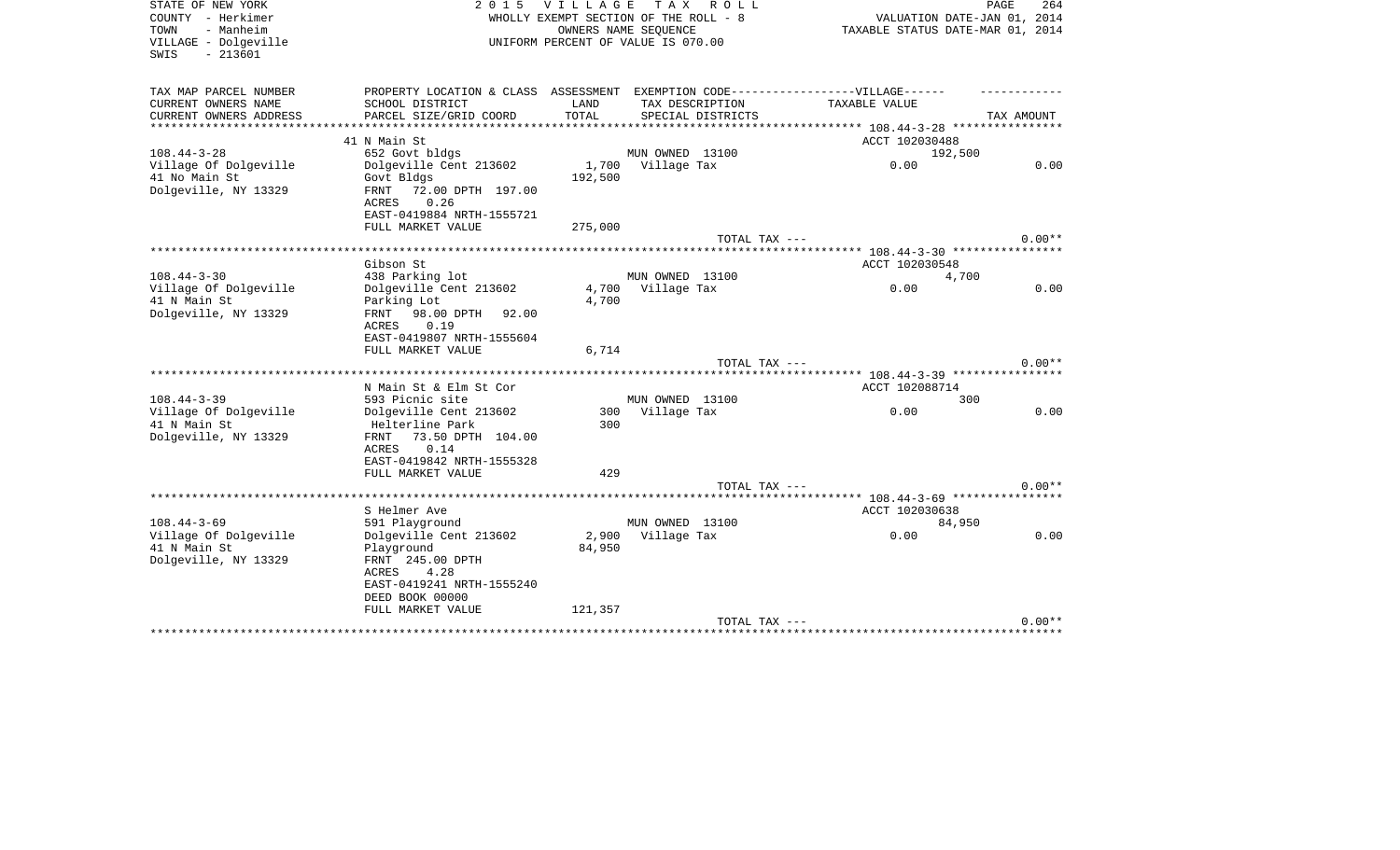| STATE OF NEW YORK<br>COUNTY - Herkimer<br>- Manheim<br>TOWN<br>VILLAGE - Dolgeville<br>$-213601$<br>SWIS | 2 0 1 5                                                                           | <b>VILLAGE</b> | T A X<br>R O L L<br>WHOLLY EXEMPT SECTION OF THE ROLL - 8<br>OWNERS NAME SEOUENCE<br>UNIFORM PERCENT OF VALUE IS 070.00 | VALUATION DATE-JAN 01, 2014<br>TAXABLE STATUS DATE-MAR 01, 2014 | 265<br>PAGE |
|----------------------------------------------------------------------------------------------------------|-----------------------------------------------------------------------------------|----------------|-------------------------------------------------------------------------------------------------------------------------|-----------------------------------------------------------------|-------------|
| TAX MAP PARCEL NUMBER                                                                                    | PROPERTY LOCATION & CLASS ASSESSMENT EXEMPTION CODE-----------------VILLAGE------ |                |                                                                                                                         |                                                                 |             |
| CURRENT OWNERS NAME<br>CURRENT OWNERS ADDRESS                                                            | SCHOOL DISTRICT<br>PARCEL SIZE/GRID COORD                                         | LAND<br>TOTAL  | TAX DESCRIPTION<br>SPECIAL DISTRICTS                                                                                    | TAXABLE VALUE                                                   | TAX AMOUNT  |
| ***************                                                                                          |                                                                                   |                |                                                                                                                         | ************** 108.44-3-73 *****************                    |             |
|                                                                                                          | S Main St & Cramer Ln Cor                                                         |                |                                                                                                                         | ACCT 102030578                                                  |             |
| $108.44 - 3 - 73$                                                                                        | 591 Playground                                                                    |                | MUN OWNED 13100                                                                                                         | 1,800                                                           |             |
| Village Of Dolgeville                                                                                    | Dolgeville Cent 213602                                                            |                | 1,800 Village Tax                                                                                                       | 0.00                                                            | 0.00        |
| 41 No Main St                                                                                            | Playground                                                                        | 1,800          |                                                                                                                         |                                                                 |             |
| Dolgeville, NY 13329                                                                                     | FRNT 184.00 DPTH 270.00<br>ACRES<br>0.80                                          |                |                                                                                                                         |                                                                 |             |
|                                                                                                          | EAST-0419106 NRTH-1554808                                                         |                |                                                                                                                         |                                                                 |             |
|                                                                                                          | FULL MARKET VALUE                                                                 | 2,571          |                                                                                                                         |                                                                 |             |
|                                                                                                          |                                                                                   |                | TOTAL TAX ---                                                                                                           |                                                                 | $0.00**$    |
|                                                                                                          |                                                                                   |                |                                                                                                                         |                                                                 |             |
|                                                                                                          | N Main St                                                                         |                |                                                                                                                         | ACCT 102017430                                                  |             |
| $108.44 - 4 - 2$<br>Village Of Dolgeville                                                                | 330 Vacant comm<br>Dolgeville Cent 213602                                         | 100            | MUN OWNED 13100<br>Village Tax                                                                                          | 100<br>0.00                                                     | 0.00        |
| 41 No Main St                                                                                            | 17.00 DPTH 43.00<br>FRNT                                                          | 100            |                                                                                                                         |                                                                 |             |
| Dolgeville, NY 13329                                                                                     | 0.02<br>ACRES                                                                     |                |                                                                                                                         |                                                                 |             |
|                                                                                                          | EAST-0420019 NRTH-1556345                                                         |                |                                                                                                                         |                                                                 |             |
|                                                                                                          | DEED BOOK 671<br><b>PG-160</b>                                                    |                |                                                                                                                         |                                                                 |             |
|                                                                                                          | FULL MARKET VALUE                                                                 | 143            |                                                                                                                         |                                                                 |             |
|                                                                                                          |                                                                                   |                | TOTAL TAX ---                                                                                                           |                                                                 | $0.00**$    |
|                                                                                                          | 86 N Main St                                                                      |                |                                                                                                                         | ACCT 102017640                                                  |             |
| $108.44 - 4 - 3$                                                                                         | 682 Rec facility                                                                  |                | MUN OWNED 13100                                                                                                         | 100                                                             |             |
| Village Of Dolgeville                                                                                    | Dolgeville Cent 213602                                                            | 100            | Village Tax                                                                                                             | 0.00                                                            | 0.00        |
| 41 No Main St                                                                                            | Rec Facility                                                                      | 100            |                                                                                                                         |                                                                 |             |
| Dolgeville, NY 13329                                                                                     | 69.00 DPTH<br>FRNT<br>37.00                                                       |                |                                                                                                                         |                                                                 |             |
|                                                                                                          | 0.06<br>ACRES                                                                     |                |                                                                                                                         |                                                                 |             |
|                                                                                                          | EAST-0420022 NRTH-1556297<br>DEED BOOK 671<br><b>PG-160</b>                       |                |                                                                                                                         |                                                                 |             |
|                                                                                                          | FULL MARKET VALUE                                                                 | 143            |                                                                                                                         |                                                                 |             |
|                                                                                                          |                                                                                   |                | TOTAL TAX ---                                                                                                           |                                                                 | $0.00**$    |
|                                                                                                          |                                                                                   |                |                                                                                                                         | ******** 108.44-4-4.1 ****************                          |             |
|                                                                                                          | 80-84 N Main St                                                                   |                |                                                                                                                         | ACCT 102004440                                                  |             |
| $108.44 - 4 - 4.1$                                                                                       | 682 Rec facility                                                                  |                | MUN OWNED 13100                                                                                                         | 200                                                             |             |
| Village Of Dolgeville<br>41 N Main St                                                                    | Dolgeville Cent 213602                                                            | 200            | 200 Village Tax                                                                                                         | 0.00                                                            | 0.00        |
| Dolgeville, NY 13329                                                                                     | Rec Facility<br>70.00 DPTH 46.00<br>FRNT                                          |                |                                                                                                                         |                                                                 |             |
|                                                                                                          | 0.10<br>ACRES                                                                     |                |                                                                                                                         |                                                                 |             |
|                                                                                                          | EAST-0420027 NRTH-1556230                                                         |                |                                                                                                                         |                                                                 |             |
|                                                                                                          | DEED BOOK 685<br>PG-575                                                           |                |                                                                                                                         |                                                                 |             |
|                                                                                                          | FULL MARKET VALUE                                                                 | 286            |                                                                                                                         |                                                                 |             |
|                                                                                                          |                                                                                   |                | TOTAL TAX ---                                                                                                           |                                                                 | $0.00**$    |
|                                                                                                          |                                                                                   |                |                                                                                                                         |                                                                 |             |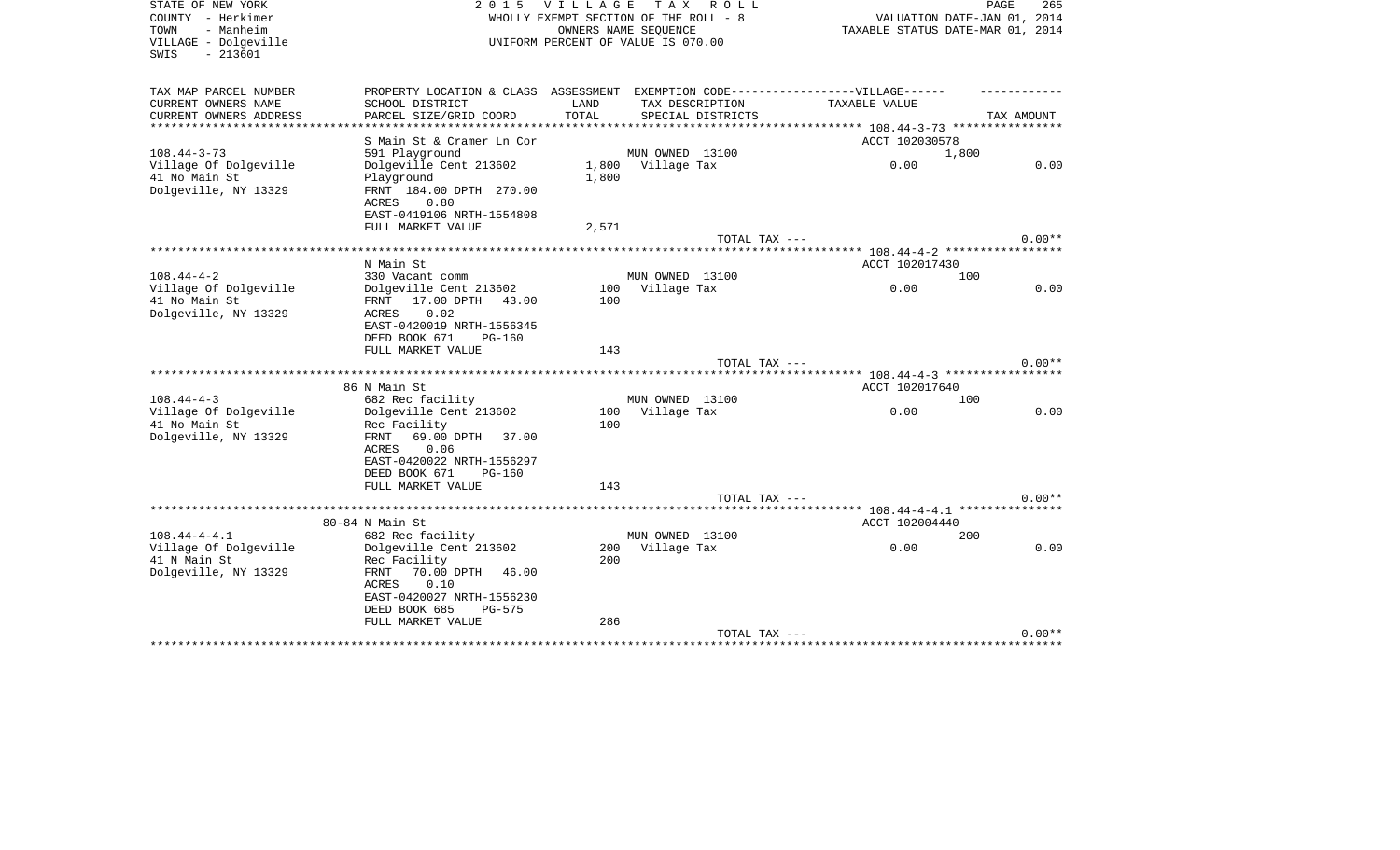| STATE OF NEW YORK<br>COUNTY - Herkimer<br>TOWN<br>- Manheim<br>VILLAGE - Dolgeville<br>$-213601$<br>SWIS | 2 0 1 5                                               | VILLAGE TAX ROLL<br>WHOLLY EXEMPT SECTION OF THE ROLL - 8<br>UNIFORM PERCENT OF VALUE IS 070.00 | OWNERS NAME SEOUENCE |                   |                                                 | PAGE<br>266<br>VALUATION DATE-JAN 01, 2014<br>TAXABLE STATUS DATE-MAR 01, 2014 |
|----------------------------------------------------------------------------------------------------------|-------------------------------------------------------|-------------------------------------------------------------------------------------------------|----------------------|-------------------|-------------------------------------------------|--------------------------------------------------------------------------------|
| TAX MAP PARCEL NUMBER                                                                                    | PROPERTY LOCATION & CLASS ASSESSMENT                  |                                                                                                 |                      |                   | EXEMPTION CODE------------------VILLAGE------   |                                                                                |
| CURRENT OWNERS NAME<br>CURRENT OWNERS ADDRESS                                                            | SCHOOL DISTRICT<br>PARCEL SIZE/GRID COORD             | LAND<br>TOTAL                                                                                   | TAX DESCRIPTION      | SPECIAL DISTRICTS | TAXABLE VALUE                                   | TAX AMOUNT                                                                     |
| ******************                                                                                       |                                                       |                                                                                                 |                      |                   | ***************** 108.44-4-8 ****************** |                                                                                |
|                                                                                                          | 60 N Main St                                          |                                                                                                 |                      |                   | ACCT 102010350                                  |                                                                                |
| $108.44 - 4 - 8$                                                                                         | 330 Vacant comm                                       |                                                                                                 | MUN OWNED 13100      |                   |                                                 | 100                                                                            |
| Village Of Dolgeville                                                                                    | Dolgeville Cent 213602                                | 100                                                                                             | Village Tax          |                   | 0.00                                            | 0.00                                                                           |
| 41 No Main St                                                                                            | Vac Comm.                                             | 100                                                                                             |                      |                   |                                                 |                                                                                |
| Dolgeville, NY 13329                                                                                     | FRNT<br>50.00 DPTH<br>53.00                           |                                                                                                 |                      |                   |                                                 |                                                                                |
|                                                                                                          | 0.06<br><b>ACRES</b><br>EAST-0420034 NRTH-1556030     |                                                                                                 |                      |                   |                                                 |                                                                                |
|                                                                                                          | DEED BOOK 00494 PG-00256                              |                                                                                                 |                      |                   |                                                 |                                                                                |
|                                                                                                          | FULL MARKET VALUE                                     | 143                                                                                             |                      |                   |                                                 |                                                                                |
|                                                                                                          |                                                       |                                                                                                 |                      | TOTAL TAX ---     |                                                 | $0.00**$                                                                       |
|                                                                                                          |                                                       |                                                                                                 |                      |                   |                                                 |                                                                                |
|                                                                                                          | 22 N Main St                                          |                                                                                                 |                      |                   | ACCT 102030668                                  |                                                                                |
| $108.44 - 4 - 18$                                                                                        | 611 Library                                           |                                                                                                 | MUN OWNED 13100      |                   |                                                 | 53,800                                                                         |
| Village Of Dolgeville                                                                                    | Dolgeville Cent 213602                                |                                                                                                 | 1,000 Village Tax    |                   | 0.00                                            | 0.00                                                                           |
| 41 N Main St                                                                                             | Library                                               | 53,800                                                                                          |                      |                   |                                                 |                                                                                |
| Dolgeville, NY 13329                                                                                     | FRNT<br>32.00 DPTH 45.00                              |                                                                                                 |                      |                   |                                                 |                                                                                |
|                                                                                                          | ACRES<br>0.04<br>EAST-0420045 NRTH-1555528            |                                                                                                 |                      |                   |                                                 |                                                                                |
|                                                                                                          | DEED BOOK 00577 PG-00600                              |                                                                                                 |                      |                   |                                                 |                                                                                |
|                                                                                                          | FULL MARKET VALUE                                     | 76,857                                                                                          |                      |                   |                                                 |                                                                                |
|                                                                                                          |                                                       |                                                                                                 |                      | TOTAL TAX ---     |                                                 | $0.00**$                                                                       |
|                                                                                                          |                                                       |                                                                                                 |                      |                   |                                                 |                                                                                |
|                                                                                                          | 14 N Main St                                          |                                                                                                 |                      |                   | ACCT 102018630                                  |                                                                                |
| $108.44 - 4 - 20$                                                                                        | 330 Vacant comm                                       |                                                                                                 | MUN OWNED 13100      |                   |                                                 | 500                                                                            |
| Village Of Dolgeville                                                                                    | Dolgeville Cent 213602                                | 500                                                                                             | Village Tax          |                   | 0.00                                            | 0.00                                                                           |
| 41 North Main St                                                                                         | Vac Comm                                              | 500                                                                                             |                      |                   |                                                 |                                                                                |
| Dolgeville Nyny, 13329-6529                                                                              | FRNT<br>53.00 DPTH<br>45.00                           |                                                                                                 |                      |                   |                                                 |                                                                                |
|                                                                                                          | 0.05<br>ACRES                                         |                                                                                                 |                      |                   |                                                 |                                                                                |
|                                                                                                          | EAST-0420005 NRTH-1555451<br>DEED BOOK 850<br>$PG-59$ |                                                                                                 |                      |                   |                                                 |                                                                                |
|                                                                                                          | FULL MARKET VALUE                                     | 714                                                                                             |                      |                   |                                                 |                                                                                |
|                                                                                                          |                                                       |                                                                                                 |                      | TOTAL TAX ---     |                                                 | $0.00**$                                                                       |
|                                                                                                          |                                                       |                                                                                                 |                      |                   |                                                 |                                                                                |
|                                                                                                          | THRU SPENCER Vlg                                      |                                                                                                 |                      |                   |                                                 |                                                                                |
| $108.51 - 1 - 43$                                                                                        | 330 Vacant comm                                       |                                                                                                 | MUN OWNED 13100      |                   |                                                 | 6,600                                                                          |
| Village Of Dolgeville                                                                                    | Dolgeville Cent 213602                                | 6,600                                                                                           | Village Tax          |                   | 0.00                                            | 0.00                                                                           |
| 41 N Main St                                                                                             | Rr (Southern)                                         | 6,600                                                                                           |                      |                   |                                                 |                                                                                |
| Dolgeville, NY 13329                                                                                     | 8.10<br>ACRES                                         |                                                                                                 |                      |                   |                                                 |                                                                                |
|                                                                                                          | EAST-0417701 NRTH-1552901                             |                                                                                                 |                      |                   |                                                 |                                                                                |
|                                                                                                          | DEED BOOK 855<br>PG-600<br>FULL MARKET VALUE          | 9,429                                                                                           |                      |                   |                                                 |                                                                                |
|                                                                                                          |                                                       |                                                                                                 |                      | TOTAL TAX ---     |                                                 | $0.00**$                                                                       |
|                                                                                                          |                                                       |                                                                                                 |                      |                   | *********************************               |                                                                                |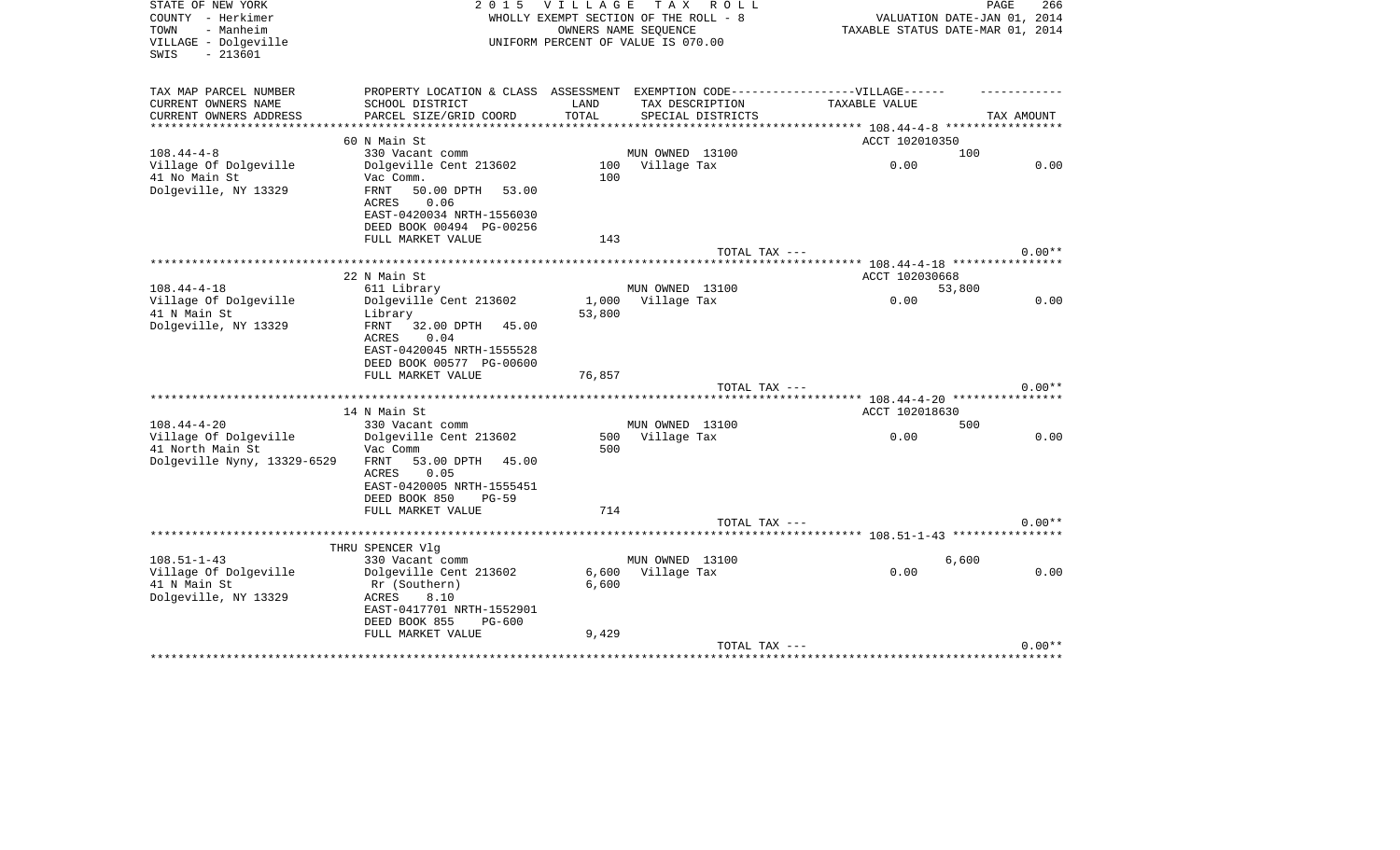| STATE OF NEW YORK<br>COUNTY - Herkimer<br>- Manheim<br>TOWN<br>VILLAGE - Dolgeville<br>$-213601$<br>SWIS | 2 0 1 5                                                                          | <b>VILLAGE</b> | TAX ROLL<br>WHOLLY EXEMPT SECTION OF THE ROLL - 8<br>OWNERS NAME SEQUENCE<br>UNIFORM PERCENT OF VALUE IS 070.00 |                | PAGE<br>267<br>VALUATION DATE-JAN 01, 2014<br>TAXABLE STATUS DATE-MAR 01, 2014 |
|----------------------------------------------------------------------------------------------------------|----------------------------------------------------------------------------------|----------------|-----------------------------------------------------------------------------------------------------------------|----------------|--------------------------------------------------------------------------------|
| TAX MAP PARCEL NUMBER                                                                                    | PROPERTY LOCATION & CLASS ASSESSMENT EXEMPTION CODE----------------VILLAGE------ |                |                                                                                                                 |                |                                                                                |
| CURRENT OWNERS NAME<br>CURRENT OWNERS ADDRESS                                                            | SCHOOL DISTRICT                                                                  | LAND           | TAX DESCRIPTION                                                                                                 | TAXABLE VALUE  |                                                                                |
| **********************                                                                                   | PARCEL SIZE/GRID COORD                                                           | TOTAL          | SPECIAL DISTRICTS                                                                                               |                | TAX AMOUNT                                                                     |
|                                                                                                          | 102 S Main St                                                                    |                |                                                                                                                 | ACCT 102003210 |                                                                                |
| $108.52 - 1 - 33$                                                                                        | 484 1 use sm bld                                                                 |                | WHOLLY EX 50000                                                                                                 |                | 2,500                                                                          |
| Village of Dolgeville<br>41 N Main St                                                                    | Dolgeville Cent 213602<br>FRNT 280.00 DPTH 110.00                                | 2,500          | 400 Village Tax                                                                                                 | 0.00           | 0.00                                                                           |
| Dolgeville, NY 13329                                                                                     | 0.44<br>ACRES                                                                    |                |                                                                                                                 |                |                                                                                |
|                                                                                                          | EAST-0418441 NRTH-1553977                                                        |                |                                                                                                                 |                |                                                                                |
|                                                                                                          | DEED BOOK 1280<br>PG-961<br>FULL MARKET VALUE                                    | 3,571          |                                                                                                                 |                |                                                                                |
|                                                                                                          |                                                                                  |                |                                                                                                                 | TOTAL TAX ---  | $0.00**$                                                                       |
|                                                                                                          |                                                                                  |                |                                                                                                                 |                |                                                                                |
| $108.52 - 1 - 34$                                                                                        | W Faville Ave<br>331 Com vac w/im                                                |                | WHOLLY EX 50000                                                                                                 | ACCT 102003180 |                                                                                |
| Village of Dolgeville                                                                                    | Dolgeville Cent 213602                                                           | 900            | Village Tax                                                                                                     | 0.00           | 45,100<br>0.00                                                                 |
| 41 N Main St                                                                                             | 60.00 DPTH 110.00<br>FRNT                                                        | 45,100         |                                                                                                                 |                |                                                                                |
| Dolgeville, NY 13329                                                                                     | 0.15<br>ACRES                                                                    |                |                                                                                                                 |                |                                                                                |
|                                                                                                          | EAST-0418350 NRTH-1554039<br>DEED BOOK 1280<br>PG-961                            |                |                                                                                                                 |                |                                                                                |
|                                                                                                          | FULL MARKET VALUE                                                                | 64,429         |                                                                                                                 |                |                                                                                |
|                                                                                                          |                                                                                  |                |                                                                                                                 | TOTAL TAX ---  | $0.00**$                                                                       |
|                                                                                                          | 107 S Main St                                                                    |                |                                                                                                                 | ACCT 102013110 |                                                                                |
| $108.52 - 2 - 20.1$                                                                                      | 331 Com vac w/im                                                                 |                | WHOLLY EX 50000                                                                                                 |                | 2,500                                                                          |
| Village of Dolgeville                                                                                    | Dolgeville Cent 213602                                                           | 700            | Village Tax                                                                                                     | 0.00           | 0.00                                                                           |
| 41 N Main St<br>Dolgeville, NY 13329                                                                     | 69.00 DPTH 137.00<br>FRNT<br>0.23<br>ACRES                                       | 2,500          |                                                                                                                 |                |                                                                                |
|                                                                                                          | EAST-0418399 NRTH-1553390                                                        |                |                                                                                                                 |                |                                                                                |
|                                                                                                          | DEED BOOK 1273<br>PG-136                                                         |                |                                                                                                                 |                |                                                                                |
|                                                                                                          | FULL MARKET VALUE                                                                | 3,571          |                                                                                                                 | TOTAL TAX ---  | $0.00**$                                                                       |
|                                                                                                          |                                                                                  |                |                                                                                                                 |                |                                                                                |
|                                                                                                          | Spofford Sq                                                                      |                |                                                                                                                 | ACCT 102030608 |                                                                                |
| $108.52 - 4 - 46$<br>Village Of Dolgeville                                                               | 592 Athletic fld<br>Dolgeville Cent 213602                                       | 3,400          | MUN OWNED 13100<br>Village Tax                                                                                  | 0.00           | 9,000<br>0.00                                                                  |
| 41 No Main St                                                                                            | Little League                                                                    | 9,000          |                                                                                                                 |                |                                                                                |
| Dolgeville, NY 13329                                                                                     | 2.38<br>ACRES                                                                    |                |                                                                                                                 |                |                                                                                |
|                                                                                                          | EAST-0418921 NRTH-1552619<br>FULL MARKET VALUE                                   | 12,857         |                                                                                                                 |                |                                                                                |
|                                                                                                          |                                                                                  |                |                                                                                                                 | TOTAL TAX ---  | $0.00**$                                                                       |
|                                                                                                          |                                                                                  |                |                                                                                                                 |                |                                                                                |
| $108.60 - 1 - 30$                                                                                        | 97 Van Buren St Ext<br>853 Sewage                                                |                | MUN OWNED 13100                                                                                                 | ACCT 102087615 | 423,400                                                                        |
| Village Of Dolgeville                                                                                    | Dolgeville Cent 213602                                                           | 3,800          | Village Tax                                                                                                     | 0.00           | 0.00                                                                           |
| 41 No Main St                                                                                            | Sewage Plant                                                                     | 423,400        |                                                                                                                 |                |                                                                                |
| Dolgeville, NY 13329                                                                                     | 2.80<br>ACRES<br>EAST-0420821 NRTH-1551859                                       |                |                                                                                                                 |                |                                                                                |
|                                                                                                          | DEED BOOK 00562 PG-00782                                                         |                |                                                                                                                 |                |                                                                                |
|                                                                                                          | FULL MARKET VALUE                                                                | 604,857        |                                                                                                                 |                |                                                                                |
|                                                                                                          |                                                                                  |                |                                                                                                                 | TOTAL TAX ---  | $0.00**$                                                                       |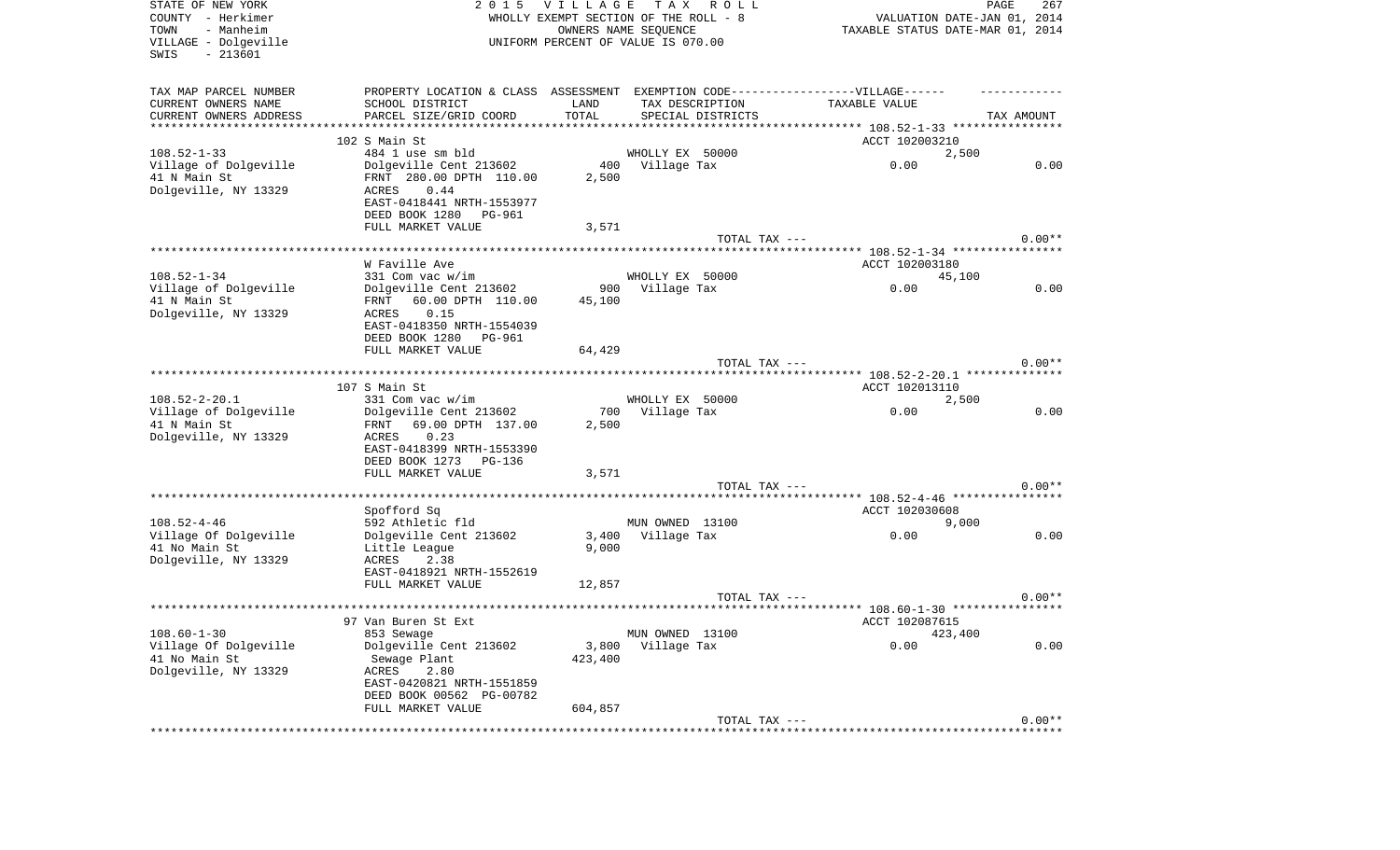| STATE OF NEW YORK<br>COUNTY - Herkimer<br>TOWN<br>- Manheim<br>VILLAGE - Dolgeville<br>$-213601$<br>SWIS | 2 0 1 5                                                                                                                                                  | <b>VILLAGE</b><br>OWNERS NAME SEQUENCE | T A X<br>R O L L<br>WHOLLY EXEMPT SECTION OF THE ROLL - 8<br>UNIFORM PERCENT OF VALUE IS 070.00 | VALUATION DATE-JAN 01, 2014<br>TAXABLE STATUS DATE-MAR 01, 2014 | PAGE<br>268 |
|----------------------------------------------------------------------------------------------------------|----------------------------------------------------------------------------------------------------------------------------------------------------------|----------------------------------------|-------------------------------------------------------------------------------------------------|-----------------------------------------------------------------|-------------|
| TAX MAP PARCEL NUMBER<br>CURRENT OWNERS NAME                                                             | PROPERTY LOCATION & CLASS ASSESSMENT EXEMPTION CODE-----------------VILLAGE------<br>SCHOOL DISTRICT                                                     | LAND                                   | TAX DESCRIPTION                                                                                 | TAXABLE VALUE                                                   |             |
| CURRENT OWNERS ADDRESS<br>**********************************                                             | PARCEL SIZE/GRID COORD                                                                                                                                   | TOTAL                                  | SPECIAL DISTRICTS                                                                               |                                                                 | TAX AMOUNT  |
|                                                                                                          | Van Buren St Ext                                                                                                                                         |                                        |                                                                                                 | ACCT 102017880                                                  |             |
| $108.60 - 1 - 32.2$                                                                                      | 311 Res vac land                                                                                                                                         |                                        | WHOLLY EX 50000                                                                                 | 5,000                                                           |             |
| Village of Dolgeville<br>41 N Main St<br>Dolgeville, NY 13329                                            | Dolgeville Cent 213602<br>FRNT 446.50 DPTH<br>ACRES 4.90<br>EAST-0420409 NRTH-1551482<br>DEED BOOK 1435 PG-884                                           | 5.000                                  | 5,000 Village Tax                                                                               | 0.00                                                            | 0.00        |
|                                                                                                          | FULL MARKET VALUE                                                                                                                                        | 7,143                                  |                                                                                                 |                                                                 |             |
|                                                                                                          |                                                                                                                                                          |                                        | TOTAL TAX ---                                                                                   |                                                                 | $0.00**$    |
|                                                                                                          |                                                                                                                                                          |                                        |                                                                                                 |                                                                 |             |
|                                                                                                          | 99 Van Buren St                                                                                                                                          |                                        |                                                                                                 | ACCT 102030720                                                  |             |
| $108.60 - 1 - 34$                                                                                        | 823 Water Treat                                                                                                                                          |                                        | MUN OWNED 13100                                                                                 | 488,400                                                         |             |
| Village Of Dolgeville<br>41 N Main St<br>Dolgeville, NY 13329                                            | Dolgeville Cent 213602 1,500 Village Tax<br>Dam & Facilities<br>ACRES 1.00<br>EAST-0384271 NRTH-1126852<br>DEED BOOK 00639 PG-00830<br>FULL MARKET VALUE | 488,400<br>697,714                     |                                                                                                 | 0.00                                                            | 0.00        |
|                                                                                                          |                                                                                                                                                          |                                        | TOTAL TAX ---                                                                                   |                                                                 | $0.00**$    |
|                                                                                                          |                                                                                                                                                          |                                        |                                                                                                 |                                                                 |             |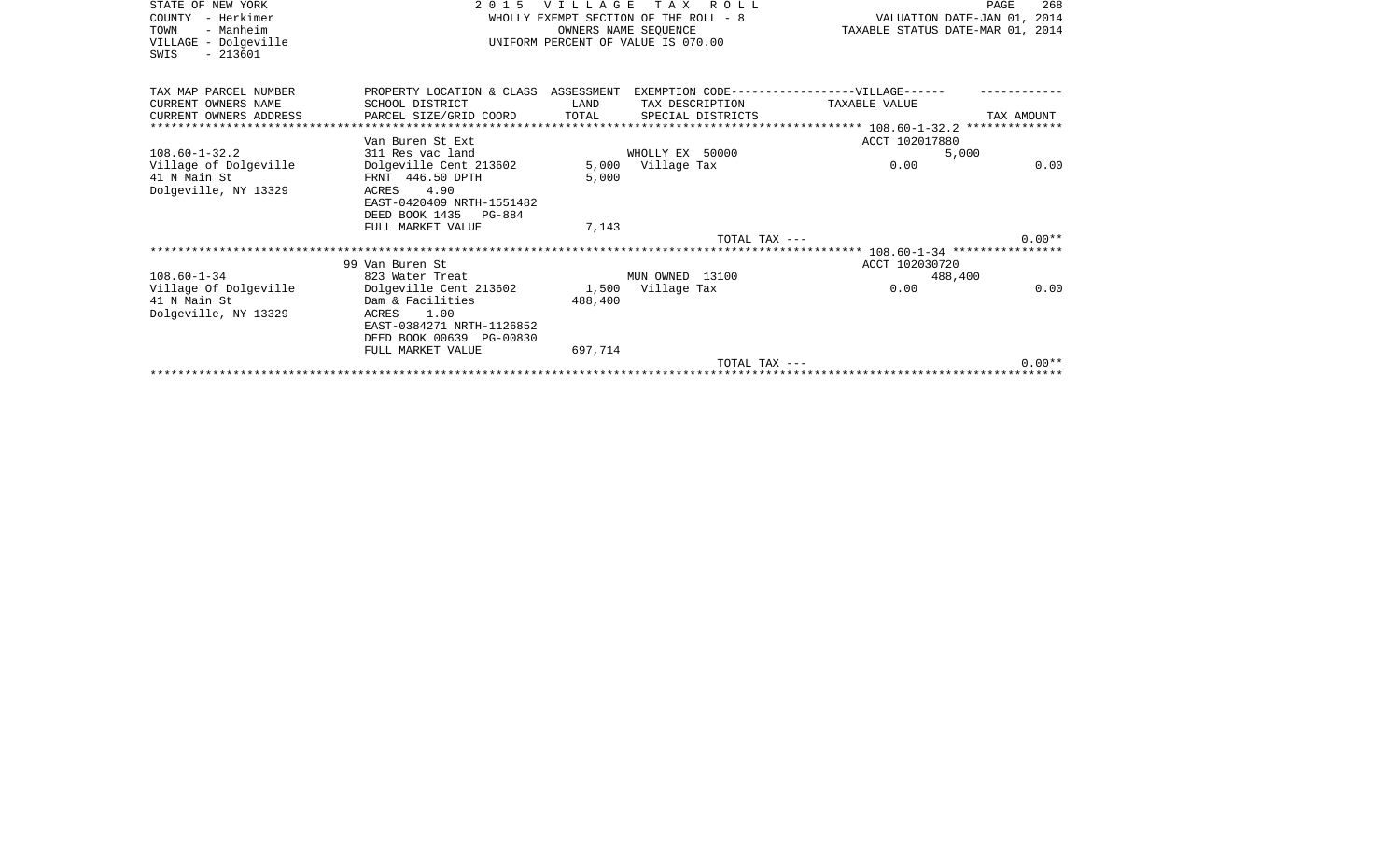| STATE OF NEW YORK    | 2015 VILLAGE TAX ROLL                 | 269<br>PAGE                      |
|----------------------|---------------------------------------|----------------------------------|
| COUNTY - Herkimer    | WHOLLY EXEMPT SECTION OF THE ROLL - 8 | VALUATION DATE-JAN 01, 2014      |
| TOWN - Manheim       |                                       | TAXABLE STATUS DATE-MAR 01, 2014 |
| VILLAGE - Dolgeville | UNIFORM PERCENT OF VALUE IS 070.00    | RPS155/V04/L015                  |
| - 213601<br>SWIS     |                                       | CURRENT DATE 5/06/2015           |
|                      |                                       |                                  |
|                      | ROLL SUB SECTION- -TOTALS             |                                  |

|      |             |               | $\Box$<br>11 L<br>$\left( \right)$ |   | HIV | EXEMPT | .<br>n 1                   | $\overline{\phantom{a}}$ |
|------|-------------|---------------|------------------------------------|---|-----|--------|----------------------------|--------------------------|
| CODE | ΝΔМϜ<br>. . | <b>PARCEL</b> | TVDT                               | . | ,,, | AMOUNT | , <del>,</del> , , , , , , | ---<br>.A2               |

# NO SPECIAL DISTRICTS AT THIS LEVEL

#### \*\*\* S C H O O L D I S T R I C T S U M M A R Y \*\*\*

| CODE   | DISTRICT NAME                    | TOTAL<br>PARCELS | ASSESSED<br>LAND | ASSESSED<br>TOTAL | EXEMPT<br>AMOUNT         | TOTAL<br>TAXABLE         |
|--------|----------------------------------|------------------|------------------|-------------------|--------------------------|--------------------------|
|        |                                  |                  |                  |                   | ---------<br>STAR AMOUNT | --------<br>STAR TAXABLE |
|        | Dolgeville Central               | 54               | 191,850          | 8042,400          | 8042,400                 |                          |
| 213602 |                                  |                  |                  |                   |                          |                          |
|        | SUB-TOTAL                        | 54               | 191,850          | 8042,400          | 8042,400                 |                          |
|        | $S \cup B - T \cup T A L (CONT)$ |                  |                  |                   |                          |                          |
|        |                                  |                  |                  |                   |                          |                          |
|        | TOTAL                            | 54               | 191,850          | 8042,400          | 8042,400                 |                          |
|        | TO TAL (CONT)                    |                  |                  |                   |                          |                          |

# \*\*\* S Y S T E M C O D E S S U M M A R Y \*\*\*

| CODE  | DESCRIPTION | TOTAL<br>PARCELS | VILLAGE |
|-------|-------------|------------------|---------|
| 50000 | WHOLLY EX   | 4                | 55,100  |
|       | тотаь       | Δ                | 55,100  |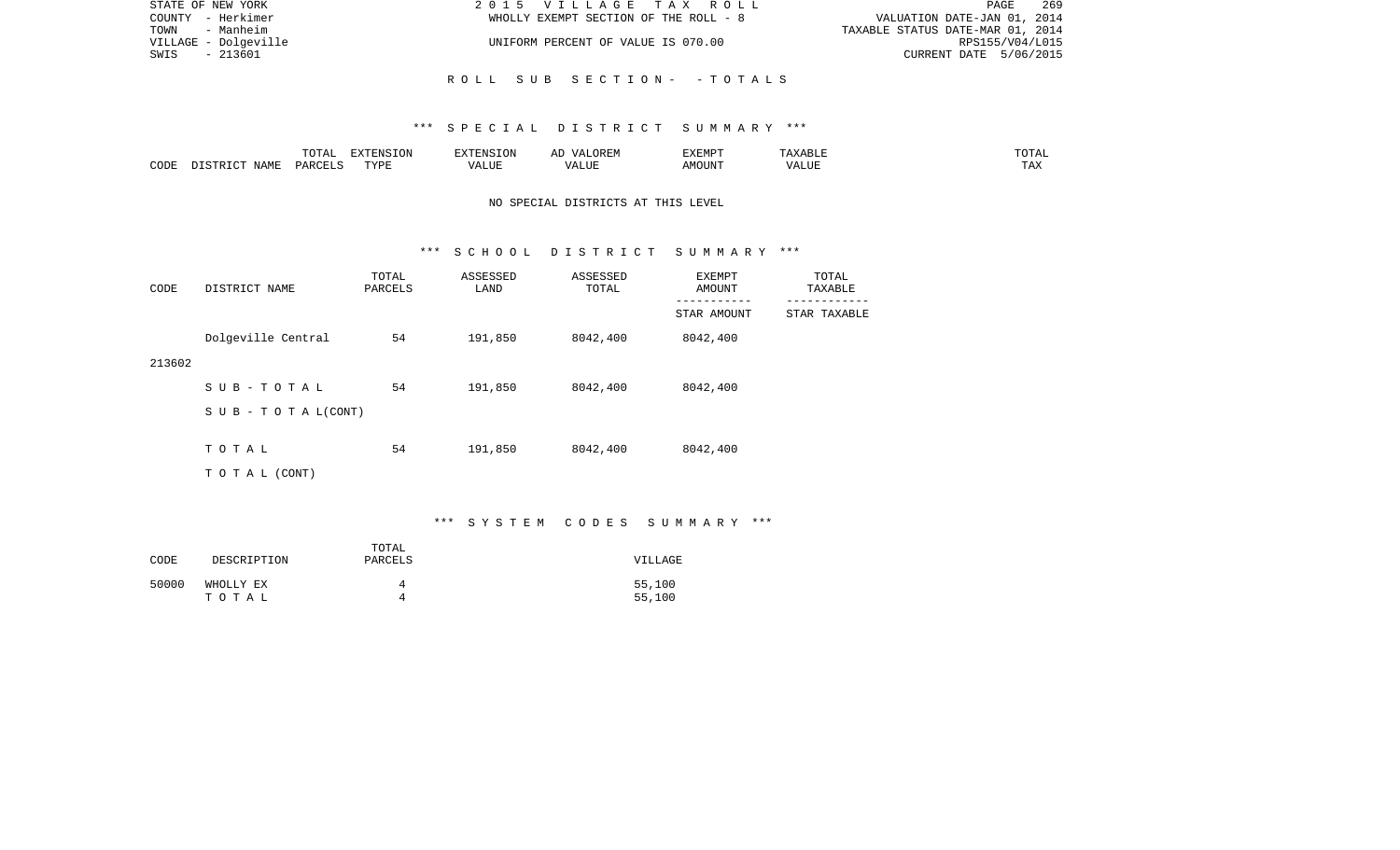| STATE OF NEW YORK    | 2015 VILLAGE TAX ROLL                 | 270<br>PAGE                      |
|----------------------|---------------------------------------|----------------------------------|
| COUNTY - Herkimer    | WHOLLY EXEMPT SECTION OF THE ROLL - 8 | VALUATION DATE-JAN 01, 2014      |
| TOWN - Manheim       |                                       | TAXABLE STATUS DATE-MAR 01, 2014 |
| VILLAGE - Dolgeville | UNIFORM PERCENT OF VALUE IS 070.00    | RPS155/V04/L015                  |
| SWIS - 213601        |                                       | CURRENT DATE 5/06/2015           |
|                      |                                       |                                  |

## \*\*\* E X E M P T I O N S U M M A R Y \*\*\*

R O L L S U B S E C T I O N - - T O T A L S

| CODE  | DESCRIPTION | TOTAL<br>PARCELS | VILLAGE  |
|-------|-------------|------------------|----------|
| 12100 | NYS HOSP    | 2                | 617,600  |
| 13100 | MUN OWNED   | 35               | 5719,900 |
| 13650 | VLG/OTHER   |                  | 3,700    |
| 25210 | NP HOSP     |                  | 120,000  |
| 25300 | NON PROF 9  | 11               | 1526,100 |
|       | TOTAL       | 50               | 7987,300 |
|       |             |                  |          |

| ROLL<br>SEC | DESCRIPTION                                    | TOTAL<br>PARCELS | ASSESSED<br>LAND | ASSESSED<br>TOTAL | EXEMPT<br>AMOUNT         | TOTAL<br>TAXABLE | TOTAL<br>TAX |
|-------------|------------------------------------------------|------------------|------------------|-------------------|--------------------------|------------------|--------------|
|             |                                                |                  |                  |                   | ---------<br>STAR AMOUNT | STAR TAXABLE     |              |
| 8           | RS 8 TOTAL<br>SPEC DIST TAXES<br>WHOLLY EXEMPT | 54               | 191,850          | 8042,400          | 8,042,400                |                  |              |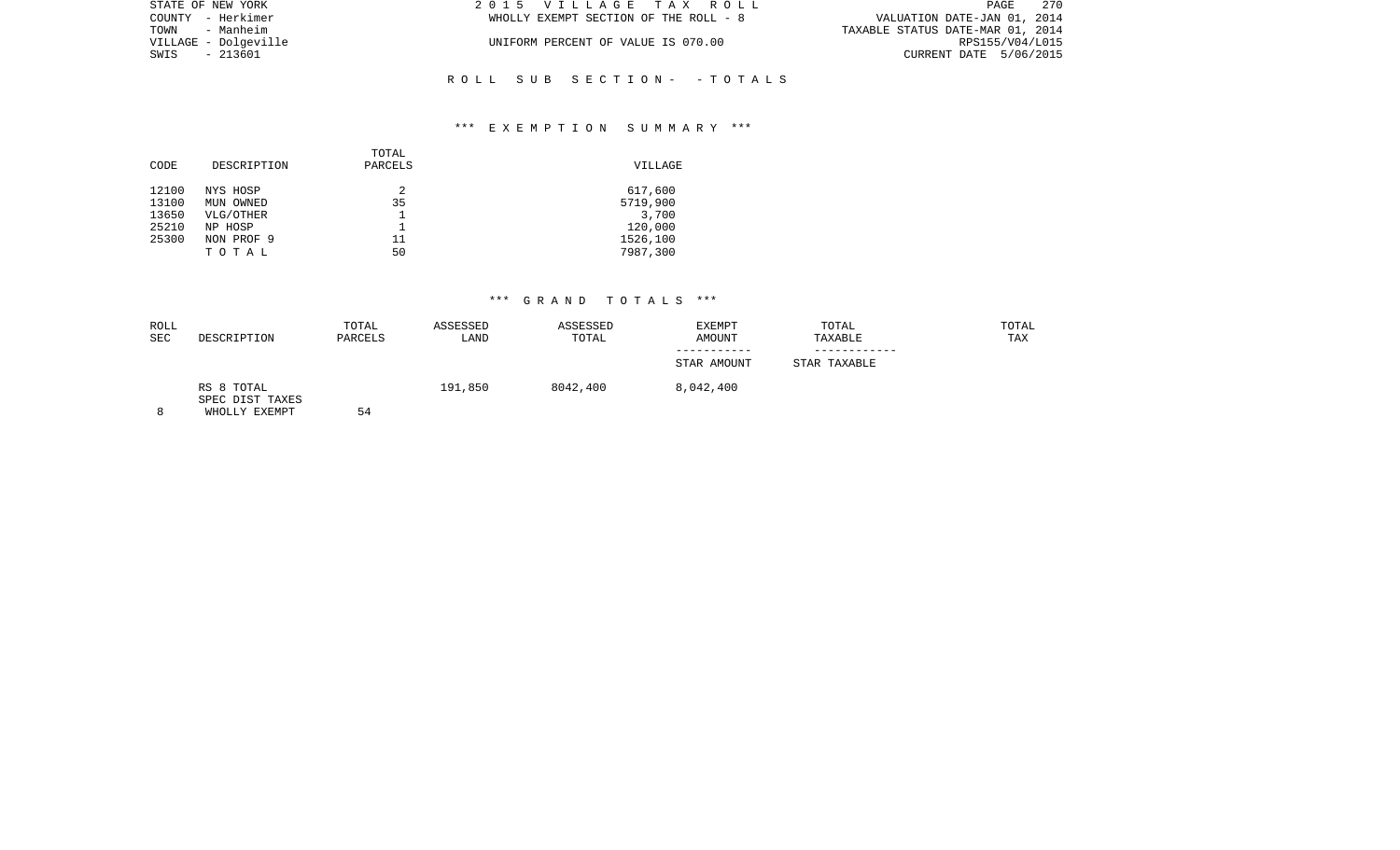| STATE OF NEW YORK    | 2015 VILLAGE TAX ROLL                 | - 271<br>PAGE                    |
|----------------------|---------------------------------------|----------------------------------|
| COUNTY - Herkimer    | WHOLLY EXEMPT SECTION OF THE ROLL - 8 | VALUATION DATE-JAN 01, 2014      |
| TOWN<br>- Manheim    |                                       | TAXABLE STATUS DATE-MAR 01, 2014 |
| VILLAGE - Dolgeville | UNIFORM PERCENT OF VALUE IS 070.00    | RPS155/V04/L015                  |
| - 213601<br>SWIS     |                                       | CURRENT DATE 5/06/2015           |
|                      |                                       |                                  |

## R O L L S E C T I O N T O T A L S

#### \*\*\* S P E C I A L D I S T R I C T S U M M A R Y \*\*\*

|      |                                 | $T$ $\cap$ $T$ $\cap$ $\cap$ $\cap$<br>$\cdot$<br>- ∪ + ⊥ + + | EXTENSION   |       | OREM<br>$\sqrt{4}$ | <b>EXEMPT</b> |                    | ------<br>"UTAL      |
|------|---------------------------------|---------------------------------------------------------------|-------------|-------|--------------------|---------------|--------------------|----------------------|
| CODE | $\Lambda \Delta M$ <sup>T</sup> | D A D C                                                       | TVDF<br>--- | т ттт | $\sqrt{ }$<br>பப   | MOUN'         | $\sqrt{ }$<br>ALUF | <b>TIA 32</b><br>IΑΛ |

# NO SPECIAL DISTRICTS AT THIS LEVEL

#### \*\*\* S C H O O L D I S T R I C T S U M M A R Y \*\*\*

| CODE   | DISTRICT NAME             | TOTAL<br>PARCELS | ASSESSED<br>LAND | ASSESSED<br>TOTAL | EXEMPT<br>AMOUNT         | TOTAL<br>TAXABLE            |
|--------|---------------------------|------------------|------------------|-------------------|--------------------------|-----------------------------|
|        |                           |                  |                  |                   | ---------<br>STAR AMOUNT | $---------$<br>STAR TAXABLE |
|        | Dolgeville Central        | 54               | 191,850          | 8042,400          | 8042,400                 |                             |
| 213602 |                           |                  |                  |                   |                          |                             |
|        | SUB-TOTAL                 | 54               | 191,850          | 8042,400          | 8042,400                 |                             |
|        | S U B - T O T A $L(CONT)$ |                  |                  |                   |                          |                             |
|        | TOTAL                     | 54               | 191,850          | 8042,400          | 8042,400                 |                             |
|        |                           |                  |                  |                   |                          |                             |
|        | TO TAL (CONT)             |                  |                  |                   |                          |                             |

# \*\*\* S Y S T E M C O D E S S U M M A R Y \*\*\*

| CODE  | DESCRIPTION | TOTAL<br>PARCELS | VILLAGE |
|-------|-------------|------------------|---------|
| 50000 | WHOLLY EX   | Δ                | 55,100  |
|       | тотаь       | Δ                | 55,100  |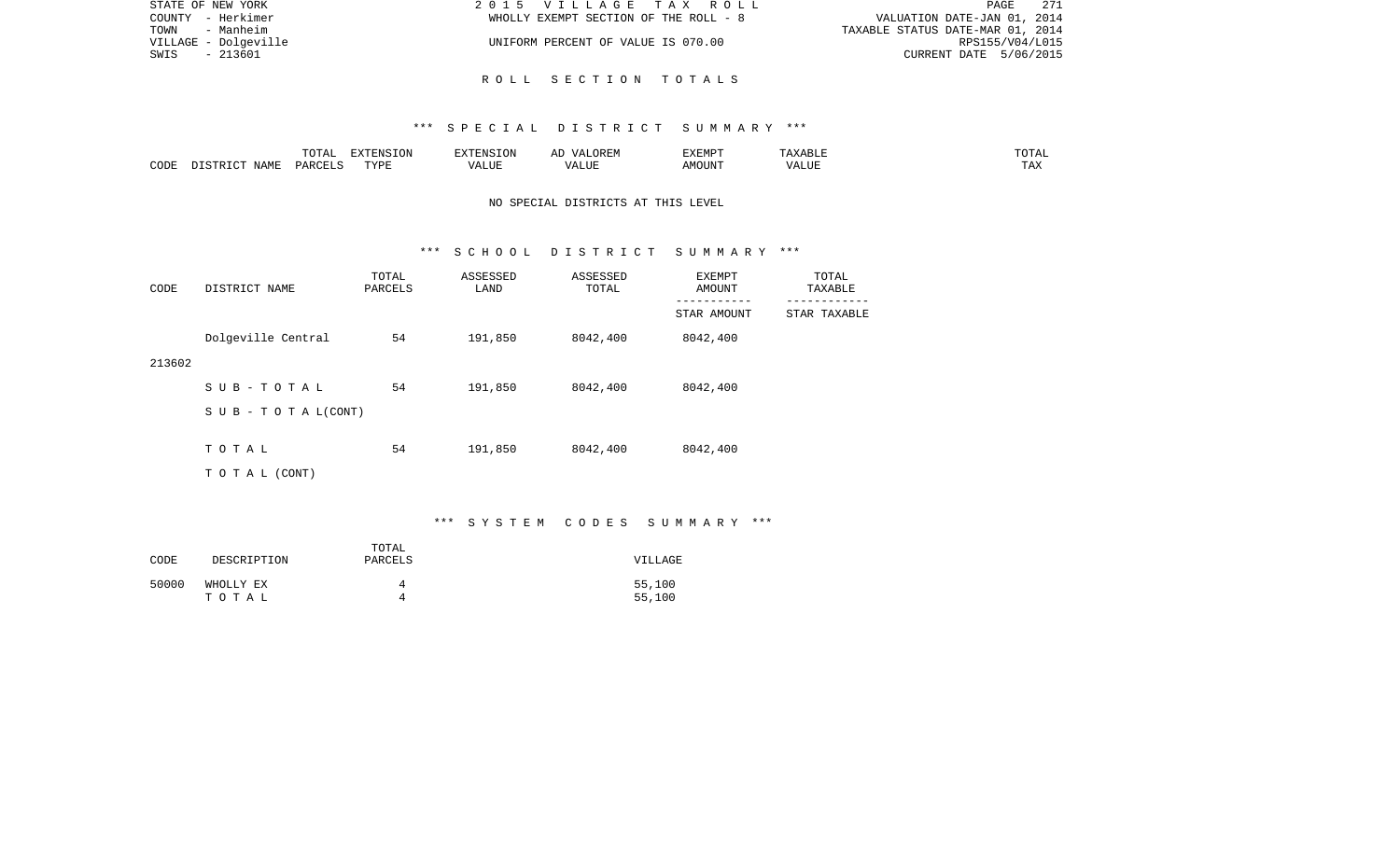| STATE OF NEW YORK    | 2015 VILLAGE TAX ROLL                 | - 272<br>PAGE                    |
|----------------------|---------------------------------------|----------------------------------|
| COUNTY - Herkimer    | WHOLLY EXEMPT SECTION OF THE ROLL - 8 | VALUATION DATE-JAN 01, 2014      |
| TOWN - Manheim       |                                       | TAXABLE STATUS DATE-MAR 01, 2014 |
| VILLAGE - Dolgeville | UNIFORM PERCENT OF VALUE IS 070.00    | RPS155/V04/L015                  |
| SWIS<br>- 213601     |                                       | CURRENT DATE 5/06/2015           |
|                      |                                       |                                  |

## \*\*\* E X E M P T I O N S U M M A R Y \*\*\*

R O L L S E C T I O N T O T A L S

| CODE  | DESCRIPTION | TOTAL<br>PARCELS | VILLAGE  |
|-------|-------------|------------------|----------|
| 12100 | NYS HOSP    | 2                | 617,600  |
| 13100 | MUN OWNED   | 35               | 5719,900 |
| 13650 | VLG/OTHER   |                  | 3,700    |
| 25210 | NP HOSP     |                  | 120,000  |
| 25300 | NON PROF 9  | 11               | 1526,100 |
|       | TOTAL       | 50               | 7987,300 |
|       |             |                  |          |

| ROLL       |                                                | TOTAL   | ASSESSED | ASSESSED | EXEMPT      | TOTAL        | TOTAL |
|------------|------------------------------------------------|---------|----------|----------|-------------|--------------|-------|
| <b>SEC</b> | DESCRIPTION                                    | PARCELS | LAND     | TOTAL    | AMOUNT      | TAXABLE      | TAX   |
|            |                                                |         |          |          | STAR AMOUNT | STAR TAXABLE |       |
|            | RS 8 TOTAL<br>SPEC DIST TAXES<br>WHOLLY EXEMPT | 54      | 191,850  | 8042,400 | 8,042,400   |              |       |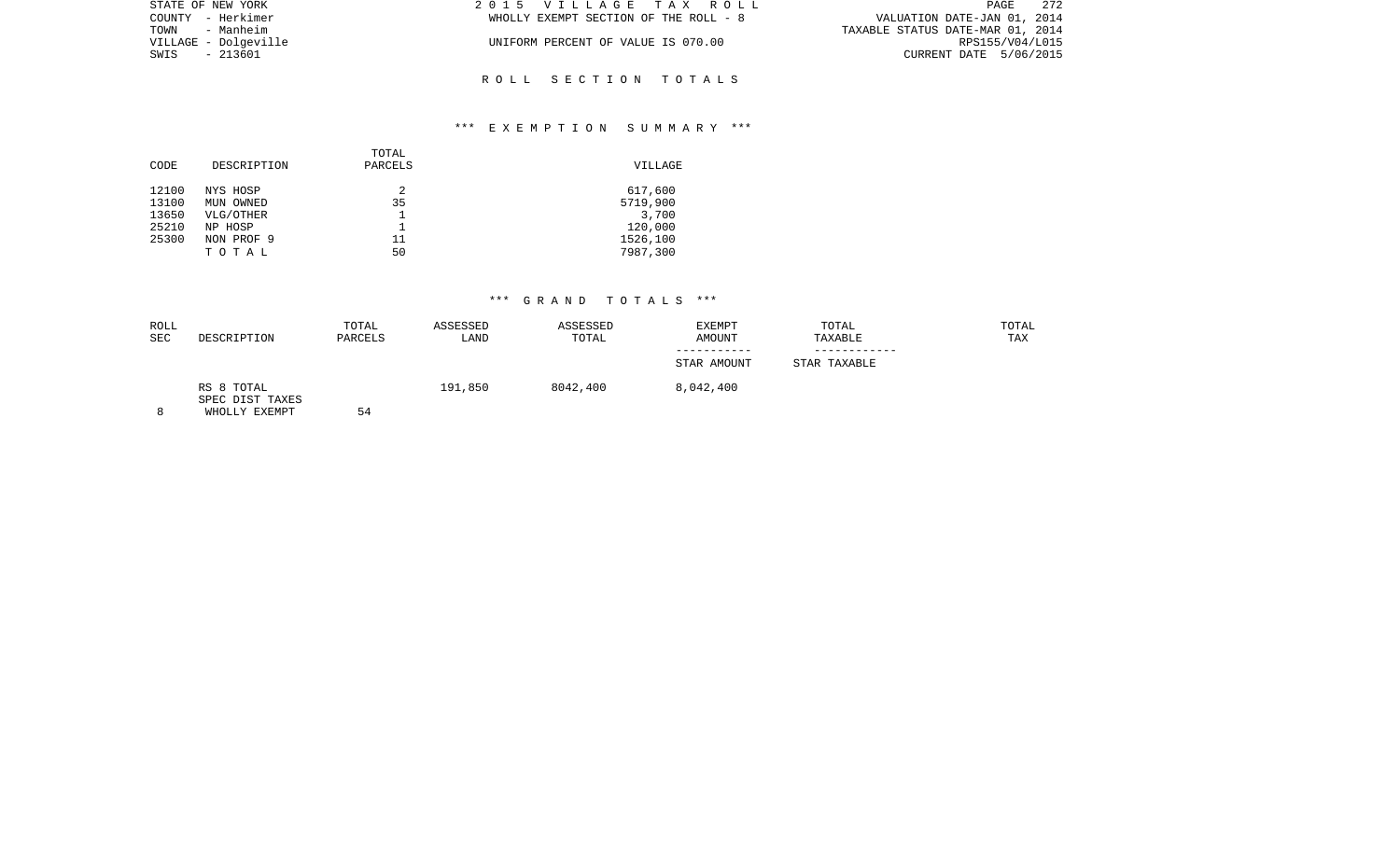| STATE OF NEW YORK    | 2015 VILLAGE TAX ROLL |  | 273<br>PAGE                      |
|----------------------|-----------------------|--|----------------------------------|
| COUNTY - Herkimer    |                       |  | VALUATION DATE-JAN 01, 2014      |
| TOWN<br>- Manheim    | SWIS TOTALS           |  | TAXABLE STATUS DATE-MAR 01, 2014 |
| VILLAGE - Dolgeville |                       |  | RPS155/V04/L015                  |
| SWIS - 213601        |                       |  | CURRENT DATE 5/06/2015           |

| CODE | DISTRICT NAME PARCELS | TOTAL | EXTENSION<br>TYPE | <b>EXTENSION</b><br>VALUE | AD VALOREM<br>VALUE | EXEMPT<br>AMOUNT | TAXABLE<br>VALUE | TAX<br>RATE | TOTAL<br>TAX |
|------|-----------------------|-------|-------------------|---------------------------|---------------------|------------------|------------------|-------------|--------------|
|      | XC991 Water relevy    |       | 27 MOVTAX         | 9,348.40                  |                     |                  | 9,348.40         |             | 9,348.40     |

#### \*\*\* S C H O O L D I S T R I C T S U M M A R Y \*\*\*

| CODE   | DISTRICT NAME                    | TOTAL<br>PARCELS | ASSESSED<br>LAND | ASSESSED<br>TOTAL | EXEMPT<br>AMOUNT | TOTAL<br>TAXABLE |
|--------|----------------------------------|------------------|------------------|-------------------|------------------|------------------|
|        |                                  |                  |                  |                   | STAR AMOUNT      | STAR TAXABLE     |
|        | Dolgeville Central               | 1002             | 1486,430         | 51698,687         | 8415,959         | 43, 282, 728     |
| 213602 |                                  |                  |                  |                   | 13435,210        | 29,847,518       |
|        | SUB-TOTAL                        | 1002             | 1486,430         | 51698,687         | 8415,959         | 43, 282, 728     |
|        | $S \cup B - T \cup T A L (CONT)$ |                  |                  |                   | 13435,210        | 29,847,518       |
|        |                                  |                  |                  |                   |                  |                  |
|        | TOTAL                            | 1002             | 1486,430         | 51698,687         | 8415,959         | 43, 282, 728     |
|        | TO TAL (CONT)                    |                  |                  |                   | 13435,210        | 29,847,518       |

## \*\*\* S Y S T E M C O D E S S U M M A R Y \*\*\*

| CODE  | DESCRIPTION        | TOTAL<br>PARCELS | VILLAGE          |
|-------|--------------------|------------------|------------------|
| 50000 | WHOLLY EX<br>тотаь |                  | 55,100<br>55,100 |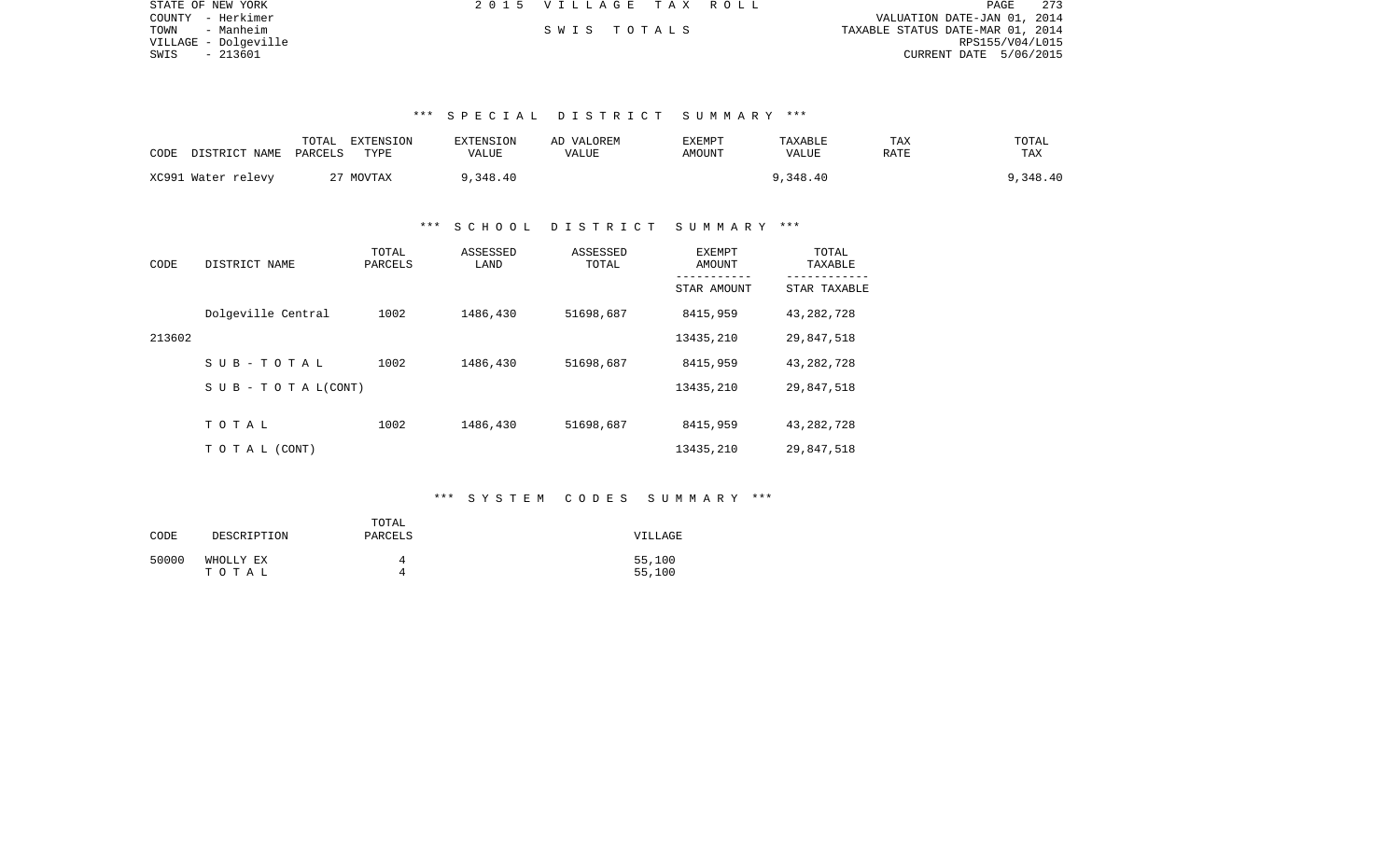| STATE OF NEW YORK    | 2015 VILLAGE TAX ROLL |  | PAGE                             | 274 |
|----------------------|-----------------------|--|----------------------------------|-----|
| COUNTY - Herkimer    |                       |  | VALUATION DATE-JAN 01, 2014      |     |
| TOWN<br>- Manheim    | SWIS TOTALS           |  | TAXABLE STATUS DATE-MAR 01, 2014 |     |
| VILLAGE - Dolqeville |                       |  | RPS155/V04/L015                  |     |
| SWIS<br>- 213601     |                       |  | CURRENT DATE 5/06/2015           |     |
|                      |                       |  |                                  |     |

### \*\*\* E X E M P T I O N S U M M A R Y \*\*\*

|       |                | TOTAL          |          |
|-------|----------------|----------------|----------|
| CODE  | DESCRIPTION    | PARCELS        | VILLAGE  |
| 12100 | NYS HOSP       | 2              | 617,600  |
| 13100 | MUN OWNED      | 35             | 5719,900 |
| 13650 | VLG/OTHER      | 1              | 3,700    |
| 25210 | NP HOSP        | 1              | 120,000  |
| 25300 | NON PROF 9     | 11             | 1526,100 |
| 41101 | VETFUND CT     | 1              | 300      |
| 41121 | VET WAR CT     | 45             | 269,775  |
| 41131 | VET COM CT     | 72             | 709,713  |
| 41141 | VET DIS CT     | 15             | 160,561  |
| 41151 | $CW$ 10 $VET/$ | $\overline{2}$ |          |
| 41161 | $CW$ 15 $VET/$ |                |          |
| 41162 | $CW$ 15 $VET/$ | 2              |          |
| 41400 | CLERGY         | 2              | 3,000    |
| 41720 | AG MKTS L      | $\overline{2}$ | 6,559    |
| 41800 | AGED-ALL       | 13             | 250,830  |
|       | TOTAL          | 205            | 9388,038 |

| ROLL<br>SEC | DESCRIPTION                                         | TOTAL<br>PARCELS | ASSESSED<br>LAND | ASSESSED<br>TOTAL | <b>EXEMPT</b><br>AMOUNT<br>-----------<br>STAR AMOUNT | TOTAL<br>TAXABLE<br>------------<br>STAR TAXABLE | TAX<br><b>RATE</b> |                                      |
|-------------|-----------------------------------------------------|------------------|------------------|-------------------|-------------------------------------------------------|--------------------------------------------------|--------------------|--------------------------------------|
|             | Village Tax<br>SPEC DIST TAXES<br>TAXABLE           | 939              | 1290,080         | 41862,460         | 1,400,738                                             | 40,461,722                                       | 21.435302          | 867,309.36<br>9,348.40<br>876,657.76 |
| 5           | Village Tax<br>SPEC DIST TAXES<br>SPECIAL FRANCHISE | 3                |                  | 1234,404          |                                                       | 1,234,404                                        | 21.435302          | 26,459.82<br>26,459.82               |
| 6           | Village Tax<br>SPEC DIST TAXES<br>UTILITIES & N.C.  | 6                | 4,500            | 559,423           |                                                       | 559,423                                          | 21.435302          | 11,991.40<br>11,991.40               |